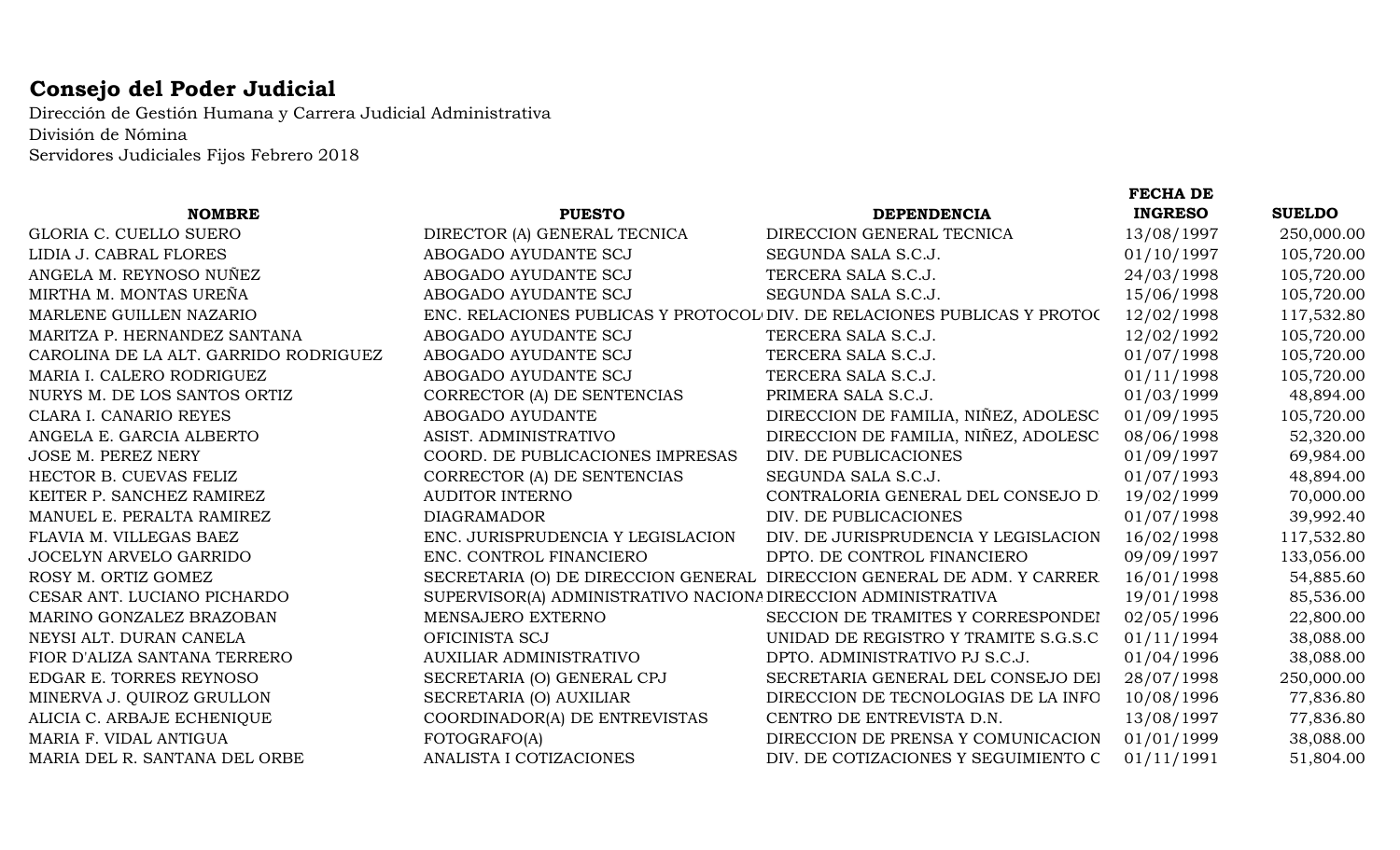| WENDY M. ORTIZ BAEZ            | ANALISTA II DESARROLLO DE CAPITAL HUI DIV. DE EVALUACION DEL DESEMPEÑO |                                                                           | 18/08/1998 | 44,092.80  |
|--------------------------------|------------------------------------------------------------------------|---------------------------------------------------------------------------|------------|------------|
| ANA M. LOPEZ GOMEZ             | SECRETARIA (O) DE DIVISION                                             | DIV. DE ALMACEN Y SUMINISTRO                                              | 01/07/1987 | 37,920.00  |
| ROSA E. ROMERO DE LA CRUZ      | <b>RECEPCIONISTA</b>                                                   | DPTO. ADMINISTRATIVO PJ S.C.J.                                            | 02/01/1991 | 22,999.00  |
| <b>JUAN B. CORDERO TAVERAS</b> | AUXILIAR ADMINISTRATIVO                                                | DIV. DE COTIZACIONES Y SEGUIMIENTO C                                      | 14/03/1994 | 24,240.00  |
| DIONISIA ROSARIO DE LA NIEVE   | ENC. TRAMITES Y CORRESPONDENCIA                                        | SECCION DE TRAMITES Y CORRESPONDEI                                        | 19/03/1998 | 77,836.80  |
| JOSE A. TAPIA BELTRE           |                                                                        | DIRECTOR (A) PRESUPUESTARIO Y FINANCI DIRECCION PRESUPUESTARIA Y FINANCIE | 20/07/1992 | 184,800.00 |
| ROSA E. HERNANDEZ MARIA        | COORDINADOR (A) DE PENSIONES Y JUBIL DIV. DE SEGURIDAD SOCIAL          |                                                                           | 30/01/1998 | 69,969.00  |
| GISELA A. VALENZUELA ESTEVEZ   | ANALISTA I CONTABILIDAD                                                | DPTO. DE CONTABILIDAD                                                     | 01/08/1992 | 51,804.00  |
| LUIS A. VELOZ HERNANDEZ        | ANALISTA I PENSIONES Y JUBILACIONES                                    | DIV. DE SEGURIDAD SOCIAL                                                  | 01/07/1998 | 51,804.00  |
| ANDREA M. GONZALEZ CUEVAS      | ANALISTA I CONTABILIDAD                                                | DPTO. DE CONTABILIDAD                                                     | 01/11/1997 | 51,804.00  |
| GERMANIA A. AMARO MENDEZ       | ANALISTA I ALMACEN                                                     | DIV. DE ALMACEN Y SUMINISTRO                                              | 01/06/1994 | 51,804.00  |
| APOLINAR MERCEDES              | ANALISTA I ALMACEN                                                     | DIV. DE ALMACEN Y SUMINISTRO                                              | 01/10/1988 | 51,804.00  |
| FERNANDO A. BURGOS ANDELIZ     |                                                                        | ANALISTA I PROGRAMACION Y ANAL. PRESUDIV. DE PROGRAMACION Y ANALISIS PRES | 01/01/1999 | 51,804.00  |
| MARGARITA M. AYBAR JIMENEZ     | <b>CAJERO</b>                                                          | DPTO. DE TESORERIA                                                        | 18/03/1996 | 37,200.00  |
| RUBEN D. HERRERA PEREZ         | ANALISTA I TESORERIA                                                   | DPTO. DE TESORERIA                                                        | 19/02/1990 | 51,804.00  |
| ANTONIO URBAEZ JIMENEZ         | MENSAJERO EXTERNO                                                      | DPTO. DE TESORERIA                                                        | 01/05/1996 | 22,800.00  |
| MARIA A. BELTRE MONTILLA       | ANALISTA I TESORERIA                                                   | DPTO. DE TESORERIA                                                        | 16/06/1998 | 51,804.00  |
| RAMONA J. BAUTISTA TEJEDA      | SECRETARIA (O) DEPARTAMENTO                                            | DPTO. DE TESORERIA                                                        | 01/10/1998 | 37,920.00  |
| JETTUIZ E. PIMENTEL PEGUERO    | ANALISTA I PENSIONES Y JUBILACIONES                                    | DIV. DE SEGURIDAD SOCIAL                                                  | 21/02/1985 | 51,804.00  |
| <b>JESUS JAVIER SANTANA</b>    | ANALISTA I NOMINAS                                                     | DIV. DE NOMINAS                                                           | 02/01/1996 | 51,804.00  |
| RAFAEL A. BUENO RODRIGUEZ      | <b>AUDITOR INTERNO</b>                                                 | CONTRALORIA GENERAL DEL CONSEJO D                                         | 15/09/1998 | 70,000.00  |
| VICTOR P. ESTEVEZ              | ENC. CONTABILIDAD                                                      | DPTO. DE CONTABILIDAD                                                     | 01/08/1998 | 133,056.00 |
| YUDERCA DEL C. RAMIREZ SEGURA  | COORDINADOR (A) CODIFICACION Y REGIS DPTO. DE CONTROL FINANCIERO       |                                                                           | 04/03/1998 | 69,696.00  |
| RICARDO A. BATISTA CONCEPCION  | <b>ARCHIVISTA</b>                                                      | DPTO. DE CONTABILIDAD                                                     | 12/03/1997 | 20,160.00  |
| JEANNETTE M. FERNANDEZ BAEZ    |                                                                        | ANALISTA I PROGRAMACION Y ANAL. PRESIDIV. DE PROGRAMACION Y ANALISIS PRES | 11/02/1998 | 51,804.00  |
| EULALIA VASQUEZ NUÑEZ          | ENC. SEGURIDAD SOCIAL                                                  | DIV. DE SEGURIDAD SOCIAL                                                  | 18/09/1997 | 117,532.80 |
| INGRID M. PIMENTEL SANCHEZ     | DIRECTOR (A) ADMINISTRATIVO (A)                                        | DIRECCION ADMINISTRATIVA                                                  | 09/02/1998 | 184,800.00 |
| MANUEL E. CASTILLO PIMENTEL    |                                                                        | ENCARGADO(A) OFICINA ADMINISTRATIVA DPTO. ADMINISTRATIVO PJ CORTE DE APF  | 21/10/1998 | 55,902.00  |
| MARISOL ALT. MEJIA DE LEON     | SECRETARIA (O) DE DIRECCION                                            | DIRECCION DE TECNOLOGIAS DE LA INFO                                       | 01/06/1989 | 48,894.00  |
| CARLOS ML. MENDEZ LAGRULE      | ENC. DESARROLLO DE SISTEMAS                                            | DIV. DE DESARROLLO DE SISTEMAS                                            | 01/09/1993 | 117,532.80 |
| FRANCISCO SANTANA MERCEDES     |                                                                        | ENC. MANTENIMIENTO Y ACTUALIZACION DIV. DE MANTENIMIENTO Y ACT. DE SISTE  | 15/02/1989 | 117,532.80 |
| LUIS M. GONZALEZ               | ANALISTA PROGRAMADOR                                                   | DIV. DE DESARROLLO DE SISTEMAS                                            | 15/12/1997 | 67,082.40  |
| BERTHA F. CUEVAS LABOURT       | <b>AUXILIAR ADMINISTRATIVO</b>                                         | DIRECCION DE PLANIFICACION Y PROYEC'                                      | 23/01/1990 | 28,680.00  |
| OLGA I. ARBAJE DOMINGUEZ       | REVISOR ESTADISTICO                                                    | DIV. DE ESTADISTICAS JUDICIALES                                           | 01/03/1989 | 44,092.80  |
|                                |                                                                        |                                                                           |            |            |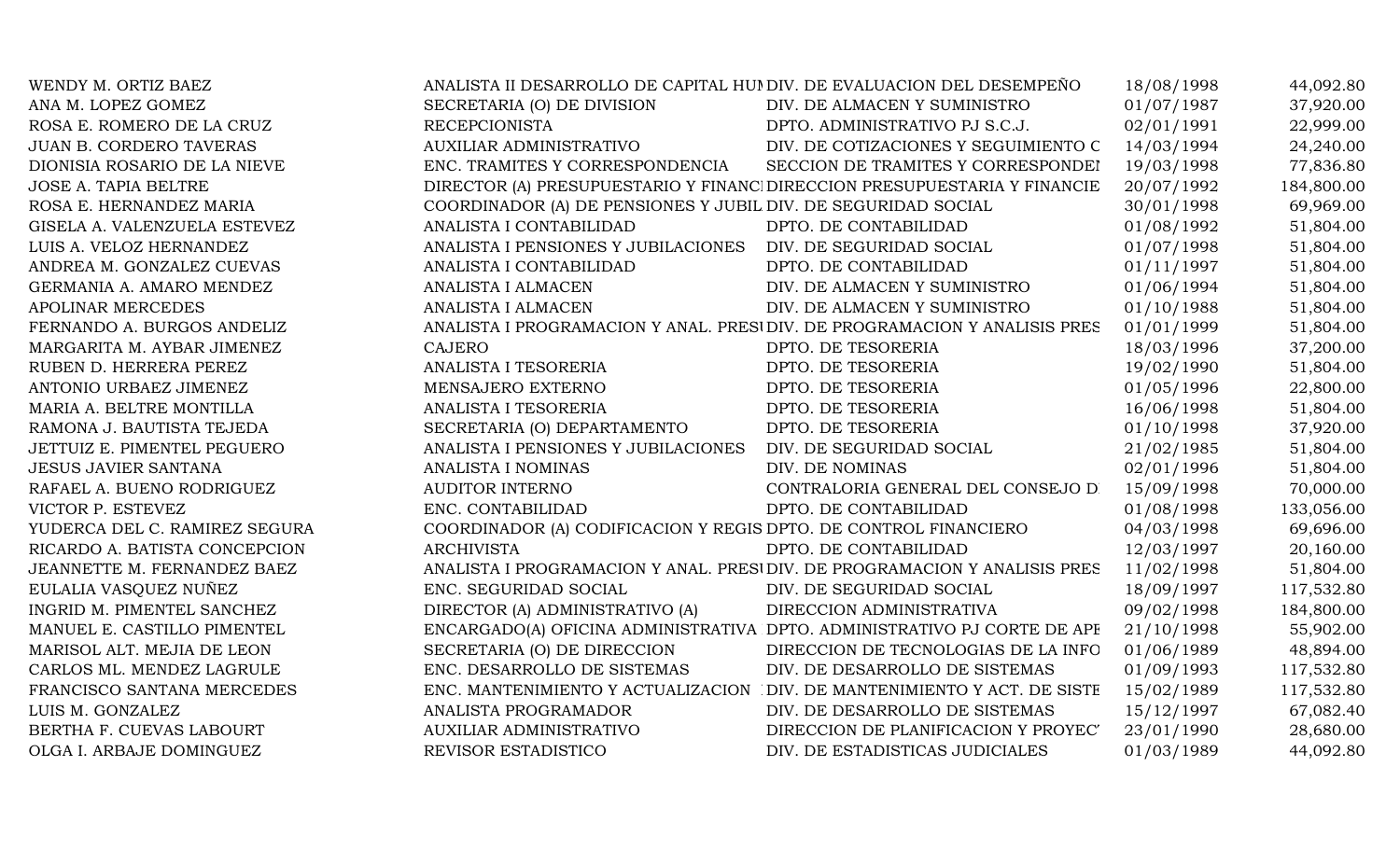| MARIA M. DE LA ROSA HICHEZ              | DIGITADOR S.C.J.                                                       | DIV. DE ACTIVOS FIJOS                                                      | 01/03/1989 | 26,880.00  |
|-----------------------------------------|------------------------------------------------------------------------|----------------------------------------------------------------------------|------------|------------|
| <b>JUANA E. LANTIGUA CRUZ</b>           | REVISOR ESTADISTICO                                                    | DIV. DE ESTADISTICAS JUDICIALES                                            | 14/05/1988 | 44,092.80  |
| ANA M. GONZALEZ HERNANDEZ               | REVISOR ESTADISTICO                                                    | DIV. DE ESTADISTICAS JUDICIALES                                            | 07/05/1996 | 44,092.80  |
| JULIO C. PEÑA ANTIGUA                   | COORDINADOR ESTADISTICAS JUDICIALES DIV. DE ESTADISTICAS JUDICIALES    |                                                                            | 01/10/1991 | 69,696.00  |
| MIOSOTIS ESPINOSA                       | AUXILIAR ADMINISTRATIVO                                                | DIV. DE PUBLICACIONES                                                      | 01/03/1991 | 24,240.00  |
| JHONNY ALMONTE REYNOSO                  | REVISOR ESTADISTICO                                                    | DIV. DE ESTADISTICAS JUDICIALES                                            | 05/06/1995 | 44,092.80  |
| MARIA DE L. CABRERA LIZ                 | <b>RECEPCIONISTA</b>                                                   | DPTO. ADMINISTRATIVO PJ S.C.J.                                             | 01/10/1991 | 24,942.14  |
| MANUEL R. MARTINEZ CALZADO              | REVISOR ESTADISTICO                                                    | DIV. DE ESTADISTICAS JUDICIALES                                            | 01/03/1991 | 44,092.80  |
| JOSELINE CUELLO SOTO                    | ENC. DE PUBLICACIONES                                                  | DIV. DE PUBLICACIONES                                                      | 15/04/1996 | 117,532.80 |
| <b>CLARA COLON JAVIER</b>               | SUPERVISOR DE ARCHIVO                                                  | DIV. DE REGISTRO DE PERSONAL                                               | 01/10/1997 | 29,580.00  |
| ALBERTO L. LOPEZ JEREZ                  | ENC. SOPORTE TECNICO                                                   | DIV. DE SOPORTE TECNICO                                                    | 01/10/1992 | 117,532.80 |
| KATIUSKA E. DE CASTRO GIL               | ANALISTA SENIOR SISTEMAS Y PROCEDIMI DIV. DE SISTEMAS Y PROCEDIMIENTOS |                                                                            | 01/12/1998 | 67,082.40  |
| NIEVES Y. ALCANTARA ALMONTE             | SECRETARIA (O) SALA SCJ                                                | TERCERA SALA S.C.J.                                                        | 03/09/1997 | 77,836.80  |
| MARIA ALT. LINARES PULINARIO DE MEDRANO | <b>SERVICIOS A USUARIOS</b>                                            | DIV. DE SOPORTE TECNICO                                                    | 01/09/1992 | 42,657.60  |
| <b>JOENY MAHFOUD GUERRERO</b>           | SECRETARIA (O) AUXILIAR I                                              | PRESIDENCIA S.C.J.                                                         | 01/11/1997 | 44,092.80  |
| MIGUEL S. GALVEZ GUZMAN                 | ENC. ALMACEN                                                           | DIV. DE ALMACEN Y SUMINISTRO                                               | 01/03/1988 | 117,532.80 |
| PEDRO L. MEDINA CRUZ                    | ASISTENTE DE ALMACEN                                                   | DIV. DE ALMACEN Y SUMINISTRO                                               | 01/06/1992 | 69,696.00  |
| CELIA A. NOBOA BELTRE                   | ANALISTA II ALMACEN                                                    | DIV. DE ALMACEN Y SUMINISTRO                                               | 01/10/1998 | 44,092.80  |
| SALVADOR ROMERO DE LA CRUZ              | ENC. DEPOSITO DE ALMACEN                                               | DIV. DE ALMACEN Y SUMINISTRO                                               | 01/09/1997 | 34,980.00  |
| HILARIO ENCARNACION ROSARIO             | AUXILIAR ADMINISTRATIVO                                                | DIV. DE ALMACEN Y SUMINISTRO                                               | 09/05/1996 | 24,240.00  |
| RUTH R. GUZMAN HERNANDEZ                |                                                                        | ANALISTA II RECLUTAMIENTO Y SELECCIÓI DIV. DE RECLUTAMIENTO Y SELECCION PI | 01/11/1996 | 44,092.80  |
| ELVIS A. BAUTISTA REYES                 | <b>AUXILIAR DE ALMACEN</b>                                             | DIV. DE ALMACEN Y SUMINISTRO                                               | 01/12/1998 | 24,942.14  |
| RAFAEL MANCEBO QUERO                    | CATALOGADOR                                                            | DOCUMENTACION Y BIBLIOTECAS                                                | 01/09/1990 | 33,120.00  |
| CRISTOBALINA JIMENEZ RAMIREZ            | ENC. MAYORDOMIA                                                        | DPTO. ADMINISTRATIVO PJ S.C.J.                                             | 01/09/1996 | 39,029.14  |
| GREICIS R. JIMENEZ BELLO                | <b>AUXILIAR ADMINISTRATIVO</b>                                         | SECCION DE TRAMITES Y CORRESPONDEI                                         | 02/05/1990 | 24,360.00  |
| CARMEN V. FLORENTINO LORA               | <b>TELEFONISTA</b>                                                     | DPTO. ADMINISTRATIVO PJ CORTE DE APE                                       | 01/10/1987 | 22,654.20  |
| KENIA A. PAEZ CABREJA                   | <b>AUXILIAR ADMINISTRATIVO</b>                                         | SECCION DE TRAMITES Y CORRESPONDEI                                         | 29/09/1993 | 24,360.00  |
| MILCIADES LUCIANO RODRIGUEZ             | COORDINADOR(A) MENSAJERIA                                              | SECCION DE TRAMITES Y CORRESPONDEI                                         | 10/01/1990 | 34,980.00  |
| FELICIA ORTIZ                           | <b>CONSERJE</b>                                                        | TALLER DE EBANISTERIA                                                      | 01/03/1997 | 14,160.00  |
| DANIELA CEDANO MERAN                    | AUXILIAR ADMINISTRATIVO                                                | TALLER DE EBANISTERIA                                                      | 01/03/1997 | 21,480.00  |
| LIBRADO ANT. TEJEDA CASTILLO            | <b>INGENIERO SUPERVISOR</b>                                            | UNIDAD DE OBRAS                                                            | 01/06/1998 | 70,000.00  |
| FELIPE B. MONTAS SUAZO                  | ENCARGADO(A) DPTO. DE INFRAESTRUCTU DPTO. DE INFRAESTRUCTURA FISICA    |                                                                            | 01/06/1998 | 133,056.00 |
| MARTIN REYES VICENTE                    |                                                                        | COORDINADOR(A) UNIDAD DE SERVICIOS 'UNIDAD DE SERVICIOS Y MANTENIMIENTO    | 11/05/1992 | 69,696.00  |
| JORGE C. ISA PITTALUGA                  | ENC. TALLER DE EBANISTERIA                                             | TALLER DE EBANISTERIA                                                      | 01/02/1999 | 101,088.00 |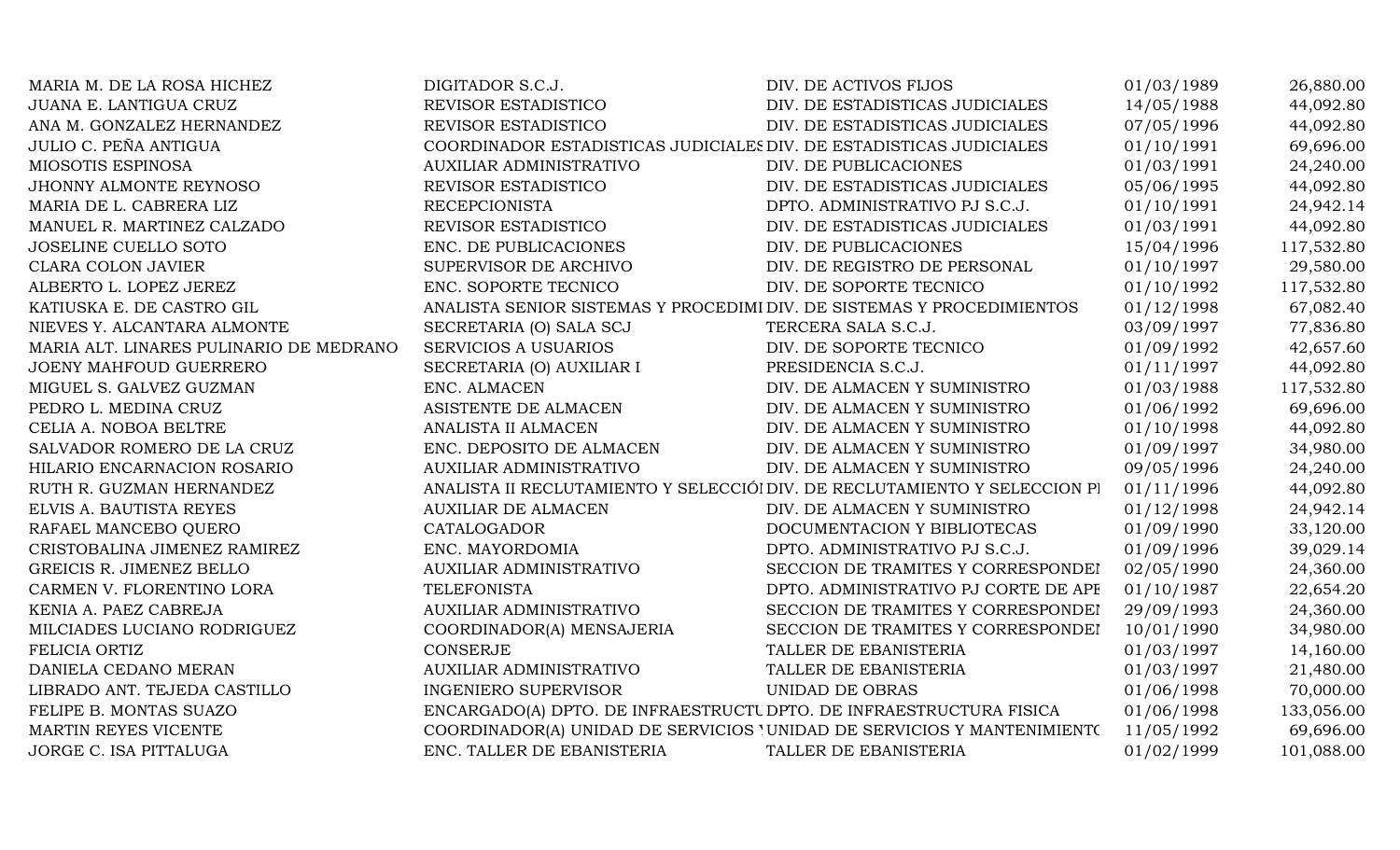| JOSE R. SANCHEZ JIMENEZ       | <b>AUXILIAR DE EBANISTERIA</b>                               | TALLER DE EBANISTERIA                | 02/05/1990 | 27,740.00  |
|-------------------------------|--------------------------------------------------------------|--------------------------------------|------------|------------|
| RAMON E. ALMONTE              | EBANISTA I S.C.J.                                            | TALLER DE EBANISTERIA                | 01/07/1994 | 49,587.20  |
| BORIS DE JS. PERALTA TORRES   | <b>AUXILIAR DE EBANISTERIA</b>                               | TALLER DE EBANISTERIA                | 12/02/1998 | 27,740.00  |
| FRANCISCO A. GARCIA JIMENEZ   | EBANISTA II S.C.J.                                           | TALLER DE EBANISTERIA                | 01/10/1998 | 41,060.00  |
| RAMON A. VARGAS ROSARIO       | SUPERVISOR DE ELECTRICIDAD                                   | UNIDAD DE SERVICIOS Y MANTENIMIENTO  | 01/02/1999 | 34,980.00  |
| <b>JUAN CORREA TOLEDO</b>     | <b>PLOMERO</b>                                               | UNIDAD DE SERVICIOS Y MANTENIMIENTO  | 03/06/1992 | 21,480.00  |
| ANTONIO DE LA ROSA MANZUETA   | <b>AYUDANTE CHOFER</b>                                       | DIV. DE ALMACEN Y SUMINISTRO         | 01/10/1996 | 17,400.00  |
| PABLO B. BRITO FERNANDEZ      | TECNICO DE REFRIGERACION                                     | UNIDAD DE SERVICIOS Y MANTENIMIENT(  | 02/11/1998 | 29,160.00  |
| YRMA Y. DIAZ                  | COORDINADOR(A)                                               | DIRECCION ADMINISTRATIVA             | 15/07/1998 | 117,532.80 |
| ANASTALIA MEJIA PEÑA          | COORDINADOR (A) DE SEGUROS Y BENEFI DIV. DE SEGURIDAD SOCIAL |                                      | 18/12/1989 | 69,696.00  |
| MANOLO ESCARRAMAN MOREL       | <b>CHOFER</b>                                                | SECCION DE TRANSPORTACION            | 04/08/1997 | 31,559.75  |
| RAFAEL A. TEJADA              | <b>CHOFER</b>                                                | SECCION DE TRANSPORTACION            | 08/08/1997 | 29,580.00  |
| TIRSO SANCHEZ ABREU           | <b>CHOFER</b>                                                | SECCION DE TRANSPORTACION            | 22/04/1992 | 24,240.00  |
| MARCOS SALAS FAMILIA          | <b>CHOFER</b>                                                | SECCION DE TRANSPORTACION            | 01/10/1987 | 24,240.00  |
| RAFAEL PASCUAL PEÑA           | <b>CHOFER</b>                                                | SECCION DE TRANSPORTACION            | 01/06/1992 | 27,541.20  |
| DANILO RAMOS DIAZ             | <b>CHOFER</b>                                                | SECCION DE TRANSPORTACION            | 01/01/1999 | 24,240.00  |
| EDALIO SANTANA MERCEDES       | <b>CHOFER</b>                                                | SECCION DE TRANSPORTACION            | 31/03/1986 | 24,240.00  |
| FRANCISCO A. PEÑALO           | <b>CHOFER</b>                                                | SECCION DE TRANSPORTACION            | 30/05/1989 | 24,240.00  |
| GERMANIA NUÑEZ PEÑA           | <b>CONSERJE</b>                                              | DPTO. ADMINISTRATIVO PJ S.C.J.       | 01/04/1991 | 14,160.00  |
| FRANQUELINA BONILLA           | CONSERJE                                                     | DPTO. ADMINISTRATIVO PJ S.C.J.       | 01/04/1996 | 14,160.00  |
| ELIESEL PACHECO GUERRERO      | LAVADOR DE VEHICULOS                                         | SECCION DE TRANSPORTACION            | 01/09/1998 | 14,160.00  |
| <b>GLADYS M. DAVID RONDON</b> | <b>CONSERJE</b>                                              | DPTO. ADMINISTRATIVO PJ CORTE DE APE | 19/02/1986 | 16,680.00  |
| ESTEBANIA VOLQUEZ             | <b>CONSERJE</b>                                              | DPTO. ADMINISTRATIVO PJ S.C.J.       | 21/12/1998 | 14,160.00  |
| FRANCISCA R. REYES GORIS      | <b>CAMARERO I</b>                                            | DIV. DE RELACIONES PUBLICAS Y PROTOC | 18/12/1989 | 38,088.00  |
| DIONICIA MESA MESA            | CAMARERO III                                                 | DIV. DE RELACIONES PUBLICAS Y PROTOC | 02/09/1991 | 28,860.00  |
| MARIA S. MINAYA HERNANDEZ     | <b>CONSERJE</b>                                              | DPTO. ADMINISTRATIVO PJ S.C.J.       | 31/10/1995 | 14,160.00  |
| PETRONILA P. ESTEVEZ          | CONSERJE                                                     | DPTO. ADMINISTRATIVO PJ CORTE DE APE | 19/02/1986 | 16,081.22  |
| AMERICA CABRERA SANCHEZ       | <b>CONSERJE</b>                                              | DPTO. ADMINISTRATIVO PJ S.C.J.       | 04/06/1992 | 14,160.00  |
| ERIDANEA PEÑA                 | <b>CONSERJE</b>                                              | DPTO. ADMINISTRATIVO PJ CORTE DE APE | 07/11/1996 | 14,160.00  |
| MERCEDES BALBUENA FELIZ       | CONSERJE                                                     | DPTO. ADMINISTRATIVO PJ S.C.J.       | 21/10/1996 | 14,160.00  |
| NERGIDA A. SANTANA MEJIA      | <b>CONSERJE</b>                                              | DPTO. ADMINISTRATIVO PJ CORTE DE APF | 05/12/1990 | 14,160.00  |
| RAMONA LOPEZ                  | <b>CONSERJE</b>                                              | DIRECCION DE FAMILIA, NIÑEZ, ADOLESC | 06/07/1993 | 14,160.00  |
| RAFAEL EUSEBIO BURGOS         | SOPORTE DE SISTEMAS                                          | DIV. DE DESARROLLO DE SISTEMAS       | 01/05/1994 | 54,885.60  |
| JUAN I. BATISTA MENDEZ        | ENC. TESORERIA                                               | DPTO. DE TESORERIA                   | 08/11/2004 | 133,056.00 |
|                               |                                                              |                                      |            |            |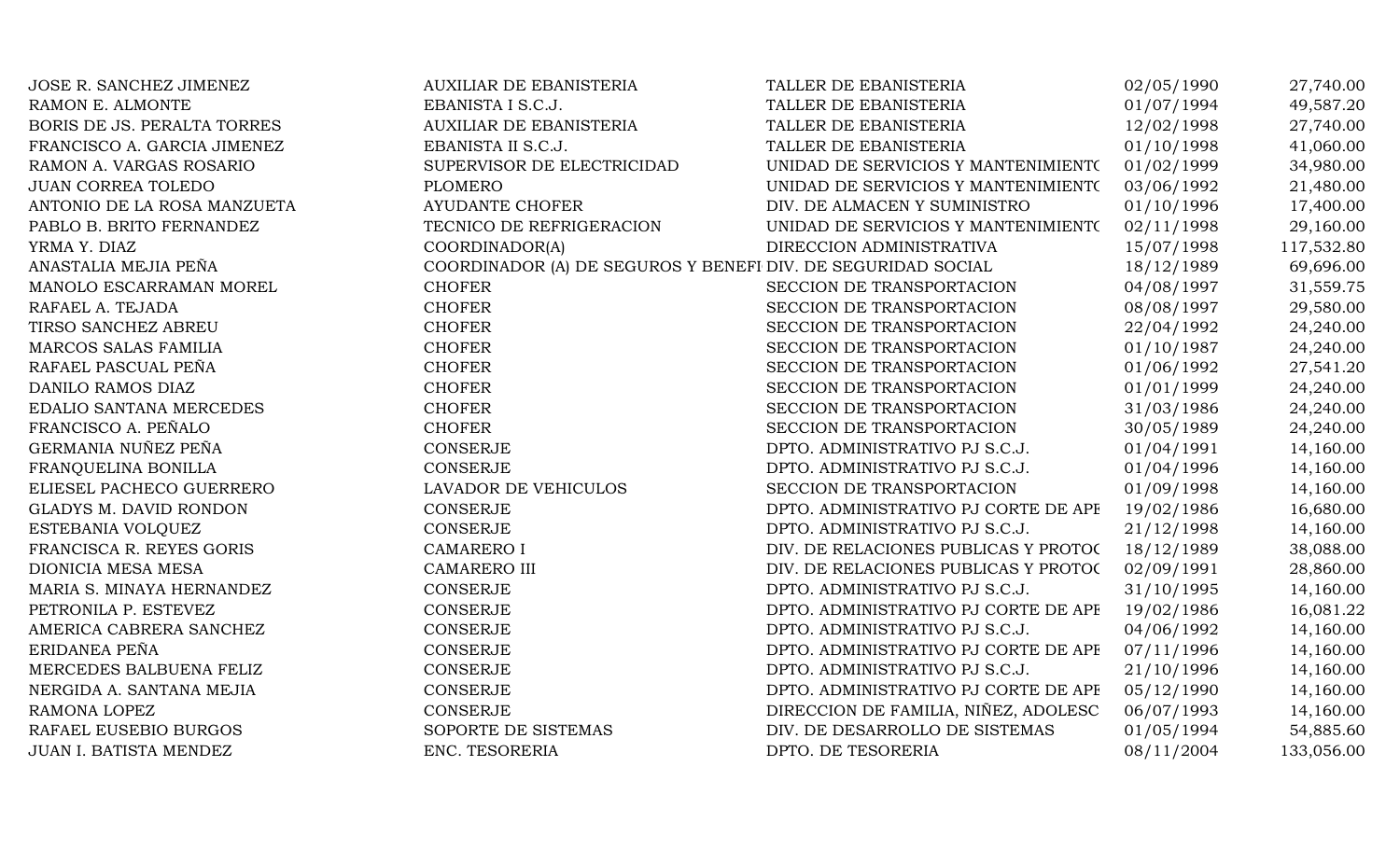| <b>JESUS O. BRETON ROSARIO</b> | <b>AUDITOR INTERNO</b>                                            | CONTRALORIA GENERAL DEL CONSEJO D                                         | 14/10/1996 | 70,000.00  |
|--------------------------------|-------------------------------------------------------------------|---------------------------------------------------------------------------|------------|------------|
| MIGUELINA BELTRE OLMOS         | ENC. UNIDAD IMPOSITIVA                                            | UNIDAD IMPOSITIVA                                                         | 05/11/1997 | 77,836.80  |
| RAFAEL VALDEZ MARTINEZ         | SUB-CONTRALOR GENERAL CPJ                                         | CONTRALORIA GENERAL DEL CONSEJO DI                                        | 20/04/1992 | 184,800.00 |
| <b>GLENIS V. BAEZ REYNA</b>    | <b>AUDITOR INTERNO</b>                                            | CONTRALORIA GENERAL DEL CONSEJO D                                         | 11/03/1998 | 70,000.00  |
| YDALMY ELVIRA COLON PIÑA       | SECRETARIA (O) DE DIRECCION                                       | CONTRALORIA GENERAL DEL CONSEJO D                                         | 01/07/1998 | 48,894.00  |
| KENIA ANT. CABRERA CASTILLO    | SUPERVISOR (A) DE AUDITORES                                       | CONTRALORIA GENERAL DEL CONSEJO DI                                        | 10/10/1991 | 80,000.00  |
| HORTENCIA C. SOTO BAEZ         | SECRETARIA (O) AUXILIAR III                                       | CONTRALORIA GENERAL DEL CONSEJO D                                         | 01/02/1999 | 36,000.00  |
| CESAR D. CASTILLO BAEZ         | <b>AUDITOR INTERNO</b>                                            | CONTRALORIA GENERAL DEL CONSEJO D                                         | 01/02/1999 | 70,000.00  |
| MARIA P. CUSTODIO LLUBERES     | <b>AUDITOR INTERNO</b>                                            | CONTRALORIA GENERAL DEL CONSEJO D                                         | 01/02/1999 | 70,000.00  |
| ODE M. COPLIN REYNOSO          | ABOGADO AYUDANTE                                                  | CENTRO DE MEDIACION JURISDICCIONAL                                        | 01/11/1997 | 95,172.00  |
| PANTALEON CORDERO CABRAL       | SOPORTE TECNICO I                                                 | DIV. DE SOPORTE TECNICO                                                   | 01/06/1994 | 42,657.60  |
| MARLENE G. SEGURA ALCANTARA    | ABOGADO AYUDANTE SCJ                                              | PRIMERA SALA S.C.J.                                                       | 11/01/1993 | 105,720.00 |
| ALFREDO OTAÑEZ MENDOZA         | ALGUACIL DE ESTRADO                                               | SEGUNDA SALA S.C.J.                                                       | 01/11/1998 | 24,240.00  |
| RUTH E. ARIAS JONHSON          | ABOGADO AYUDANTE SCJ                                              | TERCERA SALA S.C.J.                                                       | 25/05/1992 | 105,720.00 |
| FRANCISCA VILORIA              | <b>CONSERJE</b>                                                   | DPTO. ADMINISTRATIVO PJ CORTE DE APF                                      | 01/01/1995 | 14,160.00  |
| CARINA E. JIMENEZ MORILLO      | ABOGADO AYUDANTE SCJ                                              | SEGUNDA SALA S.C.J.                                                       | 13/07/1998 | 105,720.00 |
| LUIS S. CARVAJAL LEGER         | ALGUACIL DE ESTRADO                                               | UNIDAD DE CITACIONES Y NOTIFICACIONI                                      | 01/06/1994 | 24,240.00  |
| AURORA E. NANITA ROA           | CORRECTOR (A) DE SENTENCIAS                                       | TERCERA SALA S.C.J.                                                       | 28/10/1997 | 48,894.00  |
| MARIA J. TORRES ABREU          | SUPERVISOR(A) DE RECEPCION                                        | DPTO. ADMINISTRATIVO PJ S.C.J.                                            | 01/10/1997 | 34,980.00  |
| NURYS M. FERNANDEZ VALENZUELA  | ANALISTA I DE ANALISIS DE EXPEDIENTES DPTO. DE CONTROL FINANCIERO |                                                                           | 02/03/1999 | 51,804.00  |
| MARIANO N. MEDRANO ARIAS       | <b>CHOFER</b>                                                     | SECCION DE TRANSPORTACION                                                 | 01/11/1993 | 24,240.00  |
| RAFAEL A. PEÑA RODRIGUEZ       | ALGUACIL DE ESTRADO                                               | PRIMERA SALA S.C.J.                                                       | 23/10/1978 | 24,240.00  |
| ANA M. BERAS RICARDO           | TELEFONISTA                                                       | DPTO. ADMINISTRATIVO PJ CORTE DE APF                                      | 16/11/1992 | 22,552.80  |
| EDWARD A. VASQUEZ SANTANA      | ELECTRICISTA I                                                    | UNIDAD DE SERVICIOS Y MANTENIMIENTO                                       | 01/07/1998 | 29,580.00  |
| MARIA R. BARRERAS PEREZ        | OFICINISTA SCJ                                                    | SEGUNDA SALA S.C.J.                                                       | 01/05/1995 | 40,605.60  |
| RAUL E. TAVERAS PERALTA        |                                                                   | DIRECTOR (A) TECNOLOGIAS DE LA INFORI DIRECCION DE TECNOLOGIAS DE LA INFO | 07/12/1998 | 184,800.00 |
| JENNY S. BATISTA VENTURA       | OFICINISTA SCJ                                                    | UNIDAD DE REGISTRO Y TRAMITE S.G.S.C                                      | 02/03/1998 | 38,088.00  |
| XILANDER I. BAUTISTA DUARTE    | SUPERVISOR (A) DE MANTENIMIENTO                                   | UNIDAD DE SERVICIOS Y MANTENIMIENTO                                       | 11/05/1998 | 54,648.00  |
| VICTOR A. BURGOS BRUZZO        | ALGUACIL DE ESTRADO                                               | TERCERA SALA S.C.J.                                                       | 07/01/1986 | 24,240.00  |
| LIDIA FRIAS JAVIER             | ABOGADO AYUDANTE SCJ                                              | PRIMERA SALA S.C.J.                                                       | 17/09/1997 | 105,720.00 |
| DILCIA R. MELO PUJOLS          |                                                                   | ASISTENTE DE DIRECCION DE GESTION HUDIRECCION DE GESTION HUMANA Y CARR    | 01/05/2007 | 77,836.80  |
| YAJAIRA L. PUJOLS SANCHEZ      | COORDINADOR(A)                                                    | PRIMERA SALA S.C.J.                                                       | 24/11/1997 | 174,636.00 |
| JADANIEL SANCHEZ ROSSO         | ABOGADO AYUDANTE SCJ                                              | PRIMERA SALA S.C.J.                                                       | 21/10/1997 | 88,100.00  |
| NARDA M. HICIANO PEREZ         | SOPORTE DE SISTEMAS                                               | DIV. DE MANTENIMIENTO Y ACT. DE SISTE                                     | 01/07/1998 | 64,864.00  |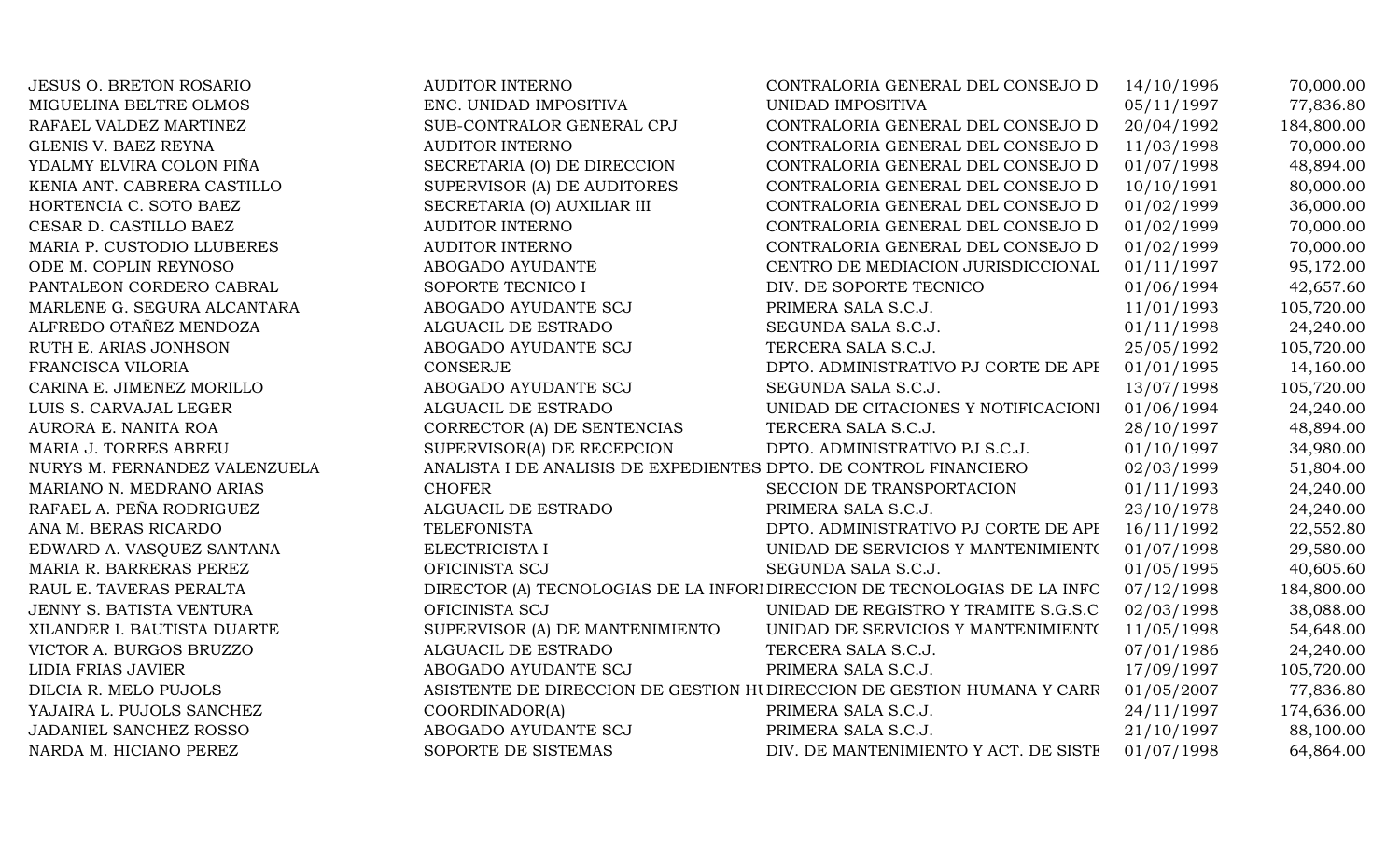| ORQUIDEA GERMAN CASTILLO          | ABOGADO AYUDANTE SCJ            | TERCERA SALA S.C.J.                                                      | 21/10/1982 | 105,720.00 |
|-----------------------------------|---------------------------------|--------------------------------------------------------------------------|------------|------------|
| ROBERTO A. ARRIAGA ALCANTARA      | ALGUACIL DE ESTRADO             | SEGUNDA SALA S.C.J.                                                      | 01/03/1991 | 24,240.00  |
| JULIO C. CARRION DE LA ROSA       | CORRECTOR (A) DE SENTENCIAS     | SEGUNDA SALA S.C.J.                                                      | 01/10/1998 | 48,894.00  |
| YOKATY ESTEVEZ                    | SECRETARIA (O) DE DIRECCION     | DIRECCION PRESUPUESTARIA Y FINANCIE                                      | 17/09/1996 | 48,894.00  |
| MARISELA DEL C. RODRIGUEZ SANTANA | SECRETARIA (O) DE DIVISION      | DIV. DE ACTIVOS FIJOS                                                    | 31/07/1997 | 37,920.00  |
| DEBORAH R. SALCEDO DIAZ           | ABOGADO AYUDANTE SCJ            | SEGUNDA SALA S.C.J.                                                      | 25/10/2012 | 105,720.00 |
| MAYRA E. ARBAJE LEMBERT           | CORRECTOR (A) DE ESTILO         | DIV. DE PUBLICACIONES                                                    | 08/02/1999 | 46,434.04  |
| MARIA DE LOS R. ALCANTARA         | <b>CONSERJE</b>                 | DPTO. ADMINISTRATIVO PJ S.C.J.                                           | 01/06/1996 | 14,160.00  |
| NOEMI A. SANTANA MARTIN           | ABOGADO AYUDANTE SCJ            | SEGUNDA SALA S.C.J.                                                      | 01/12/1998 | 105,720.00 |
| FRANCISCO M. BARALT ROSARIO       | ABOGADO AYUDANTE SCJ            | SEGUNDA SALA S.C.J.                                                      | 13/05/1998 | 105,720.00 |
| DOMINGA M. MEJIA DE LOS SANTOS    | <b>AUXILIAR ADMINISTRATIVO</b>  | TALLER DE EBANISTERIA                                                    | 01/03/1991 | 16,440.00  |
| JUSTINIANO MONTERO MONTERO        |                                 | DIRECTOR (A) GENERAL DE ADM. DE LA CI DIRECCION GENERAL DE ADM. Y CARRER | 02/12/1998 | 221,760.00 |
| ARELIS F. PERALTA TORRES          | AUXILIAR ADMINISTRATIVO         | DIRECCION ADMINISTRATIVA                                                 | 01/09/1998 | 24,240.00  |
| SANTO PAYANO FIGUEROA             | <b>AUXILIAR ADMINISTRATIVO</b>  | DIV. DE PUBLICACIONES                                                    | 01/02/1995 | 24,240.00  |
| FRANCISCO MEDINA DE LA CRUZ       | <b>AUXILIAR ADMINISTRATIVO</b>  | DIV. DE REGISTRO DE PERSONAL                                             | 10/07/1992 | 24,240.00  |
| GUILLERMINA CRUZ                  | ABOGADO AYUDANTE SCJ            | SEGUNDA SALA S.C.J.                                                      | 04/02/1998 | 105,720.00 |
| NANCY M. MARTINEZ BADIA           | ANALISTA JURIDICO               | DIV. DE JURISPRUDENCIA Y LEGISLACION                                     | 27/04/1982 | 46,434.04  |
| YESENIA M. JORAN PICHARDO         | ABOGADO AYUDANTE SCJ            | SEGUNDA SALA S.C.J.                                                      | 01/02/1999 | 105,720.00 |
| EMIL E. GARCIA ESMURDOC           | SUPERVISOR(A) ADMINISTRATIVO    | DIRECCION ADMINISTRATIVA                                                 | 21/08/2007 | 67,082.40  |
| CARLOS A. ENCARNACION QUEVEDO     | SOPORTE DE SISTEMAS             | DIV. DE MANTENIMIENTO Y ACT. DE SISTE                                    | 01/11/1998 | 54,885.60  |
| MARIA ALT. MERCEDES               | <b>ARCHIVISTA</b>               | OFIC. COORDINADORA ARCHIVO JUDICIAI                                      | 01/10/1987 | 24,240.00  |
| VIRGILIO RAMOS PEÑA               | <b>AUXILIAR ADMINISTRATIVO</b>  | OFIC. COORDINADORA ARCHIVO JUDICIAI                                      | 12/05/1980 | 15,120.00  |
| MILEDY ALT. GARCIA                | <b>RECEPCIONISTA</b>            | DPTO. ADMINISTRATIVO PJ S.C.J.                                           | 01/03/1985 | 19,638.30  |
| MARIA ALT. CAMACHO                | <b>RECEPCIONISTA</b>            | DPTO. ADMINISTRATIVO PJ S.C.J.                                           | 26/03/1991 | 19,638.30  |
| MERY ALT. RODRIGUEZ ACASIO        | <b>AUXILIAR ADMINISTRATIVO</b>  | SECCION DE TRAMITES Y CORRESPONDEI                                       | 01/04/1995 | 24,360.00  |
| LAURA L. RICHARDSON JIMENEZ       | SECRETARIA (O) DE DIVISION      | DIV. DE NOMINAS                                                          | 01/04/1999 | 37,920.00  |
| ERICK ML. TEJEDA SOTO             | ENC. ALMACEN TALLER EBANISTERIA | TALLER DE EBANISTERIA                                                    | 26/04/1999 | 38,480.00  |
| CARLOS ML. ALMARANTE MARTINEZ     | EBANISTA II S.C.J.              | TALLER DE EBANISTERIA                                                    | 01/04/1999 | 41,060.00  |
| WILLIAM MATEO MONTAS              | <b>CHOFER</b>                   | SECCION DE TRANSPORTACION                                                | 18/03/1999 | 27,400.00  |
| BELKIS DEL C. SOLIS TAVERAS       | <b>AUXILIAR ADMINISTRATIVO</b>  | UNIDAD DE APOYO COOPNASEJU                                               | 01/06/1999 | 17,388.00  |
| RAFAEL ANT. FELIZ MATOS           | ANALISTA I ACTIVO FIJO          | DIV. DE ACTIVOS FIJOS                                                    | 01/06/1999 | 51,804.00  |
| MARIA A. HERNANDEZ BATISTA        |                                 | ENC. PROGRAMACION Y ANALISIS PRESUPUDIV. DE PROGRAMACION Y ANALISIS PRES | 01/07/1999 | 117,532.80 |
| YUNIOR G. NUÑEZ RAMOS             | <b>CHOFER</b>                   | SECCION DE TRANSPORTACION                                                | 12/07/1999 | 29,580.00  |
| ESTHER E. ROMERO LORA             | OFICINISTA SCJ                  | SEGUNDA SALA S.C.J.                                                      | 16/07/1999 | 40,605.60  |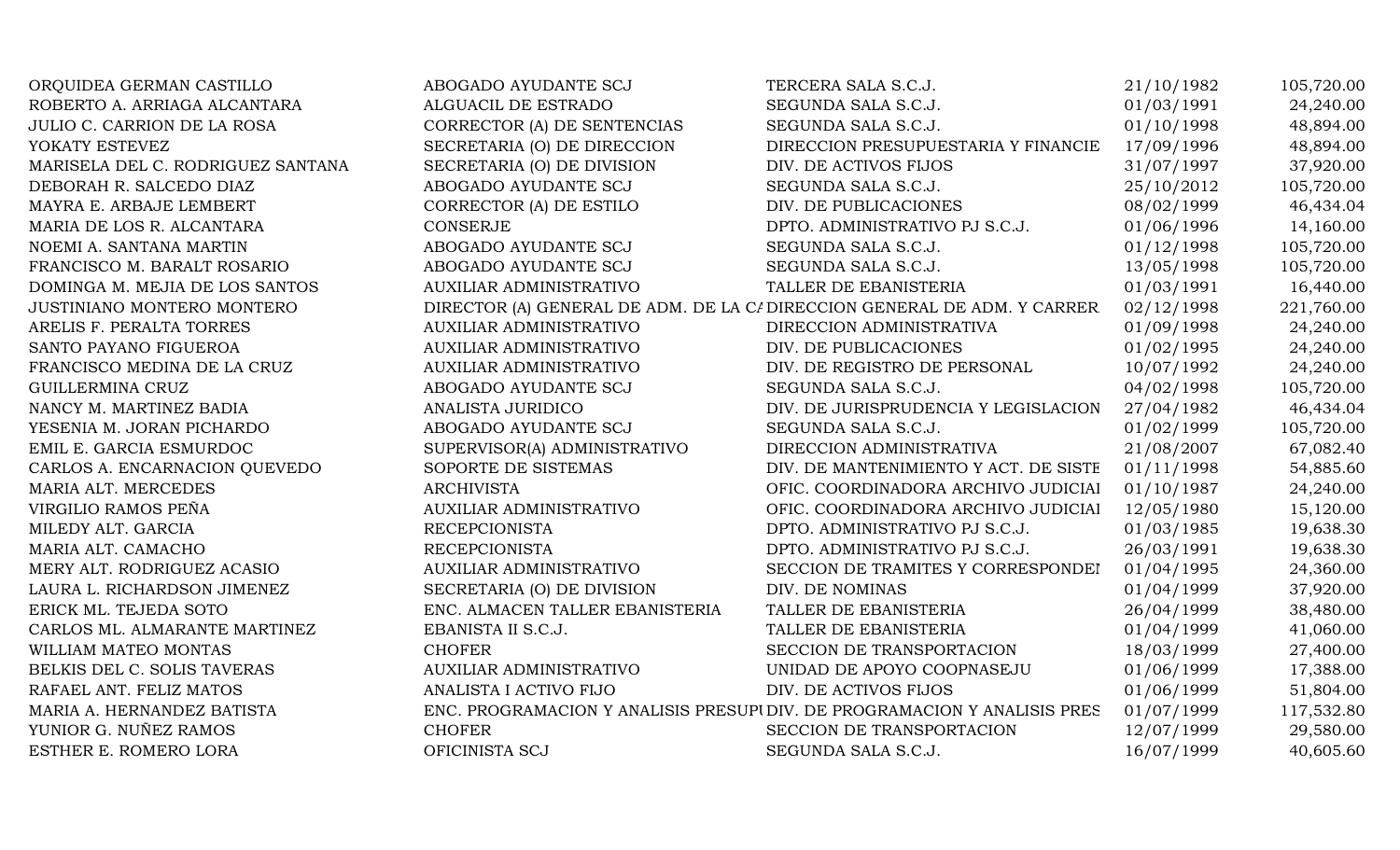| LUIS E. REYES UBRI                   | SOPORTE DE SISTEMAS                                                  | DIV. DE DESARROLLO DE SISTEMAS                                            | 02/08/1999 | 54,885.60  |
|--------------------------------------|----------------------------------------------------------------------|---------------------------------------------------------------------------|------------|------------|
| <b>NOEMI PAREDES</b>                 | ASIST. DIRECTOR (A) TECNOLOGIAS                                      | DIRECCION DE TECNOLOGIAS DE LA INFO                                       | 21/07/2008 | 77,836.80  |
| MANUEL DE JS. MARTINEZ SANCHEZ       |                                                                      | SUPERVISOR DE INFORMACION Y ORIENTA CENTRO INF. ORIENT. CIUDADANA PJ S.C  | 07/06/1994 | 42,657.60  |
| DENNY C. AMARO RODRIGUEZ             | ABOGADO AYUDANTE SCJ                                                 | SEGUNDA SALA S.C.J.                                                       | 01/09/1999 | 105,720.00 |
| KEILA ALMONTE DE LA CRUZ             | ANALISTA I CONTABILIDAD                                              | DPTO. DE CONTABILIDAD                                                     | 01/09/1999 | 51,804.00  |
| DOMINGO REYES MANUEL                 | ELECTRICISTA I                                                       | UNIDAD DE SERVICIOS Y MANTENIMIENTO                                       | 06/10/1999 | 29,580.00  |
| NICOLAS F. SANCHEZ LOPEZ             | MENSAJERO EXTERNO                                                    | DIRECCION GENERAL DE ADM. Y CARRER                                        | 25/08/1993 | 22,800.00  |
| RAFAEL ROSARIO DE OLEO               | <b>CHOFER</b>                                                        | SECCION DE TRANSPORTACION                                                 | 06/12/1999 | 24,240.00  |
| CARMEN M. DE LOS SANTOS DE LEON      | ANALISTA I DE ANALISIS DE EXPEDIENTES DPTO. DE CONTROL FINANCIERO    |                                                                           | 15/12/1999 | 51,804.00  |
| YOKASTA N. MEJIA DE LEON             | COORDINADOR(A) COMISION DISCIPLINARI DIV. DE REGISTRO DE PERSONAL    |                                                                           | 06/12/1999 | 97,944.00  |
| ELIODORO DE LA ROSA DE LOS SANTOS    | ENC. ACTIVOS FIJOS                                                   | DIV. DE ACTIVOS FIJOS                                                     | 04/01/2000 | 117,532.80 |
| MAIRA S. SANTANA SALCIE              | ABOGADO AYUDANTE SCJ                                                 | DIV. LEGAL                                                                | 17/01/2000 | 105,720.00 |
| GEORGINA A. ROSARIO SUAREZ           | ABOGADO AYUDANTE SCJ                                                 | SEGUNDA SALA S.C.J.                                                       | 04/02/2000 | 105,720.00 |
| LEVIS PINALES DE PAULA               | <b>AUXILIAR DE EBANISTERIA</b>                                       | TALLER DE EBANISTERIA                                                     | 16/02/2000 | 27,740.00  |
| LUISA Y. ROJAS CAMINERO              | OFICINISTA SCJ                                                       | TERCERA SALA S.C.J.                                                       | 06/03/2000 | 40,605.60  |
| ANA J. BAUTISTA CAMARENA             | ANALISTA I EVALUACION DEL DESEMPEÑO DIV. DE EVALUACION DEL DESEMPEÑO |                                                                           | 03/04/2000 | 51,804.00  |
| PETRONILA PAULINO MARTINEZ           | <b>CONSERJE</b>                                                      | DPTO. ADMINISTRATIVO PJ CORTE DE APF                                      | 06/04/2000 | 14,160.00  |
| RUBENIA E. BEJARAN VARGAS            | <b>AUXILIAR DE CONTABILIDAD</b>                                      | UNIDAD DE APOYO COOPNASEJU                                                | 20/03/2000 | 21,252.00  |
| MAYERLYN HERRERA LOCKART             | ABOGADO AYUDANTE SCJ                                                 | SEGUNDA SALA S.C.J.                                                       | 24/04/2000 | 105,720.00 |
| LUIS F. RIVERA CUSTODIO              | <b>CHOFER</b>                                                        | SECCION DE TRANSPORTACION                                                 | 04/05/2000 | 24,240.00  |
| JOSE A. CASTILLO ALARDO              | ANALISTA I COTIZACIONES                                              | DIV. DE COTIZACIONES Y SEGUIMIENTO C                                      | 14/07/2000 | 51,804.00  |
| DAVID DE JS. RODRIGUEZ AGUILERA      | <b>AYUDANTE CHOFER</b>                                               | SECCION DE TRANSPORTACION                                                 | 07/08/2000 | 17,400.00  |
| MAYRA RUIZ MENDEZ                    | ABOGADO AYUDANTE SCJ                                                 | SEGUNDA SALA S.C.J.                                                       | 10/08/2000 | 105,720.00 |
| RAFAEL CABRERA MATOS                 | SUPERVISOR DE REFRIGERACION                                          | UNIDAD DE SERVICIOS Y MANTENIMIENTO                                       | 21/08/2000 | 37,560.00  |
| RAMON ANT. DE JESUS                  | <b>PLOMERO</b>                                                       | UNIDAD DE SERVICIOS Y MANTENIMIENTO                                       | 22/08/2000 | 21,480.00  |
| KARINA RODRIGUEZ PERALTA             | ABOGADO AYUDANTE SCJ                                                 | TERCERA SALA S.C.J.                                                       | 28/08/2000 | 105,720.00 |
| CRISTIANA C. FULCAR PEREZ            |                                                                      | DIRECTOR (A) DE PLANIFICACION Y PROYE DIRECCION DE PLANIFICACION Y PROYEC | 06/09/2000 | 184,800.00 |
| YUNIOR R. RAMOS BAEZ                 | ENC. REGISTRO DE PERSONAL                                            | DIV. DE REGISTRO DE PERSONAL                                              | 04/10/2000 | 117,532.80 |
| EVELYN E. DIAZ HUGHES                | ABOGADO AYUDANTE SCJ                                                 | TERCERA SALA S.C.J.                                                       | 08/08/2000 | 105,720.00 |
| NERYS B. DE LOS SANTOS DE LOS SANTOS | <b>AUDITOR INTERNO</b>                                               | CONTRALORIA GENERAL DEL CONSEJO D                                         | 16/10/2000 | 70,000.00  |
| HEIDI K. BELLO GUTIERREZ             | ABOGADO AYUDANTE SCJ                                                 | UNIDAD DE ABOGADOS AYUDANTES DE P                                         | 20/11/2000 | 117,532.80 |
| DIEGO L. ACOSTA HIDALGO              | EBANISTA II S.C.J.                                                   | TALLER DE EBANISTERIA                                                     | 20/11/2000 | 41,060.00  |
| NEIVYS L. ARIAS ABREU                | ABOGADO AYUDANTE SCJ                                                 | SEGUNDA SALA S.C.J.                                                       | 01/11/2000 | 105,720.00 |
| DAVIANA L. CARREÑO GARABITO          | ABOGADO AYUDANTE SCJ                                                 | SEGUNDA SALA S.C.J.                                                       | 20/11/2000 | 105,720.00 |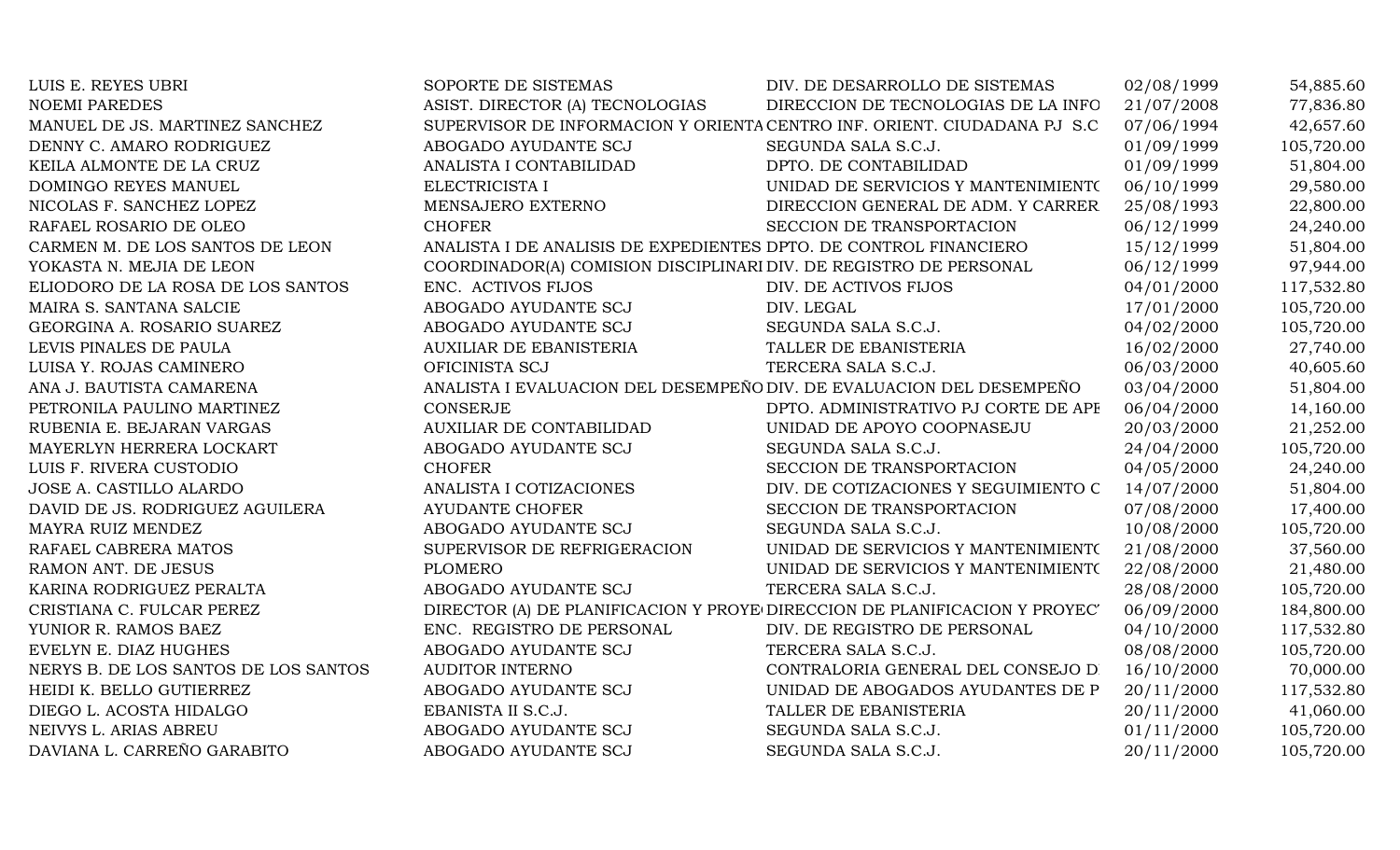| MANUEL DE JS. SANCHEZ GONZALEZ          | <b>CHOFER</b>                   | SECCION DE TRANSPORTACION                                                | 02/01/2001 | 29,580.00  |
|-----------------------------------------|---------------------------------|--------------------------------------------------------------------------|------------|------------|
| RUTH M. VELAZQUEZ JIMENEZ               | <b>ARQUITECTO I</b>             | UNIDAD DE OBRAS                                                          | 15/01/2001 | 60,984.00  |
| EDGAR O. DE LA CRUZ                     | <b>AUDITOR INTERNO</b>          | CONTRALORIA GENERAL DEL CONSEJO DI                                       | 01/02/2001 | 70,000.00  |
| PEDRO J. MERCEDES FACENDA               | EBANISTA II S.C.J.              | TALLER DE EBANISTERIA                                                    | 05/02/2001 | 41,060.00  |
| YANIRE ZABALA MARIÑEZ                   | ABOGADO AYUDANTE SCJ            | SEGUNDA SALA S.C.J.                                                      | 08/02/2001 | 105,720.00 |
| JOSE R. CRUZ VELAZQUEZ                  | ASIST. ADMINISTRATIVA           | DIV. DE RELACIONES PUBLICAS Y PROTOC                                     | 14/02/2001 | 48,894.00  |
| MOISES MEDRANO ROBLES                   | <b>AUDITOR INTERNO</b>          | CONTRALORIA GENERAL DEL CONSEJO D                                        | 01/03/2001 | 70,000.00  |
| ALEXIS ORTIZ ABREU                      | SOPORTE DE SISTEMAS             | DIV. DE MANTENIMIENTO Y ACT. DE SISTE                                    | 01/03/2001 | 54,885.60  |
| RAMONA LUGO ACEVEDO                     | SECRETARIA (O) DE DIRECCION     | DIRECCION ADMINISTRATIVA                                                 | 01/02/2001 | 48,894.00  |
| KELVIS E. JIMENEZ NINA                  | <b>AUXILIAR DE ALMACEN</b>      | DIV. DE ALMACEN Y SUMINISTRO                                             | 19/07/2013 | 12,444.00  |
| RISSELLE M. TERRERO SUAREZ              |                                 | ENC. SERVICIOS MULTIPLES PARA JUECES UNIDAD DE SERVICIOS MULTIPLES PARA  | 05/02/2001 | 77,836.80  |
| ALEXANDRA Y. MEDINA GONZALEZ            | ABOGADO AYUDANTE SCJ            | SEGUNDA SALA S.C.J.                                                      | 01/03/2001 | 105,720.00 |
| ANTONIO TUENI HEYAIME                   | ABOGADO AYUDANTE SCJ            | PRIMERA SALA S.C.J.                                                      | 21/03/2001 | 105,720.00 |
| PORFIRIO J. HERNANDEZ MEDINA            | SUPERVISOR (A) DE MANTENIMIENTO | UNIDAD DE SERVICIOS Y MANTENIMIENTO                                      | 02/04/2001 | 54,648.00  |
| GREGORIO ANT. LEONARDO MADERA           | <b>CHOFER</b>                   | SECCION DE TRANSPORTACION                                                | 02/04/2001 | 24,240.00  |
| NERY J. RODRIGUEZ CABRERA               | ABOGADO AYUDANTE SCJ            | SEGUNDA SALA S.C.J.                                                      | 08/03/2001 | 105,720.00 |
| MANIOCATEX BODDEN DE JESUS              | SUB-ENCARGADO CONTABILIDAD      | DPTO. DE CONTABILIDAD                                                    | 02/04/2001 | 90,480.00  |
| MELANIA A. MEJIA DE LOS SANTOS          | ASIST. ADMINISTRATIVO           | DPTO. ADMINISTRATIVO PJ CORTE DE APF                                     | 25/05/2001 | 34,980.00  |
| OSCAR A. LOPEZ PAYANO                   | ANALISTA PROGRAMADOR            | DIV. DE DESARROLLO DE SISTEMAS                                           | 01/05/2001 | 67,082.40  |
| ALEXIS BISONO LOPEZ                     | AUXILIAR ADMINISTRATIVO         | DPTO. DE CONTROL FINANCIERO                                              | 01/05/2001 | 27,240.00  |
| GERMANIA F. SANTOS JAPA                 |                                 | ASISTENTE ADM. RECLUTAMIENTO Y SELE DIV. DE RECLUTAMIENTO Y SELECCION PI | 01/05/2001 | 51,804.00  |
| DANIEL A. LAPAIX DE LOS SANTOS          | EBANISTA II S.C.J.              | TALLER DE EBANISTERIA                                                    | 07/05/2001 | 41,060.00  |
| DANIEL RINCON TEJEDA                    | OPERADOR DE CAMARA DE SEGURIDAD | DPTO. ADMINISTRATIVO PJ S.C.J.                                           | 21/05/2001 | 29,580.00  |
| LENNI M. PUELLO MARTINEZ                | SECRETARIA (O) DEPARTAMENTO     | DPTO. DE INGENIERIA                                                      | 01/06/2001 | 37,920.00  |
| GREGORY J. MORILLO CAIRO                | ASISTENTE DE CONSEJERO          | CONSEJO DEL PODER JUDICIAL                                               | 01/06/2001 | 117,532.80 |
| ESPERANZA JAVIER ROJAS                  |                                 | ENC. ESTUDIOS DE RECURSOS HUMANOS DIV. DE ESTUDIOS DE RECURSOS HUMAN     | 01/06/2001 | 117,532.80 |
| CRISTIANA A. ROSARIO VASQUEZ            | SECRETARIA GENERAL SCJ          | SECRETARIA GENERAL S.C.J.                                                | 04/06/2001 | 184,800.00 |
| PABLO R. AQUINO FRIAS                   | ENC. PROGRAMAS Y PROYECTOS      | DIV. DE PROGRAMAS Y PROYECTOS                                            | 20/06/2001 | 117,532.80 |
| ALAN E. PEÑA PEÑA                       | <b>INGENIERO SUPERVISOR</b>     | UNIDAD DE OBRAS                                                          | 02/07/2001 | 70,000.00  |
| YNOCENCIO DE JESUS HERNANDEZ            | <b>CHOFER</b>                   | SECCION DE TRANSPORTACION                                                | 09/07/2013 | 24,240.00  |
| <b>SIGEM ARBAJE SIDO</b>                | ENC. DE GENERO Y FAMILIA        | DIV. DE GENERO Y FAMILIA                                                 | 20/06/2001 | 117,532.80 |
| CLAUDIA ALT. CABRAL DE LOS SANTOS       | ABOGADO AYUDANTE SCJ            | PRIMERA SALA S.C.J.                                                      | 18/06/2001 | 105,720.00 |
| NOELIA DE LOS A. MELENDEZ DE LOS SANTOS | <b>ASISTENTE</b>                | CENTRO DE MEDIACION JURISDICCIONAL                                       | 13/06/2001 | 77,836.00  |
| JUAN DE JS. BETANCES BATISTA            | <b>CHOFER</b>                   | SECCION DE TRANSPORTACION                                                | 23/07/2001 | 24,240.00  |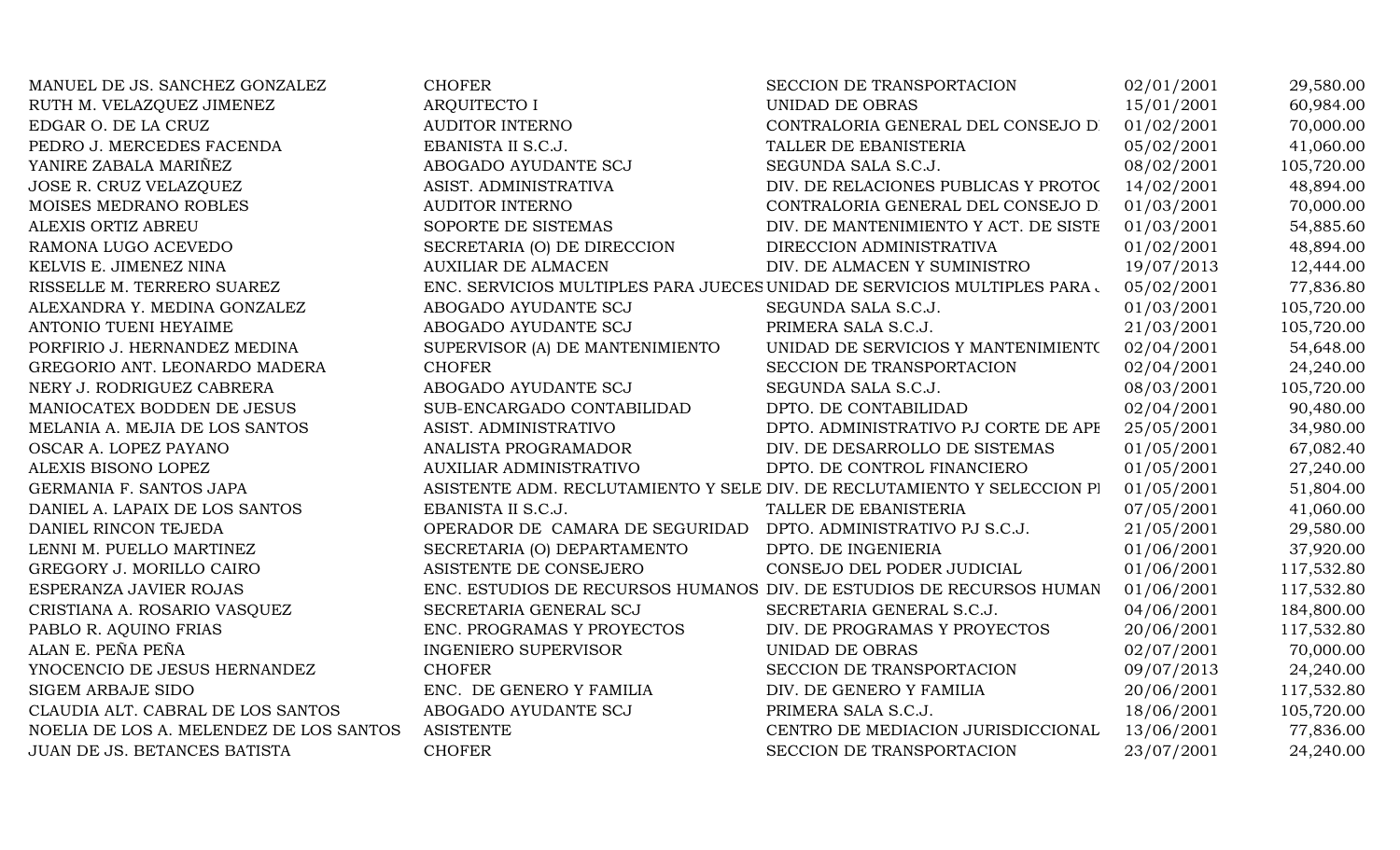| LUISA E. CASTILLO TEJEDA        | ABOGADO AYUDANTE SCJ            | TERCERA SALA S.C.J.                                                     | 11/06/2001 | 105,720.00 |
|---------------------------------|---------------------------------|-------------------------------------------------------------------------|------------|------------|
| CARMEN B. ALVAREZ CABRERA       | <b>CONSERJE</b>                 | DPTO. ADMINISTRATIVO PJ S.C.J.                                          | 01/08/2001 | 14,160.00  |
| LUIS N. CANARIO REYES           | EBANISTA II S.C.J.              | TALLER DE EBANISTERIA                                                   | 13/08/2001 | 41,060.00  |
| RAFAEL A. SANTOS RESTO          | ELECTRICISTA I                  | UNIDAD DE SERVICIOS Y MANTENIMIENTO                                     | 13/08/2001 | 29,580.00  |
| HUGO E. TEJEDA MEJIA            | <b>CHOFER</b>                   | SECCION DE TRANSPORTACION                                               | 01/08/2007 | 24,240.00  |
| DAYANA K. ABREU AYBAR           | SECRETARIA (O) AUXILIAR III     | DIRECCION DE TECNOLOGIAS DE LA INFO                                     | 01/10/2001 | 32,160.00  |
| AWILDA MONTILLA VASQUEZ         | ABOGADO AYUDANTE SCJ            | TERCERA SALA S.C.J.                                                     | 07/09/2001 | 105,720.00 |
| CRISTIAN DEL ROSARIO URBAEZ     | SECRETARIA (O) AUXILIAR I       | SECRETARIA GENERAL DEL CONSEJO DEI                                      | 03/10/2001 | 44,092.80  |
| YILDALINA N. TATEN BRACHE       | DIRECTOR (A) POLITICAS PUBLICAS | DIRECCION DE POLITICAS PUBLICAS                                         | 01/03/2012 | 184,800.00 |
| CRISEIDA VAZQUEZ FIGUEREO       | ABOGADO AYUDANTE SCJ            | SEGUNDA SALA S.C.J.                                                     | 01/10/2001 | 105,720.00 |
| ANGEL L. RIVERA ACOSTA          | ALGUACIL DE ESTRADO             | UNIDAD DE CITACIONES Y NOTIFICACIONI                                    | 15/10/2001 | 24,240.00  |
| HILDA E. LOPEZ ROSARIO          | OFICINISTA SCJ                  | UNIDAD DE REGISTRO Y TRAMITE S.G.S.C                                    | 06/11/2001 | 40,605.60  |
| CESARIO A. TORRES LEBRON        | <b>AUXILIAR ADMINISTRATIVO</b>  | DIV. DE ALMACEN Y SUMINISTRO                                            | 19/11/2001 | 24,240.00  |
| MARILOY DIAZ RODRIGUEZ          |                                 | DIRECTOR (A) DE GESTION HUMANA Y CAR DIRECCION DE GESTION HUMANA Y CARR | 09/02/2015 | 221,760.00 |
| MIGUEL A. HERRERA ESTEVEZ       | <b>CHOFER</b>                   | SECCION DE TRANSPORTACION                                               | 10/05/2001 | 24,240.00  |
| JUAN RONDON ALMANZAR            | <b>CHOFER</b>                   | SECCION DE TRANSPORTACION                                               | 28/01/2002 | 24,240.00  |
| VICTOR E. JIMENEZ PADUA         | <b>CAMARERO I</b>               | DIV. DE RELACIONES PUBLICAS Y PROTOC                                    | 11/02/2002 | 38,088.00  |
| ENRIQUE HENRIQUEZ PEGUERO       | <b>ANALISTA I</b>               | DIV. DE EVALUACION DEL DESEMPEÑO                                        | 30/01/2002 | 67,082.40  |
| BIANEY DE JESUS DE LOS SANTOS   | <b>JARDINERO</b>                | UNIDAD DE SERVICIOS Y MANTENIMIENTO                                     | 11/02/2002 | 14,160.00  |
| FERNELIS GUZMAN HERASME         | SOPORTE TECNICO II              | DIV. DE SOPORTE TECNICO                                                 | 18/02/2002 | 34,980.00  |
| LEONIDAS R. PEÑA DIAZ           | <b>INSPECTOR GENERAL CPJ</b>    | INSPECTORIA GENERAL DEL CONSEJO DE                                      | 01/02/2002 | 250,000.00 |
| LEONOVA E. PEÑA READ            | CORRECTOR (A) DE SENTENCIAS     | SEGUNDA SALA S.C.J.                                                     | 01/03/2002 | 48,894.00  |
| ANGELA M. FLORENTINO PEREZ      | ENC. FORMULACION PRESUPUESTARIA | DIV. DE FORMULACION PRESUPUESTARIA                                      | 20/02/2002 | 117,532.80 |
| JESSICA M. GONZALEZ REYES       | <b>SERVICIOS A USUARIOS</b>     | DIV. DE SOPORTE TECNICO                                                 | 01/03/2002 | 48,894.00  |
| ROMANTI-EZER ABREU ROSARIO      | ANALISTA II ACTIVO FIJO         | DIV. DE ACTIVOS FIJOS                                                   | 11/03/2002 | 44,092.80  |
| SOFIA ROMERO RAMIREZ            | SUPERVISOR(A) ADMINISTRATIVO    | DIRECCION ADMINISTRATIVA                                                | 01/04/2002 | 67,082.40  |
| JESENIA DEL C. VASQUEZ MOREL    | <b>INSPECTOR JUDICIAL</b>       | INSPECTORIA GENERAL DEL CONSEJO DE                                      | 02/04/2002 | 105,720.00 |
| ROSA L. PEREZ NUÑEZ             | PSICOLOGO (A)                   | CENTRO DE MEDIACION FAMILIAR D.N.                                       | 02/04/2002 | 60,112.80  |
| TIRSO J. JIMENEZ CABRERA        | ANALISTA II COTIZACIONES        | DIV. DE COTIZACIONES Y SEGUIMIENTO C                                    | 23/05/2016 | 44,092.80  |
| LUZ M. MATA ROSARIO             | ENC. EVALUACION DEL DESEMPEÑO   | DIV. DE EVALUACION DEL DESEMPEÑO                                        | 06/05/2002 | 117,532.80 |
| HUGO D. REYES SANTANA           | <b>CHOFER</b>                   | SECCION DE TRANSPORTACION                                               | 13/05/2002 | 27,541.20  |
| ROSA M. MARTINEZ ECHAVARRIA     | ABOGADO AYUDANTE SCJ            | TERCERA SALA S.C.J.                                                     | 03/06/2002 | 105,720.00 |
| <b>JULIO E. SOTO DE LA ROSA</b> | <b>AUDITOR INTERNO</b>          | CONTRALORIA GENERAL DEL CONSEJO D                                       | 03/06/2002 | 70,000.00  |
| MERCEDES DEL R. PEÑA GONZALEZ   | <b>RECEPCIONISTA</b>            | DPTO. ADMINISTRATIVO PJ S.C.J.                                          | 20/05/2002 | 35,880.00  |
|                                 |                                 |                                                                         |            |            |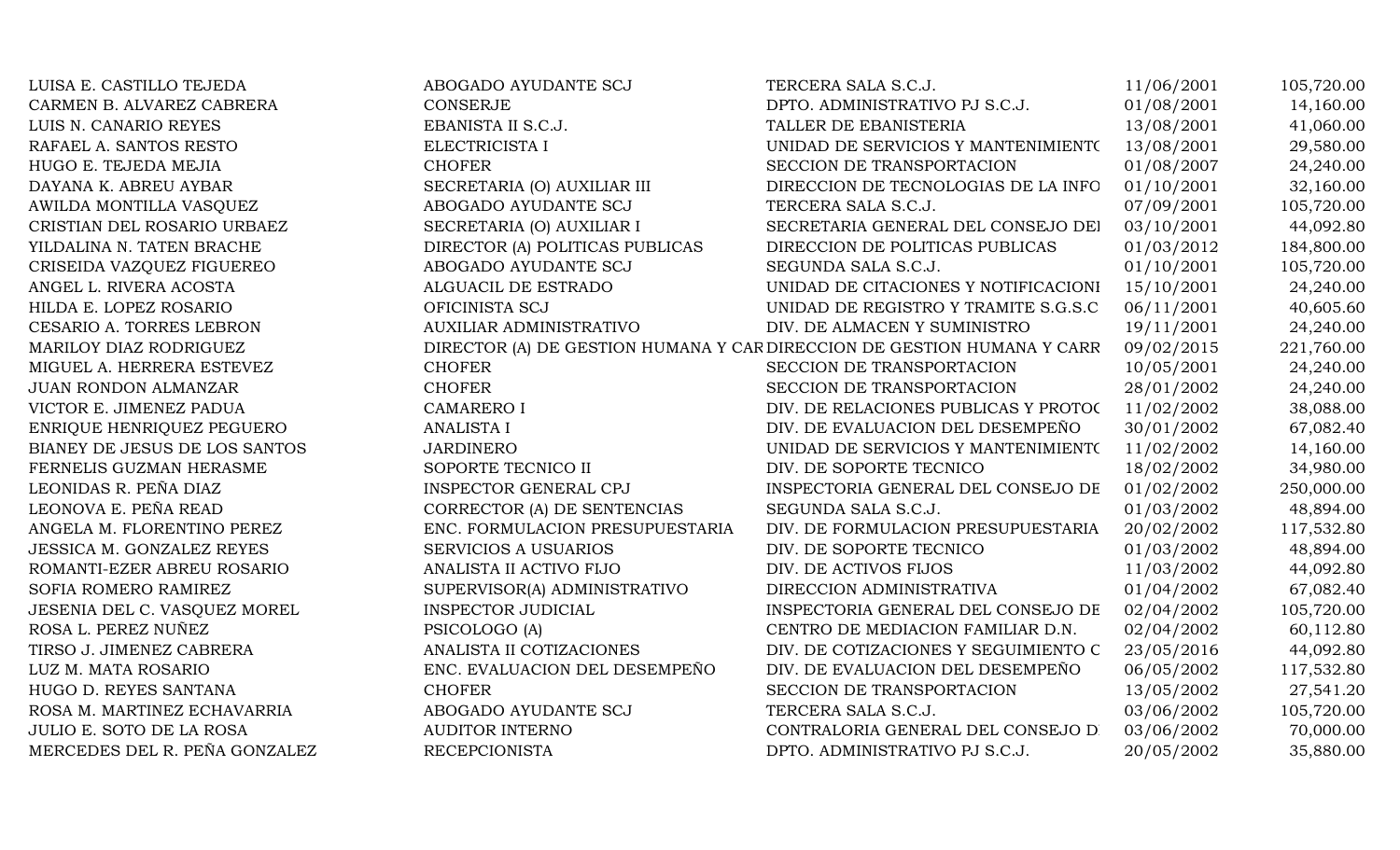| JUAN FCO. REYES SENCION          | OFICINISTA SCJ                                                       | SEGUNDA SALA S.C.J.                                                       | 12/06/2002 | 40,605.60  |
|----------------------------------|----------------------------------------------------------------------|---------------------------------------------------------------------------|------------|------------|
| MARCIA B. CASTILLO PUJOLS        | ABOGADO AYUDANTE SCJ                                                 | TERCERA SALA S.C.J.                                                       | 01/07/2002 | 105,720.00 |
| WILSON MEDINA VALDEZ             | <b>CHOFER</b>                                                        | SECCION DE TRANSPORTACION                                                 | 01/07/2002 | 24,240.00  |
| ANDREA M. RODRIGUEZ COLON        | ASISTENTE JUD. EVALUACION DEL DESEM DIV. DE EVALUACION DEL DESEMPEÑO |                                                                           | 01/08/2002 | 69,696.00  |
| EDUAR E. DE LOS SANTOS MEDINA    | <b>AUXILIAR ADMINISTRATIVO</b>                                       | DIV. DE PROGRAMAS Y PROYECTOS                                             | 29/07/2002 | 24,240.00  |
| CRISTIAN L. MENA CACERES         | ENC. DE SERVICIOS GENERALES                                          | SECCION DE TRANSPORTACION                                                 | 19/08/2002 | 34,980.00  |
| ARTURO A. RAMIREZ GUZMAN         | <b>CHOFER</b>                                                        | SECCION DE TRANSPORTACION                                                 | 02/09/2002 | 24,240.00  |
| MELISSA I. ALVAREZ PICHARDO      | ENC. LEGAL DGT                                                       | DIV. LEGAL                                                                | 02/09/2002 | 117,532.80 |
| LAURA P. PIMENTEL MARTINEZ       | ABOGADO AYUDANTE SCJ                                                 | PRIMERA SALA S.C.J.                                                       | 05/09/2002 | 105,720.00 |
| ANGEL M. MATOS CARMONA           | ANALISTA II COTIZACIONES                                             | DIV. DE COTIZACIONES Y SEGUIMIENTO C                                      | 16/09/2002 | 44,092.80  |
| MARIANO DE LA ROSA               | <b>CHOFER</b>                                                        | SECCION DE TRANSPORTACION                                                 | 01/10/2002 | 29,580.00  |
| SILVIA M. EUSEBIO ARIAS          | <b>SECRETARIA</b>                                                    | DPTO. ADMINISTRATIVO PJ S.C.J.                                            | 14/10/2002 | 28,680.00  |
| ALBERT R. ULERIO BONILLA         | AUXILIAR ESTADISTICO DEPARTAMENTAL DIV. DE ESTADISTICAS JUDICIALES   |                                                                           | 21/10/2002 | 44,092.80  |
| FIORDALISA ROSARIO BECO          | ANALISTA II EVALUACION DEL DESEMPEÑ(DIV. DE EVALUACION DEL DESEMPEÑO |                                                                           | 02/12/2002 | 44,092.80  |
| WILSON R. ALCANTARA MEDRANO      | <b>AUDITOR INTERNO</b>                                               | CONTRALORIA GENERAL DEL CONSEJO D                                         | 02/01/2003 | 70,000.00  |
| FRANCIS A. BRITO RODRIGUEZ       | <b>AUXILIAR DE ALMACEN</b>                                           | DIV. DE ALMACEN Y SUMINISTRO                                              | 11/11/2002 | 22,700.00  |
| LEIDY VALDEZ ENCARNACION         | OFICINISTA SCJ                                                       | SEGUNDA SALA S.C.J.                                                       | 08/01/2003 | 40,605.60  |
| ANA M. BATISTA TORRES            | <b>AUXILIAR ADMINISTRATIVO</b>                                       | DIRECCION ADMINISTRATIVA                                                  | 03/03/2003 | 24,240.00  |
| JACQUELINE G. PEÑA JIMENEZ       |                                                                      | ANALISTA I RECLUTAMIENTO Y SELECCIÓN DIV. DE RECLUTAMIENTO Y SELECCION PI | 17/03/2003 | 51,804.00  |
| CARLOS V. ZORRILLA GUZMAN        | ENC. SEGUIMIENTO Y EVALUACION                                        | DIV. DE SEGUIMIENTO Y EVALUACION                                          | 21/04/2003 | 117,532.80 |
| FRANCISCO ALB. SANTANA ARCINIEGA | ADMINISTRADOR DE BASE DE DATOS                                       | DIV. DE INFRAESTRUCTURA TECNOLOGIC.                                       | 21/04/2003 | 67,082.40  |
| BERNARDO ENCARNACION ROSARIO     | <b>CHOFER</b>                                                        | SECCION DE TRANSPORTACION                                                 | 19/05/2003 | 24,240.00  |
| RAMON A. FERMIN FULCAR           | <b>INGENIERO SUPERVISOR</b>                                          | UNIDAD DE OBRAS                                                           | 10/07/2006 | 70,000.00  |
| CHRISTIAN R. RAMIREZ PICHARDO    | ANALISTA I ESTADISTICAS JUDICIALES                                   | DIV. DE EVALUACION DEL DESEMPEÑO                                          | 04/06/2003 | 51,804.00  |
| ERIKA PEREZ PEREZ                |                                                                      | ENC. COTIZACIONES Y SEG. DE COMPRAS DIV. DE COTIZACIONES Y SEGUIMIENTO C  | 07/07/2003 | 69,696.00  |
| TONY GRULLON MONTILLA            | <b>INGENIERO SUPERVISOR</b>                                          | UNIDAD DE OBRAS                                                           | 01/08/2003 | 70,000.00  |
| JOHANNA C. BREA YSABEL           | MENSAJERO INTERNO                                                    | SECCION DE TRAMITES Y CORRESPONDEI                                        | 30/05/2017 | 16,920.00  |
| <b>JUAN C. DIAZ ARIAS</b>        | SOPORTE TECNICO I                                                    | DIV. DE SOPORTE TECNICO                                                   | 01/09/2003 | 42,657.60  |
| FRANCISCO E. SOTO ORTIZ          | DISEÑADOR GRAFICO                                                    | DIV. DE PUBLICACIONES                                                     | 01/09/2003 | 44,092.80  |
| HECTOR BDO. RICART LOPEZ         | ALGUACIL DE ESTRADO                                                  | UNIDAD DE CITACIONES Y NOTIFICACIONI                                      | 04/09/2003 | 24,240.00  |
| ROCIO DE LOS A. SUAREZ SUAREZ    |                                                                      | COORD. DIFUSION CULTURAL Y DEPORTIV. UNIDAD DE DIFUSION CULTURAL Y DEPOI  | 17/09/2003 | 69,696.00  |
| ASKENAZTHD DIAZ PERALTA          | ABOGADO AYUDANTE SCJ                                                 | PRIMERA SALA S.C.J.                                                       | 23/09/2003 | 105,720.00 |
| ROSA J. SANTIAGO GERONIMO        | ANALISTA PROGRAMADOR                                                 | DIV. DE DESARROLLO DE SISTEMAS                                            | 01/10/2003 | 67,082.40  |
| LILIANA MONTERO DE LOS SANTOS    | ABOGADO AYUDANTE SCJ                                                 | UNIDAD DE ABOGADOS AYUDANTES DE P                                         | 06/10/2003 | 117,532.80 |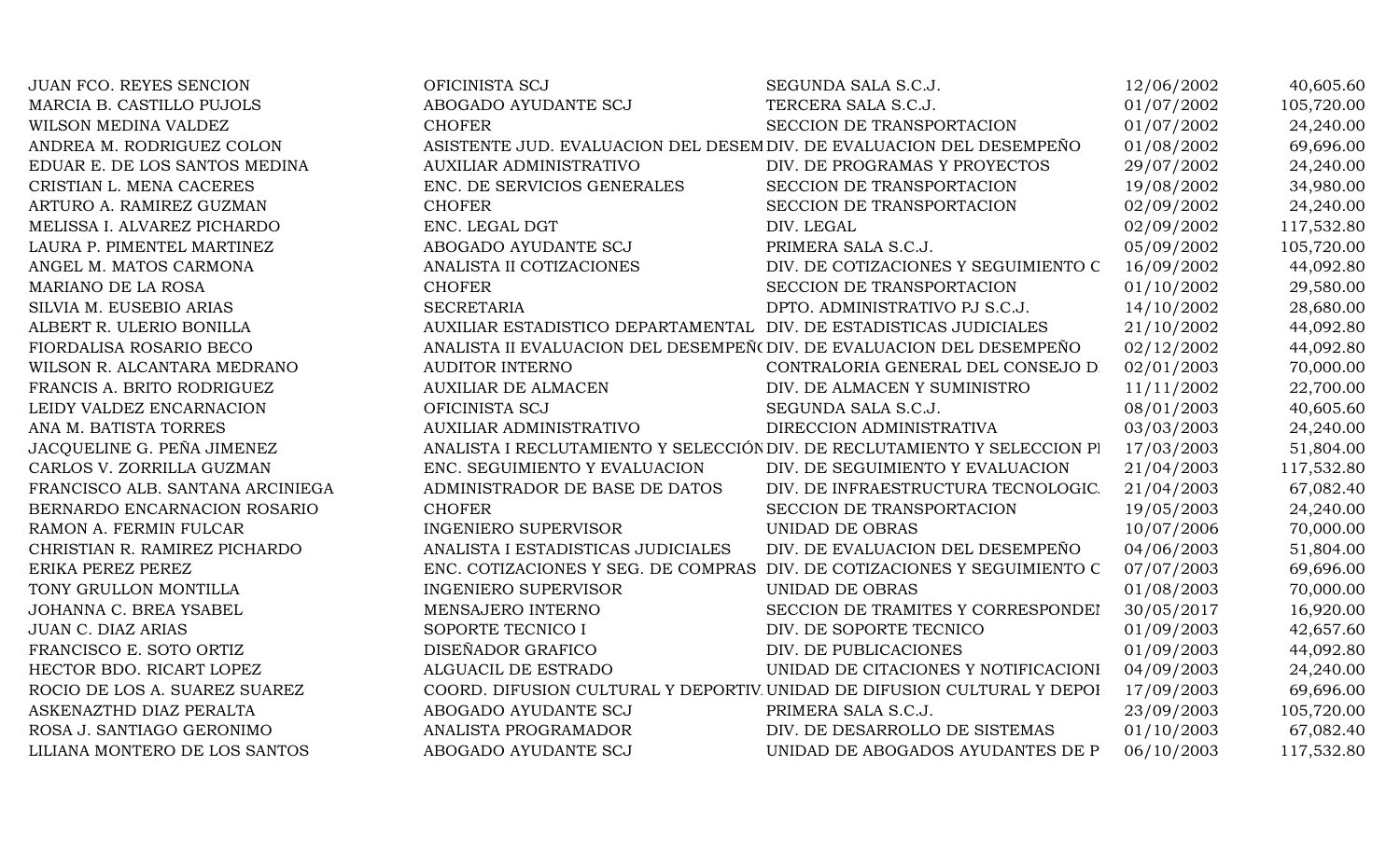| TEINY V. TAVERA DUARTE         | COORDINADOR (A) EJECUTIVA                                          | PRESIDENCIA S.C.J.                                                         | 20/10/2003 | 142,560.00 |
|--------------------------------|--------------------------------------------------------------------|----------------------------------------------------------------------------|------------|------------|
| RITA E. GARCIA SANTANA         | SECRETARIA (O) AUXILIAR I                                          | SECRETARIA GENERAL DEL CONSEJO DEI                                         | 01/07/2013 | 44,092.80  |
| CARISBEL E. RODRIGUEZ DALMASI  | ABOGADO AYUDANTE SCJ                                               | PRIMERA SALA S.C.J.                                                        | 18/04/2005 | 88,100.00  |
| DARILIS E. ABREU               | AUXILIAR ESTADISTICO DEPARTAMENTAL DIV. DE ESTADISTICAS JUDICIALES |                                                                            | 17/11/2003 | 44,092.80  |
| MICHEANGELA F. CUEVAS SOTO     | <b>INSPECTOR JUDICIAL</b>                                          | INSPECTORIA GENERAL DEL CONSEJO DE                                         | 17/11/2003 | 105,720.00 |
| ELIGIO A. PEGUERO SANCHEZ      | SUPERVISOR(A) ADMINISTRATIVO                                       | DIRECCION ADMINISTRATIVA                                                   | 02/01/2013 | 67,082.40  |
| MARIA E. PEREZ ALMANZAR        |                                                                    | COORDINADOR JURISPRUDENCIA Y LEGISI DIV. DE JURISPRUDENCIA Y LEGISLACION   | 15/01/2004 | 69,696.00  |
| VIRGINIA E. ARIAS AYBAR        | OFICINISTA SCJ                                                     | UNIDAD DE REGISTRO Y TRAMITE S.G.S.C                                       | 27/01/2004 | 40,605.60  |
| VANESSA I. HERNANDEZ JULIAO    | ABOGADO AYUDANTE SCJ                                               | SEGUNDA SALA S.C.J.                                                        | 05/02/2004 | 105,720.00 |
| ROSSY Y. MARTE ABREU           |                                                                    | ASISTENTE JUD. RECLUTAMIENTO Y SELE(DIV. DE RECLUTAMIENTO Y SELECCION PI   | 11/02/2004 | 69,696.00  |
| EGGLY S. BELTRE NUÑEZ          |                                                                    | COORDINADOR NAC. DE ARCHIVO JUDICIA OFIC. COORDINADORA ARCHIVO JUDICIAI    | 01/03/2004 | 29,580.00  |
| FRANLY V. REYES TEJADA         |                                                                    | ENC. RECLUTAMIENTO Y SELECCION DE PIDIV. DE RECLUTAMIENTO Y SELECCION PI   | 08/03/2004 | 51,804.00  |
| DIOGENES DE JS. ESTEVEZ VARGAS | <b>CHOFER</b>                                                      | SECCION DE TRANSPORTACION                                                  | 08/03/2004 | 29,580.00  |
| KATERYN ALT. PERALTA DIAZ      |                                                                    | ENC. DE APOYO A COMISION DE SEGUIMIE DIRECCION GENERAL DE ADM. Y CARRER    | 26/03/2004 | 117,532.80 |
| JOSE D. GUERRERO MENCIAS       | <b>CHOFER</b>                                                      | SECCION DE TRANSPORTACION                                                  | 15/03/2004 | 24,240.00  |
| MARIO R. ORTEGA GOMEZ          | OFICINISTA SCJ                                                     | SEGUNDA SALA S.C.J.                                                        | 02/04/2004 | 40,605.60  |
| WILLIAM ANT. ARIAS DEL PRADO   | ANALISTA PROGRAMADOR                                               | DIV. DE MANTENIMIENTO Y ACT. DE SISTE                                      | 19/04/2004 | 67,082.40  |
| <b>JESUS M. RIVERA UPIA</b>    | MENSAJERO EXTERNO                                                  | SECCION DE TRAMITES Y CORRESPONDEI                                         | 22/04/2004 | 22,800.00  |
| DEMETRIO DEL ROSARIO GONZALEZ  | <b>DIGITALIZADOR</b>                                               | UNIDAD DE DIGITALIZACION S.G.S.C.J.                                        | 22/04/2004 | 26,880.00  |
| <b>ANDREA MENA</b>             | CONSERJE                                                           | DPTO. ADMINISTRATIVO PJ S.C.J.                                             | 22/04/2004 | 14,160.00  |
| ALBA E. RODRIGUEZ FELIZ        | CONSERJE                                                           | DPTO. ADMINISTRATIVO PJ S.C.J.                                             | 22/04/2004 | 14,160.00  |
| LEONARDO DIAZ MEDINA           | <b>AYUDANTE CHOFER</b>                                             | DIV. DE ALMACEN Y SUMINISTRO                                               | 22/04/2004 | 17,400.00  |
| JOSE L. GIRON BAUTISTA         | <b>AUXILIAR DE ALMACEN</b>                                         | DIV. DE ALMACEN Y SUMINISTRO                                               | 22/04/2004 | 16,920.00  |
| FEDERICO ANT. PEÑA MINAYA      | SUPERVISOR CENTRO DE CITACIONES                                    | UNIDAD DE CITACIONES Y NOTIFICACIONI                                       | 10/05/2004 | 77,836.80  |
| JENNIFER M. DE LA ROSA MORENO  | SOPORTE DE SISTEMAS                                                | DIV. DE MANTENIMIENTO Y ACT. DE SISTE                                      | 10/05/2004 | 54,885.60  |
| LUCILA A. MEDINA DE LOS SANTOS | OFICINISTA SCJ                                                     | TERCERA SALA S.C.J.                                                        | 01/06/2004 | 40,605.60  |
| YOGANDY G. GONZALEZ MEJIA      |                                                                    | ANALISTA II RECLUTAMIENTO Y SELECCIÓI DIV. DE RECLUTAMIENTO Y SELECCION PI | 01/06/2004 | 44,092.80  |
| RAMON ANT. MANZUETA CASTILLO   | ENC. ESTADISTICAS JUDICIALES                                       | DIV. DE ESTADISTICAS JUDICIALES                                            | 16/06/2004 | 117,532.80 |
| ROSA M. FERNANDEZ MENDEZ       | OFICINISTA SCJ                                                     | SEGUNDA SALA S.C.J.                                                        | 01/07/2004 | 40,605.60  |
| SANTA M. CARRASCO CUEVAS       | <b>CONSERJE</b>                                                    | DPTO. ADMINISTRATIVO PJ S.C.J.                                             | 15/07/2004 | 14,160.00  |
| FLABIS M. SANCHEZ CARRASCO     | ENC. DE NIÑEZ Y ADOLESCENCIA                                       | DIV. DE NIÑEZ Y ADOLESCENCIA                                               | 15/07/2004 | 117,532.80 |
| LORENA P. PERALTA URIBE        |                                                                    | ANALISTA I ESTUDIOS DE RECURSOS HUM DIV. DE ESTUDIOS DE RECURSOS HUMAN     | 15/12/2008 | 51,804.00  |
| DIONISIO ANT. DAVID MORILLO    | <b>CHOFER</b>                                                      | SECCION DE TRANSPORTACION                                                  | 18/10/2004 | 29,580.00  |
| MARIA E. HERNANDEZ PEÑA        | AUX. DE MANTENIMIENTO                                              | DPTO. DE MANTENIMIENTO                                                     | 01/11/2004 | 30,120.00  |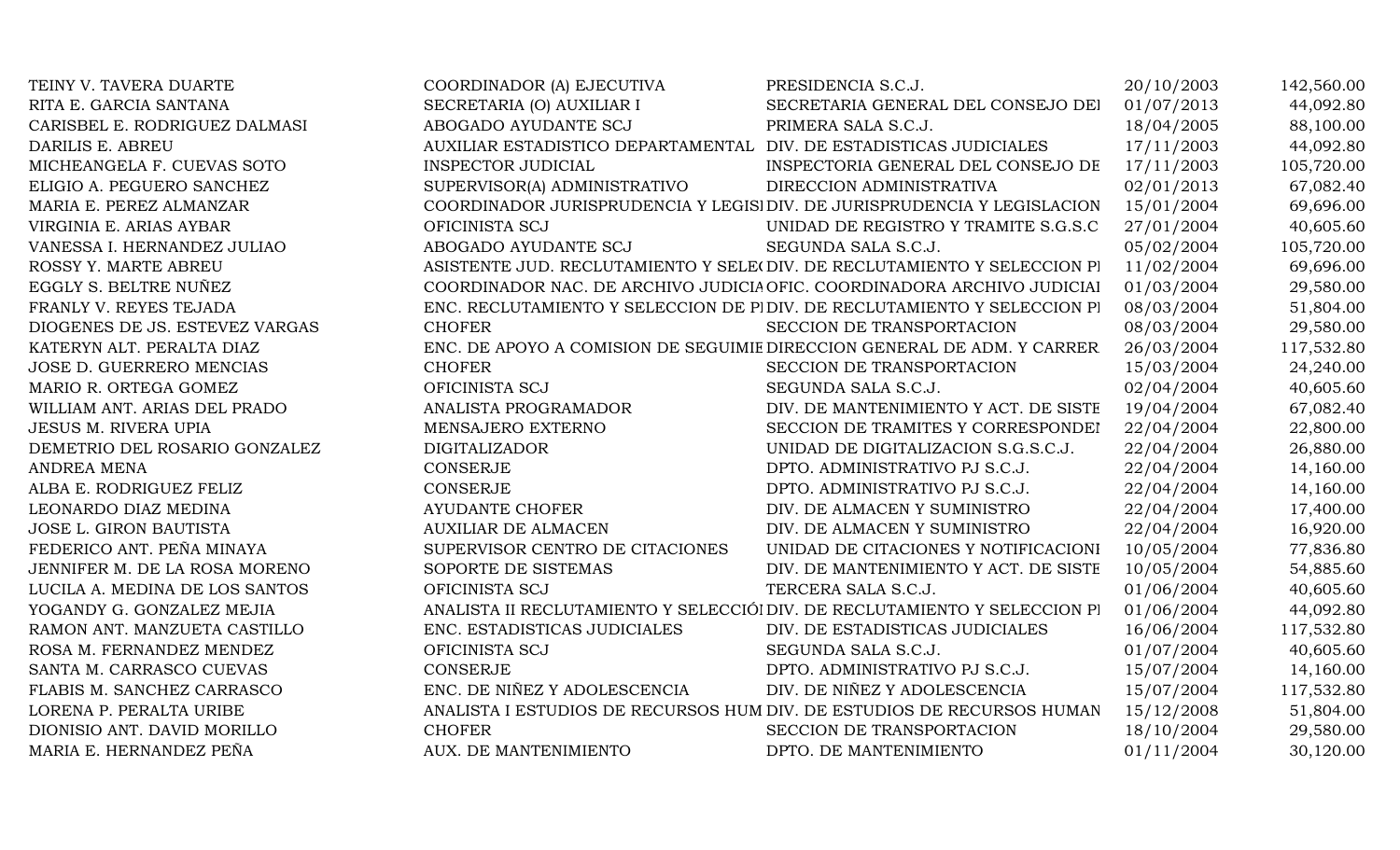| ANIBAL A. HENRIQUEZ COMPRES           | <b>CHOFER</b>                                                         | SECCION DE TRANSPORTACION                                                  | 15/11/2004 | 24,240.00  |
|---------------------------------------|-----------------------------------------------------------------------|----------------------------------------------------------------------------|------------|------------|
| MIGUEL A. GOMEZ                       | <b>CHOFER</b>                                                         | SECCION DE TRANSPORTACION                                                  | 19/11/2004 | 24,240.00  |
| BERNARDO DEL C. FERNANDEZ TAVERAS     | ANALISTA I CONTABILIDAD                                               | DPTO. DE CONTABILIDAD                                                      | 02/12/2004 | 51,804.00  |
| SELSO MARTINEZ REYES                  | ANALISTA I CONTABILIDAD                                               | DPTO. DE CONTABILIDAD                                                      | 02/12/2004 | 51,804.00  |
| ROBERTO BANKS VALERA                  | <b>CHOFER</b>                                                         | SECCION DE TRANSPORTACION                                                  | 16/12/2004 | 29,580.00  |
| MINERVA A. COCCO SUBERO               | ABOGADO AYUDANTE SCJ                                                  | UNIDAD DE ABOGADOS AYUDANTES DE P                                          | 02/11/2012 | 117,532.80 |
| YERKYN SOTO BAEZ                      | OFICINISTA SCJ                                                        | SEGUNDA SALA S.C.J.                                                        | 04/01/2005 | 40,605.60  |
| YENNI AMADOR MARTE                    | <b>REFERENCISTA</b>                                                   | DOCUMENTACION Y BIBLIOTECAS                                                | 11/01/2005 | 29,580.00  |
| GERALDO LIRANZO ENCARNACION           | ADMINISTRADOR DE RED                                                  | DIV. DE INFRAESTRUCTURA TECNOLOGIC.                                        | 12/01/2005 | 67,082.40  |
| PEDRO ANT. FERNANDEZ VALDEZ           | <b>CHOFER</b>                                                         | SECCION DE TRANSPORTACION                                                  | 18/01/2005 | 24,240.00  |
| VICTOR J. VARGAS CASTAÑOS             | <b>DIAGRAMADOR</b>                                                    | DIV. DE PUBLICACIONES                                                      | 01/02/2005 | 39,992.40  |
| MARIA I. DIAZ ARIZA                   | SECRETARIA (O) DE DIVISION                                            | DIV. DE EVALUACION DEL DESEMPEÑO                                           | 02/02/2005 | 37,920.00  |
| LARISA DEL C. ESPINOSA ANDUJAR        | <b>AUXILIAR ADMINISTRATIVO</b>                                        | DIRECCION ADMINISTRATIVA                                                   | 01/02/2005 | 26,414.82  |
| JUAN RODRIGUEZ RODRIGUEZ              | <b>DIGITALIZADOR</b>                                                  | UNIDAD DE DIGITALIZACION S.G.S.C.J.                                        | 25/01/2005 | 26,880.00  |
| WINSTON R. ALCANTARA VALDEZ           | <b>CHOFER</b>                                                         | SECCION DE TRANSPORTACION                                                  | 02/01/2010 | 29,580.00  |
| GEORGINA MAZELL LUGO PRESINAL DE READ | SUPERVISOR(A) DE CENTRO DE ACOPIO                                     | DIV. DE REGISTRO DE PERSONAL                                               | 01/03/2005 | 42,657.60  |
| FEDERICO MARTE ROSA                   | ENC. INFRAESTRUCTURA TECNOLOGICA                                      | DIV. DE INFRAESTRUCTURA TECNOLOGIC.                                        | 15/02/2005 | 117,532.80 |
| BENJAMIN GONZALEZ MARQUEZ             | TECNICO DE AUDIO                                                      | UNIDAD DE AUDIOVISUALES                                                    | 01/03/2005 | 28,860.00  |
| SATURNINO SUERO SUERO                 | <b>CAMARERO II</b>                                                    | DIV. DE RELACIONES PUBLICAS Y PROTOC                                       | 21/03/2005 | 32,220.00  |
| CARLOS A. VERAS SOSA                  | <b>ANALISTA</b>                                                       | UNIDAD DE APOYO COOPNASEJU                                                 | 21/03/2005 | 32,516.26  |
| WENDY M. QUEZADA RODRIGUEZ            | <b>INSPECTOR JUDICIAL</b>                                             | INSPECTORIA GENERAL DEL CONSEJO DE                                         | 01/04/2005 | 105,720.00 |
| YOLANDA I. GONZALEZ DISLA             |                                                                       | DIRECTOR (A) FAMILIA, NIÑEZ ADOLESCEI DIRECCION DE FAMILIA, NIÑEZ, ADOLESC | 04/04/2005 | 152,806.60 |
| ALICIA SILVERIO SEVERINO              |                                                                       | SUPERVISOR DE INFORMACION Y ORIENTA CENTRO INF. ORIENT. CIUDADANA PJ COR   | 07/04/2005 | 42,657.60  |
| JENNIE P. PEÑA GONZALEZ               | ABOGADO AYUDANTE SCJ                                                  | PRIMERA SALA S.C.J.                                                        | 13/04/2005 | 105,720.00 |
| RAFAEL E. ORTIZ DIAZ                  | SECRETARIA (O) SALA SCJ                                               | PRIMERA SALA S.C.J.                                                        | 12/04/2005 | 77,836.80  |
| ALIDA Y. GARCIA SANCHEZ               | ANALISTA I NOMINAS                                                    | DIV. DE NOMINAS                                                            | 12/04/2005 | 51,804.00  |
| LIDIA CONTRERAS CASTILLO              | SECRETARIA (O) DE DIVISION                                            | DIV. DE SEGURIDAD SOCIAL                                                   | 12/04/2005 | 38,088.00  |
| YUHAIDY DEL C. REYNOSO GUILLEN        | ANALISTA II EVALUACION DEL DESEMPEÑ (DIV. DE EVALUACION DEL DESEMPEÑO |                                                                            | 18/04/2005 | 44,092.80  |
| MILDRED H. HERASME PEREZ              | ANALISTA I REGISTRO DE PERSONAL                                       | DIV. DE REGISTRO DE PERSONAL                                               | 02/03/2005 | 51,804.00  |
| KARINA DEL R. MANCEBO DIAZ            | ABOGADO AYUDANTE SCJ                                                  | PRIMERA SALA S.C.J.                                                        | 03/05/2005 | 105,720.00 |
| CLAUDIA A. FLORENTINO DE LA CRUZ      | SECRETARIA (O) DE DIRECCION                                           | DIRECCION DE PLANIFICACION Y PROYEC'                                       | 09/05/2005 | 48,894.00  |
| MARY B. ROMERO ALMANZAR               |                                                                       | ASISTENTE DIRECCION GENERAL DE ADMI DIRECCION GENERAL DE ADM. Y CARRER     | 19/05/2005 | 77,836.80  |
| JULIANA I. MATIAS SANTANA             | COORDINADOR(A) DE ABOGADO AYUDANT TERCERA SALA S.C.J.                 |                                                                            | 09/05/2005 | 133,056.00 |
| MARTIN MELENCIANO CASTILLO            | MENSAJERO EXTERNO                                                     | DIRECCION DE FAMILIA, NIÑEZ, ADOLESC                                       | 23/05/2005 | 22,800.00  |
|                                       |                                                                       |                                                                            |            |            |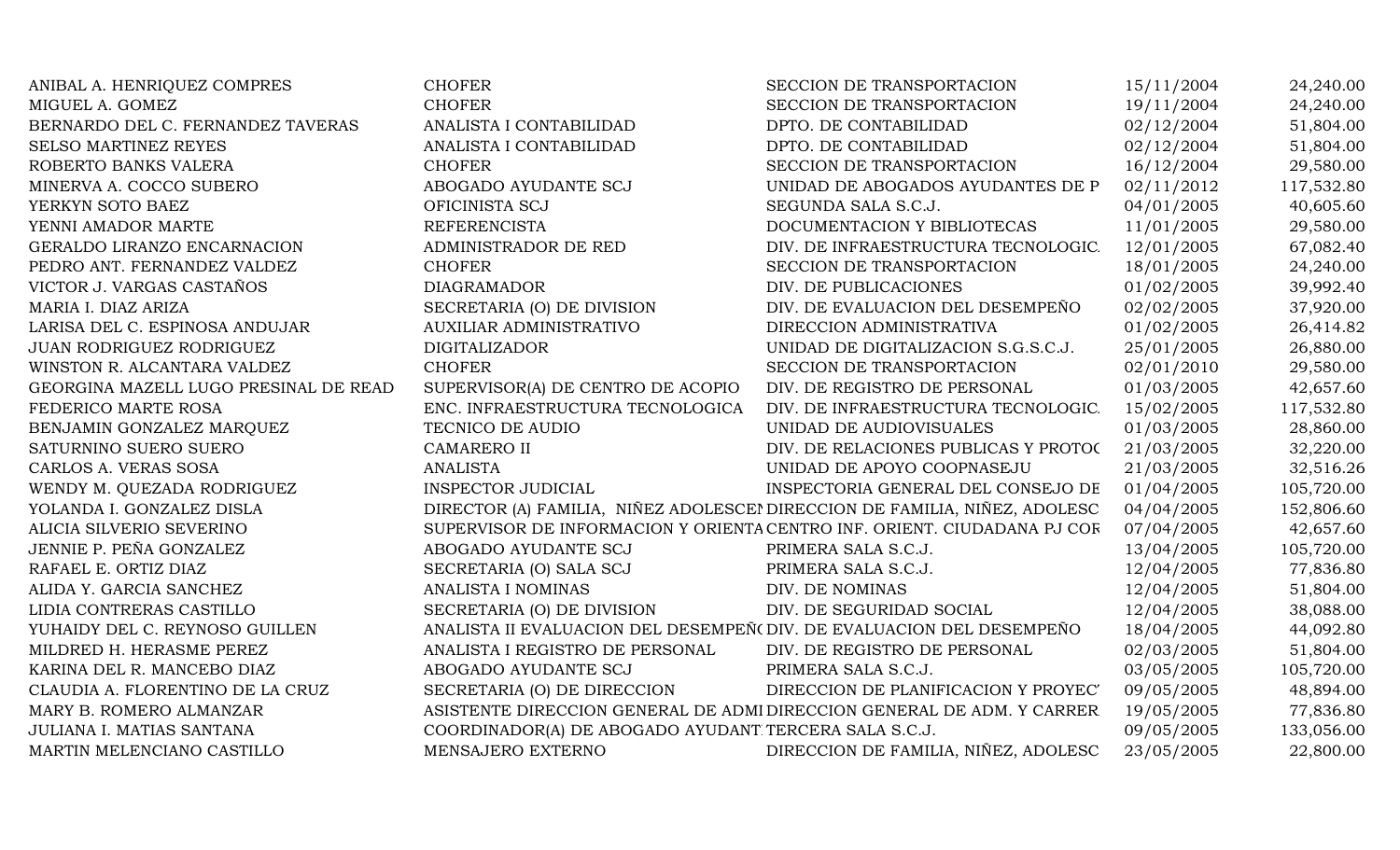| MAURO AQUINO JAVIER             | <b>AUXILIAR ADMINISTRATIVO</b>                                       | UNIDAD IMPOSITIVA                                                         | 24/05/2005 | 24,360.00  |
|---------------------------------|----------------------------------------------------------------------|---------------------------------------------------------------------------|------------|------------|
| IVELISSE ALT. PLASENCIA ALMONTE | AUXILIAR ESTADISTICO DEPARTAMENTAL DIV. DE ESTADISTICAS JUDICIALES   |                                                                           | 01/06/2005 | 44,092.80  |
| RAMON PEDIE CHAVEZ              | ANALISTA I COTIZACIONES                                              | DIV. DE COTIZACIONES Y SEGUIMIENTO C                                      | 13/06/2005 | 51,804.00  |
| ADRIS G. FERRERAS               | <b>PERIODISTA</b>                                                    | DIRECCION DE PRENSA Y COMUNICACION                                        | 27/06/2005 | 48,894.00  |
| ROGER A. VITTINI MINERVINO      | ANALISTA JURIDICO                                                    | DIV. DE JURISPRUDENCIA Y LEGISLACION                                      | 10/05/2005 | 51,804.00  |
| DAMARIS I. MELLA PIMENTEL       | <b>INSPECTOR JUDICIAL</b>                                            | INSPECTORIA GENERAL DEL CONSEJO DE                                        | 08/08/2005 | 105,720.00 |
| JOSE D. HERNANDEZ VALENZUELA    | MENSAJERO EXTERNO                                                    | SECCION DE TRAMITES Y CORRESPONDEI                                        | 16/05/2005 | 22,800.00  |
| LEONARDO D. BRETON DELGADO      | OFICINISTA SCJ                                                       | PRIMERA SALA S.C.J.                                                       | 04/07/2005 | 40,605.60  |
| MANUEL ANT. CAMILO VILLABRILLE  | SUPERVISOR(A) DE DIGITALIZACION                                      | UNIDAD DE DIGITALIZACION S.G.S.C.J.                                       | 12/07/2005 | 48,894.00  |
| JHONNATAN CABRERA DE LOS SANTOS | REPRESENTATE OAIP                                                    | PRESIDENCIA S.C.J.                                                        | 11/07/2005 | 42,657.60  |
| JOSE M. ALVAREZ CUELLO          | OFICINISTA SCJ                                                       | SEGUNDA SALA S.C.J.                                                       | 21/07/2005 | 40,605.60  |
| DAMARIS JAVIER DIAZ             | SECRETARIA (O) SALA SCJ                                              | SEGUNDA SALA S.C.J.                                                       | 01/08/2005 | 77,836.80  |
| JORGE ANT. LIRIANO LLUBERES     | SOPORTE TECNICO I                                                    | DIV. DE SOPORTE TECNICO                                                   | 01/08/2005 | 42,657.60  |
| PRAIRIE U. RUIZ SANCHEZ         | COORDINADOR(A)                                                       | PRIMERA SALA S.C.J.                                                       | 01/08/2005 | 174,636.00 |
| CECILIO D. REYES FELIZ          | <b>PLOMERO</b>                                                       | UNIDAD DE SERVICIOS Y MANTENIMIENTO                                       | 08/08/2005 | 21,480.00  |
| FELIX ML. BAUTISTA CUEVAS       | <b>DELINEANTE</b>                                                    | <b>UNIDAD DE OBRAS</b>                                                    | 17/08/2005 | 30,120.00  |
| GEIDI D. RODRIGUEZ MATOS        | ASISTENTE DE JUEZ PRESIDENTE SALA SC PRIMERA SALA S.C.J.             |                                                                           | 01/09/2005 | 77,836.80  |
| JAELKYS TAVAREZ GUZMAN          |                                                                      | ENC. UNIDAD REPRODUCCION DE DOCUM UNIDAD DE REPRODUCCION DE DOCUME        | 12/08/2005 | 42,657.60  |
| ALCIBIADES N. AGUASVIVAS SUSAÑA | <b>CHOFER</b>                                                        | SECCION DE TRANSPORTACION                                                 | 05/09/2005 | 29,580.00  |
| YAMILE A. RAMIREZ DIAZ          | SECRETARIA PRESIDENTE                                                | PRESIDENCIA S.C.J.                                                        | 06/09/2005 | 95,644.80  |
| JANSER A. LOPEZ                 | ABOGADO AYUDANTE SCJ                                                 | PRIMERA SALA S.C.J.                                                       | 16/08/2005 | 105,720.00 |
| DIGNA E. SANTAMARIA GRULLON     | <b>ASISTENTE</b>                                                     | DIV. DE COTIZACIONES Y SEGUIMIENTO C                                      | 06/09/2005 | 69,696.00  |
| DILNIA R. GONZALEZ GUZMAN       | OFICINISTA SCJ                                                       | PRIMERA SALA S.C.J.                                                       | 01/12/2014 | 40,605.60  |
| ALFONSINA I. OGANDO MEDINA      | ANALISTA JURIDICO                                                    | DIV. DE GENERO Y FAMILIA                                                  | 10/10/2005 | 48,894.00  |
| MIGUELINA DEL C. VERGES CASTRO  | AUXILIAR ADMINISTRATIVO                                              | DPTO. DE INFRAESTRUCTURA FISICA                                           | 15/09/2005 | 24,240.00  |
| KEILA TORRES REYNOSO            |                                                                      | SUPERVISOR (A) DE REGISTRO Y TRAMITE UNIDAD DE REGISTRO Y TRAMITE S.G.S.C | 01/09/2005 | 77,836.80  |
| ALEXIS R. PEÑA                  | COORDINADOR CENTRO DE MEDIACION F/CENTRO DE MEDIACION FAMILIAR D.N.  |                                                                           | 24/11/2005 | 77,836.80  |
| CARLOS ML. ROSARIO              | <b>DOCUMENTALISTA</b>                                                | DOCUMENTACION Y BIBLIOTECAS                                               | 26/09/2005 | 48,894.00  |
| JESUS M. HERNANDEZ MEJIA        | ASIST. ADMINISTRATIVA                                                | SECRETARIA GENERAL DEL CONSEJO DEI                                        | 26/09/2005 | 99,222.00  |
| GINA M. GONZALEZ NUÑEZ          | ASISTENTE JUD. REGISTRO DE PERSONAL DIV. DE REGISTRO DE PERSONAL     |                                                                           | 12/09/2005 | 69,696.00  |
| AMADA N. DEVARES SANCHEZ        | ASISTENTE DE TESORERIA                                               | DPTO. DE TESORERIA                                                        | 11/10/2005 | 69,696.00  |
| JERRY J. REYES ESPINO           | ANALISTA I EVALUACION DEL DESEMPEÑO DIV. DE EVALUACION DEL DESEMPEÑO |                                                                           | 21/09/2005 | 51,804.00  |
| DOMINGA REYNOSO MOLINA          | <b>RECEPCIONISTA</b>                                                 | DIRECCION DE PLANIFICACION Y PROYEC'                                      | 01/11/2005 | 21,000.00  |
| ENGER CORDERO TEJEDA            | SUPERVISOR (A) DE MANTENIMIENTO                                      | UNIDAD DE SERVICIOS Y MANTENIMIENTO                                       | 02/11/2005 | 32,400.00  |
|                                 |                                                                      |                                                                           |            |            |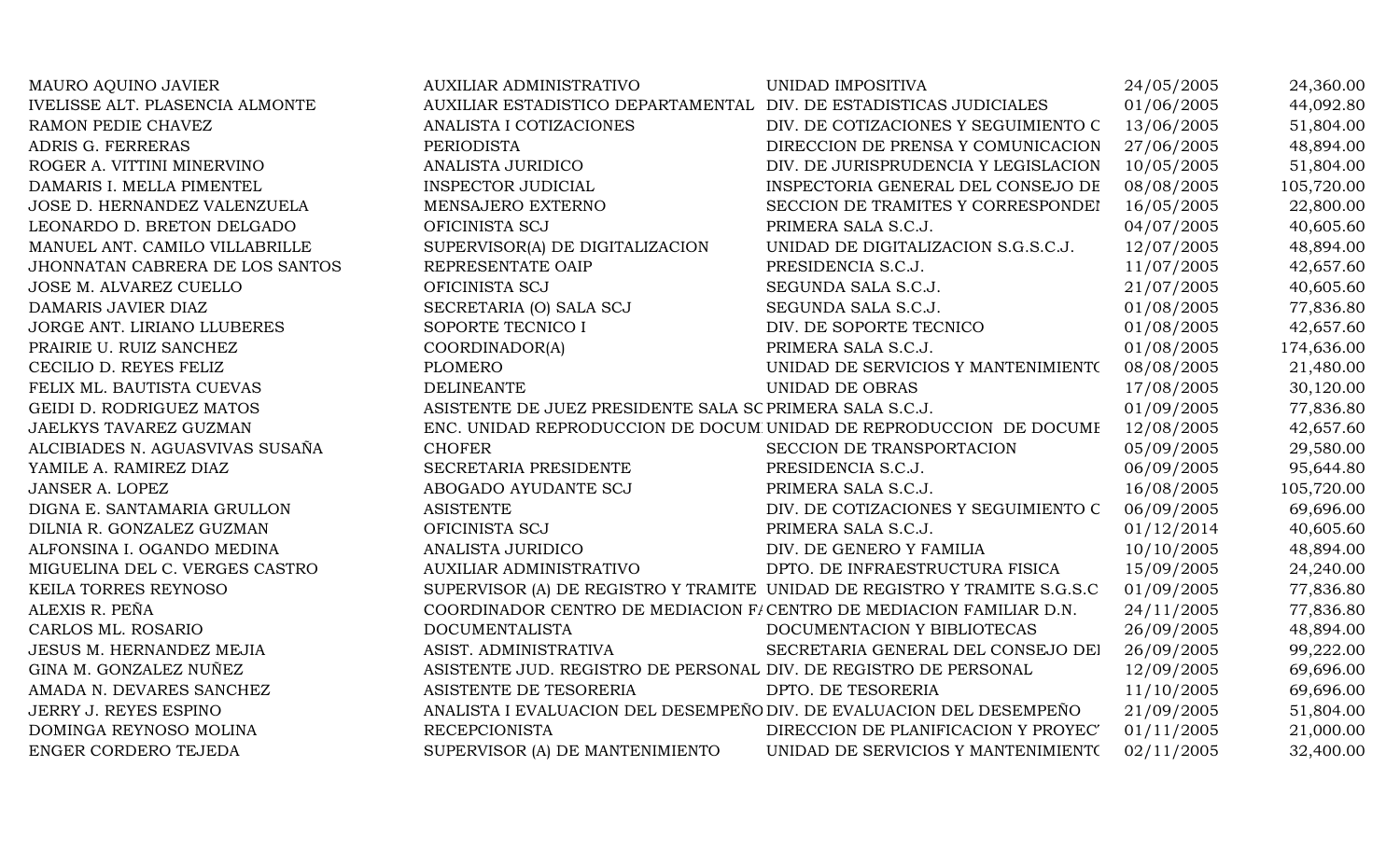| SANTO A. ARIAS CORDERO         | SUPERVISOR DE SERVICIOS                                                | DIV. DE RELACIONES PUBLICAS Y PROTOC                                  | 02/02/2004 | 44,880.00  |
|--------------------------------|------------------------------------------------------------------------|-----------------------------------------------------------------------|------------|------------|
| <b>VERONICA DURAN</b>          | ANALISTA I NOMINAS                                                     | DIV. DE NOMINAS                                                       | 14/11/2005 | 51,804.00  |
| MIGUELINA RODRIGUEZ BERSON     | <b>AUDITOR INTERNO</b>                                                 | CONTRALORIA GENERAL DEL CONSEJO D                                     | 21/11/2005 | 70,000.00  |
| AILEEN E. MONTILLA PIMENTEL    | <b>ASISTENTE</b>                                                       | CENTRO DE MEDIACION JURISDICCIONAL                                    | 21/11/2005 | 97,944.00  |
| YERRY OZUNA GERMAN             | MENSAJERO EXTERNO                                                      | SECCION DE TRAMITES Y CORRESPONDEI                                    | 21/11/2005 | 22,800.00  |
| DILENIA M. LORENZO OVIEDO      | ENC. DOCUMENTACION Y BIBLIOTECA                                        | DOCUMENTACION Y BIBLIOTECAS                                           | 28/11/2005 | 89,812.80  |
| WENDY A. TERRERO GARCIA        | ABOGADO AYUDANTE SCJ                                                   | PRIMERA SALA S.C.J.                                                   | 01/11/2005 | 88,100.00  |
| NALLELI M. PEÑA ANTIGUA        | ASISTENTE DE CONSEJERO                                                 | CONSEJO DEL PODER JUDICIAL                                            | 01/12/2005 | 117,532.80 |
| RAMON CONTRERAS ROBLES         | ENC. AUDIOVISUALES                                                     | UNIDAD DE AUDIOVISUALES                                               | 01/12/2005 | 77,836.80  |
| VICTOR ML. ALMONTE             | <b>CAMARERO I</b>                                                      | DIV. DE RELACIONES PUBLICAS Y PROTOC                                  | 02/01/2006 | 38,088.00  |
| VANESA M. CAMACHO MELO         | COORDINADOR(A) TECNICO(A)                                              | DIRECCION GENERAL TECNICA                                             | 05/12/2005 | 99,222.00  |
| RUBI M. GONZALEZ DE LOS SANTOS | OFICINISTA SCJ                                                         | TERCERA SALA S.C.J.                                                   | 23/01/2006 | 40,605.60  |
| IRIS SORANLLI NÚÑEZ PEÑA       | SECRETARIA (O) DE DIRECCION                                            | SECRETARIA GENERAL DEL CONSEJO DEI                                    | 18/01/2006 | 48,894.00  |
| FIDELINA ANT. GOMEZ DIAZ       | SUPERVISOR DE ARCHIVO                                                  | OFIC. COORDINADORA ARCHIVO JUDICIAI                                   | 26/01/2006 | 29,580.00  |
| CARLOS O. ORTEGA GARCIA        | <b>ENSAMBLADOR</b>                                                     | DPTO. ADMINISTRATIVO PJ S.C.J.                                        | 23/01/2006 | 24,960.00  |
| EVIN J. FELIZ ESPINOSA         | <b>ENSAMBLADOR</b>                                                     | DPTO. ADMINISTRATIVO PJ S.C.J.                                        | 23/01/2006 | 24,960.00  |
| <b>JOHANNY MEREGILDO</b>       | <b>CONSERJE</b>                                                        | DPTO. ADMINISTRATIVO PJ S.C.J.                                        | 23/01/2006 | 14,160.00  |
| HUMBERTA BERIGUETE BERIGUETE   | <b>CONSERJE</b>                                                        | DPTO. ADMINISTRATIVO PJ CORTE DE APF                                  | 23/01/2006 | 14,160.00  |
| HERMENEGILDO NUÑEZ             | <b>CHOFER</b>                                                          | SECCION DE TRANSPORTACION                                             | 23/01/2006 | 24,240.00  |
| ANDRES DE JS. SANTOS CABRERA   | MENSAJERO INTERNO                                                      | SECCION DE TRAMITES Y CORRESPONDEI                                    | 23/01/2006 | 16,920.00  |
| BELKIS ROSARIO DE LA NIEVE     | ASISTENTE DE JUEZ MIEMBRO SALA SCJ PRIMERA SALA S.C.J.                 |                                                                       | 23/01/2006 | 54,885.60  |
| BENJAMIN E. CABA VERAS         | SOPORTE TECNICO I                                                      | DIV. DE SOPORTE TECNICO                                               | 20/02/2006 | 34,980.00  |
| CARLOS D. REGUILLO ESPINAL     | MENSAJERO EXTERNO                                                      | SECCION DE TRAMITES Y CORRESPONDEI                                    | 08/02/2006 | 22,800.00  |
| VICTOR A. PIMENTEL ESPINAL     | TECNICO DE REFRIGERACION                                               | UNIDAD DE SERVICIOS Y MANTENIMIENTO                                   | 08/02/2006 | 22,800.00  |
| BREIDIS L. DE LA PAZ NIN       | ANALISTA I TESORERIA                                                   | DPTO. DE TESORERIA                                                    | 15/02/2006 | 51,804.00  |
| ANDREINYS D. GUERRERO ORTIZ    | <b>INSPECTOR JUDICIAL</b>                                              | INSPECTORIA GENERAL DEL CONSEJO DE                                    | 06/03/2006 | 105,720.00 |
| KERVIN F. LARA GIL             | REPRODUCTOR DE DOCUMENTOS                                              | UNIDAD DE REPRODUCCION DE DOCUME                                      | 06/03/2006 | 15,840.00  |
| LOURDES M. TEJEDA PEÑA         | ANALISTA I COTIZACIONES                                                | DIV. DE COTIZACIONES Y SEGUIMIENTO C                                  | 13/03/2006 | 51,804.00  |
| WANDER BATISTA REYES           | <b>CHOFER</b>                                                          | SECCION DE TRANSPORTACION                                             | 20/03/2006 | 24,240.00  |
| DARIO O. FERNANDEZ CONTRERAS   | ANALISTA SENIOR SISTEMAS Y PROCEDIMI DIV. DE SISTEMAS Y PROCEDIMIENTOS |                                                                       | 16/03/2006 | 67,082.40  |
| ARISTIDES R. BALLESTER CANELA  | MENSAJERO INTERNO                                                      | SEGUNDA SALA S.C.J.                                                   | 30/03/2006 | 14,760.00  |
| NATHALIE MAHFOUD GUERRERO      |                                                                        | ASISTENTE ESTUDIOS DE RECURSOS HUM DIV. DE ESTUDIOS DE RECURSOS HUMAN | 17/04/2006 | 51,804.00  |
| FREDDY ANTONIO AQUINO VARGAS   | CONTADOR GENERAL COOPNASEJU                                            | UNIDAD DE APOYO COOPNASEJU                                            | 03/04/2006 | 41,580.00  |
| JUAN SANCHEZ MENDEZ            | ANALISTA PROGRAMADOR                                                   | DIV. DE DESARROLLO DE SISTEMAS                                        | 17/04/2006 | 67,082.40  |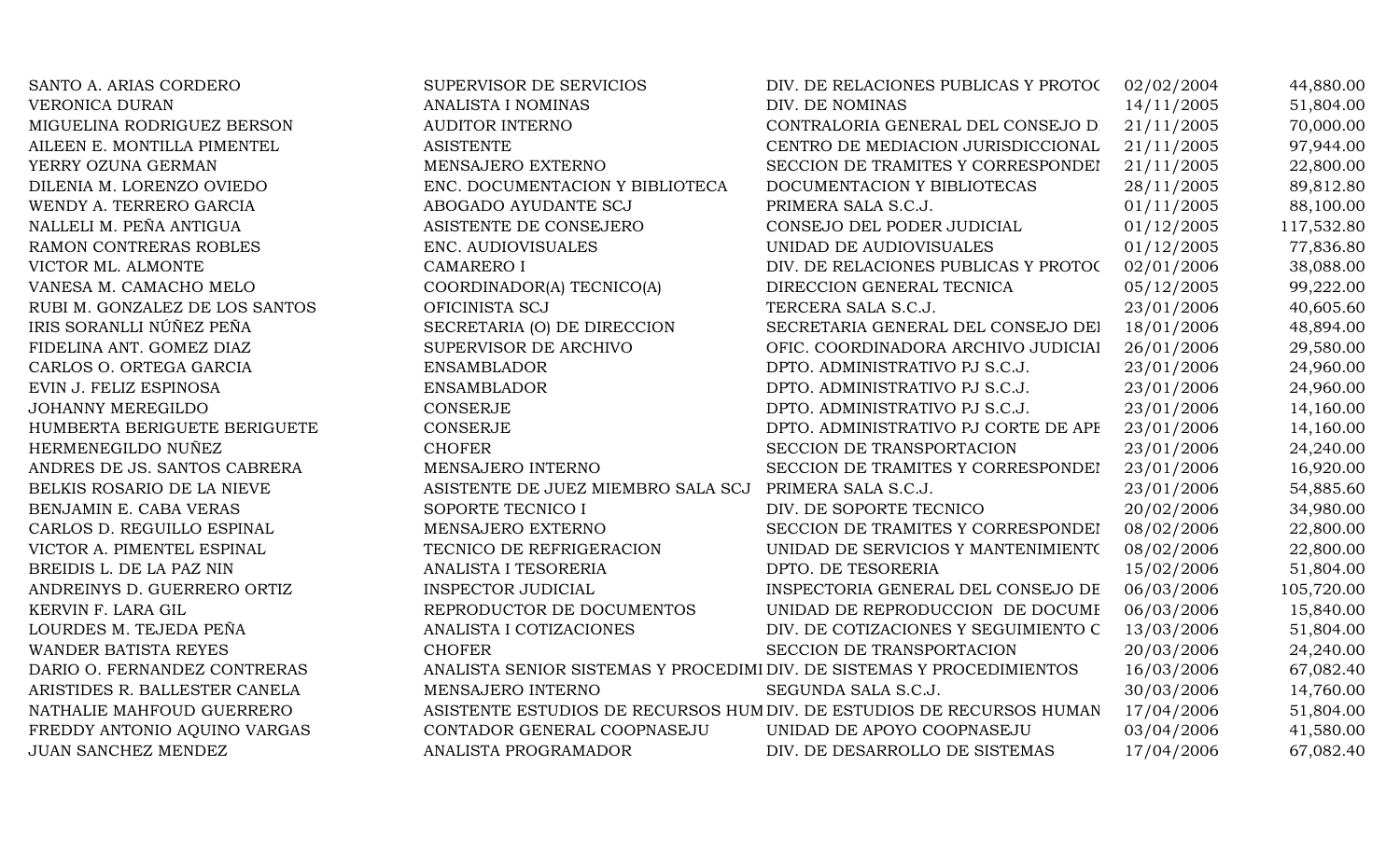| <b>MARTIN SANCHEZ</b>             | <b>CONSERJE</b>                                                        | DPTO. ADMINISTRATIVO PJ S.C.J.      | 03/04/2006 | 14,160.00  |
|-----------------------------------|------------------------------------------------------------------------|-------------------------------------|------------|------------|
| IDELFONSA A. TEJADA RODRIGUEZ     | ASIST. ADMINISTRATIVA                                                  | CENTRO DE ENTREVISTA D.N.           | 17/04/2006 | 48,894.00  |
| RAFAEL D. BORBON CABRERA          | ASISTENTE ADM. EVALUACION DEL DESEM DIV. DE EVALUACION DEL DESEMPEÑO   |                                     | 02/05/2006 | 69,696.00  |
| YAHAIRA T. MOREL VALDEZ           | SECRETARIA (O) DE DIVISION                                             | DIV. LEGAL                          | 17/04/2006 | 37,920.00  |
| FRANKLIN DE JS. LORENZO PLACENCIA | EBANISTA II S.C.J.                                                     | TALLER DE EBANISTERIA               | 02/05/2006 | 41,060.00  |
| AFIFE J. SANCHEZ TABAR            | ABOGADO AYUDANTE SCJ                                                   | DIV. LEGAL                          | 24/04/2006 | 105,720.00 |
| MARIA DEL C. REYES MORENO         | ASISTENTE DE JUEZ MIEMBRO SALA SCJ TERCERA SALA S.C.J.                 |                                     | 01/08/2007 | 54,885.60  |
| ROSA M. REYNOSO ROBIOU            | ABOGADO AYUDANTE SCJ                                                   | DIV. LEGAL                          | 14/11/2005 | 105,720.00 |
| CLARY W. COMPRES RODRIGUEZ        | ANALISTA JUNIOR PROGRAMAS Y PROYECTOIV. DE PROGRAMAS Y PROYECTOS       |                                     | 15/05/2006 | 51,804.00  |
| ALEJANDRA RAMON ESPINAL           | CORRECTOR (A) DE SENTENCIAS                                            | SEGUNDA SALA S.C.J.                 | 24/05/2006 | 48,894.00  |
| JORGE E. GARO MATOS               | <b>AUDITOR INTERNO</b>                                                 | CONTRALORIA GENERAL DEL CONSEJO D   | 17/05/2006 | 70,000.00  |
| CARLOS ML. BAEZ ARIAS             | ANALISTA I NOMINAS                                                     | DIV. DE NOMINAS                     | 01/06/2006 | 51,804.00  |
| ANDRES R. NERIS MEDINA            | CHOFER DE SERVICIO                                                     | SECCION DE TRANSPORTACION           | 19/05/2006 | 24,240.00  |
| CARLOS ML. MARQUEZ GARCIA         | <b>CHOFER</b>                                                          | SECCION DE TRANSPORTACION           | 01/06/2006 | 24,240.00  |
| ROSA E. HIDALGO MARTINEZ          | ASISTENTE INFANTIL                                                     | CENTRO DE MEDIACION FAMILIAR D.N.   | 05/06/2006 | 24,240.00  |
| MILEDY PRINGLE DE LOS SANTOS      | ASISTENTE DE GENERO Y FAMILIA                                          | DIV. DE GENERO Y FAMILIA            | 21/06/2006 | 69,696.00  |
| YESENIA Y. BAEZ VERAS             | <b>MEDIADOR</b>                                                        | CENTRO DE MEDIACION FAMILIAR D.N.   | 07/06/2006 | 67,082.40  |
| RUKMINI R. CONCHA CASTILLO        | ANALISTA II EVALUACION DEL DESEMPEÑ(DIV. DE EVALUACION DEL DESEMPEÑO   |                                     | 13/06/2006 | 44,092.80  |
| RAFAEL S. PAULINO LUGO            | ASISTENTE DE NOMINA                                                    | DIV. DE NOMINAS                     | 03/07/2006 | 69,696.00  |
| ISAAC UREÑA QUEZADA               | OFICINISTA SCJ                                                         | SEGUNDA SALA S.C.J.                 | 03/07/2006 | 40,605.60  |
| NAPOLEON J. MARTE GUERRA          | OPERADOR DE CAMARA DE SEGURIDAD                                        | DPTO. ADMINISTRATIVO PJ S.C.J.      | 05/07/2006 | 29,580.00  |
| RAFAEL Y. PICHARDO GARCIA         | <b>INGENIERO SUPERVISOR</b>                                            | UNIDAD DE OBRAS                     | 10/07/2006 | 70,000.00  |
| YUDELKIS Y. NADAL ROSARIO         | AUDITOR INTERNO                                                        | CONTRALORIA GENERAL DEL CONSEJO DI  | 24/07/2006 | 70,000.00  |
| ANA V. ARIAS ALMANZAR             | ANALISTA SENIOR SISTEMAS Y PROCEDIMI DIV. DE SISTEMAS Y PROCEDIMIENTOS |                                     | 13/07/2006 | 67,082.40  |
| EDUARD ANT. BURGOS HENRIQUEZ      | <b>CHOFER</b>                                                          | SECCION DE TRANSPORTACION           | 01/08/2006 | 24,240.00  |
| YAMILKA PIMENTEL LOPEZ            | <b>ASISTENTE</b>                                                       | DIRECCION PRESUPUESTARIA Y FINANCIE | 07/08/2006 | 152,806.60 |
| FRANKLIN R. SEGURA                | MENSAJERO EXTERNO                                                      | CENTRO DE MEDIACION FAMILIAR D.N.   | 01/08/2006 | 22,800.00  |
| JOSE ML. BAUTISTA CARMONA         | SOPORTE TECNICO I                                                      | DIV. DE SOPORTE TECNICO             | 08/08/2006 | 42,657.60  |
| MISTIEL E. LORA GUZMAN            | <b>ARCHIVISTA</b>                                                      | DIV. DE SEGURIDAD SOCIAL            | 01/09/2006 | 20,160.00  |
| JOSE ANT. ROMERO ROSARIO          | OFICINISTA SCJ                                                         | SEGUNDA SALA S.C.J.                 | 01/09/2006 | 40,605.60  |
| AMAURY G. RIVERA PICHARDO         | ELECTRICISTA I                                                         | UNIDAD DE SERVICIOS Y MANTENIMIENTO | 28/08/2006 | 29,580.00  |
| SAMUEL L. MONTERO LORENZO         | <b>CHOFER</b>                                                          | SECCION DE TRANSPORTACION           | 30/08/2006 | 29,580.00  |
| LIANA P. FELIZ GALAN              | ANALISTA II SEGURIDAD SOCIAL                                           | DIV. DE SEGURIDAD SOCIAL            | 01/09/2006 | 44,092.80  |
| WANDER L. PUJOLS CUSTODIO         | <b>CHOFER</b>                                                          | SECCION DE TRANSPORTACION           | 21/08/2006 | 29,580.00  |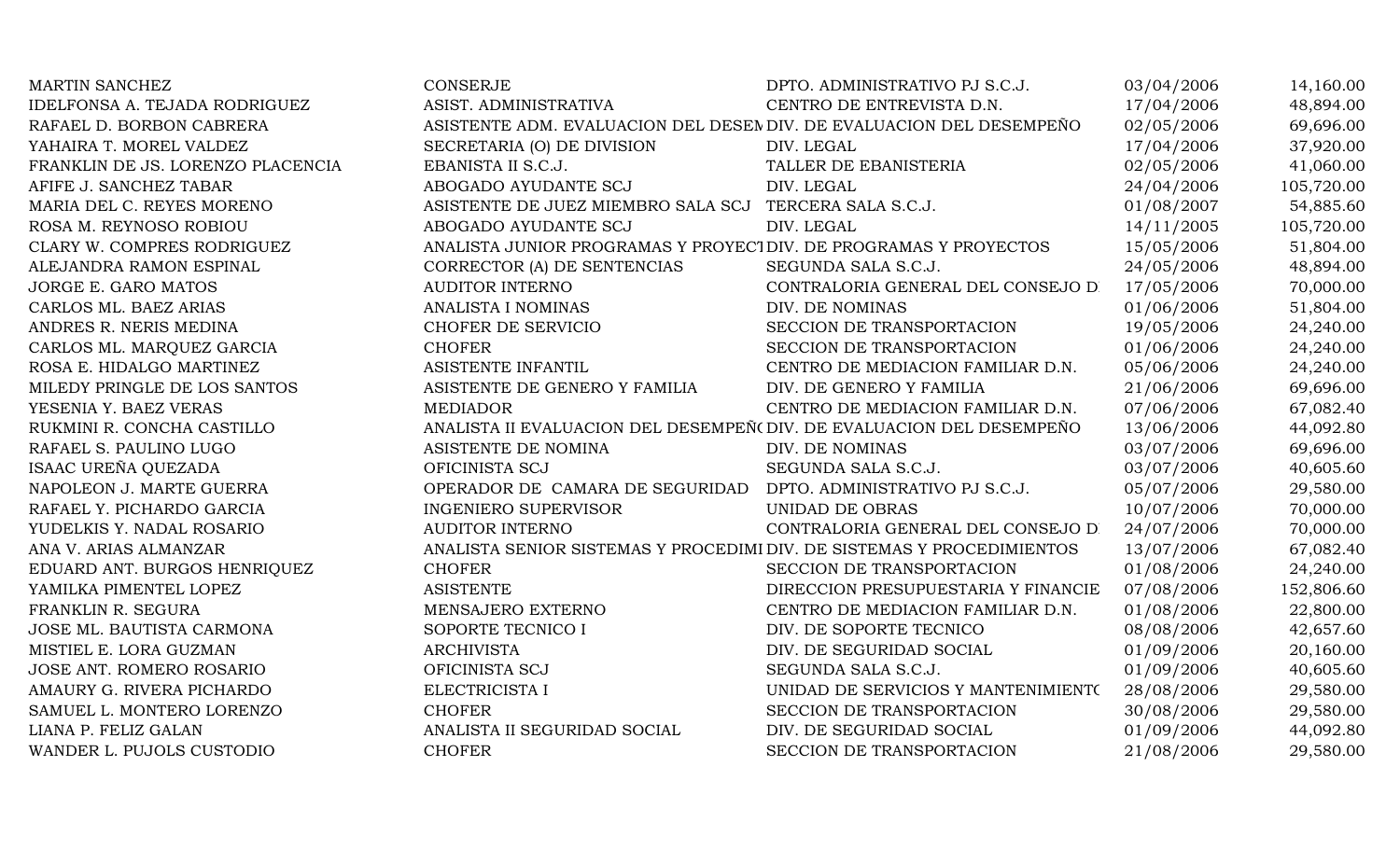| RAFAELA RODRIGUEZ DURAN           | SECRETARIA (O) DE DIVISION        | DIV. DE PROGRAMACION Y ANALISIS PRES | 04/10/2006 | 37,920.00  |
|-----------------------------------|-----------------------------------|--------------------------------------|------------|------------|
| RAMON RAMIREZ TEJEDA              | <b>CHOFER</b>                     | SECCION DE TRANSPORTACION            | 03/10/2006 | 24,240.00  |
| YANET DOMINGUEZ RODRIGUEZ         | COORDINADOR DE COMUNICACIONES     | DIRECCION DE PRENSA Y COMUNICACION   | 09/10/2006 | 69,696.00  |
| MIGUEL A. LIRIA JAVIER            | MENSAJERO EXTERNO                 | PRESIDENCIA S.C.J.                   | 09/10/2006 | 18,120.00  |
| CAROLINA ALT. ROSARIO FERNANDEZ   | ABOGADO AYUDANTE SCJ              | TERCERA SALA S.C.J.                  | 04/10/2006 | 105,720.00 |
| REYNALDO BATISTA TORRES           | <b>CHOFER</b>                     | SECCION DE TRANSPORTACION            | 09/10/2006 | 24,240.00  |
| ARIDANIA SALDAÑA PEGUERO          | AUXILIAR ADMINISTRATIVO           | OFIC. COORDINADORA ARCHIVO JUDICIAI  | 02/10/2006 | 15,120.00  |
| WENDY SILVESTRE RODRIGUEZ         | ABOGADO AYUDANTE SCJ              | UNIDAD DE ABOGADOS AYUDANTES DE P    | 19/10/2006 | 117,532.80 |
| MANUEL E. PEREZ SANTIAGO          | <b>JARDINERO</b>                  | UNIDAD DE SERVICIOS Y MANTENIMIENTO  | 23/10/2006 | 14,160.00  |
| JOAN ML. CARO ESPINOSA            | OFICINISTA SCJ                    | PRIMERA SALA S.C.J.                  | 03/10/2006 | 40,605.60  |
| BLADIMIR SANTANA MOSQUEA          | <b>AUXILIAR DE EBANISTERIA</b>    | TALLER DE EBANISTERIA                | 03/11/2006 | 27,740.00  |
| MIGUEL A. MOTA                    | <b>CHOFER</b>                     | SECCION DE TRANSPORTACION            | 02/11/2006 | 24,240.00  |
| HECTOR R. PEREZ BELTRE            | MENSAJERO EXTERNO                 | SECCION DE TRAMITES Y CORRESPONDEI   | 04/11/2008 | 22,800.00  |
| <b>GLADYS A. TORIBIO GUERRERO</b> | ENC. SISTEMAS Y PROCEDIMIENTOS    | DIV. DE SISTEMAS Y PROCEDIMIENTOS    | 01/10/2006 | 117,532.80 |
| <b>JOSE V. REYES PEÑA</b>         | <b>JARDINERO</b>                  | UNIDAD DE SERVICIOS Y MANTENIMIENTO  | 13/11/2006 | 14,160.00  |
| MARIBEL RIVERA SANTOS             | <b>INSPECTOR JUDICIAL</b>         | INSPECTORIA GENERAL DEL CONSEJO DE   | 14/11/2006 | 105,720.00 |
| TAINA S. AMEYE PEREZ              | COORDINADOR (A) CUENTAS POR PAGAR | DPTO. DE CONTROL FINANCIERO          | 21/11/2006 | 69,696.00  |
| JOAN ML. PEREZ MESA               | AUXILIAR ADMINISTRATIVO           | DPTO. DE INFRAESTRUCTURA FISICA      | 06/12/2006 | 24,240.00  |
| MIRTHA Y. GUTIERREZ PEÑA          | SUB-INSPECTOR GENERAL CPJ         | INSPECTORIA GENERAL DEL CONSEJO DE   | 02/01/2007 | 133,056.00 |
| ANDERSON GARCIA                   | MENSAJERO EXTERNO                 | DIRECCION DE PLANIFICACION Y PROYEC' | 26/12/2006 | 22,800.00  |
| <b>JUAN M. FLAQUER</b>            | ENC. OFICIALES LA JUSTICIA        | INSPECTORIA GENERAL DEL CONSEJO DE   | 02/01/2007 | 133,056.00 |
| <b>JUAN P. CUSTODIO ARIAS</b>     | <b>CHOFER</b>                     | SECCION DE TRANSPORTACION            | 05/02/2007 | 29,580.00  |
| EDWARD DE LA CRUZ DIAZ            | SOPORTE RED                       | DIV. DE INFRAESTRUCTURA TECNOLOGIC.  | 01/02/2007 | 48,894.00  |
| ARLIM ABREU MARTE                 | <b>CHOFER</b>                     | SECCION DE TRANSPORTACION            | 06/02/2007 | 24,240.00  |
| HIPOLITO MEJIA CALDERON           | <b>CHOFER</b>                     | SECCION DE TRANSPORTACION            | 08/02/2007 | 24,240.00  |
| IRAN D. DEL JESUS ARIAS           | <b>DIGITALIZADOR</b>              | UNIDAD DE DIGITALIZACION S.G.S.C.J.  | 15/02/2007 | 26,880.00  |
| ROBERTO R. VASQUEZ                | <b>CHOFER</b>                     | SECCION DE TRANSPORTACION            | 01/03/2007 | 24,240.00  |
| NOHEMI E. FELIZ URBAEZ            | AUXILIAR ADMINISTRATIVO           | DPTO. ADMINISTRATIVO PJ S.C.J.       | 05/03/2007 | 24,240.00  |
| <b>INELIZA F. RUBIERA ROSARIO</b> | ANALISTA II COTIZACIONES          | DIV. DE COTIZACIONES Y SEGUIMIENTO C | 21/02/2007 | 34,980.00  |
| YADARYS N. NUÑEZ GRULLON          | ABOGADO AYUDANTE SCJ              | PRIMERA SALA S.C.J.                  | 29/03/2007 | 88,100.00  |
| EDWARD ANT. VASQUEZ RIVERA        | SOPORTE TECNICO II                | DIV. DE SOPORTE TECNICO              | 02/04/2007 | 34,980.00  |
| RAMON G. FELIZ LOPEZ              | ALGUACIL DE ESTRADO               | UNIDAD DE CITACIONES Y NOTIFICACIONI | 03/05/2007 | 93,984.00  |
| CIRIACO A. PICHARDO SANTANA       | SOPORTE DE SISTEMAS               | DIV. DE DESARROLLO DE SISTEMAS       | 24/04/2007 | 54,885.60  |
| ERICK J. PUJOLS PIMENTEL          | <b>INGENIERO SUPERVISOR</b>       | <b>UNIDAD DE OBRAS</b>               | 07/05/2007 | 70,000.00  |
|                                   |                                   |                                      |            |            |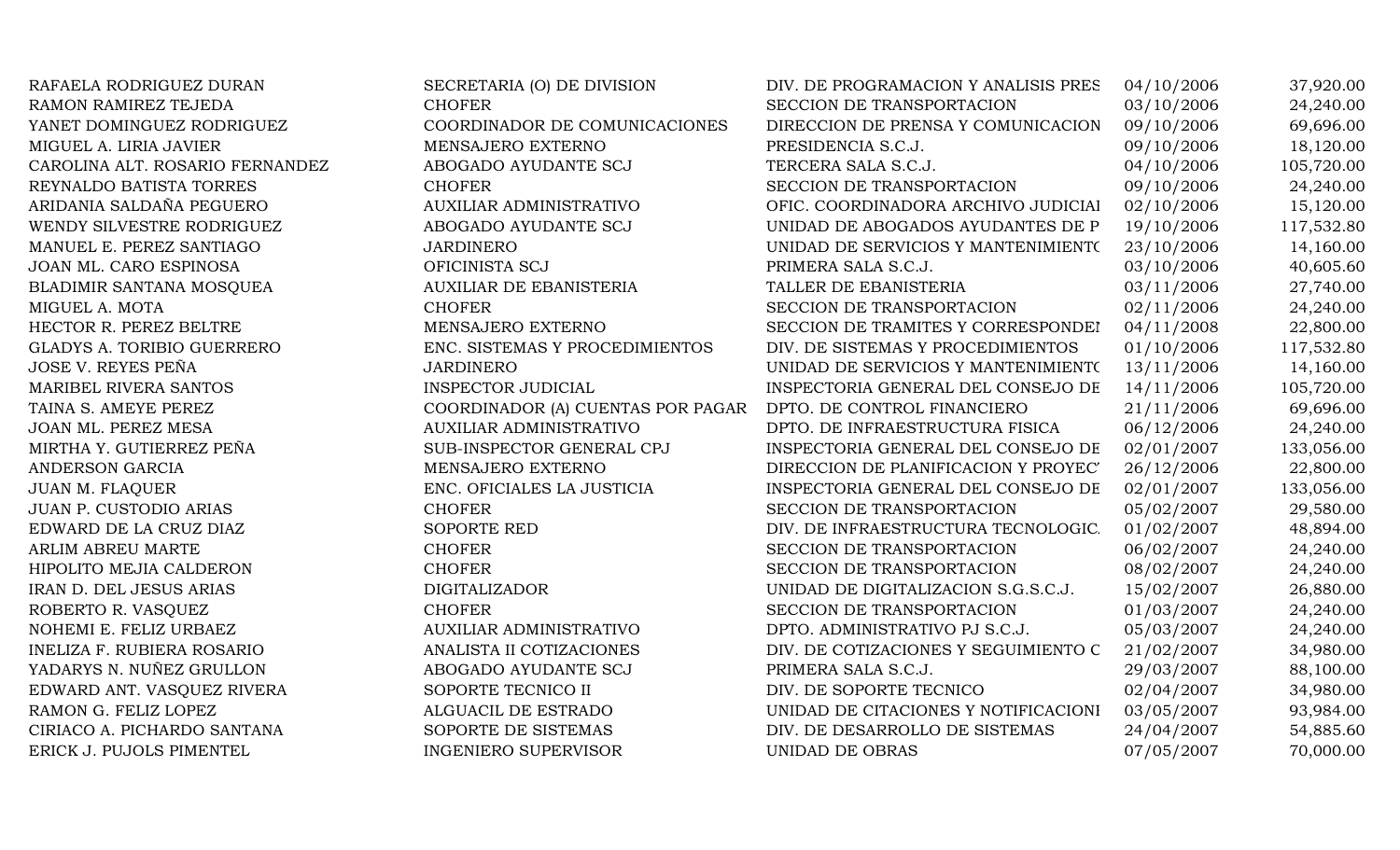| ROSARIO ALT. RAMIREZ PARRA       | ANALISTA I DE ANALISIS DE EXPEDIENTES DPTO. DE CONTROL FINANCIERO     |                                                                        | 01/06/2007 | 51,804.00  |
|----------------------------------|-----------------------------------------------------------------------|------------------------------------------------------------------------|------------|------------|
| RICHARD A. GOMEZ ENCARNACION     | ANALISTA II EVALUACION DEL DESEMPEÑ (DIV. DE EVALUACION DEL DESEMPEÑO |                                                                        | 06/06/2007 | 44,092.80  |
| ANA M. PAULINO HERNANDEZ         | SECRETARIA (O) DE DIRECCION GENERAL DIRECCION GENERAL TECNICA         |                                                                        | 12/06/2007 | 54,885.60  |
| RAYSA H. DIAZ SANTANA            | ASIST. COORDINACION EJECUTIVA                                         | PRESIDENCIA S.C.J.                                                     | 25/06/2007 | 63,294.00  |
| ALDRIN D. CUELLO RICART          | ALGUACIL DE ESTRADO                                                   | UNIDAD DE CITACIONES Y NOTIFICACIONI                                   | 25/06/2007 | 24,240.00  |
| <b>JUANA A. PIMENTEL MATOS</b>   | ANALISTA I REGISTRO DE PERSONAL                                       | DIV. DE REGISTRO DE PERSONAL                                           | 02/07/2007 | 51,804.00  |
| MARIA A. OGANDO CUELLO           | AUXILIAR ADMINISTRATIVO                                               | DPTO. DE CONTROL FINANCIERO                                            | 20/12/2010 | 24,240.00  |
| NANCY M. MEJIA ENCARNACION       | <b>RECEPCIONISTA</b>                                                  | SECRETARIA GENERAL DEL CONSEJO DEI                                     | 29/04/2009 | 24,240.00  |
| PAUL ALB. RICARDO SMITH          | <b>CHOFER</b>                                                         | SECCION DE TRANSPORTACION                                              | 08/01/2014 | 24,240.00  |
| <b>JUANA JOSE ROBLES</b>         |                                                                       | ASISTENTE CENTRO DOCUMENTACION E II CENTRO DOCUMENTACION E INFORM. JUI | 06/08/2007 | 77,836.80  |
| ELIANNE ALEJO ROSADO             | <b>AUXILIAR ADMINISTRATIVO</b>                                        | DIV. DE SISTEMAS Y PROCEDIMIENTOS                                      | 18/08/2008 | 24,240.00  |
| LUIS R. ARNAUD DE LA CRUZ        | <b>AUXILIAR ADMINISTRATIVO</b>                                        | DIV. DE REGISTRO DE PERSONAL                                           | 04/08/2015 | 24,240.00  |
| FRANK PAREDES MIRANDA            | <b>DIGITALIZADOR</b>                                                  | UNIDAD DE DIGITALIZACION S.G.S.C.J.                                    | 14/08/2007 | 26,880.00  |
| SERGIO FERMIN PEREZ              | ALGUACIL DE ESTRADO                                                   | UNIDAD DE CITACIONES Y NOTIFICACIONI                                   | 21/08/2007 | 24,240.00  |
| EUNICE B. CATANO COMAS           | AUXILIAR ADMINISTRATIVO                                               | DIV. DE GENERO Y FAMILIA                                               | 04/10/2007 | 24,240.00  |
| NURQUIN MATOS BRITO              | <b>PINTOR</b>                                                         | UNIDAD DE SERVICIOS Y MANTENIMIENTO                                    | 12/10/2007 | 21,480.00  |
| FEDERICO A. VARGAS BRENS         | SOPORTE TECNICO II                                                    | DIV. DE SOPORTE TECNICO                                                | 06/11/2007 | 34,980.00  |
| YASURY F. URBAEZ ALCANTARA       | <b>AUXILIAR ADMINISTRATIVO</b>                                        | DIV. DE REGISTRO DE PERSONAL                                           | 29/11/2007 | 24,240.00  |
| ESMIN GUERRERO SOTO              | MENSAJERO INTERNO                                                     | TERCERA SALA S.C.J.                                                    | 03/12/2007 | 14,760.00  |
| PERLA M. DIEGUEZ DE LOS SANTOS   | ASISTENTE DE CONSEJERO                                                | CONSEJO DEL PODER JUDICIAL                                             | 03/12/2007 | 117,532.80 |
| PEDRO ROSARIO PARRA              | <b>AUXILIAR DE ALMACEN</b>                                            | DIV. DE ALMACEN Y SUMINISTRO                                           | 03/12/2007 | 16,920.00  |
| BELKA R. VILLAR PEGUERO          | <b>BIBLIOTECARIO I</b>                                                | DOCUMENTACION Y BIBLIOTECAS                                            | 26/12/2007 | 54,885.60  |
| MIGUEL DE JS. PEÑA HERNANDEZ     | DISEÑADOR WEB                                                         | DIV. DE PUBLICACIONES                                                  | 26/12/2007 | 48,894.00  |
| PEDRO L. POLANCO MORILLO         | ADMINISTRADOR DE SERVIDORES                                           | DIV. DE INFRAESTRUCTURA TECNOLOGIC.                                    | 19/09/2017 | 67,082.40  |
| ERICK A. MEDINA PEGUERO          | OFICINISTA SCJ                                                        | SEGUNDA SALA S.C.J.                                                    | 02/01/2008 | 40,605.60  |
| ERNEST D. AQUINO ROJAS           | <b>AUXILIAR ADMINISTRATIVO</b>                                        | DPTO. ADMINISTRATIVO PJ S.C.J.                                         | 01/02/2008 | 24,240.00  |
| LAURA V. SUAZO VASQUEZ           | ABOGADO AYUDANTE SCJ                                                  | DIV. LEGAL                                                             | 09/09/2011 | 105,720.00 |
| FRANCISS L. MALDONADO DURAN      | <b>INSPECTOR JUDICIAL</b>                                             | INSPECTORIA GENERAL DEL CONSEJO DE                                     | 01/04/2008 | 105,720.00 |
| JULISSA DE LOS SANTOS DE LA CRUZ | <b>ARCHIVISTA</b>                                                     | OFIC. DE ARCHIVO SECRETARIA GENERAI                                    | 21/02/2008 | 20,160.00  |
| NELCY NIN FIGUEREO               | ASISTENTE DE CONSEJERO                                                | CONSEJO DEL PODER JUDICIAL                                             | 12/02/2008 | 117,532.80 |
| CRISTAL A. FERNANDEZ MESA        | ABOGADO AYUDANTE SCJ                                                  | PRIMERA SALA S.C.J.                                                    | 07/11/2012 | 88,100.00  |
| WILKA L. QUIROZ FLORENCIO        | <b>INGENIERO SUPERVISOR</b>                                           | UNIDAD DE OBRAS                                                        | 28/04/2008 | 70,000.00  |
| ANGEL R. PUJOLS BELTRE           | ALGUACIL DE ESTRADO                                                   | UNIDAD DE CITACIONES Y NOTIFICACIONI                                   | 20/05/2008 | 24,240.00  |
| BIANCA M. MORILLO CAIRO          | ANALISTA I COTIZACIONES                                               | DIV. DE COTIZACIONES Y SEGUIMIENTO C                                   | 10/06/2008 | 51,804.00  |
|                                  |                                                                       |                                                                        |            |            |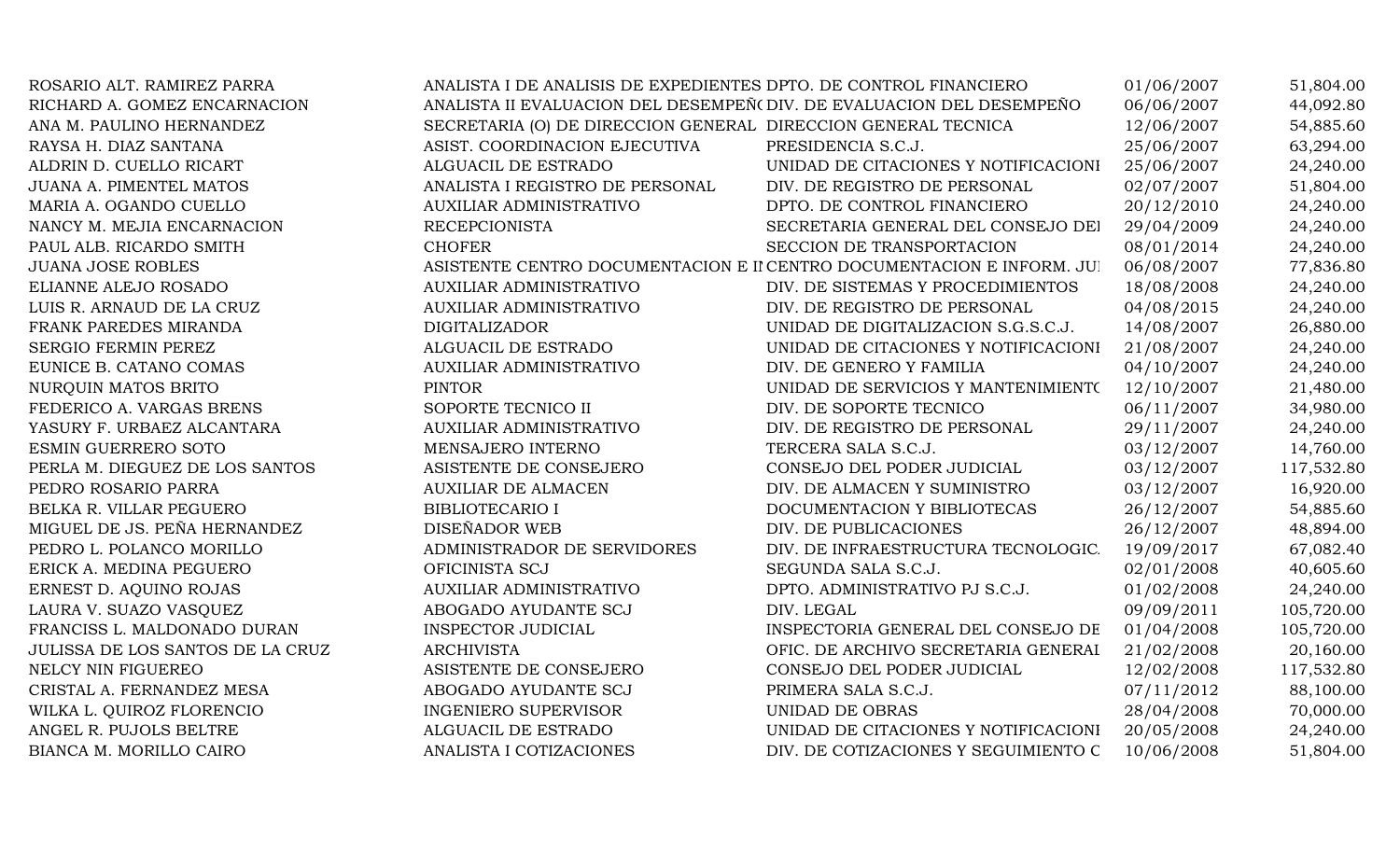| CARMEN E. MARTINEZ HERNANDEZ   | SECRETARIA (O) DE DIRECCION                                        | DIRECCION DE FAMILIA, NIÑEZ, ADOLESC                                       | 16/06/2008 | 48,894.00  |
|--------------------------------|--------------------------------------------------------------------|----------------------------------------------------------------------------|------------|------------|
| WANDER E. GARABITO PEGUERO     | SECRETARIA (O) AUXILIAR I                                          | SECRETARIA GENERAL DEL CONSEJO DEI                                         | 23/06/2008 | 44,092.80  |
| WANDA M. NUÑEZ MARTINEZ        | ANALISTA II REGISTRO DE PERSONAL                                   | DIV. DE REGISTRO DE PERSONAL                                               | 07/07/2008 | 44,092.80  |
| MARIO ORTIZ DE LEON            | <b>CHOFER</b>                                                      | SECCION DE TRANSPORTACION                                                  | 27/10/2008 | 24,240.00  |
| HECTOR ML. CASTILLO PEÑA       | AUXILIAR ESTADISTICO DEPARTAMENTAL DIV. DE ESTADISTICAS JUDICIALES |                                                                            | 02/01/2014 | 44,092.80  |
| ROSA I. RODRIGUEZ ABREU        | <b>AUXILIAR ADMINISTRATIVO</b>                                     | DIV. DE NIÑEZ Y ADOLESCENCIA                                               | 14/07/2008 | 24,240.00  |
| ESCARLING J. TEJEDA SEVERINO   | CORRECTOR (A) DE SENTENCIAS                                        | PRIMERA SALA S.C.J.                                                        | 14/07/2008 | 48,894.00  |
| JUAN DE JS. REYES REYNOSO      | SUPERVISOR(A) ADMINISTRATIVO                                       | DIRECCION ADMINISTRATIVA                                                   | 12/06/2008 | 67,082.40  |
| VANESSA M. GENAO REYES         | AUXILIAR ADMINISTRATIVO                                            | DIV. DE RECLUTAMIENTO Y SELECCION PI                                       | 14/07/2008 | 21,000.00  |
| YUDELKA NUÑEZ PEREZ            | SOPORTE DE SISTEMAS                                                | DIV. DE DESARROLLO DE SISTEMAS                                             | 21/07/2008 | 54,885.60  |
| MAYRENI GARCIA ALMONTE         | ANALISTA I DE CODIFICACION Y REGISTRO DPTO. DE CONTROL FINANCIERO  |                                                                            | 28/07/2008 | 51,804.00  |
| ADELA S. GONZALEZ RIVAS        | SUPERVISOR NACIONAL DE TRIBUNALES                                  | DIRECCION ADMINISTRATIVA                                                   | 11/08/2008 | 90,000.00  |
| CLAUDIO N. REYES CUEVAS        | <b>ARCHIVISTA</b>                                                  | OFIC. COORDINADORA ARCHIVO JUDICIAI                                        | 01/08/2008 | 16,440.00  |
| RACHEL ALT. MORALES PAULINO    | AUXILIAR ADMINISTRATIVO                                            | DIV. DE RECLUTAMIENTO Y SELECCION PI                                       | 18/08/2008 | 24,240.00  |
| JOSE R. LANTIGUA FERNANDEZ     | <b>INSPECTOR JUDICIAL</b>                                          | INSPECTORIA GENERAL DEL CONSEJO DE                                         | 25/07/2008 | 105,720.00 |
| HEIDY M. SANTANA ANGELES       | OFICINISTA ATENCION USUARIOS                                       | UNIDAD DE ATENCION AL USUARIO S.G.S.                                       | 08/09/2008 | 42,000.00  |
| MARIA N. CUEVAS SEGURA         | <b>ARCHIVISTA</b>                                                  | OFIC. COORDINADORA ARCHIVO JUDICIAI                                        | 29/02/2012 | 16,440.00  |
| FRANCISCO MARQUEZ              | <b>CHOFER</b>                                                      | SECCION DE TRANSPORTACION                                                  | 09/09/2008 | 24,240.00  |
| MIGUELINA D. AQUINO PEREZ      | SECRETARIA (O) DE DEPARTAMENTO                                     | DPTO. DE CONTROL FINANCIERO                                                | 27/08/2008 | 37,920.00  |
| RADHAMES MENDEZ                | <b>CHOFER</b>                                                      | SECCION DE TRANSPORTACION                                                  | 11/09/2008 | 24,240.00  |
| ERCIRA B. RAMIREZ ESPINOSA     |                                                                    | ANALISTA II RECLUTAMIENTO Y SELECCIÓI DIV. DE RECLUTAMIENTO Y SELECCION PI | 17/09/2008 | 44,092.80  |
| MARILYN PAYANO TAVERAS         | <b>ARCHIVISTA</b>                                                  | OFIC. DE ARCHIVO SECRETARIA GENERAI                                        | 10/09/2008 | 20,160.00  |
| WENDY C. MARMOLEJOS SANTOS     | SECRETARIA DEPTO. ADM.                                             | DPTO. ADMINISTRATIVO PJ CORTE DE APF                                       | 25/09/2008 | 28,860.00  |
| EMMANUEL OVIEDO SOTO           |                                                                    | ANALISTA SENIOR PROGRAMAS Y PROYECT DIRECCION DE PLANIFICACION Y PROYEC'   | 29/09/2008 | 67,082.40  |
| MAYRENE O. DIAZ OVIEDO         | OFICINISTA SCJ                                                     | PRIMERA SALA S.C.J.                                                        | 10/02/2014 | 40,605.60  |
| RUBIEL J. CESPEDES PEREZ       | <b>PINTOR</b>                                                      | UNIDAD DE SERVICIOS Y MANTENIMIENTO                                        | 17/11/2014 | 21,480.00  |
| JOSE ALB. MEDINA MARIA         | REPRODUCTOR DE DOCUMENTOS                                          | UNIDAD DE REPRODUCCION DE DOCUME                                           | 20/10/2008 | 16,920.00  |
| MAURA M. REYES PUJOLS          | <b>INSPECTOR JUDICIAL</b>                                          | INSPECTORIA GENERAL DEL CONSEJO DE                                         | 24/10/2008 | 105,720.00 |
| NOFRET PEREZ PEREZ             | ASISTENTE DE NOMINA                                                | DIV. DE NOMINAS                                                            | 20/10/2008 | 77,836.80  |
| IVAN DE JS. BAEZ MARMOLEJOS    | ANALISTA SENIOR PROGRAMAS Y PROYECTOIV. DE PROGRAMAS Y PROYECTOS   |                                                                            | 03/11/2008 | 67,082.40  |
| PAOLA F. SOSA DE LA CRUZ       | <b>AUXILIAR ADMINISTRATIVO</b>                                     | DIV. DE COTIZACIONES Y SEGUIMIENTO C                                       | 20/10/2008 | 20,760.00  |
| HECTOR MORENO BRITO            | ELECTRICISTA I                                                     | DPTO. ADMINISTRATIVO PJ S.C.J.                                             | 15/10/2008 | 29,580.00  |
| FRANCISCO ALB. GUZMAN TIBURCIO | AUXILIAR ADMINISTRATIVO                                            | DIV. DE PUBLICACIONES                                                      | 26/11/2008 | 24,240.00  |
| LEIDY PRESINAL SOTO            | OFICINISTA SCJ                                                     | PRIMERA SALA S.C.J.                                                        | 26/11/2008 | 40,605.60  |
|                                |                                                                    |                                                                            |            |            |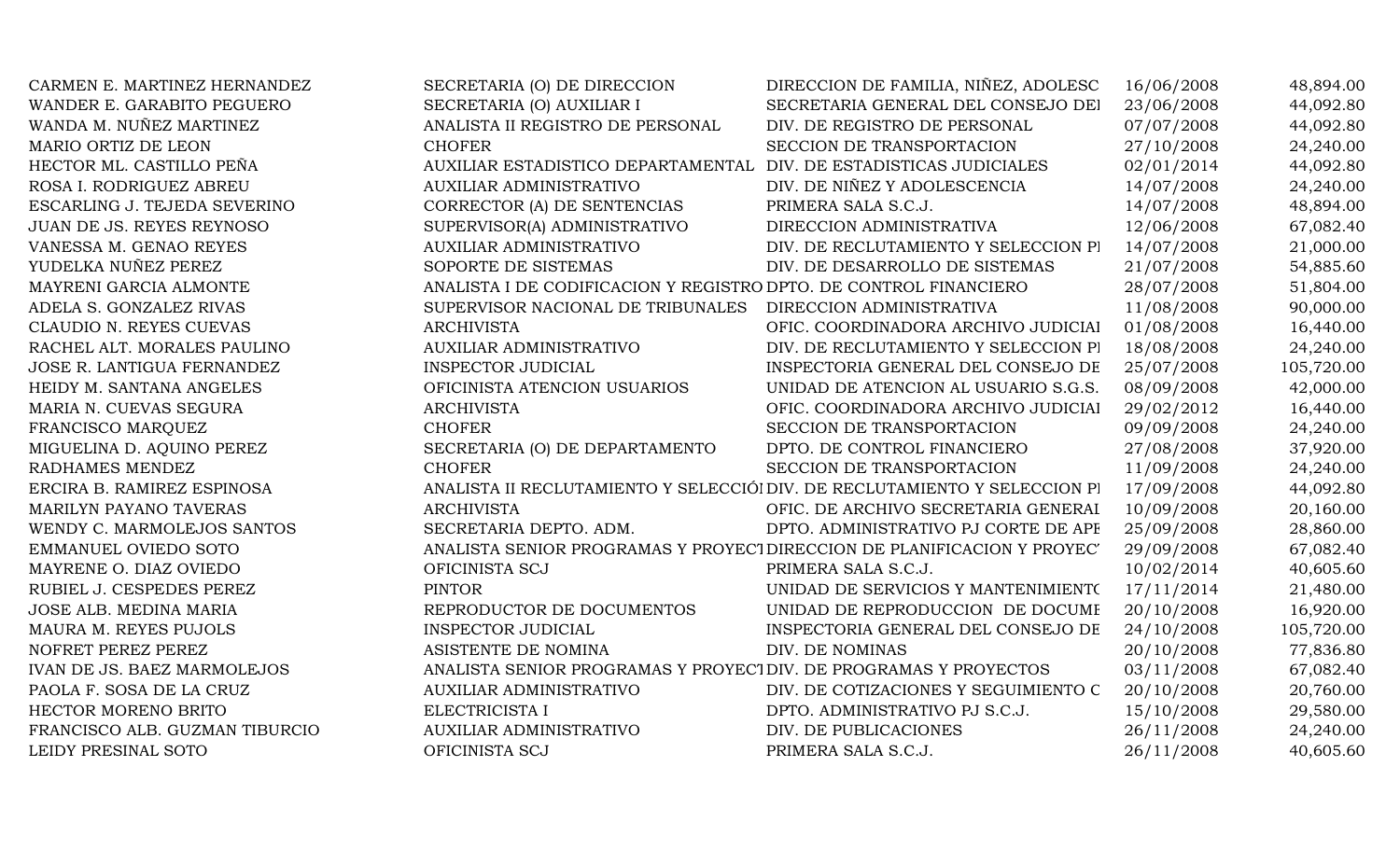| PEDRO ANT. JAPA RODRIGUEZ     | ELECTRICISTA I                                                         | DPTO. ADMINISTRATIVO PJ S.C.J.                                            | 28/11/2008 | 29,580.00  |
|-------------------------------|------------------------------------------------------------------------|---------------------------------------------------------------------------|------------|------------|
| RAFAEL ANT. RODRIGUEZ BURGOS  | AUXILIAR ADMINISTRATIVO                                                | CONTRALORIA GENERAL DEL CONSEJO D                                         | 11/11/2008 | 24,360.00  |
| JEAN C. QUEZADA MARTINEZ      | SECRETARIA (O) AUXILIAR I                                              | SECRETARIA GENERAL DEL CONSEJO DEI                                        | 23/01/2009 | 44,092.80  |
| CLARA L. GOMEZ DOMINGUEZ      | <b>INSPECTOR JUDICIAL</b>                                              | INSPECTORIA GENERAL DEL CONSEJO DE                                        | 09/03/2009 | 105,720.00 |
| ROSA A. GOMEZ BELTRE          | ASISTENTE ADM. REGISTRO DE PERSONAL DIV. DE REGISTRO DE PERSONAL       |                                                                           | 16/03/2009 | 69,696.00  |
| PAMELA HERNANDEZ PEGUERO      | ANALISTA II DE RECURSOS HUMANOS J.I. DIVISION DE RECURSOS HUMANOS J.I. |                                                                           | 01/04/2009 | 44,092.80  |
| DAYSI MARTINEZ MARTINEZ       |                                                                        | ANALISTA JUNIOR FORM. PRESUPUESTARL DIV. DE FORMULACION PRESUPUESTARIA    | 27/04/2009 | 51,804.00  |
| NATIVIDAD CORNIEL JAVIER      | <b>CONSERJE</b>                                                        | DPTO. ADMINISTRATIVO PJ S.C.J.                                            | 30/03/2009 | 14,160.00  |
| <b>JOSE L. BURGOS REYES</b>   | TECNICO DE REFRIGERACION                                               | UNIDAD DE SERVICIOS Y MANTENIMIENTO                                       | 29/04/2009 | 22,800.00  |
| GLORIBI M. MADERA HIDALGO     | <b>AUXILIAR ADMINISTRATIVO</b>                                         | DPTO. DE TESORERIA                                                        | 25/05/2009 | 24,240.00  |
| MARCOS O. LOPEZ RODRIGUEZ     | <b>AUXILIAR DE PUBLICACIONES</b>                                       | DIV. DE PUBLICACIONES                                                     | 25/05/2009 | 29,580.00  |
| SANTA ORTIZ MARTINEZ          | ASISTENTE DE NIÑEZ Y ADOLESCENCIA                                      | DIV. DE NIÑEZ Y ADOLESCENCIA                                              | 10/06/2009 | 69,696.00  |
| EYLENNE C. RAMIREZ POLANCO    | SECRETARIA (O) DE DIRECCION                                            | CENTRO DOCUMENTACION E INFORM. JUI                                        | 22/06/2009 | 48,894.00  |
| EMILY M. MANCEBO POLANCO      | ABOGADO AYUDANTE SCJ                                                   | PRIMERA SALA S.C.J.                                                       | 27/11/2012 | 88,100.00  |
| TERESA E. DE LEON GARABITO    |                                                                        | ANALISTA II ESTUDIOS DE RECURSOS HUNDIV. DE ESTUDIOS DE RECURSOS HUMAN    | 06/08/2009 | 44,092.80  |
| DUANY ANTIGUA ROJAS           | ANALISTA II ACTIVO FIJO                                                | DIV. DE ACTIVOS FIJOS                                                     | 06/08/2009 | 44,092.80  |
| JUAN C. HERNANDEZ ROSARIO     | <b>CHOFER</b>                                                          | SECCION DE TRANSPORTACION                                                 | 16/09/2009 | 29,580.00  |
| JOSE E. OSORIA VASQUEZ        | ANALISTA II NOMINAS                                                    | DIV. DE NOMINAS                                                           | 17/09/2009 | 44,092.80  |
| JENNIFFER M. PLATA PEÑA       | ABOGADO AYUDANTE SCJ                                                   | TERCERA SALA S.C.J.                                                       | 09/09/2009 | 105,720.00 |
| ALLINTON R. SUERO TURBI       | ALGUACIL DE ESTRADO                                                    | UNIDAD DE CITACIONES Y NOTIFICACIONI                                      | 15/10/2009 | 24,240.00  |
| JOYCE S. CALDERON PEREZ       | SECRETARIA (O) DE DIRECCION                                            | DIRECCION DE GESTION HUMANA Y CARR                                        | 12/11/2009 | 48,894.00  |
| ELVIN R. ROMERO FERREIRA      | OFICINISTA SCJ                                                         | UNIDAD DE REGISTRO Y TRAMITE S.G.S.C                                      | 23/11/2009 | 40,605.60  |
| MIGUEL ANT. RUIZ BASORA       | <b>CHOFER</b>                                                          | SECCION DE TRANSPORTACION                                                 | 14/12/2009 | 24,240.00  |
| HERMINIA ALT. MARTINEZ MEJIA  | COORDINADOR DISTRIBUCION Y VENTA D DIV. DE PUBLICACIONES               |                                                                           | 05/01/2010 | 67,082.40  |
| ELSA E. LEDESMA NOVAS         |                                                                        | ANALISTA I ESTUDIOS DE RECURSOS HUM DIV. DE ESTUDIOS DE RECURSOS HUMAN    | 08/01/2010 | 44,092.80  |
| ANDERSON A. DE JESUS MORDAN   | <b>ARCHIVISTA</b>                                                      | DIV. DE REGISTRO DE PERSONAL                                              | 11/01/2010 | 20,160.00  |
| ODELVIS VALDEZ LUNA           | SECRETARIA (O) AUXILIAR III                                            | DIV. DE RELACIONES PUBLICAS Y PROTOC                                      | 26/01/2010 | 32,160.00  |
| LUCITANIA DE LEON DEL CARMEN  | ANALISTA II SEGURIDAD SOCIAL                                           | DIV. DE SEGURIDAD SOCIAL                                                  | 01/01/2010 | 44,092.80  |
| NELSON HENRIQUEZ              | MENSAJERO EXTERNO                                                      | UNIDAD DE APOYO COOPNASEJU                                                | 11/02/2010 | 12,696.00  |
| ANGELA R. GONZALEZ LANDESTOY  |                                                                        | SECRETARIA (O) DE DIRECCION GENERAL INSPECTORIA GENERAL DEL CONSEJO DE    | 22/03/2010 | 54,885.60  |
| MIRIAM G. ORTIZ PUJOLS        |                                                                        | ANALISTA I RECLUTAMIENTO Y SELECCIÓN DIV. DE RECLUTAMIENTO Y SELECCION PI | 14/04/2010 | 44,092.80  |
| MARIEL DEL M. ELSEVYF JIMENEZ | ABOGADO AYUDANTE SCJ                                                   | PRIMERA SALA S.C.J.                                                       | 01/04/2010 | 88,100.00  |
| EURY MARTINEZ GARCIA          | ANALISTA PROGRAMADOR                                                   | DIV. DE MANTENIMIENTO Y ACT. DE SISTE                                     | 23/06/2010 | 67,082.40  |
| LUIS ALB. BAUTISTA REYES      | <b>AUXILIAR ADMINISTRATIVO</b>                                         | TALLER DE EBANISTERIA                                                     | 01/07/2010 | 16,440.00  |
|                               |                                                                        |                                                                           |            |            |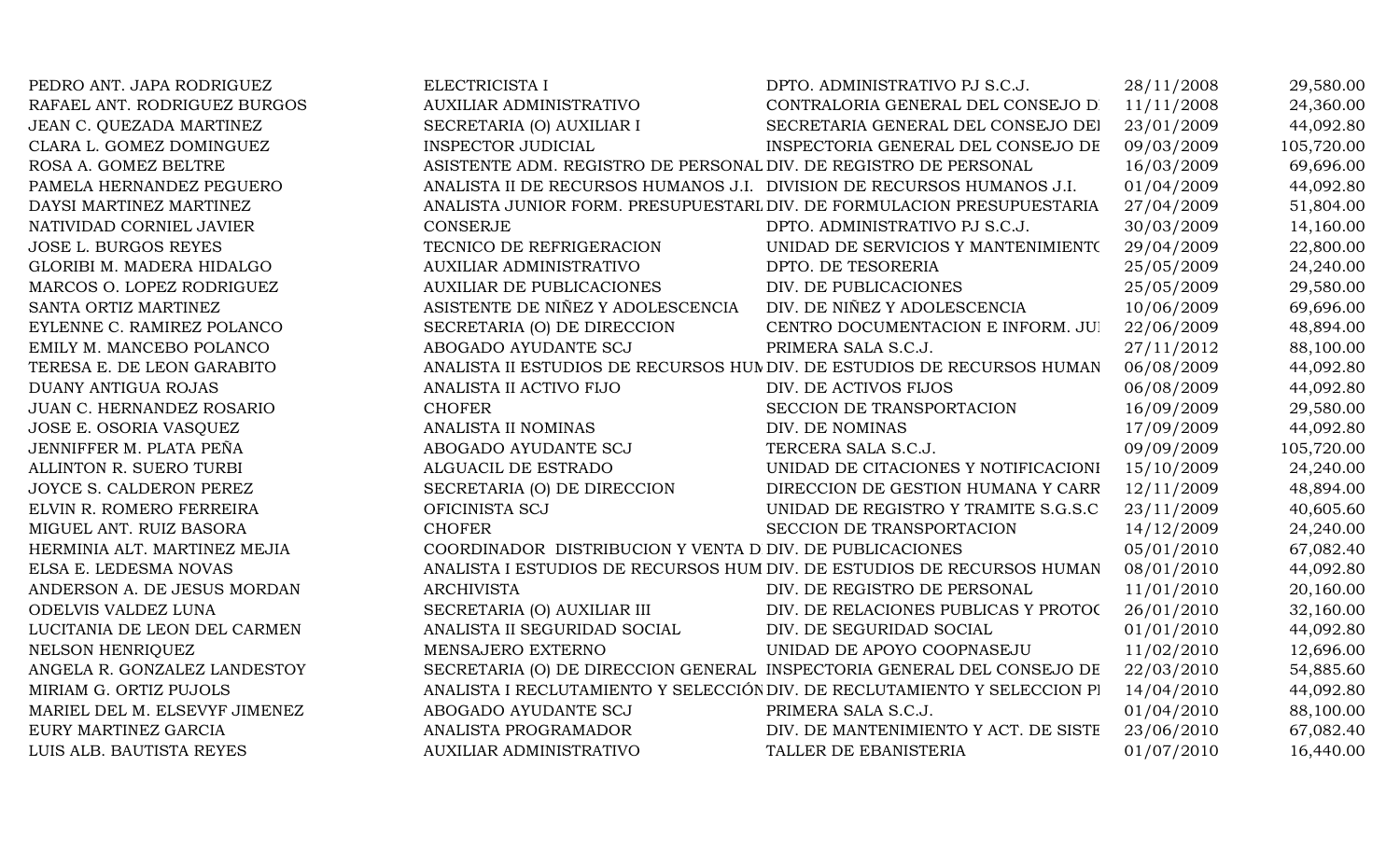| IRIS B. ARNAUT DE LOS SANTOS          | <b>INGENIERO SUPERVISOR</b>                                            | <b>UNIDAD DE OBRAS</b>                                                     | 27/07/2010 | 70,000.00  |
|---------------------------------------|------------------------------------------------------------------------|----------------------------------------------------------------------------|------------|------------|
| JOSE ANT. MANZUETA HERNANDEZ          | OFICINISTA SCJ                                                         | UNIDAD DE REGISTRO Y TRAMITE S.G.S.C                                       | 01/09/2010 | 40,605.60  |
| JOSE M. PICHARDO REYES                | AUXILIAR ADMINISTRATIVO                                                | UNIDAD DE APOYO COOPNASEJU                                                 | 13/09/2010 | 17,388.00  |
| MINORKA LLUBERES HERNANDEZ            | ANALISTA SENIOR SISTEMAS Y PROCEDIMI DIV. DE SISTEMAS Y PROCEDIMIENTOS |                                                                            | 20/09/2010 | 67,082.40  |
| AMAURY ANT. SILVA NUÑEZ               | DISEÑADOR GRAFICO                                                      | DIV. DE PUBLICACIONES                                                      | 22/11/2010 | 44,092.80  |
| MARINA DE JESUS MARTE                 |                                                                        | AUX. ASUNTOS CULTURALES Y DEPORTIVC UNIDAD DE DIFUSION CULTURAL Y DEPOI    | 01/02/2011 | 24,240.00  |
| FRANCISCO ALB. SUBERO MATEO           | ANALISTA II CONTABILIDAD                                               | DIV. DE SEGURIDAD SOCIAL                                                   | 16/02/2011 | 44,092.80  |
| ALEXANDRA N. RUIZ CORDERO             | <b>AUXILIAR ADMINISTRATIVO</b>                                         | DIV. DE ESTADISTICAS JUDICIALES                                            | 07/03/2011 | 24,240.00  |
| YARDY L. LEOCADIO TEJEDA              | <b>RECEPCIONISTA</b>                                                   | DIRECCION GENERAL TECNICA                                                  | 07/03/2011 | 21,000.00  |
| <b>JUDITH ROBLE POLONIA</b>           | ASISTENTE DE JUEZ MIEMBRO SALA SCJ                                     | PRIMERA SALA S.C.J.                                                        | 01/12/2011 | 54,885.60  |
| NERVA N. WOSS VALERIO                 |                                                                        | ANALISTA I RECLUTAMIENTO Y SELECCIÓN DIV. DE RECLUTAMIENTO Y SELECCION PI  | 03/05/2011 | 51,804.00  |
| AMIS S. ANTIGUA SEPULVEDA             | ANALISTA I REGISTRO DE PERSONAL                                        | DIV. DE REGISTRO DE PERSONAL                                               | 01/12/2011 | 44,092.80  |
| FELIX J. RIVERA AQUINO                | OFICINISTA SCJ                                                         | PRIMERA SALA S.C.J.                                                        | 12/05/2011 | 40,605.60  |
| GABRIEL CORONADO SANTOS               | <b>CHOFER</b>                                                          | SECCION DE TRANSPORTACION                                                  | 28/04/2011 | 29,580.00  |
| MARGARITA SILVERIO VARGAS             | <b>CONSERJE</b>                                                        | DPTO. ADMINISTRATIVO PJ S.C.J.                                             | 17/03/2014 | 14,160.00  |
| ANDY SALDIVAR SANCHEZ                 | <b>AUXILIAR ADMINISTRATIVO</b>                                         | DIV. DE REGISTRO DE PERSONAL                                               | 23/05/2011 | 24,240.00  |
| JOSE J. RODRIGUEZ CUELLO              |                                                                        | ANALISTA II RECLUTAMIENTO Y SELECCIÓI DIV. DE RECLUTAMIENTO Y SELECCION PI | 23/05/2011 | 44,092.80  |
| JUAN L. FIGUEREO HERNANDEZ            | SECRETARIA (O) AUXILIAR I                                              | SECRETARIA GENERAL DEL CONSEJO DEI                                         | 08/06/2011 | 44,092.80  |
| TANYA C. CUELLO CORNIELLE             | ANALISTA I COTIZACIONES                                                | DIV. DE COTIZACIONES Y SEGUIMIENTO C                                       | 01/08/2011 | 51,804.00  |
| YULEIDY RODRIGUEZ RAMIREZ             | AUXILIAR ESTADISTICO DEPARTAMENTAL                                     | DIV. DE ESTADISTICAS JUDICIALES                                            | 02/01/2014 | 44,092.80  |
| BIENVENIDO LOPEZ BRITO                | <b>CHOFER</b>                                                          | SECCION DE TRANSPORTACION                                                  | 01/05/2012 | 24,240.00  |
| ADDERLI GONZALEZ DE LOS SANTOS        | <b>AUXILIAR ADMINISTRATIVO</b>                                         | DPTO. DE INFRAESTRUCTURA FISICA                                            | 01/11/2012 | 24,240.00  |
| NICOLAS E. PIMENTEL TEJEDA            | <b>CHOFER</b>                                                          | SECCION DE TRANSPORTACION                                                  | 02/01/2012 | 29,580.00  |
| DANIEL T. ESQUEA BODDEN               | SOPORTE TECNICO I                                                      | DIV. DE SOPORTE TECNICO                                                    | 20/02/2012 | 42,657.60  |
| JOHANNY BRITO MARTINEZ                | ASISTENTE DE JUEZ PRESIDENTE SALA SC SEGUNDA SALA S.C.J.               |                                                                            | 13/03/2012 | 77,836.80  |
| ESPERANZA ADAMES LIRANZO              |                                                                        | ASISTENTE DE PLANIFICACION Y PROYECT DIRECCION DE PLANIFICACION Y PROYEC'  | 02/04/2012 | 77,836.80  |
| JAVIER DENI CHARPENTIER               | ANALISTA I DE ANALISIS DE EXPEDIENTES DPTO. DE CONTROL FINANCIERO      |                                                                            | 02/04/2012 | 51,804.00  |
| CARMEN D. ALCANTARA PORTORREAL        | INSPECTOR JUDICIAL                                                     | INSPECTORIA GENERAL DEL CONSEJO DE                                         | 02/04/2012 | 105,720.00 |
| CARLOS J. BURGOS JAQUEZ               | OFICINISTA SCJ                                                         | SEGUNDA SALA S.C.J.                                                        | 02/04/2012 | 40,605.60  |
| LIBRADA ALT. JESUS TERRERO DE ROSARIO |                                                                        | COORDINADOR DE DIV. PROG. Y ANALISIS DIV. DE PROGRAMACION Y ANALISIS PRES  | 02/04/2012 | 69,696.00  |
| RAFAEL T. AGRAMONTE CEBALLOS          | ANALISTA I DE ANALISIS DE EXPEDIENTES DPTO. DE CONTROL FINANCIERO      |                                                                            | 16/04/2012 | 51,804.00  |
| JOSE R. MARTINEZ                      | <b>CHOFER</b>                                                          | SECCION DE TRANSPORTACION                                                  | 02/04/2012 | 24,240.00  |
| DILCIA MA. SANTOS GUZMAN              | SECRETARIA (O) AUXILIAR                                                | PRESIDENCIA S.C.J.                                                         | 16/04/2012 | 46,471.80  |
| ALAIN J. HUMEAU DE BROSSARD           | ANALISTA I DE ANALISIS DE EXPEDIENTES DPTO. DE CONTROL FINANCIERO      |                                                                            | 16/04/2012 | 51,804.00  |
|                                       |                                                                        |                                                                            |            |            |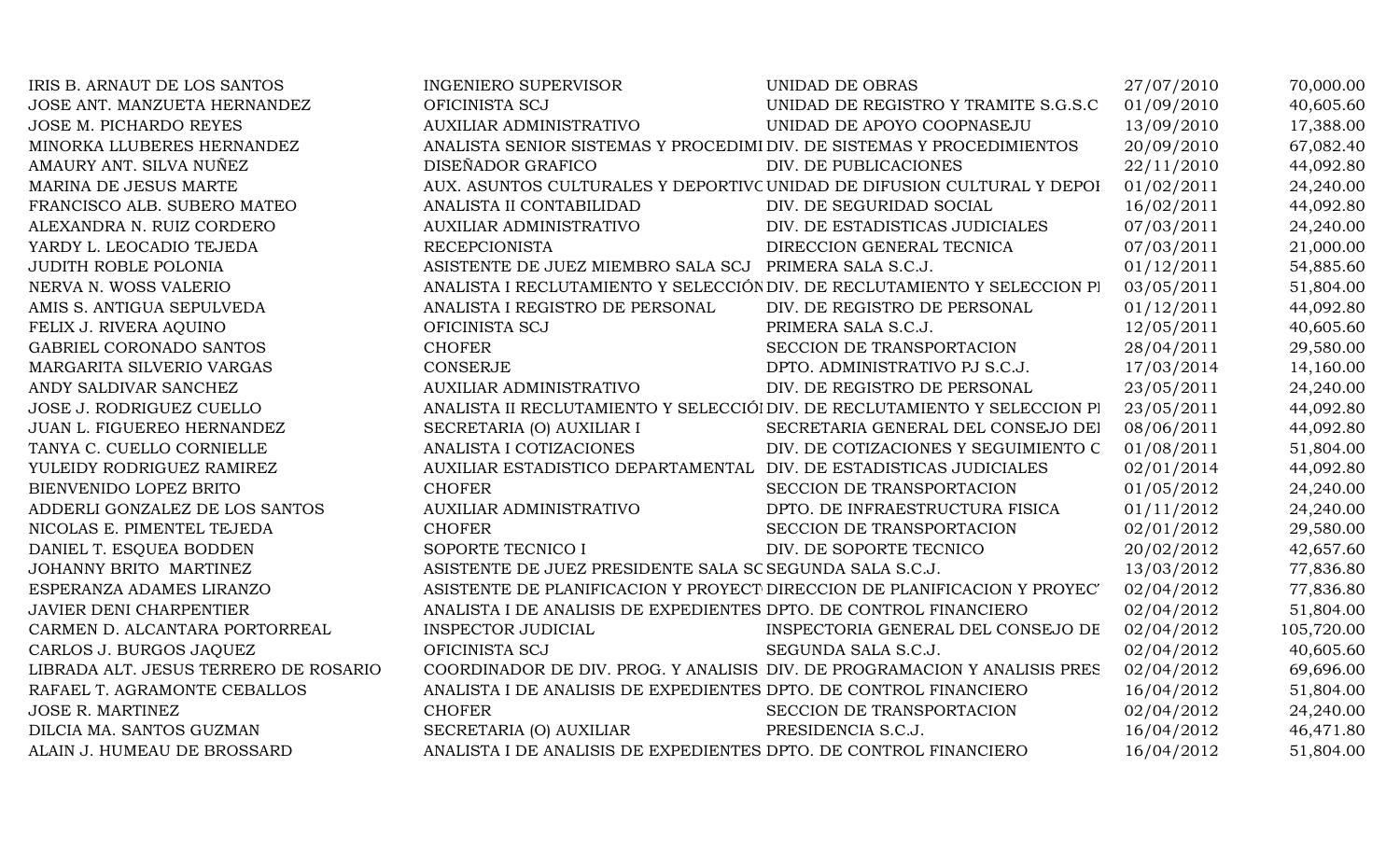| JOSE M. ALVINO CRUZ               | PARALEGAL                                                              | DIV. LEGAL                                                             | 09/04/2012 | 24,240.00  |
|-----------------------------------|------------------------------------------------------------------------|------------------------------------------------------------------------|------------|------------|
| OSCAR E. OZUNA BODDEN             | COORDINADOR(A) UNIDAD DE OBRAS                                         | UNIDAD DE OBRAS                                                        | 16/04/2012 | 70,000.00  |
| AGUSTIN CASTILLO VINICIO          | MENSAJERO EXTERNO                                                      | INSPECTORIA GENERAL DEL CONSEJO DE                                     | 07/05/2012 | 22,800.00  |
| SONIA MA. GUERRERO VIDAL          | ANALISTA I COTIZACIONES                                                | DIV. DE COTIZACIONES Y SEGUIMIENTO C                                   | 04/06/2012 | 51,804.00  |
| RAFAEL VEGA TAVAREZ               | <b>CAMARERO II</b>                                                     | DIV. DE RELACIONES PUBLICAS Y PROTOC                                   | 16/05/2012 | 32,220.00  |
| CIRILO DIAZ MARTINEZ              | <b>AUXILIAR DE ALMACEN</b>                                             | DIV. DE ALMACEN Y SUMINISTRO                                           | 11/06/2012 | 16,920.00  |
| ALESKA V. GARCIA RODRIGUEZ        | OFICINISTA SCJ                                                         | PRIMERA SALA S.C.J.                                                    | 10/09/2012 | 40,605.60  |
| WILLIAM ARNAUT ALCANTARA          | SEGURIDAD DE JUEZ SCJ                                                  | TERCERA SALA S.C.J.                                                    | 01/04/2012 | 14,760.00  |
| CAROLINA DE LEON FRIAS            | SECRETARIA (O) AUXILIAR I                                              | PRESIDENCIA S.C.J.                                                     | 25/06/2012 | 44,092.80  |
| CELIDINES D'OLEO ARAGONES         | SECRETARIA (O) DE DIRECCION                                            | DIRECCION DE POLITICAS PUBLICAS                                        | 25/06/2012 | 48,894.00  |
| LUIS ALB. DIAZ TRONCOSO           | <b>CHOFER</b>                                                          | SECCION DE TRANSPORTACION                                              | 22/06/2012 | 24,240.00  |
| TOMAS E. DAMIRON NANITA           | MENSAJERO INTERNO                                                      | SECCION DE TRAMITES Y CORRESPONDEI                                     | 10/09/2012 | 16,920.00  |
| JOSE M. PEÑA GONZALEZ             | <b>AUXILIAR ADMINISTRATIVO</b>                                         | SECCION DE TRAMITES Y CORRESPONDEI                                     | 03/09/2012 | 24,360.00  |
| HENIL B. MEDINA ALMONTE           | OFICINISTA SCJ                                                         | TERCERA SALA S.C.J.                                                    | 13/08/2012 | 40,605.60  |
| JOSE A. SOTO CASADO               | <b>AUXILIAR DE MECANICA</b>                                            | UNIDAD DE MANTENIMIENTO DE VEHICUI                                     | 03/09/2012 | 29,580.00  |
| SARA G. CREALES MELO              | MEDICO DE SERVICIOS                                                    | DIV. DE SEGURIDAD SOCIAL                                               | 10/09/2012 | 64,800.00  |
| HERNILEIDYS MA. BURGOS DE LA ROSA |                                                                        | ASISTENTE DIRECCION GENERAL DE ADMI DIRECCION GENERAL DE ADM. Y CARRER | 10/09/2012 | 99,222.00  |
| EDWIN G. DEL ORBE                 | <b>AUXILIAR ADMINISTRATIVO</b>                                         | INSPECTORIA GENERAL DEL CONSEJO DE                                     | 17/09/2012 | 24,240.00  |
| ANIBAL FELIX QUEVEDO              | <b>RECEPCIONISTA</b>                                                   | SECRETARIA GENERAL DEL CONSEJO DEI                                     | 03/09/2012 | 24,240.00  |
| EUDELIA VELAZQUEZ DE LEON         | ANALISTA I CONTABILIDAD                                                | DPTO. DE CONTABILIDAD                                                  | 01/10/2012 | 51,804.00  |
| LISETTE CABRERA ALMANZAR          | ANALISTA JUNIOR SISTEMAS Y PROCEDIMI DIV. DE SISTEMAS Y PROCEDIMIENTOS |                                                                        | 01/10/2012 | 51,804.00  |
| ELIZABETH SENA ALCANTARA          | OFICINISTA SCJ                                                         | TERCERA SALA S.C.J.                                                    | 08/10/2012 | 40,605.60  |
| ILIANY M. SIERRA SANTOS           | OFICINISTA SCJ                                                         | UNIDAD DE REGISTRO Y TRAMITE S.G.S.C                                   | 08/10/2012 | 40,605.60  |
| ANDERSON REYES RODRIGUEZ          | ANALISTA PROGRAMADOR                                                   | DIV. DE MANTENIMIENTO Y ACT. DE SISTE                                  | 22/10/2012 | 67,082.40  |
| JOSE ML. SALAZAR RODRIGUEZ        | <b>CHOFER</b>                                                          | SECCION DE TRANSPORTACION                                              | 04/10/2012 | 24,240.00  |
| ALFREDO H. RODRIGUEZ MEDRANO      | <b>INSPECTOR JUDICIAL</b>                                              | INSPECTORIA GENERAL DEL CONSEJO DE                                     | 17/12/2012 | 105,720.00 |
| OLIVER A. ACOSTA PERALTA          | ANALISTA JURIDICO                                                      | DIV. DE JURISPRUDENCIA Y LEGISLACION                                   | 22/10/2012 | 44,092.80  |
| HECTOR J. GUILLEN LINARES         | OFICINISTA ATENCION USUARIOS                                           | UNIDAD DE ATENCION AL USUARIO S.G.S.                                   | 26/03/2013 | 42,000.00  |
| MANUEL DE JS. FERMIN ALMONTE      | SUPERVISOR(A) ADMINISTRATIVO                                           | DIRECCION ADMINISTRATIVA                                               | 03/01/2013 | 67,082.40  |
| CAROLINA CRUZ VALERIO             | ANALISTA II DE RECURSOS HUMANOS J.I.                                   | DIVISION DE RECURSOS HUMANOS J.I.                                      | 03/12/2012 | 44,092.80  |
| KATHERINE MEJIA HERNANDEZ         | ANALISTA II DE RECURSOS HUMANOS J.I.                                   | DIVISION DE RECURSOS HUMANOS J.I.                                      | 03/12/2012 | 44,092.80  |
| CARLOS W. PEÑA PUESAN             | <b>ARQUITECTO I</b>                                                    | UNIDAD DE OBRAS                                                        | 01/05/2013 | 35,856.00  |
| ANYELY VALENTIN PEREZ             | ASIST. ADMINISTRATIVO                                                  | DIRECCION DE FAMILIA, NIÑEZ, ADOLESC                                   | 19/11/2012 | 34,980.00  |
| BRYAN C. JACKSON LLUBERES         | OFICINISTA SCJ                                                         | PRIMERA SALA S.C.J.                                                    | 19/11/2012 | 40,605.60  |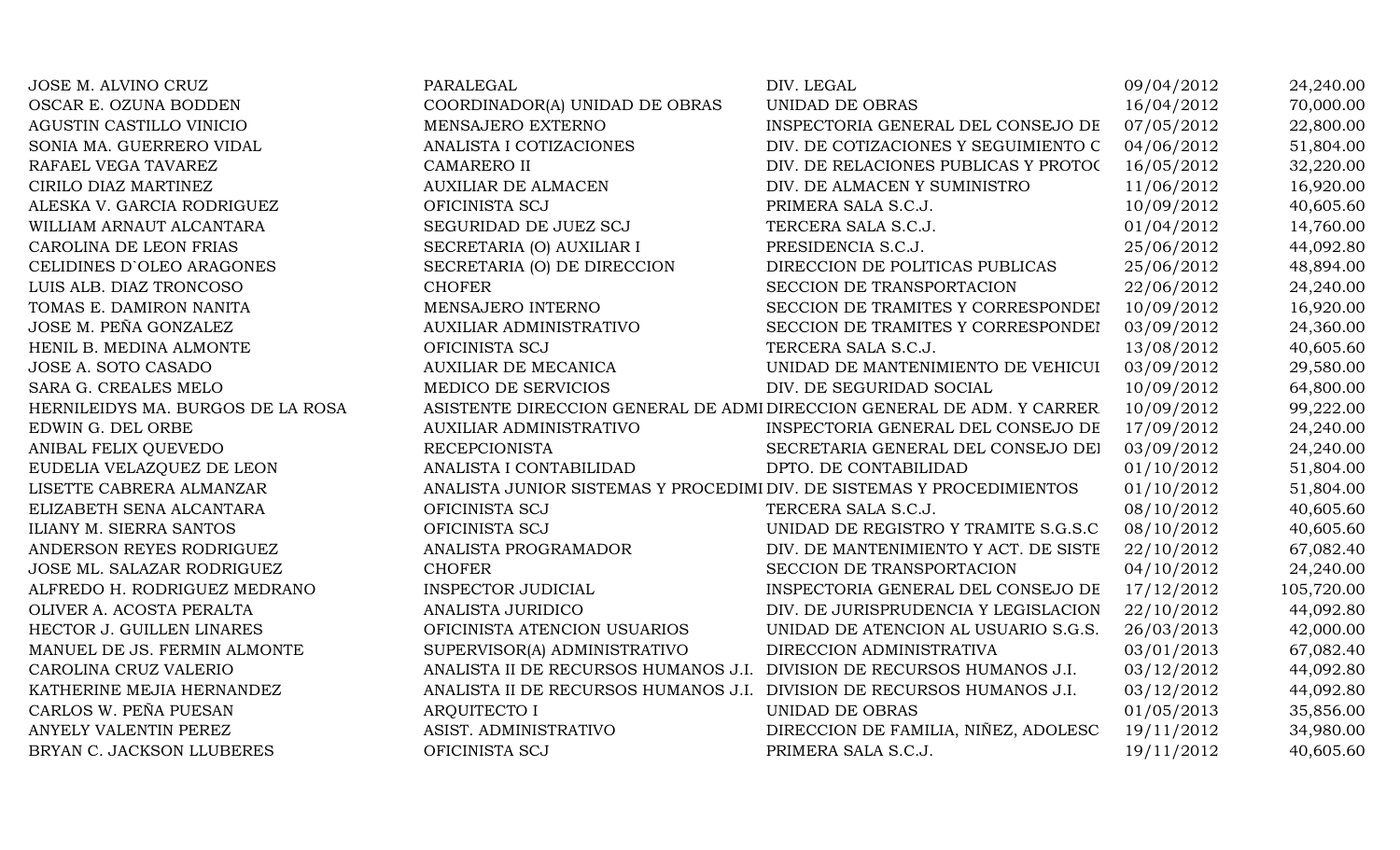| ANAMERCY PERDOMO SORIANO       | OFICINISTA ATENCION USUARIOS                                           | UNIDAD DE ATENCION AL USUARIO S.G.S.                                   | 17/12/2012 | 42,000.00  |
|--------------------------------|------------------------------------------------------------------------|------------------------------------------------------------------------|------------|------------|
| GUILLERMINA SANTOS BAUTISTA    | <b>PERIODISTA</b>                                                      | DIRECCION DE PRENSA Y COMUNICACION                                     | 17/12/2012 | 48,894.00  |
| PATRICIA JAUBERT ISA           | ABOGADO AYUDANTE SCJ                                                   | DIV. LEGAL                                                             | 17/12/2012 | 105,720.00 |
| JUAN E. CHANG ROSARIO          | <b>ASISTENTE</b>                                                       | OFIC. COORDINADORA ARCHIVO JUDICIAI                                    | 10/12/2012 | 34,980.00  |
| KARLA C. MENDEZ DIAZ           | ANALISTA II COTIZACIONES                                               | DIV. DE COTIZACIONES Y SEGUIMIENTO C                                   | 11/12/2012 | 44,092.80  |
| ROBERT ALB. BELLIARD POLANCO   | <b>CHOFER</b>                                                          | SECCION DE TRANSPORTACION                                              | 17/12/2012 | 24,240.00  |
| SHARY L. RODRIGUEZ MORETA      | OFICINISTA SCJ                                                         | UNIDAD DE CITACIONES Y NOTIFICACIONI                                   | 01/04/2013 | 40,605.60  |
| YONELKY MATA MARTINEZ          | <b>OFICINISTA</b>                                                      | DIV. DE SEGURIDAD SOCIAL                                               | 17/12/2012 | 16,440.00  |
| GUISSEPE G. ROSA RODRIGUEZ     | MECANICO DE PLANTAS ELECTRICAS                                         | UNIDAD DE SERVICIOS Y MANTENIMIENTO                                    | 03/01/2013 | 29,580.00  |
| SAMUEL CORNIELES SURIEL        | AUXILIAR ADMINISTRATIVO                                                | SECCION DE TRAMITES Y CORRESPONDEI                                     | 08/01/2013 | 24,360.00  |
| JAROLINE P. GONZALEZ BONIFACIO | OFICINISTA ATENCION USUARIOS                                           | UNIDAD DE ATENCION AL USUARIO S.G.S.                                   | 17/12/2012 | 42,000.00  |
| ELENA MOREL PEÑA               | SECRETARIA (O) AUXILIAR II                                             | DIRECCION GENERAL TECNICA                                              | 08/01/2013 | 36,000.00  |
| DAMARIS M. CAMINERO MEJIA      | ANALISTA I NOMINAS                                                     | DIV. DE NOMINAS                                                        | 08/01/2013 | 44,092.80  |
| LUZ D. LAVANDIER PERDOMO       | AUXILIAR ADMINISTRATIVO                                                | DIRECCION GENERAL DE ADM. Y CARRER                                     | 08/01/2013 | 20,760.00  |
| MARTA L. PEREZ GONZALEZ        | SECRETARIA (O) AUXILIAR III                                            | DIV. DE RELACIONES PUBLICAS Y PROTOC                                   | 03/04/2013 | 32,160.00  |
| REYNA G. BELEN                 | SECRETARIA (O) AUXILIAR II                                             | DIRECCION GENERAL DE ADM. Y CARRER                                     | 18/11/2013 | 30,000.00  |
| VANESSA M. GOMEZ GARCIA        | DIRECTOR (A) CENDIJD                                                   | CENTRO DOCUMENTACION E INFORM. JUI                                     | 25/02/2013 | 184,800.00 |
| YANNA M. RAMIREZ GOMEZ         | ANALISTA JURIDICO                                                      | DIV. DE JURISPRUDENCIA Y LEGISLACION                                   | 01/05/2013 | 51,804.00  |
| LUIS A. VARGAS DE LA CRUZ      | SOPORTE TECNICO II                                                     | DIV. DE SOPORTE TECNICO                                                | 08/04/2013 | 24,240.00  |
| FERNANDO A. SEVERINO MOTA      |                                                                        | ANALISTA II ESTUDIOS DE RECURSOS HUNDIV. DE ESTUDIOS DE RECURSOS HUMAN | 08/04/2013 | 44,092.80  |
| JUAN C. GARCIA PINEDA          | MENSAJERO EXTERNO                                                      | SECRETARIA GENERAL S.C.J.                                              | 03/03/2014 | 22,800.00  |
| <b>MARIBER BALBUENA</b>        | ANALISTA I CONTABILIDAD                                                | DIV. DE SEGURIDAD SOCIAL                                               | 14/03/2013 | 51,804.00  |
| MERCEDES MA. HERNANDEZ TAVERAS | AUXILIAR ADMINISTRATIVO                                                | DIRECCION DE PLANIFICACION Y PROYEC'                                   | 18/03/2013 | 24,240.00  |
| NIEVE RODRIGUEZ                | CONSERJE                                                               | CENTRO DE MEDIACION FAMILIAR D.N.                                      | 01/04/2013 | 12,444.00  |
| PAOLA N. REYES ROSADO          | ANALISTA SENIOR SEGUIMIENTO Y EVALU/ DIV. DE SEGUIMIENTO Y EVALUACION  |                                                                        | 01/04/2013 | 67,082.40  |
| MORAIMA E. CUELLO PEÑA         | MENSAJERO INTERNO                                                      | DPTO. ADMINISTRATIVO PJ S.C.J.                                         | 01/04/2013 | 12,444.00  |
| LUIS J. LOPEZ AMARANTE         | MENSAJERO INTERNO                                                      | SECCION DE TRAMITES Y CORRESPONDEI                                     | 25/03/2013 | 16,920.00  |
| GABRIEL N. PEREZ SENA          | ANALISTA II REGISTRO DE PERSONAL                                       | DIV. DE REGISTRO DE PERSONAL                                           | 15/04/2013 | 44,092.80  |
| CARLOS R. SANCHEZ VOLQUEZ      | ANALISTA JUNIOR SISTEMAS Y PROCEDIMI DIV. DE SISTEMAS Y PROCEDIMIENTOS |                                                                        | 13/01/2014 | 51,804.00  |
| LUZ Y. MUÑOZ DURAN             | ENC. DE RECURSOS HUMANOS J.I.                                          | DIVISION DE RECURSOS HUMANOS J.I.                                      | 22/04/2013 | 117,532.80 |
| ERNESTO R. VERAS GIL           | <b>CAMARERO II</b>                                                     | DIV. DE RELACIONES PUBLICAS Y PROTOC                                   | 03/06/2014 | 32,220.00  |
| ANA M. LAFONTAINE CASTRO       | SECRETARIA (O) DE DIVISION                                             | DIV. DE ESTUDIOS DE RECURSOS HUMAN                                     | 01/05/2013 | 37,920.00  |
| MANUEL ANT. DE LA ROSA GARCIA  | <b>CHOFER</b>                                                          | SECCION DE TRANSPORTACION                                              | 16/05/2013 | 24,240.00  |
| CARMEN CRUZ DIPLAN             | ANALISTA I VALIDACION Y AUTORIZ. PAGOS DPTO. DE CONTROL FINANCIERO     |                                                                        | 20/05/2013 | 51,804.00  |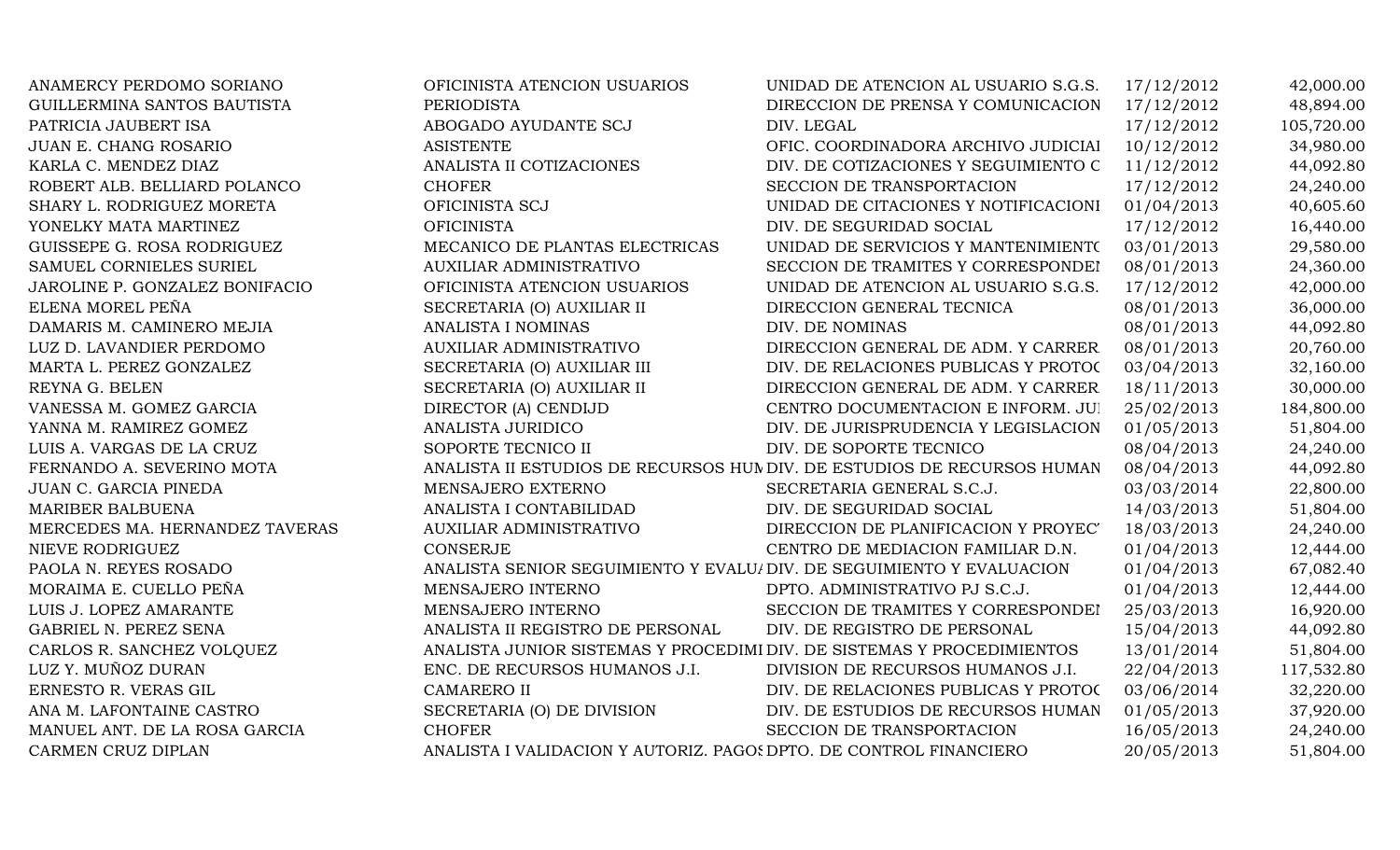| <b>JOSE B. HERNANDEZ</b>        | <b>CHOFER</b>                                                         | SECCION DE TRANSPORTACION                                                  | 20/05/2013 | 24,240.00  |
|---------------------------------|-----------------------------------------------------------------------|----------------------------------------------------------------------------|------------|------------|
| KARLA E. GARCIA LANTIGUA        |                                                                       | ANALISTA II RECLUTAMIENTO Y SELECCIÓI DIV. DE RECLUTAMIENTO Y SELECCION PI | 24/03/2014 | 44,092.80  |
| RICHARD A PEÑA RAMIREZ          | SOPORTE TECNICO II                                                    | DIV. DE SOPORTE TECNICO                                                    | 27/05/2013 | 34,980.00  |
| MARILEDY FRIAS REYES            | <b>CONSERJE</b>                                                       | DPTO. ADMINISTRATIVO PJ S.C.J.                                             | 28/05/2013 | 14,160.00  |
| MARIA ALT. MEDRANO CUEVAS       | <b>CONSERJE</b>                                                       | DPTO. ADMINISTRATIVO PJ S.C.J.                                             | 27/05/2013 | 14,160.00  |
| ANA C. MARTINEZ DE LA CRUZ      | <b>RECEPCIONISTA</b>                                                  | DPTO. ADMINISTRATIVO PJ S.C.J.                                             | 15/04/2013 | 16,440.00  |
| EDDY PICHARDO GENAO             | <b>CHOFER</b>                                                         | SECCION DE TRANSPORTACION                                                  | 22/04/2013 | 24,240.00  |
| ALIX M. GONZALEZ DE PAREDES     | MEDICO PSICOLOGO                                                      | DIV. DE SEGURIDAD SOCIAL                                                   | 19/06/2017 | 36,000.00  |
| ANGEL A. FELIZ RAMOS            | ELECTRICISTA II                                                       | UNIDAD DE SERVICIOS Y MANTENIMIENTO                                        | 10/06/2013 | 23,280.00  |
| MICHAEL B. CASTILLO CARRASCO    | MENSAJERO INTERNO                                                     | SECCION DE TRAMITES Y CORRESPONDEI                                         | 10/06/2013 | 16,920.00  |
| NILBA ALT. PEREZ ALMANZAR       |                                                                       | SUB-DIRECTOR (A) DE PRENSA Y COMUNIC DIRECCION DE PRENSA Y COMUNICACION    | 22/07/2013 | 117,532.80 |
| ISBELIA MARTINEZ GARRIDO        | COORDINADOR (A) POLITICAS PUBLICAS                                    | DIRECCION DE POLITICAS PUBLICAS                                            | 22/07/2013 | 67,082.40  |
| ALEXIS R. ZAPATA MORA           | SECRETARIA (O) AUXILIAR I                                             | SECRETARIA GENERAL DEL CONSEJO DEI                                         | 05/08/2013 | 44,092.80  |
| EBANJELISTA TERRERO FELIZ       | MENSAJERO INTERNO                                                     | SECCION DE TRAMITES Y CORRESPONDEI                                         | 01/08/2013 | 16,920.00  |
| EUROMAR HEYER ROSARIO           | ANALISTA II ACTIVO FIJO                                               | DIV. DE ACTIVOS FIJOS                                                      | 07/08/2013 | 44,092.80  |
| MANUEL C. CUEVAS SEGURA         | ELECTRICISTA I                                                        | UNIDAD DE SERVICIOS Y MANTENIMIENTO                                        | 05/08/2013 | 29,580.00  |
| MARINO A. PEREZ BAEZ            |                                                                       | ANALISTA JUNIOR FORM. PRESUPUESTARL DIV. DE FORMULACION PRESUPUESTARIA     | 12/08/2013 | 51,804.00  |
| GREGORIO ML. MONTILLA PIMENTEL  | <b>CHOFER</b>                                                         | SECCION DE TRANSPORTACION                                                  | 05/09/2013 | 24,240.00  |
| NOEMI DE LA CRUZ DE LOS SANTOS  | ANALISTA IMPOSITIVO                                                   | UNIDAD IMPOSITIVA                                                          | 23/09/2013 | 51,804.00  |
| MELISSA E. GARABITOS PEGUERO    | <b>RECEPCIONISTA</b>                                                  | DIV. DE REGISTRO DE PERSONAL                                               | 09/03/2015 | 16,440.00  |
| GISELLE N. AÑEZ FERNANDEZ       | ANALISTA II EVALUACION DEL DESEMPEÑ (DIV. DE EVALUACION DEL DESEMPEÑO |                                                                            | 07/10/2013 | 44,092.80  |
| MARIA DE LOS A. PIMENTEL PUJOLS | <b>ANALISTA I</b>                                                     | DIRECCION ADMINISTRATIVA                                                   | 07/10/2013 | 51,804.00  |
| JEAN C. ESTRELLA BALLAST        | <b>AUXILIAR ADMINISTRATIVO</b>                                        | UNIDAD DE MANTENIMIENTO DE VEHICUI                                         | 07/10/2013 | 24,240.00  |
| JUAN J. CAMILO PUERTA           |                                                                       | ANALISTA II ESTUDIOS DE RECURSOS HUM DIV. DE ESTUDIOS DE RECURSOS HUMAN    | 05/03/2014 | 24,240.00  |
| KELVIN VILLANUEVA VARGAS        | TECNICO AUDIOVISUAL                                                   | UNIDAD DE AUDIOVISUALES                                                    | 26/02/2014 | 28,860.00  |
| <b>MARIA OSORIO REYES</b>       | ASIST. ADMINISTRATIVA                                                 | DPTO. ADMINISTRATIVO PJ S.C.J.                                             | 11/12/2013 | 39,243.74  |
| AMABLE J. CASTILLO FELIZ        | AUXILIAR ESTADISTICO DEPARTAMENTAL DIV. DE ESTADISTICAS JUDICIALES    |                                                                            | 02/01/2014 | 44,092.80  |
| LUIS J. TAMAREZ BATISTA         | AUXILIAR ESTADISTICO DEPARTAMENTAL DIV. DE ESTADISTICAS JUDICIALES    |                                                                            | 02/01/2014 | 44,092.80  |
| NESTOR A. CASTILLO SALAS        | AUXILIAR ESTADISTICO DEPARTAMENTAL DIV. DE ESTADISTICAS JUDICIALES    |                                                                            | 02/01/2014 | 44,092.80  |
| CLARITZA I. RODRIGUEZ ABREU     | OFICINISTA ATENCION USUARIOS                                          | UNIDAD DE ATENCION AL USUARIO S.G.S.                                       | 07/04/2014 | 42,000.00  |
| JUAN C. SANCHEZ MOREL           | <b>CHOFER</b>                                                         | SECCION DE TRANSPORTACION                                                  | 03/03/2014 | 24,240.00  |
| GILBERTO ML. BELLIARD RAMOS     | <b>ARCHIVISTA</b>                                                     | DIV. DE REGISTRO DE PERSONAL                                               | 10/02/2014 | 20,160.00  |
| <b>GLADYS LOPEZ GOMEZ</b>       | SECRETARIA (O) DE DIVISION                                            | DIV. DE RECLUTAMIENTO Y SELECCION PI                                       | 13/01/2014 | 37,920.00  |
| HELEN G. URIBE RODRIGUEZ        | SECRETARIA (O) AUXILIAR I                                             | SECRETARIA GENERAL DEL CONSEJO DEI                                         | 10/03/2014 | 44,092.80  |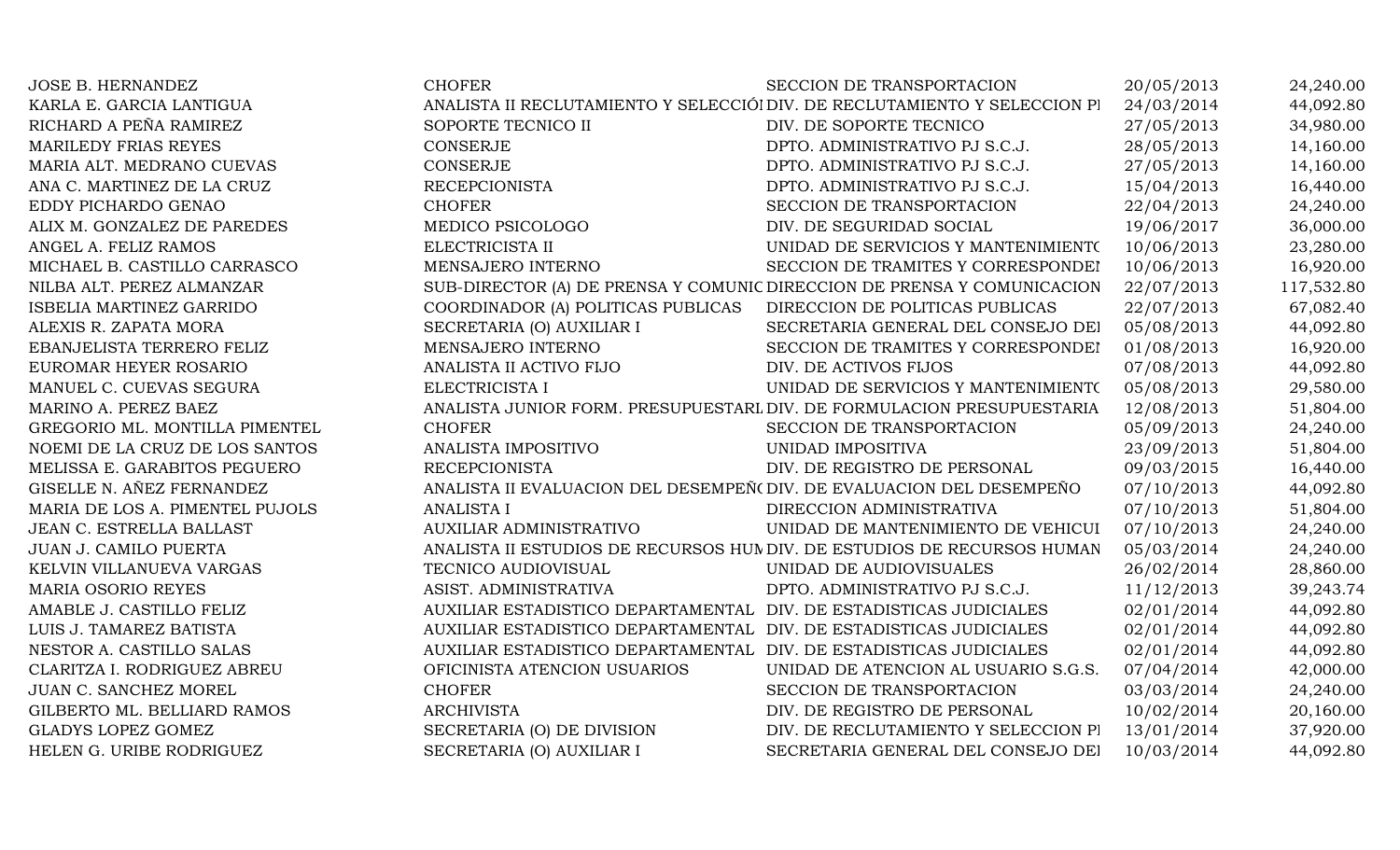| LUIS J. BEEVERS BAEZ            | SOPORTE TECNICO II             | DIV. DE SOPORTE TECNICO                                           | 03/03/2014 | 34,980.00  |
|---------------------------------|--------------------------------|-------------------------------------------------------------------|------------|------------|
| VANGELYS BURGOS RAMIREZ         | MENSAJERO INTERNO              | SECCION DE TRAMITES Y CORRESPONDEI                                | 10/03/2014 | 12,444.00  |
| MARICELA MALDONADO ASENCIO      | INSPECTOR JUDICIAL             | INSPECTORIA GENERAL DEL CONSEJO DE                                | 17/03/2014 | 105,720.00 |
| MILDRED J. RODRIGUEZ MERCEDES   | OFICINISTA SCJ                 | UNIDAD DE REGISTRO Y TRAMITE S.G.S.C                              | 17/03/2014 | 40,605.60  |
| RICARLOS ROMERO VASQUEZ         | <b>DIGITADOR</b>               | DIV. DE PUBLICACIONES                                             | 12/03/2014 | 24,240.00  |
| <b>JESUS SIPRIAN GUZMAN</b>     | MAYORDOMO I                    | DPTO. ADMINISTRATIVO PJ CORTE DE APF                              | 24/03/2014 | 20,160.00  |
| MONTSERRAT PEREZ RODRIGUEZ      | <b>ASISTENTE</b>               | DIRECCION GENERAL DE ADM. Y CARRER                                | 04/09/2015 | 99,222.00  |
| VIANNY M. PEREZ CASTILLO        | AUXILIAR ADMINISTRATIVO        | SECCION DE TRANSPORTACION                                         | 12/01/2015 | 24,240.00  |
| LUIS R. RUIZ CONTRERAS          | OFICINISTA SCJ                 | UNIDAD DE REGISTRO Y TRAMITE S.G.S.C                              | 06/05/2014 | 40,605.60  |
| KATHERINE SAVIÑON SANTIAGO      |                                | ANALISTA I DE CODIFICACION Y REGISTRO DPTO. DE CONTROL FINANCIERO | 02/05/2014 | 51,804.00  |
| FRANCIS A. LEGUISAMON REYES     | <b>INGENIERO SUPERVISOR</b>    | DIV. DE SUPERVISION                                               | 08/09/2016 | 70,000.00  |
| AMALFI FIGUEROA SANCHEZ         | OFICINISTA SCJ                 | SEGUNDA SALA S.C.J.                                               | 28/04/2014 | 40,605.60  |
| BIENVENIDO G. LIZ SANTANA       | ABOGADO AYUDANTE               | PRESIDENCIA S.C.J.                                                | 08/06/2015 | 117,532.80 |
| NEUROBY P. SOLORIN CASTILLO     | <b>AUXILIAR ADMINISTRATIVO</b> | DIVISION DE RECURSOS HUMANOS J.I.                                 | 01/03/2016 | 24,240.00  |
| RAINEL D. JIMENEZ CASTILLO      | <b>AUXILIAR ADMINISTRATIVO</b> | SECCION DE TRAMITES Y CORRESPONDEI                                | 01/09/2015 | 24,360.00  |
| CORNELIO CRUZ PIÑA              | <b>AUDITOR INTERNO</b>         | CONTRALORIA GENERAL DEL CONSEJO D                                 | 16/06/2014 | 70,000.00  |
| ALEXIS ALB. DE LA CRUZ TAVERAS  | ALGUACIL DE ESTRADO            | UNIDAD DE CITACIONES Y NOTIFICACIONI                              | 26/05/2014 | 24,240.00  |
| LUIS ALB. GERMAN HERNANDEZ      | <b>AUDITOR INTERNO</b>         | CONTRALORIA GENERAL DEL CONSEJO D                                 | 23/06/2014 | 70,000.00  |
| YERIXA A. CABRAL DE LA CRUZ     | ABOGADO AYUDANTE SCJ           | PRIMERA SALA S.C.J.                                               | 11/06/2014 | 28,860.00  |
| MAVELYN L. BAUTISTA GOMEZ       | ABOGADO AYUDANTE SCJ           | PRIMERA SALA S.C.J.                                               | 09/06/2014 | 88,100.00  |
| LARISSA M. JIMENEZ CASTILLO     | SECRETARIA (O) AUXILIAR I      | PRESIDENCIA S.C.J.                                                | 24/06/2014 | 44,092.80  |
| RAMON E. RICHARDSON DE LA CRUZ  | ELECTRICISTA II                | UNIDAD DE SERVICIOS Y MANTENIMIENTO                               | 24/06/2014 | 23,280.00  |
| MIGUEL A. PERDOMO FRIAS         | TECNICO DE REFRIGERACION       | UNIDAD DE SERVICIOS Y MANTENIMIENTO                               | 24/06/2014 | 22,800.00  |
| ROSANNA CASTILLO ANGELES        | SOPORTE TECNICO II             | DIV. DE SOPORTE TECNICO                                           | 26/06/2014 | 34,980.00  |
| KEILA T. VASQUEZ NOLASCO        | AUXILIAR ADMINISTRATIVO        | DIRECCION ADMINISTRATIVA                                          | 01/07/2014 | 24,240.00  |
| EVIANI M. CABRERA DE LOS SANTOS | ANALISTA II COTIZACIONES       | DIV. DE COTIZACIONES Y SEGUIMIENTO C                              | 21/07/2014 | 44,092.80  |
| LUZ D. DE JESUS HERRERA         | ABOGADO AYUDANTE II            | DIV. LEGAL                                                        | 11/08/2014 | 77,836.80  |
| JULISSA HEREDIA MORETA          | AUXILIAR ADMINISTRATIVO        | INSPECTORIA GENERAL DEL CONSEJO DE                                | 01/09/2014 | 24,240.00  |
| CARMEN V. PEYNADO PION          | <b>ARQUITECTO I</b>            | UNIDAD DE OBRAS                                                   | 21/02/2015 | 60,984.00  |
| SAMUEL E. ENCARNACION MERCEDES  | SECRETARIA (O) AUXILIAR I      | SECRETARIA GENERAL DEL CONSEJO DEI                                | 02/02/2015 | 44,092.80  |
| RONNY COLLADO GOMEZ             | MENSAJERO INTERNO              | SECCION DE TRAMITES Y CORRESPONDEI                                | 01/10/2014 | 14,760.00  |
| ISAURA I. ALCANTARA FELIZ       | <b>CONSERJE</b>                | DPTO. ADMINISTRATIVO PJ S.C.J.                                    | 20/10/2014 | 14,160.00  |
| MARTINA TEJEDA VASQUEZ          | <b>CONSERJE</b>                | DPTO. ADMINISTRATIVO PJ S.C.J.                                    | 27/10/2014 | 14,160.00  |
| CARMEN E. DE DIOS CORPORAN      | <b>AUDITOR INTERNO</b>         | CONTRALORIA GENERAL DEL CONSEJO D                                 | 29/10/2014 | 70,000.00  |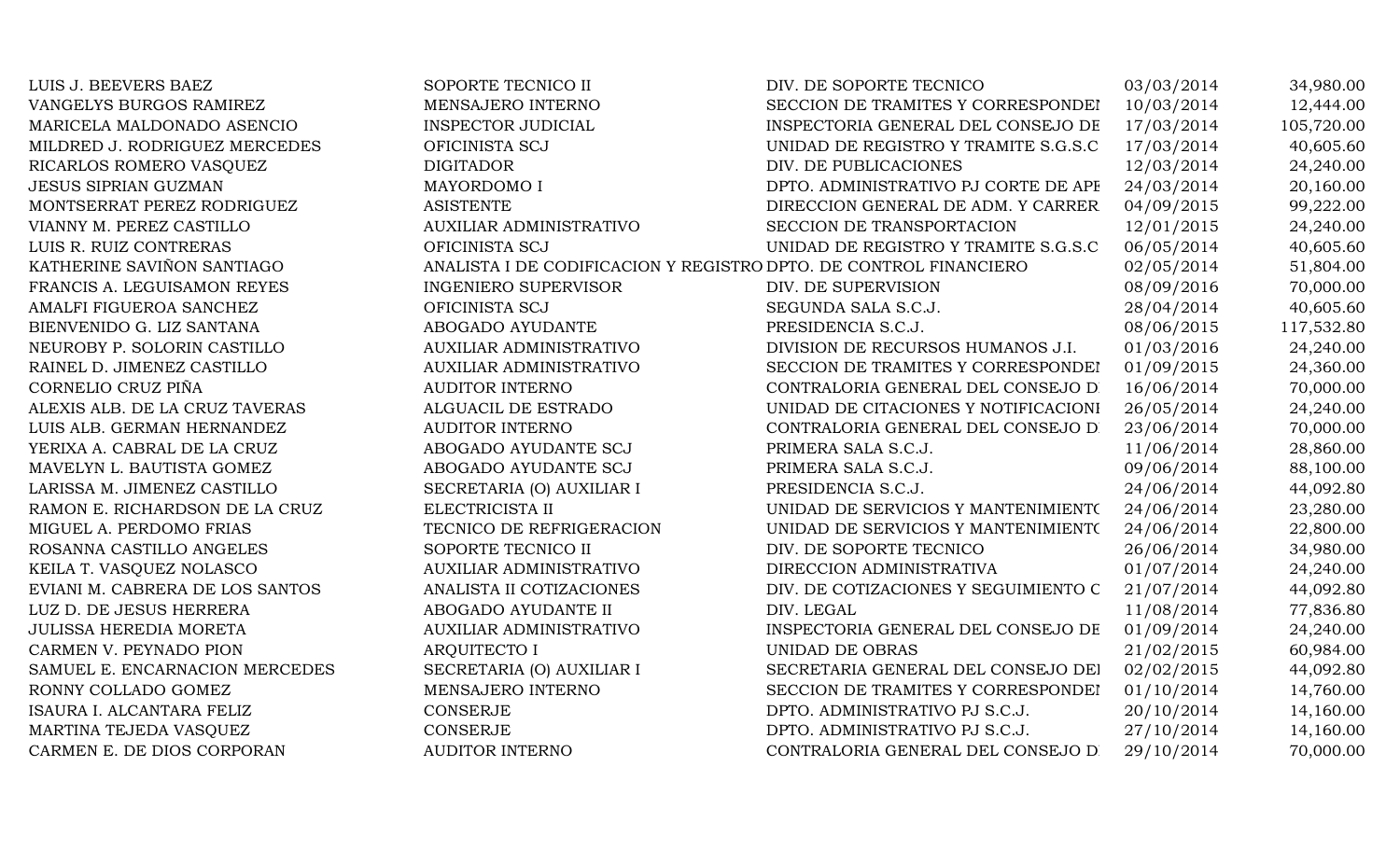| RAMON ANT. CHECO HILARIO      | <b>AUDITOR INTERNO</b>                                             | CONTRALORIA GENERAL DEL CONSEJO D                                         | 27/10/2014 | 70,000.00 |
|-------------------------------|--------------------------------------------------------------------|---------------------------------------------------------------------------|------------|-----------|
| ALEXANDER R. POLO MEJIA       | <b>CHOFER</b>                                                      | SECCION DE TRANSPORTACION                                                 | 01/02/2015 | 24,240.00 |
| JOSE A. DAVILA PICHARDO       | MENSAJERO INTERNO                                                  | PRIMERA SALA S.C.J.                                                       | 17/11/2014 | 14,760.00 |
| NOLBERTO ANT. RAMIREZ CABRERA | <b>CHOFER</b>                                                      | SECCION DE TRANSPORTACION                                                 | 01/02/2015 | 24,240.00 |
| JORGE T. AQUINO HENRIQUEZ     | SECRETARIA (O) AUXILIAR III                                        | DIRECCION DE PRENSA Y COMUNICACION                                        | 24/11/2014 | 32,160.00 |
| INDHIRA MA. MEJIA GALVAN      | OFICINISTA ATENCION USUARIOS                                       | UNIDAD DE ATENCION AL USUARIO S.G.S.                                      | 13/11/2014 | 42,000.00 |
| JOHAN ML. PEREZ JIMENEZ       | <b>ASCENSORISTA</b>                                                | DPTO. ADMINISTRATIVO PJ S.C.J.                                            | 02/12/2014 | 14,160.00 |
| ROBERT E. DISLA DE LEON       | SECRETARIA (O) AUXILIAR I                                          | SECRETARIA GENERAL DEL CONSEJO DEI                                        | 16/01/2015 | 44,092.80 |
| DANNY RODRIGUEZ VARGAS        | <b>CHOFER</b>                                                      | SECCION DE TRANSPORTACION                                                 | 12/02/2015 | 24,240.00 |
| YOKASTA M. SANCHEZ ORTIZ      | <b>ARCHIVISTA</b>                                                  | OFIC. DE ARCHIVO SECRETARIA GENERAI                                       | 19/01/2015 | 20,160.00 |
| ANA B. RAMIREZ SUERO          | <b>CONSERJE</b>                                                    | DIRECCION DE FAMILIA, NIÑEZ, ADOLESC                                      | 16/03/2015 | 12,444.00 |
| WILTON R. ORTIZ SANTOS        | MENSAJERO INTERNO                                                  | SECRETARIA GENERAL S.C.J.                                                 | 05/05/2015 | 16,920.00 |
| HENRY P. COLON MARTE          | PROGRAMADOR WEB                                                    | CENTRO DOCUMENTACION E INFORM. JUI                                        | 25/05/2015 | 67,082.40 |
| CARMEN E. FAMILIA ALCANTARA   | AUXILIAR ADMINISTRATIVO                                            | DIV. DE REGISTRO DE PERSONAL                                              | 28/05/2015 | 24,240.00 |
| LONNIE E. VASQUEZ CUEVAS      | SOPORTE TECNICO II                                                 | DIV. DE SOPORTE TECNICO                                                   | 11/01/2017 | 34,980.00 |
| DALVIN CABRERA CASTILLO       | REPRODUCTOR DE DOCUMENTOS                                          | DPTO. ADMINISTRATIVO PJ CORTE DE APF                                      | 03/10/2016 | 15,840.00 |
| NOEL A. FELIX OLIVO           | <b>AUXILIAR DE ALMACEN</b>                                         | DIV. DE ALMACEN Y SUMINISTRO                                              | 03/10/2016 | 16,920.00 |
| JEAN C. FERNANDEZ MENDOZA     | AUXILIAR ADMINISTRATIVO                                            | DIRECCION GENERAL DE ADM. Y CARRER                                        | 10/08/2016 | 24,240.00 |
| MILAGROS ALT. SORIANO LEONOR  | OFICINISTA ATENCION USUARIOS                                       | UNIDAD DE ATENCION AL USUARIO S.G.S.                                      | 10/08/2015 | 42,000.00 |
| AMBIORIX ROSARIO              | <b>JARDINERO</b>                                                   | DPTO. ADMINISTRATIVO PJ S.C.J.                                            | 10/08/2015 | 14,160.00 |
| CHRISTIAN VALDEZ RIJO         |                                                                    | ANALISTA I RECLUTAMIENTO Y SELECCIÓN DIV. DE RECLUTAMIENTO Y SELECCION PI | 20/08/2015 | 58,080.00 |
| AUDRI L. REYES ECHAVARRIA     | <b>AUXILIAR DE TESORERIA</b>                                       | DPTO. DE TESORERIA                                                        | 30/09/2015 | 24,240.00 |
| PAOLA V. PUJOLS DICENT        | <b>TELEFONISTA</b>                                                 | DPTO. ADMINISTRATIVO PJ CORTE DE APF                                      | 06/10/2015 | 17,784.00 |
| LUISA A. MEDINA DIAZ          | <b>AUXILIAR ADMINISTRATIVO</b>                                     | DIRECCION DE FAMILIA, NIÑEZ, ADOLESC                                      | 08/10/2015 | 24,240.00 |
| JUAN FCO. MEDINA CASADO       | COORDINADOR (A) POLITICAS PUBLICAS                                 | DIRECCION DE POLITICAS PUBLICAS                                           | 16/06/2017 | 67,082.40 |
| ANGELICA V. MORETA BATISTA    | SECRETARIA (O) DE DIVISION                                         | DIV. DE REGISTRO DE PERSONAL                                              | 28/10/2015 | 37,920.00 |
| YULEISY MONTERO ESTEVEZ       | <b>AUXILIAR DE EBANISTERIA</b>                                     | TALLER DE EBANISTERIA                                                     | 10/11/2015 | 24,368.14 |
| CHARNELY V. NUÑEZ             | <b>CONSERJE</b>                                                    | DPTO. ADMINISTRATIVO PJ S.C.J.                                            | 10/11/2015 | 14,160.00 |
| ANDRES L. CASTILLO PEREZ      | MENSAJERO EXTERNO                                                  | SECCION DE TRAMITES Y CORRESPONDEI                                        | 26/11/2015 | 22,800.00 |
| LUIS G. HERNANDEZ SOSA        | <b>CHOFER</b>                                                      | SECCION DE TRANSPORTACION                                                 | 18/05/2017 | 24,240.00 |
| KATHERINE E. LORA VELOZ       | <b>RECEPCIONISTA</b>                                               | DPTO. ADMINISTRATIVO PJ S.C.J.                                            | 15/02/2016 | 16,440.00 |
| MAURICIO ALCANTARA ALCANTARA  | ENCARGADO(A) OFICINA ADMINISTRATIVA DPTO. ADMINISTRATIVO PJ S.C.J. |                                                                           | 23/02/2016 | 45,600.00 |
| GERALD R. CUELLO TIBURCIO     | AUXILIAR ADMINISTRATIVO                                            | DIV. DE REGISTRO DE PERSONAL                                              | 04/04/2016 | 24,240.00 |
| IHANDRA L. MERCEDES NUÑEZ     | ANALISTA II REGISTRO DE PERSONAL                                   | DIV. DE REGISTRO DE PERSONAL                                              | 11/04/2016 | 44,092.80 |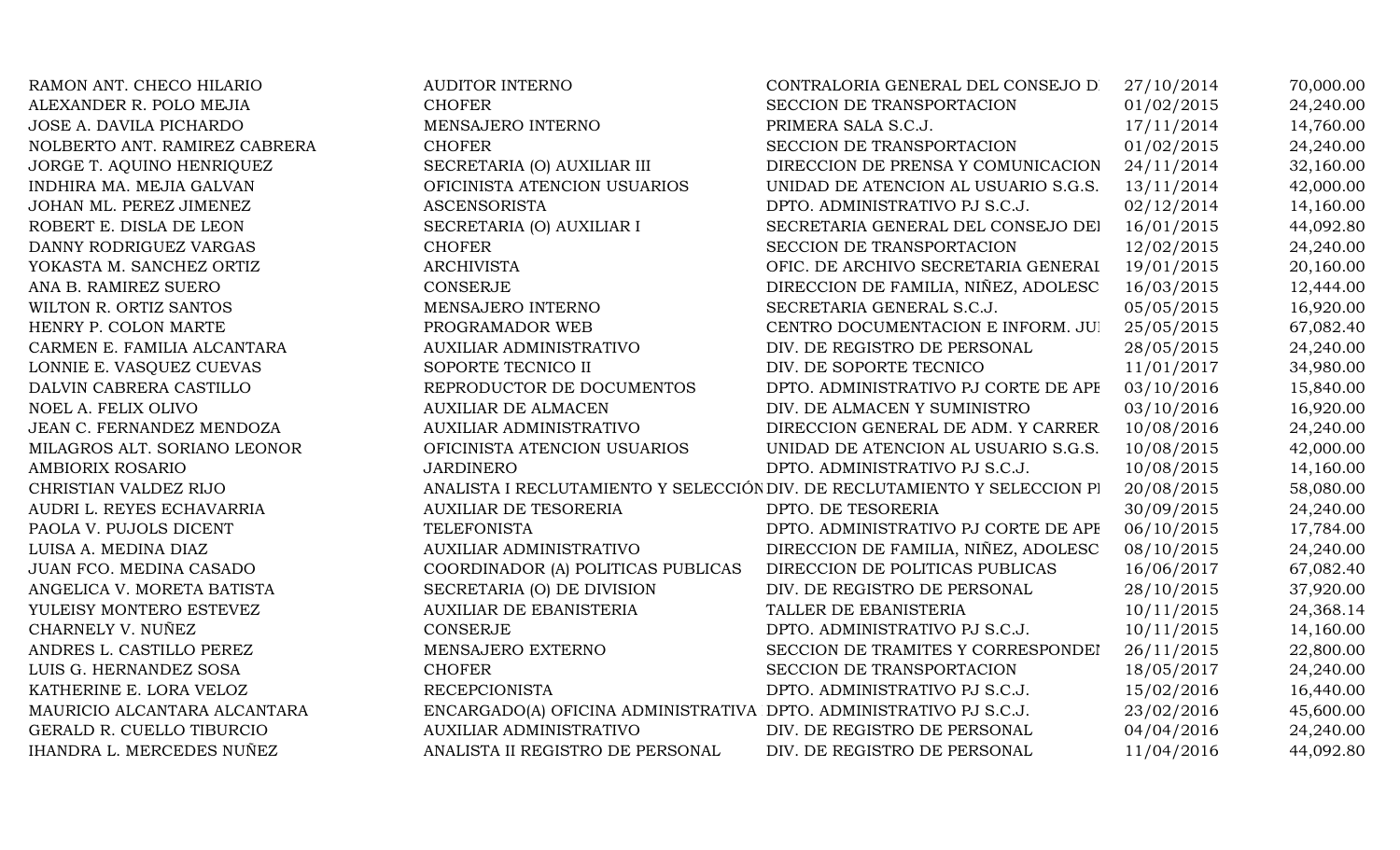| MARY H. AQUINO ZORRILLA         | SECRETARIA (O) AUXILIAR I                              | SECRETARIA GENERAL DEL CONSEJO DEI                                         | 25/07/2016 | 24,240.00 |
|---------------------------------|--------------------------------------------------------|----------------------------------------------------------------------------|------------|-----------|
| SANTA M. LOPEZ FAMILIA          | CONSERJE                                               | DPTO. ADMINISTRATIVO PJ S.C.J.                                             | 09/05/2016 | 14,160.00 |
| MARILENNY PEREZ PAULINO         | <b>ARCHIVISTA</b>                                      | OFIC. COORDINADORA ARCHIVO JUDICIAI                                        | 09/05/2016 | 13,920.00 |
| ANA MDES. FERNANDEZ PEREZ       | AUXILIAR ADMINISTRATIVO                                | DIV. DE ALMACEN Y SUMINISTRO                                               | 01/06/2016 | 24,240.00 |
| DULCE MA. CASTRO MATEO          | CONSERJE                                               | DPTO. ADMINISTRATIVO PJ S.C.J.                                             | 14/06/2016 | 14,160.00 |
| JEIDRI N. RAMIREZ SILVERIO      | SOPORTE TECNICO II                                     | DIV. DE SOPORTE TECNICO                                                    | 07/07/2016 | 34,980.00 |
| OSCAR D. DIAZ RODRIGUEZ         | SOPORTE DE SISTEMAS                                    | DIV. DE MANTENIMIENTO Y ACT. DE SISTE                                      | 01/08/2016 | 54,885.60 |
| ALONDRA E. JOSE LOPEZ           | <b>AUXILIAR ADMINISTRATIVO</b>                         | DIV. DE EVALUACION DEL DESEMPEÑO                                           | 10/08/2016 | 24,240.00 |
| MILHTA FELIZ MORENO             |                                                        | ANALISTA II RECLUTAMIENTO Y SELECCIÓI DIV. DE RECLUTAMIENTO Y SELECCION PI | 15/08/2016 | 44,092.80 |
| ISABELLA K. CASCELLA DE LA CRUZ |                                                        | ANALISTA II RECLUTAMIENTO Y SELECCIÓI DIV. DE RECLUTAMIENTO Y SELECCION PI | 10/08/2016 | 44,092.80 |
| ROSSY E. MARTINEZ RAMIREZ       | OFICINISTA SCJ                                         | PRIMERA SALA S.C.J.                                                        | 15/08/2016 | 40,605.60 |
| CELIA MA. LUNA ZAPATA           | ASISTENTE DE COMUNICACIONES                            | DIRECCION DE PRENSA Y COMUNICACION                                         | 24/08/2016 | 48,894.00 |
| BRAYAN C. AMARANTE YNFANTE      | <b>DIGITALIZADOR</b>                                   | UNIDAD DE DIGITALIZACION S.G.S.C.J.                                        | 29/08/2016 | 26,880.00 |
| JANELLIS DIAZ CALDERON          | ASISTENTE DE JUEZ MIEMBRO SALA SCJ PRIMERA SALA S.C.J. |                                                                            | 08/08/2016 | 54,885.60 |
| MAROLIN VICENTE MONTERO         | OFICINISTA SCJ                                         | UNIDAD DE CITACIONES Y NOTIFICACIONI                                       | 01/02/2018 | 40,605.60 |
| <b>JULIO N. HASSELL JAVIER</b>  | <b>DIGITALIZADOR</b>                                   | UNIDAD DE DIGITALIZACION S.G.S.C.J.                                        | 01/02/2018 | 26,880.00 |
| VICTOR J. LUNA ARIAS            | OFICINISTA ATENCION USUARIOS                           | UNIDAD DE ATENCION AL USUARIO S.G.S.                                       | 01/02/2018 | 42,000.00 |
| KENLUIS BATISTA PEREZ           | MENSAJERO INTERNO                                      | SECCION DE TRAMITES Y CORRESPONDEI                                         | 03/10/2016 | 12,444.00 |
| <b>JUAN O. MELLA RAMOS</b>      | LAVADOR DE VEHICULOS                                   | SECCION DE TRANSPORTACION                                                  | 28/10/2016 | 14,160.00 |
| ALEXANDER T. CRESPO VARGAS      | AUX. DE POLITICAS PUBLICAS                             | DIRECCION DE POLITICAS PUBLICAS                                            | 16/11/2016 | 24,240.00 |
| MARCOS A. FAMILIA SANCHEZ       |                                                        | AUXILIAR DE INFORMACION Y ORIENTACIO CENTRO INF. ORIENT. CIUDADANA PJ COR  | 14/11/2016 | 15,720.00 |
| LUZ C. MOJICA FAJARDO           | OFICINISTA SCJ                                         | UNIDAD DE REGISTRO Y TRAMITE S.G.S.C                                       | 02/02/2017 | 40,605.60 |
| JOHNNATHAN G. SANTOS MINIER     | <b>ARCHIVISTA</b>                                      | OFIC. COORDINADORA ARCHIVO JUDICIAI                                        | 12/12/2016 | 13,920.00 |
| <b>JULIO J. CEPEDA DISLA</b>    | <b>AUXILIAR DE EBANISTERIA</b>                         | TALLER DE EBANISTERIA                                                      | 16/06/2017 | 24,240.00 |
| NOLBERTO RODRIGUEZ ZAPATA       | <b>JARDINERO</b>                                       | DPTO. DE MANTENIMIENTO                                                     | 02/01/2017 | 14,160.00 |
| AURELIO DE JESUS OZUNA          | <b>VIGILANTE</b>                                       | DPTO. ADMINISTRATIVO PJ S.C.J.                                             | 02/01/2017 | 12,780.00 |
| JORGE D. ALMANZAR GARCIA        | <b>AUXILIAR DE ALMACEN</b>                             | DIV. DE ALMACEN Y SUMINISTRO                                               | 02/01/2017 | 16,920.00 |
| JOSE D. NUÑEZ PERALTA           | MENSAJERO INTERNO                                      | DIRECCION PRESUPUESTARIA Y FINANCIE                                        | 23/01/2017 | 14,760.00 |
| ROSA A. SANCHEZ                 | ANALISTA II REGISTRO DE PERSONAL                       | DIV. DE REGISTRO DE PERSONAL                                               | 23/05/2017 | 24,240.00 |
| RUBEN ESTEBAN GUERRERO          | AUXILIAR ADMINISTRATIVO                                | SECCION DE TRAMITES Y CORRESPONDEI                                         | 03/04/2017 | 16,920.00 |
| REYNALDO R. ESPINOSA URBAEZ     | MENSAJERO INTERNO                                      | SECCION DE TRAMITES Y CORRESPONDEI                                         | 29/03/2017 | 16,920.00 |
| CRISTIAM A. MEJIA ROJAS         | <b>DIGITADOR</b>                                       | DIV. DE PUBLICACIONES                                                      | 17/04/2017 | 24,240.00 |
| JOSIAS MEJIA DE LA ROSA         | CONSERJE                                               | DPTO. ADMINISTRATIVO PJ CORTE DE APE                                       | 20/04/2017 | 14,160.00 |
| ANA J. RIVAS CUEVAS             | <b>AUXILIAR ADMINISTRATIVO</b>                         | DIV. DE REGISTRO DE PERSONAL                                               | 23/05/2017 | 21,000.00 |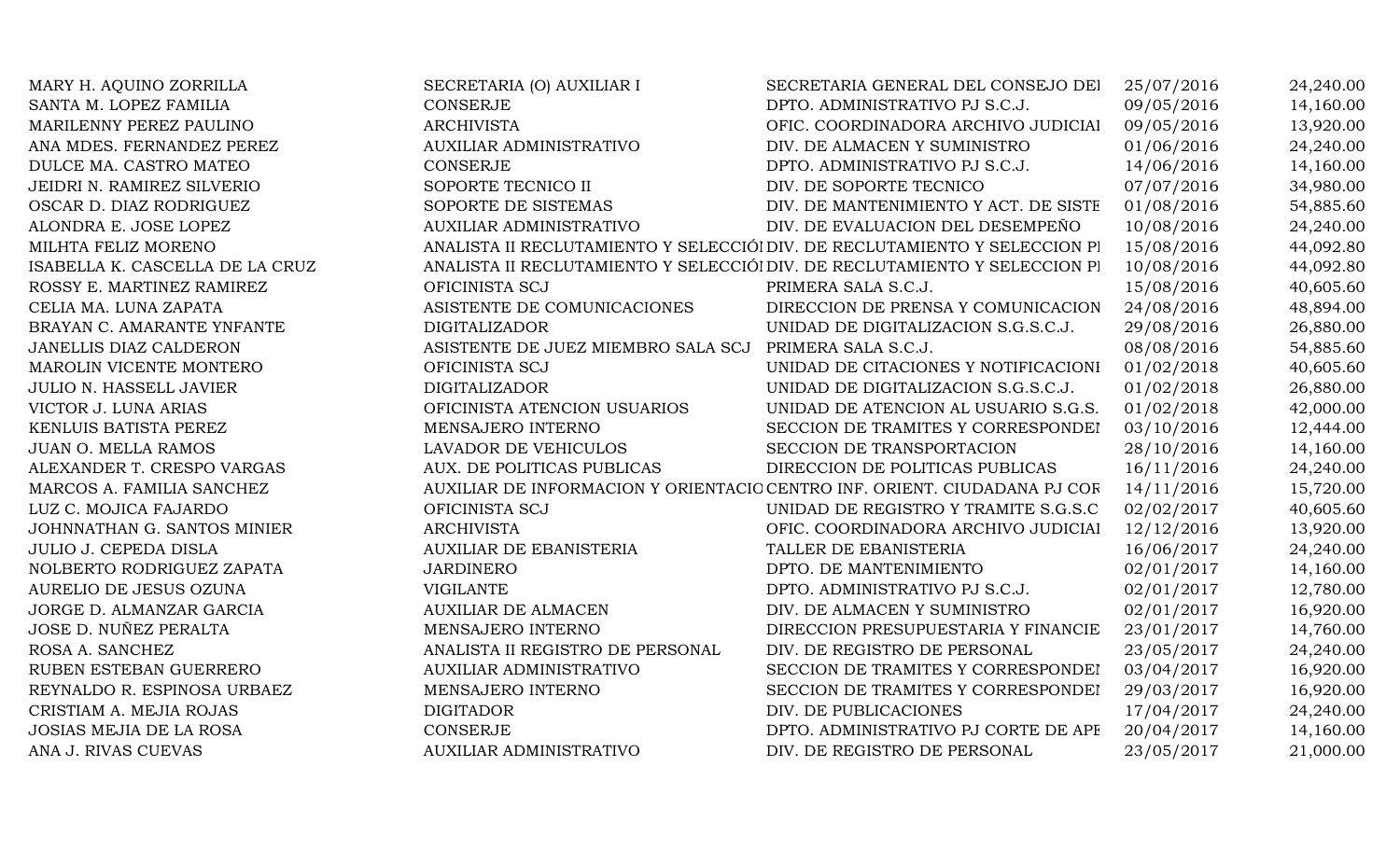| LAURA P. NUÑEZ DOMINGUEZ          | <b>AUXILIAR ADMINISTRATIVO</b>                         | DIV. DE RECLUTAMIENTO Y SELECCION PI                                      | 14/08/2017 | 24,240.00 |
|-----------------------------------|--------------------------------------------------------|---------------------------------------------------------------------------|------------|-----------|
| MARILEYDI LOPEZ VIER              | OFICINISTA SCJ                                         | PRIMERA SALA S.C.J.                                                       | 03/05/2017 | 40,605.60 |
| ILEANA M. REYES MOREL             |                                                        | AUXILIAR DE INFORMACION Y ORIENTACIO CENTRO INF. ORIENT. CIUDADANA PJ COR | 08/05/2017 | 15,720.00 |
| SIOMARA RUIZ BATISTA              | <b>AUXILIAR ADMINISTRATIVO</b>                         | DIV. DE RECLUTAMIENTO Y SELECCION PI                                      | 20/12/2017 | 24,240.00 |
| RYAN ALF. MEDINA DE JESUS         | MENSAJERO INTERNO                                      | SECCION DE TRAMITES Y CORRESPONDEI                                        | 20/06/2017 | 16,920.00 |
| FRANCISCA GRULLART CANTIZANO      | SECRETARIA (O) DE DIVISION                             | DIV. DE COTIZACIONES Y SEGUIMIENTO C                                      | 28/06/2017 | 16,440.00 |
| SAMUEL E. SOTO                    | TECNICO EN EDICION DIGITAL                             | UNIDAD DE AUDIOVISUALES                                                   | 10/07/2017 | 28,860.00 |
| ARISENNI MONTERO MENDEZ           | AUXILIAR ADMINISTRATIVO                                | CENTRO DE ENTREVISTA D.N.                                                 | 11/07/2017 | 20,760.00 |
| YISEL E. DE LEON RODRIGUEZ        | ABOGADO LITIGANTE                                      | DIV. LEGAL                                                                | 26/07/2017 | 89,862.00 |
| EMMANUEL D. MATOS PERDOMO         | ABOGADO LITIGANTE                                      | DIV. LEGAL                                                                | 26/07/2017 | 89,862.00 |
| PENELOPE BOURDIERD ALVARADO       | AUXILIAR ADMINISTRATIVO                                | DIV. DE RECLUTAMIENTO Y SELECCION PI                                      | 24/08/2017 | 24,240.00 |
| <b>GABRIEL E. OLIVARES BURGOS</b> | OFICINISTA SCJ                                         | SEGUNDA SALA S.C.J.                                                       | 14/08/2017 | 40,605.60 |
| IVANNA N. RAMIREZ MARTINEZ        | OFICINISTA SCJ                                         | SEGUNDA SALA S.C.J.                                                       | 14/08/2017 | 40,605.60 |
| DEYSI M. DE JESUS HERNANDEZ       | MENSAJERO INTERNO                                      | SECCION DE TRAMITES Y CORRESPONDEI                                        | 13/11/2017 | 14,382.00 |
| YDELFONSO BRITO ROSARIO           | ASISTENTE DE JUEZ MIEMBRO SALA SCJ TERCERA SALA S.C.J. |                                                                           | 14/09/2017 | 54,885.60 |
| ALBA L. ECHAVARRIA OGANDO         | ESPECIALISTA EN COMPRAS                                | DIV. DE COTIZACIONES Y SEGUIMIENTO C 19/10/2017                           |            | 58,080.00 |
| KATHERINE M. LARA PINEDA          | MENSAJERO INTERNO                                      | SECCION DE TRAMITES Y CORRESPONDEI                                        | 14/09/2017 | 14,382.00 |
| HERMY A. RODRIGUEZ PAULA          | <b>PLOMERO</b>                                         | DPTO. DE MANTENIMIENTO                                                    | 13/11/2017 | 21,480.00 |
| NIURKA DEL CARMEN DURAN           | <b>ARCHIVISTA</b>                                      | PRIMERA SALA S.C.J.                                                       | 14/09/2017 | 13,974.00 |
| MIGUEL O. ROBLES RINCON           | TECNICO DE REFRIGERACION                               | UNIDAD DE SERVICIOS Y MANTENIMIENTO                                       | 01/09/2017 | 19,380.00 |
| VICTOR M. NIN PADILLA             | CHOFER DE SERVICIO                                     | SECCION DE TRANSPORTACION                                                 | 04/09/2017 | 24,240.00 |
| JOSE F. TORRES TAVAREZ            | <b>CHOFER</b>                                          | SECCION DE TRANSPORTACION                                                 | 04/10/2017 | 20,604.00 |
| RAMON A. MENDEZ RAMIREZ           | <b>CAMARERO III</b>                                    | DIV. DE RELACIONES PUBLICAS Y PROTOC                                      | 23/10/2017 | 24,531.00 |
| MIGUEL E. MEDRANO CANARIO         | <b>CHOFER</b>                                          | SECCION DE TRANSPORTACION                                                 | 13/11/2017 | 20,604.00 |
| CAROLIN F. DRULLARD AFFRICOT      | <b>RECEPCIONISTA</b>                                   | DPTO. ADMINISTRATIVO PJ S.C.J.                                            | 27/11/2017 | 13,974.00 |
| SANTA L. SALLA                    | <b>CONSERJE</b>                                        | DPTO. ADMINISTRATIVO PJ S.C.J.                                            | 06/08/2004 | 14,160.00 |
| PEDRO J. GUILLEN GARCIA           | <b>CHOFER</b>                                          | SECCION DE TRANSPORTACION                                                 | 29/04/2011 | 24,240.00 |
| <b>PAULINA LUGO</b>               | SUPERVISOR DE ARCHIVO                                  | OFIC. DE ARCHIVO SECRETARIA GENERAI                                       | 01/11/2010 | 32,880.00 |
| LICETTE ALT. VELOZ PERALLON       | ASIST. ADMINISTRATIVA                                  | DIV. DE RELACIONES PUBLICAS Y PROTOC                                      | 01/01/1999 | 48,894.00 |
| ELOISA NUÑEZ DE GONZALEZ          | SECRETARIA(O) 1RA. INSTANCIA                           | 1RA. SALA CAMARA CIVIL JDO. 1RA. INST.                                    | $\#N/A$    | 11,754.29 |
| ENEIDA DOMINGUEZ                  | OFICINISTA II 1RA. INSTANCIA                           | CAMARA CIVIL JDO. 1RA. INST. S.C.                                         | $\#N/A$    | 6,141.00  |
| <b>AGUSTINA MARTE</b>             | CONSERJE MENSAJERO(A) JDO. PAZ                         | JDO. DE PAZ LAS CUEVAS                                                    | $\#N/A$    | 6,141.00  |
| CARLOS D. GARCIA GARCIA           | ALGUACIL ESTRADO JDO. PAZ                              | JDO. DE PAZ VILLA GONZALEZ                                                | # $N/A$    | 6,141.00  |
| LOURDES M. LORA MEJIA             | ENC. SECCION DE COTIZACIONES                           | DIV. DE COTIZACIONES Y SEGUIMIENTO C                                      | $\#N/A$    | 24,644.94 |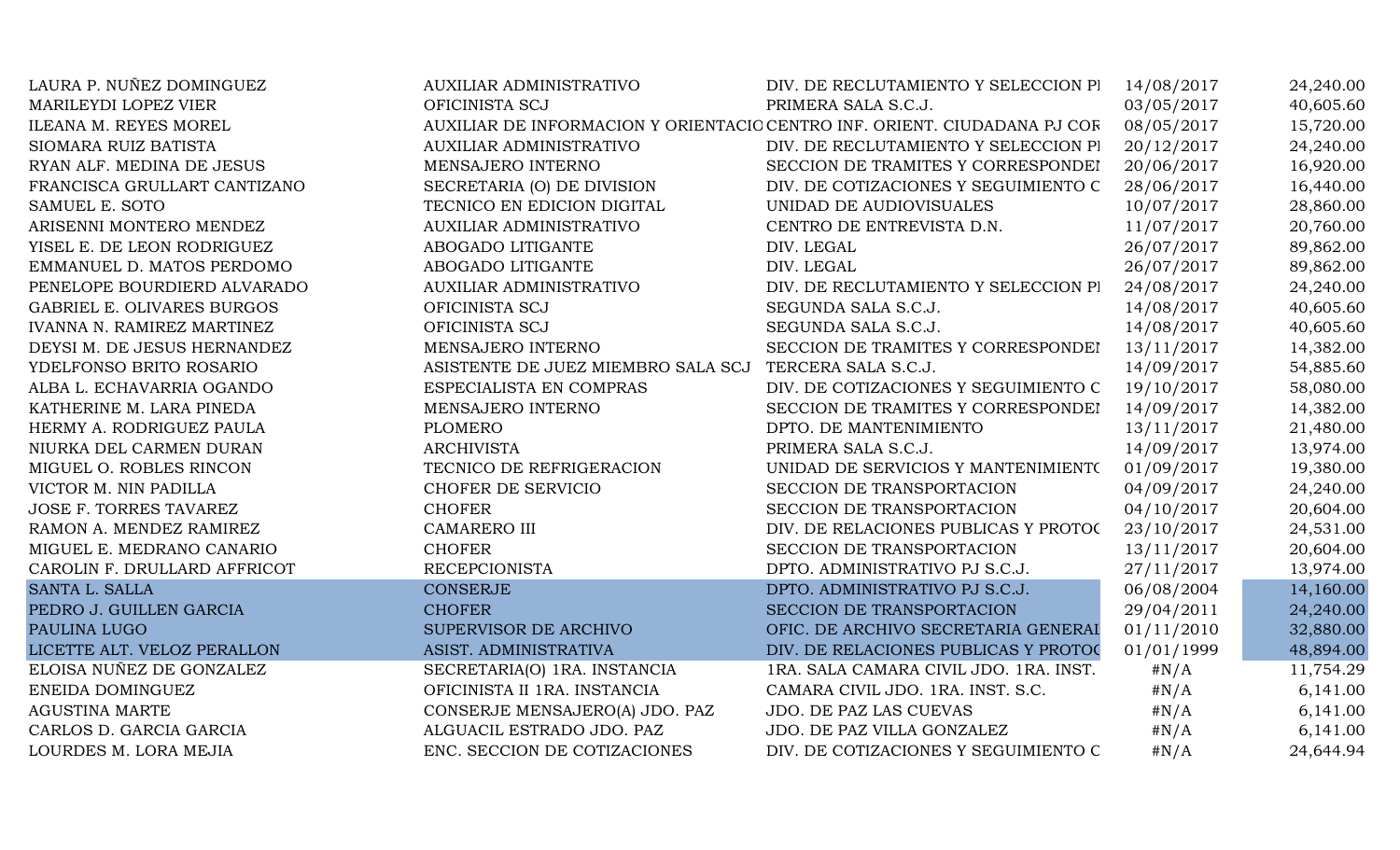| CARLOS FLORES DE JESUS       | ENC. DPTO. DE CONTABILIDAD                                           | DPTO. DE CONTABILIDAD                                                      | $\#N/A$ | 20,309.29 |
|------------------------------|----------------------------------------------------------------------|----------------------------------------------------------------------------|---------|-----------|
| LILIAN M. DIAZ GIL           | SECRETARIA I S.C.J.                                                  | DIV. DE NOMINAS                                                            | $\#N/A$ | 7,839.05  |
| OLGA M. ROSARIO V.           | <b>OFICINISTA</b>                                                    | DIRECCION DE INFORMATICA S.C.J.                                            | $\#N/A$ | 6,141.00  |
| GLORIA A. QUERO CABRERA      | AUX. ARCHIVO S. C. J.                                                | DIVISION DE ARCHIVO JUDICIAL                                               | $\#N/A$ | 8,844.20  |
| NORA A. SOSA MARTINEZ        | <b>OFICINISTA</b>                                                    | DIVISION DE ARCHIVO JUDICIAL                                               | $\#N/A$ | 7,513.76  |
| IRIS RODRIGUEZ P.            | ENC. DIV. REGISTRO DE PERSONAL                                       | DPTO.DE RECURSOS HUMANOS                                                   | # $N/A$ | 6,141.00  |
| SONIA CORADIN                | AUX. BIBLIOTECA                                                      | DIRECCION ASUNTOS ADMINISTRATIVOS                                          | $\#N/A$ | 6,141.00  |
| ROSA REYNOSO                 | ENC. DE SEGURIDAD I SCJ                                              | SECCION DE MAYORDOMIA                                                      | $\#N/A$ | 6,141.00  |
| SENOVIA ARIAS                | CONSERJE I S.C.J.                                                    | SECCION DE MAYORDOMIA                                                      | $\#N/A$ | 6,141.00  |
| RAMONA DIAZ                  | CONSERJE I S.C.J.                                                    | SECCION DE MAYORDOMIA                                                      | $\#N/A$ | 6,141.00  |
| MARIA M. PIMENTEL FABIAN     | CONSERJE I S.C.J.                                                    | SECCION DE MAYORDOMIA                                                      | $\#N/A$ | 6,141.00  |
| MIREYA CAPELLAN A.           | MENSAJERO (A) INTERNO I S.C.J.                                       | 3RA. SALA CAMARA CIVIL JDO. 1RA. INST.                                     | $\#N/A$ | 6,141.00  |
| LUZ DEL C. MONTANO           | CONSERJE I S.C.J.                                                    | SECCION DE MAYORDOMIA                                                      | $\#N/A$ | 6,141.00  |
| CARMEN POLANCO               | OFICINISTA I CORTE                                                   | CAMARA CIVIL/C.CORTE APELACION D.N.                                        | $\#N/A$ | 6,141.00  |
| AFRICA E. SANTOS GUZMAN      | SECRETARIA(O) CORTE                                                  | CAMARA PENAL CORTE APEL. SANTIAGO                                          | $\#N/A$ | 6,141.00  |
| <b>JOSEFA REYES APONTE</b>   | CONSERJE                                                             | CAMARA CIVIL CORTE APEL. S.P.M.                                            | # $N/A$ | 6,141.00  |
| LUZ DEL C. SANCHEZ CALDERON  | OFICINISTA I 1RA. INSTANCIA                                          | 3RA. SALA CAMARA CIVIL JDO. 1RA. INST.                                     | $\#N/A$ | 6,141.00  |
| INES MDES. REYES CABRERA     | OFICINISTA I 1RA. INSTANCIA                                          | 5TA. SALA CAMARA CIVIL JDO. 1RA. INST.                                     | $\#N/A$ | 6,141.00  |
| MILTA ANT. RODRIGUEZ SANTOS  | SECRETARIA(O) 1RA. INSTANCIA                                         | 3RA. SALA CAMARA PENAL JDO. 1RA. INST                                      | $\#N/A$ | 6,141.00  |
| JOSEFA R. BLANCO             | OFICINISTA I 1RA. INSTANCIA                                          | 4TA. SALA CAMARA PENAL JDO. 1RA.INST.                                      | $\#N/A$ | 6,141.00  |
| VICTOR R. CONCEPCION ROMERO  | OFICINISTA II 1RA. INSTANCIA                                         | CAMARA PENAL JDO. 1RA. INST. S.J.M.                                        | $\#N/A$ | 6,141.00  |
| ADELFA A. HERRERA TERRERO    | SECRETARIA(O) 1RA. INSTANCIA                                         | CAMARA PENAL JDO. 1RA. INST. S.J.M.                                        | $\#N/A$ | 6,141.00  |
| CARMEN Y. COSME GUTIERREZ    | SECRETARIA(O) 1RA. INSTANCIA                                         | 1RA. SALA CAMARA CIVIL JDO. 1RA. INST.                                     | # $N/A$ | 6,141.00  |
| MARIA DE LA C. CANELA CANELA | CONSERJE                                                             | CAMARA CIVIL JDO.1RA.INST.BONAO                                            | $\#N/A$ | 6,141.00  |
| MARIA A. HONRADO BADIA       | SECRETARIA(O) 1RA. INSTANCIA                                         | 1RA. CAMARA CIVIL JDO. 1RA. INST. S.F.M                                    | $\#N/A$ | 6,141.00  |
| MARIA ALT. RAMOS GARCIA      | OFICINISTA I 1RA. INSTANCIA                                          | 1RA.CAMARA PENAL JDO.1RA.INST.S.F.M.                                       | $\#N/A$ | 6,141.00  |
| JUAN ANT. SANCHEZ VILLA      |                                                                      | MENSAJERO (A) INTERNO I 1RA. INSTANCL 2DA.CAMARA PENAL JDO.1RA.INST.S.F.M. | $\#N/A$ | 6,141.00  |
| RAMONA JIMENEZ LIZARDO       | OFICINISTA I 1RA. INSTANCIA                                          | 2DA.CAMARA PENAL JDO.1RA.INST.S.F.M.                                       | $\#N/A$ | 6,141.00  |
| JOSEFA ALT. MEJIA MIESES     | SECRETARIA(O) 1RA. INSTANCIA                                         | 2DA.CAMARA PENAL JDO.1RA.INST.S.F.M.                                       | $\#N/A$ | 6,141.00  |
| MARCIANA ALT. RAMIREZ CORONA | <b>JUEZ 1RA. INSTANCIA</b>                                           | 3RA. SALA CAMARA PENAL JDO. 1RA. INST                                      | $\#N/A$ | 21,878.83 |
| <b>JULIA ARRIAGA PONTIER</b> | OFICINISTA I 1RA. INSTANCIA                                          | CAMARA PENAL JDO. 1RA. INST. EL SEIBO                                      | $\#N/A$ | 6,141.00  |
| VALENTIN SUAREZ G.           | ALGUACIL ESTRADO 1RA. INSTANCIA                                      | CAMARA PENAL JDO. 1RA. INST. MARIA TR                                      | $\#N/A$ | 6,141.00  |
| AMELIA DEL ORBE PEÑA         | OFICINISTA I INSTRUCCION                                             | 2DO. JDO. DE LA INSTRUCCION D.N.                                           | $\#N/A$ | 6,141.00  |
| PACO PEREZ REYES             | MENSAJERO (A) INTERNO I INSTRUCCION 3ER. JDO. DE LA INSTRUCCION D.N. |                                                                            | $\#N/A$ | 6,141.00  |
|                              |                                                                      |                                                                            |         |           |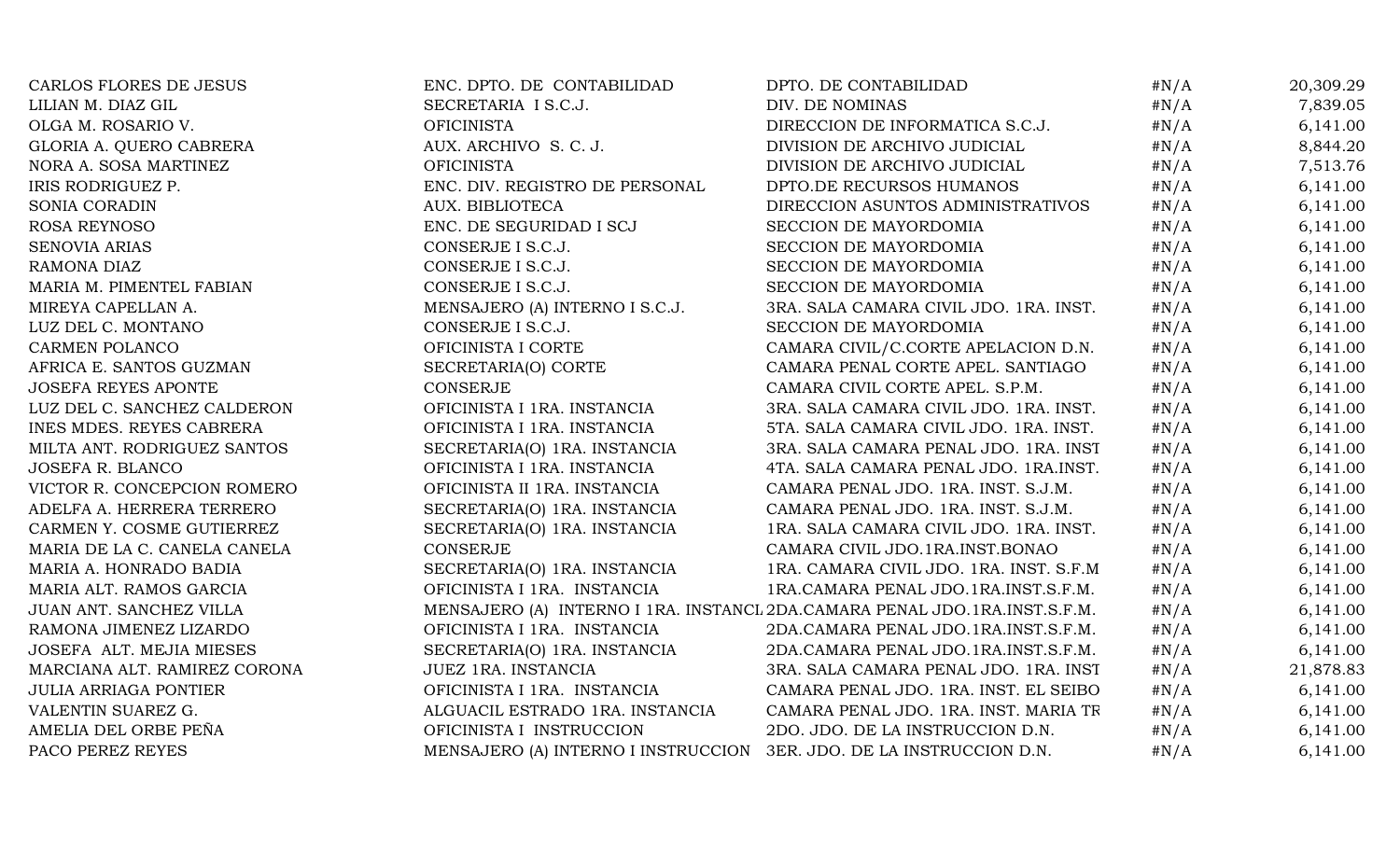| CARMEN L. PERALTA CASTELLANOS  | OFICINISTA I INSTRUCCION                                               | 4TO. JDO. DE LA INSTRUCCION D.N.                                      | $\#N/A$ | 6,141.00  |
|--------------------------------|------------------------------------------------------------------------|-----------------------------------------------------------------------|---------|-----------|
| FIDIAS GONZALEZ VICIOSO        | OFICINISTA I INSTRUCCION                                               | 5TO. JDO. DE LA INSTRUCCION D.N.                                      | $\#N/A$ | 6,141.00  |
| <b>MELANIA BELEN</b>           |                                                                        | CONSERJE-MENSAJERO(A) INSTRUCCION. JDO. DE LA INSTRUCCION MONTE PLATA | $\#N/A$ | 6,141.00  |
| <b>GUARIONEX BRITO TAVERAS</b> | MENSAJERO (A) INTERNO II INSTRUCCION JDO.DE LA INSTRUCCION S.F.M.      |                                                                       | $\#N/A$ | 6,141.00  |
| RAMONA REYES CARRASCO          | CONSERJE-MENSAJERO(A) INSTRUCCION. JDO. DE LA INSTRUCCION DAJABON      |                                                                       | $\#N/A$ | 6,141.00  |
| CARMEN MA. MORALES MORALES     | SECRETARIA(O) JDO. INSTRUCCION.                                        | JDO. DE LA INSTRUCCION S.P.M.                                         | $\#N/A$ | 6,141.00  |
| EDELMIRA RAMIREZ DE ESPINAL    |                                                                        | CONSERJE-MENSAJERO(A) INSTRUCCION. JDO. DE LA INSTRUCCION HATO MAYOR  | $\#N/A$ | 6,141.00  |
| MARIA A. PAULINO MARTE         | CONSERJE INSTRUCCION.                                                  | JDO. DE PAZ DE LA 1RA. CIRC. D.N.                                     | $\#N/A$ | 6,141.00  |
| CESAR A. VALLEJO NICOLAS       | MENSAJERO (A) INTERNO II INSTRUCCION JDO. DE PAZ DE LA 1RA. CIRC. D.N. |                                                                       | $\#N/A$ | 6,141.00  |
| MERCEDES HIRALDO               | CONSERJE I JDO. PAZ                                                    | JDO. DE PAZ DE LA 2DA. CIRC. D.N.                                     | $\#N/A$ | 6,141.00  |
| RAMONA FLORES DE MATOS         | SECRETARIA(O) JDO. PAZ                                                 | JDO. DE PAZ DE LA 3RA. CIRC. D.N.                                     | $\#N/A$ | 6,141.00  |
| CARMEN A. CASADO MARTINEZ      | OFICINISTA I JDO. PAZ                                                  | JDO. DE PAZ DE LA 1RA. CIRC. S.D. ESTE                                | $\#N/A$ | 6,141.00  |
| SILVESTRE COCO                 | OFICINISTA I JDO. PAZ                                                  | 1RA. SALA JDO. DE PAZ ESP. TRANS. D.N.                                | $\#N/A$ | 6,141.00  |
| <b>ELISA VIVIECA</b>           | CONSERJE I JDO. PAZ                                                    | 2DA. SALA JDO. DE PAZ ESP. TRANS. D.N.                                | $\#N/A$ | 6,141.00  |
| TERESA MORA DE LA ROSA         | CONSERJE I JDO. PAZ                                                    | 2DA. SALA JDO. DE PAZ ESP. TRANS. D.N.                                | $\#N/A$ | 6,141.00  |
| <b>JUANA JIMENEZ E.</b>        | SECRETARIA(O) JDO. PAZ                                                 | JDO. DE PAZ SABANA GRANDE DE BOYA                                     | $\#N/A$ | 6,141.00  |
| ARGENTINA ORTIZ PERDOMO        | CONSERJE MENSAJERO(A) JDO. PAZ                                         | JDO. DE PAZ NIZAO                                                     | $\#N/A$ | 6,141.00  |
| MARIA SEVERINO DE LEON         | MENSAJERO (A) INTERNO JDO. PAZ                                         | JDO. DE PAZ AZUA                                                      | $\#N/A$ | 6,141.00  |
| NERY MEDINA DIAZ               | OFICINISTA II JDO. PAZ                                                 | JDO. DE PAZ PARAISO                                                   | # $N/A$ | 6,141.00  |
| MIGUELINA PEÑA MENDEZ          | SECRETARIA(O) JDO. PAZ                                                 | <b>JDO. DE PAZ PARAISO</b>                                            | $\#N/A$ | 6,141.00  |
| DAVID A. FELIZ FELIZ           | SECRETARIA(O) JDO. PAZ                                                 | JDO. DE PAZ CABRAL                                                    | # $N/A$ | 6,141.00  |
| EUDES M. ENCARNACION FELIZ     | SECRETARIA(O) JDO. PAZ                                                 | JDO. DE PAZ LAS SALINAS                                               | $\#N/A$ | 6,141.00  |
| MERCEDES SEGURA CUEVAS         | CONSERJE                                                               | JDO. DE PAZ POLO                                                      | $\#N/A$ | 6,141.00  |
| SERGIO OLIVERO FELIZ           | <b>JUEZ DE PAZ</b>                                                     | JDO. DE PAZ TAMAYO                                                    | $\#N/A$ | 10,939.42 |
| NURIS M. NOVAS MATOS           | CONSERJE-MENSAJERO(A)                                                  | JDO.DE PAZ JIMANI                                                     | $\#N/A$ | 6,141.00  |
| MIGUEL MEDINA PEREZ            | <b>JUEZ DE PAZ</b>                                                     | JDO. DE PAZ LA DESCUBIERTA                                            | $\#N/A$ | 12,502.19 |
| LIVIO G. RIVAS                 | ALGUACIL ESTRADO JDO. PAZ                                              | JDO. DE PAZ LA DESCUBIERTA                                            | $\#N/A$ | 6,141.00  |
| EUGENIA PEREZ SANTANA          | <b>JUEZ DE PAZ</b>                                                     | JDO. DE PAZ POSTRER RIO                                               | $\#N/A$ | 10,939.42 |
| PEDRO REYES MEDINA             | SECRETARIA(O) JDO. PAZ                                                 | JDO. DE PAZ POSTRER RIO                                               | $\#N/A$ | 6,141.00  |
| BIENVENIDA VELOZ               | CONSERJE MENSAJERO(A) JDO. PAZ                                         | JDO. DE PAZ CRISTOBAL                                                 | # $N/A$ | 6,141.00  |
| ROSAURA FERRERAS FERRERAS      | CONSERJE MENSAJERO(A) JDO. PAZ                                         | JDO. DE PAZ PEDERNALES                                                | # $N/A$ | 6,141.00  |
| SENEO MONTERO MONTAS           | ALGUACIL ESTRADO JDO. PAZ                                              | JDO. DE PAZ EL CERCADO                                                | $\#N/A$ | 6,141.00  |
| XIOMARA A. MONTERO JIMENEZ     | <b>JUEZ DE PAZ</b>                                                     | JDO. DE PAZ LAS MATAS DE FARFAN                                       | # $N/A$ | 10,939.42 |
| RAMON A. MORETA                | CONSERJE MENSAJERO(A) JDO. PAZ                                         | JDO. DE PAZ LAS MATAS DE FARFAN                                       | #N/A    | 6,141.00  |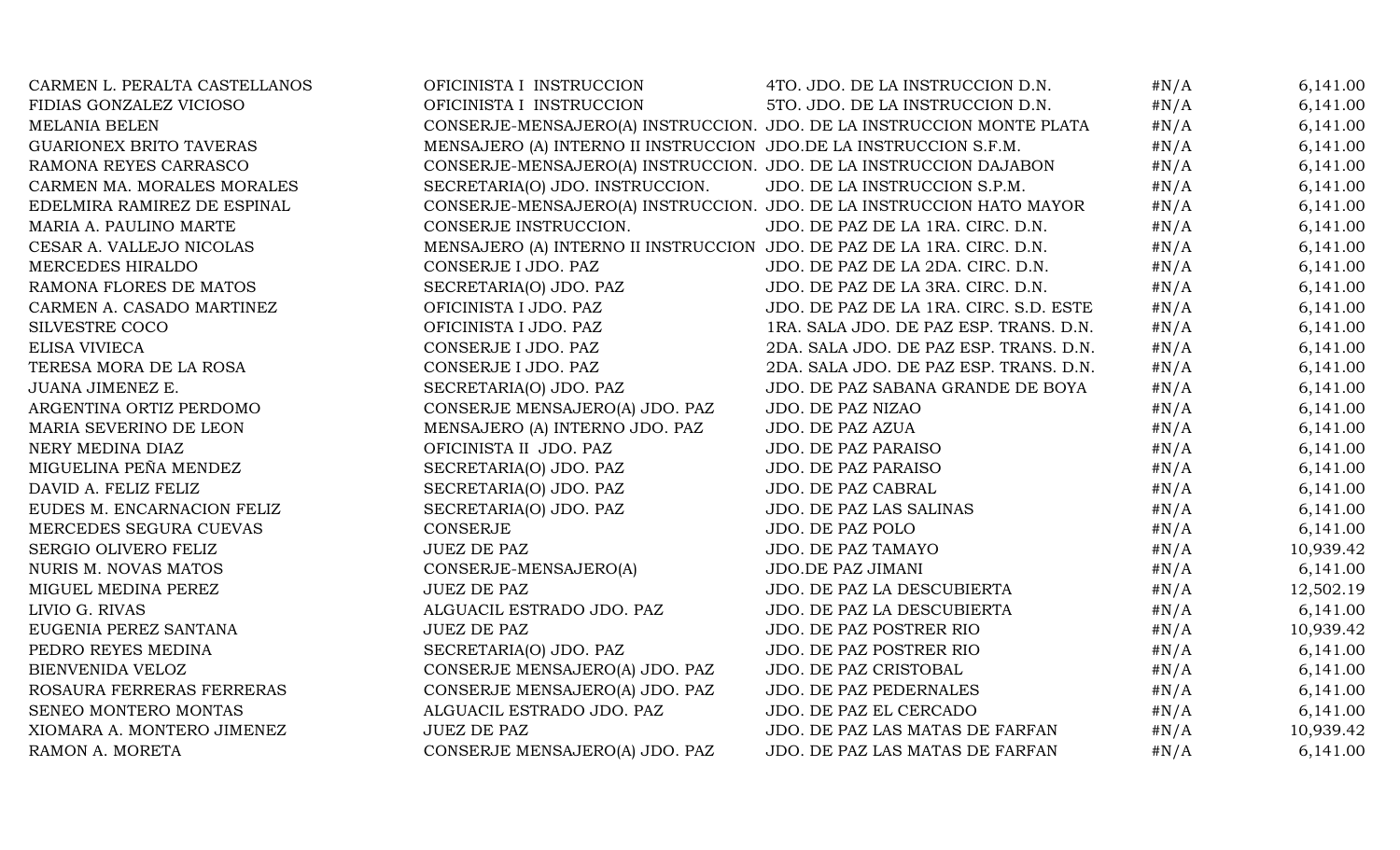| SIMONA FAMILIA ZABALA           | SECRETARIA(O) JDO. PAZ         | JDO. DE PAZ LAS MATAS DE FARFAN         | $\#N/A$ | 6,141.00  |
|---------------------------------|--------------------------------|-----------------------------------------|---------|-----------|
| VENECIA RUIZ MATEO              | CONSERJE MENSAJERO(A) JDO. PAZ | JDO. DE PAZ ELIAS PIÑA                  | $\#N/A$ | 6,141.00  |
| AUGUSTO E. OVIEDO PEÑA          | <b>JUEZ DE PAZ</b>             | JDO. DE PAZ BANICA                      | $\#N/A$ | 10,939.42 |
| FRANCISCA R. PEREZ PEÑA         | CONSERJE                       | JDO. DE PAZ DE LA 1RA. CIRC. LA VEGA    | $\#N/A$ | 6,141.00  |
| RAMONA DE JESUS ROSARIO         | CONSERJE                       | JDO. DE PAZ MONSEÑOR NOUEL              | # $N/A$ | 6,141.00  |
| ADRIANO GONZALEZ PANTALEON      | CONSERJE                       | JDO.DE PAZ MOCA                         | $\#N/A$ | 6,141.00  |
| ANA J. LOPEZ GERMOSEN           | CONSERJE MENSAJERO(A) JDO. PAZ | JDO. DE PAZ JOSE CONTRERAS              | $\#N/A$ | 6,141.00  |
| LOURDES M. NUÑEZ ROSARIO        | OFICINISTA II JDO. PAZ         | <b>JDO.DE PAZ SALCEDO</b>               | $\#N/A$ | 6,141.00  |
| MANUEL E. SOSA CRUZ             | SECRETARIA(O) JDO. PAZ         | JDO. DE PAZ VILLA VASQUEZ               | $\#N/A$ | 6,141.00  |
| DULCE M. ESTEVEZ                | CONSERJE MENSAJERO(A) JDO. PAZ | JDO. DE PAZ ESPERANZA                   | # $N/A$ | 6,141.00  |
| EVARISTO JIMENEZ FIGUEREO       | <b>JUEZ DE PAZ</b>             | JDO. DE PAZ RESTAURACION                | $\#N/A$ | 10,939.42 |
| ROSA PAREDES GARCIA             | CONSERJE                       | JDO.DE PAZ S.F.M.                       | $\#N/A$ | 6,141.00  |
| JUAN SEBASTIAN RODRIGUEZ        | ALGUACIL ESTRADO JDO. PAZ      | <b>JDO. DE PAZ HOSTOS</b>               | $\#N/A$ | 6,141.00  |
| PEDRO HERNANDEZ CRUCEY          | ALGUACIL ESTRADO JDO. PAZ      | JDO. DE PAZ VILLA RIVAS                 | $\#N/A$ | 6,141.00  |
| FRANCISCA A. TEJADA             | OFICINISTA II JDO. PAZ         | JDO.DE PAZ NAGUA                        | # $N/A$ | 6,141.00  |
| JOSE P. FLORES M.               | <b>JUEZ DE PAZ</b>             | JDO. DE PAZ LAS TERRENAS                | $\#N/A$ | 12,502.19 |
| HILDA L. LAMARCHE UBIERA        | SECRETARIA(O) JDO. PAZ         | JDO. DE PAZ EL SEIBO                    | $\#N/A$ | 6,141.00  |
| SENAIDA A. ALVAREZ PEREZ        | CONSERJE                       | TRIBUNAL SUPERIOR DE TIERRAS, D.N.      | $\#N/A$ | 6,141.00  |
| YDALIA PORTORREAL               | CONSERJE                       | TRIBUNAL SUPERIOR DE TIERRAS, D.N.      | # $N/A$ | 6,141.00  |
| YOLANDA E. DE WINDT DE GAUTREAU | ABOGADO AYUDANTE               | TRIBUNAL SUPERIOR DE TIERRAS, D.N.      | $\#N/A$ | 13,258.57 |
| MARTA N. MONTAS RAMIREZ         | <b>OFICINISTA</b>              | TRIBUNAL SUPERIOR DE TIERRAS, D.N.      | $\#N/A$ | 6,141.00  |
| HILDA CARRASCO PEREZ            | OFICINISTA I T.S.T.            | TRIBUNAL SUPERIOR DE TIERRAS, D.N.      | $\#N/A$ | 6,141.00  |
| MARIA G. DALMASI LORA           | OFICINISTA I T. TIERRAS J.O.   | 1RA. SALA TRIBUNAL DE TIERRAS J.O. LA ' | # $N/A$ | 6,141.00  |
| CARMELA MATOS TEJEDA            | CONSERJE                       | TRIBUNAL DE TIERRAS J.O. AZUA           | $\#N/A$ | 6,141.00  |
| RAMON A. GUTIERREZ GARCIA       | OFICINISTA I T. TIERRAS J.O.   | TRIBUNAL DE TIERRAS J.O. MONTE CRIST.   | $\#N/A$ | 6,141.00  |
| JOSEFA A. CUESTA DE MAÑON       | OFICINISTA II R.T.             | REGISTRO DE TITULOS D.N.                | $\#N/A$ | 7,071.23  |
| ANA M. BAUTISTA                 | OFICINISTA II R.T.             | REGISTRO DE TITULOS D.N.                | # $N/A$ | 6,141.00  |
| MIRELLA DE LA ROSA DOMINGUEZ    | OFICINISTA II R.T.             | REGISTRO DE TITULOS D.N.                | $\#N/A$ | 6,141.00  |
| DORA H. STERLING VAZQUEZ        | <b>OFICINISTA</b>              | REGISTRO DE TITULOS D.N.                | $\#N/A$ | 6,141.00  |
| CARMEN L. SANTOS PIMENTEL       | OFICIAL MAYOR                  | REGISTRO DE TITULOS SANTIAGO            | $\#N/A$ | 6,141.00  |
| CARMEN L. EDUARDO ICIANO        | <b>OFICINISTA</b>              | REGISTRO DE TITULOS LA VEGA             | $\#N/A$ | 6,141.00  |
| JUAN DE LA C. TEJEDA ACOSTA     | REGISTRADOR DE TITULOS         | REGISTRO DE TITULOS MONTE CRISTI        | # $N/A$ | 12,502.19 |
| JUANA LUCIA A. SANCHEZ G.       | OFICINISTA II R.T.             | REGISTRO DE TITULOS MONTE CRISTI        | # $N/A$ | 6,141.00  |
| ALTAGRACIA A. GIL NOBLE         | ASIST. DIRECTOR DE MENSURAS    | DIRECCION NACIONAL MENSURAS CATAST      | #N/A    | 6,141.00  |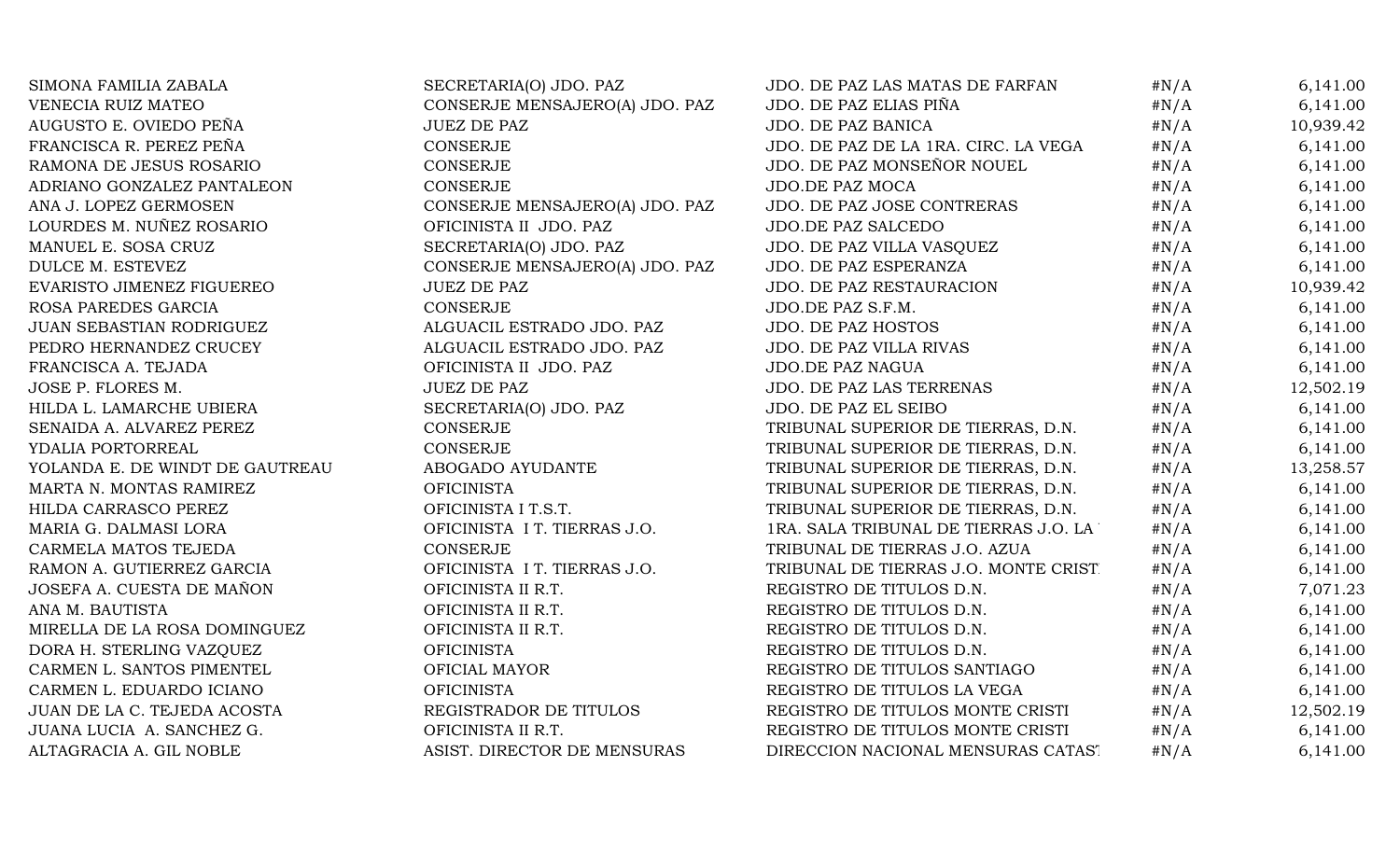| RAFAELA DE JS. PEÑA LORA             | <b>CONSERJE I MENSURAS</b>       | DIRECCION NACIONAL MENSURAS CATAST                                   | #N/A    | 6,141.00  |
|--------------------------------------|----------------------------------|----------------------------------------------------------------------|---------|-----------|
| MARIA DEL R. CUELLO PARADIS          | JUEZ 1RA. INSTANCIA              | 5TA.SALA CAMARA PENAL JDO.1RA.INST.L                                 | $\#N/A$ | 21,878.83 |
| FRANCIA C. MARTINEZ DRULLARD         | <b>JUEZ DE LA INSTRUCCION</b>    | 2DO. JDO. DE LA INSTRUCCION D.N.                                     | $\#N/A$ | 21,878.83 |
| LUIS J. BOURGET FROMETA              | <b>JUEZ 1ER. SUSTITUTO CORTE</b> | CAMARA CIVIL CORTE APEL. S.C.                                        | $\#N/A$ | 39,170.92 |
| ALTAGRACIA A. RODRIGUEZ VICTORIA     | SECRETARIA(O) JDO. INSTRUCCION.  | 2DA. SALA CAMARA PENAL JDO. 1RA. INST                                | $\#N/A$ | 6,141.00  |
| <b>JOSEFINA GURIDIS POZO</b>         | CONSERJE IV 1RA. INSTANCIA       | CAMARA CIVIL JDO. 1RA. INST. S.C.                                    | $\#N/A$ | 6,141.00  |
| DAYSI R. VASQUEZ CRUZ                | OFICINISTA I 1RA. INSTANCIA      | 3RA. SALA CAMARA PENAL JDO. 1RA. INST                                | $\#N/A$ | 6,141.00  |
| CARMEN DE LOS A. LUCIANO GARCIA      | SECRETARIA(O) 1RA. INSTANCIA     | PCIA. JDO. DE TRABAJO SANTIAGO                                       | $\#N/A$ | 6,141.00  |
| CAROLINA A. VICTORIA                 | OFICINISTA I 1RA. INSTANCIA      | CAMARA PENAL JDO. 1RA. INST. MARIA TR                                | #N/A    | 6,141.00  |
| ESTHER M. AMOR PEÑA                  | OFICINISTA I INSTRUCCION         | 1ER. JDO. DE LA INSTRUCCION D.N.                                     | $\#N/A$ | 6,141.00  |
| <b>JULIANA PINEDA</b>                | CONSERJE MENSAJERO(A) JDO. PAZ   | JDO. DE PAZ AZUA                                                     | $\#N/A$ | 6,141.00  |
| FELICIA CUEVAS CARVAJAL              | OFICINISTA II JDO. PAZ           | JDO. DE PAZ POSTRER RIO                                              | #N/A    | 6,141.00  |
| GREGORIO ARIAS CARRASCO              | JUEZ 1RA. INSTANCIA              | 1RA. CAMARA PENAL JDO. 1RA. INST. BAR                                | #N/A    | 22,152.31 |
| MARITZA MEJIA DUVERGE                | OFICINISTA II JDO. PAZ           | JDO. DE PAZ SAN JOSE DE OCOA                                         | #N/A    | 6,141.00  |
| FRANCISCO J. NUÑEZ GOMEZ             | <b>JUEZ 2DO. SUSTITUTO CORTE</b> | CAMARA PENAL CORTE APEL. LA VEGA                                     | #N/A    | 38,512.87 |
| MELBA FCA. HENRIQUEZ GUZMAN          | OFICINISTA I 1RA. INSTANCIA      | 10MA. SALA CAMARA PENAL JDO. 1RA. INS                                | $\#N/A$ | 6,141.00  |
| ROSA J. DE LOS SANTOS G.             | SECRETARIA(O) JDO. INSTRUCCION.  | 3ER. JDO. DE LA INSTRUCCION D.N.                                     | $\#N/A$ | 6,141.00  |
| ISABEL E. DE LOS SANTOS GOMEZ        | SECRETARIA(O) JDO. INSTRUCCION.  | 5TO. JDO. DE LA INSTRUCCION D.N.                                     | #N/A    | 6,141.00  |
| RICHARDIN DE J. DOTEL                | <b>JUEZ DE PAZ</b>               | <b>JDO. DE PAZ FUNDACION</b>                                         | $\#N/A$ | 7,643.31  |
| EURIPIDES A. GARCIA GARCIA           | <b>JUEZ 1ER. SUSTITUTO CORTE</b> | CAMARA PENAL CORTE APEL. S.F.M.                                      | $\#N/A$ | 37,180.42 |
| PEDRO A. FERNANDEZ SALCEDO           | <b>JUEZ PRESIDENTE CORTE</b>     | CAMARA CIVIL CORTE APEL. SANTIAGO                                    | $\#N/A$ | 40,039.99 |
| RAFAEL A. RODRIGUEZ GONZALEZ         | <b>JUEZ 2DO. SUSTITUTO CORTE</b> | CAMARA CIVIL CORTE APEL. SANTIAGO                                    | $\#N/A$ | 37,310.00 |
| ROSAURA JULIA JIMENEZ DAJER DE LOPEZ | <b>JUEZ DE LA INSTRUCCION</b>    | JDO.DE LA INSTRUCCION BONAO                                          | $\#N/A$ | 26,910.97 |
| LUIS E. MOREL POUERIE                | JUEZ T.S.T.                      | TRIBUNAL SUPERIOR DE TIERRAS, D.N.                                   | $\#N/A$ | 37,390.08 |
| GENOVEVA I. ROSARIO                  | CONSERJE T.T.J.O.                | 1RA. SALA TRIBUNAL DE TIERRAS J.O.S.F. N                             | $\#N/A$ | 6,141.00  |
| ELIDA E. SANCHEZ NINA                | REGISTRADOR DE TITULOS           | REGISTRO DE TITULOS S.C.                                             | $\#N/A$ | 17,199.43 |
| LUCIA M. REYES PEREZ                 | <b>JUEZ DE PAZ</b>               | JDO. DE PAZ DE LA 2DA. CIRC. D.N.                                    | $\#N/A$ | 17,654.87 |
| RUTH MONTALVO FRANCISCO              | JUEZ T.T.J.O.                    | TRIBUNAL DE TIERRAS J.O. S.C.                                        | $\#N/A$ | 30,099.01 |
| RAMON ANT. CARABALLO ABREU           | CONSERJE MENSAJERO(A) JDO. PAZ   | JDO. DE PAZ LICEY AL MEDIO                                           | $\#N/A$ | 6,141.00  |
| AMERICA G. ESPINAL HUED              | <b>OFICINISTA</b>                | REGISTRO DE TITULOS SANTIAGO                                         | $\#N/A$ | 6,141.00  |
| JOSEFINA SUAZO ABREU                 |                                  | DIRECTOR GENERAL MENSURAS CATASTR DIRECCION NACIONAL MENSURAS CATAST | $\#N/A$ | 33,287.06 |
| ELIGIA DE LA CRUZ                    | CONSERJE I S.C.J.                | SECCION DE MAYORDOMIA                                                | #N/A    | 6,141.00  |
| <b>LEON FLORES</b>                   | <b>JUEZ CORTE</b>                | 1RA. SALA CORTE DE TRABAJO D.N.                                      | $\#N/A$ | 33,102.89 |
| LUCINDA ESPINAL                      | CONSERJE-MENSAJERO(A)            | JDO. DE PAZ SAN RAFAEL DEL YUMA                                      | $\#N/A$ | 6,141.00  |
|                                      |                                  |                                                                      |         |           |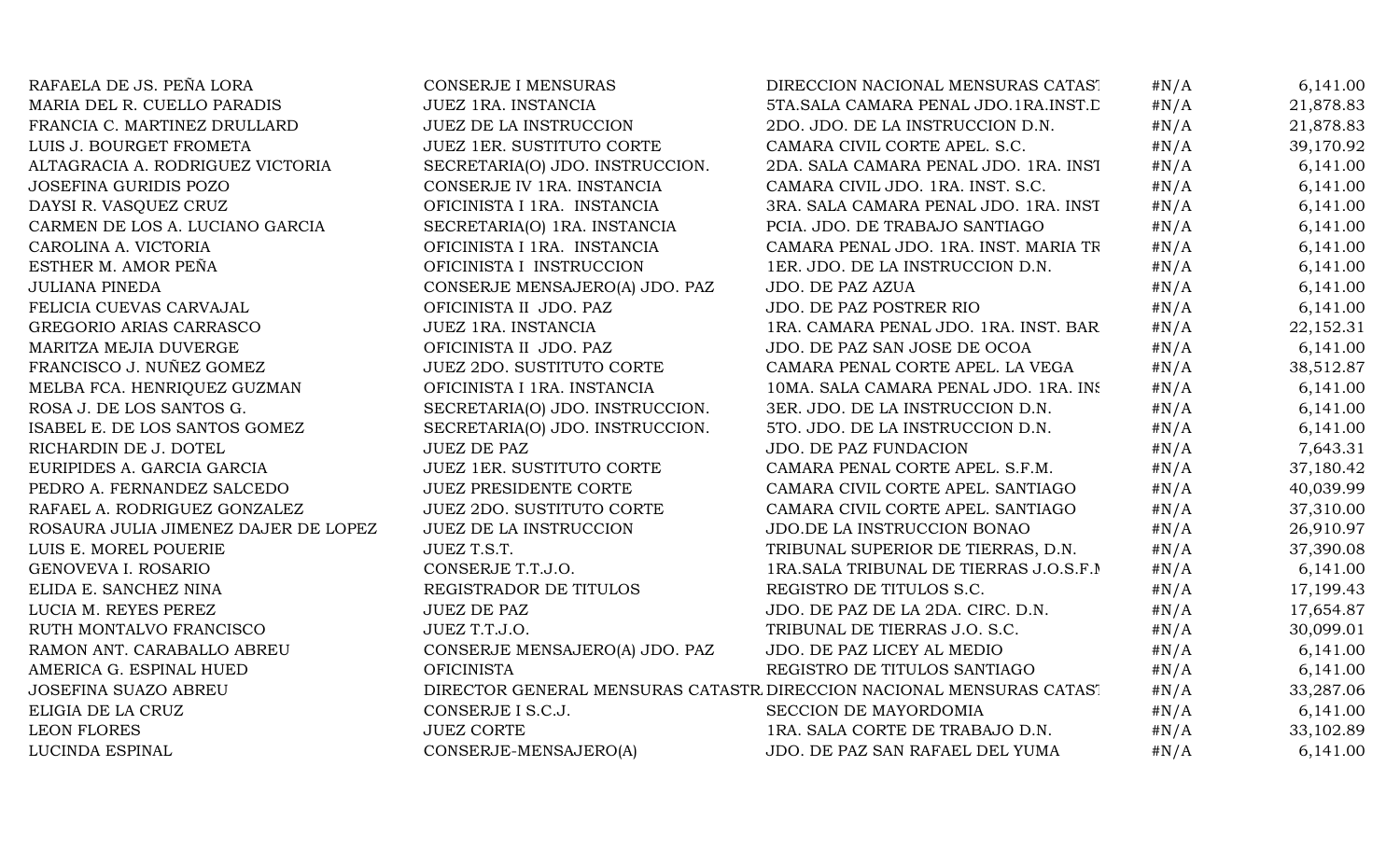| ANERTA ALT. RODRIGUEZ                                                   | <b>JUEZ CORTE</b>                                                     | CORTE DE APEL. MONTE CRISTI           | #N/A       | 33,350.33  |
|-------------------------------------------------------------------------|-----------------------------------------------------------------------|---------------------------------------|------------|------------|
| MILEDYS S. SOSA R.                                                      | JUEZ 1RA. INSTANCIA                                                   | CAMARA P.JDO.1RA.INST.1ERA.SALA STGC  | $\#N/A$    | 29,217.62  |
| BIENVENIDA BELLIARD                                                     | JUEZ DE INSTRUCCION.                                                  | 3ER. JDO. DE LA INSTRUCCION D.N.      | $\#N/A$    | 36,856.91  |
| ALTAGRACIA M. PLACENCIO FORTUNA                                         | SECRETARIA(O) JDO. PAZ                                                | JDO. DE PAZ BAJOS DE HAINA            | $\#N/A$    | 6,141.00   |
| JUANA TRAVIESO VASQUEZ                                                  | OFICINISTA II JDO. PAZ                                                | JDO. DE PAZ VILLA RIVAS               | $\#N/A$    | 6,141.00   |
| AMELIA VALDEZ M.                                                        | OFICIAL MAYOR R.T.                                                    | REGISTRO DE TITULOS NAGUA             | $\#N/A$    | 6,141.00   |
| ANA FCA. FELIZ SANCHEZ                                                  | OFICINISTA II 1RA. INSTANCIA                                          | 1RA. SALA CAMARA PENAL JDO. 1RA. INST | $\#N/A$    | 6,141.00   |
| OLGA E. DIAZ DIAZ                                                       | OFICINISTA III 1RA. INSTANCIA                                         | 3RA. SALA CAMARA PENAL JDO. 1RA. INST | $\#N/A$    | 6,141.00   |
| LUZ M. DEL CARMEN RODRIGUEZ GAUTREAU                                    | OFICINISTA VI T.S.T.                                                  | TRIBUNAL SUPERIOR DE TIERRAS, D.N.    | $\#N/A$    | 6,141.00   |
| MARIA A. CASTRO AGRAMONTE                                               | MENSAJERO (A) INTERNO I 1RA. INSTANCL CAMARA PENAL JDO.1RA.INST.COTUI |                                       | $\#N/A$    | 6,141.00   |
| DANIEL MEDINA BELLIARD                                                  | ALGUACIL ESTRADO 1RA. INSTANCIA                                       | JDO. DE 1RA. INST. DAJABON            | $\#N/A$    | 6,141.00   |
| LUCILA NUÑEZ CASTRO                                                     | CONSERJE I 1RA. INSTANCIA                                             | JDO. DE 1RA. INST. DAJABON            | $\#N/A$    | 6,141.00   |
| NEREYDA E. JAQUEZ LOZANO                                                | CONSERJE INSTRUCCION.                                                 | 2DO. JDO. DE LA INSTRUCCION SANTIAGC  | $\#N/A$    | 6,141.00   |
| GUARINA E. MERCEDES HERNANDEZ FERDINARE SECRETARIA(O) JDO. INSTRUCCION. |                                                                       | JDO. DE LA INSTRUCCION SANTIAGO ROD   | $\#N/A$    | 6,141.00   |
| DOMINGO GUZMAN MORETA FELIZ                                             | SECRETARIA(O) JDO. PAZ                                                | JDO. DE PAZ PARAISO                   | $\#N/A$    | 6,141.00   |
| NEREIDA FLORIAN SANTANA                                                 | CONSERJE MENSAJERO(A) JDO. PAZ                                        | JDO. DE PAZ BAORUCO                   | $\#N/A$    | 6,141.00   |
| <b>JUSTO FERRERAS PEREZ</b>                                             | ALGUACIL ESTRADO JDO. PAZ                                             | JDO. DE PAZ POSTRER RIO               | $\#N/A$    | 6,141.00   |
| ANA M. BAEZ ROSARIO                                                     | CONSERJE MENSAJERO(A) JDO. PAZ                                        | JDO. DE PAZ DAJABON                   | $\#N/A$    | 6,141.00   |
| ELBA H. VARGAS FRIAS                                                    | SECRETARIA(O) JDO. PAZ                                                | JDO. DE PAZ LOMA DE CABRERA           | $\#N/A$    | 6,141.00   |
| CRISTINO RODRIGUEZ                                                      | OFICINISTA VI T.S.T.                                                  | TRIBUNAL SUPERIOR DE TIERRAS, D.N.    | # $N/A$    | 6,141.00   |
| MAXIMO S. ROSARIO RODRIGUEZ                                             | ENC. ALMACEN T.S.T.                                                   | TRIBUNAL SUPERIOR DE TIERRAS, D.N.    | $\#N/A$    | 6,141.00   |
| ANTHIA M. REYES JIMENEZ                                                 | SECRETARIA(O) JDO. PAZ                                                | JDO. DE PAZ MONTE CRISTI              | $\#N/A$    | 6,141.00   |
| RAFAEL CONTRERAS CONTRERAS                                              | OFICINISTA VII T. S.T.                                                | TRIBUNAL SUPERIOR DE TIERRAS, D.N.    | $\#N/A$    | 6,141.00   |
| VIRGINIA SUERO ESPINAL                                                  | CONSERJE T.S.T.                                                       | TRIBUNAL SUPERIOR DE TIERRAS, D.N.    | $\#N/A$    | 6,141.00   |
| ROSARIO N. ARIAS GERMAN                                                 | OFICINISTA I T. TIERRAS J.O.                                          | TRIBUNAL DE TIERRAS J.O. S.C.         | $\#N/A$    | 6,141.00   |
| EDGARDO HERNANDEZ MEJIA                                                 | JUEZ S.C.J.                                                           | TERCERA SALA S.C.J.                   | 05/08/1997 | 390,029.23 |
| SARA I. HENRIQUEZ MARIN                                                 | CONSEJERO/A                                                           | CONSEJO DEL PODER JUDICIAL            | 29/12/1998 | 390,029.23 |
| JOSE A. CRUCETA ALMANZAR                                                | JUEZ S.C.J.                                                           | PRIMERA SALA S.C.J.                   | 09/04/1992 | 390,029.23 |
| FRANCISCO ANT. JEREZ MENA                                               | JUEZ PRESIDENTE SALA S.C.J.                                           | PRIMERA SALA S.C.J.                   | 13/11/1991 | 397,875.19 |
| ROBERT C. PLACENCIA ALVAREZ                                             | JUEZ S.C.J.                                                           | TERCERA SALA S.C.J.                   | 02/12/1998 | 390,029.23 |
| MARIANO GERMAN MEJIA                                                    | JUEZ PRESIDENTE S.C.J.                                                | PRESIDENCIA S.C.J.                    | 28/12/2011 | 423,000.00 |
| ARIEL A. VOLQUEZ MATOS                                                  | OFICINISTA 1RA. INSTANCIA                                             | JDO. DE LA INSTRUCCION INDEPENDENCI   | 30/07/2014 | 15,720.00  |
| SORAYA A. VARGAS ENCARNACION                                            | ADMINISTRADOR (A) GENERAL                                             | ADMINISTRACION GENERAL JURISDICCIOI   | 01/09/1997 | 221,760.00 |
| IBELISE DEL C. RAMIREZ PEREZ                                            | SECRETARIA DEPTO. ADM.                                                | DPTO. ADMINISTRATIVO JDOS. DE TRABA.  | 08/05/1998 | 32,895.00  |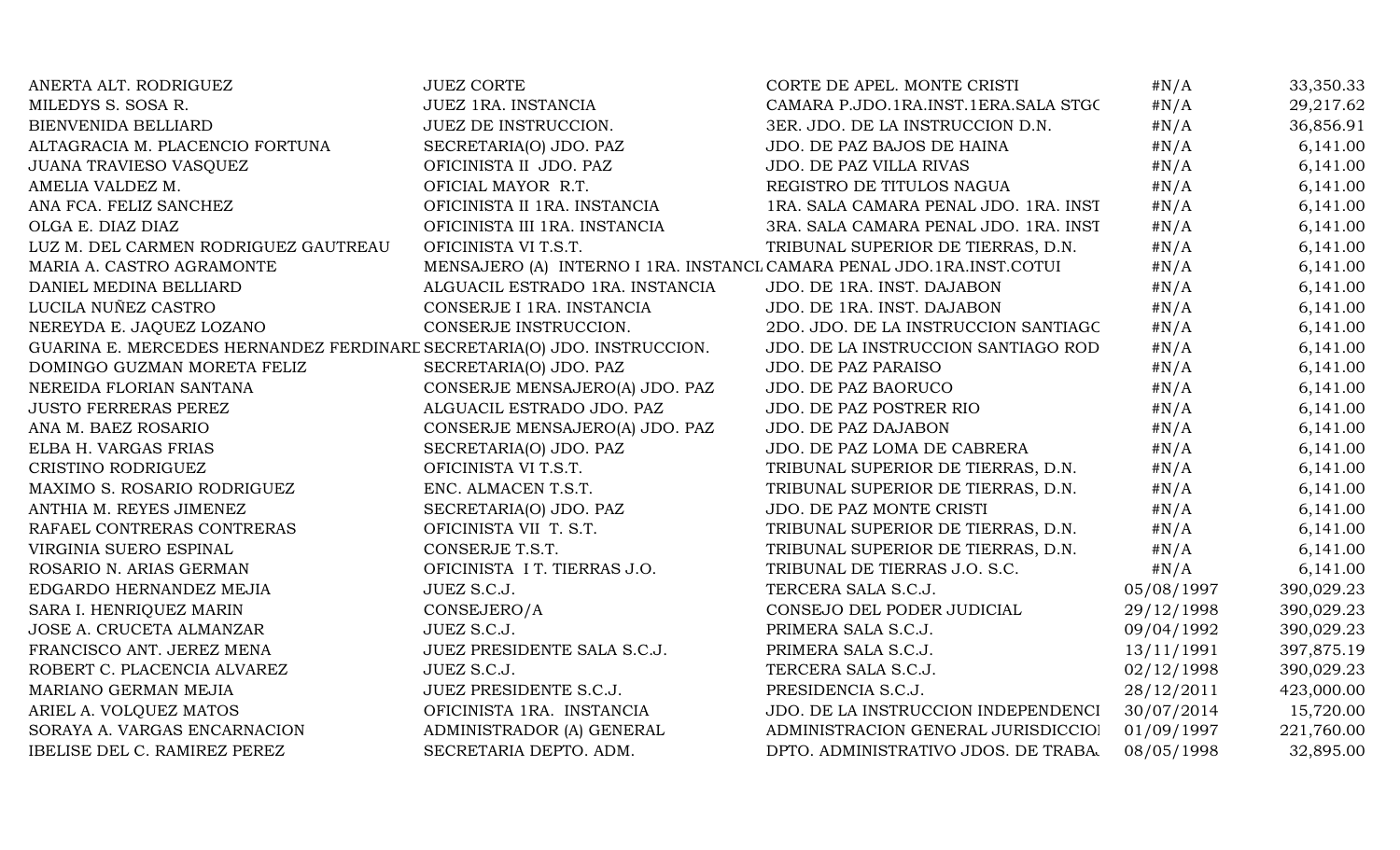| ESPERANZA DEL C. PICHARDO PIO     | <b>OFICINISTA</b>                                                       | UNIDAD DE APOYO SECRETARIAL TST                                         | 01/09/1997 | 38,726.50  |
|-----------------------------------|-------------------------------------------------------------------------|-------------------------------------------------------------------------|------------|------------|
| HAYDEE DE LOS M. BAEZ ALMONTE     | OFICINISTA CORTE                                                        | 3RA. SALA CAMARA CIVIL CORTE APEL. D.                                   | 01/02/1990 | 38,088.00  |
| DARMI E. TORRES CARABALLO         | OFICINISTA CORTE                                                        | PCIA. CORTE DE TRABAJO D.N.                                             | 04/08/1998 | 38,088.00  |
| HERIBERTO A. MOLINA MOLINA        | AUX. DE BIENES INFORMATICOS                                             | UNIDAD SOPORTE TECNICO J.I. D.N.                                        | 01/03/1989 | 34,980.00  |
| BELKIS B. PEÑA PLACENCIA          | <b>TELEFONISTA</b>                                                      | DPTO. ADMINISTRATIVO CORTE DE TRABA                                     | 01/06/1995 | 17,784.00  |
| CRUZ N. DE LOS SANTOS VELAZQUEZ   | <b>CONSERJE</b>                                                         | DPTO. ADMINISTRATIVO JDOS. DE TRABA.                                    | 01/03/1996 | 14,160.00  |
| OTILIO A. VIDAL                   | ABOGADO AYUDANTE 1RA. INST.                                             | 3RA. SALA CAMARA CIVIL JDO. 1RA. INST.                                  | 18/08/1997 | 43,840.80  |
| FANNY R. MEDINA RODRIGUEZ         |                                                                         | ENCARGADO(A) OFICINA ADMINISTRATIVA DPTO. ADMINISTRATIVO CORTE DE TRABA | 01/04/1998 | 116,150.00 |
| ELEUTERIA P. JAVIER PAULINO       | OFICINISTA CITACIONES Y NOTIFICACIONE CENTRO DE CITACIONES P.J.C.N.     |                                                                         | 02/01/1989 | 20,760.00  |
| FRANKLIN DE JESUS ROSARIO         | OFICINISTA CORTE                                                        | 1RA. SALA CAMARA CIVIL CORTE APEL. D.                                   | 13/02/1998 | 24,240.00  |
| JOSE L. DISLA SUERO               | OFICINISTA CORTE                                                        | 2DA. SALA CAMARA CIVIL CORTE APEL. D.                                   | 01/07/1998 | 24,240.00  |
| LUIS E. CASADO CASTILLO           | SUPERVISOR DE ARCHIVO                                                   | OFIC. DE ARCHIVO JUDICIAL CAM.CIVIL C                                   | 15/07/1998 | 29,580.00  |
| ANA R. NUÑEZ POLANCO              | SECRETARIA (O) PRIMERA INSTANCIA                                        | 2DO. TRIBUNAL COL. C/P JDO. 1RA. INST.                                  | 18/09/1997 | 46,368.00  |
| EVELYN O. VALDEZ YSABEL           | SECRETARIA(O) CORTE                                                     | 3RA. SALA CAMARA PENAL CORTE APEL. L                                    | 17/02/1999 | 42,657.60  |
| NEREYRA DEL C. ARACENA            | ABOGADO AYUDANTE CORTE                                                  | 2DA. SALA CAMARA PENAL CORTE APEL. I                                    | 24/04/1987 | 58,374.00  |
| OSVALDO PEREZ LORENZO             | SECRETARIA(O) I CORTE                                                   | PCIA. CAMARA PENAL CORTE APEL. D.N.                                     | 01/07/1994 | 25,680.00  |
| ANTONIO O. SANCHEZ MEJIA          | <b>JUEZ CORTE</b>                                                       | 2DA. SALA TRIBUNAL SUPERIOR ADMINIST                                    | 17/09/1997 | 186,000.00 |
| KEILA S. PEREZ SANTANA            | JUEZ DE LA INSTRUCCION                                                  | 1ER. JDO. DE LA INSTRUCCION D.N.                                        | 01/04/1998 | 138,000.00 |
| MILDRED A. ZAPATA MORA            | ABOGADO AYUDANTE CORTE                                                  | 3RA. SALA CAMARA PENAL CORTE APEL. L                                    | 08/06/1998 | 58,374.00  |
| ROBERT MONTILLA MERAN             | MENSAJERO INTERNO                                                       | PCIA. CAMARA PENAL CORTE APEL. D.N.                                     | 01/02/1999 | 13,800.00  |
| LUISA N. CANAAN POLANCO           | JUEZ PRESIDENTE SALA CORTE                                              | 3RA. SALA TRIBUNAL SUPERIOR ADMINIST                                    | 11/11/1992 | 205,800.00 |
| CESAR A. ACEVEDO CASTILLO         | <b>JUEZ 2DO. SUSTITUTO CORTE</b>                                        | 1RA. SALA CORTE DE TRABAJO D.N.                                         | 04/02/1999 | 199,464.00 |
| <b>JULIO A. BASTARDO ALMANZAR</b> | JUEZ 2DO. SUST. PTE. DE CORTE Y PTE. DI 2DA. SALA CORTE DE TRABAJO D.N. |                                                                         | 04/02/1999 | 218,640.00 |
| <b>JULIO C. REYES JOSE</b>        | <b>JUEZ PRESIDENTE CORTE</b>                                            | PCIA. CORTE DE TRABAJO D.N.                                             | 26/11/1998 | 218,640.00 |
| VERONICA FCA. CASTRO MEDINA       | ABOGADO AYUDANTE CORTE                                                  | PCIA. CORTE DE TRABAJO D.N.                                             | 12/08/1996 | 58,374.00  |
| ALBA V. PAREDES SANCHEZ           | SECRETARIA(O) CORTE                                                     | PCIA. CORTE DE TRABAJO D.N.                                             | 01/10/1995 | 42,657.60  |
| MIGUEL S. ROMANO ROSARIO          | ALGUACIL DE ESTRADO                                                     | 2DA. SALA CORTE DE TRABAJO D.N.                                         | 21/02/1990 | 14,760.00  |
| YDALIA PAULINO GUZMAN             | ABOGADO AYUDANTE 1RA. INST.                                             | 2DA. SALA JDO. DE TRABAJO D.N.                                          | 01/11/1989 | 43,840.80  |
| ROQUE A. CABRERA                  | MENSAJERO EXTERNO                                                       | DPTO. ADMINISTRATIVO CORTE DE TRABA                                     | 17/11/1998 | 18,120.00  |
| SIRA E. FRIAS CORDERO             | SECRETARIA(O) CORTE                                                     | 1RA. SALA CORTE DE TRABAJO D.N.                                         | 01/10/1987 | 42,657.60  |
| ADA R. SEPULVEDA RODRIGUEZ        | OFICINISTA CORTE                                                        | 1RA. SALA CORTE DE TRABAJO D.N.                                         | 01/10/1993 | 24,240.00  |
| MILDRE M. OLIVERO FELIZ           | ABOGADO AYUDANTE CORTE                                                  | 2DA. SALA CORTE DE TRABAJO D.N.                                         | 01/10/1993 | 58,374.00  |
| NORMA C. SANTANA POLANCO          | OFICINISTA CORTE                                                        | 2DA. SALA CORTE DE TRABAJO D.N.                                         | 01/09/1993 | 24,240.00  |
| CLARA H. MORCELO MADERA           | ALGUACIL DE ESTRADO                                                     | 1RA. SALA CORTE DE TRABAJO D.N.                                         | 01/11/1979 | 14,760.00  |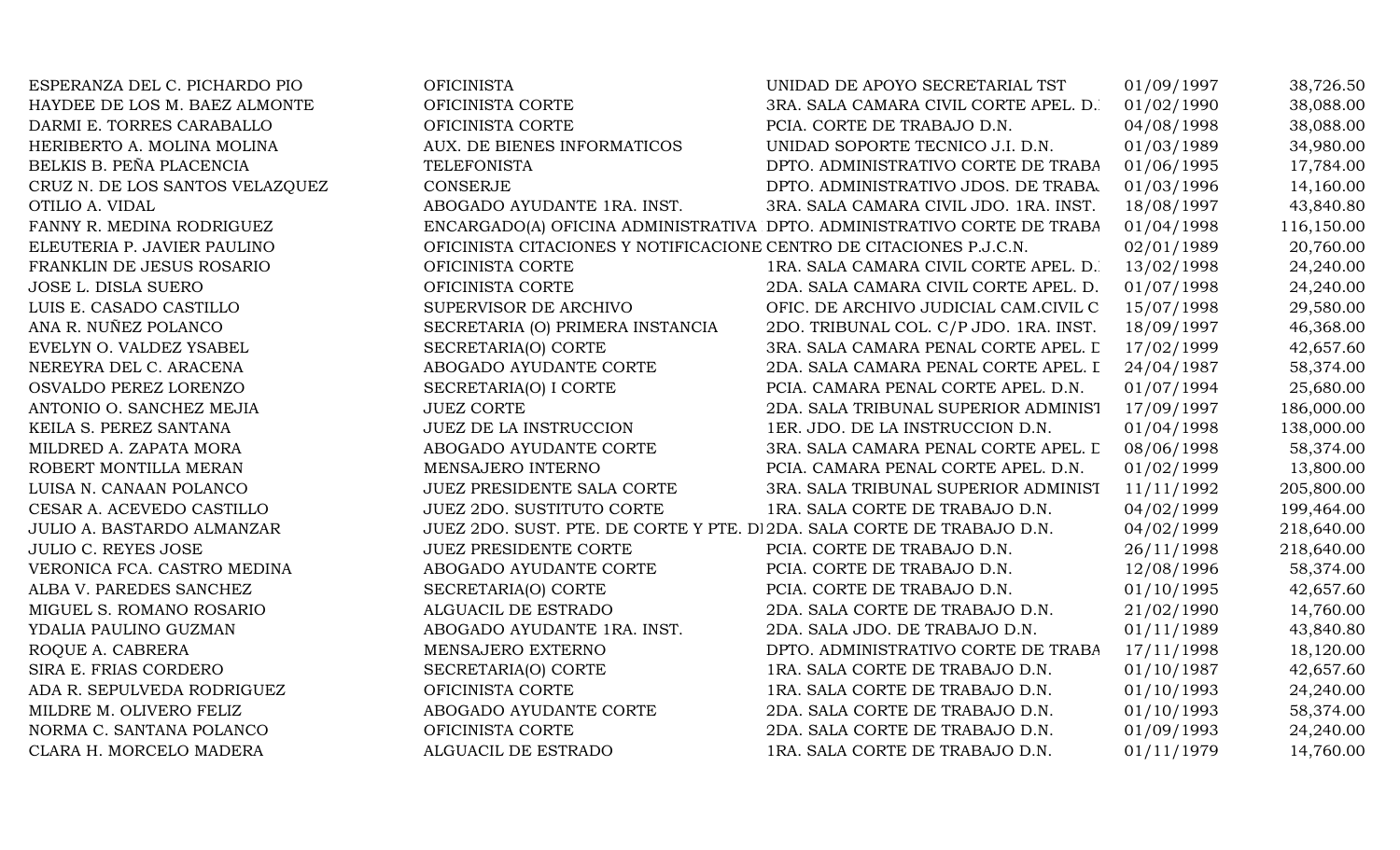| YMA H. MERCEDES RAMIREZ       | OFICINISTA CORTE                                                      | PCIA. CORTE DE TRABAJO D.N.                                                    | 14/10/1997 | 24,240.00  |
|-------------------------------|-----------------------------------------------------------------------|--------------------------------------------------------------------------------|------------|------------|
| EDUARD J. LEGER LOPEZ         | ALGUACIL DE ESTRADO                                                   | 1RA. SALA CORTE DE TRABAJO D.N.                                                | 01/05/1995 | 14,760.00  |
| MOISES DE LA CRUZ             | ALGUACIL DE ESTRADO                                                   | PCIA. CORTE DE TRABAJO D.N.                                                    | 01/10/1993 | 14,760.00  |
| SANTO PEREZ MOQUETE           | ALGUACIL DE ESTRADO                                                   | 1RA. SALA CORTE DE TRABAJO D.N.                                                | 01/10/1993 | 14,760.00  |
| ADA K. SANCHEZ ORTIZ          | OFICINISTA CORTE                                                      | 1RA. SALA CORTE DE TRABAJO D.N.                                                | 03/10/1997 | 24,240.00  |
| <b>WILSON ROJAS</b>           | ALGUACIL DE ESTRADO                                                   | 2DA. SALA CAMARA CIVIL JDO. 1RA. INST.                                         | 21/11/1997 | 14,760.00  |
| ILEANA G. PEREZ GARCIA        | <b>JUEZ CORTE</b>                                                     | 1RA. SALA CAMARA CIVIL CORTE APEL. D.                                          | 03/08/1998 | 186,000.00 |
| JUDHIT A. CONTRERAS ESMURDOC  | <b>JUEZ CORTE</b>                                                     | CORTE DE APEL. N.N.A. D.N.                                                     | 01/07/1988 | 199,464.00 |
| MAGNOLIA N. RUIZ Y GONZALEZ   | ENCARGADO(A) OFICINA ADMINISTRATIVA JDO. DE PAZ DE LA 1RA. CIRC. D.N. |                                                                                | 18/02/1977 | 45,600.00  |
| TERESA C. RIVERA PEREZ        | ABOGADO AYUDANTE I R.T.                                               | REGISTRO DE TITULOS D.N.                                                       | 20/07/1988 | 54,885.60  |
| ILEANA R. GARCIA VALERA       | ABOGADO AYUDANTE CORTE                                                | 2DA. SALA CAMARA PENAL CORTE APEL. I                                           | 05/07/1994 | 58,374.00  |
| NELSON G. CABREJA ARAMBOLES   | SECRETARIA(O) I CORTE                                                 | PCIA. CAMARA PENAL CORTE APEL. D.N.                                            | 01/11/1994 | 25,680.00  |
| GREGORIO ANT. RIVAS ESPAILLAT | <b>JUEZ CORTE</b>                                                     | 1RA. SALA CORTE DE TRABAJO D.N.                                                | 12/06/1998 | 186,000.00 |
| EDYNSON FCO. ALARCON POLANCO  | JUEZ 2DO. SUST. CORTE Y PTE. SALA                                     | 1RA. SALA CAMARA CIVIL CORTE APEL. D.                                          | 01/08/1998 | 199,464.00 |
| CRISTINA A. ABREU GERMOSEN    | <b>OFICINISTA</b>                                                     | SOPORTE A JUECES C.S.C. N.N.A. D.N.                                            | 01/07/1992 | 24,240.00  |
| EUNISIS VASQUEZ ACOSTA        |                                                                       | JUEZ 3ER. SUST. PTE. DE CORTE Y PTE. DI 2DA. SALA CAMARA CIVIL CORTE APEL. D.  | 04/09/1997 | 195,600.00 |
| MIRTHA M. DE LA CRUZ DIAZ     | SECRETARIA (O) PRIMERA INSTANCIA                                      | 6TA. SALA CAMARA CIVIL JDO. 1RA. INST.                                         | 17/05/2005 | 34,980.00  |
| JORGE L. RIVERA DE LOS SANTOS | ABOGADO AYUDANTE CORTE                                                | UNIDAD DE ABOGADOS AYUDANTES TST                                               | 01/05/2013 | 58,374.00  |
| ROBINSON D. SILVERIO PEREZ    | ALGUACIL DE ESTRADO                                                   | 8VA. SALA CAMARA CIVIL JDO. 1RA. INST.                                         | 30/08/1995 | 14,760.00  |
| DAISY M. ABREU URBAEZ         |                                                                       | JUEZ 1ER. SUST. PTE. JDO. 1ERA. INSTANC 8VA. SALA CAMARA CIVIL JDO. 1RA. INST. | 05/03/1999 | 147,600.00 |
| YOSELYN MOYA ESTRELLA         | OFICINISTA 1RA. INSTANCIA                                             | 4TA. SALA CAMARA CIVIL JDO. 1RA. INST.                                         | 11/03/1985 | 20,760.00  |
| NATIVIDAD EVANGELISTA DURAN   | OFICINISTA CITACIONES Y NOTIFICACIONE CENTRO DE CITACIONES P.J.C.N.   |                                                                                | 01/10/1987 | 20,760.00  |
| MIRIAM GERMOSEN GONZALEZ      | <b>ARCHIVISTA</b>                                                     | OFIC. DEPOSITO ARCHIVO CENTRAL MANO                                            | 01/08/1991 | 19,074.00  |
| SAMUEL A. ARIAS ARZENO        | JUEZ PRESIDENTE SALA CORTE                                            | 3RA. SALA CAMARA CIVIL CORTE APEL. D.                                          | 29/12/1998 | 186,000.00 |
| JORGE L. GUZMAN ALBERTO       |                                                                       | ENCARGADO(A) OFICINA ADMINISTRATIVA JDO. DE PAZ MUNICIPAL PRIMERA SALA D       | 01/01/1990 | 45,600.00  |
| YSIDRO MARTINEZ MOLINA        | ALGUACIL DE ESTRADO                                                   | TRIBUNAL SUPERIOR DE TIERRAS DPTO. C                                           | 25/08/1997 | 14,760.00  |
| MARIA ALT. BODRE CESAR        | ABOGADO AYUDANTE CORTE                                                | PCIA. CAMARA CIVIL CORTE APEL. D.N.                                            | 09/03/1988 | 58,374.00  |
| LORENZO MAÑON HERNANDEZ       | MENSAJERO EXTERNO                                                     | PCIA. CAMARA CIVIL CORTE APEL. D.N.                                            | 01/05/1997 | 18,120.00  |
| ERIDANIA CAMPUSANO SOLANO     | ABOGADO AYUDANTE CORTE                                                | 2DA. SALA CAMARA CIVIL CORTE APEL. D.                                          | 19/02/2007 | 58,374.00  |
| YUBERKI ANT. MATOS NIN        | OFICINISTA 1RA. INSTANCIA                                             | 3ER. TRIBUNAL COL. C/P JDO. 1RA .INST.                                         | 08/04/1997 | 20,760.00  |
| ROSANNA I. VASQUEZ FEBRILLET  | <b>JUEZ CORTE</b>                                                     | 3RA. SALA TRIB. SUPERIOR DE TIERRAS D                                          | 01/04/1996 | 186,000.00 |
| MARIA ALT. NOVA SANCHEZ       | ABOGADO AYUDANTE 1RA. INST.                                           | 3ER. JDO. DE LA INSTRUCCION D.N.                                               | 06/06/1990 | 43,840.80  |
| XIOMICELL LORA GUZMAN         | SECRETARIA(O) CORTE                                                   | PCIA. CAMARA PENAL CORTE APEL. D.N.                                            | 01/06/1995 | 78,000.00  |
| YSIS B. MUÑIZ ALMONTE         | <b>JUEZ CORTE</b>                                                     | 2DA. SALA CAMARA PENAL CORTE APEL. I                                           | 14/04/1998 | 186,000.00 |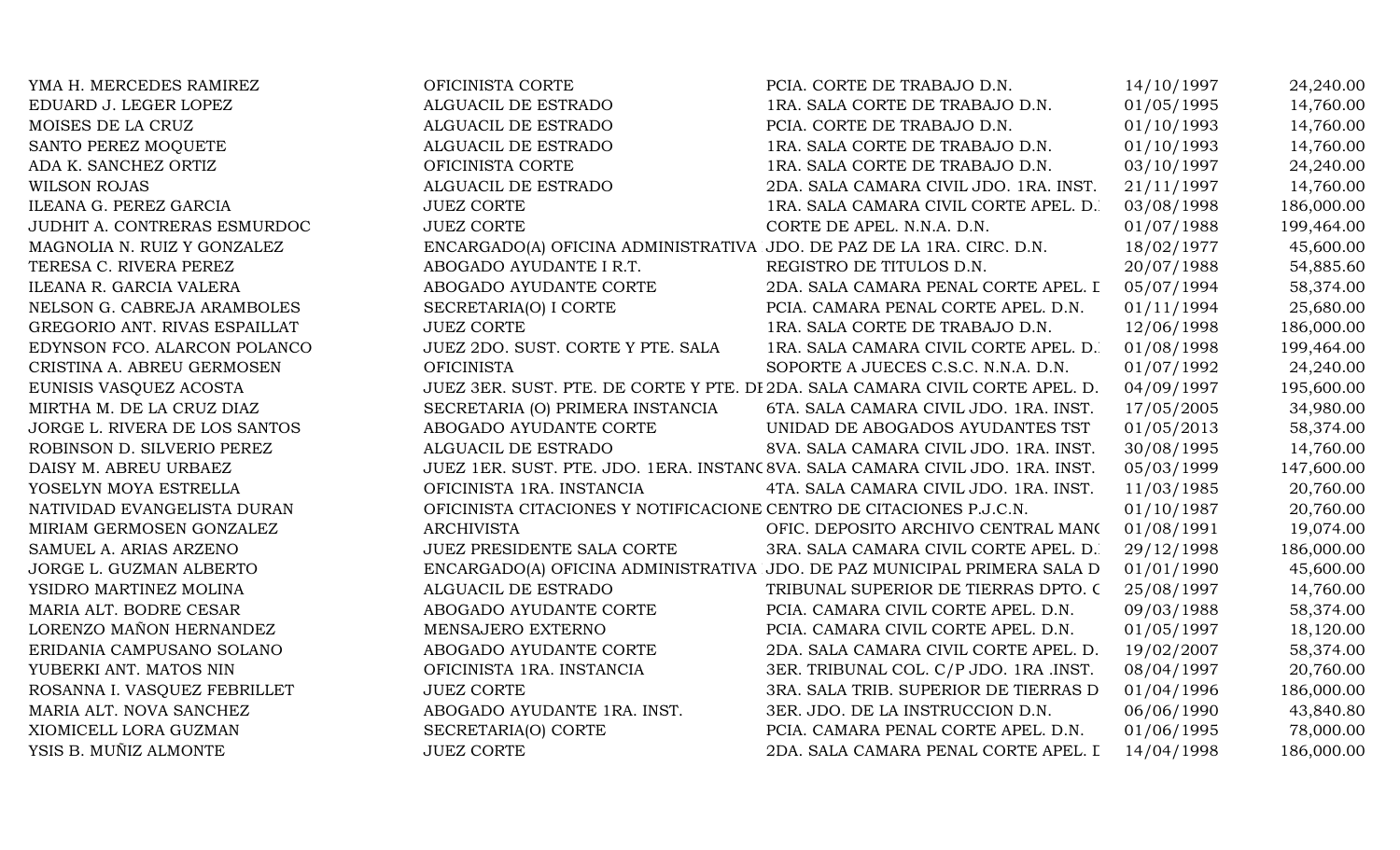SANTO S. DISLA FLORENTINO 2008 2DA. SALGUACIL DE ESTRADO RAMON H. GONZALEZ PEREZ 1999 JUEZ 2DO. SUSTITUTO CORTE JOSE M. LUGO ADAMES ALGUACIL DE ESTRADO GLADIS ALT. REYES DIAZ OFICINISTA 1RA. INSTANCIA CARMENCITA SUERO RAMIREZ OFICINISTA 1RA. INSTANCIA YGNACIO P. CAMACHO HIDALGO JUEZ 1ER. SUSTITUTO CORTE DUARTE A. RODRIGUEZ PEREZ ALGUACIL DE ESTRADO MILAGROS T. DEL JESU MATEO ABOGADO AYUDANTE CORTE RAMON M. ALCANTARA JIMENEZ ALGUACIL DE ESTRADO GUARIONEX PAULINO DE LA OZ ALGUACIL DE ESTRADO JULIO C. CANO ALFAU JUEZ PRESIDENTE CORTE PCIA. CAMARA PENAL CORTE APEL. D.N. 12/01/1985 218,640.00 JOSE A. MARTINEZ DURAN ALGUACIL DE ESTRADO NELSON A. VERAS PEREZ OFICINISTA CORTE 20 ILUMINADA CARMONA LOPEZ OFICINISTA 1RA. INSTANCIA JUANA PEÑA GARCIA OFICINISTA 1RA. INSTANCIA MODESTO ANT. MARTINEZ MEJIA DE APELITA JUEZ CORTE RAFAEL A. BAEZ GARCIA 1999 1999 1999 1998 1999 1999 1998 1999 1998 1999 1998 1999 1998 1999 1998 199 FREDDY A. MENDEZ MEDINA ALGUACIL DE ESTRADO CLARA L. ALMONTE GOMEZ JUEZ 1RA. INSTANCIA PEDRO ANT. SANCHEZ RIVERA JUEZ CORTE FATIMA A. GUERRERO LORENZO ABOGADO AYUDANTE 1RA. INST. JESUS A. GERMAN GUZMAN **ALGUACIL DE ESTRADO** ELSA M. ROSARIO VALDEZ OFICINISTA 1RA. INSTANCIA LEO OGANDO OFICINISTA 1RA. INSTANCIA ZAIRA E. FELIZ GARCIA ABOGADO AYUDANTE 1RA. INST. LIRO B. CARVAJAL MENDEZ ALGUACIL DE ESTRADO 3ER. TRIBUNAL COL. C/P JDO. 1RA .INST. D.N.01/08/1998 15,960.00 ROSA DEL C. PINEDA PEREZ OFICINISTA 1RA. INSTANCIA MARIO FCO. SANCHEZ GUZMAN COORDINADOR (A) MENSAJERIA INES ENCARNACION SEVERINO CONSERJE

NIDIA ALT. CORONA DEL ORBE SECRETARIA (O) PRIMERA INSTANCIA JOSEFA DE LOS SANTOS SECRETARIA (O) PRIMERA INSTANCIA ANA J. CALDERON PEÑA SECRETARIA (O) PRIMERA INSTANCIA EUNICE RODRIGUEZ THEN SECRETARIA (O) PRIMERA INSTANCIA SANTA M. SANCHEZ SECRETARIA (O) PRIMERA INSTANCIA

| 2DA. SALA CAMARA PENAL JDO. 1RA. INST  | 14/07/1998 | 15,960.00  |
|----------------------------------------|------------|------------|
| 2DA. SALA CAMARA PENAL CORTE APEL. I   | 15/08/1997 | 199,464.00 |
| PCIA. CAMARA PENAL CORTE APEL. D.N.    | 16/03/1987 | 15,960.00  |
| 3ER. JDO. DE LA INSTRUCCION D.N.       | 19/06/1990 | 20,760.00  |
| 9NA. SALA CAMARA PENAL JDO. 1RA. INST  | 01/09/1992 | 20,760.00  |
| 3RA. SALA CAMARA PENAL CORTE APEL. L   | 14/04/1998 | 205,800.00 |
| 4TA. SALA CAMARA PENAL JDO. 1RA.INST.  | 01/10/1991 | 15,960.00  |
| 2DA. SALA CAMARA PENAL CORTE APEL. I   | 15/02/1989 | 58,374.00  |
| PCIA. CAMARA PENAL CORTE APEL. D.N.    | 06/07/1987 | 15,960.00  |
| OFIC. JUDICIAL SERV. ATENC. PERMANEN   | 01/10/1996 | 46,368.00  |
| 1RA. SALA CAMARA PENAL CORTE APEL. L   | 17/01/1990 | 15,960.00  |
| 1ER. TRIBUNAL COL. C/P JDO. 1RA. INST. | 01/02/1993 | 46,368.00  |
| PCIA. CAMARA PENAL CORTE APEL. D.N.    | 12/01/1985 | 218,640.00 |
| 1ER. TRIBUNAL COL. C/P JDO. 1RA. INST. | 14/09/1998 | 15,960.00  |
| 2DA. SALA CAMARA PENAL CORTE APEL. I   | 11/01/1993 | 24,240.00  |
| 5TA. SALA JDO. DE TRABAJO D.N.         | 03/09/2012 | 20,760.00  |
| 7MA. SALA CAMARA PENAL JDO. 1RA. INST  | 09/03/1989 | 20,760.00  |
| CORTE DE APEL. N.N.A. D.N.             | 14/04/1998 | 186,000.00 |
| 1RA. SALA CAMARA PENAL CORTE APEL. L   | 01/07/1998 | 186,000.00 |
| 8VA. SALA CAMARA PENAL JDO. 1RA. INST  | 01/12/1998 | 15,960.00  |
| 4TO. TRIBUNAL COL. C/P JDO. 1RA. INST. | 16/05/1995 | 46,368.00  |
| 2DA. SALA CAMARA PENAL JDO. 1RA. INST  | 06/07/1998 | 138,000.00 |
| 2DA. SALA CAMARA PENAL CORTE APEL. I   | 14/04/1998 | 186,000.00 |
| 4TO. TRIBUNAL COL. C/P JDO. 1RA. INST. | 01/08/1998 | 43,840.80  |
| 9NA. SALA CAMARA PENAL JDO. 1RA. INST  | 10/09/1985 | 15,960.00  |
| 9NA. SALA CAMARA PENAL JDO. 1RA. INST  | 09/03/1987 | 20,760.00  |
| 9NA. SALA CAMARA PENAL JDO. 1RA. INST  | 19/03/1996 | 20,760.00  |
| 3ER. TRIBUNAL COL. C/P JDO. 1RA .INST. | 01/11/1997 | 43,840.80  |
| 3ER. TRIBUNAL COL. C/P JDO. 1RA .INST. | 01/06/1998 | 46,368.00  |
| 9NA. SALA CAMARA PENAL JDO. 1RA. INST  | 01/06/1998 | 34,980.00  |
| 3ER. TRIBUNAL COL. C/P JDO. 1RA .INST. | 01/08/1998 | 15,960.00  |
| PCIA. CAMARA PENAL JDO. 1RA. INST. D.N | 19/09/1988 | 20,760.00  |
| DPTO. ADMINISTRATIVO P.J.C.N.          | 01/09/1988 | 40,296.00  |
| DPTO. ADMINISTRATIVO P.J.C.N.          | 20/06/1996 | 12,444.00  |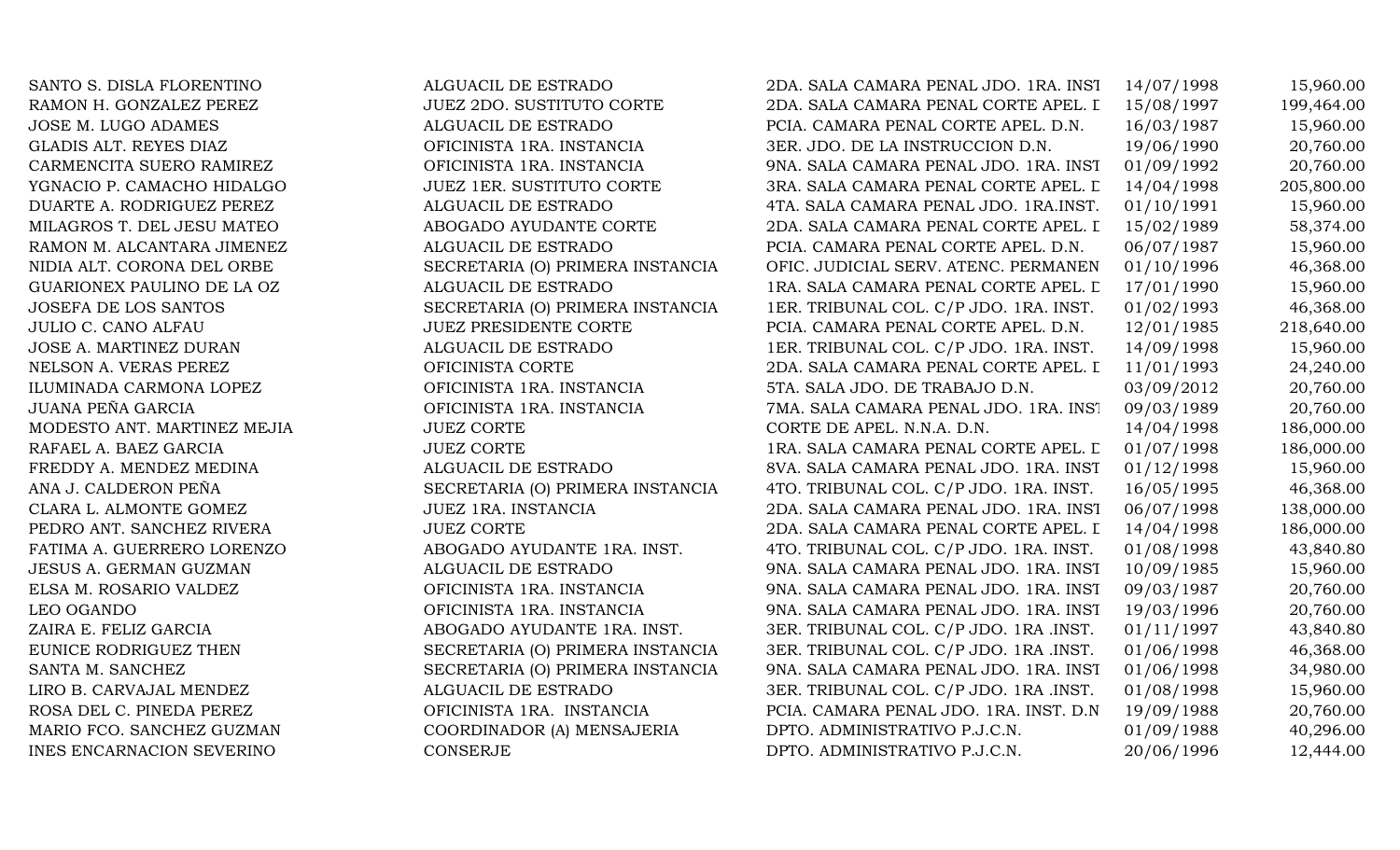| BEYSI G. CASTILLO HERNANDEZ      | <b>CONSERJE</b>                  | DPTO. ADMINISTRATIVO P.J.C.N.           | 27/10/1997 | 12,444.00  |
|----------------------------------|----------------------------------|-----------------------------------------|------------|------------|
| SIMEON DE LOS SANTOS             | <b>CONSERJE</b>                  | DPTO. ADMINISTRATIVO P.J.C.N.           | 19/12/1990 | 12,444.00  |
| MARIA E. CONTRERAS               | <b>CONSERJE</b>                  | DPTO. ADMINISTRATIVO P.J.C.N.           | 18/12/1989 | 12,444.00  |
| RAFAEL VASQUEZ GOICO             | <b>JUEZ PRESIDENTE CORTE</b>     | PCIA. TRIBUNAL SUPERIOR ADMINISTRATI    | 26/11/1998 | 218,640.00 |
| CARMEN N. BARREIRO MEDRANO       | SECRETARIA (O) PRIMERA INSTANCIA | 4TA. SALA JDO. DE TRABAJO D.N.          | 01/02/1995 | 34,980.00  |
| FAUSTO A. DEL ORBE PEREZ         | ALGUACIL DE ESTRADO              | 1RA. SALA JDO. DE TRABAJO D.N.          | 13/03/1995 | 14,760.00  |
| <b>MARTIN MATEO</b>              | ALGUACIL DE ESTRADO              | 1RA. SALA JDO. DE TRABAJO D.N.          | 12/06/1978 | 14,760.00  |
| PEDRO DE LEON                    | <b>AUXILIAR DE ALMACEN</b>       | DPTO. ADMINISTRATIVO JDOS. DE TRABA.    | 01/03/1999 | 16,440.00  |
| <b>JOSE T. TAVERAS ALMONTE</b>   | ALGUACIL DE ESTRADO              | 2DA. SALA JDO. DE TRABAJO D.N.          | 01/10/1993 | 14,760.00  |
| ANA M. PEREZ DE LA CRUZ          | ABOGADO AYUDANTE 1RA. INST.      | PCIA. JDO. DE TRABAJO D.N.              | 01/02/1999 | 43,840.80  |
| FELIX M. REYES VALDEZ            | <b>JUEZ CORTE</b>                | 2DA. SALA CORTE DE TRABAJO D.N.         | 04/02/1999 | 186,000.00 |
| NIDIA MONTERO                    | ABOGADO AYUDANTE CORTE           | 3RA. SALA CAMARA CIVIL CORTE APEL. D.   | 31/08/1994 | 58,374.00  |
| MARIA I. LOPEZ DE LINARES        | OFICINISTA 1RA. INSTANCIA        | 3RA. SALA JDO. DE TRABAJO D.N.          | 01/12/1994 | 20,760.00  |
| NICASIO DE JS. REYES SANTANA     | MENSAJERO EXTERNO                | DPTO. ADMINISTRATIVO JDOS. DE TRABA.    | 01/10/1993 | 18,120.00  |
| ABEL A. PEREZ MIRAMBEAUX         | <b>JUEZ 2DO. SUSTITUTO CORTE</b> | 2DA. SALA CORTE DE TRABAJO D.N.         | 26/11/1998 | 199,464.00 |
| LEOCADIA RIVERA LIRIANO          | SECRETARIA (O) PRIMERA INSTANCIA | PCIA. JDO. DE TRABAJO D.N.              | 15/03/1999 | 34,980.00  |
| RAMON CASTRO FAÑA                | ALGUACIL DE ESTRADO              | 4TA. SALA JDO. DE TRABAJO D.N.          | 24/10/1993 | 14,760.00  |
| YNOCENCIA ALCANTARA FIGUEROA     | <b>CONSERJE</b>                  | DPTO. ADMINISTRATIVO JDOS. DE TRABA.    | 01/10/1993 | 12,444.00  |
| <b>ANTONIO PEREZ</b>             | ALGUACIL DE ESTRADO              | 5TA. SALA JDO. DE TRABAJO D.N.          | 02/10/1987 | 14,760.00  |
| FEDERICO E. FERNANDEZ DE LA CRUZ | <b>JUEZ 1ER. SUSTITUTO CORTE</b> | 1RA. SALA CORTE DE TRABAJO D.N.         | 25/11/1998 | 205,800.00 |
| ADALGISA ALT. CASTILLO ABREU     | <b>JUEZ CORTE</b>                | CORTE DE APEL. N.N.A. D.N.              | 01/08/1998 | 186,000.00 |
| MIGUEL GARCIA                    | MENSAJERO EXTERNO                | DPTO. ADMINISTRATIVO JDOS. DE TRABA.    | 01/03/1997 | 18,120.00  |
| FRANCISCO ANT. PEREZ LORA        | <b>JUEZ PRESIDENTE CORTE</b>     | CORTE DE APEL. N.N.A. D.N.              | 01/08/1998 | 218,640.00 |
| MARIA M. LIRANZO LANTIGUA        | ABOGADO AYUDANTE 1RA. INST.      | PCIA. CAMARA PENAL JDO. 1RA. INST. D.N. | 01/03/1999 | 43,840.80  |
| DANIEL J. NOLASCO OLIVO          | <b>JUEZ CORTE</b>                | 3RA. SALA CAMARA PENAL CORTE APEL. L    | 11/11/1992 | 186,000.00 |
| MIGUELINA UREÑA NUÑEZ            | <b>JUEZ CORTE</b>                | 1RA. SALA CAMARA CIVIL CORTE APEL. D.   | 21/09/1998 | 186,000.00 |
| RAMONA A. ESPINAL RODRIGUEZ      | OFICINISTA DE SERVICIO PENAL     | UNIDAD DE SERVICIO PENAL C.S.C. N.N.A.  | 14/12/1998 | 24,240.00  |
| ADELA TORRES DE LA CRUZ DE NUÑEZ | <b>JUEZ CORTE</b>                | 2DA. SALA TRIB. SUPERIOR DE TIERRAS D   | 12/08/1998 | 186,000.00 |
| NANCY M. JOAQUIN GUZMAN          | <b>JUEZ CORTE</b>                | 3RA. SALA CAMARA PENAL CORTE APEL. L    | 14/04/1998 | 186,000.00 |
| ROSARIO MUESES MANZUETA          | SECRETARIA (O) PRIMERA INSTANCIA | 6TO. JDO. DE LA INSTRUCCION D.N.        | 01/10/1998 | 46,368.00  |
| VANESSA E. ACOSTA PERALTA        | <b>JUEZ CORTE</b>                | 1RA. SALA TRIBUNAL SUPERIOR ADMINIST    | 01/04/2003 | 186,000.00 |
| NIEVE DE JESUS                   | SECRETARIA (O) PRIMERA INSTANCIA | 4TO. JDO. DE LA INSTRUCCION D.N.        | 01/10/1987 | 34,980.00  |
| EVELIN Y. PIMENTEL RAMOS         | OFICINISTA 1RA. INSTANCIA        | 3ER. JDO. DE LA INSTRUCCION D.N.        | 13/03/1990 | 20,760.00  |
| FATIMA SANCHEZ SANTANA           | AUXILIAR ADMINISTRATIVO          | CENTRO DE INFORMACION JUDICIAL P.J.C    | 29/11/1993 | 20,760.00  |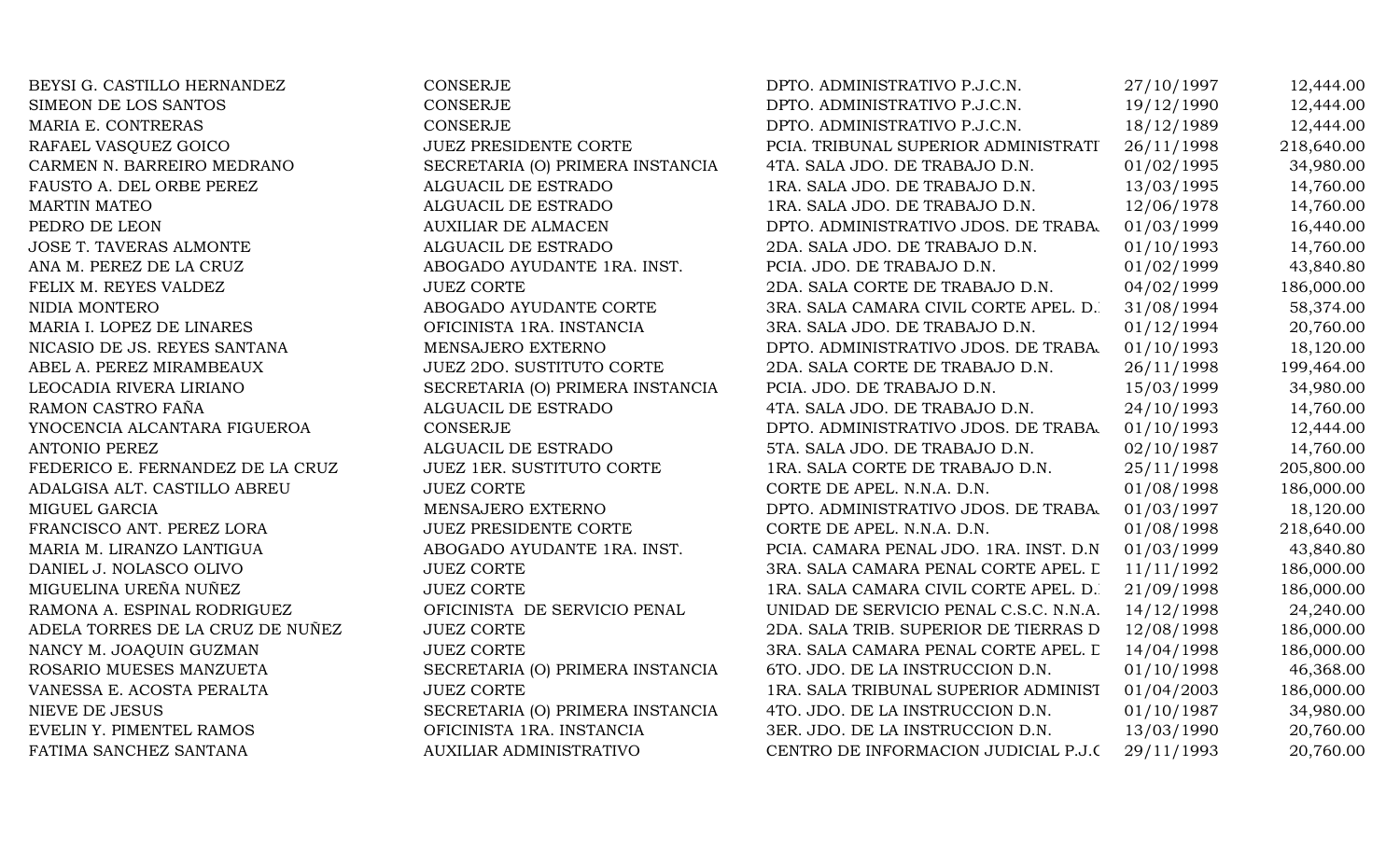| DINAIDA DEL C. ALMONTE PERDOMO | OFICINISTA 1RA. INSTANCIA        | OFIC. JUDICIAL SERV. ATENC. PERMANEN   | 03/09/1990 | 20,760.00  |
|--------------------------------|----------------------------------|----------------------------------------|------------|------------|
| DAISY I. MONTAS PIMENTEL       | <b>JUEZ CORTE</b>                | 1RA. SALA CAMARA PENAL CORTE APEL. L   | 01/01/1999 | 186,000.00 |
| FRANKLIN E. CONCEPCION ACOSTA  | <b>JUEZ CORTE</b>                | 3RA. SALA TRIBUNAL SUPERIOR ADMINIST   | 01/02/1999 | 186,000.00 |
| LUZ M. ORTIZ ORTEGA            | JUEZ 1RA. INSTANCIA              | TRIBUNAL N.N.A. 2DA. SALA PENAL D.N.   | 01/08/1998 | 138,000.00 |
| CLAUDIA M. PEÑA PEÑA           | <b>JUEZ CORTE</b>                | 3RA. SALA TRIBUNAL SUPERIOR ADMINIST   | 01/07/1998 | 186,000.00 |
| ONDINA A. ROSARIO PERALTA      | <b>AUXILIAR ADMINISTRATIVO</b>   | CENTRO DE INFORMACION JUDICIAL P.J.C   | 01/10/1987 | 24,240.00  |
| ELIZABETH J. DISLA LOPEZ       | SECRETARIA (O) PRIMERA INSTANCIA | OFIC. JUDICIAL SERV. ATENC. PERMANEN   | 12/01/1999 | 46,368.00  |
| ALTAGRACIA C. DIROCHE PEREZ    | OFICINISTA 1RA. INSTANCIA        | 5TO. JDO. DE LA INSTRUCCION D.N.       | 01/10/1992 | 20,760.00  |
| RAFAEL HERNANDEZ               | ALGUACIL DE ESTRADO              | JDO. DE PAZ DE LA 1RA. CIRC. D.N.      | 05/10/1971 | 14,760.00  |
| SANTA RODRIGUEZ BATISTA        | CONSERJE                         | JDO. DE PAZ DE LA 1RA. CIRC. D.N.      | 01/11/1996 | 12,444.00  |
| <b>NELSON LIRIANO</b>          | ALGUACIL DE ESTRADO              | JDO. DE PAZ DE LA 2DA. CIRC. D.N.      | 01/02/1994 | 14,760.00  |
| DAMARIS LAURENT OLIVERO        | CONSERJE                         | DPTO. ADMINISTRATIVO JDOS. DE TRABA.   | 01/05/1995 | 12,444.00  |
| JOSE L. LUGO                   | ALGUACIL DE ESTRADO              | JDO. DE PAZ DE LA 3RA. CIRC. D.N.      | 10/11/1992 | 14,760.00  |
| MAXIMA MANZUETA HEREDIA        | CONSERJE                         | JDO. DE PAZ DE LA 3RA. CIRC. D.N.      | 01/11/1994 | 12,444.00  |
| MARIA T. SANTANA MOSQUEA       | ABOGADO AYUDANTE 1RA. INST.      | 3ER. TRIBUNAL COL. C/P JDO. 1RA .INST. | 01/09/1998 | 43,840.80  |
| MARILYN M. MUSA VALERIO        | <b>JUEZ CORTE</b>                | 1RA. SALA CAMARA CIVIL CORTE APEL. D.  | 02/12/1998 | 186,000.00 |
| MARGARITA SANTANA ROMERO       | SECRETARIA (O) JDO. DE PAZ       | JDO. DE PAZ DE LA 4TA. CIRC. D.N.      | 06/06/1991 | 29,580.00  |
| RAMONA RODRIGUEZ LOPEZ         | <b>JUEZ CORTE</b>                | 3RA. SALA CAMARA PENAL CORTE APEL. L   | 02/12/1998 | 186,000.00 |
| CECILIA ESTEVEZ                | SECRETARIA (O) PRIMERA INSTANCIA | 2DA. SALA CAMARA PENAL JDO. 1RA. INST  | 25/05/1984 | 46,368.00  |
| FRANCISCO F. SOTO CASTILLO     | MENSAJERO EXTERNO                | DPTO. ADMINISTRATIVO JDOS. DE PAZ DE   | 01/11/1998 | 18,120.00  |
| MARYS ALT. DE LA PAZ PIMENTEL  | SECRETARIA (O) PRIMERA INSTANCIA | 5TO. JDO. DE LA INSTRUCCION D.N.       | 01/10/1995 | 46,368.00  |
| JULY E. TAMARIZ NUÑEZ          | <b>JUEZ CORTE</b>                | 3RA. SALA CAMARA PENAL CORTE APEL. L   | 02/12/1998 | 186,000.00 |
| MAIRENI M. BATISTA GAUTREAUX   | ALGUACIL DE ESTRADO              | 7MA. SALA CAMARA CIVIL JDO. 1RA. INST. | 14/03/1996 | 14,760.00  |
| ARMANDO ANT. MEJIA             | ALGUACIL DE ESTRADO              | 1RA. SALA JDO. DE PAZ ESP. TRANS. D.N. | 01/08/1993 | 14,760.00  |
| LUZ DEL A. ZORRILLA DE GARCIA  | SECRETARIA (O) JDO. DE PAZ       | 1RA. SALA JDO. DE PAZ ESP. TRANS. D.N. | 14/05/1987 | 29,580.00  |
| LUIS O. JIMENEZ ROSA           | <b>JUEZ CORTE</b>                | 2DA. SALA CAMARA PENAL CORTE APEL. I   | 02/12/1998 | 186,000.00 |
| ZUNILDA ANT. ALMONTE           | SECRETARIA (O) JDO. DE PAZ       | 2DA. SALA JDO. DE PAZ ESP. TRANS. D.N. | 01/06/1994 | 29,580.00  |
| AGAPITO RODRIGUEZ              | OFICINISTA JDO. DE PAZ           | 2DA. SALA JDO. DE PAZ ESP. TRANS. D.N. | 01/12/1989 | 16,440.00  |
| EMILIA VELOZ ROSARIO           | CONSERJE                         | DPTO. ADMINISTRATIVO JDOS. DE TRANS.   | 08/10/1996 | 12,444.00  |
| ALEJANDRA CASTILLO REYES       | SECRETARIA (O) JDO. DE PAZ       | 5TA. SALA JDO. DE PAZ ESP. TRANS. D.N. | 01/08/1990 | 29,580.00  |
| NAYKIS R. MONEGRO VASQUEZ      | MENSAJERO EXTERNO                | DPTO. ADMINISTRATIVO JDOS. DE TRANS.   | 01/07/1998 | 18,120.00  |
| ROSALBA O. GARIB HOLGUIN       | <b>JUEZ CORTE</b>                | 2DA. SALA CAMARA PENAL CORTE APEL. I   | 25/05/1998 | 186,000.00 |
| MATIAS M. DEL ROSARIO ROMERO   | <b>JUEZ CORTE</b>                | 2DA. SALA CAMARA CIVIL CORTE APEL. D.  | 25/05/1998 | 186,000.00 |
| DELIO ANT. GERMAN FIGUEROA     | JUEZ 1RA. INSTANCIA              | 4TO. TRIBUNAL COL. C/P JDO. 1RA. INST. | 09/04/1992 | 138,000.00 |
|                                |                                  |                                        |            |            |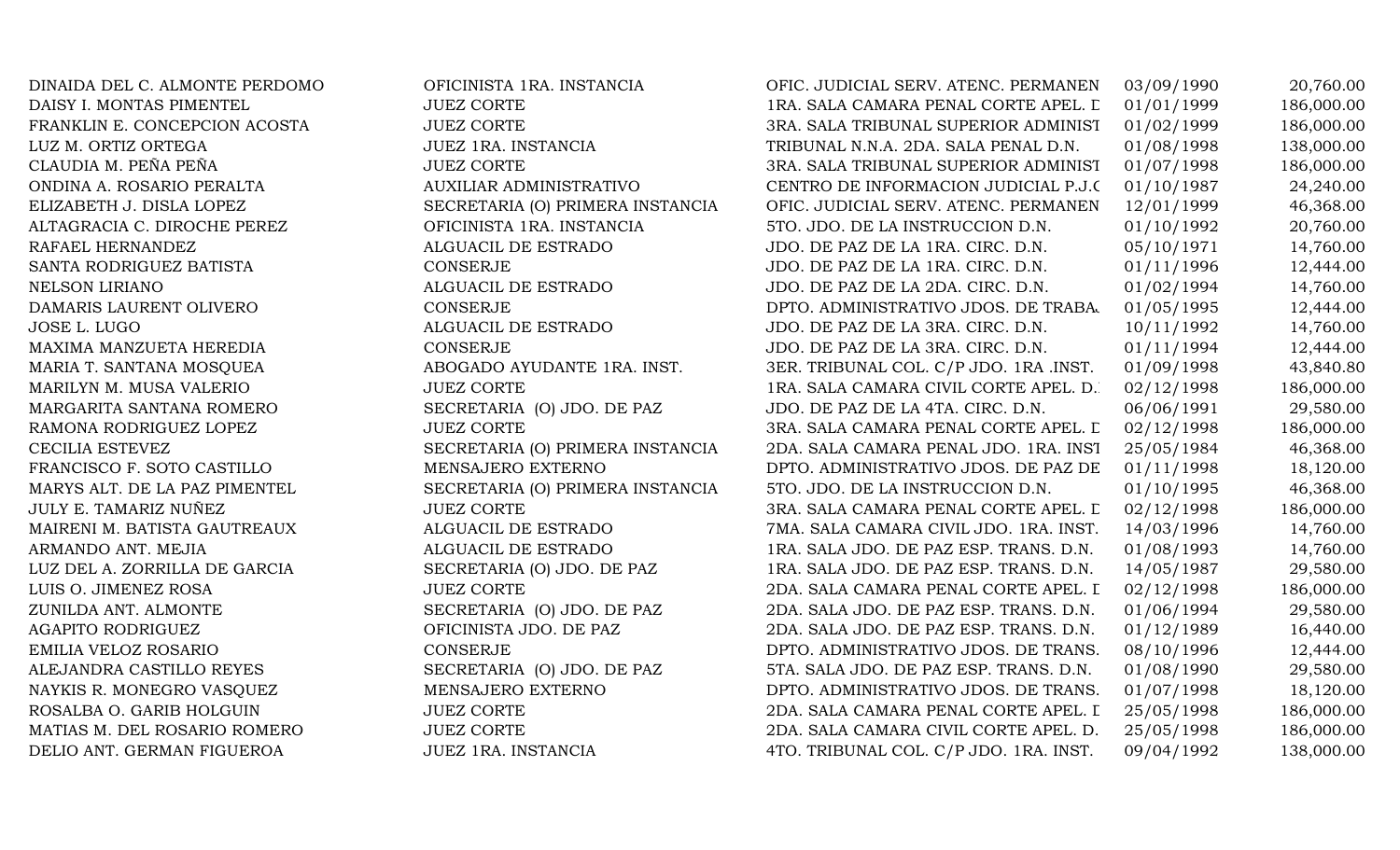| JAUEL ARIAS MENDEZ               | OFICINISTA CITACIONES Y NOTIFICACIONE CENTRO DE CITACIONES P.J.C.N.     |                                                                               | 16/04/2012 | 20,760.00  |
|----------------------------------|-------------------------------------------------------------------------|-------------------------------------------------------------------------------|------------|------------|
| DIOMEDE Y. VILLALONA GUERRERO    | JUEZ PRESIDENTE SALA CORTE                                              | 2DA. SALA TRIBUNAL SUPERIOR ADMINIST                                          | 28/05/1998 | 205,800.00 |
| DORIS J. PUJOLS ORTIZ            | <b>JUEZ CORTE</b>                                                       | 1RA. SALA CAMARA PENAL CORTE APEL. L                                          | 26/05/1998 | 186,000.00 |
| SONIA M. PERDOMO RODRIGUEZ       | <b>JUEZ CORTE</b>                                                       | 3RA. SALA CAMARA CIVIL CORTE APEL. D.                                         | 19/11/1992 | 186,000.00 |
| CARMEN E. MANCEBO ACOSTA         | <b>JUEZ CORTE</b>                                                       | 1RA. SALA CAMARA PENAL CORTE APEL. L                                          | 14/04/1998 | 186,000.00 |
| DANILO AMADOR QUEVEDO            | <b>JUEZ DE LA INSTRUCCION</b>                                           | 3ER. JDO. DE LA INSTRUCCION D.N.                                              | 15/05/1998 | 138,000.00 |
| SONIA ALT. HICIANO HERRERA       | JUEZ 1RA. INSTANCIA                                                     | SALA PENAL 1ER. TRIBUNAL N.N.A. D.N.                                          | 15/05/1998 | 138,000.00 |
| WENDY S. MARTINEZ MEJIA          | JUEZ 1ER. SUST. PTE. DE CORTE Y PTE. DI 1RA. SALA CORTE DE TRABAJO D.N. |                                                                               | 01/12/1993 | 205,800.00 |
| MARIANA D. GARCIA CASTILLO       | <b>JUEZ CORTE</b>                                                       | 1RA. SALA CAMARA PENAL CORTE APEL. L                                          | 12/02/1998 | 186,000.00 |
| RAFAEL L. CIPRIAN LORA           | <b>JUEZ 1ER. SUSTITUTO CORTE</b>                                        | 2DA. SALA CORTE DE TRABAJO D.N.                                               | 22/10/1998 | 205,800.00 |
| RITA M. LORA REYES               | ABOGADO AYUDANTE CORTE                                                  | 1RA. SALA CAMARA CIVIL CORTE APEL. D.                                         | 15/03/1985 | 58,374.00  |
| YUDERKA MATEO RODRIGUEZ          | SECRETARIA DE JUEZ                                                      | TRIBUNAL SUPERIOR DE TIERRAS DPTO. C                                          | 01/10/1992 | 28,860.00  |
| MARIA E. LIRIANO MEDINA          | CONSERJE                                                                | UNIDAD DE SERVICIOS ADMINISTRATIVOS                                           | 01/10/1987 | 17,693.70  |
| GENARO D. EUSEBIO LANTIGUA       | <b>JARDINERO</b>                                                        | UNIDAD DE SERVICIOS ADMINISTRATIVOS                                           | 01/09/1994 | 14,160.00  |
| LUSNELDA SOLIS TAVERAS           |                                                                         | JUEZ 3ER. SUST. PTE. DE CORTE Y PTE. DI 3RA. SALA TRIB. SUPERIOR DE TIERRAS D | 03/07/1984 | 195,600.00 |
| CELESTE ALT. CAMINERO GUILAMO    | OFICIAL ARCHIVO ACTIVO                                                  | ARCHIVO ACTIVO DEL TRIBUNAL SUPERIO                                           | 05/03/1990 | 48,894.00  |
| PATRICIA ORTIZ VICIOSO           | ABOGADO AYUDANTE CORTE                                                  | 3RA. SALA CAMARA CIVIL CORTE APEL. D.                                         | 04/09/2012 | 54,885.60  |
| DAMARIS A. SANTANA POLANCO       | <b>OFICINISTA</b>                                                       | UNIDAD DE APOYO SECRETARIAL TST                                               | 01/10/1987 | 25,079.14  |
| CARMEN J. PAULINO PERDOMO        | <b>OFICINISTA</b>                                                       | UNIDAD DE APOYO SECRETARIAL TST                                               | 01/01/1986 | 25,079.14  |
| CARMEN ALCANTARA PEREZ           | ABOGADO AYUDANTE                                                        | SOPORTE A JUECES C.S.C. N.N.A. D.N.                                           | 17/10/1982 | 58,374.00  |
| OLGA B. MEJIA FORTUNATO          | ABOGADO AYUDANTE                                                        | UNIDAD DE ABOGADOS AYUDANTES TST                                              | 09/12/1998 | 58,374.00  |
| ELIAS SANTINI PERERA             | JUEZ DE PAZ                                                             | 4TA. SALA JDO. DE PAZ ESP. TRANS. D.N.                                        | 14/12/1998 | 108,000.00 |
| LUZ M. PUJOLS MARTINEZ           | <b>REFERENCISTA</b>                                                     | UNIDAD DE CONSULTA J.I. D.N.                                                  | 14/12/1998 | 24,240.00  |
| KATE R. ECHAVARRIA PIMENTEL      | <b>JUEZ COORDINADOR</b>                                                 | 4TA. SALA TRIBUNAL DE TIERRAS J.O. D.N.                                       | 23/02/2009 | 138,000.00 |
| INGRID M. MANCEBO CASTILLO       | ABOGADO AYUDANTE                                                        | UNIDAD DE ABOGADOS AYUDANTES TST                                              | 02/01/2006 | 58,374.00  |
| MERCEDES PERALTA CUEVAS          |                                                                         | JUEZ 2DO. SUST. PTE. DE CORTE Y PTE. DI 2DA. SALA TRIB. SUPERIOR DE TIERRAS D | 22/10/1998 | 199,464.00 |
| GUILLERMINA ALT. MARIZAN SANTANA | <b>JUEZ PRESIDENTE CORTE</b>                                            | TRIBUNAL SUPERIOR DE TIERRAS DPTO. C                                          | 04/09/1997 | 218,640.00 |
| SANDRA ABBOTT BATISTA            | ABOGADO AYUDANTE                                                        | DIRECCION NACIONAL REGISTRO DE TITU                                           | 01/11/1998 | 69,696.00  |
| NANI A. CASTAÑOS CASTILLO        | REGISTRADOR DE TITULOS ADSCRITO                                         | CONTRALORIA JURISDICCION INMOBILIAR                                           | 01/03/1997 | 97,944.00  |
| MODESTA CONTRERAS SANTOS         | REGISTRADOR DE TITULOS                                                  | REGISTRO DE TITULOS D.N.                                                      | 25/08/1987 | 138,000.00 |
| CARMEN N. RAMIREZ ENCARNACION    | REVISOR R.T.                                                            | UNIDAD DE APOYO REGISTRAL J.I.                                                | 01/10/1988 | 35,280.00  |
| NIOVELICE FELIZ MEDINA           | OFICINISTA 1RA. INSTANCIA                                               | PCIA. CAMARA PENAL JDO. 1RA. INST. D.N                                        | 01/10/1987 | 20,760.00  |
| MARIA E. RODRIGUEZ LOPEZ         | ENCARGADO(A) OFICINA ADMINISTRATIVA JDO. DE PAZ DE LA 3RA. CIRC. D.N.   |                                                                               | 01/03/1990 | 45,600.00  |
| <b>JOHAIRA PEREZ REYES</b>       | OFICINISTA CORTE                                                        | 3RA. SALA CAMARA PENAL CORTE APEL. L                                          | 15/03/1994 | 24,240.00  |
|                                  |                                                                         |                                                                               |            |            |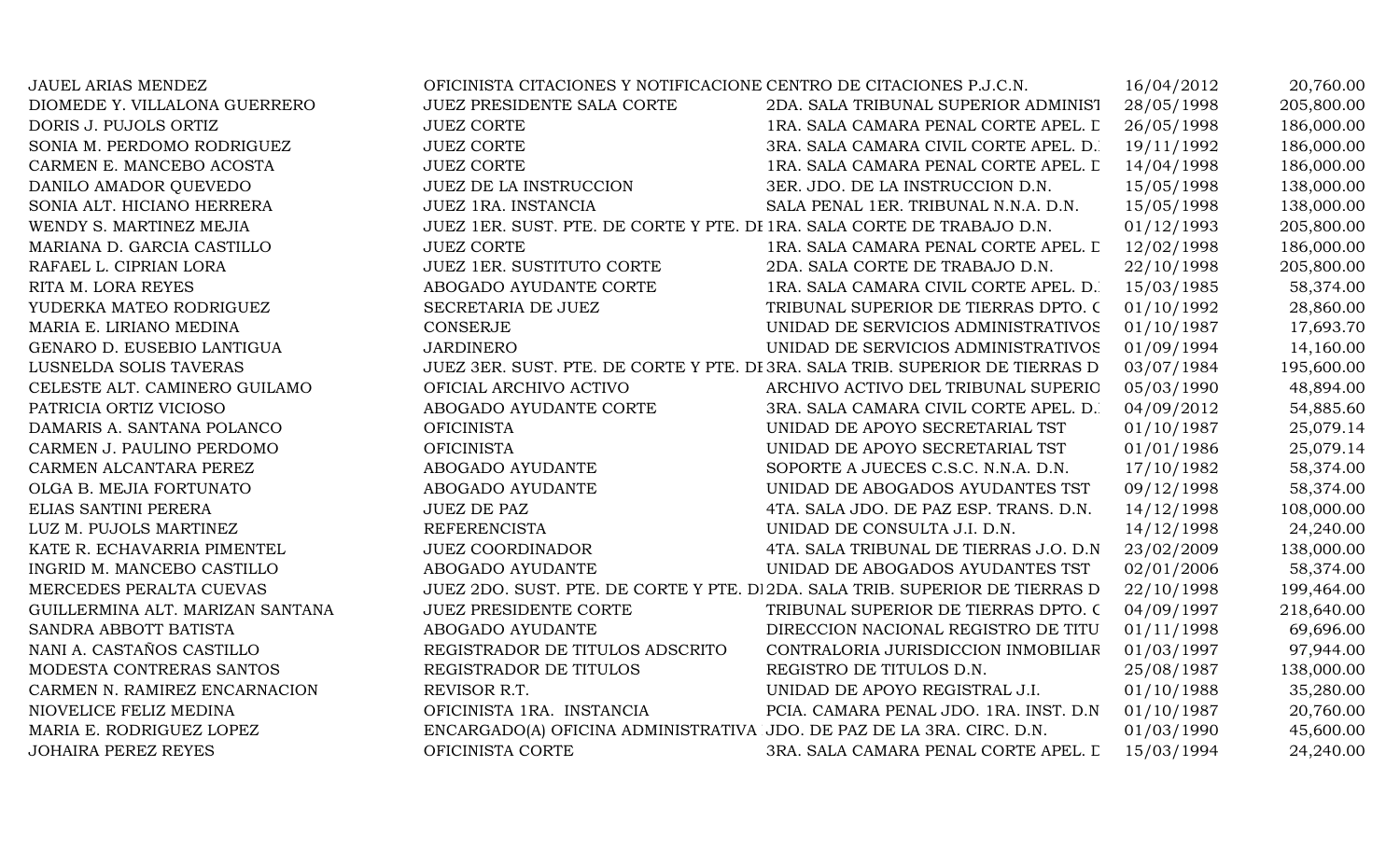| BELKIS Y. GONZALEZ MOSQUEA      | AUX. DE RECEPCION Y ENTREGA                                 | RECEPCION Y ENTREGA R.T.                                                 | 02/09/1997 | 34,980.00  |
|---------------------------------|-------------------------------------------------------------|--------------------------------------------------------------------------|------------|------------|
| PASTOR AQUINO MARTINEZ          | <b>AUXILIAR R.T.</b>                                        | REGISTRO DE TITULOS D.N.                                                 | 01/11/1986 | 24,240.00  |
| CRISTOBALINA A. REYES BATISTA   | OFICINISTA JDO. DE PAZ                                      | 1RA. SALA JDO. DE PAZ ESP. TRANS. D.N.                                   | 01/10/1987 | 22,552.80  |
| ANA J. JIMENEZ DE LOS SANTOS    | REVISOR R.T.                                                | PRECALIFICACION R.T.                                                     | 01/04/1993 | 35,280.00  |
| ORLANDO CELEDONIO DE LA CRUZ    | AUX. DE RECEPCION Y ENTREGA                                 | UNIDAD DE GESTION ADMINISTRATIVA DE                                      | 14/07/1997 | 24,240.00  |
| ANGELA J. RIVERA DEVERS         | <b>DIGITADOR</b>                                            | UNIDAD DE PROCESOS COMUNES J.I.                                          | 04/06/1997 | 27,541.20  |
| AGUEDA NUÑEZ ROSARIO            | AUX. DE RECEPCION Y ENTREGA                                 | RECEPCION Y ENTREGA R.T.                                                 | 04/06/1997 | 24,240.00  |
| CARMELO ORBE DEL ORBE           | <b>CONSERJE</b>                                             | UNIDAD DE SERVICIOS ADMINISTRATIVOS                                      | 30/04/1998 | 14,160.00  |
| CARMEN Z. ALT. BAUTISTA MARTE   | <b>OFICINISTA</b>                                           | REGISTRO DE TITULOS D.N.                                                 | 18/12/1989 | 24,240.00  |
| ROSABEL CASTILLO ROLFFOT        |                                                             | DIRECTOR (A) NACIONAL REGISTROS DE T DIRECCION NACIONAL REGISTRO DE TITU | 22/10/1998 | 221,760.00 |
| PEDRO P. REINOSO PICHARDO       | ABOGADO AYUDANTE                                            | DIRECCION NACIONAL REGISTRO DE TITU                                      | 26/02/2014 | 69,696.00  |
| JUAN ANT. DISLA GARCIA          | INSPECTOR DE MENSURAS CATASTRALES UNIDAD DE INSPECCION DNMC |                                                                          | 01/11/1991 | 69,696.00  |
| GUSTAVO A. CORDOVA LIBERATO     | TECNICO TOPOGRAFO                                           | UNIDAD DE INSPECCION DNMC                                                | 10/01/1990 | 42,657.60  |
| ANA ANT. HERRERA MENDEZ         | CONSERJE                                                    | UNIDAD DE SERVICIOS ADMINISTRATIVOS                                      | 25/04/1996 | 14,160.00  |
| FELICIA BALLEJO                 | <b>AUXILIAR ADMINISTRATIVO</b>                              | DIRECCION REG. MENSURAS CAT. DPTO. 0                                     | 01/01/1988 | 27,979.92  |
| CESAR N. LANTIGUA ROSARIO       | MENSAJERO EXTERNO                                           | UNIDAD DE SERVICIOS ADMINISTRATIVOS                                      | 11/06/1996 | 20,760.00  |
| MILAGROS DE JS. VALENZUELA MOTA | ENC. RECEPCION Y ENTREGA                                    | DIRECCION REG. MENSURAS CAT. DPTO. 0                                     | 15/03/1988 | 74,844.00  |
| AGUSTINA PEREZ DE LOS SANTOS    | AUX. DE ENTREGA                                             | DIRECCION REG. MENSURAS CAT. DPTO. 0                                     | 04/09/1996 | 24,240.00  |
| ALGENI FELIX MEJIA              | ALGUACIL DE ESTRADO                                         | 2DA. SALA CAMARA PENAL JDO. 1RA. INST                                    | 08/02/1999 | 15,960.00  |
| LUCY ANT. CARABALLO             | ABOGADO RECEPTOR                                            | UNIDAD DE RECEPCION DE DOCUMENTOS                                        | 29/03/1999 | 43,840.80  |
| BERTILIA TEJEDA CABRAL          | <b>CONSERJE</b>                                             | UNIDAD DE SERVICIOS ADMINISTRATIVOS                                      | 14/04/1999 | 14,160.00  |
| YESENIA ALT. HERNANDEZ BAEZ     | ABOGADO AYUDANTE                                            | UNIDAD DE ABOGADOS AYUDANTES TST                                         | 01/04/1999 | 58,374.00  |
| DAIRA C. MEDINA TEJEDA          | JUEZ SUST. PTE. COLEGIADO                                   | 4TO. TRIBUNAL COL. C/P JDO. 1RA. INST.                                   | 01/04/1999 | 138,000.00 |
| ALINA MORA ARIAS                | <b>JUEZ CORTE</b>                                           | 2DA. SALA TRIBUNAL SUPERIOR ADMINIST                                     | 16/06/1999 | 186,000.00 |
| VILMA L. ALBA SIMO              | <b>SUPERVISORA</b>                                          | DPTO. DE MANTENIMIENTO J.I.                                              | 15/04/1999 | 77,836.80  |
| CARMEN Y. PEÑA SUERO            | JUEZ JDO. DE TRABAJO                                        | 6TA. SALA JDO. DE TRABAJO D.N.                                           | 02/10/2001 | 138,000.00 |
| ELSA M. PIMENTEL SEPULVEDA      | <b>CONSERJE</b>                                             | UNIDAD DE SERVICIOS ADMINISTRATIVOS                                      | 14/04/1999 | 14,160.00  |
| ANTONIA J. GRULLON BLANDINO     | <b>JUEZ CORTE</b>                                           | CORTE DE APEL. N.N.A. D.N.                                               | 01/05/1999 | 186,000.00 |
| ANA I. GARCIA CASTILLO          | AUX. DE RECEPCION Y ENTREGA                                 | RECEPCION Y ENTREGA R.T.                                                 | 01/06/1999 | 29,580.00  |
| JUAN L. REYES LEBRON            | TECNICO REVISOR II                                          | UNIDAD DE REVISION, DNMC                                                 | 01/06/1999 | 58,370.40  |
| JUAN C. GARCIA MESA             | OFICINISTA CORTE                                            | 2DA. SALA CAMARA CIVIL CORTE APEL. D.                                    | 01/06/1999 | 24,240.00  |
| MAIKA ORTIZ ZUCCO               | CONTADOR(A) JI                                              | GERENCIA FINANCIERA J.I.                                                 | 01/06/1999 | 54,885.60  |
| ROSA M. PRADEL CARRASCO         | ABOGADO AYUDANTE CORTE                                      | PCIA. CAMARA PENAL CORTE APEL. D.N.                                      | 19/05/1999 | 58,374.00  |
| PATRICIA CANALS ALEGRIA         | ABOGADO AYUDANTE CORTE                                      | UNIDAD DE ABOGADOS AYUDANTES TST                                         | 06/09/2010 | 58,374.00  |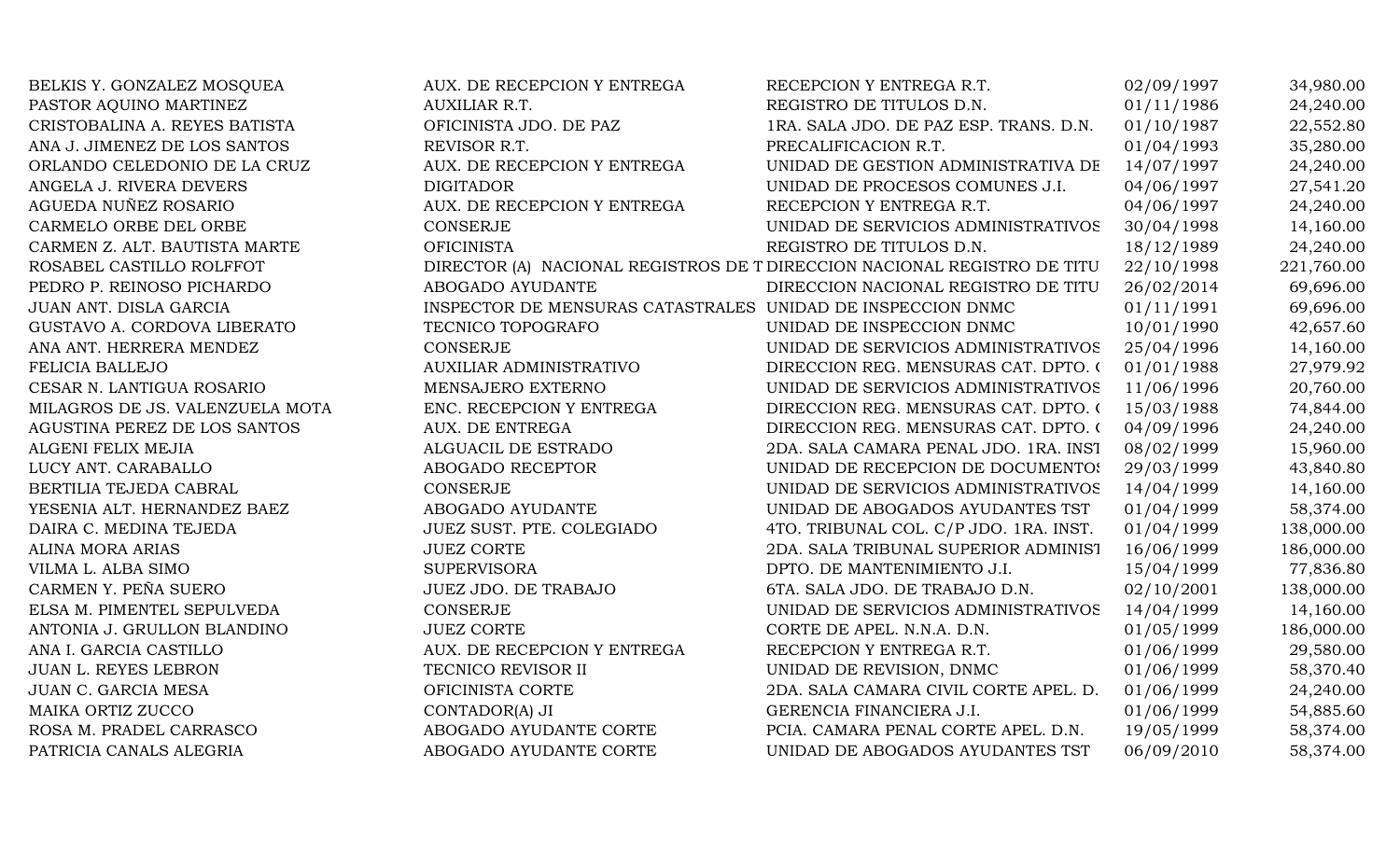| MARTINA DE LOS SANTOS SANCHEZ      | SECRETARIA (O) PRIMERA INSTANCIA                                    | 2DA. SALA CAMARA CIVIL JDO. 1RA. INST.                                     | 12/05/1999 | 34,980.00  |
|------------------------------------|---------------------------------------------------------------------|----------------------------------------------------------------------------|------------|------------|
| NIEVES FIGUEREO ESPINOSA           | <b>CONSERJE</b>                                                     | DPTO. ADMINISTRATIVO JDOS. DE PAZ DE                                       | 01/05/1999 | 12,444.00  |
| ARLIN B. VENTURA JIMENEZ           | JUEZ SUST. PTE. COLEGIADO                                           | 3ER. TRIBUNAL COL. C/P JDO. 1RA .INST.                                     | 01/03/2005 | 138,000.00 |
| KATTY A. SOLER BAEZ                | <b>JUEZ CORTE</b>                                                   | 1RA. SALA TRIB. SUPERIOR DE TIERRAS D                                      | 01/07/1999 | 186,000.00 |
| <b>JOAQUIN E. FLORENTINO VERAS</b> |                                                                     | ENC. ADMINISTRATIVO II PALACIO JUSTICL DPTO. ADMINISTRATIVO TRIBUNALES FAM | 01/04/1998 | 50,094.00  |
| HAYDEE E. VARGAS CASTILLO          | ALGUACIL DE ESTRADO                                                 | 2DA. SALA CAMARA PENAL CORTE APEL. I                                       | 01/10/1998 | 15,960.00  |
| MYRNA L. CABRERA CASTILLO          | ENC. ALMACEN ADMVO.                                                 | DPTO. ADMINISTRATIVO CORTE DE TRABA                                        | 24/02/1988 | 31,600.00  |
| SANTO E. GONZALEZ CARVAJAL         | AYUDANTE DE TOPOGRAFIA                                              | UNIDAD DE INSPECCION DNMC                                                  | 01/08/1999 | 25,920.00  |
| AMAURY R. MARTINEZ                 | MENSAJERO INTERNO                                                   | DPTO. ADMINISTRATIVO P.J.C.N.                                              | 01/10/1987 | 12,444.00  |
| LENNY R. GARCIA VALENTIN           | SUPERVISOR DE REPRODUCCION                                          | DPTO. ADMINISTRATIVO P.J.C.N.                                              | 24/01/1995 | 29,580.00  |
| INGRID S. FERNANDEZ MENDEZ         | JUEZ SUST. PTE. COLEGIADO                                           | 1ER. TRIBUNAL COL. C/P JDO. 1RA. INST.                                     | 01/07/1999 | 138,000.00 |
| MERCEDES M. MUÑOZ DE RODRIGUEZ     | SECRETARIA (O) JDO. DE PAZ                                          | 6TA. SALA JDO. DE PAZ ESP. TRANS. D.N.                                     | 01/09/1999 | 29,580.00  |
| CRISTHELISSE DEL MONTE DIAZ        | ANALISTA JURIDICO                                                   | UNIDAD DE APOYO REGISTRAL J.I.                                             | 10/08/1999 | 54,885.60  |
| ONDINA R. GARCIA                   | OFICINISTA 1RA. INSTANCIA                                           | 4TO. JDO. DE LA INSTRUCCION D.N.                                           | 01/09/1999 | 20,760.00  |
| PAULA M. AYBAR DOMINGUEZ           | ABOGADO AYUDANTE CORTE                                              | UNIDAD DE ABOGADOS AYUDANTES TST                                           | 01/05/2013 | 58,374.00  |
| FERNANDO H. DE LA CRUZ VICTORIA    | OFICINISTA CITACIONES Y NOTIFICACIONE CENTRO DE CITACIONES P.J.C.N. |                                                                            | 01/10/1987 | 20,760.00  |
| IRIS Z. PAULINO ENCARNACION        | SECRETARIA (O) PRIMERA INSTANCIA                                    | 3ER. JDO. DE LA INSTRUCCION D.N.                                           | 09/08/1999 | 46,368.00  |
| HIAAN J. CARBUCIA GONELL           | ABOGADO AYUDANTE CORTE                                              | 3RA. SALA CAMARA PENAL CORTE APEL. L                                       | 06/09/1999 | 58,374.00  |
| PABLO IMBERT ROSARIO               | ABOGADO AYUDANTE CORTE                                              | 3RA. SALA CAMARA PENAL CORTE APEL. L                                       | 06/09/1999 | 58,374.00  |
| <b>JULIO CUEVAS</b>                | <b>VIGILANTE</b>                                                    | DPTO. ADMINISTRATIVO JDOS. DE TRABA.                                       | 06/09/1999 | 13,800.00  |
| VIRGILIO DE LOS S. GENERE          | <b>VIGILANTE</b>                                                    | JDO. DE PAZ DE LA 3RA. CIRC. D.N.                                          | 06/09/1999 | 13,800.00  |
| JOSE R. GONZALEZ GONZALEZ          | <b>VIGILANTE</b>                                                    | DPTO. ADMINISTRATIVO N.N.A. D.N.                                           | 06/09/1999 | 13,800.00  |
| ESMIRNA G. MENDEZ ALVAREZ          |                                                                     | JUEZ PRESIDENTE TRIBUNAL COLEGIADO 1ER. TRIBUNAL COL. C/P JDO. 1RA. INST.  | 02/08/1999 | 138,000.00 |
| FELIX ANT. BRITO CASTILLO          | SUPERVISOR DE ARCHIVO                                               | OFIC. DEPOSITO ARCHIVO CENTRAL MANO                                        | 13/09/1999 | 29,640.65  |
| CRUCITA ROSARIO HENRIQUEZ          | OFICINISTA JDO. DE PAZ                                              | JDO. DE PAZ DE LA 4TA. CIRC. D.N.                                          | 20/09/1999 | 16,440.00  |
| LUIS A. SANCHEZ GALVEZ             | ALGUACIL DE ESTRADO                                                 | 3RA. SALA CAMARA CIVIL JDO. 1RA. INST.                                     | 01/03/2001 | 14,760.00  |
| JACQUELINE VENTURA                 | <b>CONSERJE</b>                                                     | UNIDAD DE SERVICIOS ADMINISTRATIVOS                                        | 20/09/1999 | 14,160.00  |
| NATIVIDAD HERNANDEZ MASELLE        | REVISOR R.T.                                                        | UNIDAD DE APOYO REGISTRAL J.I.                                             | 20/09/1999 | 35,280.00  |
| YOKAURYS MORALES CASTILLO          | <b>JUEZ CORTE</b>                                                   | 3RA. SALA CAMARA CIVIL CORTE APEL. D.                                      | 01/10/1999 | 186,000.00 |
| BELKIS RAMIREZ PEREZ               | ABOGADO AYUDANTE                                                    | UNIDAD DE ABOGADOS AYUDANTES TST                                           | 01/10/1999 | 58,374.00  |
| GLORIA ALT. MOSCOSO SEGARRA        | SECRETARIA (O)                                                      | REGISTRO DE TITULOS D.N.                                                   | 01/10/1999 | 37,920.00  |
| MIGUEL O. ESPINAL TOBAL            | ALGUACIL DE ESTRADO                                                 | 2DA. SALA CAMARA CIVIL CORTE APEL. D.                                      | 01/10/1999 | 14,760.00  |
| CECILIA I. BADIA ROSARIO           | JUEZ JDO. DE TRABAJO                                                | 3RA. SALA JDO. DE TRABAJO D.N.                                             | 01/10/1999 | 138,000.00 |
| OSIRIS DE JS. SANTANA CORDERO      | SUPERVISOR DE REPRODUCCION                                          | UNIDAD DE SERVICIOS ADMINISTRATIVOS                                        | 12/08/2003 | 34,980.00  |
|                                    |                                                                     |                                                                            |            |            |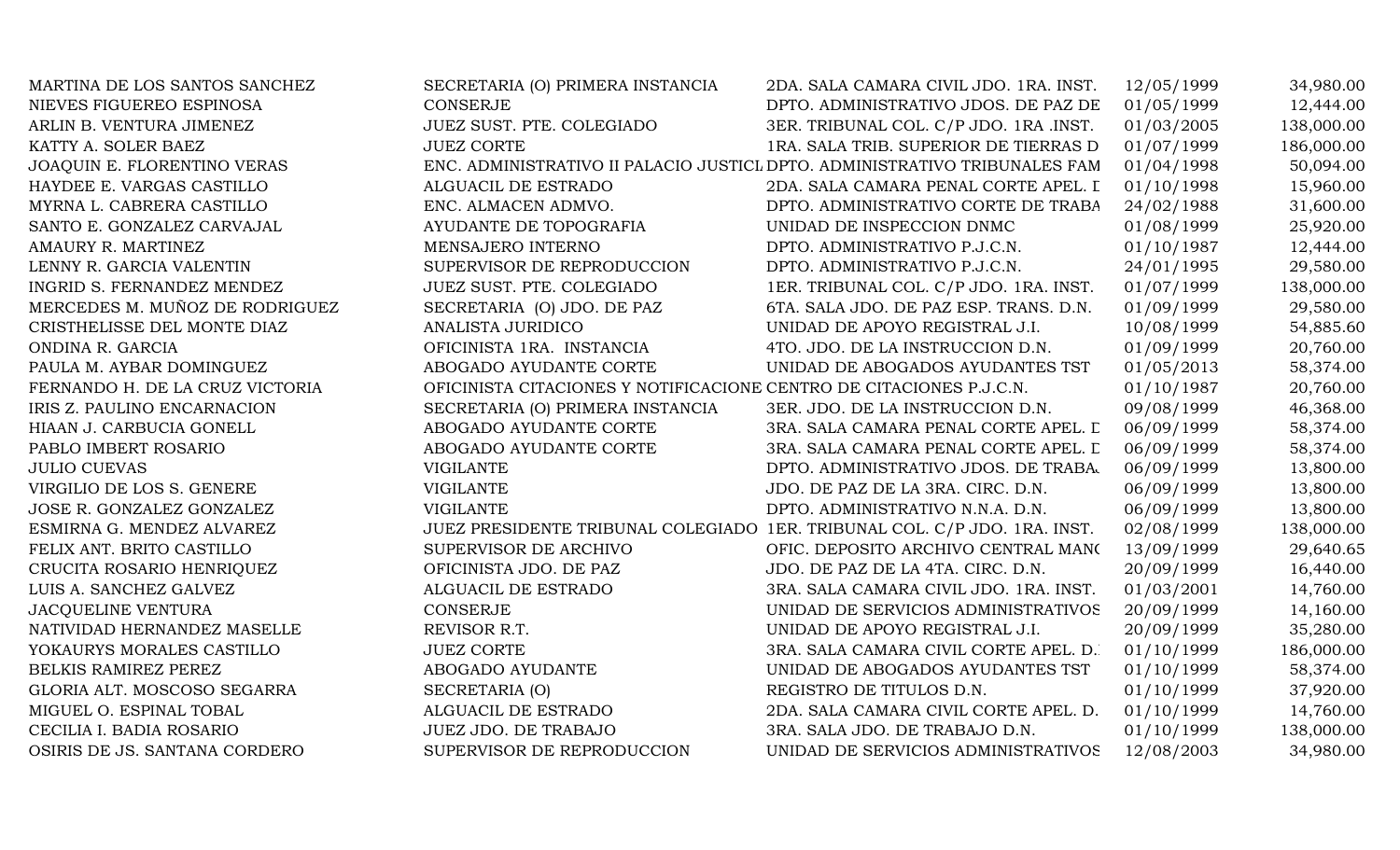| YISSEL B. SOTO PEÑA            |                                  | JUEZ PRESIDENTE TRIBUNAL COLEGIADO 2DO. TRIBUNAL COL. C/P JDO. 1RA. INST.     | 09/11/1999 | 138,000.00 |
|--------------------------------|----------------------------------|-------------------------------------------------------------------------------|------------|------------|
| AGUSTIN CARDENES ACEVEDO       | ALGUACIL DE ESTRADO              | 3ER. TRIBUNAL COL. C/P JDO. 1RA .INST.                                        | 13/12/1999 | 15,960.00  |
| SOCORRO A. TAVAREZ CASADO      | OFICINISTA 1RA. INSTANCIA        | 2DO. TRIBUNAL COL. C/P JDO. 1RA. INST.                                        | 30/04/2013 | 20,760.00  |
| ALBERTO E. RODRIGUEZ SILVA     | ENC. RECEPCION DE DOCUMENTOS     | UNIDAD DE RECEPCION DE DOCUMENTOS                                             | 05/01/2000 | 67,082.40  |
| FRANKLIN J. GOMEZ VOLQUEZ      | OFICIAL DE SERVICIOS I           | REGISTRO DE TITULOS D.N.                                                      | 11/02/2000 | 54,885.60  |
| MARITZA MEDINA PEREZ           | ABOGADO RECEPTOR                 | UNIDAD DE RECEPCION DE DOCUMENTOS                                             | 09/02/2000 | 43,840.80  |
| FILDA C. NOBOA PEREZ           | JUEZ DE PAZ ITINERANTE           | SALA PENAL 1ER. TRIBUNAL N.N.A. D.N.                                          | 01/03/2000 | 108,000.00 |
| SULVIA ALT. MEJIA FELIX        | OFICINISTA CORTE                 | PCIA. CAMARA PENAL CORTE APEL. D.N.                                           | 06/03/2000 | 24,240.00  |
| TEOFILO M. ANDUJAR SANCHEZ     | JUEZ PRESIDENTE 1RA. INSTANCIA   | PCIA. CAMARA PENAL JDO. 1RA. INST. D.N                                        | 08/03/2000 | 154,800.00 |
| EDWARD ANT. MEJIA FERNANDEZ    | SUPERVISOR DE ARCHIVO            | PCIA. CAMARA PENAL CORTE APEL. D.N.                                           | 01/03/2006 | 29,580.00  |
| RUTH E. ROMAN PAULINO          | SECRETARIA (O) PRIMERA INSTANCIA | PCIA. CAMARA PENAL JDO. 1RA. INST. D.N                                        | 03/04/2000 | 34,980.00  |
| ALLENNY R. CHALAS SANTANA      | AUX. DE RECEPCION Y ENTREGA      | CENTRO DE ATENCION AL USUARIO                                                 | 17/04/2000 | 24,240.00  |
| JOSE L. ANDUJAR SALDIVAR       | ALGUACIL DE ESTRADO              | 5TA. SALA CAMARA CIVIL JDO. 1RA. INST.                                        | 02/05/2000 | 14,760.00  |
| AMIZADDAI D. CASTILLO NUÑEZ    | OFICINISTA CORTE                 | PCIA. CAMARA PENAL CORTE APEL. D.N.                                           | 24/03/2014 | 24,240.00  |
| GREISI C. PERALTA ORTIZ        | SECRETARIA (O)                   | GERENCIA FINANCIERA J.I.                                                      | 28/03/2000 | 34,980.00  |
| JORGE L. PEREZ LORA            | ABOGADO AYUDANTE CORTE           | 1RA. SALA CAMARA PENAL CORTE APEL. L                                          | 06/03/2000 | 43,840.80  |
| CESAR ALB. THOMAS CASTILLO     | GERENTE FINANCIERO               | GERENCIA FINANCIERA J.I.                                                      | 01/06/2000 | 145,530.00 |
| LUIS ML. ESTRELLA HIDALGO      | ALGUACIL DE ESTRADO              | 2DA. SALA CAMARA CIVIL JDO. 1RA. INST.                                        | 01/06/2000 | 14,760.00  |
| HEIDI J. MOLANO ROSA           | <b>OFICINISTA</b>                | 3RA. SALA CAMARA CIVIL CORTE APEL. D.                                         | 05/07/2000 | 24,240.00  |
| ANSELMO A. BELLO FERRERAS      |                                  | JUEZ 1ER. SUST. PTE. DE CORTE Y PTE. DI 1RA. SALA TRIB. SUPERIOR DE TIERRAS D | 06/07/2000 | 186,000.00 |
| CLAUDIA M. RIVERA FURET        | ANALISTA JURIDICO                | UNIDAD DE APOYO REGISTRAL J.I.                                                | 02/05/2006 | 54,885.60  |
| FREDDY PEREZ CARRAZCO          | MENSAJERO EXTERNO                | DPTO. ADMINISTRATIVO P.J.C.N.                                                 | 18/07/2000 | 18,120.00  |
| INGRID I. OLIVARES MERCADO     | <b>JUEZ DE PAZ ITINERANTE</b>    | PCIA. JDO. DE TRABAJO D.N.                                                    | 17/07/2000 | 108,000.00 |
| ADALGISA FORTUNATO DE LA CRUZ  | <b>REFERENCISTA</b>              | UNIDAD DE CONSULTA J.I. D.N.                                                  | 01/08/2000 | 24,240.00  |
| ALEIDA M. ASENCIO ABREU        | OFICINISTA 1RA. INSTANCIA        | 2DO. TRIBUNAL COL. C/P JDO. 1RA. INST.                                        | 10/10/2008 | 20,760.00  |
| TANIA H. YUNES SANCHEZ         | JUEZ 1RA. INSTANCIA              | PCIA. CAMARA PENAL JDO. 1RA. INST. D.N.                                       | 01/09/2000 | 138,000.00 |
| ANA E. FELIZ ORTIZ             | SECRETARIA DE JUEZ               | 6TA. SALA TRIBUNAL DE TIERRAS J.O. D.N                                        | 10/08/2000 | 28,860.00  |
| WILDIN M. PIMENTEL PINALES     | OFICINISTA TST                   | UNIDAD DE APOYO SECRETARIAL TST                                               | 25/09/2000 | 24,240.00  |
| FANNY J. LOPEZ PIMENTEL        | JUEZ T.T.J.O.                    | 1RA. SALA TRIBUNAL DE TIERRAS J.O. D.N                                        | 06/09/2000 | 138,000.00 |
| FELIX R. MATOS                 | ALGUACIL DE ESTRADO              | 5TA. SALA JDO. DE PAZ ESP. TRANS. D.N.                                        | 02/10/2000 | 14,760.00  |
| FELIX C. LORA                  | <b>VIGILANTE</b>                 | DPTO. ADMINISTRATIVO JDOS. DE TRABA.                                          | 01/09/2000 | 13,800.00  |
| EMILKIS U. TERRERO DAJER       | JUEZ T.T.J.O.                    | 7MA. SALA TRIBUNAL DE TIERRAS J.O. D.I                                        | 11/09/2000 | 138,000.00 |
| CLAUDIA MA. GUERRERO PELLETIER | SECRETARIA (O) AUXILIAR          | CENTRO DE INFORMACION JUDICIAL P.J.C                                          | 19/09/2000 | 24,240.00  |
| GILDA L. RAMIREZ AYBAR         | ABOGADO AYUDANTE CORTE           | 1RA. SALA TRIBUNAL SUPERIOR ADMINIST                                          | 01/11/2000 | 58,374.00  |
|                                |                                  |                                                                               |            |            |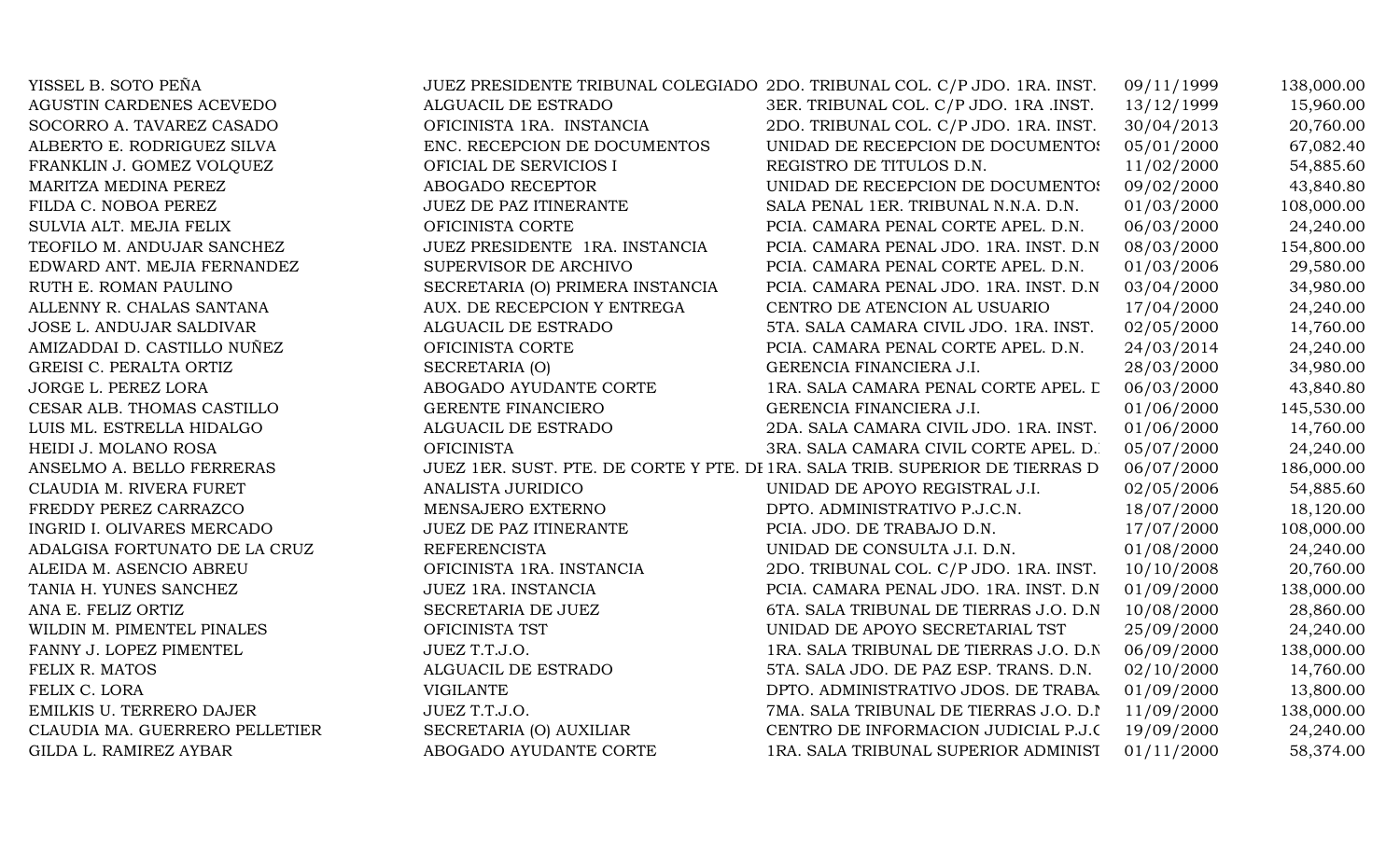| FLAVIA Y. MATOS DE MATOS       | ANALISTA JURIDICO                  | PRECALIFICACION R.T.                    | 01/11/2000 | 35,280.00  |
|--------------------------------|------------------------------------|-----------------------------------------|------------|------------|
| PAVEL E. MONTES DE OCA DE LEON | ALGUACIL DE ESTRADO                | 9NA. SALA CAMARA PENAL JDO. 1RA. INST   | 02/10/2000 | 15,960.00  |
| SORANNI GOMEZ BONILLA          | AUX. DE RECEPCION Y ENTREGA        | RECEPCION Y ENTREGA R.T.                | 01/11/2000 | 32,875.20  |
| WILLIAM BDO. ARIAS CARRASCO    | ALGUACIL DE ESTRADO                | 4TA. SALA JDO. DE TRABAJO D.N.          | 18/12/2000 | 14,760.00  |
| DELIA M. MARTINEZ NUÑEZ        | ABOGADO AYUDANTE 1RA. INST.        | 6TO. JDO. DE LA INSTRUCCION D.N.        | 19/12/2000 | 43,840.80  |
| JULIO C. MONEGRO DURAN         | ALGUACIL DE ESTRADO                | 2DA. SALA CAMARA PENAL CORTE APEL. I    | 04/01/2001 | 15,960.00  |
| BOANERGE PEREZ URIBE           | ALGUACIL DE ESTRADO                | 6TA. SALA CAMARA CIVIL JDO. 1RA. INST.  | 16/01/2001 | 14,760.00  |
| JOSE ML. HENRIQUEZ LOPEZ       | OFICINISTA CORTE                   | 1RA. SALA CAMARA PENAL CORTE APEL. L    | 17/01/2001 | 24,240.00  |
| JUAN C. MEJIA MATOS            | SOPORTE REDES                      | DIV. DE INFRAESTRUCTURA Y COMUNICA(     | 08/10/2012 | 48,894.00  |
| JOHANNA PEREZ VASQUEZ          | SECRETARIA(O) CORTE                | 2DA. SALA CAMARA CIVIL CORTE APEL. D.   | 01/02/2001 | 42,657.60  |
| HONORIO ANT. SUZAÑA            | JUEZ 1RA. INSTANCIA                | 6TA. SALA CAMARA CIVIL JDO. 1RA. INST.  | 01/02/2001 | 138,000.00 |
| VICTOR ML. PEÑA FELIZ          | <b>JUEZ CORTE</b>                  | 3RA. SALA CAMARA CIVIL CORTE APEL. D.   | 01/02/2001 | 186,000.00 |
| MARITZA E. CAPELLAN ARAUJO     | <b>JUEZ CORTE</b>                  | 2DA. SALA CAMARA CIVIL CORTE APEL. D.   | 01/02/2001 | 186,000.00 |
| URSULA J. CARRASCO MARQUEZ     | <b>JUEZ CORTE</b>                  | 1RA. SALA TRIBUNAL SUPERIOR ADMINIST    | 01/02/2001 | 186,000.00 |
| MARILYN MORENO PERALTA         | AUXILIAR DE EXPEDIENTES EN PROCESO | UNIDAD DE PROCESOS COMUNES J.I.         | 01/02/2001 | 27,396.00  |
| MERY L. COLLADO TACTUK         | <b>JUEZ CORTE</b>                  | 1RA. SALA TRIBUNAL SUPERIOR ADMINIST    | 01/02/2001 | 186,000.00 |
| JHONNY ALB. CUSTODIO LLUBERES  | MENSAJERO EXTERNO                  | DPTO. ADMINISTRATIVO P.J.C.N.           | 06/02/2001 | 18,120.00  |
| BELKIS VIÑAS GUTIERREZ         | ANALISTA JURIDICO                  | UNIDAD DE APOYO REGISTRAL J.I.          | 12/02/2001 | 54,885.60  |
| SIMON D. PICHARDO              | ABOGADO AYUDANTE CORTE             | 1RA. SALA TRIBUNAL SUPERIOR ADMINIST    | 01/02/2001 | 58,374.00  |
| REYNA BURET CORREA             | ALGUACIL DE ESTRADO                | 3RA. SALA CAMARA CIVIL JDO. 1RA. INST.  | 14/02/2001 | 14,760.00  |
| ARIEL A. PAULINO CARABALLO     | ALGUACIL DE ESTRADO                | 4TA. SALA CAMARA CIVIL JDO. 1RA. INST.  | 01/08/2005 | 14,760.00  |
| KEISI M. DEL ROSARIO LIMA      | ABOGADO AYUDANTE CORTE             | 3RA. SALA CAMARA PENAL CORTE APEL. L    | 01/02/2001 | 58,374.00  |
| ANA C. CAMINERO ORTIZ          | ABOGADO AYUDANTE 1RA. INST.        | PCIA. CAMARA CIVIL JDO. 1RA. INST. D.N. | 01/03/2001 | 43,840.80  |
| MIGUEL GUZMAN DE PAULA         | MENSAJERO EXTERNO                  | DPTO. ADMINISTRATIVO P.J.C.N.           | 01/03/2001 | 18,120.00  |
| SILVERIA SENA PEREZ            | ABOGADO AYUDANTE CORTE             | 1RA. SALA CORTE DE TRABAJO D.N.         | 01/03/2001 | 58,374.00  |
| YUDELKA OGANDO                 | MENSAJERO INTERNO                  | DPTO. ADMINISTRATIVO JDOS. DE TRABA.    | 19/03/2001 | 12,444.00  |
| GEIFI C. ESPINOSA FELIZ        | ELECTRICISTA I                     | DPTO. ADMINISTRATIVO P.J.C.N.           | 02/02/2001 | 29,580.00  |
| ANDREA DE LA ROSA              | <b>CONSERJE</b>                    | DPTO. ADMINISTRATIVO P.J.C.N.           | 05/03/2001 | 12,444.00  |
| JUAN R. ARAUJO VALDEZ          | ALGUACIL DE ESTRADO                | 7MO. JDO. DE LA INSTRUCCION D.N.        | 03/04/2001 | 13,800.00  |
| JOSELINA NUÑEZ ARISMENDY       | OFICINISTA 1RA. INSTANCIA          | 4TO. JDO. DE LA INSTRUCCION D.N.        | 12/03/2001 | 20,760.00  |
| BERNARDA NOLASCO DE LA CRUZ    | OFICINISTA 1RA. INSTANCIA          | 5TA. SALA CAMARA CIVIL JDO. 1RA. INST.  | 02/04/2001 | 20,760.00  |
| PRICILA MARTINEZ TINEO         | JUEZ 1RA. INSTANCIA                | 4TA. SALA CAMARA CIVIL JDO. 1RA. INST.  | 02/04/2001 | 138,000.00 |
| LORENZA VALENTIN PACHECO       | OFICINISTA 1RA. INSTANCIA          | 2DO. TRIBUNAL COL. C/P JDO. 1RA. INST.  | 08/06/2012 | 20,760.00  |
| FRANNY ML. GONZALEZ CASTILLO   | JUEZ 1RA. INSTANCIA                | 4TA. SALA CAMARA PENAL JDO. 1RA.INST.   | 01/05/2001 | 138,000.00 |
|                                |                                    |                                         |            |            |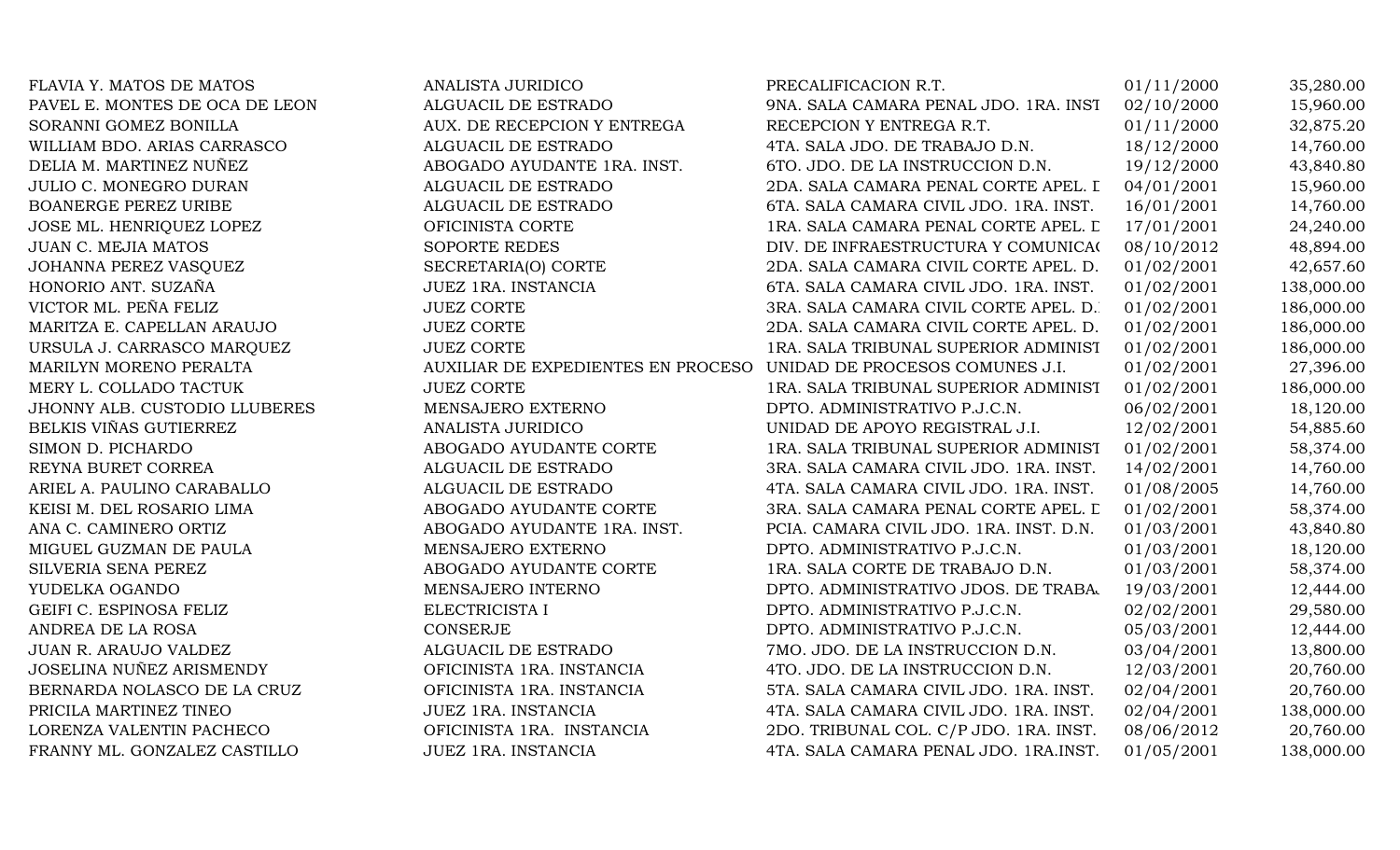| LORENZO CASTILLO GARCIA        | MENSAJERO EXTERNO                  | UNIDAD DE SERVICIOS ADMINISTRATIVOS    | 16/04/2001 | 20,760.00  |
|--------------------------------|------------------------------------|----------------------------------------|------------|------------|
| ERIKA V. BATISTA SANTOS        | <b>ANALISTA JURIDICO</b>           | UNIDAD DE APOYO REGISTRAL J.I.         | 04/06/2001 | 54,885.60  |
| RAMONA Y. REYES DIAZ           | ANALISTA JURIDICO                  | UNIDAD DE APOYO REGISTRAL J.I.         | 04/06/2001 | 54,885.60  |
| ADELINA DEL C. BATISTA SANTANA | ANALISTA JURIDICO                  | PRECALIFICACION R.T.                   | 04/06/2001 | 35,280.00  |
| EDISON MELLA CUEVAS            | TECNICO DE MENSURAS                | DIRECCION REG. MENSURAS CAT. DPTO. 0   | 04/06/2001 | 51,804.00  |
| MARY ROSARIO PIMENTEL          | ABOGADO AYUDANTE CORTE             | PCIA. CAMARA PENAL CORTE APEL. D.N.    | 01/05/2001 | 58,374.00  |
| <b>JEANNY ROSARIO</b>          | <b>CONSERJE</b>                    | DPTO. ADMINISTRATIVO JDOS. DE TRABA.   | 05/06/2001 | 12,444.00  |
| GILDA A. SANCHEZ MEJIA         | ABOGADO AYUDANTE CORTE             | 2DA. SALA TRIBUNAL SUPERIOR ADMINIST   | 11/06/2001 | 58,374.00  |
| FRANCISCO ALB. SOTO REYES      | OPERADOR GIS II                    | UNIDAD DE CARTOGRAFIA DNMC             | 02/07/2001 | 35,856.00  |
| ADALGISA ALARCON BERROA        | ABOGADO AYUDANTE 1RA. INST.        | 5TO. JDO. DE LA INSTRUCCION D.N.       | 02/07/2001 | 43,840.80  |
| JOSE ANT. SOTO MARTE           | ELECTRICISTA II                    | TRIBUNAL SUPERIOR DE TIERRAS DPTO. C   | 13/08/2001 | 23,280.00  |
| <b>MARGARITA LINARES</b>       | <b>CONSERJE</b>                    | DPTO. ADMINISTRATIVO P.J.C.N.          | 25/09/2001 | 12,444.00  |
| <b>JOSE RAMIREZ PINALES</b>    | MENSAJERO EXTERNO                  | UNIDAD DE SERVICIOS ADMINISTRATIVOS    | 25/09/2001 | 20,760.00  |
| RUBEN D. MELLA JAVIER          | ALGUACIL DE ESTRADO                | JDO. DE PAZ MUNICIPAL SEGUNDA SALA I   | 01/10/2001 | 14,760.00  |
| LIDIA B. CONCEPCION MEJIA      | TECNICO DE MENSURAS                | DIRECCION REG. MENSURAS CAT. DPTO. (   | 03/09/2001 | 51,804.00  |
| YOSELIN AQUINO                 | <b>CONSERJE</b>                    | JDO. DE PAZ DE LA 4TA. CIRC. D.N.      | 15/10/2001 | 12,444.00  |
| ELSA J. MARTINEZ SOVET         | <b>CONSERJE</b>                    | UNIDAD DE SERVICIOS ADMINISTRATIVOS    | 15/10/2001 | 14,160.00  |
| NELSON ML. PEREZ ESCALANTE     | ALGUACIL DE ESTRADO                | 4TO. TRIBUNAL COL. C/P JDO. 1RA. INST. | 24/10/2001 | 15,960.00  |
| MANUEL T. TEJEDA TORRES        | ALGUACIL DE ESTRADO                | 3RA. SALA JDO. DE TRABAJO D.N.         | 24/10/2001 | 15,960.00  |
| RAYMUNDO G. DIPRE CUEVAS       | ALGUACIL DE ESTRADO                | 1ER. TRIBUNAL COL. C/P JDO. 1RA. INST. | 08/11/2001 | 15,960.00  |
| SANTA T. PAULINO BALBUENA      | ANALISTA JURIDICO                  | PRECALIFICACION R.T.                   | 21/11/2001 | 46,740.00  |
| SUGEY ALT. NUÑEZ NUÑEZ         | ABOGADO AYUDANTE 1RA. INST.        | 8VA. SALA CAMARA CIVIL JDO. 1RA. INST. | 01/11/2001 | 43,840.80  |
| FANNY ALMANZAR ALMANZAR        | ABOGADO AYUDANTE 1RA. INST.        | 6TO. JDO. DE LA INSTRUCCION D.N.       | 01/11/2001 | 43,840.80  |
| ALICIA M. CAMPOS EGA           | JUEZ T.T.J.O.                      | 2DA. SALA TRIBUNAL DE TIERRAS J.O. D.N | 16/11/2001 | 138,000.00 |
| HIROMY A. CABRERA ABREU        | OFICINISTA 1RA. INSTANCIA          | OFIC. JUDICIAL SERV. ATENC. PERMANEN   | 25/02/2002 | 20,760.00  |
| RAFAELINA E. MUÑOZ DE LA ROSA  | OFICINISTA 1RA. INSTANCIA          | 3ER. JDO. DE LA INSTRUCCION D.N.       | 11/03/2002 | 20,760.00  |
| ROMELIA A. MELO DIAZ           | REGISTRADOR DE TITULOS ADSCRITO    | REGISTRO DE TITULOS D.N.               | 01/03/2002 | 117,532.80 |
| MAXIMO A. OVIEDO ROJAS         | ANALISTA JURIDICO                  | UNIDAD DE APOYO REGISTRAL J.I.         | 01/05/2002 | 54,885.60  |
| IRIS Y. HERRERA AVILA          | AUX. DE RECEPCION Y ENTREGA        | RECEPCION Y ENTREGA R.T.               | 01/05/2002 | 24,240.00  |
| SAHARA S. LARA PIMENTEL        | ANALISTA JURIDICO                  | UNIDAD DE APOYO REGISTRAL J.I.         | 01/05/2002 | 54,885.60  |
| FIANNY L. FABIAN MOREY         | AUXILIAR DE EXPEDIENTES EN PROCESO | UNIDAD DE PROCESOS COMUNES J.I.        | 01/05/2002 | 24,240.00  |
| ROBERTO A. REINOSO VASQUEZ     | OFICINISTA ATENCION USUARIO        | CENTRO DE SERVICIOS COMUNES JURISI     | 08/05/2002 | 28,860.00  |
| ALEXANDER JIMENEZ MEDINA       | ABOGADO AYUDANTE                   | DIRECCION NACIONAL REGISTRO DE TITU    | 03/06/2002 | 69,696.00  |
| CESAR A. LABAT REYNOSO         | ANALISTA JURIDICO                  | UNIDAD DE APOYO REGISTRAL J.I.         | 03/06/2002 | 54,885.60  |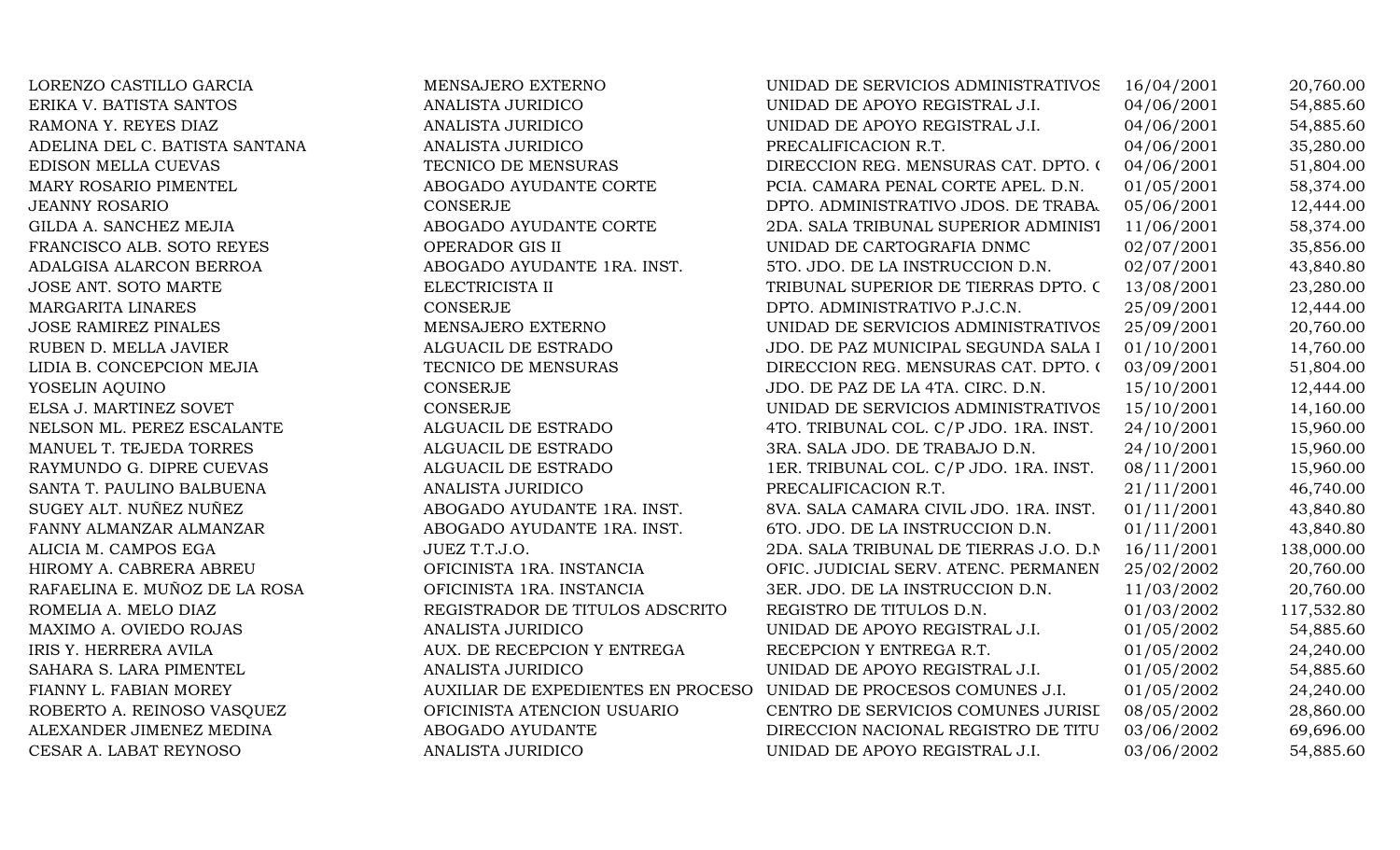| ASIA V. BAEZ PIMENTEL            | ABOGADO AYUDANTE 1RA. INST.    | 3RA. SALA JDO. DE TRABAJO D.N.         | 03/06/2002 | 43,840.80  |
|----------------------------------|--------------------------------|----------------------------------------|------------|------------|
| DIOMEDY ALT. LOPEZ               | <b>CONSERJE</b>                | JDO. DE PAZ DE LA 3RA. CIRC. D.N.      | 02/07/2002 | 12,444.00  |
| ZENAIDA VALDEZ DE LA ROSA        | <b>CONSERJE</b>                | UNIDAD DE SERVICIOS ADMINISTRATIVOS    | 15/07/2002 | 14,160.00  |
| <b>FABIO CORREA</b>              | ALGUACIL DE ESTRADO            | 7MA. SALA CAMARA CIVIL JDO. 1RA. INST. | 01/08/2002 | 14,760.00  |
| YOALDO HERNANDEZ PERERA          | <b>JUEZ CORTE</b>              | 2DA. SALA TRIB. SUPERIOR DE TIERRAS D  | 01/08/2002 | 186,000.00 |
| WENDY E. CUBILETTE DE LEON       | SECRETARIA (O) JDO. DE PAZ     | JDO. DE PAZ MUNICIPAL PRIMERA SALA D   | 05/08/2002 | 29,580.00  |
| JACQUELINE CUEVAS LORENZO        | SECRETARIA(O) DE AUDIENCIAS    | UNIDAD DE APOYO SECRETARIAL TST        | 05/02/2009 | 24,240.00  |
| ROSALBA N. ORTEGA CABRERA        | JUEZ T.T.J.O.                  | 6TA. SALA TRIBUNAL DE TIERRAS J.O. D.N | 02/09/2002 | 138,000.00 |
| RAFAEL A. PUJOLS DIAZ            | ALGUACIL DE ESTRADO            | 1RA. SALA TRIBUNAL DE TIERRAS J.O. D.N | 12/09/2002 | 14,760.00  |
| SERGIO ANT. ORTEGA               | <b>JUEZ CORTE</b>              | 2DA. SALA CORTE DE TRABAJO D.N.        | 14/10/2002 | 186,000.00 |
| YNES ALT. DE PEÑA VENTURA        | <b>JUEZ CORTE</b>              | 2DA. SALA CAMARA CIVIL CORTE APEL. D.  | 14/10/2002 | 186,000.00 |
| <b>GUELINTON S. FELIZ MENDEZ</b> | ALGUACIL DE ESTRADO            | TRIBUNAL EJEC. DE LA PENA D.N.         | 06/04/2015 | 15,960.00  |
| <b>CLARIBEL NIVAR ARIAS</b>      | JUEZ 1RA. INSTANCIA            | 1ER. TRIBUNAL COL. C/P JDO. 1RA. INST. | 11/12/2002 | 138,000.00 |
| HEIDI TRINIDAD ABREU             | ABOGADO AYUDANTE               | UNIDAD DE ABOGADOS AYUDANTES TST       | 08/01/2003 | 58,374.00  |
| GRISEL PEREZ OZUNA               | ASISTENTE DPTO. ADMVO.         | DPTO. ADMINISTRATIVO JDOS. DE TRANS.   | 15/01/2003 | 18,120.00  |
| ARACELY SEPULVEDA MERCEDES       | ABOGADO AYUDANTE 1RA. INST.    | OFIC. JUDICIAL SERV. ATENC. PERMANEN   | 19/03/2003 | 43,840.80  |
| FATIMA G. RONDON PEGUERO         | ANALISTA JURIDICO              | UNIDAD DE APOYO REGISTRAL J.I.         | 08/04/2013 | 20,760.00  |
| ANTONIA E. ARTE DE LOS SANTOS    | ABOGADO AYUDANTE CORTE         | PCIA. CORTE DE TRABAJO D.N.            | 21/04/2003 | 58,374.00  |
| ARIANNIS CAMPUSANO RUIZ          | ANALISTA JURIDICO              | PRECALIFICACION R.T.                   | 01/05/2003 | 35,280.00  |
| ROMAN A. BERROA HICIANO          | JUEZ PRESIDENTE SALA CORTE     | 1RA. SALA TRIBUNAL SUPERIOR ADMINIST   | 01/04/2003 | 205,800.00 |
| ANA Y. NUÑEZ CUSTODIO            | ABOGADO AYUDANTE 1RA. INST.    | 9NA. SALA CAMARA PENAL JDO. 1RA. INST  | 16/05/2003 | 43,840.80  |
| MARTHA M. UREÑA HERNANDEZ        | OFICIAL DE SERVICIOS II        | ATENCION AL USUARIO J.I.               | 26/05/2003 | 46,368.00  |
| ALTAGRACIA E. ARIAS VALERA       | OFICINISTA 1RA. INSTANCIA      | 5TA. SALA CAMARA CIVIL JDO. 1RA. INST. | 03/05/2011 | 20,760.00  |
| ROSA E. FERMIN DIAZ              | JUEZ 1RA. INSTANCIA            | 3RA. SALA CAMARA CIVIL JDO. 1RA. INST. | 27/05/2003 | 138,000.00 |
| ANGELINA DEL C. PAREDES SANTANA  | ABOGADO AYUDANTE CORTE         | 1RA. SALA CAMARA CIVIL CORTE APEL. D.  | 02/06/2003 | 58,374.00  |
| AMAURY A. PEREZ HIDALGO          | OFICINISTA 1RA. INSTANCIA      | 2DA. SALA CAMARA PENAL JDO. 1RA. INST  | 04/06/2003 | 20,760.00  |
| YUDELKA E. BUENO MIRANDA         | OFICINISTA CORTE               | 2DA. SALA CORTE DE TRABAJO D.N.        | 04/06/2003 | 24,240.00  |
| CRISTINA LIZARDO SOSA            | OFICINISTA 1RA. INSTANCIA      | PCIA. JDO. DE TRABAJO D.N.             | 06/06/2003 | 20,760.00  |
| MILAGROS M. RAMIREZ CABRERA      | JUEZ DE LA INSTRUCCION         | 6TO. JDO. DE LA INSTRUCCION D.N.       | 16/06/2003 | 138,000.00 |
| MOISELIN PEREZ PEÑA              | <b>AUXILIAR ADMINISTRATIVO</b> | DIRECCION REG. MENSURAS CAT. DPTO. 0   | 01/07/2003 | 24,240.00  |
| BEATRIZ ARIAS CAMBERO            | OFICINISTA CORTE               | 2DA. SALA TRIBUNAL SUPERIOR ADMINIST   | 16/07/2003 | 24,240.00  |
| SANTIAGO FIGUEREO QUITERIO       | ALGUACIL DE ESTRADO            | 3RA. SALA CAMARA PENAL CORTE APEL. L   | 21/07/2003 | 15,960.00  |
| PATRICIA PAULINO CUELLO          | SECRETARIA (O) GENERAL         | SECRETARIA GENERAL TST D.N.            | 06/08/2003 | 117,532.80 |
| WILLIAM R. TORIBIO BRITO         | SUPERVISOR DE ALMACEN          | UNIDAD DE SERVICIOS ADMINISTRATIVOS    | 11/08/2003 | 34,980.00  |
|                                  |                                |                                        |            |            |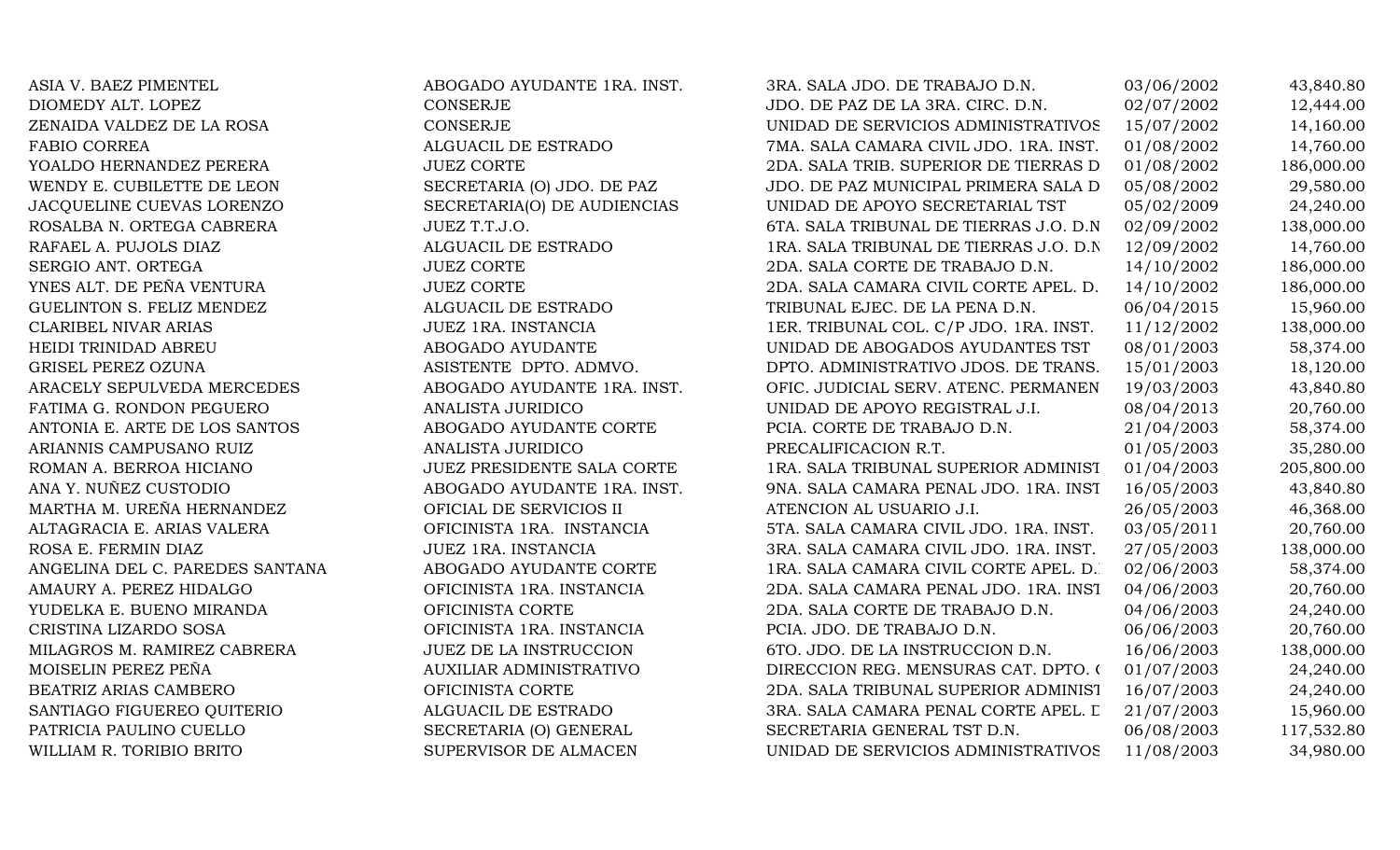| KAIRA B. GONZALEZ MARTINEZ       | OFICINISTA CORTE                  | 2DA. SALA TRIBUNAL SUPERIOR ADMINIST                                      | 01/09/2003 | 24,240.00  |
|----------------------------------|-----------------------------------|---------------------------------------------------------------------------|------------|------------|
| EVELIN ALT. GERMOSEN ROJAS       | ABOGADO AYUDANTE CORTE            | IRA. SALA CAMARA PENAL CORTE APEL. L                                      | 17/09/2003 | 58,374.00  |
| ALAMS R. ENCARNACION BATISTA     | ABOGADO AYUDANTE CORTE            | 1RA. SALA CAMARA CIVIL CORTE APEL. D.                                     | 18/09/2003 | 58,374.00  |
| AGUSTIN GARCIA HERNANDEZ         | ALGUACIL DE ESTRADO               | 1RA. SALA CAMARA PENAL CORTE APEL. L                                      | 18/09/2003 | 15,960.00  |
| ISMAYRA C. PERALTA DE LA CRUZ    | SUPERVISOR CENTRO DE CITACIONES   | CENTRO DE CITACIONES P.J.C.N.                                             | 03/10/2003 | 43,840.80  |
| TOGARMA ABREU ROSARIO            | <b>JUEZ 1RA. INSTANCIA</b>        | SALA CIVIL 1ER. TRIBUNAL N.N.A. D.N.                                      | 20/10/2003 | 138,000.00 |
| WENDY E. SIBILIA ROSO            | ABOGADO AYUDANTE CORTE            | 2DA. SALA CAMARA PENAL CORTE APEL. I                                      | 23/10/2003 | 58,374.00  |
| HITLER T. SEGURA FELIZ           | MENSAJERO INTERNO                 | JDO. DE PAZ DE LA 1RA. CIRC. D.N.                                         | 05/11/2003 | 12,444.00  |
| DOMINGO O. ORTEGA CEPEDA         | ALGUACIL DE ESTRADO               | 5TA. SALA JDO. DE TRABAJO D.N.                                            | 07/11/2003 | 14,760.00  |
| DILCIA M. ROSARIO ALMONTE        | <b>JUEZ CORTE</b>                 | 1RA. SALA CORTE DE TRABAJO D.N.                                           | 01/10/2003 | 186,000.00 |
| INDHIRA J. ESPINAL SCARBOROUGH   | ABOGADO AYUDANTE CORTE            | 2DA. SALA CAMARA CIVIL CORTE APEL. D.                                     | 28/10/2003 | 58,374.00  |
| MAGDALENA REYES PEREZ            | SECRETARIA (O) PRIMERA INSTANCIA  | 1ER. JDO. DE LA INSTRUCCION D.N.                                          | 14/01/2004 | 46,368.00  |
| YUDELQUE VIDAL                   | SECRETARIA (O) PRIMERA INSTANCIA  | 1RA. SALA JDO. DE TRABAJO D.N.                                            | 01/03/2004 | 34,980.00  |
| LUIS ANT. MARTINEZ RODRIGUEZ     | INSPECTOR DE MENSURAS CATASTRALES | DIRECCION NACIONAL MENSURAS CATAST                                        | 08/08/2005 | 69,696.00  |
| FRANCISCO ANT. PAULINO Y PAULINO | AYUDANTE DE TOPOGRAFIA            | UNIDAD DE INSPECCION DNMC                                                 | 01/04/2004 | 25,680.00  |
| FANNY C. DE LOS SANTOS DE OLEO   | OFICINISTA 1RA. INSTANCIA         | 2DA. SALA CAMARA PENAL JDO. 1RA. INST                                     | 23/03/2004 | 21,099.29  |
| CARLOS A. POLANCO BRETON         | OFICINISTA CORTE                  | 3RA. SALA CAMARA PENAL CORTE APEL. L                                      | 23/03/2004 | 24,240.00  |
| <b>JUAN M. HIRALDO</b>           |                                   | SUPERVISOR (A) CENTRO DE INFORM. JUD CENTRO DE INFORMACION JUDICIAL P.J.C | 19/04/2004 | 30,120.00  |
| <b>BEATICO MORETA</b>            | MAYORDOMO II                      | DPTO. ADMINISTRATIVO JDOS. DE TRABA.                                      | 22/04/2004 | 18,120.00  |
| EVELYN RODRIGUEZ                 | JUEZ DE PAZ ITINERANTE            | OFIC. JUEZ COORD. JDO. DE LA INSTRUCO                                     | 01/11/2011 | 108,000.00 |
| RANELLYS FAWCETT LUNA            | SUPERVISOR(A) DE SERVICIO CIVIL   | UNIDAD DE SERVICIO CIVIL C.S.C. N.N.A. I                                  | 18/05/2004 | 66,528.00  |
| MARLENNY A. PIMENTEL TEJEDA      | ABOGADO AYUDANTE 1RA. INST.       | 7MO. JDO. DE LA INSTRUCCION D.N.                                          | 24/05/2004 | 43,840.80  |
| NORIS C. MEDRANO NIN             | ABOGADO AYUDANTE CORTE            | 2DA. SALA CAMARA CIVIL CORTE APEL. D.                                     | 19/05/2004 | 58,374.00  |
| KIRSIS I. COLLADO ALCANTARA      | SECRETARIA(O) CORTE               | 2DA. SALA CORTE DE TRABAJO D.N.                                           | 02/06/2004 | 42,657.60  |
| <b>HIPOLITO GIRON REYES</b>      | ALGUACIL DE ESTRADO               | 4TO. TRIBUNAL COL. C/P JDO. 1RA. INST.                                    | 04/06/2004 | 15,960.00  |
| DARVIN F. AQUINO MARCANO         | SECRETARIA (O) PRIMERA INSTANCIA  | 2DO. JDO. DE LA INSTRUCCION D.N.                                          | 07/06/2004 | 46,368.00  |
| PATRICIA A. PADILLA ROSARIO      | <b>JUEZ DE LA INSTRUCCION</b>     | 2DO. JDO. DE LA INSTRUCCION D.N.                                          | 12/07/2004 | 138,000.00 |
| JESUS J. ALMONTE SEPULVEDA       | ALGUACIL DE ESTRADO               | 2DO. TRIBUNAL COL. C/P JDO. 1RA. INST.                                    | 01/07/2004 | 15,960.00  |
| RHINA E. NUÑEZ                   | ABOGADO AYUDANTE 1RA. INST.       | 7MA. SALA CAMARA CIVIL JDO. 1RA. INST.                                    | 13/09/2005 | 43,840.80  |
| ANDREA M. SEVERINO BAEZ          | ABOGADO AYUDANTE 1RA. INST.       | PCIA. CAMARA CIVIL JDO. 1RA. INST. D.N.                                   | 01/09/2004 | 43,840.80  |
| CARMEN N. UBRI NOVA              | SECRETARIA(O) I CORTE             | 1RA. SALA CAMARA PENAL CORTE APEL. L                                      | 06/09/2004 | 25,680.00  |
| YARISA J. MENDEZ ALVAREZ         | OFICINISTA 1RA. INSTANCIA         | PCIA. CAMARA PENAL JDO. 1RA. INST. D.N                                    | 02/09/2004 | 20,760.00  |
| FHARA Y. RAMIREZ SOLANO          | AUX. DE RECEPCION Y ENTREGA       | CENTRO DE ATENCION AL USUARIO                                             | 03/09/2004 | 24,240.00  |
| PAULINO DE LA ROSA OLIVERO       | REVISOR R.T.                      | PRECALIFICACION R.T.                                                      | 20/09/2004 | 24,240.00  |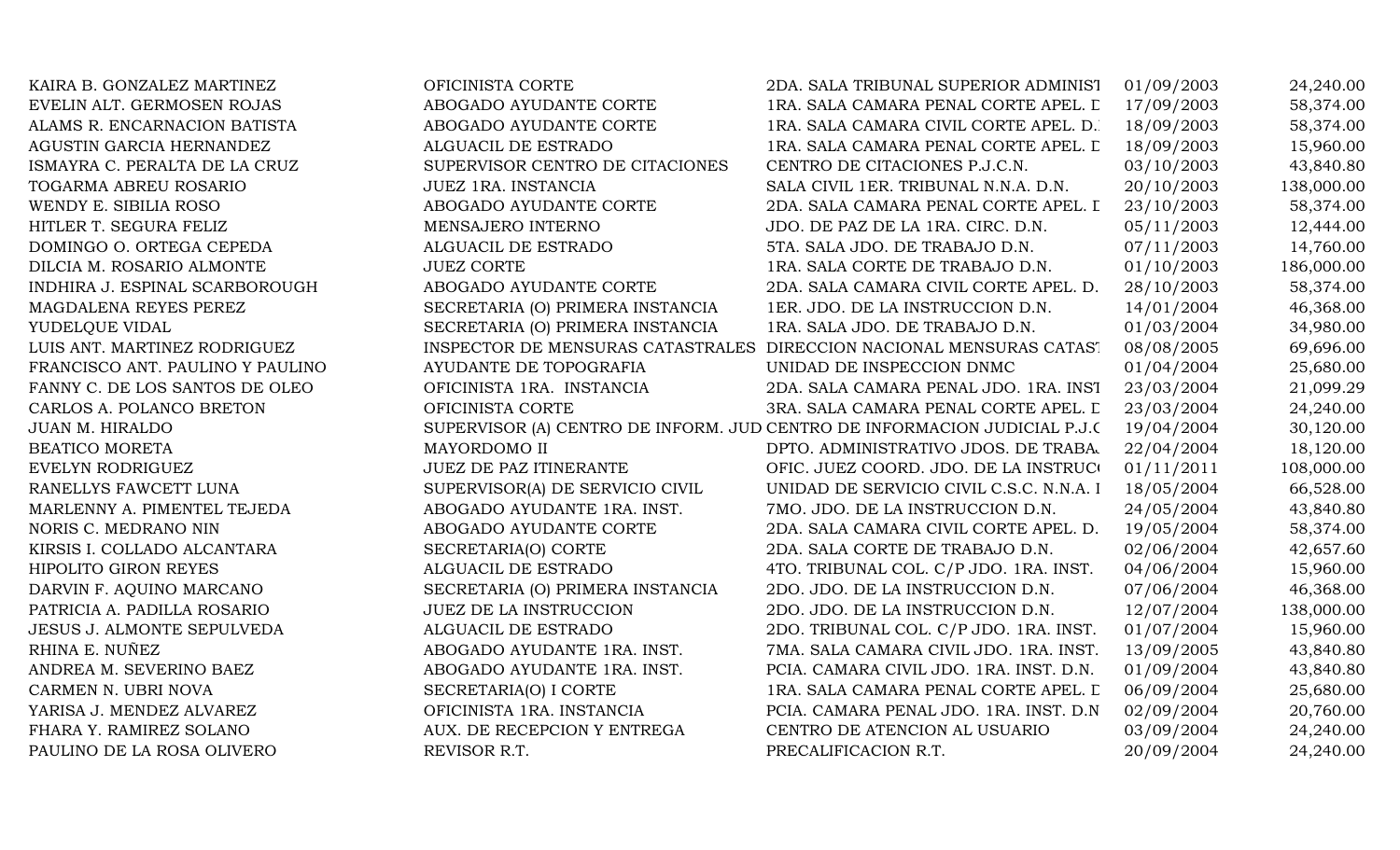GIHANNA Y. CASTILLO PIMENTEL ANALISTA JURIDICO UNIDAD DE APOYO REGISTRAL J.I. 01/10/2004 54,885.60 JOSELIN B. VASQUEZ MOREL REVISOR JURIDICO UNIDAD DE APOYO REGISTRAL J.I. 04/10/2004 69,696.00 JOSEFINA BURGOS FAJARDO TELEFONISTA DPTO. ADMINISTRATIVO N.N.A. D.N. 18/10/2004 17,784.00 BLADIMIR A. PEÑA CONCEPCION JUEZ DE PAZ 6TA. SALA JDO. DE PAZ ESP. TRANS. D.N. 25/10/2004 108,000.00 RAMON A. PUJOLS GONZALEZ ANALISTA JURIDICO NE APOYO REGISTRAL J.I. 25/10/2004 54,885.60 YOKASTA BERROA SALDAÑA  $\blacksquare$ ABOGADO AYUDANTE CORTE 2DA. SALA TRIBUNAL SUPERIOR ADMINIST 01/11/2004 58,374.00 ELISA M. DE LA CRUZ SANTANA  $\overline{ABOGADO AVUDANTE}$  1RA. INST.  $\overline{7MO}$ . JDO. DE LA INSTRUCCION D.N.  $\overline{01/11/2004}$   $\overline{43.840.80}$ LEIDY L. CALDERON SOTO **OFICINISTA CORTE** 1RA. SALA CAMARA PENAL CORTE APEL. L<sup>30</sup>/09/2003 24,240.00 LETICIA E. MATOS GARCIA REVISOR JURIDICO REGISTRAL J.I. 02/04/2012 69,696.00 HILARIO A. SENCION NUÑEZ CHOFER CHOFER UNIDAD DE SERVICIOS ADMINISTRATIVOS 15/11/2004 27,541.20 JOSE M. FIGUEREO DE LA CRUZ SECRETARIA (O) JDO. DE PAZ JDO. DE PAZ DE LA 1RA. CIRC. D.N. 22/11/2004 24,240.00 EUNICE A. MINAYA PEREZ JUEZ CORTE JUEZ CORTE 2DA. SALA CAMARA CIVIL CORTE APEL. D. 30/11/2004 186,000.00 JORGE L. REYES LARA JUEZ PRESIDENTE 1RA. INSTANCIA PCIA. JDO. DE TRABAJO D.N. 30/11/2004 154,800.00 ANA A. BELTRE NUÑEZ ARCHIVISTA ARCHIVISTA OFIC. DE ARCHIVO JUDICIAL JURISD. N.N. 01/10/2012 16,440.00 WILMAN DIAZ DIAZ SECRETARIA DEPTO. ADM. DPTO. ADMINISTRATIVO CORTE DE TRABA 01/04/2007 18,120.00 JOAN MONTERO MARTINEZ **OFICINISTA 1RA. INSTANCIA** 7MA. SALA CAMARA CIVIL JDO. 1RA. INST. 05/01/2005 20,760.00 FRENEY MOREL MORILLO ALGUACIL DE ESTRADO 3ER. TRIBUNAL COL. C/P JDO. 1RA .INST. 20/12/2004 15,960.00 KARINA G. PEREZ MATOS ANALISTA DE PROCESOS Y NORMAS CONTRALORIA JURISDICCION INMOBILIAR 09/02/2011 105,720.00 WENDY DE LOS M. GERMAN FELICIANO SECRETARIA (O) PRIMERA INSTANCIA 4TA. SALA CAMARA PENAL JDO. 1RA.INST. 09/12/2004 46,368.00 YEYMI M. PORTES PERDOMO **REGISTRADOR DE TITULOS ADSCRITO** REGISTRO DE TITULOS D.N. 01/12/2011 117,532.80 ANA D. MARTINEZ MARTINEZ CONSERJE CONSERJE DPTO. ADMINISTRATIVO CORTE DE TRABA 03/01/2005 12,444.00 ALTAGRACIA D. MINYETY ANALISTA JURIDICO UNIDAD DE APOYO REGISTRAL J.I. 04/01/2005 54,885.60 MARIO DOTEL MEDINA MENSAJERO EXTERNO DPTO. ADMINISTRATIVO TRIBUNALES FAM 04/01/2005 18,120.00 MIGUEL E. PEGUERO DE FRIAS ABOGADO AYUDANTE UNIDAD DE ABOGADOS AYUDANTES TST 04/01/2005 58,374.00 WILLIAM G. GEORGE SIMON CONSERJE CONSERUE DPTO. ADMINISTRATIVO TRIBUNALES FAM 13/01/2005 12,444.00 RAFAELINA SALVADOR BATISTA **OFICINISTA 1RA. INSTANCIA** 4TA. SALA CAMARA PENAL JDO. 1RA.INST. 15/04/2013 20,760.00 VLADIMIR M. ROSARIO GARCIA JUEZ 1RA. INSTANCIA 9NA. SALA CAMARA PENAL JDO. 1RA. INST. 07/02/2005 138,000.00 DAYANA C. BAEZ MATEO AND ABOGADO AYUDANTE 1RA. INST. 2DO. JDO. DE LA INSTRUCCION D.N. 21/02/2005 43,840.80 JUAN C. MORENO RONDON MENSAJERO EXTERNO PCIA. CAMARA PENAL CORTE APEL. D.N. 14/02/2005 18,120.00 FRANCIS J. TAVERAS MENDOZA **OFICINISTA 1RA. INSTANCIA** 2DA. SALA CAMARA PENAL JDO. 1RA. INST. 07/02/2005 20,760.00 JESSICA L. SUERO PERALTA JUEZ JDO. DE TRABAJO 2DA. SALA JDO. DE TRABAJO D.N. 04/02/2005 138,000.00 DANILO CARABALLO NUÑEZ 1999 JUEZ 2DO.SUST. PTE. JDO. 1ERA. INSTANCIA. SALA CAMARA CIVIL JDO. 1RA. INST. 04/02/2005 147,600.00 SUINDA J. BRITO HERNANDEZ JUEZ DE LA INSTRUCCION 11VO. JDO. DE LA INSTRUCCION D.N. 04/02/2005 138,000.00 ROSALIA GUTIERREZ DE AQUINO  $\qquad \qquad \text{OFICINISTA CORTE}$  2DA. SALA CAMARA PENAL CORTE APEL. [ 04/03/2005 24,240.00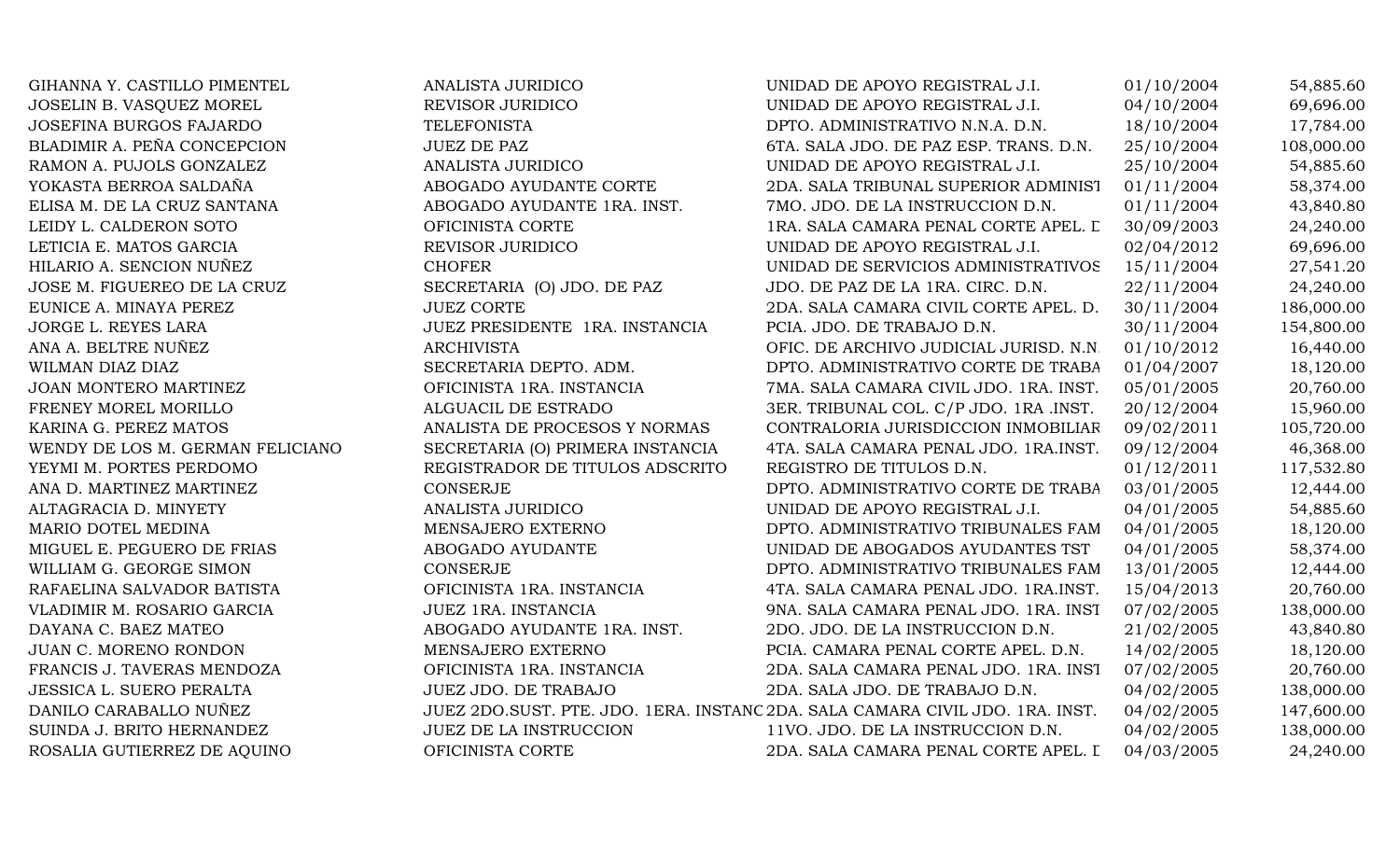| CAROLINA A. HERASME MANCEBO     | ABOGADO AYUDANTE CORTE           | 1RA. SALA CAMARA PENAL CORTE APEL. L                                      | 04/03/2005 | 58,374.00  |
|---------------------------------|----------------------------------|---------------------------------------------------------------------------|------------|------------|
| NERYS OGANDO MONTERO            | <b>RECEPCIONISTA</b>             | DPTO. ADMINISTRATIVO JDOS. DE TRABA.                                      | 28/03/2005 | 16,440.00  |
| YONGEIRI GONZALEZ PEÑA          | AGENTE DE SERVICIOS              | CUSTODIA Y SERVICIO ARCHIVO PERMANI                                       | 11/04/2005 | 24,240.00  |
| JAHAIRA J. MATEO ESPINOSA       | OFICINISTA CORTE                 | PCIA. CAMARA PENAL CORTE APEL. D.N.                                       | 14/04/2005 | 20,760.00  |
| JUANA PIMENTEL RAMIREZ          | ALGUACIL DE ESTRADO              | 1ER. TRIBUNAL COL. C/P JDO. 1RA. INST.                                    | 12/05/2005 | 15,960.00  |
| JHOAN ML. LIRIANO REYES         | ABOGADO AYUDANTE CORTE           | 3RA. SALA CAMARA CIVIL CORTE APEL. D.                                     | 13/05/2005 | 58,374.00  |
| JENNY MONTERO VARGAS            |                                  | OFICINISTA CITACIONES Y NOTIFICACIONE SECRETARIA GENERAL TRIBUNAL SUPERIO | 17/05/2005 | 24,240.00  |
| GAVINA VILLAR ORTIZ             | ABOGADO AYUDANTE 1RA. INST.      | 1ER. JDO. DE LA INSTRUCCION D.N.                                          | 01/06/2005 | 43,840.80  |
| SANTA J. ALCANTARA              | SECRETARIA (O) PRIMERA INSTANCIA | 6TA. SALA JDO. DE TRABAJO D.N.                                            | 01/06/2005 | 34,980.00  |
| GLENNY L. SEGURA MATOS          | AUDITOR REGISTRAL II             | AUDITORIA JURISDICCION INMOBILIARIA                                       | 28/04/2005 | 105,720.00 |
| GREISY K. REYES MINAYA          | ABOGADO AYUDANTE CORTE           | 1RA. SALA CAMARA CIVIL CORTE APEL. D.                                     | 01/06/2005 | 58,374.00  |
| LAYDA Y. VALENZUELA MUSA        | REGISTRADOR DE TITULOS ADSCRITO  | REGISTRO DE TITULOS D.N.                                                  | 02/04/2012 | 117,532.80 |
| LEIDILYN A. ROSARIO GUTIERREZ   | <b>JUEZ DE PAZ ITINERANTE</b>    | PCIA. CAMARA CIVIL JDO. 1RA. INST. D.N.                                   | 08/06/2005 | 108,000.00 |
| ARIS E. HERMON ROSARIO          | SECRETARIA (O) PRIMERA INSTANCIA | 2DA. SALA JDO. DE TRABAJO D.N.                                            | 13/06/2005 | 34,980.00  |
| ALICIA M. MARTINEZ FELIZ        | <b>ARCHIVISTA</b>                | 5TA. SALA CAMARA CIVIL JDO. 1RA. INST.                                    | 22/06/2005 | 13,920.00  |
| RAFAELA LEBRON GUERRERO         | SECRETARIA(O) CORTE              | 1RA. SALA CAMARA PENAL CORTE APEL. L                                      | 27/06/2005 | 46,368.00  |
| ARALISE SANTANA DIAZ            | SECRETARIA DE JUEZ CORTE         | PCIA. CORTE DE TRABAJO D.N.                                               | 13/05/2005 | 28,860.00  |
| ELVIRA PANIAGUA CALDERON        | SECRETARIA (O) JDO. DE PAZ       | 4TA. SALA JDO. DE PAZ ESP. TRANS. D.N.                                    | 01/07/2005 | 29,580.00  |
| JOSE L. ROSARIO MERCEDES        | <b>OFICINISTA</b>                | 4TO. TRIBUNAL COL. C/P JDO. 1RA. INST.                                    | 07/06/2005 | 20,760.00  |
| MARLEN S. SILVERIO ARAUJO       | OFICINISTA CORTE                 | 3RA. SALA CAMARA PENAL CORTE APEL. L                                      | 13/07/2005 | 24,240.00  |
| SANTO F. PUELLO CARMONA         | MENSAJERO EXTERNO                | PCIA. CAMARA PENAL CORTE APEL. D.N.                                       | 17/05/2005 | 18,120.00  |
| YUDELKA C. ACOSTA MARTINEZ      | ABOGADO AYUDANTE 1RA. INST.      | 6TA. SALA CAMARA CIVIL JDO. 1RA. INST.                                    | 11/07/2005 | 43,840.80  |
| EDITA ARACENA ALVAREZ           | <b>AUXILIAR ADMINISTRATIVO</b>   | CENTRO DE INFORMACION JUDICIAL P.J.C                                      | 01/08/2005 | 20,760.00  |
| WANDELL S. NIEVES ASTACIO       | ANALISTA DE INVESTIGACION I      | CONTRALORIA JURISDICCION INMOBILIAR                                       | 03/08/2005 | 105,720.00 |
| JOSE E. VALDEZ MENDIETA         | ASISTENTE MANTENIMIENTO JI       | DPTO. DE MANTENIMIENTO J.I.                                               | 08/08/2005 | 42,657.60  |
| LARISSA E. CASTILLO SOTO        | OFICINISTA CORTE                 | PCIA. CAMARA PENAL CORTE APEL. D.N.                                       | 03/08/2005 | 24,240.00  |
| JACQUELINE ANT. JIMENEZ JIMENEZ | ENC. MANTENIMIENTO JI            | DPTO. DE MANTENIMIENTO J.I.                                               | 08/08/2005 | 89,812.80  |
| SOLANGE R. VASQUEZ REYNOSO      | JUEZ DE LA INSTRUCCION           | 4TO. JDO. DE LA INSTRUCCION D.N.                                          | 16/08/2005 | 138,000.00 |
| LIVIDA Y. LEBRON VICENTE        | ABOGADO AYUDANTE CORTE           | 2DA. SALA CAMARA PENAL CORTE APEL. I                                      | 01/08/2005 | 58,374.00  |
| LIDISIS A. RODRIGUEZ PAULINO    | ABOGADO AYUDANTE CORTE           | 3RA. SALA TRIBUNAL SUPERIOR ADMINIST                                      | 25/08/2005 | 58,374.00  |
| ANEURY ACOSTA GERMAN            | ABOGADO AYUDANTE 1RA. INST.      | 3RA. SALA CAMARA CIVIL JDO. 1RA. INST.                                    | 26/08/2005 | 43,840.80  |
| PATRICIA YONE ROCHA             | JUEZ DE PAZ ITINERANTE           | PCIA. CAMARA CIVIL JDO. 1RA. INST. D.N.                                   | 02/09/2005 | 108,000.00 |
| FRAN M. ARIAS FORTUNATO         | AUXILIAR ADMINISTRATIVO          | DPTO. ADMINISTRATIVO P.J.C.N.                                             | 05/09/2005 | 21,960.00  |
| JENY DEL C. RODRIGUEZ LORA      | <b>JUEZ JDO. DE TRABAJO</b>      | 4TA. SALA JDO. DE TRABAJO D.N.                                            | 01/09/2006 | 138,000.00 |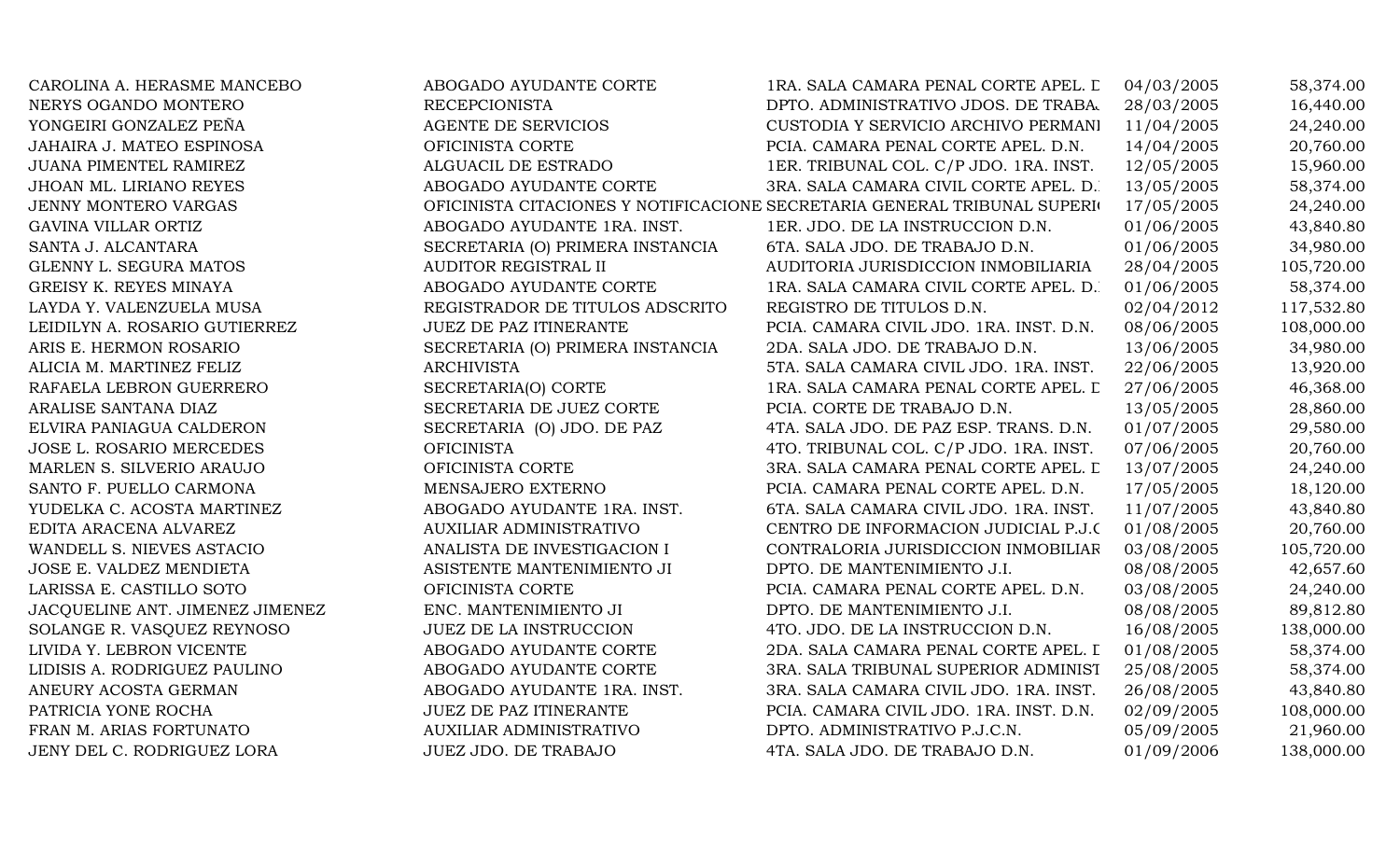| JOSE R. FERREIRA JIMENO                | JUEZ PRESIDENTE 1RA. INSTANCIA                                      | PCIA. CAMARA CIVIL JDO. 1RA. INST. D.N.  | 01/09/2006 | 154,800.00 |
|----------------------------------------|---------------------------------------------------------------------|------------------------------------------|------------|------------|
| ALBA L. BEARD MARCOS                   | <b>JUEZ CORTE</b>                                                   | 3RA. SALA TRIB. SUPERIOR DE TIERRAS D    | 01/09/2006 | 186,000.00 |
| SANDY PAYANO CHAVEZ                    | OFICINISTA 1RA. INSTANCIA                                           | 3ER. TRIBUNAL COL. C/P JDO. 1RA .INST.   | 07/09/2005 | 20,760.00  |
| CAROLIN CRUCETA HERNANDEZ              | <b>ANALISTA JURIDICO</b>                                            | UNIDAD DE APOYO REGISTRAL J.I.           | 08/08/2005 | 54,885.60  |
| NATHALIE RIVERA FELIZ                  | ANALISTA JURIDICO                                                   | UNIDAD DE APOYO REGISTRAL J.I.           | 15/03/2010 | 54,885.60  |
| ELIZABETH M. NOVO OVAL                 | ENC. APOYO SECRETARIAL                                              | UNIDAD DE APOYO SECRETARIAL TST          | 02/08/2005 | 67,082.40  |
| ARIEL JS. PEÑA CASTILLO                | OFICINISTA 1RA. INSTANCIA                                           | OFIC. JUDICIAL SERV. ATENC. PERMANEN     | 01/09/2005 | 20,760.00  |
| JUAN P. CACERES GONZALEZ               | ALGUACIL DE ESTRADO                                                 | PCIA. CAMARA CIVIL CORTE APEL. D.N.      | 10/10/2005 | 14,760.00  |
| BEVERLYN Q. MEDINA SANTANA             | OFICINISTA CORTE                                                    | 2DA. SALA CAMARA PENAL CORTE APEL. I     | 17/10/2005 | 20,760.00  |
| MARILALBA DIAZ VENTURA                 | COORDINADOR (A) SERVICIOS A SALAS                                   | SECRETARIA GENERAL TRIBUNAL SUPERIO      | 24/10/2005 | 42,657.60  |
| EVELYN E. RODRIGUEZ GARCIA             | SECRETARIA DE JUEZ                                                  | TRIBUNAL SUPERIOR DE TIERRAS DPTO. C     | 24/10/2005 | 28,860.00  |
| JUAN LAGARES DIAZ                      | MENSAJERO EXTERNO                                                   | PCIA. CAMARA PENAL CORTE APEL. D.N.      | 16/11/2005 | 18,120.00  |
| SORY J. MARRERO RODRIGUEZ              | OFICINISTA 1RA. INSTANCIA                                           | OFIC. JUDICIAL SERV. ATENC. PERMANEN     | 01/11/2005 | 20,760.00  |
| ELIZABETH VASQUEZ PORTORREAL           | OFICINISTA DE SERVICIO CIVIL                                        | UNIDAD DE SERVICIO CIVIL C.S.C. N.N.A. I | 11/11/2005 | 24,240.00  |
| LUZ R. PEREZ ZAPATA                    | ANALISTA DE OPERACIONES                                             | ADMINISTRACION GENERAL JURISDICCIOI      | 18/11/2005 | 60,984.00  |
| MASSIEL N. DE LOS SANTOS ESPIRITUSANTO | OFICINISTA CORTE                                                    | 3RA. SALA CAMARA PENAL CORTE APEL. L     | 03/10/2005 | 24,240.00  |
| MELINA ALT. CONCEPCION ACOSTA          | ABOGADO AYUDANTE CORTE                                              | 3RA. SALA CAMARA CIVIL CORTE APEL. D.    | 04/11/2008 | 58,374.00  |
| <b>JOSE A. VARGAS GUERRERO</b>         | <b>JUEZ COORDINADOR</b>                                             | OFIC. JUEZ COORD. JDO. DE LA INSTRUCO    | 01/12/2005 | 154,800.00 |
| CLARA S. CASTILLO CASTILLO             | <b>JUEZ 1RA. INSTANCIA</b>                                          | 2DO. TRIBUNAL COL. C/P JDO. 1RA. INST.   | 01/06/2010 | 138,000.00 |
| RIGOBERTO SENA FERRERAS                | <b>JUEZ 1RA. INSTANCIA</b>                                          | 3ER. TRIBUNAL COL. C/P JDO. 1RA .INST.   | 01/06/2010 | 138,000.00 |
| <b>JAMI T. MATOS VENTURA</b>           | ANALISTA JURIDICO                                                   | UNIDAD DE APOYO REGISTRAL J.I.           | 06/12/2005 | 54,885.60  |
| RUTH E. HERNANDEZ MOJICA               | OFICINISTA ATENCION USUARIOS                                        | CENTRO DE SERVICIOS COMUNES JURISI       | 01/11/2005 | 28,860.00  |
| ELBA V. PEREZ FLORENTINO               | ABOGADO AYUDANTE CORTE                                              | 1RA. SALA CAMARA PENAL CORTE APEL. L     | 01/12/2005 | 58,374.00  |
| ROSSY M. DEL ROSARIO LUNA              | ABOGADO AYUDANTE                                                    | UNIDAD DE ABOGADOS AYUDANTES TST         | 12/12/2005 | 58,374.00  |
| ROSSY Y. MEDINA DE LOS SANTOS          | ADMINISTRADOR DE SISTEMAS                                           | DIV. DE SISTEMAS J.I.                    | 10/01/2006 | 77,836.80  |
| GISSELLE M. MATEO MARTINEZ             | REGISTRADOR DE TITULOS ADSCRITO                                     | REGISTRO DE TITULOS D.N.                 | 02/01/2006 | 117,532.80 |
| ALEXANDER J. OVIEDO DELGADO            | <b>ANALISTA JURIDICO</b>                                            | UNIDAD DE APOYO REGISTRAL J.I.           | 02/01/2006 | 54,885.60  |
| ANA M. CABALLOL PERALTA                | SUPERVISOR DE EXPEDIENTES EN PROCE: UNIDAD DE PROCESOS COMUNES J.I. |                                          | 02/01/2006 | 54,648.00  |
| ANTIA K. PANIAGUA MONTERO              | OFICIAL ARCHIVO ACTIVO                                              | ARCHIVO ACTIVO DE MENSURAS CATASTF       | 02/01/2006 | 24,240.00  |
| CANDY ALT. ENCARNACION MERCEDES        | AGENTE CONTROL DE CALIDAD                                           | CONTROL DE CALIDAD ARCHIVO PERMAN.       | 02/01/2006 | 29,580.00  |
| DANIEL E. MORLA DELGADO                | AUX. DEPOSITO                                                       | CUSTODIA Y SERVICIO ARCHIVO PERMANI      | 02/01/2006 | 18,120.00  |
| FRANCISCO J. ABREU HERNANDEZ           | OFICIAL CONTROL DE CALIDAD                                          | CONTROL DE CALIDAD ARCHIVO PERMAN        | 02/01/2006 | 48,894.00  |
| HAMLET S. WEST CABRAL                  | TECNICO DE BOVEDA                                                   | CUSTODIA Y SERVICIO ARCHIVO PERMANI      | 02/01/2006 | 32,640.00  |
| IGNACIO ANT. ESTRELLA MARTE            | <b>DIGITADOR</b>                                                    | UNIDAD DE PROCESOS COMUNES J.I.          | 02/01/2006 | 24,240.00  |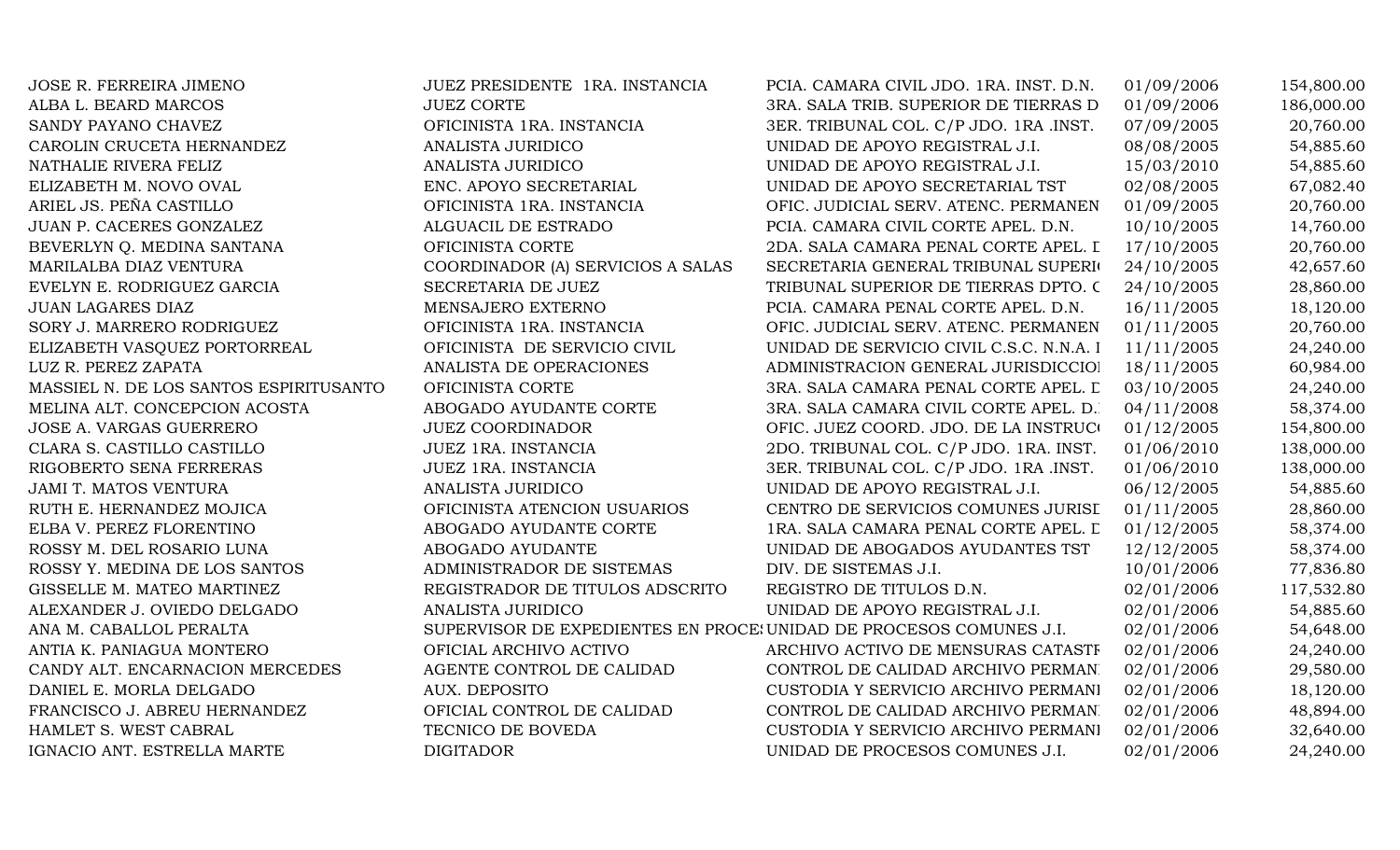JOSE R. DE LOS SANTOS CASTRO CUSTODIA AUX. DEPOSITO KATILINE D. MARTE MARTINEZ AGENTE DE SERVICIOS LUIS J. COLLADO SOPORTE DE SISTEMAS VICTOR E. LUCIANO OVIEDO ADMINISTRADOR DE SISTEMAS XENIA ALT. MARTE PUENTE DIGITADOR DIGITADOR YONATAR GOMEZ ROMERO AGENTE DE SERVICIOS ZOILA C. FORTUNA AGENTE INDEXACION PORFIRIO A. FLORENTINO MATEO **AGENTE INDEXACION** KATHERINE E. MORETA BAEZ OFICINISTA FREDDY J. GARCIA PEREZ SOPORTE DE SISTEMAS JENNY E. FURCAL GUERRERO **OFICINISTA ATENCION USUARIO** JOSEFINA A. MOJICA SANCHEZ SOPORTE DE SISTEMAS KELVIN ANT. BRIOSO ROSA AGENTE INDEXACION LISANDRA E. CASADO GUZMAN OFICINISTA 1RA. INSTANCIA YUDY A. CROUSSET CROUSSETT SECRETARIA (O) GENERAL YOEL ANT. ROSARIO DE LA ROSA ABOGADO AYUDANTE 1RA. INST. ANA C. VILLALONA BAEZ ANALISTA JURIDICO KENIA A. CASTILLO PERALTA ANALISTA JURIDICO MARIA DE JESUS MARIANO CONSERJE ANGELA MORENO GARCIA OFICINISTA CORTE 1 LILIBET RODRIGUEZ VARGAS OFICINISTA ALTAGRACIA MIGDALIA RAMIREZ DE LA CRUZ JUEZ DE PAZ ITINERANTE MARTHA I. VIZCAINO CASTRO **OFICINISTA 1RA. INSTANCIA** KAREN M. ACOSTA ALONZO ABOGADO AYUDANTE 1RA. INST. EVELYN G. MARIÑEZ REYNOSO OFICINISTA 1RA. INSTANCIA ARGELIA M. MARTE ROSARIO OFICINISTA LEONEL S. BARRERA MEDRANO OFICINISTA CORTE 1 JOSE M. MINYETY FELIZ OFICINISTA MIGUEL E. VALDEZ JAQUEZ DE PAZ DE PAZ DE VIGILANTE JENNY CRISOSTOMO JAZMIN OFICINISTA LUIS ANT. BELTRAN OFICINISTA DE SERVICIO PENAL JOSE DE LOS S. BATISTA GONZALEZ **OFICINISTA 1RA. INSTANCIA** CLAUDIO A. CARRASCO SANCHEZ OFICINISTA CORTE WDAIKY I. SANTOS TAVAREZ SUPERVISOR NACIONAL

| CUSTODIA Y SERVICIO ARCHIVO PERMANI    | 02/01/2006 | 18,120.00  |
|----------------------------------------|------------|------------|
| CUSTODIA Y SERVICIO ARCHIVO PERMANI    | 02/01/2006 | 24,240.00  |
| DIV. DE SISTEMAS J.I.                  | 20/12/2012 | 48,894.00  |
| DIV. DE SISTEMAS J.I.                  | 02/01/2006 | 77,836.80  |
| UNIDAD DE PROCESOS COMUNES J.I.        | 02/01/2006 | 24,240.00  |
| CUSTODIA Y SERVICIO ARCHIVO PERMANI    | 02/01/2006 | 24,240.00  |
| SERVICIOS TECNICOS ARCHIVO PERMANE     | 02/01/2006 | 24,240.00  |
| SERVICIOS TECNICOS ARCHIVO PERMANE     | 01/12/2005 | 24,240.00  |
| UNIDAD DE APOYO SECRETARIAL TST        | 10/01/2006 | 24,240.00  |
| DIV. DE SISTEMAS J.I.                  | 10/01/2006 | 48,894.00  |
| UNIDAD DE RECEPCION DE DOCUMENTOS      | 10/01/2006 | 28,860.00  |
| DIV. DE SISTEMAS J.I.                  | 02/01/2006 | 48,894.00  |
| SERVICIOS TECNICOS ARCHIVO PERMANE     | 02/01/2006 | 24,240.00  |
| PCIA. CAMARA PENAL JDO. 1RA. INST. D.N | 16/01/2006 | 20,760.00  |
| CENTRO DE SERVICIOS COMUNES JURISI     | 14/06/2010 | 77,836.80  |
| 4TO. JDO. DE LA INSTRUCCION D.N.       | 16/01/2006 | 43,840.80  |
| UNIDAD DE APOYO REGISTRAL J.I.         | 26/01/2006 | 54,885.60  |
| UNIDAD DE APOYO REGISTRAL J.I.         | 27/01/2006 | 54,885.60  |
| DPTO. ADMINISTRATIVO TRIBUNALES FAM    | 23/01/2006 | 13,440.00  |
| 1RA. SALA CAMARA CIVIL CORTE APEL. D.  | 23/01/2006 | 24,240.00  |
| 2DA. SALA CAMARA CIVIL JDO. 1RA. INST. | 02/01/2006 | 20,760.00  |
| PCIA. CAMARA PENAL JDO. 1RA. INST. D.N | 09/02/2006 | 108,000.00 |
| 3RA. SALA JDO. DE TRABAJO D.N.         | 01/03/2006 | 20,760.00  |
| 4TO. JDO. DE LA INSTRUCCION D.N.       | 01/02/2006 | 43,840.80  |
| 1ER. JDO. DE LA INSTRUCCION D.N.       | 01/02/2006 | 20,760.00  |
| UNIDAD DE APOYO SECRETARIAL TST        | 07/03/2006 | 24,240.00  |
| 1RA. SALA CAMARA CIVIL CORTE APEL. D.  | 07/03/2006 | 24,240.00  |
| UNIDAD DE RECEPCION DE DOCUMENTOS      | 07/03/2006 | 24,240.00  |
| DPTO. ADMINISTRATIVO JDOS. DE PAZ DE   | 29/03/2006 | 13,800.00  |
| DPTO. ADMINISTRATIVO TRIB. SUPERIOR /  | 29/03/2006 | 28,860.00  |
| UNIDAD DE SERVICIO PENAL C.S.C. N.N.A. | 01/04/2006 | 24,240.00  |
| 4TO. JDO. DE LA INSTRUCCION D.N.       | 01/04/2013 | 20,760.00  |
| 3RA. SALA CAMARA PENAL CORTE APEL. L   | 12/04/2006 | 24,240.00  |
| ADMINISTRACION GENERAL JURISDICCIOI    | 01/03/2006 | 90,000.00  |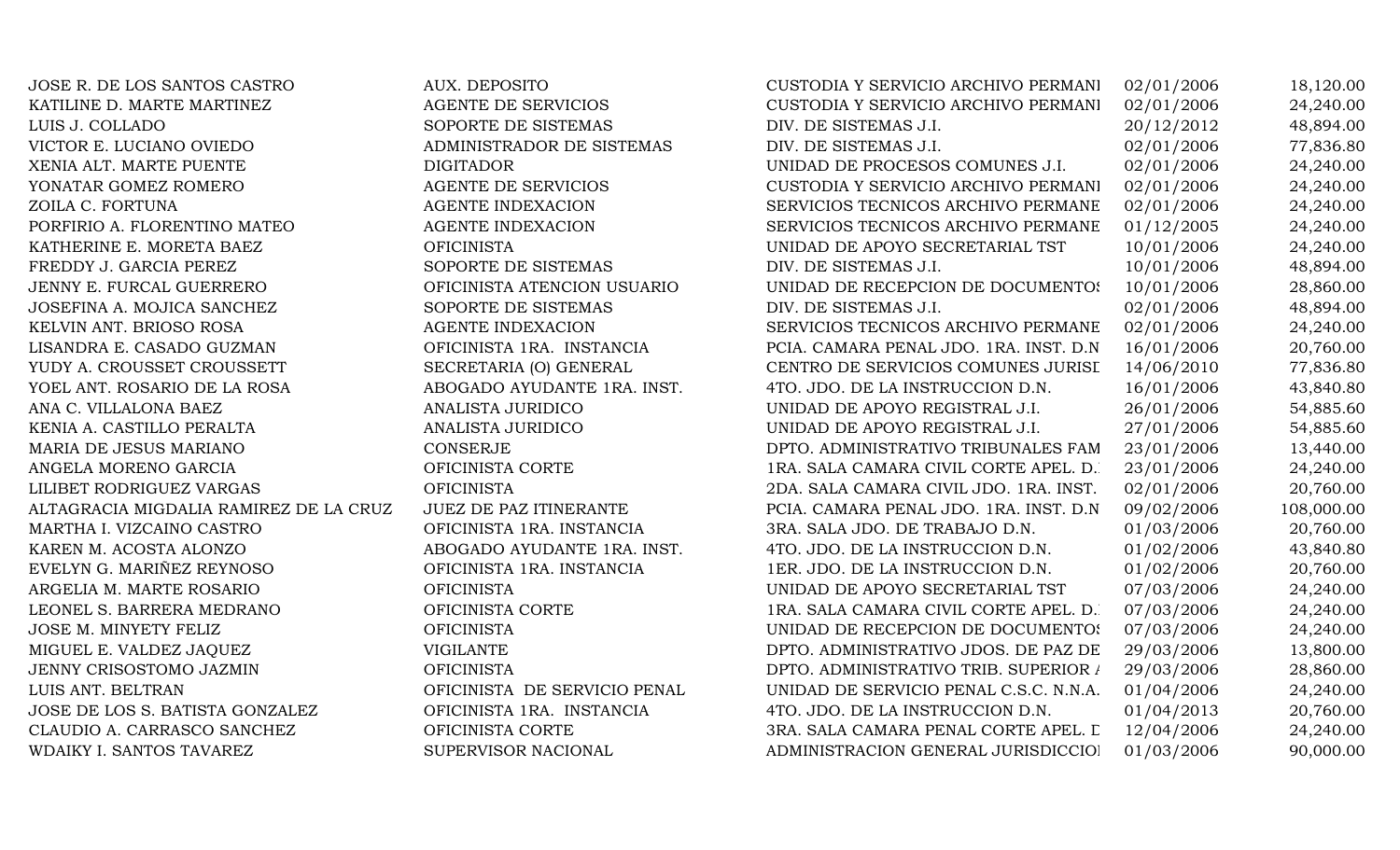LEOMAR G. CRUZ QUEZADA JUEZ DE PAZ JUEZ DE PAZ JDO. DE PAZ DE LA 1RA. CIRC. D.N. 25/04/2006 108,000.00 LESLIE C. CAMPECHANO MUÑOZ **OFICINISTA 1RA. INSTANCIA** 3ER. TRIBUNAL COL. C/P JDO. 1RA .INST. 08/05/2006 20,760.00 TANIA I. GOMEZ RODRIGUEZ JUEZ DE PAZ ITINERANTE PCIA. CAMARA CIVIL JDO. 1RA. INST. D.N. 02/05/2006 108,000.00 BRENDA E. MATOS PADILLA ABOGADO AYUDANTE 3RA. SALA CAMARA CIVIL CORTE APEL. D. 02/05/2006 58,374.00 ANA M. RINCON TEJEDA ABOGADO AYUDANTE UNIDAD DE ABOGADOS AYUDANTES TST 02/05/2006 58,374.00 GLEYDER A. AGUASVIVAS MIRANDA SECRETARIA (O) PRIMERA INSTANCIA TRIBUNAL EJEC. DE LA PENA D.N. 02/05/2006 46,368.00 DHARIANA M. ALCANTARA ROSARIO SECRETARIA(O) DE AUDIENCIAS UNIDAD DE APOYO SECRETARIAL TST 01/06/2006 24,240.00 ALTAGRACIA E. DE LOS SANTOS ORTIZ ABOGADO AYUDANTE 1RA. INST. 5TA. SALA CAMARA CIVIL JDO. 1RA. INST. 19/05/2006 43,840.80 EDWIN A. GONZALEZ LEYBA AGENTE DE SERVICIOS CUSTODIA Y SERVICIO ARCHIVO PERMANI 01/06/2006 24,240.00 OSCAR ML. MONTILLA RODRIGUEZ OPERADOR GIS II UNIDAD DE CARTOGRAFIA DNMC 01/06/2006 35,856.00 CARMEN M. ARIAS MEJIA SECRETARIA(O) CORTE PCIA. CAMARA CIVIL CORTE APEL. D.N. 01/06/2006 42,657.60 LAURA M. DIAZ ACEVEDO **OFICINISTA** OFICINISTA SECRETARIA GENERAL TST D.N. 01/06/2006 24,240.00 EDWIN R. OVIEDO ROJAS SECRETARIA(O) CORTE 2DA. SALA CAMARA PENAL CORTE APEL. I 07/06/2006 60,984.00 RAUL HERNANDEZ TRINIDAD **TECNICO DE REFRIGERACION** DPTO. ADMINISTRATIVO P.J.C.N. 07/06/2006 22,800.00 PITER J. GUILLEN HERNANDEZ MENSAJERO INTERNO DPTO. ADMINISTRATIVO JDOS. DE TRANS. 19/06/2006 12,444.00 PAMELA S. ESPINAL RIVAS ABOGADO AYUDANTE CORTE 2DA. SALA CAMARA PENAL CORTE APEL. I 03/07/2006 58,374.00 LUIS E. PORTES PERDOMO **OFICINISTA CORTE** PCIA. CAMARA PENAL CORTE APEL. D.N. 05/07/2006 24,240.00 YANUARIA Y. RAMIREZ ARIAS ABOGADO AYUDANTE 1RA. INST. 2DA. SALA CAMARA CIVIL JDO. 1RA. INST. 05/07/2006 43,840.80 ALBANIA S. SALAS NOVA **OFICINISTA** OFICINISTA OFIC. JUDICIAL SERV. ATENC. PERMANEN 03/07/2006 20,760.00 DAHIANA M. GATON DIAZ **AUXILIAR ADMINISTRATIVO** CENTRO DE INFORMACION JUDICIAL P.J.C. 20/07/2006 20,760.00 RAFU PAULINO VELEZ ALGUACIL DE ESTRADO PCIA. CAMARA PENAL CORTE APEL. D.N. 01/08/2006 15,960.00 NATHALIE JAQUEZ HIRALDO **OFICINISTA 1RA. INSTANCIA** 7MO. JDO. DE LA INSTRUCCION D.N. 19/07/2006 20,760.00 ALEXANDRA V. CEBALLO LOPEZ SECRETARIA DE JUEZ CORTE PCIA. TRIBUNAL SUPERIOR ADMINISTRATI 11/07/2006 28,860.00 JULIO C. RODRIGUEZ HERNANDEZ **OFICINISTA 1RA. INSTANCIA** OFIC. JUDICIAL SERV. ATENC. PERMANEN 14/08/2006 20.760.00 LOURDES P. ROSADO MARTINEZ **OFICINISTA 1RA. INSTANCIA** 3ER. TRIBUNAL COL. C/P JDO. 1RA .INST. 01/09/2006 20,760.00 FLOR M. ROSA SANTANA **EXECUCIO SECULAT SERVE A CORTE** 3RA. SALA TRIBUNAL SUPERIOR ADMINIST 07/08/2006 24,240.00 ANA M. MENDEZ CABRERA JUEZ CORTE JUEZ CORTE 1RA. SALA TRIB. SUPERIOR DE TIERRAS D 01/09/2006 186,000.00 KENYA S. ROMERO SEVERINO JUEZ DE LA INSTRUCCION 7MO. JDO. DE LA INSTRUCCION D.N. 01/09/2006 138,000.00 SCARLET R. VARGAS ROSSIS STRANTE STRAIN THE PAZ ITINERANTE PCIA. CAMARA CIVIL JDO. 1RA. INST. D.N. 04/09/2006 108,000.00 JESUS N. JIMENEZ PAREDES ABOGADO AYUDANTE 1RA. INST. 2DA. SALA CAMARA PENAL JDO. 1RA. INST. 21/09/2006 43,840.80 ROSMERY GARCIA REYES SECRETARIA (O) PRIMERA INSTANCIA 3RA. SALA JDO. DE TRABAJO D.N. 03/10/2006 34,980.00 NATALI MOYA ESTRELLA JUEZ T.T.J.O. JUEZ T.T.J.O. 5TA. SALA TRIBUNAL DE TIERRAS J.O. D.N. 02/10/2006 138,000.00 MIGUEL ALB. PEREZ THEN ABOGADO AYUDANTE 1RA. INST. 4TA. SALA CAMARA PENAL JDO. 1RA.INST. 19/10/2006 43,840.80 RADAYZA A. MENDEZ BRITO SUPERVISOR DE IMPRESION UNIDAD DE PROCESOS COMUNES J.I. 23/10/2006 48,894.00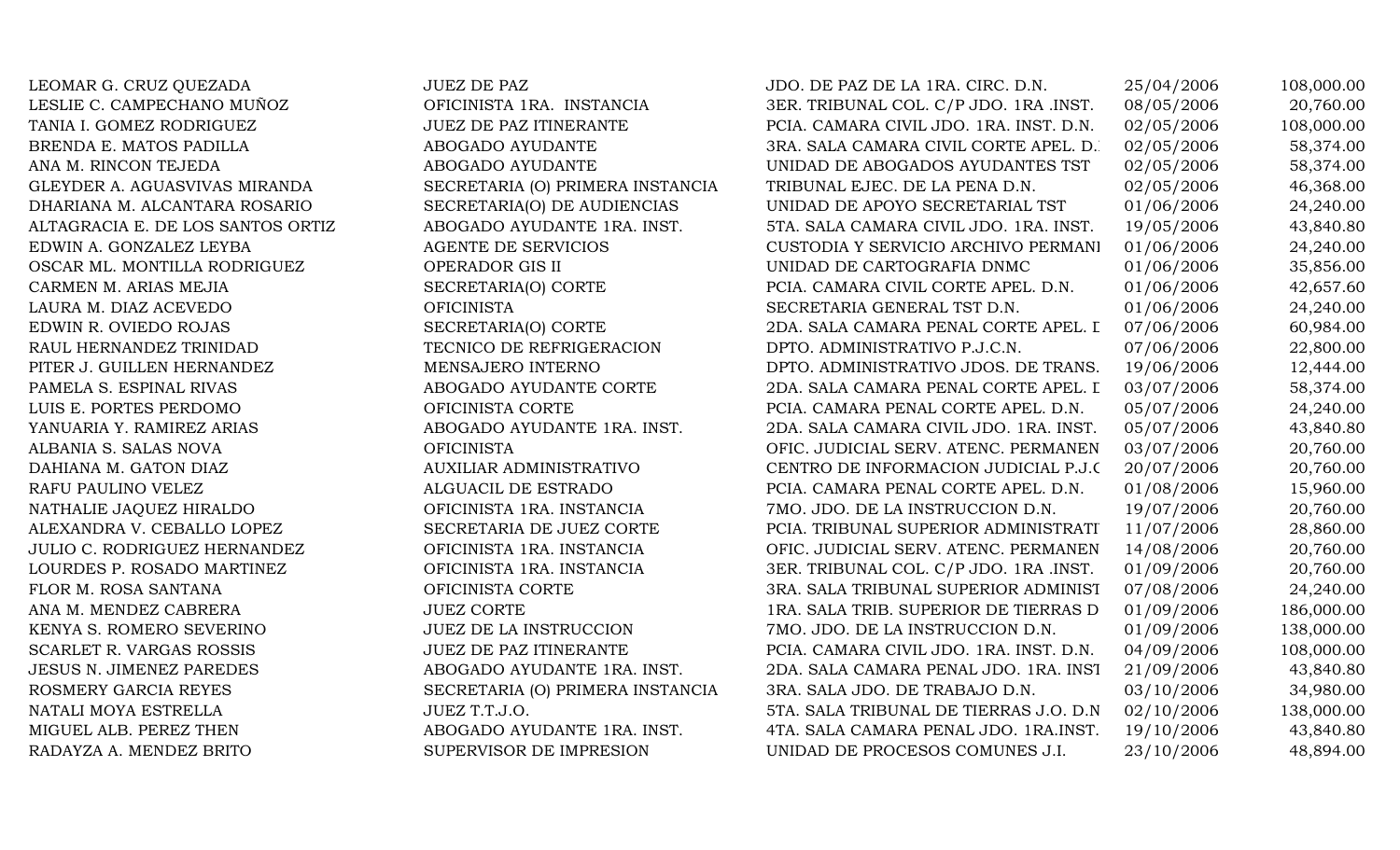| FANNY MARTICH BAEZ              | <b>JUEZ DE PAZ ITINERANTE</b>     | PCIA. CAMARA CIVIL JDO. 1RA. INST. D.N.                                | 03/11/2006 | 108,000.00 |
|---------------------------------|-----------------------------------|------------------------------------------------------------------------|------------|------------|
| GELSY MA. LEBRON CORNIEL        | SUPERVISOR DE ARCHIVO             | OFIC. DE ARCHIVO JUDICIAL P.J.C.N.                                     | 26/10/2006 | 29,580.00  |
| VICTOR ML. MEDRANO OLAVERRIA    | TECNICO TOPOGRAFO                 | DIRECCION NACIONAL MENSURAS CATAST                                     | 27/11/2006 | 42,657.60  |
| MARLENE A. MORETA MARTINEZ      | ABOGADO AYUDANTE CORTE            | PCIA. TRIBUNAL SUPERIOR ADMINISTRATI                                   | 01/12/2006 | 58,374.00  |
| DANIEL E. HERNANDEZ FELIZ       | ALGUACIL DE ESTRADO               | PCIA. JDO. DE TRABAJO D.N.                                             | 11/12/2006 | 14,760.00  |
| CLAUDIA I. INOA JUPITER         | SECRETARIA (O)                    | UNIDAD DE SERVICIOS ADMINISTRATIVOS                                    | 27/11/2006 | 40,745.00  |
| JOCELYN M. JOSE ORTEGA          | OFICINISTA 1RA. INSTANCIA         | 1ER. TRIBUNAL COL. C/P JDO. 1RA. INST.                                 | 18/12/2006 | 20,760.00  |
| LUIS B. CARRERAS MUÑOZ          | JUEZ DE LA INSTRUCCION            | 8VO. JDO. DE LA INSTRUCCION D.N.                                       | 03/01/2007 | 138,000.00 |
| CATALINA PEREZ PEREZ            | <b>JUEZ JDO. DE TRABAJO</b>       | 5TA. SALA JDO. DE TRABAJO D.N.                                         | 03/01/2007 | 138,000.00 |
| MICHELL DIAZ BAEZ               | ABOGADO AYUDANTE                  | UNIDAD DE ABOGADOS AYUDANTES TST                                       | 02/01/2007 | 58,374.00  |
| JELBIN N. KOURY LORENZO         | JUEZ T.T.J.O.                     | 3RA. SALA TRIBUNAL DE TIERRAS J.O. D.N                                 | 02/01/2007 | 138,000.00 |
| ROSMERY RODRIGUEZ TAVERAS       | SECRETARIA DEPTO. ADM.            | DPTO. ADMINISTRATIVO P.J.C.N.                                          | 26/12/2006 | 28,680.00  |
| GINA M. BARINAS HAZIN           | ABOGADO AYUDANTE CORTE            | 1RA. SALA TRIBUNAL SUPERIOR ADMINIST                                   | 02/01/2007 | 58,374.00  |
| ARELIS O. ORTIZ HENRIQUEZ       | ASESOR (A) IMPOSITIVO             | 1RA. SALA TRIBUNAL SUPERIOR ADMINIST                                   | 02/01/2007 | 43,420.80  |
| ROSESTHER TEJADA TEJADA         | AUDITOR REGISTRAL I               | AUDITORIA JURISDICCION INMOBILIARIA                                    | 01/02/2007 | 114,206.40 |
| ADABELLE M. ACOSTA CAMILO       | DIRECTOR (A) DE VENTANILLA EXPRES | DIRECCION PARA ASUNTOS VENTANILLA E                                    | 05/03/2007 | 184,800.00 |
| AURELIO BELLO CALZADO           | ABOGADO AYUDANTE CORTE            | 1RA. SALA CAMARA CIVIL CORTE APEL. D.                                  | 08/03/2007 | 58,374.00  |
| ANGEL A. SABINO RAMIREZ         |                                   | COORD. CORRESPONDENCIA Y MENSAJER UNIDAD DE SERVICIOS ADMINISTRATIVOS  | 01/03/2007 | 48,000.00  |
| DIEGO DE PEÑA MORIS             | ALGUACIL DE ESTRADO               | CORTE DE APEL. N.N.A. D.N.                                             | 01/03/2007 | 14,760.00  |
| RICARDO ANT. MENA PEGUERO       | OFICINISTA DE SERVICIO CIVIL      | UNIDAD DE SERVICIO CIVIL C.S.C. N.N.A. I                               | 26/02/2007 | 29,150.00  |
| ELIZABETH DEL C. ALMANZAR UCETA | OFICINISTA CORTE                  | PCIA. CAMARA PENAL CORTE APEL. D.N.                                    | 01/02/2007 | 24,240.00  |
| ANDRES ARACENA DE LOS SANTOS    | <b>AUX. DEPOSITO</b>              | CUSTODIA Y SERVICIO ARCHIVO PERMANI                                    | 21/02/2007 | 18,120.00  |
| PATRIA C. VALDEZ NOLASCO        | <b>ARCHIVISTA</b>                 | ARCHIVO ACTIVO DEL REGISTRO DE TITUI                                   | 21/02/2007 | 24,240.00  |
| AURELIZA ZABALA BELDA           | ENC. DE REVISION                  | UNIDAD DE REVISION, DNMC                                               | 21/02/2007 | 69,696.00  |
| KARINA M. MOYA FERRERAS         | AGENTE DE SERVICIOS               | CUSTODIA Y SERVICIO ARCHIVO PERMANI                                    | 21/02/2007 | 24,240.00  |
| ALFONSO ML. PAULINO GONZALEZ    | GERENTE ATENCION AL USUARIO       | ATENCION AL USUARIO J.I.                                               | 21/02/2007 | 117,532.80 |
| MELINTON E. ORTIZ JIMENEZ       | ANALISTA JURIDICO                 | UNIDAD DE APOYO REGISTRAL J.I.                                         | 21/02/2007 | 54,885.60  |
| EDUIN J. CIRIACO                |                                   | ADMINISTRADOR DE REDES Y COMUNICAC DIV. DE INFRAESTRUCTURA Y COMUNICA( | 21/02/2007 | 67,083.00  |
| WILBERT J. HENRIQUEZ COMPRES    | ANALISTA JURIDICO                 | UNIDAD DE APOYO REGISTRAL J.I.                                         | 21/02/2007 | 54,885.60  |
| MARIA I. PANIAGUA DE AZA        | OFICINISTA 1RA. INSTANCIA         | 7MO. JDO. DE LA INSTRUCCION D.N.                                       | 19/02/2007 | 20,760.00  |
| AWILDA MARTINEZ MORONTA         | <b>OFICINISTA</b>                 | UNIDAD DE APOYO SECRETARIAL TST                                        | 21/02/2007 | 24,240.00  |
| MARIO J. GONZALEZ MARTINEZ      | OFICIAL DE CONSULTA               | UNIDAD DE CONSULTA J.I. D.N.                                           | 21/02/2007 | 48,894.00  |
| VICTOR ML. SANTOS TEJADA        | SOPORTE DE SISTEMAS               | DIV. DE SISTEMAS J.I.                                                  | 21/02/2007 | 48,894.00  |
| ARIELLA ADAMES ROJAS            | <b>REFERENCISTA</b>               | UNIDAD DE CONSULTA J.I. D.N.                                           | 21/02/2007 | 24,240.00  |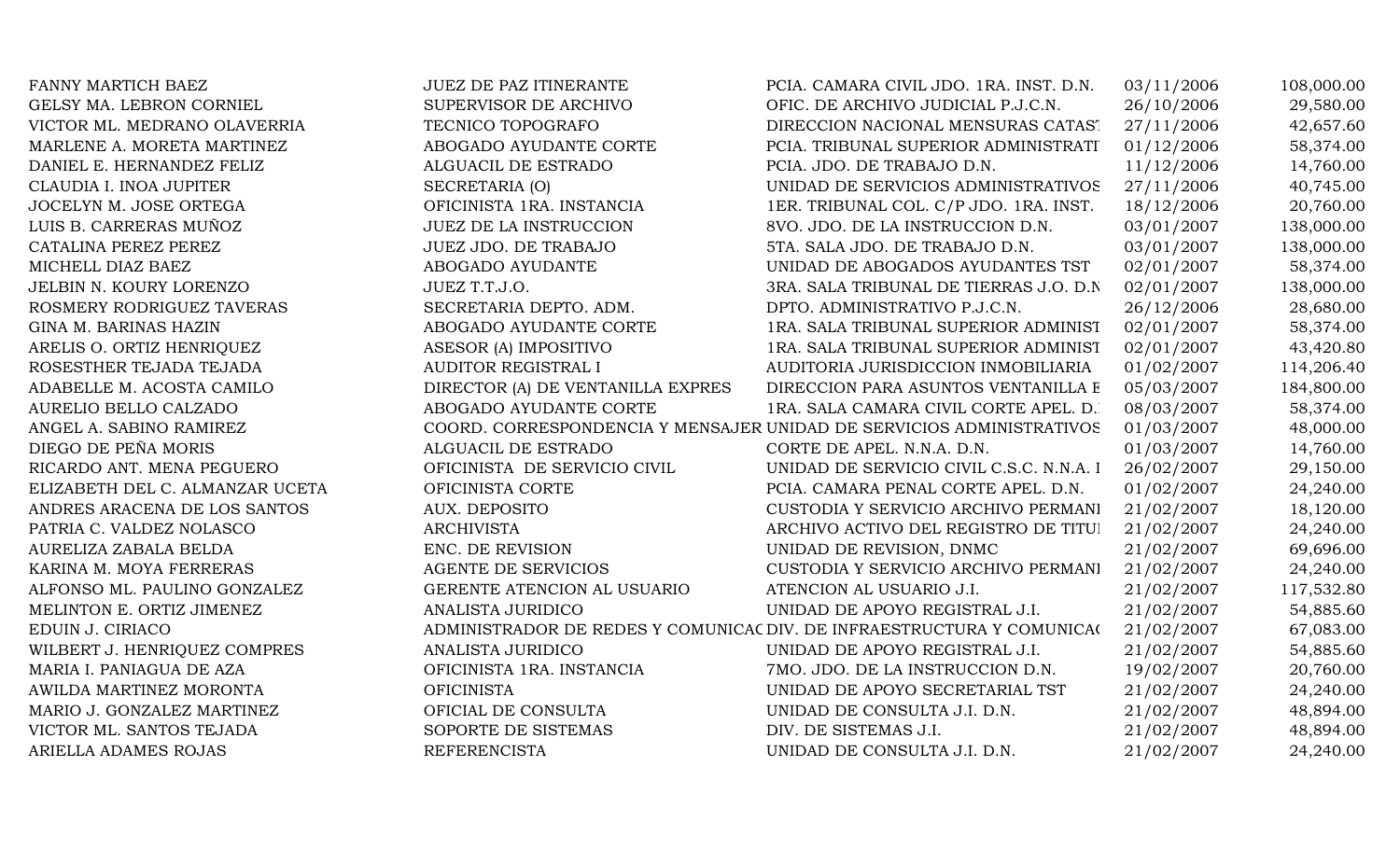| LOREN M. ROJAS NOLASCO              | ADMINISTRADOR DE SISTEMAS                                          | DIV. DE SISTEMAS J.I.                   | 21/02/2007 | 77,836.80  |
|-------------------------------------|--------------------------------------------------------------------|-----------------------------------------|------------|------------|
| RIGOBERTO LORENZO YBERT             | REVISOR JURIDICO                                                   | UNIDAD DE APOYO REGISTRAL J.I.          | 21/02/2007 | 69,696.00  |
| VANESSA CARABALLO MONTILLA          | ANALISTA JURIDICO                                                  | UNIDAD DE APOYO REGISTRAL J.I.          | 21/02/2007 | 54,885.60  |
| CLAUDIBEL NUÑEZ HERNANDEZ           | AUX. DE REGISTRO DE DOCUMENTOS                                     | UNIDAD DE APOYO REGISTRAL J.I.          | 21/02/2007 | 24,240.00  |
| BELKIS ROSARIO PADILLA              | AUXILIAR DE EXPEDIENTES EN PROCESO UNIDAD DE PROCESOS COMUNES J.I. |                                         | 21/02/2007 | 24,240.00  |
| EVELYN SOLANO MUÑOZ                 | <b>ARCHIVISTA</b>                                                  | ARCHIVO ACTIVO DEL REGISTRO DE TITUI    | 21/02/2007 | 24,240.00  |
| PAOLA M. RODRIGUEZ SOLANO           | OPERADOR DE LIBROS                                                 | CUSTODIA Y SERVICIO ARCHIVO PERMANI     | 21/02/2007 | 24,240.00  |
| RAMON ANT. MIRANDA ANGEL            | ENC. SOPORTE TECNICO JI                                            | UNIDAD SOPORTE TECNICO J.I. D.N.        | 02/05/2007 | 102,643.20 |
| CRISTINA PERDOMO ANTONIO            | ANALISTA JURIDICO                                                  | UNIDAD DE APOYO REGISTRAL J.I.          | 18/04/2007 | 54,885.60  |
| RAMON C. ORTIZ GONZALEZ             | AGENTE DIGITALIZADOR                                               | SERVICIOS TECNICOS ARCHIVO PERMANE      | 18/04/2007 | 24,240.00  |
| SANDRO VALDEZ RAMIREZ               | GERENTE DE OPERACIONES                                             | ADMINISTRACION GENERAL JURISDICCIOI     | 01/07/2012 | 117,532.80 |
| ALBERTO ANT. CARABALLO MONTILLA     | SOPORTE TECNICO I                                                  | UNIDAD SOPORTE TECNICO J.I. D.N.        | 25/06/2007 | 42,657.60  |
| NELISA DE JS. JIMENEZ SAINT-HILAIRE | REVISOR JURIDICO                                                   | UNIDAD DE APOYO REGISTRAL J.I.          | 18/06/2014 | 69,696.00  |
| RUBEN D. MELO GONZALEZ              | OFICINISTA 1RA. INSTANCIA                                          | PCIA. JDO. DE TRABAJO D.N.              | 26/06/2007 | 20,760.00  |
| ENDELS F. FONTANA PERREAUX          | ABOGADO AYUDANTE                                                   | SOPORTE A JUECES C.S.C. N.N.A. D.N.     | 02/07/2007 | 58,374.00  |
| LUIS ANT. GUERRERO                  | SECRETARIA(O) CORTE                                                | 3RA. SALA CAMARA CIVIL CORTE APEL. D.   | 02/07/2007 | 42,657.60  |
| ROSAURA N. MARTINEZ SOSA            | REVISOR JURIDICO                                                   | UNIDAD DE APOYO REGISTRAL J.I.          | 01/05/2012 | 69,696.00  |
| WILLIAMS MEJIA MARTINEZ             | REPRODUCTOR DE DOCUMENTOS                                          | UNIDAD DE SERVICIOS ADMINISTRATIVOS     | 08/06/2007 | 20,760.00  |
| NELLYS A. MATOS AYBAR               | ABOGADO AYUDANTE 1RA. INST.                                        | OFIC. JUEZ COORD. JDO. DE LA INSTRUCO   | 03/07/2007 | 43,840.80  |
| DIGNA ALT. ROMERO CESPEDES          | ABOGADO AYUDANTE 1RA. INST.                                        | 3ER. TRIBUNAL COL. C/P JDO. 1RA .INST.  | 20/05/2013 | 43,840.80  |
| FAHOLA ALT. CARRASCO PICHARDO       | <b>OFICINISTA</b>                                                  | SECRETARIA GENERAL TRIBUNAL SUPERIO     | 15/11/2012 | 24,240.00  |
| GINAIDA MORILLO BIDO                | OFICINISTA 1RA. INSTANCIA                                          | 6TA. SALA JDO. DE TRABAJO D.N.          | 26/11/2007 | 20,760.00  |
| WENDYS C. BAUTISTA TEJEDA           | <b>ARCHIVISTA</b>                                                  | OFIC. DE ARCHIVO JUDICIAL TRIBUNAL LA   | 19/09/2007 | 20,160.00  |
| DEIBY T. PEGUERO JIMENEZ            | <b>JUEZ DE PAZ ITINERANTE</b>                                      | PCIA. CAMARA PENAL JDO. 1RA. INST. D.N. | 16/07/2007 | 108,000.00 |
| <b>ADALGISA FAMILIA</b>             | OFICINISTA ATENCION USUARIO                                        | UNIDAD DE RECEPCION DE DOCUMENTOS       | 01/05/2013 | 28,860.00  |
| ALFREDO J. RIVAS CEPEDA             | <b>OFICINISTA</b>                                                  | UNIDAD DE APOYO SECRETARIAL TST         | 01/08/2007 | 24,240.00  |
| ALOIS M. PEÑA ANTIGUA               | <b>AUXILIAR ADMINISTRATIVO</b>                                     | UNIDAD DE SERVICIOS ADMINISTRATIVOS     | 01/08/2007 | 24,240.00  |
| EDUARDO A. ACOSTA CONTRERAS         | SUPERVISOR (A) DE MANTENIMIENTO                                    | DPTO. DE MANTENIMIENTO J.I. D.N. Y ZON  | 01/12/2008 | 60,112.80  |
| EUDY FELIZ ALCANTARA                | AUX. DE MANTENIMIENTO                                              | DPTO. DE MANTENIMIENTO J.I. D.N. Y ZON  | 02/12/2008 | 24,240.00  |
| YSABEL C. BERNAVIDES SANCHEZ        | ASISTENTE MANTENIMIENTO JI                                         | DPTO. DE MANTENIMIENTO J.I.             | 01/08/2007 | 34,980.00  |
| <b>JOSE ANT. FELIZ ROSARIO</b>      | MENSAJERO EXTERNO                                                  | UNIDAD DE SERVICIOS ADMINISTRATIVOS     | 01/08/2007 | 20,760.00  |
| <b>JUAN ULLOA RAMIREZ</b>           | TECNICO DE REFRIGERACION                                           | DPTO. DE MANTENIMIENTO J.I. D.N. Y ZON  | 01/12/2008 | 33,120.00  |
| LILIAN ALT. CASTILLO                | <b>CONSERJE</b>                                                    | UNIDAD DE SERVICIOS ADMINISTRATIVOS     | 21/07/2010 | 14,160.00  |
| MANUEL A. FIGUEREO MONTERO          | <b>ASCENSORISTA</b>                                                | UNIDAD DE SERVICIOS ADMINISTRATIVOS     | 15/12/2008 | 16,440.00  |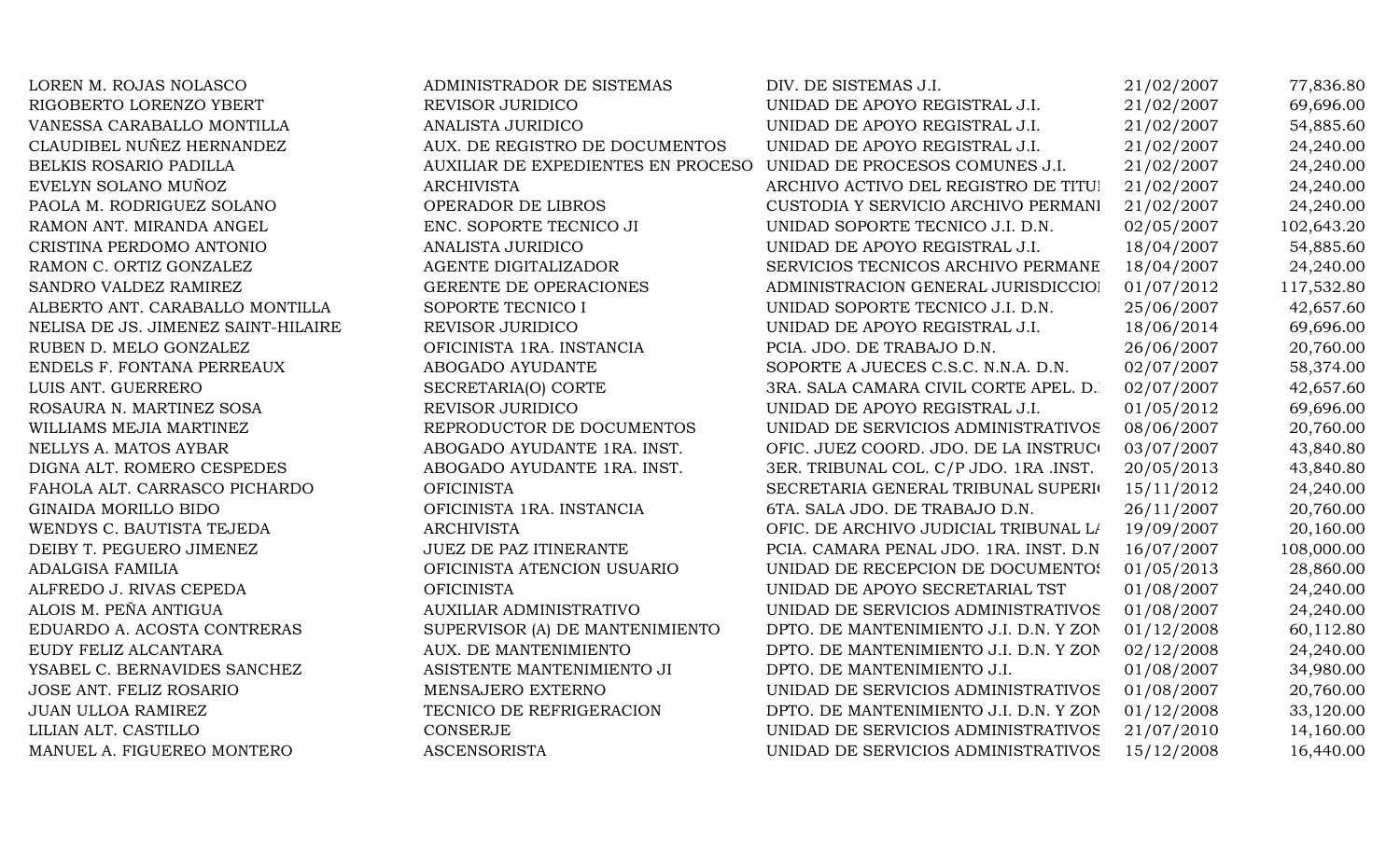| <b>MARINO MENDEZ</b>           | TECNICO TOPOGRAFO                | UNIDAD DE INSPECCION DNMC               | 01/08/2007 | 42,657.60  |
|--------------------------------|----------------------------------|-----------------------------------------|------------|------------|
| <b>RAMON R. ARIAS</b>          | <b>AUXILIAR DE CONTABILIDAD</b>  | GERENCIA FINANCIERA J.I.                | 02/04/2012 | 34,980.00  |
| ROBINSON PEÑA                  | MENSAJERO INTERNO                | UNIDAD DE SERVICIOS ADMINISTRATIVOS     | 01/08/2007 | 16,440.00  |
| CARMEN CARABALLO FELIZ         | CONSERJE                         | DPTO. ADMINISTRATIVO JDOS. DE TRANS.    | 27/11/2001 | 12,444.00  |
| FERNANDO FRIAS DE JESUS        | ALGUACIL DE ESTRADO              | 1RA. SALA CAMARA CIVIL JDO. 1RA. INST.  | 10/02/2014 | 14,760.00  |
| BAYOAN A. RODRIGUEZ PORTALATIN | JUEZ T.T.J.O.                    | 8VA. SALA TRIBUNAL DE TIERRAS J.O. D.N  | 01/03/2011 | 138,000.00 |
| RAQUEL M. GUZMAN FERMIN        | <b>CAJERO</b>                    | GERENCIA FINANCIERA J.I.                | 08/08/2007 | 29,580.00  |
| FERMIN A. VICENTE VELOZ        | TECNICO REVISOR II               | UNIDAD DE REVISION, DNMC                | 10/06/2013 | 58,370.40  |
| CESAR A. SANCHEZ MONTERO       | OPERADOR DE CAMARA DE SEGURIDAD  | UNIDAD DE SERVICIOS ADMINISTRATIVOS     | 29/08/2007 | 29,580.00  |
| DAWIN GONZALEZ CAMILO          | OPERADOR DE LIBROS               | CUSTODIA Y SERVICIO ARCHIVO PERMANI     | 17/09/2007 | 24,240.00  |
| VICTOR MANUEL MARTINEZ ROJAS   | ABOGADO AYUDANTE 1RA. INST.      | PCIA. CAMARA PENAL JDO. 1RA. INST. D.N. | 03/09/2007 | 43,840.80  |
| JUAN C. FRIAS ACOSTA           | OFICINISTA CORTE                 | 2DA. SALA CAMARA PENAL CORTE APEL. I    | 03/09/2007 | 24,240.00  |
| LENIN R. ALCANTARA MONTERO     | ALGUACIL DE ESTRADO              | 2DA. SALA JDO. DE PAZ ESP. TRANS. D.N.  | 19/09/2007 | 14,760.00  |
| RICARDO ALB. TORRES            | OFICINISTA 1RA. INSTANCIA        | 3RA. SALA JDO. DE TRABAJO D.N.          | 26/09/2007 | 20,760.00  |
| JAYSA L. GOMEZ MARMOL          | <b>SECRETARIA</b>                | CENTRO DE ATENCION AL USUARIO           | 04/10/2007 | 24,240.00  |
| ONAYIS G. DURAN ABAD           | <b>REFERENCISTA</b>              | UNIDAD DE CONSULTA J.I. D.N.            | 10/10/2007 | 24,240.00  |
| GRECHIS E. FELIZ CUEVAS        | ABOGADO AYUDANTE 1RA. INST.      | 1ER. TRIBUNAL COL. C/P JDO. 1RA. INST.  | 17/10/2007 | 43,840.00  |
| MARIEL P. ABREU VALDEZ         | OFICINISTA 1RA. INSTANCIA        | 2DA. SALA CAMARA PENAL JDO. 1RA. INST   | 24/10/2007 | 20,760.00  |
| ANNY E. MORENO RODRIGUEZ       | <b>JUEZ DE PAZ</b>               | 1RA. SALA JDO. DE PAZ ESP. TRANS. D.N.  | 29/10/2007 | 108,000.00 |
| <b>JULIO C. ARAUJO MOREL</b>   | AGENTE DIGITALIZADOR             | SERVICIOS TECNICOS ARCHIVO PERMANE      | 21/11/2007 | 24,240.00  |
| WILSON MONTERO CONTRERAS       | MENSAJERO EXTERNO                | PCIA. CAMARA PENAL CORTE APEL. D.N.     | 17/12/2007 | 18,120.00  |
| MARIEL M. GROSS MARTINEZ       | REVISOR JURIDICO                 | UNIDAD DE APOYO REGISTRAL J.I.          | 04/12/2007 | 69,696.00  |
| REYMUNDO ANT. MEJIA ZORRILLA   | <b>JUEZ DE PAZ ITINERANTE</b>    | OFIC. JUEZ COORD. JDO. DE LA INSTRUCO   | 03/10/2016 | 108,000.00 |
| WILLIANS HERRERA CUEVAS        | <b>OFICINISTA</b>                | SECRETARIA GENERAL TRIBUNAL SUPERIO     | 01/07/2008 | 24,240.00  |
| MARIEL C. ARAMBOLES BLAS       | SECRETARIA (O) PRIMERA INSTANCIA | 3RA. SALA CAMARA CIVIL JDO. 1RA. INST.  | 14/12/2007 | 34,980.00  |
| EDWARD ANT. SAMBOY URIBE       | ALGUACIL DE ESTRADO              | PCIA. CAMARA PENAL CORTE APEL. D.N.     | 30/11/2007 | 16,440.00  |
| KATIA M. PEÑA SEGURA           | ABOGADO AYUDANTE 1RA. INST.      | PCIA. CAMARA CIVIL JDO. 1RA. INST. D.N. | 20/01/2015 | 43,840.80  |
| KENNY C. MARTE CASTILLO        | REVISOR JURIDICO                 | UNIDAD DE APOYO REGISTRAL J.I.          | 27/12/2007 | 69,696.00  |
| ANGEL J. CASTILLO VIDAL        | REPRODUCTOR DE DOCUMENTOS        | UNIDAD DE SERVICIOS ADMINISTRATIVOS     | 17/01/2008 | 20,760.00  |
| MERCEDES L. CALDERON CALDERON  | OFICINISTA 1RA. INSTANCIA        | PCIA. JDO. DE TRABAJO D.N.              | 22/01/2008 | 20,760.00  |
| YUDELKA ALT. GARCIA VASQUEZ    | MENSAJERO INTERNO                | DPTO. ADMINISTRATIVO TRIB. SUPERIOR /   | 24/01/2008 | 12,444.00  |
| MARTIRES MARTE BELTRE          | ANALISTA JURIDICO                | UNIDAD DE APOYO REGISTRAL J.I.          | 28/01/2008 | 54,885.60  |
| HENRY E. SEVERINO PORTE        | ABOGADO AYUDANTE CORTE           | PCIA. CAMARA PENAL CORTE APEL. D.N.     | 08/01/2008 | 58,374.00  |
| ELGIN E. SANTOS MATOS          | <b>ARCHIVISTA</b>                | ARCHIVO ACTIVO DEL TRIBUNAL SUPERIO     | 07/02/2008 | 24,240.00  |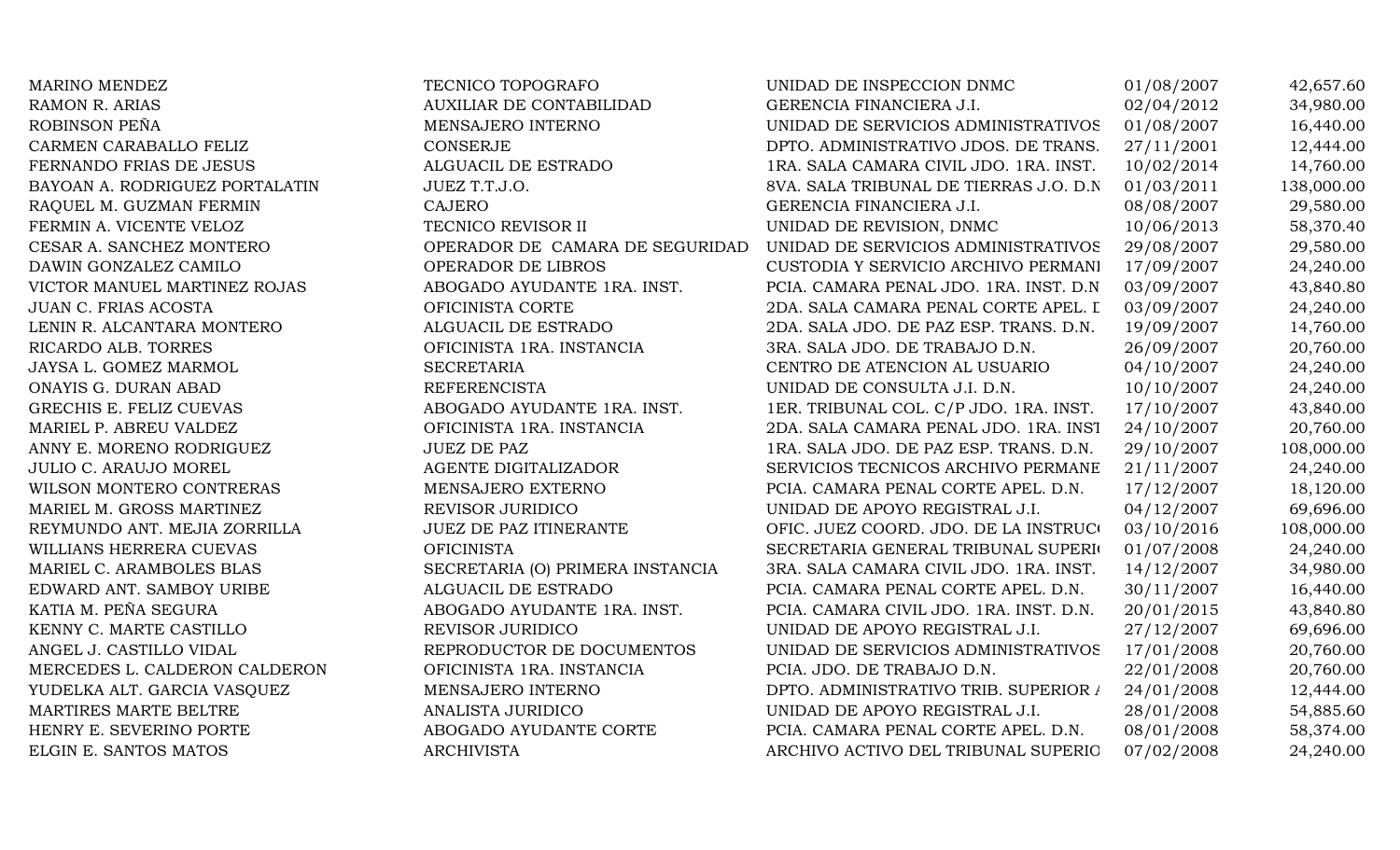| CESAR A. MEJIA MERCADO            | OFICINISTA 1RA. INSTANCIA        | 2DO. JDO. DE LA INSTRUCCION D.N.                                         | 01/04/2008 | 20,760.00  |
|-----------------------------------|----------------------------------|--------------------------------------------------------------------------|------------|------------|
| NELSON DAVID AGUERO               | AUX. DE RECEPCION Y ENTREGA      | RECEPCION Y ENTREGA R.T.                                                 | 20/02/2008 | 34,980.00  |
| HAIRYN ALT. LORA SANCHEZ          | OFICINISTA CORTE                 | 1RA. SALA CORTE DE TRABAJO D.N.                                          | 28/02/2008 | 24,240.00  |
| ANGEL E. GONZALEZ SANTANA         | ALGUACIL DE ESTRADO              | 2DA. SALA CAMARA PENAL CORTE APEL. I                                     | 25/02/2008 | 15,960.00  |
| NELLY M. MERCEDES MERCEDES        | ABOGADO AYUDANTE 1RA. INST.      | 2DA. SALA CAMARA CIVIL JDO. 1RA. INST.                                   | 28/02/2008 | 43,840.80  |
| HILDA M. CEPEDA BATISTA           | ALGUACIL DE ESTRADO              | 6TA. SALA CAMARA CIVIL JDO. 1RA. INST.                                   | 10/03/2008 | 14,760.00  |
| ALBA G. GARCIA RUIZ               |                                  | DIRECTOR (A) REGIONAL MENSURAS DPTO DIRECCION REG. MENSURAS CAT. DPTO. ( | 25/09/2007 | 89,812.80  |
| EUGENIO DE LA ROSA SANTANA        | ANALISTA JURIDICO                | UNIDAD DE APOYO REGISTRAL J.I.                                           | 24/03/2008 | 54,885.60  |
| YSABEL C. CASANOVA FRANCO         | TECNICO REVISOR II               | UNIDAD DE REVISION, DNMC                                                 | 02/04/2008 | 58,370.40  |
| PEDRO M. RAMIREZ SALCE            | JUEZ 1RA. INSTANCIA              | 7MA. SALA CAMARA CIVIL JDO. 1RA. INST.                                   | 07/04/2008 | 138,000.00 |
| LORGIA G. PEREZ BELLO             | OFICINISTA CORTE                 | PCIA. CORTE DE TRABAJO D.N.                                              | 07/04/2008 | 24,240.00  |
| LICELLOT M. MARTE MARTINEZ        | OFICINISTA 1RA. INSTANCIA        | OFIC. JUDICIAL SERV. ATENC. PERMANEN                                     | 16/06/2008 | 20,760.00  |
| JOSE ML. TEJEDA CASTILLO          | ABOGADO AYUDANTE 1RA. INST.      | 2DO. JDO. DE LA INSTRUCCION D.N.                                         | 27/05/2008 | 43,840.80  |
| KATHERINE O. SILVA NUÑEZ          | <b>REFERENCISTA</b>              | UNIDAD DE CONSULTA J.I. D.N.                                             | 23/06/2008 | 24,240.00  |
| JOSE O. ACOSTA MARTINEZ           | AGENTE SIGNATURA                 | SERVICIOS TECNICOS ARCHIVO PERMANE                                       | 23/06/2008 | 24,240.00  |
| VIRGINIA POLANCO ABREU            | <b>REFERENCISTA</b>              | UNIDAD DE CONSULTA J.I. D.N.                                             | 14/07/2008 | 24,240.00  |
| ALEXANDRO MOREL MOREL             | ALGUACIL DE ESTRADO              | JDO. DE PAZ DE LA 4TA. CIRC. D.N.                                        | 24/06/2008 | 14,760.00  |
| MARJORIE SANCHEZ MEDINA           | ABOGADO AYUDANTE                 | DIRECCION NACIONAL REGISTRO DE TITU                                      | 15/07/2008 | 69,696.00  |
| ROSA F. VIDAL RICOURT             | ABOGADO AYUDANTE                 | SOPORTE A JUECES C.S.C. N.N.A. D.N.                                      | 15/07/2008 | 58,374.00  |
| JOCABED FELIZ CALCAÑO DE HINOJOSA | <b>OFICINISTA</b>                | UNIDAD DE APOYO SECRETARIAL TST                                          | 18/07/2008 | 24,240.00  |
| PATRICIA ALMANZAR SANTANA         | SECRETARIA (O) PRIMERA INSTANCIA | 1RA. SALA CAMARA CIVIL JDO. 1RA. INST.                                   | 04/07/2008 | 34,980.00  |
| ALICIA P. ASSAD JORGE             | <b>OFICINISTA</b>                | SECRETARIA GENERAL TRIBUNAL SUPERIO                                      | 01/08/2008 | 24,240.00  |
| KATTY G. ADOLFO GUZMAN            | ABOGADO AYUDANTE                 | UNIDAD DE ABOGADOS AYUDANTES TST                                         | 04/08/2008 | 58,374.00  |
| MARIA S. ORTIZ BAEZ               | SECRETARIA (O)                   | ARCHIVO CENTRAL JURISDICCION INMOB                                       | 22/08/2008 | 34,980.00  |
| JOSEFINA LOPEZ RAMIREZ            | OFICINISTA 1RA. INSTANCIA        | OFIC. JUEZ COORD. JDO. DE LA INSTRUCO                                    | 24/10/2008 | 20,760.00  |
| DESIREE LEBRON MORENO             | ABOGADO AYUDANTE                 | UNIDAD DE ABOGADOS AYUDANTES TST                                         | 01/10/2009 | 58,374.00  |
| RAYLIN I. RODRIGUEZ FERNANDEZ     | OFICINISTA 1RA. INSTANCIA        | PCIA. CAMARA PENAL JDO. 1RA. INST. D.N                                   | 03/09/2012 | 20,760.00  |
| ODALIS V. SANCHEZ GUERRERO        | OFICINISTA 1RA. INSTANCIA        | 5TA. SALA CAMARA CIVIL JDO. 1RA. INST.                                   | 01/10/2009 | 20,760.00  |
| BARTOLA ENCARNACION RAMIREZ       | <b>ARCHIVISTA</b>                | OFIC. DE ARCHIVO JUDICIAL TRIBUNAL LA                                    | 04/03/2014 | 13,920.00  |
| RAFAELA M. ALMONTE ARIAS          | OFICINISTA 1RA. INSTANCIA        | 3ER. TRIBUNAL COL. C/P JDO. 1RA .INST.                                   | 14/11/2012 | 20,760.00  |
| CARLOS M. PIMENTEL TEJEDA         | OFICINISTA CORTE                 | 1RA. SALA CAMARA CIVIL CORTE APEL. D.                                    | 09/09/2008 | 24,240.00  |
| ELVIS A. VALENZUELA FERNANDEZ     | <b>ARCHIVISTA</b>                | OFIC. DEPOSITO ARCHIVO CENTRAL MANO                                      | 01/09/2014 | 16,440.00  |
| YULISA E. GUZMAN MELENCIANO       | SUPERVISOR(A) DE SERVICIO PENAL  | UNIDAD DE SERVICIO PENAL C.S.C. N.N.A.                                   | 01/09/2008 | 66,528.00  |
| PEDRO J. ROMAN PEGUERO            | <b>AGENTE DIGITALIZADOR</b>      | SERVICIOS TECNICOS ARCHIVO PERMANE                                       | 17/09/2008 | 24,240.00  |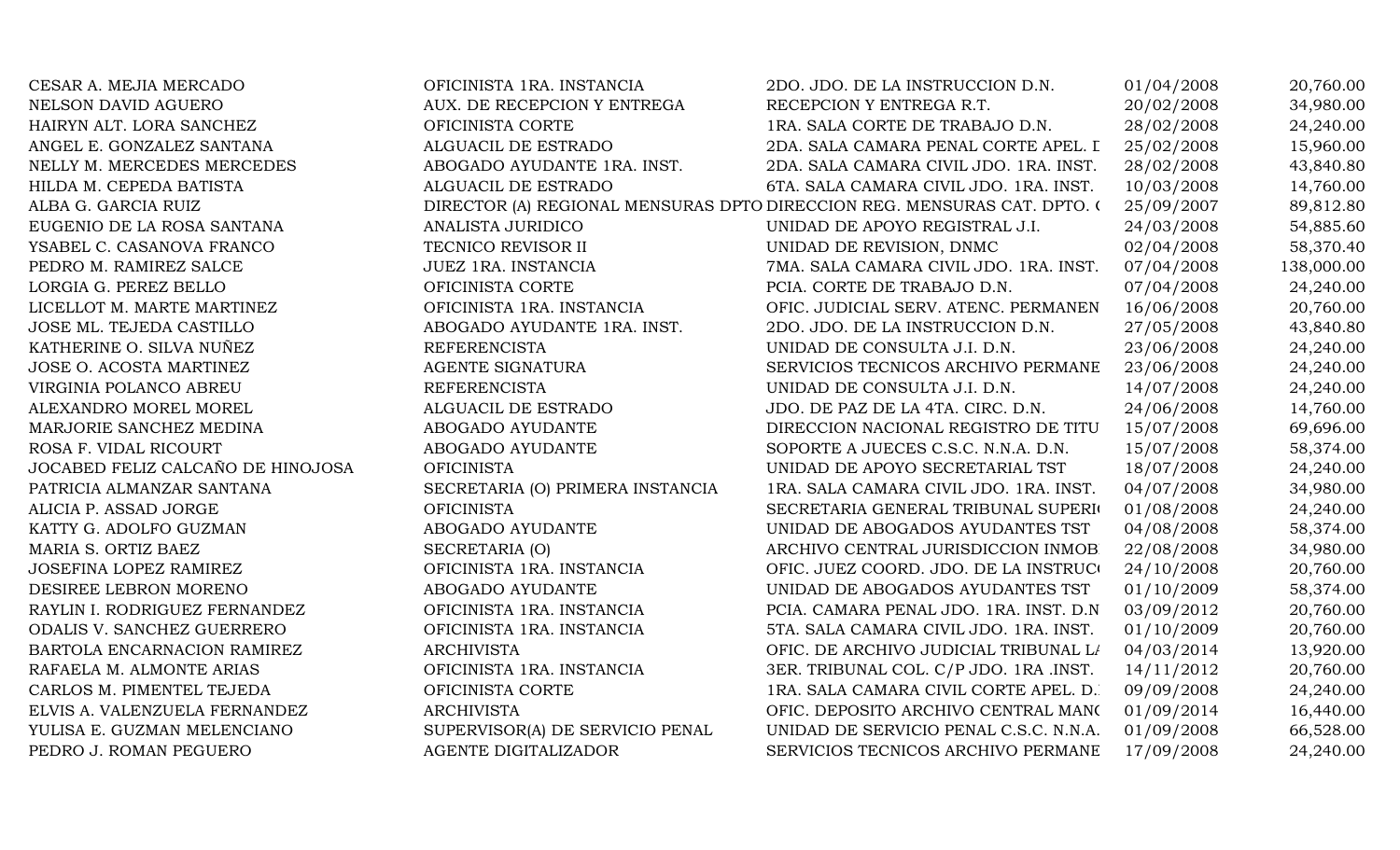SANTA P. CASTILLO MEJIA CONSERJE LASSUNSKY D. GARCIA VALDEZ SECRETARIA (O) GENERAL DALEWRY D. ARACHE LANTIGUA SECRETARIA DE JUEZ MANUEL E. FELIU CARABALLO ABOGADO AYUDANTE CORTE JUAN DE JS. BEARD NUÑEZ ALGUACIL DE ESTRADO JUAN G. LEON GONZALEZ OFICINISTA 1RA. INSTANCIA SOCRATES O. DIAZ BELTRE **OPERADOR GIS II** BRIGIDA C. BETANCOURT PAULINO ABOGADO AYUDANTE CORTE LUZ DEL M. MENDOZA FLORENTINO OFICINISTA 1RA. INSTANCIA NATY J. BRICEÑO PAGAN SECRETARIA (O) PRIMERA INSTANCIA JENNIFER TIBURCIO MEDINA ANALISTA JURIDICO ELIZABETH E. BRITO PARRA ANALISTA JURIDICO ROCIO DEL C. MARTINEZ SANCHEZ **EL CAMARA PENAL CORTE PENAL CORTE** GISELLE M. GARCIA JIMENEZ REVISOR JURIDICO FRANCIA V. RUIZ SARIT SECRETARIA DE JUEZ RUDILANIA DE LEON ALCANTARA ANALISTA JURIDICO MAGALIS A. SANTANA MELENCIANO SECRETARIA (O) PRIMERA INSTANCIA DAVID E. ACOSTA ESPINOSA ALGUACIL DE ESTRADO JUAN C. BASORA ESTEVEZ CAJERO INDHIRA DEL ROSARIO LUNA REVISOR JURIDICO ESMERALDA BATISTA FERRERAS SECRETARIA(O) DE AUDIENCIAS NIKAURI M. DIAZ ENCARNACION OFICINISTA 1RA. INSTANCIA JUAN C. GIRON TECNICO DE ELECTRICIDAD YHOEL CASTILLO VALENZUELA SECRETARIA(O) I CORTE YULY M. ACEVEDO RASUK ABOGADO AYUDANTE 1RA. INST. RAFAELA D. PUJOLS AGRAMONTE ABOGADO AYUDANTE 1RA. INST. INGRID C. VOLQUEZ COLON ANALISTA JURIDICO KATERINE J. ENCARNACION DE OLEO OFICINISTA 1RA. INSTANCIA MANOELLA T. FERNANDEZ DE LA CRUZ SECRETARIA(O) CORTE MARIELA MORALES SANTOS OFICINISTA DE SERVICIO PENAL WANDA Y. PEREZ MARTINEZ JUEZ T.T.J.O. ELISA ALT. NUÑEZ CAMPUSANO **OFICINISTA 1RA. INSTANCIA** WILSON ACOSTA LANTIGUA TECNICO REVISOR II ILIANA E. CAIRO BAEZ OFICINISTA CORTE 2009 2009 2012

| DPTO. ADMINISTRATIVO P.J.C.N.          | 19/09/2008 | 12,444.00  |
|----------------------------------------|------------|------------|
| SECRETARIA GENERAL TRIBUNAL SUPERIO    | 25/09/2008 | 60,984.00  |
| 1RA. SALA TRIBUNAL DE TIERRAS J.O. D.N | 25/09/2008 | 28,860.00  |
| 1RA. SALA CAMARA CIVIL CORTE APEL. D.  | 29/09/2008 | 58,374.00  |
| 3RA. SALA JDO. DE TRABAJO D.N.         | 17/11/2014 | 14,760.00  |
| 4TA. SALA CAMARA CIVIL JDO. 1RA. INST. | 18/02/2013 | 20,760.00  |
| UNIDAD DE CARTOGRAFIA DNMC             | 21/10/2008 | 35,856.00  |
| 2DA. SALA CAMARA CIVIL CORTE APEL. D.  | 29/10/2008 | 58,374.00  |
| 3ER. TRIBUNAL COL. C/P JDO. 1RA .INST. | 14/08/2017 | 20,760.00  |
| 7MO. JDO. DE LA INSTRUCCION D.N.       | 05/11/2008 | 20,760.00  |
| UNIDAD DE APOYO REGISTRAL J.I.         | 11/11/2008 | 54,885.60  |
| UNIDAD DE APOYO REGISTRAL J.I.         | 13/11/2008 | 54,885.60  |
| PCIA. CAMARA PENAL CORTE APEL. D.N.    | 28/10/2008 | 24,240.00  |
| UNIDAD DE APOYO REGISTRAL J.I.         | 26/11/2008 | 69,696.00  |
| 3RA. SALA TRIBUNAL DE TIERRAS J.O. D.N | 26/11/2008 | 28,860.00  |
| UNIDAD DE APOYO REGISTRAL J.I.         | 26/11/2008 | 54,885.60  |
| 7MA. SALA CAMARA CIVIL JDO. 1RA. INST. | 04/12/2008 | 34,980.00  |
| 6TA. SALA JDO. DE PAZ ESP. TRANS. D.N. | 11/12/2008 | 14,760.00  |
| GERENCIA FINANCIERA J.I.               | 15/12/2008 | 29,580.00  |
| UNIDAD DE APOYO REGISTRAL J.I.         | 02/01/2009 | 69,696.00  |
| UNIDAD DE APOYO SECRETARIAL TST        | 12/01/2009 | 24,240.00  |
| 4TA. SALA CAMARA PENAL JDO. 1RA.INST.  | 11/12/2008 | 20,760.00  |
| DPTO. DE MANTENIMIENTO J.I. D.N. Y ZON | 12/01/2009 | 29,580.00  |
| PCIA. CAMARA PENAL CORTE APEL. D.N.    | 01/04/2011 | 24,240.00  |
| 5TA. SALA CAMARA CIVIL JDO. 1RA. INST. | 03/08/2009 | 43,840.80  |
| 2DA. SALA CAMARA CIVIL JDO. 1RA. INST. | 26/05/2010 | 43,840.80  |
| UNIDAD DE APOYO REGISTRAL J.I.         | 01/09/2009 | 54,885.60  |
| OFIC. JUEZ COORD. JDO. DE LA INSTRUCO  | 01/07/2009 | 20,760.00  |
| 1RA. SALA CAMARA CIVIL CORTE APEL. D.  | 15/06/2009 | 42,657.60  |
| UNIDAD DE SERVICIO PENAL C.S.C. N.N.A. | 24/02/2009 | 24,240.00  |
| 1RA. SALA TRIBUNAL DE TIERRAS J.O. D.N | 23/02/2009 | 138,000.00 |
| 2DA. SALA JDO. DE TRABAJO D.N.         | 16/03/2009 | 20,760.00  |
| UNIDAD DE REVISION, DNMC               | 11/03/2009 | 58,370.40  |
| 2DA. SALA CAMARA CIVIL CORTE APEL. D.  | 17/03/2009 | 20,760.00  |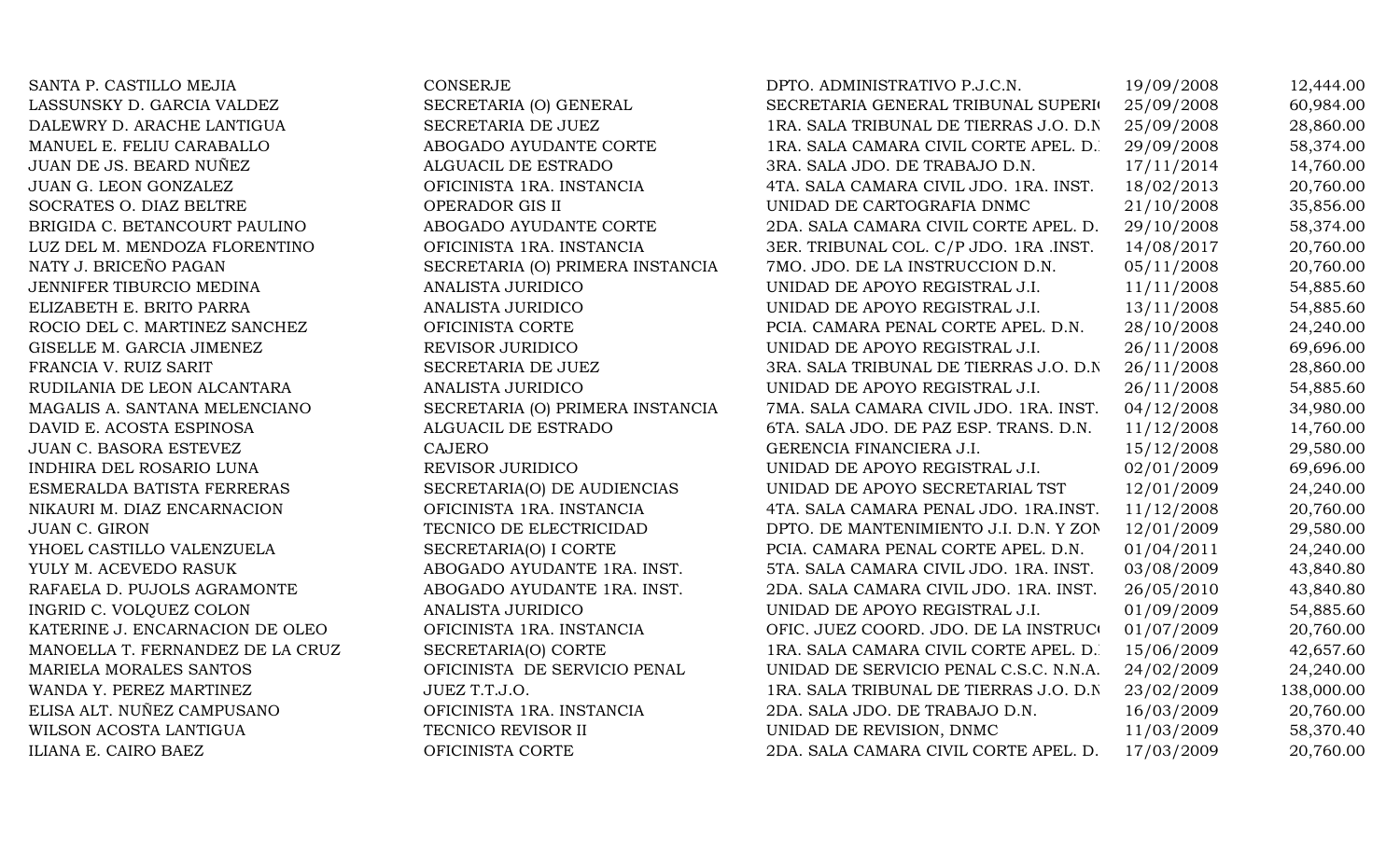MARCELO MILIANO LOPEZ MAYORDOMO III DPTO. ADMINISTRATIVO N.N.A. D.N. 23/03/2009 15,840.00 RAMONA DE LA CRUZ SANTOS CONSERJE CONSERUE DPTO. ADMINISTRATIVO N.N.A. D.N. 10/03/2009 12,444.00 ANDERSON LOPEZ SANTANA AGENTE DE SERVICIOS CUSTODIA Y SERVICIO ARCHIVO PERMANI 15/04/2009 24,240.00 EURIS ANT. LOPEZ CHECH CHAROUEADOR PAROUEADOR UNIDAD DE SERVICIOS ADMINISTRATIVOS 29/04/2009 16.440.00 EVANNA M. BATISTA GARRIDO ANALISTA JURIDICO UNIDAD DE APOYO REGISTRAL J.I. 02/04/2012 54,885.60 DANIEL TERRERO RODRIGUEZ MENSAJERO EXTERNO DPTO. ADMINISTRATIVO TRIB. SUPERIOR A 23/06/2009 18,120.00 ANA R. DOTEL MATOS CHOROS OFICIAL SERVICIOS TECNICOS SERVICIOS TECNICOS ARCHIVO PERMANE 29/06/2009 48,894.00 ROMAN A. LOPEZ HERNANDEZ ANALISTA JURIDICO UNIDAD DE APOYO REGISTRAL J.I. 20/07/2009 54,885.60 JORGE E. GARCIA AQUINO TECNICO DE MENSURAS DIRECCION REG. MENSURAS CAT. DPTO. (15/07/2009 51,804.00 ROBERT I. RODRIGUEZ SURIEL OPERADOR DE CAMARA DE SEGURIDAD UNIDAD DE SERVICIOS ADMINISTRATIVOS 14/04/2011 29,580.00 KEILYN J. CANDELARIO MARTE REVISOR JURIDICO WELLYN J.I. 01/09/2009 69,696.00 BARTOLOME A. TELLADO CALDERON **OFICINISTA CORTE** PCIA. CORTE DE TRABAJO D.N. 26/08/2009 24,240.00 JOEL ANT. DIAZ FRANCISCO **ENC. DE GESTION ADM. DE MENSURAS** UNIDAD DE GESTION ADMINISTRATIVA DE 01/09/2009 24,240.00 YUDELKA POLANCO LEON ANGGADO AYUDANTE CORTE 2DA. SALA TRIBUNAL SUPERIOR ADMINIST 09/09/2009 58,374.00 OVIDIO E. MALDONADO PUELLO SECRETARIA DE JUEZ 2DA. SALA TRIBUNAL DE TIERRAS J.O. D.N. 22/09/2009 28,860.00 EURIDISIS M. LARA PEREZ ABOGADO AYUDANTE CORTE 2DA. SALA CAMARA CIVIL CORTE APEL. D. 27/07/2010 43,840.80 CESAR R. DALMASI FORTUNA REVISOR JURIDICO UNIDAD DE APOYO REGISTRAL J.I. 06/10/2009 54,885.60 GISSEL PEÑA ROJAS ABOGADO AYUDANTE CORTE 3RA. SALA CAMARA PENAL CORTE APEL. L. 11/09/2009 58,374.00 NATHALIE NOVA SOTO SUMEZ JDO. DE TRABAJO 18. SALA JDO. DE TRABAJO D.N. 19/10/2009 138,000.00 ARISLEIDA MENDEZ BATISTA JUEZ DE LA INSTRUCCION 5TO. JDO. DE LA INSTRUCCION D.N. 19/10/2009 138,000.00 GERALDIN BIDO PEGUERO  $\sim$  ABOGADO AYUDANTE UNIDAD DE ABOGADOS AYUDANTES TST 02/11/2009 24.240.00 AMBIORIX RODRIGUEZ FRIAS SOPORTE TECNICO SOPORTE TECNICO UNIDAD SOPORTE TECNICO J.I. D.N. 29/10/2009 42,657.60 MILAGROS FIGUEREO ALBOLEDA OFICINISTA 1RA. INSTANCIA 1RA. SALA JDO. DE TRABAJO D.N. 26/06/2014 20,760.00 CAMILE D. ORTEGA CAMILO **ABOGADO AYUDANTE 1RA. INST.** 2DO. TRIBUNAL COL. C/P JDO. 1RA. INST. 01/10/2009 43.840.80 MANUEL A. MELO CASTILLO ANALISTA JURIDICO MUNIDAD DE APOYO REGISTRAL J.I. 04/11/2009 54,885.60 MARIA E. MADE BATISTA SECRETARIA (O) PRIMERA INSTANCIA 5TA. SALA JDO. DE TRABAJO D.N. 01/06/2010 20,760.00 MARGARITA R. ALBURQUERQUE UREÑA AUX. DE RECEPCION Y ENTREGA CENTRO DE ATENCION AL USUARIO 23/11/2009 24,240.00 ROSA ENCARNACION FERRERAS SECRETARIA (O) PRIMERA INSTANCIA 8VA. SALA CAMARA CIVIL JDO. 1RA. INST. 02/11/2009 34,980.00 KELVIN L. MEJIA ALMONTE **OFICINISTA 1RA. INSTANCIA** 2DO. TRIBUNAL COL. C/P JDO. 1RA. INST. 16/12/2009 20,760.00 ERIBEILIN RAMIREZ BATISTA **AGENTE DE SERVICIOS** CUSTODIA Y SERVICIO ARCHIVO PERMANI 05/01/2010 24,240.00 FATIMA L. VALDEZ ROMAN CHE CONSTRA CONSTRUCCION D.N. 01/02/2011 20,760.00 WILKIN W. LOPEZ FELIZ ARCHIVISTA ARCHIVISTA OFIC. DE ARCHIVO JUDICIAL CAM.CIVIL C 20/01/2010 13,920.00 CLARA D. ABREU VASQUEZ ABOGADO AYUDANTE UNIDAD DE ABOGADOS AYUDANTES TST 15/02/2010 58,374.00 NATALIA B. PACHECO BAUTISTA OFICINISTA 1RA. INSTANCIA 3ER. JDO. DE LA INSTRUCCION D.N. 01/01/2010 24,240.00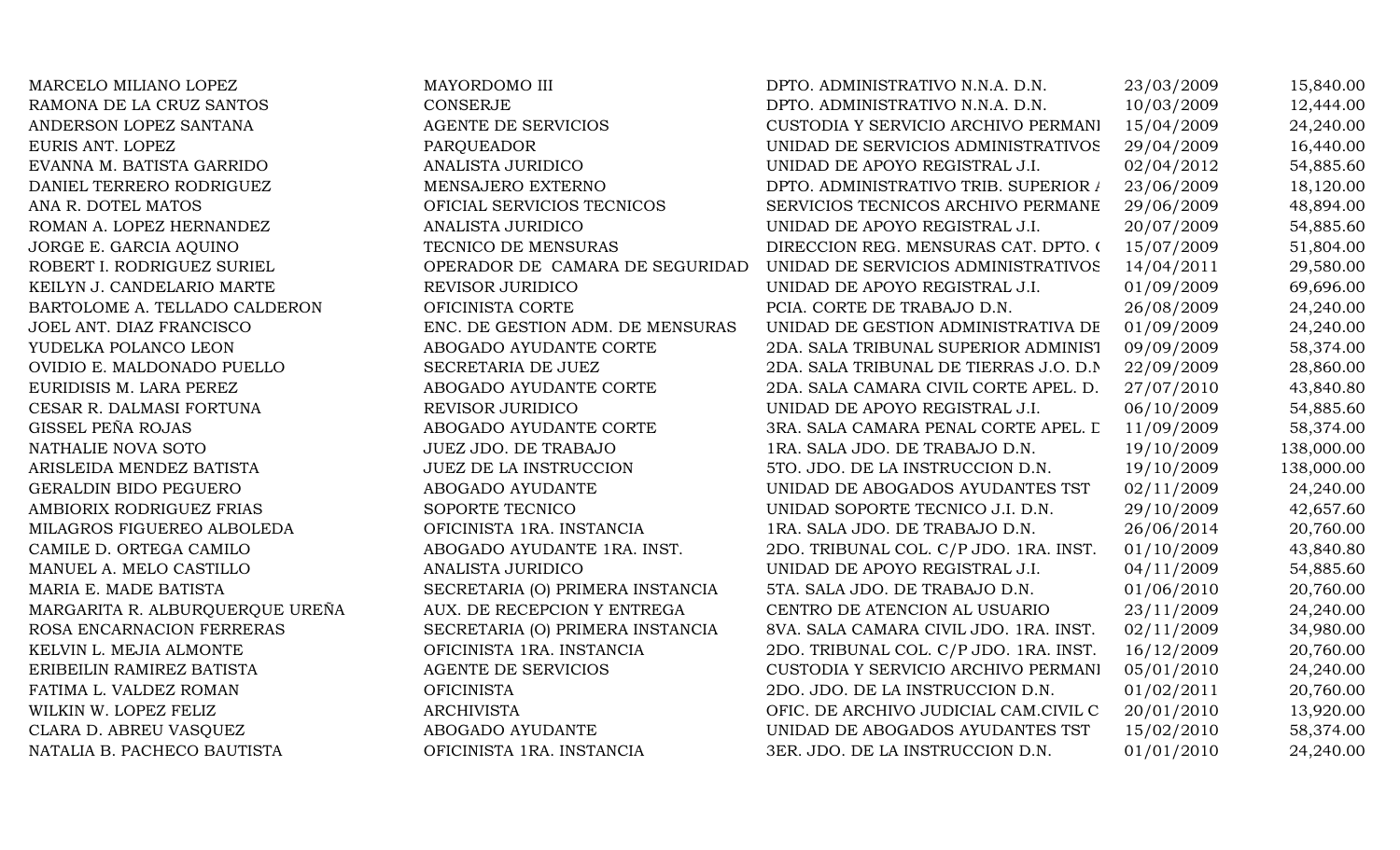| JONATHAN A. ENCARNACION CASTILLO | PLOMERO                          | DPTO. DE MANTENIMIENTO J.I. D.N. Y ZON  | 02/02/2010 | 20,760.00  |
|----------------------------------|----------------------------------|-----------------------------------------|------------|------------|
| WILLIAM R. ENCARNACION MERCEDES  | ALGUACIL DE ESTRADO              | 2DA. SALA JDO. DE TRABAJO D.N.          | 15/02/2010 | 14,760.00  |
| YINET DEL C. ACOSTA JAQUEZ       | OFICINISTA CORTE                 | 2DA. SALA CORTE DE TRABAJO D.N.         | 17/02/2010 | 24,240.00  |
| ANGEL D. CASTILLO MEJIA          | ALGUACIL DE ESTRADO              | 4TA. SALA CAMARA PENAL JDO. 1RA.INST.   | 17/02/2010 | 15,960.00  |
| ALEXY ANT. TEJADA ROSARIO        | OFICINISTA 1RA. INSTANCIA        | 3RA. SALA JDO. DE TRABAJO D.N.          | 01/03/2010 | 20,760.00  |
| JUPITER J. VENTURA RAMIREZ       | ABOGADO AYUDANTE 1RA. INST.      | 7MA. SALA CAMARA CIVIL JDO. 1RA. INST.  | 01/03/2010 | 43,840.80  |
| JANNY E. DE LOS SANTOS CONCET    | ANALISTA JURIDICO                | UNIDAD DE APOYO REGISTRAL J.I.          | 01/03/2010 | 54,885.60  |
| GREISY M. VALDEZ BEN             | OFICINISTA CORTE                 | 1RA. SALA CAMARA PENAL CORTE APEL. L    | 21/06/2010 | 24,240.00  |
| JOSE A. GARCIA DE LOS SANTOS     | WEB MASTER                       | DIV. DE INFRAESTRUCTURA Y COMUNICA(     | 01/03/2010 | 54,885.60  |
| CLARA MA. GARCIA VASQUEZ         | SECRETARIA (O) JDO. DE PAZ       | JDO. DE PAZ DE LA 2DA. CIRC. D.N.       | 09/03/2010 | 29,580.00  |
| KARINA K. LORENZO LORA           | ANALISTA JURIDICO                | UNIDAD DE APOYO REGISTRAL J.I.          | 15/03/2010 | 54,885.60  |
| WILLY E. CASTILLO GARCIA         | <b>ASCENSORISTA</b>              | DPTO. ADMINISTRATIVO P.J.C.N.           | 18/03/2010 | 14,160.00  |
| SARAH BALOGH ROSARIO             | ANALISTA JURIDICO                | UNIDAD DE APOYO REGISTRAL J.I.          | 19/03/2010 | 54,885.60  |
| VERONISSE MARTE DE JESUS         | OFICINISTA CORTE                 | 2DA. SALA CORTE DE TRABAJO D.N.         | 19/03/2010 | 24,240.00  |
| YANILSA ALT. SOSA COLLADO        | SECRETARIA (O) PRIMERA INSTANCIA | PCIA. CAMARA CIVIL JDO. 1RA. INST. D.N. | 17/02/2010 | 34,980.00  |
| ORIANA D'OLEO CAPELLAN           | OFICINISTA 1RA. INSTANCIA        | 3ER. JDO. DE LA INSTRUCCION D.N.        | 01/03/2010 | 20,760.00  |
| CHADEL ZAYAS SEVERINO            | ABOGADO AYUDANTE 1RA. INST.      | PCIA. CAMARA CIVIL JDO. 1RA. INST. D.N. | 05/05/2010 | 43,840.80  |
| JAHAIRES C. FELIZ RAMIREZ        | ABOGADO AYUDANTE 1RA. INST.      | 5TO. JDO. DE LA INSTRUCCION D.N.        | 03/05/2010 | 43,840.80  |
| OMAR S. GARCIA MENDIETA          | ASISTENTE GESTOR ARCHIVO ACTIVO  | ARCHIVO ACTIVO JURISDICCION INMOBIL     | 03/05/2010 | 42,657.60  |
| ARGELIA SENCION SANTANA          | JUEZ 1RA. INSTANCIA              | 5TA. SALA CAMARA CIVIL JDO. 1RA. INST.  | 01/06/2010 | 138,000.00 |
| MARIELA GONZALEZ FURCAL          | OFICINISTA 1RA. INSTANCIA        | 6TA. SALA JDO. DE TRABAJO D.N.          | 08/06/2010 | 20,760.00  |
| SULEYDA T. MONSAC SIERRA         | OFICINISTA 1RA. INSTANCIA        | 2DA. SALA JDO. DE TRABAJO D.N.          | 18/06/2010 | 20,760.00  |
| JANELLY JEFFERS RODRIGUEZ        | OFICINISTA 1RA. INSTANCIA        | OFIC. JUDICIAL SERV. ATENC. PERMANEN    | 18/06/2010 | 20,760.00  |
| MELBIN R. BENITEZ FELIZ          | <b>AGENTE INDEXACION</b>         | SERVICIOS TECNICOS ARCHIVO PERMANE      | 01/07/2010 | 24,240.00  |
| JOSE M. FRIAS GORIS              | ANALISTA JURIDICO                | UNIDAD DE APOYO REGISTRAL J.I.          | 08/07/2010 | 54,885.60  |
| PAMELA W. TAPIA                  | ANALISTA JURIDICO                | UNIDAD DE APOYO REGISTRAL J.I.          | 12/07/2010 | 54,885.60  |
| KEYLIN Y. ALCANTARA ARISTY       | ABOGADO AYUDANTE CORTE           | 3RA. SALA TRIBUNAL SUPERIOR ADMINIST    | 12/07/2010 | 58,374.00  |
| EDGAR E. DE LA CRUZ VARGAS       | <b>AGENTE INDEXACION</b>         | SERVICIOS TECNICOS ARCHIVO PERMANE      | 02/08/2010 | 24,240.00  |
| YANERY F. RAMIREZ SANTAMARIA     | ABOGADO AYUDANTE CORTE           | 1RA. SALA CAMARA PENAL CORTE APEL. L    | 20/07/2010 | 58,374.00  |
| JANEIRYS I. MEDINA ACOSTA        | <b>DIGITADOR</b>                 | UNIDAD DE PROCESOS COMUNES J.I.         | 26/07/2010 | 24,240.00  |
| JOSE ML. DEL ORBE AYALA          | ANALISTA JURIDICO                | UNIDAD DE APOYO REGISTRAL J.I.          | 26/07/2010 | 54,885.60  |
| ANNA R. GONZALEZ                 | ABOGADO AYUDANTE 1RA. INST.      | 6TA. SALA JDO. DE TRABAJO D.N.          | 28/07/2010 | 43,840.80  |
| ZACARIAS DE JS. GARCIA GONZALEZ  | ELECTRICISTA II                  | DPTO. ADMINISTRATIVO P.J.C.N.           | 27/07/2010 | 23,280.00  |
| AQUILES E. MELO BAUTISTA         | SOPORTE TECNICO                  | UNIDAD SOPORTE TECNICO J.I. D.N.        | 05/08/2010 | 42,657.60  |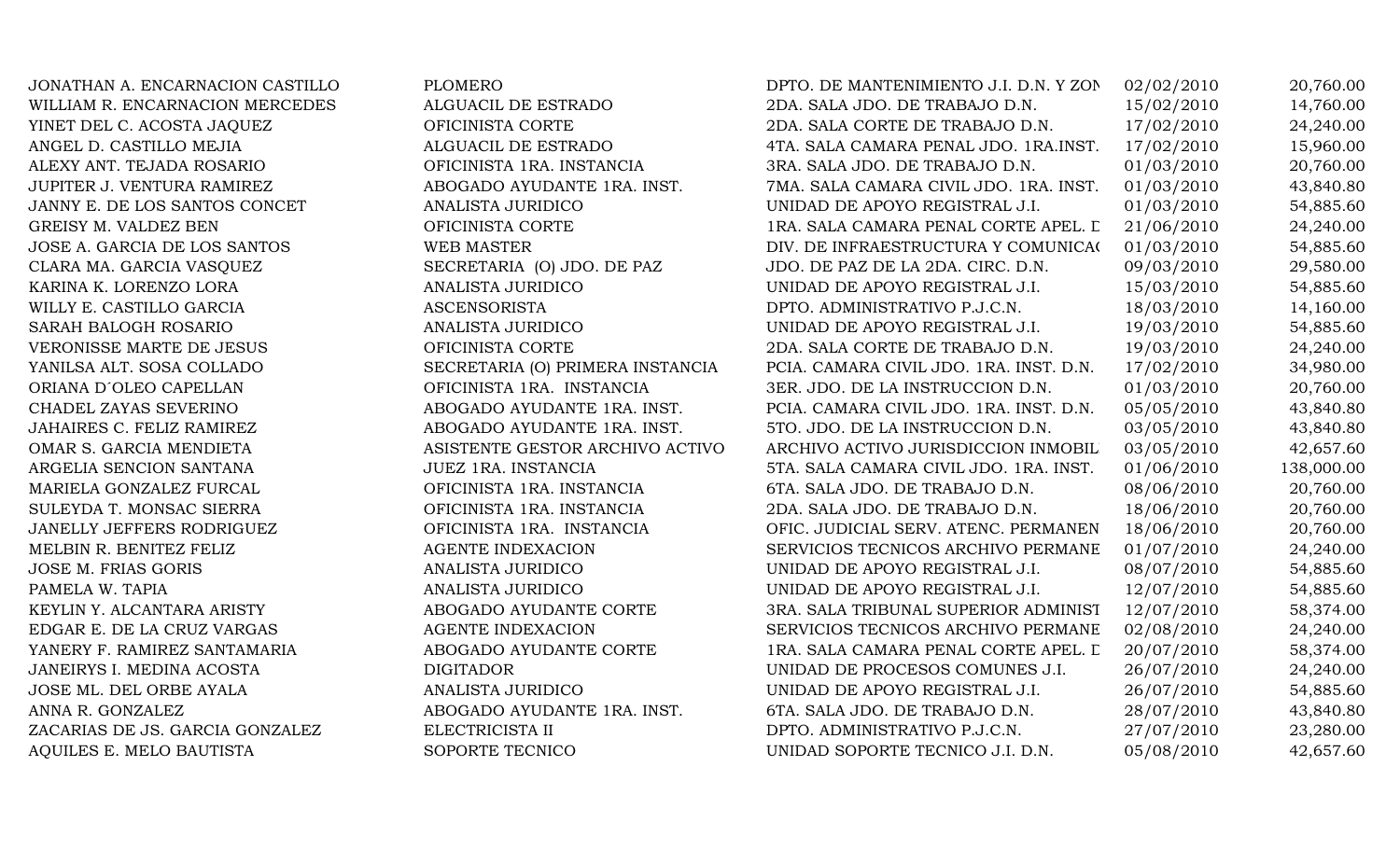PATRICIA MONTILLA SANCHEZ ABOGADO AYUDANTE 1RA. INST. 4TA. SALA CAMARA CIVIL JDO. 1RA. INST. 03/08/2010 43,840.80 JAYSON M. PEGUERO REYES **OFICINISTA 1RA. INSTANCIA** 4TO. TRIBUNAL COL. C/P JDO. 1RA. INST. 16/04/2012 20,760.00 GUILLERMO G. POCKELS DIAZ ARCHIVISTA ARCHIVO ACTIVO ACTIVO DEL TRIBUNAL SUPERIO 30/08/2010 24,240.00 EDGAR I. ALVARADO LIRANZO **OFICINISTA CORTE** PCIA. CAMARA PENAL CORTE APEL. D.N. 26/08/2010 24,240.00 YERLINA C. UREÑA RIVERA **OFICINISTA 1RA. INSTANCIA** 2DO. JDO. DE LA INSTRUCCION D.N. 01/09/2010 20,760.00 DAHELY E. CAMPUSANO PEGUERO ABOGADO AYUDANTE 1RA. INST. OFIC. JUEZ COORD. JDO. DE LA INSTRUCI 11/10/2010 43,840.80 GIOVANNY J. CUESTO JIMENEZ ADMINISTRADOR DE SERVIDORES DIV. DE INFRAESTRUCTURA Y COMUNICA(15/11/2010 67.082.40 BRENDA GOMEZ PEGUERO ABOGADO AYUDANTE UNIDAD DE ABOGADOS AYUDANTES TST 01/11/2010 58,374.00 SANTOS E. NOVAS SIERRA MENSAJERO EXTERNO DPTO. ADMINISTRATIVO P.J.C.N. 01/11/2010 18,120.00 CLARIBEL VASOUEZ SALAS CONSERJE CONSERUE DPTO. ADMINISTRATIVO P.J.C.N. 17/11/2010 12,444.00 NOELIA ROSARIO RODRIGUEZ AUXILIAR ADMINISTRATIVO CENTRO DE INFORMACION JUDICIAL P.J.C. 22/11/2010 20,760.00 ANGELA G. DIAZ MEJIA SENIA SECRETARIA DE JUEZ TRIBUNAL SUPERIOR DE TIERRAS DPTO. C 23/11/2010 28,860.00 JAFAD ANT. MIESES MARIA OFICINISTA 1RA. INSTANCIA PCIA. CAMARA PENAL JDO. 1RA. INST. D.N. 06/12/2010 20,760.00 CHABELYS M. DE OLEO DIAZ ADMINISTRADOR DE SISTEMAS DIV. DE SISTEMAS J.I. 06/12/2010 77,836.80 JUAN A. MAÑON GARCIA **OFICINISTA 1RA. INSTANCIA** 7MA. SALA CAMARA CIVIL JDO. 1RA. INST. 03/01/2011 20,760.00 GERALDINE ALT. VALERIO SANTANA  $AUX. RECEPTCION Y ENTREGA$  RECEPCION Y ENTREGA R.T.  $10/02/2014$  30,139.20 JOSE G. PADILLA RODRIGUEZ ABOGADO AYUDANTE 1RA. INST. 1ER. TRIBUNAL COL. C/P JDO. 1RA. INST. 24/02/2011 43,840.80 YELITZA PERALTA PEREZ OFICINISTA CORTE 2DA. SALA CAMARA CIVIL CORTE APEL. D. 02/01/2013 24,240.00 ESTHER A. CLASE CASTRO **OFICINISTA DE SERVICIO CIVIL** UNIDAD DE SERVICIO CIVIL C.S.C. N.N.A. I 01/10/2012 24,240.00 JASSAEL J. JAVIER SAMPSON OFICINISTA OFICINISTA SOPORTE A JUECES C.S.C. N.N.A. D.N. 01/10/2012 24,240.00 MARTHA E. JAOUEZ HIRALDO JUEZ DE PAZ JUEZ DE PAZ JDO. DE PAZ DE LA 2DA. CIRC. D.N. 01/03/2011 108,000.00 JUAN FCO. RODRIGUEZ CONSORO JUEZ DE PAZ DE PAZ JDO. DE PAZ DE LA 4TA. CIRC. D.N. 01/03/2011 108,000.00 JISSEL Y. NARANJO TEJADA JUEZ 1RA. INSTANCIA 8VA. SALA CAMARA PENAL JDO. 1RA. INST. D.N. 01/03/2011 138,000.00 GUIBELIS J. MOJICA MARTINEZ SECRETARIA (O) PRIMERA INSTANCIA 4TA. SALA CAMARA CIVIL JDO. 1RA. INST. 28/02/2011 34,980.00 DAGOBERTO ANT. FLORIAN FELIZ OPERADOR AUDIO Y VIDEO DPTO. ADMINISTRATIVO P.J.C.N. 01/03/2011 24,240.00 CRISTINA N. SANCHEZ GARCIA OFICINISTA 1RA. INSTANCIA 2DA. SALA JDO. DE TRABAJO D.N. 07/03/2011 20,760.00 CRISLAUDY D. PEREZ MARTE ABOGADO AYUDANTE 1RA. INST. 4TA. SALA CAMARA CIVIL JDO. 1RA. INST. 21/03/2011 43,840.80 GUILLERMINA ANT. MARTINEZ CORONADO OFICINISTA 1RA. INSTANCIA 3RA. SALA CAMARA CIVIL JDO. 1RA. INST. 10/09/2012 20,760.00 WILMA L. ZAPATA HERRERA **ABOGADO AYUDANTE 1RA. INST.** 5TA. SALA JDO. DE TRABAJO D.N. 11/03/2011 43.840.80 ULISES ML. MEDRANO SEGURA GERENTE ARCHIVO CENTRAL ARCHIVO CENTRAL JURISDICCION INMOB 25/04/2011 117,532.80 GIANNA M. TURBI MOJICA **AUDITOR DE PROCESOS I** AUDITORIA JURISDICCION INMOBILIARIA 03/05/2011 105,720.00 VICTORIA G. GUZMAN PINEDA **ABOGADO AYUDANTE CORTE** 3RA. SALA CAMARA CIVIL CORTE APEL. D. 28/03/2011 58,374.00 NOEMI SALVADOR BATISTA ABOGADO AYUDANTE 1RA. INST. TRIBUNAL EJEC. DE LA PENA D.N. 03/05/2011 43,840.80 AUSTRIA I. GONZALEZ RAMIREZ **OFICINISTA CORTE** 3RA. SALA TRIBUNAL SUPERIOR ADMINIST 05/09/2016 24,240.00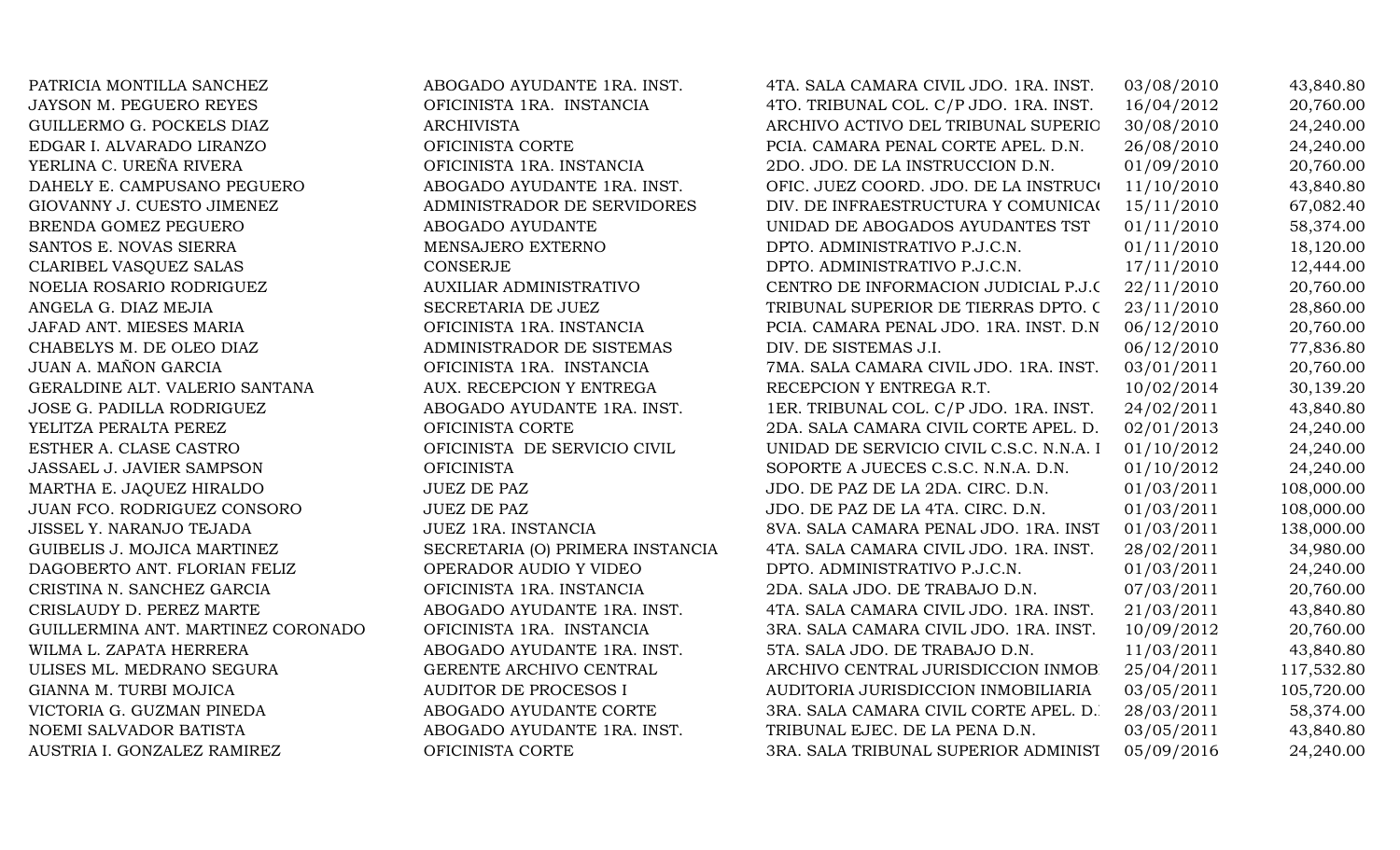| YOGELVI GARCIA MARTINEZ           | <b>AGENTE INDEXACION</b>         | SERVICIOS TECNICOS ARCHIVO PERMANE      | 11/05/2011 | 24,240.00  |
|-----------------------------------|----------------------------------|-----------------------------------------|------------|------------|
| JOSE E. REINOSO MORDAN            | AGENTE DE SERVICIOS              | CUSTODIA Y SERVICIO ARCHIVO PERMANI     | 11/05/2011 | 24,240.00  |
| ALLALIBYS ALONSO RODRIGUEZ        | ABOGADO AYUDANTE 1RA. INST.      | 8VA. SALA CAMARA CIVIL JDO. 1RA. INST.  | 05/05/2011 | 43,840.80  |
| LEINEL A. SIERRA DIAZ             | OFICINISTA 1RA. INSTANCIA        | 4TA. SALA JDO. DE TRABAJO D.N.          | 11/05/2011 | 20,760.00  |
| ROSA MA. CARRASCO ROSARIO         | SECRETARIA (O) PRIMERA INSTANCIA | 8VA. SALA CAMARA PENAL JDO. 1RA. INST   | 01/06/2011 | 20,760.00  |
| JOEL B. GUZMAN GUZMAN             | OPERADOR MESA DE AYUDA           | UNIDAD SOPORTE TECNICO J.I. D.N.        | 18/05/2011 | 34,980.00  |
| RAFAEL GUZMAN ADAMES              | AGENTE CONTROL DE CALIDAD        | CONTROL DE CALIDAD ARCHIVO PERMANI      | 18/05/2011 | 29,580.00  |
| JOSE A. PEÑA RAMIREZ              | AUX. DE CORRESPONDENCIA          | UNIDAD DE SERVICIOS ADMINISTRATIVOS     | 30/05/2011 | 24,240.00  |
| JENNIFER REYNOSO VILLAR           | ANALISTA JURIDICO                | UNIDAD DE APOYO REGISTRAL J.I.          | 01/06/2011 | 54,885.60  |
| DANAY MERCADO DE OLEO             | OFICINISTA 1RA. INSTANCIA        | 5TO. JDO. DE LA INSTRUCCION D.N.        | 09/12/2011 | 20,760.00  |
| YUDITH G. MARTY SALAS             | ABOGADO AYUDANTE                 | UNIDAD DE ABOGADOS AYUDANTES TST        | 01/06/2011 | 58,374.00  |
| NATHALIE THEN SANCHEZ             | ABOGADO AYUDANTE                 | SOPORTE A JUECES C.S.C. N.N.A. D.N.     | 08/06/2011 | 58,374.00  |
| ERIC D. MORENO JIMENEZ            | OFICINISTA 1RA. INSTANCIA        | 6TA. SALA JDO. DE TRABAJO D.N.          | 18/02/2013 | 20,760.00  |
| MARIDALIA SOTO CACERES            | ABOGADO AYUDANTE 1RA. INST.      | PCIA. CAMARA CIVIL JDO. 1RA. INST. D.N. | 20/07/2011 | 43,840.80  |
| MARIELA RAMIREZ CUEVAS            | SECRETARIA DE JUEZ               | 4TA. SALA TRIBUNAL DE TIERRAS J.O. D.N  | 01/05/2013 | 28,860.00  |
| <b>JOCELYN ROSARIO</b>            | <b>CONSERJE</b>                  | DPTO. ADMINISTRATIVO JDOS. DE PAZ DE    | 25/02/2014 | 12,444.00  |
| ROSANNA L. VALENTIN BRITO         | OFICINISTA CORTE                 | 2DA. SALA CAMARA PENAL CORTE APEL. I    | 01/05/2012 | 24,240.00  |
| RAYSA L. CASTILLO PEREZ           | OFICINISTA 1RA. INSTANCIA        | 7MA. SALA CAMARA CIVIL JDO. 1RA. INST.  | 17/12/2012 | 20,760.00  |
| FRANKLIN DE LEON DE LEON          | OFICINISTA 1RA. INSTANCIA        | 6TO. JDO. DE LA INSTRUCCION D.N.        | 01/12/2011 | 20,760.00  |
| MILDRED L. OTAÑO MILBURNE         | OFICINISTA CORTE                 | 3RA. SALA CAMARA PENAL CORTE APEL. L    | 01/12/2011 | 24,240.00  |
| MICHELY R. ROSARIO CRUZ           | OFICINISTA 1RA. INSTANCIA        | 1RA. SALA CAMARA CIVIL JDO. 1RA. INST.  | 10/12/2012 | 20,760.00  |
| HELEN ALT. DE LOS SANTOS GONZALEZ | <b>OFICINISTA</b>                | SOPORTE A JUECES C.S.C. N.N.A. D.N.     | 01/12/2011 | 24,240.00  |
| MELIDA MONTERO ARNO               | <b>CONSERJE</b>                  | DPTO. ADMINISTRATIVO TRIB. SUPERIOR /   | 01/12/2011 | 12,444.00  |
| MADELINE GENAO VALDEZ             | ABOGADO AYUDANTE                 | SOPORTE A JUECES C.S.C. N.N.A. D.N.     | 01/12/2011 | 58,374.00  |
| <b>JULIA M. LINARES FERMIN</b>    | ANALISTA JURIDICO                | PRECALIFICACION R.T.                    | 01/12/2011 | 54,885.60  |
| MARCOS I. SANTANA ALMONTE         | OFICINISTA 1RA. INSTANCIA        | OFIC. JUDICIAL SERV. ATENC. PERMANEN    | 01/12/2011 | 20,760.00  |
| ANGELA VERTUS LUIS                | AUX. DE RECEPCION Y ENTREGA      | CENTRO DE ATENCION AL USUARIO           | 01/03/2013 | 24,240.00  |
| CLARA ALT. R. FRANCO FRIAS        | <b>OFICINISTA</b>                | OFIC. JUDICIAL SERV. ATENC. PERMANEN    | 01/12/2011 | 20,760.00  |
| JORGELIN JIMENEZ PINEDA           | MAYORDOMO II                     | DPTO. ADMINISTRATIVO JDOS. DE TRANS.    | 24/04/2017 | 18,120.00  |
| SORAYA C. HERRERA MONTILLA        | ABOGADO AYUDANTE CORTE           | 3RA. SALA TRIBUNAL SUPERIOR ADMINIST    | 01/09/2012 | 58,374.00  |
| DAYANARA J. JAVIER ROSARIO        | OFICINISTA CORTE                 | PCIA. CORTE DE TRABAJO D.N.             | 03/01/2012 | 24,240.00  |
| VILMA A. SEGURA DE LA CRUZ        | ABOGADO AYUDANTE                 | DIRECCION NACIONAL REGISTRO DE TITU     | 02/01/2012 | 102,756.00 |
| AMBAR E. DIAZ MEDINA              | SECRETARIA (O) PRIMERA INSTANCIA | OFIC. JUEZ COORD. JDO. DE LA INSTRUCO   | 01/05/2012 | 46,368.00  |
| LUIS ALB. RODRIGUEZ HINOJOSA      | ALGUACIL DE ESTRADO              | UNIDAD CITAC. NOTIF. Y COM. C.S.C. N.N. | 01/10/2012 | 14,760.00  |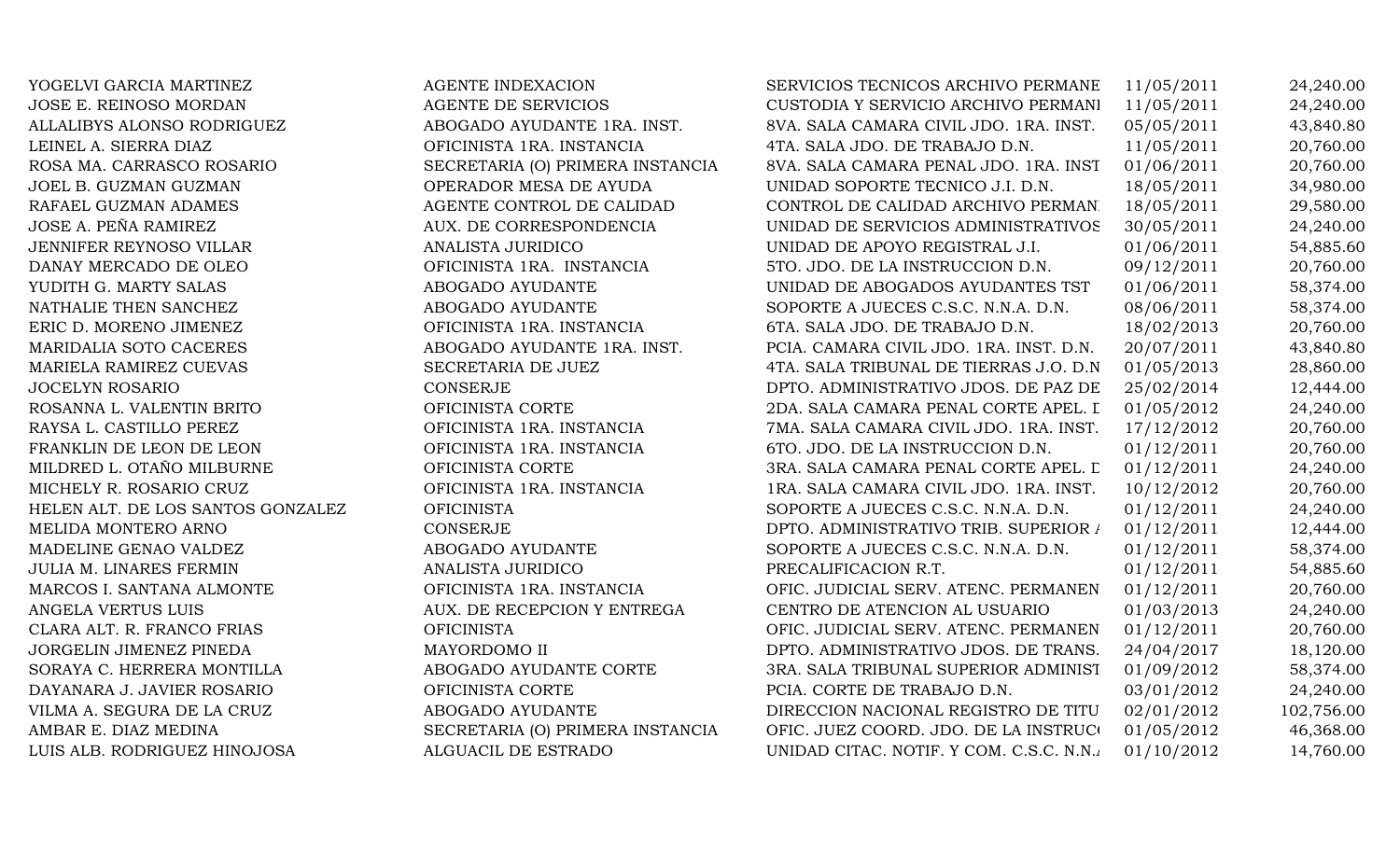CHANEL V. VICTORIANO PIMENTEL OFICINISTA DE SERVICIO PENAL UNIDAD DE SERVICIO PENAL C.S.C. N.N.A. 01/10/2012 24,240.00 CRISMAILIM R. MERCEDES SANTANA OFICINISTA 1RA. INSTANCIA 2DO. JDO. DE LA INSTRUCCION D.N. 22/10/2014 20,760.00 PATRICIA M. GUZMAN MARTINEZ OFICINISTA OFICINISTA SECRETARIA GENERAL TRIBUNAL SUPERIOR 01/09/2012 24,240.00 RUP E. JIMENEZ ENCARNACION GERENTE ADMINISTRATIVO GERENCIA ADMINISTRATIVA J.I. 19/03/2012 117,532.80 NORMA M. PEREZ SANTOS **OFICINISTA DE SERVICIO CIVIL** UNIDAD DE SERVICIO CIVIL C.S.C. N.N.A. I 01/10/2012 24,240.00 IRAISA N. MATEO MONTES DE OCA ANALISTA JURIDICO UNIDAD DE APOYO REGISTRAL J.I. 02/04/2012 54,885.60 RAYSA MA. MONTILLA PEREZ TECNICO REVISOR I UNIDAD DE REVISION, DNMC 02/04/2012 69,696.00 MASSIEL V. SUERO RAMIREZ TECNICO REVISOR I UNIDAD DE REVISION, DNMC 02/04/2012 69,696.00 GRACE N. SORIANO DE OLEO TECNICO REVISOR I UNIDAD DE REVISION, DNMC 02/04/2012 69,696.00 ALEIRA S. DEL JESUS SANCHEZ TECNICO REVISOR II UNIDAD DE REVISION, DNMC 02/04/2012 58,370.40 WILNELLIA I. FABIAN FABIAN **TECNICO REVISOR I** UNIDAD DE REVISION, DNMC 02/04/2012 69,696.00 DELKIS D. DEL POZO PERALTA TECNICO REVISOR II UNIDAD DE REVISION, DNMC 02/04/2012 58,370.40 MARIA J. PEÑA TEJEDA ENC. CARTOGRAFIA ENC. CARTOGRAFIA EN ENGLACIA EN EL EL EL ENCLORATOGRAFIA DNMC 02/04/2012 89,812.80 LOURDES D. ESTEVEZ SANCHEZ TECNICO REVISOR II UNIDAD DE REVISION, DNMC 02/04/2012 58,370.40 IRIS G. MARTINEZ BONILLA TECNICO REVISOR I UNIDAD DE REVISION, DNMC 02/04/2012 69,696.00 KARLA I. DE LA CRUZ CASTRO SUPERVISOR DE INGRESOS GERENCIA FINANCIERA J.I. 02/04/2012 57,640.00 ROSANLLY K. ACOSTA MARTINEZ AUXILIAR DE TASA POR SERVICIO GERENCIA FINANCIERA J.I. 02/04/2012 24,240.00 EURY J. MARTINEZ RODRIGUEZ SOPORTE TECNICO UNIDAD SOPORTE TECNICO J.I. D.N. 02/04/2012 42,657.60 ROBERTO RAMON SUERO CAJERO CAJERO CAJERO GERENCIA FINANCIERA J.I. 02/04/2012 24,240.00 NATALIA J. SANTANA PEÑA ANALISTA JURIDICO UNIDAD DE APOYO REGISTRAL J.I. 02/04/2012 54,885.60 ALTAGRACIA J. MAGGIOLO CASTILLO SECRETARIA SECRETARIA ADMINISTRACION GENERAL JURISDICCIO 10/04/2012 48.894.00 JORSELIS I. MATEO LORENZO REVISOR JURIDICO UNIDAD DE APOYO REGISTRAL J.I. 02/04/2012 69,696.00 YAHAIRA A. HERASME DRULLARD **REVISOR JURIDICO** UNIDAD DE APOYO REGISTRAL J.I. 02/04/2012 69,696.00 MIGUEL E. RODRIGUEZ ESTEVEZ ANALISTA JURIDICO UNIDAD DE APOYO REGISTRAL J.I. 02/04/2012 54,885.60 FRANK W. SANTOS VASQUEZ ANALISTA JURIDICO ME UNIDAD DE APOYO REGISTRAL J.I. 02/04/2012 54,885.60 RAQUEL Y. DE LEON CANELA ANALISTA JURIDICO NE APOYO REGISTRAL J.I. 02/04/2012 54,885.60 LUISA MA. RODRIGUEZ CASTILLO DIGITADOR UNIDAD DE PROCESOS COMUNES J.I. 02/04/2012 24,240.00 JUAN L. MATOS ROJAS CHARLA ADMINISTRADOR DE SISTEMAS DIV. DE SISTEMAS J.I. 02/04/2012 77,836.80 MARIA DEL C. CUELLO SAAD DIGITADOR DIGITADOR UNIDAD DE PROCESOS COMUNES J.I. 02/04/2012 24.240.00 LAURA P. LUEJE SUAZO DIGITADOR UNIDAD DE PROCESOS COMUNES J.I. 02/04/2012 24,240.00 STALIN CAMILO ENCARNACION AGENTE CONTROL DE CALIDAD CONTROL DE CALIDAD ARCHIVO PERMANE 02/04/2012 29,580.00 CANDY M. FLORES GERALDO AUXILIAR DE ESCANEO UNIDAD DE PROCESOS COMUNES J.I. 02/04/2012 24.240.00 ANDERSON ANT. LEONARDO MELO AUXILIAR DE ESCANEO UNIDAD DE PROCESOS COMUNES J.I. 02/04/2012 24,240.00 PAOLA E. SOTO FIGUEREO ANALISTA JURIDICO UNIDAD DE APOYO REGISTRAL J.I. 02/04/2012 54,885.60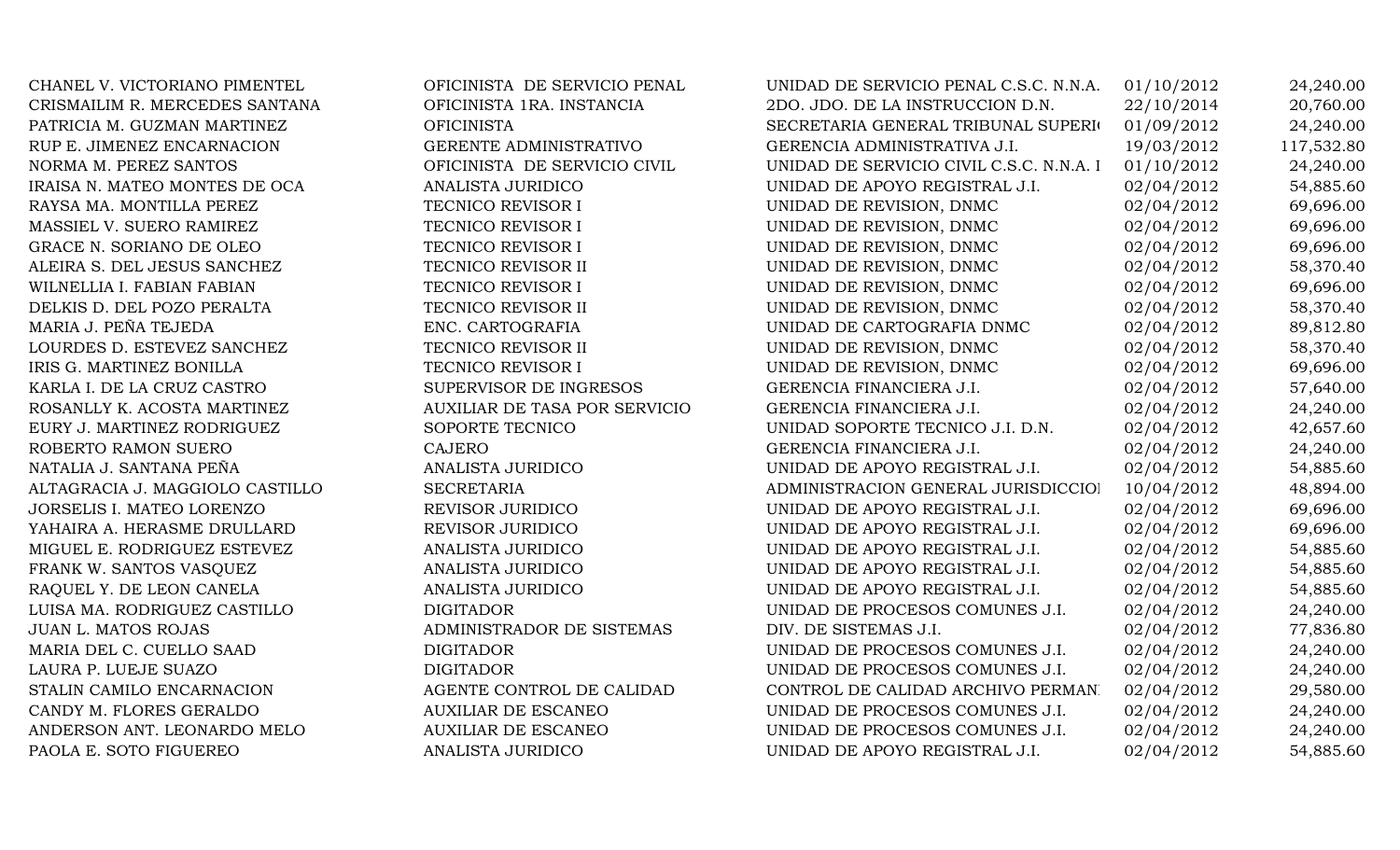| EMELI MATOS DE LA CRUZ           | <b>ANALISTA JURIDICO</b>                                             | UNIDAD DE APOYO REGISTRAL J.I.                                          | 02/04/2012 | 54,885.60  |
|----------------------------------|----------------------------------------------------------------------|-------------------------------------------------------------------------|------------|------------|
| YAMILYS SORIANO DE OLIO          | <b>DIGITADOR</b>                                                     | UNIDAD DE PROCESOS COMUNES J.I.                                         | 02/04/2012 | 24,240.00  |
| CARLOS RONDON PAULA              | ANALISTA DE OPERACIONES                                              | ADMINISTRACION GENERAL JURISDICCIOI                                     | 02/04/2012 | 60,984.00  |
| MARGERY TAVAREZ MELO             | ANALISTA JURIDICO                                                    | DIRECCION NACIONAL REGISTRO DE TITU                                     | 02/04/2012 | 24,240.00  |
| NEY E. SOTO DE LOS SANTOS        | CONTRALOR JI                                                         | CONTRALORIA JURISDICCION INMOBILIAR                                     | 01/05/2012 | 105,720.00 |
| NIDIA V. JORGE TAVERAS           | JUEZ DE PAZ ITINERANTE                                               | 1RA. SALA TRIBUNAL DE TIERRAS J.O. D.N                                  | 01/05/2012 | 108,000.00 |
| TANIA J. GARCIA LEMONIER         |                                                                      | ENCARGADO DE SERVICIOS ADMINISTRATI UNIDAD DE SERVICIOS ADMINISTRATIVOS | 02/04/2012 | 77,836.80  |
| CESAR J. MARQUEZ MATOS           | GERENTE APOYO REGISTRAL                                              | UNIDAD DE APOYO REGISTRAL J.I.                                          | 02/04/2012 | 117,532.80 |
| EDWARD ARIAS RAMIREZ             | ENCARGADO(A) OFICINA ADMINISTRATIVA DPTO. ADMINISTRATIVO N.N.A. D.N. |                                                                         | 09/04/2012 | 45,600.00  |
| ALBERTO R. RODRIGUEZ GUZMAN      | TECNICO REVISOR II                                                   | UNIDAD DE REVISION, DNMC                                                | 29/10/2012 | 58,370.40  |
| EDDY LUIS ALBERTO COLON          | OFICINISTA 1RA. INSTANCIA                                            | 6TA. SALA CAMARA CIVIL JDO. 1RA. INST.                                  | 07/05/2012 | 20,760.00  |
| EDWARD MERCEDES HERNANDEZ        | ABOGADO AYUDANTE CORTE                                               | PCIA. TRIBUNAL SUPERIOR ADMINISTRATI                                    | 01/05/2012 | 58,374.00  |
| MIGUEL A. BATISTA TAMARES        | ALGUACIL DE ESTRADO                                                  | 6TA. SALA JDO. DE TRABAJO D.N.                                          | 01/05/2012 | 14,760.00  |
| MADELINE SANCHEZ VILLALONA       | AGENTE SIGNATURA                                                     | SERVICIOS TECNICOS ARCHIVO PERMANE                                      | 07/05/2012 | 24,240.00  |
| ROBERTO B. CUEVAS CUEVAS         | GERENTE GESTION DE CALIDAD                                           | GESTION DE CALIDAD J.I.                                                 | 01/05/2012 | 117,532.80 |
| JOSELINA A. HERRERA CASADO       | ABOGADO AYUDANTE CORTE                                               | 3RA. SALA CAMARA PENAL CORTE APEL. L                                    | 15/05/2012 | 58,374.00  |
| CORAIMA C. ROMAN POZO            | <b>OFICINISTA</b>                                                    | SECRETARIA GENERAL TRIBUNAL SUPERIO                                     | 25/04/2012 | 24,240.00  |
| <b>JANY VALLEJO GARIB</b>        | ALGUACIL DE ESTRADO                                                  | PCIA. CAMARA CIVIL JDO. 1RA. INST. D.N.                                 | 01/09/2012 | 14,760.00  |
| GLORIA V. CEDANO PICHARDO        | ABOGADO AYUDANTE 1RA. INST.                                          | 1RA. SALA JDO. DE TRABAJO D.N.                                          | 01/09/2012 | 20,760.00  |
| LAURA A. DE LOS SANTOS CALDERON  | OFICINISTA DE SERVICIO CIVIL                                         | UNIDAD DE SERVICIO CIVIL C.S.C. N.N.A. I                                | 01/09/2012 | 24,240.00  |
| CLAUDIA I. ARIAS VALERA          | SUB-GERENTE FINANCIERO                                               | GERENCIA FINANCIERA J.I.                                                | 14/06/2012 | 117,532.80 |
| LUIS E. CASTILLO RAMOS           | <b>AGENTE INDEXACION</b>                                             | SERVICIOS TECNICOS ARCHIVO PERMANE                                      | 04/06/2012 | 24,240.00  |
| CAROLIN B. RAMIREZ ACEVEDO       | <b>ARCHIVISTA</b>                                                    | ARCHIVO ACTIVO DEL REGISTRO DE TITUI                                    | 04/06/2012 | 24,240.00  |
| LUIS R. ORTIZ GONZALEZ           | <b>ARCHIVISTA</b>                                                    | ARCHIVO ACTIVO DEL REGISTRO DE TITUI                                    | 04/06/2012 | 24,240.00  |
| JUANA C. RIVAS ALCANTARA         | <b>OFICINISTA</b>                                                    | UNIDAD DE APOYO SECRETARIAL TST                                         | 04/06/2012 | 24,240.00  |
| BELKYS MA. ABREU PLASENCIA       | <b>ARCHIVISTA</b>                                                    | ARCHIVO ACTIVO DEL REGISTRO DE TITUI                                    | 04/06/2012 | 24,240.00  |
| ALEXANDRA PEGUERO FELIZ          | AGENTE DE SERVICIOS                                                  | CUSTODIA Y SERVICIO ARCHIVO PERMANI                                     | 04/06/2012 | 24,240.00  |
| MANUEL V. TAVERAS PICHARDO       | AGENTE DE SERVICIOS                                                  | CUSTODIA Y SERVICIO ARCHIVO PERMANI                                     | 04/06/2012 | 24,240.00  |
| LAURA M. MARTINEZ VASQUEZ        | <b>RECEPCIONISTA</b>                                                 | UNIDAD RECEPCION DOC. J.I. D.N.                                         | 04/06/2012 | 24,240.00  |
| ALPHA K. SANCHEZ SANTOS          | TECNICO REVISOR II                                                   | UNIDAD DE REVISION, DNMC                                                | 04/06/2012 | 58,370.40  |
| JONATHAN V. SALDAÑA RICARDO      | OFICINISTA 1RA. INSTANCIA                                            | 3RA. SALA CAMARA CIVIL JDO. 1RA. INST.                                  | 15/10/2012 | 20,760.00  |
| NURY E. SANTANA POLANCO          | ABOGADO AYUDANTE 1RA. INST.                                          | 1RA. SALA CAMARA CIVIL JDO. 1RA. INST.                                  | 15/10/2012 | 43,840.80  |
| RAFAEL D. DE JS. PEREZ VELAZQUEZ | <b>ARCHIVISTA</b>                                                    | ARCHIVO ACTIVO DE MENSURAS CATASTF                                      | 02/07/2012 | 24,240.00  |
| INGRID N. MATOS PEREZ            | AUX. DE RECEPCION Y ENTREGA                                          | CENTRO DE ATENCION AL USUARIO                                           | 25/06/2012 | 24,240.00  |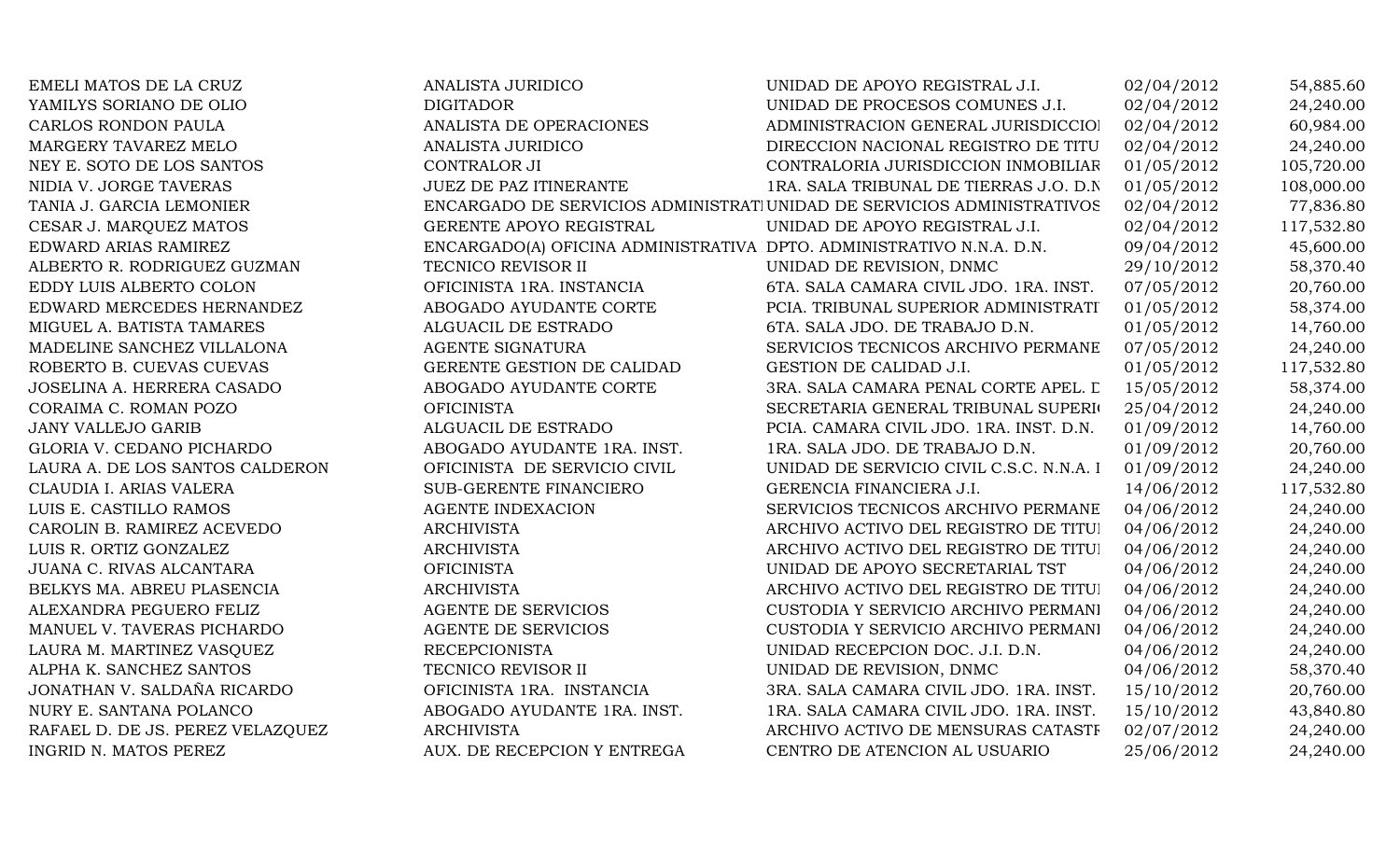ANGEL A. OZUNA FRIAS AGENTE DE SERVICIOS YANET DE LEON VARGAS ANALISTA LEGAL MICHELLE M. MEDRANO MEJIA **OFICINISTA 1RA. INSTANCIA** JOSEFINA ALT. SOTO JIMENEZ ABOGADO AYUDANTE 1RA. INST. ELVIS HERNANDEZ SEPULVEDA ASESOR (A) IMPOSITIVO JULISSA E. MEJIA MAÑON OFICINISTA 1RA. INSTANCIA 1ER. JDO. DE LA INSTRUCCION D.N. 30/07/2012 20,760.00 JUSTINO A. CERDA SANTANA AUX. DE BIENES INFORMATICOS HECTOR M. SUVERBI MENA 1888 ALGUACIL DE ESTRADO MIRIAN A. BALLESTER LOPEZ ENC. AUDITORIA JI ISMENIA M. AOUINO ROJAS ASIST. ADMINISTRATIVA MALLELIN D. LUNA MARTINEZ OFICINISTA CORTE ALAN ALB. ACOSTA JIMENEZ REPRODUCTOR DE DOCUMENTOS ESMARLYN RODRIGUEZ JAQUEZ MENSAJERO (A) INTERNO SANTA P. MONTERO CASTILLO OFICINISTA 1RA. INSTANCIA JORGE L. MORROBEL UREÑA ALGUACIL DE ESTRADO BOLIVAR ESPEJO RIVERA ABOGADO AYUDANTE INDIANA FAMILIA DIAZ OFICINISTA CORTE 1 YESICA A. SUAREZ HILARIO ABOGADO AYUDANTE CORTE ZOILO M. ARAUJO OFICINISTA 1RA. INSTANCIA 4TO. TRIBUNAL COL. C/P JDO. 1RA. INST. D.N.10/09/2012 20,760.00 IVAN MARCIAL PASCUAL ALGUACIL DE ESTRADO 2DA. SALA CORTE DE TRABAJO D.N. 13/09/2012 14,760.00 ANA L. GONZALEZ BERNARD OFICINISTA CORTE MARIAN ROSARIO RODRIGUEZ OFICINISTA JDO. DE PAZ ALEXANDER GERMAN MARTINEZ OFICINISTA 1RA. INSTANCIA JUANA A. GONZALEZ SANCHEZ DIGITADOR NANCY Y. CASTILLO PEREZ OFICINISTA JDO. DE PAZ YENNYS E. FELIZ GARCIA ABOGADO AYUDANTE 1RA. INST. RACHEL ALT. MADERA SANTANA **OFICINISTA 1RA. INSTANCIA** KEISY D. CACERES MARTINEZ SECRETARIA DE JUEZ MARIA R. ASTACIO VIDAL AUX. DE RECEPCION Y ENTREGA YANERIS A. DIAZ DIAZ  $\blacksquare$  ABOGADO AYUDANTE CORTE ASIANILORT LUCIANO PAYANO **EXECUPADA DE DOCUMENTOS DE LOCALIDADE DE LOCALIDAD DE DOCUMENTOS TODAS EN 2012** APOLINAR J. TORRES GUERRERO ABOGADO AYUDANTE 1RA. INST. JOHANNY E. LOPEZ VARGAS OFICINISTA 1RA. INSTANCIA JULIBELTH MARTINEZ ACOSTA OFICINISTA 1RA. INSTANCIA

| CUSTODIA Y SERVICIO ARCHIVO PERMANI     | 03/07/2012 | 24,240.00  |
|-----------------------------------------|------------|------------|
| ADMINISTRACION GENERAL JURISDICCIOI     | 23/07/2012 | 77,836.80  |
| PCIA. CAMARA PENAL JDO. 1RA. INST. D.N  | 01/11/2012 | 20,760.00  |
| 4TA. SALA JDO. DE TRABAJO D.N.          | 02/01/2013 | 43,840.80  |
| 3RA. SALA TRIBUNAL SUPERIOR ADMINIST    | 16/06/2015 | 43,420.80  |
| 1ER. JDO. DE LA INSTRUCCION D.N.        | 30/07/2012 | 20,760.00  |
| UNIDAD SOPORTE TECNICO J.I. D.N.        | 13/08/2012 | 34,980.00  |
| 1RA. SALA CAMARA CIVIL CORTE APEL. D.   | 06/08/2012 | 14,760.00  |
| AUDITORIA JURISDICCION INMOBILIARIA     | 13/08/2012 | 117,532.80 |
| ADMINISTRACION GENERAL JURISDICCIOI     | 30/08/2012 | 77,836.80  |
| 2DA. SALA CAMARA PENAL CORTE APEL. I    | 04/09/2012 | 24,240.00  |
| UNIDAD DE SERVICIOS ADMINISTRATIVOS     | 03/09/2012 | 16,440.00  |
| PCIA. CAMARA CIVIL CORTE APEL. D.N.     | 03/09/2012 | 12,444.00  |
| 1RA. SALA JDO. DE TRABAJO D.N.          | 03/09/2012 | 20,760.00  |
| 2DA. SALA CORTE DE TRABAJO D.N.         | 03/09/2012 | 14,760.00  |
| UNIDAD DE ABOGADOS AYUDANTES TST        | 22/04/2013 | 58,374.00  |
| 1RA. SALA CAMARA CIVIL CORTE APEL. D.   | 10/09/2012 | 24,240.00  |
| 1RA. SALA CAMARA CIVIL CORTE APEL. D.   | 10/09/2012 | 24,240.00  |
| 4TO. TRIBUNAL COL. C/P JDO. 1RA. INST.  | 10/09/2012 | 20,760.00  |
| 2DA. SALA CORTE DE TRABAJO D.N.         | 13/09/2012 | 14,760.00  |
| 2DA. SALA CORTE DE TRABAJO D.N.         | 24/11/2014 | 25,920.00  |
| 6TA. SALA JDO. DE PAZ ESP. TRANS. D.N.  | 01/10/2012 | 16,440.00  |
| PCIA. JDO. DE TRABAJO D.N.              | 17/09/2012 | 20,760.00  |
| UNIDAD DE PROCESOS COMUNES J.I.         | 08/10/2012 | 24,240.00  |
| JDO. DE PAZ DE LA 3RA. CIRC. D.N.       | 10/10/2012 | 16,440.00  |
| PCIA. CAMARA CIVIL JDO. 1RA. INST. D.N. | 15/10/2012 | 43,840.80  |
| 3ER. TRIBUNAL COL. C/P JDO. 1RA .INST.  | 15/10/2012 | 20,760.00  |
| TRIBUNAL SUPERIOR DE TIERRAS DPTO. C    | 16/10/2012 | 28,860.00  |
| CENTRO DE ATENCION AL USUARIO           | 30/10/2012 | 24,240.00  |
| UNIDAD DE ABOGADOS AYUDANTES TST        | 31/10/2012 | 58,374.00  |
| UNIDAD DE RECEPCION DE DOCUMENTOS       | 30/10/2012 | 24,240.00  |
| 8VA. SALA CAMARA PENAL JDO. 1RA. INST   | 08/04/2013 | 43,840.00  |
| 4TA. SALA CAMARA PENAL JDO. 1RA.INST.   | 03/06/2013 | 20,760.00  |
| 1ER. JDO. DE LA INSTRUCCION D.N.        | 29/10/2012 | 20,760.00  |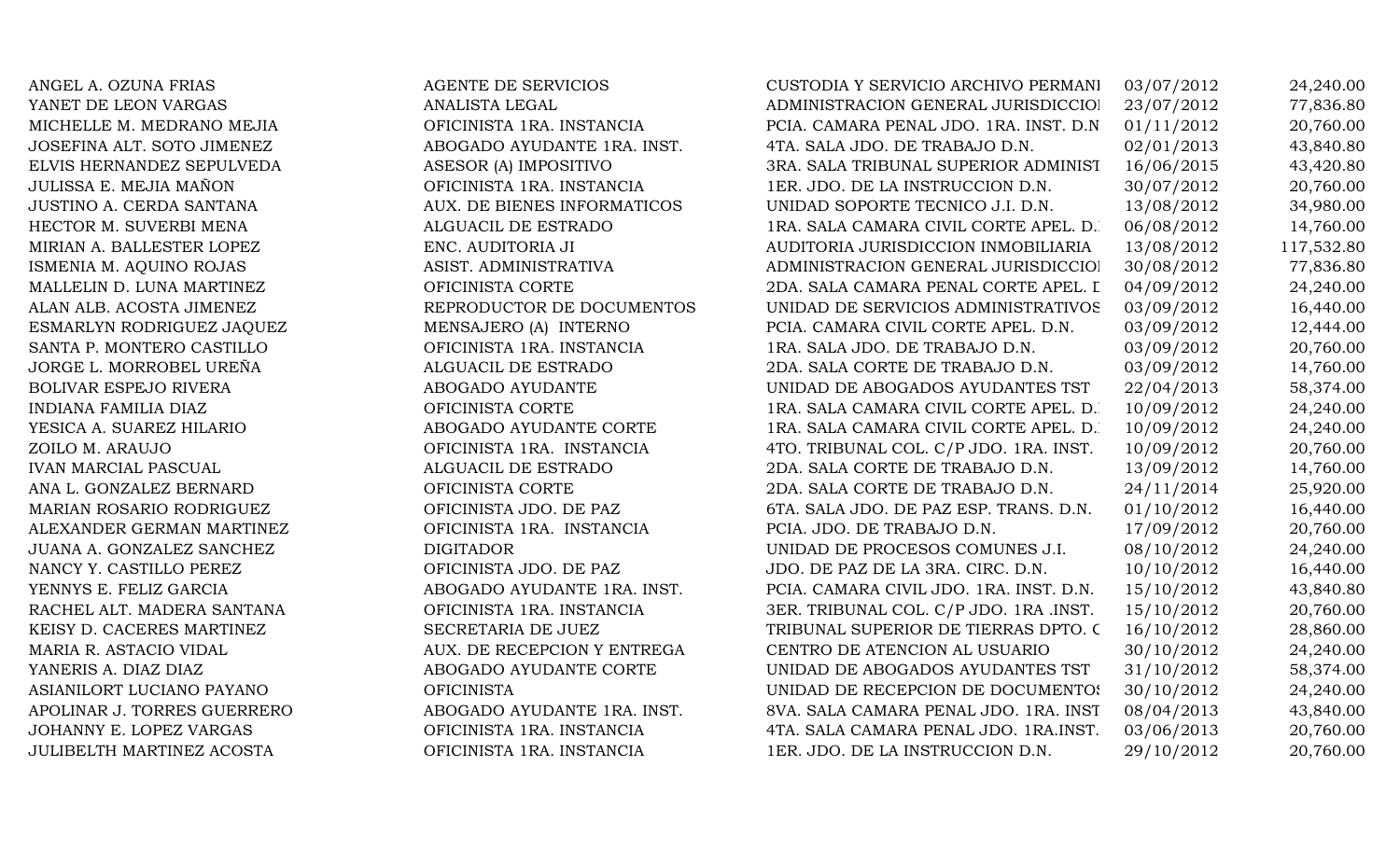LUIS J. CASTILLO MEJIA SOPORTE REDES SOPORTE REDES DIV. DE INFRAESTRUCTURA Y COMUNICA(19/11/2012 48,894.00 WANDA DEL C. NIN ABAD **OFICINISTA CORTE** 1RA. SALA CORTE DE TRABAJO D.N. 13/11/2012 24,240.00 JOSE O. HENRIQUEZ RODRIGUEZ SOPORTE DE SISTEMAS DIV. DE SISTEMAS J.I. 01/04/2013 48,894.00 RAMON ANT. GARCIA ULLOA OPERADOR GIS II UNIDAD DE CARTOGRAFIA DNMC 01/05/2013 35.856.00 ROSSEL M. GUERRERO MARTINEZ  $V$ ECTORIZADOR UNIDAD DE CARTOGRAFIA DNMC 01/05/2013 24,240.00 JOSELYN BRIOSO CASTILLO OPERADOR GIS II UNIDAD DE CARTOGRAFIA DNMC 01/05/2013 35,856.00 FREDDY R. ALAR BELIS AUXILIAR DE ESCANEO UNIDAD DE PROCESOS COMUNES J.I. 03/12/2012 24,240.00 ANDY C. ESTEVEZ AGUERO AGENTE CONTROL DE CALIDAD ARCHIVO PERMANENTE JURISDICCION IN 03/12/2012 24,240.00 LEYVI ALT. ROMERO CEPEDA DIGITADOR DIGITADOR UNIDAD DE PROCESOS COMUNES J.I. 01/06/2013 24,240.00 INDHIRA L. CARVAJAL VALENZUELA AUXILIAR DE RECEPCION Y DESPACHO UNIDAD DE PROCESOS COMUNES J.I. 01/06/2013 24,240.00 EVELYN V. MARTINEZ TRINIDAD AUXILIAR DE TASA POR SERVICIO GERENCIA FINANCIERA J.I. 23/09/2013 24,240.00 YEMMY R. PIÑA QUEZADA ENC. CENTRO ATENCION AL USUARIO CENTRO DE ATENCION AL USUARIO 22/09/2014 77,836.80 JEAN C. RAMIREZ RODRIGUEZ TECNICO REVISOR I DIRECCION NACIONAL REGISTRO DE TITU 01/05/2013 35,856.00 WILLY ALBUERME GIL **ALBUERME GIL CONSTANT OPERADOR GIS II** UNIDAD DE CARTOGRAFIA DNMC 01/05/2013 35,856.00 NATALIA M. LAVANDIER BATISTA OPERADOR GIS II UNIDAD DE CARTOGRAFIA DNMC 01/05/2013 35,856.00 CANDY J. GARCIA MATOS OPERADOR GIS II UNIDAD DE CARTOGRAFIA DNMC 01/05/2013 35,856.00 ELIAS E. DUARTE LIZARDO **OPERADOR GIS II** UNIDAD DE CARTOGRAFIA DNMC 01/05/2013 35,856.00 CHEINI N. CARRION JIMENEZ TECNICO REVISOR II UNIDAD DE REVISION, DNMC 01/05/2013 58,370.40 FRANKLIN PLACENCIO FIGUEREO ANALISTA DE OPERACIONES ADMINISTRACION GENERAL JURISDICCIO 03/01/2013 60,984.00 RAMON M. ROJAS SAVIÑON CHORTE OFICINISTA CORTE 1RA. SALA CORTE DE TRABAJO D.N. 26/11/2012 24,240.00 ANDREA C. LARA AQUINO **OFICINISTA JDO. DE PAZ** JDO. DE PAZ DE LA 4TA. CIRC. D.N. 21/03/2017 16,440.00 LLINA M. PEÑA MERCEDES **OFICINISTA 1RA. INSTANCIA** 3ER. TRIBUNAL COL. C/P JDO. 1RA .INST. 18/03/2013 20,760.00 RENSY R. DUVERGE **A CHARA CHARA CONTRIGUING PELA. CAMARA PENAL JDO. 1RA. INST. D.N. 03/12/2012** 20,760.00 RAMON ANT. LOPEZ MEJIA ENCARGADO(A) OFICINA ADMINISTRATIVA DPTO. ADMINISTRATIVO JDOS. DE TRABA, 10/12/2012 67,082.40 REBECA J. MORA GUERRERO **OFICINISTA 1RA. INSTANCIA** 4TA. SALA CAMARA CIVIL JDO. 1RA. INST. 03/12/2012 20,760.00 EDWIN DALMASI GUERRERO **OFICINISTA 1RA. INSTANCIA** 1RA. SALA CAMARA CIVIL JDO. 1RA. INST. 26/11/2012 20,760.00 ANYUORIZ DE LA CRUZ OGANDO **OFICINISTA 1RA. INSTANCIA** 3RA. SALA CAMARA CIVIL JDO. 1RA. INST. 26/11/2012 20,760.00 GISSELLE REINOSO MORA **OPERADOR MESA DE AYUDA** UNIDAD SOPORTE TECNICO J.I. D.N. 10/12/2012 34,980.00 PAMELA C. GIL PERAL **OPERADOR MESA DE AYUDA** UNIDAD SOPORTE TECNICO J.I. D.N. 02/01/2013 34,980.00 INGRID M. PEREZ FERNANDEZ **OFICINISTA 1RA. INSTANCIA** 2DA. SALA JDO. DE TRABAJO D.N. 19/12/2012 20,760.00 NELIDA MA. CABRAL MORETA ABOGADO AYUDANTE 1RA. INST. 2DO. TRIBUNAL COL. C/P JDO. 1RA. INST. 20/05/2013 43,840.80 ANDY FCO. FAMILIA MOSQUEA ABOGADO AYUDANTE 1RA. INST. 2DO. TRIBUNAL COL. C/P JDO. 1RA. INST. 18/03/2013 20,760.00 NILIS E. MARTINEZ BRAZOBAN ALGUACIL DE ESTRADO 3RA. SALA CAMARA PENAL CORTE APEL. L 26/11/2012 15,960.00 ABIEL R. RAMIREZ POLANCO ARCHIVISTA ARCHIVISTA OFIC. JUEZ COORD. JDO. DE LA INSTRUCION 03/02/2014 13,920.00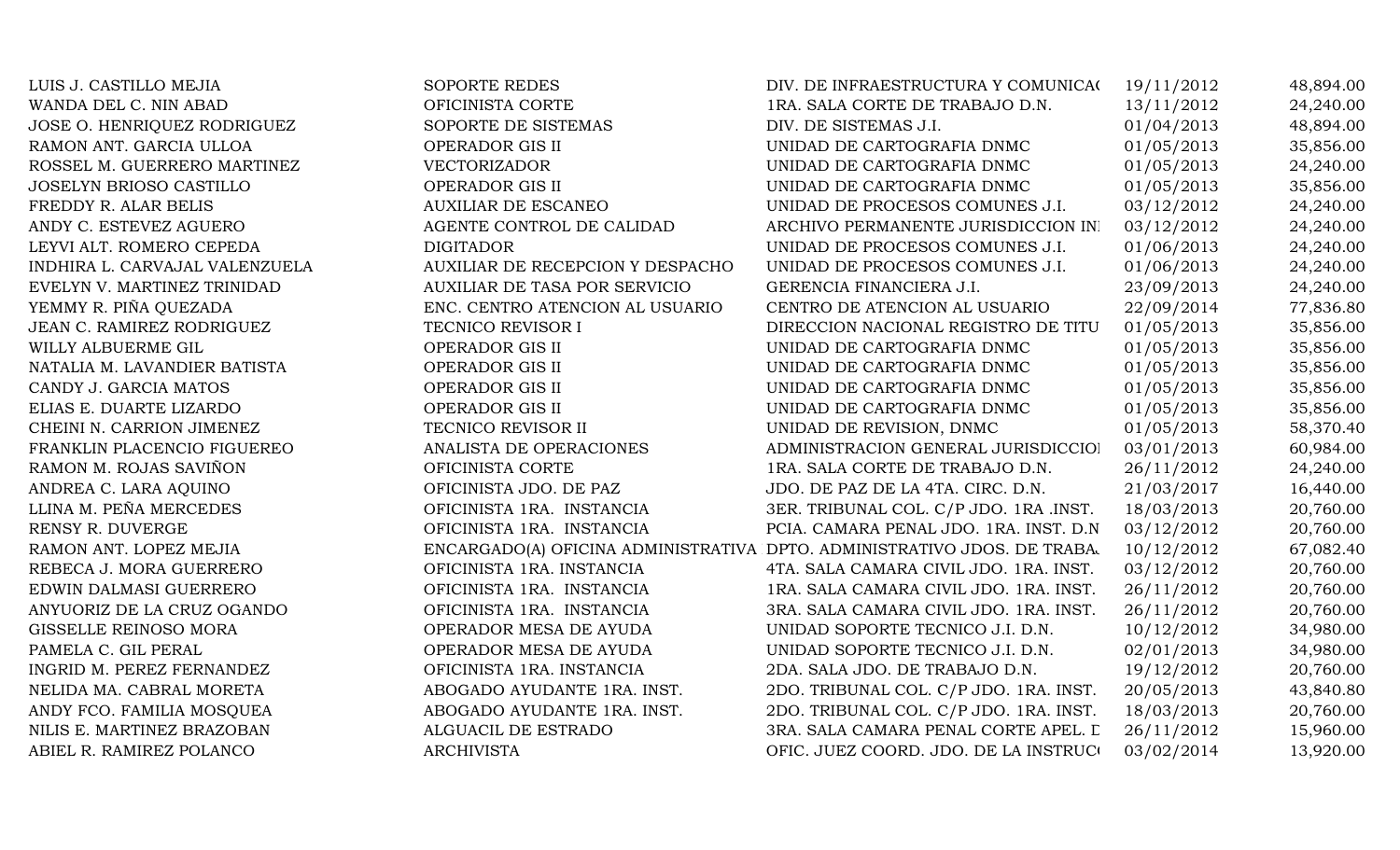| KAREN A. MOREL RAMIREZ            | OFICINISTA CITACIONES Y NOTIFICACIONE CENTRO DE CITACIONES P.J.C.N. |                                         | 17/12/2012 | 20,760.00  |
|-----------------------------------|---------------------------------------------------------------------|-----------------------------------------|------------|------------|
| NATHALIE M. COCA MEJIA            | OFICINISTA 1RA. INSTANCIA                                           | 7MO. JDO. DE LA INSTRUCCION D.N.        | 08/01/2013 | 20,760.00  |
| RAMON DE JS. RODRIGUEZ FLORENTINO | OFICINISTA 1RA. INSTANCIA                                           | 2DA. SALA CAMARA CIVIL JDO. 1RA. INST.  | 02/01/2013 | 20,760.00  |
| CINTHIA MA. SUAREZ CASTILLA       | OFICINISTA 1RA. INSTANCIA                                           | 1RA. SALA CAMARA CIVIL JDO. 1RA. INST.  | 02/01/2013 | 20,760.00  |
| RAFAEL SANCHEZ SANTANA            | ALGUACIL DE ESTRADO                                                 | 4TA. SALA JDO. DE PAZ ESP. TRANS. D.N.  | 08/01/2013 | 14,760.00  |
| MARY ANT. HERRERA CARRASCO        | OFICINISTA 1RA. INSTANCIA                                           | 3ER. TRIBUNAL COL. C/P JDO. 1RA .INST.  | 08/01/2013 | 20,760.00  |
| GABRIELA A. BELTRE ROSARIO        | OFICINISTA 1RA. INSTANCIA                                           | 4TO. JDO. DE LA INSTRUCCION D.N.        | 01/03/2013 | 20,760.00  |
| JOSE D. HERNANDEZ JEREZ           | ABOGADO AYUDANTE 1RA. INST.                                         | PCIA. CAMARA CIVIL JDO. 1RA. INST. D.N. | 25/04/2013 | 43,840.80  |
| YISSETTE JAVIER DE LEON           | <b>CONSERJE</b>                                                     | DPTO. ADMINISTRATIVO N.N.A. D.N.        | 01/05/2013 | 12,444.00  |
| MELISSA BATISTA MARTINEZ          | OFICINISTA 1RA. INSTANCIA                                           | 6TA. SALA CAMARA CIVIL JDO. 1RA. INST.  | 23/01/2013 | 20,760.00  |
| EUNICE F. SANTIAGO RODRIGUEZ      | OFICINISTA 1RA. INSTANCIA                                           | 4TA. SALA CAMARA CIVIL JDO. 1RA. INST.  | 16/11/2015 | 20,760.00  |
| CLARA F. POLANCO DE LOS SANTOS    | OFICINISTA 1RA. INSTANCIA                                           | 6TA. SALA CAMARA CIVIL JDO. 1RA. INST.  | 01/02/2014 | 20,760.00  |
| HECTOR ML. RODRIGUEZ HOLGUIN      | OFICINISTA 1RA. INSTANCIA                                           | 4TA. SALA CAMARA CIVIL JDO. 1RA. INST.  | 04/02/2013 | 20,760.00  |
| MILOVAN L. CASTILLO SOTO          | <b>OFICINISTA</b>                                                   | UNIDAD DE RECEPCION DE DOCUMENTOS       | 18/02/2013 | 24,240.00  |
| ALEXA MEJIA JIMENEZ               | ABOGADO AYUDANTE CORTE                                              | 1RA. SALA CAMARA PENAL CORTE APEL. L    | 11/12/2013 | 58,374.00  |
| KIARY MUÑOZ HERNANDEZ             | OFICINISTA CORTE                                                    | PCIA. CAMARA CIVIL CORTE APEL. D.N.     | 20/05/2013 | 24,240.00  |
| <b>GERSY MEDINA</b>               | INSPECTOR DE MENSURAS CATASTRALES UNIDAD DE INSPECCION DNMC         |                                         | 01/05/2013 | 69,696.00  |
| RAFAELINA C. DURAN ESPINO         | ESPECIALISTA DE INFRAESTRUCTURA                                     | ADMINISTRACION GENERAL JURISDICCIOI     | 06/03/2013 | 142,000.00 |
| LISSETTE DEL C. REYNOSO CASTRO    | ABOGADO AYUDANTE 1RA. INST.                                         | 4TA. SALA CAMARA CIVIL JDO. 1RA. INST.  | 08/04/2013 | 43,840.80  |
| DEIVID J. CASTILLO MONTES DE OCA  | OFICINISTA 1RA. INSTANCIA                                           | 5TA. SALA CAMARA CIVIL JDO. 1RA. INST.  | 08/05/2013 | 20,760.00  |
| LORRAINE HERNANDEZ MARTINEZ       | OFICINISTA CORTE                                                    | 1RA. SALA CAMARA PENAL CORTE APEL. L    | 08/04/2013 | 24,240.00  |
| ADDERLYN RODRIGUEZ CUEVAS         | <b>AUXILIAR ADMINISTRATIVO</b>                                      | DPTO. ADMINISTRATIVO P.J.C.N.           | 24/05/2013 | 16,440.00  |
| CESAR S. MENDEZ DICENT            | OFICINISTA 1RA. INSTANCIA                                           | TRIBUNAL EJEC. DE LA PENA D.N.          | 01/04/2013 | 20,760.00  |
| CLAUDIO M. BATISTA ROSARIO        | TECNICO REVISOR II                                                  | UNIDAD DE REVISION, DNMC                | 01/04/2013 | 58,370.40  |
| ERLIN F. PIMENTEL CARRASCO        | ANALISTA JURIDICO                                                   | UNIDAD DE APOYO REGISTRAL J.I.          | 18/06/2013 | 54,885.60  |
| JOSE S. ROSARIO BATISTA           | MENSAJERO INTERNO                                                   | 2DA. SALA CAMARA CIVIL JDO. 1RA. INST.  | 19/05/2014 | 12,444.00  |
| ERME FCO. PIMENTEL ROJAS          | OPERADOR GIS II                                                     | UNIDAD DE CARTOGRAFIA DNMC              | 15/04/2013 | 35,856.00  |
| VICTOR A. DE JESUS HERNANDEZ      | <b>AUXILIAR DE IMPRESION</b>                                        | UNIDAD DE PROCESOS COMUNES J.I.         | 22/04/2013 | 24,240.00  |
| PAOLA M. FRIAS ACOSTA             | OFICINISTA 1RA. INSTANCIA                                           | 2DA. SALA CAMARA CIVIL JDO. 1RA. INST.  | 23/09/2013 | 20,760.00  |
| JOSE J. FELIZ FELIZ               | OFICINISTA 1RA. INSTANCIA                                           | 2DO. TRIBUNAL COL. C/P JDO. 1RA. INST.  | 01/05/2013 | 20,760.00  |
| TONY FCO. JAMES                   | MENSAJERO EXTERNO                                                   | DPTO. ADMINISTRATIVO TRIB. SUPERIOR /   | 01/05/2013 | 18,120.00  |
| DANA A. MEDINA COLLADO            | <b>ANALISTA JURIDICO</b>                                            | UNIDAD DE APOYO REGISTRAL J.I.          | 06/05/2013 | 54,885.60  |
| DALINDA REYES CHERI               | ANALISTA JURIDICO                                                   | UNIDAD DE APOYO REGISTRAL J.I.          | 01/05/2013 | 54,885.60  |
| JUNIOR E. CASTELLANO ROJAS        | OFICINISTA CORTE                                                    | 3RA. SALA TRIBUNAL SUPERIOR ADMINIST    | 08/05/2013 | 24,240.00  |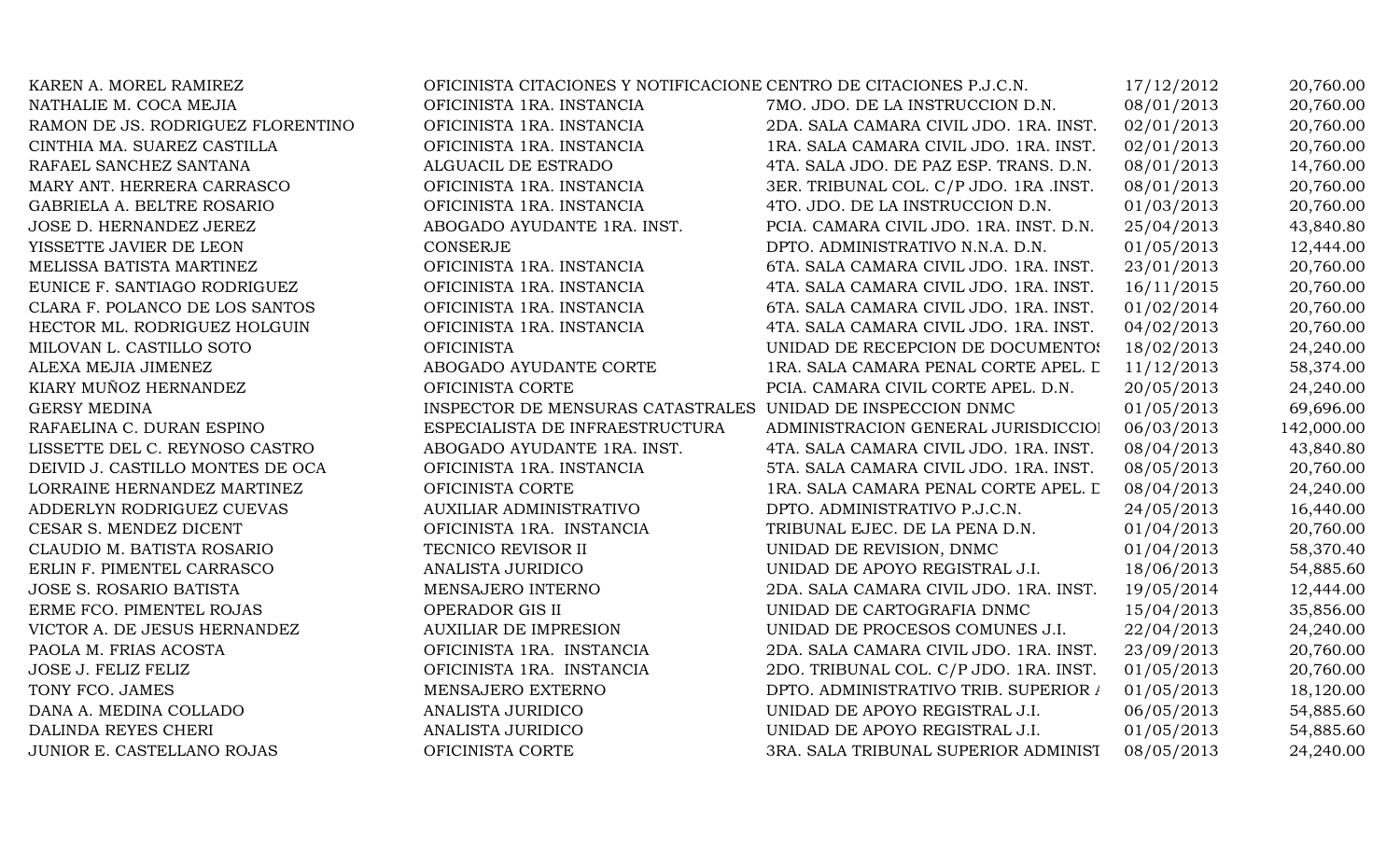ANGEL E. CASTILLO PERALTA TECNICO REVISOR I DIRECCION NACIONAL REGISTRO DE TITU 13/05/2013 24,240.00 ROSA MA. NOLASCO CONTRERAS **OFICINISTA 1RA. INSTANCIA** 4TA. SALA CAMARA CIVIL JDO. 1RA. INST. 15/05/2013 20,760.00 YANDIEL GOMEZ ROSARIO AUXILIAR ADMINISTRATIVO DIV. DE ALMACEN Y SUMINISTRO 15/05/2013 16,920.00 ANNABELLE M. ANDUJAR DURAN ANALISTA JURIDICO UNIDAD DE APOYO REGISTRAL J.I. 27/05/2013 24.240.00 HOWELL NERIO ACEVEDO AGENTE DIGITALIZADOR SERVICIOS TECNICOS ARCHIVO PERMANE 20/05/2013 24,240.00 LUIYI A. ORTIZ SAGENTE SIGNATURA SERVICIOS TECNICOS ARCHIVO PERMANE 20/05/2013 24,240.00 JEISON B. ALCANTARA LARA OPERADOR GIS II UNIDAD DE CARTOGRAFIA DNMC 16/05/2013 35,856.00 EDILY BATISTA HERNANDEZ OFICINISTA OFICINISTA UNIDAD DE RECEPCION DE DOCUMENTOS 01/05/2013 24,240.00 EBBIE O. RODRIGUEZ LIRIANO **OFICINISTA 1RA. INSTANCIA** 1ER. TRIBUNAL COL. C/P JDO. 1RA. INST. 27/05/2013 20,760.00 SARALIZ Y. MATEO AQUINO ASISTENTE DE MENSURAS DIRECCION NACIONAL MENSURAS CATAST 03/06/2013 79,704.00 KATHERINE C. RAMOS PEREZ AUX. DE RECEPCION Y ENTREGA CENTRO DE ATENCION AL USUARIO 26/08/2013 24,240.00 IRENY C. SANTOS HERRERA **OFICINISTA** OFICINISTA UNIDAD DE RECEPCION DE DOCUMENTOS 01/05/2013 24,240.00 ROBERT L. SANZ SALDAÑA ANALISTA PROGRAMADOR DIV. DE SISTEMAS J.I. 03/06/2013 67,082.40 ALFREDO ACOSTA ROJAS ENC. UNIDAD ABOGADO AYUDANTE UNIDAD DE ABOGADOS AYUDANTES TST 01/05/2013 77,836.80 YURY S. DEL JESUS PASCAL ABOGADO AYUDANTE CORTE UNIDAD DE ABOGADOS AYUDANTES TST 01/05/2013 28,860.00 MAZI A. SANTAMARIA VASQUEZ SECRETARIA DE JUEZ TRIBUNAL SUPERIOR DE TIERRAS DPTO. C 01/05/2013 24,240.00 ROSEMARY REYES TINEO **OFICINISTA ATENCION USUARIO** UNIDAD DE RECEPCION DE DOCUMENTOS 01/05/2013 28,860.00 ERIKA L. ROJAS ABREU TECNICO REVISOR I UNIDAD DE REVISION, DNMC 03/06/2013 58,370.40 PROSPERO D. MARTINEZ TEJEDA ABOGADO RECEPTOR UNIDAD DE RECEPCION DE DOCUMENTOS 01/05/2013 43,840.80 ANA R. MARTINEZ SOTO SECRETARIA DE JUEZ TRIBUNAL SUPERIOR DE TIERRAS DPTO. C 01/05/2013 28,860.00 LUZ DEL C. ARIAS LARA CHUCHISTA OFICINISTA DE RECEPCION DE DOCUMENTOS 01/05/2013 24,240.00 LEIDY A. SOTO CACERES **OFICINISTA 1RA. INSTANCIA** 7MO. JDO. DE LA INSTRUCCION D.N. 22/07/2013 20,760.00 DIANA M. HERRERA DIGITADOR UNIDAD DE PROCESOS COMUNES J.I. 15/04/2013 24,240.00 PABLO DE JS. DEL ROSARIO LIZARDO ANALISTA DE OPERACIONES ADMINISTRACION GENERAL JURISDICCIO 11/06/2013 60,984.00 KENIA M. NUÑEZ DIAZ **OFICINISTA 1RA. INSTANCIA** OFIC. JUDICIAL SERV. ATENC. PERMANEN 24/02/2014 20,760.00 ERIKA P. JAQUEZ SANCHEZ AUXILIAR DE RECEPCION Y DESPACHO UNIDAD DE PROCESOS COMUNES J.I. 08/07/2013 24,240.00 AINEE P. ALVAREZ ARIAS OFICINISTA 1RA. INSTANCIA PCIA. CAMARA PENAL JDO. 1RA. INST. D.N. 24/06/2013 20,760.00 STEPHANIE PAULINO CASTILLO RECEPCIONISTA UNIDAD DE CONSULTA J.I. D.N. 02/04/2014 24,240.00 ALFONSO DE JS. BATISTA GOMEZ COFICINISTA 1RA. INSTANCIA 1RA. SALA CAMARA PENAL JDO. 1RA. INST. 10/06/2013 20.760.00 LEURI R. REYNOSO HERNANDEZ AUX. DE RECEPCION Y ENTREGA CENTRO DE ATENCION AL USUARIO 01/07/2013 24,240.00 ELIANNY D. BAUTISTA VALENTIN ANALISTA JURIDICO UNIDAD DE APOYO REGISTRAL J.I. 08/07/2013 54,885.60 ANDRIES E. ESCARRAMAN BELLO ANALISTA JURIDICO UNIDAD DE APOYO REGISTRAL J.I. 02/06/2014 54,885.60 RIKELMIGH PADILLA BEARD AND ABOGADO AYUDANTE 1RA. INST. 5TA. SALA CAMARA CIVIL JDO. 1RA. INST. 23/09/2013 43,860.80 JENNIFER C. GOMEZ GATON ANALISTA JURIDICO UNIDAD DE APOYO REGISTRAL J.I. 22/07/2013 54,885.60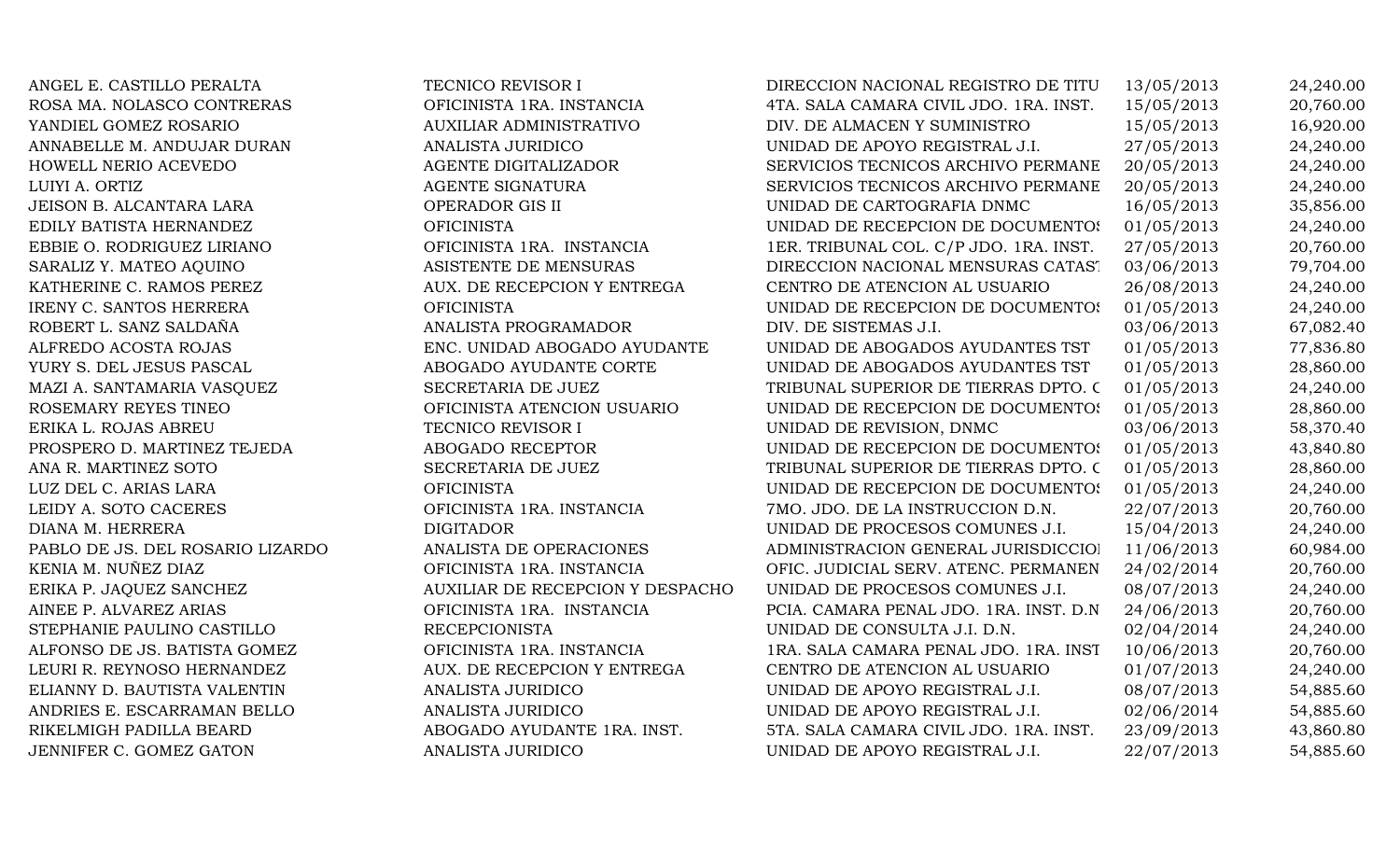| PAULA A. MARTINEZ SANCHEZ        | <b>OFICINISTA</b>                                                   | UNIDAD DE APOYO SECRETARIAL TST                                           | 05/03/2014 | 24,240.00  |
|----------------------------------|---------------------------------------------------------------------|---------------------------------------------------------------------------|------------|------------|
| TANIA P. VALERA BONILLA          | SECRETARIA (O) PRIMERA INSTANCIA                                    | 5TA. SALA CAMARA CIVIL JDO. 1RA. INST.                                    | 28/03/2014 | 20,760.00  |
| DAVIANA S. DEL ROSARIO CABRERA   | <b>OFICINISTA</b>                                                   | 3RA. SALA CAMARA CIVIL CORTE APEL. D.                                     | 25/02/2014 | 24,240.00  |
| SORIELY Y. NICASIO PORTORREAL    | ABOGADO AYUDANTE                                                    | DIRECCION NACIONAL REGISTRO DE TITU                                       | 24/07/2013 | 24,240.00  |
| MICHAEL FCO. GENEUX POLANCO      | GERENTE DE TECNOLOGIAS                                              | DPTO. DE TECNOLOGIA J.I.                                                  | 29/07/2013 | 133,056.00 |
| KIRSY E. RODRIGUEZ PAREDES       | OFICINISTA CITACIONES Y NOTIFICACIONE CENTRO DE CITACIONES P.J.C.N. |                                                                           | 01/08/2013 | 20,760.00  |
| CLAUDIO ALB. MENDOZA DE LA CRUZ  | OPERADOR MESA DE AYUDA                                              | UNIDAD SOPORTE TECNICO J.I. D.N.                                          | 01/08/2013 | 34,980.00  |
| KEILA V. SANTANA RIJO            | <b>AUXILIAR DE ESCANEO</b>                                          | UNIDAD DE PROCESOS COMUNES J.I.                                           | 05/08/2013 | 24,240.00  |
| FRANCISCO ALB. GOMEZ GARCIA      | <b>DIGITADOR</b>                                                    | UNIDAD DE PROCESOS COMUNES J.I.                                           | 02/08/2013 | 24,240.00  |
| FRANKLYN E. JAQUEZ HERNANDEZ     |                                                                     | ENCARGADO(A) OFICINA ADMINISTRATIVA DPTO. ADMINISTRATIVO TRIB. SUPERIOR / | 05/08/2013 | 45,600.00  |
| YAFREISY E. RESTITUYO LIRIANO    | <b>ARCHIVISTA</b>                                                   | ARCHIVO ACTIVO JURISDICCION INMOBIL                                       | 12/08/2013 | 20,160.00  |
| ORIGENES D OLEO HOLGUIN          | ANALISTA JURIDICO                                                   | UNIDAD DE APOYO REGISTRAL J.I.                                            | 14/08/2013 | 54,885.60  |
| GIUSEPPE L. SERRATA AMARO        | ANALISTA JURIDICO                                                   | UNIDAD DE APOYO REGISTRAL J.I.                                            | 14/08/2013 | 54,885.60  |
| DIEGO T. NUÑEZ DEL ROSARIO       | <b>AUXILIAR DE IMPRESION</b>                                        | UNIDAD DE PROCESOS COMUNES J.I.                                           | 05/08/2013 | 24,240.00  |
| ANNETTE M. HEREDIA               | AUX. DE RECEPCION Y ENTREGA                                         | ATENCION AL USUARIO J.I.                                                  | 12/08/2013 | 24,240.00  |
| LUCY J. CASTILLO IRRISARRI       | <b>CAJERO</b>                                                       | GERENCIA FINANCIERA J.I.                                                  | 12/08/2013 | 24,240.00  |
| CLARA L. RIJO ORTEGA             | AUXILIAR DE RECEPCION Y DESPACHO                                    | UNIDAD DE PROCESOS COMUNES J.I.                                           | 26/08/2013 | 24,240.00  |
| JUAN C. PAREDES AMPARO           | AGENTE DIGITALIZADOR                                                | SERVICIOS TECNICOS ARCHIVO PERMANE                                        | 12/08/2013 | 24,240.00  |
| LUIS R. FELIZ JIMENEZ            | OFICINISTA 1RA. INSTANCIA                                           | 3ER. JDO. DE LA INSTRUCCION D.N.                                          | 23/09/2013 | 20,760.00  |
| BANNER I. MANZUETA DE LOS SANTOS | ABOGADO AYUDANTE CORTE                                              | 2DA. SALA CAMARA CIVIL CORTE APEL. D.                                     | 04/03/2014 | 58,374.00  |
| NATHALI GALLA RIVERA             | AUXILIAR R.T.                                                       | REGISTRO DE TITULOS D.N.                                                  | 23/09/2013 | 24,240.00  |
| DIONIS JS. GARCIA MONTERO        | REPRODUCTOR DE DOCUMENTOS                                           | UNIDAD DE SERVICIOS ADMINISTRATIVOS                                       | 23/09/2013 | 20,760.00  |
| MARIA M. CONTRERAS PADILLA       | <b>DIGITADOR</b>                                                    | UNIDAD DE PROCESOS COMUNES J.I.                                           | 23/09/2013 | 24,240.00  |
| MARCELL C. PAULINO LANTIGUA      | AUX. DE RECEPCION Y ENTREGA                                         | CENTRO DE ATENCION AL USUARIO                                             | 07/10/2013 | 24,240.00  |
| GEILY A. MONTERO MONTERO         | ABOGADO AYUDANTE 1RA. INST.                                         | 3RA. SALA CAMARA CIVIL JDO. 1RA. INST.                                    | 23/09/2013 | 43,840.80  |
| MARCO A. RODRIGUEZ VARGAS        | ENCARGADO DE SISTEMAS JI                                            | DIV. DE SISTEMAS J.I.                                                     | 28/10/2013 | 117,532.80 |
| DIANA L. GARCIA CASTILLO         | OFICINISTA 1RA. INSTANCIA                                           | 4TO. TRIBUNAL COL. C/P JDO. 1RA. INST.                                    | 01/12/2014 | 20,760.00  |
| ALBERT E. OGANDO RODRIGUEZ       | AGENTE DE SERVICIOS                                                 | CUSTODIA Y SERVICIO ARCHIVO PERMANI                                       | 23/10/2013 | 24,240.00  |
| ANA C. GARCIA                    | AUX. DE RECEPCION Y ENTREGA                                         | ATENCION AL USUARIO J.I.                                                  | 23/10/2013 | 24,240.00  |
| <b>JULIA V. BONNELLY ABREU</b>   | ABOGADO AYUDANTE CORTE                                              | PCIA. TRIBUNAL SUPERIOR ADMINISTRATI                                      | 10/02/2014 | 58,374.00  |
| YAMILET ALT. REYNOSO RODRIGUEZ   | OFICINISTA CORTE                                                    | 3RA. SALA CAMARA CIVIL CORTE APEL. D.                                     | 30/04/2014 | 24,240.00  |
| ELUCINDA POLANCO REYES           | OFICINISTA 1RA. INSTANCIA                                           | 3RA. SALA CAMARA CIVIL JDO. 1RA. INST.                                    | 27/01/2014 | 20,760.00  |
| BIANCA V. PAULINO GRILLO         | <b>DIGITADOR</b>                                                    | UNIDAD DE PROCESOS COMUNES J.I.                                           | 13/11/2013 | 24,240.00  |
| LEO K. PERDOMO PEREZ             | OFICINISTA CORTE                                                    | 3RA. SALA CAMARA CIVIL CORTE APEL. D.                                     | 15/10/2014 | 24,240.00  |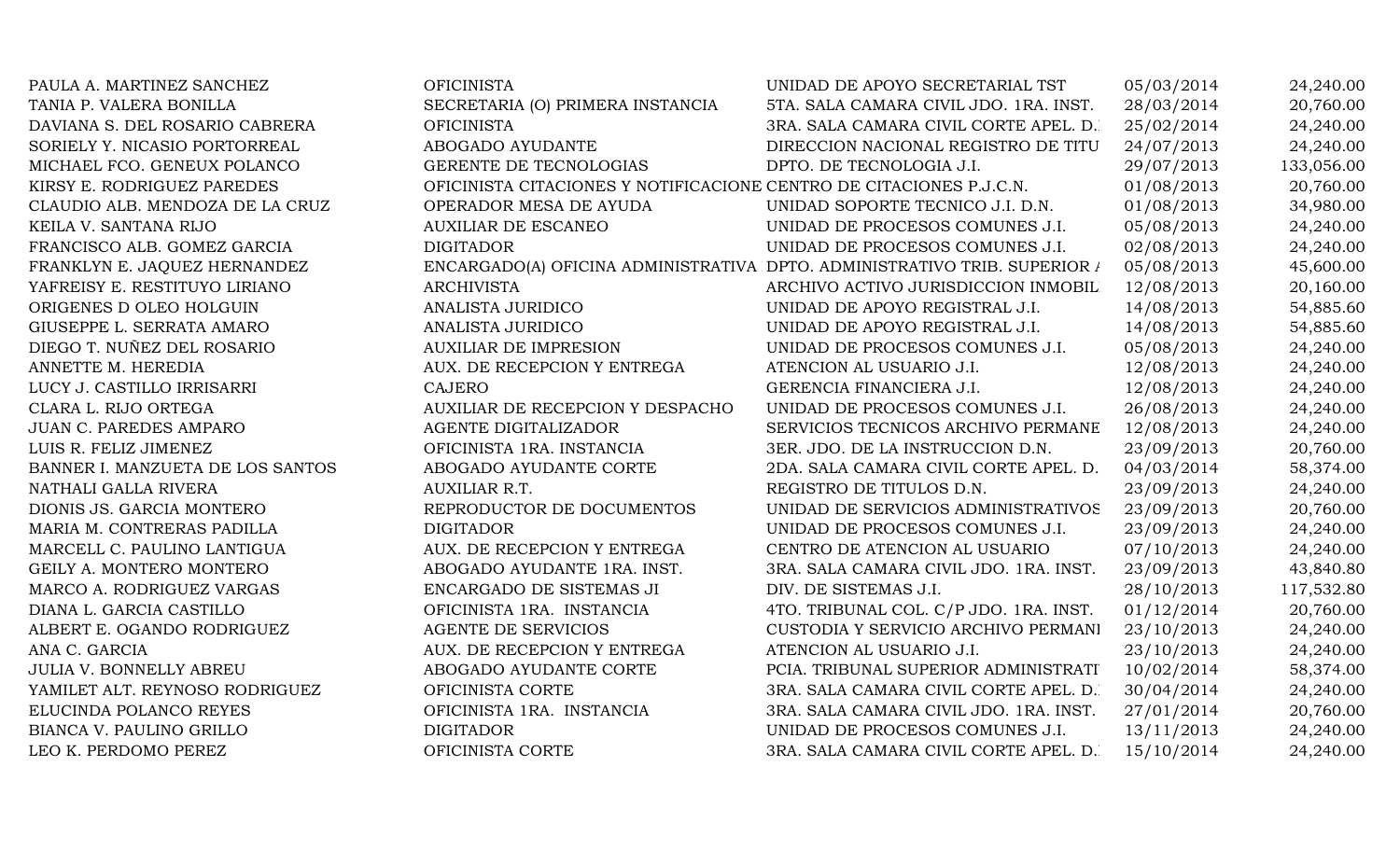| <b>IRCANIA LEMOS</b>              | <b>CONSERJE</b>             | DPTO. ADMINISTRATIVO N.N.A. D.N.        | 02/12/2013 | 12,444.00 |
|-----------------------------------|-----------------------------|-----------------------------------------|------------|-----------|
| SARAH G. RIVERA SIERRA            | OFICINISTA 1RA. INSTANCIA   | 1ER. JDO. DE LA INSTRUCCION D.N.        | 25/11/2013 | 18,780.00 |
| LAURA MA. GOMEZ HEREDIA           | OFICINISTA CORTE            | 2DA. SALA TRIBUNAL SUPERIOR ADMINIST    | 26/03/2014 | 24,240.00 |
| ANABEL ARIAS ALMANZAR             | OFICINISTA 1RA. INSTANCIA   | 4TA. SALA CAMARA CIVIL JDO. 1RA. INST.  | 08/09/2014 | 20,760.00 |
| CRISTOFER ALBURQUERQUE DE LA ROSA | REPRODUCTOR DE DOCUMENTOS   | DPTO. ADMINISTRATIVO P.J.C.N.           | 24/02/2014 | 15,840.00 |
| JATNNA H. CARRE TERRERO           | OFICINISTA 1RA. INSTANCIA   | 2DO. TRIBUNAL COL. C/P JDO. 1RA. INST.  | 01/07/2014 | 20,760.00 |
| DAHIANA I. DE LA CRUZ OGANDO      | OFICINISTA CORTE            | 2DA. SALA CAMARA PENAL CORTE APEL. I    | 02/01/2014 | 24,240.00 |
| NINOSKA L. RODRIGUEZ CUEVAS       | ABOGADO AYUDANTE 1RA. INST. | PCIA. CAMARA CIVIL JDO. 1RA. INST. D.N. | 08/01/2014 | 20,760.00 |
| VILERCA J. APONTE TORRES          | OFICINISTA 1RA. INSTANCIA   | 3RA. SALA CAMARA CIVIL JDO. 1RA. INST.  | 27/01/2014 | 20,760.00 |
| JORGE E. SANTANA PEREZ            | ALGUACIL DE ESTRADO         | UNIDAD CITAC. NOTIF. Y COM. C.S.C. N.N. | 03/02/2014 | 14,760.00 |
| MARIELY MEDRANO REYES             | <b>ARCHIVISTA</b>           | OFIC. DE ARCHIVO JUDICIAL P.J.C.N.      | 02/06/2014 | 16,440.00 |
| JOSE L. PEREZ PEGUERO             | SUPERVISOR DE DIGITACION    | UNIDAD DE PROCESOS COMUNES J.I.         | 08/01/2014 | 48,894.00 |
| JOSE N. PASCUAL COLON             | <b>AUXILIAR DE ALMACEN</b>  | DPTO. ADMINISTRATIVO P.J.C.N.           | 24/02/2014 | 16,920.00 |
| CLAUDIA ARIAS SANTOS              | <b>DIGITADOR</b>            | UNIDAD DE PROCESOS COMUNES J.I.         | 09/01/2014 | 24,240.00 |
| SAULY D. GONZALEZ DEL ROSARIO     | ABOGADO AYUDANTE 1RA. INST. | 3RA. SALA CAMARA CIVIL JDO. 1RA. INST.  | 02/12/2014 | 43,840.80 |
| CARMINELIS BATISTA ULLOA          | ABOGADO AYUDANTE 1RA. INST. | 4TO. TRIBUNAL COL. C/P JDO. 1RA. INST.  | 08/04/2014 | 20,760.00 |
| MARIDALIA MARTINEZ PINEDA         | <b>ARCHIVISTA</b>           | 4TA. SALA CAMARA CIVIL JDO. 1RA. INST.  | 13/06/2016 | 13,920.00 |
| CESAR A. LOPEZ PAREDES            | OFICINISTA 1RA. INSTANCIA   | 6TA. SALA JDO. DE TRABAJO D.N.          | 18/05/2016 | 20,760.00 |
| LUIS R. SANCHEZ DE LA CRUZ        | MENSAJERO INTERNO           | JDO. DE PAZ DE LA 3RA. CIRC. D.N.       | 17/07/2017 | 12,444.00 |
| GABRIELA A. ASMAR DIAZ            | OFICINISTA 1RA. INSTANCIA   | 1RA. SALA CAMARA CIVIL JDO. 1RA. INST.  | 24/03/2014 | 20,760.00 |
| MAYELIN D. MARTINEZ ENCARNACION   | OFICINISTA CORTE            | 2DA. SALA CAMARA PENAL CORTE APEL. I    | 12/01/2015 | 24,240.00 |
| OSCAR E. JIMENEZ GARCIA           | ANALISTA JURIDICO           | UNIDAD DE APOYO REGISTRAL J.I.          | 03/02/2014 | 54,885.60 |
| WENDY A. DE JESUS AQUINO          | CAJERO                      | GERENCIA FINANCIERA J.I.                | 03/02/2014 | 29,580.00 |
| JENNIFER VIZCAINO RIVAS           | <b>RECEPCIONISTA</b>        | DIRECCION NACIONAL REGISTRO DE TITU     | 03/02/2014 | 21,000.00 |
| DANIXSA G. LAVANDIER PERDOMO      | AUXILIAR DE CONTABILIDAD    | GERENCIA FINANCIERA J.I.                | 20/01/2014 | 34,980.00 |
| ROSALY REYES RAMOS                | AUX. DE RECEPCION Y ENTREGA | CENTRO DE ATENCION AL USUARIO           | 03/02/2014 | 24,240.00 |
| RAMIRA ALT. VALDEZ                | SOPORTE SERVIDORES          | DIV. DE INFRAESTRUCTURA Y COMUNICA(     | 03/02/2014 | 48,894.00 |
| ENRIQUE A. GERMAN DIAZ            | <b>ARCHIVISTA</b>           | ARCHIVO ACTIVO DEL REGISTRO DE TITUI    | 03/02/2014 | 24,240.00 |
| JOSE FCO. MARTE PIMENTEL          | AUXILIAR ADMINISTRATIVO     | DIRECCION NACIONAL REGISTRO DE TITU     | 07/04/2014 | 24,240.00 |
| RHINA MONTILLA BRITO              | AUXILIAR ADMINISTRATIVO     | DPTO. ADMINISTRATIVO JDOS. DE TRANS.    | 16/04/2015 | 16,440.00 |
| KELVIN A. MAGGIOLO TINEO          | AGENTE DIGITALIZADOR        | SERVICIOS TECNICOS ARCHIVO PERMANE      | 05/03/2014 | 24,240.00 |
| YELISSA N. DIAZ PINEDA            | <b>OFICINISTA</b>           | UNIDAD DE RECEPCION DE DOCUMENTOS       | 05/03/2014 | 24,240.00 |
| SHANTAL A. PEREZ GARCIA           | OFICINISTA 1RA. INSTANCIA   | 3ER. JDO. DE LA INSTRUCCION D.N.        | 05/03/2014 | 20,760.00 |
| LAEL CRUZ DEL ORBE                | ALGUACIL DE ESTRADO         | 6TA. SALA JDO. DE TRABAJO D.N.          | 18/04/2017 | 14,760.00 |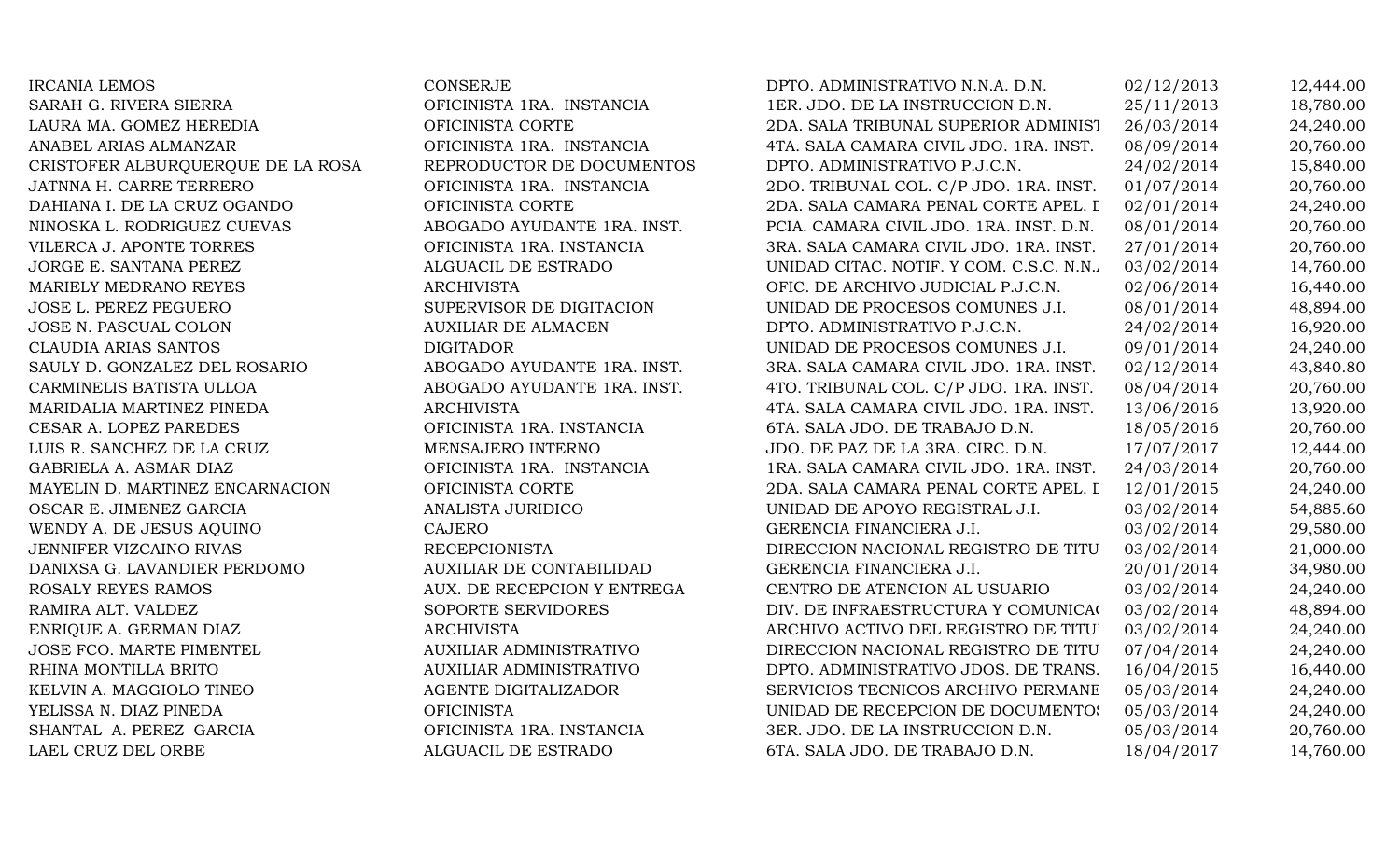| ZAIRA SEPULVEDA MEJIA          | <b>DIGITADOR</b>                                            | UNIDAD DE PROCESOS COMUNES J.I.         | 10/03/2014 | 24,240.00 |
|--------------------------------|-------------------------------------------------------------|-----------------------------------------|------------|-----------|
| ZULEICA TAVERAS GARCIA         | OFICINISTA 1RA. INSTANCIA                                   | 6TO. JDO. DE LA INSTRUCCION D.N.        | 03/03/2014 | 20,760.00 |
| LAURA FLORENTINO DIAZ          | ALGUACIL DE ESTRADO                                         | 1RA. SALA CAMARA CIVIL CORTE APEL. D.   | 17/03/2014 | 14,760.00 |
| ALTAGRACIA E. FRANCO ARIAS     | SECRETARIA DE JUEZ                                          | TRIBUNAL SUPERIOR DE TIERRAS DPTO. C    | 26/03/2014 | 28,860.00 |
| CRIS A. PINEDA MARTES          | OFICINISTA 1RA. INSTANCIA                                   | PCIA. CAMARA CIVIL JDO. 1RA. INST. D.N. | 01/12/2014 | 20,760.00 |
| ALTAGRACIA GONZALEZ VELOZ      | <b>CONSERJE</b>                                             | UNIDAD DE SERVICIOS ADMINISTRATIVOS     | 01/04/2014 | 14,160.00 |
| SANDRA MA. POZO MENDEZ         | <b>DIGITADOR</b>                                            | UNIDAD DE PROCESOS COMUNES J.I.         | 09/04/2014 | 24,240.00 |
| LAURET N. AYALA GUZMAN         | OFICINISTA 1RA. INSTANCIA                                   | 5TO. JDO. DE LA INSTRUCCION D.N.        | 21/04/2014 | 20,760.00 |
| DAYHAM E. RODRIGUEZ DE LA CRUZ | OFICINISTA CORTE                                            | 1RA. SALA CAMARA CIVIL CORTE APEL. D.   | 28/04/2014 | 24,240.00 |
| RALFA O. FRUCTUOSO TIRADO      | OFICINISTA DE EJECUCION DE LA PENA                          | TRIBUNAL EJEC. DE LA PENA D.N.          | 28/04/2014 | 20,760.00 |
| YURI B. CEBALLOS DE LA CRUZ    | OPERADOR GIS I                                              | UNIDAD DE CARTOGRAFIA DNMC              | 28/04/2014 | 42,657.60 |
| ILSA MDES. BREWER ESPINAL      | SUB-GERENTE ADMINISTRATIVO(A)                               | GERENCIA ADMINISTRATIVA J.I.            | 28/04/2014 | 96,000.00 |
| FANIELIZ JIMENEZ JAVIER        | OFICINISTA CORTE                                            | PCIA. CAMARA PENAL CORTE APEL. D.N.     | 01/05/2014 | 20,760.00 |
| YOMERIS MORETA BRITO           | OFICINISTA CORTE                                            | 1RA. SALA CAMARA CIVIL CORTE APEL. D.   | 28/04/2014 | 24,240.00 |
| ELAISA E. VASQUEZ              | OFICINISTA 1RA. INSTANCIA                                   | PCIA. CAMARA CIVIL JDO. 1RA. INST. D.N. | 19/04/2014 | 20,760.00 |
| YOESLI F. MORILLO MERCEDES     | MENSAJERO INTERNO                                           | DPTO. ADMINISTRATIVO CORTE DE TRABA     | 19/05/2014 | 12,444.00 |
| SEBASTIAN L. HICIANO DOMINGUEZ | OFICINISTA CORTE                                            | PCIA. CAMARA PENAL CORTE APEL. D.N.     | 26/05/2014 | 24,240.00 |
| DARY J. CORNIEL                | OFICINISTA 1RA. INSTANCIA                                   | 4TA. SALA JDO. DE TRABAJO D.N.          | 06/02/2017 | 20,760.00 |
| JENNIFFER P. RODRIGUEZ CUEVAS  | <b>RECEPCIONISTA</b>                                        | DPTO. ADMINISTRATIVO TRIB. SUPERIOR /   | 26/05/2014 | 16,440.00 |
| JESSICA A. GERMAN ANDERSON     | <b>DIGITADOR</b>                                            | UNIDAD DE PROCESOS COMUNES J.I.         | 02/06/2014 | 24,240.00 |
| ROBERT A. ALCANTARA CRUZ       | OFICINISTA CORTE                                            | 2DA. SALA CAMARA CIVIL CORTE APEL. D.   | 27/05/2014 | 24,240.00 |
| JOSE G. MONTILLA POTENTINI     | ANALISTA JURIDICO                                           | UNIDAD DE APOYO REGISTRAL J.I.          | 04/04/2016 | 54,885.60 |
| PAMELA GONELL ALFONSO          | AUXILIAR R.T.                                               | REGISTRO DE TITULOS D.N.                | 03/04/2017 | 24,240.00 |
| ROBERTO RODRIGUEZ POLANCO      | <b>AUXILIAR DE IMPRESION</b>                                | UNIDAD DE PROCESOS COMUNES J.I.         | 10/02/2015 | 24,240.00 |
| PAOLA P. SOSA REYNOSO          | <b>DIGITADOR</b>                                            | UNIDAD DE PROCESOS COMUNES J.I.         | 01/11/2016 | 24,240.00 |
| PERLA Y. QUIROZ AQUINO         | REVISOR R.T                                                 | PRECALIFICACION R.T.                    | 01/07/2017 | 24,240.00 |
| FRANCIS A. MATEO PEREZ         | VECTORIZADOR                                                | UNIDAD DE CARTOGRAFIA DNMC              | 03/01/2017 | 24,240.00 |
| FRANCHESKA Y. SANTOS SUAREZ    | <b>REFERENCISTA</b>                                         | UNIDAD DE CONSULTA J.I. D.N.            | 18/03/2015 | 24,240.00 |
| ALONDRA Y. NOVA BIDO           | TECNICO REVISOR II                                          | UNIDAD DE REVISION, DNMC                | 03/01/2017 | 58,370.40 |
| ANDY R. SOTO TEJEDA            | TECNICO REVISOR II                                          | UNIDAD DE REVISION, DNMC                | 25/04/2016 | 58,370.40 |
| ANGEL G. ORTIZ GOMEZ           | INSPECTOR DE MENSURAS CATASTRALES UNIDAD DE INSPECCION DNMC |                                         | 02/01/2018 | 69,696.00 |
| PAMELA H. BURGOS FERRERAS      | TECNICO REVISOR II                                          | UNIDAD DE REVISION, DNMC                | 10/02/2015 | 58,370.40 |
| PEDRO A. PEREZ RAMIREZ         | OPERADOR GIS II                                             | UNIDAD DE CARTOGRAFIA DNMC              | 01/03/2016 | 35,856.00 |
| GUILLERMO A. ENKE ALMONTE      | TECNICO DE MENSURAS                                         | DIRECCION REG. MENSURAS CAT. DPTO. 0    | 26/10/2015 | 51,804.00 |
|                                |                                                             |                                         |            |           |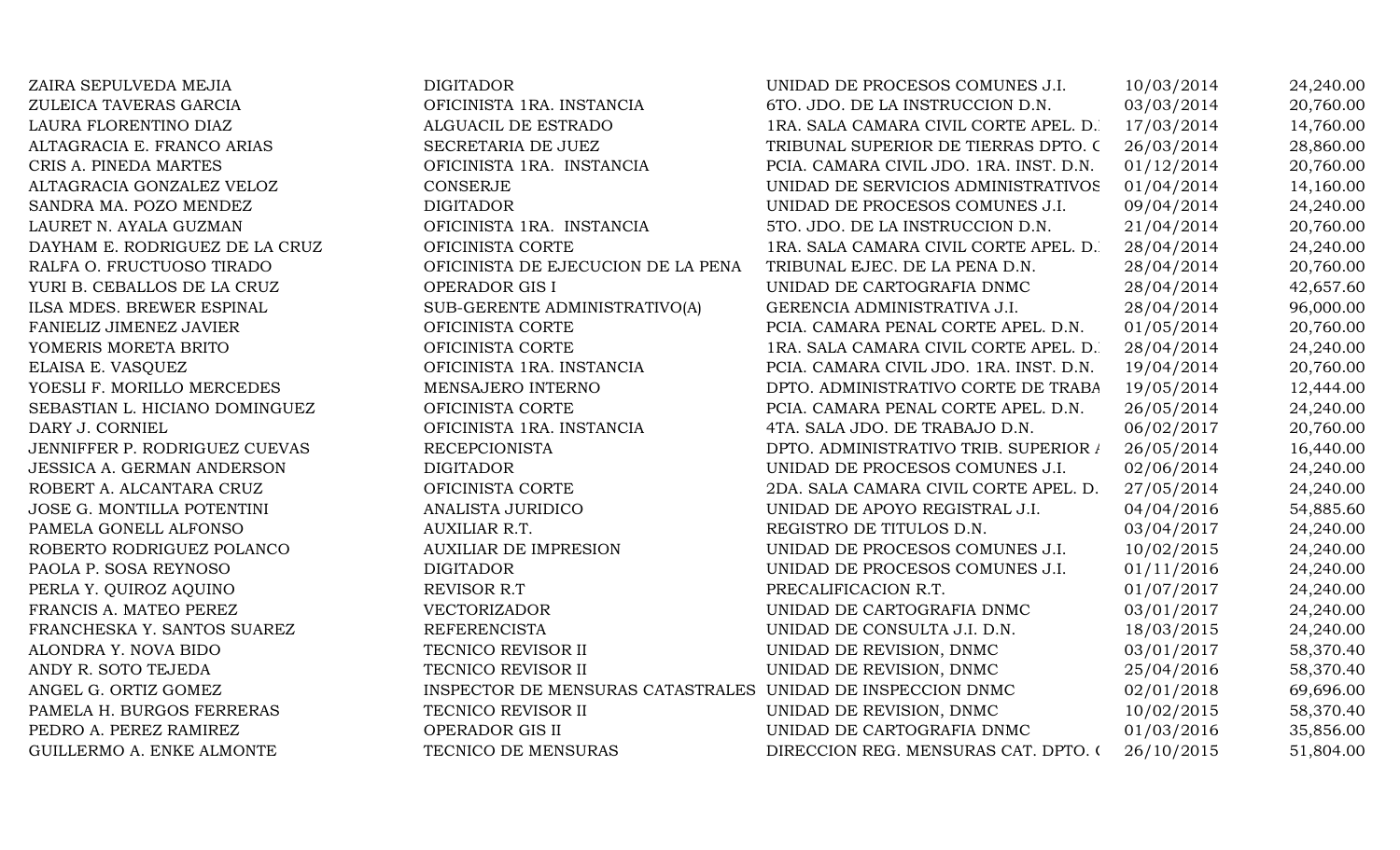| VERONICA SANCHEZ PEÑA             | TECNICO REVISOR II                                                 | UNIDAD DE REVISION, DNMC                | 29/01/2015 | 58,370.40 |
|-----------------------------------|--------------------------------------------------------------------|-----------------------------------------|------------|-----------|
| HAROLINE M. DISLA ROSARIO         | ANALISTA JURIDICO                                                  | UNIDAD DE APOYO REGISTRAL J.I.          | 03/07/2017 | 54,885.60 |
| JOAN ML. CASTILLO PEREZ           | <b>AGENTE INDEXACION</b>                                           | SERVICIOS TECNICOS ARCHIVO PERMANE      | 01/03/2016 | 24,240.00 |
| JULISSA P. ROJAS ORTIZ            | AUX. DE RECEPCION Y ENTREGA                                        | CENTRO DE ATENCION AL USUARIO           | 13/10/2014 | 24,240.00 |
| GERARDO J. HERASME MOREL          | <b>VECTORIZADOR</b>                                                | UNIDAD DE CARTOGRAFIA DNMC              | 11/07/2016 | 24,240.00 |
| LUIS ALF. CADIZ FRIAS             | TECNICO REVISOR II                                                 | UNIDAD DE REVISION, DNMC                | 01/04/2016 | 58,370.40 |
| DANIEL J. GARCIA PEREZ            | AUXILIAR ADMINISTRATIVO                                            | UNIDAD DE SERVICIOS ADMINISTRATIVOS     | 01/03/2017 | 24,240.00 |
| ETNABE D. MICHELI HERNANDEZ       | AUXILIAR DE EXPEDIENTES EN PROCESO UNIDAD DE PROCESOS COMUNES J.I. |                                         | 22/09/2014 | 24,240.00 |
| PAMELA R. DE LA ROSA ROSARIO      | AUX. DE RECEPCION Y ENTREGA                                        | CENTRO DE ATENCION AL USUARIO           | 01/06/2015 | 24,240.00 |
| <b>CLEUDY ARAUJO</b>              | <b>DIGITADOR</b>                                                   | UNIDAD DE PROCESOS COMUNES J.I.         | 23/02/2015 | 24,240.00 |
| WALLY A. ALMONTE UREÑA            | AUX. DE RECEPCION Y ENTREGA                                        | CENTRO DE ATENCION AL USUARIO           | 01/06/2015 | 24,240.00 |
| RAMON A. ZABALA MELENDEZ          | ANALISTA PROGRAMADOR                                               | DIV. DE SISTEMAS J.I.                   | 01/11/2016 | 67,082.40 |
| <b>JOSE SANTOS DE JESUS</b>       | <b>DIGITADOR</b>                                                   | RECEPCION Y ENTREGA R.T.                | 01/09/2017 | 24,240.00 |
| ALONDRA ALT. GUZMAN               | <b>AUXILIAR DE IMPRESION</b>                                       | UNIDAD DE PROCESOS COMUNES J.I.         | 01/02/2016 | 24,240.00 |
| REYLY ML. TAVAREZ REYES           | <b>AGENTE INDEXACION</b>                                           | SERVICIOS TECNICOS ARCHIVO PERMANE      | 05/05/2015 | 24,240.00 |
| ANGEL A. MAÑON PIÑA               | ANALISTA PROGRAMADOR                                               | DIV. DE SISTEMAS J.I.                   | 03/04/2017 | 67,082.40 |
| <b>JEISON R. PACHECO PERALTA</b>  | SOPORTE TECNICO                                                    | UNIDAD SOPORTE TECNICO J.I. D.N.        | 01/12/2015 | 42,657.60 |
| MAIKERT A. MEDINA CARRASCO        | <b>OFICINISTA</b>                                                  | UNIDAD DE APOYO SECRETARIAL TST         | 01/11/2016 | 24,240.00 |
| KEDWIN LORENZO MATEO              | AUX. DE RECEPCION Y ENTREGA                                        | CENTRO DE ATENCION AL USUARIO           | 01/04/2016 | 24,240.00 |
| ISAURA PEÑA MENDEZ                | <b>ARCHIVISTA</b>                                                  | ARCHIVO ACTIVO DEL TRIBUNAL SUPERIO     | 01/04/2016 | 24,240.00 |
| KATHERINE I. GUERRA PICHARDO      | <b>DIGITADOR</b>                                                   | RECEPCION Y ENTREGA R.T.                | 02/01/2017 | 24,240.00 |
| AWILDA MENDEZ CRUZ                | <b>ARCHIVISTA</b>                                                  | ARCHIVO ACTIVO DEL REGISTRO DE TITUI    | 04/06/2014 | 24,240.00 |
| ALICIA DEL C. MORALES MARTINEZ    | OFICINISTA 1RA. INSTANCIA                                          | 1ER. TRIBUNAL COL. C/P JDO. 1RA. INST.  | 04/06/2014 | 20,760.00 |
| TOMAS E. JIMENEZ POZO             | OFICINISTA 1RA. INSTANCIA                                          | PCIA. CAMARA PENAL JDO. 1RA. INST. D.N  | 09/06/2014 | 20,760.00 |
| SABRINA ESCOTTO DE OLEO           | OFICINISTA 1RA. INSTANCIA                                          | 6TA. SALA JDO. DE TRABAJO D.N.          | 11/06/2014 | 20,760.00 |
| CATTY A. DEL ROSARIO PAYANO       | AUX. DE RECEPCION Y ENTREGA                                        | CENTRO DE ATENCION AL USUARIO           | 11/06/2014 | 24,240.00 |
| MIRTHA C. MARMOL RODRIGUEZ        | <b>DIGITADOR</b>                                                   | UNIDAD DE PROCESOS COMUNES J.I.         | 11/06/2014 | 24,240.00 |
| ANIKAURY E. SOLANO VILLANUEVA     | SECRETARIA (O) AUXILIAR III                                        | DPTO. TECNICO DE MENSURAS               | 11/06/2014 | 34,980.00 |
| FRANCISCO J. HOLGUIN PERALTA      | AGENTE DE CONSERVACION                                             | CUSTODIA Y SERVICIO ARCHIVO PERMANI     | 18/06/2014 | 16,440.00 |
| SABINA A. BELEN GUTIERREZ         | AUX. DE RECEPCION Y ENTREGA                                        | CENTRO DE ATENCION AL USUARIO           | 18/06/2014 | 24,240.00 |
| MANUEL E. ALCANTARA DE LOS SANTOS | OFICINISTA 1RA. INSTANCIA                                          | 5TA. SALA JDO. DE TRABAJO D.N.          | 24/06/2014 | 20,760.00 |
| MASSIEL SEVERINO                  | SECRETARIA DE JUEZ                                                 | 5TA. SALA TRIBUNAL DE TIERRAS J.O. D.N. | 24/06/2014 | 28,860.00 |
| YOLENNY M. ARAUJO MANZUETA        | OFICINISTA 1RA. INSTANCIA                                          | 3ER. TRIBUNAL COL. C/P JDO. 1RA .INST.  | 24/06/2014 | 20,760.00 |
| ADONIS L. RECIO PEREZ             | OFICINISTA CORTE                                                   | 3RA. SALA TRIBUNAL SUPERIOR ADMINIST    | 16/06/2015 | 24,240.00 |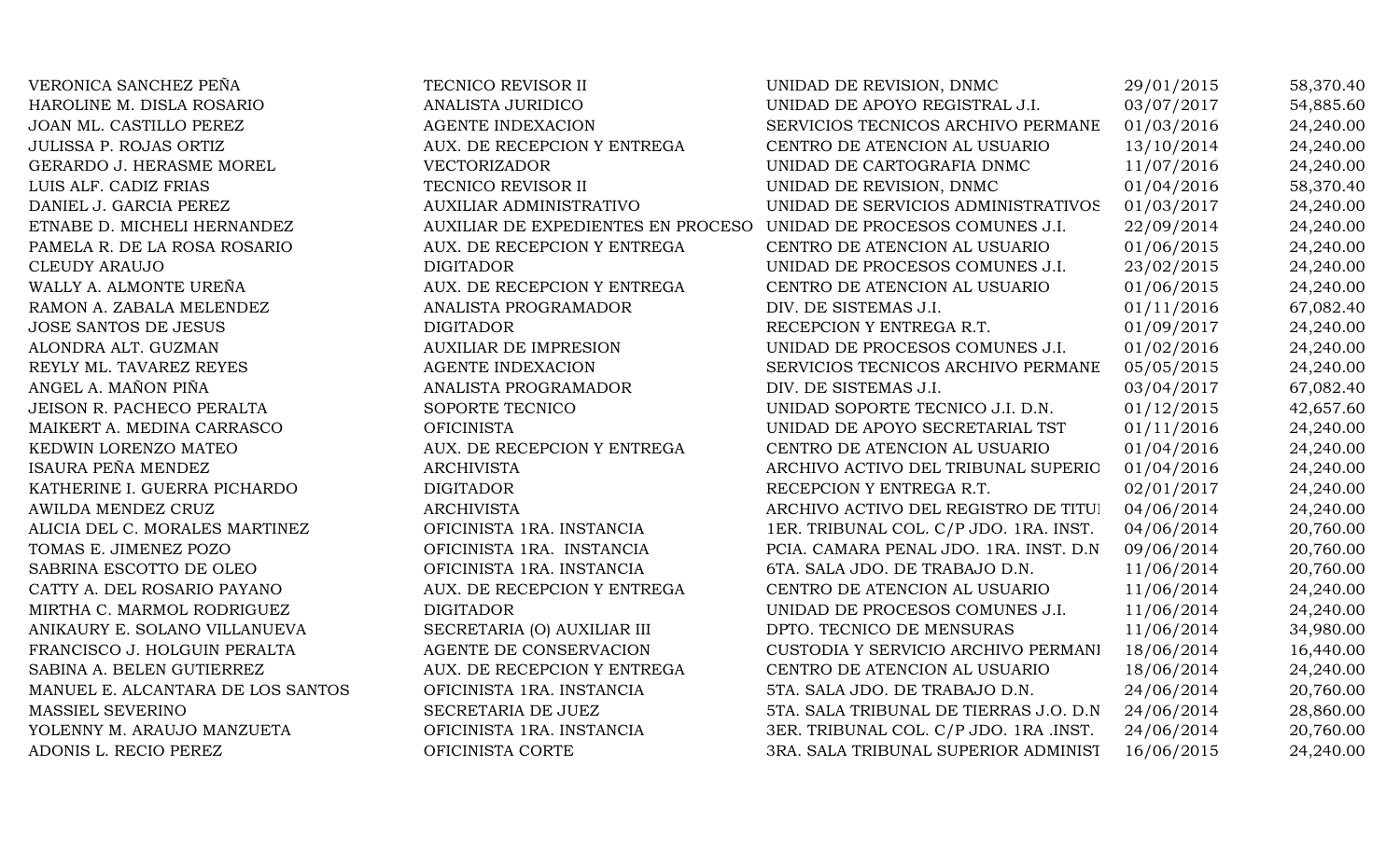ALEXANDRA S. BELEN GUTIERREZ ASESOR (A) IMPOSITIVO 3RA. SALA TRIBUNAL SUPERIOR ADMINIST 16/06/2015 43,420.80 JOAN G. FELIZ MORENO ALGUACIL DE ESTRADO 3RA. SALA CAMARA CIVIL CORTE APEL. D.N. 30/06/2014 14,760.00 DANESCA MARRERO MARCANO **OFICINISTA 1RA. INSTANCIA** 5TA. SALA CAMARA CIVIL JDO. 1RA. INST. 30/06/2014 20,760.00 RICHARD LEBREAULT DECENA DIGITADOR DIGITADOR UNIDAD DE PROCESOS COMUNES J.I. 01/07/2014 24.240.00 DINELES C. UREÑA GUZMAN ANALISTA JURIDICO NE APOYO REGISTRAL J.I. 08/07/2014 54,885.60 EDWARD GONZALEZ SANCHEZ **OFICINISTA 1RA. INSTANCIA** 3RA. SALA CAMARA CIVIL JDO. 1RA. INST. 14/07/2014 20,760.00 JOSE A. RODRIGUEZ DE LA CRUZ **OFICINISTA 1RA. INSTANCIA** 8VA. SALA CAMARA CIVIL JDO. 1RA. INST. 14/07/2014 16,440.00 GEORGINA D. ZORRILLA RODRIGUEZ **OFICINISTA CORTE** PCIA. CAMARA CIVIL CORTE APEL. D.N. 15/07/2014 24,240.00 JOSE I. DOÑE CORDERO VIGILANTE VIGLANTE DPTO. ADMINISTRATIVO TRIBUNALES FAM 21/07/2014 12,780.00 INDIANA PERALTA IBER AGENTE CONTROL DE CALIDAD CONTROL DE CALIDAD ARCHIVO PERMANE 11/08/2014 29.580.00 ANITA BELEN DE LOS SANTOS CONSERJE CONSERVE UNIDAD DE SERVICIOS ADMINISTRATIVOS 11/08/2014 14,160.00 TRACY MDES. AMARO GUTIERREZ ENC. DE GESTION ADM. DE MENSURAS UNIDAD DE GESTION ADMINISTRATIVA DE 19/08/2014 74,844.00 LUCIDANIA PERCEL LUNA ANGENTE DE SERVICIOS CUSTODIA Y SERVICIO ARCHIVO PERMANI 25/08/2014 24,240.00 CARLOS MONTERO RAMON AGENTE DE CONSERVACION CUSTODIA Y SERVICIO ARCHIVO PERMANI 25/08/2014 16,440.00 WANERKI CALDERON OGANDO AYUDANTE DE TOPOGRAFIA UNIDAD DE INSPECCION DNMC 25/08/2014 25,680.00 ENRIQUE NUÑEZ RODRIGUEZ AGENTE DE SERVICIOS CUSTODIA Y SERVICIO ARCHIVO PERMANI 01/09/2014 24,240.00 KATHERINE E. DAJER RODRIGUEZ OFICINISTA OFICINISTA UNIDAD DE RECEPCION DE DOCUMENTOS 08/09/2014 24,240.00 CAMILLA DE LOS A. CONSORO PEÑA OFICINISTA CORTE 1RA. SALA CAMARA CIVIL CORTE APEL. D. 02/02/2015 24,240.00 ALTAGRACIA DE LA CRUZ MOREL CONSERJE CONSERJE DPTO. ADMINISTRATIVO TRIBUNALES FAM 08/09/2014 12,444.00 PAULA E. TERRERO PEÑA CORTE OFICINISTA CIVIL CORTE APEL. D. 22/09/2014 24,240.00 ALBERT A. MATEO AQUINO AUXILIAR DE IMPRESION UNIDAD DE PROCESOS COMUNES J.I. 28/08/2014 24,240.00 ROCIO A. CASTILLO BAEZ **OFICINISTA 1RA. INSTANCIA** 8VA. SALA CAMARA PENAL JDO. 1RA. INST. 09/09/2014 15,720.00 YARITZA M. MARTE CASTILLO OFICINISTA 1RA. INSTANCIA 5TA. SALA JDO. DE TRABAJO D.N. 26/01/2016 20,760.00 ROSANNY Y. DURAN MERCADO DIGITADOR DIGITADOR UNIDAD DE PROCESOS COMUNES J.I. 22/09/2014 24.240.00 MARIA G. COSTE ROSA AUXILIAR DE ESCANEO UNIDAD DE PROCESOS COMUNES J.I. 22/09/2014 24,240.00 ANABELLE SANTOS BRITO AGENTE DE SERVICIOS CUSTODIA Y SERVICIO ARCHIVO PERMANI 22/09/2014 24,240.00 SAHIRA M. ALCANTARA AQUINO **OFICINISTA 1RA. INSTANCIA** OFIC. JUDICIAL SERV. ATENC. PERMANEN 22/09/2014 20,760.00 LEONARDO JIMENEZ ROSARIO ALGUACIL DE ESTRADO UNIDAD CITAC. NOTIF. Y COM. C.S.C. N.N. 29/09/2014 15,960.00 HERCIMAR A. BURGOS DE LA ROSA SECRETARIA(O) EJECUTIVA REGISTRO DE TITULOS D.N. 01/10/2014 24,240.00 YANIBET RIVAS MENDEZ JUEZ DE PAZ ITINERANTE OFIC. JUEZ COORD. JDO. DE LA INSTRUCION 101/10/2014 108,000.00 MILAGROS ALT. MORENO ROJAS JUEZ DE PAZ ITINERANTE PCIA. CAMARA PENAL JDO. 1RA. INST. D.N 01/10/2014 108,000.00 LAURA S. SANCHEZ RODRIGUEZ OFICINISTA DE SERVICIO PENAL UNIDAD DE SERVICIO PENAL C.S.C. N.N.A. 20/10/2014 24,240.00 BETSI MONTAS RODRIGUEZ ABOGADO AYUDANTE CORTE UNIDAD DE ABOGADOS AYUDANTES TST 20/10/2014 24,240.00 ANDY ROA SANTANA OPERADOR GIS I UNIDAD DE CARTOGRAFIA DNMC 03/11/2014 42,657.60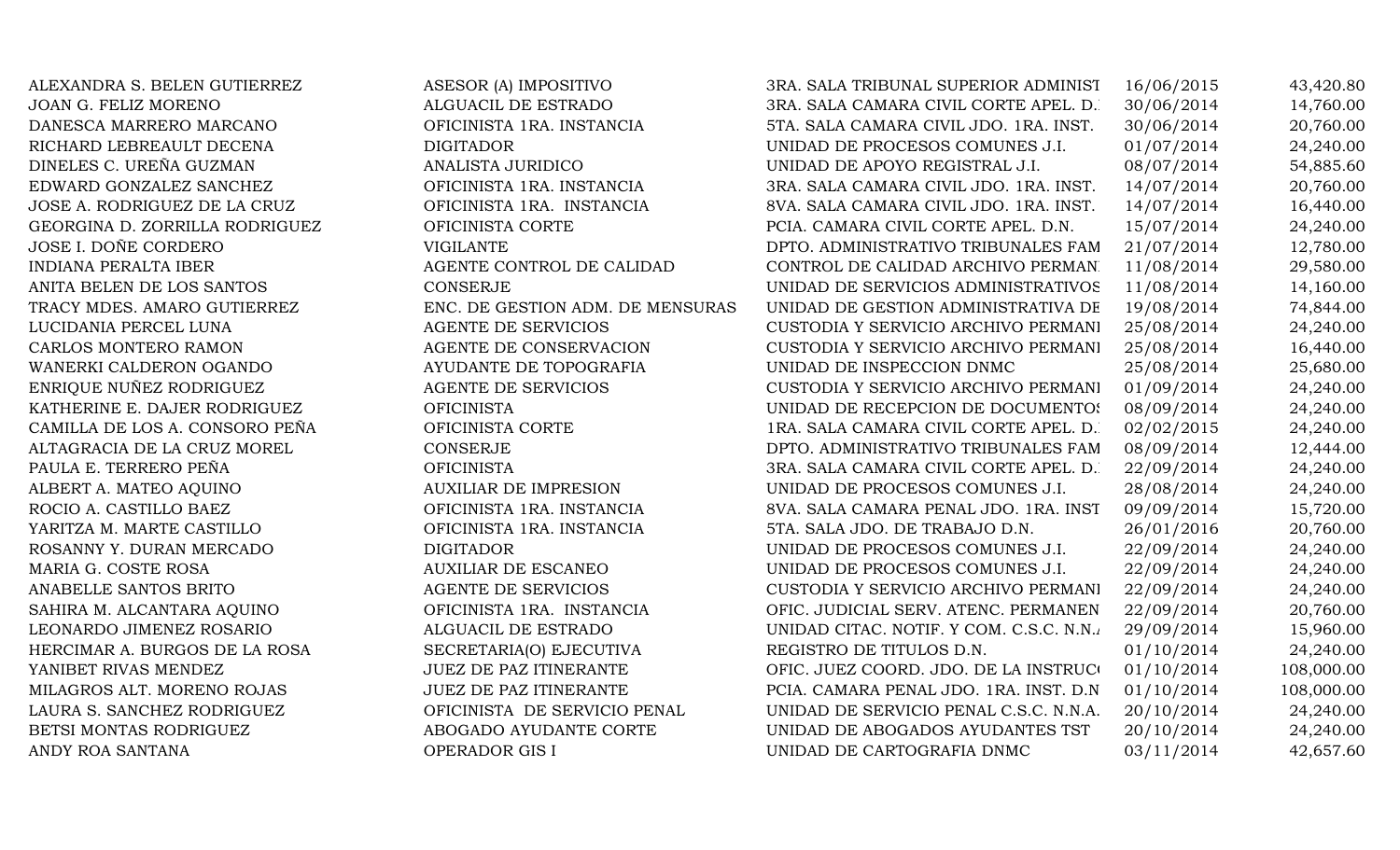| EMERSON I. QUEZADA TORRES           | <b>AUXILIAR ADMINISTRATIVO</b> | UNIDAD DE SERVICIOS ADMINISTRATIVOS     | 27/10/2014 | 24,240.00 |
|-------------------------------------|--------------------------------|-----------------------------------------|------------|-----------|
| ROBERTO SANCHEZ                     | OFICINISTA CORTE               | 3RA. SALA CAMARA PENAL CORTE APEL. L    | 01/12/2014 | 20,760.00 |
| JOAQUIN R. PEREZ MEJIA              | OFICINISTA CORTE               | PCIA. CAMARA PENAL CORTE APEL. D.N.     | 01/12/2014 | 20,760.00 |
| CARLOS L. GARCIA HENRIQUEZ          | <b>DIGITADOR</b>               | UNIDAD DE PROCESOS COMUNES J.I.         | 17/11/2014 | 24,240.00 |
| GEORGE MENDEZ BATISTA               | ALGUACIL DE ESTRADO            | 1RA. SALA CAMARA PENAL CORTE APEL. L    | 25/11/2014 | 15,960.00 |
| FRAMELYS A. GORIS MIESES            | ABOGADO AYUDANTE 1RA. INST.    | 6TA. SALA CAMARA CIVIL JDO. 1RA. INST.  | 01/12/2014 | 43,840.80 |
| VIANNY MEJIA LEBRON                 | TECNICO REVISOR II             | UNIDAD DE REVISION, DNMC                | 02/12/2014 | 58,370.40 |
| LUZ D. PEREZ NOVA                   | OFICINISTA 1RA. INSTANCIA      | 6TA. SALA CAMARA CIVIL JDO. 1RA. INST.  | 03/11/2014 | 20,760.00 |
| EDINETH M. RODRIGUEZ SOTO           | OFICINISTA 1RA. INSTANCIA      | PCIA. CAMARA CIVIL JDO. 1RA. INST. D.N. | 11/12/2014 | 20,760.00 |
| DIANA E. MEDRANO VOLQUEZ            | OFICINISTA 1RA. INSTANCIA      | PCIA. CAMARA CIVIL JDO. 1RA. INST. D.N. | 15/12/2014 | 20,760.00 |
| YUMELKY A. SANCHEZ MARTINEZ         | OFICINISTA 1RA. INSTANCIA      | 8VA. SALA CAMARA CIVIL JDO. 1RA. INST.  | 15/12/2014 | 20,760.00 |
| YELTSIN J. FIGUEREO ORTIZ           | <b>OFICINISTA</b>              | UNIDAD CITAC. NOTIF. Y COM. C.S.C. N.N. | 12/01/2015 | 24,240.00 |
| ANNERY CABRAL TURBI                 | ABOGADO AYUDANTE 1RA. INST.    | PCIA. CAMARA CIVIL JDO. 1RA. INST. D.N. | 19/01/2015 | 43,840.80 |
| MERCEDES FERNANDEZ DE JESUS         | OFICINISTA 1RA. INSTANCIA      | 3RA. SALA JDO. DE TRABAJO D.N.          | 19/01/2015 | 20,760.00 |
| CESAR S. ALCANTARA SANTOS           | OFICINISTA 1RA. INSTANCIA      | 5TO. JDO. DE LA INSTRUCCION D.N.        | 16/01/2015 | 20,760.00 |
| ROSI E. PIÑA FERRERA                | <b>RECEPCIONISTA</b>           | OFIC. JUEZ COORD. JDO. DE LA INSTRUCO   | 02/02/2015 | 16,440.00 |
| JENNIFFER A. GIL HERNANDEZ          | OFICINISTA 1RA. INSTANCIA      | 2DA. SALA JDO. DE TRABAJO D.N.          | 09/02/2015 | 20,760.00 |
| CHANTAL GONZALEZ CARVAJAL           | ANALISTA JURIDICO              | UNIDAD DE APOYO REGISTRAL J.I.          | 10/02/2015 | 54,885.60 |
| CESAR R. NIEVES ESPIRITUSANTO       | TECNICO REVISOR I              | UNIDAD DE REVISION, DNMC                | 10/02/2015 | 69,696.00 |
| JOSE R. MOLINA CAMPUSANO            | TECNICO REVISOR II             | UNIDAD DE REVISION, DNMC                | 10/02/2015 | 58,370.40 |
| NICOLAS R. GARCIA LEROUX            | OFICINISTA 1RA. INSTANCIA      | 4TO. TRIBUNAL COL. C/P JDO. 1RA. INST.  | 23/02/2015 | 20,760.00 |
| YAERI PUELLO ROSARIO                | OFICINISTA 1RA. INSTANCIA      | 5TA. SALA CAMARA CIVIL JDO. 1RA. INST.  | 05/08/2015 | 20,760.00 |
| JOSUE M. MOREL VALERIO              | OFICINISTA 1RA. INSTANCIA      | 2DA. SALA CAMARA CIVIL JDO. 1RA. INST.  | 25/05/2015 | 20,760.00 |
| GILBERT A. RAMIREZ MONTERO          | <b>DIGITADOR</b>               | UNIDAD DE PROCESOS COMUNES J.I.         | 23/02/2015 | 24,240.00 |
| JAMDNA K. ANDERSON MARTINEZ         | <b>DIGITADOR</b>               | UNIDAD DE PROCESOS COMUNES J.I.         | 01/02/2016 | 24,240.00 |
| ANA E. HERNANDEZ MENDEZ             | ABOGADO AYUDANTE 1RA. INST.    | 1RA. SALA CAMARA CIVIL JDO. 1RA. INST.  | 20/04/2015 | 43,840.80 |
| KARLA SANTIAGO MONTERO              | AUX. DE RECEPCION Y ENTREGA    | CENTRO DE ATENCION AL USUARIO           | 05/05/2015 | 24,240.00 |
| JOAN ML. PICHARDO ESCARRAMAN        | OFICINISTA 1RA. INSTANCIA      | 1RA. SALA JDO. DE TRABAJO D.N.          | 05/05/2015 | 20,760.00 |
| MARIA T. ABREU TEJADA               | <b>OFICINISTA</b>              | UNIDAD DE APOYO SECRETARIAL TST         | 05/05/2015 | 24,240.00 |
| HERIBERTO A. PIÑA PEREZ             | <b>DIGITADOR</b>               | UNIDAD DE PROCESOS COMUNES J.I.         | 05/05/2015 | 24,240.00 |
| MASSIELL I. RODRIGUEZ DE LOS SANTOS | OFICINISTA 1RA. INSTANCIA      | 2DO. TRIBUNAL COL. C/P JDO. 1RA. INST.  | 25/05/2015 | 20,760.00 |
| JUAN E. GUERRERO TEJEDA             | OFICINISTA 1RA. INSTANCIA      | 4TO. JDO. DE LA INSTRUCCION D.N.        | 01/06/2015 | 20,760.00 |
| <b>INES CARELA LEBRON</b>           | OFICINISTA 1RA. INSTANCIA      | 6TA. SALA CAMARA CIVIL JDO. 1RA. INST.  | 01/06/2015 | 20,760.00 |
| OSCARINA O. MATOS CUEVAS            | OFICINISTA CORTE               | 1RA. SALA CAMARA PENAL CORTE APEL. L    | 03/06/2015 | 24,240.00 |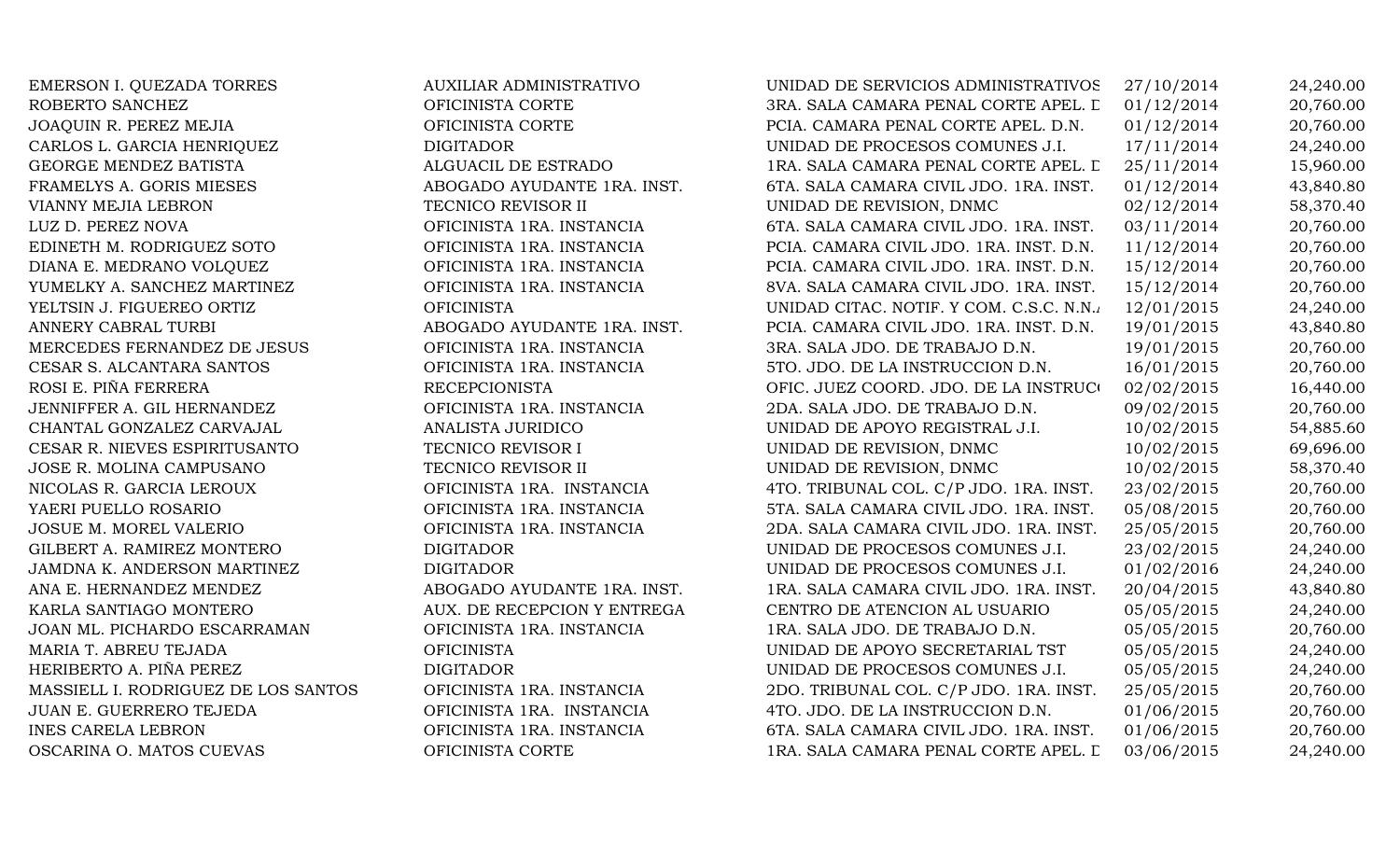| ARIANNY ALCANTARA PANIAGUA       | OFICINISTA 1RA. INSTANCIA                                   | 1ER. TRIBUNAL COL. C/P JDO. 1RA. INST.  | 28/05/2015 | 20,760.00 |
|----------------------------------|-------------------------------------------------------------|-----------------------------------------|------------|-----------|
| MAYRA A. ZABALA MARIÑEZ          | OFICINISTA CORTE                                            | 3RA. SALA CAMARA PENAL CORTE APEL. L    | 10/06/2015 | 20,760.00 |
| MARIA T. MARTINEZ GARCIA         | OFICINISTA 1RA. INSTANCIA                                   | 4TA. SALA CAMARA PENAL JDO. 1RA.INST.   | 12/06/2017 | 16,440.00 |
| VIRGINIA MDES. RODRIGUEZ PASCAL  | OFICINISTA 1RA. INSTANCIA                                   | PCIA. CAMARA CIVIL JDO. 1RA. INST. D.N. | 17/06/2015 | 20,760.00 |
| CAROL D. MOQUETE ABREU           | SECRETARIA (O) DE DIRECCION                                 | DIRECCION NACIONAL REGISTRO DE TITU     | 29/06/2015 | 48,894.00 |
| ODETTE R. PEREZ BAEZ             | ABOGADO AYUDANTE CORTE                                      | UNIDAD DE ABOGADOS AYUDANTES TST        | 01/06/2015 | 58,374.00 |
| CLAUDIO E. ENCARNACION RAMIREZ   | <b>ARCHIVISTA</b>                                           | ARCHIVO ACTIVO DE MENSURAS CATASTF      | 03/06/2015 | 24,240.00 |
| ANA G. SANCHEZ MINAYA            | OPERADOR GIS II                                             | UNIDAD DE CARTOGRAFIA DNMC              | 08/03/2016 | 35,856.00 |
| NATHAN Y. DE JESUS CABRERA       | OFICINISTA 1RA. INSTANCIA                                   | 3ER. JDO. DE LA INSTRUCCION D.N.        | 07/09/2015 | 20,760.00 |
| MARY E. VALERIO LOPEZ            | <b>OFICINISTA</b>                                           | 3RA. SALA CAMARA CIVIL CORTE APEL. D.   | 28/05/2015 | 24,240.00 |
| <b>JULEICY L. REYES DIAZ</b>     | OFICINISTA 1RA. INSTANCIA                                   | 1RA. SALA JDO. DE TRABAJO D.N.          | 15/07/2015 | 20,760.00 |
| <b>CHARLENY PUESAN</b>           | OFICINISTA JDO. DE PAZ                                      | JDO. DE PAZ DE LA 1RA. CIRC. D.N.       | 30/07/2015 | 16,440.00 |
| SARA ENCARNACION QUEZADA         | OFICINISTA 1RA. INSTANCIA                                   | 4TO. TRIBUNAL COL. C/P JDO. 1RA. INST.  | 30/07/2015 | 20,760.00 |
| WASCAR D. ARIAS TEJEDA           | TECNICO TOPOGRAFO                                           | UNIDAD DE INSPECCION DNMC               | 02/01/2018 | 42,657.60 |
| ALEXIS VASQUEZ ROSADO            | TECNICO TOPOGRAFO                                           | UNIDAD DE INSPECCION DNMC               | 02/01/2018 | 42,657.60 |
| <b>JULIO C. HERNANDEZ JAVIER</b> | INSPECTOR DE MENSURAS CATASTRALES UNIDAD DE INSPECCION DNMC |                                         | 02/01/2018 | 69,696.00 |
| RICHARD ANT. DE LA CRUZ PASCACIO | <b>CHOFER</b>                                               | UNIDAD DE SERVICIOS ADMINISTRATIVOS     | 01/08/2016 | 24,240.00 |
| CIRO Y. PEREZ FIGUEREO           | INSPECTOR DE MENSURAS CATASTRALES UNIDAD DE INSPECCION DNMC |                                         | 02/01/2018 | 69,696.00 |
| ROBIN E. SANDOVAL FONTANA        | INSPECTOR DE MENSURAS CATASTRALES UNIDAD DE INSPECCION DNMC |                                         | 12/12/2017 | 69,696.00 |
| MANUEL DE J. MATOS ESPINOSA      | <b>CHOFER</b>                                               | DIRECCION REG. MENSURAS CAT. DPTO. 0    | 02/01/2018 | 24,240.00 |
| JAHAIRA I. HERNANDEZ ACOSTA      | <b>OFICINISTA</b>                                           | UNIDAD DE APOYO SECRETARIAL TST         | 17/08/2015 | 24,240.00 |
| NELSIDA COLON HOLGUIN            | SECRETARIA (O) JDO. DE PAZ                                  | 1RA. SALA JDO. DE PAZ ESP. TRANS. D.N.  | 07/09/2015 | 29,580.00 |
| MIGLEYNY M. VELOZ MARTINEZ       | ANALISTA DE OPERACIONES                                     | ADMINISTRACION GENERAL JURISDICCIOI     | 01/09/2015 | 60,984.00 |
| ISABEL A. BRITO MOREL            | MENSAJERO INTERNO                                           | UNIDAD DE SERVICIOS ADMINISTRATIVOS     | 19/08/2015 | 16,440.00 |
| MAURIS A. MONTERO PEREZ          | OFICINISTA 1RA. INSTANCIA                                   | OFIC. JUDICIAL SERV. ATENC. PERMANEN    | 19/05/2016 | 20,760.00 |
| LUIS A. DE LOS SANTOS            | TECNICO REVISOR II                                          | UNIDAD DE REVISION, DNMC                | 16/09/2015 | 58,370.40 |
| <b>JOSIAS CORREA MORAN</b>       | OFICINISTA 1RA. INSTANCIA                                   | 8VA. SALA CAMARA CIVIL JDO. 1RA. INST.  | 07/10/2015 | 20,760.00 |
| ISIDRO B. CANELA FERNANDEZ       | <b>ARCHIVISTA</b>                                           | OFIC. DE ARCHIVO JUDICIAL TRIBUNAL LA   | 28/12/2015 | 13,920.00 |
| YOHANNY ALTAGRACIA MORENO        | <b>ARCHIVISTA</b>                                           | OFIC. DE ARCHIVO JUDICIAL CAM.CIVIL C   | 20/10/2015 | 13,920.00 |
| PAOLA M. CHEAZ WILSON            | OFICINISTA CORTE                                            | IRA. SALA CAMARA CIVIL CORTE APEL. D.   | 15/06/2016 | 20,760.00 |
| <b>SCARLIN UREÑA</b>             | OFICINISTA JDO. DE PAZ                                      | 4TA. SALA JDO. DE PAZ ESP. TRANS. D.N.  | 03/11/2015 | 16,440.00 |
| EDIPO SIERRA GONZALEZ            | OFICINISTA 1RA. INSTANCIA                                   | 1ER. TRIBUNAL COL. C/P JDO. 1RA. INST.  | 04/11/2015 | 20,760.00 |
| DIANA C. DE LA CRUZ CONTRERAS    | <b>SECRETARIA I</b>                                         | CONTRALORIA JURISDICCION INMOBILIAR     | 10/11/2015 | 42,657.60 |
| RICHARD E. PLACENCIO RODRIGUEZ   | OFICINISTA CORTE                                            | 2DA. SALA CAMARA CIVIL CORTE APEL. D.   | 10/11/2015 | 20,760.00 |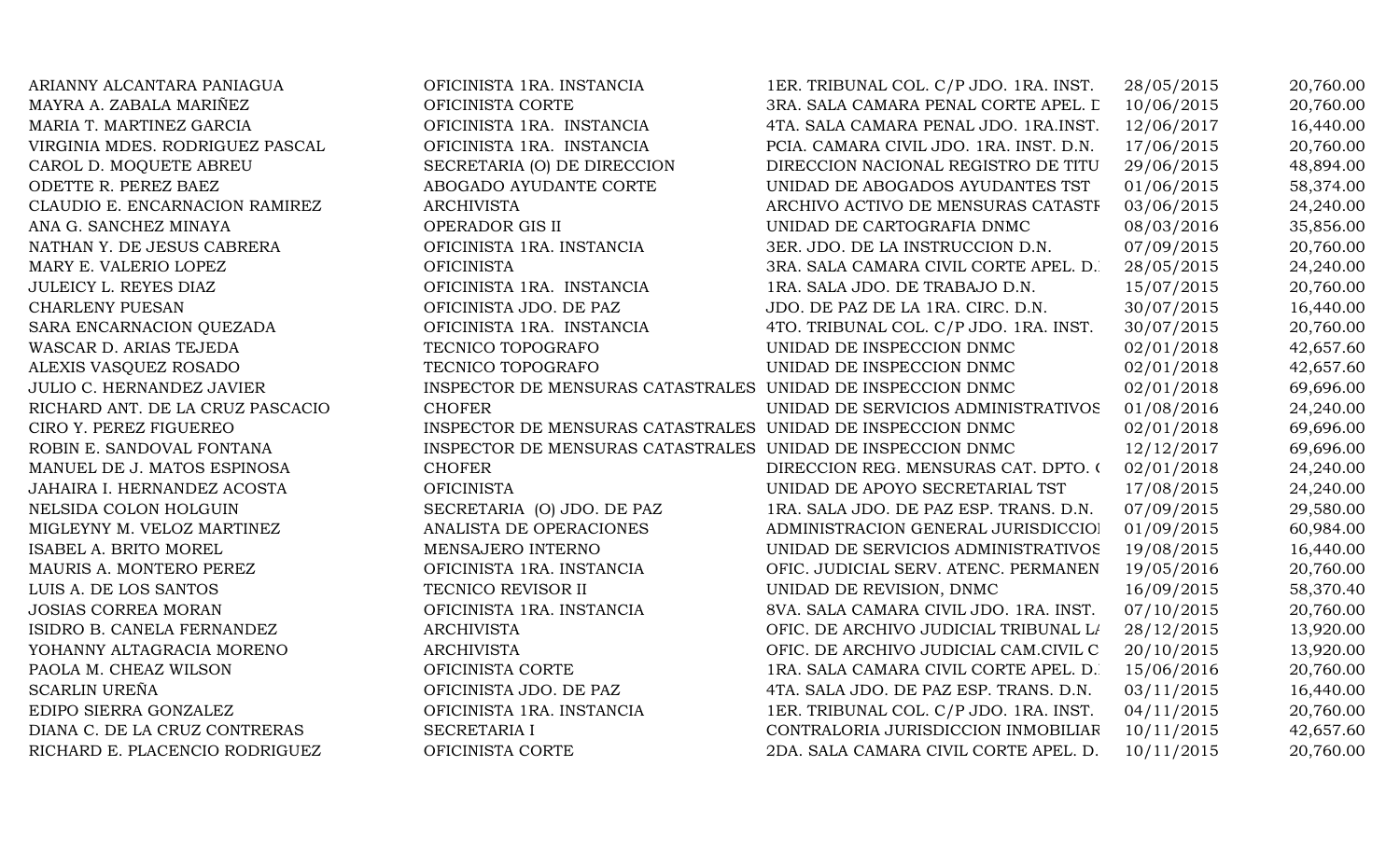| LANDY M. TORRES ABREU            | OFICINISTA 1RA. INSTANCIA                                         | 3RA. SALA CAMARA CIVIL JDO. 1RA. INST.  | 12/11/2015 | 20,760.00 |
|----------------------------------|-------------------------------------------------------------------|-----------------------------------------|------------|-----------|
| HECTOR L. MERCEDES HERASME       | ALGUACIL DE ESTRADO                                               | 5TA. SALA CAMARA CIVIL JDO. 1RA. INST.  | 19/11/2015 | 14,760.00 |
| YEFRI PEREZ GARABITO             | OFICINISTA 1RA. INSTANCIA                                         | 5TO. JDO. DE LA INSTRUCCION D.N.        | 19/11/2015 | 20,760.00 |
| PITER Y. DE JESUS SUAZO          | OFICINISTA 1RA. INSTANCIA                                         | OFIC. JUDICIAL SERV. ATENC. PERMANEN    | 14/12/2015 | 20,760.00 |
| DARIANA L. MELENDEZ BAEZ         | OFICINISTA 1RA. INSTANCIA                                         | 5TO. JDO. DE LA INSTRUCCION D.N.        | 18/12/2015 | 20,760.00 |
| YISEL MA. DE LA CRUZ FERNANDEZ   | <b>CONSERJE</b>                                                   | DPTO. ADMINISTRATIVO TRIB. SUPERIOR /   | 28/01/2016 | 12,444.00 |
| ESEQUIEL PIÑA LARA               | MENSAJERO EXTERNO                                                 | DPTO. ADMINISTRATIVO N.N.A. D.N.        | 28/01/2016 | 18,120.00 |
| <b>JULIO C. TAVERA RODRIGUEZ</b> | <b>ARCHIVISTA</b>                                                 | ARCHIVO ACTIVO DEL REGISTRO DE TITUI    | 05/01/2016 | 24,240.00 |
| SARY RAMIREZ NUÑEZ               | <b>OFICINISTA</b>                                                 | UNIDAD DE RECEPCION DE DOCUMENTOS       | 01/02/2016 | 24,240.00 |
| YINERYS L. ABREU CASTILLO        | OFICINISTA 1RA. INSTANCIA                                         | 3RA. SALA CAMARA CIVIL JDO. 1RA. INST.  | 21/04/2016 | 20,760.00 |
| RAFAEL FELIZ BATISTA             | OFICINISTA 1RA. INSTANCIA                                         | 3RA. SALA CAMARA CIVIL JDO. 1RA. INST.  | 26/01/2016 | 20,760.00 |
| LENISA E. RODRIGUEZ BETHANCOURT  | OFICINISTA 1RA. INSTANCIA                                         | 2DA. SALA CAMARA CIVIL JDO. 1RA. INST.  | 01/02/2016 | 20,760.00 |
| CARMELA PEREZ SENA               | OFICINISTA 1RA. INSTANCIA                                         | 3RA. SALA CAMARA CIVIL JDO. 1RA. INST.  | 15/02/2016 | 20,760.00 |
| LYANNE L. HERNANDEZ BATISTA      | OFICINISTA 1RA. INSTANCIA                                         | 1RA. SALA CAMARA CIVIL JDO. 1RA. INST.  | 11/02/2016 | 20,760.00 |
| ELISA DEL C. MEDINA ESPINOSA     | ENCARGADO(A) OFICINA ADMINISTRATIVA DPTO. ADMINISTRATIVO P.J.C.N. |                                         | 23/02/2016 | 67,405.20 |
| CARLOS ALF. MONTERO ABREU        | OFICINISTA 1RA. INSTANCIA                                         | 1ER. TRIBUNAL COL. C/P JDO. 1RA. INST.  | 22/02/2016 | 20,760.00 |
| NORBERTO BELTRE FIALLO           | ENC. DE INSPECCION                                                | UNIDAD DE INSPECCION DNMC               | 01/03/2016 | 89,812.80 |
| CRISTIAN F. GOMEZ PEREZ          | <b>ARCHIVISTA</b>                                                 | ARCHIVO ACTIVO DEL REGISTRO DE TITUI    | 01/03/2016 | 24,240.00 |
| LILIANA ROSARIO D'OLEO           | OFICINISTA 1RA. INSTANCIA                                         | 1ER. TRIBUNAL COL. C/P JDO. 1RA. INST.  | 15/03/2016 | 20,760.00 |
| MICHELL FEDERO MADE              | OFICINISTA 1RA. INSTANCIA                                         | 2DO. JDO. DE LA INSTRUCCION D.N.        | 28/03/2016 | 20,760.00 |
| SHELMA CRUCETA CRUZ              | ABOGADO AYUDANTE CORTE                                            | PCIA. TRIBUNAL SUPERIOR ADMINISTRATI    | 28/03/2016 | 58,374.00 |
| STARLING F. CRUZ LUNA            | OFICINISTA 1RA. INSTANCIA                                         | 2DA. SALA CAMARA PENAL JDO. 1RA. INST   | 25/04/2016 | 20,760.00 |
| RIGO A. MENDOZA FEBLES           | <b>ARCHIVISTA</b>                                                 | PCIA. CAMARA CIVIL JDO. 1RA. INST. D.N. | 03/10/2016 | 13,920.00 |
| CRYSTAL J. SANTANA ABREU         | OFICINISTA 1RA. INSTANCIA                                         | 2DA. SALA CAMARA CIVIL JDO. 1RA. INST.  | 28/04/2016 | 20,760.00 |
| JULISA NORBERTO ROSARIO          | <b>DIGITADOR</b>                                                  | UNIDAD DE PROCESOS COMUNES J.I.         | 11/04/2016 | 24,240.00 |
| NATHALY P. ESPINOSA PARRA        | <b>OFICINISTA</b>                                                 | 1RA. SALA TRIBUNAL SUPERIOR ADMINIST    | 12/07/2017 | 24,240.00 |
| NAYIBE I ANTIGUA LARA            | <b>DIGITADOR</b>                                                  | UNIDAD DE PROCESOS COMUNES J.I.         | 06/04/2017 | 24,240.00 |
| MALVIN A. GOMEZ                  | <b>AUXILIAR DE ESCANEO</b>                                        | UNIDAD DE PROCESOS COMUNES J.I.         | 01/07/2017 | 24,240.00 |
| SIARA MARIÑEZ BELTRE             | AUXILIAR ADMINISTRATIVO                                           | DPTO. ADMINISTRATIVO P.J.C.N.           | 21/04/2016 | 12,444.00 |
| FRANJIE VASQUEZ MARTINEZ         | OFICINISTA CORTE                                                  | 2DA. SALA CAMARA CIVIL CORTE APEL. D.   | 30/11/2016 | 24,240.00 |
| SERGIA DEL M. TAVAREZ CASTAÑOS   | OFICINISTA CORTE                                                  | 3RA. SALA CAMARA PENAL CORTE APEL. L    | 16/05/2016 | 24,240.00 |
| MANUEL A. BENZANT CANDELARIO     | INSPECTOR DE MENSURAS CATASTRALES UNIDAD DE INSPECCION DNMC       |                                         | 25/04/2016 | 69,696.00 |
| LODUYNHT BURET MARCANO           | OFICINISTA 1RA. INSTANCIA                                         | 6TO. JDO. DE LA INSTRUCCION D.N.        | 19/05/2016 | 20,760.00 |
| ANNY O. PEREZ                    | OFICINISTA 1RA. INSTANCIA                                         | 2DO. TRIBUNAL COL. C/P JDO. 1RA. INST.  | 19/05/2016 | 20,760.00 |
|                                  |                                                                   |                                         |            |           |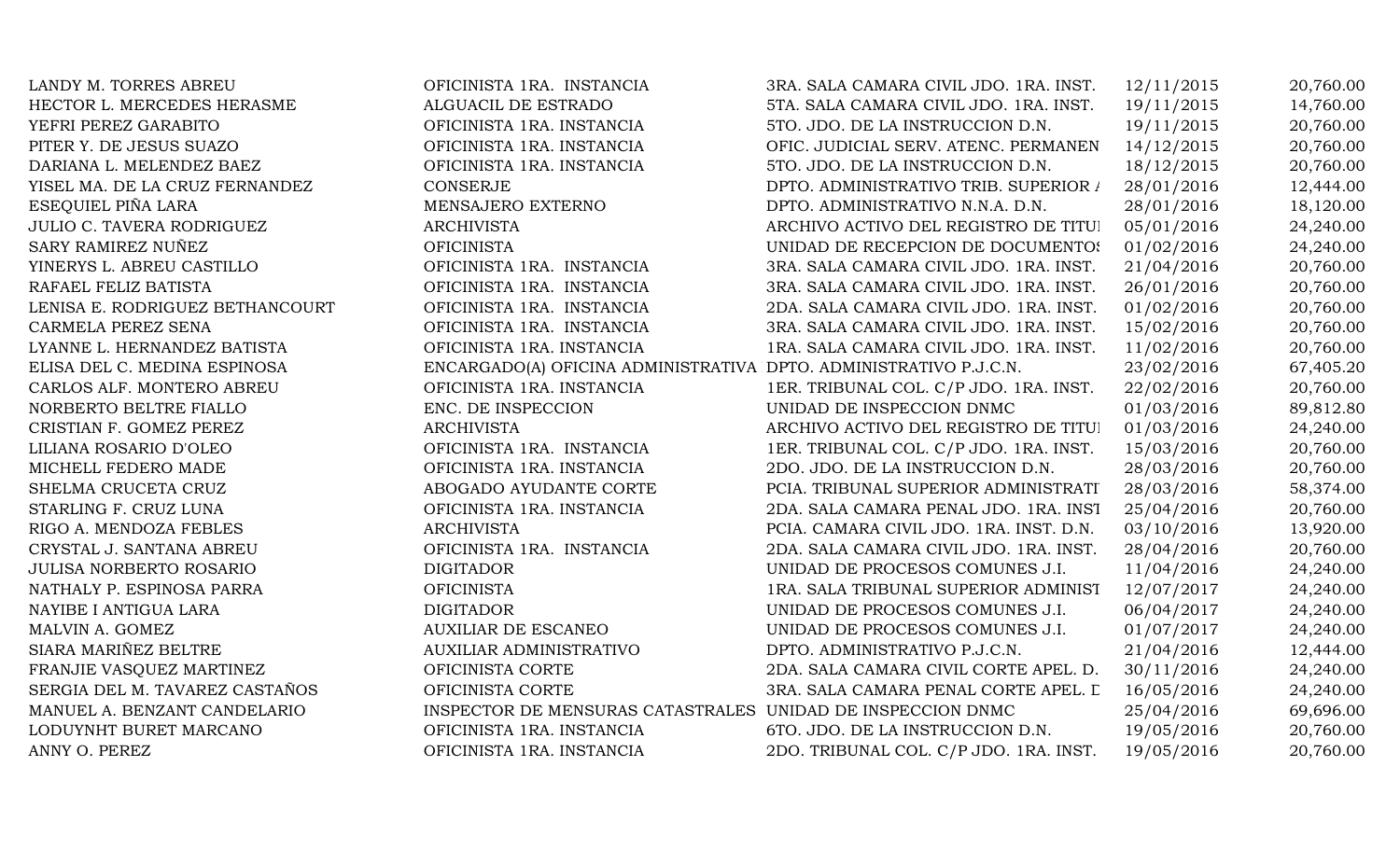| <b>MARLON CASTILLO PORTES</b>      | <b>REFERENCISTA</b>                                                 | UNIDAD DE CONSULTA J.I. D.N.           | 23/05/2016 | 24,240.00  |
|------------------------------------|---------------------------------------------------------------------|----------------------------------------|------------|------------|
| SOREYLI S. DEL JESUS GOMEZ         | OFICINISTA 1RA. INSTANCIA                                           | 5TA. SALA CAMARA CIVIL JDO. 1RA. INST. | 19/05/2016 | 20,760.00  |
| LUIS ALB. GERALDINO FELICIANO      | OFICINISTA CORTE                                                    | 2DA. SALA CAMARA PENAL CORTE APEL. I   | 23/05/2016 | 24,240.00  |
| ELAYNE M. MACARIO MOTA             | OFICINISTA 1RA. INSTANCIA                                           | 7MO. JDO. DE LA INSTRUCCION D.N.       | 15/06/2016 | 20,760.00  |
| REYNALDO PINALES MARTINEZ          | OFICINISTA 1RA. INSTANCIA                                           | 4TA. SALA CAMARA CIVIL JDO. 1RA. INST. | 20/06/2016 | 16,440.00  |
| BENIGNA J. POLANCO SALDAÑA         | OFICINISTA 1RA. INSTANCIA                                           | PCIA. JDO. DE TRABAJO D.N.             | 13/06/2016 | 20,760.00  |
| PAMELA CORSINO POLANCO             | OFICINISTA JDO. DE PAZ                                              | JDO. DE PAZ DE LA 4TA. CIRC. D.N.      | 27/06/2016 | 16,440.00  |
| YUDERKY Y. UTATE GERMOSEN          | OFICINISTA 1RA. INSTANCIA                                           | 4TO. JDO. DE LA INSTRUCCION D.N.       | 11/07/2016 | 20,760.00  |
| EMMANUEL TAVERAS GARCIA            | MENSAJERO EXTERNO                                                   | DPTO. ADMINISTRATIVO P.J.C.N.          | 06/07/2016 | 18,120.00  |
| CRISTIAN ENCARNACION MONTES DE OCA | MENSAJERO INTERNO                                                   | DPTO. ADMINISTRATIVO CORTE DE TRABA    | 06/07/2016 | 12,444.00  |
| LAURA P. URBAEZ PEÑA               | OFICINISTA 1RA. INSTANCIA                                           | 1RA. SALA CAMARA CIVIL JDO. 1RA. INST. | 20/07/2016 | 20,760.00  |
| JOAN ML. DEL ROSARIO BAUTISTA      | SOPORTE TECNICO                                                     | UNIDAD SOPORTE TECNICO J.I. D.N.       | 23/06/2016 | 42,657.60  |
| EDWARD A. ABREU ACEVEDO            | <b>JUEZ DE PAZ</b>                                                  | 2DA. SALA JDO. DE PAZ ESP. TRANS. D.N. | 03/10/2016 | 108,000.00 |
| RAQUEL ASTACIO MERCEDES            | <b>JUEZ DE PAZ</b>                                                  | 5TA. SALA JDO. DE PAZ ESP. TRANS. D.N. | 03/10/2016 | 108,000.00 |
| FIDEL E. GONZALEZ INFANTE          | MENSAJERO EXTERNO                                                   | DPTO. ADMINISTRATIVO P.J.C.N.          | 05/09/2016 | 18,120.00  |
| CESAR J. PEÑA GONZALEZ             | OFICINISTA 1RA. INSTANCIA                                           | 4TO. TRIBUNAL COL. C/P JDO. 1RA. INST. | 05/09/2016 | 12,444.00  |
| ERLYN J. DE LA ROSA LISANDRO       | <b>ARCHIVISTA</b>                                                   | 8VA. SALA CAMARA CIVIL JDO. 1RA. INST. | 12/09/2016 | 13,920.00  |
| JOANNY E. NOVAS VARGAS             | OFICINISTA 1RA. INSTANCIA                                           | 2DO. JDO. DE LA INSTRUCCION D.N.       | 19/09/2016 | 20,760.00  |
| FRANCISCO J. FABIAN FAMILIA        | <b>VIGILANTE</b>                                                    | DPTO. ADMINISTRATIVO JDOS. DE TRANS.   | 30/09/2016 | 12,780.00  |
| STARLING O. CONTRERAS DE LA ROSA   | OFICINISTA CITACIONES Y NOTIFICACIONE CENTRO DE CITACIONES P.J.C.N. |                                        | 03/10/2016 | 15,840.00  |
| MARIERLYS ORTIZ DE LANCER          | OFICINISTA 1RA. INSTANCIA                                           | 9NA. SALA CAMARA PENAL JDO. 1RA. INST  | 05/10/2016 | 20,760.00  |
| LIZ MA. RIVAS AQUINO               | OFICINISTA 1RA. INSTANCIA                                           | 4TO. TRIBUNAL COL. C/P JDO. 1RA. INST. | 21/08/2017 | 20,760.00  |
| DAYANA R. DURAN PERALTA            | CONSERJE                                                            | DPTO. ADMINISTRATIVO TRIB. SUPERIOR /  | 01/02/2018 | 12,444.00  |
| JAVIER ALB. DE LOS SANTOS MATEO    | <b>DIGITADOR</b>                                                    | UNIDAD DE PROCESOS COMUNES J.I.        | 02/05/2017 | 24,240.00  |
| JEAN C. ROJAS LUCIANO              | <b>ARCHIVISTA</b>                                                   | ARCHIVO ACTIVO DEL REGISTRO DE TITUI   | 07/06/2017 | 24,240.00  |
| ERICK D. SANTANA MEDINA            | <b>ARCHIVISTA</b>                                                   | ARCHIVO ACTIVO DE MENSURAS CATASTF     | 25/10/2017 | 24,240.00  |
| JOHANNY H. OGANDO MATEO            | OPERADOR DE IMPRESION                                               | UNIDAD DE CONSULTA J.I. D.N.           | 05/09/2016 | 20,760.00  |
| LUIS ALB. MARTINEZ NUÑEZ           | <b>ARCHIVISTA</b>                                                   | OFIC. DE ARCHIVO JUDICIAL CAM.CIVIL C  | 19/10/2016 | 13,920.00  |
| LUIS T. FERNANDEZ                  | ALGUACIL DE ESTRADO                                                 | PCIA. TRIBUNAL SUPERIOR ADMINISTRATI   | 11/11/2016 | 14,760.00  |
| LAURA B. CABRAL ROSARIO            | OFICINISTA 1RA. INSTANCIA                                           | 4TA. SALA CAMARA PENAL JDO. 1RA.INST.  | 16/11/2016 | 13,910.40  |
| MONICA P. NATERA AVELINO           | OFICINISTA 1RA. INSTANCIA                                           | 1RA. SALA CAMARA CIVIL JDO. 1RA. INST. | 02/02/2017 | 20,760.00  |
| KATHERINE Y. QUEZADA BENITEZ       | OFICINISTA JDO. DE PAZ                                              | JDO. DE PAZ DE LA 4TA. CIRC. D.N.      | 21/11/2016 | 16,440.00  |
| KARINA G. RODRIGUEZ SOSA           | OFICINISTA JDO. DE PAZ                                              | JDO. DE PAZ DE LA 1RA. CIRC. D.N.      | 29/11/2016 | 16,440.00  |
| LUIS FCO. DE JESUS REYES           | <b>OFICINISTA</b>                                                   | UNIDAD DE APOYO SECRETARIAL TST        | 21/11/2016 | 24,240.00  |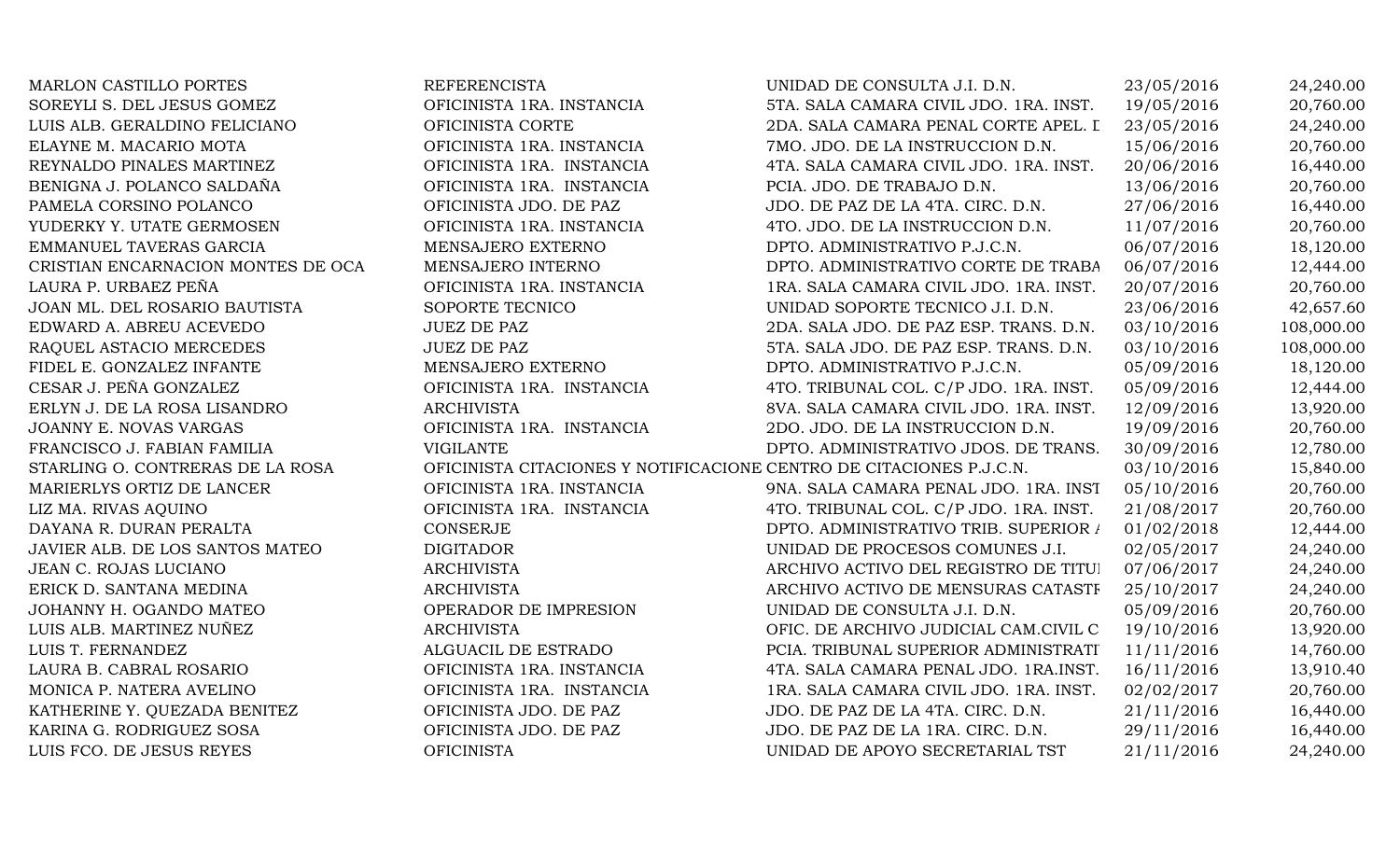ALEJANDRA V. DIAZ REYES **OFICINISTA 1RA. INSTANCIA** 1RA. SALA CAMARA CIVIL JDO. 1RA. INST. 03/04/2017 20,760.00 ANA E. CORDONES GOMEZ **OFICINISTA 1RA. INSTANCIA** 7MA. SALA CAMARA CIVIL JDO. 1RA. INST. 12/12/2016 20,760.00 LEIDY D. BATISTA BAEZ ARCHIVISTA ARCHIVISTA 3RA. SALA CAMARA CIVIL JDO. 1RA. INST. 15/12/2016 13,920.00 GABRIELA C. PEREZ HERRERA OFICINISTA JDO. DE PAZ 1RA. SALA JDO. DE PAZ ESP. TRANS. D.N. 23/01/2017 16,440.00 LISSY M. GOMEZ PEREZ CORICINISTA JDO. DE PAZ JDO. DE PAZ JUDO. DE PAZ MUNICIPAL SEGUNDA SALA I 25/07/2017 16,440.00 MARIA V. PEREZ DE LEON AUXILIAR DE TASA POR SERVICIO GERENCIA FINANCIERA J.I. 01/11/2016 24,240.00 RANDY R. CANELA EDUARDO ARCHIVISTA ARCHIVISTA ARCHIVO ACTIVO DEL TRIBUNAL SUPERIO 01/12/2016 24.240.00 ADARGISA VERAS DIAZ **OFICINISTA 1RA. INSTANCIA** 6TO. JDO. DE LA INSTRUCCION D.N. 02/01/2017 20,760.00 VIRGINIA MDES. CORDERO LOPEZ OFICINISTA OFICINISTA SOPORTE A JUECES C.S.C. N.N.A. D.N. 13/01/2017 24,240.00 RODOLFO S. GUILLERMO MENDEZ PARQUEADOR DE SERVICIOS ADMINISTRATIVOS 10/01/2017 16,440.00 ANA MA. VALLEJO FIGUEROA OFICINISTA JDO. DE PAZ 5TA. SALA JDO. DE PAZ ESP. TRANS. D.N. 23/01/2017 16,440.00 RUTH D. CASTILLO RODRIGUEZ CHE CHICINISTA JDO. DE PAZ 5TA. SALA JDO. DE PAZ ESP. TRANS. D.N. 23/01/2017 16,440.00 ELIZA MA. CABRERA MARTINEZ **OFICINISTA 1RA. INSTANCIA** OFIC. JUEZ COORD. JDO. DE LA INSTRUC<sup>I</sup> 23/01/2017 20,760.00 MARCOS ANT. ENCARNACION VALDEZ AUXILIAR DE IMPRESION UNIDAD DE PROCESOS COMUNES J.I. 03/01/2017 24,240.00 LORENZO W. JANSEN GIL **ARCHIVISTA** ARCHIVISTA PCIA. CAMARA CIVIL JDO. 1RA. INST. D.N. 20/02/2017 16,440.00 YONEISI A. SANTANA CORDERO **OFICINISTA 1RA. INSTANCIA** 1RA. SALA CAMARA CIVIL JDO. 1RA. INST. 06/02/2017 20,760.00 BALYAN BAEZ ORTIZ **EXECUTIVE OF SUBSEX OF ICINISTA 1RA. INSTANCIA** 5TA. SALA JDO. DE TRABAJO D.N. 16/06/2017 16,440.00 WASCAR R. OLMOS HANE **OFICINISTA 1RA. INSTANCIA** 3ER. TRIBUNAL COL. C/P JDO. 1RA .INST. 06/02/2017 16,440.00 EUGENIO DE JESUS ZAPATA ALGUACIL DE ESTRADO 2DO. TRIBUNAL COL. C/P JDO. 1RA. INST. 06/02/2017 15,960.00 LAIYONIL D. URBAEZ BRITO **OFICINISTA JDO. DE PAZ** JDO. DE PAZ DE LA 4TA. CIRC. D.N. 22/05/2017 16,440.00 ADONIS RUBIO PUJOLS **OFICINISTA JDO. DE PAZ** JDO. DE PAZ DE LA 2DA. CIRC. D.N. 22/05/2017 16,440.00 JEANELLY HIDALGO HERARTE **OFICINISTA 1RA. INSTANCIA** 4TA. SALA CAMARA CIVIL JDO. 1RA. INST. 11/12/2017 17,646.00 JENNY V. MARTINEZ GALVAN **OFICINISTA 1RA. INSTANCIA** 1RA. SALA CAMARA CIVIL JDO. 1RA. INST. 22/03/2017 16,440.00 CLENNY BOCIO RAMIREZ CONSERJE CONSERIE UNIDAD DE SERVICIOS ADMINISTRATIVOS 20/02/2017 14,160.00 ILEANA A. PEREZ ROBLES **OFICINISTA JDO. DE PAZ** JDO. DE PAZ DE LA 3RA. CIRC. D.N. 22/03/2017 16,440.00 CARMEN E. DIAZ RODRIGUEZ **OFICINISTA 1RA. INSTANCIA** 1ER. JDO. DE LA INSTRUCCION D.N. 30/03/2017 20,760.00 CLARIBEL BERROA DE LOS SANTOS SECRETARIA DEPTO. ADM. DPTO. ADMINISTRATIVO TRIBUNALES FAM 28/03/2017 18,120.00 YODIMER PICHARDO MOREL ARCHIVISTA ARCHIVISTA 3RA. SALA CAMARA CIVIL JDO. 1RA. INST. 05/04/2017 13,920.00 DIANA I. CRUZ MENA ANGHIVISTA ARCHIVISTA ARCHIVO ACTIVO DEL REGISTRO DE TITULOS 20/02/2017 24.240.00 NEFTALI J. FIGUEROA TORRES AUXILIAR DE ALMACEN UNIDAD DE SERVICIOS ADMINISTRATIVOS 07/03/2017 14,382.00 JEFFREY VALDEZ PEREZ ARCHIVISTA ARCHIVO ARCHIVO ACTIVO DEL TRIBUNAL SUPERIO 09/03/2017 24,240.00 LUZ A. DE LOS SANTOS LAURENCIO **OFICINISTA 1RA. INSTANCIA** 2DA. SALA CAMARA PENAL JDO. 1RA. INST. 20/04/2017 12,444.00 FLORANGEL S. QUEZADA MORA OFICINISTA 1RA. INSTANCIA 8VA. SALA CAMARA PENAL JDO. 1RA. INST. 25/04/2017 16,440.00 ELAYNE M. BATISTA ACOSTA **OFICINISTA 1RA. INSTANCIA** 5TA. SALA CAMARA CIVIL JDO. 1RA. INST. 11/07/2017 20,760.00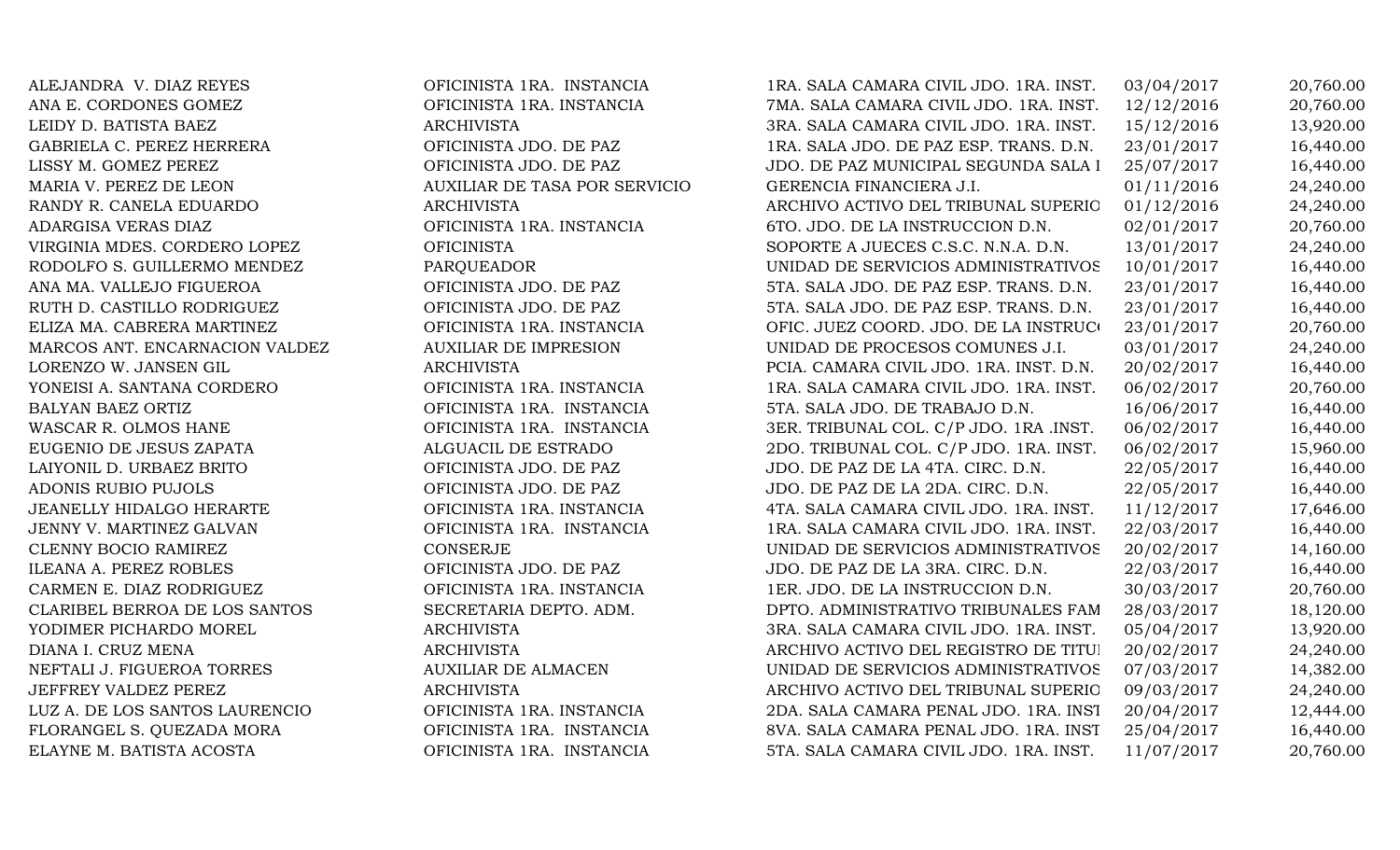| BERONICA VARGAS PEREZ               | VECTORIZADOR              | UNIDAD DE CARTOGRAFIA DNMC              | 21/04/2017 | 24,240.00 |
|-------------------------------------|---------------------------|-----------------------------------------|------------|-----------|
| RAINER VERAS CORNIEL                | OFICINISTA JDO. DE PAZ    | JDO. DE PAZ MUNICIPAL PRIMERA SALA D    | 15/05/2017 | 16,440.00 |
| ANA A. BURGOS FELIZ                 | MENSAJERO INTERNO         | DPTO. ADMINISTRATIVO TRIBUNALES FAM     | 19/07/2017 | 12,444.00 |
| JOSE A. DE LEON VALERIO             | OFICINISTA 1RA. INSTANCIA | 1RA. SALA CAMARA CIVIL JDO. 1RA. INST.  | 16/05/2017 | 20,760.00 |
| RAYDEL A. BAUTISTA                  | OFICINISTA 1RA. INSTANCIA | 1RA. SALA CAMARA CIVIL JDO. 1RA. INST.  | 22/05/2017 | 15,720.00 |
| KEVIN A. MEDINA SANCHEZ             | MENSAJERO INTERNO         | 1RA. SALA CAMARA CIVIL JDO. 1RA. INST.  | 22/05/2017 | 12,444.00 |
| AILLENE O. SANTIL SANCHEZ           | OFICINISTA JDO. DE PAZ    | JDO. DE PAZ DE LA 2DA. CIRC. D.N.       | 22/05/2017 | 16,440.00 |
| NELSIN A. SIMONS PEREZ              | OFICINISTA JDO. DE PAZ    | JDO. DE PAZ DE LA 2DA. CIRC. D.N.       | 22/05/2017 | 16,440.00 |
| KATHERINE Y. MONTILLA FERNANDEZ     | OFICINISTA 1RA. INSTANCIA | 8VA. SALA CAMARA PENAL JDO. 1RA. INST   | 30/08/2017 | 20,760.00 |
| YSBEL M. JOA HERRERA                | OFICINISTA 1RA. INSTANCIA | 1RA. SALA CAMARA CIVIL JDO. 1RA. INST.  | 11/09/2017 | 20,760.00 |
| NICHOLE M. CUEVAS SANTANA           | OFICINISTA 1RA. INSTANCIA | 2DA. SALA CAMARA CIVIL JDO. 1RA. INST.  | 05/06/2017 | 16,440.00 |
| WILLY M. BRACHE SANCHEZ             | <b>ARCHIVISTA</b>         | 6TA. SALA CAMARA CIVIL JDO. 1RA. INST.  | 19/06/2017 | 13,920.00 |
| CAROLINE N. DURAN RIVAS             | OFICINISTA JDO. DE PAZ    | JDO. DE PAZ DE LA 4TA. CIRC. D.N.       | 19/06/2017 | 16,440.00 |
| ESMILDA E. DE LOS SANTOS DE SANTANA | OFICINISTA 1RA. INSTANCIA | 4TA. SALA CAMARA CIVIL JDO. 1RA. INST.  | 20/06/2017 | 20,760.00 |
| <b>JOSE A. PERDOMO REYES</b>        | OFICINISTA JDO. DE PAZ    | JDO. DE PAZ DE LA 3RA. CIRC. D.N.       | 26/06/2017 | 16,440.00 |
| OLEINE P. VALDEZ JAINA              | OFICINISTA 1RA. INSTANCIA | 6TO. JDO. DE LA INSTRUCCION D.N.        | 16/06/2017 | 20,760.00 |
| SARA MA. POLANCO BRITO              | OFICINISTA 1RA. INSTANCIA | 8VA. SALA CAMARA CIVIL JDO. 1RA. INST.  | 04/12/2017 | 20,760.00 |
| YULIAN A. PEÑA VICIOSO              | OFICINISTA 1RA. INSTANCIA | 4TA. SALA JDO. DE TRABAJO D.N.          | 26/06/2017 | 20,760.00 |
| VERONIKA N. CASTRO ESPINAL          | OFICINISTA 1RA. INSTANCIA | 1ER. JDO. DE LA INSTRUCCION D.N.        | 28/06/2017 | 20,760.00 |
| SHERELYN Y. CHALAS LARA             | OFICINISTA 1RA. INSTANCIA | PCIA. CAMARA CIVIL JDO. 1RA. INST. D.N. | 05/07/2017 | 20,760.00 |
| ALOMDRA V. RODRIGUEZ FORTUNA        | OFICINISTA 1RA. INSTANCIA | 4TA. SALA CAMARA CIVIL JDO. 1RA. INST.  | 03/07/2017 | 20,760.00 |
| YANEIDI S. RODRIGUEZ HIDALGO        | OFICINISTA 1RA. INSTANCIA | OFIC. JUEZ COORD. JDO. DE LA INSTRUCO   | 06/07/2017 | 20,760.00 |
| CAROLINA L. CEPEDA GONZALEZ         | AUXILIAR ADMINISTRATIVO   | DPTO. ADMINISTRATIVO N.N.A. D.N.        | 03/07/2017 | 16,440.00 |
| HENRY SEGARRA CATANO                | OFICINISTA JDO. DE PAZ    | JDO. DE PAZ DE LA 2DA. CIRC. D.N.       | 25/10/2017 | 16,440.00 |
| LUIS A. FELIZ FELIZ                 | MENSAJERO INTERNO         | 4TA. SALA CAMARA CIVIL JDO. 1RA. INST.  | 11/07/2017 | 10,577.40 |
| <b>JESUS M. MARTINEZ PORTES</b>     | MENSAJERO INTERNO         | DPTO. ADMINISTRATIVO JDOS. DE TRABA     | 13/07/2017 | 12,444.00 |
| LEYSA V. GUIRADO SANCHEZ            | OFICINISTA 1RA. INSTANCIA | 7MA. SALA CAMARA CIVIL JDO. 1RA. INST.  | 19/07/2017 | 20,760.00 |
| LEYLA P. PEREZ BATISTA              | OFICINISTA 1RA. INSTANCIA | 8VA. SALA CAMARA PENAL JDO. 1RA. INST   | 21/12/2017 | 17,646.00 |
| GABRIELA C. GRULLON GUZMAN          | OFICINISTA 1RA. INSTANCIA | 5TA. SALA CAMARA CIVIL JDO. 1RA. INST.  | 01/08/2017 | 20,760.00 |
| IVAN J. SANTANA DUVAL               | OFICINISTA 1RA. INSTANCIA | 5TA. SALA CAMARA CIVIL JDO. 1RA. INST.  | 01/08/2017 | 20,760.00 |
| MANUEL ANT. LOMBERT LEDESMA         | OFICINISTA 1RA. INSTANCIA | 5TA. SALA CAMARA CIVIL JDO. 1RA. INST.  | 01/08/2017 | 20,760.00 |
| ANDRES FELIX GARCIA                 | OFICINISTA JDO. DE PAZ    | 4TA. SALA JDO. DE PAZ ESP. TRANS. D.N.  | 14/08/2017 | 16,440.00 |
| ARISTOMEDES JOSE RAMOS              | <b>ASCENSORISTA</b>       | DPTO. ADMINISTRATIVO P.J.C.N.           | 24/10/2017 | 12,036.00 |
| ANA S. TERRERO GARO                 | <b>CONSERJE</b>           | DPTO. ADMINISTRATIVO JDOS. DE PAZ DE    | 15/01/2018 | 10,577.40 |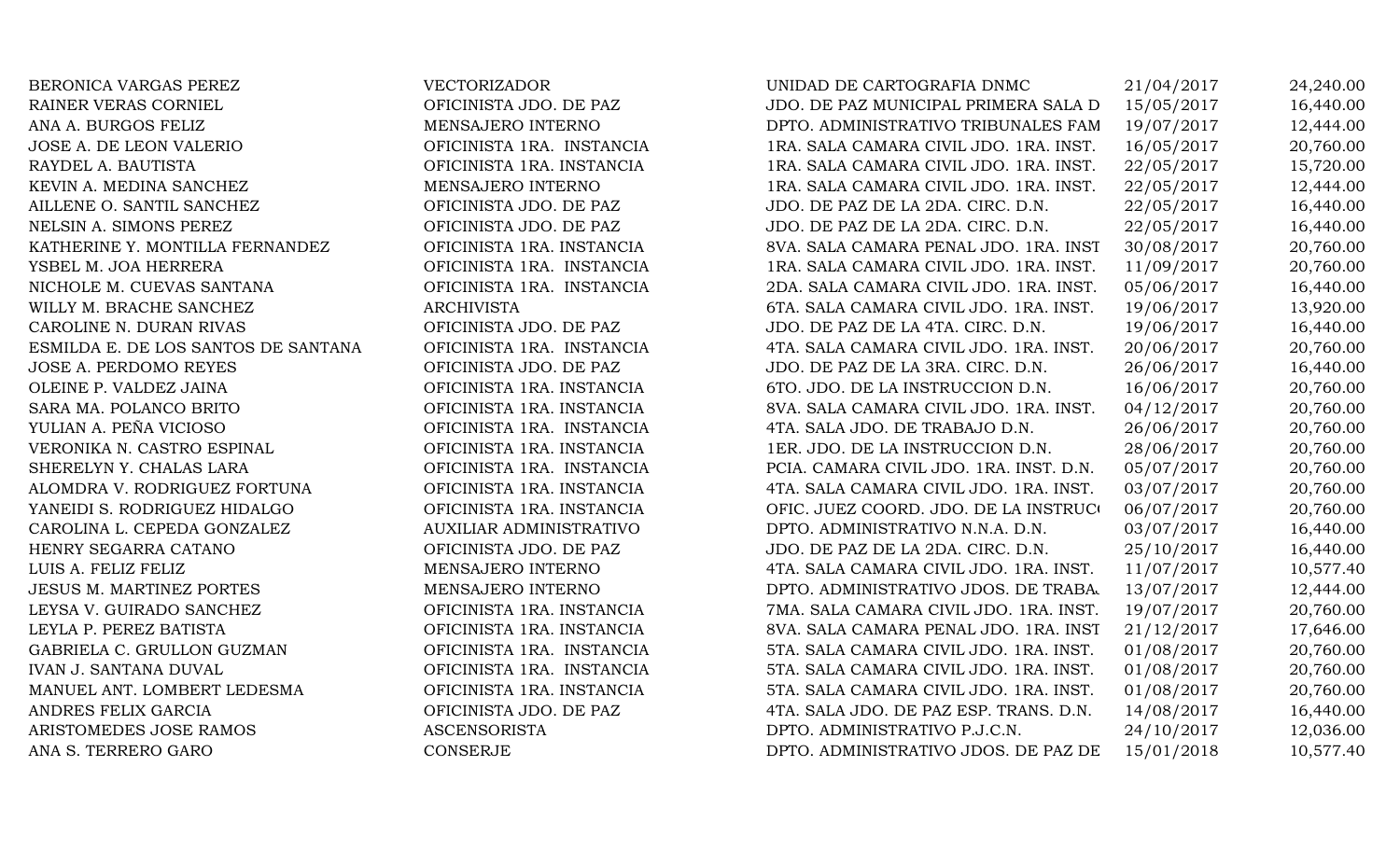FRANK ANT. SUERO PEÑA CONSERJE CONSERJE DPTO. ADMINISTRATIVO PJ CORTE DE APE 11/08/2017 12,444.00 DANNY D. RAMOS DE LA ROSA CAJERO CAJERO GERENCIA FINANCIERA J.I. 19/06/2017 24,240.00 LUCIA A. CALDERON DE LEONARDO RECEPCIONISTA UNIDAD DE CONSULTA J.I. D.N. 19/06/2017 24,240.00 ARLINGTON R. PEÑA PORTORREAL MENSAJERO INTERNO UNIDAD DE SERVICIOS ADMINISTRATIVOS 19/06/2017 16,440.00 JENNIFER M. MORALES LA PE **MENSAJERO INTERNO** UNIDAD DE SERVICIOS ADMINISTRATIVOS 03/07/2017 16,440.00 CESAR STGO. RODRIGUEZ SANCHEZ ALGUACIL DE ESTRADO 4TO. TRIBUNAL COL. C/P JDO. 1RA. INST. 07/08/2017 13,566.00 YOALINA GOMEZ RODRIGUEZ **OFICINISTA 1RA. INSTANCIA** 5TO. JDO. DE LA INSTRUCCION D.N. 14/08/2017 20,760.00 ROSA MA. MARTINEZ TAPIA **ARCHIVISTA** ARCHIVISTA 7MA. SALA CAMARA CIVIL JDO. 1RA. INST. 22/07/2017 13,920.00 DILENNY Y. BATISTA MORA AUXILIAR ADMINISTRATIVO DPTO. ADMINISTRATIVO P.J.C.N. 31/08/2017 16,440.00 JUAN M. CARDENES JIMENEZ ALGUACIL DE ESTRADO PCIA. TRIBUNAL SUPERIOR ADMINISTRATI 18/09/2017 14,760.00 LUIS R. CESPEDES CESPEDES **CESPEDES** OFICINISTA 1RA. INSTANCIA 6TO. JDO. DE LA INSTRUCCION D.N. 22/09/2017 17,646.00 LETICIA R. GOMEZ PIMENTEL **OFICINISTA** OFICINISTA UNIDAD DE RECEPCION DE DOCUMENTOS 01/08/2017 24,240.00 JEMERY ENCARNACION MANZUETA OFICINISTA 1RA. INSTANCIA 1ER. TRIBUNAL COL. C/P JDO. 1RA. INST. 02/10/2017 20,760.00 MELIANNA LORENZO MEDINA  $\qquad \qquad \text{OFICINISTA IRA. INSTANCIA}$  8VA. SALA CAMARA PENAL JDO. 1RA. INST. 02/10/2017 17,646.00 JUAN FCO. BELTRE TAVERAS AUX. DE RECEPCION Y ENTREGA CENTRO DE ATENCION AL USUARIO 07/08/2017 20,604.00 SULEYMY QUINTANA VASQUEZ AGENTE INDEXACION SERVICIOS TECNICOS ARCHIVO PERMANE 19/09/2017 20,604.00 FREDDY D. PELLETIER PEREZ **OFICINISTA 1RA. INSTANCIA** 1ER. TRIBUNAL COL. C/P JDO. 1RA. INST. 05/10/2017 20,760.00 PATRICIA GARCIA DIAZ CONSERJE CONSERIE DPTO. ADMINISTRATIVO N.N.A. D.N. 09/10/2017 12,444.00 JENNIFER M. DE LA CRUZ ROSARIO OFICINISTA UNIDAD DE APOYO SECRETARIAL TST 27/09/2017 24,240.00 DEIVI MARCHE OFICINISTA UNIDAD DE APOYO SECRETARIAL TST 27/09/2017 24,240.00 GEOVANNA LEBRON PEÑA OPERADOR GIS II UNIDAD DE CARTOGRAFIA DNMC 01/10/2017 35,856.00 SAMUEL RAMIREZ ORTIZ CHERO OFICINISTA 1RA. INSTANCIA 2DA. SALA CAMARA CIVIL JDO. 1RA. INST. 20/10/2017 17,646.00 KARLA M. THEN MEDINA **OFICINISTA 1RA. INSTANCIA** 2DA. SALA CAMARA CIVIL JDO. 1RA. INST. 19/10/2017 17,646.00 GAMALIEL CHARLES JULES MENSAJERO INTERNO PCIA. CAMARA PENAL CORTE APEL. D.N. 19/10/2017 10.577.40 MIGUEL A. SANTOS ALMERAN ARCHIVISTA ARCHIVISTA ARCHIVO ACTIVO DEL TRIBUNAL SUPERIO 24/10/2017 24,240.00 NOHELY P. FABIAN DELGADO ANALISTA DE OPERACIONES ADMINISTRACION GENERAL JURISDICCIO 06/11/2017 51,836.40 LAUDY M. FIGUEROA GUZMÁN RECEPCIONISTA RECEPCIONISTA UNIDAD DE SERVICIOS ADMINISTRATIVOS 25/10/2017 17,850.00 BIENVENIDO ALB. RECIO PEÑA AGENTE DE SERVICIOS CUSTODIA Y SERVICIO ARCHIVO PERMANI 25/10/2017 20,604.00 BRENDA L. PEGUERO BÁEZ **OFICINISTA 1RA. INSTANCIA** 2DA. SALA CAMARA CIVIL JDO. 1RA. INST. 15/11/2017 17,646.00 YAMELL L. TAVERAS POUERIET OFICINISTA JDO. DE PAZ JDO. DE PAZ DE LA 1RA. CIRC. D.N. 04/12/2017 13,974.00 DESAIDA DECENA ALMONTE **OFICINISTA 1RA. INSTANCIA** OFIC. JUDICIAL SERV. ATENC. PERMANEN 24/11/2017 17,646.00 LUIS A. DURAN LORENZO MENSAJERO INTERNO 3RA. SALA CAMARA CIVIL JDO. 1RA. INST. 04/12/2017 10,577.40 DORISELIS M. CRUCETA HERNANDEZ AGENTE DIGITALIZADOR SERVICIOS TECNICOS ARCHIVO PERMANE 14/11/2017 20,604.00 YARUBI JAVIER CORNIELLE AGENTE DIGITALIZADOR SERVICIOS TECNICOS ARCHIVO PERMANE 16/11/2017 20,604.00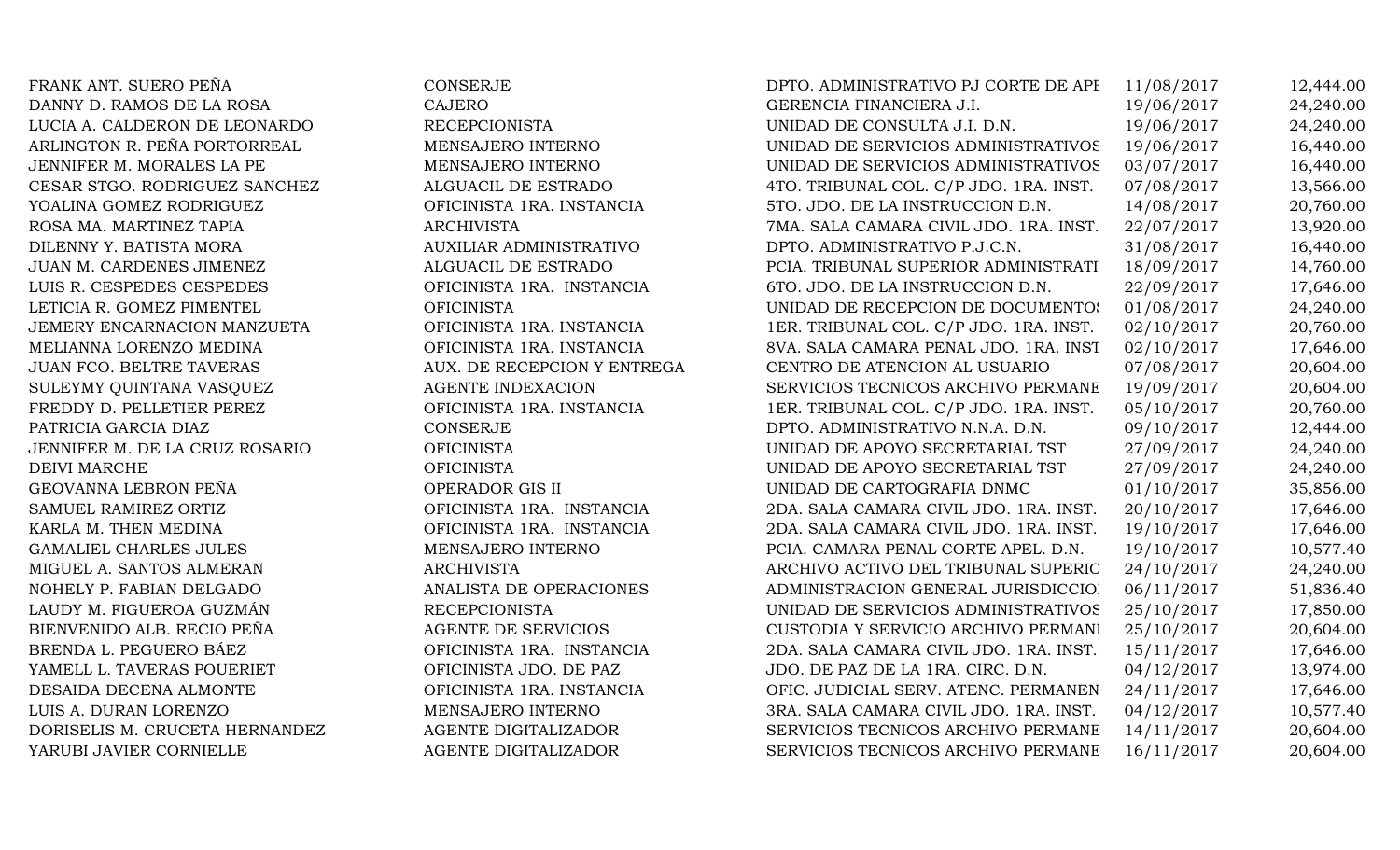| GUSTAVO A. SANCHEZ CAMPUSANO  | <b>AGENTE DE SERVICIOS</b>                                  | CUSTODIA Y SERVICIO ARCHIVO PERMANI    | 25/10/2017 | 20,604.00 |
|-------------------------------|-------------------------------------------------------------|----------------------------------------|------------|-----------|
| ROBIN ALB. BODDEN MATIAS      | AUX. DE RECEPCION Y ENTREGA                                 | CENTRO DE ATENCION AL USUARIO          | 16/11/2017 | 20,604.00 |
| PRIAMO ANT. PEÑA RAMIREZ      | <b>AGENTE DE SERVICIOS</b>                                  | CUSTODIA Y SERVICIO ARCHIVO PERMANI    | 21/11/2017 | 20,604.00 |
| DOMINGA FIGUEROA GUTIERREZ    | <b>CONSERJE</b>                                             | DPTO. ADMINISTRATIVO JDOS. DE TRABA.   | 04/12/2017 | 10,577.40 |
| NATHALY L. ALMANZAR ITURBIDES | OFICINISTA JDO. DE PAZ                                      | JDO. DE PAZ DE LA 1RA. CIRC. D.N.      | 30/11/2017 | 13,974.00 |
| PABLO J. MENDOZA LUNA         | OFICINISTA JDO. DE PAZ                                      | 2DA. SALA JDO. DE PAZ ESP. TRANS. D.N. | 06/12/2017 | 13,974.00 |
| GABRIEL GERMAN LIRIANO        | OFICINISTA 1RA. INSTANCIA                                   | 9NA. SALA CAMARA PENAL JDO. 1RA. INST  | 11/12/2017 | 17,646.00 |
| LEWYL J. GARCIA GAUTREAUX     | OFICINISTA JDO. DE PAZ                                      | JDO. DE PAZ DE LA 1RA. CIRC. D.N.      | $\#N/A$    | 13,974.00 |
| RAYMOND E. SANCHEZ JOSE       | MENSAJERO INTERNO                                           | 5TA. SALA CAMARA CIVIL JDO. 1RA. INST. | 27/11/2017 | 10,577.40 |
| PASCUAL A. RAMIREZ MONTILLA   | <b>ARCHIVISTA</b>                                           | ARCHIVO ACTIVO DE MENSURAS CATASTF     | 17/11/2017 | 20,604.00 |
| YAIRON V. CASTILLO MONTAS     | <b>ARCHIVISTA</b>                                           | ARCHIVO ACTIVO DEL TRIBUNAL SUPERIO    | 16/11/2017 | 20,604.00 |
| PATRICIA M. GRAU EVERTZ       | OFICINISTA CORTE                                            | 3RA. SALA CAMARA CIVIL CORTE APEL. D.  | 08/01/2018 | 20,604.00 |
| ENMANUEL E. RAPOSO MATEO      | ALGUACIL DE ESTRADO                                         | 1ER. TRIBUNAL COL. C/P JDO. 1RA. INST. | 08/01/2018 | 13,566.00 |
| MARLIN E. FERRAND LUGO        | OFICINISTA 1RA. INSTANCIA                                   | 5TA. SALA CAMARA CIVIL JDO. 1RA. INST. | 15/01/2018 | 17,646.00 |
| NANYI F. PUJOLS MEJIA         | OFICINISTA JDO. DE PAZ                                      | JDO. DE PAZ MUNICIPAL PRIMERA SALA D   | 18/01/2018 | 13,974.00 |
| KARLA J. MARTINEZ HENRIQUEZ   | OFICINISTA JDO. DE PAZ                                      | JDO. DE PAZ DE LA 4TA. CIRC. D.N.      | 22/01/2018 | 13,974.00 |
| CLARIDELYS HERRERA ROSARIO    | MENSAJERO INTERNO                                           | DPTO. ADMINISTRATIVO P.J.C.N.          | 18/01/2018 | 10,577.40 |
| ETNOEL D. REYES               | TECNICO TOPOGRAFO                                           | UNIDAD DE INSPECCION DNMC              | 02/01/2018 | 42,657.60 |
| ESTEBAN L. SEGURA DE LA CRUZ  | TECNICO TOPOGRAFO                                           | UNIDAD DE INSPECCION DNMC              | 06/12/2017 | 42,657.60 |
| <b>JARLIN A. FRIAS FRIAS</b>  | AYUDANTE DE TOPOGRAFIA                                      | UNIDAD DE INSPECCION DNMC              | 02/01/2018 | 25,680.00 |
| FAUSTO A. DUARTE BLANCO       | AYUDANTE DE TOPOGRAFIA                                      | UNIDAD DE INSPECCION DNMC              | 02/01/2018 | 25,680.00 |
| JOSE M. DE PADUA MORENO       | AYUDANTE DE TOPOGRAFIA                                      | UNIDAD DE INSPECCION DNMC              | 02/01/2018 | 25,680.00 |
| MELVIN C. DEL ORBE SANCHEZ    | AYUDANTE DE TOPOGRAFIA                                      | UNIDAD DE INSPECCION DNMC              | 02/01/2018 | 25,680.00 |
| YONATAN I. GARCIA PEÑA        | AYUDANTE DE TOPOGRAFIA                                      | UNIDAD DE INSPECCION DNMC              | 02/01/2018 | 25,680.00 |
| HUGO D. REYES PEREZ           | AYUDANTE DE TOPOGRAFIA                                      | UNIDAD DE INSPECCION DNMC              | 02/01/2018 | 25,680.00 |
| LENIN R. SOSA VASQUEZ         | INSPECTOR DE MENSURAS CATASTRALES UNIDAD DE INSPECCION DNMC |                                        | 02/01/2018 | 69,696.00 |
| JORGE L. GARCIA DELGADO       | OFICINISTA CORTE                                            | PCIA. CAMARA PENAL CORTE APEL. D.N.    | 10/09/2012 | 24,240.00 |
| FRANCISCO MANZUETA HEREDIA    | MAYORDOMO III                                               | 2DA. SALA CAMARA CIVIL JDO. 1RA. INST. | 01/09/1991 | 21,099.29 |
| SOSTENES A. ALARCON MONEGRO   | SOPORTE DE SISTEMAS                                         | OFIC. DE TECNOLOGIAS REGIONAL ZONA     | 01/03/1998 | 54,885.60 |
| MIRTHA J. BREWER ESPINAL      | ASISTENTE DPTO. ADMVO.                                      | DPTO. ADMINISTRATIVO S.D.              | 01/10/1987 | 34,980.00 |
| NILSA M. SILVESTRE SEVERINO   | CONSERJE                                                    | JDO. DE PAZ DE LA 1RA. CIRC. S.D. ESTE | 01/07/1993 | 13,440.00 |
| <b>JOSEFA ROSARIO</b>         | CONSERJE                                                    | CORTE DE APEL. N.N.A. S.D.             | 27/06/2012 | 12,444.00 |
| RAMON J. MEDINA MENDEZ        | ALGUACIL DE ESTRADO                                         | CAMARA CIVIL CORTE APEL. S.D.          | 01/09/1995 | 14,760.00 |
| CARLOS G. PEREZ PIMENTEL      | ABOGADO AYUDANTE                                            | SOPORTE A JUECES J.P. S.D.             | 01/11/1996 | 58,374.00 |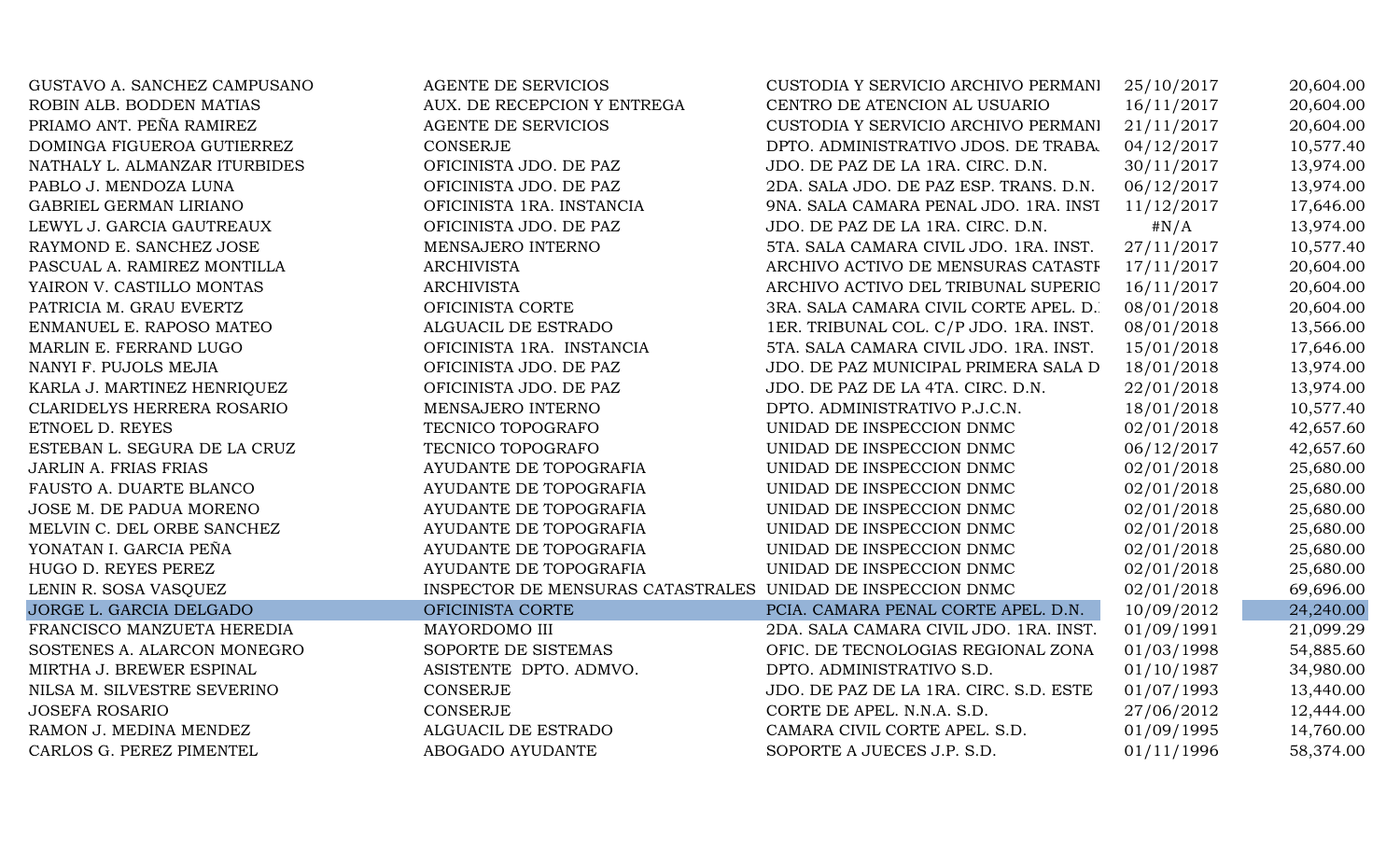| YADIRA DEL C. DE MOYA KUNHARDT  | <b>JUEZ PRESIDENTE CORTE</b>      | CAMARA CIVIL CORTE APEL. S.D.           | 29/12/1998 | 218,640.00 |
|---------------------------------|-----------------------------------|-----------------------------------------|------------|------------|
| JULIAN ANT. HENRIQUEZ PUNTIEL   | <b>JUEZ CORTE</b>                 | 1RA. SALA CAMARA CIVIL CORTE APEL. S.I  | 29/12/1998 | 186,000.00 |
| NESTOR MAMBRU MERCEDES          | ALGUACIL DE ESTRADO               | JDO. DE PAZ DE LA 2DA. CIRC. S.D. ESTE  | 11/09/1990 | 14,760.00  |
| JUANA L. FRIAS TAVERAS          | SECRETARIA (O) PRIMERA INSTANCIA  | 6TA. SALA CAMARA CIVIL JDO. 1RA. INST.  | 16/02/1990 | 20,760.00  |
| ALEXANDRA GONZALEZ ALCANTARA    | ABOGADO AYUDANTE CORTE            | CAMARA CIVIL CORTE APEL. S.D.           | 07/05/1998 | 58,374.00  |
| FRANKLIN MARTINEZ BURGOS        | REGISTRADOR DE TITULOS ADSCRITO   | REGISTRO DE TITULOS SANTO DOMINGO       | 02/12/1997 | 117,532.80 |
| MARIBEL MONTAS VASQUEZ          | ABOGADO AYUDANTE CORTE            | CORTE DE TRABAJO S.D.                   | 03/08/1998 | 58,374.00  |
| RAFAEL D. TRINIDAD              | ALGUACIL DE ESTRADO               | UNIDAD CITAC. NOTIF. Y COM. J.P. S.D.   | 09/11/1989 | 15,960.00  |
| CARMEN M. CASTILLO BAEZ         | SECRETARIA (O) SERVICIO A CORTE   | UNIDAD SERV. A CORTE J.P. S.D.          | 01/08/1998 | 60,984.00  |
| MARLENE ALT. GUERRERO DE JESUS  | JUEZ 1RA. INSTANCIA               | 3RA. SALA CAMARA CIVIL JDO. 1RA. INST.  | 12/02/1999 | 138,000.00 |
| ALTAGRACIA M. MENDOZA GUTIERREZ | JUEZ 1RA. INSTANCIA               | 4TA. SALA CAMARA CIVIL JDO. 1RA. INST.  | 11/01/1999 | 138,000.00 |
| MERCEDES A. SENA CUEVAS         | <b>JUEZ DE PAZ ITINERANTE</b>     | PCIA. CAMARA PENAL JDO. 1RA. INST. S.D  | 09/02/2015 | 108,000.00 |
| BELLANIRA HERNANDEZ FELIZ       | SECRETARIA(O) CORTE               | CORTE DE TRABAJO S.D.                   | 08/12/1993 | 42,657.60  |
| CARMEN ZULEMA TEJEDA SOTO       | JUEZ 2DO. SUSTITUTO CORTE         | CORTE DE TRABAJO S.D.                   | 26/11/1998 | 199,464.00 |
| MIRTHA C. GONZALEZ ORTIZ        | <b>JUEZ PRESIDENTE CORTE</b>      | CORTE DE TRABAJO S.D.                   | 26/11/1998 | 218,640.00 |
| ROBERT A. CASILLA ORTIZ         | ALGUACIL DE ESTRADO               | CORTE DE TRABAJO S.D.                   | 12/02/2003 | 14,760.00  |
| MARIA G. DE LA CRUZ PEREZ       | ABOGADO AYUDANTE CORTE            | CORTE DE TRABAJO S.D.                   | 08/02/1999 | 58,374.00  |
| YUDERKA ANT. VILLANUEVA AMADIS  | <b>JUEZ 1ER. SUSTITUTO CORTE</b>  | CORTE DE TRABAJO S.D.                   | 26/11/1998 | 205,800.00 |
| MARIA E. ANTIGUA VASQUEZ        | OFICINISTA JDO. DE PAZ            | JDO. DE PAZ S.D. NORTE                  | 01/10/1993 | 16,440.00  |
| SOFIA V. HERRERA BATISTA        | <b>OFICINISTA</b>                 | UNIDAD CITAC. NOTIF. Y COM. J.P. S.D.   | 01/11/1996 | 24,240.00  |
| YUDELKA LOPEZ DE LA CRUZ        | JUEZ PRESIDENTE 1RA. INSTANCIA    | PCIA. JDO. DE TRABAJO S.D.              | 01/03/2006 | 138,000.00 |
| FELIX VALENCIA                  | JUEZ 2DO. SUST. CORTE Y PTE. SALA | 2DA. SALA CAMARA CIVIL CORTE APEL. S.1  | 29/12/1998 | 199,464.00 |
| DILENIS FABIAN CHIVILLI         | SECRETARIA (O) GENERAL            | SECRETARIA GENERAL J.P. MONTE PLATA     | 29/01/1997 | 51,004.80  |
| JOANNIA M. MEDRANO PEREZ        | SECRETARIA (O) PRIMERA INSTANCIA  | SALA PENAL TRIBUNAL N.N.A. S.D.         | 01/07/1995 | 34,980.00  |
| CLEOPATRA GONZALEZ ALMONTE      | <b>JUEZ CORTE</b>                 | CORTE DE TRABAJO S.D.                   | 25/11/1998 | 186,000.00 |
| MARCIA R. POLANCO DE SENA       | <b>JUEZ COORDINADOR</b>           | OFIC. JUEZ COORD. JDO. DE LA INSTRUCO   | 01/09/1998 | 154,800.00 |
| KAREN J. MEJIA PEREZ            | <b>JUEZ CORTE</b>                 | 1RA. SALA CAMARA PENAL CORTE APEL. S    | 01/08/1998 | 186,000.00 |
| EDUARDO J. SANCHEZ ORTIZ        | <b>JUEZ PRESIDENTE CORTE</b>      | CAMARA PENAL CORTE APEL. S.D.           | 13/04/1998 | 218,640.00 |
| CARMEN S. DURAN SUGILIO         | OFICINISTA ATENCION USUARIO       | UNIDAD ATENCION AL USUARIO J.P. MONT    | 20/10/1986 | 38,640.00  |
| JUAN FCO. SIERRA MEDINA         | <b>JUEZ CORTE</b>                 | 1RA. SALA CAMARA PENAL CORTE APEL. S    | 12/05/1998 | 199,464.00 |
| NANCY UBALDO CRUZ               | SECRETARIA (O) PRIMERA INSTANCIA  | PCIA. Y 1RA. SALA CAMARA CIVIL JDO. 1R/ | 01/07/1992 | 34,980.00  |
| ROBERTO J. MARTINEZ PAULINO     | OFICINISTA JDO. DE PAZ            | JDO. DE PAZ DE LA 1RA. CIRC. S.D. ESTE  | 09/10/1969 | 16,440.00  |
| MARTHA SALAS DEL ROSARIO        | OFICINISTA 1RA. INSTANCIA         | SALA CIVIL TRIBUNAL N.N.A. S.D.         | 18/12/1989 | 20,760.00  |
| BILEYSI A. DE LA CRUZ SOTO      | ABOGADO AYUDANTE 1RA. INST.       | SALA PENAL TRIBUNAL N.N.A. S.D.         | 01/08/1994 | 43,840.80  |
|                                 |                                   |                                         |            |            |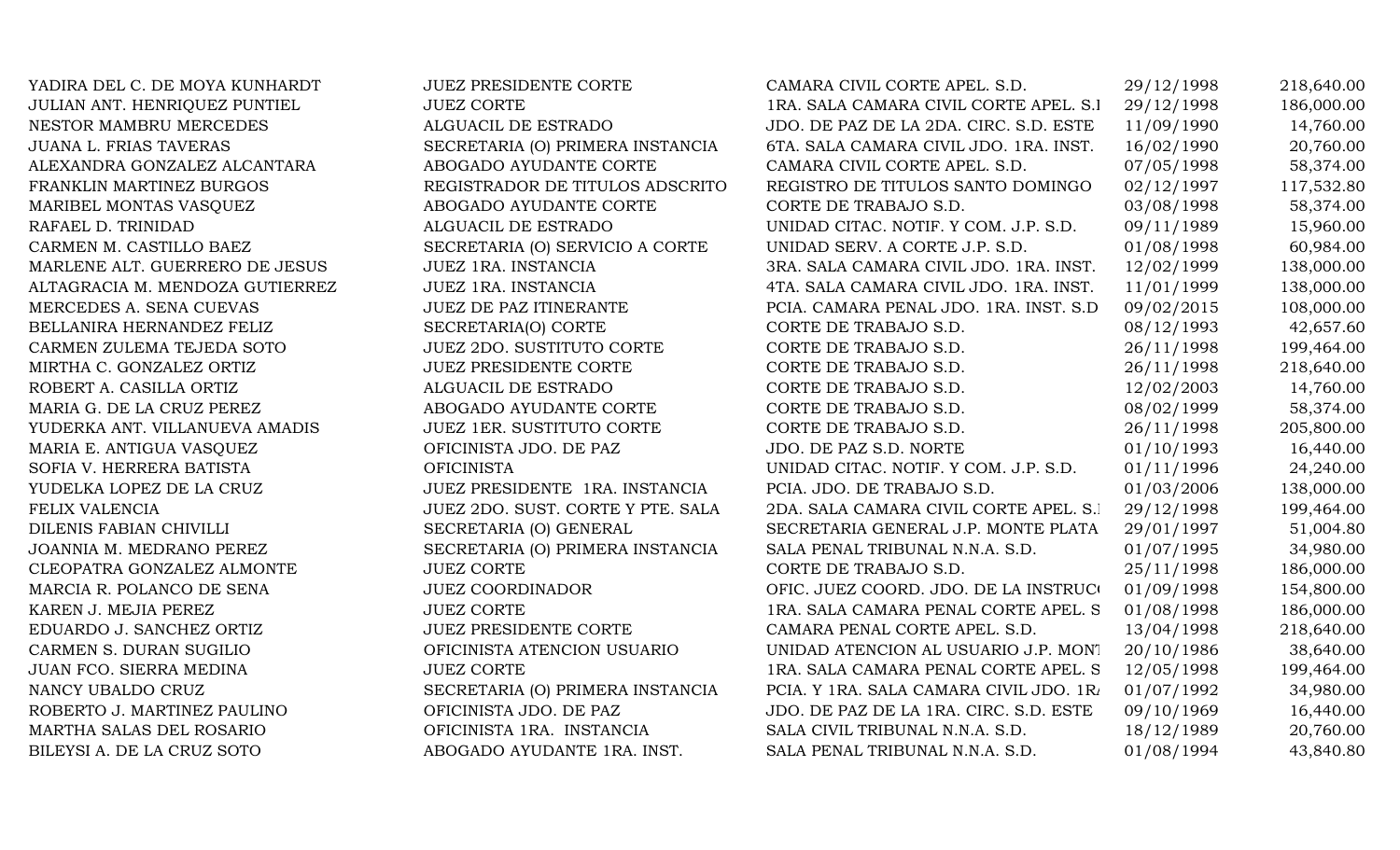| FLAVIA BRAZOBAN COCO               | SECRETARIA (O) PRIMERA INSTANCIA  | 2DA. SALA JDO. DE TRABAJO S.D.                                                 | 17/01/1990 | 34,980.00  |
|------------------------------------|-----------------------------------|--------------------------------------------------------------------------------|------------|------------|
| JOSEFINA ALT. POLANCO ROSADO       | SECRETARIA DEPTO. ADM.            | DPTO. ADMINISTRATIVO JUR. CIVIL S.D.                                           | 15/03/1988 | 21,099.29  |
| MANUEL A. HERNANDEZ VICTORIA       | JUEZ 2DO. SUST. CORTE Y PTE. SALA | 2DA. SALA CAMARA PENAL CORTE APEL. S                                           | 29/12/1998 | 199,464.00 |
| PLACIDA JAVIER MERCEDES            | OFICINISTA JDO. DE PAZ            | JDO. DE PAZ S.D. NORTE                                                         | 16/01/1990 | 16,440.00  |
| ANALDITA JAVIER GARCIA             | OFICINISTA JDO. DE PAZ            | JDO. DE PAZ S.D. NORTE                                                         | 03/10/1989 | 16,440.00  |
| JHOVANNY G. TEJEDA MEDINA          | MENSAJERO EXTERNO                 | JDO. DE PAZ BOCA CHICA                                                         | 07/03/1990 | 18,120.00  |
| SOR B. MONTERO AMADOR              | SECRETARIA (O) JDO. DE PAZ        | JDO. DE PAZ BOCA CHICA                                                         | 13/09/1996 | 29,580.00  |
| RAMON A. CASTRO ROSADO             | SECRETARIA (O) JDO. DE PAZ        | JDO. DE PAZ ASUNTOS MUNIC. BOCA CHIO                                           | 15/03/1995 | 29,580.00  |
| EVILA ALT. TINEO NINA              | SECRETARIA (O) JDO. DE PAZ        | JDO. DE PAZ DE LA 1RA. CIRC. S.D. ESTE                                         | 01/11/1996 | 29,580.00  |
| DARIO GOMEZ HERRERA                | <b>JUEZ CORTE</b>                 | 1RA. SALA CAMARA PENAL CORTE APEL. S                                           | 02/12/1998 | 186,000.00 |
| VICENTE PIMENTEL                   | OFICINISTA 1RA. INSTANCIA         | 2DA. SALA JDO. DE TRABAJO S.D.                                                 | 01/12/1992 | 20,760.00  |
| DANILO ANT. CASTILLO               | ALGUACIL DE ESTRADO               | JDO. DE PAZ S.D. OESTE                                                         | 13/04/1987 | 14,760.00  |
| JORGE U. REYES JAQUEZ              | <b>JUEZ CORTE</b>                 | 2DA. SALA CAMARA CIVIL CORTE APEL. S.I                                         | 02/12/1998 | 186,000.00 |
| ANGELITA SANTOS ROSARIO            | ABOGADO AYUDANTE 1RA. INST.       | 6TA. SALA CAMARA CIVIL JDO. 1RA. INST.                                         | 17/03/1992 | 43,840.80  |
| AUDELIO CASTRO SORIANO             | ALGUACIL DE ESTRADO               | JDO. DE PAZ BAYAGUANA                                                          | 28/06/1996 | 13,800.00  |
| DOMINGO E. GUZMAN ORTIZ            | SECRETARIA (O) JDO. DE PAZ        | JDO. DE PAZ BAYAGUANA                                                          | 11/01/1994 | 29,580.00  |
| VICTORIA MORENO SANTANA            | CONSERJE-MENSAJERO(A)             | JDO. DE PAZ BAYAGUANA                                                          | 19/03/1998 | 12,444.00  |
| ALFREDO AQUINO                     | ALGUACIL DE ESTRADO               | CAMARA CIVIL JDO. 1RA. INST. MONTE PL.                                         | 20/10/1986 | 13,800.00  |
| CRUZ DE LOS SANTOS SORIANO         | CONSERJE-MENSAJERO(A)             | DPTO. ADMINISTRATIVO MONTE PLATA                                               | 03/02/1992 | 12,444.00  |
| NICOLASA DE LOS SANTOS SORIANO     | SECRETARIA (O) JDO. DE PAZ        | JDO. DE PAZ MONTE PLATA                                                        | 20/10/1986 | 29,580.00  |
| MARTIN A. ALCANTARA MORENO         | <b>JUEZ CORTE</b>                 | CORTE DE APEL. N.N.A. S.D.                                                     | 01/10/1992 | 186,000.00 |
| <b>JULIANA MORFA RAMIREZ</b>       | JUEZ DE LA INSTRUCCION            | 3ER. JDO. DE LA INSTRUCCION S.D.                                               | 29/12/1998 | 138,000.00 |
| JOSE A. AGUERO OGANDO              | OFICINISTA JDO. DE PAZ            | JDO. DE PAZ SABANA GRANDE DE BOYA                                              | 01/04/1999 | 16,440.00  |
| CRUCITA CUSTODIO SORIANO           | SECRETARIA (O) JDO. DE PAZ        | JDO. DE PAZ SABANA GRANDE DE BOYA                                              | 01/11/1995 | 29,580.00  |
| <b>JULIO C. LARA FERREIRA</b>      | <b>JUEZ CORTE</b>                 | TRIBUNAL EJEC. SANCION ADOLES. S.D.                                            | 01/07/1993 | 186,000.00 |
| JUAN DE D. RAMIREZ CASTRO          | JUEZ T.T.J.O.                     | TRIBUNAL DE TIERRAS J.O. MONTE PLATA                                           | 29/12/1998 | 138,000.00 |
| AURA M. HERNANDEZ CABA             |                                   | JUEZ 1ER. SUST. PTE. JDO. 1ERA. INSTANC 5TA. SALA CAMARA CIVIL JDO. 1ERA. INST | 11/11/1992 | 147,600.00 |
| ENNIO R. DEL ROSARIO DE LOS SANTOS | ALGUACIL DE ESTRADO               | JDO. DE PAZ PERALVILLO                                                         | 01/04/1997 | 13,800.00  |
| <b>INES DE LOS SANTOS</b>          | CONSERJE-MENSAJERO(A)             | JDO. DE PAZ PERALVILLO                                                         | 01/04/1997 | 12,444.00  |
| MARCIA Y. MENDEZ MEDINA            | JUEZ 1RA. INSTANCIA               | 2DA. SALA CAMARA CIVIL JDO. 1RA. INST.                                         | 14/04/1998 | 138,000.00 |
| SARAH ALT. VERAS ALMANZAR          | <b>JUEZ CORTE</b>                 | 2DA. SALA CAMARA PENAL CORTE APEL. S                                           | 12/08/1998 | 186,000.00 |
| LUZ M. RIVAS ROSARIO               | <b>JUEZ CORTE</b>                 | CORTE DE APEL. N.N.A. S.D.                                                     | 13/11/1991 | 186,000.00 |
| MELANIA LIRIANO GALAN              | ABOGADO AYUDANTE CORTE            | CAMARA CIVIL CORTE APEL. S.D.                                                  | 23/04/1987 | 58,374.00  |
| YRIDANIA ALT. UBIERA SANTANA       | <b>OFICINISTA</b>                 | UNIDAD SERV. MERO TRAMITE J.P. MONTI                                           | 23/03/1993 | 20,760.00  |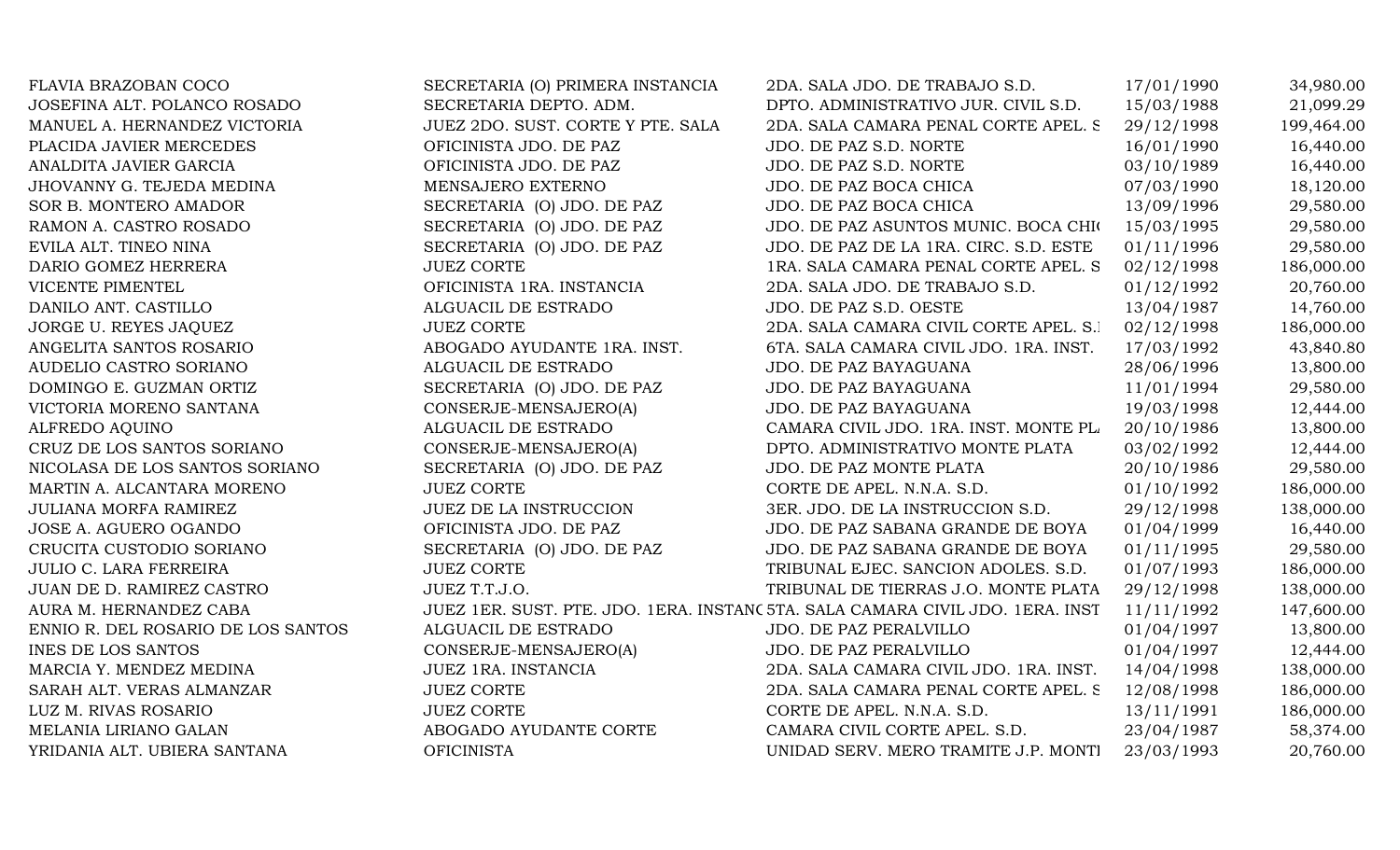| <b>IVELISSE RODRIGUEZ</b>           | SECRETARIA (O) JDO. DE PAZ                                               | JDO. DE PAZ LOS ALCARRIZOS                                                    | 08/03/1994 | 29,580.00  |
|-------------------------------------|--------------------------------------------------------------------------|-------------------------------------------------------------------------------|------------|------------|
| YSABEL GUZMAN PAREDES               |                                                                          | JUEZ 2DO.SUST. PTE. JDO. 1ERA. INSTANC 6TA. SALA CAMARA CIVIL JDO. 1RA. INST. | 01/03/1989 | 147,600.00 |
| CARLOS C. AQUINO JAVIER             | OFICINISTA 1RA. INSTANCIA                                                | 2DA. SALA CAMARA CIVIL JDO. 1RA. INST.                                        | 01/02/1999 | 20,760.00  |
| ALTAGRACIA E. MORENO GREEN          | OFICIAL MAYOR                                                            | REGISTRO DE TITULOS MONTE PLATA                                               | 09/10/1996 | 29,580.00  |
| ELVIS R. PEREZ HENRIQUEZ            |                                                                          | ENCARGADO (A) TECNOLOGIAS REGIONAL OFIC. DE TECNOLOGIAS REGIONAL ZONA         | 05/10/1998 | 117,532.80 |
| CARMEN J. GOMEZ ARZENO              | <b>OFICINISTA</b>                                                        | UNIDAD CITAC. NOTIF. Y COM. J.P. S.D.                                         | 26/11/1990 | 24,240.00  |
| CASIMIRA MADE MONTERO               | ENCARGADO(A) OFICINA ADMINISTRATIVA DPTO. ADMINISTRATIVO JUR. CIVIL S.D. |                                                                               | 01/11/1995 | 45,600.00  |
| BETZAIDA PEÑA PEÑA                  | SECRETARIA (O) JDO. DE PAZ                                               | JDO. DE PAZ PERALVILLO                                                        | 01/05/1999 | 29,580.00  |
| ELENA E. BERRIDO BADIA DE CONTRERAS | <b>JUEZ PRESIDENTE CORTE</b>                                             | CORTE DE APEL. N.N.A. S.D.                                                    | 01/05/1999 | 218,640.00 |
| LEONARDA QUEZADA BELEN              | JUEZ DE PAZ ITINERANTE                                                   | OFIC. JUEZ COORD. JDO. DE LA INSTRUCO                                         | 23/02/2007 | 108,000.00 |
| RAQUEL A. PEREZ VALENCIA            | OFICINISTA 1RA. INSTANCIA                                                | CAMARA PENAL JDO. 1RA. INST. MONTE P.                                         | 17/05/1999 | 20,760.00  |
| MARIA DEL S. CORDERO SEGURA         |                                                                          | JUEZ PRESIDENTE TRIBUNAL COLEGIADO 3ER. TRIBUNAL COL. C/P JDO. 1RA. INST.     | 01/06/1999 | 138,000.00 |
| WILLIAM R. ENCARNACION MEJIA        | <b>JUEZ CORTE</b>                                                        | CORTE DE APEL. N.N.A. S.D.                                                    | 01/06/1999 | 186,000.00 |
| MERCEDES J. SIRI CEPEDA             | ABOGADO AYUDANTE CORTE                                                   | CORTE DE TRABAJO S.D.                                                         | 01/07/1999 | 58,374.00  |
| ALBA MONTERO MONTERO                | <b>CONSERJE</b>                                                          | DPTO. ADMINISTRATIVO S.D.                                                     | 01/07/1999 | 14,160.00  |
| JENNY R. RODRIGUEZ COLON            | ABOGADO AYUDANTE                                                         | SOPORTE A JUECES J.P. S.D.                                                    | 09/07/1999 | 58,374.00  |
| MIRKA R. CORDERO AYBAR              | <b>OFICINISTA</b>                                                        | REGISTRO DE TITULOS MONTE PLATA                                               | 26/07/1999 | 24,240.00  |
| EUNICE F. SUERO LEYBA               | <b>OFICINISTA</b>                                                        | REGISTRO DE TITULOS MONTE PLATA                                               | 26/07/1999 | 24,240.00  |
| ERNESTO DE LA CRUZ                  | MENSAJERO INTERNO                                                        | DPTO. ADMINISTRATIVO MONTE PLATA                                              | 26/07/1999 | 12,444.00  |
| SANDRA R. GONZALEZ CUEVAS           |                                                                          | ENCARGADO(A) OFICINA ADMINISTRATIVA DPTO. ADMINISTRATIVO JUR. LABORAL S.I     | 09/08/1999 | 45,600.00  |
| RAMONA ALT. MOREL CRUZ              | OFICINISTA J.O.                                                          | TRIBUNAL DE TIERRAS J.O. MONTE PLATA                                          | 01/09/1999 | 20,760.00  |
| DOMINGO DE LEON GONZALEZ            | REGISTRADOR DE TITULOS                                                   | REGISTRO DE TITULOS MONTE PLATA                                               | 02/08/1999 | 126,000.00 |
| MELINA Y. MORENO SUNCAR             | ABOGADO AYUDANTE CORTE                                                   | CAMARA CIVIL CORTE APEL. S.D.                                                 | 23/08/1999 | 63,069.00  |
| EVELYN VALDEZ MARTINEZ              | JUEZ PRESIDENTE 1RA. INSTANCIA                                           | PCIA. CAMARA CIVIL JDO. 1RA. INST. S.D                                        | 09/08/1999 | 154,800.00 |
| MARTIN SANCHEZ DIAZ                 | <b>VIGILANTE</b>                                                         | JDO. DE PAZ ASUNTOS MUNIC. S.D. NORT                                          | 06/09/1999 | 13,800.00  |
| EUDELINA SALVADOR REYES             | <b>JUEZ CORTE</b>                                                        | 1RA. SALA CAMARA PENAL CORTE APEL. S                                          | 02/08/1999 | 186,000.00 |
| ALEXANDRA M. MARINE BALLATS         | ASIST. ADMINISTRATIVA                                                    | CENTRO DE ENTREVISTA S.D.                                                     | 03/09/2012 | 44,092.80  |
| LUIS F. DE LOS SANTOS               | <b>VIGILANTE</b>                                                         | JDO. DE PAZ ASUNTOS MUNIC. BOCA CHIO                                          | 10/09/1999 | 13,800.00  |
| JOSE A. MADERA FRANCISCO            | <b>JUEZ CORTE</b>                                                        | 2DA. SALA CAMARA PENAL CORTE APEL. S                                          | 20/09/1999 | 186,000.00 |
| RAFAEL O. CASTILLO AGUASVIVA        | ALGUACIL DE ESTRADO                                                      | 3RA. SALA CAMARA CIVIL JDO. 1RA. INST.                                        | 05/01/2000 | 14,760.00  |
| ROSALY Y. STEFANI BRITO             | JUEZ 1RA. INSTANCIA                                                      | 1RA. SALA CAMARA PENAL JDO. 1RA. INST                                         | 24/04/2000 | 138,000.00 |
| FRANCIS M. HERNANDEZ SUSAÑA         | JUEZ DE PAZ ITINERANTE                                                   | PCIA. CAMARA CIVIL JDO. 1RA. INST. S.D                                        | 03/10/2016 | 108,000.00 |
| PEDRO ALB. TRINIDAD CASTILLO        | ALGUACIL DE ESTRADO                                                      | JDO. DE PAZ SABANA GRANDE DE BOYA                                             | 04/10/2000 | 13,800.00  |
| LORENZO RODRIGUEZ RAMOS             | ALGUACIL DE ESTRADO                                                      | UNIDAD CITAC. NOTIF. Y COM. J.P. S.D.                                         | 08/05/2013 | 15,960.00  |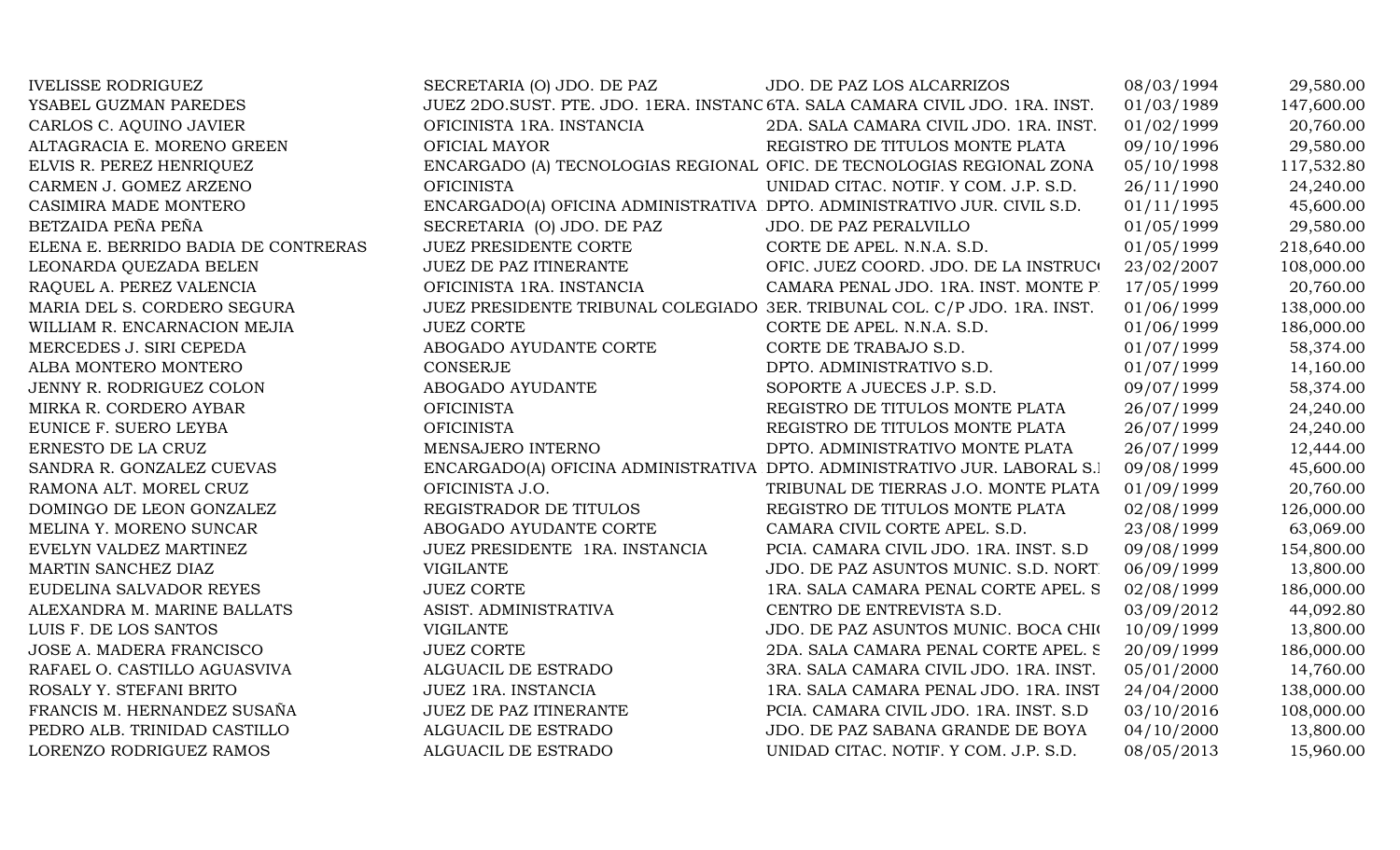RAFAEL D. PEREZ PEREZ 1886. SALA CAMARA CORTE 1866. SALA CAMARA CAMARA CAMARA CAMARA CAMARA CAMARA CAMARA CAMA NATIVIDAD R. SANTOS JUEZ CORTE 1RA. SALA CAMARA PENAL CORTE APEL. S.D.01/02/2001 186,000.00 FELIPE DE JS. MOLINA ABREU JUEZ CORTE NICOLAS MATEO ALGUACIL DE ESTRADO RAMON HERRERA CACERES ABOGADO AYUDANTE CORTE VALENTIN MIESES ALGUACIL DE ESTRADO RICHARD F. AOUINO NATERA JUEZ EJEC. DE LA PENA RAMON A. POLANCO CRUZ ALGUACIL DE ESTRADO MINERVA DICENT TIBREY ABOGADO AYUDANTE 1RA. INST. CARMEN A. OUEZADA MORENO **OFICINISTA JDO. DE PAZ** MANUEL DE LOS S. RODRIGUEZ CONTRERAS SOPORTE TECNICO I YEIMI ALT. BRITO HERRERA OFICINISTA RAMELI ALT. SANCHEZ MANZUETA SECRETARIA (O) JDO. DE PAZ ALEXANDRA ROSA AQUINO MENSAJERO INTERNO LUIS R. LEGER PINEDA ABOGADO AYUDANTE CORTE WENDY POLANCO SANTOS GENERAL DE LA INSTRUCCION JHOANNA G. REYES MOOUETE JUEZ DE PAZ YULANDI COCO DE LA ROSA ABOGADO AYUDANTE 1RA. INST. ELKA M. REYES OLIVO GALA CHE SALA CIVIL TRIBUNAL SALA CIVIL TRIBUNAL SALA CIVIL TRIBUNAL NEGRI DEL SALA CIVIL MARIA L. MARTES CASTRO **OFICINISTA 1RA. INSTANCIA** REYMUND A. HERNANDEZ RUBIO ALGUACIL DE ESTRADO ERODIS SAMORA RODRIGUEZ MAYORDOMO I PEDRO A. CHEVALIER DIAZ SOPORTE TECNICO I ADA M. PETIT PEREZ OFICINISTA JDO. DE PAZ ROSARIO FELIZ CASTILLO ALGUACIL DE ESTRADO MONICA A. BAUTISTA GONZALEZ OFICINISTA YENNY C. MUÑOZ MUÑOZ 1999 STO. JUEZ DE LA INSTRUCCION RAFAEL ANT. MARTINEZ BUENO MENSAJERO EXTERNO GABRIELA FABIAN MUESES OFICINISTA JDO. DE PAZ KELVIN R. HERNANDEZ JAVIER OFICINISTA 1RA. INSTANCIA MELANIA E. DE LA CRUZ VARGAS JUEZ 1RA. INSTANCIA MARTHA C. DIAZ DE ESPINOSA SECRETARIA (O) PRIMERA INSTANCIA

| RAFAEL D. PEREZ PEREZ                | <b>JUEZ CORTE</b>                | 1RA. SALA CAMARA CIVIL CORTE APEL. S.I  | 01/02/2001 | 186,000.00 |
|--------------------------------------|----------------------------------|-----------------------------------------|------------|------------|
| NATIVIDAD R. SANTOS                  | <b>JUEZ CORTE</b>                | 1RA. SALA CAMARA PENAL CORTE APEL. S    | 01/02/2001 | 186,000.00 |
| FELIPE DE JS. MOLINA ABREU           | <b>JUEZ CORTE</b>                | 1RA. SALA CAMARA PENAL CORTE APEL. S    | 01/02/2001 | 186,000.00 |
| NICOLAS MATEO                        | ALGUACIL DE ESTRADO              | CAMARA CIVIL CORTE APEL. S.D.           | 01/02/2001 | 14,760.00  |
| RAMON HERRERA CACERES                | ABOGADO AYUDANTE CORTE           | CORTE DE TRABAJO S.D.                   | 01/02/2001 | 58,374.00  |
| <b>VALENTIN MIESES</b>               | ALGUACIL DE ESTRADO              | JDO. DE PAZ MONTE PLATA                 | 01/03/2001 | 13,800.00  |
| RICHARD F. AQUINO NATERA             | JUEZ EJEC. DE LA PENA            | TRIBUNAL EJEC. DE LA PENA S.D.          | 01/02/2001 | 138,000.00 |
| RAMON A. POLANCO CRUZ                | ALGUACIL DE ESTRADO              | PCIA. Y 1RA. SALA CAMARA CIVIL JDO. 1R/ | 20/02/2001 | 14,760.00  |
| MINERVA DICENT TIBREY                | ABOGADO AYUDANTE 1RA. INST.      | SALA CIVIL TRIBUNAL N.N.A. S.D.         | 01/02/2001 | 43,840.80  |
| CARMEN A. QUEZADA MORENO             | OFICINISTA JDO. DE PAZ           | JDO. DE PAZ DE LA 1RA. CIRC. S.D. ESTE  | 02/04/2001 | 16,440.00  |
| MANUEL DE LOS S. RODRIGUEZ CONTRERAS | SOPORTE TECNICO I                | OFIC. DE TECNOLOGIAS REGIONAL ZONA      | 02/04/2001 | 44,880.00  |
| YEIMI ALT. BRITO HERRERA             | <b>OFICINISTA</b>                | UNIDAD SERV. MERO TRAMITE J.P. MONTI    | 04/04/2001 | 20,760.00  |
| RAMELI ALT. SANCHEZ MANZUETA         | SECRETARIA (O) JDO. DE PAZ       | <b>JDO. DE PAZ YAMASA</b>               | 23/04/2001 | 29,580.00  |
| ALEXANDRA ROSA AQUINO                | MENSAJERO INTERNO                | DPTO. ADMINISTRATIVO MONTE PLATA        | 02/05/2001 | 12,444.00  |
| LUIS R. LEGER PINEDA                 | ABOGADO AYUDANTE CORTE           | CAMARA CIVIL CORTE APEL. S.D.           | 01/06/2001 | 58,374.00  |
| JUANA B. PASCUAL                     | <b>ARCHIVISTA</b>                | OFIC. DE ARCHIVO JUDICIAL PJ MONTE PI   | 01/06/2001 | 13,920.00  |
| WENDY POLANCO SANTOS                 | <b>JUEZ DE LA INSTRUCCION</b>    | 6TO. JDO. DE LA INSTRUCCION S.D         | 01/03/2006 | 138,000.00 |
| JHOANNA G. REYES MOQUETE             | <b>JUEZ DE PAZ</b>               | JDO. DE PAZ PERALVILLO                  | 02/07/2001 | 108,000.00 |
| YULANDI COCO DE LA ROSA              | ABOGADO AYUDANTE 1RA. INST.      | 2DA. SALA CAMARA CIVIL JDO. 1RA. INST.  | 01/08/2001 | 43,840.80  |
| ELKA M. REYES OLIVO                  | JUEZ 1RA. INSTANCIA              | SALA CIVIL TRIBUNAL N.N.A. S.D.         | 29/10/2001 | 138,000.00 |
| MARIA L. MARTES CASTRO               | OFICINISTA 1RA. INSTANCIA        | 4TA. SALA CAMARA CIVIL JDO. 1RA. INST.  | 19/11/2001 | 20,760.00  |
| REYMUND A. HERNANDEZ RUBIO           | ALGUACIL DE ESTRADO              | PCIA. Y 1RA. SALA CAMARA CIVIL JDO. 1R/ | 26/11/2007 | 14,760.00  |
| ERODIS SAMORA RODRIGUEZ              | MAYORDOMO I                      | DPTO. ADMINISTRATIVO S.D.               | 11/02/2002 | 18,720.00  |
| PEDRO A. CHEVALIER DIAZ              | SOPORTE TECNICO I                | OFIC. DE TECNOLOGIAS REGIONAL ZONA      | 11/02/2002 | 42,657.60  |
| ADA M. PETIT PEREZ                   | OFICINISTA JDO. DE PAZ           | JDO. DE PAZ DE LA 1RA. CIRC. S.D. ESTE  | 04/04/2002 | 16,440.00  |
| ROSARIO FELIZ CASTILLO               | ALGUACIL DE ESTRADO              | UNIDAD CITAC. NOTIF. Y COM. J.P. S.D.   | 08/04/2002 | 14,760.00  |
| MONICA A. BAUTISTA GONZALEZ          | <b>OFICINISTA</b>                | UNIDAD DE AUDIENCIAS J.P. S.D.          | 03/09/2007 | 24,240.00  |
| YENNY C. MUÑOZ MUÑOZ                 | JUEZ DE LA INSTRUCCION           | 5TO. JDO. DE LA INSTRUCCION S.D.        | 03/06/2002 | 138,000.00 |
| ANDREA PERALTA                       | <b>CONSERJE</b>                  | DPTO. ADMINISTRATIVO JUR. LABORAL S.I   | 01/07/2002 | 12,444.00  |
| RAFAEL ANT. MARTINEZ BUENO           | MENSAJERO EXTERNO                | DPTO. ADMINISTRATIVO JUR. N.N.A. S.D.   | 05/08/2002 | 18,120.00  |
| GABRIELA FABIAN MUESES               | OFICINISTA JDO. DE PAZ           | JDO. DE PAZ BAYAGUANA                   | 16/10/2002 | 16,440.00  |
| KELVIN R. HERNANDEZ JAVIER           | OFICINISTA 1RA. INSTANCIA        | 3RA. SALA JDO. DE TRABAJO S.D.          | 03/02/2003 | 20,760.00  |
| MELANIA E. DE LA CRUZ VARGAS         | JUEZ 1RA. INSTANCIA              | 3RA. SALA JDO. DE TRABAJO S.D.          | 23/02/2009 | 138,000.00 |
| MARTHA C. DIAZ DE ESPINOSA           | SECRETARIA (O) PRIMERA INSTANCIA | TRIBUNAL DE TIERRAS J.O. MONTE PLATA    | 18/05/2015 | 28,860.00  |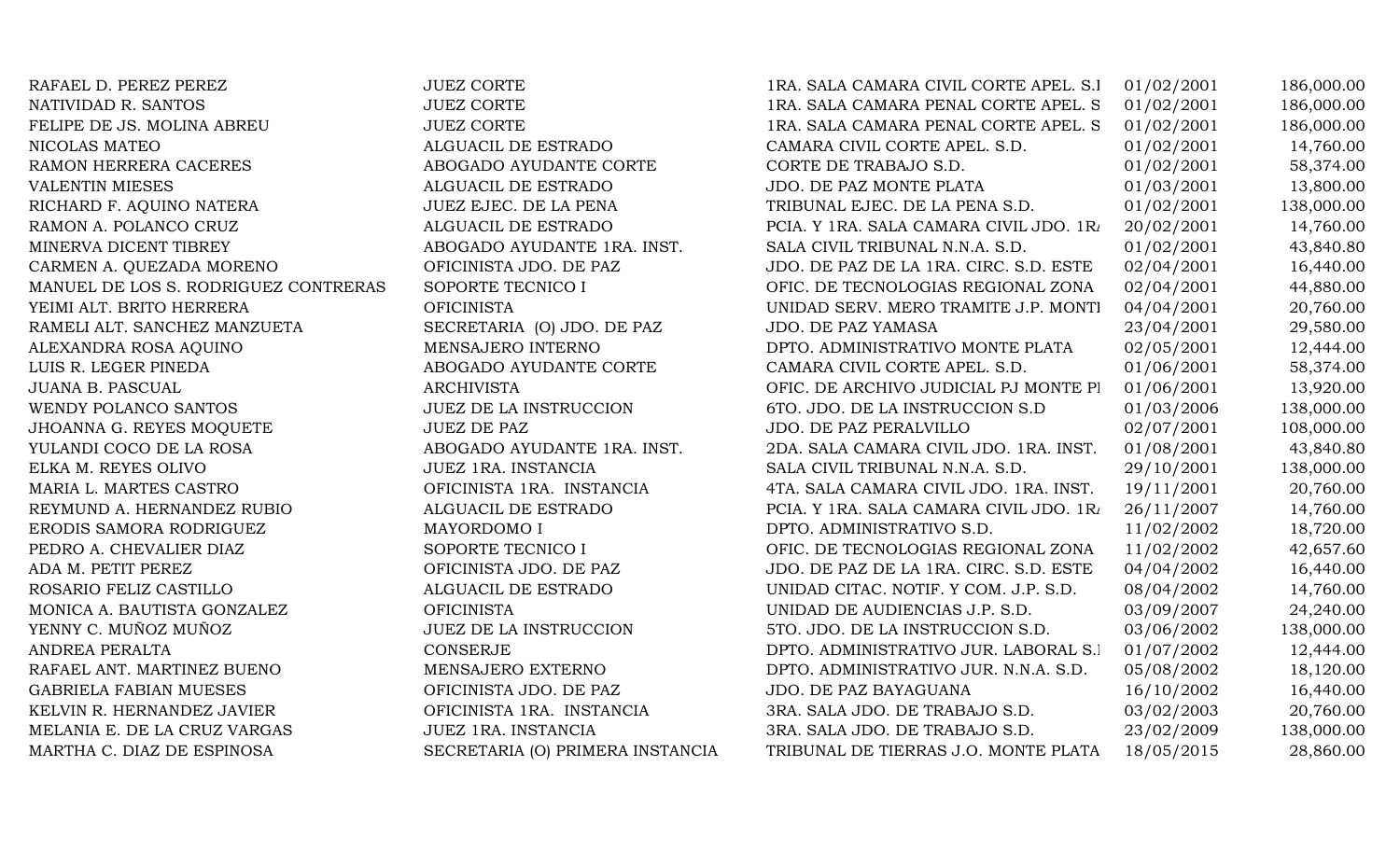| ELADIO MORENO GUERRERO          | ALGUACIL DE ESTRADO                                                       | UNIDAD CITAC. NOTIF. Y COM. J.P. MONTE                                        | 17/03/2003 | 15,960.00  |
|---------------------------------|---------------------------------------------------------------------------|-------------------------------------------------------------------------------|------------|------------|
| CANDY M. GOMEZ ULLOA            | ABOGADO AYUDANTE 1RA. INST.                                               | 1RA. SALA JDO. DE TRABAJO S.D.                                                | 01/05/2014 | 43,840.80  |
| INDIRA CARMONA TAVAREZ          | SECRETARIA (O) JDO. DE PAZ                                                | JDO. DE PAZ ASUNTOS MUNIC. S.D. NORT.                                         | 07/04/2003 | 29,580.00  |
| KATIA M. GOMEZ GERMAN           | <b>JUEZ CORTE</b>                                                         | 2DA. SALA CAMARA CIVIL CORTE APEL. S.I                                        | 01/04/2003 | 186,000.00 |
| ADALGISA S. TORRES MATEO        | <b>OFICINISTA</b>                                                         | SOPORTE A JUECES J.P. S.D.                                                    | 01/07/2003 | 29,670.00  |
| KATI Y. VASQUEZ MEJIA           | OFICINISTA CORTE                                                          | CORTE DE TRABAJO S.D.                                                         | 02/07/2003 | 24,240.00  |
| <b>JOSEFINA UBIERA GUERRERO</b> |                                                                           | JUEZ PRESIDENTE TRIBUNAL COLEGIADO 2DO. TRIBUNAL COL. C/P JDO. 1RA. INST.     | 04/07/2003 | 138,000.00 |
| BERNARDO COPLIN GARCIA          | <b>JUEZ DE LA INSTRUCCION</b>                                             | OFIC. JUEZ COORD. JDO. DE LA INSTRUCO                                         | 03/07/2003 | 138,000.00 |
| VICTOR H. MARTE GONZALEZ        | ADMINISTRADOR DE RED                                                      | OFIC. DE TECNOLOGIAS REGIONAL ZONA                                            | 04/08/2003 | 54,885.60  |
| IVETTE C. CALCAGÑO PEÑA         | SECRETARIA (O) SERVICIO JDOS. 1RA. INSI UNIDAD SERV. 1RA. INST. J.P. S.D. |                                                                               | 04/08/2003 | 77,836.80  |
| KENIA RIVAS DUVAL               | <b>CONSERJE</b>                                                           | DPTO. ADMINISTRATIVO JUR. CIVIL S.D.                                          | 13/08/2003 | 12,444.00  |
| PETRA M. TEJADA HIDALGO         | <b>CONSERJE</b>                                                           | 4TA. SALA CAMARA CIVIL JDO. 1RA. INST.                                        | 13/08/2003 | 12,444.00  |
| MARY B. RAMIREZ JIMENEZ         | JUEZ DE PAZ ITINERANTE                                                    | OFIC. JUEZ COORD. JDO. DE LA INSTRUCO                                         | 01/10/2014 | 108,000.00 |
| MARLENY ALT. SANTOS ROJAS       | JUEZ DE PAZ ITINERANTE                                                    | PCIA. CAMARA PENAL JDO. 1RA. INST. S.D                                        | 03/10/2016 | 108,000.00 |
| MIGUEL A. DE JESUS              | ALGUACIL DE ESTRADO                                                       | 2DA. SALA CAMARA CIVIL JDO. 1RA. INST.                                        | 01/09/2003 | 14,760.00  |
| JOSE L. FELIPE ALBURQUERQUE     | OFICINISTA CORTE                                                          | CORTE DE TRABAJO S.D.                                                         | 05/09/2003 | 24,240.00  |
| ELIGIA ALT. ROJAS ANTIGUA       | ABOGADO AYUDANTE                                                          | SOPORTE A JUECES J.P. S.D.                                                    | 17/09/2003 | 58,374.00  |
| ANA V. SUAREZ SUERO             | SECRETARIA (O) PRIMERA INSTANCIA                                          | 1RA. SALA JDO. DE TRABAJO S.D.                                                | 23/09/2003 | 34,980.00  |
| LEONOR TEJADA                   | CONSERJE                                                                  | 2DA. SALA CAMARA CIVIL JDO. 1RA. INST.                                        | 25/09/2003 | 14,160.00  |
| MARYERI PEÑA LIRIANO            | <b>OFICINISTA</b>                                                         | UNIDAD DE AUDIENCIAS J.P. S.D.                                                | 04/04/2011 | 24,240.00  |
| WALDIS C. VALDEZ PAULINO        | <b>OFICINISTA</b>                                                         | UNIDAD DE AUDIENCIAS J.P. S.D.                                                | 06/10/2003 | 24,240.00  |
| CRISTINO JACKSON JIMENEZ        | ALGUACIL DE ESTRADO                                                       | 5TA. SALA CAMARA CIVIL JDO. 1ERA. INST                                        | 03/10/2003 | 14,760.00  |
| FRANCIS CEPEDA CRUZ             | ABOGADO AYUDANTE CORTE                                                    | CAMARA CIVIL CORTE APEL. S.D.                                                 | 13/10/2003 | 58,374.00  |
| IRIS J. CASTILLO PHILLIPPE      | ABOGADO AYUDANTE                                                          | SOPORTE A JUECES J.P. S.D.                                                    | 03/10/2003 | 58,374.00  |
| YESENIA ARIAS MORALES           | <b>JUEZ CORTE</b>                                                         | CORTE DE TRABAJO S.D.                                                         | 01/01/2003 | 154,800.00 |
| CRUZ M. DE LA CRUZ CRUZ         | OFICINISTA JDO. DE PAZ                                                    | JDO. DE PAZ ASUNTOS MUNIC. S.D. ESTE                                          | 27/10/2003 | 16,440.00  |
| JOSE J. FRAGOSO CONTRERAS       | ALGUACIL DE ESTRADO                                                       | UNIDAD CITAC. NOTIF. Y COM. J.P. S.D.                                         | 05/11/2003 | 15,960.00  |
| PILAR ANT. RUFINO DIAZ          | <b>JUEZ CORTE</b>                                                         | 2DA. SALA CAMARA PENAL CORTE APEL. S                                          | 01/10/2003 | 186,000.00 |
| WENDY ALT. VALDEZ               | <b>JUEZ CORTE</b>                                                         | 2DA. SALA CAMARA PENAL CORTE APEL. S                                          | 01/10/2003 | 186,000.00 |
| ALEXIS A. GOMEZ GERALDINO       | <b>JUEZ CORTE</b>                                                         | CORTE DE TRABAJO S.D.                                                         | 01/10/2003 | 186,000.00 |
| ANELSA D. ROSARIO MEJIA         | SUPERVISOR CENTRO DE CITACIONES                                           | UNIDAD CITAC. NOTIF. Y COM. J.P. S.D.                                         | 03/11/2003 | 77,836.80  |
| LUZ DEL C. ABREU MARTE          |                                                                           | SECRETARIA (O) SERVICIO A LA INSTRUCCI UNIDAD SERV. A LA INSTRUCCION J.P. S.L | 05/02/2004 | 77,836.80  |
| ANTONIO P. CAMACHO DELGADILLO   | ENCARGADO(A) OFICINA ADMINISTRATIVA DPTO. ADMINISTRATIVO S.D.             |                                                                               | 22/08/2006 | 81,952.80  |
| FIDEL ZAMORA SANTOS             | MENSAJERO EXTERNO                                                         | PCIA. Y 1RA. SALA CAMARA CIVIL JDO. 1R/                                       | 23/03/2004 | 18,120.00  |
|                                 |                                                                           |                                                                               |            |            |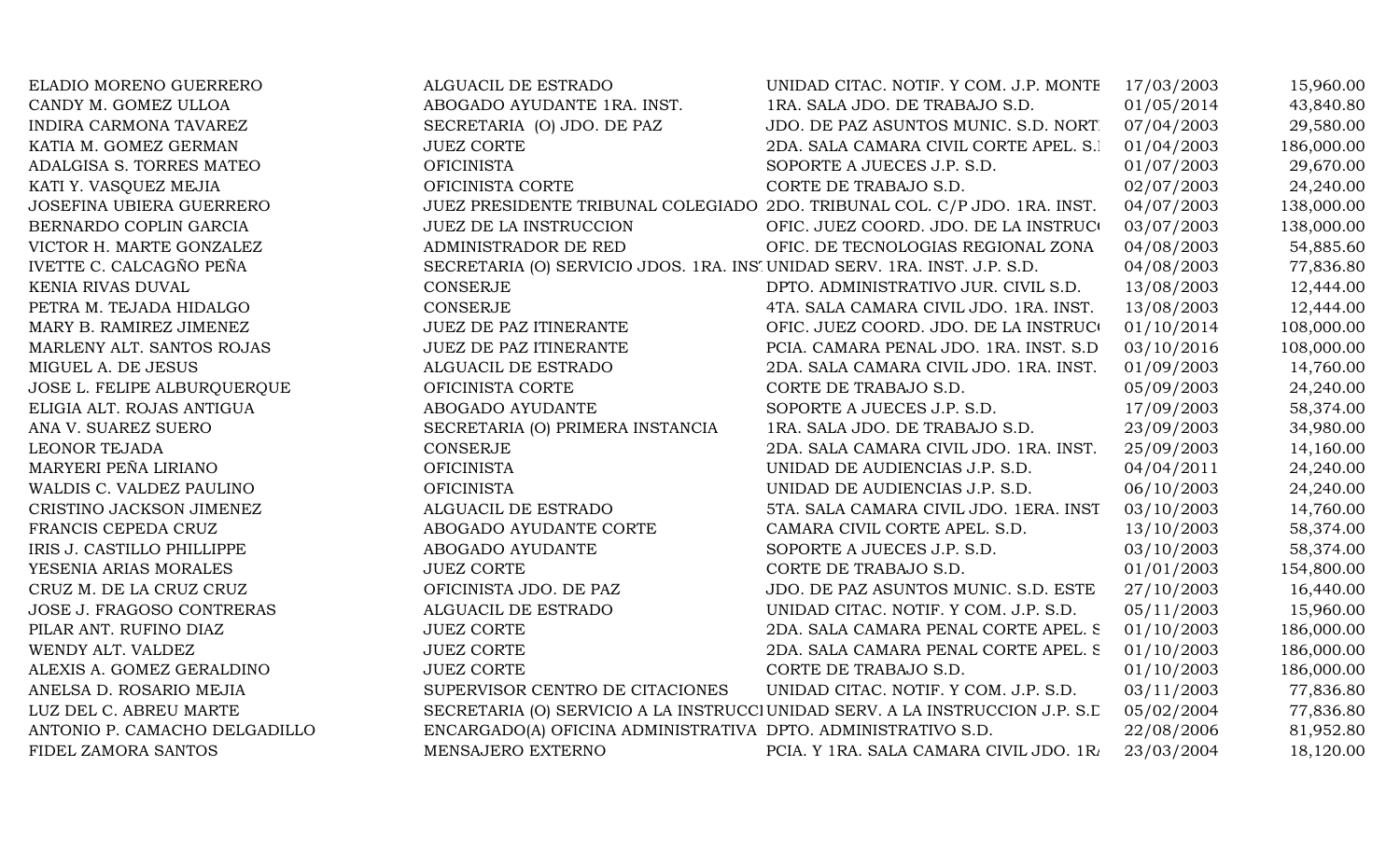| FRANCISCO ANT. DEL ROSARIO SANTIAGO | MAYORDOMO I                                                               | DPTO. ADMINISTRATIVO S.D.               | 30/04/2004 | 20,160.00  |
|-------------------------------------|---------------------------------------------------------------------------|-----------------------------------------|------------|------------|
| RAMONA VASQUEZ BAUTISTA             | REPRODUCTOR DE DOCUMENTOS                                                 | DPTO. ADMINISTRATIVO JUR. CIVIL S.D.    | 21/04/2004 | 15,840.00  |
| MARTINA RAMIREZ MEJIA               | <b>CONSERJE</b>                                                           | DPTO. ADMINISTRATIVO JUR. LABORAL S.I   | 12/04/2004 | 12,444.00  |
| WENDY J. TAVERA SOSA                | <b>ARCHIVISTA</b>                                                         | 2DA. SALA CAMARA CIVIL JDO. 1RA. INST.  | 10/05/2004 | 13,920.00  |
| ERNESTO B. EVERTZ RODRIGUEZ         | JUEZ 1RA. INSTANCIA                                                       | 1RA. SALA JDO. DE TRABAJO S.D.          | 18/05/2004 | 138,000.00 |
| WARYZ GONZALEZ MENDEZ               | ABOGADO AYUDANTE                                                          | SOPORTE A JUECES J.P. S.D.              | 18/05/2004 | 58,374.00  |
| ANGELICA P. PIMENTEL SOLIS          | ABOGADO AYUDANTE                                                          | SOPORTE A JUECES J.P. S.D.              | 18/05/2004 | 58,374.00  |
| GERMANIA MANZANILLO SUAREZ          | <b>OFICINISTA</b>                                                         | UNIDAD SERV. A LA INSTRUCCION J.P. S.L  | 01/08/2006 | 24,240.00  |
| MANUEL R. GIRON                     | MAYORDOMO III                                                             | JDO. DE PAZ DE LA 1RA. CIRC. S.D. ESTE  | 20/07/2004 | 15,840.00  |
| SANDRA PAULINO LOPEZ                | OFICINISTA CORTE                                                          | CORTE DE TRABAJO S.D.                   | 20/07/2004 | 24,240.00  |
| MARIA R. CARELA MATEO               | ABOGADO AYUDANTE                                                          | SOPORTE A JUECES J.P. S.D.              | 28/07/2004 | 58,374.00  |
| CESAR A. CUSTODIO URBAEZ            | <b>OFICINISTA</b>                                                         | SOPORTE A JUECES J.P. MONTE PLATA       | 03/09/2004 | 20,760.00  |
| MICHELLE I. SANTANA MARTINEZ        | ABOGADO AYUDANTE CORTE                                                    | CAMARA PENAL CORTE APEL. S.D.           | 15/09/2004 | 58,374.00  |
| ROSALBA CEPIN GONZALEZ              | ALGUACIL DE ESTRADO                                                       | JDO. DE PAZ LOS ALCARRIZOS              | 11/08/2016 | 14,760.00  |
| <b>JOSE G. BAUTISTA VARGAS</b>      | JUEZ JDO. DE TRABAJO                                                      | 4TA. SALA JDO. DE TRABAJO S.D.          | 22/11/2004 | 138,000.00 |
| <b>JULIO A. AYBAR ORTIZ</b>         | JUEZ SUST. PTE. COLEGIADO                                                 | 1ER. TRIBUNAL COL. C/P JDO. 1RA. INST.  | 01/12/2004 | 138,000.00 |
| EVA L. PEREZ QUEZADA                | REGISTRADOR DE TITULOS ADSCRITO                                           | REGISTRO DE TITULOS SANTO DOMINGO       | 09/12/2004 | 117,532.80 |
| CARMEN Y. FULCAR AYBAR              | ABOGADO AYUDANTE CORTE                                                    | CAMARA CIVIL CORTE APEL. S.D.           | 01/03/2005 | 58,374.00  |
| JUAN P. ORTIZ PEGUERO               | JUEZ 1RA. INSTANCIA                                                       | CAMARA PENAL JDO. 1RA. INST. MONTE P.   | 04/02/2005 | 138,000.00 |
| LEIDY I. ALCANTARA MANZUETA         | JUEZ 1RA. INSTANCIA                                                       | 1RA. SALA CAMARA CIVIL JDO. 1RA. INST.  | 04/02/2005 | 138,000.00 |
| ELIZABETH E. RODRIGUEZ ESPINAL      | JUEZ PRESIDENTE TRIBUNAL COLEGIADO 1ER. TRIBUNAL COL. C/P JDO. 1RA. INST. |                                         | 04/02/2005 | 138,000.00 |
| LEANDRO V. CASTILLO TORRES          | ENCARGADO(A) OFICINA ADMINISTRATIVA DPTO. ADMINISTRATIVO S.D. OESTE       |                                         | 22/03/2005 | 28,680.00  |
| SANTA M. SORIANO DE LA GUARDA       | CONSERJE                                                                  | JDO. DE PAZ ASUNTOS MUNIC. BOCA CHIO    | 16/03/2005 | 12,444.00  |
| MARITZA ENCARNACION RAMON           | ABOGADO AYUDANTE 1RA. INST.                                               | 2DA. SALA CAMARA CIVIL JDO. 1RA. INST.  | 30/03/2005 | 43,840.80  |
| SUZAN A. MEDRANO PEREZ              | <b>CONSERJE</b>                                                           | OFIC. DEPOSITO ARCHIVO CENTRAL S.D.     | 01/04/2005 | 12,444.00  |
| MARGARITA H. ROBLES REYES           | ABOGADO AYUDANTE                                                          | SOPORTE A JUECES J.P. S.D.              | 29/03/2006 | 43,840.80  |
| STEPHANIE C. LUGO SUAREZ            | OFICINISTA 1RA. INSTANCIA                                                 | PCIA. Y 1RA. SALA CAMARA CIVIL JDO. 1R/ | 01/06/2005 | 16,440.00  |
| JORGE AQUINO AMPARO                 | ALGUACIL DE ESTRADO                                                       | 6TA. SALA CAMARA CIVIL JDO. 1RA. INST.  | 13/06/2005 | 14,760.00  |
| HECTOR M. PEREYRA GENAO             | ABOGADO AYUDANTE 1RA. INST.                                               | SALA CIVIL TRIBUNAL N.N.A. S.D.         | 01/07/2005 | 43,840.80  |
| VITALINA M. ALBERTO GOMEZ           | <b>ARCHIVISTA</b>                                                         | OFIC. DE ARCHIVO JUDICIAL PJ MONTE PI   | 13/07/2005 | 16,440.00  |
| <b>JOSE A. MARTINEZ</b>             | <b>OFICINISTA</b>                                                         | UNIDAD SERV. 1RA. INST. J.P. S.D.       | 18/07/2005 | 24,240.00  |
| SANTO C. CARRASCO PEREZ             | ALGUACIL DE ESTRADO                                                       | UNIDAD CITAC. NOTIF. Y COM. J.P. S.D.   | 16/08/2005 | 15,960.00  |
| CLARA Y. RIVERA FRANCO              | JUEZ DE LA INSTRUCCION                                                    | 6TO. JDO. DE LA INSTRUCCION S.D         | 02/08/2005 | 138,000.00 |
| CANDI N. PERALTA BERROA             | OFICINISTA CORTE                                                          | CAMARA CIVIL CORTE APEL. S.D.           | 17/08/2005 | 24,240.00  |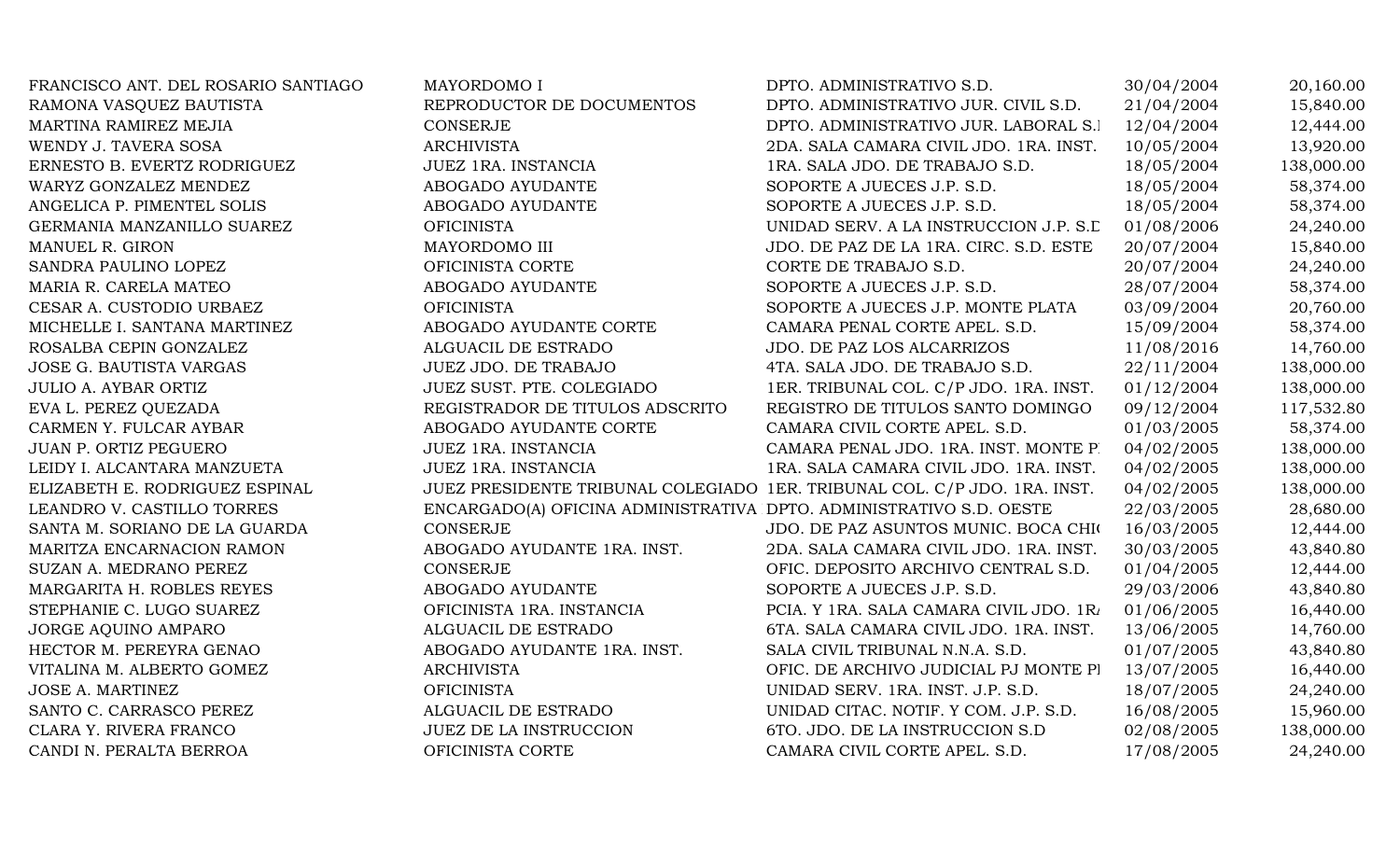| GREGORIA ANT. MONTERO ROSARIO       | <b>OFICINISTA</b>                | UNIDAD SERV. A LA INSTRUCCION J.P. S.L                                      | 13/09/2005 | 46,434.04  |
|-------------------------------------|----------------------------------|-----------------------------------------------------------------------------|------------|------------|
| ISAURA M. GUERRERO MEDRANO          | OFICINISTA 1RA. INSTANCIA        | SALA PENAL TRIBUNAL N.N.A. S.D.                                             | 15/09/2005 | 20,760.00  |
| JOSE A. PIMENTEL AQUINO             | SECRETARIA (O) PRIMERA INSTANCIA | 2DA. SALA CAMARA CIVIL JDO. 1RA. INST.                                      | 03/10/2005 | 34,980.00  |
| MIROSSI J. CHANG GARCIA             | COORDINADOR(A) DE ENTREVISTAS    | CENTRO DE ENTREVISTA S.D.                                                   | 04/10/2005 | 61,776.00  |
| LETICIA MARTINEZ NOBOA              | <b>JUEZ DE LA INSTRUCCION</b>    | 1ER. JDO. DE LA INSTRUCCION S.D.                                            | 06/10/2005 | 138,000.00 |
| KATHERINE N. EGALITE MERCADO        | ABOGADO AYUDANTE                 | SOPORTE A JUECES J.P. S.D.                                                  | 01/11/2005 | 42,657.60  |
| <b>JOVANNY PANTALEON SALAS</b>      | ALGUACIL DE ESTRADO              | JDO. DE PAZ BOCA CHICA                                                      | 28/11/2005 | 14,760.00  |
| EDUARDO DE LOS SANTOS ROSARIO       |                                  | JUEZ PTE.CAMARA PENAL JDO. DE 1ERA. I 2DA. SALA CAMARA PENAL JDO. 1RA. INST | 01/12/2005 | 154,800.00 |
| ANHELIA G. CASTRO CUEVAS            | OFICINISTA JDO. DE PAZ           | JDO. DE PAZ ASUNTOS MUNIC. BOCA CHIO                                        | 01/11/2005 | 16,440.00  |
| YESSENIA PADILLA BELEN              | REGISTRADOR DE TITULOS           | REGISTRO DE TITULOS SANTO DOMINGO                                           | 02/01/2006 | 138,000.00 |
| YESENIA REYES ROJAS                 | <b>SECRETARIA</b>                | REGISTRO DE TITULOS SANTO DOMINGO                                           | 10/01/2006 | 34,980.00  |
| ZUNILDA ANT. REYES DE LOS SANTOS    | REGISTRADOR DE TITULOS ADSCRITO  | REGISTRO DE TITULOS SANTO DOMINGO                                           | 07/02/2006 | 126,000.00 |
| MICHEL GARCIA DE LA CRUZ            | <b>OFICINISTA</b>                | UNIDAD CITAC. NOTIF. Y COM. J.P. S.D.                                       | 02/01/2006 | 24,240.00  |
| DAURYS D. GARCIA GONZALEZ           | AUX. RECEPCION Y ENTREGA         | REGISTRO DE TITULOS SANTO DOMINGO                                           | 10/01/2006 | 24,240.00  |
| SCARLET E. RIVERA SANCHEZ           | SOPORTE TECNICO I                | OFIC. DE TECNOLOGIAS REGIONAL ZONA                                          | 01/02/2006 | 42,657.60  |
| MANUEL ANT. MADRIGAL                | ABOGADO AYUDANTE                 | SOPORTE A JUECES J.P. S.D.                                                  | 01/02/2006 | 58,374.00  |
| HILDA N. SANCHEZ LUNA               | <b>JUEZ DE PAZ</b>               | JDO. DE PAZ S.D. NORTE                                                      | 01/02/2006 | 108,000.00 |
| ANA B. PAULINO ESPINAL              | <b>CONSERJE</b>                  | DPTO. ADMINISTRATIVO S.D.                                                   | 23/01/2006 | 13,440.00  |
| KEILA M. GUEVARA VILLANUEVA         | <b>CONSERJE</b>                  | DPTO. ADMINISTRATIVO JUR. CIVIL S.D.                                        | 23/01/2006 | 13,440.00  |
| DIANA P. MORENO RODRIGUEZ           | JUEZ 1RA. INSTANCIA              | 1ER. TRIBUNAL COL. C/P JDO. 1RA. INST.                                      | 09/02/2006 | 138,000.00 |
| ROSANNA SANCHEZ PEÑA                | REGISTRADOR DE TITULOS ADSCRITO  | REGISTRO DE TITULOS SANTO DOMINGO                                           | 03/04/2006 | 117,532.80 |
| NELSON E. ROMERO ALBA               | JUEZ SUST. PTE. COLEGIADO        | 3ER. TRIBUNAL COL. C/P JDO. 1RA. INST.                                      | 18/04/2006 | 138,000.00 |
| JOSE A. SANTO SALVADOR              | JUEZ DE PAZ ITINERANTE           | PCIA. CAMARA PENAL JDO. 1RA. INST. S.D                                      | 03/04/2006 | 108,000.00 |
| KATHERINE LARA MAÑANA               | <b>JUEZ DE LA INSTRUCCION</b>    | JDO. DE LA INSTRUCCION MONTE PLATA                                          | 15/05/2006 | 138,000.00 |
| DANIEL ANT. BELLO RODRIGUEZ         | <b>VIGILANTE</b>                 | JDO. DE PAZ ASUNTOS MUNIC. BOCA CHIO                                        | 03/04/2006 | 13,800.00  |
| EUGENIO I. DE LA ROSA DE LOS SANTOS | ALGUACIL DE ESTRADO              | SALA CIVIL TRIBUNAL N.N.A. S.D.                                             | 07/06/2006 | 15,960.00  |
| GINA E. JIMENEZ GOMEZ               | ABOGADO AYUDANTE                 | SOPORTE A JUECES J.P. S.D.                                                  | 20/06/2006 | 58,374.00  |
| RAFAEL J. REYES PAULINO             | <b>OFICINISTA</b>                | UNIDAD SERV. A LA INSTRUCCION J.P. S.L                                      | 22/06/2006 | 24,240.00  |
| AMIN POLANCO ACEVEDO                | <b>OFICINISTA</b>                | UNIDAD SERV. 1RA. INST. J.P. S.D.                                           | 13/07/2006 | 24,240.00  |
| SANDY A. OLMOS GONZALEZ             | MENSAJERO EXTERNO                | 2DA. SALA CAMARA CIVIL JDO. 1RA. INST.                                      | 17/07/2006 | 12,444.00  |
| CESAR O. CASTILLO LARA              | <b>OFICINISTA</b>                | UNIDAD CITAC. NOTIF. Y COM. J.P. S.D.                                       | 01/08/2006 | 24,240.00  |
| BENJAMIN ROBLES JACINTO             | ALGUACIL DE ESTRADO              | CAMARA PENAL CORTE APEL. S.D.                                               | 07/08/2006 | 15,960.00  |
| LEONOR C. CASTILLO                  | SECRETARIA(O) CORTE              | CAMARA CIVIL CORTE APEL. S.D.                                               | 21/08/2006 | 42,657.60  |
| KATHERINE R. BURGOS DIAZ            | SECRETARIA (O) JDO. DE PAZ       | JDO. DE PAZ S.D. NORTE                                                      | 29/08/2006 | 29,580.00  |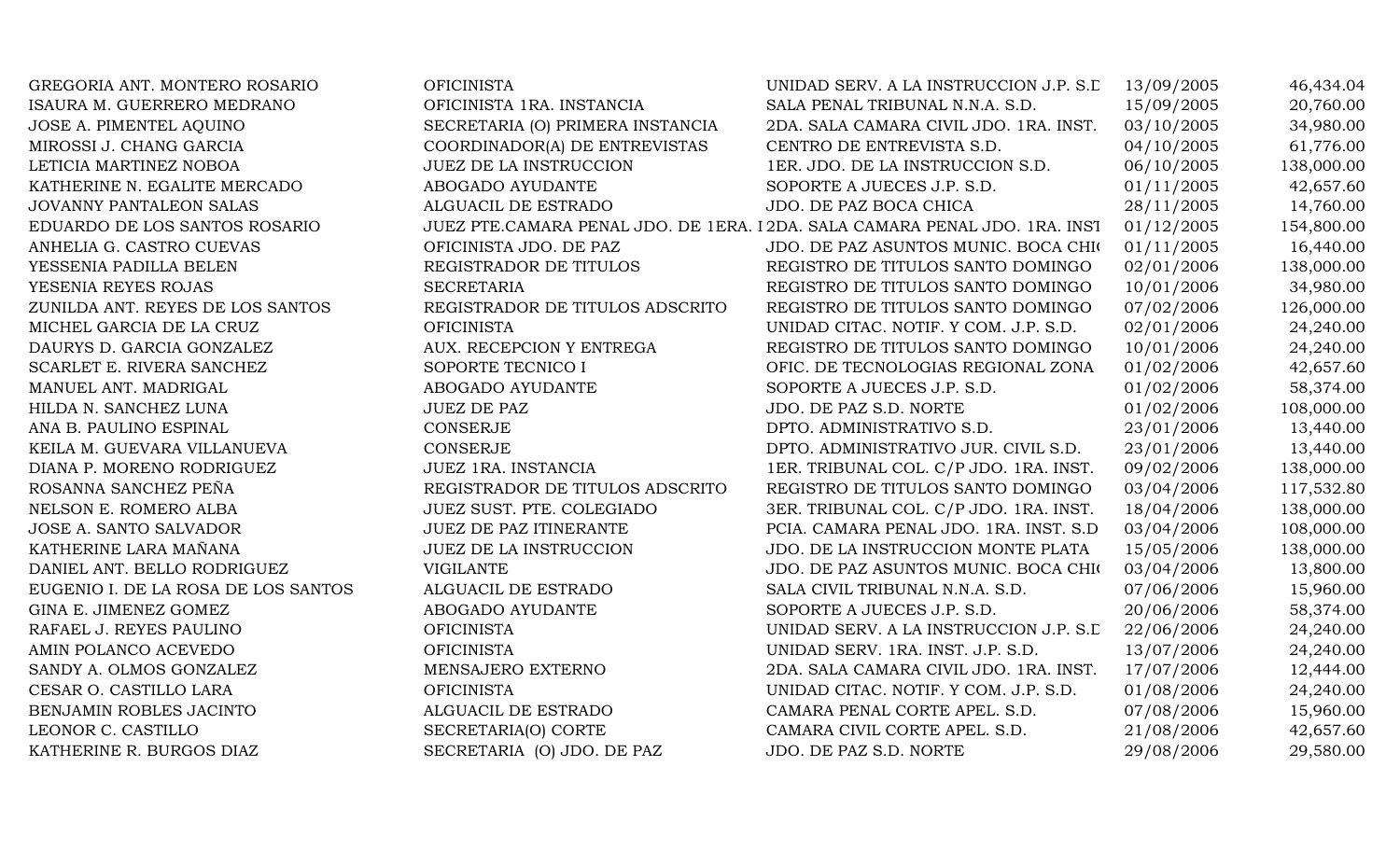| LUCIA VENTURA BERROA              | <b>ARCHIVISTA</b>                | OFIC. DE ARCHIVO JUDICIAL PJ S.D.                                            | 01/12/2006 | 16,440.00  |
|-----------------------------------|----------------------------------|------------------------------------------------------------------------------|------------|------------|
| MANUEL E. LUCIANO LUCIANO         | ALGUACIL DE ESTRADO              | JDO. DE PAZ ASUNTOS MUNIC. BOCA CHIO                                         | 18/09/2006 | 14,760.00  |
| NEFTALI AQUINO SALVADOR           | OFICINISTA 1RA. INSTANCIA        | 6TA. SALA CAMARA CIVIL JDO. 1RA. INST.                                       | 18/09/2006 | 20,760.00  |
| FATIMA JIMENEZ ALMONTE            |                                  | SECRETARIA (O) SERVICIO A EJECUCION DUNIDAD SERV. A EJEC. DE LA PENA J.P. S. | 03/10/2006 | 77,836.80  |
| LUIS O. REYNOSO BAUTISTA          | ALGUACIL DE ESTRADO              | TRIBUNAL EJEC. SANCION ADOLES. S.D.                                          | 01/11/2006 | 15,175.20  |
| JACQUELINE DE LA CRUZ FLORIAN     | SECRETARIA (O) JDO. DE PAZ       | JDO. DE PAZ DE LA 2DA. CIRC. S.D. ESTE                                       | 01/11/2006 | 29,580.00  |
| CARMEN L. GONZALEZ                | <b>OFICINISTA</b>                | UNIDAD SERV. A LA INSTRUCCION J.P. S.L                                       | 01/11/2006 | 24,240.00  |
| RANDOJ S. PEÑA VALDEZ             | ALGUACIL DE ESTRADO              | CORTE DE TRABAJO S.D.                                                        | 03/11/2006 | 14,760.00  |
| JUAN ALB. MERCEDES ORTEGA         | <b>ARCHIVISTA</b>                | SALA PENAL TRIBUNAL N.N.A. S.D.                                              | 08/11/2006 | 13,920.00  |
| OSCAR B. POUERIET RUIZ            | SOPORTE TECNICO II               | OFIC. DE TECNOLOGIAS REGIONAL ZONA                                           | 01/12/2006 | 34,980.00  |
| KAREN A. ARIAS CASADO             | SECRETARIA(O) CORTE              | CORTE DE APEL. N.N.A. S.D.                                                   | 01/11/2006 | 42,657.60  |
| PATRICIO M. RIVAS PLACENCIO       | ALGUACIL DE ESTRADO              | 4TA. SALA CAMARA CIVIL JDO. 1RA. INST.                                       | 01/12/2014 | 14,760.00  |
| KENYI E. MOLINA BATISTA           | MENSAJERO EXTERNO                | DPTO. ADMINISTRATIVO JUR. LABORAL S.I                                        | 26/12/2006 | 18,120.00  |
| IRONELYS AGRAMONTE JIMENEZ        | <b>RECEPCIONISTA</b>             | DPTO. ADMINISTRATIVO JUR. LABORAL S.1                                        | 02/01/2007 | 16,440.00  |
| MARIA M. BERROA NUÑEZ             | CONSERJE                         | DPTO. ADMINISTRATIVO JUR. LABORAL S.I                                        | 02/01/2007 | 12,444.00  |
| ALTAGRACIA MENDEZ TAVERAS         | SECRETARIA(O) CORTE              | TRIBUNAL EJEC. SANCION ADOLES. S.D.                                          | 01/12/2014 | 42,657.60  |
| CARLOS A. MONTERO ESPINOSA        | OFICINISTA 1RA. INSTANCIA        | SALA PENAL TRIBUNAL N.N.A. S.D.                                              | 05/02/2007 | 20,760.00  |
| CARLOS J. ACOSTA PEREZ            | MENSAJERO INTERNO                | JDO. DE PAZ ASUNTOS MUNIC. BOCA CHIO                                         | 19/02/2007 | 12,444.00  |
| MELANEO VAZQUEZ NOVA              | ALGUACIL DE ESTRADO              | 1RA. SALA JDO. DE TRABAJO S.D.                                               | 01/03/2007 | 14,760.00  |
| ROBERT E. VIZCAINO LUNA           | SECRETARIA (O) PRIMERA INSTANCIA | 3RA. SALA JDO. DE TRABAJO S.D.                                               | 02/03/2007 | 34,980.00  |
| CYNDY M. CORDERO CUEVAS           | <b>JUEZ DE PAZ ITINERANTE</b>    | SALA CIVIL TRIBUNAL N.N.A. S.D.                                              | 24/04/2007 | 108,000.00 |
| JUAN DEL C. BAUTISTA JORGE        | ALGUACIL DE ESTRADO              | UNIDAD CITAC. NOTIF. Y COM. J.P. MONTE                                       | 20/03/2007 | 15,960.00  |
| ANA A. TEJADA ALMONTE             | ABOGADO AYUDANTE 1RA. INST.      | SALA PENAL TRIBUNAL N.N.A. S.D.                                              | 15/03/2007 | 43,840.80  |
| INGRID ALT. MONTILLA DE JESUS     | ABOGADO AYUDANTE                 | SOPORTE A JUECES J.P. S.D. OESTE                                             | 02/04/2007 | 43,840.80  |
| MAURICIO A. CARPIO MARTINEZ       | ALGUACIL DE ESTRADO              | JDO. DE PAZ DE LA 1RA. CIRC. S.D. ESTE                                       | 25/06/2007 | 14,760.00  |
| DEIVI A. LAJARA SOTO              | OFICINISTA ATENCION USUARIO      | UNIDAD ATENCION AL USUARIO J.P. S.D.                                         | 02/07/2007 | 24,240.00  |
| GISELL N. NUÑEZ ISAAC             | OFICINISTA ATENCION USUARIO      | UNIDAD ATENCION AL USUARIO J.P. S.D.                                         | 09/07/2007 | 28,860.00  |
| EDWARD F. PEREZ RAMOS             | OFICINISTA ATENCION USUARIO      | UNIDAD ATENCION AL USUARIO J.P. S.D.                                         | 09/07/2007 | 28,860.00  |
| NIKAURY L. BATISTA GARCIA         | <b>ARCHIVISTA</b>                | 3RA. SALA CAMARA CIVIL JDO. 1RA. INST.                                       | 17/10/2012 | 13,920.00  |
| RAUL A. GARCIA SANTANA            | ALGUACIL DE ESTRADO              | PCIA. JDO. DE TRABAJO S.D.                                                   | 13/04/2009 | 19,074.00  |
| CESAR L. ESTRELLA SURIEL          | <b>OFICINISTA</b>                | UNIDAD DE AUDIENCIAS J.P. S.D. OESTE                                         | 23/07/2007 | 20,760.00  |
| HIPOLITA DE LA CRUZ DE DE LA ROSA | SECRETARIA (O) JDO. DE PAZ       | JDO. DE PAZ DON JUAN                                                         | 01/08/2007 | 23,160.00  |
| JULIO C. DE LOS SANTOS MORLA      | JUEZ SUST. PTE. COLEGIADO        | 2DO. TRIBUNAL COL. C/P JDO. 1RA. INST.                                       | 01/06/2010 | 138,000.00 |
| <b>ALICIA RAMIREZ MATOS</b>       |                                  | SUPERVISOR DE INFORMACION Y ORIENTA CENTRO INF. ORIENT. CIUDADANA PJ SAN     | 23/07/2007 | 24,240.00  |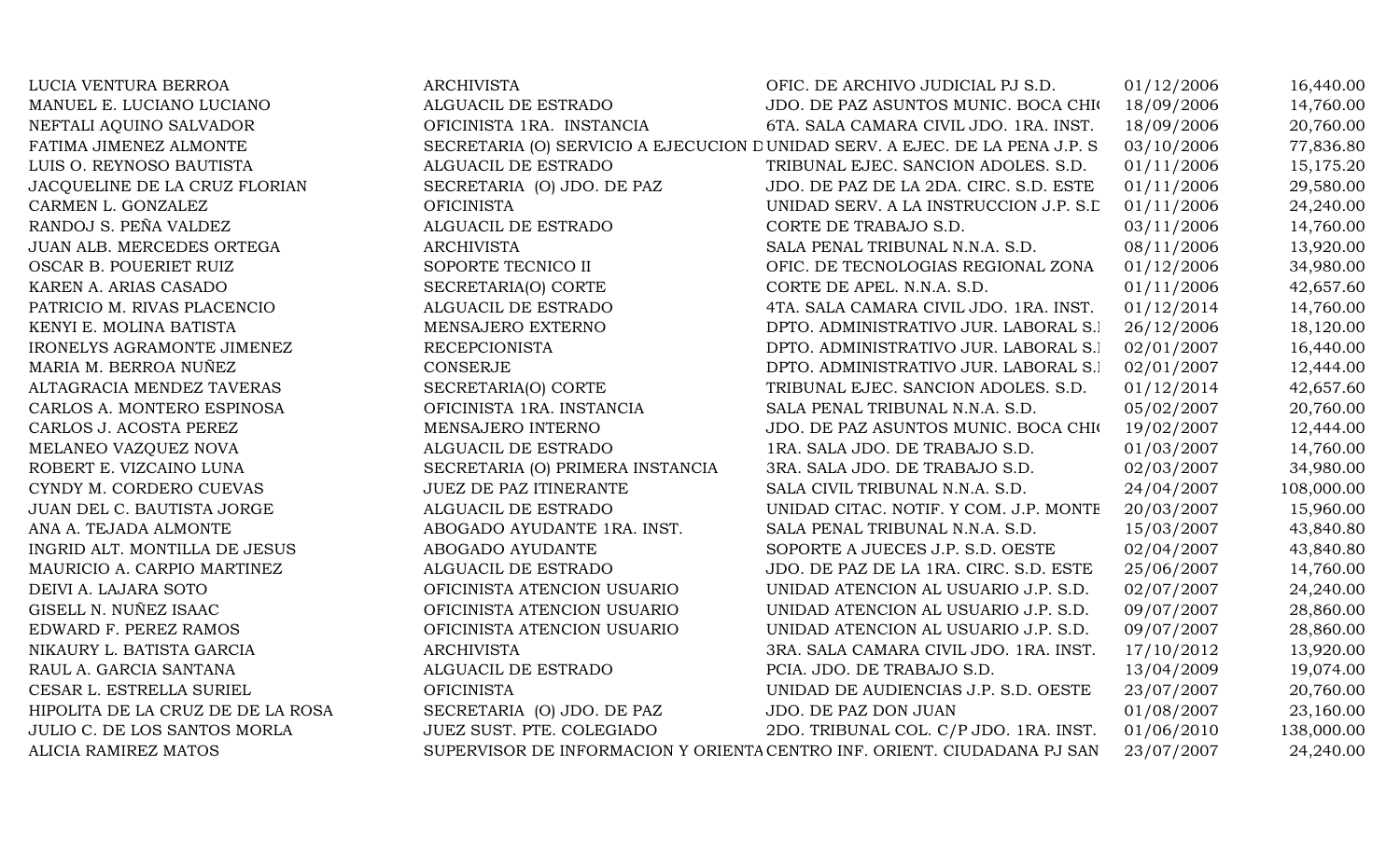| JAVIER E. PERDOMO PINA          | ALGUACIL DE ESTRADO                                                  | SALA PENAL TRIBUNAL N.N.A. S.D.          | 08/08/2007 | 15,960.00  |
|---------------------------------|----------------------------------------------------------------------|------------------------------------------|------------|------------|
| MASSIEL I. QUINTIN FORTUNA      | ABOGADO AYUDANTE                                                     | SOPORTE A JUECES J.P. S.D.               | 29/10/2008 | 58,374.00  |
| NIKAURY HENRIQUEZ CRUZ          | <b>ARCHIVISTA</b>                                                    | 3RA. SALA CAMARA CIVIL JDO. 1RA. INST.   | 12/09/2007 | 13,920.00  |
| FLOR E. BATISTA POLO            | <b>JUEZ DE PAZ</b>                                                   | JDO. DE PAZ ASUNTOS MUNIC. S.D. ESTE     | 12/09/2007 | 108,000.00 |
| CLAUDIA M. POLANCO SENA         | OFICINISTA 1RA. INSTANCIA                                            | SALA PENAL TRIBUNAL N.N.A. S.D.          | 22/02/2010 | 20,760.00  |
| YURY A. CUEVAS DE LA CRUZ       | JUEZ DE PAZ ITINERANTE                                               | PCIA. CAMARA PENAL JDO. 1RA. INST. S.D   | 01/10/2007 | 108,000.00 |
| ANGIE M. HERNANDEZ FRANCO       | <b>OFICINISTA</b>                                                    | UNIDAD DE AUDIENCIAS J.P. S.D.           | 30/10/2007 | 24,240.00  |
| ALTAGRACIA A. LEYBA MEJIA       | OFICINISTA ATENCION USUARIO                                          | UNIDAD ATENCION AL USUARIO J.P. MONT     | 06/11/2007 | 22,920.00  |
| KELVYS J. HENRIQUEZ RODRIGUEZ   | <b>JUEZ DE PAZ</b>                                                   | <b>JDO. DE PAZ YAMASA</b>                | 03/10/2016 | 108,000.00 |
| SAHIRA C. GUZMAN MAÑAN          | JUEZ DE PAZ ITINERANTE                                               | SALA PENAL TRIBUNAL N.N.A. S.D.          | 03/10/2016 | 108,000.00 |
| EMMANUEL A. LOPEZ POLANCO       | <b>JUEZ DE PAZ ITINERANTE</b>                                        | PCIA. CAMARA CIVIL JDO. 1RA. INST. S.D   | 03/10/2016 | 108,000.00 |
| ARIELLA CEDANO NUÑEZ            | JUEZ 1RA. INSTANCIA                                                  | 2DO. TRIBUNAL COL. C/P JDO. 1RA. INST.   | 01/03/2011 | 138,000.00 |
| TONY SUGILIO EVANGELISTA        | ALGUACIL DE ESTRADO                                                  | UNIDAD CITAC. NOTIF. Y COM. J.P. S.D.    | 26/12/2007 | 15,960.00  |
| MARIA L. APATAÑO DE LOS SANTOS  | <b>JUEZ DE PAZ ITINERANTE</b>                                        | PCIA. CAMARA PENAL JDO. 1RA. INST. S.D   | 20/11/2007 | 108,000.00 |
| JENNIFER B. RAMIREZ BELTRE      | ABOGADO AYUDANTE                                                     | SOPORTE A JUECES J.P. S.D. OESTE         | 28/01/2008 | 15,720.00  |
| AVIDELBA L. VALENCIA HENRY      | ENCARGADO(A) OFICINA ADMINISTRATIVA DPTO. ADMINISTRATIVO MONTE PLATA |                                          | 30/01/2008 | 67,405.20  |
| CECILIA TORIBIO MELO            | <b>JUEZ DE PAZ</b>                                                   | JDO. DE PAZ ASUNTOS MUNIC. BOCA CHIO     | 11/02/2008 | 108,000.00 |
| LEONELA C. REYNOSO CRUCETA      | SECRETARIA (O) GENERAL                                               | SECRETARIA GENERAL J.P. S.D.             | 30/01/2008 | 117,532.80 |
| JOHN E. ANDERSON ROJAS          | <b>OFICINISTA</b>                                                    | UNIDAD SERV. A LA INSTRUCCION J.P. S.L   | 03/03/2008 | 24,240.00  |
| ROBERTO OGANDO FORTUNA          | ALGUACIL DE ESTRADO                                                  | CORTE DE APEL. N.N.A. S.D.               | 01/02/2008 | 14,760.00  |
| RAQUEL ORTEGA PERDOMO           | SECRETARIA DEPTO. ADM.                                               | DPTO. ADMINISTRATIVO JUR. N.N.A. S.D.    | 24/03/2008 | 18,120.00  |
| MAXIMO C. ROA SAINT HILAIRE     | <b>JUEZ DE LA INSTRUCCION</b>                                        | 2DO. JDO. DE LA INSTRUCCION S.D.         | 07/04/2008 | 138,000.00 |
| PATRICIA M. JEREZ JIMENEZ       | <b>ARCHIVISTA</b>                                                    | OFIC. DE ARCHIVO JUDICIAL JURISD. CIVI   | 15/04/2008 | 16,440.00  |
| BIENVENIDO JIMENEZ VASQUEZ      | REPRODUCTOR DE DOCUMENTOS                                            | DPTO. ADMINISTRATIVO S.D.                | 21/04/2008 | 15,840.00  |
| PABLO N. DE LA CRUZ MANZANILLO  | ALGUACIL DE ESTRADO                                                  | UNIDAD CITAC. NOTIF. Y COM. J.P. S.D.    | 23/04/2008 | 15,960.00  |
| GERINGTON J. GARCIA AGRAMONTE   | ALGUACIL DE ESTRADO                                                  | SALA PENAL TRIBUNAL N.N.A. S.D.          | 12/05/2008 | 15,960.00  |
| EGARD E. BARRERA CRUZ           | <b>OFICINISTA</b>                                                    | UNIDAD CITAC. NOTIF. Y COM. J.P. S.D. OI | 09/04/2008 | 20,760.00  |
| WENDY E. BALBUENA CHEVALIER     | ABOGADO AYUDANTE 1RA. INST.                                          | 5TA. SALA CAMARA CIVIL JDO. 1ERA. INST   | 23/06/2008 | 43,840.80  |
| RAUDY D. CRUZ NUÑEZ             | ALGUACIL DE ESTRADO                                                  | 2DA. SALA JDO. DE TRABAJO S.D.           | 24/06/2013 | 14,760.00  |
| JONATHAN BORGES ROMERO          | ALGUACIL DE ESTRADO                                                  | 3RA. SALA JDO. DE TRABAJO S.D.           | 26/09/2017 | 15,960.00  |
| EUGENIO C. DE LA CRUZ           | ALGUACIL DE ESTRADO                                                  | <b>JDO. DE PAZ YAMASA</b>                | 24/07/2013 | 13,800.00  |
| GRISELDA FERMIN DIAZ            | ABOGADO AYUDANTE 1RA. INST.                                          | PCIA. Y 1RA. SALA CAMARA CIVIL JDO. 1R/  | 01/11/2010 | 43,840.80  |
| VIOLKY A. DE LA ROSA DE LA ROSA | <b>CONSERJE</b>                                                      | DPTO. ADMINISTRATIVO S.D.                | 14/07/2008 | 12,444.00  |
| <b>JESUCITA ACOSTA RAMOS</b>    | OFICINISTA 1RA. INSTANCIA                                            | PCIA. Y 1RA. SALA CAMARA CIVIL JDO. 1R/  | 16/06/2008 | 20,760.00  |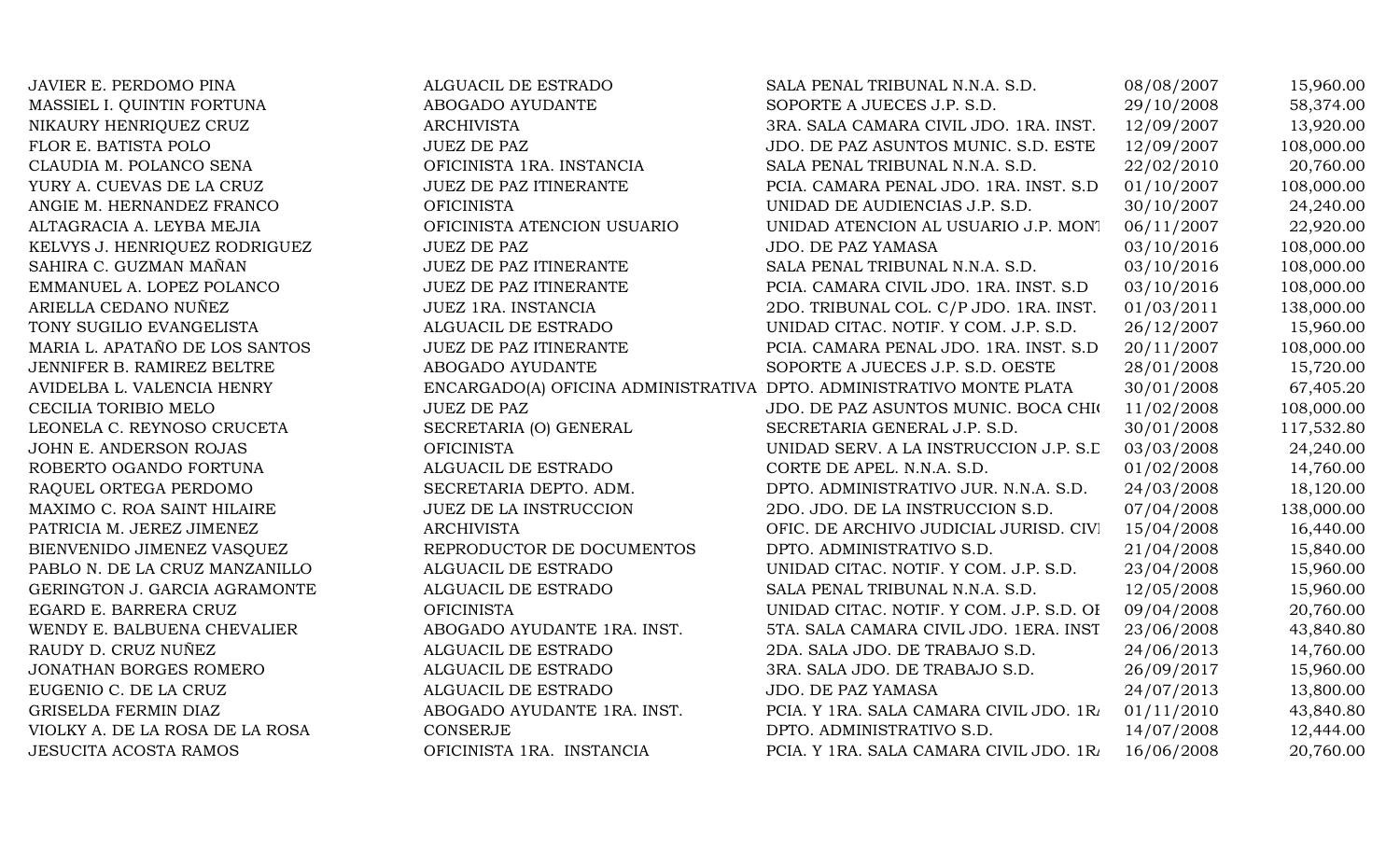| KAROL P. HEREDIA                  | <b>JUEZ DE PAZ</b>               | JDO. DE PAZ MONTE PLATA                 | 27/08/2008 | 108,000.00 |
|-----------------------------------|----------------------------------|-----------------------------------------|------------|------------|
| MONICA S. QUIÑONES CORONADO       | ABOGADO AYUDANTE 1RA. INST.      | 2DA. SALA JDO. DE TRABAJO S.D.          | 11/08/2008 | 43,840.80  |
| FARINA L. PEREZ JIMENEZ           | SUPERVISOR DE ARCHIVO            | OFIC. DE ARCHIVO JUDICIAL PJ S.D.       | 08/08/2008 | 29,580.00  |
| VIANESSA CABRAL ALVAREZ           | <b>OFICINISTA</b>                | SOPORTE A JUECES J.P. S.D.              | 01/08/2008 | 26,850.00  |
| MILCALA N. BELLO RODRIGUEZ        | SECRETARIA (O) PRIMERA INSTANCIA | PCIA. JDO. DE TRABAJO S.D.              | 09/09/2008 | 34,980.00  |
| ANDREA ALCANTARA                  | <b>CONSERJE</b>                  | DPTO. ADMINISTRATIVO JUR. CIVIL S.D.    | 10/06/2013 | 12,444.00  |
| MARIELA VALLEJO VALERA            | OFICINISTA ATENCION USUARIOS     | UNIDAD ATENCION AL USUARIO J.P. S.D.    | 24/10/2008 | 28,860.00  |
| SOILIO MARTINEZ DELGADO           | ALGUACIL DE ESTRADO              | JDO. DE PAZ ASUNTOS MUNIC. S.D. NORT    | 01/10/2008 | 14,760.00  |
| CLAUDIO E. ALEMAIS MANCEBO        | <b>ARCHIVISTA</b>                | REGISTRO DE TITULOS SANTO DOMINGO       | 06/11/2008 | 24,240.00  |
| JOSE E. GALAN                     | MAYORDOMO III                    | DPTO. ADMINISTRATIVO JUR. LABORAL S.I   | 12/11/2008 | 15,840.00  |
| YOLISAT K. RODRIGUEZ DE LEON      | OFICINISTA ATENCION USUARIO      | UNIDAD ATENCION AL USUARIO J.P. S.D.    | 01/03/2010 | 24,240.00  |
| GILKANIA M. PADILLA PEÑA          | SECRETARIA DEPTO. ADM.           | DPTO. ADMINISTRATIVO S.D.               | 01/03/2010 | 28,680.00  |
| FERNANDO A. RIVERA POLANCO        | OFICINISTA CORTE                 | CORTE DE TRABAJO S.D.                   | 10/01/2017 | 24,240.00  |
| MAXIMO PIRON VALDEZ               | <b>NOTIFICADOR</b>               | UNIDAD CITAC. NOTIF. Y COM. J.P. S.D.   | 01/01/2010 | 18,120.00  |
| CYNTHIA I. SANTANA HERNANDEZ      | OFICINISTA ATENCION USUARIOS     | UNIDAD ATENCION AL USUARIO J.P. S.D.    | 01/01/2010 | 24,240.00  |
| RAMON A. LAMBERTUS BARBOSA        | JUEZ 1RA. INSTANCIA              | 8VA. SALA CAMARA CIVIL JDJO. 1RA. INST  | 23/02/2009 | 138,000.00 |
| BERENICE A. NUÑEZ SANCHEZ         | JUEZ 1RA. INSTANCIA              | SALA PENAL TRIBUNAL N.N.A. S.D.         | 23/02/2009 | 138,000.00 |
| ISAURA SANTOS ESCOLASTICO         | <b>CONSERJE</b>                  | DPTO. ADMINISTRATIVO S.D. OESTE         | 01/07/2009 | 12,444.00  |
| MARLON CASTILLO GONZALEZ          | OFICINISTA CORTE                 | CORTE DE TRABAJO S.D.                   | 08/09/2009 | 24,240.00  |
| YANIRA CONCEPCION PRENSA          | OFICINISTA 1RA. INSTANCIA        | 6TA. SALA CAMARA CIVIL JDO. 1RA. INST.  | 14/02/2013 | 20,760.00  |
| DEURIS F. MEJIA CARRASCO          | ALGUACIL DE ESTRADO              | 2DA. SALA CAMARA CIVIL JDO. 1RA. INST.  | 01/09/2009 | 14,760.00  |
| EBRIDELINA DEL C. DE LA OZ GARRIZ | JUEZ 1RA. INSTANCIA              | TRIBUNAL N.N.A. 2DA. SALA PENAL S.D.    | 19/10/2009 | 138,000.00 |
| FREDDY E. CABRERA PAULINO         | ABOGADO AYUDANTE 1RA. INST.      | PCIA. Y 1RA. SALA CAMARA CIVIL JDO. 1R/ | 01/05/2012 | 24,240.00  |
| JHOMARYS E. DE LEON RODRIGUEZ     | ABOGADO AYUDANTE CORTE           | CAMARA CIVIL CORTE APEL. S.D.           | 03/05/2011 | 43,840.80  |
| MAYELINE I. SANTOS                | SECRETARIA (O) GENERAL           | SECRETARIA GENERAL J.P. S.D. OESTE      | 01/01/2010 | 66,528.00  |
| KATHERINE D. ROSARIO MEJIA        | ABOGADO AYUDANTE                 | SOPORTE A JUECES J.P. S.D.              | 01/01/2010 | 58,374.00  |
| ALBA N. PEREZ DE LOS SANTOS       | ABOGADO AYUDANTE                 | SOPORTE A JUECES J.P. S.D.              | 01/01/2010 | 58,374.00  |
| YUDELKA ALT. BATISTA HIDALGO      | <b>CONSERJE</b>                  | DPTO. ADMINISTRATIVO JUR. CIVIL S.D.    | 01/06/2010 | 12,444.00  |
| FELIX V. LAJARA SOTO              | OFICINISTA 1RA. INSTANCIA        | 5TA. SALA CAMARA CIVIL JDO. 1ERA. INST  | 15/03/2010 | 20,760.00  |
| RICHARD B. CUEVAS FLORIAN         | SOPORTE TECNICO II               | OFIC. DE TECNOLOGIAS REGIONAL ZONA      | 13/05/2010 | 34,980.00  |
| ANGEL L. SANCHEZ DE LA CRUZ       | SUPERVISOR DE ARCHIVO            | OFIC. DE ARCHIVO JUDICIAL JURISD. CIVI  | 08/06/2010 | 29,580.00  |
| CAROL S. MODESTO SANCHEZ          | <b>JUEZ DE PAZ</b>               | JDO. DE PAZ DE LA 2DA. CIRC. S.D. ESTE  | 09/02/2015 | 108,000.00 |
| AQUILINO LORENZO RAMIREZ          | ALGUACIL DE ESTRADO              | JDO. DE PAZ S.D. NORTE                  | 05/07/2010 | 14,760.00  |
| SUGEILY K. PIANTINI CASTELLANO    | OFICINISTA ATENCION USUARIO      | UNIDAD ATENCION AL USUARIO J.P. S.D.    | 13/07/2010 | 28,860.00  |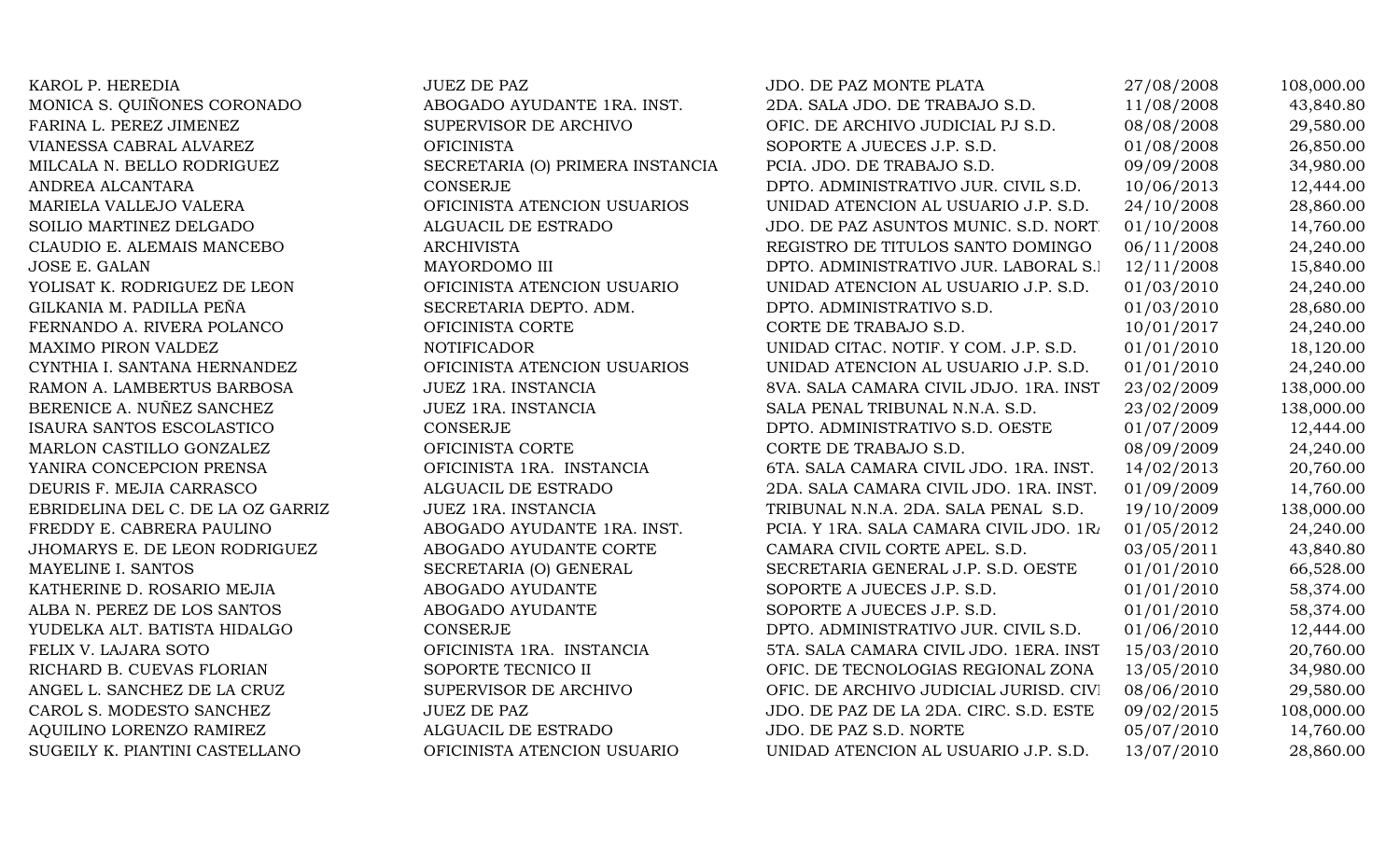| AMBAR M. PINA LABEGAR                 | <b>OFICINISTA</b>                | UNIDAD DE AUDIENCIAS J.P. S.D. OESTE   | 28/07/2010 | 20,760.00  |
|---------------------------------------|----------------------------------|----------------------------------------|------------|------------|
| RUTH N. MEJIA MERCADO                 | OFICINISTA ATENCION USUARIO      | UNIDAD ATENCION AL USUARIO J.P. S.D.   | 04/08/2010 | 28,860.00  |
| NATHALIE M. BATISTA BATISTA           | <b>OFICINISTA</b>                | UNIDAD CITAC. NOTIF. Y COM. J.P. S.D.  | 06/09/2010 | 24,240.00  |
| JOHANNA SEPULVEDA NOLASCO             | OFICINISTA 1RA. INSTANCIA        | 2DA. SALA CAMARA CIVIL JDO. 1RA. INST. | 20/10/2010 | 20,760.00  |
| DEYANIRA RIVERA GUZMAN                | CONSERJE-MENSAJERO(A)            | JDO. DE PAZ DON JUAN                   | 10/11/2010 | 12,444.00  |
| GLENYS N. JIMENEZ LAUREANO            | <b>OFICINISTA</b>                | UNIDAD SERV. A LA INSTRUCCION J.P. S.L | 10/11/2010 | 24,240.00  |
| ANTONIO A. ALBOLEDA FELIZ             | MENSAJERO EXTERNO                | DPTO. ADMINISTRATIVO S.D. OESTE        | 23/11/2010 | 18,120.00  |
| CARLOS M. SANCHEZ PEGUERO             | OFICINISTA ATENCION USUARIO      | UNIDAD ATENCION AL USUARIO J.P. S.D.   | 15/11/2010 | 28,860.00  |
| FRANCIS N. DIAZ DE LOS SANTOS         | OFICINISTA 1RA. INSTANCIA        | 3RA. SALA CAMARA CIVIL JDO. 1RA. INST. | 06/12/2010 | 20,760.00  |
| CAROLIN V. MONERO MEJIA               | ABOGADO AYUDANTE 1RA. INST.      | SALA CIVIL TRIBUNAL N.N.A. S.D.        | 27/12/2010 | 43,840.80  |
| YELISSA E. ROSARIO SOSA               | OFICINISTA JDO. DE PAZ           | JDO. DE PAZ BOCA CHICA                 | 03/01/2011 | 16,440.00  |
| YOMAIRA PRENZA ALONZO                 | CONSERJE                         | JDO. DE PAZ S.D. NORTE                 | 03/02/2011 | 12,444.00  |
| KAROLIN Y. GIL BONIFACIO              | SUPERVISOR DE AUDIENCIAS         | UNIDAD DE AUDIENCIAS J.P. S.D.         | 01/03/2011 | 77,836.80  |
| YAMILKA J. FRIAS CASTILLO             | <b>ARCHIVISTA</b>                | REGISTRO DE TITULOS SANTO DOMINGO      | 28/04/2011 | 24,240.00  |
| ARNOLD M. VOLQUEZ HEREDIA             | <b>OFICINISTA</b>                | UNIDAD DE AUDIENCIAS J.P. S.D.         | 01/12/2011 | 24,240.00  |
| WELINTON SANTANA DE LEON              | MENSAJERO INTERNO                | DPTO. ADMINISTRATIVO MONTE PLATA       | 07/06/2011 | 12,444.00  |
| BRENDA A. ROSARIO GARCIA              | SECRETARIA (O) PRIMERA INSTANCIA | 4TA. SALA CAMARA CIVIL JDO. 1RA. INST. | 31/05/2012 | 34,980.00  |
| <b>JULIO C. FRANCISCO ESCARFULLER</b> | OFICINISTA 1RA. INSTANCIA        | 1RA. SALA JDO. DE TRABAJO S.D.         | 10/09/2012 | 20,760.00  |
| MARIA L. URBAEZ ARIAS                 | ABOGADO AYUDANTE                 | SOPORTE A JUECES J.P. S.D. OESTE       | 01/12/2011 | 28,860.00  |
| KERLIN D. ROSADO BERMUDEZ             | ABOGADO AYUDANTE                 | SOPORTE A JUECES J.P. S.D.             | 10/09/2012 | 58,374.00  |
| AMAURI M. MARTINEZ ABREU              | JUEZ 1RA. INSTANCIA              | 3ER. TRIBUNAL COL. C/P JDO. 1RA. INST. | 01/09/2011 | 138,000.00 |
| JOHANNA J. MENA                       | OFICINISTA 1RA. INSTANCIA        | SALA PENAL 2DO. TRIBUNAL N.N.A. S.D.   | 01/12/2011 | 20,760.00  |
| JOHANNY S. TAVERAS MORA               | ABOGADO AYUDANTE 1RA. INST.      | 3RA. SALA CAMARA CIVIL JDO. 1RA. INST. | 01/12/2011 | 43,840.00  |
| MARTIN O. BERROA RAMIREZ              | ABOGADO AYUDANTE                 | SOPORTE A JUECES J.P. S.D.             | 01/12/2011 | 58,374.00  |
| DOLORES GALAY DE LA CRUZ              | JUEZ DE LA INSTRUCCION           | OFIC. JUEZ COORD. JDO. DE LA INSTRUCO  | 01/11/2011 | 138,000.00 |
| ANNELLE L. ALMONTE CABRERA            | OFICINISTA 1RA. INSTANCIA        | 2DA. SALA CAMARA CIVIL JDO. 1RA. INST. | 01/12/2011 | 20,760.00  |
| YANNY J. MORENO DE LA CRUZ            | OFICINISTA JDO. DE PAZ           | JDO. DE PAZ YAMASA                     | 01/09/2012 | 14,760.00  |
| DIANY C. ESPINOSA SANCHEZ             | <b>OFICINISTA</b>                | UNIDAD DE AUDIENCIAS J.P. S.D.         | 03/01/2012 | 24,240.00  |
| <b>JOSE E. PEREZ SANTOS</b>           | ABOGADO AYUDANTE 1RA. INST.      | 1RA. SALA JDO. DE TRABAJO S.D.         | 07/05/2012 | 43,840.80  |
| JOHENDY K. GUZMAN CRUZ                | <b>OFICINISTA</b>                | UNIDAD DE AUDIENCIAS J.P. S.D. OESTE   | 01/11/2012 | 20,760.00  |
| SARA H. FIGUEROA VILORIO              | OFICINISTA CORTE                 | CAMARA CIVIL CORTE APEL. S.D.          | 03/09/2012 | 24,240.00  |
| OLGA N. TAVERAS SEGURA                | SECRETARIA (O) JDO. DE PAZ       | JDO. DE PAZ S.D. OESTE                 | 03/09/2012 | 29,580.00  |
| DOMINGO FLORES                        | <b>NOTIFICADOR</b>               | UNIDAD CITAC. NOTIF. Y COM. J.P. S.D.  | 07/10/2013 | 18,120.00  |
| NICOLE M. MEJIA CASTILLO              | <b>JUEZ DE PAZ</b>               | JDO. DE PAZ BAYAGUANA                  | 03/10/2016 | 108,000.00 |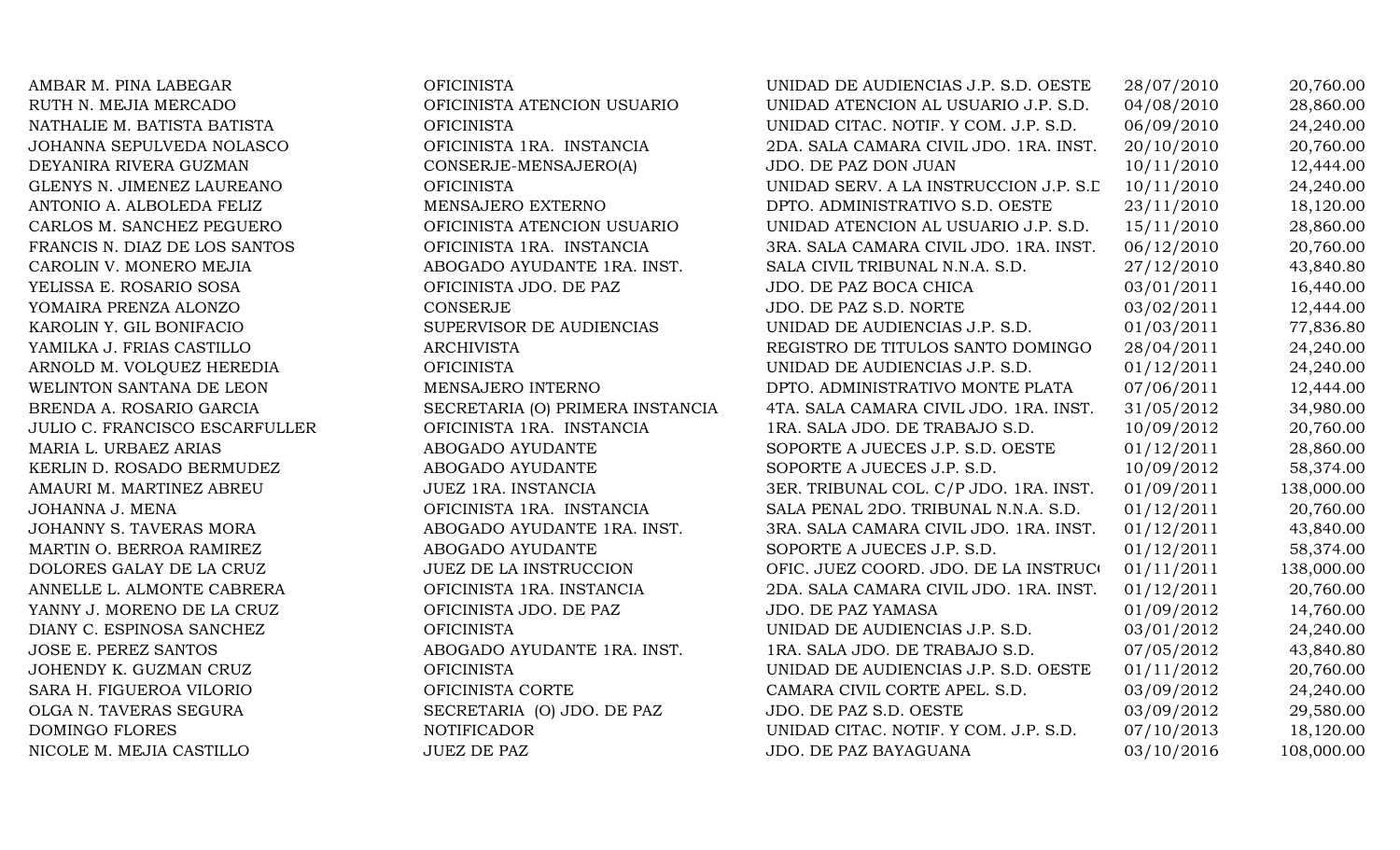| CLAUDIA E. ACEVEDO MENDOZA           | ABOGADO AYUDANTE 1RA. INST.      | PCIA. Y 1RA. SALA CAMARA CIVIL JDO. 1RA | 01/10/2012 | 43,840.80 |
|--------------------------------------|----------------------------------|-----------------------------------------|------------|-----------|
| KEILA M. GOMEZ FANITH                | REPRESENTANTE DE INFORMACION     | CENTRO INF. ORIENT. CIUDADANA PJ MOI    | 03/10/2012 | 24,240.00 |
| GRISSELL P. FERRERAS R DE DE LA CRUZ | <b>OFICINISTA</b>                | UNIDAD SERV. MERO TRAMITE J.P. MONTI    | 01/07/2014 | 20,760.00 |
| OSCAR FCO. NUÑEZ CANDELARIO          | <b>OFICINISTA</b>                | UNIDAD DE AUDIENCIAS J.P. S.D.          | 04/02/2013 | 24,240.00 |
| ROSEL ROMERO JEREZ                   | <b>OFICINISTA</b>                | UNIDAD DE AUDIENCIAS J.P. S.D.          | 01/04/2013 | 24,240.00 |
| MARIA E. FRANCO PEREZ                | SECRETARIA (O) PRIMERA INSTANCIA | 3RA. SALA CAMARA CIVIL JDO. 1RA. INST.  | 15/10/2012 | 29,580.00 |
| ASIA Y. MORENO DE LOS SANTOS         | <b>OFICINISTA</b>                | UNIDAD DE AUDIENCIAS J.P. MONTE PLAT    | 01/07/2014 | 20,760.00 |
| RENEE CASTILLO                       | <b>ARCHIVISTA</b>                | ARCHIVO ACTIVO J.I. MONTE PLATA         | 01/04/2013 | 24,240.00 |
| ERCILIA REINOSO RODRIGUEZ            | OFICINISTA 1RA. INSTANCIA        | 2DA. SALA JDO. DE TRABAJO S.D.          | 16/12/2013 | 20,760.00 |
| JEANCARLOS GUZMAN MONTERO            | <b>OFICINISTA</b>                | UNIDAD SERV. 1RA. INST. J.P. S.D.       | 04/12/2013 | 24,240.00 |
| DANIELA MARTE SIMON                  | <b>CONSERJE</b>                  | DPTO. ADMINISTRATIVO MONTE PLATA        | 25/08/2014 | 12,444.00 |
| DAURIN ML. NUÑEZ RAMIREZ             | OFICINISTA 1RA. INSTANCIA        | SALA CIVIL TRIBUNAL N.N.A. S.D.         | 06/11/2012 | 20,760.00 |
| ANGEL A. MUESES CERDA                | OFICINISTA CORTE                 | CORTE DE APEL. N.N.A. S.D.              | 04/12/2012 | 24,240.00 |
| JUAN C. MALDONADO CRUZ               | MAYORDOMO III                    | DPTO. ADMINISTRATIVO JUR. CIVIL S.D.    | 04/12/2012 | 15,840.00 |
| LEIDY Y. SEVERINO PIÑA               | <b>OFICINISTA</b>                | UNIDAD SERV. A CORTE J.P. S.D.          | 26/11/2012 | 24,240.00 |
| DAYNELYN M. ACEVEDO SEVERINO         | ABOGADO AYUDANTE                 | SOPORTE A JUECES J.P. S.D.              | 17/12/2012 | 24,240.00 |
| JUAN J. QUEZADA TEJEDA               | SECRETARIA (O) PRIMERA INSTANCIA | 4TA. SALA JDO. DE TRABAJO S.D.          | 17/12/2012 | 34,980.00 |
| FELIX I. CUELLO HEREDIA              | <b>OFICINISTA</b>                | UNIDAD DE AUDIENCIAS J.P. S.D.          | 17/12/2012 | 24,240.00 |
| REYNALDO ROSARIO FAMILIA             | OFICINISTA 1RA. INSTANCIA        | 3RA. SALA CAMARA CIVIL JDO. 1RA. INST.  | 18/02/2013 | 20,760.00 |
| FRANKLIN VAZQUEZ NOVA                | MENSAJERO EXTERNO                | CORTE DE APEL. N.N.A. S.D.              | 26/04/2013 | 18,120.00 |
| ERIDANIA FAJARDO MORENO              | <b>OFICINISTA</b>                | UNIDAD SERV. MERO TRAMITE J.P. S.D. O   | 24/07/2013 | 16,440.00 |
| LEONALDO HERNANDEZ CASTILLO          | SECRETARIA (O) PRIMERA INSTANCIA | SALA CIVIL TRIBUNAL N.N.A. S.D.         | 11/02/2013 | 34,980.00 |
| <b>JULIO C. GENAO JAVIER</b>         | OFICINISTA CORTE                 | CAMARA CIVIL CORTE APEL. S.D.           | 25/02/2013 | 24,240.00 |
| RUBI A. CORDERO ESCORBORT            | <b>OFICINISTA</b>                | UNIDAD DE AUDIENCIAS J.P. S.D.          | 04/12/2013 | 24,240.00 |
| LAURA M. ARIAS SANDOVAL              | <b>OFICINISTA</b>                | UNIDAD SERV. A LA INSTRUCCION J.P. S.L  | 10/02/2014 | 24,240.00 |
| JANNA P. DE LA CRUZ DE LOS SANTOS    | <b>OFICINISTA</b>                | CENTRO SERV. SEC. JUR. PENAL S.D.       | 08/12/2015 | 24,240.00 |
| ROSSI J. MORALES D OLEO              | ABOGADO AYUDANTE                 | SOPORTE A JUECES J.P. S.D.              | 08/04/2013 | 58,374.00 |
| MONICA MA. RICHARDSON HERRERA        | OFICINISTA ATENCION USUARIOS     | UNIDAD ATENCION AL USUARIO J.P. S.D.    | 08/04/2013 | 24,240.00 |
| YORDY MEDINA RIVERA                  | OFICINISTA 1RA. INSTANCIA        | PCIA. Y 1RA. SALA CAMARA CIVIL JDO. 1RA | 18/03/2013 | 20,760.00 |
| PATRICIA J. BIDO CASTELLANOS         | OFICINISTA ATENCION USUARIO      | UNIDAD ATENCION AL USUARIO J.P. S.D.    | 07/11/2013 | 28,860.00 |
| XEUSY MDES. ARAUJO CORNIELLE         | OFICINISTA 1RA. INSTANCIA        | 2DA. SALA CAMARA CIVIL JDO. 1RA. INST.  | 02/06/2014 | 20,760.00 |
| ARGELY D. PANIAGUA MATIA             | <b>OFICINISTA</b>                | UNIDAD SERV. A LA INSTRUCCION J.P. S.L  | 15/04/2015 | 24,240.00 |
| ARABELLY J. LARA RIVERA              | OFICINISTA 1RA. INSTANCIA        | 2DA. SALA CAMARA CIVIL JDO. 1RA. INST.  | 15/04/2013 | 20,760.00 |
| CARMEN Y. HERNANDEZ CORCINO          | <b>OFICINISTA</b>                | UNIDAD SERV. A LA INSTRUCCION J.P. S.L  | 24/04/2013 | 24,240.00 |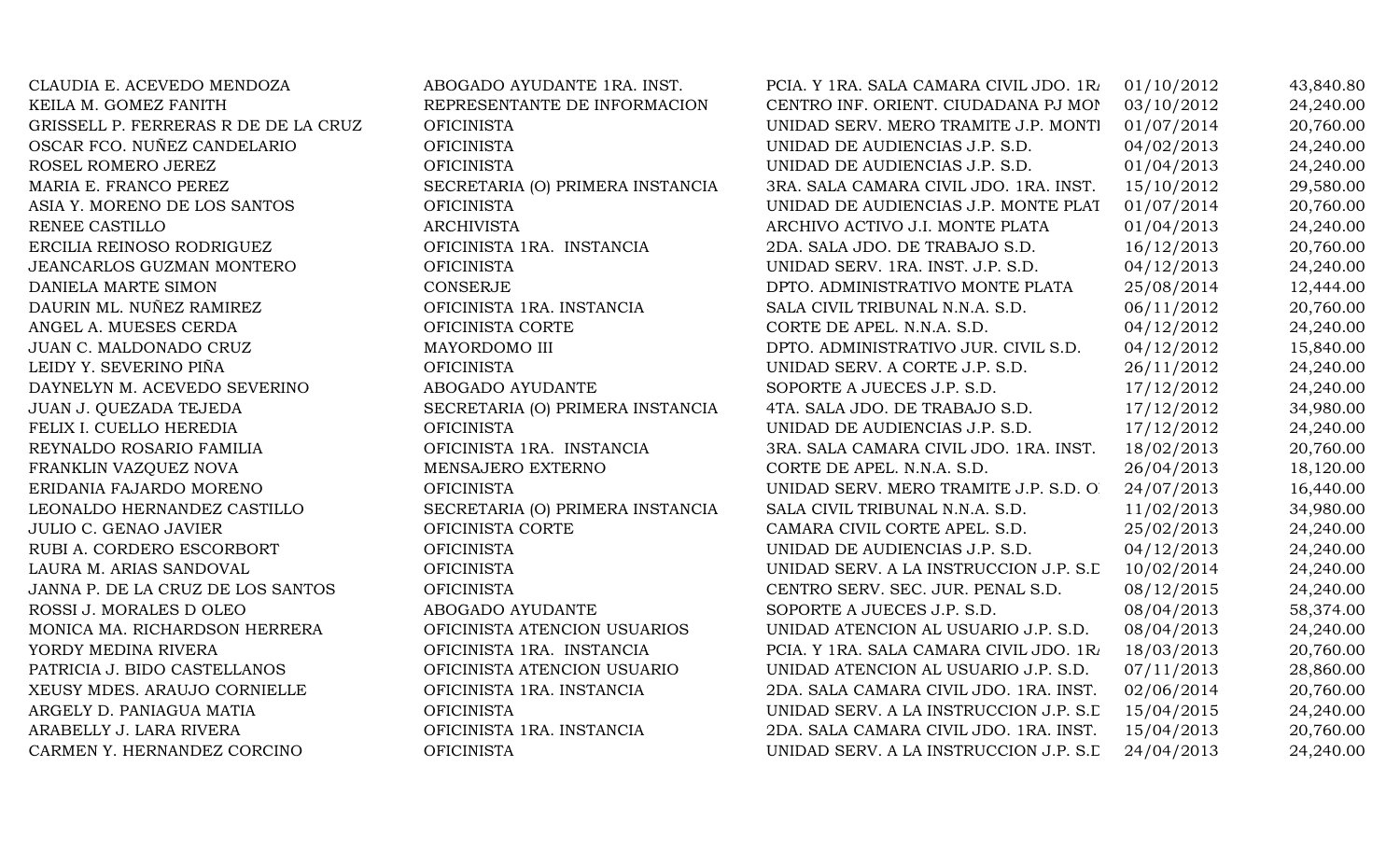| <b>BIANCA PRENSA CASTILLO</b>   | <b>OFICINISTA</b>                  | UNIDAD DE AUDIENCIAS J.P. S.D.                                             | 24/04/2013 | 24,240.00 |
|---------------------------------|------------------------------------|----------------------------------------------------------------------------|------------|-----------|
| CESAR O. MERCEDES ACEVEDO       | AUXILIAR ADMINISTRATIVO            | CENTRO DE ENTREVISTA S.D.                                                  | 10/06/2013 | 20,760.00 |
| JENNIFFER ROMERO LORA           | OFICINISTA 1RA. INSTANCIA          | PCIA. Y 1RA. SALA CAMARA CIVIL JDO. 1R/                                    | 30/04/2013 | 20,760.00 |
| YENIFER DE LA CRUZ BATISTA      | OFICINISTA 1RA. INSTANCIA          | 4TA. SALA JDO. DE TRABAJO S.D.                                             | 03/02/2014 | 20,760.00 |
| ANGEL FABIAN MARCIAL            | MAYORDOMO II                       | DPTO. ADMINISTRATIVO MONTE PLATA                                           | 15/05/2013 | 14,760.00 |
| RAFAELINA DE LA CRUZ MAÑON      | OFICINISTA 1RA. INSTANCIA          | SALA CIVIL TRIBUNAL N.N.A. S.D.                                            | 10/03/2014 | 20,760.00 |
| JOSE ML. BATISTA CUEVAS         | OFICINISTA CORTE                   | CAMARA CIVIL CORTE APEL. S.D.                                              | 27/11/2013 | 20,760.00 |
| EVELYN RODRIGUEZ PERALTA        | OFICINISTA 1RA. INSTANCIA          | SALA CIVIL TRIBUNAL N.N.A. S.D.                                            | 17/06/2013 | 20,760.00 |
| FLORANGEL RICHARDSON DE LA CRUZ | <b>OFICINISTA</b>                  | UNIDAD SERV. A LA INSTRUCCION J.P. S.L                                     | 17/06/2013 | 24,240.00 |
| YOANNY Y. ROSARIO ESPINAL       | OFICINISTA 1RA. INSTANCIA          | CAMARA CIVIL JDO. 1RA. INST. MONTE PL.                                     | 12/01/2015 | 20,760.00 |
| JOEL GUZMAN HERRERA             | OFICINISTA CORTE                   | CAMARA CIVIL CORTE APEL. S.D.                                              | 08/07/2013 | 24,240.00 |
| ALTAGRACIA Y. MANZUETA ROSARIO  | CONSERJE-MENSAJERO(A)              | JDO. DE PAZ SABANA GRANDE DE BOYA                                          | 19/08/2013 | 12,444.00 |
| JUNIOR A. GALARZA CABRERA       | SECRETARIA (O) PRIMERA INSTANCIA   | TRIBUNAL N.N.A. 2DA. SALA PENAL S.D.                                       | 05/08/2013 | 20,760.00 |
| YEIMY A. AQUINO ARREDONDO       | ABOGADO AYUDANTE                   | SOPORTE A JUECES J.P. S.D.                                                 | 10/02/2014 | 58,374.00 |
| VIANELLY DUARTE CABRERA         | OFICINISTA DE EJECUCION DE LA PENA | UNIDAD SERV. A EJEC. DE LA PENA J.P. S.                                    | 24/03/2014 | 24,240.00 |
| STALLIN MATEO VILLAMAN          | <b>ARCHIVISTA</b>                  | OFIC. DE ARCHIVO JUDICIAL PJ S.D.                                          | 19/05/2014 | 16,440.00 |
| WELLINGTHON DE LA ROSA DE JESUS | OFICINISTA 1RA. INSTANCIA          | 2DA. SALA CAMARA CIVIL JDO. 1RA. INST.                                     | 14/10/2013 | 20,760.00 |
| FLERIDA B. DOTEL ESPINOSA       | <b>OFICINISTA</b>                  | UNIDAD CITAC. NOTIF. Y COM. J.P. S.D.                                      | 11/09/2013 | 24,240.00 |
| TOMAS M. MERCEDES PEREZ         | OFICINISTA 1RA. INSTANCIA          | SALA CIVIL TRIBUNAL N.N.A. S.D.                                            | 05/11/2013 | 20,760.00 |
| JONATHAN E. PEREZ JEREZ         | <b>OFICINISTA</b>                  | UNIDAD CITAC. NOTIF. Y COM. J.P. S.D.                                      | 16/12/2013 | 12,444.00 |
| YESENIA DEL C. BIDO REYNA       | <b>OFICINISTA</b>                  | UNIDAD DE AUDIENCIAS J.P. S.D.                                             | 02/06/2014 | 24,240.00 |
| LINET ALT. FRIAS MUÑOZ          | SECRETARIA (O) PRIMERA INSTANCIA   | 5TA. SALA CAMARA CIVIL JDO. 1ERA. INST                                     | 28/04/2014 | 34,980.00 |
| JUANA A. GONZALEZ ENCARNACION   | OFICINISTA JDO. DE PAZ             | JDO. DE PAZ DE LA 2DA. CIRC. S.D. ESTE                                     | 01/10/2014 | 16,440.00 |
| JUAN P. DUARTE SANTANA          | <b>ARCHIVISTA</b>                  | OFIC. DEPOSITO ARCHIVO CENTRAL S.D.                                        | 26/10/2017 | 16,440.00 |
| NIDERZI J. DE LA PAZ NOVAS      | CONSERJE                           | DPTO. ADMINISTRATIVO JUR. LABORAL S.I                                      | 03/02/2014 | 12,444.00 |
| <b>JAHAIRA PUJOLS LUPERON</b>   | <b>OFICINISTA</b>                  | UNIDAD DE AUDIENCIAS J.P. S.D. OESTE                                       | 10/02/2014 | 20,760.00 |
| JOECE E. ROSA TAVAREZ           | OFICINISTA 1RA. INSTANCIA          | SALA PENAL TRIBUNAL N.N.A. S.D.                                            | 13/10/2014 | 20,760.00 |
| GABRIELA E. MEJIA RODRIGUEZ     | <b>OFICINISTA</b>                  | UNIDAD CITAC. NOTIF. Y COM. J.P. S.D.                                      | 23/03/2015 | 24,240.00 |
| FRANYI P. RAMIREZ AGUERO        | OFICINISTA 1RA. INSTANCIA          | 2DA. SALA CAMARA CIVIL JDO. 1RA. INST.                                     | 21/04/2014 | 20,760.00 |
| YEYCOL O. SUAREZ SALVADOR       | ABOGADO AYUDANTE                   | SOPORTE A JUECES J.P. S.D.                                                 | 25/08/2014 | 58,374.00 |
| LEIDY L. DURAN ROJAS            | AUX. RECEPCION Y ENTREGA           | REGISTRO DE TITULOS SANTO DOMINGO                                          | 10/02/2015 | 24,240.00 |
| LISBETH CASTILLO CONTRERAS      |                                    | ENCARGADO(A) OFICINA ADMINISTRATIVA 2DA. SALA CAMARA CIVIL JDO. 1RA. INST. | 06/09/2017 | 45,600.00 |
| MARIO DE LA CRUZ FELIPE         | OFICINISTA CORTE                   | CORTE DE TRABAJO S.D.                                                      | 24/06/2014 | 24,240.00 |
| JEAN C. TEJEDA DUVERGE          | <b>ARCHIVISTA</b>                  | OFIC. DE ARCHIVO JUDICIAL JURISD. CIVI                                     | 24/06/2014 | 16,440.00 |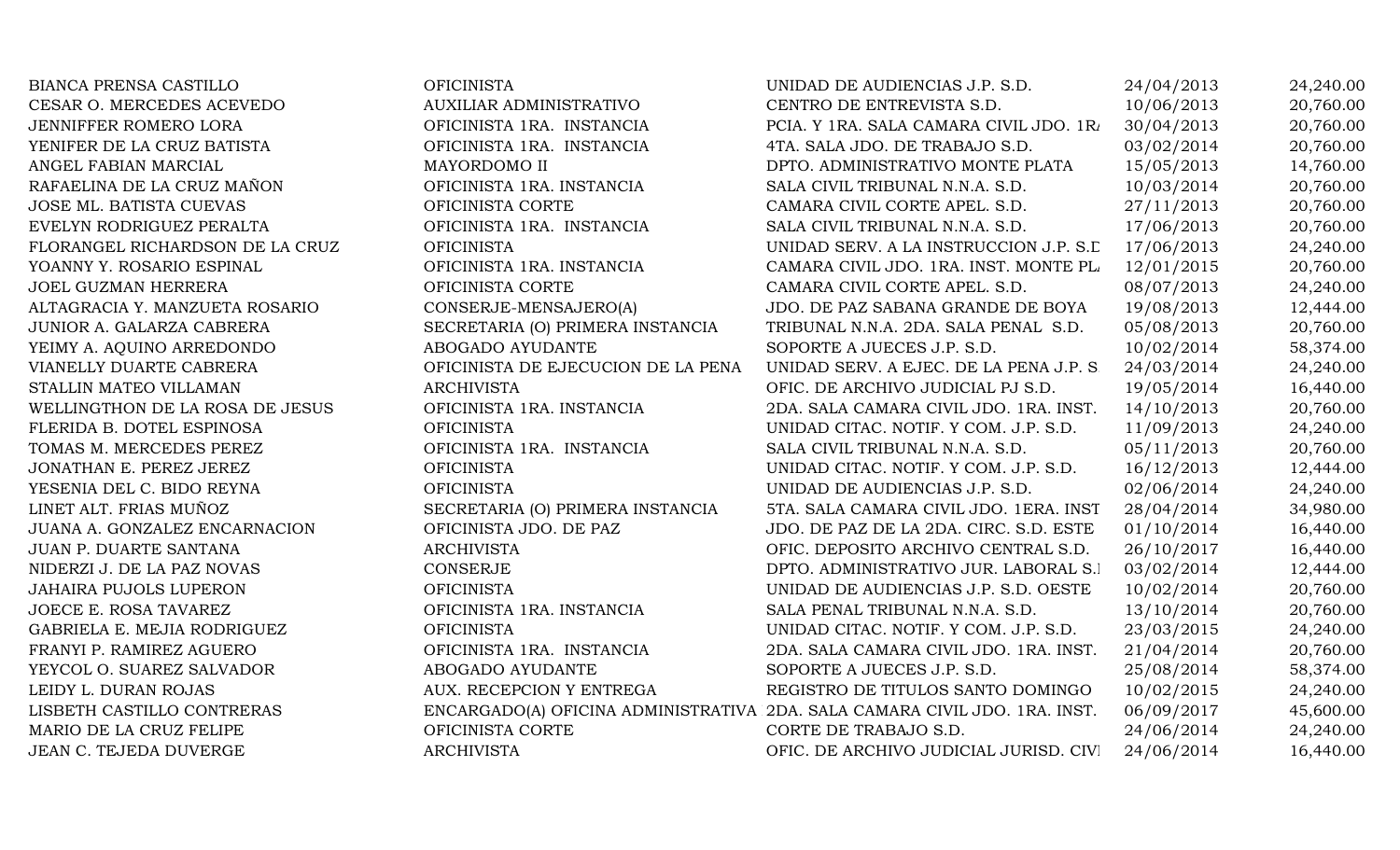| <b>ANYANAY MEJIA</b>           | AUXILIAR ADMINISTRATIVO                                                   | CENTRO DE MEDIACION FAMILIAR HERRE     | 14/07/2014 | 24,240.00  |
|--------------------------------|---------------------------------------------------------------------------|----------------------------------------|------------|------------|
| RANDOL ML. NUÑEZ CABREJA       | <b>OFICINISTA</b>                                                         | UNIDAD SERV. 1RA. INST. J.P. S.D.      | 20/04/2015 | 24,240.00  |
| EDDEL Y. CUEVAS RODRIGUEZ      | <b>OFICINISTA</b>                                                         | UNIDAD CITAC. NOTIF. Y COM. J.P. S.D.  | 08/07/2015 | 24,240.00  |
| ISRAEL GONZALEZ TERRERO        | <b>OFICINISTA</b>                                                         | UNIDAD CITAC. NOTIF. Y COM. J.P. S.D.  | 25/05/2015 | 24,240.00  |
| ANA MA. SANCHEZ QUEZADA        | <b>CONSERJE</b>                                                           | DPTO. ADMINISTRATIVO MONTE PLATA       | 08/09/2014 | 12,444.00  |
| NATALI ANTONIO RODRIGUEZ       | ENCARGADO(A) OFICINA ADMINISTRATIVA DPTO. ADMINISTRATIVO JUR. N.N.A. S.D. |                                        | 29/09/2014 | 45,600.00  |
| LISBETH Z. TAVAREZ ANTIGUA     | OFICINISTA CORTE                                                          | CORTE DE APEL. N.N.A. S.D.             | 29/09/2014 | 20,760.00  |
| DANIELA E. PEÑA SOTO           | <b>OFICINISTA</b>                                                         | UNIDAD SERV. 1RA. INST. J.P. S.D.      | 04/04/2016 | 24,240.00  |
| CARLOS A. SUERO PERALTA        | JUEZ JDO. DE TRABAJO                                                      | 4TA. SALA JDO. DE TRABAJO S.D.         | 01/10/2014 | 108,000.00 |
| MARILYN ALT. PEÑALO MARTE      | <b>ARCHIVISTA</b>                                                         | OFIC. DE ARCHIVO JUDICIAL PJ S.D.      | 08/07/2015 | 16,440.00  |
| LAURA R. SAMORA MEDINA         | <b>OFICINISTA</b>                                                         | UNIDAD SERV. MERO TRAMITE J.P. S.D. O. | 19/10/2015 | 24,240.00  |
| EMILY A. ROA SANCHEZ           | ABOGADO AYUDANTE 1RA. INST.                                               | 4TA. SALA CAMARA CIVIL JDO. 1RA. INST. | 01/12/2014 | 43,840.80  |
| YANNERIS G. UREÑA              | ABOGADO AYUDANTE 1RA. INST.                                               | 4TA. SALA CAMARA CIVIL JDO. 1RA. INST. | 01/12/2014 | 43,840.80  |
| JOSUE B. MUÑOZ GOMEZ           | <b>OFICINISTA</b>                                                         | UNIDAD SERV. MERO TRAMITE J.P. S.D. O  | 17/11/2015 | 24,240.00  |
| YOCANIA MONTERO MORILLO        | ABOGADO AYUDANTE                                                          | SOPORTE A JUECES J.P. S.D.             | 01/12/2014 | 58,374.00  |
| SANDRA J. CRUZ ROSARIO         | <b>JUEZ DE LA INSTRUCCION</b>                                             | OFIC. JUEZ COORD. JDO. DE LA INSTRUCO  | 09/02/2015 | 138,000.00 |
| BRENDA D. GALAN GUTIERREZ      | JUEZ 1RA. INSTANCIA                                                       | 7MA. SALA CAMARA CIVIL JDO. 1RA. INST. | 09/02/2015 | 138,000.00 |
| FELIX G. VALENCIA HENRY        | OFICINISTA 1RA. INSTANCIA                                                 | 4TA. SALA CAMARA CIVIL JDO. 1RA. INST. | 01/12/2014 | 20,760.00  |
| YANELY ALT. VALDEZ FLORES      | <b>OFICINISTA</b>                                                         | UNIDAD SERV. A LA INSTRUCCION J.P. S.L | 19/01/2015 | 24,240.00  |
| FERNANDA BOCIO MONTERO         | SECRETARIA (O) JDO. DE PAZ                                                | JDO. DE PAZ ASUNTOS MUNIC. S.D. ESTE   | 19/01/2015 | 16,440.00  |
| JOEL DE JS. LARANCUENT ACEVEDO | <b>OFICINISTA</b>                                                         | UNIDAD SERV. 1RA. INST. J.P. S.D.      | 02/03/2015 | 24,240.00  |
| JOHANNA R. GUZMAN SABINO       | CONSERJE-MENSAJERO(A)                                                     | DPTO. ADMINISTRATIVO MONTE PLATA       | 16/03/2015 | 12,444.00  |
| YANCARLOS LEBRON BATISTA       | <b>ARCHIVISTA</b>                                                         | 1RA. SALA JDO. DE TRABAJO S.D.         | 16/03/2015 | 13,920.00  |
| CRISTY E. BOBADILLA GATON      | OFICINISTA 1RA. INSTANCIA                                                 | SALA PENAL TRIBUNAL N.N.A. S.D.        | 19/10/2015 | 20,760.00  |
| RICHARD ACEVEDO BRITO          | ALGUACIL DE ESTRADO                                                       | UNIDAD CITAC. NOTIF. Y COM. J.P. S.D.  | 16/03/2015 | 15,960.00  |
| CRYS I. RAMIREZ ARREDONDO      | <b>OFICINISTA</b>                                                         | UNIDAD DE AUDIENCIAS J.P. MONTE PLAT   | 23/03/2015 | 20,865.60  |
| ANA M. HERNANDEZ DE LOS SANTOS | SECRETARIA (O) PRIMERA INSTANCIA                                          | CAMARA CIVIL JDO. 1RA. INST. MONTE PL. | 30/03/2015 | 34,980.00  |
| VICTOR ML. MORROBEL            | ALGUACIL DE ESTRADO                                                       | JDO. DE PAZ ASUNTOS MUNIC. S.D. ESTE   | 20/04/2015 | 14,760.00  |
| ANABEL A. RIVAS ORTEGA         | <b>OFICINISTA</b>                                                         | UNIDAD SERV. 1RA. INST. J.P. S.D.      | 20/04/2015 | 24,240.00  |
| ROSANNY VALLEJO BALBUENA       | OFICINISTA DE EJECUCION DE LA PENA                                        | UNIDAD SERV. 1RA. INST. J.P. S.D.      | 01/06/2015 | 24,240.00  |
| CLARILENNY DE LA CRUZ UREÑA    | OFICINISTA 1RA. INSTANCIA                                                 | CAMARA CIVIL JDO. 1RA. INST. MONTE PL. | 22/06/2015 | 20,760.00  |
| JOENNY A. ROSARIO MORFA        | <b>OFICINISTA</b>                                                         | UNIDAD SERV. A CORTE J.P. S.D.         | 05/08/2015 | 24,240.00  |
| JUAN ML. GUERRERO PEÑA         | <b>OFICINISTA</b>                                                         | UNIDAD SERV. A LA INSTRUCCION J.P. S.L | 08/07/2015 | 24,240.00  |
| HEMMY N. FELIZ ALCANTARA       | <b>OFICINISTA</b>                                                         | UNIDAD SERV. A LA INSTRUCCION J.P. S.L | 20/07/2015 | 24,240.00  |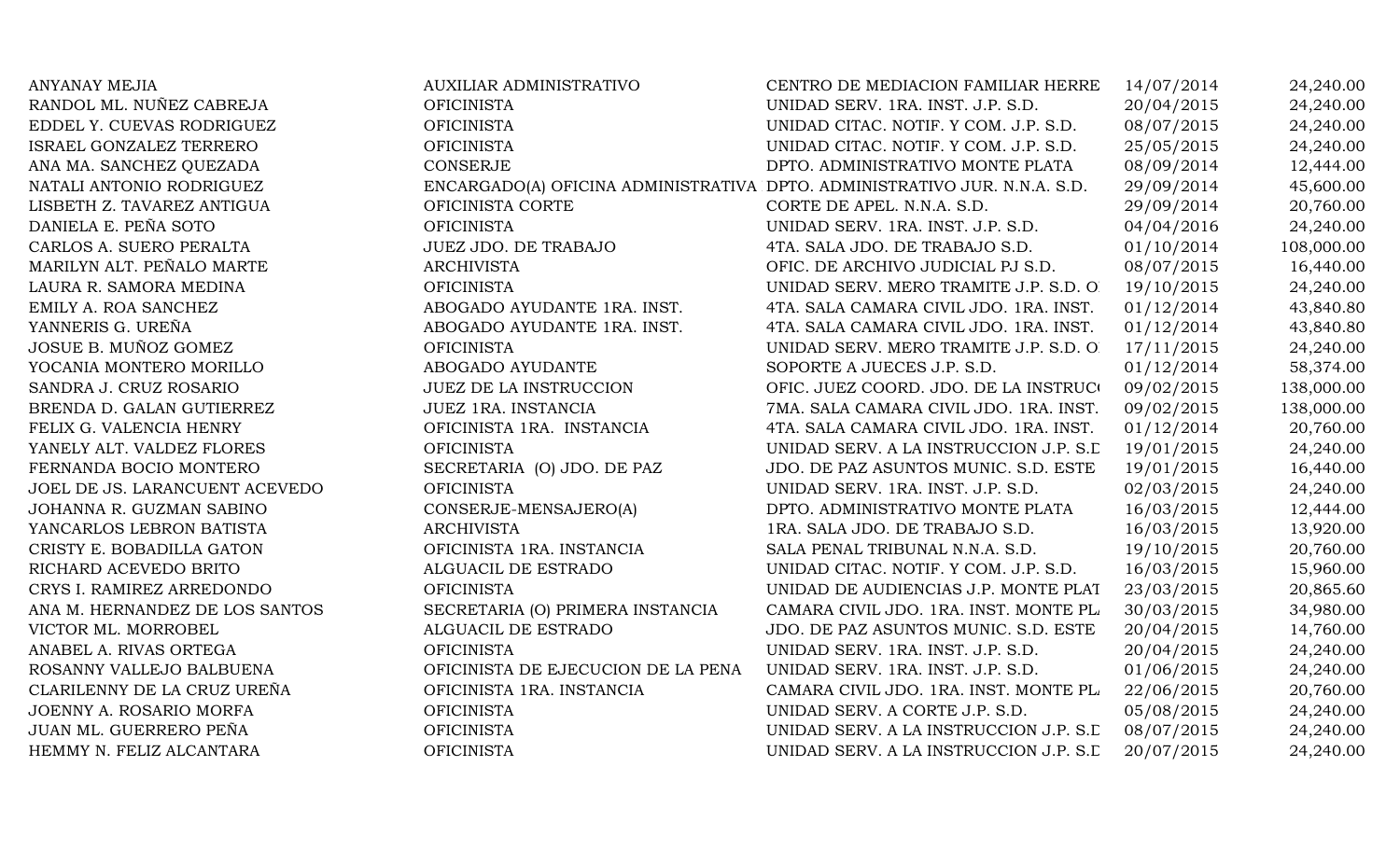| LIDIA ALT. OZUNA LIRIANO       | OFICINISTA CORTE            | CAMARA CIVIL CORTE APEL. S.D.                                                | 20/07/2015 | 24,240.00  |
|--------------------------------|-----------------------------|------------------------------------------------------------------------------|------------|------------|
| PATRICIA C. PEREZ RAMIREZ      | OFICINISTA JDO. DE PAZ      | JDO. DE PAZ DE LA 2DA. CIRC. S.D. ESTE                                       | 23/07/2015 | 13,910.40  |
| TOMAS JR. LANTIGUA BERROA      | <b>OFICINISTA</b>           | UNIDAD CITAC. NOTIF. Y COM. J.P. S.D.                                        | 01/09/2015 | 24,240.00  |
| ROCELINA DE JESUS REYNA        | CONSERJE                    | DPTO. ADMINISTRATIVO MONTE PLATA                                             | 07/09/2015 | 12,444.00  |
| ALLWIN P. CAMACHO MARINE       | SOPORTE TECNICO II          | OFIC. DE TECNOLOGIAS REGIONAL ZONA                                           | 14/09/2015 | 34,980.00  |
| RONY J. RIVAS PEREZ            | MENSAJERO INTERNO           | DPTO. ADMINISTRATIVO S.D.                                                    | 14/09/2015 | 12,444.00  |
| NATHALIE MIGUEL SOLIS          | OFICINISTA 1RA. INSTANCIA   | 1RA. SALA JDO. DE TRABAJO S.D.                                               | 08/09/2015 | 20,760.00  |
| MARIA C. URBAEZ VASQUEZ        | <b>OFICINISTA</b>           | UNIDAD DE AUDIENCIAS J.P. S.D.                                               | 08/02/2016 | 24,240.00  |
| LENIN ML. MONTILLA SILVA       | <b>OFICINISTA</b>           | UNIDAD SERV. 1RA. INST. J.P. S.D.                                            | 09/05/2016 | 24,240.00  |
| AMBAR P. ABREU GONZALEZ        | AUX. RECEPCION Y ENTREGA    | REGISTRO DE TITULOS SANTO DOMINGO                                            | 18/11/2015 | 24,240.00  |
| LICET P. MUÑOZ MEDRANO         | <b>OFICINISTA</b>           | UNIDAD DE AUDIENCIAS J.P. MONTE PLAT                                         | 07/12/2015 | 20,760.00  |
| <b>INGRID REYES SANCHEZ</b>    | <b>OFICINISTA</b>           | SOPORTE A JUECES J.P. S.D.                                                   | 01/02/2016 | 24,240.00  |
| FRANSHESKA NIEVES NUÑEZ        | <b>OFICINISTA</b>           | UNIDAD SERV. A CORTE J.P. S.D.                                               | 20/04/2016 | 24,240.00  |
| ELAINE DEL P. LLUBERES HEREDIA | ABOGADO AYUDANTE 1RA. INST. | 1RA. SALA JDO. DE TRABAJO S.D.                                               | 29/02/2016 | 43,840.80  |
| YANAIRIS B. FERNANDEZ VALDEZ   | OFICINISTA 1RA. INSTANCIA   | 4TA. SALA CAMARA CIVIL JDO. 1RA. INST.                                       | 14/03/2016 | 20,760.00  |
| YONI J. GOMEZ ESPINAL          |                             | OFICINISTA CITACIONES Y NOTIFICACIONE UNIDAD CITAC. NOTIF. Y COM. J.P. MONTE | 24/02/2016 | 20,760.00  |
| MARLENNY GUZMAN BONEL          | OFICINISTA CORTE            | TRIBUNAL EJEC. SANCION ADOLES. S.D.                                          | 04/04/2016 | 24,240.00  |
| JOSEPH E. SANCHEZ QUIRO        | OFICINISTA 1RA. INSTANCIA   | PCIA. Y 1RA. SALA CAMARA CIVIL JDO. 1R/                                      | 04/04/2016 | 20,760.00  |
| JOSE ANT. MEJIA PEREZ          | <b>OFICINISTA</b>           | UNIDAD SERV. A CORTE J.P. S.D.                                               | 16/09/2016 | 24,240.00  |
| YUDITH E. SANTANA DE LEON      | OFICINISTA J.O.             | TRIBUNAL DE TIERRAS J.O. MONTE PLATA                                         | 05/04/2017 | 15,720.00  |
| LIZBETH PAULINO HERNANDEZ      | <b>OFICINISTA</b>           | UNIDAD DE AUDIENCIAS J.P. S.D.                                               | 09/08/2016 | 24,240.00  |
| YASMIN PEREZ PEÑA              | OFICINISTA JDO. DE PAZ      | JDO. DE PAZ S.D. OESTE                                                       | 15/08/2016 | 16,440.00  |
| VICTOR H. VALDEZ COLON         | <b>OFICINISTA</b>           | UNIDAD SERV. 1RA. INST. J.P. S.D.                                            | 13/06/2016 | 24,240.00  |
| JOAN D. VARGAS GOMEZ           | <b>OFICINISTA</b>           | UNIDAD CITAC. NOTIF. Y COM. J.P. S.D.                                        | 13/06/2016 | 24,240.00  |
| GENOVA M. ACEVEDO DIAZ         | OFICINISTA JDO. DE PAZ      | JDO. DE PAZ BOCA CHICA                                                       | 27/06/2016 | 16,440.00  |
| DORIAM B. COPLIN PANIAGUA      | MENSAJERO EXTERNO           | JDO. DE PAZ ASUNTOS MUNIC. S.D. ESTE                                         | 11/07/2016 | 18,120.00  |
| LAURA GARCIA                   | OFICINISTA JDO. DE PAZ      | JDO. DE PAZ DE LA 1RA. CIRC. S.D. ESTE                                       | 11/07/2016 | 16,440.00  |
| NATALI EUSTAQUIO RODRIGUEZ     | OFICINISTA JDO. DE PAZ      | JDO. DE PAZ LOS ALCARRIZOS                                                   | 11/08/2016 | 12,444.00  |
| FATIMA S. VELOZ SUAREZ         | JUEZ DE PAZ ITINERANTE      | PCIA. JDO. DE TRABAJO S.D.                                                   | 03/10/2016 | 108,000.00 |
| LAISA M. MATOS DURAN           | <b>JUEZ DE PAZ</b>          | JDO. DE PAZ SABANA GRANDE DE BOYA                                            | 03/10/2016 | 108,000.00 |
| MARLON V. ESPINOSA LEBRON      | <b>JUEZ DE PAZ</b>          | JDO. DE PAZ DON JUAN                                                         | 03/10/2016 | 108,000.00 |
| JENNIFER M. MATOS SANTANA      | OFICINISTA 1RA. INSTANCIA   | 2DA. SALA JDO. DE TRABAJO S.D.                                               | 15/08/2016 | 20,760.00  |
| JEFRY F. SANTOS PEGUERO        | ALGUACIL DE ESTRADO         | JDO. DE PAZ DON JUAN                                                         | 29/08/2016 | 14,760.00  |
| JENNIFFER SANCHEZ MARTINEZ     | CONSERJE-MENSAJERO(A)       | JDO. DE PAZ YAMASA                                                           | 16/09/2016 | 12,444.00  |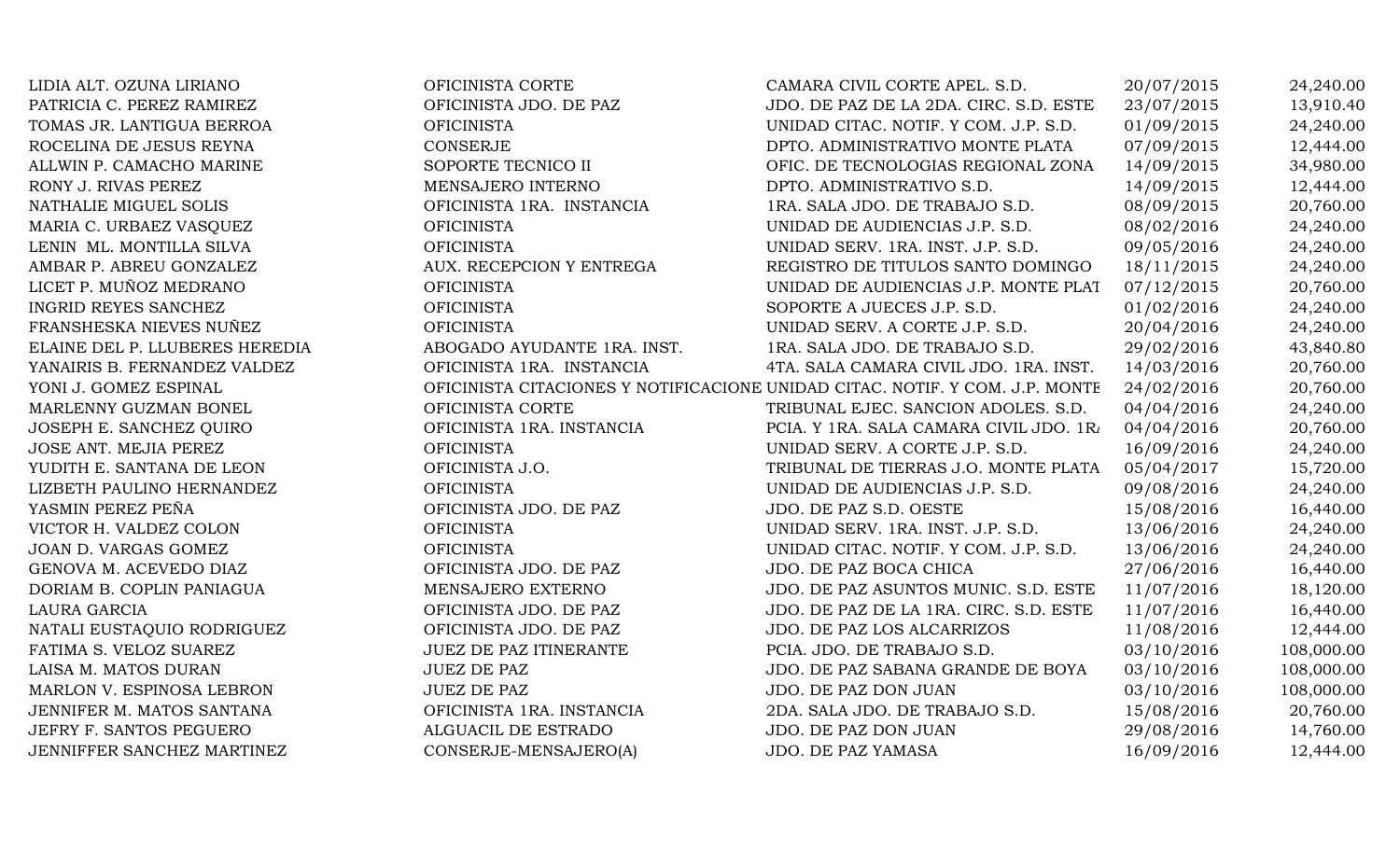JULIO F. PAREDES VENTURA OFICINISTA CORTE MAYELINA PIMENTEL LORENZO OFICINISTA GERARD N. FELIZ PEÑA OFICINISTA DAWIDH A. DE LA CRUZ HERNANDEZ OFICINISTA 1RA. INSTANCIA ANGEL DE JS. OCUMARES OFICINISTA 1RA. INSTANCIA LUIS E. CABRERA DRULLARD NOTIFICADOR JOEL ANT. MEDINA REYES MENSAJERO INTERNO DOMINGO VARGAS JAVIER CONSERJE VIRGINIA RAMIREZ VILLANUEVA OFICINISTA AQUILES J. PUJOLS MANCEBO ALGUACIL DE ESTRADO MARIELYS MATEO BELTRE **OFICINISTA 1RA. INSTANCIA** MARCOS DE JS. CESPEDES NOVAS OFICINISTA MAGDIELA REYES DE LA PAZ ARCHIVISTA EDGAR A. LAFLEUR MENSAJERO INTERNO CHRISTOPHER E. HERNANDEZ ESPAILLAT MENSAJERO EXTERNO ALCAURI F. TAVERAS JAVIER OFICINISTA KATHERINE S. ARIAS TAVERA OFICINISTA JDO. DE PAZ FRANCHESKA M. FERMIN CASTILLO OFICINISTA NESTOR A. REYES GUANCE NOTIFICADOR DARLENNY REYES PEÑA OFICINISTA MAILENISSA TAVAREZ SOSA OFICINISTA PAOLA INFANTE DE LA CRUZ OFICINISTA JDO. DE PAZ DIOGENES G. SALCEDO DE LEON MAYORDOMO III LILIVETTE M. JORGE VALENCIA OFICINISTA JDO. DE PAZ CINDY E. TRINIDAD HELENA OFICINISTA FAUSTA R. TORRES PEREZ OFICINISTA DIANNY J. VERAS DEL ORBE OFICINISTA GENESIS E. HENRIQUEZ AQUINO **OFICINISTA JDO. DE PAZ** LEONARDO MARQUEZ GONZALEZ OFICINISTA JDO. DE PAZ SARAY A. FELIZ DACOSTA GOMEZ OFICINISTA 1RA. INSTANCIA ALBERTO ELIZO VERAS MENSAJERO EXTERNO MENORKA G. CASTILLO CASTILLO OFICINISTA NAYARA R. PEREZ SOTO OFICINISTA STALYN A. REYES BETANCES OFICINISTA

| CORTE DE TRABAJO S.D.                    | 12/05/2017 | 24,240.00 |
|------------------------------------------|------------|-----------|
| UNIDAD SERV. MERO TRAMITE J.P. S.D. O    | 20/03/2017 | 20,760.00 |
| UNIDAD SERV. MERO TRAMITE J.P. S.D. O.   | 27/03/2017 | 20,760.00 |
| PCIA. Y 1RA. SALA CAMARA CIVIL JDO. 1R/  | 29/11/2016 | 20,760.00 |
| SALA PENAL TRIBUNAL N.N.A. S.D.          | 30/11/2016 | 20,760.00 |
| UNIDAD CITAC. NOTIF. Y COM. J.P. S.D.    | 12/12/2016 | 15,402.00 |
| JDO. DE PAZ DE LA 1RA. CIRC. S.D. ESTE   | 12/12/2016 | 12,444.00 |
| DPTO. ADMINISTRATIVO S.D.                | 19/12/2016 | 12,444.00 |
| UNIDAD DE AUDIENCIAS J.P. S.D.           | 02/01/2017 | 16,440.00 |
| UNIDAD CITAC. NOTIF. Y COM. J.P. S.D.    | 02/01/2017 | 15,960.00 |
| SALA CIVIL TRIBUNAL N.N.A. S.D.          | 16/01/2017 | 16,440.00 |
| SOPORTE A JUECES J.P. S.D.               | 16/01/2017 | 16,440.00 |
| JDO. DE PAZ S.D. OESTE                   | 23/01/2017 | 13,920.00 |
| JDO. DE PAZ S.D. NORTE                   | 20/02/2017 | 12,444.00 |
| DPTO. ADMINISTRATIVO S.D.                | 04/04/2017 | 16,440.00 |
| UNIDAD DE AUDIENCIAS J.P. MONTE PLAT     | 18/04/2017 | 20,760.00 |
| JDO. DE PAZ BOCA CHICA                   | 18/04/2017 | 16,440.00 |
| UNIDAD CITAC. NOTIF. Y COM. J.P. S.D. OI | 17/07/2017 | 20,760.00 |
| UNIDAD CITAC. NOTIF. Y COM. J.P. S.D.    | 24/04/2017 | 15,402.00 |
| UNIDAD SERV. MERO TRAMITE J.P. S.D. O.   | 25/04/2017 | 20,760.00 |
| SOPORTE A JUECES J.P. S.D.               | 15/05/2017 | 24,240.00 |
| JDO. DE PAZ S.D. NORTE                   | 17/05/2017 | 16,440.00 |
| CORTE DE APEL. N.N.A. S.D.               | 27/09/2017 | 15,840.00 |
| JDO. DE PAZ MONTE PLATA                  | 10/07/2017 | 14,760.00 |
| UNIDAD SERV. A LA INSTRUCCION J.P. S.L   | 06/06/2017 | 20,604.00 |
| UNIDAD SERV. MERO TRAMITE J.P. S.D. O.   | 19/06/2017 | 20,760.00 |
| UNIDAD CITAC. NOTIF. Y COM. J.P. S.D.    | 22/06/2017 | 24,240.00 |
| JDO. DE PAZ ASUNTOS MUNIC. S.D. NORT.    | 15/01/2018 | 13,974.00 |
| JDO. DE PAZ LOS ALCARRIZOS               | 09/10/2017 | 16,440.00 |
| 3RA. SALA CAMARA CIVIL JDO. 1RA. INST.   | 05/07/2017 | 20,760.00 |
| SALA CIVIL TRIBUNAL N.N.A. S.D.          | 04/07/2017 | 16,440.00 |
| SOPORTE A JUECES J.P. S.D. OESTE         | 10/07/2017 | 20,760.00 |
| UNIDAD SERV. A LA INSTRUCCION J.P. S.L   | 09/11/2017 | 24,240.00 |
| UNIDAD SERV. A LA INSTRUCCION J.P. S.L   | 11/07/2017 | 20,604.00 |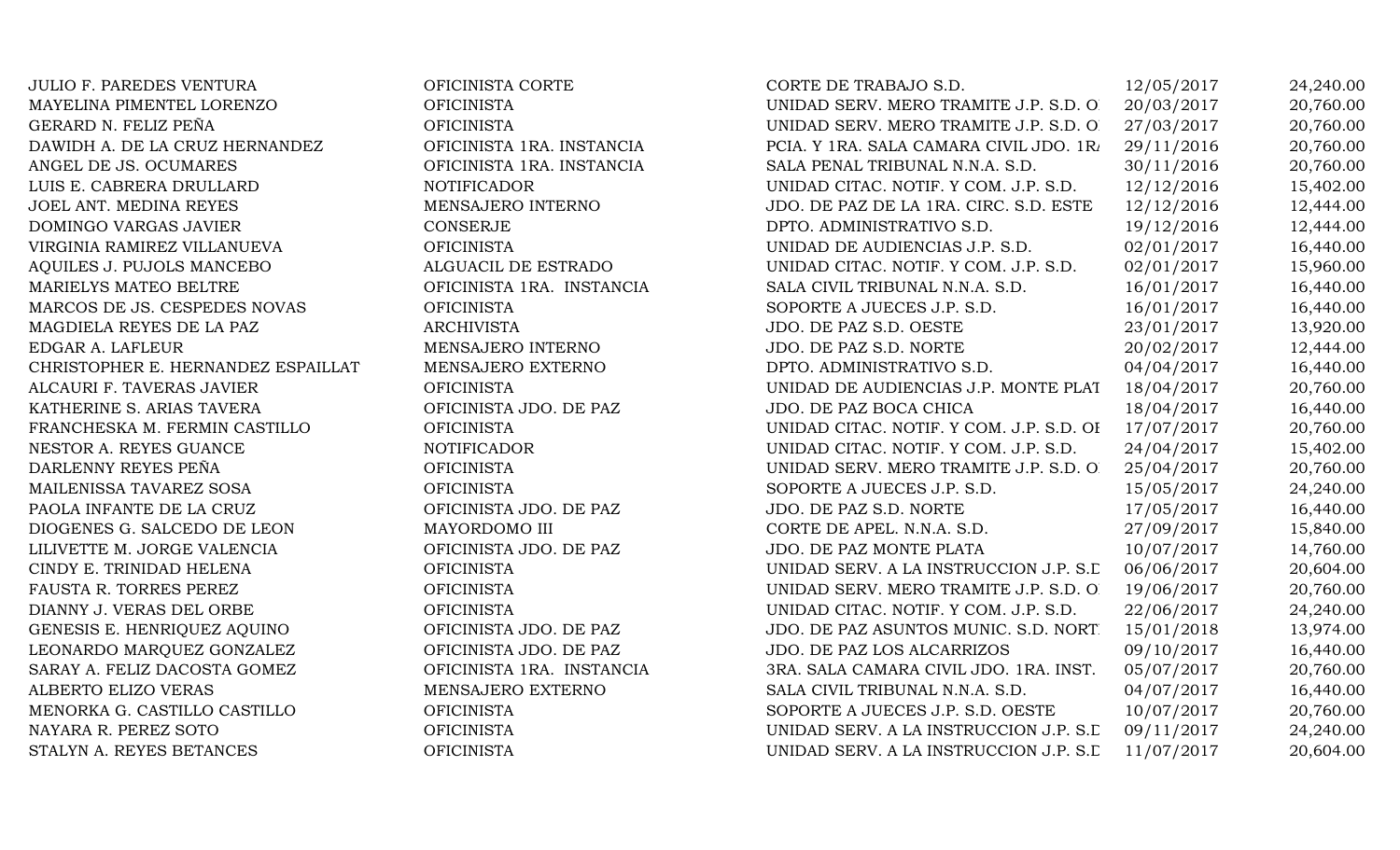| 16,440.00<br>KATHERINE P. PEREZ MEDRANO<br>OFICINISTA 1RA. INSTANCIA<br>4TA. SALA CAMARA CIVIL JDO. 1RA. INST.<br>27/07/2017<br>ALGUACIL DE ESTRADO<br>UNIDAD CITAC. NOTIF. Y COM. J.P. S.D. OH<br>20/07/2017<br>15,960.00<br>SANTA C. DE LOS SANTOS GUZMAN<br>UNIDAD ATENCION AL USUARIO J.P. S.D. (<br>14/08/2017<br>22,920.00<br>GUSTAVO E. PARRA SUBERO<br><b>OFICINISTA</b><br>24,240.00<br>BRYAN FCO. PEREZ<br><b>OFICINISTA</b><br>10/08/2017<br>UNIDAD DE AUDIENCIAS J.P. S.D.<br>ONIEL MONTERO DE OLEO<br>UNIDAD CITAC. NOTIF. Y COM. J.P. S.D. OI<br>14/08/2017<br>15,960.00<br>ALGUACIL DE ESTRADO<br>EDWIN R. PEÑA MATEO<br>MENSAJERO INTERNO<br>DPTO. ADMINISTRATIVO S.D.<br>09/08/2017<br>10,577.40<br>DPTO. ADMINISTRATIVO S.D.<br>07/08/2017<br>12,444.00<br>ANGEL B. ANTUNA<br>MENSAJERO INTERNO<br>12,444.00<br>ARLENIS DE OLEO CUEVAS<br>09/10/2017<br>MENSAJERO INTERNO<br>JDO. DE PAZ DE LA 2DA. CIRC. S.D. ESTE<br>JONATHAN M. NUÑEZ<br>15,960.00<br>01/01/2018<br>ALGUACIL DE ESTRADO<br>UNIDAD CITAC. NOTIF. Y COM. J.P. S.D. OI<br>05/10/2017<br>20,604.00<br>MARELINE G. RAMIREZ TEJERA<br><b>OFICINISTA</b><br>UNIDAD DE AUDIENCIAS J.P. S.D.<br>YINET MARTINEZ PEÑA<br><b>CONSERJE</b><br>07/11/2017<br>10,577.00<br>JDO. DE PAZ ASUNTOS MUNIC. S.D. NORT<br>CLARA O. CORDERO ORTIZ<br><b>AUXILIAR ADMINISTRATIVO</b><br>25/10/2017<br>13,974.00<br>DPTO. ADMINISTRATIVO S.D. OESTE<br>07/11/2017<br>20,604.00<br>VIANNA E. SANDOVAL GOMEZ<br>AUX. RECEPCION Y ENTREGA<br>REGISTRO DE TITULOS SANTO DOMINGO<br>27/11/2017<br>13,974.00<br>ELIANNY M. PIMENTEL CASADO<br><b>ARCHIVISTA</b><br>OFIC. DEPOSITO ARCHIVO CENTRAL S.D.<br><b>CONSERJE</b><br>27/12/2017<br>10,577.00<br>MARIA FABIAN AQUINO<br>DPTO. ADMINISTRATIVO MONTE PLATA<br>DPTO. ADMINISTRATIVO S.D.<br>03/01/2018<br>13,974.00<br>JENNIFER FLORES MEDINA<br><b>RECEPCIONISTA</b><br>YHOLFEDIS PEÑA<br>DPTO. ADMINISTRATIVO S.D. OESTE<br>03/01/2018<br>MENSAJERO INTERNO<br>10,577.40<br>GENARO A. RINCON MOQUETE<br>ALGUACIL DE ESTRADO<br>TRIBUNAL N.N.A. 2DA. SALA PENAL S.D.<br>11/01/2018<br>12,546.00<br>13,974.00<br>15/01/2018<br>JIMMY J. DE LEON AQUINO<br>OFICINISTA JDO. DE PAZ<br>JDO. DE PAZ ASUNTOS MUNIC. S.D. ESTE<br>22/01/2018<br>13,974.00<br>RAYSA N. MARTINEZ MEDINA<br>OFICINISTA JDO. DE PAZ<br>JDO. DE PAZ DE LA 1RA. CIRC. S.D. ESTE<br>MENSAJERO EXTERNO<br>DPTO. ADMINISTRATIVO S.D.<br>15/01/2018<br>15,402.00<br>JUAN L. CABRERA VARGAS<br>20,604.00<br>BENJAMIN D. SERRANO ARISTY<br>AUX. RECEPCION Y ENTREGA<br>REGISTRO DE TITULOS SANTO DOMINGO<br>11/12/2017<br>16,440.00<br><b>RECEPCIONISTA</b><br>17/06/2013<br>YUDELKY MARTINEZ GARCIA<br>DPTO. ADMINISTRATIVO JUR. CIVIL S.D.<br>ENCARGADO (A) TECNOLOGIAS REGIONAL OFIC. DE TECNOLOGIAS REGIONAL ZONA<br>15/02/1999<br>117,532.80<br>LUIS B. ESPINAL ROSARIO<br>14/10/1987<br>ALTAGRACIA UFFRE DE RAMIREZ<br>JUEZ PRESIDENTE CORTE<br>CAMARA CIVIL CORTE APEL. SANTIAGO<br>218,640.00<br>DOMINGO R. I. VASQUEZ CORREA<br>JUEZ 1ER. SUST. CORTE Y PTE. SALA<br>18/09/1998<br>205,800.00<br>1RA. SALA CAMARA CIVIL CORTE APEL. SA<br>LEONOR MDES. REYES CANALDA<br>JUEZ 2DO. SUST. CORTE Y PTE. SALA<br>2DA. SALA CAMARA CIVIL CORTE APEL. SA<br>11/11/1992<br>199,464.00<br>JUAN V. VENTURA ESTEVEZ<br>SOPORTE TECNICO I<br>OFIC. DE TECNOLOGIAS REGIONAL ZONA<br>01/03/1990<br>42,657.60<br>06/09/1973<br>JUAN F. ESTRELLA RODRIGUEZ<br>ALGUACIL DE ESTRADO<br>CAMARA CIVIL CORTE APEL. SANTIAGO<br>13,800.00<br>218,640.00<br>FRANCISCA G. GARCIA DE FADUL<br>JUEZ PRESIDENTE CORTE<br>CAMARA PENAL CORTE APEL. SANTIAGO<br>18/09/1998<br>48,894.00<br>JUAN A. NUÑEZ RODRIGUEZ<br>DIRECTOR (A) REGIONAL MENSURAS ADSC DIRECCION REG. MENSURAS CAT. DPTO. I<br>12/11/1992<br><b>OFICINISTA</b><br>08/01/1998<br>26,850.00<br>AMARILIS M. CRUZ ALVAREZ<br>SOPORTE A JUECES J.P. SANTIAGO<br>218,640.00<br>NANCY I. SALCEDO FERNANDEZ<br>JUEZ PRESIDENTE CORTE<br>CORTE DE TRABAJO SANTIAGO<br>11/06/1985 | KATHERINE Y. MEDINA JIMENEZ | OFICINISTA JDO. DE PAZ | <b>JDO. DE PAZ LOS ALCARRIZOS</b> | 01/12/2017 | 16,440.00 |
|-------------------------------------------------------------------------------------------------------------------------------------------------------------------------------------------------------------------------------------------------------------------------------------------------------------------------------------------------------------------------------------------------------------------------------------------------------------------------------------------------------------------------------------------------------------------------------------------------------------------------------------------------------------------------------------------------------------------------------------------------------------------------------------------------------------------------------------------------------------------------------------------------------------------------------------------------------------------------------------------------------------------------------------------------------------------------------------------------------------------------------------------------------------------------------------------------------------------------------------------------------------------------------------------------------------------------------------------------------------------------------------------------------------------------------------------------------------------------------------------------------------------------------------------------------------------------------------------------------------------------------------------------------------------------------------------------------------------------------------------------------------------------------------------------------------------------------------------------------------------------------------------------------------------------------------------------------------------------------------------------------------------------------------------------------------------------------------------------------------------------------------------------------------------------------------------------------------------------------------------------------------------------------------------------------------------------------------------------------------------------------------------------------------------------------------------------------------------------------------------------------------------------------------------------------------------------------------------------------------------------------------------------------------------------------------------------------------------------------------------------------------------------------------------------------------------------------------------------------------------------------------------------------------------------------------------------------------------------------------------------------------------------------------------------------------------------------------------------------------------------------------------------------------------------------------------------------------------------------------------------------------------------------------------------------------------------------------------------------------------------------------------------------------------------------------------------------------------------------------------------------------------------------------------------------------------------------------------------------------------------------------------------------------------------------------------------------------------------------------------------------------------------------------------------------------------------------------------------------------------------------------------------------------------------------------------------------------------------------------------------|-----------------------------|------------------------|-----------------------------------|------------|-----------|
|                                                                                                                                                                                                                                                                                                                                                                                                                                                                                                                                                                                                                                                                                                                                                                                                                                                                                                                                                                                                                                                                                                                                                                                                                                                                                                                                                                                                                                                                                                                                                                                                                                                                                                                                                                                                                                                                                                                                                                                                                                                                                                                                                                                                                                                                                                                                                                                                                                                                                                                                                                                                                                                                                                                                                                                                                                                                                                                                                                                                                                                                                                                                                                                                                                                                                                                                                                                                                                                                                                                                                                                                                                                                                                                                                                                                                                                                                                                                                                                                 |                             |                        |                                   |            |           |
|                                                                                                                                                                                                                                                                                                                                                                                                                                                                                                                                                                                                                                                                                                                                                                                                                                                                                                                                                                                                                                                                                                                                                                                                                                                                                                                                                                                                                                                                                                                                                                                                                                                                                                                                                                                                                                                                                                                                                                                                                                                                                                                                                                                                                                                                                                                                                                                                                                                                                                                                                                                                                                                                                                                                                                                                                                                                                                                                                                                                                                                                                                                                                                                                                                                                                                                                                                                                                                                                                                                                                                                                                                                                                                                                                                                                                                                                                                                                                                                                 |                             |                        |                                   |            |           |
|                                                                                                                                                                                                                                                                                                                                                                                                                                                                                                                                                                                                                                                                                                                                                                                                                                                                                                                                                                                                                                                                                                                                                                                                                                                                                                                                                                                                                                                                                                                                                                                                                                                                                                                                                                                                                                                                                                                                                                                                                                                                                                                                                                                                                                                                                                                                                                                                                                                                                                                                                                                                                                                                                                                                                                                                                                                                                                                                                                                                                                                                                                                                                                                                                                                                                                                                                                                                                                                                                                                                                                                                                                                                                                                                                                                                                                                                                                                                                                                                 |                             |                        |                                   |            |           |
|                                                                                                                                                                                                                                                                                                                                                                                                                                                                                                                                                                                                                                                                                                                                                                                                                                                                                                                                                                                                                                                                                                                                                                                                                                                                                                                                                                                                                                                                                                                                                                                                                                                                                                                                                                                                                                                                                                                                                                                                                                                                                                                                                                                                                                                                                                                                                                                                                                                                                                                                                                                                                                                                                                                                                                                                                                                                                                                                                                                                                                                                                                                                                                                                                                                                                                                                                                                                                                                                                                                                                                                                                                                                                                                                                                                                                                                                                                                                                                                                 |                             |                        |                                   |            |           |
|                                                                                                                                                                                                                                                                                                                                                                                                                                                                                                                                                                                                                                                                                                                                                                                                                                                                                                                                                                                                                                                                                                                                                                                                                                                                                                                                                                                                                                                                                                                                                                                                                                                                                                                                                                                                                                                                                                                                                                                                                                                                                                                                                                                                                                                                                                                                                                                                                                                                                                                                                                                                                                                                                                                                                                                                                                                                                                                                                                                                                                                                                                                                                                                                                                                                                                                                                                                                                                                                                                                                                                                                                                                                                                                                                                                                                                                                                                                                                                                                 |                             |                        |                                   |            |           |
|                                                                                                                                                                                                                                                                                                                                                                                                                                                                                                                                                                                                                                                                                                                                                                                                                                                                                                                                                                                                                                                                                                                                                                                                                                                                                                                                                                                                                                                                                                                                                                                                                                                                                                                                                                                                                                                                                                                                                                                                                                                                                                                                                                                                                                                                                                                                                                                                                                                                                                                                                                                                                                                                                                                                                                                                                                                                                                                                                                                                                                                                                                                                                                                                                                                                                                                                                                                                                                                                                                                                                                                                                                                                                                                                                                                                                                                                                                                                                                                                 |                             |                        |                                   |            |           |
|                                                                                                                                                                                                                                                                                                                                                                                                                                                                                                                                                                                                                                                                                                                                                                                                                                                                                                                                                                                                                                                                                                                                                                                                                                                                                                                                                                                                                                                                                                                                                                                                                                                                                                                                                                                                                                                                                                                                                                                                                                                                                                                                                                                                                                                                                                                                                                                                                                                                                                                                                                                                                                                                                                                                                                                                                                                                                                                                                                                                                                                                                                                                                                                                                                                                                                                                                                                                                                                                                                                                                                                                                                                                                                                                                                                                                                                                                                                                                                                                 |                             |                        |                                   |            |           |
|                                                                                                                                                                                                                                                                                                                                                                                                                                                                                                                                                                                                                                                                                                                                                                                                                                                                                                                                                                                                                                                                                                                                                                                                                                                                                                                                                                                                                                                                                                                                                                                                                                                                                                                                                                                                                                                                                                                                                                                                                                                                                                                                                                                                                                                                                                                                                                                                                                                                                                                                                                                                                                                                                                                                                                                                                                                                                                                                                                                                                                                                                                                                                                                                                                                                                                                                                                                                                                                                                                                                                                                                                                                                                                                                                                                                                                                                                                                                                                                                 |                             |                        |                                   |            |           |
|                                                                                                                                                                                                                                                                                                                                                                                                                                                                                                                                                                                                                                                                                                                                                                                                                                                                                                                                                                                                                                                                                                                                                                                                                                                                                                                                                                                                                                                                                                                                                                                                                                                                                                                                                                                                                                                                                                                                                                                                                                                                                                                                                                                                                                                                                                                                                                                                                                                                                                                                                                                                                                                                                                                                                                                                                                                                                                                                                                                                                                                                                                                                                                                                                                                                                                                                                                                                                                                                                                                                                                                                                                                                                                                                                                                                                                                                                                                                                                                                 |                             |                        |                                   |            |           |
|                                                                                                                                                                                                                                                                                                                                                                                                                                                                                                                                                                                                                                                                                                                                                                                                                                                                                                                                                                                                                                                                                                                                                                                                                                                                                                                                                                                                                                                                                                                                                                                                                                                                                                                                                                                                                                                                                                                                                                                                                                                                                                                                                                                                                                                                                                                                                                                                                                                                                                                                                                                                                                                                                                                                                                                                                                                                                                                                                                                                                                                                                                                                                                                                                                                                                                                                                                                                                                                                                                                                                                                                                                                                                                                                                                                                                                                                                                                                                                                                 |                             |                        |                                   |            |           |
|                                                                                                                                                                                                                                                                                                                                                                                                                                                                                                                                                                                                                                                                                                                                                                                                                                                                                                                                                                                                                                                                                                                                                                                                                                                                                                                                                                                                                                                                                                                                                                                                                                                                                                                                                                                                                                                                                                                                                                                                                                                                                                                                                                                                                                                                                                                                                                                                                                                                                                                                                                                                                                                                                                                                                                                                                                                                                                                                                                                                                                                                                                                                                                                                                                                                                                                                                                                                                                                                                                                                                                                                                                                                                                                                                                                                                                                                                                                                                                                                 |                             |                        |                                   |            |           |
|                                                                                                                                                                                                                                                                                                                                                                                                                                                                                                                                                                                                                                                                                                                                                                                                                                                                                                                                                                                                                                                                                                                                                                                                                                                                                                                                                                                                                                                                                                                                                                                                                                                                                                                                                                                                                                                                                                                                                                                                                                                                                                                                                                                                                                                                                                                                                                                                                                                                                                                                                                                                                                                                                                                                                                                                                                                                                                                                                                                                                                                                                                                                                                                                                                                                                                                                                                                                                                                                                                                                                                                                                                                                                                                                                                                                                                                                                                                                                                                                 |                             |                        |                                   |            |           |
|                                                                                                                                                                                                                                                                                                                                                                                                                                                                                                                                                                                                                                                                                                                                                                                                                                                                                                                                                                                                                                                                                                                                                                                                                                                                                                                                                                                                                                                                                                                                                                                                                                                                                                                                                                                                                                                                                                                                                                                                                                                                                                                                                                                                                                                                                                                                                                                                                                                                                                                                                                                                                                                                                                                                                                                                                                                                                                                                                                                                                                                                                                                                                                                                                                                                                                                                                                                                                                                                                                                                                                                                                                                                                                                                                                                                                                                                                                                                                                                                 |                             |                        |                                   |            |           |
|                                                                                                                                                                                                                                                                                                                                                                                                                                                                                                                                                                                                                                                                                                                                                                                                                                                                                                                                                                                                                                                                                                                                                                                                                                                                                                                                                                                                                                                                                                                                                                                                                                                                                                                                                                                                                                                                                                                                                                                                                                                                                                                                                                                                                                                                                                                                                                                                                                                                                                                                                                                                                                                                                                                                                                                                                                                                                                                                                                                                                                                                                                                                                                                                                                                                                                                                                                                                                                                                                                                                                                                                                                                                                                                                                                                                                                                                                                                                                                                                 |                             |                        |                                   |            |           |
|                                                                                                                                                                                                                                                                                                                                                                                                                                                                                                                                                                                                                                                                                                                                                                                                                                                                                                                                                                                                                                                                                                                                                                                                                                                                                                                                                                                                                                                                                                                                                                                                                                                                                                                                                                                                                                                                                                                                                                                                                                                                                                                                                                                                                                                                                                                                                                                                                                                                                                                                                                                                                                                                                                                                                                                                                                                                                                                                                                                                                                                                                                                                                                                                                                                                                                                                                                                                                                                                                                                                                                                                                                                                                                                                                                                                                                                                                                                                                                                                 |                             |                        |                                   |            |           |
|                                                                                                                                                                                                                                                                                                                                                                                                                                                                                                                                                                                                                                                                                                                                                                                                                                                                                                                                                                                                                                                                                                                                                                                                                                                                                                                                                                                                                                                                                                                                                                                                                                                                                                                                                                                                                                                                                                                                                                                                                                                                                                                                                                                                                                                                                                                                                                                                                                                                                                                                                                                                                                                                                                                                                                                                                                                                                                                                                                                                                                                                                                                                                                                                                                                                                                                                                                                                                                                                                                                                                                                                                                                                                                                                                                                                                                                                                                                                                                                                 |                             |                        |                                   |            |           |
|                                                                                                                                                                                                                                                                                                                                                                                                                                                                                                                                                                                                                                                                                                                                                                                                                                                                                                                                                                                                                                                                                                                                                                                                                                                                                                                                                                                                                                                                                                                                                                                                                                                                                                                                                                                                                                                                                                                                                                                                                                                                                                                                                                                                                                                                                                                                                                                                                                                                                                                                                                                                                                                                                                                                                                                                                                                                                                                                                                                                                                                                                                                                                                                                                                                                                                                                                                                                                                                                                                                                                                                                                                                                                                                                                                                                                                                                                                                                                                                                 |                             |                        |                                   |            |           |
|                                                                                                                                                                                                                                                                                                                                                                                                                                                                                                                                                                                                                                                                                                                                                                                                                                                                                                                                                                                                                                                                                                                                                                                                                                                                                                                                                                                                                                                                                                                                                                                                                                                                                                                                                                                                                                                                                                                                                                                                                                                                                                                                                                                                                                                                                                                                                                                                                                                                                                                                                                                                                                                                                                                                                                                                                                                                                                                                                                                                                                                                                                                                                                                                                                                                                                                                                                                                                                                                                                                                                                                                                                                                                                                                                                                                                                                                                                                                                                                                 |                             |                        |                                   |            |           |
|                                                                                                                                                                                                                                                                                                                                                                                                                                                                                                                                                                                                                                                                                                                                                                                                                                                                                                                                                                                                                                                                                                                                                                                                                                                                                                                                                                                                                                                                                                                                                                                                                                                                                                                                                                                                                                                                                                                                                                                                                                                                                                                                                                                                                                                                                                                                                                                                                                                                                                                                                                                                                                                                                                                                                                                                                                                                                                                                                                                                                                                                                                                                                                                                                                                                                                                                                                                                                                                                                                                                                                                                                                                                                                                                                                                                                                                                                                                                                                                                 |                             |                        |                                   |            |           |
|                                                                                                                                                                                                                                                                                                                                                                                                                                                                                                                                                                                                                                                                                                                                                                                                                                                                                                                                                                                                                                                                                                                                                                                                                                                                                                                                                                                                                                                                                                                                                                                                                                                                                                                                                                                                                                                                                                                                                                                                                                                                                                                                                                                                                                                                                                                                                                                                                                                                                                                                                                                                                                                                                                                                                                                                                                                                                                                                                                                                                                                                                                                                                                                                                                                                                                                                                                                                                                                                                                                                                                                                                                                                                                                                                                                                                                                                                                                                                                                                 |                             |                        |                                   |            |           |
|                                                                                                                                                                                                                                                                                                                                                                                                                                                                                                                                                                                                                                                                                                                                                                                                                                                                                                                                                                                                                                                                                                                                                                                                                                                                                                                                                                                                                                                                                                                                                                                                                                                                                                                                                                                                                                                                                                                                                                                                                                                                                                                                                                                                                                                                                                                                                                                                                                                                                                                                                                                                                                                                                                                                                                                                                                                                                                                                                                                                                                                                                                                                                                                                                                                                                                                                                                                                                                                                                                                                                                                                                                                                                                                                                                                                                                                                                                                                                                                                 |                             |                        |                                   |            |           |
|                                                                                                                                                                                                                                                                                                                                                                                                                                                                                                                                                                                                                                                                                                                                                                                                                                                                                                                                                                                                                                                                                                                                                                                                                                                                                                                                                                                                                                                                                                                                                                                                                                                                                                                                                                                                                                                                                                                                                                                                                                                                                                                                                                                                                                                                                                                                                                                                                                                                                                                                                                                                                                                                                                                                                                                                                                                                                                                                                                                                                                                                                                                                                                                                                                                                                                                                                                                                                                                                                                                                                                                                                                                                                                                                                                                                                                                                                                                                                                                                 |                             |                        |                                   |            |           |
|                                                                                                                                                                                                                                                                                                                                                                                                                                                                                                                                                                                                                                                                                                                                                                                                                                                                                                                                                                                                                                                                                                                                                                                                                                                                                                                                                                                                                                                                                                                                                                                                                                                                                                                                                                                                                                                                                                                                                                                                                                                                                                                                                                                                                                                                                                                                                                                                                                                                                                                                                                                                                                                                                                                                                                                                                                                                                                                                                                                                                                                                                                                                                                                                                                                                                                                                                                                                                                                                                                                                                                                                                                                                                                                                                                                                                                                                                                                                                                                                 |                             |                        |                                   |            |           |
|                                                                                                                                                                                                                                                                                                                                                                                                                                                                                                                                                                                                                                                                                                                                                                                                                                                                                                                                                                                                                                                                                                                                                                                                                                                                                                                                                                                                                                                                                                                                                                                                                                                                                                                                                                                                                                                                                                                                                                                                                                                                                                                                                                                                                                                                                                                                                                                                                                                                                                                                                                                                                                                                                                                                                                                                                                                                                                                                                                                                                                                                                                                                                                                                                                                                                                                                                                                                                                                                                                                                                                                                                                                                                                                                                                                                                                                                                                                                                                                                 |                             |                        |                                   |            |           |
|                                                                                                                                                                                                                                                                                                                                                                                                                                                                                                                                                                                                                                                                                                                                                                                                                                                                                                                                                                                                                                                                                                                                                                                                                                                                                                                                                                                                                                                                                                                                                                                                                                                                                                                                                                                                                                                                                                                                                                                                                                                                                                                                                                                                                                                                                                                                                                                                                                                                                                                                                                                                                                                                                                                                                                                                                                                                                                                                                                                                                                                                                                                                                                                                                                                                                                                                                                                                                                                                                                                                                                                                                                                                                                                                                                                                                                                                                                                                                                                                 |                             |                        |                                   |            |           |
|                                                                                                                                                                                                                                                                                                                                                                                                                                                                                                                                                                                                                                                                                                                                                                                                                                                                                                                                                                                                                                                                                                                                                                                                                                                                                                                                                                                                                                                                                                                                                                                                                                                                                                                                                                                                                                                                                                                                                                                                                                                                                                                                                                                                                                                                                                                                                                                                                                                                                                                                                                                                                                                                                                                                                                                                                                                                                                                                                                                                                                                                                                                                                                                                                                                                                                                                                                                                                                                                                                                                                                                                                                                                                                                                                                                                                                                                                                                                                                                                 |                             |                        |                                   |            |           |
|                                                                                                                                                                                                                                                                                                                                                                                                                                                                                                                                                                                                                                                                                                                                                                                                                                                                                                                                                                                                                                                                                                                                                                                                                                                                                                                                                                                                                                                                                                                                                                                                                                                                                                                                                                                                                                                                                                                                                                                                                                                                                                                                                                                                                                                                                                                                                                                                                                                                                                                                                                                                                                                                                                                                                                                                                                                                                                                                                                                                                                                                                                                                                                                                                                                                                                                                                                                                                                                                                                                                                                                                                                                                                                                                                                                                                                                                                                                                                                                                 |                             |                        |                                   |            |           |
|                                                                                                                                                                                                                                                                                                                                                                                                                                                                                                                                                                                                                                                                                                                                                                                                                                                                                                                                                                                                                                                                                                                                                                                                                                                                                                                                                                                                                                                                                                                                                                                                                                                                                                                                                                                                                                                                                                                                                                                                                                                                                                                                                                                                                                                                                                                                                                                                                                                                                                                                                                                                                                                                                                                                                                                                                                                                                                                                                                                                                                                                                                                                                                                                                                                                                                                                                                                                                                                                                                                                                                                                                                                                                                                                                                                                                                                                                                                                                                                                 |                             |                        |                                   |            |           |
|                                                                                                                                                                                                                                                                                                                                                                                                                                                                                                                                                                                                                                                                                                                                                                                                                                                                                                                                                                                                                                                                                                                                                                                                                                                                                                                                                                                                                                                                                                                                                                                                                                                                                                                                                                                                                                                                                                                                                                                                                                                                                                                                                                                                                                                                                                                                                                                                                                                                                                                                                                                                                                                                                                                                                                                                                                                                                                                                                                                                                                                                                                                                                                                                                                                                                                                                                                                                                                                                                                                                                                                                                                                                                                                                                                                                                                                                                                                                                                                                 |                             |                        |                                   |            |           |
|                                                                                                                                                                                                                                                                                                                                                                                                                                                                                                                                                                                                                                                                                                                                                                                                                                                                                                                                                                                                                                                                                                                                                                                                                                                                                                                                                                                                                                                                                                                                                                                                                                                                                                                                                                                                                                                                                                                                                                                                                                                                                                                                                                                                                                                                                                                                                                                                                                                                                                                                                                                                                                                                                                                                                                                                                                                                                                                                                                                                                                                                                                                                                                                                                                                                                                                                                                                                                                                                                                                                                                                                                                                                                                                                                                                                                                                                                                                                                                                                 |                             |                        |                                   |            |           |
|                                                                                                                                                                                                                                                                                                                                                                                                                                                                                                                                                                                                                                                                                                                                                                                                                                                                                                                                                                                                                                                                                                                                                                                                                                                                                                                                                                                                                                                                                                                                                                                                                                                                                                                                                                                                                                                                                                                                                                                                                                                                                                                                                                                                                                                                                                                                                                                                                                                                                                                                                                                                                                                                                                                                                                                                                                                                                                                                                                                                                                                                                                                                                                                                                                                                                                                                                                                                                                                                                                                                                                                                                                                                                                                                                                                                                                                                                                                                                                                                 |                             |                        |                                   |            |           |
|                                                                                                                                                                                                                                                                                                                                                                                                                                                                                                                                                                                                                                                                                                                                                                                                                                                                                                                                                                                                                                                                                                                                                                                                                                                                                                                                                                                                                                                                                                                                                                                                                                                                                                                                                                                                                                                                                                                                                                                                                                                                                                                                                                                                                                                                                                                                                                                                                                                                                                                                                                                                                                                                                                                                                                                                                                                                                                                                                                                                                                                                                                                                                                                                                                                                                                                                                                                                                                                                                                                                                                                                                                                                                                                                                                                                                                                                                                                                                                                                 |                             |                        |                                   |            |           |
|                                                                                                                                                                                                                                                                                                                                                                                                                                                                                                                                                                                                                                                                                                                                                                                                                                                                                                                                                                                                                                                                                                                                                                                                                                                                                                                                                                                                                                                                                                                                                                                                                                                                                                                                                                                                                                                                                                                                                                                                                                                                                                                                                                                                                                                                                                                                                                                                                                                                                                                                                                                                                                                                                                                                                                                                                                                                                                                                                                                                                                                                                                                                                                                                                                                                                                                                                                                                                                                                                                                                                                                                                                                                                                                                                                                                                                                                                                                                                                                                 |                             |                        |                                   |            |           |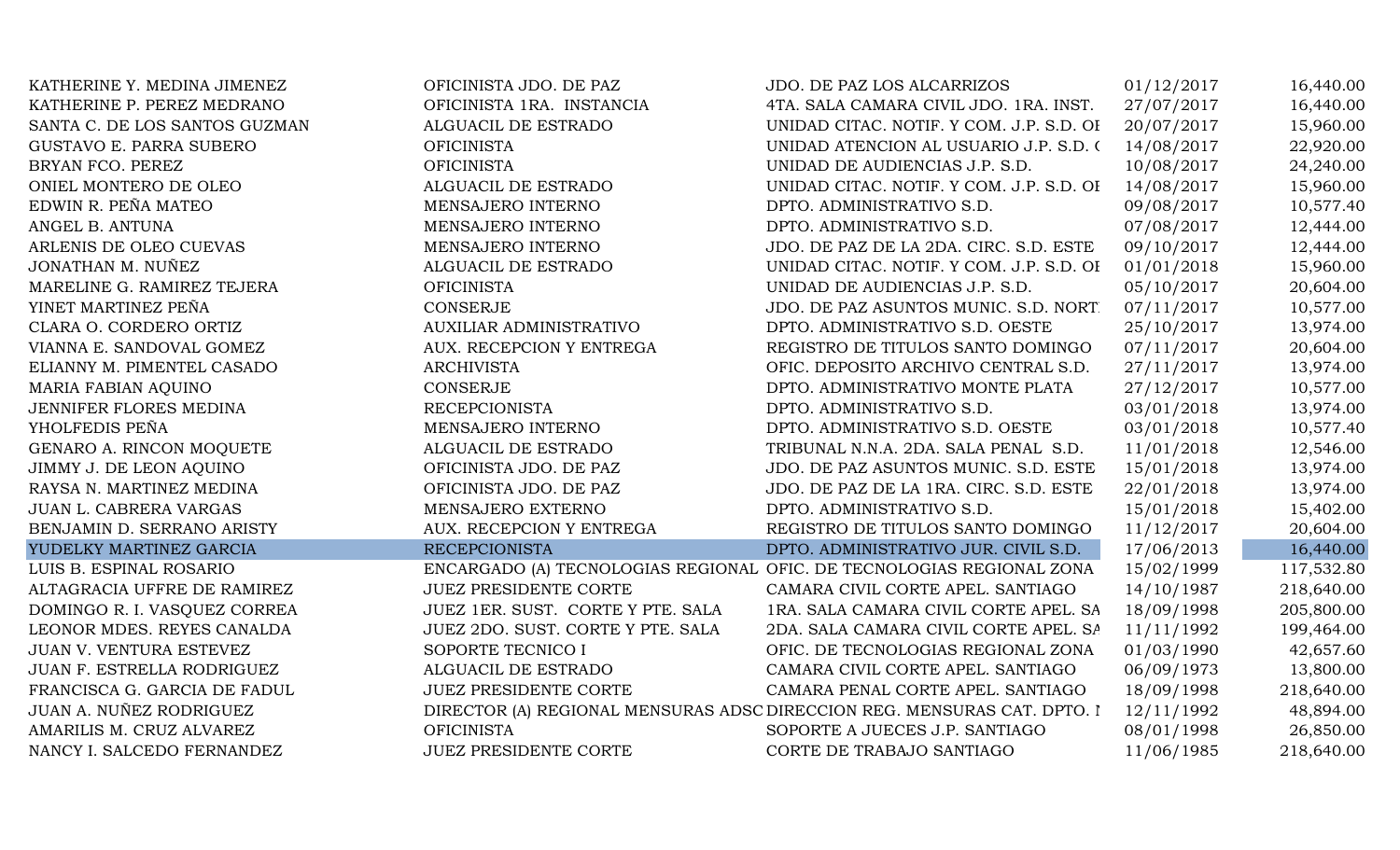| DOMINGO ANT. GIL                  | <b>JUEZ 1ER. SUSTITUTO CORTE</b> | CORTE DE TRABAJO SANTIAGO               | 16/12/1992 | 205,800.00 |
|-----------------------------------|----------------------------------|-----------------------------------------|------------|------------|
| FELICITA PEREZ VICTORIANO         | <b>JUEZ CORTE</b>                | CORTE DE TRABAJO SANTIAGO               | 26/11/1998 | 186,000.00 |
| NAZARIO A. ESTRELLA RODRIGUEZ     | ALGUACIL DE ESTRADO              | UNIDAD CITAC. NOTIF. Y COM. J.L. SANTIA | 10/03/1993 | 13,800.00  |
| POLIBIO ANT. CERDA RAMIREZ        | ALGUACIL DE ESTRADO              | UNIDAD CITAC. NOTIF. Y COM. J.L. SANTIA | 10/03/1993 | 13,800.00  |
| RAMONA DE LOS A. FERNANDEZ GARCIA | ABOGADO AYUDANTE                 | SOPORTE A JUECES J.L. SANTIAGO          | 29/08/1997 | 48,894.00  |
| ROSANGEL CESPEDES BAEZ            | SECRETARIA (O) GENERAL           | SECRETARIA GENERAL J.L. SANTIAGO        | 01/09/1992 | 69,984.00  |
| SONIA MA. POLANCO TAVERAS         | CONSERJE                         | CORTE DE TRABAJO SANTIAGO               | 01/08/1998 | 12,444.00  |
| JOSE E. NUÑEZ PEÑA                | <b>OFICINISTA</b>                | UNIDAD CITAC. NOTIF. Y COM. J.P. SANTIA | 17/06/1988 | 22,920.00  |
| ROSEMARY E. VERAS PEÑA            | <b>JUEZ CORTE</b>                | 1RA. SALA TRIBUNAL SUPERIOR DE TIERR    | 27/05/1987 | 186,000.00 |
| BARBARA I. GONZALEZ ROJAS         | ABOGADO AYUDANTE CORTE           | CAMARA CIVIL CORTE APEL. SANTIAGO       | 26/07/1979 | 48,894.00  |
| FAUSTA C. PEÑA REGALADO           | ABOGADO AYUDANTE 1RA. INST.      | 2DA. SALA CAMARA CIVIL JDO. 1RA. INST.  | 08/04/1996 | 36,000.00  |
| JUANITA DEL C. BELISARIO PEÑA     | SECRETARIA DE JUEZ               | TRIBUNAL SUPERIOR DE TIERRAS DPTO. N    | 01/01/1999 | 28,860.00  |
| <b>JUAN R. MARTE CHECO</b>        | ALGUACIL DE ESTRADO              | UNIDAD SERV. A SALAS C.S.S. A.F. SANTIA | 04/10/1993 | 13,800.00  |
| MERCEDES G. SORIANO URBAEZ        | ALGUACIL DE ESTRADO              | 3RA. SALA CAMARA CIVIL JDO. 1RA. INST.  | 21/08/1996 | 13,800.00  |
| FELIX R. RODRIGUEZ VASQUEZ        | ALGUACIL DE ESTRADO              | UNIDAD CITAC. NOTIF. Y COM. J.P. SANTIA | 27/10/1986 | 14,760.00  |
| NICOLAS DEL C. RODRIGUEZ ACEVEDO  | MENSAJERO EXTERNO                | DPTO. ADMINISTRATIVO SANTIAGO           | 28/09/1989 | 16,440.00  |
| DORLISA DEL C. RODRIGUEZ          | ABOGADO AYUDANTE                 | SOPORTE A JUECES J.P. SANTIAGO          | 26/02/1988 | 51,480.00  |
| TERESA A. MATA BORBON             | <b>OFICINISTA</b>                | UNIDAD CITAC. NOTIF. Y COM. J.P. SANTIA | 21/03/1988 | 22,920.00  |
| RAMONA M. GONZALEZ MARIA          | OFICINISTA 1RA. INSTANCIA        | 1ER. TRIBUNAL COL. C/P JDO. 1RA. INST.  | 01/06/1991 | 15,720.00  |
| SONIA ALT. SANTOS                 | <b>OFICINISTA</b>                | UNIDAD SERV. A LA INSTRUCCION J.P. SAI  | 01/04/1999 | 22,920.00  |
| NURYS M. REYES                    | <b>OFICINISTA</b>                | DPTO. ADMINISTRATIVO SANTIAGO           | 01/10/1987 | 15,720.00  |
| ANA C. BONILLA                    | OFICINISTA JDO. DE PAZ           | JDO. DE PAZ DE LA 3RA. CIRC. SANTIAGO   | 01/01/1995 | 14,760.00  |
| BRUNILDA M. CASTILLO ABISADA      | JUEZ 1ER. SUSTITUTO CORTE        | 1RA. SALA CAMARA PENAL CORTE APEL. S    | 21/09/1998 | 205,800.00 |
| HENRY A. RODRIGUEZ HENRIQUEZ      | ALGUACIL DE ESTRADO              | CAMARA CIVIL CORTE APEL. SANTIAGO       | 01/08/1998 | 13,800.00  |
| MARCELINA A. RIVAS NUÑEZ          | <b>JUEZ CORTE</b>                | CORTE DE TRABAJO SANTIAGO               | 04/02/1999 | 138,000.00 |
| AIDA MA. J. NUÑEZ NUÑEZ DE G.     | JUEZ CORTE                       | CORTE DE TRABAJO SANTIAGO               | 25/11/1998 | 154,800.00 |
| JIAN C. J. PEÑA RODRIGUEZ         | ALGUACIL DE ESTRADO              | UNIDAD CITAC. NOTIF. Y COM. J.L. SANTIA | 01/05/1993 | 13,800.00  |
| CARLOS M. MARTINEZ ALMANZAR       | <b>JUEZ CORTE</b>                | 2DA. SALA CAMARA CIVIL CORTE APEL. SA   | 04/02/1999 | 186,000.00 |
| CARMEN S. BENCOSME ESPINAL        | <b>JUEZ CORTE</b>                | CORTE DE TRABAJO SANTIAGO               | 25/11/1998 | 138,000.00 |
| ANA M. GARCIA GARCIA              | <b>OFICINISTA</b>                | UNIDAD CITAC. NOTIF. Y COM. J.L. SANTIA | 01/10/1993 | 17,640.00  |
| YOEL R. MERCADO RODRIGUEZ         | ALGUACIL DE ESTRADO              | UNIDAD CITAC. NOTIF. Y COM. J.L. SANTIA | 01/07/1998 | 13,800.00  |
| LILIANA ALT. PIMENTEL DIAZ        | <b>OFICINISTA</b>                | UNIDAD SERV. 1RA. INST. J.L. SANTIAGO   | 13/04/1993 | 22,375.00  |
| MARIA M. DE PEÑA VENTURA          | <b>JUEZ CORTE</b>                | CORTE DE APEL. N.N.A. SANTIAGO          | 07/09/1998 | 186,000.00 |
| YOSELIN A. LIRIANO ORTIZ          | SECRETARIA (O) PRIMERA INSTANCIA | SALA PENAL 1ER. TRIBUNAL N.N.A. SANTIA  | 01/09/1992 | 28,860.00  |
|                                   |                                  |                                         |            |            |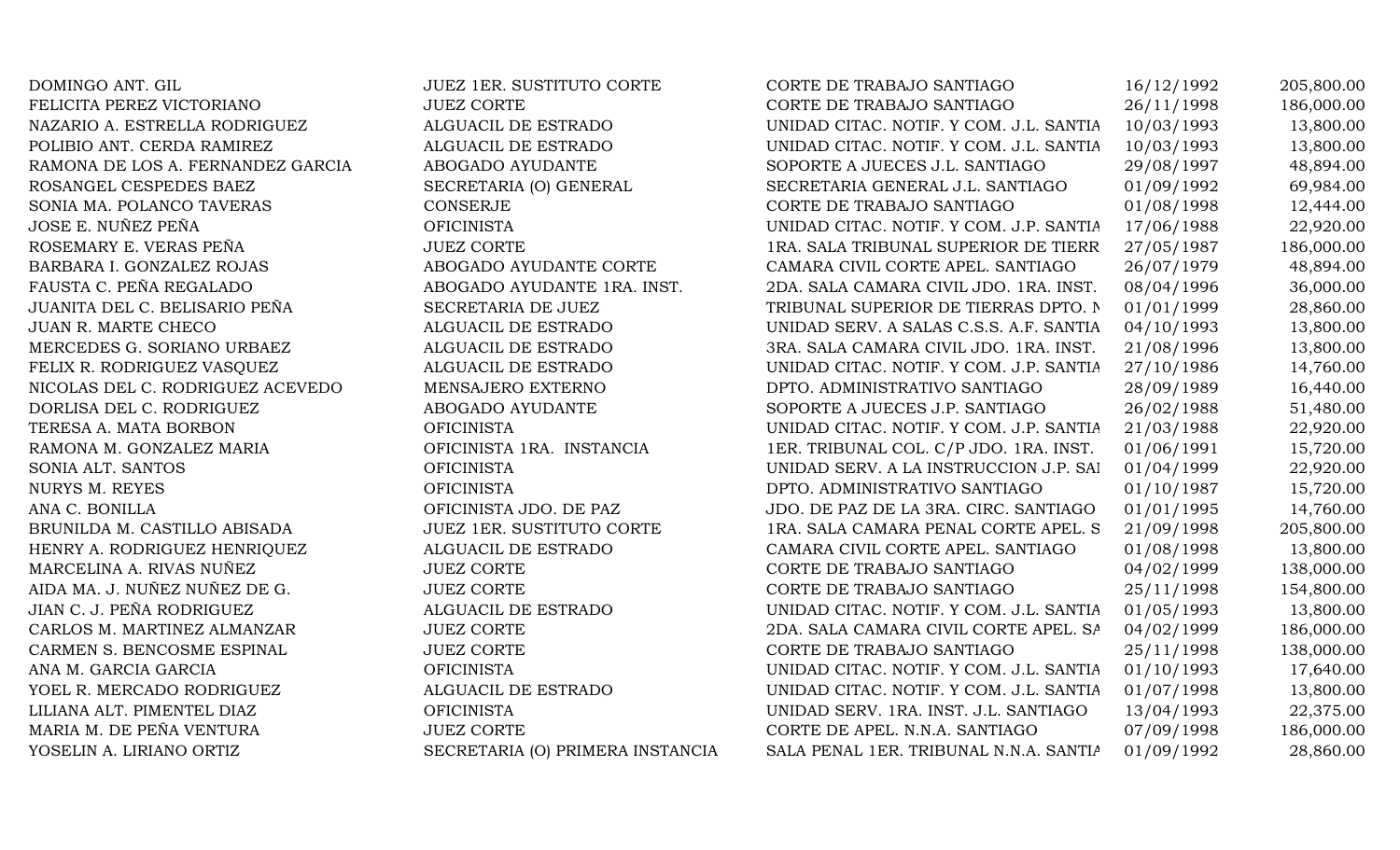| NELSON O. NUÑEZ SALCE          | MENSAJERO INTERNO                | SALA PENAL 1ER. TRIBUNAL N.N.A. SANTIA                                        | 01/12/1998 | 12,444.00  |
|--------------------------------|----------------------------------|-------------------------------------------------------------------------------|------------|------------|
| MIRIAN DEL C. MARTINEZ SANCHEZ | <b>CONSERJE</b>                  | DPTO. ADMINISTRATIVO SANTIAGO                                                 | 01/12/1998 | 12,444.00  |
| MARIA DE LOS A. GARCIA UREÑA   | SECRETARIA (O) PRIMERA INSTANCIA | SALA CIVIL 1ER. TRIBUNAL N.N.A. SANTIAC                                       | 01/12/1998 | 28,860.00  |
| GILBERTO R. FUENTES BAEZ       | ALGUACIL DE ESTRADO              | SALA CIVIL 1ER. TRIBUNAL N.N.A. SANTIAC                                       | 15/03/1999 | 13,800.00  |
| VICTOR G. RAMOS SANCHEZ        | <b>JUEZ CORTE</b>                | 1RA. SALA CAMARA CIVIL CORTE APEL. SA                                         | 26/11/1998 | 186,000.00 |
| ARGENTINA Y. SANCHEZ MARTINEZ  | <b>JUEZ CORTE</b>                | TRIBUNAL EJEC. SANCION ADOLES. SANTI                                          | 07/09/1998 | 186,000.00 |
| WILSON FCO. MORETA TREMOLS     | <b>JUEZ CORTE</b>                | 1RA. SALA CAMARA PENAL CORTE APEL. S                                          | 11/11/1992 | 186,000.00 |
| YESENIA I. GUICHARDO PEÑA      | SECRETARIA (O) GENERAL           | SECRETARIA GENERAL J.P. VALVERDE                                              | 01/07/1994 | 42,657.60  |
| DELIA M. DURAN TAVERAS         | <b>OFICINISTA</b>                | REGISTRO DE TITULOS MAO                                                       | 17/01/1997 | 15,720.00  |
| WENDY M. LOZADA COLON          | OFICINISTA 1RA. INSTANCIA        | SALA CIVIL 1ER. TRIBUNAL N.N.A. SANTIAC                                       | 12/06/1997 | 15,720.00  |
| DEYANIRA MENDEZ CEPEDA         | JUEZ SUST. PTE. COLEGIADO        | 3ER. TRIBUNAL COL. C/P JDO. 1RA. INST.                                        | 01/05/1998 | 138,000.00 |
| JOSE S. TAVERAS CANAAN         | JUEZ 2DO. SUSTITUTO CORTE        | 2DA. SALA CAMARA PENAL CORTE APEL. S                                          | 12/06/1998 | 199,464.00 |
| YOSELIN A. GOMEZ               |                                  | SECRETARIA (O) SERVICIO A EJECUCION DUNIDAD SERV. A EJEC. DE LA PENA J.P. S.  | 01/07/1995 | 62,208.00  |
| YUDERKA A. RODRIGUEZ FERNANDEZ | OFICINISTA 1RA. INSTANCIA        | SALA PENAL 1ER. TRIBUNAL N.N.A. SANTIA                                        | 01/09/1992 | 15,720.00  |
| HERMINIA J. RODRIGUEZ PAULINO  | <b>JUEZ CORTE</b>                | 2DA. SALA CAMARA PENAL CORTE APEL. S                                          | 17/09/1998 | 186,000.00 |
| YSIDRA ALT. TEJADA             | ABOGADO AYUDANTE CORTE           | TRIBUNAL SUPERIOR DE TIERRAS DPTO. N                                          | 01/03/1997 | 48,894.00  |
| NIURKA ALT. BAEZ FERMIN        | ALGUACIL DE ESTRADO              | SALA PENAL 2DO.TRIBUNAL N.N.A. SANTIA                                         | 01/10/1993 | 13,800.00  |
| YOBANY ANT. MERCADO RODRIGUEZ  | <b>JUEZ CORTE</b>                | 1RA. SALA CAMARA PENAL CORTE APEL. S                                          | 11/02/1998 | 186,000.00 |
| VICTOR J. UREÑA REYES          | <b>JUEZ CORTE</b>                | 2DA. SALA CAMARA PENAL CORTE APEL. S                                          | 17/09/1998 | 186,000.00 |
| BRIGIDA M. FELIPE VILLAMAN     | <b>CONSERJE</b>                  | DPTO. ADMINISTRATIVO SANTIAGO                                                 | 01/02/1993 | 12,444.00  |
| JOSELYN ALT. MATA HILARIO      | OFICINISTA CORTE                 | CAMARA CIVIL CORTE APEL. SANTIAGO                                             | 01/03/1999 | 17,640.00  |
| SONJA D. RODRIGUEZ PERALTA     | JUEZ 1RA. INSTANCIA              | SALA PENAL 2DO.TRIBUNAL N.N.A. SANTIA                                         | 17/09/1998 | 138,000.00 |
| ANDRYS M. MENDOZA MATIAS       |                                  | SECRETARIA (O) SERVICIO JDOS. 1RA. INS' UNIDAD SERV. 1RA. INST. J.L. SANTIAGO | 05/06/1995 | 38,088.00  |
| JUAN P. SOSA FAÑA              | ALGUACIL DE ESTRADO              | UNIDAD SERV. A SALAS C.S.S. A.F. SANTIA                                       | 01/08/1995 | 13,800.00  |
| CECILIA V. ALT LEON PEÑA       | SOPORTE DE SISTEMAS              | OFIC. DE TECNOLOGIAS REGIONAL ZONA                                            | 01/03/1998 | 48,894.00  |
| ROSA L. VENTURA PEÑA           | OFICINISTA JDO. DE PAZ           | JDO. DE PAZ VILLA GONZALEZ                                                    | 08/09/1998 | 14,760.00  |
| LEONARDO R. LOPEZ LOPEZ        | ALGUACIL DE ESTRADO              | JDO. DE PAZ DE LA 3RA. CIRC. SANTIAGO                                         | 21/02/1990 | 13,800.00  |
| AGUEDA DEL C. GARCIA CONTRERAS | <b>JUEZ CORTE</b>                | 2DA. SALA CAMARA PENAL CORTE APEL. S                                          | 09/04/1992 | 154,800.00 |
| MARIANA M. LOPEZ               | <b>ASCENSORISTA</b>              | DPTO. ADMINISTRATIVO SANTIAGO                                                 | 01/02/1995 | 13,800.00  |
| JUANA J. GERMOSEN QUIROZ       | SECRETARIA (O) JDO. DE PAZ       | JDO. DE PAZ DE LA 1RA. CIRC. SANTIAGO                                         | 20/03/1989 | 23,160.00  |
| RUBEN DE JS. REYNOSO CABRERA   | ALGUACIL DE ESTRADO              | JDO. DE PAZ DE LA 2DA. CIRC. SANTIAGO                                         | 01/03/1998 | 13,800.00  |
| ANELIS DEL C. TORRES MAGO      | <b>JUEZ CORTE</b>                | 1RA. SALA CAMARA PENAL CORTE APEL. S                                          | 10/11/1988 | 186,000.00 |
| JUAN FCO. ABREU VALDEZ         | ALGUACIL DE ESTRADO              | UNIDAD CITAC. NOTIF. Y COM. J.L. SANTIA                                       | 13/09/1996 | 13,800.00  |
| JACINTO M. MEDINA ABREU        | ALGUACIL DE ESTRADO              | 3RA. SALA JDO. DE PAZ ESP. TRANS. SANT                                        | 01/07/1998 | 13,800.00  |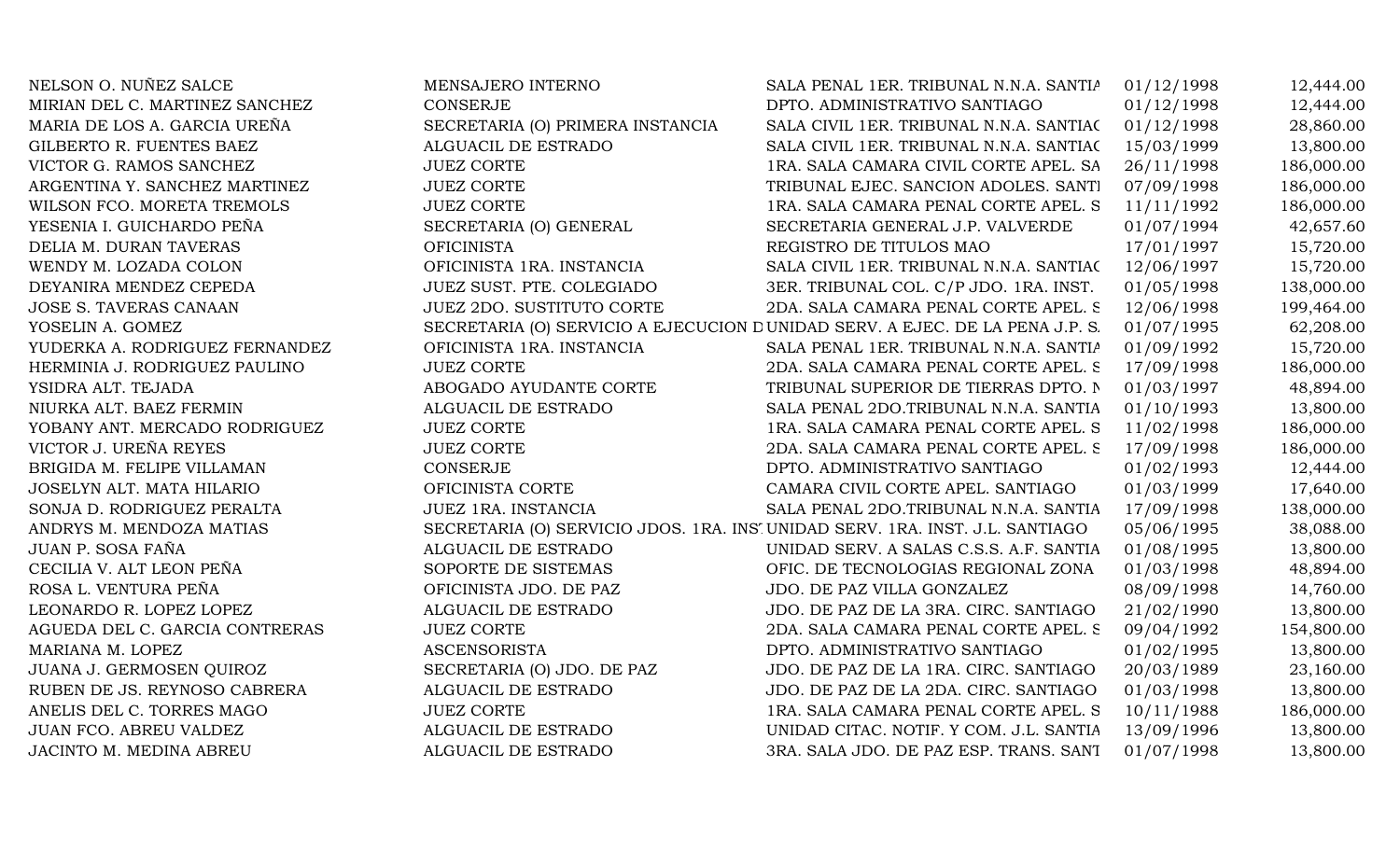| MARTHA DEL C. MARTINEZ LOPEZ      | <b>JUEZ CORTE</b>                                                 | 1RA. SALA CAMARA PENAL CORTE APEL. S                                         | 09/04/1992 | 186,000.00 |
|-----------------------------------|-------------------------------------------------------------------|------------------------------------------------------------------------------|------------|------------|
| ANTONIO J. CRUZ                   | SECRETARIA (O) JDO. DE PAZ                                        | JDO. DE PAZ SAN JOSE DE LAS MATAS                                            | 09/12/1987 | 23,160.00  |
| CLARA M. VARGAS VASQUEZ           | JUEZ SUST. PTE. COLEGIADO                                         | 1ER. TRIBUNAL COL. C/P JDO. 1RA. INST.                                       | 17/09/1998 | 138,000.00 |
| SAMUEL GUZMAN FERNANDEZ           | <b>JUEZ CORTE</b>                                                 | 2DA. SALA CAMARA CIVIL CORTE APEL. SA                                        | 17/09/1998 | 186,000.00 |
| OSVALDO CASTILLO                  |                                                                   | JUEZ PRESIDENTE TRIBUNAL COLEGIADO 2DO. TRIBUNAL COL. C/P JDO. 1RA. INST.    | 17/09/1998 | 138,000.00 |
| ANDREA ALMANZAR ESPINAL           | CONSERJE-MENSAJERO(A)                                             | JDO. DE PAZ VILLA BISONO                                                     | 18/06/1996 | 12,444.00  |
| LORENZA POLANCO ACEVEDO           | OFICINISTA JDO. DE PAZ                                            | JDO. DE PAZ VILLA BISONO                                                     | 01/10/1996 | 14,760.00  |
| <b>JOSE R. DE ASIS BURGOS</b>     |                                                                   | JUEZ PRESIDENTE TRIBUNAL COLEGIADO 3ER. TRIBUNAL COL. C/P JDO. 1RA. INST.    | 17/09/1998 | 147,600.00 |
| JOSE A. BARRERA HERNANDEZ         | ALGUACIL DE ESTRADO                                               | JDO. DE PAZ TAMBORIL                                                         | 13/06/1995 | 13,800.00  |
| MARIA DEL C. SANTANA FERNANDEZ    | <b>JUEZ CORTE</b>                                                 | 2DA. SALA CAMARA PENAL CORTE APEL. S                                         | 21/09/1998 | 186,000.00 |
| EDDY M. ESPINAL RODRIGUEZ         | ALGUACIL DE ESTRADO                                               | JDO. DE PAZ PEDRO GARCIA                                                     | 24/05/1996 | 13,800.00  |
| ALOIDES DE JS. MATIAS CUETO       | <b>JUEZ CORTE</b>                                                 | 1RA. SALA CAMARA CIVIL CORTE APEL. SA                                        | 09/04/1992 | 186,000.00 |
| JUAN J. MARTINEZ VENTURA          | JUEZ T.T.J.O.                                                     | TRIBUNAL DE TIERRAS J.O. VALVERDE                                            | 17/09/1998 | 138,000.00 |
| ADALJISA ANT. ROJAS POLANCO       | JUEZ 1RA. INSTANCIA                                               | SALA PENAL 1ER. TRIBUNAL N.N.A. SANTIA                                       | 17/09/1998 | 138,000.00 |
| JUANA O. SANTANA MINAYA           | <b>JUEZ CORTE</b>                                                 | CORTE DE APEL. N.N.A. SANTIAGO                                               | 23/11/1992 | 186,000.00 |
| CARMEN Y. DURAN ARIAS             | SECRETARIA (O) PRIMERA INSTANCIA                                  | TRIBUNAL N.N.A. VALVERDE                                                     | 08/07/1987 | 28,860.00  |
| JUAN M. PEREZ GOMEZ               | JUEZ 1RA. INSTANCIA                                               | CAMARA CIVIL JDO. 1RA. INST. VALVERDE                                        | 10/02/1998 | 138,000.00 |
| SERGIO A. FURCAL                  |                                                                   | JUEZ PTE.CAMARA PENAL JDO. DE 1ERA. I 1ER. TRIBUNAL COL. C/P JDO. 1RA. INST. | 12/02/1998 | 154,800.00 |
| MIGUELINA M. SILIA PARRA          | CONSERJE                                                          | DPTO. ADMINISTRATIVO SANTIAGO                                                | 15/05/1976 | 12,444.00  |
| ILDEFONSA ALT. SUSANA ABREU       | <b>JUEZ CORTE</b>                                                 | 2DA. SALA TRIBUNAL SUPERIOR DE TIERR                                         | 16/12/1986 | 186,000.00 |
| FABIO GUERRERO BAUTISTA           | <b>JUEZ PRESIDENTE CORTE</b>                                      | TRIBUNAL SUPERIOR DE TIERRAS DPTO. N                                         | 22/10/1998 | 218,640.00 |
| SENEIDA D. MARCELINO REYES        | ABOGADO AYUDANTE CORTE                                            | TRIBUNAL SUPERIOR DE TIERRAS DPTO. N                                         | 01/11/1994 | 48,894.00  |
| SEGUNDO E. MONCION                | <b>JUEZ CORTE</b>                                                 | 2DA. SALA TRIBUNAL SUPERIOR DE TIERR                                         | 18/02/1998 | 186,000.00 |
| VILMA V. DIAZ COLOMBO             | <b>JUEZ CORTE</b>                                                 | 1RA. SALA TRIBUNAL SUPERIOR DE TIERR                                         | 22/10/1998 | 186,000.00 |
| DANILO ANT. TINEO SANTANA         |                                                                   | JUEZ 1ER. SUST. PTE. DE CORTE Y PTE. DI 1RA. SALA TRIBUNAL SUPERIOR DE TIERR | 22/10/1998 | 205,800.00 |
| MIRIAN DEL C. RODRIGUEZ JAQUEZ    | SECRETARIA (O) PRIMERA INSTANCIA                                  | TRIBUNAL DE TIERRAS J.O. VALVERDE                                            | 01/09/1997 | 28,860.00  |
| MARTIN E. REYES TREMOLS           | ENCARGADO(A) OFICINA ADMINISTRATIVA DPTO. ADMINISTRATIVO VALVERDE |                                                                              | 17/07/1997 | 67,405.20  |
| ALMA S. DOMINGUEZ MARTINEZ        | <b>JUEZ CORTE</b>                                                 | 2DA. SALA TRIBUNAL SUPERIOR DE TIERR                                         | 23/11/1995 | 186,000.00 |
| MARITZA DEL C. POLANCO REYES      | ANALISTA JURIDICO                                                 | REGISTRO DE TITULOS SANTIAGO                                                 | 19/02/1996 | 48,894.00  |
| TERESA DE JS. CRUZ LEDESMA        | CONSERJE                                                          | REGISTRO DE TITULOS SANTIAGO                                                 | 02/05/1990 | 12,444.00  |
| MAYRA C. MIESES TORRES            | <b>AUXILIAR REGISTRAL</b>                                         | REGISTRO DE TITULOS SANTIAGO                                                 | 17/02/1978 | 21,480.00  |
| MIGUEL A. BONILLA BORRELLY        | REGISTRADOR DE TITULOS                                            | REGISTRO DE TITULOS MAO                                                      | 19/07/1994 | 126,000.00 |
| JOSE ALB. ALMANZAR SANCHEZ        | DIRECTOR (A) REGIONAL MENSURAS                                    | DIRECCION REG. MENSURAS CAT. DPTO. I                                         | 24/04/2013 | 117,532.80 |
| FRANCISCA ALT. FERNANDEZ GONZALEZ | SECRETARIA(O) CORTE                                               | CORTE DE APEL. N.N.A. SANTIAGO                                               | 02/06/1999 | 34,560.00  |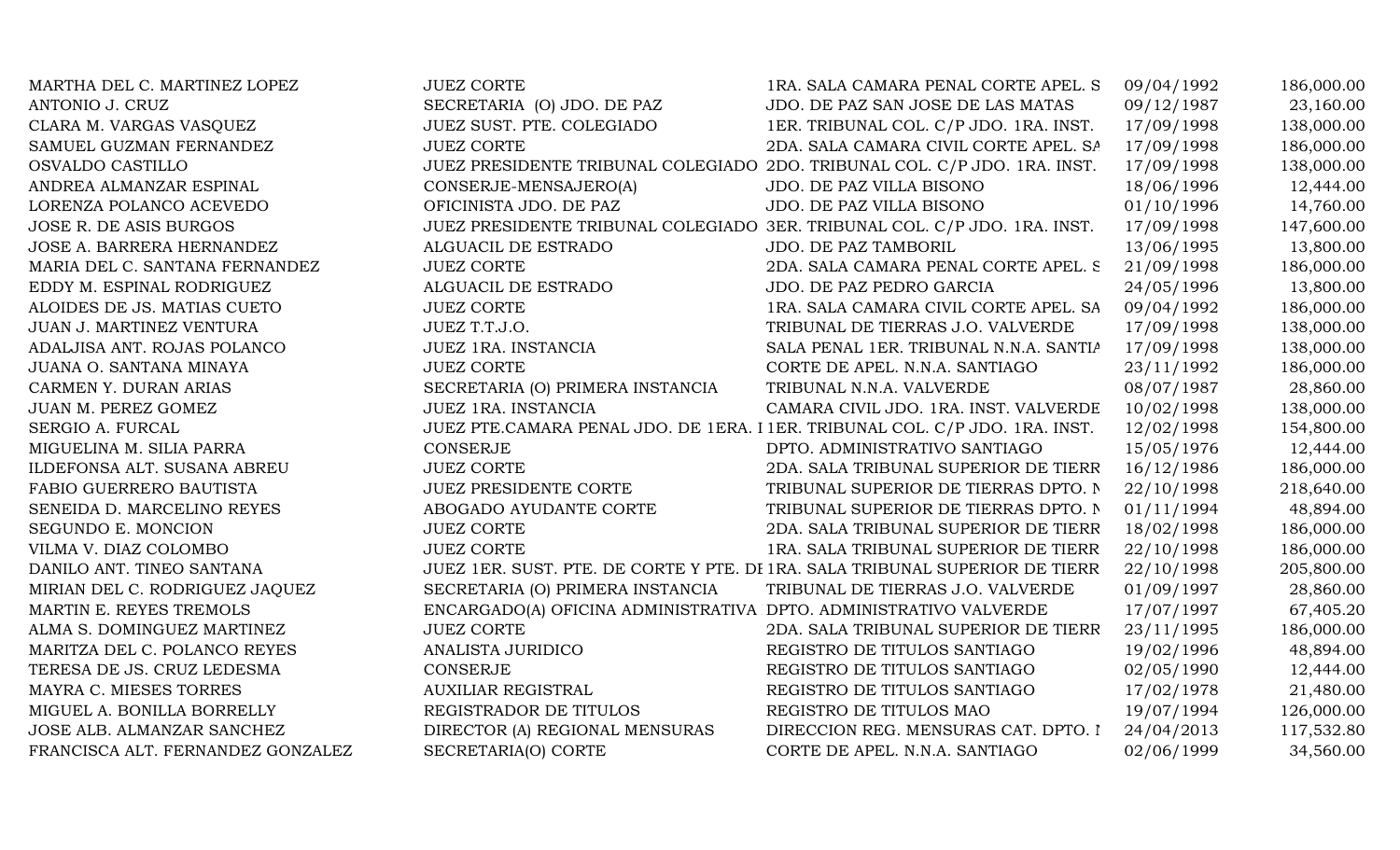| DELSIDO M. JACKSON GRULLON      | ADMINISTRADOR DE RED            | OFIC. DE TECNOLOGIAS REGIONAL ZONA                                        | 01/05/1999 | 54,885.60  |
|---------------------------------|---------------------------------|---------------------------------------------------------------------------|------------|------------|
| MANUEL A. ESTEVEZ TAVERAS       | ALGUACIL DE ESTRADO             | UNIDAD CITAC. NOTIF. Y COM. J.L. SANTIA                                   | 01/05/1999 | 13,800.00  |
| MANUEL A. FRANCISCO ESPINAL     | JUEZ T.T.J.O.                   | 3RA. SALA TRIBUNAL DE TIERRAS J.O. SAI                                    | 08/03/1999 | 138,000.00 |
| <b>GLENIS B. AMADIS VERAS</b>   | <b>JUEZ CORTE</b>               | CORTE DE APEL. N.N.A. SANTIAGO                                            | 01/05/1999 | 186,000.00 |
| SERGIO DE JS. FRANCISCO POLANCO | <b>CHOFER</b>                   | DPTO. ADMINISTRATIVO SANTIAGO                                             | 07/06/1999 | 24,240.00  |
| JUAN A. RODRIGUEZ FERNANDEZ     | <b>JUEZ PRESIDENTE CORTE</b>    | CORTE DE APEL. N.N.A. SANTIAGO                                            | 01/05/1999 | 218,640.00 |
| YECENIA DEL C. BUENO PERALTA    | <b>OFICINISTA</b>               | UNIDAD SERV. A LA INSTRUCCION J.P. SAI                                    | 08/05/2013 | 22,920.00  |
| CARINA M. VASQUEZ RODRIGUEZ     | <b>OFICINISTA</b>               | UNIDAD SERV. A LA INSTRUCCION J.P. SAI                                    | 08/06/1999 | 22,920.00  |
| MONICA D. NUÑEZ VALERIO         | SECRETARIA DE JUEZ              | TRIBUNAL SUPERIOR DE TIERRAS DPTO. N                                      | 01/05/1999 | 23,640.00  |
| YOLFA DEL C. CASTILLO UREÑA     | <b>OFICINISTA</b>               | SOPORTE A JUECES J.P. SANTIAGO                                            | 13/11/1984 | 27,992.38  |
| BOLIVAR A. LIBERATO CRUZ        | MENSAJERO INTERNO               | DPTO. ADMINISTRATIVO VALVERDE                                             | 13/05/1999 | 12,444.00  |
| JOSE E. SEN MARTINEZ            | <b>CHOFER</b>                   | DPTO. ADMINISTRATIVO SANTIAGO                                             | 01/08/1999 | 24,240.00  |
| SIANE L. RODRIGUEZ TAPIA        | SECRETARIA (O) JDO. DE PAZ      | 3RA. SALA JDO. DE PAZ ESP. TRANS. SANT                                    | 01/08/1999 | 23,160.00  |
| ELIZABETH AVILES NUÑEZ          | OFICINISTA 1RA. INSTANCIA       | SALA PENAL 1ER. TRIBUNAL N.N.A. SANTIA                                    | 01/09/1999 | 15,720.00  |
| FRANCISCA A. MARTINEZ SOSA      | CONSERJE-MENSAJERO(A)           | JDO. DE PAZ TAMBORIL                                                      | 03/01/2000 | 12,444.00  |
| ACASSIA C. REYES CASTILLO       |                                 | JUEZ PRESIDENTE TRIBUNAL COLEGIADO 4TO. TRIBUNAL COL. C/P JDO. 1RA. INST. | 06/03/2000 | 138,000.00 |
| ANA C. ARACENA JIMENEZ          | AUX. DE RECEPCION Y ENTREGA     | REGISTRO DE TITULOS MAO                                                   | 01/02/2000 | 24,240.00  |
| LUZ E. DURAN HIRALDO            | SECRETARIA (O) SERVICIO A CORTE | UNIDAD SERV. A CORTE J.L. SANTIAGO                                        | 03/04/2000 | 38,088.00  |
| CARMEN M. NUÑEZ GARCIA          | <b>BIBLIOTECARIO II</b>         | BIBLIOTECA DE SANTIAGO                                                    | 02/05/2000 | 48,894.00  |
| IVAN J. RODRIGUEZ ALONZO        | SUPERVISOR (A) DE MANTENIMIENTO | DPTO. DE MANTENIMIENTO J.I. ZONA NOR                                      | 02/05/2000 | 54,648.00  |
| HILDA ALT. SALAS                | OFICINISTA 1RA. INSTANCIA       | SALA PENAL 2DO.TRIBUNAL N.N.A. SANTIA                                     | 03/04/2000 | 15,720.00  |
| MARINA I. BRITO ROSARIO         | SECRETARIA(O) CORTE             | CAMARA CIVIL CORTE APEL. SANTIAGO                                         | 02/05/2000 | 34,560.00  |
| RAFAEL ANT. CEPIN JORGE         | ALGUACIL DE ESTRADO             | 1RA. SALA CAMARA CIVIL JDO. 1RA. INST.                                    | 02/05/2000 | 13,800.00  |
| MERCEDES ALT. MARTINEZ          | MENSAJERO INTERNO               | DPTO. ADMINISTRATIVO SANTIAGO                                             | 02/05/2000 | 13,800.00  |
| BERKIS M. DOMINGUEZ TAVAREZ     | REGISTRADOR DE TITULOS ADSCRITO | REGISTRO DE TITULOS SANTIAGO                                              | 15/06/2000 | 117,532.80 |
| ROSA M. SANTANA VERAS           | ABOGADO AYUDANTE CORTE          | TRIBUNAL SUPERIOR DE TIERRAS DPTO. N                                      | 03/07/2000 | 48,894.00  |
| ANGELA M. PEREZ NUÑEZ           | ABOGADO AYUDANTE CORTE          | TRIBUNAL SUPERIOR DE TIERRAS DPTO. N                                      | 03/07/2000 | 48,894.00  |
| ELBA R. CONTRERAS SARANTE       | SECRETARIA (O) JDO. DE PAZ      | JDO. DE PAZ DE LA 2DA. CIRC. SANTIAGO                                     | 01/07/2000 | 14,760.00  |
| SANDRA M. LANTIGUA GUZMAN       | SECRETARIA (O) GENERAL          | SECRETARIA GENERAL JDO. ESP. TRANS.)                                      | 03/08/2000 | 23,160.00  |
| MARIA DE LA C. TEJEDA SUAZO     | <b>JUEZ DE PAZ</b>              | 1RA. SALA JDO. DE PAZ ESP. TRANS. SANT                                    | 31/03/2017 | 108,000.00 |
| <b>JULISSA NUÑEZ PICHARDO</b>   | OFICINISTA TST                  | TRIBUNAL SUPERIOR DE TIERRAS DPTO. N                                      | 04/06/2012 | 17,640.00  |
| RAMONA Y. VARGAS                | OFICIAL ARCHIVO ACTIVO          | ARCHIVO ACTIVO J.I. SANTIAGO                                              | 02/10/2000 | 42,657.60  |
| MERCEDES VIRGINIA GONZALEZ PIÑA | REGISTRADOR DE TITULOS ADSCRITO | REGISTRO DE TITULOS SANTIAGO                                              | 16/12/1986 | 117,532.80 |
| DAYSI DE LA ROSA POPA           | REGISTRADOR DE TITULOS          | REGISTRO DE TITULOS SANTIAGO                                              | 03/10/2000 | 138,000.00 |
|                                 |                                 |                                                                           |            |            |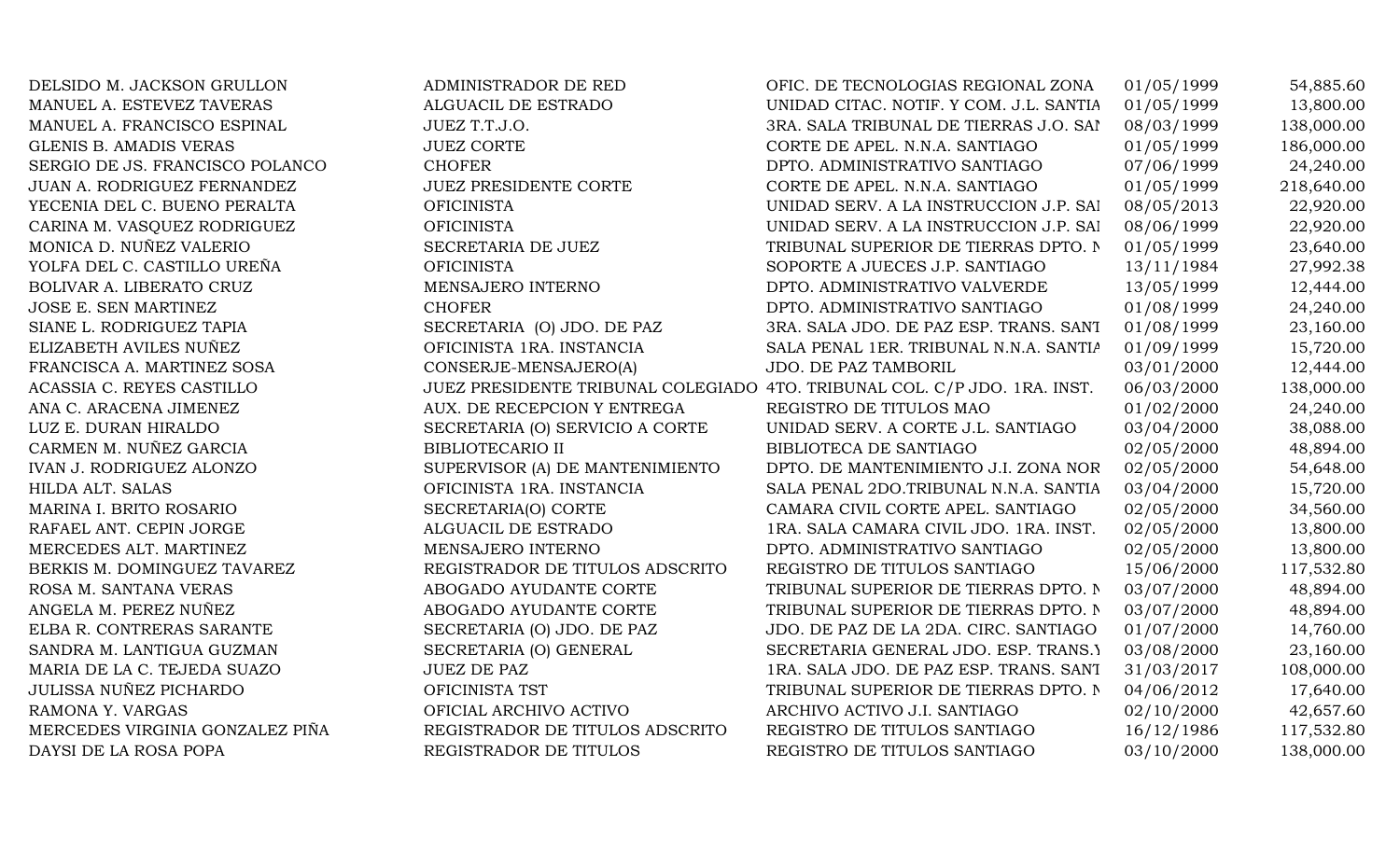| ANNERY M. PICHARDO LOPEZ         | SECRETARIA DE JUEZ               | TRIBUNAL SUPERIOR DE TIERRAS DPTO. N    | 04/01/2001 | 28,860.00  |
|----------------------------------|----------------------------------|-----------------------------------------|------------|------------|
| SERGIO A. PEÑA MARTINEZ          | ALGUACIL DE ESTRADO              | UNIDAD CITAC. NOTIF. Y COM. J.P. SANTIA | 01/02/2001 | 14,760.00  |
| DULCE R. MARTINEZ NUÑEZ          | SECRETARIA DE JUEZ               | TRIBUNAL SUPERIOR DE TIERRAS DPTO. N    | 05/02/2001 | 23,640.00  |
| HECTOR J. TORIBIO DE LA ROSA     | ALGUACIL DE ESTRADO              | UNIDAD CITAC. NOTIF. Y COM. J.P. SANTIA | 01/03/2001 | 14,760.00  |
| DULCE M. DE JS. REYES RODRIGUEZ  | ABOGADO AYUDANTE 1RA. INST.      | CAMARA CIVIL JDO. 1RA. INST. VALVERDE   | 01/03/2001 | 36,000.00  |
| REY D. DIAZ GRULLON              | AUX. DE MANTENIMIENTO            | DPTO. ADMINISTRATIVO SANTIAGO           | 19/03/2001 | 12,444.00  |
| MARIA M. VASQUEZ                 | <b>CONSERJE</b>                  | TRIBUNAL DE TIERRAS J.O. VALVERDE       | 01/05/2001 | 12,444.00  |
| MARTHA L. AMARO FERMIN           | COORDINADOR(A) DE ENTREVISTAS    | CENTRO DE ENTREVISTA SANTIAGO           | 17/03/2014 | 64,864.00  |
| NIURKA ALT. TAVAREZ ESPINAL      | OFICINISTA TST                   | TRIBUNAL SUPERIOR DE TIERRAS DPTO. N    | 01/06/2001 | 17,640.00  |
| MILQUEYA R. GONZALEZ TINEO       | OFICINISTA 1RA. INSTANCIA        | TRIBUNAL N.N.A. VALVERDE                | 10/07/2001 | 15,720.00  |
| MABEL E. VALERIO GOMEZ           | SUPERVISOR DE AUDIENCIAS         | UNIDAD DE AUDIENCIAS J.P. SANTIAGO      | 02/07/2001 | 61,776.00  |
| ESMERALDA MERCEDES SANTOS        | ABOGADO AYUDANTE                 | UNIDAD ASISTENCIA A JUECES C.S.S. A.F.  | 19/04/2006 | 38,088.00  |
| VICTOR R. INFANTE PAEZ           | ALGUACIL DE ESTRADO              | UNIDAD CITAC. NOTIF. Y COM. J.P. SANTIA | 02/07/2001 | 14,760.00  |
| JUAN C. LOPEZ GARCIA             | OFICINISTA CORTE                 | CAMARA CIVIL CORTE APEL. SANTIAGO       | 01/06/2001 | 17,640.00  |
| KETYS M. UCETA RODRIGUEZ         | OFICINISTA 1RA. INSTANCIA        | TRIBUNAL N.N.A. VALVERDE                | 02/07/2001 | 15,720.00  |
| FIDELINA G. BATISTA GRULLON      | JUEZ T.T.J.O.                    | 1RA. SALA TRIBUNAL DE TIERRAS J.O. SAI  | 01/08/2001 | 147,600.00 |
| LEONARDO S. DURAN RODRIGUEZ      | MENSAJERO INTERNO                | TRIBUNAL N.N.A. VALVERDE                | 02/07/2001 | 12,444.00  |
| FRANCIS C. DISLA RAMOS           | <b>OFICINISTA</b>                | UNIDAD CITAC. NOTIF. Y COM. J.P. SANTIA | 01/06/2015 | 22,920.00  |
| FELICITA ANT. MEJIA GARCIA       | OFICINISTA CORTE                 | CAMARA CIVIL CORTE APEL. SANTIAGO       | 13/09/2001 | 17,640.00  |
| LIZA H. MADERA ARDAVIN           | SECRETARIA (O) SERVICIO A CORTE  | UNIDAD SERV. A CORTE J.P. SANTIAGO      | 12/11/2001 | 61,776.00  |
| CESAR R. LUCIANO BENOIT          | CHOFER DE SERVICIO               | DPTO. ADMINISTRATIVO SANTIAGO           | 09/09/2001 | 14,760.00  |
| JUAN J. CEPEDA RODRIGUEZ         | MENSAJERO EXTERNO                | DPTO. ADMINISTRATIVO SANTIAGO           | 13/11/2001 | 16,440.00  |
| MONICA E. SANTIAGO GUTIERREZ     | SECRETARIA (O) PRIMERA INSTANCIA | SALA PENAL 2DO.TRIBUNAL N.N.A. SANTIA   | 19/11/2001 | 28,860.00  |
| NIURFA C. JIMENEZ PICHARDO       | OFICINISTA TST                   | TRIBUNAL SUPERIOR DE TIERRAS DPTO. N    | 19/11/2001 | 17,640.00  |
| YIDELSA ESTEVEZ TAVERAS          | OFICINISTA TST                   | TRIBUNAL SUPERIOR DE TIERRAS DPTO. N    | 19/11/2001 | 17,640.00  |
| ANGELA J. SOTO JIMENEZ           | <b>OFICINISTA</b>                | UNIDAD SERV. 1RA. INST. J.P. SANTIAGO   | 16/02/2010 | 22,920.00  |
| DIOSMARY DEL C. CASTILLO ESPINAL | ABOGADO AYUDANTE CORTE           | TRIBUNAL SUPERIOR DE TIERRAS DPTO. N    | 22/01/2002 | 48,894.00  |
| NORFI M. MARTINEZ GIL            | OFICIAL DE CONSULTA              | UNIDAD DE CONSULTA J.I. SANTIAGO        | 04/02/2002 | 42,657.60  |
| MILTON D. LOPEZ TAVERAS          | ALGUACIL DE ESTRADO              | UNIDAD CITAC. NOTIF. Y COM. J.P. SANTIA | 17/01/2002 | 14,760.00  |
| CARLOS A. ALMARANTE MARTINEZ     | <b>CHOFER</b>                    | CAMARA CIVIL CORTE APEL. SANTIAGO       | 03/04/2002 | 24,240.00  |
| CESARINA A. MORA MEJIA           | SECRETARIA (O) PRIMERA INSTANCIA | 1RA. SALA TRIBUNAL DE TIERRAS J.O. SAI  | 08/04/2002 | 28,860.00  |
| RAMON M. PEÑA REGALADO           | ELECTRICISTA II                  | DPTO. ADMINISTRATIVO SANTIAGO           | 01/05/2002 | 22,800.00  |
| RUBEN D. RODRIGUEZ CUELLO        | JUEZ SUST. PTE. COLEGIADO        | 4TO. TRIBUNAL COL. C/P JDO. 1RA. INST.  | 05/06/2002 | 138,000.00 |
| ALEXANDRA E. MARCELINO           | CONSERJE-MENSAJERO(A)            | JDO. DE PAZ LICEY AL MEDIO              | 06/06/2002 | 12,444.00  |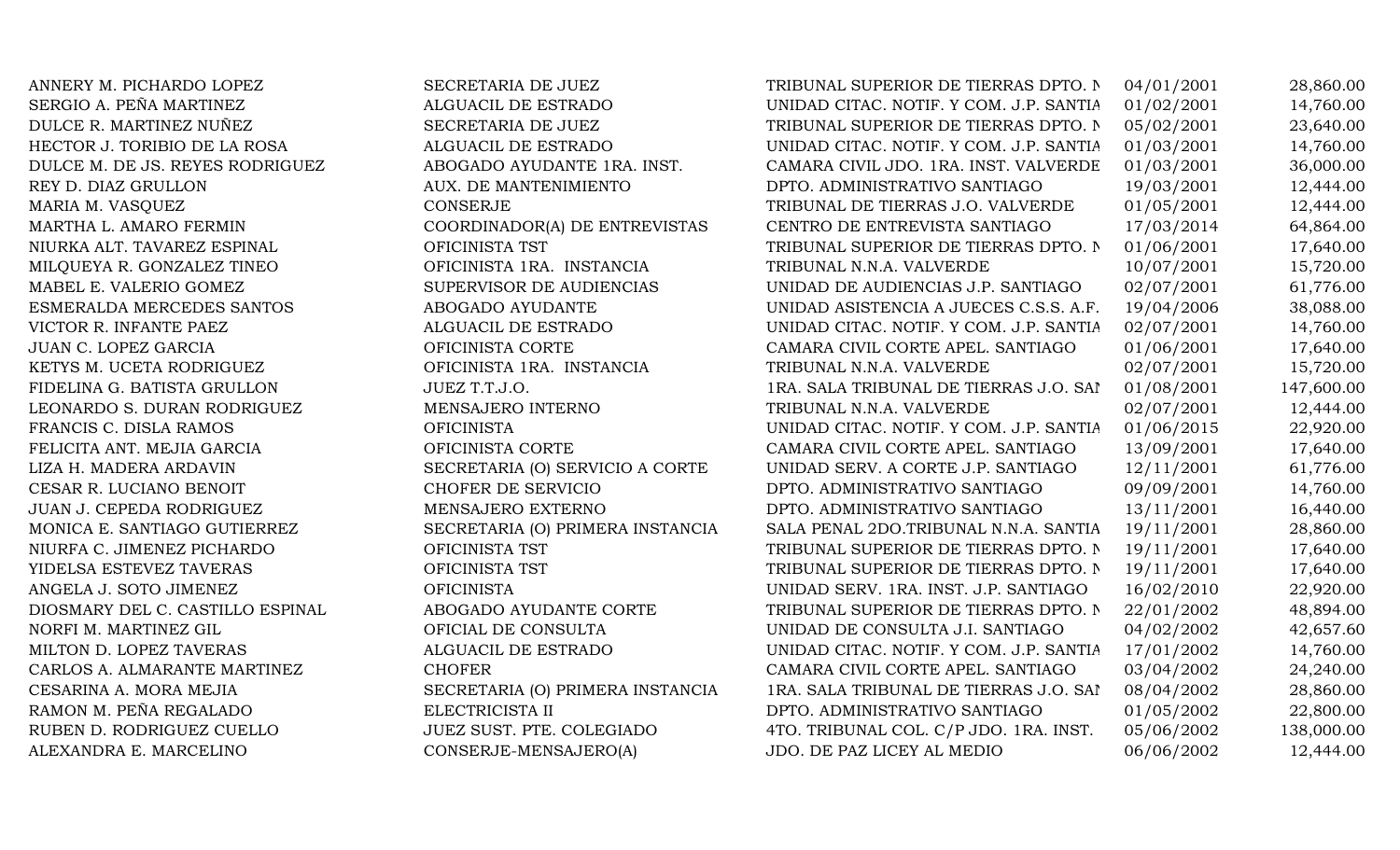| YASMIN DE LOS SANTOS ORTIZ        | <b>JUEZ 1RA. INSTANCIA</b>                                                     | 2DA. SALA CAMARA PENAL JDO. 1RA. INST   | 01/10/2014 | 138,000.00 |
|-----------------------------------|--------------------------------------------------------------------------------|-----------------------------------------|------------|------------|
| JOHANNA LUCIANO BENOIT            | REGISTRADOR DE TITULOS ADSCRITO                                                | REGISTRO DE TITULOS SANTIAGO            | 18/09/2002 | 117,532.80 |
| ANA Y. DISLA TAVAREZ              | SECRETARIA (O) JDO. DE PAZ                                                     | JDO. DE PAZ ESPERANZA                   | 01/10/2002 | 23,160.00  |
| FELIX F. ESTEVEZ SAINT HILAIRE    | JUEZ 1RA. INSTANCIA                                                            | JDO. DE TRABAJO VALVERDE                | 14/10/2002 | 138,000.00 |
| HILDA DEL C. DIAZ PEÑA            | SOPORTE TECNICO II                                                             | OFIC. DE TECNOLOGIAS REGIONAL ZONA      | 02/12/2002 | 34,980.00  |
| YLUMINADA R. PAULINO GONZALEZ     | <b>OFICINISTA</b>                                                              | UNIDAD ATENCION AL USUARIO J.L. SANT    | 18/11/2002 | 20,760.00  |
| JULIO A. GOMEZ CASTILLO           | <b>CHOFER</b>                                                                  | CORTE DE TRABAJO SANTIAGO               | 03/12/2002 | 24,240.00  |
| INDIRAMIS CONTRERAS CRUCETA       | ABOGADO AYUDANTE                                                               | SOPORTE A JUECES J.P. SANTIAGO          | 04/12/2002 | 48,894.00  |
| GLADYS DEL R. BUENO ABREU         | CONSERJE-MENSAJERO(A)                                                          | 3RA. SALA JDO. DE PAZ ESP. TRANS. SANT  | 09/12/2002 | 12,444.00  |
| SANTIAGO DE JS. RODRIGUEZ         | ANALISTA JURIDICO                                                              | REGISTRO DE TITULOS MAO                 | 03/02/2003 | 30,060.00  |
| NALDA L. MARTINEZ MUÑOZ           | SECRETARIA (O) JDO. DE PAZ                                                     | JDO. DE PAZ VALVERDE                    | 24/02/2003 | 23,160.00  |
| JANESA R. ESPINAL DE LA ROSA      | ABOGADO AYUDANTE                                                               | SOPORTE A JUECES J.P. SANTIAGO          | 03/03/2003 | 48,894.00  |
| CARMEN M. EDUARDO BATISTA         | ABOGADO AYUDANTE                                                               | SOPORTE A JUECES J.P. SANTIAGO          | 03/03/2003 | 48,894.00  |
| ADOLFO G. DIAZ NUÑEZ              | ABOGADO AYUDANTE                                                               | SOPORTE A JUECES J.P. SANTIAGO          | 03/03/2003 | 48,894.00  |
| RUDY ANT. ARIAS CRUZ              | <b>JUEZ COORDINADOR</b>                                                        | 2DA. SALA TRIBUNAL DE TIERRAS J.O. SAI  | 01/04/2003 | 154,800.00 |
| CARMEN DE JS. RODRIGUEZ HERNANDEZ | <b>OFICINISTA</b>                                                              | SOPORTE A JUECES J.P. VALVERDE          | 14/05/2003 | 31,740.00  |
| RODOLFO DE JS. VARGAS VARGAS      | MENSAJERO INTERNO                                                              | TRIBUNAL DE TIERRAS J.O. VALVERDE       | 19/05/2003 | 12,444.00  |
| ANA E. MONTESINO MERCADO          | ABOGADO AYUDANTE                                                               | SOPORTE A JUECES J.L. SANTIAGO          | 02/06/2003 | 48,894.00  |
| ROSA Y. MORALES TORIBIO           | OFICINISTA TST                                                                 | TRIBUNAL SUPERIOR DE TIERRAS DPTO. N    | 09/06/2003 | 17,640.00  |
| SUSANA M. BEN VIDAL               | ANALISTA JURIDICO                                                              | REGISTRO DE TITULOS SANTIAGO            | 16/06/2003 | 48,894.00  |
| CARMEN E. MORONTA CRUZ            | SECRETARIA (O) JDO. DE PAZ                                                     | JDO. DE PAZ LAGUNA SALADA               | 04/09/2003 | 23,160.00  |
| ANA A. GONZALEZ ROJAS             | ANALISTA JURIDICO                                                              | REGISTRO DE TITULOS SANTIAGO            | 01/03/2004 | 48,894.00  |
| JERSE D. PEÑA CAMILO              | ALGUACIL DE ESTRADO                                                            | UNIDAD CITAC. NOTIF. Y COM. J.P. VALVEI | 18/09/2003 | 16,440.00  |
| PAULA C. BRITO ROSARIO            | SECRETARIA (O) PRIMERA INSTANCIA                                               | 2DA. SALA TRIBUNAL DE TIERRAS J.O. SAI  | 16/10/2003 | 28,860.00  |
| RUBEN D. CRUZ UCETA               | JUEZ EJEC. DE LA PENA                                                          | TRIBUNAL EJEC. DE LA PENA SANTIAGO      | 01/10/2003 | 138,000.00 |
| RAMON FCO. UREÑA ANGELES          | JUEZ 1ER. SUST. PTE. JDO. 1ERA. INSTANC 3RA. SALA CAMARA CIVIL JDO. 1RA. INST. |                                         | 01/10/2003 | 147,600.00 |
| MARIA M. GERMOSO REYES            | ABOGADO AYUDANTE CORTE                                                         | CAMARA CIVIL CORTE APEL. SANTIAGO       | 04/11/2003 | 48,894.00  |
| AMBAR M. DIAZ MELO                | SECRETARIA (O) GENERAL                                                         | SECRETARIA GENERAL J.P. SANTIAGO        | 05/12/2003 | 93,312.00  |
| MARIA E. MARTINEZ CHECO           | ASIST. ADMINISTRATIVA                                                          | DPTO. ADMINISTRATIVO SANTIAGO           | 11/02/2004 | 34,980.00  |
| YILDA REINOSO ALMONTE             | SECRETARIA(O) CORTE                                                            | TRIBUNAL SUPERIOR DE TIERRAS DPTO. N    | 13/02/2004 | 43,840.80  |
| DENNY C. RODRIGUEZ PERALTA        | OFICINISTA CORTE                                                               | CAMARA CIVIL CORTE APEL. SANTIAGO       | 19/02/2004 | 17,640.00  |
| YUBERKY CABRERA MARTINEZ          | SECRETARIA (O) JDO. DE PAZ                                                     | JDO. DE PAZ DE LA 3RA. CIRC. SANTIAGO   | 20/02/2004 | 23,160.00  |
| MARY ALT. DE LEON ALMONTE         | CONSERJE-MENSAJERO(A)                                                          | 1RA. SALA JDO. DE PAZ ESP. TRANS. SANT  | 04/03/2004 | 12,444.00  |
| SOVARA C. SANTOS AMARO            | SECRETARIA (O) PRIMERA INSTANCIA                                               | 4TA. SALA TRIBUNAL DE TIERRAS J.O. SAN  | 01/04/2004 | 28,860.00  |
|                                   |                                                                                |                                         |            |            |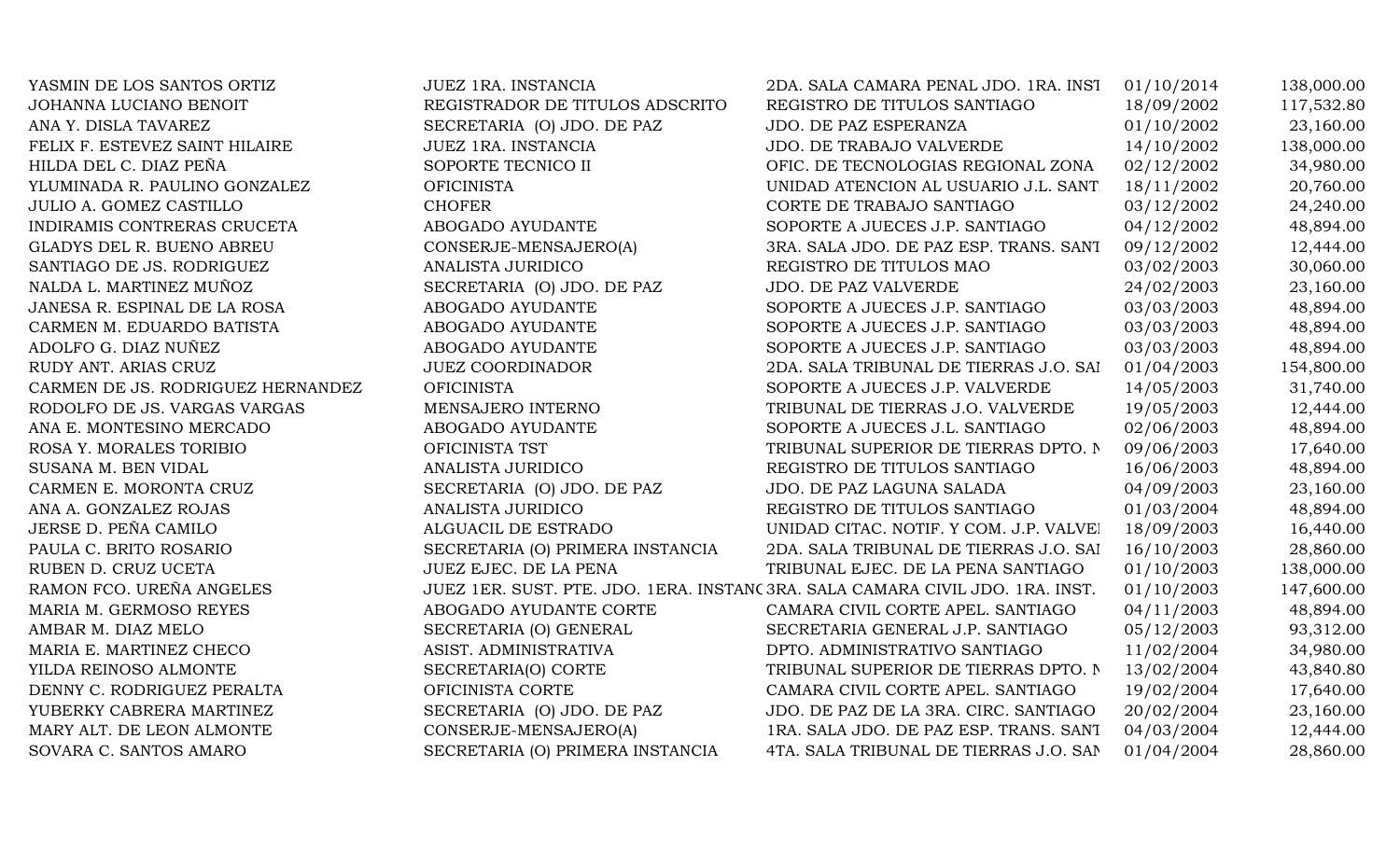| JOSELIN GUZMAN PEÑA              | <b>CONSERJE</b>                  | CORTE DE APEL. N.N.A. SANTIAGO                                                | 18/03/2004 | 12,444.00  |
|----------------------------------|----------------------------------|-------------------------------------------------------------------------------|------------|------------|
| JACQUELIN M. RUIZ ARIAS          | REPRODUCTOR DE DOCUMENTOS        | DPTO. ADMINISTRATIVO SANTIAGO                                                 | 01/04/2004 | 13,920.00  |
| ROSA A. GARCIA FRANCISCO         | CONSERJE-MENSAJERO(A)            | JDO. DE PAZ VILLA GONZALEZ                                                    | 26/04/2004 | 12,444.00  |
| YOKASTA M. MARIA TAVERAS         | <b>CONSERJE</b>                  | DPTO. ADMINISTRATIVO VALVERDE                                                 | 03/05/2004 | 12,444.00  |
| CARMINA G. VERAS SOSA            | ABOGADO AYUDANTE                 | SOPORTE A JUECES J.P. SANTIAGO                                                | 05/05/2004 | 48,894.00  |
| YDALISA DEL C. MORA MEJIA        | <b>ARCHIVISTA</b>                | OFIC. DE ARCHIVO JUDICIAL PJ SANTIAGO                                         | 13/05/2004 | 18,649.80  |
| YUDHY L. PEREZ RODRIGUEZ         | <b>OFICINISTA</b>                | UNIDAD SERV. 1RA. INST. J.L. SANTIAGO                                         | 12/09/2005 | 17,640.00  |
| CAROLINA A. CASTILLO TORIBIO     | <b>OFICINISTA</b>                | UNIDAD CITAC. NOTIF. Y COM. J.P. SANTIA                                       | 01/06/2004 | 22,920.00  |
| ANA M. CLASE TAVERAS             | OFICINISTA JDO. DE PAZ           | JDO. DE PAZ DE LA 1RA. CIRC. SANTIAGO                                         | 23/06/2004 | 14,760.00  |
| EDDY ALB. FRANCO                 | MENSAJERO INTERNO                | DPTO. ADMINISTRATIVO SANTIAGO                                                 | 01/08/2004 | 12,444.00  |
| JESUS M. DIAZ RAMIREZ            | <b>JUEZ DE PAZ</b>               | JDO. DE PAZ JANICO                                                            | 16/12/2016 | 108,000.00 |
| YOCASTA DEL C. REYES ESPINAL     | ANALISTA JURIDICO                | REGISTRO DE TITULOS SANTIAGO                                                  | 07/09/2004 | 35,760.00  |
| ELIZABETH CASTILLO REMIGIO       | OFICINISTA ATENCION USUARIOS     | SECRETARIA GENERAL JDO. ESP. TRANS.)                                          | 01/10/2004 | 14,760.00  |
| DIANA VASQUEZ FRANCISCO          | <b>AUXILIAR REGISTRAL</b>        | REGISTRO DE TITULOS SANTIAGO                                                  | 13/10/2004 | 24,240.00  |
| PEDRO E. PICHARDO CRUZ           | ALGUACIL DE ESTRADO              | JDO. DE PAZ SAN JOSE DE LAS MATAS                                             | 01/12/2004 | 13,800.00  |
| FRANCISCO ALB. MARTINEZ TAVARES  | ALGUACIL DE ESTRADO              | UNIDAD CITAC. NOTIF. Y COM. J.P. SANTIA                                       | 19/11/2004 | 14,760.00  |
| JUAN V. JAQUEZ GOMEZ             | ANALISTA JURIDICO                | REGISTRO DE TITULOS MAO                                                       | 04/01/2005 | 30,060.00  |
| NATALIA FCA. BERROA SANTOS       | <b>MEDIADOR</b>                  | CENTRO DE MEDIACION FAMILIAR SANTIA                                           | 01/07/2015 | 67,082.40  |
| CESAR ANT. PEÑA AMARO            | MENSAJERO INTERNO                | DPTO. ADMINISTRATIVO SANTIAGO                                                 | 01/02/2005 | 12,444.00  |
| JORDANA C. CRUZ MINAYA           | SECRETARIA (O) PRIMERA INSTANCIA | CAMARA CIVIL JDO. 1RA. INST. VALVERDE                                         | 02/02/2005 | 28,860.00  |
| YOKASTA E. PEREZ CRUZ            | <b>OFICINISTA</b>                | UNIDAD SERV. A LA INSTRUCCION J.P. SAI                                        | 07/02/2005 | 22,920.00  |
| <b>INGRI S. LIBERATO TORRES</b>  | <b>JUEZ DE LA INSTRUCCION</b>    | 3ER. JDO. DE LA INSTRUCCION SANTIAGO                                          | 04/02/2005 | 138,000.00 |
| EMELANIA RODRIGUEZ PEREZ         | ABOGADO AYUDANTE                 | SOPORTE A JUECES J.P. SANTIAGO                                                | 07/03/2005 | 48,894.00  |
| SILVIA E. MARTE TAVAREZ          | <b>CONSERJE</b>                  | SALA PENAL 1ER. TRIBUNAL N.N.A. SANTIA                                        | 19/04/2005 | 12,444.00  |
| MIGUELINA DE LAS M. DIAZ PAULINO | JUEZ JDO. DE TRABAJO             | 3RA. SALA JDO. DE TRABAJO SANTIAGO                                            | 09/02/2015 | 108,000.00 |
| AURA E. LORA PERALTA             | <b>JUEZ DE PAZ</b>               | JDO. DE PAZ VILLA GONZALEZ                                                    | 03/05/2005 | 108,000.00 |
| RICHART ML. ALMONTE ROSARIO      | <b>ARCHIVISTA</b>                | OFIC. DE ARCHIVO JUDICIAL PJ VALVERD                                          | 01/06/2005 | 16,440.00  |
| ANA M. SANTANA VERAS             | <b>OFICINISTA</b>                | UNIDAD ATENCION AL USUARIO J.L. SANT                                          | 03/06/2005 | 20,760.00  |
| MARTHA Y. ALMONTE ALMONTE        |                                  | SECRETARIA (O) SERVICIO A LA INSTRUCCI UNIDAD SERV. A LA INSTRUCCION J.P. SAI | 23/05/2005 | 61,776.00  |
| MAGDELIN E. OSORIA PEÑA          | SUPERVISOR CENTRO DE CITACIONES  | UNIDAD CITAC. NOTIF. Y COM. J.P. SANTIA                                       | 14/03/2005 | 61,776.00  |
| ANYOLINA ALT. RODRIGUEZ COLLADO  | SUPERVISOR DE ARCHIVO            | OFIC. DE ARCHIVO JUDICIAL PJ SANTIAGO                                         | 08/08/2005 | 29,580.00  |
| LOIDA ALT. MEJIA ARIAS           | <b>JUEZ DE LA INSTRUCCION</b>    | 4TO. JDO. DE LA INSTRUCCION SANTIAGO                                          | 01/10/2014 | 138,000.00 |
| LEIDY Y. MARTE BURGOS            | ABOGADO AYUDANTE                 | SOPORTE A JUECES J.L. SANTIAGO                                                | 04/10/2005 | 48,894.00  |
| JOSE L. GARCIA GARCIA            | JUEZ 1RA. INSTANCIA              | 6TA. SALA CAMARA CIVIL JDO. 1RA. INST.                                        | 01/09/2005 | 138,000.00 |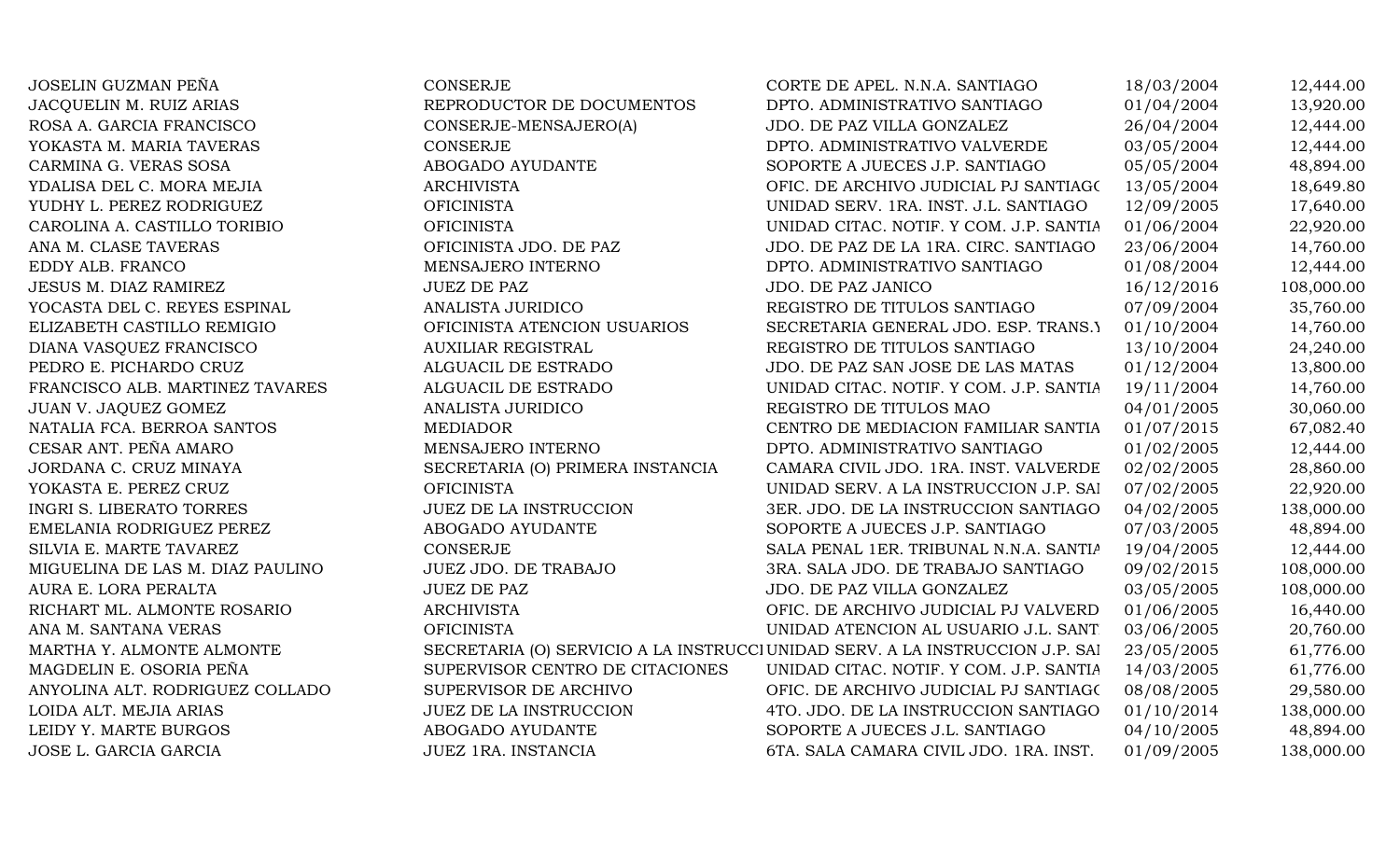| ELIAS VALERIO GRULLON         | MENSAJERO INTERNO                                                             | SALA CIVIL 1ER. TRIBUNAL N.N.A. SANTIAC | 01/09/2005 | 12,444.00  |
|-------------------------------|-------------------------------------------------------------------------------|-----------------------------------------|------------|------------|
| DANNY R. MARTINEZ RODRIGUEZ   | ALGUACIL DE ESTRADO                                                           | UNIDAD CITAC. NOTIF. Y COM. J.P. SANTIA | 10/10/2005 | 14,760.00  |
| EVA C. MARTINEZ CAPELLAN      | <b>REFERENCISTA</b>                                                           | UNIDAD DE CONSULTA J.I. SANTIAGO        | 14/10/2005 | 24,240.00  |
| KARINA A. MARTINEZ MARTINEZ   | OFICINISTA 1RA. INSTANCIA                                                     | SALA CIVIL 1ER. TRIBUNAL N.N.A. SANTIAC | 03/10/2005 | 15,720.00  |
| ELSA DEL C. ALMONTE SEPULVEDA | <b>JUEZ DE PAZ</b>                                                            | JDO. DE PAZ TAMBORIL                    | 16/12/2016 | 108,000.00 |
| JUAN C. COLON MARTINEZ        | JUEZ 1RA. INSTANCIA                                                           | 4TO. TRIBUNAL COL. C/P JDO. 1RA. INST.  | 01/11/2005 | 138,000.00 |
| LAURA S. RODRIGUEZ PORTES     | ABOGADO AYUDANTE                                                              | SOPORTE A JUECES J.L. SANTIAGO          | 09/11/2005 | 48,894.00  |
| HECTOR J. SANCHEZ ALVAREZ     | ALGUACIL DE ESTRADO                                                           | UNIDAD CITAC. NOTIF. Y COM. J.P. SANTIA | 21/11/2005 | 14,760.00  |
| ROSA M. VERAS SANTOS          | <b>ARCHIVISTA</b>                                                             | SALA CIVIL 1ER. TRIBUNAL N.N.A. SANTIAC | 01/12/2005 | 13,920.00  |
| FILOSET NUÑEZ POLANCO         | JUEZ 1RA. INSTANCIA                                                           | 4TA. SALA CAMARA CIVIL JDO. 1RA. INST.  | 20/12/2005 | 138,000.00 |
| AWILDA G. ALMONTE DURAN       | <b>REFERENCISTA</b>                                                           | UNIDAD DE CONSULTA J.I. SANTIAGO        | 02/01/2006 | 24,240.00  |
| ROSA M. RODRIGUEZ VARGAS      | AUXILIAR ADMINISTRATIVO                                                       | DIRECCION REG. MENSURAS CAT. DPTO. I    | 02/01/2006 | 24,240.00  |
| HEIDY MARTINEZ FORTUNA        | <b>ARCHIVISTA</b>                                                             | ARCHIVO ACTIVO J.I. SANTIAGO            | 09/11/2005 | 24,240.00  |
| MIRIAN R. MARTINEZ HIRALDO    | <b>OFICINISTA</b>                                                             | UNIDAD DE AUDIENCIAS J.P. SANTIAGO      | 02/01/2006 | 22,920.00  |
| MIREYA PAULINO CASTILLO       | OPERADOR DE IMPRESION                                                         | UNIDAD DE CONSULTA J.I. SANTIAGO        | 02/01/2006 | 20,760.00  |
| CARLOS M. DIAZ ESPINAL        | OFICINISTA ATENCION USUARIO                                                   | UNIDAD ATENCION AL USUARIO J.P. SANT    | 01/03/2006 | 24,240.00  |
| WENDY L. LIRIANO CABRERA      | <b>OFICINISTA</b>                                                             | UNIDAD SERV. A CORTE J.P. SANTIAGO      | 01/03/2006 | 22,920.00  |
| RICHARD R. CHAVEZ SANTANA     | ALGUACIL DE ESTRADO                                                           | UNIDAD SERV. A SALAS C.S.S. A.F. SANTIA | 01/03/2006 | 14,760.00  |
| GISELLE M. DIAZ ARIAS         | <b>OFICINISTA</b>                                                             | UNIDAD SERV. A LA INSTRUCCION J.P. SAI  | 02/05/2006 | 22,920.00  |
| YISSELL I. NUÑEZ MARQUEZ      | <b>OFICINISTA</b>                                                             | UNIDAD SERV. A LA INSTRUCCION J.P. SAI  | 03/04/2006 | 22,920.00  |
| TERESA NUÑEZ RAMOS            | SECRETARIA DEPTO. ADM.                                                        | DPTO. ADMINISTRATIVO VALVERDE           | 03/07/2006 | 18,120.00  |
| ARALIZA Y. RODRIGUEZ PICHARDO | SECRETARIA (O) SERVICIO JDOS. 1RA. INS' UNIDAD SERV. 1RA. INST. J.P. SANTIAGO |                                         | 14/07/2006 | 61,776.00  |
| JULISSA J. RODRIGUEZ ACOSTA   | ABOGADO AYUDANTE                                                              | SOPORTE A JUECES J.P. SANTIAGO          | 03/07/2006 | 48,894.00  |
| YOHANNA Y. HENRIQUEZ BAEZ     | SECRETARIA (O)                                                                | REGISTRO DE TITULOS SANTIAGO            | 03/07/2006 | 29,580.00  |
| BELKIS C. BAEZ TORRES         | ABOGADO AYUDANTE 1RA. INST.                                                   | 3RA. SALA CAMARA CIVIL JDO. 1RA. INST.  | 10/07/2006 | 36,000.00  |
| THANIA L. GRULLON NUÑEZ       | ABOGADO AYUDANTE 1RA. INST.                                                   | PCIA. CAMARA CIVIL JDO. 1RA. INST. SANT | 03/07/2006 | 36,000.00  |
| MARY C. GONZALEZ LANTIGUA     | CONSERJE-MENSAJERO(A)                                                         | JDO. DE PAZ ESPERANZA                   | 03/08/2006 | 12,444.00  |
| CARMEN M. LOPEZ CABRERA       | ANALISTA JURIDICO                                                             | REGISTRO DE TITULOS SANTIAGO            | 06/09/2006 | 35,760.00  |
| FIDELI E. JIMENEZ VENTURA     | <b>ANALISTA JURIDICO</b>                                                      | REGISTRO DE TITULOS SANTIAGO            | 06/09/2006 | 48,894.00  |
| ARIZ ANT. HERRERA GRULLON     | <b>AUXILIAR REGISTRAL</b>                                                     | REGISTRO DE TITULOS SANTIAGO            | 06/09/2006 | 24,240.00  |
| MARLENY A. FRANCISCO MERCADO  | <b>AUXILIAR REGISTRAL</b>                                                     | REGISTRO DE TITULOS SANTIAGO            | 06/09/2006 | 17,640.00  |
| LIBRADA Z. GARCIA SANTANA     | ANALISTA JURIDICO                                                             | REGISTRO DE TITULOS SANTIAGO            | 06/09/2006 | 35,760.00  |
| KENIA A. GONZALEZ GUTIERREZ   | <b>AUXILIAR REGISTRAL</b>                                                     | REGISTRO DE TITULOS SANTIAGO            | 06/09/2006 | 24,240.00  |
| ANGELINA ALT. INOA ALMANZAR   | <b>ANALISTA JURIDICO</b>                                                      | REGISTRO DE TITULOS SANTIAGO            | 06/09/2006 | 48,894.00  |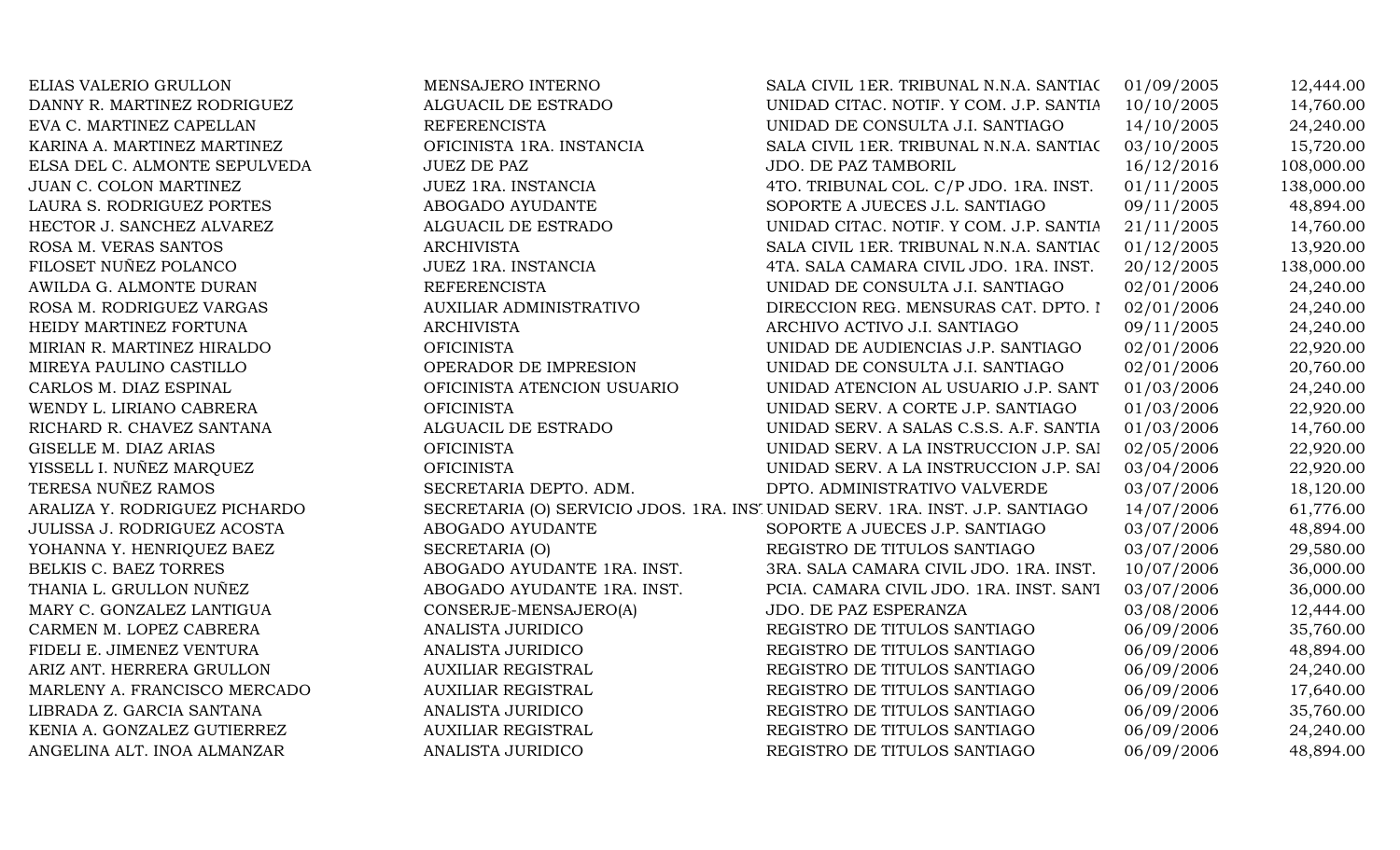| NINORKA VILLA SUAREZ              | <b>ANALISTA JURIDICO</b>         | REGISTRO DE TITULOS SANTIAGO                                             | 06/09/2006 | 48,894.00  |
|-----------------------------------|----------------------------------|--------------------------------------------------------------------------|------------|------------|
| ANA J. JIMENEZ REYES              | ANALISTA JURIDICO                | REGISTRO DE TITULOS SANTIAGO                                             | 07/09/2006 | 35,760.00  |
| YUNIOR N. GRULLON VARGAS          | ANALISTA JURIDICO                | REGISTRO DE TITULOS SANTIAGO                                             | 07/09/2006 | 35,760.00  |
| BLASINA RODRIGUEZ CARRASCO        | ANALISTA JURIDICO                | REGISTRO DE TITULOS SANTIAGO                                             | 06/09/2006 | 48,894.00  |
| CARMEN R. SANCHEZ CHECO           | ANALISTA JURIDICO                | REGISTRO DE TITULOS SANTIAGO                                             | 07/09/2006 | 48,894.00  |
| ELIZABETH MERCADO GENAO           | ANALISTA JURIDICO                | REGISTRO DE TITULOS SANTIAGO                                             | 07/09/2006 | 48,894.00  |
| MANUEL DE JS. CAPELLAN DE LA ROSA | SOPORTE TECNICO I                | OFIC. DE TECNOLOGIAS REGIONAL ZONA                                       | 28/08/2006 | 42,657.60  |
| ANDRES PEÑA CASTELLANOS           | SOPORTE TECNICO I                | OFIC. DE TECNOLOGIAS REGIONAL ZONA                                       | 28/08/2006 | 42,657.60  |
| LUIS E. TORRES PAULINO            | JUEZ 1RA. INSTANCIA              | 2DO. TRIBUNAL COL. C/P JDO. 1RA. INST.                                   | 30/08/2006 | 138,000.00 |
| ROCIO B. CABRERA CASTILLO         | SECRETARIA (O) PRIMERA INSTANCIA | 1RA. SALA CAMARA CIVIL JDO. 1RA. INST.                                   | 11/09/2006 | 28,860.00  |
| HENRY V. DOMINGUEZ DOMINGUEZ      | JUEZ PRESIDENTE 1RA. INSTANCIA   | PCIA. CAMARA CIVIL JDO. 1RA. INST. SANT                                  | 01/09/2006 | 154,800.00 |
| CARMEN R. CUEVAS RODRIGUEZ        | <b>OFICINISTA</b>                | UNIDAD ATENCION AL USUARIO J.L. SANT                                     | 25/09/2006 | 20,760.00  |
| HEIDY Y. NUÑEZ GONZALEZ           | SECRETARIA (O) GENERAL           | CENTRO DE SERVICIOS SECRETARIALES A                                      | 01/09/2006 | 28,860.00  |
| <b>JOHANNA CEPEDA</b>             | SECRETARIA(O) CORTE              | TRIBUNAL EJEC. SANCION ADOLES. SANTI                                     | 20/10/2006 | 34,560.00  |
| SAGRARIO J. DOMINGUEZ FERNANDEZ   |                                  | SUPERVISOR DE INFORMACION Y ORIENTA CENTRO INF. ORIENT. CIUDADANA PJ SAN | 27/11/2006 | 42,657.60  |
| MISAEL I. SANCHEZ DEL VILLAR      | <b>JUEZ DE PAZ ITINERANTE</b>    | PCIA. CAMARA CIVIL JDO. 1RA. INST. SANT                                  | 11/12/2006 | 108,000.00 |
| LENIS ALT. ABREU SANTANA          | ALGUACIL DE ESTRADO              | UNIDAD CITAC. NOTIF. Y COM. J.P. VALVEI                                  | 02/01/2007 | 14,760.00  |
| ARAMIS ANT. RODRIGUEZ INOA        | SUPERVISOR DE ARCHIVO            | OFIC. DE ARCHIVO JUDICIAL PJ VALVERD                                     | 01/03/2007 | 29,580.00  |
| WENDY S. GRULLON JIMENEZ          | TECNICO DE MENSURAS              | DIRECCION REG. MENSURAS CAT. DPTO. I                                     | 21/02/2007 | 58,370.40  |
| WAGNER M. BETANCES SILVESTRE      | <b>REFERENCISTA</b>              | BIBLIOTECA DE SANTIAGO                                                   | 14/05/2007 | 24,240.00  |
| JOSE R. REYES ALVAREZ             | ALGUACIL DE ESTRADO              | CAMARA CIVIL JDO. 1RA. INST. VALVERDE                                    | 02/04/2007 | 13,800.00  |
| DOMINGO BRITO PIMENTEL            | ALGUACIL DE ESTRADO              | 4TA. SALA JDO. DE PAZ ESP. TRANS. SANT                                   | 02/04/2007 | 13,800.00  |
| SILVIO J. TREMOL HERRERA          | ALGUACIL DE ESTRADO              | TRIBUNAL N.N.A. VALVERDE                                                 | 31/05/2007 | 13,800.00  |
| MARIELYS E. ROCA NUÑEZ            | OFICINISTA ATENCION USUARIO      | UNIDAD ATENCION AL USUARIO J.P. SANT                                     | 04/06/2007 | 24,240.00  |
| ARIEL ANT. HERNANDEZ ABREU        | <b>ARCHIVISTA</b>                | OFIC. DE ARCHIVO JUDICIAL PJ SANTIAGO                                    | 01/06/2009 | 16,440.00  |
| FELIX M. NUÑEZ QUEZADA            | <b>OFICINISTA</b>                | UNIDAD CITAC. NOTIF. Y COM. J.P. SANTIA                                  | 18/03/2014 | 22,920.00  |
| JOSE M. RODRIGUEZ JEREZ           | ALGUACIL DE ESTRADO              | UNIDAD CITAC. NOTIF. Y COM. J.L. SANTIA                                  | 08/02/2011 | 13,800.00  |
| ODILES ALT. COLLADO GOMEZ         | <b>OFICINISTA</b>                | UNIDAD SERV. 1RA. INST. J.P. SANTIAGO                                    | 11/08/2014 | 22,920.00  |
| LIDIA M. CORNIEL GUTIERREZ        | ABOGADO AYUDANTE                 | SOPORTE A JUECES J.P. SANTIAGO                                           | 15/11/2010 | 48,894.00  |
| JUANA GONZALEZ GIL                | <b>ARCHIVISTA</b>                | ARCHIVO ACTIVO J.I. SANTIAGO                                             | 01/04/2013 | 24,240.00  |
| CARMEN M. DURAN AQUINO            | <b>RECEPCIONISTA</b>             | DPTO. DE MANTENIMIENTO J.I. ZONA NOR                                     | 01/12/2011 | 14,760.00  |
| CEFERINA FLETE VENTURA            | <b>CONSERJE</b>                  | DPTO. DE MANTENIMIENTO J.I. ZONA NOR                                     | 01/12/2011 | 12,444.00  |
| JOSELITO GRULLON HERNANDEZ        | <b>PLOMERO</b>                   | DPTO. ADMINISTRATIVO SANTIAGO                                            | 02/06/2003 | 16,440.00  |
| LEANDRO LOPEZ CRUZ                | SOPORTE TECNICO II               | OFIC. DE TECNOLOGIAS REGIONAL ZONA                                       | 01/08/2008 | 34,980.00  |
|                                   |                                  |                                                                          |            |            |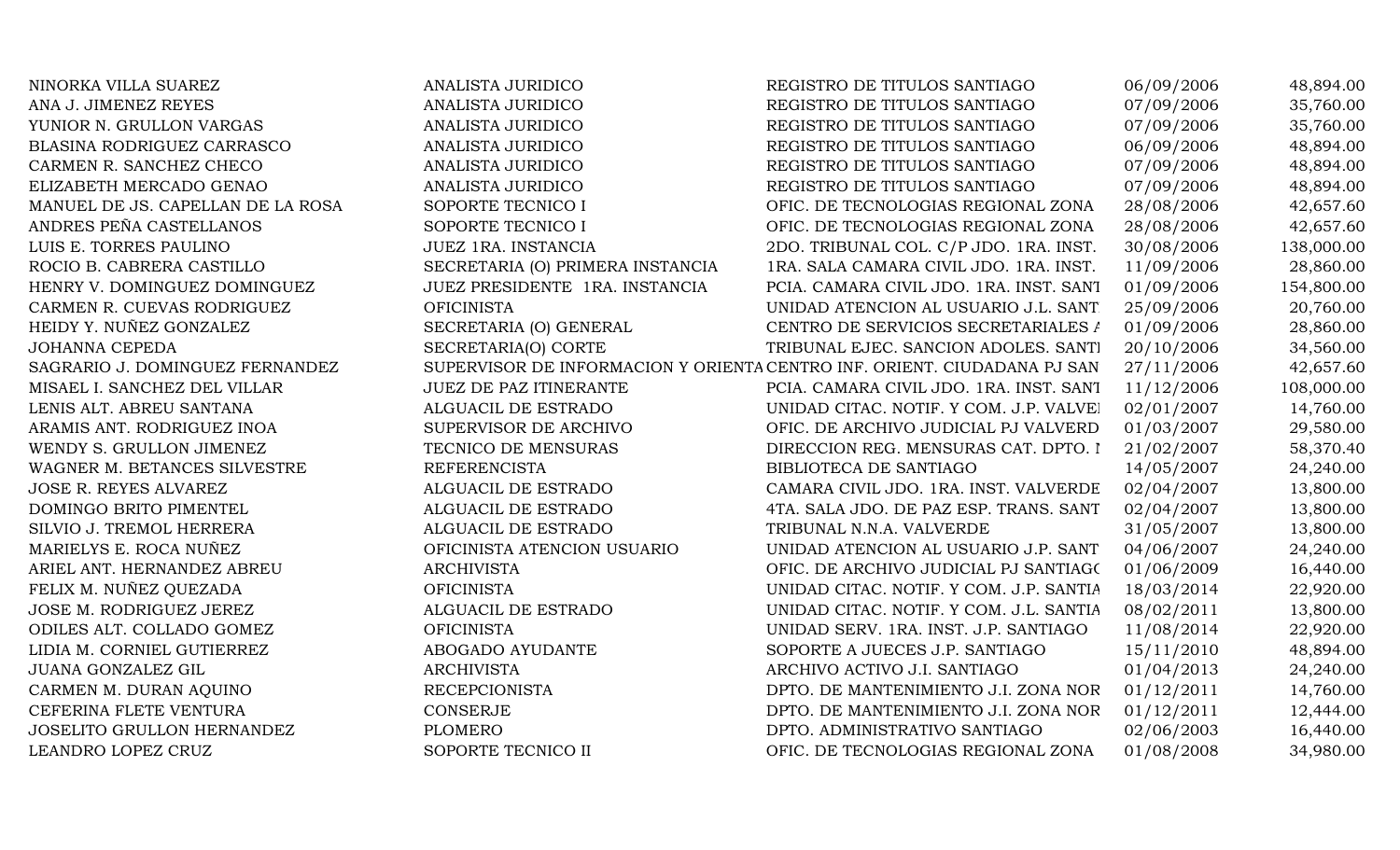JENNIFFER PEREZ VASQUEZ OFICINISTA OFICINISTA UNIDAD SERV. A SALAS C.S.S. A.F. SANTIA 01/08/2007 15,720.00 DANIEL VELEZ NUÑEZ **ALGUACIL DE ESTRADO** UNIDAD CITAC. NOTIF. Y COM. J.P. SANTIA 29/08/2007 14,760.00 RUDELANEA TORRES ALEMAN MENSAJERO INTERNO TRIBUNAL SUPERIOR DE TIERRAS DPTO. NO 1/12/2011 12,444.00 ELIZABETH ANT. CAPELLAN MARTINEZ CONSERJE CONSERJE DPTO. DE MANTENIMIENTO J.I. ZONA NOR 01/12/2011 12,444.00 YANIA MARMOL PUELLO CONSERJE CONSERJE DPTO. DE MANTENIMIENTO J.I. ZONA NOR 01/12/2011 12,444.00 YANEYRI ALT. FERNANDEZ MEJIA  $\qquad \qquad \qquad$  OFICINISTA  $\qquad \qquad \qquad$  UNIDAD DE AUDIENCIAS J.L. SANTIAGO 01/12/2011 15,720.00 KIMBERLY R. TATIS SOTO AND ABOGADO AYUDANTE CORTE 1RA. SALA TRIBUNAL SUPERIOR DE TIERR 02/10/2007 48.894.00 YAJAIRA J. VASQUEZ MOREL **OFICINISTA** OFICINISTA UNIDAD SERV. 1RA. INST. J.P. SANTIAGO 03/11/2007 22,920.00 DILENIA J. REYES ABREU CONSERJE CONSERJE CONSERIE REGISTRO DE TITULOS MAO 09/01/2008 12,444.00 GLORIA L. RAMIREZ FELIZ CHORICINISTA OFICINISTA UNIDAD DE AUDIENCIAS J.P. SANTIAGO 09/01/2008 22,920.00 JANERYS POLANCO LOPEZ REFERENCISTA UNIDAD DE CONSULTA J.I. SANTIAGO 10/01/2008 24,240.00 JUAN C. LUNA PEÑA **ALGUACIL DE ESTRADO** UNIDAD CITAC. NOTIF. Y COM. J.P. SANTIA 01/02/2008 14,760.00 MERCEDES SUAREZ SEGURA CONSERJE CONSERVE CAMARA CIVIL CORTE APEL. SANTIAGO 10/03/2008 12,444.00 YOMERY PEREYRA HILARIO ENC. ALMACEN ADMVO. DPTO. ADMINISTRATIVO SANTIAGO 17/03/2008 24,240.00 MILAGROS DEL A. ESTEVEZ JUEZ 1RA. INSTANCIA CAMARA PENAL JDO. 1RA. INST. VALVERDE 07/04/2008 138,000.00 JOEL DE JS. REYES RODRIGUEZ JUEZ 1RA. INSTANCIA TRIBUNAL N.N.A. VALVERDE 07/04/2008 138,000.00 KELVIN ANT. GOMEZ MIRABAL ALGUACIL DE ESTRADO UNIDAD CITAC. NOTIF. Y COM. J.P. SANTIA 15/04/2008 14,760.00 BIANIRIS DEL C. RIVERA GARCIA SECRETARIA DE JUEZ TRIBUNAL SUPERIOR DE TIERRAS DPTO. NORTEOLO 23,640.00 MARIA DEL C. GRULLON RODRIGUEZ SECRETARIA DE JUEZ TRIBUNAL SUPERIOR DE TIERRAS DPTO. NO $1/05/2008$  23,640.00 ELIZABETH ALT. ORTIZ PAULINO AUXILIAR ADMINISTRATIVO CENTRO DE ENTREVISTA SANTIAGO 20/05/2008 24,240.00 XIDRES S. BONILLA RODRIGUEZ COFICINISTA 1RA. INSTANCIA TRIBUNAL N.N.A. VALVERDE 04/06/2008 15.720.00 CARMEN J. PEGUERO PORTELA ABOGADO AYUDANTE SOPORTE A JUECES J.L. SANTIAGO 30/06/2008 48,894.00 ENEROLISA JIMENEZ FERREIRA OFICINISTA UNIDAD DE AUDIENCIAS J.L. SANTIAGO 01/09/2008 17,640.00 EUGENIA DEL P. POLANCO DISLA SECRETARIA (O) JDO. DE PAZ JDO. DE PAZ LICEY AL MEDIO 25/08/2008 23,160.00 PETRA M. LUCIANO VARGAS ABOGADO AYUDANTE SOPORTE A JUECES J.P. SANTIAGO 22/09/2008 48,894.00 MARGARITA M. MONEGRO JIMENEZ COORDINADOR(A) MENSAJERIA DPTO. ADMINISTRATIVO SANTIAGO 17/10/2008 24,240.00 YOKASTA MORILLO NUÑEZ ABOGADO AYUDANTE SOPORTE A JUECES J.L. SANTIAGO 22/10/2008 48,894.60 JUAN R. FERNANDEZ GONZALEZ TECNICO DE ELECTRICIDAD DPTO. DE MANTENIMIENTO J.I. ZONA NORTE 29/10/2008 29,580.00 RODOLFO E. COISCOU PICHARDO AUX. DE MANTENIMIENTO DPTO. DE MANTENIMIENTO J.I. ZONA NOR 05/11/2008 24.240.00 JUNIOR A. NUÑEZ ALMONTE MENSAJERO INTERNO DPTO. ADMINISTRATIVO SANTIAGO 24/02/2009 12,444.00 ALDEMARO J. MUÑIZ MENA JUEZ 2DO.SUST. PTE. JDO. 1ERA. INSTANC 1RA. SALA CAMARA CIVIL JDO. 1RA. INST. 23/02/2009 147,600.00 DULCE L. POLANCO SAMUEL OFICINISTA SOPORTE A JUECES J.L. SANTIAGO 29/04/2009 17,640.00 ROMELIA ALT. GARCIA MARTE SECRETARIA (O) PRIMERA INSTANCIA 3RA. SALA TRIBUNAL DE TIERRAS J.O. SANTIAGO 02/07/2009 28,860.00 RICHARD SOLANO **RICHARD SOLANO MENSAJERO INTERNO DPTO. ADMINISTRATIVO VALVERDE** 29/07/2009 12,444.00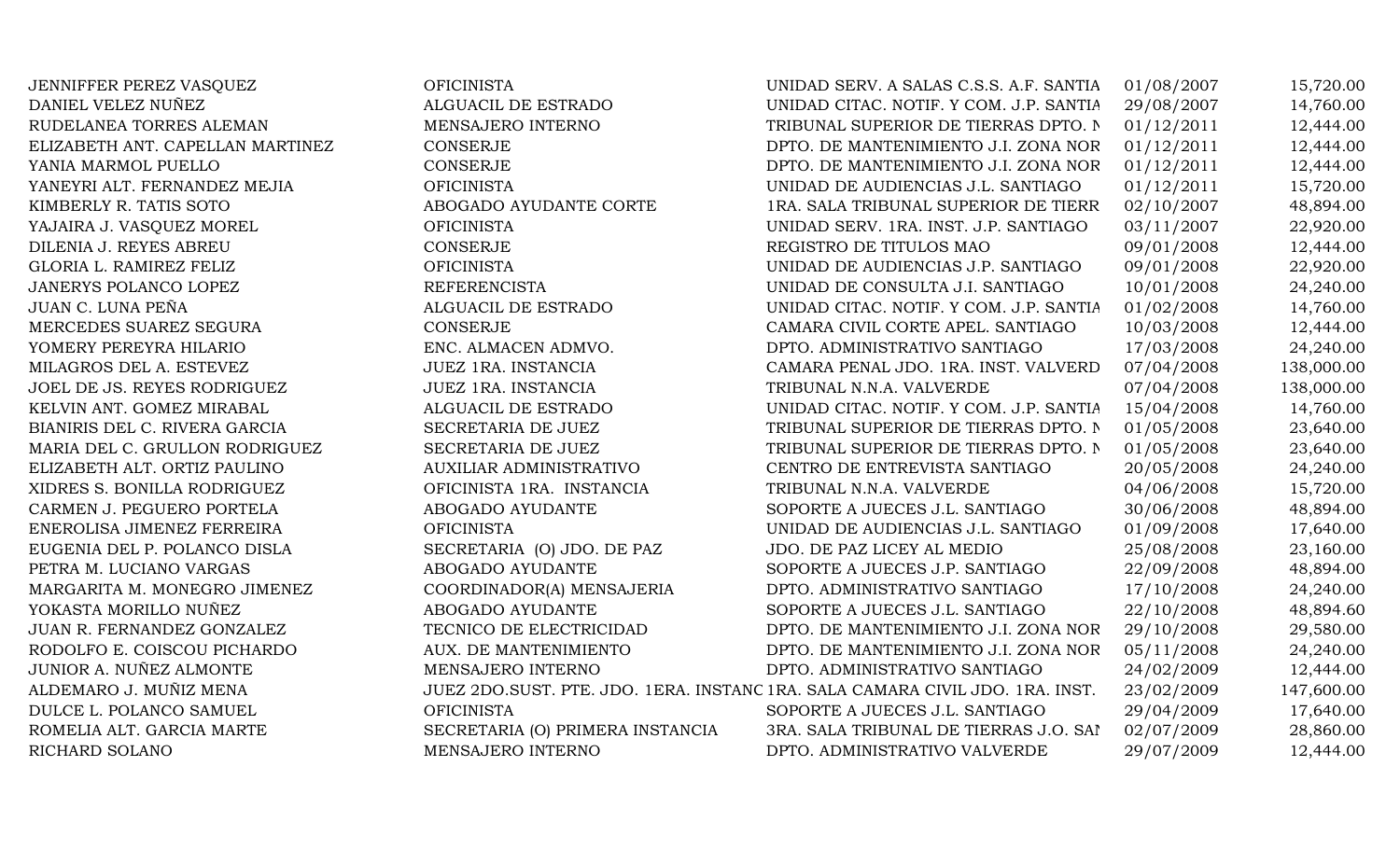IVELISSE JORGE UREÑA ALGUACIL DE ESTRADO JDO. DE PAZ VALVERDE 01/07/2009 13,800.00 GISSELLE A. DE LA CRUZ CRUZ JUEZ JDO. DE TRABAJO 2DA. SALA JDO. DE TRABAJO SANTIAGO 17/08/2009 138,000.00 GERMAN Y. VASQUEZ LUNA REPRODUCTOR DE DOCUMENTOS DPTO. DE MANTENIMIENTO J.I. ZONA NORTE 08/09/2009 20,760.00 MIGUELINA VARGAS RIVAS CHE OFICINISTA JDO. DE PAZ JDO. DE PAZ VILLA BISONO 01/09/2009 14,760.00 RUBEN D. SOTO HERNANDEZ ARCHIVISTA ARCHIVISTA OFIC. DE ARCHIVO JUDICIAL PJ VALVERD 16/09/2009 16,440.00 ERICK D. PAEZ NUÑEZ ALGUACIL DE ESTRADO UNIDAD CITAC. NOTIF. Y COM. J.P. SANTIA 01/10/2009 14,760.00 ESTHER C. REYES ARACENA **19/10/2009** JUEZ SUST. PTE. COLEGIADO 2DO. TRIBUNAL COL. C/P JDO. 1RA. INST. 19/10/2009 138,000.00 MASSIEL GRULLON LOPEZ **OFICINISTA 1RA. INSTANCIA** SALA PENAL 2DO.TRIBUNAL N.N.A. SANTIA 13/01/2010 15,720.00 ANA C. SANTOS FRANCISCO ANALISTA JURIDICO REGISTRO DE TITULOS SANTIAGO 03/02/2010 48,894.00 RAFAELINA RODRIGUEZ BASILIO **OFICINISTA ATENCION USUARIO** UNIDAD ATENCION AL USUARIO J.P. VALV 01/03/2010 20,760.00 DOMINGO A. SILVERIO RODRIGUEZ SECRETARIA (O) JDO. DE PAZ JDO. DE PAZ VILLA BISONO 30/03/2010 23,160.00 SASHA M. LOPEZ UREÑA **OFICINISTA TST OFICINISTA TST** TRIBUNAL SUPERIOR DE TIERRAS DPTO. NORTE28/04/2010 17,640.00 NARCISO A. VALDEZ MARTINEZ CHE CONSTA OFICINISTA DE AUDIENCIAS J.P. SANTIAGO 15/11/2010 22,920.00 ELIU L. GONZALEZ CRUZ CONZALEZ CRUZ OFICINISTA 1RA. INSTANCIA CAMARA CIVIL JDO. 1RA. INST. VALVERDE 10/05/2010 15,720.00 BLESSIE GOMEZ BAEZ JUEZ T.T.J.O. 4TA. SALA TRIBUNAL DE TIERRAS J.O. SAN 01/06/2010 138,000.00 MARIA I. GUTIERREZ TORRES **OFICINISTA 1RA. INSTANCIA** CAMARA CIVIL JDO. 1RA. INST. VALVERDE 18/05/2010 20,760.00 ANDY DURAN ARCHIVISTA ARCHIVISTA 2DA. SALA CAMARA CIVIL JDO. 1RA. INST. 08/07/2010 13,920.00 VICTORIA MAURIZ MINAYA **OFICINISTA ATENCION USUARIO** UNIDAD ATENCION AL USUARIO J.P. SANT 15/11/2010 24.240.00 ROBERTO ANT. JIMENEZ MARRERO ALGUACIL DE ESTRADO UNIDAD CITAC. NOTIF. Y COM. J.P. VALVE 13/09/2010 14,760.00 BASILIO J. RODRIGUEZ CABRERA ALGUACIL DE ESTRADO SALA CIVIL 1ER. TRIBUNAL N.N.A. SANTIAC 13/09/2010 13,800.00 ZOILA H. QUEZADA ALMONTE *OFICINISTA ATENCION USUARIOS* UNIDAD RECEP.Y ATENCION USUARIO C.S 29/11/2010 15,720.00 AXLENNE ROSARIO YNFANTE SECRETARIA (O) JDO. DE PAZ JUDO. DE PAZ JANICO 22/11/2010 23,160.00 CLARIBEL MATEO JIMENEZ JUEZ DE PAZ JUEZ DE PAZ JUEZ OU PAZ DE PAZ DE LA 3RA. CIRC. SANTIAGO 09/02/2015 108,000.00 ELISA P. VASQUEZ TAVERAS SUPERVISOR DE AUDIENCIAS UNIDAD DE AUDIENCIAS J.L. SANTIAGO 15/02/2011 38,088.00 DANIEL DE JS. ABREU CESPEDES ARCHIVISTA ARCHIVISTA OFIC. DE ARCHIVO JUDICIAL PJ SANTIAGO 21/02/2011 16,440.00 ELIZABETH ACOSTA UREÑA **OFICINISTA** OFICINISTA UNIDAD SERV. 1RA. INST. J.P. SANTIAGO 04/08/2011 22,920.00 ALICIA M. GUZMAN BENCOSME JUEZ 1RA. INSTANCIA 3ER. TRIBUNAL COL. C/P JDO. 1RA. INST. 01/03/2011 138,000.00 DANTE D. OZUNA MERCEDES JUEZ DE PAZ JUEZ DE PAZ SANTE DO DE PAZ PEDRO GARCIA 28/02/2011 108,000.00 FERNANDO B. GONZALEZ UCETA OFICINISTA ATENCION USUARIO UNIDAD ATENCION AL USUARIO J.P. SANT 07/03/2011 24.240.00 GABRIELA J. VELAZQUEZ CARRASCO AUXILIAR REGISTRAL REGISTRO DE TITULOS SANTIAGO 29/04/2011 24,240.00 GREGORIS DE JS. GOMEZ PEÑALO ALGUACIL DE ESTRADO SECRETARIA GENERAL JDO. ESP. TRANS.Y 01/06/2011 14,760.00 MARLENIS ALT. CASTRO MEDINA **OFICINISTA ATENCION USUARIOS** UNIDAD ATENCION AL USUARIO J.P. SANT 01/06/2011 24.240.00 DINELCA Y. FRANCISCO MADERA **OFICINISTA** OFICINISTA UNIDAD DE AUDIENCIAS J.P. VALVERDE 08/06/2011 16,440.00 JUANA F. N. RODRIGUEZ ARIAS OFICINISTA JDO. DE PAZ JDO. DE PAZ LICEY AL MEDIO 11/07/2011 14,760.00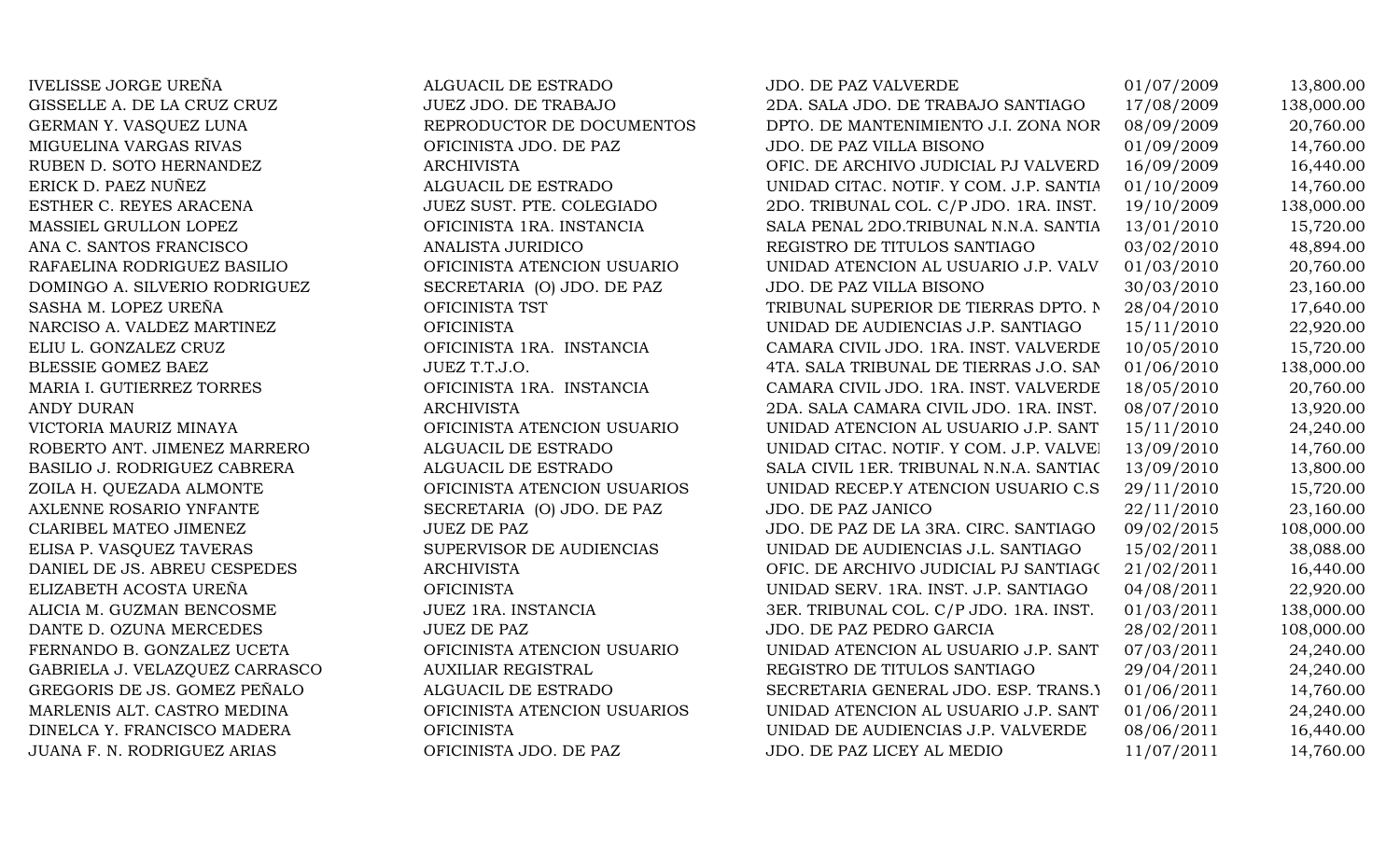| VIRGILIO D. TAVAREZ PARRA        | ANALISTA JURIDICO                | REGISTRO DE TITULOS SANTIAGO            | 17/12/2012 | 35,760.00  |
|----------------------------------|----------------------------------|-----------------------------------------|------------|------------|
| EZEQUIEL PEÑA TORIBIO            | ALGUACIL DE ESTRADO              | JDO. DE PAZ VILLA BISONO                | 20/12/2012 | 13,800.00  |
| ILEANA P. MARCELO SALADO         | <b>OFICINISTA</b>                | SOPORTE A JUECES J.L. SANTIAGO          | 01/05/2012 | 17,640.00  |
| PENELOPE A. CASADO FERMIN        | JUEZ 1RA. INSTANCIA              | 2DA. SALA CAMARA CIVIL JDO. 1RA. INST.  | 01/11/2011 | 138,000.00 |
| BELSEDY D. HERNANDEZ DE LA NUEZ  | JUEZ 1RA. INSTANCIA              | SALA CIVIL 1ER. TRIBUNAL N.N.A. SANTIAC | 01/11/2011 | 138,000.00 |
| JUAN H. OLIVO CABRERA            | ALGUACIL DE ESTRADO              | CORTE DE APEL. N.N.A. SANTIAGO          | 18/10/2012 | 13,800.00  |
| JEAN ANT. GOMEZ MIRABAL          | <b>NOTIFICADOR</b>               | UNIDAD CITAC. NOTIF. Y COM. J.P. SANTIA | 01/12/2011 | 16,920.00  |
| FRANCISCO NUÑEZ                  | ALGUACIL DE ESTRADO              | 1RA. SALA JDO. DE PAZ ESP. TRANS. SANT  | 01/12/2011 | 13,800.00  |
| ANNY D. NUÑEZ SANTANA            | ABOGADO AYUDANTE                 | UNIDAD ASISTENCIA A JUECES C.S.S. A.F.  | 06/11/2012 | 34,980.00  |
| ROKENDY ML. RODRIGUEZ GRULLON    | ALGUACIL DE ESTRADO              | JDO. DE PAZ DE LA 1RA. CIRC. SANTIAGO   | 01/09/2012 | 13,800.00  |
| JUVERLY MA. PEREZ DOMINGUEZ      | SECRETARIA (O) PRIMERA INSTANCIA | 2DA. SALA CAMARA CIVIL JDO. 1RA. INST.  | 15/11/2012 | 28,860.00  |
| FRANCISCA RIVAS LEONARDO         | TECNICO DE MENSURAS              | DIRECCION REG. MENSURAS CAT. DPTO. I    | 02/04/2013 | 48,894.00  |
| CARLOS A. CORNIEL UREÑA          | AUXILIAR ADMINISTRATIVO          | DIRECCION REG. MENSURAS CAT. DPTO. I    | 15/04/2013 | 20,760.00  |
| EDDYBELKA E. ROJAS RODRIGUEZ     | OFICINISTA 1RA. INSTANCIA        | JDO. DE TRABAJO VALVERDE                | 01/09/2012 | 15,720.00  |
| GINA M. SILVERIO RODRIGUEZ       | <b>ARCHIVISTA</b>                | ARCHIVO ACTIVO J.I. SANTIAGO            | 20/05/2013 | 24,240.00  |
| JOSE C. ESPINAL                  | <b>OFICINISTA</b>                | UNIDAD DE AUDIENCIAS J.P. SANTIAGO      | 01/10/2012 | 22,920.00  |
| FERNANDO A. PAULINO PEÑA         | <b>OFICINISTA</b>                | UNIDAD SERV. A LA INSTRUCCION J.P. SAI  | 01/10/2012 | 22,920.00  |
| DANNERYS MA. LIRIANO CRUZ        | <b>AUXILIAR ADMINISTRATIVO</b>   | DIRECCION REG. MENSURAS CAT. DPTO. I    | 01/05/2013 | 20,760.00  |
| JOSE L. MATA MATA                | ALGUACIL DE ESTRADO              | JDO. DE PAZ LICEY AL MEDIO              | 01/11/2012 | 13,800.00  |
| HENRY STGO. LANTIGUA MUÑOZ       | ANALISTA JURIDICO                | REGISTRO DE TITULOS SANTIAGO            | 06/11/2012 | 35,760.00  |
| ARIEL ANT. TEJADA DEL ROSARIO    | <b>ARCHIVISTA</b>                | ARCHIVO ACTIVO J.I. SANTIAGO            | 01/04/2013 | 24,240.00  |
| HERIBERTO ML. ALMONTE PEREZ      | <b>ARCHIVISTA</b>                | ARCHIVO ACTIVO J.I. SANTIAGO            | 01/04/2013 | 24,240.00  |
| JOSE O. QUEZADA MENCIA           | <b>ARCHIVISTA</b>                | ARCHIVO ACTIVO J.I. SANTIAGO            | 01/04/2013 | 24,240.00  |
| WALKIRIA DEL C. DUVERGE GUZMAN   | <b>ARCHIVISTA</b>                | ARCHIVO ACTIVO J.I. SANTIAGO            | 01/04/2013 | 24,240.00  |
| DIOSMARY ALT. JIMENEZ RODRIGUEZ  | <b>ARCHIVISTA</b>                | ARCHIVO ACTIVO J.I. VALVERDE            | 01/04/2013 | 24,240.00  |
| MICHELLE A. FERNANDEZ TORIBIO    | SECRETARIA DRMC                  | DIRECCION REG. MENSURAS CAT. DPTO. I    | 01/07/2013 | 20,760.00  |
| ENMANUEL R. UREÑA MCDOUGAL       | ALGUACIL DE ESTRADO              | UNIDAD CITAC. NOTIF. Y COM. J.L. SANTIA | 17/09/2013 | 13,800.00  |
| ROBERTO ALMENGOT NUÑEZ           | ALGUACIL DE ESTRADO              | 2DA. SALA CAMARA CIVIL JDO. 1RA. INST.  | 10/12/2012 | 13,800.00  |
| <b>JOSE AZCONA DURAN</b>         | ALGUACIL DE ESTRADO              | 2DA. SALA CAMARA CIVIL JDO. 1RA. INST.  | 05/08/2013 | 13,800.00  |
| DAMARI M. CRUZ ALMANZAR          | <b>OFICINISTA</b>                | UNIDAD DE AUDIENCIAS J.P. SANTIAGO      | 15/05/2017 | 22,920.00  |
| ZUNILDA DEL C. DE LEON RODRIGUEZ | <b>CONSERJE</b>                  | SALA CIVIL 1ER. TRIBUNAL N.N.A. SANTIAC | 21/05/2013 | 12,444.00  |
| MARCOS J. RODRIGUEZ GERMOSEN     | ALGUACIL DE ESTRADO              | CAMARA PENAL CORTE APEL. SANTIAGO       | 18/02/2013 | 14,760.00  |
| ANSMIN TEJADA GARCIA             | OFICINISTA CORTE                 | CORTE DE APEL. N.N.A. SANTIAGO          | 13/10/2014 | 17,640.00  |
| AWILDA CUEVAS MENDOZA            | <b>RECEPCIONISTA</b>             | DPTO. ADMINISTRATIVO SANTIAGO           | 15/04/2013 | 14,760.00  |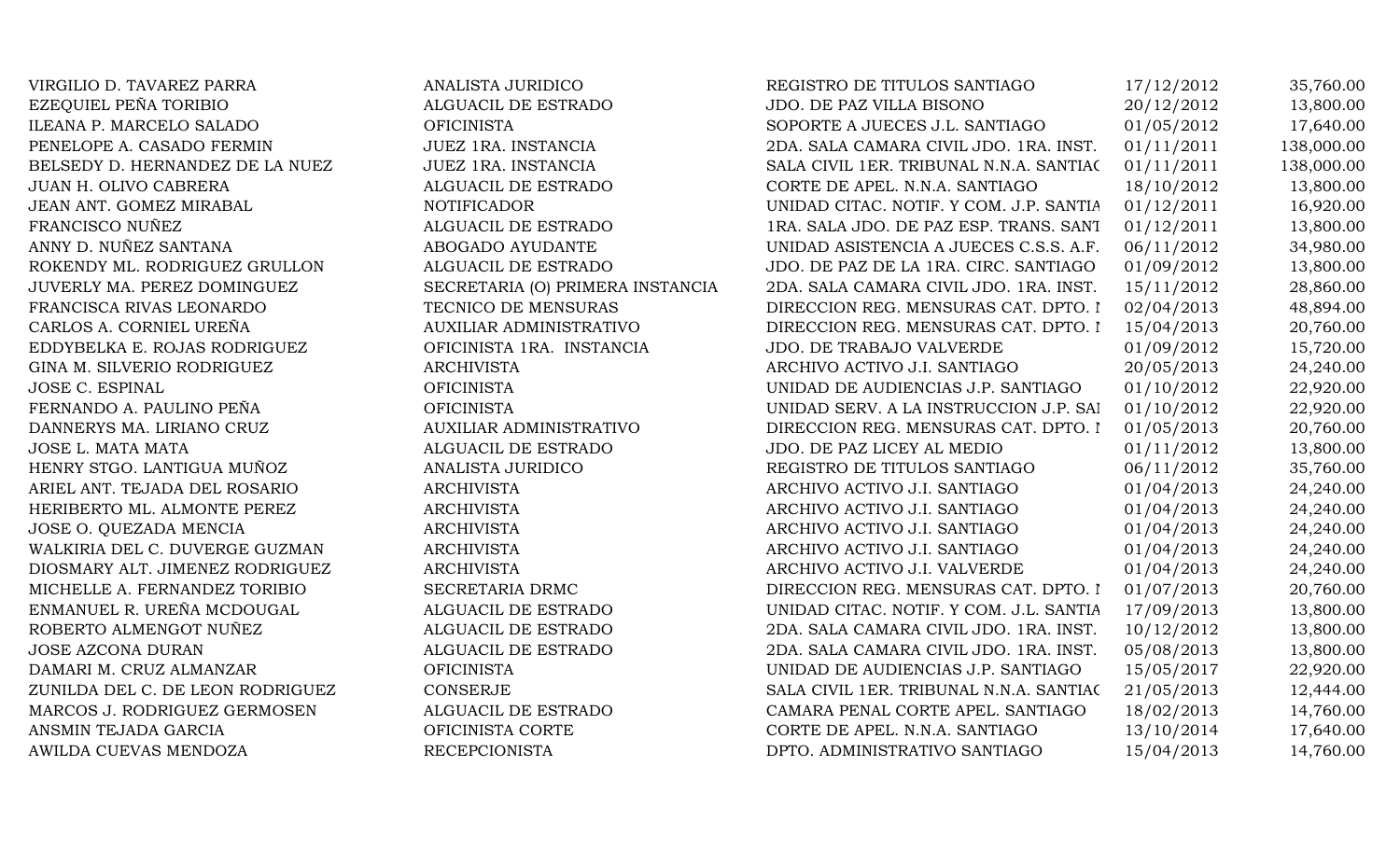| <b>JESSICA P. ROSARIO MADERA</b> | <b>OFICINISTA</b>               | UNIDAD DE AUDIENCIAS J.P. SANTIAGO                                        | 13/05/2013 | 22,920.00  |
|----------------------------------|---------------------------------|---------------------------------------------------------------------------|------------|------------|
| VERONICA DEL R. ESTEVEZ          | <b>OFICINISTA</b>               | UNIDAD SERV. 1RA. INST. J.P. SANTIAGO                                     | 13/05/2013 | 22,920.00  |
| ROSANELL PERALTA RODRIGUEZ       | <b>OFICINISTA</b>               | UNIDAD DE AUDIENCIAS J.P. SANTIAGO                                        | 13/05/2013 | 22,920.00  |
| SHANEL Y. GRULLON NUÑEZ          | <b>JUEZ DE PAZ</b>              | JDO. DE PAZ VILLA BISONO                                                  | 08/05/2013 | 108,000.00 |
| RAMON A. ALMONTE VALENZUELA      | <b>OFICINISTA</b>               | SOPORTE A JUECES J.P. SANTIAGO                                            | 08/05/2013 | 22,920.00  |
| YOLANY MEJIA DUVERGE             | OFICINISTA ATENCION USUARIO     | UNIDAD ATENCION AL USUARIO J.P. SANT                                      | 08/05/2013 | 24,240.00  |
| EDUARDA J. MATA CRUZ             | <b>RECEPCIONISTA</b>            | DPTO. ADMINISTRATIVO SANTIAGO                                             | 13/05/2013 | 14,760.00  |
| BERNARDA M. FERMIN HERNANDEZ     | TECNICO DE MENSURAS             | DIRECCION REG. MENSURAS CAT. DPTO. I                                      | 13/05/2013 | 48,894.00  |
| YUDIHT M. COLLADO BAEZ           | <b>OFICINISTA</b>               | UNIDAD DE AUDIENCIAS J.P. SANTIAGO                                        | 20/05/2013 | 22,920.00  |
| ROSA C. HERNANDEZ POLONIA        | <b>OFICINISTA</b>               | UNIDAD DE AUDIENCIAS J.P. SANTIAGO                                        | 15/05/2013 | 22,920.00  |
| LUIS M. MOREL DISLA              | MENSAJERO (A) INTERNO           | JDO. DE PAZ VILLA BISONO                                                  | 27/05/2013 | 12,444.00  |
| YEYMISON V. VENTURA              | REPRODUCTOR DE DOCUMENTOS       | DPTO. ADMINISTRATIVO SANTIAGO                                             | 27/05/2013 | 13,800.00  |
| DIOGENES M. FRANCISCO REYES      | ALGUACIL DE ESTRADO             | UNIDAD CITAC. NOTIF. Y COM. J.P. SANTIA                                   | 27/05/2013 | 14,760.00  |
| MILDRED J. CIRIACO BURGOS        | SOPORTE TECNICO II              | OFIC. DE TECNOLOGIAS REGIONAL ZONA                                        | 27/05/2013 | 34,980.00  |
| SOFIA ALT. RIVERA PEREZ          | OFICINISTA 1RA. INSTANCIA       | SALA PENAL 1ER. TRIBUNAL N.N.A. SANTIA                                    | 01/06/2015 | 15,720.00  |
| YARITZA M. MERCADER RODRIGUEZ    | SUPERVISOR CENTRO DE CITACIONES | UNIDAD CITAC. NOTIF. Y COM. J.L. SANTIA                                   | 29/01/2014 | 38,088.00  |
| JESSICA D. RUIZ MORENO           | <b>OFICINISTA</b>               | SOPORTE A JUECES J.L. SANTIAGO                                            | 03/02/2014 | 17,640.00  |
| ANTINOE VASQUEZ ORTIZ            | ALGUACIL DE ESTRADO             | UNIDAD CITAC. NOTIF. Y COM. J.P. SANTIA                                   | 17/06/2013 | 14,760.00  |
| KARINA DEL C. CESPEDES ORTEGA    |                                 | AUXILIAR DE INFORMACION Y ORIENTACIO CENTRO INF. ORIENT. CIUDADANA PJ SAN | 21/07/2014 | 15,720.00  |
| PABLO G. TORRES ECHAVARRIA       | OFICINISTA JDO. DE PAZ          | JDO. DE PAZ VALVERDE                                                      | 20/08/2013 | 14,760.00  |
| NATHALIE J. CABRERA GRULLON      | OFICINISTA CORTE                | TRIBUNAL EJEC. SANCION ADOLES. SANTI                                      | 08/07/2013 | 17,640.00  |
| PABLO D. PERALLON NUÑEZ          | <b>OFICINISTA</b>               | UNIDAD CITAC. NOTIF. Y COM. J.P. SANTIA                                   | 16/09/2013 | 22,920.00  |
| LISMER S. CRUZ COLLADO           | <b>RECEPCIONISTA</b>            | UNIDAD DE CONSULTA J.I. SANTIAGO                                          | 03/03/2014 | 24,240.00  |
| CAROLINA SCHIRA CRUCETA          | ABOGADO AYUDANTE 1RA. INST.     | SALA CIVIL 1ER. TRIBUNAL N.N.A. SANTIAC                                   | 25/11/2013 | 36,000.00  |
| ANGELICA MA. ESTRELLA ESTRELLA   | ABOGADO AYUDANTE 1RA. INST.     | 1RA. SALA CAMARA CIVIL JDO. 1RA. INST.                                    | 13/10/2014 | 36,000.00  |
| DOMINGO ANT. DELGADO REYES       | <b>OFICINISTA</b>               | UNIDAD SERV. MERO TRAMITE J.P. VALVE                                      | 25/06/2014 | 16,440.00  |
| PAMELA MA. CRUZ RODRIGUEZ        | SECRETARIA (O) JDO. DE PAZ      | JDO. DE PAZ TAMBORIL                                                      | 14/04/2014 | 23,160.00  |
| BETTY J. RODRIGUEZ RODRIGUEZ     | OFICINISTA 1RA. INSTANCIA       | CAMARA CIVIL JDO. 1RA. INST. VALVERDE                                     | 27/01/2014 | 15,720.00  |
| JEFREE DOMINGUEZ PEGUERO         | <b>OFICINISTA</b>               | UNIDAD SERV. MERO TRAMITE J.P. VALVE                                      | 25/06/2014 | 16,440.00  |
| YERALDIN ALT. VARGAS GARCIA      | <b>OFICINISTA</b>               | UNIDAD SERV. 1RA. INST. J.L. SANTIAGO                                     | 10/02/2014 | 17,640.00  |
| ANGELICA MA. PEÑA MORILLO        | <b>OFICINISTA</b>               | UNIDAD CITAC. NOTIF. Y COM. J.L. SANTIA                                   | 10/02/2014 | 17,640.00  |
| CRISTAL E. ESPINAL ALMANZAR      | <b>OFICINISTA</b>               | UNIDAD DE AUDIENCIAS J.L. SANTIAGO                                        | 10/02/2014 | 17,640.00  |
| ALMEIRA RAMIREZ FELIZ            | <b>OFICINISTA</b>               | UNIDAD ATENCION AL USUARIO J.L. SANT                                      | 10/02/2014 | 20,760.00  |
| ANEYDY ALT. CEPEDA DIAZ          | SECRETARIA (O) JDO. DE PAZ      | JDO. DE PAZ SABANA IGLESIA                                                | 11/06/2014 | 23,160.00  |
|                                  |                                 |                                                                           |            |            |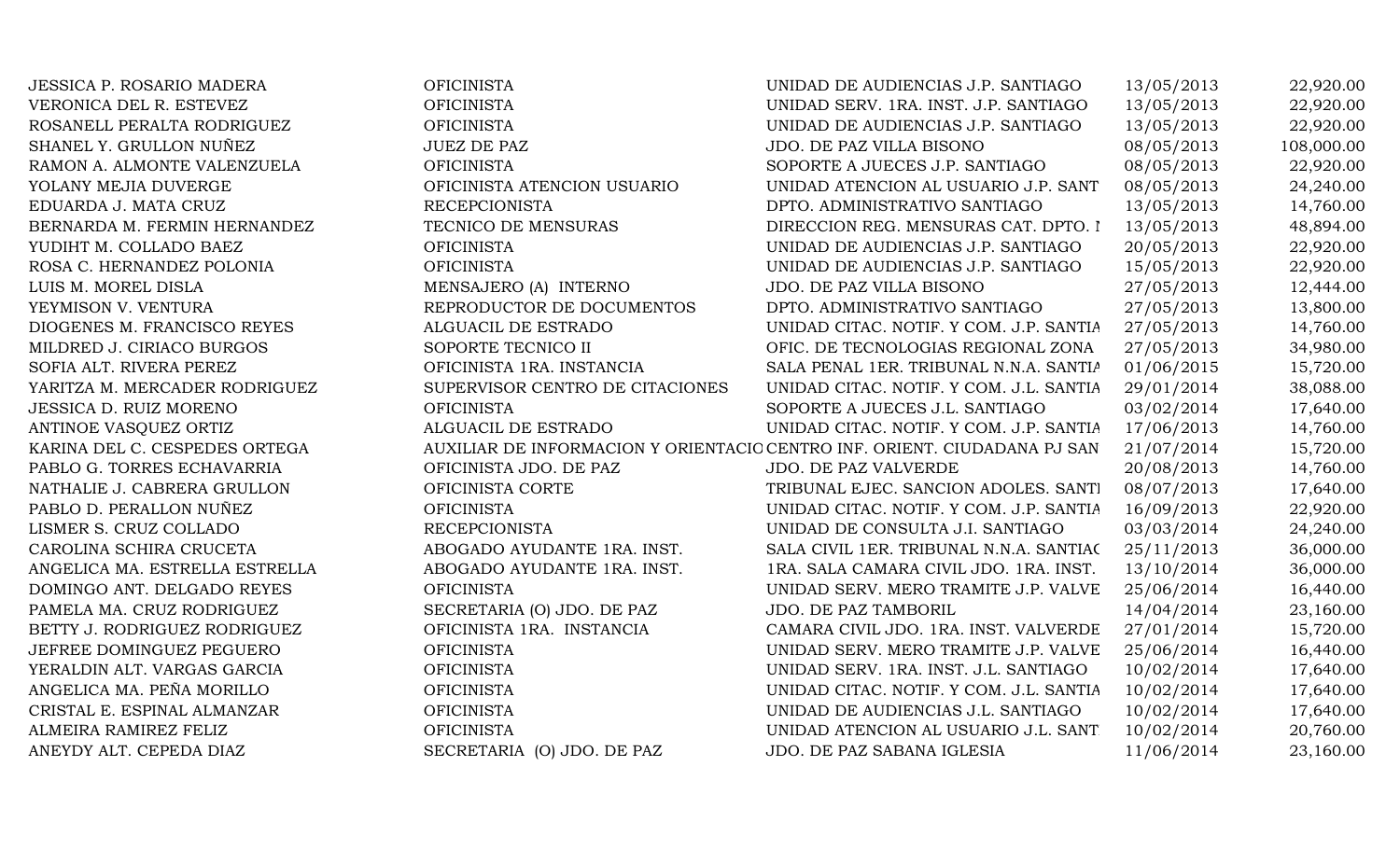ARISLEIDA M. VERAS SANTOS AUXILIAR REGISTRAL REGISTRO DE TITULOS SANTIAGO AUXILIAR PEGISTRO DE TITULOS SANTIAGO DAISY ALT. CORDOVA GOMEZ **ASIST. ADMINISTRATIVA** CENTRO DE ENTREVISTA SANTIAGO 24/03/2014 40,745.00 JOSE R. RODRIGUEZ VARGAS ALGUACIL DE ESTRADO PCIA. CAMARA CIVIL JDO. 1RA. INST. SANTIAGO18/03/2014 13,800.00 ROSALBA HICIANO PEREZ CHE CHICINISTA CHE CHICINISTA DE UNIDAD SERV. 1RA. INST. J.L. SANTIAGO 14/04/2014 17,640.00 ADRIAN ALB. LOPEZ SANTANA  $\blacksquare$  ARCHIVISTA  $\blacksquare$  OFIC. DE ARCHIVO JUDICIAL PJ SANTIAG( 26/05/2014 16,440.00 CRISTINO RODRIGUEZ CONTRERA CHOFER DE VEHICULO PESADO DPTO. ADMINISTRATIVO SANTIAGO 26/05/2014 24,240.00 FELIX R. GARCIA TINEO OFICINISTA UNIDAD DE AUDIENCIAS J.P. SANTIAGO 14/04/2014 22,920.00 SKARLLET MA. DURAN GUADALAMAR OFICINISTA J.O. 2DA. SALA TRIBUNAL DE TIERRAS J.O. SAI 18/05/2015 15,720.00 IDELKA R. ROJAS RODRIGUEZ OFICINISTA OFICINISTA UNIDAD DE AUDIENCIAS J.P. VALVERDE 21/10/2015 16,440.00 JHONATAN R. JIMENEZ GONZALEZ OFICINISTA TST TRIBUNAL SUPERIOR DE TIERRAS DPTO. NORT 26/06/2014 17,640.00 ADOLIS ALF. BEATO RODRIGUEZ AUXILIAR R.T. AUXILIAR R.T. REGISTRO DE TITULOS MAO 26/06/2014 15,720.00 DANIRYS RODRIGUEZ CASTILLO **OFICINISTA** OFICINISTA SOPORTE A JUECES J.L. SANTIAGO 01/07/2014 17,640.00 ANGEL DE JS. SHARP ESPINAL **OFICINISTA JDO. DE PAZ** JDO. DE PAZ DE LA 2DA. CIRC. SANTIAGO 01/07/2014 14,760.00 CLAUDIA CASTILLO AYALA OFICINISTA UNIDAD SERV. 1RA. INST. J.P. SANTIAGO 14/07/2014 22,920.00 WILMA ESTRELLA NUÑEZ CHICINISTA OFICINISTA UNIDAD CITAC. NOTIF. Y COM. J.P. SANTIA 21/07/2014 22,920.00 VICTOR ML. ESPINAL DIAZ ABOGADO AYUDANTE SOPORTE A JUECES J.P. SANTIAGO 14/07/2014 48,894.00 STEPHANIE M. FUERTE DISLA **OFICINISTA** OFICINISTA UNIDAD DE AUDIENCIAS J.P. SANTIAGO 14/07/2014 22,920.00 ADALGISA DEL C. LUCIANO JIMENEZ AUX. DE RECEPCION Y ENTREGA CENTRO DE ATENCION AL USUARIO J.I. S/ 11/08/2014 17,640.00 YOKASTA C. PEREZ LIBERATA RECEPCIONISTA DPTO. ADMINISTRATIVO VALVERDE 11/08/2014 14,760.00 ISIDRO A. SANTOS CARRASCO AUXILIAR ADMINISTRATIVO DIRECCION REG. MENSURAS CAT. DPTO. I 27/08/2014 17,640.00 GABRIEL ANT. RODRIGUEZ COLLADO ARCHIVISTA ARCHIVISTA TRIBUNAL SUPERIOR DE TIERRAS DPTO. NO. 22/09/2014 13,920.00 ADRIAHILY ALT. VASQUEZ LOPEZ **OFICINISTA TST** TRIBUNAL SUPERIOR DE TIERRAS DPTO. NO. 22/09/2014 17,640.00 KAREN S. HIDALGO CRUZ CHENISTA OFICINISTA OFICINISTA UNIDAD SERV. A SALAS C.S.S. A.F. SANTIA 22/09/2014 15,720.00 ELIZABETH ALT. PEÑA MORENO **OFICINISTA CORTE** CAMARA CIVIL CORTE APEL. SANTIAGO 27/10/2014 17,640.00 JOSE M. GUZMAN SILIA **OFICINISTA** OFICINISTA UNIDAD SERV. 1RA. INST. J.P. SANTIAGO 02/03/2015 22,920.00 PORFANMY Z. CANELA MARTINEZ **OFICINISTA** OFICINISTA UNIDAD SERV. 1RA. INST. J.P. SANTIAGO 17/11/2014 22,920.00 CAROLINA J. QUIÑONEZ REYES OFICINISTA OFICINISTA UNIDAD CITAC. NOTIF. Y COM. J.P. VALVEI 17/11/2014 16,440.00 FATIMA CRUZ ESTRELLA **EXECUCIÓN DE SEGUILISTA TST** TRIBUNAL SUPERIOR DE TIERRAS DPTO. NO 1/02/2016 17,640.00 PAMELA A. VERAS SOSA SECRETARIA DEPTO. ADM. DPTO. ADMINISTRATIVO SANTIAGO 02/12/2014 18,120.00 EUGENIA E. ALVAREZ RODRIGUEZ JUEZ 1RA. INSTANCIA 5TA. SALA CAMARA CIVIL JDO. 1RA. INST. 09/02/2015 108,000.00 ISALIN MA. PEÑA RODRIGUEZ JUEZ 1RA. INSTANCIA 4TA. SALA CAMARA PENAL JDO. 1RA. INST. 09/02/2015 138,000.00 JOSE L. JIMENEZ CABRERA ALGUACIL DE ESTRADO UNIDAD CITAC. NOTIF. Y COM. J.P. SANTIA 15/12/2014 14,760.00 LINA C. GOMEZ RODRIGUEZ AUXILIAR REGISTRAL REGISTRO DE TITULOS SANTIAGO 16/12/2014 17,640.00 MANUEL D. LUGO PERALTA CHICINISTA JDO. DE PAZ JDO. DE PAZ VALVERDE 16/12/2014 14,760.00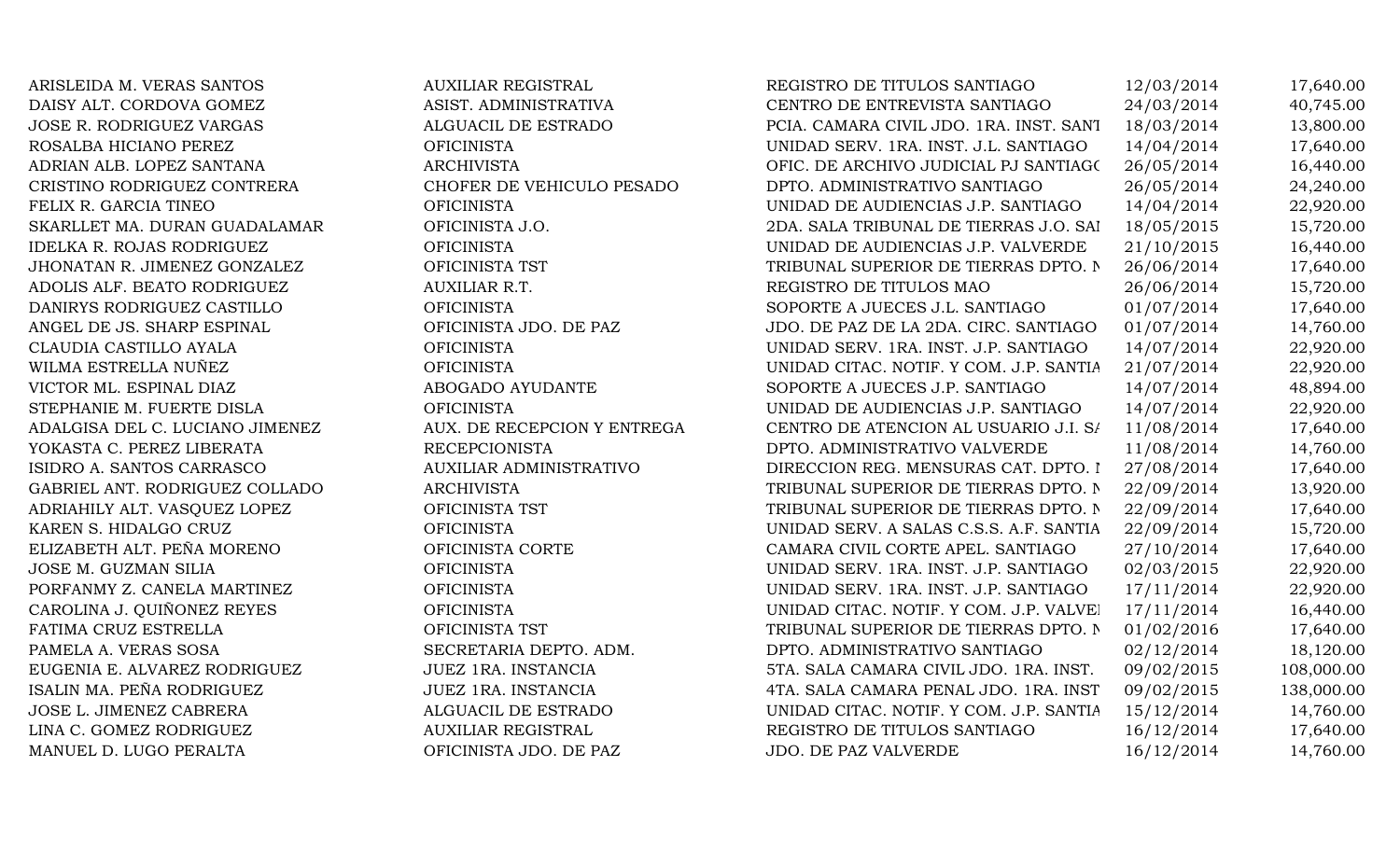FREDDY J. RODRIGUEZ MADERA **OFICINISTA** OFICINISTA UNIDAD SERV. MERO TRAMITE J.P. VALVE 16/12/2014 16,440.00 MARIA D. POLANCO GONZALEZ SECRETARIA (O) PRIMERA INSTANCIA PCIA. CAMARA CIVIL JDO. 1RA. INST. SANT 16/03/2015 28,860.00 MICHEL FLORES JORGE OFICINISTA UNIDAD DE AUDIENCIAS J.P. SANTIAGO 23/02/2015 22,920.00 LEIDY D. SANTANA ALCANTARA **INSPECTOR JUDICIAL** OFICINA DE INSPECTORIA REGIONAL ZON. 01/09/2015 105.720.00 STIVEN M. COLLADO VASQUEZ CORTE OFICINISTA CORTE OF CORTE J.P. SANTIAGO 02/03/2015 22,920.00 JACLYN DEL C. ESTEVEZ COLLADO **OFICINISTA JDO. DE PAZ** JDO. DE PAZ JANICO 06/04/2015 14,760.00 KELVIN DE JS. NUÑEZ PARRA CORTE OFICINISTA OFICINISTA DINIDAD SERV. A CORTE J.L. SANTIAGO 05/05/2015 17,640.00 YANILSA RODRIGUEZ PICHARDO AUXILIAR REGISTRAL REGISTRO DE TITULOS SANTIAGO 01/06/2015 17,640.00 JOSE L. FERNANDEZ RODRIGUEZ TECNICO DE REFRIGERACION DPTO. DE MANTENIMIENTO J.I. ZONA NOR 20/07/2015 29,580.00 BRIANT O. PARRA TAMAREZ ABOGADO AYUDANTE 1RA. INST. 3RA. SALA CAMARA CIVIL JDO. 1RA. INST. 26/08/2015 36,000.00 XIOMARA D. LANTIGUA PEÑA **OFICINISTA 1RA. INSTANCIA** SALA CIVIL 1ER. TRIBUNAL N.N.A. SANTIAC 21/09/2015 15,720.00 DANIELA A. BELTRAN FORERO SECRETARIA (O) PRIMERA INSTANCIA 3RA. SALA CAMARA CIVIL JDO. 1RA. INST. 22/09/2015 28,860.00 JOSE E. RAMOS MOLINA AUXILIAR REGISTRAL REGISTRO DE TITULOS SANTIAGO 28/09/2015 17,640.00 FRANCIS C. ACOSTA POOL **OFICINISTA** OFICINISTA UNIDAD DE AUDIENCIAS J.P. SANTIAGO 04/09/2015 22,920.00 IDAURY T. GARCIA MARMOLEJOS **OFICINISTA SERV. FASE INSTRUCCIÓN** SECRETARIA GENERAL JDO. ESP. TRANS.Y 30/11/2015 14,760.00 LUIS A. LANTIGUA BUENO **OFICINISTA** OFICINISTA UNIDAD SERV. MERO TRAMITE J.P. VALVE 26/11/2015 16,440.00 KATHERINE INFANTE PEREZ **OFICINISTA 1RA. INSTANCIA** 2DA. SALA CAMARA CIVIL JDO. 1RA. INST. 07/12/2015 15,720.00 CRISTIAN DE JS. MELO BAUTISTA OFICINISTA UNIDAD SERV. A CORTE J.L. SANTIAGO 30/11/2015 17,640.00 CARLOS E. RODRIGUEZ PAULINO ALGUACIL DE ESTRADO PCIA. CAMARA CIVIL JDO. 1RA. INST. SANT 14/12/2015 13,800.00 PEDRO ML. ALMANZAR PEREZ ARCHIVISTA ARCHIVISTA TRIBUNAL SUPERIOR DE TIERRAS DPTO. NO. 24/11/2015 13,920.00 YAJAIRA R. CRISOSTOMO CASTILLO **OFICINISTA 1RA. INSTANCIA** PCIA. CAMARA CIVIL JDO. 1RA. INST. SANT 26/01/2016 15,720.00 ADENY C. SANTANA RODRIGUEZ OFICINISTA JDO. DE PAZ JDO. DE PAZ DE LA 2DA. CIRC. SANTIAGO 10/02/2016 14,760.00 BLAS M. FERNANDEZ PEREZ **OFICINISTA J.O.** 3RA. SALA TRIBUNAL DE TIERRAS J.O. SANTIAGO 15,720.00 KARINA AMEZOUITA MARCANO CHE OFICINISTA CHE SOPORTE A JUECES J.L. SANTIAGO 15/02/2016 17,640.00 EDGAR J. UREÑA REYES ALGUACIL DE ESTRADO JDO. DE PAZ ESPERANZA 22/02/2016 13,800.00 RONY V. TATIS SOTO CONSERJE-MENSAJERO(A) DPTO. ADMINISTRATIVO SANTIAGO 29/02/2016 12,444.00 RAMON E. VARGAS ABREU CFICINISTA OFICINISTA UNIDAD DE AUDIENCIAS J.P. SANTIAGO 13/06/2016 22,920.00 DANIELA G. FERNANDEZ TORRES OFICINISTA OFICINISTA UNIDAD CITAC. NOTIF. Y COM. J.P. SANTIA 14/03/2016 22,920.00 LEANDRO ANT. CRUZ FABIAN **OFICINISTA** OFICINISTA UNIDAD SERV. 1RA. INST. J.P. SANTIAGO 02/01/2017 22,920.00 DARIANA V. PEÑALO GIL JUEZ DE PAZ JUEZ DE PAZ VIO. DE PAZ LAGUNA SALADA 31/03/2017 108,000.00 JOSE ANT. ADAMES PERALTA OFICINISTA UNIDAD DE AUDIENCIAS J.P. SANTIAGO 29/02/2016 22,920.00 MARISELA DEL C. RODRIGUEZ BUENO OFICINISTA J.O. TRIBUNAL DE TIERRAS J.O. VALVERDE 17/03/2016 15,720.00 STARLYN R. ESPINAL ALMONTE MENSAJERO EXTERNO DPTO. ADMINISTRATIVO SANTIAGO 22/05/2017 12,444.00 JATNIEL GARCIA REYES MENSAJERO INTERNO DPTO. ADMINISTRATIVO SANTIAGO 27/06/2016 12,444.00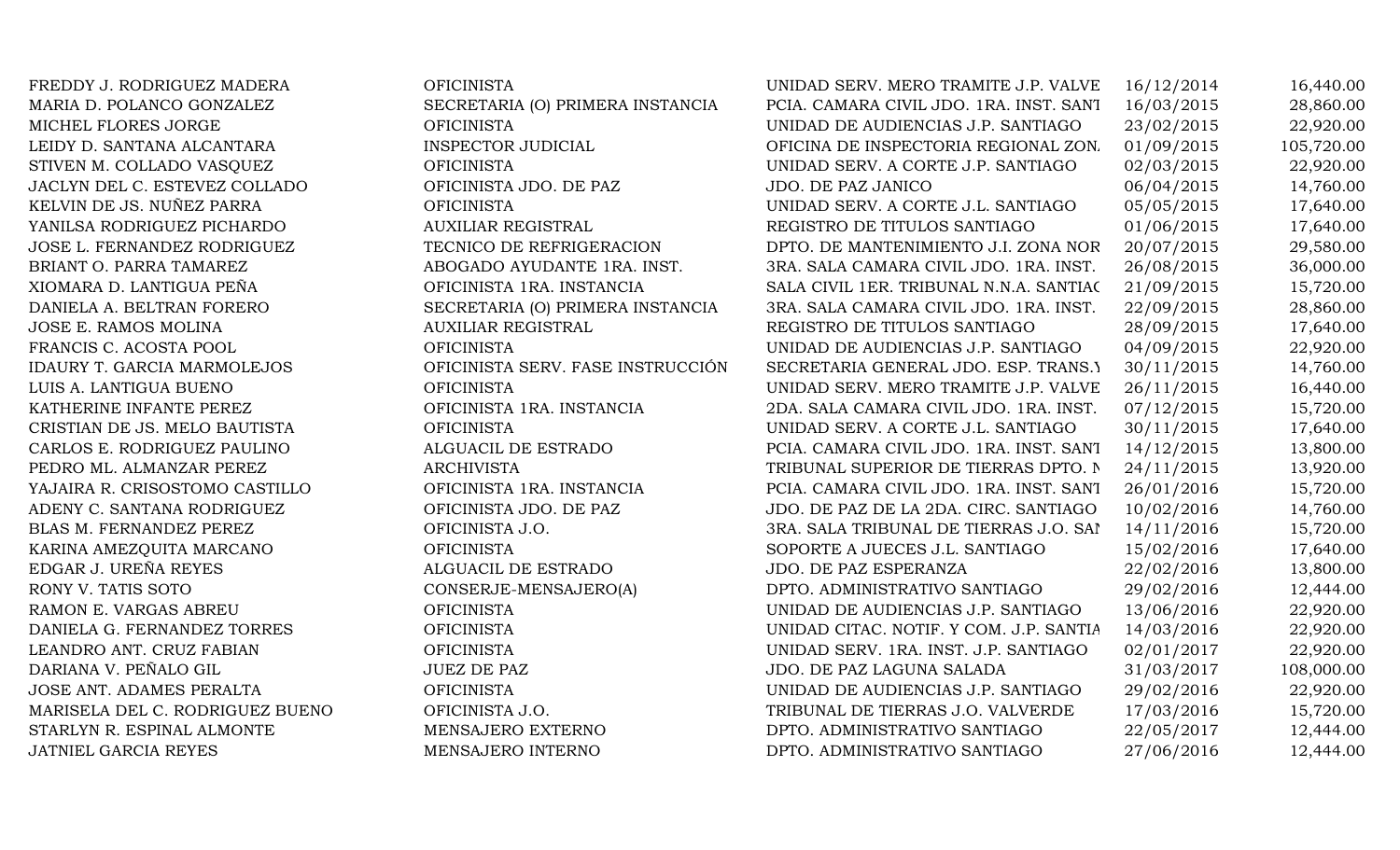JERFFRIE ANT. UREÑA SANCHEZ MENSAJERO INTERNO JOEL ANT. ARIAS CRUZ NOTIFICADOR ROBEL ANT. LUCIANO MARTINEZ OFICINISTA SERV. FASE DE FONDO JUAN A. POLANCO MARTINEZ OFICINISTA JDO. DE PAZ DANNA P. ROSARIO GOMEZ OFICINISTA JUAN S. CEPEDA NUÑEZ ARCHIVISTA CARMEN J. HERNANDEZ BONILLA OFICINISTA JOSE J. BRITO VELOZ ALGUACIL DE ESTRADO MICHAEL M. ALMONTE VARGAS OFICINISTA 1RA. INSTANCIA ALEYDI FALETTE WILLIAN REPRODUCTOR DE DOCUMENTOS JOHANNA J. DEL ROSARIO GIL OFICINISTA JDO. DE PAZ DAVID MEJIA DE LA CRUZ OFICINISTA CECILIA M. CRUZ MARTINEZ JUEZ DE PAZ JOB GARCIA HURTADO JUEZ DE PAZ ITINERANTE AWILDA D. CASTILLO MENDOZA OFICINISTA JDO. DE PAZ DAMARIS MDES. ROSADO CANDELARIO OFICINISTA JDO. DE PAZ FRANGELICA BRITO TAVAREZ ABOGADO AYUDANTE JENNIFER ALT. GARCIA TORRES OFICINISTA TST KENNEDY R. MARTINEZ DIAZ OFICINISTA TST ELIANNY G. MORFE PICHARDO AUXILIAR REGISTRAL KAIRA MARIE NUÑEZ RECIO AUXILIAR REGISTRAL ELINA B. GOMEZ DE LOS SANTOS  $\overline{A}$ UXILIAR REGISTRAL DAURIS A SOSA PEÑA AUXILIAR REGISTRAL REGISTRAL REGISTRAL REGISTRAL REGISTRAL DE TITULOS SANTIAGO O 1 YESSICA I. FERMIN TORRES OFICINISTA JOSE R. VASQUEZ DILONE ALGUACIL DE ESTRADO INDIRA N. GARCIA VARGAS OFICINISTA 1RA. INSTANCIA ERIKA MA. MEZQUITA PEREZ SECRETARIA (O) JDO. DE PAZ RANDY R. DE LEON VEGA OFICINISTA ATENCION USUARIOS RUTH O. INFANTE ALMONTE **OFICINISTA 1RA. INSTANCIA** LUIS R. DE LA CRUZ PAULINO **OFICINISTA 1RA. INSTANCIA** CINDY P. CEPEDA RODRIGUEZ OFICINISTA JHAINA CASTILLO PALLERO **AUXILIAR REGISTRAL** ROSA MDES. RODRIGUEZ POPOTER ARCHIVISTA WENDY J. TORIBIO GARCIA OFICINISTA 1RA. INSTANCIA

| DPTO. ADMINISTRATIVO SANTIAGO           | 15/06/2016 | 12,444.00  |
|-----------------------------------------|------------|------------|
| UNIDAD CITAC. NOTIF. Y COM. J.P. SANTIA | 05/04/2017 | 16,920.00  |
| SECRETARIA GENERAL JDO. ESP. TRANS.)    | 18/05/2016 | 14,760.00  |
| JDO. DE PAZ DE LA 3RA. CIRC. SANTIAGO   | 05/04/2017 | 14,760.00  |
| UNIDAD DE AUDIENCIAS J.P. SANTIAGO      | 27/07/2016 | 22,920.00  |
| OFIC. DE ARCHIVO JUDICIAL PJ SANTIAGO   | 16/06/2016 | 16,440.00  |
| REGISTRO DE TITULOS SANTIAGO            | 30/05/2016 | 17,640.00  |
| JDO. DE PAZ VILLA GONZALEZ              | 20/06/2016 | 13,800.00  |
| PCIA. CAMARA CIVIL JDO. 1RA. INST. SANT | 27/06/2016 | 15,720.00  |
| DPTO. ADMINISTRATIVO SANTIAGO           | 15/07/2016 | 13,920.00  |
| JDO. DE PAZ SAN JOSE DE LAS MATAS       | 27/07/2016 | 14,760.00  |
| UNIDAD DE AUDIENCIAS J.L. SANTIAGO      | 06/03/2017 | 14,760.00  |
| <b>JDO. DE PAZ VALVERDE</b>             | 03/10/2016 | 108,000.00 |
| PCIA. JDO. DE TRABAJO SANTIAGO          | 03/10/2016 | 108,000.00 |
| JDO. DE PAZ DE LA 1RA. CIRC. SANTIAGO   | 15/05/2017 | 14,760.00  |
| JDO. DE PAZ TAMBORIL                    | 26/09/2016 | 14,760.00  |
| UNIDAD ASISTENCIA A JUECES C.S.S. A.F.  | 30/09/2016 | 15,720.00  |
| TRIBUNAL SUPERIOR DE TIERRAS DPTO. N    | 20/11/2017 | 17,640.00  |
| TRIBUNAL SUPERIOR DE TIERRAS DPTO. N    | 02/01/2018 | 17,640.00  |
| REGISTRO DE TITULOS SANTIAGO            | 10/07/2017 | 17,640.00  |
| REGISTRO DE TITULOS SANTIAGO            | 10/07/2017 | 17,640.00  |
| REGISTRO DE TITULOS SANTIAGO            | 01/12/2017 | 14,994.00  |
| REGISTRO DE TITULOS SANTIAGO            | 01/09/2017 | 17,640.00  |
| UNIDAD SERV. A SALAS C.S.S. A.F. SANTIA | 13/03/2017 | 15,720.00  |
| SALA PENAL 1ER. TRIBUNAL N.N.A. SANTIA  | 31/10/2016 | 13,800.00  |
| 1RA. SALA CAMARA CIVIL JDO. 1RA. INST.  | 01/11/2016 | 15,720.00  |
| JDO. DE PAZ PEDRO GARCIA                | 06/02/2017 | 23,160.00  |
| UNIDAD RECEP.Y ATENCION USUARIO C.S     | 07/11/2016 | 15,720.00  |
| 2DA. SALA CAMARA CIVIL JDO. 1RA. INST.  | 09/11/2016 | 15,720.00  |
| 2DA. SALA CAMARA CIVIL JDO. 1RA. INST.  | 16/05/2017 | 15,720.00  |
| UNIDAD SERV. A LA INSTRUCCION J.P. SAI  | 19/04/2017 | 22,920.00  |
| REGISTRO DE TITULOS SANTIAGO            | 15/11/2016 | 17,640.00  |
| 3RA. SALA CAMARA CIVIL JDO. 1RA. INST.  | 07/12/2016 | 13,920.00  |
| 3RA. SALA CAMARA CIVIL JDO. 1RA. INST.  | 07/12/2016 | 15,720.00  |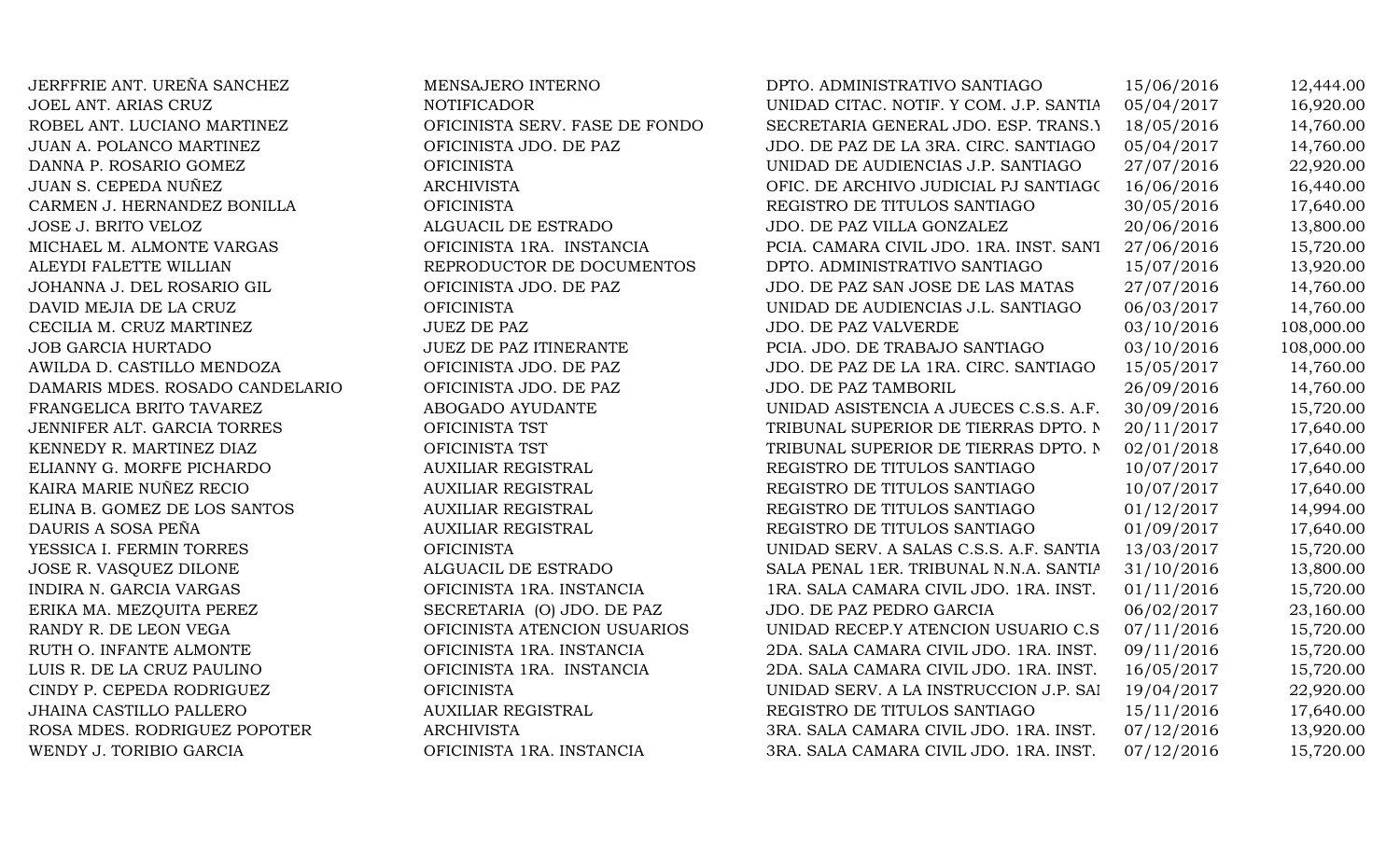JOHANNA MA. LOPEZ LANTIGUA OFICINISTA J.O. 1RA. SALA TRIBUNAL DE TIERRAS J.O. SANTIAGO 02/10/2017 13,362.00 YENIFER P. MARTINEZ HERNANDEZ **OFICINISTA 1RA. INSTANCIA** 3RA. SALA CAMARA CIVIL JDO. 1RA. INST. 01/06/2017 15,720.00 KARINA L. TEJADA ESTEVEZ CHUMISTA OFICINISTA UNIDAD DE AUDIENCIAS J.L. SANTIAGO 02/01/2017 14,760.00 CLAYDY MA. PAYAMPS BEATO **OFICINISTA 1RA. INSTANCIA** PCIA. CAMARA CIVIL JDO. 1RA. INST. SANT 02/01/2017 15,720.00 FREDERICK ML. RODRIGUEZ TEJADA OFICINISTA UNIDAD DE AUDIENCIAS J.P. SANTIAGO 03/01/2017 22,920.00 LUZ DEL A. GOMEZ LUNA OFICINISTA JDO. DE PAZ JDO. DE PAZ DE LA 3RA. CIRC. SANTIAGO 05/01/2017 14,760.00 MARIA Y. RODRIGUEZ MEDRANO **OFICINISTA JDO. DE PAZ** JDO. DE PAZ ESPERANZA 13/01/2017 14,760.00 NOEL DE JS. SILVERIO ALMONTE **OFICINISTA 1RA. INSTANCIA** 1RA. SALA CAMARA CIVIL JDO. 1RA. INST. 19/01/2017 15,720.00 EDILENIA MDES. TEJADA RAMIREZ OFICINISTA JDO. DE PAZ JDO. DE PAZ DE LA 1RA. CIRC. SANTIAGO 13/02/2017 14,760.00 JULISSA E. MORA DE RAMIREZ MEDIADOR MEDIADOR CENTRO DE MEDIACION FAMILIAR SANTIA 08/03/2017 67.082.40 CIRILO SALOMON SANCHEZ JUEZ DE PAZ 2DA. SALA JDO. DE PAZ ESP. TRANS. SANT 31/03/2017 108,000.00 IRIS S. BORGEN SANTANA JUEZ DE PAZ JUEZ DE PAZ 3RA. SALA JDO. DE PAZ ESP. TRANS. SANT 31/03/2017 108,000.00 JAVIELA D. PEÑA PAULINO JUEZ DE PAZ JUEZ DE PAZ SABANA IGLESIA 31/03/2017 108,000.00 ANA D. ROSARIO SANCHEZ JUEZ DE PAZ DE PAZ JUEZ DE PAZ SINGLE PAZ ESPERANZA 31/03/2017 108,000.00 LAURA M. ROSARIO LUNA **OFICINISTA 1RA. INSTANCIA** 2DA. SALA CAMARA CIVIL JDO. 1RA. INST. 16/05/2017 15,720.00 LAURA V. LITHGOW ESPEJO **OFICINISTA 1RA. INSTANCIA** 2DA. SALA CAMARA CIVIL JDO. 1RA. INST. 27/10/2017 15,720.00 ARNALDO N. BRITO REYES OFICINISTA OFICINISTA UNIDAD CITAC. NOTIF. Y COM. J.P. VALVEI 17/04/2017 16,440.00 DANILO JIMENEZ ESPINAL CONSERJE CONSERJE DPTO. ADMINISTRATIVO VALVERDE 17/04/2017 12,444.00 HEUDY A. ACEVEDO MARTINEZ AUX. DE MANTENIMIENTO DE MANTENIMIENTO J.I. ZONA NORTE 22/03/2017 24,240.00 ROSMERY E. RODRIGUEZ SOSA CHICINISTA OFICINISTA UNIDAD SERV. A CORTE J.P. SANTIAGO 24/04/2017 22,920.00 DIOMEDES M. ALMONTE CABRERA NOTIFICADOR UNIDAD CITAC. NOTIF. Y COM. J.P. SANTIA 08/05/2017 16,920.00 CANDY MA. CONCEPCION MARTINEZ OFICINISTA J.O. 3RA. SALA TRIBUNAL DE TIERRAS J.O. SANTIAGO 24/04/2017 15,720.00 ALBERTO DE J. GUITIERREZ TAVERAS CHOFER CHOFER DPTO. ADMINISTRATIVO SANTIAGO 15/05/2017 24,240.00 JOSE A. TAVAREZ LOPEZ SOPORTE TECNICO II OFIC. DE TECNOLOGIAS REGIONAL ZONA 29/05/2017 34,980.00 SAMUEL ENRIQUE SOSA **OFICINISTA JDO. DE PAZ** JDO. DE PAZ DE LA 1RA. CIRC. SANTIAGO 30/10/2017 12,546.00 ELIZABETH J. ABREU PEÑA **OFICINISTA 1RA. INSTANCIA** 1RA. SALA CAMARA CIVIL JDO. 1RA. INST. 27/09/2017 15,720.00 LEANDRA GONZALEZ LUGO CONSERJE-MENSAJERO(A) JDO. DE PAZ LAGUNA SALADA 25/05/2017 12,444.00 FRANCIS A. CEPEDA PEÑA **NOTIFICADOR** NOTIFICADOR UNIDAD CITAC. NOTIF. Y COM. J.P. SANTIA 29/05/2017 16,920.00 RAMON A. PEÑA VENTURA CONSERJE CONSERIE DPTO. ADMINISTRATIVO VALVERDE 05/06/2017 10,577.40 YURIMIL DEL C. CABRERA MONTESINO OFICINISTA OFICINISTA JDO. DE TRABAJO VALVERDE 06/06/2017 15,720.00 MASSIEL DEL C. SOSA DE CASTRO OFICINISTA SERV. FASE INSTRUCCIÓN SECRETARIA GENERAL JDO. ESP. TRANS.Y 05/06/2017 14,760.00 VIELKA F. ESTEVEZ NUÑEZ **OFICINISTA 1RA. INSTANCIA** 3RA. SALA CAMARA CIVIL JDO. 1RA. INST. 27/12/2017 15.720.00 MIGUEL O. REYES ARVELO **OFICINISTA** OFICINISTA UNIDAD SERV. MERO TRAMITE J.P. VALVE 19/06/2017 16,440.00 JENIFER DILONE UREÑA CHENISTA J.O. 1899 OFICINISTA J.O. 1RA. SALA TRIBUNAL DE TIERRAS J.O. SANTIAGO 13/11/2017 15,720.00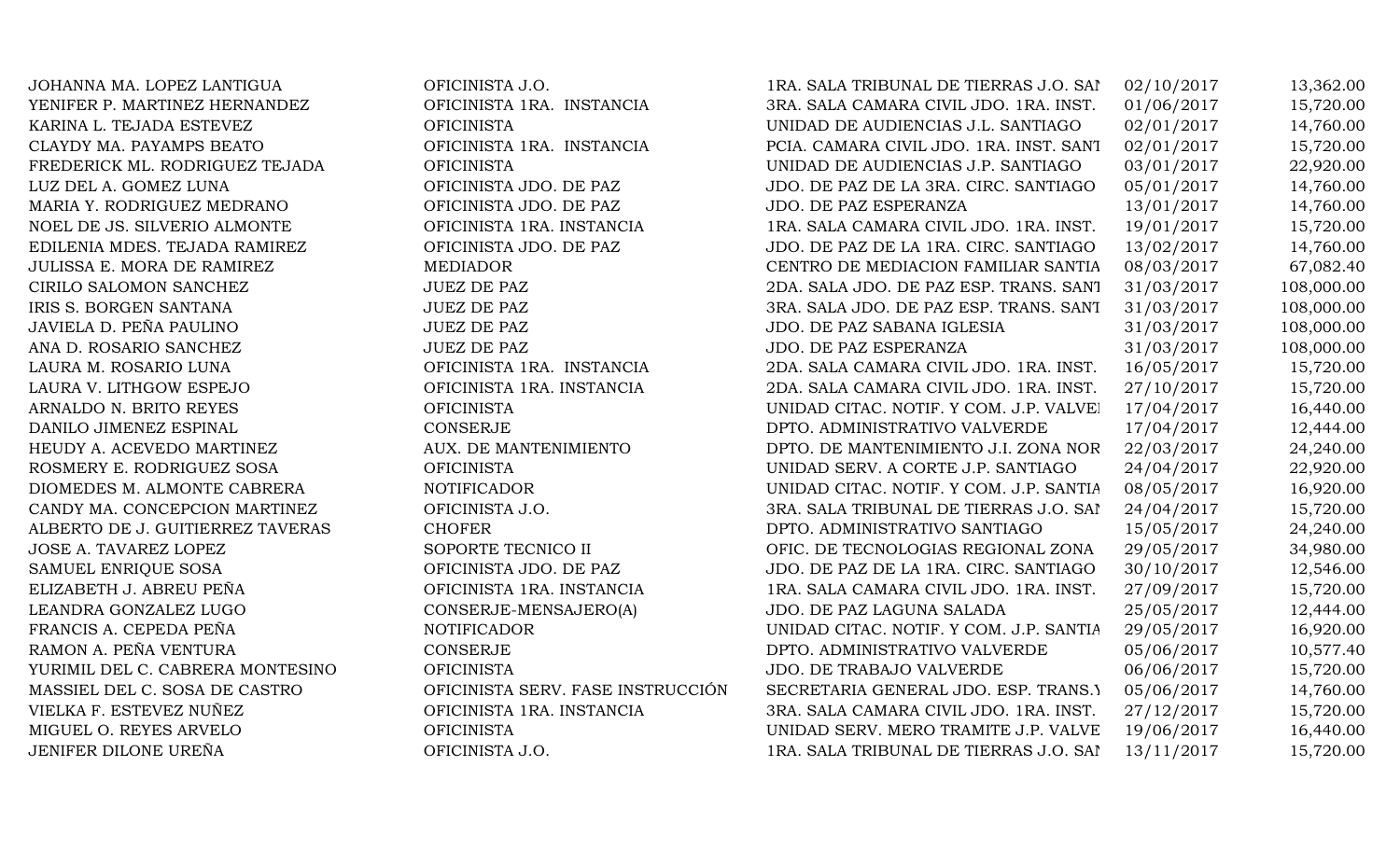| MIGUEL A. RAMOS REINOSO            | <b>OFICINISTA</b>                | UNIDAD DE AUDIENCIAS J.L. SANTIAGO      | 05/07/2017 | 17,640.00  |
|------------------------------------|----------------------------------|-----------------------------------------|------------|------------|
| EFRAIN ANT. FELIX FELIX            | SOPORTE TECNICO II               | OFIC. DE TECNOLOGIAS REGIONAL ZONA      | 17/07/2017 | 34,980.00  |
| ROSANGEL MA. PERALTA RODRIGUEZ     | OFICINISTA J.O.                  | TRIBUNAL DE TIERRAS J.O. VALVERDE       | 21/08/2017 | 13,362.00  |
| NELSON B. LUNA ALMONTE             | ALGUACIL DE ESTRADO              | UNIDAD CITAC. NOTIF. Y COM. J.P. SANTIA | 07/11/2017 | 12,546.00  |
| FRANCELY C. CASTILLO FRIAS         | OFICINISTA JDO. DE PAZ           | JDO. DE PAZ SABANA IGLESIA              | 21/12/2017 | 12,546.00  |
| DARIO R. ABREU OVALLES             | CONSERJE                         | DPTO. DE MANTENIMIENTO J.I. ZONA NOR    | 11/12/2017 | 10,577.40  |
| JANILL COLLADO BATISTA             | ALGUACIL DE ESTRADO              | JDO. DE PAZ SABANA IGLESIA              | 02/01/2018 | 11,730.00  |
| LEOCADIA GONZALEZ MELO             | <b>ASCENSORISTA</b>              | DPTO. ADMINISTRATIVO SANTIAGO           | 02/01/2018 | 11,730.00  |
| LEANDRO AQUINO RODRIGUEZ           | CONSERJE-MENSAJERO(A)            | DPTO. ADMINISTRATIVO SANTIAGO           | 03/01/2018 | 10,577.40  |
| ROSA M. SURIEL ABREU               | SECRETARIA (O) JDO. DE PAZ       | 4TA. SALA JDO. DE PAZ ESP. TRANS. SANT  | 02/02/2005 | 23,160.00  |
| XIOMARA A. TINEO REYES             | <b>JUEZ 1ER. SUSTITUTO CORTE</b> | CORTE DE APEL. PUERTO PLATA             | 18/09/1998 | 205,800.00 |
| <b>JUAN SUARDI GARCIA</b>          | <b>JUEZ PRESIDENTE CORTE</b>     | CORTE DE APEL. PUERTO PLATA             | 21/09/1998 | 218,640.00 |
| CARMEN H. MARTINEZ MEDINA          | <b>OFICINISTA</b>                | UNIDAD SERV. A CORTE J.P. PUERTO PLAT   | 01/04/1992 | 18,780.00  |
| LOURDES VASQUEZ PERALTA            | CONSERJE                         | DPTO. ADMINISTRATIVO PUERTO PLATA       | 01/07/1998 | 12,444.00  |
| FRANCISCO A. SANCHEZ               | <b>JUEZ 2DO. SUSTITUTO CORTE</b> | CORTE DE APEL. PUERTO PLATA             | 17/10/1989 | 199,464.00 |
| ALY R. GARCIA GRULLON              | OFICINISTA 1RA. INSTANCIA        | TRIBUNAL N.N.A. PUERTO PLATA            | 01/02/1999 | 15,720.00  |
| YNOCENCIA E. HURTADO VASQUEZ       | SECRETARIA (O) PRIMERA INSTANCIA | TRIBUNAL N.N.A. PUERTO PLATA            | 01/02/1999 | 28,860.00  |
| JUANA SANTANA SILVERIO             | ALGUACIL DE ESTRADO              | JDO. DE TRABAJO PUERTO PLATA            | 01/02/1999 | 13,800.00  |
| CRUZ A. BRITO ALMONTE              | OFICINISTA 1RA. INSTANCIA        | TRIBUNAL N.N.A. PUERTO PLATA            | 18/10/2004 | 15,720.00  |
| MIGUELINA DE JS. BEARD GOMEZ       | <b>JUEZ CORTE</b>                | CORTE DE APEL. PUERTO PLATA             | 21/09/1998 | 186,000.00 |
| ANGELA SANTOS                      | OFICINISTA JDO. DE PAZ           | JDO. DE PAZ PUERTO PLATA                | 07/09/1988 | 14,760.00  |
| MAYRA J. CORONADO BEATON           | ALGUACIL DE ESTRADO              | UNIDAD CITAC. NOTIF. Y COM. J.P. PUERT  | 03/12/1996 | 14,760.00  |
| PEDRO R. ULLOA MORA                | JUEZ EJEC. DE LA PENA            | TRIBUNAL EJEC. DE LA PENA PUERTO PLA    | 09/04/1992 | 138,000.00 |
| <b>AGUEDA FRANCISCO</b>            | ALGUACIL DE ESTRADO              | JDO. DE PAZ GUANANICO                   | 01/06/1987 | 13,800.00  |
| CARMEN G. ACOSTA POLANCO           | OFICINISTA JDO. DE PAZ           | JDO. DE PAZ GUANANICO                   | 01/02/1992 | 14,760.00  |
| LUCIA A. GUTIERREZ FRANCISCO       | SECRETARIA (O) JDO. DE PAZ       | JDO. DE PAZ GUANANICO                   | 01/06/1991 | 23,160.00  |
| MANUEL UREÑA MARTINEZ              | <b>JUEZ CORTE</b>                | CORTE DE APEL. PUERTO PLATA             | 06/11/1987 | 186,000.00 |
| BIELKA O. UREÑA SENCION            | OFICINISTA JDO. DE PAZ           | JDO. DE PAZ LOS HIDALGOS                | 01/04/1999 | 14,760.00  |
| BENECIA ALT. ROJAS CRUZ            | JUEZ SUST. PTE. COLEGIADO        | TRIBUNAL COL. C/P JDO. 1RA. INST. PUER  | 18/10/1990 | 138,000.00 |
| ONASIS E. PELEGRIN PELEGRIN        | JUEZ 1RA. INSTANCIA              | TRIBUNAL N.N.A. PUERTO PLATA            | 17/09/1998 | 138,000.00 |
| JACQUELINE ALMONTE PEÑALO          | ABOGADO AYUDANTE 1RA. INST.      | TRIBUNAL N.N.A. PUERTO PLATA            | 01/04/2005 | 36,000.00  |
| <b>ANTONIO IRRIZARRY</b>           | MENSAJERO INTERNO                | TRIBUNAL DE TIERRAS J.O. PUERTO PLATA   | 11/01/1988 | 12,444.00  |
| EVELYN E. DE LAS M. RIVERA JIMENEZ | REGISTRADOR DE TITULOS           | REGISTRO DE TITULOS PUERTO PLATA        | 22/10/1998 | 126,000.00 |
| SANDRA CLASE PASCUAL               | <b>CONSERJE</b>                  | REGISTRO DE TITULOS PUERTO PLATA        | 01/02/1999 | 12,444.00  |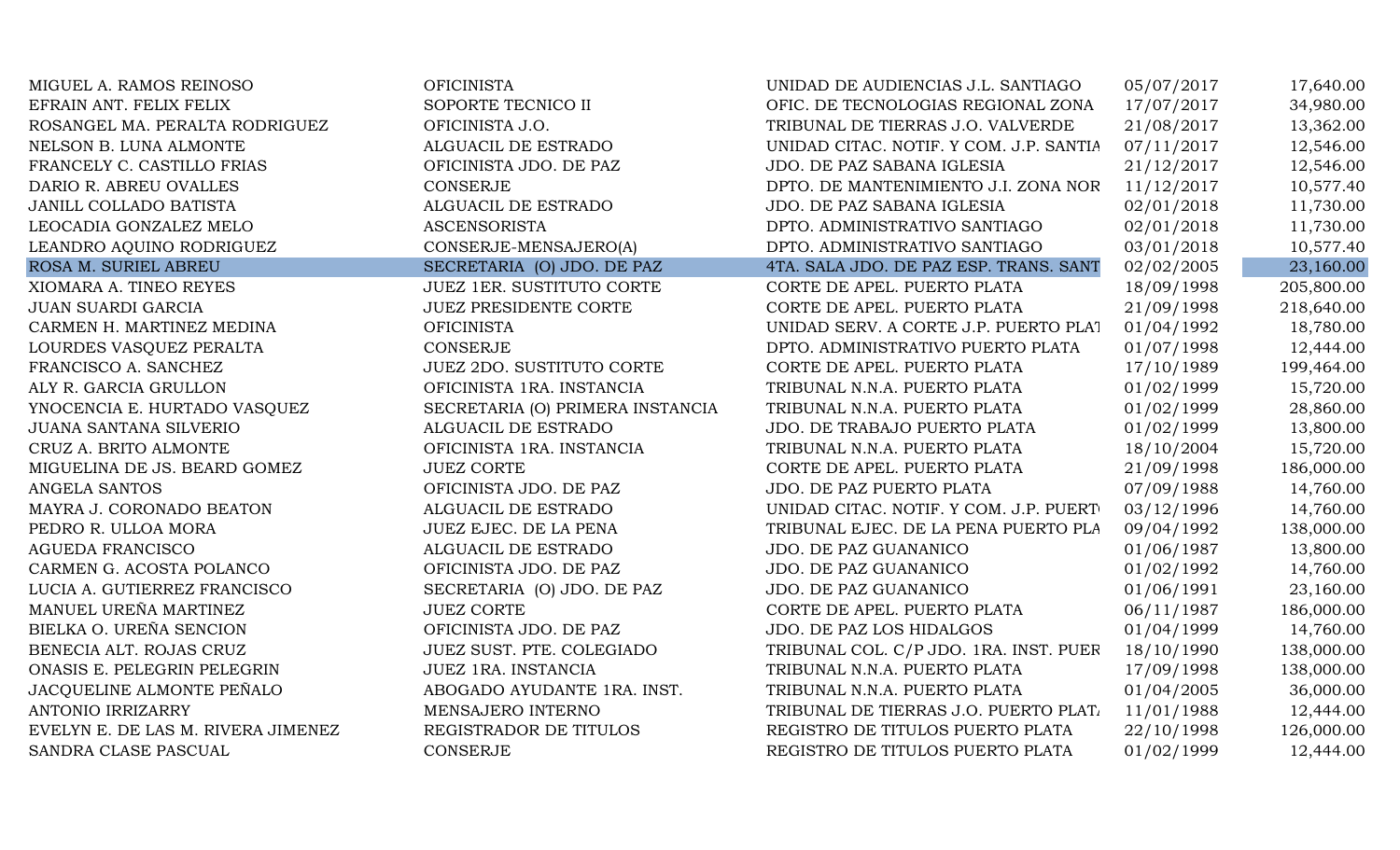| ARACELIS DE LOS SANTOS CIPRIAN  | <b>AUXILIAR REGISTRAL</b>                                             | REGISTRO DE TITULOS PUERTO PLATA                                                | 01/01/1995 | 16,440.00  |
|---------------------------------|-----------------------------------------------------------------------|---------------------------------------------------------------------------------|------------|------------|
| MILDRE M. LENDOF CASTILLO       | <b>SECRETARIA</b>                                                     | REGISTRO DE TITULOS PUERTO PLATA                                                | 01/11/1995 | 24,240.00  |
| MARITZA MARTINEZ MARTINEZ       | <b>AUXILIAR REGISTRAL</b>                                             | REGISTRO DE TITULOS PUERTO PLATA                                                | 01/09/1999 | 16,440.00  |
| NORMA C. VERAS ALVAREZ          | ALGUACIL DE ESTRADO                                                   | JDO. DE PAZ ALTAMIRA                                                            | 01/02/2000 | 13,800.00  |
| WENDY M. PEÑA TAVAREZ           | ALGUACIL DE ESTRADO                                                   | UNIDAD CITAC. NOTIF. Y COM. J.P. PUERT                                          | 02/08/2000 | 14,760.00  |
| ANDRES E. UREÑA UREÑA           | ALGUACIL DE ESTRADO                                                   | JDO. DE PAZ LOS HIDALGOS                                                        | 02/01/2001 | 13,800.00  |
| <b>JUANA PARRA ALMONTE</b>      | CONSERJE-MENSAJERO(A)                                                 | JDO. DE PAZ ALTAMIRA                                                            | 13/02/2001 | 12,444.00  |
| GLENY C. SCHEWERER SANCHEZ      | ABOGADO AYUDANTE 1RA. INST.                                           | JDO. DE TRABAJO PUERTO PLATA                                                    | 09/07/2001 | 36,000.00  |
| MODESTA ROSA LOPEZ              | MENSAJERO INTERNO                                                     | TRIBUNAL N.N.A. PUERTO PLATA                                                    | 09/07/2001 | 12,444.00  |
| ADRIANA M. VASQUEZ JIMENEZ      | JUEZ 1RA. INSTANCIA                                                   | 2DA. SALA CAMARA CIVIL JDO. 1RA. INST.                                          | 01/10/2014 | 138,000.00 |
| RAFAELA CRUZ PICHARDO           | CONSERJE-MENSAJERO(A)                                                 | JDO. DE PAZ LUPERON                                                             | 13/08/2002 | 12,444.00  |
| YUBERKY DEL C. CABRERA HILARIO  | SECRETARIA (O) JDO. DE PAZ                                            | JDO. DE PAZ LOS HIDALGOS                                                        | 16/12/2002 | 23,160.00  |
| CRISTINA P. GARCIA CRUZ         | SECRETARIA (O) JDO. DE PAZ                                            | JDO. DE PAZ IMBERT                                                              | 03/03/2003 | 23,160.00  |
| YOVANKY R. CARO LANTIGUA        | SUPERVISOR DE AUDIENCIAS                                              | UNIDAD DE AUDIENCIAS J.P. PUERTO PLA                                            | 17/03/2003 | 42,657.60  |
| ROSA L. VELEZ RODRIGUEZ         | SECRETARIA (O) JDO. DE PAZ                                            | <b>JDO. DE PAZ SOSUA</b>                                                        | 22/10/2003 | 23,160.00  |
| BREISY D. LANTIGUA PAYAMPS      | <b>AUXILIAR REGISTRAL</b>                                             | REGISTRO DE TITULOS PUERTO PLATA                                                | 01/12/2003 | 16,440.00  |
| VENERADA BRITO ZARZUELA         | ALGUACIL DE ESTRADO                                                   | TRIBUNAL N.N.A. PUERTO PLATA                                                    | 26/05/2004 | 13,800.00  |
| CLARIBEL UREÑA SOSA             | SECRETARIA (O) JDO. DE PAZ                                            | JDO. DE PAZ PUERTO PLATA                                                        | 02/08/2004 | 23,160.00  |
| <b>JULIO C. ARAUJO DIAZ</b>     | <b>JUEZ DE PAZ</b>                                                    | JDO. DE PAZ LOS HIDALGOS                                                        | 01/12/2004 | 108,000.00 |
| ADALGISA PARRA GONZALEZ         |                                                                       | SECRETARIA (O) SERVICIO JDOS. 1RA. INS' UNIDAD SERV. 1RA. INST. J.P. PUERTO PLI | 01/03/2005 | 42,657.60  |
| GLENNY E. DE LOS SANTOS JIMENEZ | <b>OFICINISTA</b>                                                     | UNIDAD DE AUDIENCIAS J.P. PUERTO PLA                                            | 01/03/2005 | 18,780.00  |
| ANGEL R. HIRALDO DIPRE          | ALGUACIL DE ESTRADO                                                   | UNIDAD CITAC. NOTIF. Y COM. J.P. PUERT                                          | 07/04/2005 | 14,760.00  |
| KARINA E. TEJADA ANDELIZ        | ENCARGADO(A) OFICINA ADMINISTRATIVA DPTO. ADMINISTRATIVO PUERTO PLATA |                                                                                 | 10/05/2005 | 81,952.80  |
| CAMILA SANTOS MINAYA            | SECRETARIA (O) JDO. DE PAZ                                            | JDO. DE PAZ ALTAMIRA                                                            | 20/07/2005 | 23,160.00  |
| MIGUELINA MEJIA                 | <b>CONSERJE</b>                                                       | DPTO. ADMINISTRATIVO PUERTO PLATA                                               | 05/07/2005 | 12,444.00  |
| FELICIA SANTANA GARCIA          |                                                                       | SECRETARIA (O) SERVICIO A LA INSTRUCCI UNIDAD SERV. A LA INSTRUCCION J.P. PUI   | 27/06/2005 | 42,657.60  |
| RAYNELDO E. FREITES LANTIGUA    | MENSAJERO EXTERNO                                                     | DPTO. ADMINISTRATIVO PUERTO PLATA                                               | 15/07/2005 | 16,440.00  |
| VERONICA MARTINEZ               | OFICINISTA ATENCION USUARIO                                           | UNIDAD ATENCION AL USUARIO J.P. PUER                                            | 27/06/2005 | 22,920.00  |
| CRHYSMERLYN D. BIERD HERNANDEZ  | ASIST. ADMINISTRATIVA                                                 | CENTRO DE ENTREVISTA PTO. PTA.                                                  | 21/06/2005 | 20,760.00  |
| SANTA Y. GUZMAN SANCHEZ         | <b>OFICINISTA</b>                                                     | UNIDAD CITAC. NOTIF. Y COM. J.P. PUERT                                          | 03/10/2005 | 18,780.00  |
| RICHARD A. QUIROZ CASTILLO      | <b>OFICINISTA</b>                                                     | UNIDAD SERV. 1RA. INST. J.P. PUERTO PL/                                         | 10/10/2005 | 18,780.00  |
| CINTHIA M. REYES LANTIGUA       |                                                                       | SECRETARIA (O) SERVICIO A EJECUCION DUNIDAD SERV. A EJEC. DE LA PENA J.P. P     | 03/10/2005 | 42,657.60  |
| YOKAIRA MATEO JIMENEZ           | SUPERVISOR CENTRO DE CITACIONES                                       | UNIDAD CITAC. NOTIF. Y COM. J.P. PUERT                                          | 01/11/2005 | 42,657.60  |
| NADIA S. RODRIGUEZ RODRIGUEZ    | SECRETARIA (O) GENERAL                                                | CENTRO DE SERVICIOS SECRETARIALES J                                             | 01/11/2005 | 48,000.00  |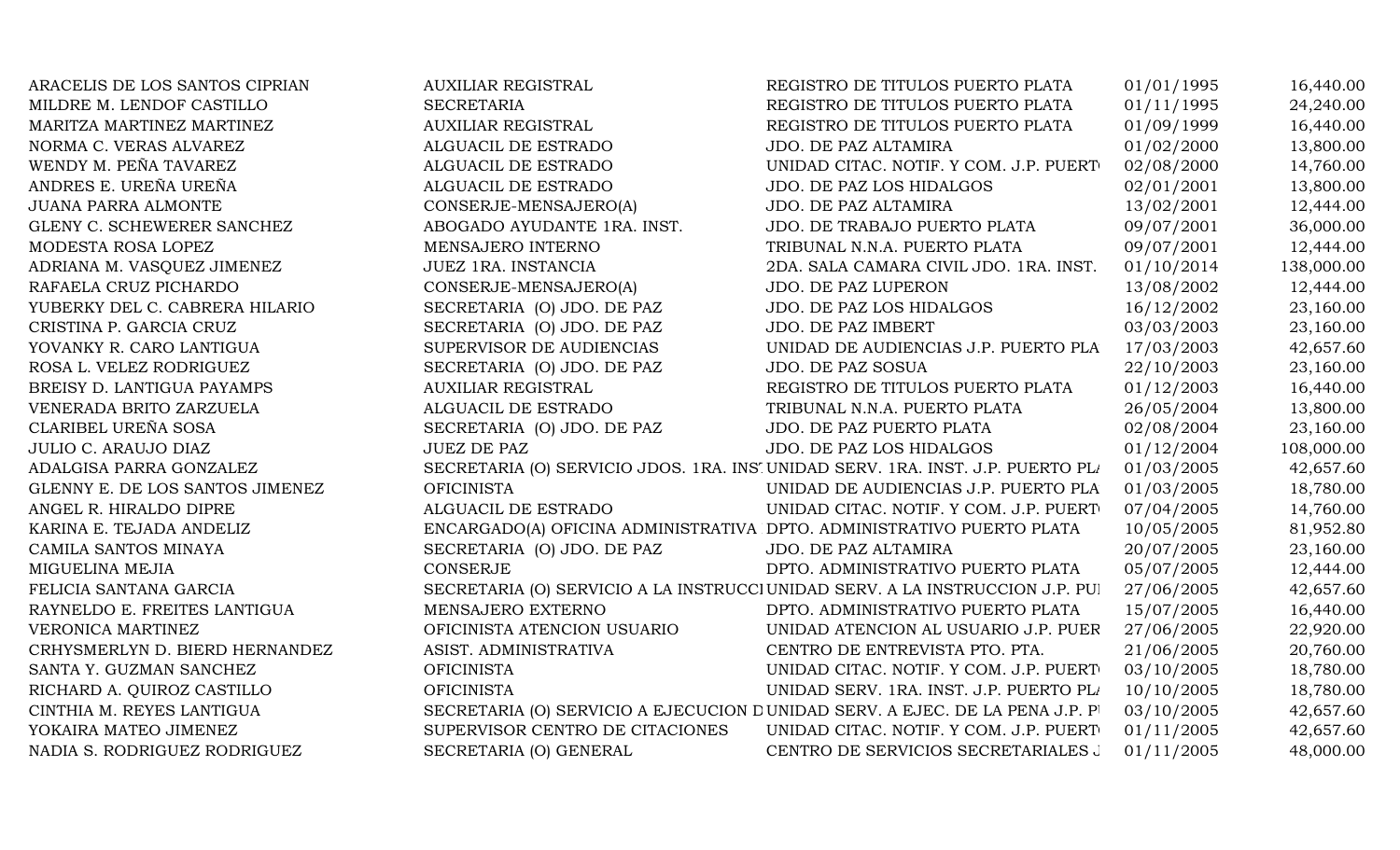| ARLENISE J. MARTE DIAZ              | <b>OFICINISTA</b>             | SOPORTE A JUECES J.P. PUERTO PLATA                                            | 01/11/2005 | 18,780.00  |
|-------------------------------------|-------------------------------|-------------------------------------------------------------------------------|------------|------------|
| JOSE ANT. NUÑEZ                     | JUEZ 1RA. INSTANCIA           | CAMARA PENAL JDO. 1RA. INST. PUERTO I                                         | 01/12/2005 | 138,000.00 |
| DANY R. INOA POLANCO                | ALGUACIL DE ESTRADO           | UNIDAD SERV. A SALAS C.S.S. J.C. PTO. PT                                      | 01/02/2006 | 13,800.00  |
| RUTH E. GONZALEZ GOMEZ              | COORDINADOR(A) DE ENTREVISTAS | CENTRO DE ENTREVISTA PTO. PTA.                                                | 06/03/2006 | 36,000.00  |
| ADALBERTO ALMONTE JIMENEZ           | MAYORDOMO I                   | DPTO. ADMINISTRATIVO PUERTO PLATA                                             | 01/02/2006 | 16,920.00  |
| ANDRES R. DOMENECHE REYNOSO         | ALGUACIL DE ESTRADO           | UNIDAD CITAC. NOTIF. Y COM. J.P. PUERT                                        | 17/04/2006 | 13,800.00  |
| ROSARIO BONILLA GUZMAN              | ABOGADO AYUDANTE              | UNIDAD ASISTENCIA A JUECES C.S.S. J.C.                                        | 26/04/2006 | 36,000.00  |
| RAMON ALB. ROSA MARTINEZ            | ALGUACIL DE ESTRADO           | UNIDAD CITAC. NOTIF. Y COM. J.P. PUERT                                        | 21/04/2006 | 14,760.00  |
| CANDIDA R. FIS                      | SECRETARIA (O) JDO. DE PAZ    | JDO. DE PAZ LUPERON                                                           | 03/04/2006 | 23,160.00  |
| ANDY L. MARTINEZ SANCHEZ            | MENSAJERO INTERNO             | DPTO. ADMINISTRATIVO PUERTO PLATA                                             | 03/04/2006 | 24,240.00  |
| ANGELA M. ARIAS REYES               | SUPERVISOR DE ARCHIVO         | OFIC. DE ARCHIVO JUDICIAL PJ PUERTO I                                         | 30/05/2006 | 29,580.00  |
| GUADALUPE NUÑEZ MERCEDES            | <b>CONSERJE</b>               | DPTO. ADMINISTRATIVO PUERTO PLATA                                             | 29/06/2006 | 12,444.00  |
| CAROL L. VELEZ RODRIGUEZ            | OFICINISTA ATENCION USUARIO   | UNIDAD ATENCION AL USUARIO J.P. PUER                                          | 01/08/2006 | 22,920.00  |
| NASSIN E. OVALLE ESTEVEZ            |                               | JUEZ PTE.CAMARA CIVIL C. JDO.1ERA. INS 1RA. SALA CAMARA CIVIL JDO. 1RA. INST. | 01/09/2006 | 154,800.00 |
| <b>JAKAYRA VERAS GARCIA</b>         | <b>JUEZ COORDINADOR</b>       | 1ER. JDO. DE LA INSTRUCCION PUERTO P                                          | 01/09/2006 | 154,800.00 |
| JOSE A. CORONADO CIRIACO            | ABOGADO AYUDANTE              | SOPORTE A JUECES J.P. PUERTO PLATA                                            | 01/11/2006 | 48,894.00  |
| MARGARITA UREÑA PADILLA             | <b>AUXILIAR REGISTRAL</b>     | REGISTRO DE TITULOS PUERTO PLATA                                              | 10/01/2007 | 16,440.00  |
| CRUCITA DE LA ROSA DE LEON          | <b>CONSERJE</b>               | DPTO. ADMINISTRATIVO PUERTO PLATA                                             | 05/02/2007 | 12,444.00  |
| RAQUEL BAEZ PEREZ                   | SECRETARIA (O) GENERAL        | SECRETARIA GENERAL J.P. PUERTO PLAT/                                          | 01/02/2007 | 66,528.00  |
| CARINA VARGAS AMADOR                | ABOGADO AYUDANTE 1RA. INST.   | TRIBUNAL DE TIERRAS J.O. PUERTO PLATA                                         | 01/02/2007 | 36,000.00  |
| DOMINGA OSORIA CUETO                | CONSERJE-MENSAJERO(A)         | JDO. DE PAZ LUPERON                                                           | 02/04/2007 | 12,444.00  |
| <b>JESUS R. RODRIGUEZ RODRIGUEZ</b> | MENSAJERO INTERNO             | DPTO. ADMINISTRATIVO PUERTO PLATA                                             | 01/05/2007 | 12,444.00  |
| <b>JESUS VALENZUELA</b>             | <b>VIGILANTE</b>              | DPTO. ADMINISTRATIVO PUERTO PLATA                                             | 11/05/2007 | 18,035.62  |
| YEFFERSSON J. VARGAS WALDRON        | ALGUACIL DE ESTRADO           | JDO. DE PAZ IMBERT                                                            | 14/05/2007 | 13,800.00  |
| ROBERTO ANT. BONILLA SEVERINO       | <b>REFERENCISTA</b>           | ARCHIVO ACTIVO J.I. PUERTO PLATA                                              | 17/05/2007 | 24,240.00  |
| JOSE J. JIMENEZ SANCHEZ             | JUEZ 1RA. INSTANCIA           | TRIBUNAL COL. C/P JDO. 1RA. INST. PUER                                        | 01/03/2011 | 138,000.00 |
| YOKASTA LEBRON ALMONTE              | <b>OFICINISTA</b>             | UNIDAD SERV. A LA INSTRUCCION J.P. PUI                                        | 24/02/2014 | 18,780.00  |
| KILSI N. CASTRO MERCADO             | <b>ARCHIVISTA</b>             | OFIC. DE ARCHIVO JUDICIAL PJ PUERTO I                                         | 01/08/2007 | 16,440.00  |
| LISETTY M. NUÑEZ FRANCISCO          | <b>ARCHIVISTA</b>             | OFIC. DE ARCHIVO JUDICIAL PJ PUERTO I                                         | 01/11/2007 | 16,440.00  |
| MIGUEL A. ACEVEDO BALBUENA          | OFICIAL ARCHIVO ACTIVO        | ARCHIVO ACTIVO J.I. PUERTO PLATA                                              | 01/12/2011 | 29,580.00  |
| SHEILA N. MARMOLEJOS RODRIGUEZ      | <b>OFICINISTA</b>             | JDO. DE PAZ PUERTO PLATA                                                      | 10/02/2014 | 14,760.00  |
| FIDELIA PERALTA SILVERIO            | <b>OFICINISTA</b>             | UNIDAD SERV. A LA INSTRUCCION J.P. PUI                                        | 15/10/2012 | 18,780.00  |
| YANELVI V. NUÑEZ MERCEDES           | <b>CONSERJE</b>               | DPTO. ADMINISTRATIVO PUERTO PLATA                                             | 03/08/2015 | 12,444.00  |
| AURY L. NUÑEZ CABRERA               | ABOGADO AYUDANTE              | UNIDAD ASISTENCIA A JUECES C.S.S. J.C.                                        | 01/08/2007 | 36,000.00  |
|                                     |                               |                                                                               |            |            |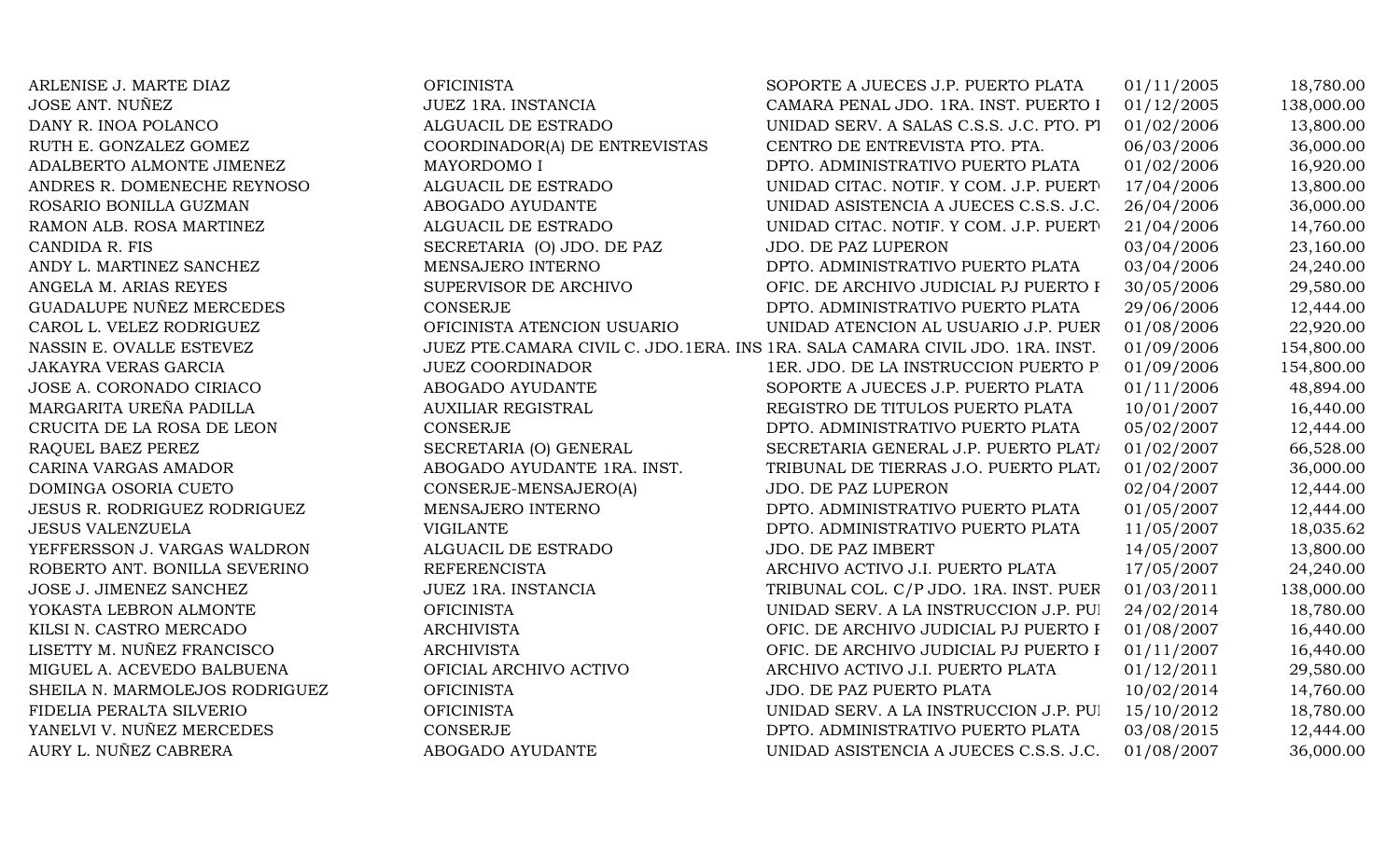| JUANA M. SANTANA GARCIA            | CONSERJE                         | DPTO. ADMINISTRATIVO PUERTO PLATA      | 20/02/2008 | 12,444.00  |
|------------------------------------|----------------------------------|----------------------------------------|------------|------------|
| SAMUEL DE JS. FRANCISCO BELTRAN    | ALGUACIL DE ESTRADO              | JDO. DE PAZ LUPERON                    | 01/02/2008 | 13,800.00  |
| JOSE C. SANTOS DIAZ                | <b>ELECTRICISTA</b>              | DPTO. ADMINISTRATIVO PUERTO PLATA      | 17/07/2008 | 16,440.00  |
| MIRIAM SANCHEZ ALMONTE             | <b>OFICINISTA</b>                | UNIDAD CITAC. NOTIF. Y COM. J.P. PUERT | 01/08/2008 | 18,780.00  |
| MARIA I. PADILLA POLANCO           | SECRETARIA (O) SERVICIO A CORTE  | UNIDAD SERV. A CORTE J.P. PUERTO PLAT  | 01/09/2008 | 42,657.60  |
| GLENY L. RODRIGUEZ TORIBIO         | JUEZ T.T.J.O.                    | TRIBUNAL DE TIERRAS J.O. PUERTO PLATA  | 27/11/2008 | 138,000.00 |
| SOMALY MONTERO VARGAS              | SECRETARIA (O) PRIMERA INSTANCIA | JDO. DE TRABAJO PUERTO PLATA           | 11/11/2008 | 28,860.00  |
| ROSANNA E. CID JIMENEZ             | ALGUACIL DE ESTRADO              | CORTE DE APEL. PUERTO PLATA            | 06/01/2009 | 14,760.00  |
| YANILSA VIZCAINO DISLA             | ABOGADO AYUDANTE                 | UNIDAD ASISTENCIA A JUECES C.S.S. J.C. | 02/01/2009 | 36,000.00  |
| GERMAN A. MARTINEZ MARTINEZ        | <b>JUEZ JDO. DE TRABAJO</b>      | JDO. DE TRABAJO PUERTO PLATA           | 23/02/2009 | 138,000.00 |
| JHESY E. ALMENGO ALVAREZ           | ABOGADO AYUDANTE                 | UNIDAD ASISTENCIA A JUECES C.S.S. J.C. | 05/05/2009 | 36,000.00  |
| FRANCHESCA M. TEJADA VENTURA       | <b>JUEZ DE PAZ</b>               | JDO. DE PAZ GUANANICO                  | 28/09/2009 | 108,000.00 |
| MAINAN A. NIVAR ESCOTTO            | OFICINISTA JDO. DE PAZ           | JDO. DE PAZ ALTAMIRA                   | 13/10/2009 | 14,760.00  |
| YANELLI FRANCISCO VICIOSO          | <b>OFICINISTA</b>                | UNIDAD CITAC. NOTIF. Y COM. J.P. PUERT | 19/10/2009 | 18,780.00  |
| MERCEDES RODRIGUEZ CARABALLO       | ALGUACIL DE ESTRADO              | JDO. DE PAZ PUERTO PLATA               | 15/10/2009 | 13,800.00  |
| CARMEN D. MARTINEZ DURAN           | OFICINISTA ATENCION USUARIO      | UNIDAD RECEP.Y ATENCION USUARIO C.S.   | 22/01/2010 | 20,760.00  |
| JUAN C. SALAS MEZQUITA             | ABOGADO AYUDANTE                 | SOPORTE A JUECES J.P. PUERTO PLATA     | 26/02/2010 | 48,894.00  |
| DERMALINA PEÑALO GOMEZ             | <b>OFICINISTA</b>                | SOPORTE A JUECES J.P. PUERTO PLATA     | 02/02/2010 | 18,780.00  |
| CHRISTOPHER R. RIVERA GARCIA       | <b>JUEZ DE PAZ</b>               | JDO. DE PAZ IMBERT                     | 19/04/2010 | 108,000.00 |
| CARMEN L. FARINGTON HIDALGO        | AUXILIAR ADMINISTRATIVO          | CENTRO DE ENTREVISTA PTO. PTA.         | 11/05/2010 | 14,760.00  |
| ROMALDY MARCELINO HENRIQUEZ        | <b>JUEZ DE PAZ</b>               | JDO. DE PAZ ALTAMIRA                   | 26/04/2010 | 108,000.00 |
| ROSALVA M. FRANCISCO PARRA         | <b>JUEZ DE PAZ</b>               | JDO. DE PAZ ESP. TRANS. PUERTO PLATA   | 17/06/2010 | 108,000.00 |
| CARMEN D. ARAUJO RIVAS             | <b>JUEZ DE PAZ</b>               | JDO. DE PAZ LUPERON                    | 31/03/2017 | 108,000.00 |
| LEONARDO SARITA PALLAMPS           | <b>PLOMERO</b>                   | DPTO. ADMINISTRATIVO PUERTO PLATA      | 07/10/2010 | 16,440.00  |
| ANGELICA M. QUIROZ BAEZ            | <b>OFICINISTA</b>                | UNIDAD DE AUDIENCIAS J.P. PUERTO PLA   | 15/10/2012 | 18,780.00  |
| EVELYN TATE CARABALLO              | OFICINISTA ATENCION USUARIO      | UNIDAD RECEP.Y ATENCION USUARIO C.S.   | 23/04/2013 | 20,760.00  |
| ALEXANDER G. VASQUEZ DE LOS SANTOS | ALGUACIL DE ESTRADO              | UNIDAD CITAC. NOTIF. Y COM. J.P. PUERT | 31/01/2011 | 14,760.00  |
| KATHERINE ENCARNACION ENCARNACION  | <b>OFICINISTA</b>                | UNIDAD SERV. A LA INSTRUCCION J.P. PUI | 15/10/2012 | 18,780.00  |
| ADRIANA RODRIGUEZ PEÑA             | OFICINISTA ATENCION USUARIO      | UNIDAD ATENCION AL USUARIO J.P. PUER   | 15/10/2012 | 22,920.00  |
| ALFONSINA R. GARCIA RAMOS          | <b>OFICINISTA</b>                | UNIDAD SERV. A CORTE J.P. PUERTO PLAT  | 15/10/2012 | 18,780.00  |
| ALBA R. PICHARDO RAMIREZ           | <b>OFICINISTA</b>                | UNIDAD DE AUDIENCIAS J.P. PUERTO PLA   | 15/10/2012 | 18,780.00  |
| MILERSI MA. SARITA DIAZ            | ABOGADO AYUDANTE                 | SOPORTE A JUECES J.P. PUERTO PLATA     | 15/10/2012 | 48,894.00  |
| DAHIANA A. BIERD                   | <b>OFICINISTA</b>                | UNIDAD DE AUDIENCIAS J.P. PUERTO PLA   | 07/02/2011 | 18,780.00  |
| EMMANUEL A. RODRIGUEZ MARTINEZ     | ALGUACIL DE ESTRADO              | UNIDAD CITAC. NOTIF. Y COM. J.P. PUERT | 04/04/2016 | 14,760.00  |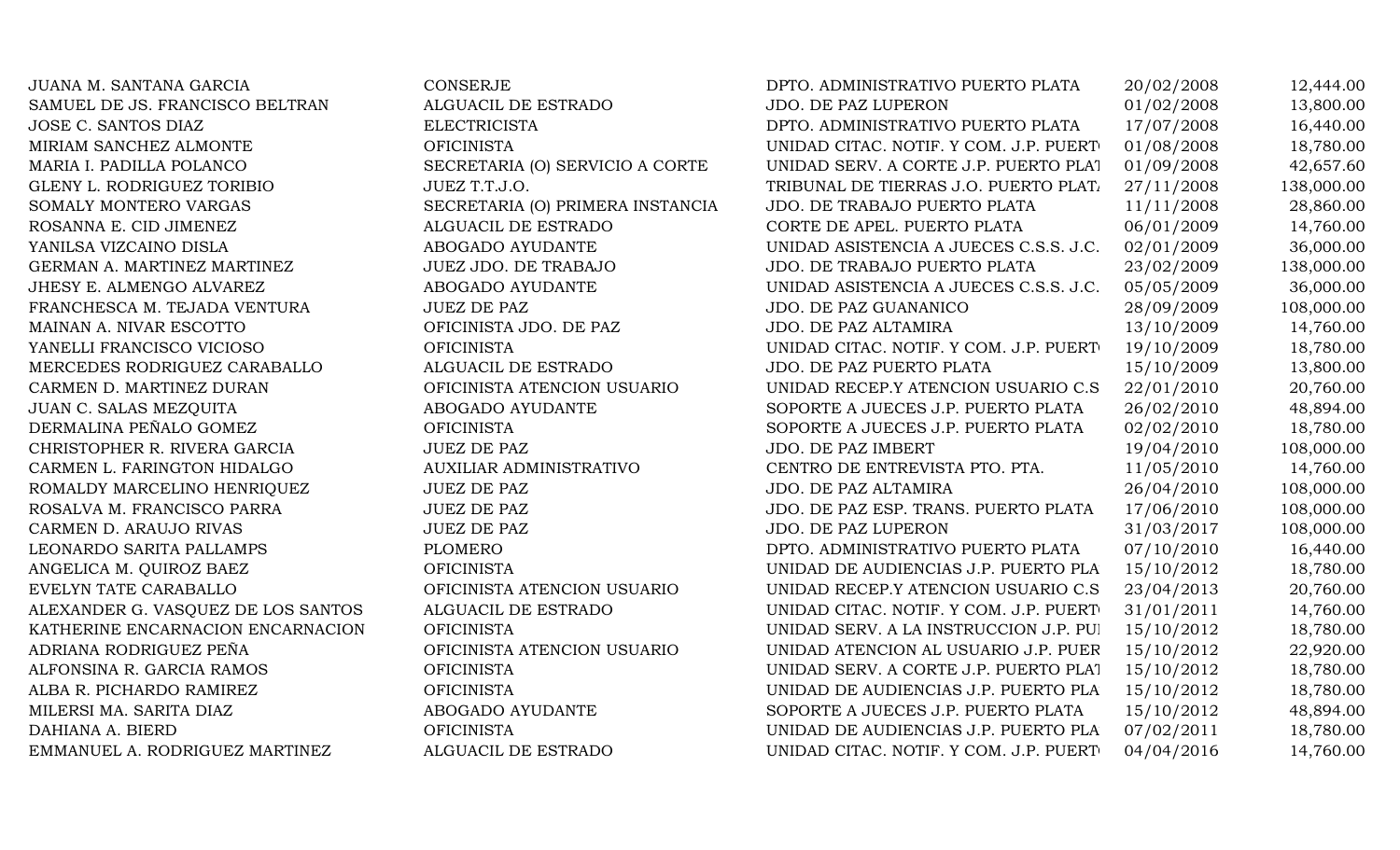| JUAN ML. PEREZ RODRIGUEZ      | ALGUACIL DE ESTRADO                | UNIDAD CITAC. NOTIF. Y COM. J.P. PUERT   | 01/11/2012 | 14,760.00  |
|-------------------------------|------------------------------------|------------------------------------------|------------|------------|
| MIGUEL A. CORONADO CIRIACO    | SECRETARIA (O) JDO. DE PAZ         | JDO. DE PAZ ESP. TRANS. PUERTO PLATA     | 14/04/2014 | 23,160.00  |
| VERONICA Y. HERNANDEZ ULLOA   | <b>OFICINISTA</b>                  | UNIDAD SERV. A LA INSTRUCCION J.P. PUI   | 05/08/2013 | 18,780.00  |
| MELBIN C. MARIN SANTANA       | MENSAJERO INTERNO                  | DPTO. ADMINISTRATIVO PUERTO PLATA        | 01/12/2012 | 12,444.00  |
| MELISSA MENDOZA VALERIO       | <b>OFICINISTA</b>                  | UNIDAD DE AUDIENCIAS J.P. PUERTO PLA     | 01/11/2012 | 18,780.00  |
| LEIDY M. MATA VALDEZ          | CONSERJE-MENSAJERO(A)              | JDO. DE PAZ LA ISABELA                   | 28/01/2013 | 12,444.00  |
| ANTONIA GUZMAN PARRA          | CONSERJE-MENSAJERO(A)              | JDO. DE PAZ GUANANICO                    | 18/02/2013 | 12,444.00  |
| ANYELO A. SANTANA MEDINA      | <b>OFICINISTA</b>                  | UNIDAD DE AUDIENCIAS J.P. PUERTO PLA     | 15/04/2013 | 18,780.00  |
| MERY RODRIGUEZ VASQUEZ        | <b>OFICINISTA</b>                  | UNIDAD SERV. A LA INSTRUCCION J.P. PUI   | 18/08/2014 | 18,780.00  |
| KARINA I. BERIGUET CASTILLO   | <b>OFICINISTA</b>                  | SOPORTE A JUECES J.P. PUERTO PLATA       | 17/06/2013 | 18,780.00  |
| OLGA A. TAVARES SUERO         | CONSERJE-MENSAJERO(A)              | JDO. DE PAZ SOSUA                        | 17/06/2013 | 12,444.00  |
| LUIS B. PEREZ MENGO           | MENSAJERO INTERNO                  | DPTO. ADMINISTRATIVO PUERTO PLATA        | 13/01/2014 | 12,444.00  |
| NADELYN BALBUENA GIL          | <b>OFICINISTA</b>                  | UNIDAD SERV. 1RA. INST. J.P. PUERTO PL/  | 10/02/2014 | 18,780.00  |
| FRANCIS Y. LA LUZ REYES       | <b>OFICINISTA</b>                  | UNIDAD DE AUDIENCIAS J.P. PUERTO PLA     | 10/02/2014 | 18,780.00  |
| MADOLY DORVILLE GUZMAN        | OFICINISTA DE EJECUCION DE LA PENA | UNIDAD SERV. A EJEC. DE LA PENA J.P. PI  | 23/04/2014 | 18,780.00  |
| LETICIA M. GARCIA RICART      | <b>OFICINISTA</b>                  | UNIDAD SERV. A LA INSTRUCCION J.P. PUI   | 01/05/2014 | 18,780.00  |
| PASCUAL FCO. ABREU VALENZUELA | <b>JUEZ DE LA INSTRUCCION</b>      | 1ER. JDO. DE LA INSTRUCCION PUERTO P     | 01/10/2014 | 138,000.00 |
| FIORDALIZA GARCIA BONILLA     | <b>OFICINISTA</b>                  | UNIDAD SERV. A CORTE J.P. PUERTO PLAT    | 27/10/2014 | 18,780.00  |
| LICELOT PEÑA DE LA CRUZ       | <b>OFICINISTA</b>                  | UNIDAD SERV. A LA INSTRUCCION J.P. PUI   | 17/11/2014 | 18,780.00  |
| ELIZABETH VELEZ RODRIGUEZ     | OFICINISTA 1RA. INSTANCIA          | TRIBUNAL N.N.A. PUERTO PLATA             | 02/12/2014 | 15,720.00  |
| YOHAIRA ALMONTE DURAN         | <b>OFICINISTA</b>                  | UNIDAD SERV. A CORTE J.P. PUERTO PLAT    | 15/12/2014 | 18,780.00  |
| MAYERLIN MINIER PEÑA          | <b>OFICINISTA</b>                  | UNIDAD SERV. A SALAS C.S.S. J.C. PTO. PT | 12/01/2015 | 15,720.00  |
| OSCAR D. ORTIZ CABA           | OFICINISTA JDO. DE PAZ             | JDO. DE PAZ PUERTO PLATA                 | 02/03/2015 | 14,760.00  |
| LENIN MA. MARTINEZ SANTANA    | <b>RECEPCIONISTA</b>               | REGISTRO DE TITULOS PUERTO PLATA         | 06/04/2015 | 14,760.00  |
| DAMIAN GONZALEZ RAMOS         | <b>OFICINISTA</b>                  | UNIDAD ASISTENCIA A JUECES C.S.S. J.C.   | 25/05/2015 | 15,720.00  |
| DOMINGO D. JIMENEZ BONIFACIO  | <b>CHOFER</b>                      | DPTO. ADMINISTRATIVO PUERTO PLATA        | 26/11/2015 | 24,240.00  |
| YAMERIS V. JOSE MENGO         | OFICINISTA JDO. DE PAZ             | JDO. DE PAZ SOSUA                        | 26/11/2015 | 14,760.00  |
| KEYLA V. GONZALEZ SOSA        | <b>ARCHIVISTA</b>                  | ARCHIVO ACTIVO J.I. PUERTO PLATA         | 05/01/2016 | 24,240.00  |
| BERTA FCA. CRUZ ROSARIO       | CONSERJE-MENSAJERO(A)              | JDO. DE PAZ IMBERT                       | 26/01/2016 | 12,444.00  |
| GEORGE M. MATIAS RODRIGUEZ    | OFICINISTA JDO. DE PAZ             | JDO. DE PAZ LUPERON                      | 29/02/2016 | 14,760.00  |
| DALWIN J. NUÑEZ ROMAN         | <b>OFICINISTA</b>                  | UNIDAD ASISTENCIA A JUECES C.S.S. J.C.   | 09/05/2016 | 15,720.00  |
| STEPHANIE PEÑALO BONILLA      | OFICINISTA JDO. DE PAZ             | JDO. DE PAZ ESP. TRANS. PUERTO PLATA     | 24/06/2016 | 14,760.00  |
| ANGELICA C. HERNANDEZ ESPINAL | SECRETARIA DEPTO. ADM.             | DPTO. ADMINISTRATIVO PUERTO PLATA        | 29/06/2016 | 18,120.00  |
| ALINA V. BATISTA CASCANTE     | <b>OFICINISTA</b>                  | UNIDAD SERV. A SALAS C.S.S. J.C. PTO. PT | 18/05/2016 | 15,720.00  |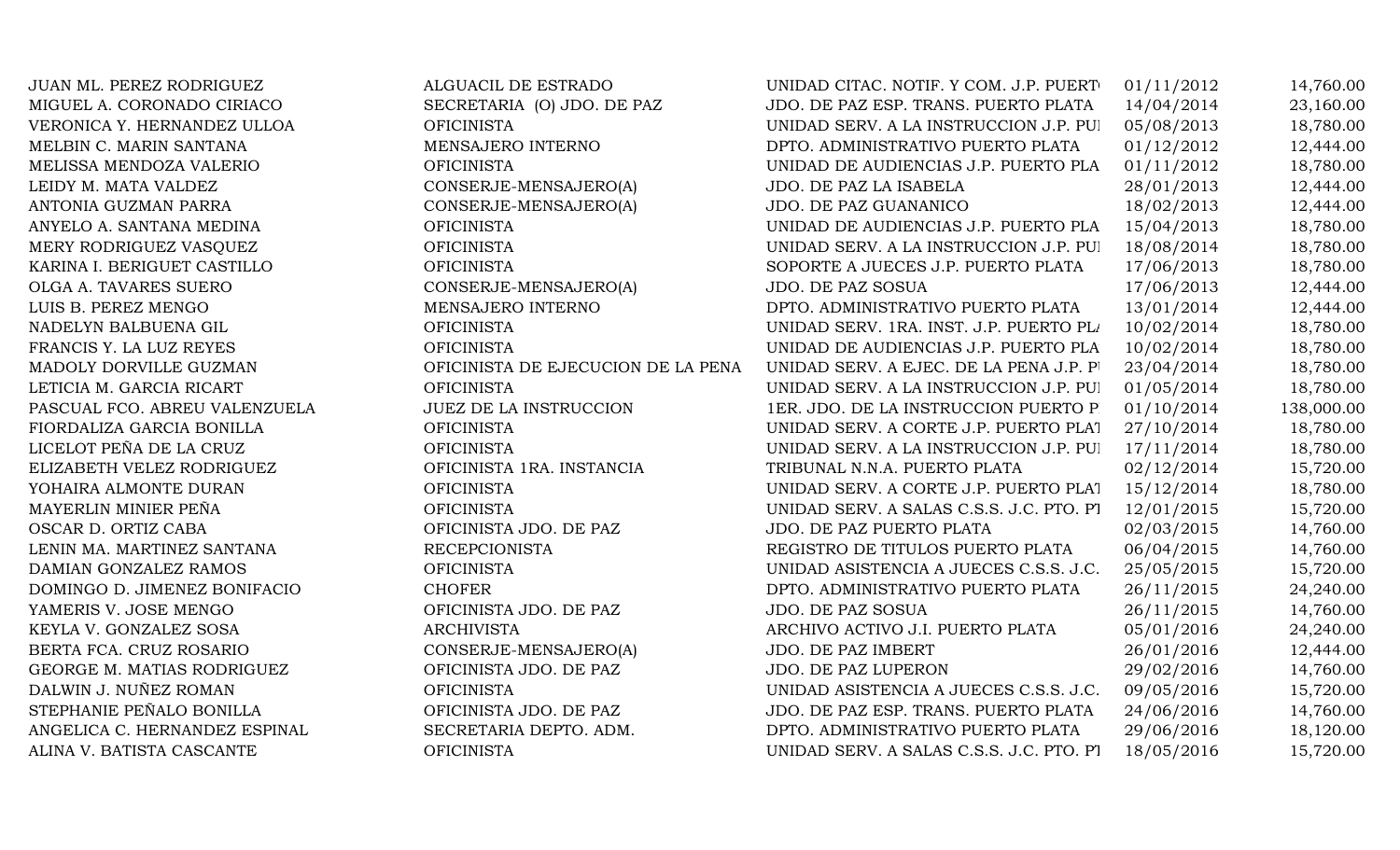| PEDRO D. MATEO MORROBEL          | <b>OFICINISTA</b>                | UNIDAD SERV. A SALAS C.S.S. J.C. PTO. PT                                | 16/05/2016 | 15,720.00  |
|----------------------------------|----------------------------------|-------------------------------------------------------------------------|------------|------------|
| ALEXANDER DE LA CRUZ ALVAREZ     | <b>OFICINISTA</b>                | UNIDAD SERV. A SALAS C.S.S. J.C. PTO. PT                                | 28/06/2016 | 15,720.00  |
| JOSE A. DEL ROSARIO MERCADO      | CONSERJE                         | DPTO. ADMINISTRATIVO PUERTO PLATA                                       | 11/07/2016 | 12,444.00  |
| ROCIO S. LOPEZ ROSARIO           | OFICINISTA 1RA. INSTANCIA        | TRIBUNAL N.N.A. PUERTO PLATA                                            | 02/08/2016 | 15,720.00  |
| MOISES A. RIVERA ROSARIO         | <b>OFICINISTA</b>                | UNIDAD SERV. A SALAS C.S.S. J.C. PTO. PT                                | 27/07/2016 | 15,720.00  |
| VIVIANA GERMOSEN CASTILLO        | OFICINISTA 1RA. INSTANCIA        | JDO. DE TRABAJO PUERTO PLATA                                            | 22/08/2016 | 15,720.00  |
| ARIELY OSORIA CRISOSTOMO         | SECRETARIA (O) PRIMERA INSTANCIA | TRIBUNAL DE TIERRAS J.O. PUERTO PLATA                                   | 20/03/2017 | 28,860.00  |
| FRANGELINA POLO PAULINO          | OFICINISTA J.O.                  | TRIBUNAL DE TIERRAS J.O. PUERTO PLATA                                   | 21/03/2017 | 15,720.00  |
| MAIRENY NUÑEZ TEJADA             | OFICINISTA 1RA. INSTANCIA        | JDO. DE TRABAJO PUERTO PLATA                                            | 26/10/2016 | 15,720.00  |
| ARTURO R. HEINSEN MARMOLEJOS     | ALGUACIL DE ESTRADO              | JDO. DE PAZ SOSUA                                                       | 02/11/2016 | 13,800.00  |
| REYE RODRIGUEZ RODRIGUEZ         | <b>JUEZ DE PAZ</b>               | JDO. DE PAZ SOSUA                                                       | 16/12/2016 | 108,000.00 |
| GLADYS L. DE LOS SANTOS GONZALEZ | <b>JUEZ DE PAZ</b>               | JDO. DE PAZ LA ISABELA                                                  | 31/03/2017 | 108,000.00 |
| DULCE B. ALMONTE GUTIERREZ       | OFICINISTA JDO. DE PAZ           | JDO. DE PAZ ESP. TRANS. PUERTO PLATA                                    | 09/03/2017 | 14,760.00  |
| ROSA V. POLANCO VASQUEZ          | CONSERJE                         | TRIBUNAL N.N.A. PUERTO PLATA                                            | 15/03/2017 | 12,444.00  |
| FRIENDLY L. FRANCISCO ULLOA      | OFICINISTA JDO. DE PAZ           | JDO. DE PAZ GUANANICO                                                   | 03/04/2017 | 14,760.00  |
| FAUSTO GARCIA VASQUEZ            | ALGUACIL DE ESTRADO              | JDO. DE PAZ ESP. TRANS. PUERTO PLATA                                    | 01/01/2018 | 13,800.00  |
| YAINA Y. SANCHEZ LANTIGUA        | <b>RECEPCIONISTA</b>             | DPTO. ADMINISTRATIVO PUERTO PLATA                                       | 08/05/2017 | 14,760.00  |
| MARIA A. GUTIERREZ MOSQUEA       | <b>CONSERJE</b>                  | DPTO. ADMINISTRATIVO PUERTO PLATA                                       | 05/06/2017 | 12,444.00  |
| LEONOR FLORES RAMOS              | CONSERJE-MENSAJERO(A)            | JDO. DE PAZ LOS HIDALGOS                                                | 05/06/2017 | 12,444.00  |
| JEUDIS L. DUME BATISTA           | OFICINISTA JDO. DE PAZ           | JDO. DE PAZ LA ISABELA                                                  | 20/06/2017 | 14,760.00  |
| <b>JULIA R. VENTURA SANTOS</b>   | OFICINISTA JDO. DE PAZ           | JDO. DE PAZ SOSUA                                                       | 25/09/2017 | 14,760.00  |
| MARIA C. GOMEZ HELENA            | OFICINISTA JDO. DE PAZ           | JDO. DE PAZ IMBERT                                                      | 24/08/2017 | 14,760.00  |
| AARON D. SILVERIO ROSADO         | CONSERJE                         | DPTO. ADMINISTRATIVO PUERTO PLATA                                       | 11/12/2017 | 10,577.40  |
| TEWDY D. MARIN PEREZ             | <b>CHOFER</b>                    | DPTO. ADMINISTRATIVO PUERTO PLATA                                       | 27/11/2017 | 20,604.00  |
| ARLENY M. CABRAL THEN            | <b>JUEZ PRESIDENTE CORTE</b>     | CORTE DE APEL. MONTE CRISTI                                             | 10/02/1998 | 218,640.00 |
| ANA J. DURAN TORRES              |                                  | ENCARGADO(A) OFICINA ADMINISTRATIVA DPTO. ADMINISTRATIVO SANTIAGO RODRI | 01/09/1998 | 67,405.20  |
| SILVIA M. GONZALEZ NUÑEZ         | <b>CONSERJE</b>                  | DPTO. ADMINISTRATIVO MONTE CRISTI                                       | 01/01/1993 | 12,444.00  |
| AQUILES GONZALEZ GONZALEZ        | ENC. MANTENIMIENTO               | DPTO. ADMINISTRATIVO MONTE CRISTI                                       | 01/07/1992 | 20,760.00  |
| IRMA M. MINAYA MINIEUR           | CONSERJE                         | DPTO. ADMINISTRATIVO MONTE CRISTI                                       | 01/12/1991 | 12,444.00  |
| CONSUELO TAPIA FERNANDEZ         | <b>CONSERJE</b>                  | DPTO. ADMINISTRATIVO MONTE CRISTI                                       | 01/05/1996 | 12,444.00  |
| CARMEN L. BUENO PEÑALO           | OFICINISTA JDO. DE PAZ           | JDO. DE PAZ PARTIDO                                                     | 01/01/1993 | 14,760.00  |
| CARMEN M. MARTINES DE LA ROSA    | OFICINISTA JDO. DE PAZ           | JDO. DE PAZ VILLA VASQUEZ                                               | 01/01/1993 | 14,760.00  |
| HILDA ALT. ABREU ALMONTE         | SECRETARIA(O) CORTE              | TRIBUNAL EJEC. SANCION ADOLES. MONT                                     | 01/01/1993 | 34,560.00  |
| ANA E. JIMENEZ VENTURA           | <b>JUEZ 2DO. SUSTITUTO CORTE</b> | CORTE DE APEL. MONTE CRISTI                                             | 13/11/1991 | 199,464.00 |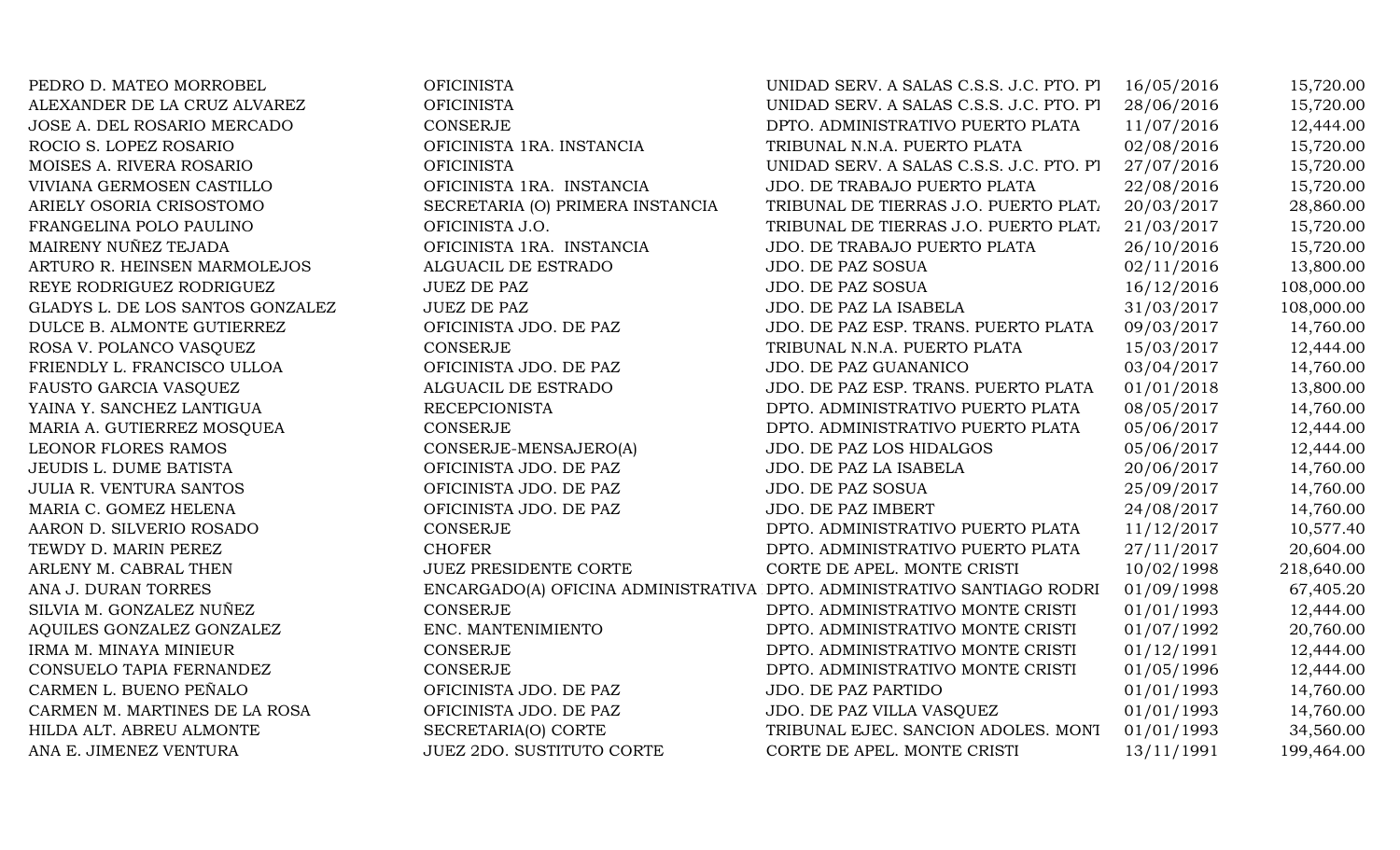| ANA V. RODRIGUEZ SOCIAS            | JUEZ 1RA. INSTANCIA              | TRIBUNAL N.N.A. MONTE CRISTI                                               | 27/04/1998 | 138,000.00 |
|------------------------------------|----------------------------------|----------------------------------------------------------------------------|------------|------------|
| MAYRA I. BETANCES ALMONTE          | OFICINISTA 1RA. INSTANCIA        | CAMARA PENAL JDO. 1RA. INST. MONTE C                                       | 25/04/1985 | 15,720.00  |
| FRANCISCO DE B. CARRASCO REGALADO  | <b>JUEZ 1ER. SUSTITUTO CORTE</b> | CORTE DE APEL. MONTE CRISTI                                                | 18/02/1998 | 205,800.00 |
| ALAINE R. CASTILLO                 | ALGUACIL DE ESTRADO              | JDO. DE PAZ ESP. TRANS. MONTE CRISTI                                       | 01/05/1998 | 13,800.00  |
| BELKIS M. DE LOS SANTOS            | MENSAJERO INTERNO                | TRIBUNAL N.N.A. MONTE CRISTI                                               | 14/12/1998 | 12,444.00  |
| CRISPULOS TATIS                    | <b>JUEZ CORTE</b>                | CORTE DE APEL. MONTE CRISTI                                                | 12/02/1998 | 186,000.00 |
| <b>JOSE V. FANFAN PERALTA</b>      | ALGUACIL DE ESTRADO              | JDO. DE 1RA. INST. SANTIAGO RODRIGUE.                                      | 01/04/1986 | 14,760.00  |
| FELICIA M. DOMINGUEZ ZAPATA        | OFICINISTA 1RA. INSTANCIA        | JDO. DE 1RA. INST. SANTIAGO RODRIGUE.                                      | 18/10/1990 | 15,720.00  |
| MARIA C. PEÑA                      | <b>AUXILIAR ADMINISTRATIVO</b>   | DPTO. ADMINISTRATIVO SANTIAGO RODRI                                        | 23/03/1989 | 22,375.00  |
| DELSI A. RODRIGUEZ PERALTA         | <b>OFICINISTA</b>                | REGISTRO DE TITULOS SANTIAGO RODRIC                                        | 01/08/1995 | 24,050.00  |
| JORGE B. RAMOS                     | <b>CONSERJE</b>                  | DPTO. ADMINISTRATIVO MONTE CRISTI                                          | 26/05/1987 | 12,444.00  |
| JENNY Y. GARCIA PEÑA               | ABOGADO AYUDANTE CORTE           | CORTE DE APEL. MONTE CRISTI                                                | 08/12/1997 | 48,894.00  |
| TEOFILA ALT. TORIBIO               | ABOGADO AYUDANTE CORTE           | CORTE DE APEL. MONTE CRISTI                                                | 18/12/1989 | 48,894.00  |
| GLADYS J. CEPIN GRULLON            |                                  | JUEZ PRESIDENTE TRIBUNAL COLEGIADO TRIBUNAL COL. C/P JDO. 1RA. INST. DAJA  | 13/11/1991 | 138,000.00 |
| ALICIA C. SANCHEZ PEÑA             | SECRETARIA (O) PRIMERA INSTANCIA | JDO. DE LA INSTRUCCION DAJABON                                             | 04/10/1994 | 28,860.00  |
| FRANCISCA ALMONTE PICHARDO         | <b>JUEZ DE PAZ</b>               | JDO. DE PAZ CASTAÑUELAS                                                    | 07/05/1997 | 108,000.00 |
| MARTHA ELIGIA DEL S. SANZ FERREIRA |                                  | JUEZ PRESIDENTE TRIBUNAL COLEGIADO TRIBUNAL COL. C/P JDO. 1RA. INST. MON'. | 12/02/1998 | 138,000.00 |
| JACQUELINE E. HAMILTON COLON       | SECRETARIA (O) JDO. DE PAZ       | JDO. DE PAZ MONTE CRISTI                                                   | 23/02/1990 | 23,160.00  |
| ARLINE ALT. RODRIGUEZ PEÑA         | SECRETARIA (O) PRIMERA INSTANCIA | TRIBUNAL N.N.A. MONTE CRISTI                                               | 10/12/1991 | 28,860.00  |
| RAFAEL D. LOZANO                   | JUEZ SUST. PTE. COLEGIADO        | TRIBUNAL COL. C/P JDO. 1RA. INST. MON.                                     | 11/02/1998 | 138,000.00 |
| RUFINA PICHARDO                    | OFICINISTA JDO. DE PAZ           | JDO. DE PAZ ESP. TRANS. MONTE CRISTI                                       | 01/11/1996 | 14,760.00  |
| MARIA M. MONCION                   | SECRETARIA (O) JDO. DE PAZ       | JDO. DE PAZ ESP. TRANS. MONTE CRISTI                                       | 01/05/1998 | 23,160.00  |
| CRISPIN ANT. TATIS VALERIO         | JUEZ EJEC. DE LA PENA            | TRIBUNAL EJEC. DE LA PENA MONTE CRIS                                       | 11/02/1998 | 138,000.00 |
| JOAQUIN ANT. RODRIGUEZ FANINI      | ALGUACIL DE ESTRADO              | JDO. DE PAZ GUAYUBIN                                                       | 01/06/1987 | 13,800.00  |
| VICTORIA ALT. CHAVEZ GONELL        | CONSERJE-MENSAJERO(A)            | <b>JDO. DE PAZ GUAYUBIN</b>                                                | 14/09/1990 | 12,444.00  |
| CLARA B. PORTES MONCION            | SECRETARIA (O) JDO. DE PAZ       | JDO. DE PAZ GUAYUBIN                                                       | 01/05/1996 | 23,160.00  |
| AURA ALT. GENAO PEREZ              | JUEZ 1RA. INSTANCIA              | CAMARA CIVIL JDO. 1RA. INST. MONTE CR                                      | 12/02/1998 | 138,000.00 |
| GERMAN TAVARES GUZMAN              | ALGUACIL DE ESTRADO              | JDO. DE PAZ PEPILLO SALCEDO                                                | 24/08/1989 | 13,800.00  |
| VIRGINIA E. VASQUEZ MARTINEZ       | SECRETARIA (O) JDO. DE PAZ       | JDO. DE PAZ PEPILLO SALCEDO                                                | 03/08/1990 | 23,160.00  |
| <b>JUSTO J. TORRES PEÑA</b>        | CONSERJE-MENSAJERO(A)            | JDO. DE PAZ VILLA VASQUEZ                                                  | 19/01/1987 | 12,444.00  |
| LEO A. CORDERO BERIGUETE           | SECRETARIA (O) JDO. DE PAZ       | JDO. DE PAZ VILLA VASQUEZ                                                  | 01/09/1998 | 23,160.00  |
| ALTAGRACIA AMEQUITA VARGAS         | OFICINISTA JDO. DE PAZ           | JDO. DE PAZ CASTAÑUELAS                                                    | 04/04/1988 | 14,760.00  |
| SANDRA M. FERNANDEZ MARTINEZ       | JUEZ T.T.J.O.                    | TRIBUNAL DE TIERRAS J.O. SANTIAGO RO.                                      | 10/02/1998 | 138,000.00 |
| ROBINSON ANT. RODRIGUEZ JAQUEZ     | JUEZ 1RA. INSTANCIA              | JDO. DE 1RA. INST. SANTIAGO RODRIGUE.                                      | 23/02/2009 | 138,000.00 |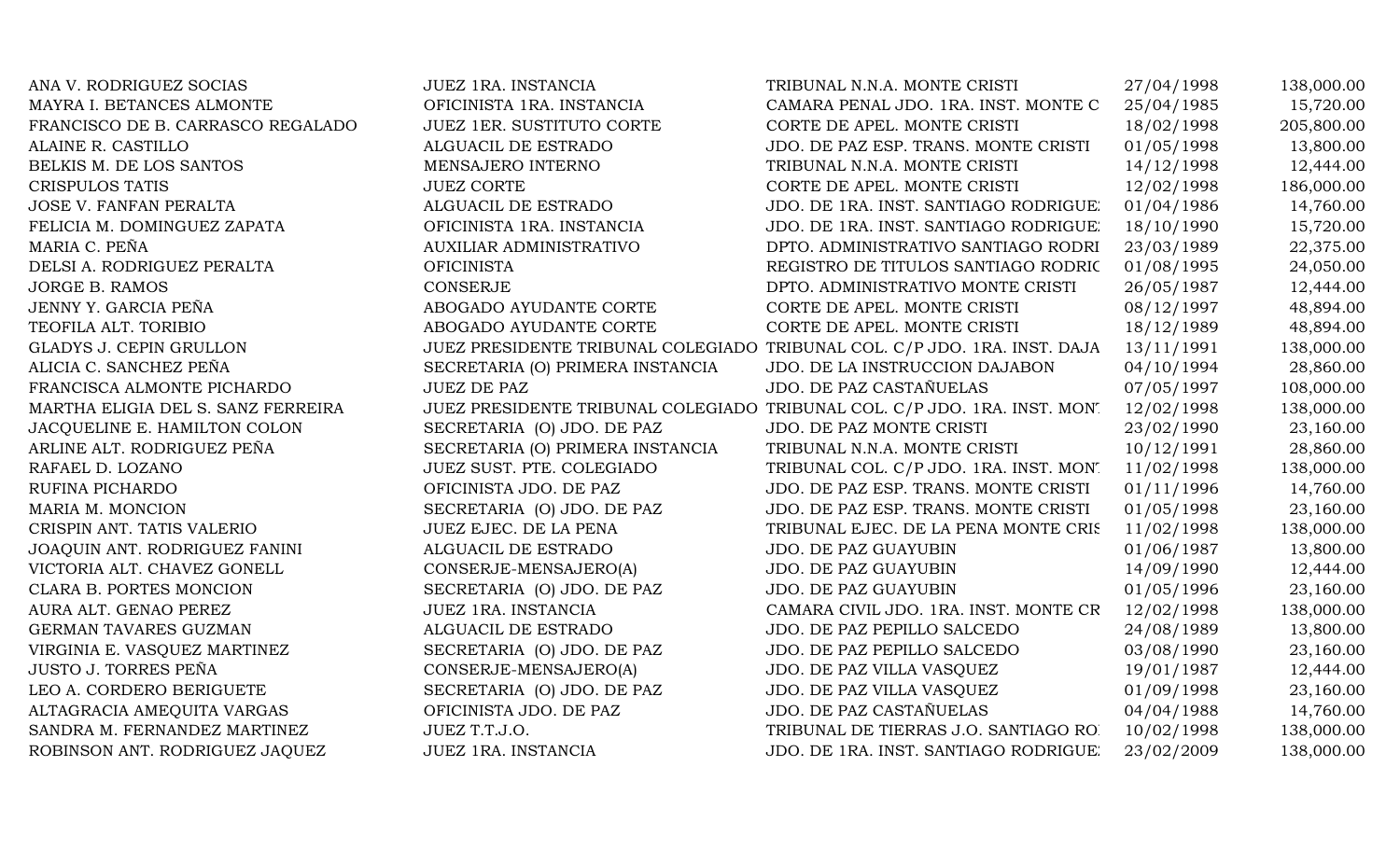| JACINTA ALT. VARGAS BAEZ         | SECRETARIA (O) JDO. DE PAZ                                            | JDO. DE PAZ LOS ALMACIGOS              | 12/04/1999 | 23,160.00  |
|----------------------------------|-----------------------------------------------------------------------|----------------------------------------|------------|------------|
| DIVINA ALT. DOMINGUEZ ZAPATA     | SECRETARIA (O) JDO. DE PAZ                                            | JDO. DE PAZ SANTIAGO RODRIGUEZ         | 17/12/1991 | 23,160.00  |
| RAMONA O. HERNANDEZ FERREIRA     | JUEZ T.T.J.O.                                                         | TRIBUNAL DE TIERRAS J.O. MONTE CRIST.  | 12/02/1998 | 138,000.00 |
| MARITZA M. REYNOSO               | JUEZ 1RA. INSTANCIA                                                   | TRIBUNAL COL. C/P JDO. 1RA. INST. DAJA | 10/09/1990 | 138,000.00 |
| CESAR D. NUÑEZ MARTINEZ          | <b>JUEZ DE LA INSTRUCCION</b>                                         | JDO. DE LA INSTRUCCION DAJABON         | 12/02/1998 | 138,000.00 |
| SASTURNINO VILLA JEREZ           | ALGUACIL DE ESTRADO                                                   | JDO. DE PAZ LOMA DE CABRERA            | 01/06/1994 | 13,800.00  |
| CELESTE AQUINO JIMENEZ           | SECRETARIA (O) JDO. DE PAZ                                            | <b>JDO. DE PAZ RESTAURACION</b>        | 29/09/1986 | 23,160.00  |
| LEONARDO L. MIRABAL VARGAS       | <b>JUEZ CORTE</b>                                                     | CORTE DE APEL. MONTE CRISTI            | 22/10/1998 | 186,000.00 |
| ANGELINA M. NUÑEZ REYES          | SECRETARIA (O) PRIMERA INSTANCIA                                      | TRIBUNAL DE TIERRAS J.O. MONTE CRIST   | 03/03/1995 | 28,860.00  |
| KARINA ALT. LOMBERT YAPUR        | OFICINISTA J.O.                                                       | TRIBUNAL DE TIERRAS J.O. MONTE CRIST   | 01/06/1998 | 15,720.00  |
| ALEXANDRA A. INFANTE TATIS       | <b>RECEPCIONISTA</b>                                                  | DPTO. ADMINISTRATIVO MONTE CRISTI      | 01/02/1999 | 14,760.00  |
| JOSE A. UREÑA SANCHEZ            | REGISTRADOR DE TITULOS                                                | REGISTRO DE TITULOS MONTE CRISTI       | 11/09/1998 | 126,000.00 |
| CRUZ A. CABREJA                  | <b>SECRETARIA</b>                                                     | REGISTRO DE TITULOS MONTE CRISTI       | 19/03/1979 | 28,860.00  |
| FRANCISCA DEL C. BAYARD          | ANALISTA JURIDICO                                                     | REGISTRO DE TITULOS MONTE CRISTI       | 15/03/1999 | 30,060.00  |
| ANA M. ABREU                     | OFICINISTA JDO. DE PAZ                                                | JDO. DE PAZ MONTE CRISTI               | 01/03/1998 | 14,760.00  |
| ROSA R. GOMEZ MARTINEZ           | CONSERJE-MENSAJERO(A)                                                 | JDO. DE PAZ PARTIDO                    | 01/06/1999 | 12,444.00  |
| ROSA M. MONCION RODRIGUEZ        | CONSERJE-MENSAJERO(A)                                                 | JDO. DE PAZ DAJABON                    | 16/08/1999 | 12,444.00  |
| LUCIA DEL R. MINAYA              | AUX. DE RECEPCION Y ENTREGA                                           | REGISTRO DE TITULOS MONTE CRISTI       | 01/09/1999 | 24,240.00  |
| CESARINA E. RODRIGUEZ TAVERAS    | SECRETARIA (O) PRIMERA INSTANCIA                                      | JDO. DE LA INSTRUCCION SANTIAGO ROD    | 27/09/1999 | 38,088.00  |
| RUBEN D. RODRIGUEZ BUENO         | REGISTRADOR DE TITULOS                                                | REGISTRO DE TITULOS SANTIAGO RODRIC    | 01/10/1999 | 126,000.00 |
| LISANDRA ALT. SIME ECHAVARRIA    | SECRETARIA (O) PRIMERA INSTANCIA                                      | TRIBUNAL DE TIERRAS J.O. SANTIAGO RO.  | 18/01/2000 | 28,860.00  |
| <b>JOSE F. ROSARIO TORRES</b>    | MENSAJERO INTERNO                                                     | TRIBUNAL DE TIERRAS J.O. SANTIAGO RO.  | 18/01/2000 | 12,444.00  |
| CRUZ M. FERNANDEZ                | <b>CONSERJE</b>                                                       | TRIBUNAL DE TIERRAS J.O. SANTIAGO RO.  | 18/01/2000 | 12,444.00  |
| YUBERQUIS J. SOSA ESTEVEZ        | SECRETARIA (O) PRIMERA INSTANCIA                                      | JDO. DE 1RA. INST. DAJABON             | 13/03/2000 | 38,088.00  |
| LUISA ANT. PIMENTEL RIVAS        | <b>CONSERJE</b>                                                       | DPTO. ADMINISTRATIVO MONTE CRISTI      | 18/09/2000 | 12,444.00  |
| INGRID J. MARTE JIMENEZ          | SECRETARIA (O) PRIMERA INSTANCIA                                      | TRIBUNAL COL. C/P JDO. 1RA. INST. MON. | 02/10/2000 | 38,088.00  |
| <b>MARILYN ABREU</b>             | ALGUACIL DE ESTRADO                                                   | CAMARA CIVIL JDO. 1RA. INST. MONTE CR  | 01/12/2000 | 13,800.00  |
| SITA DE JS. VARGAS BAEZ          | ALGUACIL DE ESTRADO                                                   | JDO. DE PAZ SANTIAGO RODRIGUEZ         | 01/12/2000 | 13,800.00  |
| SOLANGEL C. PEÑA BAYAL           | OFICINISTA J.O.                                                       | TRIBUNAL DE TIERRAS J.O. MONTE CRIST   | 08/12/2000 | 15,720.00  |
| YESENIA DEL C. PERALTA RODRIGUEZ | MENSAJERO INTERNO                                                     | DPTO. ADMINISTRATIVO SANTIAGO RODRI    | 05/03/2001 | 12,444.00  |
| BETHANIA E. GUZMAN TAVERAS       | SECRETARIA (O) PRIMERA INSTANCIA                                      | CAMARA PENAL JDO. 1RA. INST. MONTE C   | 15/03/2001 | 38,088.00  |
| DAMARIS A. VILLALONA GUZMAN      | ENCARGADO(A) OFICINA ADMINISTRATIVA DPTO. ADMINISTRATIVO MONTE CRISTI |                                        | 03/04/2001 | 81,952.80  |
| GRISEIDA M. HELENA RAMOS         | MENSAJERO INTERNO                                                     | JDO. DE LA INSTRUCCION DAJABON         | 02/04/2001 | 12,444.00  |
| WENDY J. SANCHEZ TORIBIO         | OPERADOR DE IMPRESION                                                 | REGISTRO DE TITULOS MONTE CRISTI       | 01/08/2001 | 15,720.00  |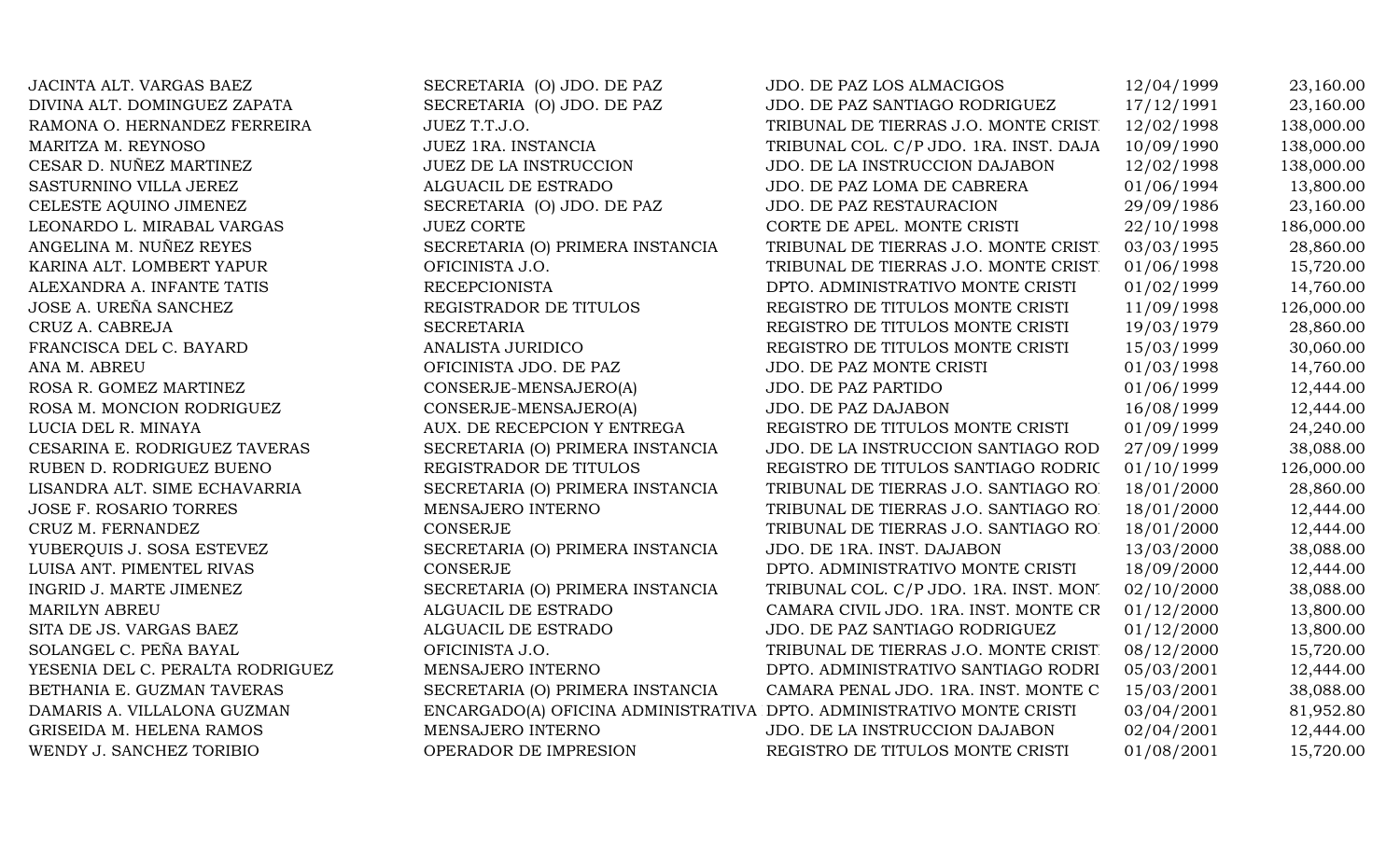| <b>JAZMIN O. VERAS SABES</b>     | SECRETARIA DEPTO. ADM.           | DPTO. ADMINISTRATIVO MONTE CRISTI      | 07/11/2001 | 18,120.00  |
|----------------------------------|----------------------------------|----------------------------------------|------------|------------|
| KATIA E. NEBOT RODRIGUEZ         | JUEZ SUST. PTE. COLEGIADO        | TRIBUNAL COL. C/P JDO. 1RA. INST. DAJA | 14/10/2002 | 138,000.00 |
| RUD E. SANTANA                   | SECRETARIA (O) JDO. DE PAZ       | <b>JDO. DE PAZ PARTIDO</b>             | 25/11/2002 | 23,160.00  |
| YUDELKA TEJADA PEÑA              | SECRETARIA (O) JDO. DE PAZ       | JDO. DE PAZ MONCION                    | 01/04/2003 | 23,160.00  |
| DIANELLY Y. AQUINO RODRIGUEZ     | <b>JUEZ DE PAZ</b>               | JDO. DE PAZ ESP. TRANS. MONTE CRISTI   | 28/05/2003 | 108,000.00 |
| MIGUEL A. INFANTE SOSA           | MENSAJERO INTERNO                | DPTO. ADMINISTRATIVO MONTE CRISTI      | 04/06/2003 | 12,444.00  |
| YARA ACOSTA PEÑA                 | OFICINISTA JDO. DE PAZ           | JDO. DE PAZ CASTAÑUELAS                | 05/06/2003 | 14,760.00  |
| <b>JOSE GONZALEZ SUERO</b>       | MAYORDOMO I                      | DPTO. ADMINISTRATIVO MONTE CRISTI      | 01/10/2003 | 16,920.00  |
| FERMIN ALMONTE                   | OFICINISTA 1RA. INSTANCIA        | CAMARA CIVIL JDO. 1RA. INST. MONTE CR  | 05/11/2003 | 15,720.00  |
| BRANDY A. HEBIA VERAS            | ANALISTA JURIDICO                | REGISTRO DE TITULOS MONTE CRISTI       | 24/11/2003 | 30,060.00  |
| <b>JESSICA M DISLA TAVERAS</b>   | OFICINISTA 1RA. INSTANCIA        | JDO. DE LA INSTRUCCION DAJABON         | 04/03/2004 | 15,720.00  |
| VERIS ALT. LOPEZ MARTINEZ        | CONSERJE-MENSAJERO(A)            | JDO. DE PAZ PEPILLO SALCEDO            | 21/04/2004 | 14,160.00  |
| YOKASTA E. LOMBERT VARGAS        | SECRETARIA (O) JDO. DE PAZ       | JDO. DE PAZ EL PINO                    | 05/05/2004 | 23,160.00  |
| ISIS M. PEÑA PEREZ               | ALGUACIL DE ESTRADO              | JDO. DE LA INSTRUCCION SANTIAGO ROD    | 02/06/2004 | 14,760.00  |
| YIRA M. VERAS SOSA               | CONSERJE                         | TRIBUNAL N.N.A. MONTE CRISTI           | 01/10/2004 | 12,444.00  |
| ANA Y. DE LA CRUZ MONCION        | <b>OFICINISTA</b>                | CENTRO DE CITACIONES MONTE CRISTI      | 03/01/2005 | 17,640.00  |
| WILTON J. LOMBERT YAPUR          | <b>CHOFER</b>                    | CORTE DE APEL. MONTE CRISTI            | 01/02/2005 | 24,240.00  |
| <b>JULIO E. DURAN TORRES</b>     | <b>OFICINISTA</b>                | REGISTRO DE TITULOS SANTIAGO RODRIC    | 02/02/2005 | 15,720.00  |
| BRUMELIZ DEL R. DILONE PICHARDO  | SECRETARIA (O) PRIMERA INSTANCIA | JDO. DE LA INSTRUCCION MONTE CRISTI    | 08/03/2005 | 38,088.00  |
| <b>GLADY G. TORRES RODRIGUEZ</b> | <b>CONSERJE</b>                  | DPTO. ADMINISTRATIVO MONTE CRISTI      | 07/04/2005 | 12,444.00  |
| RAFAEL A. ARAUJO PERALTA         | ALGUACIL DE ESTRADO              | JDO. DE 1RA. INST. DAJABON             | 07/04/2005 | 14,760.00  |
| WILSON ML. VASQUEZ PEÑA          | <b>JARDINERO</b>                 | DPTO. ADMINISTRATIVO MONTE CRISTI      | 15/03/2005 | 12,444.00  |
| DIOSCANDI G. PEÑA ALMANZAR       | OFICINISTA 1RA. INSTANCIA        | JDO. DE 1RA. INST. SANTIAGO RODRIGUE.  | 06/06/2005 | 15,720.00  |
| ANTONIA F. ESPINAL CARRASCO      | <b>ARCHIVISTA</b>                | DPTO. ADMINISTRATIVO SANTIAGO RODRI    | 12/07/2005 | 13,920.00  |
| MARY C. CASTILLO GERMAN          | <b>JUEZ DE PAZ</b>               | JDO. DE PAZ MONTE CRISTI               | 20/09/2005 | 108,000.00 |
| BIENVENIDO J. BAEZ SABES         | ALGUACIL DE ESTRADO              | CAMARA PENAL JDO. 1RA. INST. MONTE C   | 16/02/2006 | 14,760.00  |
| SANDALIA V. TAVERAS DURAN        | ABOGADO AYUDANTE 1RA. INST.      | TRIBUNAL COL. C/P JDO. 1RA. INST. MON. | 13/02/2006 | 36,000.00  |
| ARISLEYDA DEL C. PEÑA            | CONSERJE                         | DPTO. ADMINISTRATIVO MONTE CRISTI      | 10/04/2006 | 12,444.00  |
| MARIA D. DURAN ROSARIO           | OFICINISTA 1RA. INSTANCIA        | JDO. DE 1RA. INST. SANTIAGO RODRIGUE.  | 23/03/2006 | 15,720.00  |
| FELIX E. ABREU CAMBERO           | ALGUACIL DE ESTRADO              | JDO. DE LA INSTRUCCION MONTE CRISTI    | 03/04/2014 | 14,760.00  |
| YARISA C. MARICHAL TATIS         | SECRETARIA(O) CORTE              | CORTE DE APEL. MONTE CRISTI            | 01/06/2006 | 51,004.80  |
| QUELBIS F. TORIBIO DE LOS SANTOS | ALGUACIL DE ESTRADO              | JDO. DE PAZ PARTIDO                    | 05/09/2006 | 13,800.00  |
| DOMINGO ANT. GUZMAN DE LA ROSA   | ALGUACIL DE ESTRADO              | JDO. DE LA INSTRUCCION MONTE CRISTI    | 16/02/2007 | 14,760.00  |
| MARIA E. RAMOS ALVAREZ           | ALGUACIL DE ESTRADO              | JDO. DE PAZ CASTAÑUELAS                | 15/02/2007 | 13,800.00  |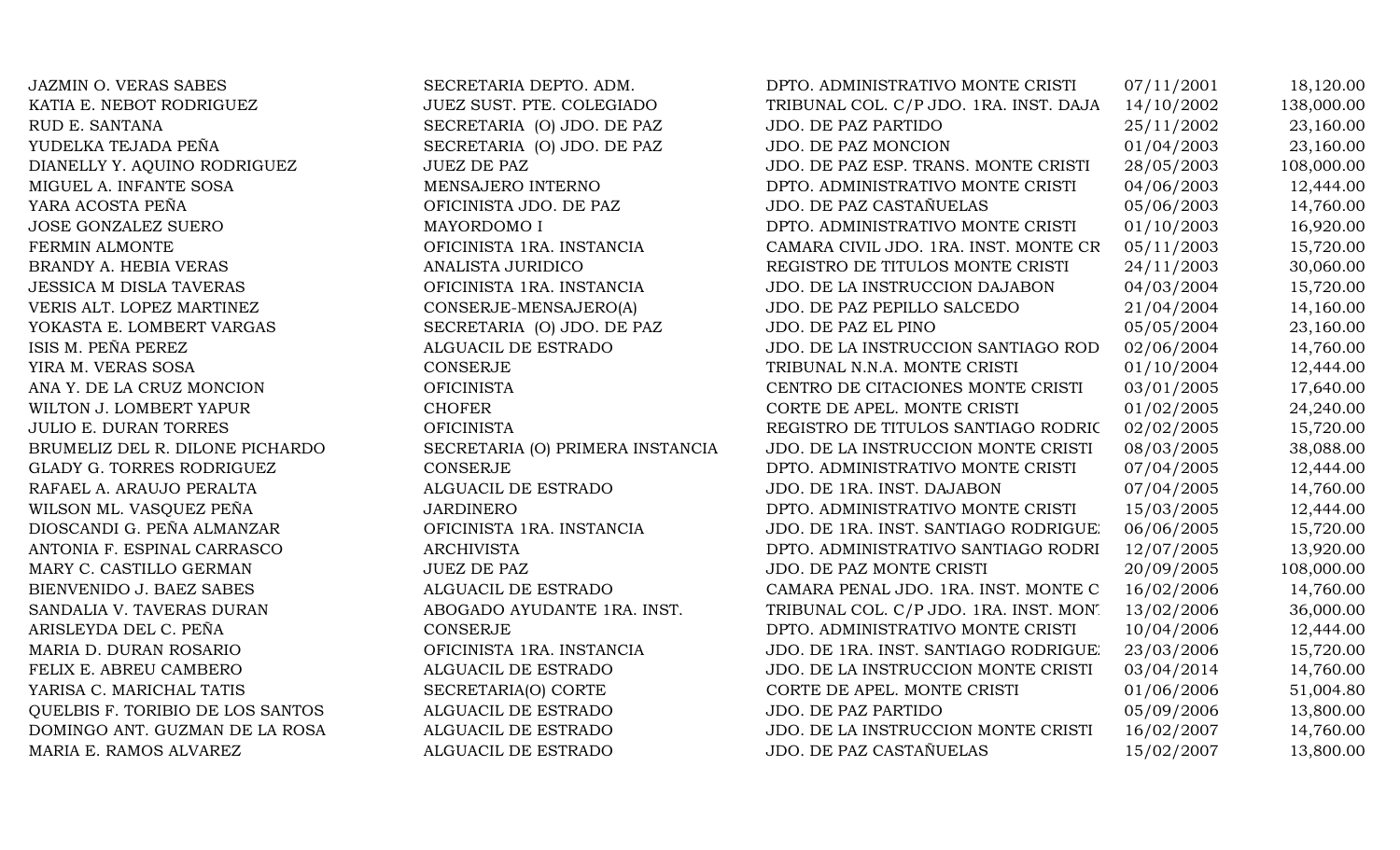EDITH R. SIGOLLEN SANCHEZ SUPERVISOR DE ARCHIVO YVETTE C. VILLANUEVA LOZANO OFICINISTA 1RA. INSTANCIA OSMIRIR Y. CABREJA REYES ARCHIVISTA ANNERYS CRUZ FERMIN ALGUACIL DE ESTRADO MYRKARLA RODRIGUEZ MEJIA  $JUEZ$  DE PAZ MERCEDES M. REYES JEREZ JUEZ 1RA. INSTANCIA LAURA L. VALENZUELA GUZMAN OFICINISTA CORTE SUSANA REINOSO ROCHE OFICINISTA J.O. BETTY Y. NUÑEZ SANCHEZ OFICINISTA CORTE VICTOR ML. GUZMAN BAEZ VIGILANTE MIDALMA E. DIAZ ANDUJAR SECRETARIA (O) JDO. DE PAZ MILADYS ALT. SANTANA PEREZ CONSERJE-MENSAJERO(A) ISRAEL F. RODRIGUEZ PEREZ ALGUACIL DE ESTRADO YESSI FELIZ ALGUACIL DE ESTRADO DAYANARA Y. PERALTA JAQUEZ JUEZ DE PAZ LESBIA M. PEREZ ABREU **OFICINISTA 1RA. INSTANCIA** MASSIEL DIAZ ESCOTTO SECRETARIA (O) JDO. DE PAZ IVELISSE DE LA C. BRITO ACEVEDO OFICINISTA 1RA. INSTANCIA DIGNA E. HERNANDEZ RODRIGUEZ OFICINISTA 1RA. INSTANCIA FELIX CONTRERAS BELTRE MENSAJERO EXTERNO MIGUELINA DEL C. DURAN REYES ALGUACIL DE ESTRADO PABLO R. SANTO TAVAREZ MENSAJERO INTERNO YOCASTA DEL M. SOLANO SABES CONSERJE MIGUEL ANT. HURTADO GOMEZ ALGUACIL DE ESTRADO EUGENIO R. RODRIGUEZ TORIBIO MENSAJERO INTERNO BISKMAR D. MARTINEZ PERALTA ALGUACIL DE ESTRADO ANABEL RODRIGUEZ PERALTA JUEZ DE PAZ ANAYRA PIMENTEL ROSARIO SECRETARIA (O) JDO. DE PAZ MARIA M. PEÑA RAMIREZ CONSERJE-MENSAJERO(A) MARIA DURAN MORA OFICINISTA EXPEDITO MARICHAL RIVAS ALGUACIL DE ESTRADO

YUDELCA DEL C. REYES SECRETARIA (O) PRIMERA INSTANCIA YAJAIRA J. CAPELLAN CASTRO SECRETARIA (O) PRIMERA INSTANCIA ANA R. TEJADA BONILLA SECRETARIA (O) PRIMERA INSTANCIA

| OFIC. DE ARCHIVO JUDICIAL PJ MONTE C   | 01/03/2007 | 29,580.00  |
|----------------------------------------|------------|------------|
| TRIBUNAL N.N.A. MONTE CRISTI           | 02/03/2007 | 15,720.00  |
| OFIC. DE ARCHIVO JUDICIAL PJ MONTE C   | 01/03/2007 | 16,440.00  |
| TRIBUNAL EJEC. DE LA PENA MONTE CRIS   | 15/03/2007 | 14,760.00  |
| JDO. DE PAZ GUAYUBIN                   | 11/05/2007 | 108,000.00 |
| TRIBUNAL COL. C/P JDO. 1RA. INST. MON. | 19/10/2009 | 138,000.00 |
| JDO. DE 1RA. INST. SANTIAGO RODRIGUE.  | 01/10/2012 | 38,088.00  |
| CORTE DE APEL. MONTE CRISTI            | 01/12/2011 | 17,640.00  |
| TRIBUNAL DE TIERRAS J.O. MONTE CRIST   | 28/12/2009 | 15,720.00  |
| CORTE DE APEL. MONTE CRISTI            | 01/03/2013 | 17,640.00  |
| JDO. DE 1RA. INST. DAJABON             | 19/09/2007 | 12,444.00  |
| JDO. DE PAZ LOMA DE CABRERA            | 06/11/2007 | 23,160.00  |
| JDO. DE PAZ EL PINO                    | 03/12/2007 | 12,444.00  |
| JDO. DE LA INSTRUCCION DAJABON         | 04/04/2008 | 14,760.00  |
| TRIBUNAL N.N.A. MONTE CRISTI           | 06/10/2008 | 13,800.00  |
| JDO. DE PAZ SANTIAGO RODRIGUEZ         | 19/01/2009 | 108,000.00 |
| CAMARA CIVIL JDO. 1RA. INST. MONTE CR  | 13/02/2009 | 28,860.00  |
| TRIBUNAL COL. C/P JDO. 1RA. INST. MON. | 28/05/2009 | 15,720.00  |
| JDO. DE PAZ CASTAÑUELAS                | 01/07/2009 | 23,160.00  |
| CAMARA PENAL JDO. 1RA. INST. MONTE C   | 11/09/2009 | 15,720.00  |
| TRIBUNAL EJEC. DE LA PENA MONTE CRIS   | 30/06/2010 | 15,720.00  |
| DPTO. ADMINISTRATIVO MONTE CRISTI      | 30/11/2009 | 16,440.00  |
| JDO. DE PAZ MONCION                    | 15/12/2009 | 13,800.00  |
| DPTO. ADMINISTRATIVO MONTE CRISTI      | 22/01/2010 | 12,444.00  |
| DPTO. ADMINISTRATIVO MONTE CRISTI      | 22/01/2010 | 12,444.00  |
| JDO. DE PAZ EL PINO                    | 26/01/2010 | 13,800.00  |
| TRIBUNAL COL. C/P JDO. 1RA. INST. DAJA | 23/02/2010 | 38,088.00  |
| DPTO. ADMINISTRATIVO MONTE CRISTI      | 23/02/2010 | 12,444.00  |
| CORTE DE APEL. MONTE CRISTI            | 19/03/2010 | 14,760.00  |
| JDO. DE PAZ LOS ALMACIGOS              | 23/06/2010 | 108,000.00 |
| JDO. DE PAZ LAS MATAS DE SANTA CRUZ    | 27/07/2010 | 23,160.00  |
| JDO. DE PAZ LOMA DE CABRERA            | 09/08/2010 | 12,444.00  |
| REGISTRO DE TITULOS SANTIAGO RODRIC    | 22/11/2010 | 15,720.00  |
| <b>JDO. DE PAZ DAJABON</b>             | 27/12/2010 | 13,800.00  |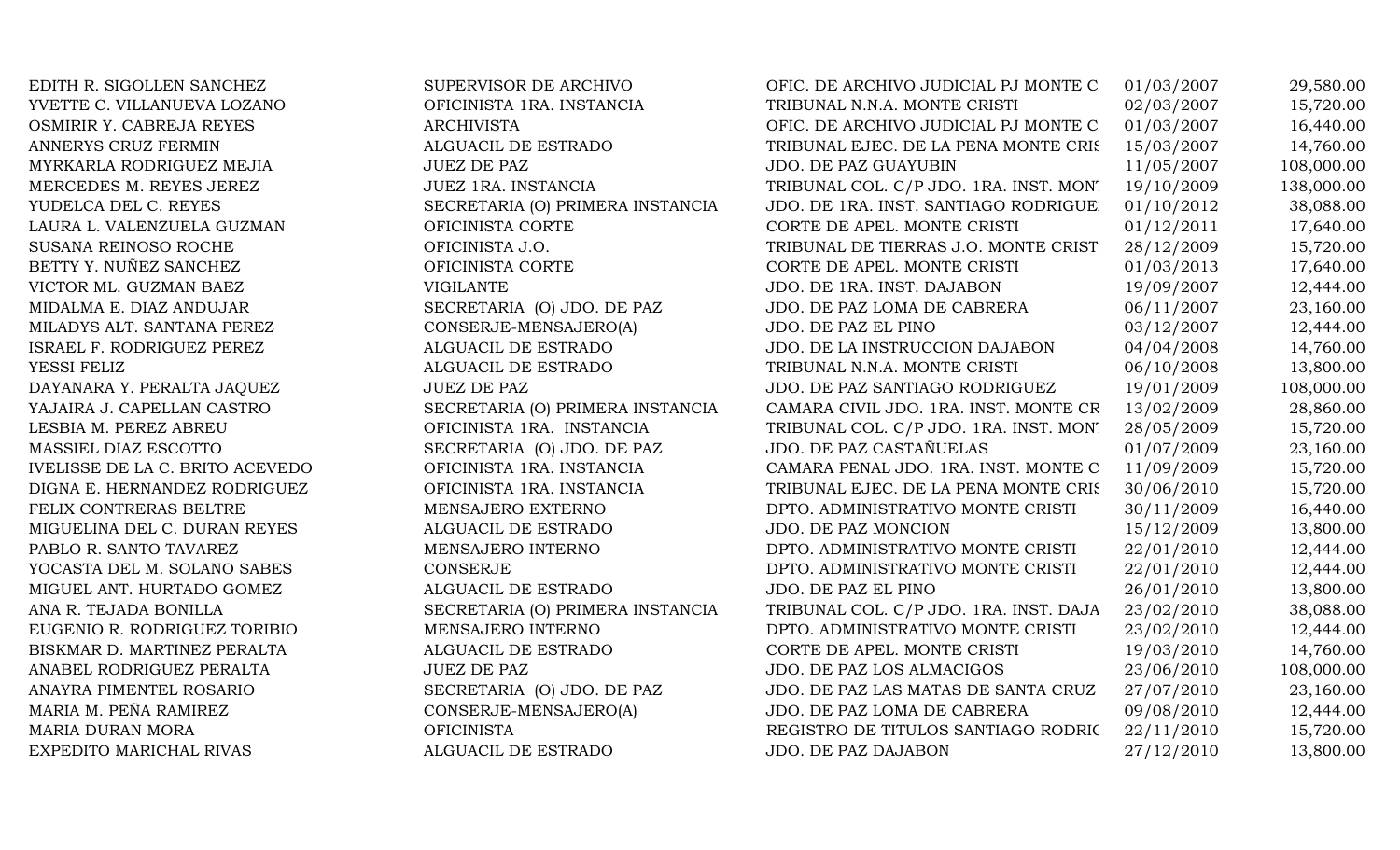| ALBEN G. RIVERA DIAZ               | SUPERVISOR CENTRO DE CITACIONES | CENTRO DE CITACIONES MONTE CRISTI      | 20/12/2010 | 14,760.00 |
|------------------------------------|---------------------------------|----------------------------------------|------------|-----------|
| ROSANNA MA. BEJARAN MARIA          | MENSAJERO INTERNO               | DPTO. ADMINISTRATIVO SANTIAGO RODRI    | 01/02/2011 | 12,444.00 |
| ROSI ENCARNACION                   | CONSERJE-MENSAJERO(A)           | JDO. DE PAZ CASTAÑUELAS                | 14/02/2011 | 12,444.00 |
| ROXANNA I. ANDELIZ ANDELIZ         | OFICINISTA 1RA. INSTANCIA       | JDO. DE LA INSTRUCCION SANTIAGO ROD    | 26/06/2017 | 13,362.00 |
| HANSEL M. PEÑA                     | <b>VIGILANTE</b>                | DPTO. ADMINISTRATIVO MONTE CRISTI      | 26/05/2014 | 12,444.00 |
| ISABEL E. ROSARIO DE LA ROSA       | OFICINISTA CORTE                | CORTE DE APEL. MONTE CRISTI            | 17/06/2013 | 17,640.00 |
| MONICA D. CLIME SOLIS              | <b>CONSERJE</b>                 | DPTO. ADMINISTRATIVO MONTE CRISTI      | 03/09/2012 | 12,444.00 |
| KELVIN E. GOMEZ VILLANUEVA         | MAYORDOMO III                   | DPTO. ADMINISTRATIVO MONTE CRISTI      | 03/09/2012 | 13,800.00 |
| ROSILYN ALT. ORTIZ RODRIGUEZ       | OFICINISTA 1RA. INSTANCIA       | CAMARA CIVIL JDO. 1RA. INST. MONTE CR  | 27/11/2012 | 15,720.00 |
| NORIS M. CASTILLO ABREU            | OFICINISTA J.O.                 | TRIBUNAL DE TIERRAS J.O. MONTE CRIST   | 09/09/2013 | 15,720.00 |
| MIRKA E. JIMENEZ RODRIGUEZ         | <b>ARCHIVISTA</b>               | ARCHIVO ACTIVO J.I. SANTIAGO RODRIGU   | 01/04/2013 | 24,240.00 |
| EVELIN MA. ROSARIO                 | <b>CONSERJE</b>                 | DPTO. ADMINISTRATIVO MONTE CRISTI      | 18/02/2013 | 12,444.00 |
| LUIS M. GOMEZ PERALTA              | MENSAJERO INTERNO               | DPTO. ADMINISTRATIVO SANTIAGO RODRI    | 01/03/2013 | 12,444.00 |
| ANA W. LOPEZ VERAS                 | OFICINISTA 1RA. INSTANCIA       | JDO. DE LA INSTRUCCION MONTE CRISTI    | 03/10/2013 | 15,720.00 |
| JOSE R. ALMONTE BEJARAN            | OFICINISTA JDO. DE PAZ          | JDO. DE PAZ SANTIAGO RODRIGUEZ         | 02/05/2013 | 14,760.00 |
| INDIANA M. PEREZ PERALTA           | <b>ARCHIVISTA</b>               | DPTO. ADMINISTRATIVO SANTIAGO RODRI    | 22/07/2013 | 13,920.00 |
| ERIDANIA ANT. REYES UCETA          | ABOGADO AYUDANTE 1RA. INST.     | JDO. DE 1RA. INST. SANTIAGO RODRIGUE.  | 08/01/2014 | 36,000.00 |
| ELVIS A. DE LA CRUZ CABREJA        | MENSAJERO INTERNO               | DPTO. ADMINISTRATIVO MONTE CRISTI      | 10/02/2014 | 12,444.00 |
| ELVA MA. GUZMAN ROJAS              | <b>CONSERJE</b>                 | DPTO. ADMINISTRATIVO MONTE CRISTI      | 23/04/2014 | 12,444.00 |
| <b>IVELISE ALT. LIBERATA REYES</b> | <b>CONSERJE</b>                 | DPTO. ADMINISTRATIVO SANTIAGO RODRI    | 19/05/2014 | 12,444.00 |
| JOHAN ML DE LA CRUZ ABREU          | REVISOR R.T.                    | REGISTRO DE TITULOS MONTE CRISTI       | 03/11/2014 | 15,720.00 |
| ERIKA M. ALMONTE GARCIA            | OFICINISTA J.O.                 | TRIBUNAL DE TIERRAS J.O. SANTIAGO RO.  | 15/12/2014 | 15,720.00 |
| YOMARY RUMALDO ESPINAL             | ALGUACIL DE ESTRADO             | JDO. DE PAZ LOS ALMACIGOS              | 06/04/2015 | 13,800.00 |
| MIGUELINA R. CABREJA SALCEDO       | OFICINISTA 1RA. INSTANCIA       | JDO. DE LA INSTRUCCION MONTE CRISTI    | 17/03/2016 | 15,720.00 |
| CARMEN R. CASTILLO DE DURAN        | OFICINISTA 1RA. INSTANCIA       | JDO. DE LA INSTRUCCION MONTE CRISTI    | 04/04/2016 | 15,720.00 |
| ANA A. CABREJA PEÑA                | OFICINISTA 1RA. INSTANCIA       | CAMARA CIVIL JDO. 1RA. INST. MONTE CR  | 18/04/2016 | 15,720.00 |
| GENESIS M. MARICHAL SANZ           | ALGUACIL DE ESTRADO             | JDO. DE PAZ MONTE CRISTI               | 19/01/2017 | 13,800.00 |
| MINDRYS L. NUÑEZ                   | <b>CONSERJE</b>                 | JDO. DE LA INSTRUCCION DAJABON         | 14/06/2016 | 12,444.00 |
| MARIA S. RODRIGUEZ DE LA ROSA      | OFICINISTA JDO. DE PAZ          | JDO. DE PAZ LOS ALMACIGOS              | 11/07/2016 | 14,760.00 |
| CAROLINA E. ALMONTE VARGAS         | OFICINISTA JDO. DE PAZ          | JDO. DE PAZ DAJABON                    | 22/08/2016 | 14,760.00 |
| MARIA B. MONCION ARAHUJO           | ALGUACIL DE ESTRADO             | JDO. DE PAZ LAS MATAS DE SANTA CRUZ    | 01/11/2016 | 13,800.00 |
| QUISI M. MEDINA BATISTA            | OFICINISTA 1RA. INSTANCIA       | TRIBUNAL COL. C/P JDO. 1RA. INST. MON. | 23/01/2017 | 15,720.00 |
| RAMON E. VILLANUEVA PEÑA           | OFICINISTA 1RA. INSTANCIA       | JDO. DE 1RA. INST. DAJABON             | 06/02/2017 | 15,720.00 |
| RADVI DE JS. JIMENEZ TORIBIO       | OFICINISTA 1RA. INSTANCIA       | JDO. DE LA INSTRUCCION MONTE CRISTI    | 06/02/2017 | 15,720.00 |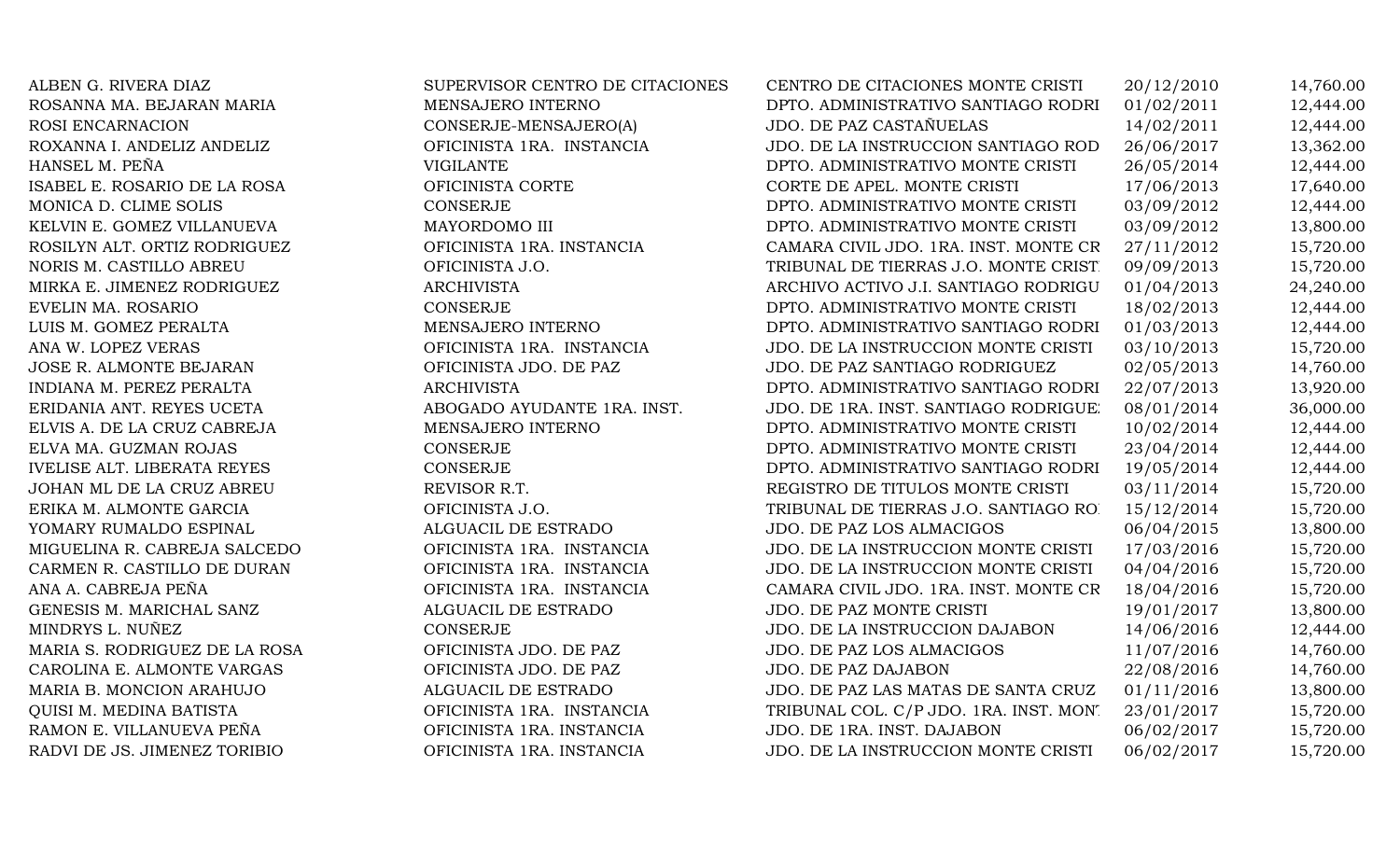| LIDIA SOLIS POPA               | CONSERJE-MENSAJERO(A)            | JDO. DE PAZ RESTAURACION                | 07/02/2017 | 12,444.00  |
|--------------------------------|----------------------------------|-----------------------------------------|------------|------------|
| ELIANA TAVERAS DE LOS SANTOS   | OFICINISTA 1RA. INSTANCIA        | TRIBUNAL COL. C/P JDO. 1RA. INST. MON.  | 13/02/2017 | 15,720.00  |
| HUALKA E. RAMOS JIMÉNEZ        | MENSAJERO INTERNO                | JDO. DE 1RA. INST. DAJABON              | 15/03/2017 | 12,444.00  |
| GENDRY M. DE LEON GONELL       | <b>VIGILANTE</b>                 | DPTO. ADMINISTRATIVO SANTIAGO RODRI     | 17/05/2017 | 12,444.00  |
| EMMANUEL ESPINAL PERALTA       | OFICINISTA JDO. DE PAZ           | JDO. DE PAZ EL PINO                     | 21/06/2017 | 14,760.00  |
| EVELIN Y GONZALEZ SUSAÑA       | OFICINISTA 1RA. INSTANCIA        | JDO. DE LA INSTRUCCION DAJABON          | 03/07/2017 | 15,720.00  |
| KARINA MDES. PERALTA PERALTA   | CONSERJE-MENSAJERO(A)            | JDO. DE PAZ MONCION                     | 20/07/2017 | 12,444.00  |
| JUAN L. RODRIGUEZ PIMENTEL     | ALGUACIL DE ESTRADO              | JDO. DE LA INSTRUCCION SANTIAGO ROD     | 24/07/2017 | 12,546.00  |
| MARINA CONTRERAS MORALES       | OFICINISTA 1RA. INSTANCIA        | JDO. DE LA INSTRUCCION DAJABON          | 11/12/2017 | 15,720.00  |
| CLARITZA J. RODRIGUEZ GOMEZ    | OFICINISTA 1RA. INSTANCIA        | JDO. DE LA INSTRUCCION SANTIAGO ROD     | 24/07/2017 | 15,720.00  |
| ANYELO R. JIMENEZ ACOSTA       | ALGUACIL DE ESTRADO              | TRIBUNAL COL. C/P JDO. 1RA. INST. DAJA  | 03/04/2017 | 14,760.00  |
| ARMIDIS ANT. CABA JEREZ        | OFICINISTA 1RA. INSTANCIA        | CAMARA CIVIL JDO. 1RA. INST. MONTE CR   | 09/10/2017 | 15,720.00  |
| ELAYNE N. CARRASCO DEVERS      | OFICINISTA 1RA. INSTANCIA        | JDO. DE 1RA. INST. DAJABON              | 24/10/2017 | 13,362.00  |
| <b>JOSMAIRY E. ABREU MARTE</b> | OFICINISTA 1RA. INSTANCIA        | TRIBUNAL COL. C/P JDO. 1RA. INST. DAJA  | 30/10/2017 | 13,362.00  |
| DELBY A. BELLIARD VARGAS       | ALGUACIL DE ESTRADO              | CENTRO DE CITACIONES MONTE CRISTI       | 21/11/2017 | 12,546.00  |
| JOSE M. DIAZ                   | <b>VIGILANTE</b>                 | JDO. DE LA INSTRUCCION DAJABON          | 15/01/2018 | 10,577.40  |
| YENNY J. RODRIGUEZ LORENZO     | OFICINISTA 1RA. INSTANCIA        | JDO. DE 1RA. INST. DAJABON              | 05/01/2010 | 15,720.00  |
| CRISTIANA M. RAMIREZ ABREU     | <b>OFICINISTA</b>                | UNIDAD SERV. A LA INSTRUCCION J.P. LA   | 01/05/1994 | 24,050.00  |
| AMAURIS ANT. PIMENTEL FABIAN   | <b>JUEZ PRESIDENTE CORTE</b>     | CAMARA PENAL CORTE APEL. LA VEGA        | 12/06/1998 | 218,640.00 |
| MANUEL R. GONZALEZ ESPINAL     | JUEZ EJEC. DE LA PENA            | TRIBUNAL EJEC. DE LA PENA LA VEGA       | 12/06/1992 | 138,000.00 |
| LOURDES B. DIAZ                | OFICINISTA JDO. DE PAZ           | JDO. DE PAZ JIMA ABAJO                  | 01/07/1993 | 14,760.00  |
| SANTOS M. PICHARDO TAVERAS     | ALGUACIL DE ESTRADO              | UNIDAD CITAC. NOTIF. Y COM. J.P. LA VEC | 01/03/1999 | 14,760.00  |
| ARELIS S. RICOURT GOMEZ        | <b>JUEZ PRESIDENTE CORTE</b>     | CAMARA CIVIL CORTE APEL. LA VEGA        | 13/11/1991 | 218,640.00 |
| NIEVES L. SOTO DE LEON         | JUEZ 1ER. SUSTITUTO CORTE        | CAMARA CIVIL CORTE APEL. LA VEGA        | 12/06/1998 | 205,800.00 |
| ELADIO ANT. PEREZ TAVERAS      | <b>JUEZ PRESIDENTE CORTE</b>     | CORTE DE TRABAJO LA VEGA                | 12/06/1998 | 218,640.00 |
| CARLOS RODRIGUEZ RAMOS         | ALGUACIL DE ESTRADO              | 1RA. SALA CAMARA CIVIL JDO. 1RA. INST.  | 13/11/1978 | 13,800.00  |
| LUISA E. DE LA MOTA CONTIN     | OFICINISTA JDO. DE PAZ           | JDO. DE PAZ DE LA 1RA. CIRC. LA VEGA    | 01/12/1988 | 14,760.00  |
| EMILIA A. MARTE DE LOS SANTOS  | SECRETARIA (O) PRIMERA INSTANCIA | JDO. DE TRABAJO LA VEGA                 | 20/08/1987 | 28,860.00  |
| ALBERTO ANT. MORONTA GUZMAN    | <b>JUEZ CORTE</b>                | CORTE DE APEL. N.N.A. LA VEGA           | 15/10/1997 | 186,000.00 |
| MERCEDES M. ADAMES GARCIA      | SECRETARIA (O) JDO. DE PAZ       | JDO. DE PAZ DE LA 1RA. CIRC. LA VEGA    | 01/09/1997 | 23,160.00  |
| NANCY J. DURAN GALVEZ          | <b>OFICINISTA</b>                | UNIDAD SERV. A LA INSTRUCCION J.P. LA   | 28/06/1994 | 24,050.00  |
| NIEVE GOMEZ                    | CONSERJE                         | DPTO. ADMINISTRATIVO LA VEGA            | 01/01/1999 | 12,444.00  |
| MARIO N. MARIOT TORRES         | <b>JUEZ 1ER. SUSTITUTO CORTE</b> | CAMARA PENAL CORTE APEL. LA VEGA        | 21/08/1997 | 205,800.00 |
| ROSA H. DIAZ Y REYES           | <b>CONSERJE</b>                  | DPTO. ADMINISTRATIVO LA VEGA            | 01/10/1987 | 12,444.00  |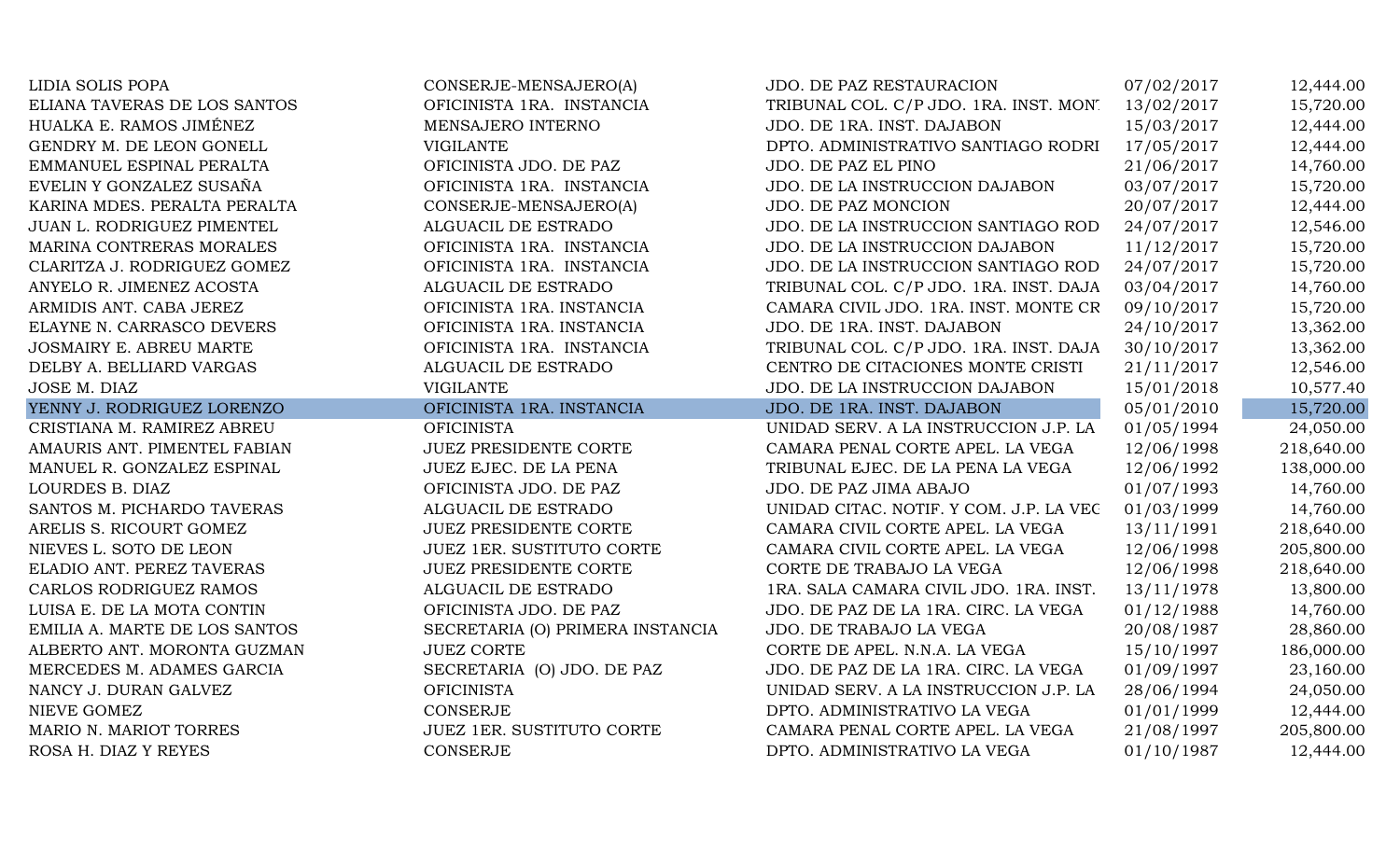| GUSTAVO J. ARIZA SALDIVAR        | ALGUACIL DE ESTRADO                                                          | UNIDAD CITAC. NOTIF. Y COM. J.P. LA VEC                                      | 01/04/1997 | 14,760.00  |
|----------------------------------|------------------------------------------------------------------------------|------------------------------------------------------------------------------|------------|------------|
| MARIA P. HERNANDEZ POLONIA       | <b>CONSERJE</b>                                                              | SALA PENAL TRIBUNAL N.N.A. LA VEGA                                           | 01/02/1999 | 12,444.00  |
| RAMON A. ROSARIO HERNANDEZ       | JUEZ 1RA. INSTANCIA                                                          | CAMARA CIVIL JDO. 1RA. INST. MONSEÑO.                                        | 16/06/1998 | 138,000.00 |
| <b>JUAN B. ROSARIO ROSARIO</b>   | ALGUACIL DE ESTRADO                                                          | CAMARA CIVIL JDO. 1RA. INST. MONSEÑO.                                        | 01/11/1994 | 13,800.00  |
| WINDY M. MEDINA MEDINA           | ALGUACIL DE ESTRADO                                                          | 1RA. SALA JDO. DE PAZ ESP. TRANS. MON                                        | 01/11/1994 | 13,800.00  |
| OSBALDO J. AQUINO MONCION        | <b>JUEZ 2DO. SUSTITUTO CORTE</b>                                             | CAMARA PENAL CORTE APEL. LA VEGA                                             | 09/04/1992 | 199,464.00 |
| MARIA E. LOPEZ CANELA            | CONSERJE-MENSAJERO(A)                                                        | DPTO. ADMINISTRATIVO MONSEÑOR NOUI                                           | 01/06/1998 | 12,444.00  |
| MIGUEL P. MINGUIJON ABREU        | JUEZ 1ER. SUSTITUTO CORTE                                                    | CORTE DE TRABAJO LA VEGA                                                     | 26/11/1998 | 205,800.00 |
| ALICIA MARTINEZ GOMEZ            | SECRETARIA (O) PRIMERA INSTANCIA                                             | JDO. DE TRABAJO MONSEÑOR NOUEL                                               | 10/03/1993 | 28,860.00  |
| <b>JULIO C. FLORENTINO RAMOS</b> | ALGUACIL DE ESTRADO                                                          | JDO. DE TRABAJO MONSEÑOR NOUEL                                               | 18/12/1989 | 13,800.00  |
| FRANCISCO H. GARCIA ESTEVEZ      | ALGUACIL DE ESTRADO                                                          | UNIDAD CITAC. NOTIF. Y COM. J.P. ESPAIL                                      | 29/09/1986 | 14,760.00  |
| RIGOBERTO GARCIA BENCOSME        | <b>PORTERO</b>                                                               | DPTO. ADMINISTRATIVO ESPAILLAT                                               | 13/02/1997 | 12,444.00  |
| OLGA M. GOMEZ ROJAS              | <b>OFICINISTA</b>                                                            | UNIDAD SERV. MERO TRAMITE J.P. ESPAII                                        | 01/01/1999 | 16,440.00  |
| NANCY M. HERNANDEZ HERNANDEZ     | SECRETARIA (O) PRIMERA INSTANCIA                                             | CAMARA CIVIL JDO. 1RA. INST. ESPAILLAT                                       | 04/06/2012 | 28,860.00  |
| HENRY D. ALMANZAR CUEVAS         | <b>JUEZ CORTE</b>                                                            | CAMARA CIVIL CORTE APEL. LA VEGA                                             | 15/06/1998 | 186,000.00 |
| DULCE M. HICIANO CRUZ            | ABOGADO AYUDANTE 1RA. INST.                                                  | CAMARA CIVIL JDO. 1RA. INST. ESPAILLAT                                       | 01/11/1994 | 36,000.00  |
| FELICIA A. RAMOS RIVERA          | SECRETARIA (O) PRIMERA INSTANCIA                                             | JDO. DE TRABAJO ESPAILLAT                                                    | 16/11/1993 | 28,860.00  |
| ADOLFO Y. UREÑA SANCHEZ          | <b>JUEZ CORTE</b>                                                            | CAMARA PENAL CORTE APEL. LA VEGA                                             | 16/06/1998 | 186,000.00 |
| JUANA M. DELGADO CONCEPCION      |                                                                              | SECRETARIA (O) SERVICIO A LA INSTRUCCI UNIDAD SERV. A LA INSTRUCCION J.P. LA | 10/08/1998 | 51,004.80  |
| CRISTIAN DE JS. PAULINO BALDERA  | <b>JUEZ CORTE</b>                                                            | CORTE DE TRABAJO LA VEGA                                                     | 12/06/1998 | 186,000.00 |
| KATTY R. HERNANDEZ DIAZ          | SECRETARIA (O) SERVICIO JDOS. 1RA. INS' UNIDAD SERV. 1RA. INST. J.P. LA VEGA |                                                                              | 01/04/1990 | 51,004.80  |
| MARIA G. FERNANDEZ HERNANDEZ     | <b>OFICINISTA</b>                                                            | UNIDAD SERV. A LA INSTRUCCION J.P. LA                                        | 01/09/1997 | 20,760.00  |
| REYNALDO ANT. SORIANO CISNERO    | JUEZ DE LA INSTRUCCION                                                       | JDO. DE LA INSTRUCCION MONSEÑOR NO                                           | 16/06/1998 | 138,000.00 |
| MARIA R. ABREU                   | CONSERJE-MENSAJERO(A)                                                        | DPTO. ADMINISTRATIVO MONSEÑOR NOUI                                           | 01/02/1993 | 12,444.00  |
| OLGA L. CASTILLO UREÑA           | OFICINISTA ATENCION USUARIO                                                  | UNIDAD ATENCION AL USUARIO J.P. ESPA                                         | 17/02/1997 | 20,760.00  |
| NARCISO DE JS. ACOSTA NUÑEZ      | JUEZ SUST. PTE. COLEGIADO                                                    | TRIBUNAL COL. C/P JDO. 1RA. INST. SANC                                       | 16/06/1998 | 138,000.00 |
| JOSE A. PAULINO DURAN            | JUEZ 1RA. INSTANCIA                                                          | SALA PENAL TRIBUNAL N.N.A. LA VEGA                                           | 12/06/1998 | 138,000.00 |
| LUCIA JAQUEZ REYES               | SECRETARIA (O) JDO. DE PAZ                                                   | JDO. DE PAZ ASUNTOS MUNIC. LA VEGA                                           | 01/09/1995 | 23,160.00  |
| RUBEN D. CRUZ MATEO              | ALGUACIL DE ESTRADO                                                          | JDO. DE PAZ ASUNTOS MUNIC. LA VEGA                                           | 18/06/1997 | 13,800.00  |
| MILDRED I. HERNANDEZ GRULLON     | <b>JUEZ CORTE</b>                                                            | CORTE DE TRABAJO LA VEGA                                                     | 12/06/1998 | 186,000.00 |
| JUANITA ROMERO FERNANDEZ         | CONSERJE-MENSAJERO(A)                                                        | JDO. DE PAZ DE LA 2DA. CIRC. LA VEGA                                         | 01/12/1998 | 12,444.00  |
| AMELFI J. GRULLON BALCACER       | JUEZ 1RA. INSTANCIA                                                          | SALA CIVIL TRIBUNAL N.N.A. LA VEGA                                           | 12/11/1992 | 138,000.00 |
| ERNESTO ANT. MATIAS ROSARIO      | ALGUACIL DE ESTRADO                                                          | 1RA. SALA JDO. DE PAZ ESP. TRANS. LA VI                                      | 01/08/1995 | 13,800.00  |
| JOSE M. DE LA MOTA CONTIN        | <b>JUEZ DE LA INSTRUCCION</b>                                                | JDO. DE LA INSTRUCCION 2DA. CIRC. LA V                                       | 10/06/1998 | 138,000.00 |
|                                  |                                                                              |                                                                              |            |            |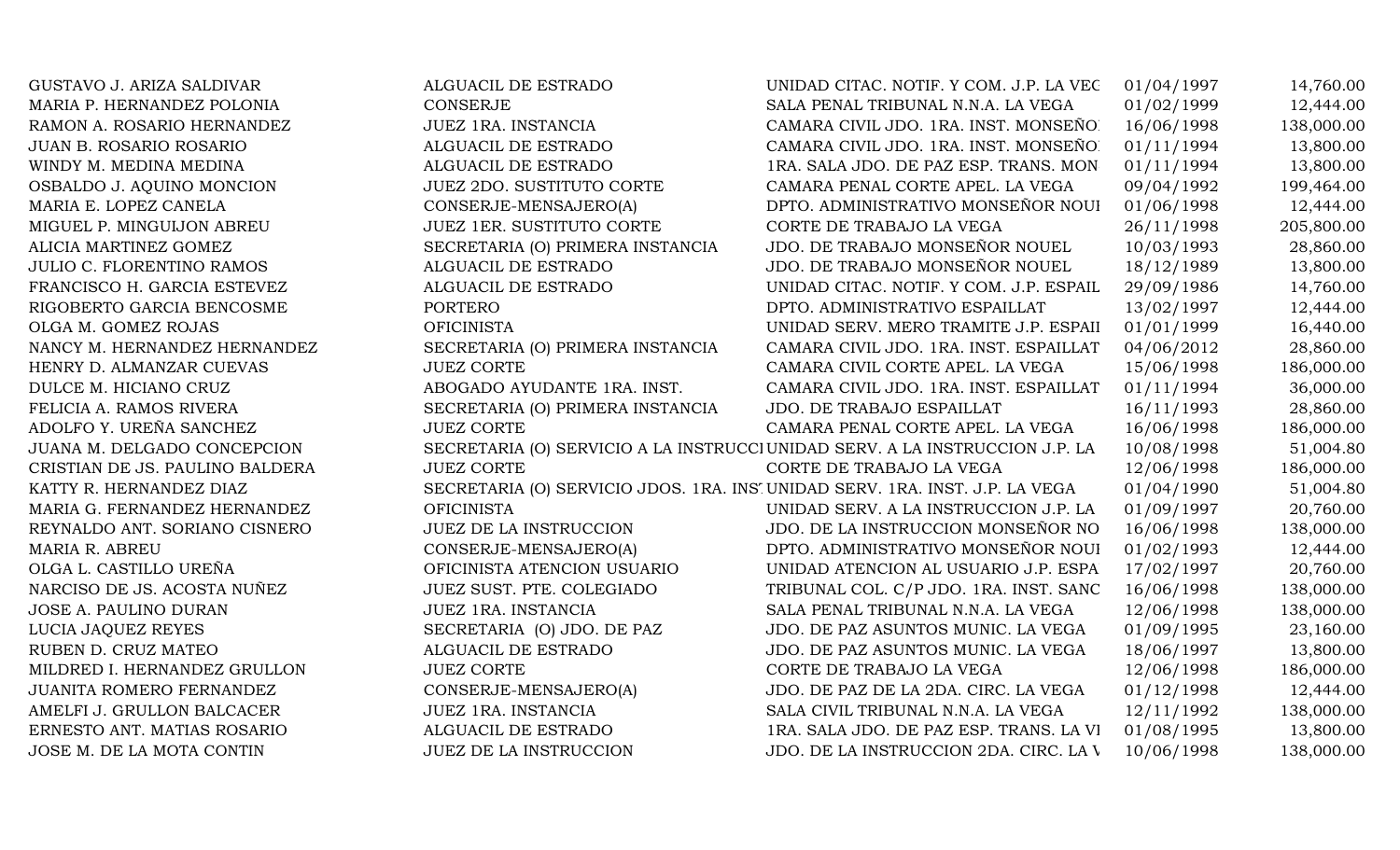|                                  |                                         | 12/06/1998                                                                                                                                              | 138,000.00 |
|----------------------------------|-----------------------------------------|---------------------------------------------------------------------------------------------------------------------------------------------------------|------------|
| SECRETARIA (O) JDO. DE PAZ       | 3RA. SALA JDO. DE PAZ ESP. TRANS. LA VI | 01/08/1998                                                                                                                                              | 23,160.00  |
| ALGUACIL DE ESTRADO              | 3RA. SALA JDO. DE PAZ ESP. TRANS. LA VI | 13/07/1998                                                                                                                                              | 13,800.00  |
| ALGUACIL DE ESTRADO              | JDO. DE PAZ JARABACOA                   | 01/11/1993                                                                                                                                              | 13,800.00  |
| JUEZ 1RA. INSTANCIA              | 3RA. SALA CAMARA PENAL JDO. 1RA. INST   | 25/05/1993                                                                                                                                              | 138,000.00 |
| ALGUACIL DE ESTRADO              | 1RA. SALA JDO. DE PAZ ESP. TRANS. JARA  | 01/07/1998                                                                                                                                              | 13,800.00  |
| SECRETARIA (O) JDO. DE PAZ       | 2DA. SALA JDO. DE PAZ ESP. TRANS. JARA  | 01/07/1998                                                                                                                                              | 23,160.00  |
|                                  |                                         | 12/06/1998                                                                                                                                              | 138,000.00 |
| ABOGADO AYUDANTE 1RA. INST.      | JDO. DE 1RA. INST. CONSTANZA            | 07/01/1994                                                                                                                                              | 38,088.00  |
| OFICINISTA 1RA. INSTANCIA        | JDO. DE 1RA. INST. CONSTANZA            | 30/06/1995                                                                                                                                              | 15,720.00  |
| JUEZ 1RA. INSTANCIA              | TRIBUNAL COL. C/P JDO. 1RA. INST. LA VE | 12/06/1998                                                                                                                                              | 138,000.00 |
| ALGUACIL DE ESTRADO              | JDO. DE PAZ JIMA ABAJO                  | 15/11/1996                                                                                                                                              | 13,800.00  |
| SECRETARIA (O) JDO. DE PAZ       | JDO. DE PAZ JIMA ABAJO                  | 30/08/1985                                                                                                                                              | 23,160.00  |
| ALGUACIL DE ESTRADO              | JDO. DE PAZ MONSEÑOR NOUEL              | 18/03/1988                                                                                                                                              | 13,800.00  |
| OFICINISTA JDO. DE PAZ           | JDO. DE PAZ MONSEÑOR NOUEL              | 19/12/1988                                                                                                                                              | 14,760.00  |
| JUEZ 1RA. INSTANCIA              | CAMARA PENAL JDO. 1RA. INST. MONSEÑO    | 16/06/1998                                                                                                                                              | 138,000.00 |
| ALGUACIL DE ESTRADO              | UNIDAD CITAC. NOTIF. Y COM. J.P. MONSE  | 01/03/1989                                                                                                                                              | 14,760.00  |
| SECRETARIA (O) JDO. DE PAZ       | 1RA. SALA JDO. DE PAZ ESP. TRANS. MON   | 19/11/1992                                                                                                                                              | 23,160.00  |
| JUEZ 1RA. INSTANCIA              | TRIBUNAL N.N.A. MONSEÑOR NOUEL          | 09/04/1992                                                                                                                                              | 138,000.00 |
| ALGUACIL DE ESTRADO              | 2DA. SALA JDO. DE PAZ ESP. TRANS. MON   | 30/05/1989                                                                                                                                              | 13,800.00  |
| ALGUACIL DE ESTRADO              | 3RA. SALA JDO. DE PAZ ESP. TRANS. MON   | 01/10/1998                                                                                                                                              | 13,800.00  |
| ALGUACIL DE ESTRADO              | JDO. DE PAZ PIEDRA BLANCA               | 01/10/1995                                                                                                                                              | 13,800.00  |
| SECRETARIA (O) JDO. DE PAZ       | JDO. DE PAZ PIEDRA BLANCA               | 01/07/1998                                                                                                                                              | 23,160.00  |
| JUEZ SUST. PTE. COLEGIADO        | TRIBUNAL COL. C/P JDO. 1RA. INST. MON!  | 09/04/1992                                                                                                                                              | 138,000.00 |
| CONSERJE-MENSAJERO(A)            | JDO. DE PAZ MAIMON                      | 01/08/1998                                                                                                                                              | 12,444.00  |
| SECRETARIA (O) JDO. DE PAZ       | JDO. DE PAZ MAIMON                      | 01/09/1998                                                                                                                                              | 23,160.00  |
| <b>VIGILANTE</b>                 | JDO. DE PAZ MAIMON                      | 01/08/1998                                                                                                                                              | 12,780.00  |
| SECRETARIA (O) JDO. DE PAZ       | JDO. DE PAZ ASUNTOS MUNIC. MONSEÑO      | 01/02/1999                                                                                                                                              | 23,160.00  |
| CONSERJE-MENSAJERO(A)            | DPTO. ADMINISTRATIVO MONSEÑOR NOUI      | 01/02/1999                                                                                                                                              | 12,444.00  |
| JUEZ 1RA. INSTANCIA              | TRIBUNAL N.N.A. ESPAILLAT               | 05/07/1994                                                                                                                                              | 138,000.00 |
| SECRETARIA (O) JDO. DE PAZ       | JDO. DE PAZ CAYETANO GERMOSEN           | 16/11/1987                                                                                                                                              | 23,160.00  |
| CONSERJE-MENSAJERO(A)            | DPTO. ADMINISTRATIVO ESPAILLAT          | 01/03/1998                                                                                                                                              | 12,444.00  |
| SECRETARIA (O) PRIMERA INSTANCIA | TRIBUNAL N.N.A. ESPAILLAT               | 01/10/1987                                                                                                                                              | 28,860.00  |
| SECRETARIA (O) JDO. DE PAZ       | JDO. DE PAZ ESPAILLAT                   | 20/10/1986                                                                                                                                              | 23,160.00  |
|                                  |                                         | JUEZ PRESIDENTE TRIBUNAL COLEGIADO TRIBUNAL COL. C/P JDO. 1RA. INST. LA VE<br>JUEZ PRESIDENTE TRIBUNAL COLEGIADO TRIBUNAL COL. C/P JDO. 1RA. INST. MON! |            |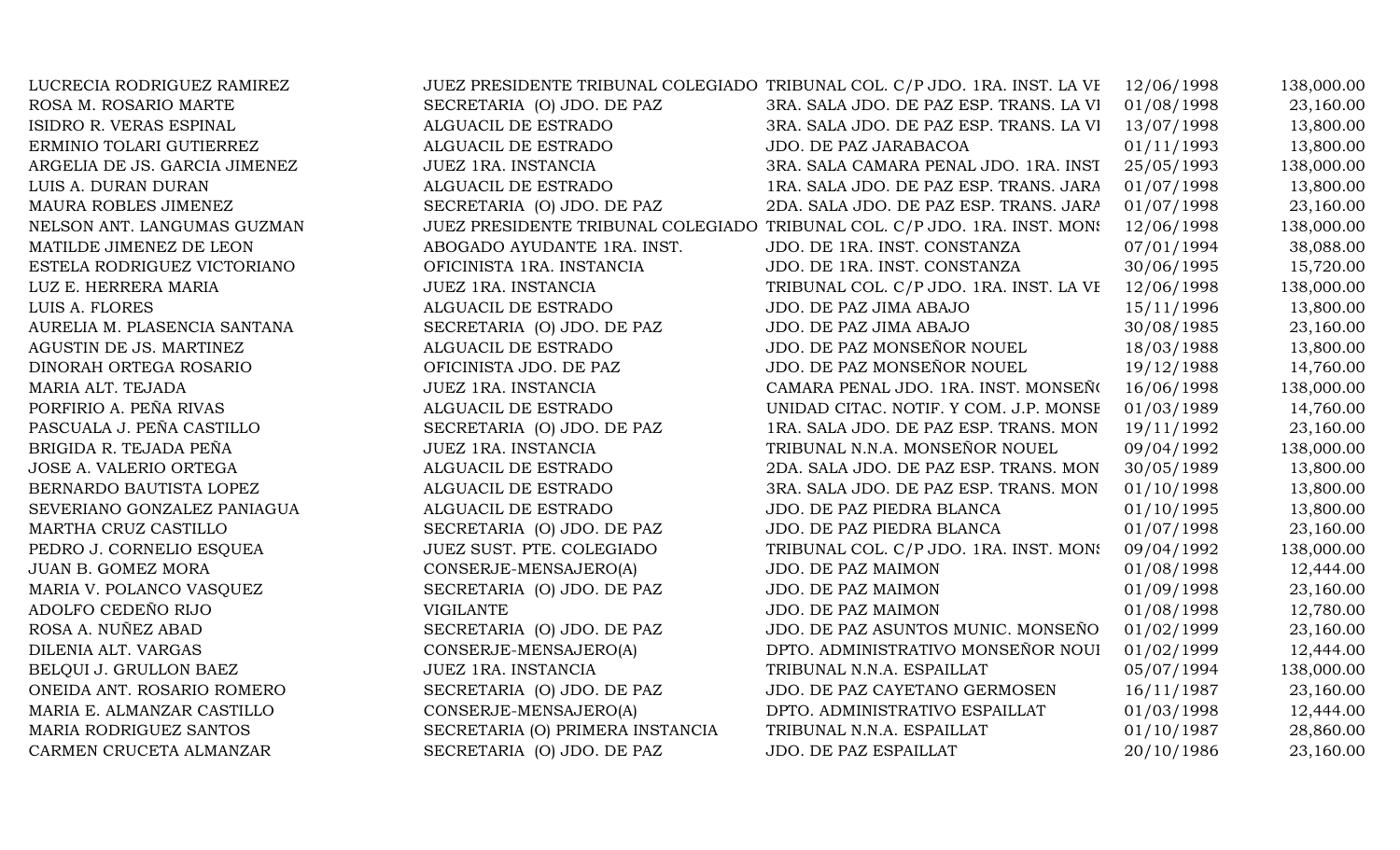| ANA ALT. CEBALLO TAVERAS             | SECRETARIA (O) JDO. DE PAZ       | 1RA. SALA JDO. DE PAZ ESP. TRANS. ESPA                                    | 12/02/1998 | 23,160.00  |
|--------------------------------------|----------------------------------|---------------------------------------------------------------------------|------------|------------|
| JUAN D. SANTOS LOPEZ                 | ALGUACIL DE ESTRADO              | CAMARA CIVIL JDO. 1RA. INST. ESPAILLAT                                    | 12/02/1998 | 13,800.00  |
| MANUEL DE JS. DE JESUS LIZARDO       | JUEZ T.T.J.O.                    | TRIBUNAL DE TIERRAS J.O. ESPAILLAT                                        | 05/07/1994 | 138,000.00 |
| VICTORIA SOTO SURIEL                 | SECRETARIA (O) JDO. DE PAZ       | 2DA. SALA JDO. DE PAZ ESP. TRANS. ESPA                                    | 05/02/1998 | 23,160.00  |
| FELIX R. CRUZ DURAN                  | ALGUACIL DE ESTRADO              | 2DA. SALA JDO. DE PAZ ESP. TRANS. ESPA                                    | 12/02/1998 | 13,800.00  |
| LUIS R. DILONE TEJADA                |                                  | JUEZ PRESIDENTE TRIBUNAL COLEGIADO TRIBUNAL COL. C/P JDO. 1RA. INST. ESPA | 05/07/1994 | 138,000.00 |
| RAMON S. ROSARIO TRUFFER             | JUEZ JDO. DE TRABAJO             | JDO. DE TRABAJO ESPAILLAT                                                 | 20/04/1992 | 138,000.00 |
| FRANCISCA ANT. JIMENEZ DOMINGUEZ     | SECRETARIA (O) JDO. DE PAZ       | JDO. DE PAZ JOSE CONTRERAS                                                | 01/03/1993 | 23,160.00  |
| YNOCENCIO J. NAMIAS LORA             | JUEZ 1RA. INSTANCIA              | CAMARA CIVIL JDO. 1RA. INST. ESPAILLAT                                    | 15/06/1998 | 138,000.00 |
| RAFAELA ALT. HERNANDEZ DE LOS SANTOS | SECRETARIA (O) JDO. DE PAZ       | JDO. DE PAZ JAMAO AL NORTE                                                | 03/02/1989 | 23,160.00  |
| FRANCISCO L. SANCHEZ PEREZ           | ALGUACIL DE ESTRADO              | JDO. DE PAZ SAN VICTOR                                                    | 24/08/1994 | 13,800.00  |
| CARMEN M. RODRIGUEZ JOAQUIN          | SECRETARIA (O) JDO. DE PAZ       | <b>JDO. DE PAZ SAN VICTOR</b>                                             | 17/11/1992 | 23,160.00  |
| CANDIDA R. JIMENEZ GARCIA            | CONSERJE-MENSAJERO(A)            | <b>JDO. DE PAZ SAN VICTOR</b>                                             | 02/01/1997 | 12,444.00  |
| JACQUELINE I. RAMOS UREÑA            | JUEZ 1RA. INSTANCIA              | CAMARA CIVIL JDO. 1RA. INST. SANCHEZ I                                    | 16/06/1998 | 138,000.00 |
| MARIA G. CALDERON ABREU              | <b>JUEZ CORTE</b>                | CORTE DE APEL. N.N.A. LA VEGA                                             | 13/11/1991 | 186,000.00 |
| OBED MENDEZ OSORIO                   | ALGUACIL DE ESTRADO              | JDO. DE PAZ FANTINO                                                       | 16/01/1997 | 13,800.00  |
| ANA R. SURIEL ACOSTA                 | CONSERJE-MENSAJERO(A)            | JDO. DE PAZ FANTINO                                                       | 01/09/1993 | 12,444.00  |
| ANDRES PAULINO PUELLO                | ALGUACIL DE ESTRADO              | JDO. DE PAZ LAS CUEVAS                                                    | 01/08/1991 | 13,800.00  |
| RAMON E. PEÑA PEREZ                  |                                  | JUEZ PRESIDENTE TRIBUNAL COLEGIADO TRIBUNAL COL. C/P JDO. 1RA. INST. SANC | 16/06/1998 | 138,000.00 |
| MANUEL DE JS. REYES CIRIACO          | SECRETARIA (O) JDO. DE PAZ       | JDO. DE PAZ CEVICOS                                                       | 05/12/1990 | 23,160.00  |
| PLINIO R. CANDELARIA RAMOS           | JUEZ T.T.J.O.                    | TRIBUNAL DE TIERRAS J.O. SANCHEZ RAN                                      | 09/04/1992 | 138,000.00 |
| ARACELIS ALT. FRANCISCO RAMIREZ      | ALGUACIL DE ESTRADO              | JDO. DE PAZ CEVICOS                                                       | 01/09/1993 | 13,800.00  |
| BOLIVAR REINOSO HINOJOSA             | JUEZ 1RA. INSTANCIA              | TRIBUNAL COL. C/P JDO. 1RA. INST. SANC                                    | 16/06/1998 | 138,000.00 |
| CARLOS M. SANCHEZ HEREDIA            | ALGUACIL DE ESTRADO              | JDO. DE PAZ LA MATA                                                       | 03/02/1999 | 13,800.00  |
| <b>JULIA E. RIVAS DE JESUS</b>       | CONSERJE-MENSAJERO(A)            | JDO. DE PAZ LAS CUEVAS                                                    | 01/08/1998 | 12,444.00  |
| FRANCIA RIVERA                       | CONSERJE                         | DPTO. ADMINISTRATIVO LA VEGA                                              | 29/01/1987 | 12,444.00  |
| JOVAANE DEL C. SANTOS FRIAS          | SECRETARIA (O) PRIMERA INSTANCIA | 1RA. SALA TRIBUNAL DE TIERRAS J.O. LA                                     | 16/04/1980 | 28,860.00  |
| BARBARA M. BATISTA BATLLE            | <b>JUEZ CORTE</b>                | CAMARA CIVIL CORTE APEL. LA VEGA                                          | 19/07/1994 | 186,000.00 |
| RAMONA M. SOLIS                      | CONSERJE                         | REGISTRO DE TITULOS LA VEGA                                               | 17/03/1987 | 12,444.00  |
| ANA M. RUIZ ALMONTE                  | ANALISTA JURIDICO                | REGISTRO DE TITULOS LA VEGA                                               | 21/11/1997 | 30,060.00  |
| MARIA J. MARTINEZ SUAREZ             | AUX. DE RECEPCION Y ENTREGA      | REGISTRO DE TITULOS LA VEGA                                               | 01/09/1991 | 24,240.00  |
| GLADYS ALT. CASTILLO LORA            | <b>EJECUTANTE</b>                | REGISTRO DE TITULOS LA VEGA                                               | 17/02/1999 | 14,760.00  |
| VIANNY M. SILFA GENAO                | REGISTRADOR DE TITULOS           | REGISTRO DE TITULOS BONAO                                                 | 01/03/1993 | 126,000.00 |
| CARMEN T. MONTAS ABAD                | ANALISTA JURIDICO                | REGISTRO DE TITULOS BONAO                                                 | 01/12/1993 | 30,060.00  |
|                                      |                                  |                                                                           |            |            |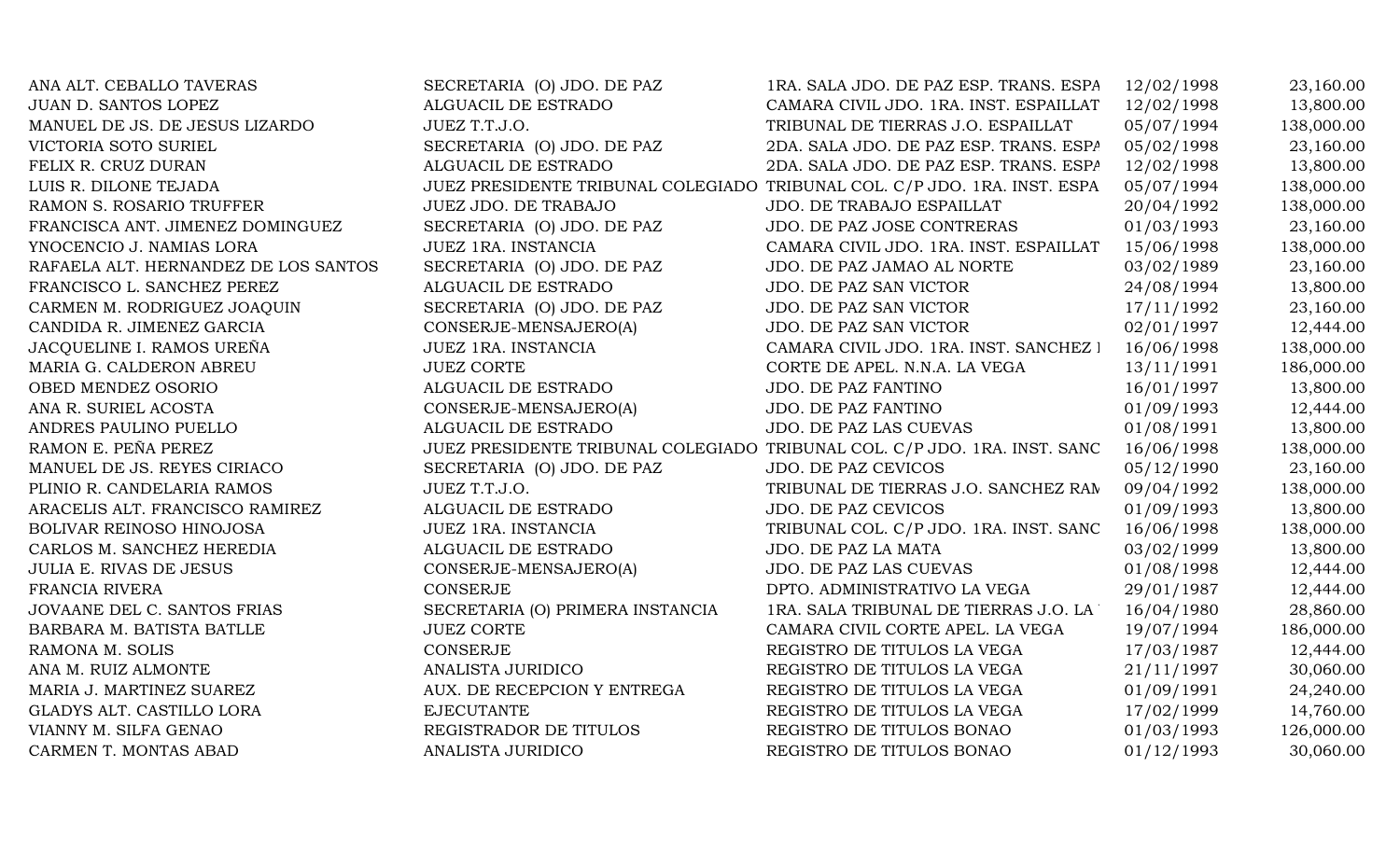| SARA ALT. CANO SANTOS           | <b>CONSERJE</b>                                                    | REGISTRO DE TITULOS BONAO              | 01/09/1997 | 12,444.00  |
|---------------------------------|--------------------------------------------------------------------|----------------------------------------|------------|------------|
| JUAN L. GUZMAN BENCOSME         | REGISTRADOR DE TITULOS                                             | REGISTRO DE TITULOS MOCA               | 22/10/1998 | 126,000.00 |
| MARIA M. VARGAS GARCIA          | <b>CONSERJE</b>                                                    | DPTO. ADMINISTRATIVO ESPAILLAT         | 29/04/1996 | 12,444.00  |
| YOCELIA U. GRULLON VALDEZ       | ANALISTA JURIDICO                                                  | REGISTRO DE TITULOS MOCA               | 15/05/1997 | 30,060.00  |
| CANDIDA V. GARCIA SOTO          | ANALISTA JURIDICO                                                  | REGISTRO DE TITULOS MOCA               | 04/01/1979 | 30,060.00  |
| GLORIA ALT. BENCOSME GOMEZ      | ANALISTA JURIDICO                                                  | REGISTRO DE TITULOS MOCA               | 17/08/1993 | 30,060.00  |
| CARMEN D. TORRES SALCEDO        | <b>OFICINISTA</b>                                                  | REGISTRO DE TITULOS MOCA               | 01/02/1999 | 15,720.00  |
| FLORALBA ALT. MEJIA SANTOS      | SECRETARIA (O) JDO. DE PAZ                                         | JDO. DE PAZ MONSEÑOR NOUEL             | 01/04/1999 | 23,160.00  |
| FLORISELDA HERNANDEZ HERNANDEZ  | <b>OFICINISTA</b>                                                  | SOPORTE A JUECES J.P. ESPAILLAT        | 01/05/1999 | 16,440.00  |
| ANA G. ENCARNACION PICHARDO     | <b>OFICINISTA</b>                                                  | UNIDAD SERV. MERO TRAMITE J.P. ESPAII  | 01/05/1999 | 16,440.00  |
| DILIA C. MARIOT TORRES          | SECRETARIA (O) PRIMERA INSTANCIA                                   | SALA PENAL TRIBUNAL N.N.A. LA VEGA     | 01/06/1999 | 28,860.00  |
| JAQUELINE DIAZ ACOSTA           | ABOGADO AYUDANTE                                                   | SOPORTE A JUECES J.P. LA VEGA          | 01/06/1999 | 48,894.00  |
| ROSA E. MOLINA ABREU            | JUEZ SUST. PTE. COLEGIADO                                          | TRIBUNAL COL. C/P JDO. 1RA. INST. ESPA | 12/05/1999 | 138,000.00 |
| MERY CANELA                     | CONSERJE                                                           | DPTO. ADMINISTRATIVO MONSEÑOR NOUI     | 07/05/1999 | 12,444.00  |
| ODRI ALT. REYES NUÑEZ           | JUEZ JDO. DE TRABAJO                                               | JDO. DE TRABAJO LA VEGA                | 21/05/1999 | 138,000.00 |
| KEYLA E. ACOSTA MENA            | JUEZ JDO. DE TRABAJO                                               | JDO. DE TRABAJO SANCHEZ RAMIREZ        | 21/05/1999 | 138,000.00 |
| RAMONA GUTIERREZ BATISTA        | JUEZ JDO. DE TRABAJO                                               | JDO. DE TRABAJO MONSEÑOR NOUEL         | 21/05/1999 | 138,000.00 |
| <b>JUAN F. SURIEL HILARIO</b>   | <b>JUEZ 2DO. SUSTITUTO CORTE</b>                                   | CAMARA CIVIL CORTE APEL. LA VEGA       | 21/05/1999 | 199,464.00 |
| INDIRA FERNANDEZ MARCANO        | <b>JUEZ CORTE</b>                                                  | CAMARA PENAL CORTE APEL. LA VEGA       | 21/05/1999 | 199,464.00 |
| MARIA ALT. RAMOS DE LA CRUZ     | <b>JUEZ 2DO. SUSTITUTO CORTE</b>                                   | CORTE DE TRABAJO LA VEGA               | 21/05/1999 | 199,464.00 |
| CELESTE A. OVALLES LASUCEY      | OFICINISTA JDO. DE PAZ                                             | <b>JDO. DE PAZ ESPAILLAT</b>           | 07/05/1999 | 14,760.00  |
| LISBETH M. REYNOSO RAMIREZ      | <b>CONSERJE</b>                                                    | DPTO. ADMINISTRATIVO SANCHEZ RAMIRI    | 14/06/1999 | 12,444.00  |
| HAYDEE M. JEREZ MENA            | SECRETARIA (O) PRIMERA INSTANCIA                                   | JDO. DE TRABAJO SANCHEZ RAMIREZ        | 14/06/1999 | 28,860.00  |
| MARIA F. NUÑEZ VALERIO          | ABOGADO AYUDANTE CORTE                                             | CAMARA CIVIL CORTE APEL. LA VEGA       | 14/06/1999 | 48,894.00  |
| MARINO A. CORNELIO DE LA ROSA   | ALGUACIL DE ESTRADO                                                | JDO. DE TRABAJO LA VEGA                | 14/06/1999 | 13,800.00  |
| MARICELA BUENO ORTIZ            | OFICINISTA 1RA. INSTANCIA                                          | 1RA. SALA CAMARA CIVIL JDO. 1RA. INST. | 01/07/1999 | 15,720.00  |
| AVELINO ANT. RODRIGUEZ          | ALGUACIL DE ESTRADO                                                | SALA PENAL TRIBUNAL N.N.A. LA VEGA     | 01/08/1999 | 13,800.00  |
| LAUDISEO E. LOPEZ SANCHEZ       | ALGUACIL DE ESTRADO                                                | JDO. DE TRABAJO SANCHEZ RAMIREZ        | 14/07/1999 | 13,800.00  |
| JUAN B. MARTINEZ DE LA CRUZ     | ALGUACIL DE ESTRADO                                                | CORTE DE TRABAJO LA VEGA               | 02/08/1999 | 13,800.00  |
| CARLOS ANT. W. ALVAREZ GONZALEZ | ENCARGADO(A) OFICINA ADMINISTRATIVA DPTO. ADMINISTRATIVO ESPAILLAT |                                        | 13/09/1999 | 67,405.20  |
| CIRILA ANAZAGATIS               | CONSERJE-MENSAJERO(A)                                              | JDO. DE PAZ CONSTANZA                  | 13/09/1999 | 12,444.00  |
| BLASINA FABIAN CASTRO           | MENSAJERO INTERNO                                                  | DPTO. ADMINISTRATIVO SANCHEZ RAMIRI    | 01/10/1999 | 12,444.00  |
| BERNABEL MORICETE FABIAN        | <b>JUEZ PRESIDENTE CORTE</b>                                       | CORTE DE APEL. N.N.A. LA VEGA          | 01/10/1999 | 218,640.00 |
| MARIA U. ESPINAL HERNANDEZ      | <b>JUEZ CORTE</b>                                                  | CORTE DE APEL. N.N.A. LA VEGA          | 01/10/1999 | 186,000.00 |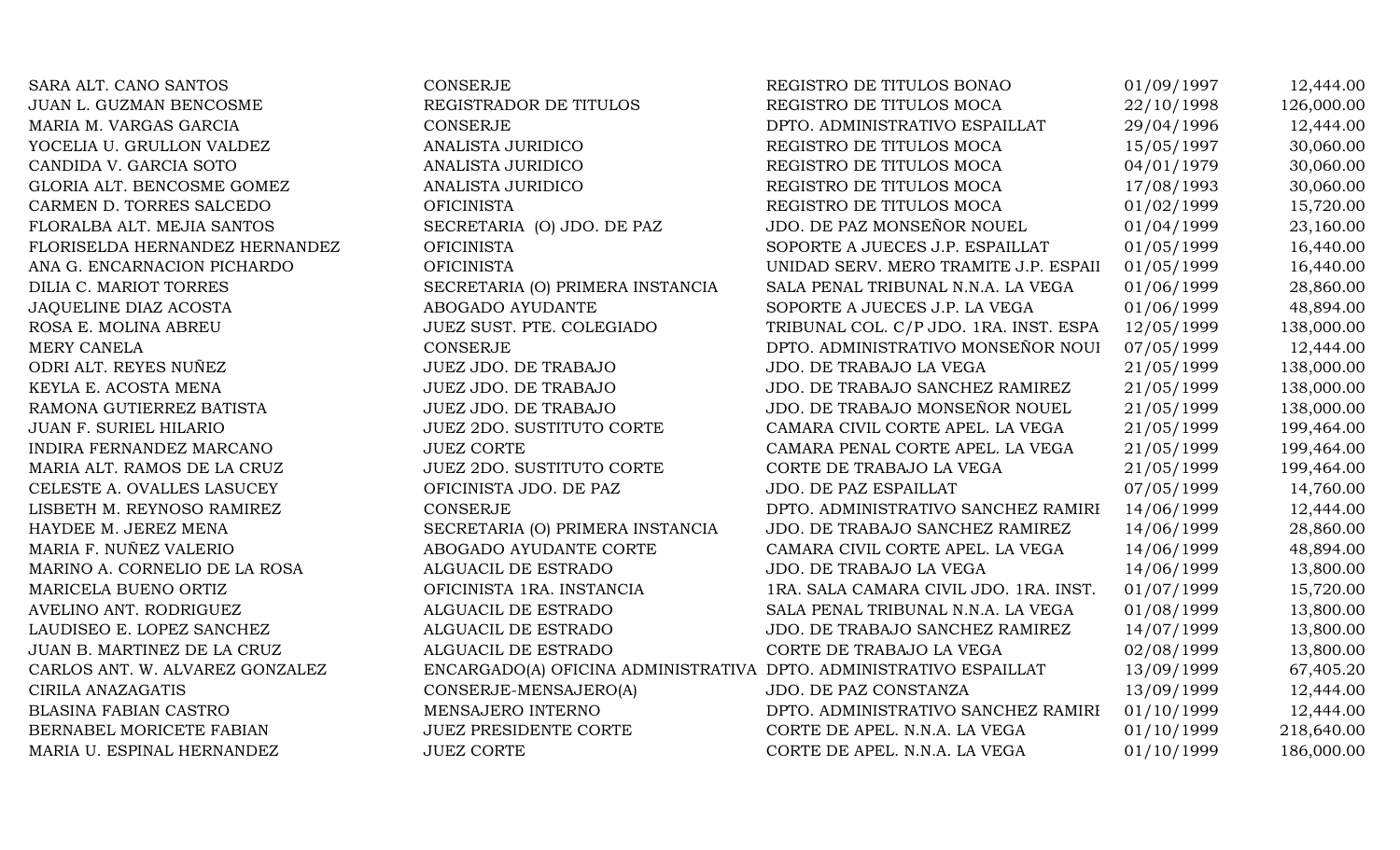MARIA L. GOMEZ TAPIA SANTO SUEZ CORTE SANCION ADOLES. LA VEGANO EN 186,000.00 JOSEFINA A. HERNANDEZ ABREU SECRETARIA(O) CORTE CORTE DE APEL. N.N.A. LA VEGA 15/10/1999 34,560.00 LUZ M. FERNANDEZ GUTIERREZ CONSERJE CONSERVE CORTE DE APEL. N.N.A. LA VEGA 22/11/1999 12,444.00 MARTHA Y. AMARO ROJAS CONSERJE-MENSAJERO(A) JDO. DE PAZ GASPAR HERNANDEZ 01/02/2000 12,444.00 JOSE A. ROSARIO ORTIZ ALGUACIL DE ESTRADO 2DA. SALA JDO. DE PAZ ESP. TRANS. JARA 01/02/1999 13,800.00 MANUEL M. CRUZ BATISTA ARCHIVISTA OFIC. DE ARCHIVO JUDICIAL PJ LA VEGA 20/03/2000 16,440.00 PEDRO ML. SANTOS POLONIA ALGUACIL DE ESTRADO CORTE DE APEL. N.N.A. LA VEGA 21/03/2000 13,800.00 FRANCISCO ANT. GALVEZ GUZMAN ALGUACIL DE ESTRADO CAMARA CIVIL CORTE APEL. LA VEGA 30/07/2003 13,800.00 MARIA DEL C. SANCHEZ SANCHEZ OFICINISTA 1RA. INSTANCIA 1RA. SALA CAMARA CIVIL JDO. 1RA. INST. 26/06/2000 15,720.00 KARINA DEL C. REGALADO MENDEZ ABOGADO AYUDANTE 1RA. INST. TRIBUNAL DE TIERRAS J.O. ESPAILLAT 03/07/2000 36,000.00 KILMA N. RODRIGUEZ HENRIQUEZ SECRETARIA (O) PRIMERA INSTANCIA CAMARA CIVIL JDO. 1RA. INST. MONSEÑOR 24/06/2000 28,860.00 LUZ DEL C. ESTEVEZ GARCIA  $OIFICINISTA$  OFICINISTA UNIDAD CITAC. NOTIF. Y COM. J.P. SANCH  $10/10/2000$  16,440.00 MILAGROS C. CLAUDIO OSORIA CHEICINISTA J.O. 2DA. SALA TRIBUNAL DE TIERRAS J.O. LA 23/11/2000 15,720.00 MERCEDES ANT. P. SUERO GARCIA ABOGADO AYUDANTE 1RA. INST. 1RA. SALA CAMARA CIVIL JDO. 1RA. INST. 02/01/2001 36,000.00 DISNARDA ALT. FERMIN RODRIGUEZ CONSERJE DPTO. ADMINISTRATIVO ESPAILLAT 02/01/2001 12,444.00 SARA M. MORILLO HERNANDEZ SECRETARIA(O) CORTE TRIBUNAL EJEC. SANCION ADOLES. LA VE 15/01/2001 34,560.00 JUAN DE LA C. PAULINO YNOA JUEZ 1RA. INSTANCIA JDO. DE 1RA. INST. CONSTANZA 01/02/2001 138,000.00 BELKIS N. CAMARENA DE LEON SECRETARIA (O) JDO. DE PAZ 3RA. SALA JDO. DE PAZ ESP. TRANS. MON 05/02/2001 23,160.00 DAYRA F. MIESES MARTINEZ REFERENCISTA REFERENCISTA UNIDAD DE CONSULTA J.I. LA VEGA 01/03/2001 24,240.00 DENNI J. CORCINO SANCHEZ SUPERVISOR DE AUDIENCIAS UNIDAD DE AUDIENCIAS J.P. LA VEGA 12/03/2001 51,004.80 JUAN ALB. PORTORREAL CONSERJE-MENSAJERO(A) DPTO. ADMINISTRATIVO MONSEÑOR NOUEL 02/04/2001 12,444.00 VALENTIN ANT. GRULLON CABA MENSAJERO INTERNO DPTO. ADMINISTRATIVO ESPAILLAT 01/05/2001 12,444.00 ROSA E. CAPELLAN REYES CONSERJE CONSERVE DPTO. ADMINISTRATIVO ESPAILLAT 02/05/2001 12,444.00 CARMEN M. THEVENIN UREÑA SECRETARIA(O) CORTE CORTE DE TRABAJO LA VEGA 07/11/2006 34,560.00 ANDRES GONZALEZ ABAD ARCHIVISTA ARCHIVISTA OFIC. DE ARCHIVO JUDICIAL PJ MONSEÑ (14/05/2001 16,440.00 BIBIANA LORA TAVAREZ CONSERJE CONSERIE DPTO. ADMINISTRATIVO LA VEGA 01/06/2001 12,444.00 ROSABEL DEL M. RUIZ CONDE SECRETARIA (O) JDO. DE PAZ 3RA. SALA JDO. DE PAZ ESP. TRANS. ESPA 01/06/2001 23,160.00 MARISOL SURIEL SECRETARIA (O) PRIMERA INSTANCIA TRIBUNAL N.N.A. SANCHEZ RAMIREZ 29/06/2001 28,860.00 MARIA ALT. HERNANDEZ PEREZ CHERT OFICINISTA 1RA. INSTANCIA TRIBUNAL N.N.A. ESPAILLAT 25/06/2001 15,720.00 ODILCARINA FERNANDEZ BENCOSME OFICINISTA 1RA. INSTANCIA TRIBUNAL N.N.A. ESPAILLAT 25/06/2001 15,720.00 ANA R. BALDERA FELIX ANALISTA JURIDICO REGISTRO DE TITULOS LA VEGA 02/04/2007 20,760.00 RAMON A. HERNANDEZ HERNANDEZ ALGUACIL DE ESTRADO CAMARA CIVIL JDO. 1RA. INST. SANCHEZ 1 04/06/2001 13,800.00 JOSE R. BATISTA ACOSTA ALGUACIL DE ESTRADO 3RA. SALA JDO. DE PAZ ESP. TRANS. ESPA 02/07/2001 13,800.00 CECILIO ROSARIO HERRERA MENSAJERO INTERNO TRIBUNAL N.N.A. ESPAILLAT 12/07/2001 12,444.00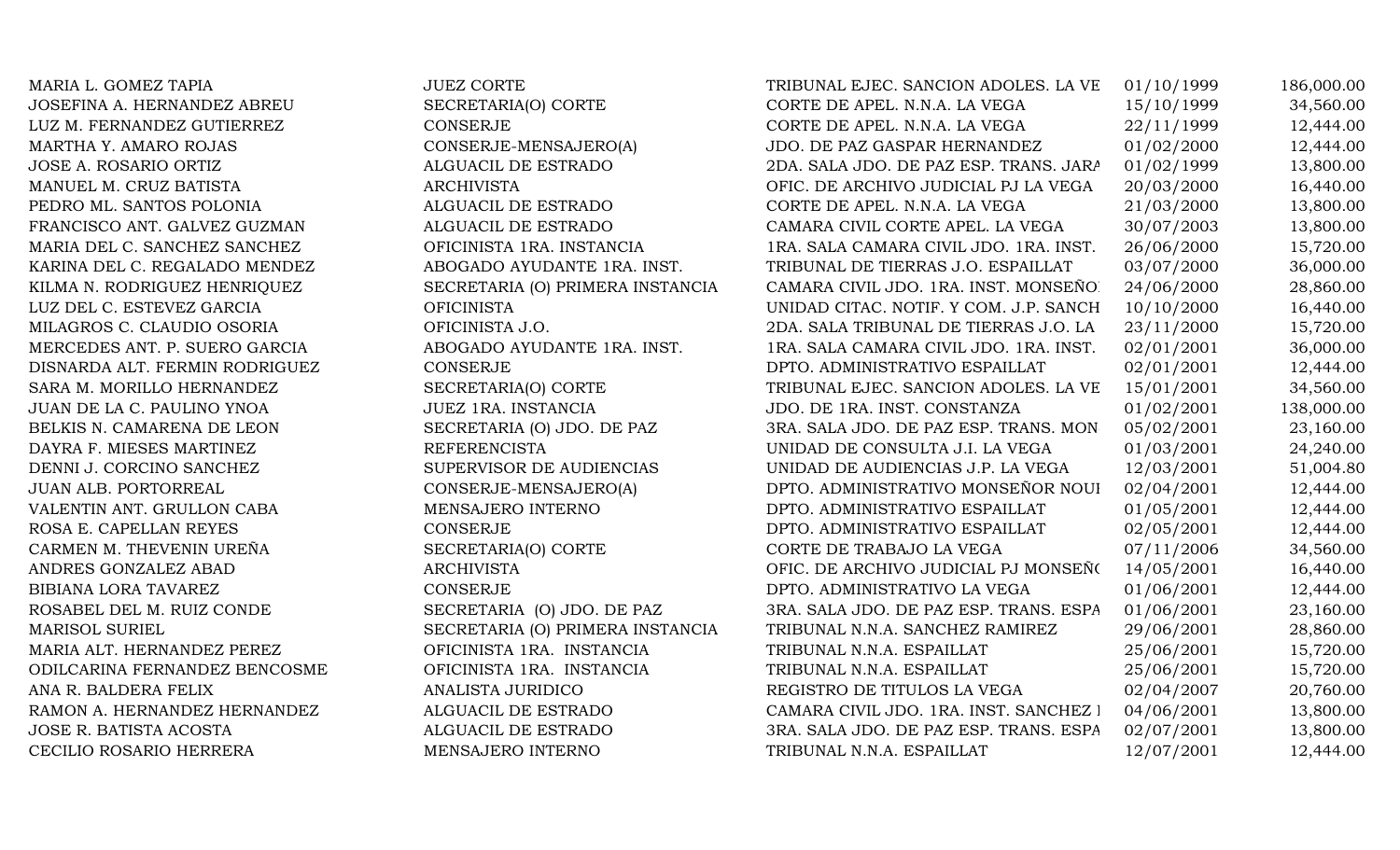| VENTURA ABAD PANIAGUA             | SECRETARIA (O) JDO. DE PAZ       | 2DA. SALA JDO. DE PAZ ESP. TRANS. MON   | 16/07/2001 | 23,160.00  |
|-----------------------------------|----------------------------------|-----------------------------------------|------------|------------|
| MARGARITA TAVAREZ PEREZ           | <b>RECEPCIONISTA</b>             | DPTO. ADMINISTRATIVO ESPAILLAT          | 16/07/2001 | 14,760.00  |
| ANA GUTIERREZ PERALTA             | SECRETARIA (O) PRIMERA INSTANCIA | JDO. DE 1RA. INST. CONSTANZA            | 06/08/2001 | 38,088.00  |
| WALKIRY CABRAL LAGARES            | SECRETARIA (O) PRIMERA INSTANCIA | JDO. DE LA INSTRUCCION CONSTANZA        | 13/08/2001 | 28,860.00  |
| <b>JOSE GUZMAN CHECO</b>          | ALGUACIL DE ESTRADO              | JDO. DE TRABAJO ESPAILLAT               | 01/08/2001 | 13,800.00  |
| <b>JOSEFINA PAULINO BATISTA</b>   | SECRETARIA (O) PRIMERA INSTANCIA | 2DA. SALA CAMARA CIVIL JDO. 1RA. INST.  | 02/07/2001 | 28,860.00  |
| OLGA ALT. MARTE ADAMES            | REGISTRADOR DE TITULOS           | REGISTRO DE TITULOS COTUI               | 01/09/2001 | 126,000.00 |
| WENDY M. DE LOS M. CASTILLO RIVAS | SECRETARIA (O) PRIMERA INSTANCIA | TRIBUNAL DE TIERRAS J.O. SANCHEZ RAM    | 29/10/2001 | 28,860.00  |
| HAMPTON L. GARCIA SANCHEZ         | ALGUACIL DE ESTRADO              | JDO. DE PAZ JOSE CONTRERAS              | 30/08/2001 | 13,800.00  |
| ANGEL A. CASTILLO MARTINEZ        | ALGUACIL DE ESTRADO              | 2DA. SALA CAMARA CIVIL JDO. 1RA. INST.  | 01/08/2001 | 13,800.00  |
| GENOVEVA J. AYALA AQUINO          | OFICINISTA 1RA. INSTANCIA        | JDO. DE TRABAJO SANCHEZ RAMIREZ         | 15/10/2001 | 15,720.00  |
| CLARIS R. POLANCO ROQUE           | SECRETARIA DEPTO. ADM.           | DPTO. ADMINISTRATIVO LA VEGA            | 03/09/2001 | 18,120.00  |
| FRANCISCO E. SUAREZ               | <b>CHOFER</b>                    | CAMARA CIVIL CORTE APEL. LA VEGA        | 29/10/2001 | 24,240.00  |
| YENNY A. DEL ORBE BURGOS          | ANALISTA JURIDICO                | REGISTRO DE TITULOS COTUI               | 19/11/2001 | 30,060.00  |
| JOHNNY VASQUEZ NOLAZCO            | MENSAJERO INTERNO                | TRIBUNAL DE TIERRAS J.O. SANCHEZ RAN    | 29/10/2001 | 12,444.00  |
| MARTA M. DUARTE LOPEZ             | SECRETARIA (O) JDO. DE PAZ       | JDO. DE PAZ DE LA 2DA. CIRC. LA VEGA    | 01/03/2002 | 23,160.00  |
| ALODIA C. PEREZ MARTE             | OFICINISTA CORTE                 | CORTE DE APEL. N.N.A. LA VEGA           | 01/02/2002 | 17,640.00  |
| <b>JULIANA R. REYES JAVIER</b>    | <b>CONSERJE</b>                  | TRIBUNAL DE TIERRAS J.O. MONSEÑOR Nº    | 27/05/2002 | 12,444.00  |
| MARIELA M. GARCIA ROSADO          | OFICINISTA J.O.                  | 1RA. SALA TRIBUNAL DE TIERRAS J.O. LA ' | 05/06/2002 | 15,720.00  |
| ANGELA DEL C. JIMENEZ VERAS       | SECRETARIA (O) PRIMERA INSTANCIA | TRIBUNAL DE TIERRAS J.O. ESPAILLAT      | 15/07/2002 | 28,860.00  |
| MANUEL A. GRATEREAUX QUEZADA      | ALGUACIL DE ESTRADO              | JDO. DE PAZ CONSTANZA                   | 15/07/2002 | 13,800.00  |
| SAGRARIO ALT. INOA SANCHEZ        | <b>CONSERJE</b>                  | DPTO. ADMINISTRATIVO ESPAILLAT          | 22/07/2002 | 12,444.00  |
| JUNIOR GARCIA VICTORIA            | ALGUACIL DE ESTRADO              | CAMARA PENAL CORTE APEL. LA VEGA        | 20/09/2002 | 14,760.00  |
| SENNIA M. MARMOLEJOS GUTIERREZ    | SECRETARIA (O) GENERAL           | SECRETARIA GENERAL J.P. LA VEGA         | 18/11/2002 | 77,836.80  |
| GUADALUPE GONZALEZ DE LEON        | OFICINISTA JDO. DE PAZ           | 1RA. SALA JDO. DE PAZ ESP. TRANS. MON   | 28/04/2003 | 14,760.00  |
| MILAGROS I. ROSARIO DOMINGUEZ     | JUEZ 1RA. INSTANCIA              | TRIBUNAL N.N.A. SANCHEZ RAMIREZ         | 18/06/2003 | 138,000.00 |
| JOHANNA M. LOPEZ PICHARDO         | ABOGADO AYUDANTE                 | SOPORTE A JUECES J.P. LA VEGA           | 08/09/2003 | 48,894.00  |
| FLERIDA I. BRITO GARCIA           | CONSERJE-MENSAJERO(A)            | JDO. DE PAZ DE LA 1RA. CIRC. LA VEGA    | 22/09/2003 | 12,444.00  |
| RAMONA VALLEJO PAYANO             | SECRETARIA DEPTO. ADM.           | DPTO. ADMINISTRATIVO MONSEÑOR NOUI      | 17/11/2003 | 18,120.00  |
| JESSENIA ALT. DIONICIO ABREU      | SECRETARIA (O) JDO. DE PAZ       | JDO. DE PAZ JARABACOA                   | 03/11/2003 | 23,160.00  |
| CECILIA DURAN GUTIERREZ           | CONSERJE-MENSAJERO(A)            | JDO. DE PAZ JARABACOA                   | 29/10/2003 | 12,444.00  |
| MILKY E. CANDELARIA ALMONTE       | AUX. DE RECEPCION Y ENTREGA      | REGISTRO DE TITULOS COTUI               | 21/11/2003 | 24,240.00  |
| EMELY M. BRUNO ALMONTE            | <b>JUEZ DE PAZ</b>               | JDO. DE PAZ MONSEÑOR NOUEL              | 16/12/2016 | 108,000.00 |
| JOCELY ALT. GARCIA GARCIA         | SECRETARIA (O) SERVICIO A CORTE  | UNIDAD SERV. A CORTE J.P. LA VEGA       | 04/02/2004 | 51,004.80  |
|                                   |                                  |                                         |            |            |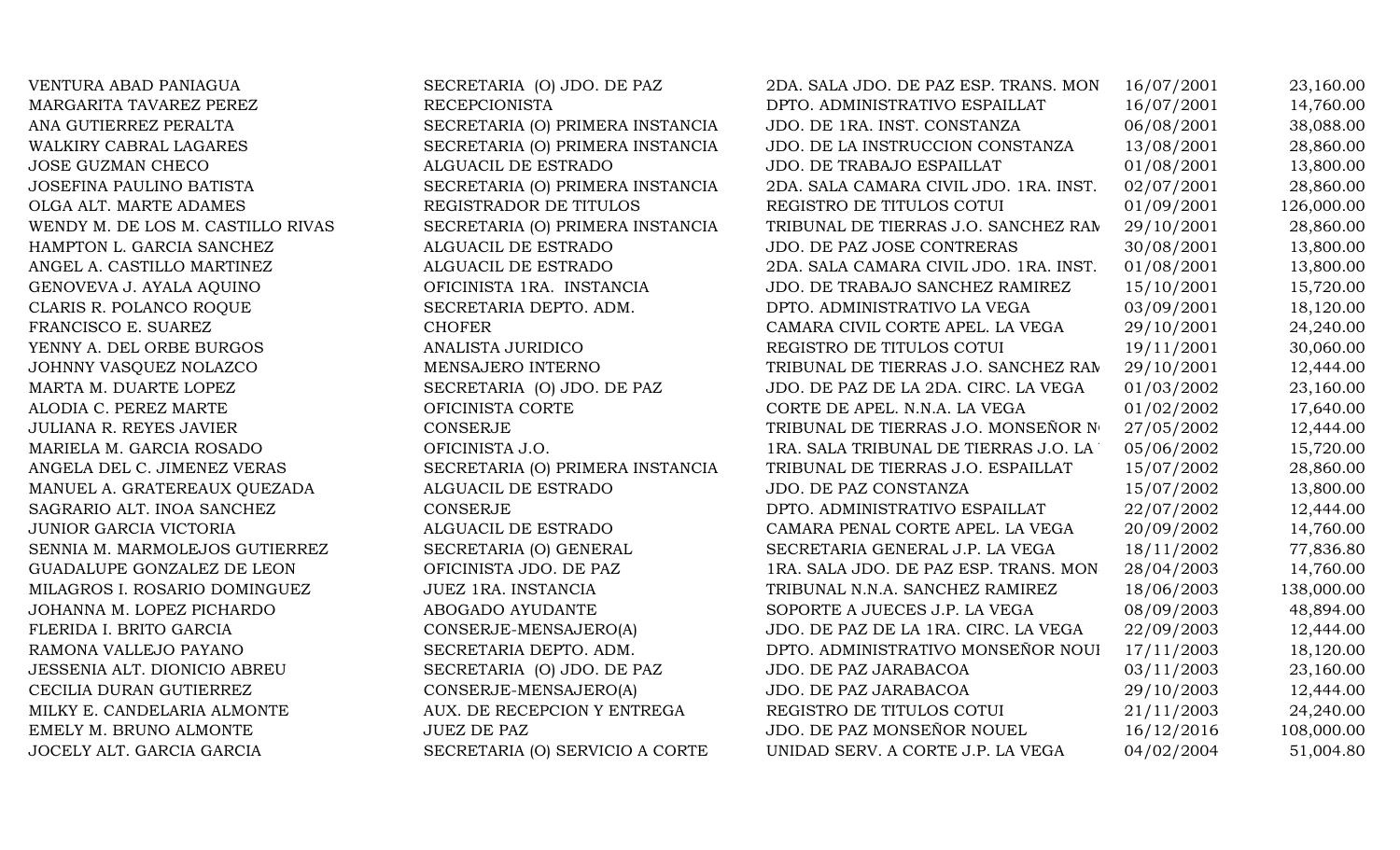| SUNILDA VALLEJO ALMONTE       | CONSERJE-MENSAJERO(A)                                            | JDO. DE PAZ CEVICOS                                                          | 01/03/2004 | 12,444.00  |
|-------------------------------|------------------------------------------------------------------|------------------------------------------------------------------------------|------------|------------|
| YARMIN DEL C. ROMERO SANCHEZ  | SECRETARIA (O) JDO. DE PAZ                                       | 2DA. SALA JDO. DE PAZ ESP. TRANS. LA VI                                      | 15/03/2004 | 23,160.00  |
| YERMI L. FLORES RODRIGUEZ     | SECRETARIA(O) CORTE                                              | CAMARA CIVIL CORTE APEL. LA VEGA                                             | 27/04/2004 | 34,560.00  |
| JOSE A. ROSARIO GARCIA        | OFICINISTA 1RA. INSTANCIA                                        | JDO. DE TRABAJO ESPAILLAT                                                    | 29/06/2004 | 15,720.00  |
| MILDARIS BRETON HERNANDEZ     | OFICINISTA JDO. DE PAZ                                           | JDO. DE PAZ ESPAILLAT                                                        | 17/08/2004 | 14,760.00  |
| SUJEY DEL C. GIL GORIS        | <b>OFICINISTA</b>                                                | UNIDAD SERV. A EJEC. DE LA PENA J.P. L.                                      | 02/01/2009 | 20,760.00  |
| ELISANIA M. PEREZ HEREDIA     | SECRETARIA (O) PRIMERA INSTANCIA                                 | CAMARA CIVIL JDO. 1RA. INST. SANCHEZ I                                       | 01/11/2004 | 28,860.00  |
| HECTOR R. CUELLO GUZMAN       | MENSAJERO INTERNO                                                | REGISTRO DE TITULOS BONAO                                                    | 04/11/2004 | 12,444.00  |
| JUAN C. GONZALEZ ROBLES       | CONSERJE-MENSAJERO(A)                                            | 1RA. SALA JDO. DE PAZ ESP. TRANS. JARA                                       | 16/11/2004 | 12,444.00  |
| YESSIRY F. VICTORIANO JOA     | SECRETARIA (O) GENERAL                                           | SECRETARIA GENERAL J.P. MONSEÑOR NO                                          | 22/11/2004 | 42,657.60  |
| ARSENIO A. CORTINA ROSA       | ENCARGADO(A) OFICINA ADMINISTRATIVA DPTO. ADMINISTRATIVO LA VEGA |                                                                              | 20/12/2004 | 81,952.80  |
| NATIVIDAD ROBIOU BUENO        | OFICINISTA CORTE                                                 | TRIBUNAL EJEC. SANCION ADOLES. LA VE                                         | 20/01/2005 | 17,640.00  |
| DHARIANA Y. HERNANDEZ MARTE   | OFICINISTA ATENCION USUARIO                                      | UNIDAD ATENCION AL USUARIO J.P. MONS                                         | 02/02/2005 | 20,760.00  |
| VILMA R. HOLGUIN DIAZ         | OFICINISTA ATENCION USUARIO                                      | UNIDAD ATENCION AL USUARIO J.P. LA VE                                        | 04/02/2005 | 24,240.00  |
| KARLA I. BRIOSO FIGUEREO      | <b>JUEZ DE PAZ</b>                                               | JDO. DE PAZ CAYETANO GERMOSEN                                                | 16/12/2016 | 108,000.00 |
| RANDY A. PIMENTEL HERNANDEZ   | OFICINISTA 1RA. INSTANCIA                                        | CAMARA CIVIL JDO. 1RA. INST. SANCHEZ 1                                       | 07/03/2005 | 15,720.00  |
| KELVIN ANT. BAUTISTA DE LEON  | ALGUACIL DE ESTRADO                                              | JDO. DE LA INSTRUCCION CONSTANZA                                             | 04/03/2005 | 14,760.00  |
| <b>MARITZA FRIAS</b>          | OFICINISTA 1RA. INSTANCIA                                        | CAMARA CIVIL JDO. 1RA. INST. SANCHEZ I                                       | 08/03/2005 | 15,720.00  |
| FANNY AQUINO SANCHEZ          | OFICINISTA JDO. DE PAZ                                           | JDO. DE PAZ MONSEÑOR NOUEL                                                   | 16/03/2005 | 14,760.00  |
| MARLENY E. TAVAREZ ALVAREZ    | SECRETARIA (O) GENERAL                                           | SECRETARIA GENERAL J.P. ESPAILLAT                                            | 21/04/2005 | 42,657.60  |
| ROSA DEL C. YNOA MORILLO      | <b>CONSERJE</b>                                                  | DPTO. ADMINISTRATIVO LA VEGA                                                 | 03/05/2005 | 12,444.00  |
| ADAIAS SANCHEZ COLLADO        | <b>JUEZ DE PAZ</b>                                               | JDO. DE PAZ ASUNTOS MUNIC. LA VEGA                                           | 03/05/2005 | 108,000.00 |
| PATRICIA E. BUENO FERRERA     | ABOGADO AYUDANTE 1RA. INST.                                      | 2DA. SALA CAMARA CIVIL JDO. 1RA. INST.                                       | 28/04/2005 | 36,000.00  |
| JOSE M. ROSARIO INFANTE       | MENSAJERO EXTERNO                                                | JDO. DE 1RA. INST. CONSTANZA                                                 | 28/04/2005 | 16,440.00  |
| ROSALIA FERREIRA MOYA         | REPRESENTANTE DE INFORMACION                                     | CENTRO INF. ORIENT. CIUDADANA PJ LA V                                        | 16/05/2005 | 24,240.00  |
| ANA D. CRUZ HENRIQUEZ         | OFICINISTA CORTE                                                 | CAMARA CIVIL CORTE APEL. LA VEGA                                             | 16/05/2005 | 17,640.00  |
| YENNY D. SEGURA GONZALEZ      | <b>JUEZ DE PAZ</b>                                               | JDO. DE PAZ ESPAILLAT                                                        | 06/06/2005 | 108,000.00 |
| MARINA GONZALEZ GONZALEZ      | OFICINISTA 1RA. INSTANCIA                                        | TRIBUNAL N.N.A. SANCHEZ RAMIREZ                                              | 15/06/2005 | 15,720.00  |
| ANA I. JIMENEZ GOMEZ          |                                                                  | SECRETARIA (O) SERVICIO A EJECUCION DUNIDAD SERV. A EJEC. DE LA PENA J.P. L. | 14/06/2005 | 51,004.80  |
| ORLANDO DE JS. NUÑEZ BETANCE  | CHOFER DE SERVICIO                                               | DPTO. ADMINISTRATIVO LA VEGA                                                 | 14/06/2005 | 24,240.00  |
| IRCANIA V. HERNANDEZ TRINIDAD | JUEZ 1RA. INSTANCIA                                              | 2DA. SALA CAMARA CIVIL JDO. 1RA. INST.                                       | 13/07/2005 | 138,000.00 |
| WILTON J. HIDALGO DE JESUS    | ALGUACIL DE ESTRADO                                              | UNIDAD CITAC. NOTIF. Y COM. J.P. SANCH                                       | 02/08/2005 | 14,760.00  |
| <b>JOSE A. SUBI MARTINEZ</b>  |                                                                  | ENCARGADO(A) OFICINA ADMINISTRATIVA DPTO. ADMINISTRATIVO MONSEÑOR NOUI       | 08/08/2005 | 67,405.20  |
| EDINSON R. MORILLO RODRIGUEZ  | MENSAJERO INTERNO                                                | CORTE DE APEL. N.N.A. LA VEGA                                                | 22/08/2005 | 12,444.00  |
|                               |                                                                  |                                                                              |            |            |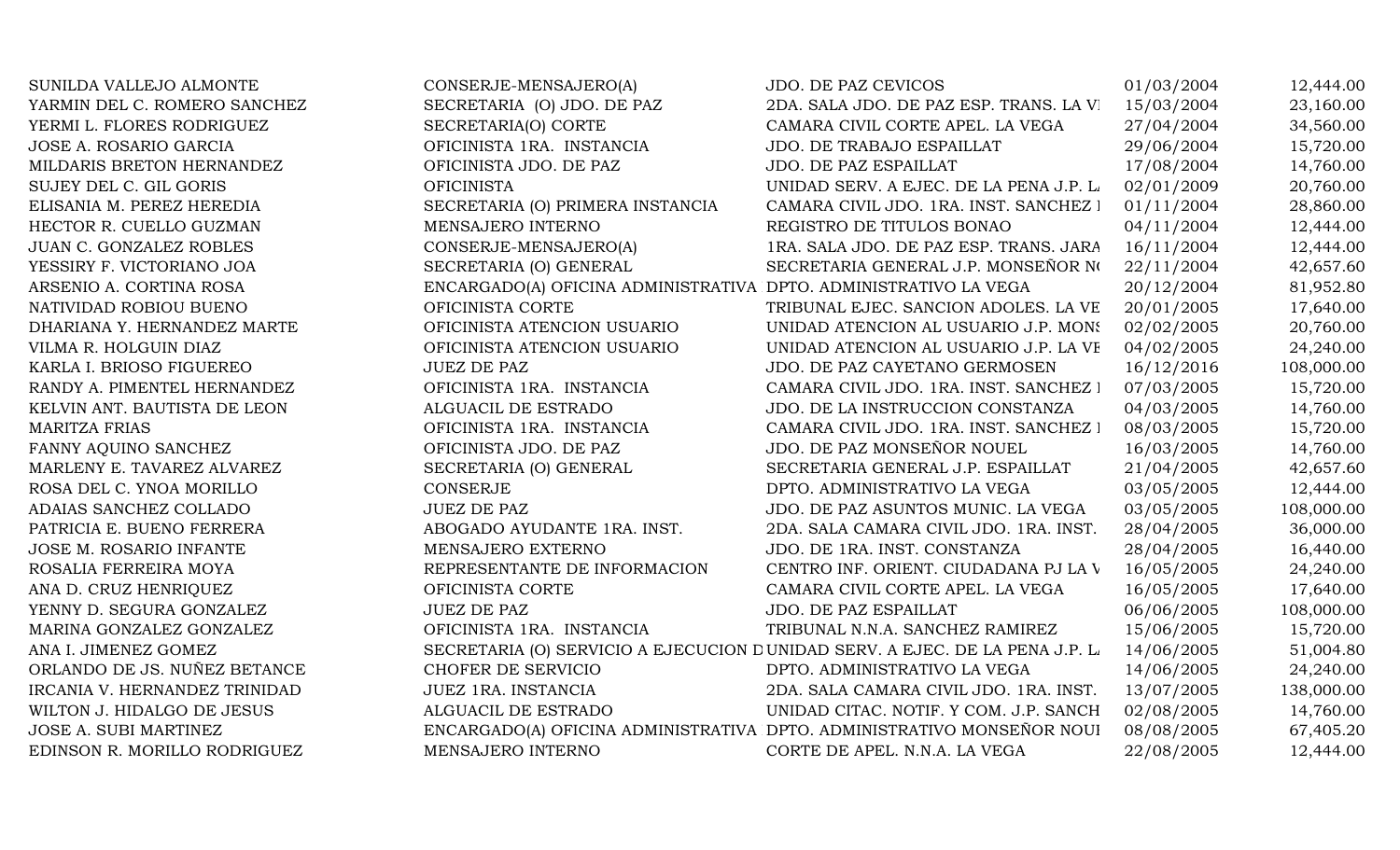RAMON A. LOPEZ RODRIGUEZ ALGUACIL DE ESTRADO UNIDAD CITAC. NOTIF. Y COM. J.P. LA VEC 01/08/2005 14,760.00 YLONKA E. BRITO HENRIQUEZ SANTA SUEZ 1RA. INSTANCIA 1RA. SALA CAMARA CIVIL JDO. 1RA. INST. 23/02/2009 138,000.00 ELVIS R. CARBONELL LUNA JUEZ DE PAZ 2DA. SALA JDO. DE PAZ ESP. TRANS. MON 01/10/2014 108,000.00 JUAN C. CASTILLO VALDEZ ALGUACIL DE ESTRADO TRIBUNAL EJEC. SANCION ADOLES. LA VE  $27/09/2005$  13,800.00 MARIA F. ANDUJAR PAULINO OFICINISTA UNIDAD DE AUDIENCIAS J.P. LA VEGA 27/09/2005 20,760.00 CARMEN QUELIZ CRUZ CRUZ OFICINISTA 1RA. INSTANCIA JDO. DE LA INSTRUCCION CONSTANZA 03/10/2005 15,720.00 ANA G. RAMIREZ CEBALLOS **OFICINISTA 1RA. INSTANCIA** 1RA. SALA CAMARA CIVIL JDO. 1RA. INST. 05/10/2005 15,720.00 ROBERT A. PEÑA PEÑA NENSAJERO INTERNO TRIBUNAL N.N.A. MONSEÑOR NOUEL 01/10/2005 12,444.00 LEIDY C. PAULINO RODRIGUEZ ABOGADO AYUDANTE 1RA. INST. SALA PENAL TRIBUNAL N.N.A. LA VEGA 01/11/2005 28,860.00 ANA M. JIMENEZ RODRIGUEZ JUEZ DE PAZ JUEZ DE PAZ 3RA. SALA JDO. DE PAZ ESP. TRANS. ESPA 04/11/2005 108,000.00 WILLIAM FCO. ARIAS BAEZ JUEZ T.T.J.O. TRIBUNAL DE TIERRAS J.O. MONSEÑOR N 01/12/2005 138,000.00 LEANDRO ALB. ALMANZAR NUÑEZ ARCHIVISTA ARCHIVISTA TRIBUNAL N.N.A. SANCHEZ RAMIREZ 15/11/2005 13,920.00 AMY D. GARCIA ACOSTA CONSERJE CONSERVE DPTO. ADMINISTRATIVO LA VEGA 06/12/2005 12,444.00 MARIA C. HICIANO SANCHEZ SECRETARIA (O) PRIMERA INSTANCIA TRIBUNAL N.N.A. MONSEÑOR NOUEL 01/02/2006 28,860.00 ROSA I. HERNANDEZ NUÑEZ CHORICINISTA OFICINISTA UNIDAD DE AUDIENCIAS J.P. LA VEGA 01/02/2006 20,760.00 ROSAIRA VASQUEZ VARGAS **OFICINISTA ATENCION USUARIO** UNIDAD ATENCION AL USUARIO J.P. LA VE 01/02/2006 24,240.00 MIGUELINA DE LEON JIMENEZ **OFICINISTA J.O.** TRIBUNAL DE TIERRAS J.O. ESPAILLAT 15/02/2006 15,720.00 ANNIA V. RODRIGUEZ RESTITUYO **OFICINISTA ATENCION USUARIO** UNIDAD ATENCION AL USUARIO J.P. LA VE 01/03/2006 24,240.00 RAFAEL ANT. RODRIGUEZ GARCIA ARCHIVISTA ARCHIVISTA OFIC. DE ARCHIVO JUDICIAL PJ LA VEGA 02/03/2006 16,440.00 SANDRA A. ACOSTA MEJIA **OFICINISTA** OFICINISTA UNIDAD CITAC. NOTIF. Y COM. J.P. LA VEC 10/04/2006 20,760.00 DORKA ALT. VASQUEZ PEGUERO JUEZ DE PAZ JDO. DE PAZ LAS CUEVAS 27/03/2006 108,000.00 NIURKA I. NUÑEZ ALMANZAR OFICINISTA OFICINISTA UNIDAD SERV. ATENCION PERMANENTE J 02/05/2006 16,440.00 JUAN R. PEREZ LOPEZ ALGUACIL DE ESTRADO TRIBUNAL N.N.A. ESPAILLAT 22/05/2006 13,800.00 GEOVANNY DE JS. SANCHEZ GUTIERREZ CHOFER CHOFER CAMARA CIVIL CORTE APEL. LA VEGA 01/02/2007 24,240.00 FIOR D. ALMANZAR VASQUEZ **OFICINISTA 1RA. INSTANCIA** CAMARA CIVIL JDO. 1RA. INST. ESPAILLAT 05/07/2006 15,720.00 DANIEL REYNOSO ESTRELLA ALGUACIL DE ESTRADO JDO. DE PAZ MAIMON 14/07/2006 13,800.00 SILVERIA FERREIRA GUILLEN **OFICINISTA JDO. DE PAZ** JDO. DE PAZ MAIMON 10/07/2006 14,760.00 JOHANNA ALT. PASCASIO DE LA CRUZ MENSAJERO INTERNO TRIBUNAL EJEC. SANCION ADOLES. LA VE 20/07/2006 12,444.00 ANDREA P. ALVAREZ DURAN ARCHIVISTA ARCHIVISTA SECRETARIA GENERAL J.P. SANCHEZ RAM 01/09/2006 13,920.00 JULIAN ANT. VARGAS LUNA JUEZ DE PAZ 3RA. SALA JDO. DE PAZ ESP. TRANS. MON 02/11/2006 108,000.00 WENI ANT. OVIEDO ALMONTE ALGUACIL DE ESTRADO 2DA. SALA JDO. DE PAZ ESP. TRANS. LA VEGANIZIO 13,800.00 MARIA ALT. RODRIGUEZ FERNANDEZ OFICINISTA 1RA. INSTANCIA 2DA. SALA CAMARA CIVIL JDO. 1RA. INST. 11/03/2016 15,720.00 ALBANIA J. ROSARIO VERAS ABOGADO AYUDANTE 1RA. INST. 2DA. SALA TRIBUNAL DE TIERRAS J.O. LA 08/11/2006 36,000.00 MARIA E. PERALTA ROSARIO REVISOR R.T. REVISOR R.T. REGISTRO DE TITULOS MOCA 11/12/2006 15,720.00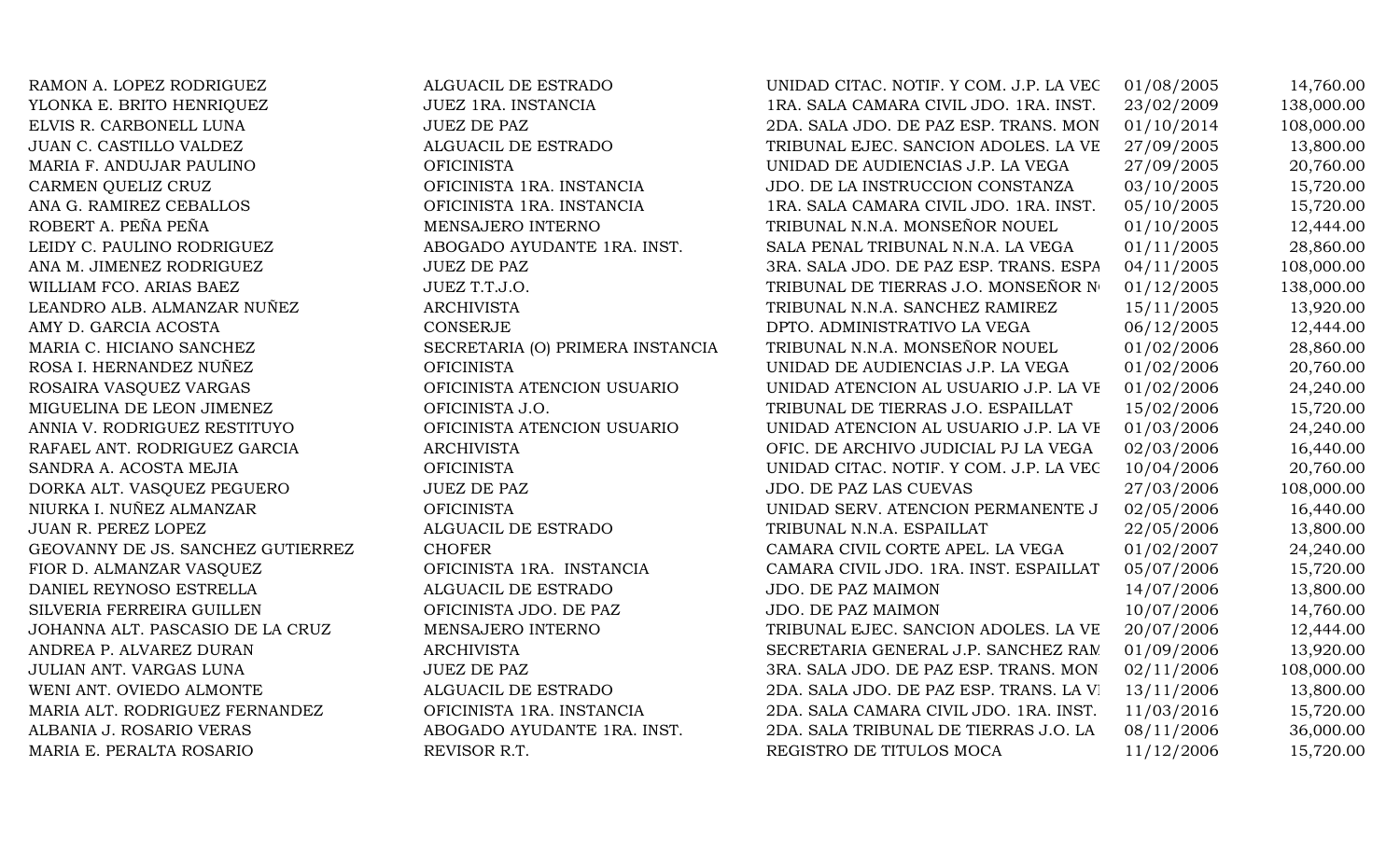| JOHAMNA M. NUÑEZ GIL            | SUPERVISOR CENTRO DE CITACIONES | UNIDAD CITAC. NOTIF. Y COM. J.P. LA VEC | 01/12/2006 | 51,004.80  |
|---------------------------------|---------------------------------|-----------------------------------------|------------|------------|
| DAHIANA COLON PEÑA              | ABOGADO AYUDANTE                | SOPORTE A JUECES J.P. LA VEGA           | 09/01/2007 | 48,894.00  |
| EUGENIA M. MATEO TAVERAS        | <b>ARCHIVISTA</b>               | OFIC. DE ARCHIVO JUDICIAL PJ LA VEGA    | 02/05/2008 | 18,649.80  |
| JOSE A. MEJIA MEJIA             | MENSAJERO INTERNO               | DPTO. ADMINISTRATIVO LA VEGA            | 01/02/2007 | 12,444.00  |
| YOKATY CRUZ ABREU               | OFICINISTA 1RA. INSTANCIA       | JDO. DE LA INSTRUCCION CONSTANZA        | 07/02/2007 | 15,720.00  |
| JUNIOR V. GUZMAN ESPINAL        | MENSAJERO INTERNO               | DPTO. ADMINISTRATIVO MONSEÑOR NOUI      | 26/03/2007 | 12,444.00  |
| LENNY L. PEREZ                  | ALGUACIL DE ESTRADO             | UNIDAD CITAC. NOTIF. Y COM. J.P. LA VEC | 19/03/2007 | 14,760.00  |
| INGRID Y. GARCIA HENRIQUEZ      | <b>OFICINISTA</b>               | SOPORTE A JUECES J.P. MONSEÑOR NOU      | 01/05/2007 | 16,440.00  |
| JOSE R. HOLGUIN DIAZ            | ALGUACIL DE ESTRADO             | UNIDAD CITAC. NOTIF. Y COM. J.P. LA VEC | 18/06/2007 | 14,760.00  |
| KAROLIN BRETON HERNANDEZ        | SUPERVISOR DE ARCHIVO           | OFIC. DE ARCHIVO JUDICIAL PJ ESPAILLA   | 30/07/2012 | 29,580.00  |
| MASSIEL M. MALDONADO SEVERINO   | <b>JUEZ DE PAZ</b>              | 1RA. SALA JDO. DE PAZ ESP. TRANS. ESPA  | 01/05/2008 | 108,000.00 |
| YAMEL F. HERNANDEZ AMEZQUITA    | OFICINISTA 1RA. INSTANCIA       | CAMARA CIVIL JDO. 1RA. INST. ESPAILLAT  | 29/10/2008 | 15,720.00  |
| JAZMIN ALT. ROSSO BAUTISTA      | <b>JUEZ DE PAZ</b>              | 3RA. SALA JDO. DE PAZ ESP. TRANS. LA VI | 01/07/2009 | 108,000.00 |
| NADIA M. SUSANA TIBURCIO        | <b>OFICINISTA</b>               | UNIDAD DE AUDIENCIAS J.P. LA VEGA       | 01/12/2010 | 20,760.00  |
| CARMEN R. ACOSTA                | CONSERJE                        | DPTO. ADMINISTRATIVO SANCHEZ RAMIRI     | 02/07/2007 | 12,444.00  |
| ANDREA ALT. MERCEDES BURGOS     | <b>CONSERJE</b>                 | DPTO. ADMINISTRATIVO LA VEGA            | 03/03/2017 | 12,444.00  |
| YUDERKA GRULLON BRITO           | CONSERJE                        | DPTO. ADMINISTRATIVO LA VEGA            | 21/07/2014 | 12,444.00  |
| JOSE G. ALMONTE TEJADA          | ALGUACIL DE ESTRADO             | UNIDAD CITAC. NOTIF. Y COM. J.P. LA VEC | 15/08/2007 | 14,760.00  |
| WENDY DE JESUS MUESES           | JUEZ DE LA INSTRUCCION          | JDO. DE LA INSTRUCCION 1RA. CIRC. LA V  | 06/08/2007 | 138,000.00 |
| AURA F. MONTERO NUÑEZ           | <b>OFICINISTA</b>               | UNIDAD SERV. MERO TRAMITE J.P. MONSI    | 14/12/2007 | 16,440.00  |
| JULIO C. ESPINAL CEPEDA         | MENSAJERO INTERNO               | JDO. DE PAZ MONSEÑOR NOUEL              | 05/12/2007 | 12,444.00  |
| SOBEIDA ALT. BENITEZ VARGAS     | OFICINISTA 1RA. INSTANCIA       | JDO. DE TRABAJO LA VEGA                 | 11/02/2008 | 15,720.00  |
| MERICI J. MATIAS REYES          | OFICINISTA JDO. DE PAZ          | 2DA. SALA JDO. DE PAZ ESP. TRANS. JARA  | 23/01/2008 | 14,760.00  |
| BETHANIA RODRIGUEZ GUZMAN       | <b>ARCHIVISTA</b>               | REGISTRO DE TITULOS COTUI               | 04/02/2008 | 24,240.00  |
| REYNIZA MENDOZA MONTERO         | <b>OFICINISTA</b>               | SOPORTE A JUECES J.P. LA VEGA           | 01/04/2008 | 20,760.00  |
| BIONNI B. ZAYAS LEDESMA         | JUEZ SUST. PTE. COLEGIADO       | TRIBUNAL COL. C/P JDO. 1RA. INST. LA VE | 07/04/2008 | 138,000.00 |
| MARTHA M. CORONA GUZMAN         | <b>CONSERJE</b>                 | TRIBUNAL N.N.A. ESPAILLAT               | 23/04/2008 | 12,444.00  |
| CARLOS E. DE LA CRUZ VASQUEZ    | ALGUACIL DE ESTRADO             | JDO. DE PAZ ASUNTOS MUNIC. MONSEÑO      | 16/06/2008 | 13,800.00  |
| ROQUE N. SIERRA ALMANZAR        | SECRETARIA (O) JDO. DE PAZ      | JDO. DE PAZ LA MATA                     | 23/06/2008 | 23,160.00  |
| ROSA N. HERNANDEZ PEREZ         | CONSERJE                        | DPTO. ADMINISTRATIVO ESPAILLAT          | 30/06/2008 | 12,444.00  |
| MAYRELIS LAZALA JEREZ           | <b>JUEZ DE PAZ</b>              | JDO. DE PAZ LA MATA                     | 24/05/2008 | 108,000.00 |
| DAMARIS DEL P. ORTIZ NUÑEZ      | <b>ARCHIVISTA</b>               | ARCHIVO ACTIVO J.I. LA VEGA             | 14/07/2008 | 24,240.00  |
| ALFREDO ANT. GERMOSEN FERNANDEZ | <b>ARCHIVISTA</b>               | OFIC. DE ARCHIVO JUDICIAL PJ LA VEGA    | 11/08/2008 | 16,440.00  |
| MARIA ANT. RODRIGUEZ LIRIANO    | <b>CONSERJE</b>                 | DPTO. ADMINISTRATIVO ESPAILLAT          | 18/08/2008 | 12,444.00  |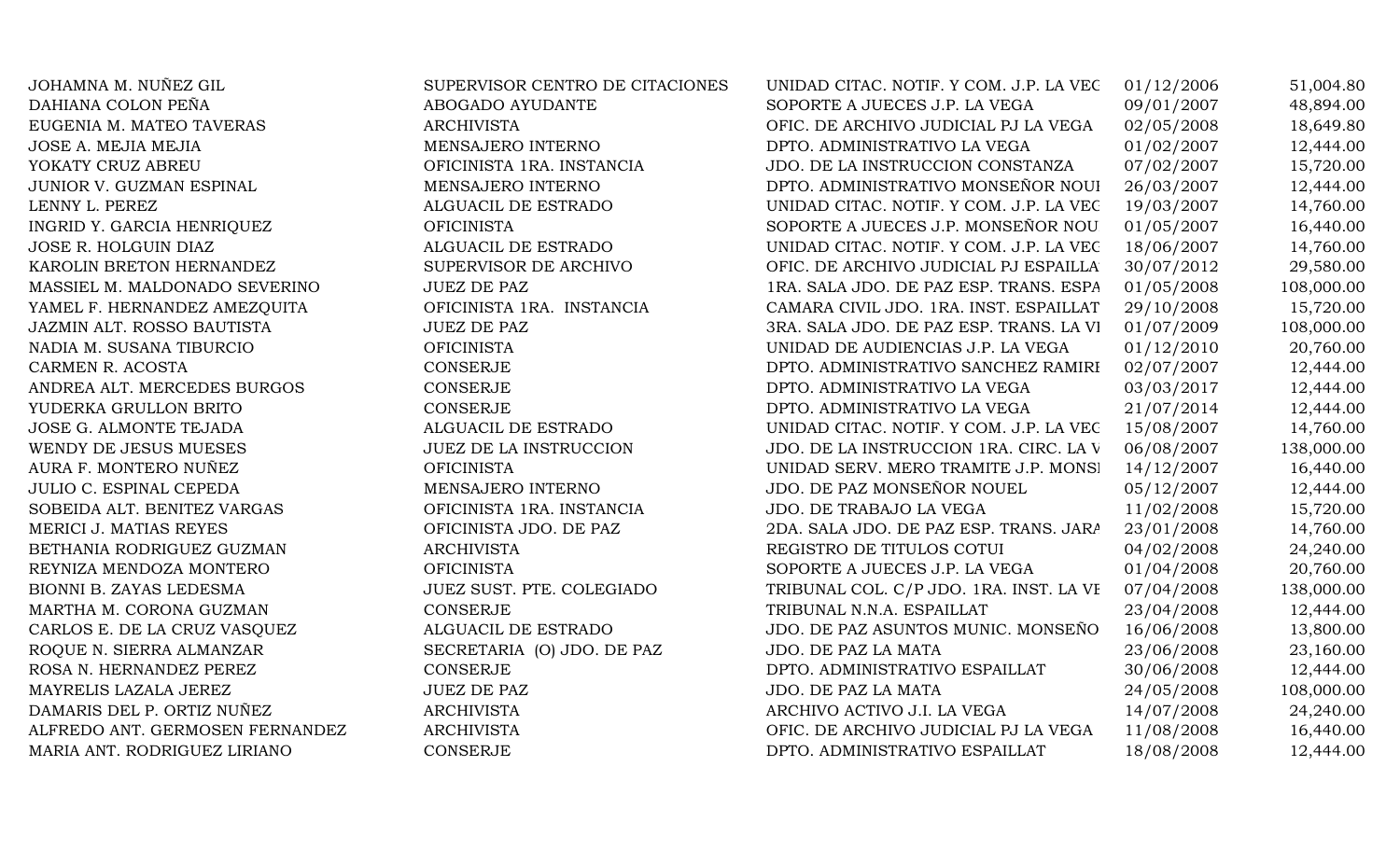FELIX R. CASTAÑO GARCIA ARCHIVISTA ANA L. UREÑA REYNOSO ANALISTA JURIDICO YULEIKA D. HENRIQUEZ ROMERO JUEZ DE PAZ ELIZABETH A. LOPEZ GARCIA JUEZ 1RA. INSTANCIA JUANA P. SILVERIO MARTINEZ JUEZ DE PAZ DANIEL A. HIERRO PICHARDO MAYORDOMO III NOLBERTO ANT. GARCIA GARCIA  $\hbox{\tt ALGUACIL DE ESTRADO}$ AMANDA P. BENCOSME MATEO ABOGADO AYUDANTE 1RA. INST. YOBELY ALT. JIMENEZ TAVERAS OFICINISTA DANIA ALT. ABREU ABREU ABOGADO AYUDANTE 1RA. INST. JOSE DE JS. ALEJO SERRANO ALGUACIL DE ESTRADO ARIELA DE LOS A. CRUZ RAMIREZ JUEZ DE PAZ MAGDALENA JIMENEZ PAYANO JUEZ DE PAZ PAULINA ROSARIO GIL OFICINISTA JDO. DE PAZ ANNAURY E. FELIX CERDA SECRETARIA (O) JDO. DE PAZ CRISTINA S. GUTIERREZ NUÑEZ JUEZ T.T.J.O. ANIBELKA M. RODRIGUEZ DELGADO JUEZ COORDINADOR MARIA C. VILLAR DONE CONSERJE-MENSAJERO(A) ODETTE C. ORTIZ PEREZ OFICINISTA JDO. DE PAZ MARYBEL MEJIA ESPINAL AUXILIAR ADMINISTRATIVO WENDY F. SANTANA OGANDO OFICINISTA JDO. DE PAZ ALBANIA ALT. INFANTE CARABALLO **OFICINISTA 1RA. INSTANCIA** BIENVENIDA MA. ALCANTARA ABREU CONSERJE-MENSAJERO(A) NURIS C. BIDO UREÑA SECRETARIA (O) JDO. DE PAZ FRANCIS A. DOMINGUEZ SOTO ALGUACIL DE ESTRADO ESTHER N. PUNTIEL JIMENEZ JUEZ 1RA. INSTANCIA HARVEY M. MARTE FABIAN OFICINISTA 1RA. INSTANCIA ESTALIN MENDEZ MOREL ALGUACIL DE ESTRADO ALEJANDRO DE JS. MORA MAGDALENO MENSAJERO INTERNO ADOLFO MEDINA REYES ABOGADO AYUDANTE AMAURY DE JS. SANCHEZ BATISTA **ARCHIVISTA** LIDENNY N. VERAS ARIAS ANALISTA JURIDICO NELSI MA. OSORIA PERALTA CONSERJE-MENSAJERO(A) BRAUDELINA MEJIA MEJIA 1999 DE PAZ QEICINISTA JDO. DE PAZ

| OFIC. DE ARCHIVO JUDICIAL PJ LA VEGA    | 13/10/2008 | 16,440.00  |
|-----------------------------------------|------------|------------|
| REGISTRO DE TITULOS COTUI               | 15/10/2008 | 30,060.00  |
| <b>JDO. DE PAZ SAN VICTOR</b>           | 02/04/2012 | 108,000.00 |
| TRIBUNAL COL. C/P JDO. 1RA. INST. MON!  | 23/02/2009 | 138,000.00 |
| JDO. DE PAZ JARABACOA                   | 19/01/2009 | 108,000.00 |
| JDO. DE PAZ DE LA 1RA. CIRC. LA VEGA    | 20/03/2009 | 13,920.00  |
| JDO. DE PAZ DE LA 2DA. CIRC. LA VEGA    | 17/03/2009 | 13,800.00  |
| 1RA. SALA TRIBUNAL DE TIERRAS J.O. LA ' | 11/05/2009 | 36,000.00  |
| UNIDAD DE AUDIENCIAS J.P. LA VEGA       | 12/05/2009 | 20,760.00  |
| JDO. DE TRABAJO LA VEGA                 | 28/05/2009 | 36,000.00  |
| TRIBUNAL N.N.A. SANCHEZ RAMIREZ         | 01/05/2009 | 13,800.00  |
| JDO. DE PAZ JAMAO AL NORTE              | 15/07/2009 | 108,000.00 |
| JDO. DE PAZ SANCHEZ RAMIREZ             | 31/08/2009 | 108,000.00 |
| 3RA. SALA JDO. DE PAZ ESP. TRANS. MON   | 10/08/2009 | 14,760.00  |
| JDO. DE PAZ LAS CUEVAS                  | 07/10/2009 | 23,160.00  |
| 1RA. SALA TRIBUNAL DE TIERRAS J.O. LA ' | 19/10/2009 | 138,000.00 |
| 2DA. SALA TRIBUNAL DE TIERRAS J.O. LA   | 19/10/2009 | 154,800.00 |
| 1RA. SALA JDO. DE PAZ ESP. TRANS. LA VI | 02/11/2009 | 12,444.00  |
| JDO. DE PAZ FANTINO                     | 20/05/2013 | 14,760.00  |
| DPTO. ADMINISTRATIVO LA VEGA            | 01/12/2009 | 14,760.00  |
| 1RA. SALA JDO. DE PAZ ESP. TRANS. MON   | 27/04/2010 | 14,760.00  |
| CAMARA CIVIL JDO. 1RA. INST. SANCHEZ I  | 19/04/2010 | 15,720.00  |
| JDO. DE PAZ JAMAO AL NORTE              | 11/03/2010 | 12,444.00  |
| JDO. DE PAZ CONSTANZA                   | 27/04/2010 | 23,160.00  |
| JDO. DE PAZ GASPAR HERNANDEZ            | 10/05/2010 | 13,800.00  |
| CAMARA PENAL JDO. 1RA. INST. ESPAILLA   | 01/06/2010 | 138,000.00 |
| SALA PENAL TRIBUNAL N.N.A. LA VEGA      | 24/05/2010 | 15,720.00  |
| UNIDAD CITAC. NOTIF. Y COM. J.P. SANCH  | 01/08/2011 | 14,760.00  |
| DPTO. ADMINISTRATIVO LA VEGA            | 21/06/2010 | 12,444.00  |
| SOPORTE A JUECES J.P. MONSEÑOR NOU      | 01/05/2012 | 36,000.00  |
| OFIC. DE ARCHIVO JUDICIAL PJ ESPAILLA   | 13/07/2010 | 16,440.00  |
| REGISTRO DE TITULOS MOCA                | 15/11/2010 | 30,060.00  |
| JDO. DE PAZ LA MATA                     | 12/07/2010 | 12,444.00  |
| JDO. DE PAZ ASUNTOS MUNIC. MONSEÑO      | 09/08/2010 | 14,760.00  |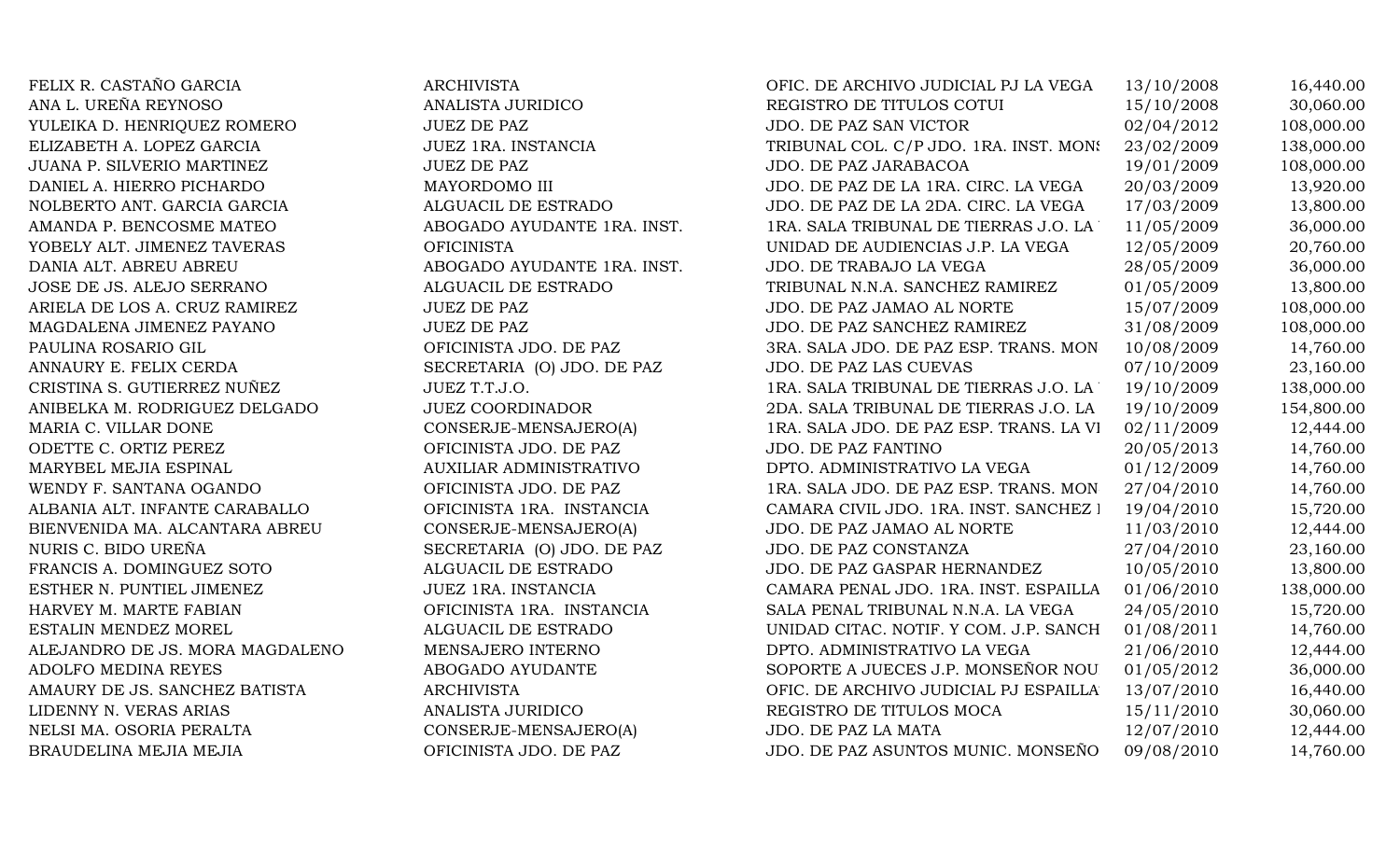JOSE G. GOMEZ ACEVEDO OFICINISTA SONIA MARTE MANZUETA **OFICINISTA 1RA. INSTANCIA** LOMARNY A. LANFRANCO MENDOZA SECRETARIA (O) GENERAL LISSETT ALT. JIMENEZ MORA ABOGADO AYUDANTE MARIA E. ROMERO DE JESUS ABOGADO AYUDANTE 1RA. INST. MELINA ALT. LORA TAPIA OFICINISTA 1RA. INSTANCIA JIENERS E. JAVIER BRITO. ADMINISTRATIVO LA VEGA DE LA VEGA DE LA VEGA DE LA VEGA DE LA VEGA DE LA VEGA DE LA V JUAN C. MEJIA VASQUEZ ALGUACIL DE ESTRADO ANA Y. CRUZ HOLGUIN OFICINISTA LAURA P. SANCHEZ AMPARO JUEZ 1RA. INSTANCIA YISSET C. BAUTISTA VALDEZ ANALISTA JURIDICO JEAN M. ROSA ROSARIO ALGUACIL DE ESTRADO JULISSA DEL C. GOMEZ MEJIA ANALISTA JURIDICO YANIL ALT. ROQUE BURGOS OFICINISTA ARGENIS CHAVEZ HERNANDEZ **ANALISTA DE TITULOS CONTINUES** SELENE NUÑEZ LANTIGUA OFICINISTA UNIDAD CITAC. NOTIF. Y COM. J.P. MONSEÑOR NOUEL 04/04/2011 16,440.00 ESMERALDA ESPINOSA AUX. DE RECEPCION Y ENTREGA ANDREA TIBURCIO ROSA SECRETARIA (O) JDO. DE PAZ FELIX ML. REYES VASOUEZ JUEZ DE PAZ JENNY C. RODRIGUEZ AUX. DE RECEPCION Y ENTREGA AMELBI E. QUEZADA MIESES SECRETARIA (O) JDO. DE PAZ YANET BERNABEL MARTINEZ JUEZ DE LA INSTRUCCION DARIHANA LINAREZ CORPORAN JUEZ 1RA. INSTANCIA ANGELICA MA. SANTOS ALVINO OFICINISTA J.O. LUCY P. MELO MARTINEZ JUEZ DE PAZ LUZ MA. VENTURA TORRES OFICINISTA JDO. DE PAZ YOKASTA SHU MARTINEZ ABOGADO AYUDANTE ELVA Y. ROSARIO RODRIGUEZ OFICINISTA JDO. DE PAZ LISVET SALCEDO SANCHEZ OFICINISTA J.O. ELIANNY M. MENA UREÑA JUEZ DE PAZ TATIANA DEL C. RAMIREZ SILVESTRE OFICINISTA JDO. DE PAZ

AGUSTIN MOLINA GONZALEZ REPRESENTANTE DE INFORMACION JANNA MA. ESPINAL PEREZ SECRETARIA (O) PRIMERA INSTANCIA YDALIX M. PANIAGUA GRULLON SECRETARIA (O) PRIMERA INSTANCIA

| UNIDAD SERV. MERO TRAMITE J.P. SANCH    | 01/09/2010 | 16,440.00  |
|-----------------------------------------|------------|------------|
| TRIBUNAL N.N.A. SANCHEZ RAMIREZ         | 15/09/2010 | 15,720.00  |
| SECRETARIA GENERAL J.P. SANCHEZ RAM     | 01/08/2011 | 42,657.60  |
| SOPORTE A JUECES J.P. LA VEGA           | 01/11/2010 | 48,894.00  |
| CENTRO INF. ORIENT. CIUDADANA PJ MON    | 01/05/2012 | 16,440.00  |
| CAMARA CIVIL JDO. 1RA. INST. MONSEÑO.   | 01/12/2010 | 36,000.00  |
| SALA PENAL TRIBUNAL N.N.A. LA VEGA      | 27/12/2010 | 15,720.00  |
| DPTO. ADMINISTRATIVO LA VEGA            | 03/01/2011 | 12,444.00  |
| CAMARA PENAL CORTE APEL. LA VEGA        | 17/01/2011 | 14,760.00  |
| UNIDAD SERV. 1RA. INST. J.P. LA VEGA    | 06/05/2014 | 20,760.00  |
| TRIBUNAL COL. C/P JDO. 1RA. INST. ESPA  | 01/03/2011 | 138,000.00 |
| REGISTRO DE TITULOS LA VEGA             | 18/04/2011 | 30,060.00  |
| UNIDAD CITAC. NOTIF. Y COM. J.P. ESPAIL | 21/03/2011 | 14,760.00  |
| REGISTRO DE TITULOS LA VEGA             | 07/02/2013 | 30,060.00  |
| UNIDAD SERV. A LA INSTRUCCION J.P. LA   | 23/05/2011 | 20,760.00  |
| REGISTRO DE TITULOS COTUI               | 07/04/2011 | 30,060.00  |
| UNIDAD CITAC. NOTIF. Y COM. J.P. MONSE  | 04/04/2011 | 16,440.00  |
| SALA CIVIL TRIBUNAL N.N.A. LA VEGA      | 01/08/2011 | 28,860.00  |
| REGISTRO DE TITULOS BONAO               | 01/08/2011 | 24,240.00  |
| 1RA. SALA JDO. DE PAZ ESP. TRANS. JARA  | 01/12/2011 | 23,160.00  |
| JDO. DE PAZ FANTINO                     | 17/09/2012 | 108,000.00 |
| REGISTRO DE TITULOS MOCA                | 14/02/2013 | 24,240.00  |
| JDO. DE PAZ FANTINO                     | 20/12/2012 | 23,160.00  |
| JDO. DE LA INSTRUCCION CONSTANZA        | 01/11/2011 | 138,000.00 |
| CAMARA PENAL JDO. 1RA. INST. SANCHEZ    | 01/11/2011 | 138,000.00 |
| TRIBUNAL DE TIERRAS J.O. MONSEÑOR Nº    | 03/12/2012 | 15,720.00  |
| JDO. DE PAZ CONSTANZA                   | 01/12/2011 | 108,000.00 |
| JDO. DE PAZ MONSEÑOR NOUEL              | 01/12/2011 | 14,760.00  |
| SOPORTE A JUECES J.P. LA VEGA           | 01/12/2011 | 48,894.00  |
| JDO. DE PAZ SANCHEZ RAMIREZ             | 01/12/2011 | 14,760.00  |
| TRIBUNAL DE TIERRAS J.O. MONSEÑOR NO    | 31/01/2012 | 15,720.00  |
| JDO. DE PAZ MAIMON                      | 03/09/2012 | 108,000.00 |
| TRIBUNAL DE TIERRAS J.O. MONSEÑOR Nº    | 16/01/2012 | 28,860.00  |
| JDO. DE PAZ LA MATA                     | 01/05/2012 | 14,760.00  |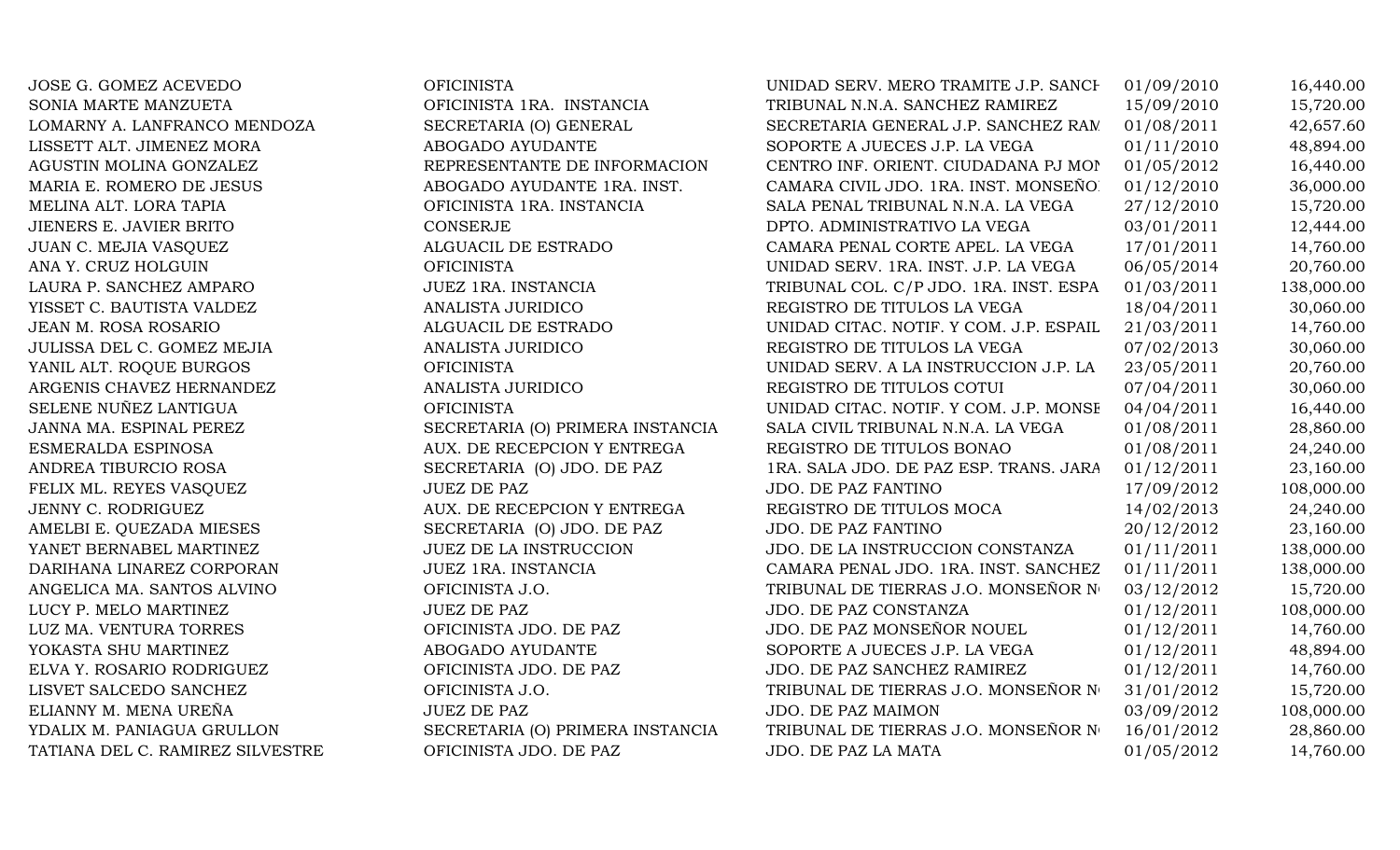MADELIN M. POLANCO RIVAS CONSERJE-MENSAJERO(A) JDO. DE PAZ JOSE CONTRERAS 03/05/2012 12,444.00 LUZ A. BATISTA BATISTA OFICINISTA UNIDAD DE AUDIENCIAS J.P. MONSEÑOR NOUEL 03/05/2012 16,440.00 MICHEL ANT. HERNANDEZ QUEZADA ABOGADO AYUDANTE 1RA. INST. CAMARA CIVIL JDO. 1RA. INST. SANCHEZ 1 01/10/2012 36,000.00 YAHAIRA ALT. POLANCO POLANCO CONSERJE CONSERVE TRIBUNAL EJEC. SANCION ADOLES. LA VE 03/09/2012 12,444.00 MARIA DEL C. CANDELARIO DURAN CONSERJE-MENSAJERO(A) 2DA. SALA JDO. DE PAZ ESP. TRANS. JARA 03/09/2012 12,444.00 CHRISTOPHER SMITH CANTURENCIA OFICINISTA 1RA. INSTANCIA JDO. DE TRABAJO MONSEÑOR NOUEL 12/11/2012 15,720.00 DANA LORA ESTRELLA SECRETARIA DEPTO. ADM. DPTO. ADMINISTRATIVO ESPAILLAT 01/10/2012 18,120.00 FRANCISCO DEL ORBE ROBLES VIGILANTE VIGLANTE TRIBUNAL DE TIERRAS J.O. SANCHEZ RAM 03/12/2012 12,444.00 ESTHERLYN CASTILLO DE LA CRUZ OFICINISTA JDO. DE PAZ JDO. DE PAZ PIEDRA BLANCA 01/11/2012 14,760.00 AVELLANEDA ABREU COLLADO **OFICINISTA JDO. DE PAZ** JDO. DE PAZ JARABACOA 13/12/2012 14,760.00 MARTINA SABALA SECRETARIA (O) JDO. DE PAZ JDO. DE PAZ SANCHEZ RAMIREZ 01/11/2012 23,160.00 YERAL E. TEJADA ARCHIVISTA ARCHIVO ACTIVO J.I. ESPAILLAT 01/04/2013 24,240.00 CLARA F. TAVERAS OVALLES OFICIAL ARCHIVO ACTIVO ARCHIVO ACTIVO J.I. ESPAILLAT 01/04/2013 29,580.00 AILING ALT. HERRERA POLANCO SECRETARIA (O) PRIMERA INSTANCIA 2DA. SALA TRIBUNAL DE TIERRAS J.O. LA VEGA24/02/2014 15,720.00 YASMINA MA. BATISTA NUÑEZ AUXILIAR R.T. SAUXILIAR R.T. REGISTRO DE TITULOS COTUI 02/03/2015 16,440.00 MARLENI ALT. NOLASCO ULERIO AUX. DE RECEPCION Y ENTREGA REGISTRO DE TITULOS COTUI 11/02/2013 24,240.00 MICHEL A. MEDINA DIAZ OFICINISTA OFICINISTA UNIDAD SERV. A LA INSTRUCCION J.P. LA 20/05/2013 15,720.00 MARIEL B. GARCIA VALDEZ OFICINISTA OFICINISTA UNIDAD DE AUDIENCIAS J.P. LA VEGA 15/12/2014 20.760.00 ALTAGRACIA CAPELLAN FERNANDEZ ABOGADO AYUDANTE 1RA. INST. 2DA. SALA TRIBUNAL DE TIERRAS J.O. LA 17/03/2014 36,000.00 JULISSA ALT. ROSARIO REYES **OFICINISTA** OFICINISTA UNIDAD SERV. MERO TRAMITE J.P. ESPAII 24/03/2014 16,440.00 DEYANIRA LOPEZ REINOSO **OFICINISTA 1RA. INSTANCIA** CAMARA CIVIL JDO. 1RA. INST. MONSEÑOR 19/08/2013 15,720.00 ELIZABETH M. HERNANDEZ DELGADO OFICINISTA 1RA. INSTANCIA 2DA. SALA CAMARA CIVIL JDO. 1RA. INST. 17/06/2013 15,720.00 JUAN MA. RODRIGUEZ FERNANDEZ ANALISTA JURIDICO REGISTRO DE TITULOS LA VEGA 19/02/2013 30,060.00 PEDRO Y. BATISTA ROSARIO **OFICINISTA 1RA. INSTANCIA** TRIBUNAL N.N.A. MONSEÑOR NOUEL 26/12/2013 15,720.00 HUASCAR A. VARGAS ABAD ARCHIVISTA ARCHIVISTA ARCHIVO ACTIVO J.I. MONSEÑOR NOUEL 02/05/2013 24,240.00 ANA R. DE OLEO VICTORIANO ANDOGADO AYUDANTE 1RA. INST. TRIBUNAL DE TIERRAS J.O. MONSEÑOR NOUELLEZZA 27/01/2014 36,000.00 VICTOR A. ALVAREZ MORA MENSAJERO (A) INTERNO DPTO. ADMINISTRATIVO MONSEÑOR NOUI 20/05/2013 12,444.00 ADRIAN R. VASQUEZ MARTE CONSERJE-MENSAJERO(A) JDO. DE PAZ DE LA 2DA. CIRC. LA VEGA 27/05/2013 12,444.00 JENIFER E. RAMOS JIMENEZ **OFICINISTA 1RA. INSTANCIA** JDO. DE 1RA. INST. CONSTANZA 10/02/2014 15.720.00 GENESIS M. TAVAREZ ORTIZ CORTE OFICINISTA CORTE CORTE CORTE DE APEL. N.N.A. LA VEGA 17/06/2013 17,640.00 YADIRA DE LAS M. CALDERON AGUIAR MENSAJERO INTERNO DE DETO. ADMINISTRATIVO LA VEGA 17/06/2013 12,444.00 SANTA ROSARIO COLLADO CONSERJE-MENSAJERO(A) JDO. DE PAZ MAIMON 17/06/2013 12,444.00 YOEL A. GIL HERRERA ALGUACIL DE ESTRADO JDO. DE PAZ SANCHEZ RAMIREZ 24/06/2014 13,800.00 LUCAS D. CAPELLAN RODRIGUEZ MENSAJERO INTERNO DPTO. ADMINISTRATIVO ESPAILLAT 22/07/2013 12,444.00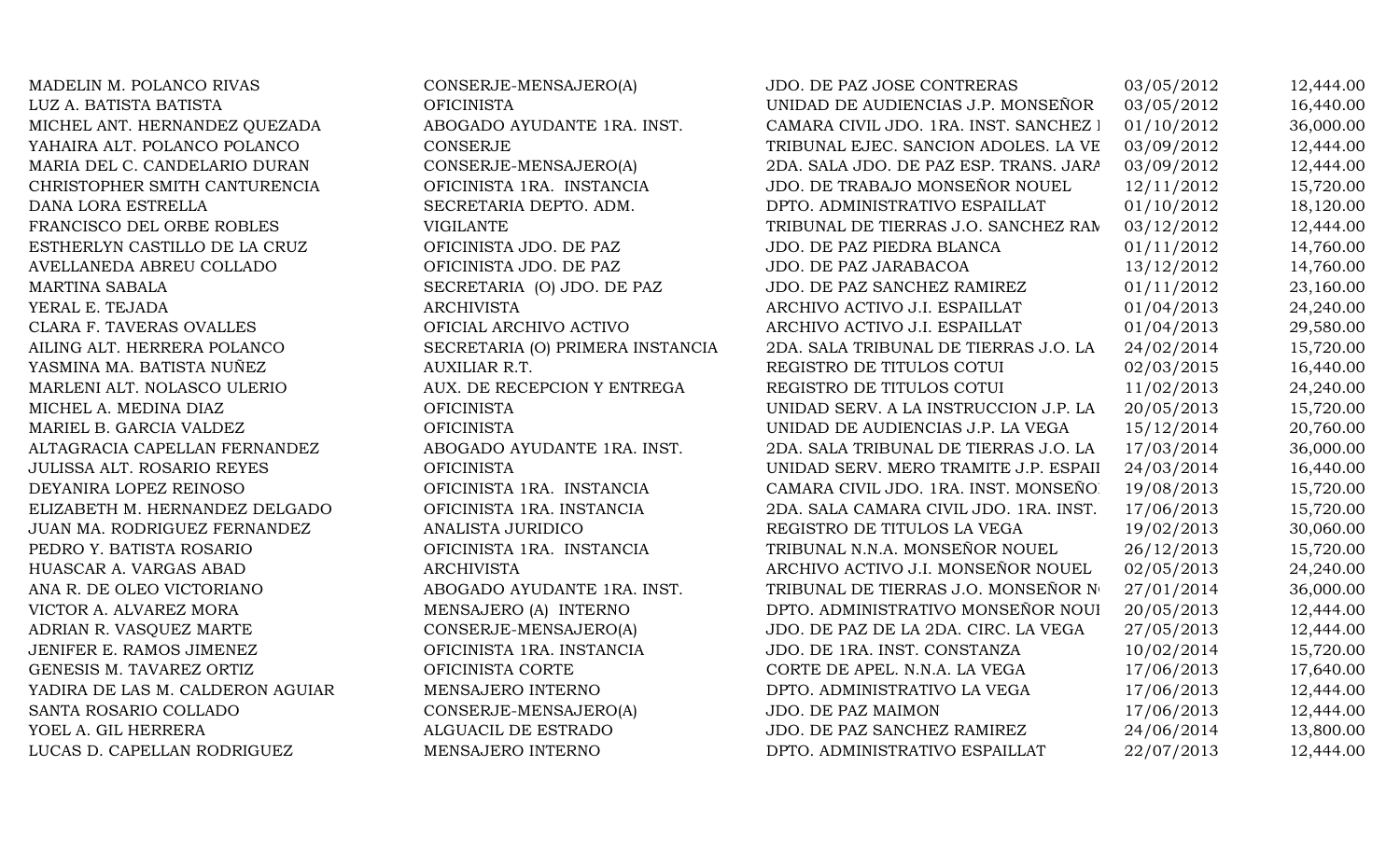YAMILKA MARTINEZ ABREU CONSERJE-MENSAJERO(A) LILIAN C. CRUZ GARCIA OFICINISTA JORGE L. BENCOSME LINARES ALGUACIL DE ESTRADO ANA K. ALFAU VICENTE AUX. DE RECEPCION Y ENTREGA GENESIS P. SUSANA JORGE REVISOR R.T. LUISA DEL C. MARCANO DOMINGUEZ OFICINISTA MAOLI ALT. VALERIO VALDEZ OFICINISTA CORTE CARMEN T. CAMILO SANTOS OFICINISTA J.O. ANDREINA BAUTISTA ENCARNACION OFICINISTA JDO. DE PAZ ROBERTO ANT. VALDEZ SANTIAGO MENSAJERO INTERNO EMELIZA M. EDUARDO MATEO **OFICINISTA 1RA. INSTANCIA** MARIA N. BATISTA PERALTA 1988 PERALTA 200 CONSERJE ARIANNY C. BATISTA JIMENEZ OFICINISTA 1RA. INSTANCIA ELIVANEH PEREZ DURAN OFICINISTA JDO. DE PAZ JOSE A. BATISTA JOSE ALGUACIL DE ESTRADO DARWIN CANELA TEJADA ALGUACIL DE ESTRADO ELVIRA F. VASQUEZ ANGELES OFICINISTA 1RA. INSTANCIA YAHAIRA M. OUEZADA ROMERO **OFICIAL ARCHIVO ACTIVO** ESTEFANY M. RAMOS GARCIA **OFICINISTA 1RA. INSTANCIA** VICTOR A. DIAZ HERRERA ARCHIVISTA MARIELA FRANCISCO NOLASCO ABOGADO AYUDANTE DHARIANA ABREU CRUZ OFICINISTA 1RA. INSTANCIA RAYMELIS A. POLANCO OFICINISTA DEIVI E. RODRIGUEZ GUZMAN ENC. ALMACEN ADMVO. RITA E. DIAZ REINOSO ABOGADO AYUDANTE 1RA. INST. MARLENE R. SUAREZ CRUZ OFICINISTA YOKASTA VALDEZ OGANDO SECRETARIA (O) JDO. DE PAZ MONICA CHEVALIER LEDESMA OFICINISTA CORTE VICTOR R. AMADIS PEÑA **OFICINISTA 1RA. INSTANCIA** ISAAC ML. ESPINOSA GARCIA OFICINISTA 1RA. INSTANCIA CESAR J. DIAZ OPERADOR DE IMPRESION JAEL D. SANTOS CRUZ JUEZ DE LA INSTRUCCION ANDERSON J. CUEVAS MELLA  $JUEZ$  DE PAZ ZULEYCA J. CASTILLO PEÑA JUEZ DE PAZ

| JDO. DE PAZ PIEDRA BLANCA               | 05/08/2013 | 12,444.00  |
|-----------------------------------------|------------|------------|
| UNIDAD CITAC. NOTIF. Y COM. J.P. LA VEC | 05/08/2013 | 20,760.00  |
| JDO. DE PAZ ESPAILLAT                   | 04/12/2013 | 13,800.00  |
| REGISTRO DE TITULOS BONAO               | 23/09/2013 | 24,240.00  |
| REGISTRO DE TITULOS BONAO               | 23/09/2013 | 15,720.00  |
| UNIDAD SERV. MERO TRAMITE J.P. SANCH    | 02/06/2014 | 16,440.00  |
| TRIBUNAL EJEC. SANCION ADOLES. LA VE    | 04/06/2014 | 17,640.00  |
| TRIBUNAL DE TIERRAS J.O. SANCHEZ RAM    | 04/08/2014 | 15,720.00  |
| 2DA. SALA JDO. DE PAZ ESP. TRANS. MON   | 01/05/2014 | 14,760.00  |
| DPTO. ADMINISTRATIVO ESPAILLAT          | 16/12/2013 | 12,444.00  |
| SALA CIVIL TRIBUNAL N.N.A. LA VEGA      | 14/04/2014 | 15,720.00  |
| JDO. DE 1RA. INST. CONSTANZA            | 21/02/2014 | 12,444.00  |
| SALA CIVIL TRIBUNAL N.N.A. LA VEGA      | 06/05/2014 | 15,720.00  |
| JDO. DE PAZ CONSTANZA                   | 28/01/2014 | 14,760.00  |
| JDO. DE PAZ JAMAO AL NORTE              | 21/02/2014 | 13,800.00  |
| TRIBUNAL N.N.A. MONSEÑOR NOUEL          | 03/03/2014 | 13,800.00  |
| CAMARA CIVIL JDO. 1RA. INST. SANCHEZ I  | 01/07/2014 | 15,720.00  |
| ARCHIVO ACTIVO J.I. LA VEGA             | 03/03/2014 | 29,580.00  |
| CAMARA CIVIL JDO. 1RA. INST. ESPAILLAT  | 24/03/2014 | 15,720.00  |
| ARCHIVO ACTIVO J.I. LA VEGA             | 21/04/2014 | 24,240.00  |
| SOPORTE A JUECES J.P. LA VEGA           | 21/04/2014 | 48,894.00  |
| JDO. DE 1RA. INST. CONSTANZA            | 19/05/2014 | 15,720.00  |
| UNIDAD SERV. A LA INSTRUCCION J.P. LA   | 01/05/2014 | 20,760.00  |
| DPTO. ADMINISTRATIVO LA VEGA            | 04/06/2014 | 24,240.00  |
| 1RA. SALA TRIBUNAL DE TIERRAS J.O. LA ' | 11/06/2014 | 36,000.00  |
| UNIDAD SERV. 1RA. INST. J.P. LA VEGA    | 24/06/2014 | 20,760.00  |
| 1RA. SALA JDO. DE PAZ ESP. TRANS. LA VI | 24/06/2014 | 23,160.00  |
| CAMARA CIVIL CORTE APEL. LA VEGA        | 02/07/2014 | 17,640.00  |
| CAMARA CIVIL JDO. 1RA. INST. MONSEÑO.   | 01/12/2014 | 15,720.00  |
| JDO. DE 1RA. INST. CONSTANZA            | 13/01/2016 | 15,720.00  |
| REGISTRO DE TITULOS LA VEGA             | 08/09/2014 | 15,720.00  |
| JDO. DE LA INSTRUCCION SANCHEZ RAMI     | 01/10/2014 | 138,000.00 |
| 2DA. SALA JDO. DE PAZ ESP. TRANS. ESPA  | 01/10/2014 | 108,000.00 |
| 2DA. SALA JDO. DE PAZ ESP. TRANS. LA VI | 01/10/2014 | 108,000.00 |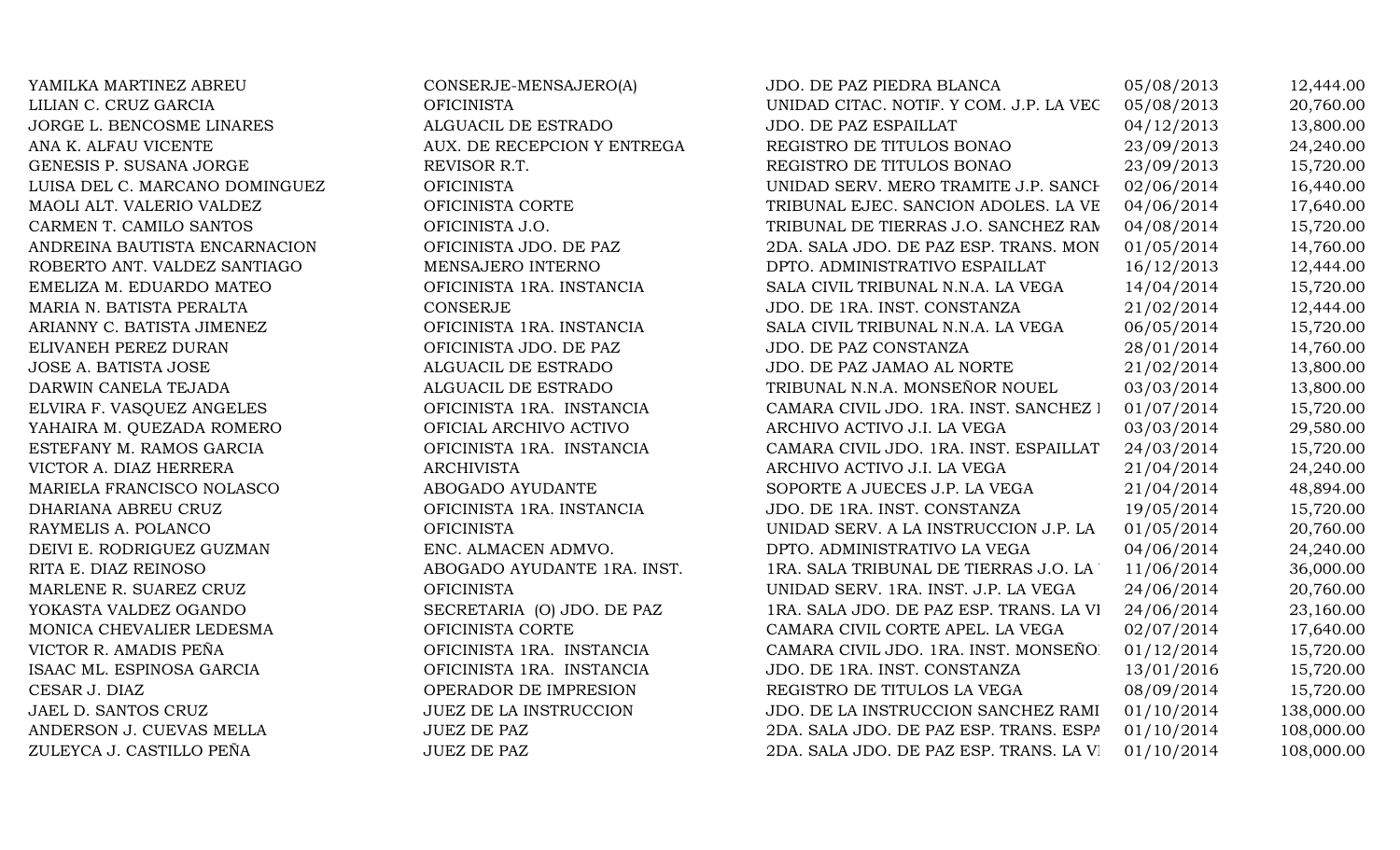| JOSE L. ASENCIO QUEZADA            | <b>JUEZ DE PAZ</b>               | JDO. DE PAZ ASUNTOS MUNIC. MONSEÑO                                      | 01/10/2014 | 108,000.00 |
|------------------------------------|----------------------------------|-------------------------------------------------------------------------|------------|------------|
| SHEILA MATIAS FERNANDEZ            | OFICINISTA CORTE                 | CAMARA CIVIL CORTE APEL. LA VEGA                                        | 13/10/2014 | 17,640.00  |
| GLENY JEREZ SUAREZ                 | <b>CONSERJE</b>                  | DPTO. ADMINISTRATIVO SANCHEZ RAMIRI                                     | 27/10/2014 | 12,444.00  |
| ESTHEFANY E. HIERRO AMEZQUITA      | <b>OFICINISTA</b>                | UNIDAD SERV. ATENCION PERMANENTE J                                      | 27/10/2014 | 16,440.00  |
| ROSY M. VARGAS ALMONTE             | <b>OFICINISTA</b>                | TRIBUNAL DE TIERRAS J.O. ESPAILLAT                                      | 27/10/2014 | 15,720.00  |
| DOLFY E. CAMACHO FELIZ             | OFICINISTA J.O.                  | TRIBUNAL DE TIERRAS J.O. SANCHEZ RAN                                    | 01/12/2014 | 15,720.00  |
| JULISSA CANDELARIO VICTORIANO      | <b>JUEZ DE PAZ</b>               | 1RA. SALA JDO. DE PAZ ESP. TRANS. LA VI                                 | 09/02/2015 | 108,000.00 |
| MABEL C. ROQUE CABRERA             | <b>OFICINISTA</b>                | UNIDAD CITAC. NOTIF. Y COM. J.P. LA VEC                                 | 15/12/2014 | 20,760.00  |
| WASCAR A. ACOSTA GENAO             | MENSAJERO INTERNO                | DPTO. ADMINISTRATIVO SANCHEZ RAMIRI                                     | 15/12/2014 | 12,444.00  |
| FRANKLIN A. HERNANDEZ              | MENSAJERO INTERNO                | DPTO. ADMINISTRATIVO MONSEÑOR NOUI                                      | 12/01/2015 | 12,444.00  |
| YAKELMA REINOSO CAMACHO            | OFICINISTA 1RA. INSTANCIA        | TRIBUNAL N.N.A. SANCHEZ RAMIREZ                                         | 02/02/2015 | 15,720.00  |
| FRANCISCO R. CRUZ SANTIAGO         | OFICINISTA 1RA. INSTANCIA        | <b>JDO. DE TRABAJO ESPAILLAT</b>                                        | 09/02/2015 | 15,720.00  |
| LIVANESSA RODRIGUEZ PAULINO        | <b>OFICINISTA</b>                | UNIDAD SERV. A CORTE J.P. LA VEGA                                       | 02/03/2015 | 20,760.00  |
| NIUVERY MDES. ALCANTARA COLLADO    | OFICINISTA JDO. DE PAZ           | JDO. DE PAZ CONSTANZA                                                   | 23/03/2015 | 14,760.00  |
| CARMEN N. MARTINEZ FERNANDEZ       | OPERADOR DE IMPRESION            | REGISTRO DE TITULOS BONAO                                               | 18/03/2015 | 16,200.00  |
| AURIS A. SANTOS FLORENTINO         | MENSAJERO INTERNO                | DPTO. ADMINISTRATIVO SANCHEZ RAMIRI                                     | 06/04/2015 | 12,444.00  |
| LEIDY J. LESPIN TAPIA              | SECRETARIA (O) PRIMERA INSTANCIA | 1RA. SALA CAMARA CIVIL JDO. 1RA. INST.                                  | 05/05/2015 | 28,860.00  |
| MANUELA VALDEZ DELGADO             | ABOGADO AYUDANTE                 | SOPORTE A JUECES J.P. LA VEGA                                           | 18/05/2015 | 48,894.00  |
| ANA I. ARIAS                       | <b>CONSERJE</b>                  | REGISTRO DE TITULOS COTUI                                               | 20/07/2015 | 12,444.00  |
| MARLENI A. NUÑEZ FERNANDEZ         | AUX. DE ENTREGA                  | REGISTRO DE TITULOS LA VEGA                                             | 03/08/2015 | 16,440.00  |
| INMACULADA PEREZ DE HERNANDEZ      | OFICINISTA JDO. DE PAZ           | 3RA. SALA JDO. DE PAZ ESP. TRANS. MON                                   | 05/08/2015 | 14,760.00  |
| JOSE L. ARIAS MOLINA               | <b>JARDINERO</b>                 | DPTO. ADMINISTRATIVO SANCHEZ RAMIRI                                     | 05/10/2015 | 12,444.00  |
| YAMILKA G. MALDONADO SEVERINO      | <b>OFICINISTA</b>                | UNIDAD DE AUDIENCIAS J.P. ESPAILLAT                                     | 05/10/2015 | 16,440.00  |
| ALTAGRACIA MA. NEPOMUCENO GONZALEZ | <b>ARCHIVISTA</b>                | CAMARA CIVIL JDO. 1RA. INST. SANCHEZ I                                  | 07/12/2015 | 13,920.00  |
| JUAN G. SEVERINO JIMENEZ           | ALGUACIL DE ESTRADO              | JDO. DE PAZ DE LA 1RA. CIRC. LA VEGA                                    | 05/01/2016 | 13,800.00  |
| JOSE DEL C. GARCIA VASQUEZ         | ALGUACIL DE ESTRADO              | 1RA. SALA JDO. DE PAZ ESP. TRANS. ESPA                                  | 16/12/2015 | 13,800.00  |
| DELIO D. BARCACEL CONDE            | ABOGADO AYUDANTE                 | SOPORTE A JUECES J.P. ESPAILLAT                                         | 11/03/2016 | 36,000.00  |
| PAMELA C. ESTRELLA CAMACHO         | <b>CONSERJE</b>                  | TRIBUNAL DE TIERRAS J.O. SANCHEZ RAN                                    | 01/02/2016 | 12,444.00  |
| MERY L. CASTILLO CARABALLO         | OFICINISTA J.O.                  | TRIBUNAL DE TIERRAS J.O. ESPAILLAT                                      | 26/01/2016 | 15,720.00  |
| JOSE A. CRUZ ANDUJAR               | MENSAJERO INTERNO                | DPTO. ADMINISTRATIVO ESPAILLAT                                          | 11/01/2016 | 12,444.00  |
| RANIEL R. ORTIZ MORILLO            | REPRODUCTOR DE DOCUMENTOS        | DPTO. ADMINISTRATIVO LA VEGA                                            | 01/02/2016 | 10,200.00  |
| ENGEL O. VASQUEZ NUÑEZ             |                                  | ENCARGADO(A) OFICINA ADMINISTRATIVA DPTO. ADMINISTRATIVO SANCHEZ RAMIRI | 15/02/2016 | 12,444.00  |
| JESUS ANT. LORA CRUZ               | <b>VIGILANTE</b>                 | TRIBUNAL N.N.A. SANCHEZ RAMIREZ                                         | 29/02/2016 | 12,444.00  |
| LUIS G. CASTILLO CAMACHO           | CONSERJE-MENSAJERO(A)            | JDO. DE PAZ CAYETANO GERMOSEN                                           | 29/02/2016 | 12,444.00  |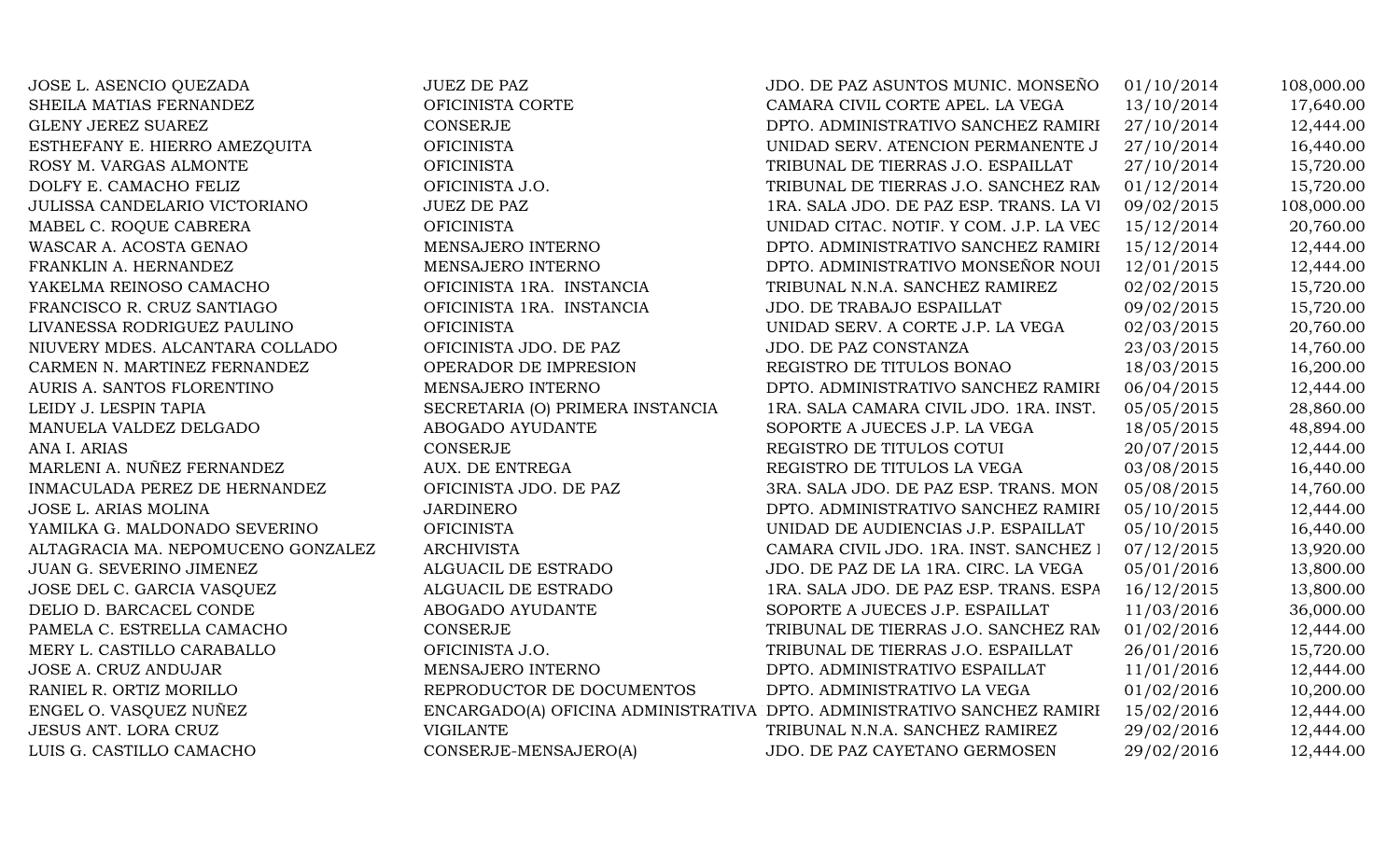| DORIS L. DE LEON ROSARIO      | OFICINISTA JDO. DE PAZ      | 2DA. SALA JDO. DE PAZ ESP. TRANS. LA VI | 14/03/2016 | 14,760.00  |
|-------------------------------|-----------------------------|-----------------------------------------|------------|------------|
| PASCUAL DE JS. TEJADA HOLGUIN | ALGUACIL DE ESTRADO         | JDO. DE PAZ CAYETANO GERMOSEN           | 14/03/2016 | 13,800.00  |
| JOSE L. VASQUEZ CLAUDIO       | OFICINISTA JDO. DE PAZ      | JDO. DE PAZ DE LA 2DA. CIRC. LA VEGA    | 14/03/2016 | 14,760.00  |
| KATHERINE M. HERRERA SANCHEZ  | OFICINISTA 1RA. INSTANCIA   | SALA CIVIL TRIBUNAL N.N.A. LA VEGA      | 14/03/2016 | 15,720.00  |
| FANNY J. SALDIVAR FRIAS       | <b>OFICINISTA</b>           | UNIDAD SERV. MERO TRAMITE J.P. SANCH    | 04/04/2016 | 16,440.00  |
| ARAMIS A. CRUZ CAPELLAN       | MENSAJERO INTERNO           | DPTO. ADMINISTRATIVO ESPAILLAT          | 04/04/2016 | 12,444.00  |
| JOSE G. JIMENEZ SANTOS        | <b>OFICINISTA</b>           | UNIDAD SERV. A LA INSTRUCCION J.P. LA   | 25/04/2016 | 20,760.00  |
| DENISSE MA. SANTOS LOPEZ      | <b>OFICINISTA</b>           | SOPORTE A JUECES J.P. LA VEGA           | 19/05/2016 | 20,760.00  |
| MEYVI A. POLO VASQUEZ         | <b>OFICINISTA</b>           | UNIDAD SERV. 1RA. INST. J.P. LA VEGA    | 23/05/2016 | 20,760.00  |
| VICTOR ML. MARMOLEJOS REYES   | OFICINISTA 1RA. INSTANCIA   | CAMARA CIVIL JDO. 1RA. INST. MONSEÑO.   | 23/05/2016 | 15,720.00  |
| GINA L. GOMEZ ROBLES          | OFICINISTA ATENCION USUARIO | UNIDAD ATENCION AL USUARIO J.P. SANC    | 19/05/2016 | 24,240.00  |
| ALMA MA. GARCIA SANCHEZ       | CONSERJE-MENSAJERO(A)       | JDO. DE PAZ MONSEÑOR NOUEL              | 17/05/2016 | 12,444.00  |
| LIZMEIRY A. HELENA CAMILO     | <b>OFICINISTA</b>           | UNIDAD DE AUDIENCIAS J.P. LA VEGA       | 07/06/2016 | 20,760.00  |
| GABRIEL J. SALCEDO DE LA CRUZ | ALGUACIL DE ESTRADO         | SALA CIVIL TRIBUNAL N.N.A. LA VEGA      | 13/06/2016 | 13,800.00  |
| EDISON ESTEVEZ SANCHEZ        | MENSAJERO INTERNO           | DPTO. ADMINISTRATIVO LA VEGA            | 16/06/2016 | 12,444.00  |
| ADRIA RODRIGUEZ DURAN         | <b>OFICINISTA</b>           | UNIDAD SERV. A EJEC. DE LA PENA J.P. L. | 10/08/2016 | 15,720.00  |
| JOAN E. RODRIGUEZ CRUZ        | <b>JUEZ DE PAZ</b>          | JDO. DE PAZ PIEDRA BLANCA               | 03/10/2016 | 108,000.00 |
| JOSE R. HILARIO SANCHEZ       | <b>OFICINISTA</b>           | UNIDAD CITAC. NOTIF. Y COM. J.P. ESPAIL | 05/09/2016 | 16,440.00  |
| WILDEN J. DEL JESUS HERNANDEZ | OFICINISTA 1RA. INSTANCIA   | TRIBUNAL N.N.A. MONSEÑOR NOUEL          | 19/09/2016 | 15,720.00  |
| MARINO DE JS. SURIEL          | MENSAJERO INTERNO           | TRIBUNAL N.N.A. SANCHEZ RAMIREZ         | 02/11/2016 | 12,444.00  |
| ANA A. QUEZADA CONIL          | OFICINISTA J.O.             | 1RA. SALA TRIBUNAL DE TIERRAS J.O. LA   | 05/06/2017 | 13,362.00  |
| BIANDRA PEREZ RODRIGUEZ       | OFICINISTA J.O.             | 2DA. SALA TRIBUNAL DE TIERRAS J.O. LA   | 07/03/2017 | 15,720.00  |
| FERNANDO A. ABREU VALENCIA    | <b>JUEZ DE PAZ</b>          | JDO. DE PAZ DE LA 2DA. CIRC. LA VEGA    | 16/12/2016 | 108,000.00 |
| JUAN C. FERNANDEZ NUÑEZ       | <b>JUEZ DE PAZ</b>          | 1RA. SALA JDO. DE PAZ ESP. TRANS. JARA  | 16/12/2016 | 108,000.00 |
| SINDY LIZARDO ALBA            | <b>JUEZ DE PAZ</b>          | JDO. DE PAZ JIMA ABAJO                  | 16/12/2016 | 108,000.00 |
| SANDY ANT. CASTILLO BATISTA   | <b>JUEZ DE PAZ</b>          | JDO. DE PAZ JOSE CONTRERAS              | 16/12/2016 | 108,000.00 |
| ISAIAS R. MARTINEZ PEREZ      | <b>JUEZ DE PAZ</b>          | <b>JDO. DE PAZ CEVICOS</b>              | 16/12/2016 | 108,000.00 |
| DANILO J. BRITO ABREU         | OFICINISTA JDO. DE PAZ      | 1RA. SALA JDO. DE PAZ ESP. TRANS. LA VI | 29/11/2016 | 14,760.00  |
| DANIEL ALB. CISNERO BASORA    | MENSAJERO INTERNO           | TRIBUNAL DE TIERRAS J.O. MONSEÑOR NO    | 01/11/2016 | 12,444.00  |
| JAIRO ANT. ESTEVEZ UREÑA      | OFICINISTA JDO. DE PAZ      | 3RA. SALA JDO. DE PAZ ESP. TRANS. LA VI | 12/12/2016 | 14,760.00  |
| YURI F. GOMEZ ENCARNACION     | <b>OFICINISTA</b>           | UNIDAD SERV. A LA INSTRUCCION J.P. LA   | 06/06/2017 | 20,760.00  |
| SUSAN A. FERNANDEZ ACEVEDO    | OFICINISTA J.O.             | 2DA. SALA TRIBUNAL DE TIERRAS J.O. LA   | 07/03/2017 | 15,720.00  |
| MARIA E. BRITO EVANGELISTA    | CONSERJE                    | DPTO. ADMINISTRATIVO SANCHEZ RAMIRI     | 21/11/2016 | 12,444.00  |
| JEURY E. MEDINA MILIANO       | MENSAJERO INTERNO           | DPTO. ADMINISTRATIVO MONSEÑOR NOUI      | 16/01/2017 | 12,444.00  |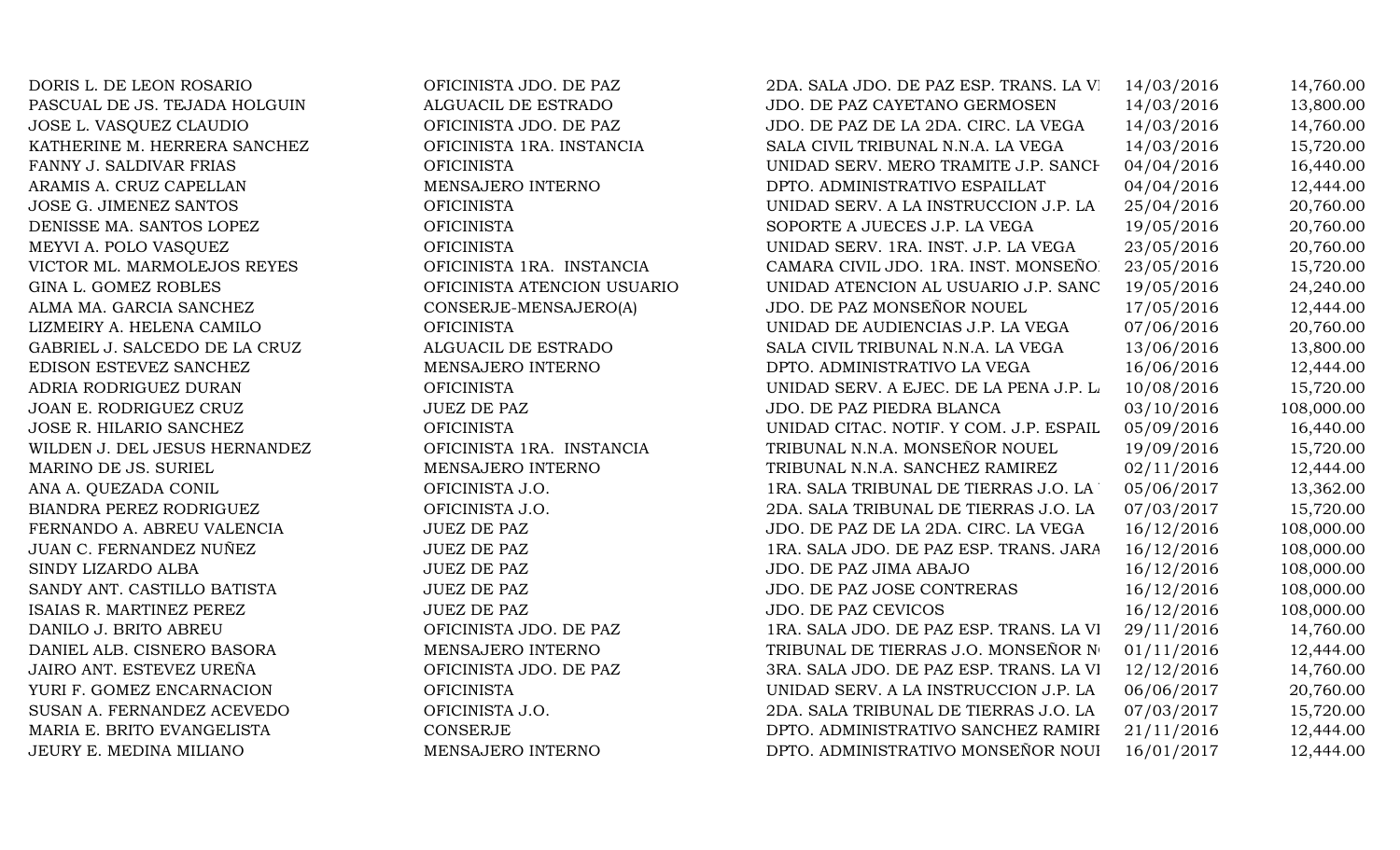JOSE M. MUÑOZ PLASENCIA MENSAJERO INTERNO DEYANIRA ALT. CORONADO NUÑEZ CONSERJE LISMERY PAULINO BURGOS OFICINISTA CARMEN M. SANCHEZ JUEZ DE PAZ RIQUELMI MA. VASQUEZ DIFO. CONSERJE JOSE A. SUAREZ GARCIA OFICINISTA ESMERALDA CONTRERAS NUÑEZ OFICINISTA 1RA. INSTANCIA PATRICIA MA. SANTOS GARCIA OFICINISTA 1RA. INSTANCIA ANGELICA M. GARCIA FERNANDEZ OFICINISTA J.O. JENIFER REYES FERNANDEZ AUXILIAR REGISTRAL NAHUN E. LOPEZ DE LA CRUZ MENSAJERO INTERNO NATASHA M. VERAS FERNANDEZ RECEPCIONISTA RAINIERY F. MENDEZ LEON MENSAJERO INTERNO GENESIS BATISTA LORA OFICINISTA UNIDAD SERV. 1RA. INST. J.P. LA VEGA 02/05/2017 20,760.00 KATHERINE P. MORONTA PAULINO OFICINISTA 1RA. INSTANCIA KATHERIN CASTILLO HERNANDEZ OFICINISTA WANDA ALT. PAULINO NUÑEZ OFICINISTA WIBER L. CRUZ ESPINAL MENSAJERO INTERNO CAROLYN F. CRISOSTOMO JIMENEZ OFICINISTA JDO. DE PAZ YENNY C. DIAZ YTURRINO OFICINISTA OSVALDO J. FABIAN ALCANTARA MENSAJERO INTERNO XIOMARA ALT. CRUZ PICHARDO CONSERJE-MENSAJERO(A) JOSE L. ANDUJAR RODRIGUEZ OFICINISTA JOSEFINA MARTINEZ MARTINEZ **OFICINISTA JDO.** DE PAZ RAQUEL CONTRERAS JEREZ OFICINISTA 1RA. INSTANCIA BRYAN L. RAMOS ABREU MENSAJERO INTERNO LOURDES Y. SALAZAR BRITO SECRETARIA (O) JDO. DE PAZ YOLEINI M. SANCHEZ CONSERJE LISMERI ALT. DIAZ GONZALEZ OFICINISTA JDO. DE PAZ VERONICA DEL C. SANCHEZ MATIAS OFICINISTA MARIA A. POLANCO AGUASVIVAS OFICINISTA JEAN C. CASTILLO LORA OFICINISTA BRAHIAN M. ABREU DURAN OFICINISTA 1RA. INSTANCIA OSCAR FCO. ABREU REYNOSO OFICINISTA UNIDAD DE AUDIENCIAS J.P. MONSEÑOR NOUEL 15/09/2017 16,440.00

| SALA PENAL TRIBUNAL N.N.A. LA VEGA      | 23/01/2017 | 12,444.00  |
|-----------------------------------------|------------|------------|
| DPTO. ADMINISTRATIVO LA VEGA            | 08/02/2017 | 12,444.00  |
| UNIDAD SERV. MERO TRAMITE J.P. SANCH    | 20/02/2017 | 16,440.00  |
| JDO. DE PAZ GASPAR HERNANDEZ            | 31/03/2017 | 108,000.00 |
| DPTO. ADMINISTRATIVO ESPAILLAT          | 06/03/2017 | 12,444.00  |
| UNIDAD DE AUDIENCIAS J.P. MONSEÑOR      | 20/02/2017 | 16,440.00  |
| TRIBUNAL N.N.A. MONSEÑOR NOUEL          | 15/03/2017 | 15,720.00  |
| JDO. DE TRABAJO LA VEGA                 | 13/03/2017 | 15,720.00  |
| 2DA. SALA TRIBUNAL DE TIERRAS J.O. LA   | 09/11/2017 | 15,720.00  |
| REGISTRO DE TITULOS LA VEGA             | 20/02/2017 | 16,440.00  |
| DPTO. ADMINISTRATIVO LA VEGA            | 18/04/2017 | 12,444.00  |
| DPTO. ADMINISTRATIVO LA VEGA            | 19/04/2017 | 14,760.00  |
| DPTO. ADMINISTRATIVO ESPAILLAT          | 25/04/2017 | 12,444.00  |
| UNIDAD SERV. 1RA. INST. J.P. LA VEGA    | 02/05/2017 | 20,760.00  |
| JDO. DE TRABAJO LA VEGA                 | 08/05/2017 | 15,720.00  |
| SOPORTE A JUECES J.P. LA VEGA           | 08/05/2017 | 20,760.00  |
| SOPORTE A JUECES J.P. LA VEGA           | 29/05/2017 | 20,760.00  |
| DPTO. ADMINISTRATIVO LA VEGA            | 29/05/2017 | 12,444.00  |
| 1RA. SALA JDO. DE PAZ ESP. TRANS. LA VI | 08/05/2017 | 14,760.00  |
| UNIDAD SERV. MERO TRAMITE J.P. SANCH    | 10/05/2017 | 16,440.00  |
| DPTO. ADMINISTRATIVO LA VEGA            | 15/05/2017 | 12,444.00  |
| 2DA. SALA JDO. DE PAZ ESP. TRANS. LA VI | 17/05/2017 | 12,444.00  |
| UNIDAD SERV. MERO TRAMITE J.P. MONSI    | 15/05/2017 | 16,440.00  |
| JDO. DE PAZ JAMAO AL NORTE              | 23/05/2017 | 14,760.00  |
| JDO. DE TRABAJO MONSEÑOR NOUEL          | 15/01/2018 | 13,362.00  |
| DPTO. ADMINISTRATIVO LA VEGA            | 29/05/2017 | 12,444.00  |
| JDO. DE PAZ GASPAR HERNANDEZ            | 05/06/2017 | 23,160.00  |
| DPTO. ADMINISTRATIVO SANCHEZ RAMIRI     | 07/06/2017 | 12,444.00  |
| 1RA. SALA JDO. DE PAZ ESP. TRANS. ESPA  | 26/06/2017 | 14,760.00  |
| UNIDAD SERV. MERO TRAMITE J.P. MONSI    | 19/06/2017 | 16,440.00  |
| SOPORTE A JUECES J.P. LA VEGA           | 10/07/2017 | 20,760.00  |
| UNIDAD DE AUDIENCIAS J.P. ESPAILLAT     | 18/09/2017 | 16,440.00  |
| JDO. DE 1RA. INST. CONSTANZA            | 21/08/2017 | 15,720.00  |
| UNIDAD DE AUDIENCIAS J.P. MONSEÑOR      | 15/09/2017 | 16,440.00  |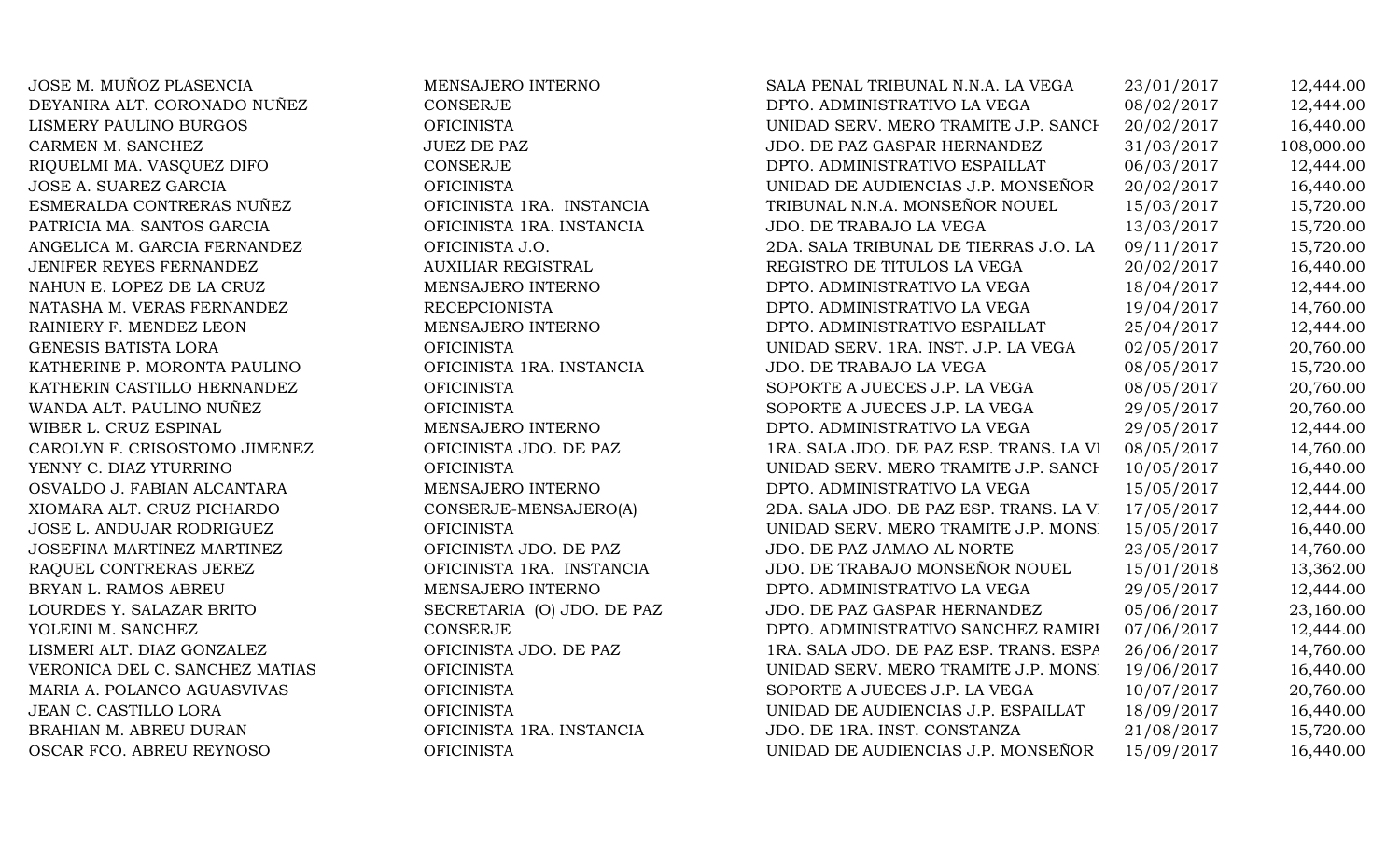| STEPHANIE SURIEL POLANCO            | OFICINISTA JDO. DE PAZ           | JDO. DE PAZ GASPAR HERNANDEZ                                                 | 04/07/2017 | 14,760.00  |
|-------------------------------------|----------------------------------|------------------------------------------------------------------------------|------------|------------|
| LUIS A. FELIX CANDELARIO            | MENSAJERO INTERNO                | DPTO. ADMINISTRATIVO LA VEGA                                                 | 10/07/2017 | 10,557.00  |
| DARMA FCA. DE LOS SANTOS AYBAR      | <b>OFICINISTA</b>                | JDO. DE PAZ SANCHEZ RAMIREZ                                                  | 21/07/2017 | 14,760.00  |
| LUISA MA. SUAREZ PAULINO            | CONSERJE-MENSAJERO(A)            | JDO. DE PAZ JIMA ABAJO                                                       | 14/08/2017 | 12,444.00  |
| JONATHAN LUGO UREÑA                 | MENSAJERO INTERNO                | DPTO. ADMINISTRATIVO LA VEGA                                                 | 14/08/2017 | 12,444.00  |
| DARWIN W. VARONA TEJADA             | MENSAJERO INTERNO                | DPTO. ADMINISTRATIVO MONSEÑOR NOUI                                           | 14/08/2017 | 12,444.00  |
| JOSEFINA MDES. VASQUEZ CHARLES      | OFICINISTA JDO. DE PAZ           | 2DA. SALA JDO. DE PAZ ESP. TRANS. ESPA                                       | 14/08/2017 | 14,760.00  |
| STIP J. MUÑOZ PAYANO                | TECNICO DE REFRIGERACION         | DPTO. ADMINISTRATIVO LA VEGA                                                 | 18/09/2017 | 21,000.00  |
| RAMONA Y. MORALES DE BENCOSME       | <b>OFICINISTA</b>                | JDO. DE PAZ ESPAILLAT                                                        | 19/09/2017 | 14,760.00  |
| LUIS FCO. CRUZ GOMEZ                | ELECTRICISTA II                  | DPTO. ADMINISTRATIVO LA VEGA                                                 | 02/10/2017 | 16,440.00  |
| MARICUSA DEL C. FRIAS MARTE         | OFICINISTA JDO. DE PAZ           | 3RA. SALA JDO. DE PAZ ESP. TRANS. ESPA                                       | 04/09/2017 | 14,760.00  |
| ROSALBA ALT. TIBURCIO COLON         | OFICINISTA 1RA. INSTANCIA        | JDO. DE LA INSTRUCCION CONSTANZA                                             | 08/12/2017 | 13,362.00  |
| SCARLETTE CACERES ANGELES           | OFICINISTA 1RA. INSTANCIA        | 1RA. SALA CAMARA CIVIL JDO. 1RA. INST.                                       | 27/11/2017 | 15,720.00  |
| LUIS J. GARCIA GERMOSO              | MENSAJERO INTERNO                | DPTO. ADMINISTRATIVO LA VEGA                                                 | 30/10/2017 | 10,577.40  |
| MARNEL A. PORTORREAL PORTORREAL     | OFICINISTA JDO. DE PAZ           | JDO. DE PAZ DE LA 2DA. CIRC. LA VEGA                                         | 22/01/2018 | 12,546.00  |
| EXPEDITO PERALTA REYES              |                                  | ENCARGADO(A) OFICINA ADMINISTRATIVA DPTO. ADMINISTRATIVO MARIA TRINIDAD      | 25/08/1997 | 67,405.20  |
| ENIDIA A. OLIVAREZ BONIFACIO        | JUEZ 1RA. INSTANCIA              | SALA PENAL TRIBUNAL N.N.A. DUARTE                                            | 15/10/1998 | 138,000.00 |
| DELFINA A. DE LEON SALAZAR DE CHANG | <b>JUEZ PRESIDENTE CORTE</b>     | CORTE DE APEL. N.N.A. S.F.M.                                                 | 09/04/1992 | 218,640.00 |
| LUIS S. ALMONO NUÑEZ                | <b>JUEZ 1ER. SUSTITUTO CORTE</b> | CAMARA PENAL CORTE APEL. S.F.M.                                              | 12/08/1998 | 205,800.00 |
| MARIA M. DE JESUS ACOSTA            |                                  | SECRETARIA (O) SERVICIO A EJECUCION DUNIDAD SERV. A EJEC. DE LA PENA J.P. S. | 25/03/1992 | 51,004.80  |
| LUZ M. ALMONTE CANDAMO              | <b>ARCHIVISTA</b>                | OFIC. DE ARCHIVO JUDICIAL PJ S.F.M.                                          | 25/03/1996 | 17,640.00  |
| CECILIA I. PICHARDO MARIA           | ABOGADO AYUDANTE CORTE           | TRIBUNAL SUPERIOR DE TIERRAS DPTO. N                                         | 25/03/1988 | 48,894.00  |
| JULIO M. CASTILLO PLATA             | <b>JUEZ PRESIDENTE CORTE</b>     | CORTE DE TRABAJO S.F.M.                                                      | 05/07/1994 | 218,640.00 |
| JUAN J. PAULINO PAULINO             | <b>JUEZ 1ER. SUSTITUTO CORTE</b> | CORTE DE TRABAJO S.F.M.                                                      | 15/08/1994 | 205,800.00 |
| LUIS F. ESPINAL MARTINEZ            | <b>JUEZ 2DO. SUSTITUTO CORTE</b> | CORTE DE TRABAJO S.F.M.                                                      | 26/11/1998 | 199,464.00 |
| SANTIAGO R. CACERES CABRAL          | <b>JUEZ CORTE</b>                | CORTE DE APEL. N.N.A. S.F.M.                                                 | 04/02/1999 | 186,000.00 |
| <b>INES BURGOS VARGAS</b>           | SECRETARIA(O) CORTE              | CORTE DE TRABAJO S.F.M.                                                      | 28/02/1995 | 34,560.00  |
| YUDITH C. FRANCISCO THEN            | OFICINISTA CORTE                 | CORTE DE TRABAJO S.F.M.                                                      | 15/03/1996 | 17,640.00  |
| MARTHA C. DIAZ VILLAFAÑA            | <b>JUEZ PRESIDENTE CORTE</b>     | CAMARA CIVIL CORTE APEL. S.F.M.                                              | 12/08/1998 | 218,640.00 |
| LUIS A. PICHARDO MARIA              | <b>ARCHIVISTA</b>                | OFIC. DE ARCHIVO JUDICIAL PJ S.F.M.                                          | 21/10/1997 | 16,440.00  |
| GLORIA M. LIRIANO                   | SECRETARIA (O) PRIMERA INSTANCIA | 2DA. SALA CAMARA CIVIL JDO. 1RA. INST.                                       | 29/04/1996 | 28,860.00  |
| MARISELA ANTIGUA SANTOS             | JUEZ 1ER. SUSTITUTO CORTE        | CAMARA CIVIL CORTE APEL. S.F.M.                                              | 12/08/1998 | 205,800.00 |
| JOSE A. SANCHEZ DE JESUS            | ALGUACIL DE ESTRADO              | 2DA. SALA CAMARA CIVIL JDO. 1RA. INST.                                       | 01/03/1997 | 13,800.00  |
| DELIO A. CASTILLO TORRES            | MENSAJERO EXTERNO                | DPTO. ADMINISTRATIVO S.F.M.                                                  | 01/06/1998 | 16,440.00  |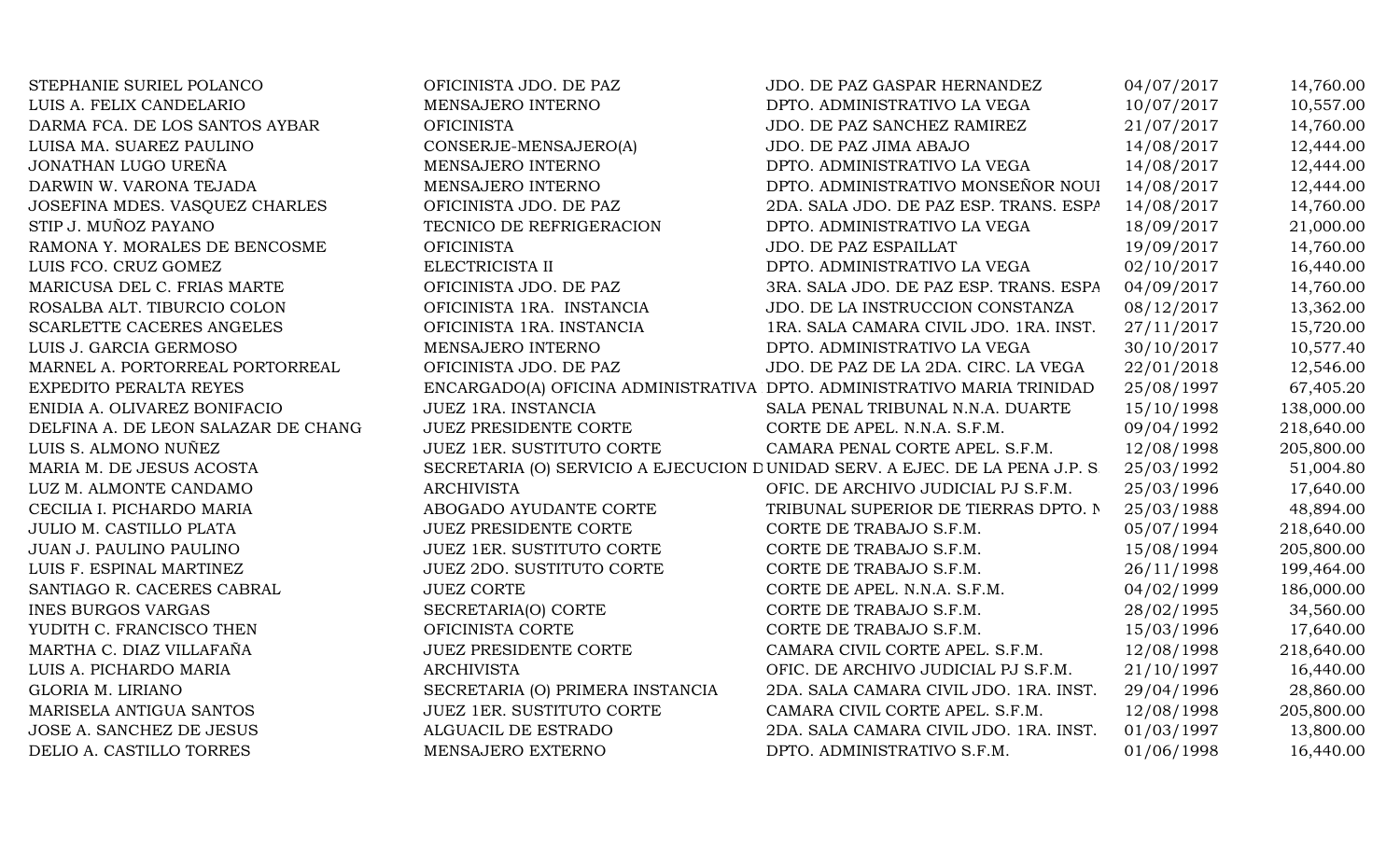| CLAUDIO A. MEDRANO MEJIA       | <b>JUEZ PRESIDENTE CORTE</b>     | CAMARA PENAL CORTE APEL. S.F.M.         | 10/04/1992 | 218,640.00 |
|--------------------------------|----------------------------------|-----------------------------------------|------------|------------|
| JIOVANNY UREÑA DURAN           | ALGUACIL DE ESTRADO              | UNIDAD CITAC. NOTIF. Y COM. J.P. S.F.M. | 24/01/1996 | 14,760.00  |
| MARIA Y. GRULLON               | CONSERJE                         | DPTO. ADMINISTRATIVO S.F.M.             | 25/09/1996 | 12,444.00  |
| RAFAEL DE G. FRETT MEJIA       | <b>JUEZ CORTE</b>                | CORTE DE TRABAJO S.F.M.                 | 04/02/1999 | 186,000.00 |
| CECILIA I. THEN REYNOSO        | SECRETARIA (O) PRIMERA INSTANCIA | JDO. DE TRABAJO DUARTE                  | 12/02/1996 | 28,860.00  |
| JOSE M. CASTILLO PLATA         | <b>CHOFER</b>                    | CORTE DE TRABAJO S.F.M.                 | 05/09/2006 | 24,240.00  |
| MIRTA F. DUARTE MENA           | <b>JUEZ CORTE</b>                | CORTE DE APEL. N.N.A. S.F.M.            | 07/09/1998 | 186,000.00 |
| LOURDES M. GARCIA GELL         | SECRETARIA (O) PRIMERA INSTANCIA | SALA PENAL TRIBUNAL N.N.A. DUARTE       | 01/12/1998 | 28,860.00  |
| JONATHAN R. MINGUEZ GARCIA     | OFICINISTA ATENCION USUARIO      | UNIDAD ATENCION AL USUARIO J.P. HERN    | 02/04/2007 | 20,760.00  |
| RAMON E. YNOA PEÑA             | <b>JUEZ CORTE</b>                | TRIBUNAL SUPERIOR DE TIERRAS DPTO. N    | 12/08/1998 | 186,000.00 |
| HUGO R. CAMILO PEREZ           | MENSAJERO INTERNO                | DPTO. ADMINISTRATIVO HERMANAS MIRA      | 09/11/1987 | 12,444.00  |
| ORQUIDEA M. BRITO BATISTA      | <b>OFICINISTA</b>                | UNIDAD SERV. MERO TRAMITE J.P. HERM.    | 01/04/1997 | 16,440.00  |
| CARMEN J. JOSE                 | OFICINISTA 1RA. INSTANCIA        | CAMARA CIVIL JDO. 1RA. INST. SAMANA     | 27/10/1997 | 15,720.00  |
| ARELIS A. ACOSTA BRETON        | SECRETARIA (O) PRIMERA INSTANCIA | TRIBUNAL N.N.A. MARIA TRINIDAD SANCHI   | 01/08/1998 | 28,860.00  |
| MARLENE Y. HERNANDEZ ULERIO    | SECRETARIA (O) PRIMERA INSTANCIA | CAMARA PENAL JDO. 1RA. INST. MARIA TR   | 01/06/1998 | 38,088.00  |
| EDUARDO BALDERA ALMONTE        | <b>JUEZ 2DO. SUSTITUTO CORTE</b> | CAMARA CIVIL CORTE APEL. S.F.M.         | 12/08/1998 | 199,464.00 |
| DANNIA M. SANTOS PERALTA       | SECRETARIA (O) PRIMERA INSTANCIA | TRIBUNAL DE TIERRAS J.O. MARIA TRINID.  | 01/11/1998 | 28,860.00  |
| CRISTIAN M. GARCIA             | MENSAJERO INTERNO                | DPTO. ADMINISTRATIVO MARIA TRINIDAD     | 23/11/1998 | 12,444.00  |
| RAMON A. CONDE CABRERA         | ALGUACIL DE ESTRADO              | CAMARA CIVIL JDO.1RA. INST. MARIA TRIN  | 17/12/1998 | 13,800.00  |
| <b>JUANA J. TAVERAS BRITO</b>  | <b>CONSERJE</b>                  | DPTO. ADMINISTRATIVO MARIA TRINIDAD     | 14/12/1998 | 12,444.00  |
| MELKIS ANTIGUA                 | JUEZ 2DO. SUSTITUTO CORTE        | CAMARA PENAL CORTE APEL. S.F.M.         | 12/08/1998 | 199,464.00 |
| RAFAEL A. DE JESUS CABRAL      | <b>JUEZ CORTE</b>                | CAMARA PENAL CORTE APEL. S.F.M.         | 13/11/1991 | 186,000.00 |
| ELIZABETH M. ROQUE DE LA CRUZ  | OFICINISTA JDO. DE PAZ           | JDO. DE PAZ VILLA TAPIA                 | 01/03/1998 | 14,760.00  |
| AURA GARCIA DE AZA             | SECRETARIA (O) PRIMERA INSTANCIA | JDO. DE LA INSTRUCCION MARIA TRINIDA    | 26/07/1994 | 38,088.00  |
| NERY ALT. LUNA GARCIA          | JUEZ T.T.J.O.                    | 1RA. SALA TRIBUNAL DE TIERRAS J.O. DU.  | 09/04/1992 | 138,000.00 |
| PORFIRIO ESTEVEZ CANELA        | <b>JUEZ DE LA INSTRUCCION</b>    | 2DO. JDO. DE LA INSTRUCCION DUARTE      | 23/06/1994 | 138,000.00 |
| MANUEL DE JS. DOMINGUEZ ACOSTA | ALGUACIL DE ESTRADO              | JDO. DE PAZ HERMANAS MIRABAL            | 01/07/1991 | 13,800.00  |
| ANGELA R. DE LA CRUZ TEJADA    | OFICINISTA JDO. DE PAZ           | JDO. DE PAZ HERMANAS MIRABAL            | 01/02/1995 | 14,760.00  |
| FRANCISCA R. BRITO VALDEZ      | SECRETARIA (O) JDO. DE PAZ       | JDO. DE PAZ HERMANAS MIRABAL            | 19/10/1987 | 23,160.00  |
| ANDRES REYNOSO SANTANA         | JUEZ 1RA. INSTANCIA              | CAMARA PENAL JDO. 1RA. INST. HERMAN/    | 12/08/1998 | 138,000.00 |
| EDUARDO M. CRUZ CASTELLANOS    | SECRETARIA (O) JDO. DE PAZ       | <b>JDO. DE PAZ TENARES</b>              | 26/09/1986 | 23,160.00  |
| HECTOR B. DE JESUS CABRAL      | <b>JUEZ CORTE</b>                | TRIBUNAL SUPERIOR DE TIERRAS DPTO. N    | 30/04/1987 | 186,000.00 |
| MILDRED ALT. TEJADA PEREZ      | SECRETARIA (O) PRIMERA INSTANCIA | TRIBUNAL DE TIERRAS J.O. HERMANAS MI    | 20/11/1990 | 28,860.00  |
| RADHAR ANT. CORONADO ROMERO    | <b>JUEZ CORTE</b>                | CAMARA CIVIL CORTE APEL. S.F.M.         | 12/08/1998 | 186,000.00 |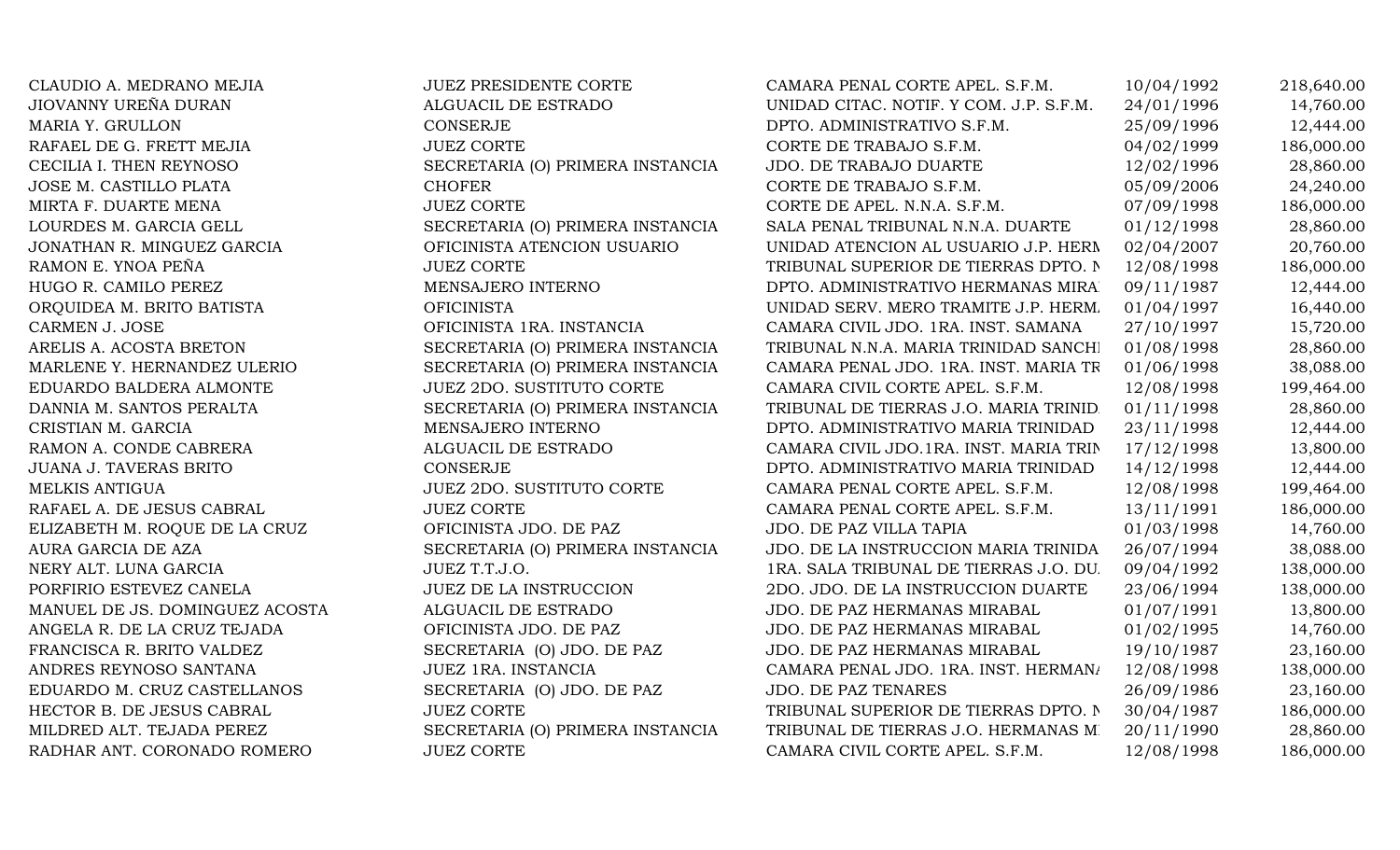| FELIX M. HENRIQUEZ HENRIQUEZ | ALGUACIL DE ESTRADO              | JDO. DE PAZ DUARTE                                                        | 01/09/1993 | 13,800.00  |
|------------------------------|----------------------------------|---------------------------------------------------------------------------|------------|------------|
| PEDRO W. LOPEZ PAULINO       | <b>CONSERJE</b>                  | DPTO. ADMINISTRATIVO S.F.M.                                               | 01/08/1998 | 12,444.00  |
| ANA M. ROSARIO CASTELLANOS   | <b>JUEZ COORDINADOR</b>          | 2DA. SALA TRIBUNAL DE TIERRAS J.O. DU                                     | 04/06/1991 | 154,800.00 |
| DOMINGO S. MARIA SANTOS      | ALGUACIL DE ESTRADO              | 1RA. SALA JDO. DE PAZ ESP. TRANS. DUAI                                    | 01/08/1998 | 13,800.00  |
| JUAN Y. CONCEPCION GUILLEN   | JUEZ JDO. DE TRABAJO             | JDO. DE TRABAJO DUARTE                                                    | 12/08/1998 | 138,000.00 |
| RAFAEL MATIAS RODRIGUEZ      | <b>JUEZ CORTE</b>                | TRIBUNAL EJEC. SANCION ADOLES. S.F.M                                      | 09/04/1992 | 186,000.00 |
| ANTONIO NOLASCO MEJIA        | ALGUACIL DE ESTRADO              | JDO. DE PAZ CASTILLO                                                      | 01/05/1987 | 13,800.00  |
| CRISTINA TORRES NOLASCO      | SECRETARIA (O) JDO. DE PAZ       | JDO. DE PAZ CASTILLO                                                      | 01/05/1991 | 23,160.00  |
| IRIS C. DUARTE DUARTE        | <b>JUEZ CORTE</b>                | CORTE DE TRABAJO S.F.M.                                                   | 12/08/1998 | 186,000.00 |
| CARLOS VALDEZ VASQUEZ        | ALGUACIL DE ESTRADO              | JDO. DE PAZ VILLA RIVAS                                                   | 01/09/1998 | 13,800.00  |
| NANCY A. SEVERINO SANTOS     | <b>JUEZ CORTE</b>                | CAMARA CIVIL CORTE APEL. S.F.M.                                           | 01/11/1995 | 186,000.00 |
| ALEJANDRO SANTOS GARCIA      | ALGUACIL DE ESTRADO              | JDO. DE PAZ ARENOSO                                                       | 14/10/1986 | 13,800.00  |
| ELAUTERIA MENA ROBLES        | SECRETARIA (O) JDO. DE PAZ       | JDO. DE PAZ ARENOSO                                                       | 02/07/1997 | 23,160.00  |
| <b>JOSE HERNANDEZ JOSE</b>   | CONSERJE-MENSAJERO(A)            | JDO. DE PAZ LAS GUARANAS                                                  | 01/08/1991 | 12,444.00  |
| NIURCA DE LA CRUZ LEON       | JUEZ 1RA. INSTANCIA              | CAMARA CIVIL JDO.1RA. INST. MARIA TRIN                                    | 12/08/1998 | 138,000.00 |
| VENECIA CALDERON ALVARADO    | CONSERJE-MENSAJERO(A)            | JDO. DE PAZ CABRERA                                                       | 01/01/1999 | 12,444.00  |
| ROBINSON R. PEÑA ALMONTE     | SECRETARIA (O) JDO. DE PAZ       | JDO. DE PAZ CABRERA                                                       | 21/11/1997 | 23,160.00  |
| RAMON I. GIL GUZMAN          |                                  | JUEZ PRESIDENTE TRIBUNAL COLEGIADO 2DO. TRIBUNAL COL. C/P JDO. 1RA. INST. | 12/08/1998 | 138,000.00 |
| CATALINA MENDOZA OVAEZ       | CONSERJE-MENSAJERO(A)            | JDO. DE PAZ RIO SAN JUAN                                                  | 01/09/1991 | 12,444.00  |
| LUZ C. MARTE VILLA           | <b>JUEZ CORTE</b>                | CORTE DE APEL. N.N.A. S.F.M.                                              | 12/08/1998 | 186,000.00 |
| HERMINIA LOPEZ GUZMAN        | CONSERJE-MENSAJERO(A)            | JDO. DE PAZ EL FACTOR                                                     | 14/06/1988 | 12,444.00  |
| CARMEN M. MARIA              | SECRETARIA (O) JDO. DE PAZ       | JDO. DE PAZ EL FACTOR                                                     | 03/08/1989 | 23,160.00  |
| SALMA BONILLA ACOSTA         |                                  | JUEZ PRESIDENTE TRIBUNAL COLEGIADO TRIBUNAL COL. C/P JDO. 1RA. INST. MARI | 12/08/1998 | 138,000.00 |
| LEOCADIO GARCIA REYES        | ALGUACIL DE ESTRADO              | JDO. DE PAZ SANCHEZ                                                       | 17/01/1997 | 13,800.00  |
| MARIBEL NUÑEZ PAYANO         | SECRETARIA (O) JDO. DE PAZ       | JDO. DE PAZ SANCHEZ                                                       | 01/02/1997 | 23,160.00  |
| SATURNINA ROJAS HICIANO      | <b>JUEZ CORTE</b>                | CAMARA PENAL CORTE APEL. S.F.M.                                           | 12/08/1998 | 186,000.00 |
| VICTOR R. PAULINO RODRIGUEZ  | ALGUACIL DE ESTRADO              | JDO. DE PAZ LAS TERRENAS                                                  | 01/10/1991 | 13,800.00  |
| CARMEN PEREZ GARCIA          | <b>CONSERJE</b>                  | DPTO. ADMINISTRATIVO S.F.M.                                               | 20/11/1990 | 12,444.00  |
| JOHANNE J. DISLA NUÑEZ       | SECRETARIA (O) PRIMERA INSTANCIA | 2DA. SALA TRIBUNAL DE TIERRAS J.O. DU                                     | 01/09/1998 | 28,860.00  |
| GREGORIO CORDERO MEDINA      | JUEZ PRESIDENTE CORTE            | TRIBUNAL SUPERIOR DE TIERRAS DPTO. N                                      | 22/10/1998 | 218,640.00 |
| <b>MARILIN ROSA GABRIEL</b>  | <b>CONSERJE</b>                  | DPTO. ADMINISTRATIVO S.F.M.                                               | 01/12/1998 | 12,444.00  |
| LIZANKA E. PEÑA PEÑALO       | OFICIAL DE SERVICIOS             | REGISTRO DE TITULOS S.F.M.                                                | 09/03/1999 | 42,657.60  |
| DULCE O. MARMOLEJOS MOYA     | ANALISTA JURIDICO                | REGISTRO DE TITULOS S.F.M.                                                | 19/02/1998 | 42,657.60  |
| LUIS ML. MARTINEZ MARMOLEJOS | <b>JUEZ CORTE</b>                | TRIBUNAL SUPERIOR DE TIERRAS DPTO. N                                      | 27/01/1988 | 186,000.00 |
|                              |                                  |                                                                           |            |            |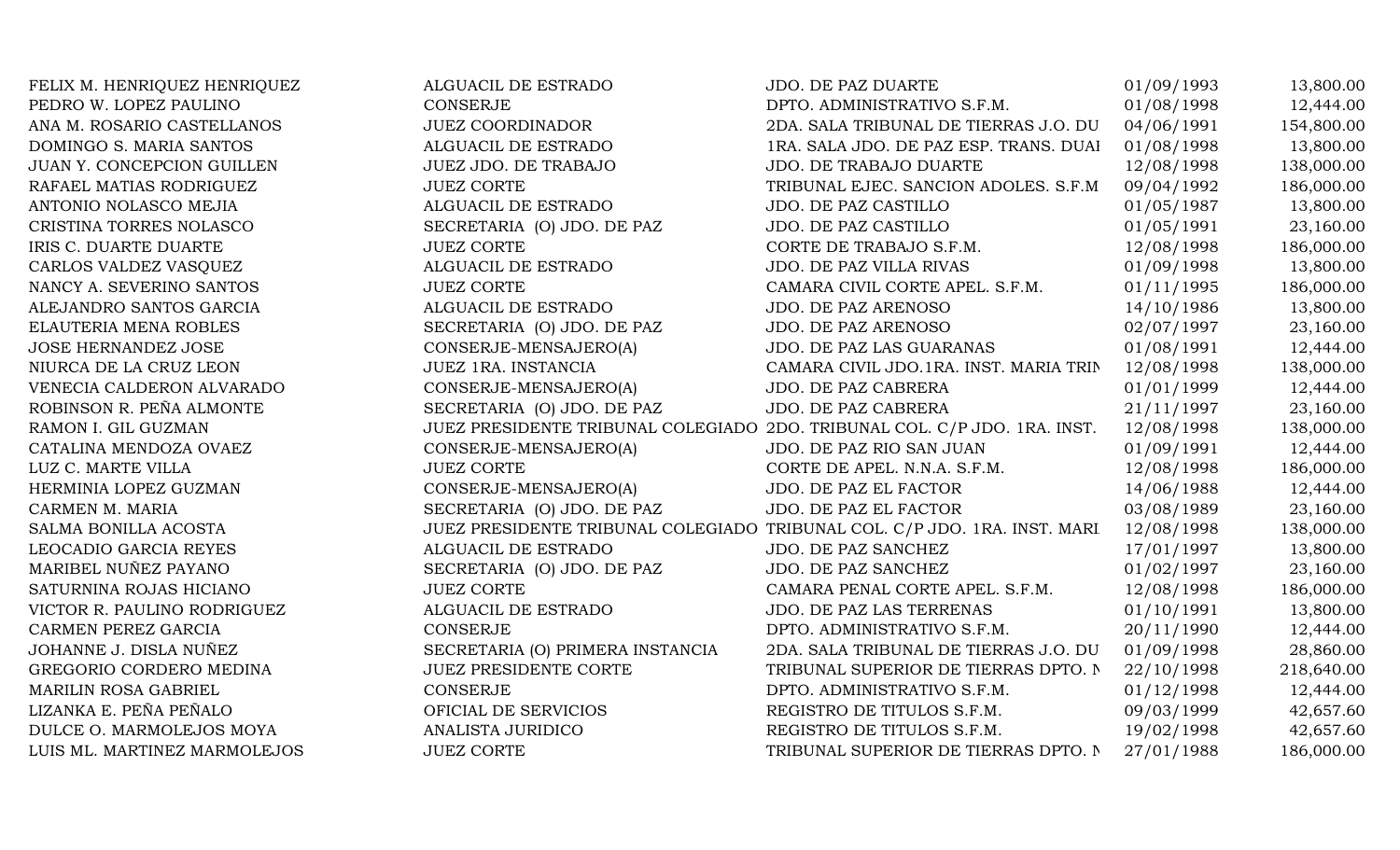| ALEIDA J. MENA GOMEZ          | REGISTRADOR DE TITULOS           | REGISTRO DE TITULOS S.F.M.                                             | 22/10/1998 | 126,000.00 |
|-------------------------------|----------------------------------|------------------------------------------------------------------------|------------|------------|
| MELIDA NUÑEZ CORDERO          | <b>CONSERJE</b>                  | DPTO. ADMINISTRATIVO S.F.M.                                            | 05/03/1997 | 12,444.00  |
| ANA D. FLORES ARIAS           | <b>SECRETARIA</b>                | REGISTRO DE TITULOS S.F.M.                                             | 01/10/1987 | 24,240.00  |
| ANA G. PEÑA DURAN             | SUPERVISOR CENTRO DE CITACIONES  | CENTRO DE CITACIONES DUARTE                                            | 01/03/1999 | 42,657.60  |
| ROSAURA J. MENA PANTALEON     |                                  | ENCARGADO(A) OFICINA ADMINISTRATIVA DPTO. ADMINISTRATIVO HERMANAS MIRA | 01/04/1999 | 67,405.20  |
| LUISA E. FERNANDEZ RODRIGUEZ  | SUPERVISOR CENTRO DE CITACIONES  | UNIDAD CITAC. NOTIF. Y COM. J.P. S.F.M.                                | 01/09/1998 | 51,004.80  |
| LUCILA SANCHEZ CRUZ           | SECRETARIA (O) JDO. DE PAZ       | JDO. DE PAZ VILLA TAPIA                                                | 15/04/1999 | 23,160.00  |
| JOSEFINA N. DIAZ MARTE        | <b>JUEZ DE PAZ</b>               | JDO. DE PAZ DUARTE                                                     | 03/05/1999 | 108,000.00 |
| SINTIQUE S. PERDOMO HERNANDEZ | OFICINISTA TST                   | TRIBUNAL SUPERIOR DE TIERRAS DPTO. N                                   | 03/05/1999 | 17,640.00  |
| JACQUELINES PEREZ FERNANDEZ   | <b>OFICINISTA</b>                | UNIDAD SERV. A LA INSTRUCCION J.P. S.F                                 | 15/04/1999 | 20,760.00  |
| MARIA E. REYES DE LA CRUZ     | OFICINISTA CORTE                 | CAMARA PENAL CORTE APEL. S.F.M.                                        | 01/05/1999 | 17,640.00  |
| SANTA CROUSETT REYES          | ABOGADO AYUDANTE 1RA. INST.      | 2DA. SALA TRIBUNAL DE TIERRAS J.O. DU                                  | 01/06/1999 | 36,000.00  |
| ELSA M. HOLGUIN               | CONSERJE                         | DPTO. ADMINISTRATIVO MARIA TRINIDAD                                    | 13/05/1999 | 12,444.00  |
| LUCIANO CEPEDA ORTEGA         | ANALISTA JURIDICO                | REGISTRO DE TITULOS S.F.M.                                             | 03/05/1999 | 42,657.60  |
| AWILDA C. GABRIEL SANTOS      | SECRETARIA(O) CORTE              | CORTE DE APEL. N.N.A. S.F.M.                                           | 01/06/1999 | 34,560.00  |
| FRANKLIN MEJIA BALDERA        | REGISTRADOR DE TITULOS           | REGISTRO DE TITULOS NAGUA                                              | 01/08/1999 | 126,000.00 |
| AGUSTINA ARACENA SANTOS       | SECRETARIA (O) JDO. DE PAZ       | JDO. DE PAZ VILLA RIVAS                                                | 02/08/1999 | 23,160.00  |
| JOEL UREÑA VENTURA            | OFICINISTA 1RA. INSTANCIA        | TRIBUNAL N.N.A. MARIA TRINIDAD SANCHI                                  | 16/08/1999 | 15,720.00  |
| ORLANDO R. PAULA RAMOS        | <b>VIGILANTE</b>                 | SALA CIVIL TRIBUNAL N.N.A. DUARTE                                      | 06/09/1999 | 12,780.00  |
| BELKIS E. HERRERA FAMILIA     | <b>RECEPCIONISTA</b>             | DPTO. ADMINISTRATIVO S.F.M.                                            | 01/10/1999 | 14,760.00  |
| ALTAGRACIA ROJAS              | <b>CONSERJE</b>                  | DPTO. ADMINISTRATIVO HERMANAS MIRA                                     | 01/10/1999 | 12,444.00  |
| ARELIS I. CAMILO FERNANDEZ    | SECRETARIA (O) PRIMERA INSTANCIA | 1RA. SALA TRIBUNAL DE TIERRAS J.O. DU.                                 | 11/10/1999 | 28,860.00  |
| VALENTINA MARTE ALVARADO      | JUEZ 1RA. INSTANCIA              | 2DA. SALA CAMARA CIVIL JDO. 1RA. INST.                                 | 01/12/2005 | 138,000.00 |
| ANA F. GARCIA RAMOS           | CONSERJE                         | DPTO. ADMINISTRATIVO S.F.M.                                            | 01/02/2000 | 12,444.00  |
| MARIA M. CORDERO VASQUEZ      | CONSERJE-MENSAJERO(A)            | JDO. DE PAZ HOSTOS                                                     | 06/03/2000 | 12,444.00  |
| ERIBERTO LUIS JOHNSON         | JUEZ SUST. PTE. COLEGIADO        | TRIBUNAL COL. C/P JDO. 1RA. INST. MARI                                 | 20/03/2000 | 138,000.00 |
| ANTONIO TEJEDA MARIÑEZ        | DIRECTOR (A) REGIONAL MENSURAS   | DIRECCION REG. MENSURAS CAT. DPTO. I                                   | 03/04/2000 | 117,532.80 |
| DOMINICA MARIA VALDEZ         | CONSERJE-MENSAJERO(A)            | JDO. DE PAZ ARENOSO                                                    | 02/05/2000 | 12,444.00  |
| ISMENIA M. MARTINEZ BEJARAN   | SECRETARIA(O) CORTE              | TRIBUNAL SUPERIOR DE TIERRAS DPTO. N                                   | 03/07/2000 | 43,840.80  |
| DAMARIS MAYI CAMILO           | ABOGADO AYUDANTE                 | SOPORTE A JUECES J.P. S.F.M.                                           | 15/06/2000 | 48,894.00  |
| CATERINE REYNOSO DE DEL ORBE  | SECRETARIA (O) JDO. DE PAZ       | JDO. DE PAZ PIMENTEL                                                   | 21/09/2000 | 23,160.00  |
| LISANIA P. NIN JAVIER         | SECRETARIA (O) PRIMERA INSTANCIA | CAMARA CIVIL JDO. 1RA. INST. SAMANA                                    | 02/10/2000 | 28,860.00  |
| MIGUELINA VARGAS SANTOS       | <b>JUEZ CORTE</b>                | TRIBUNAL SUPERIOR DE TIERRAS DPTO. N                                   | 03/10/2000 | 186,000.00 |
| RICARDO PEREZ FELIZ           | <b>ARCHIVISTA</b>                | TRIBUNAL SUPERIOR DE TIERRAS DPTO. N                                   | 10/04/2006 | 24,240.00  |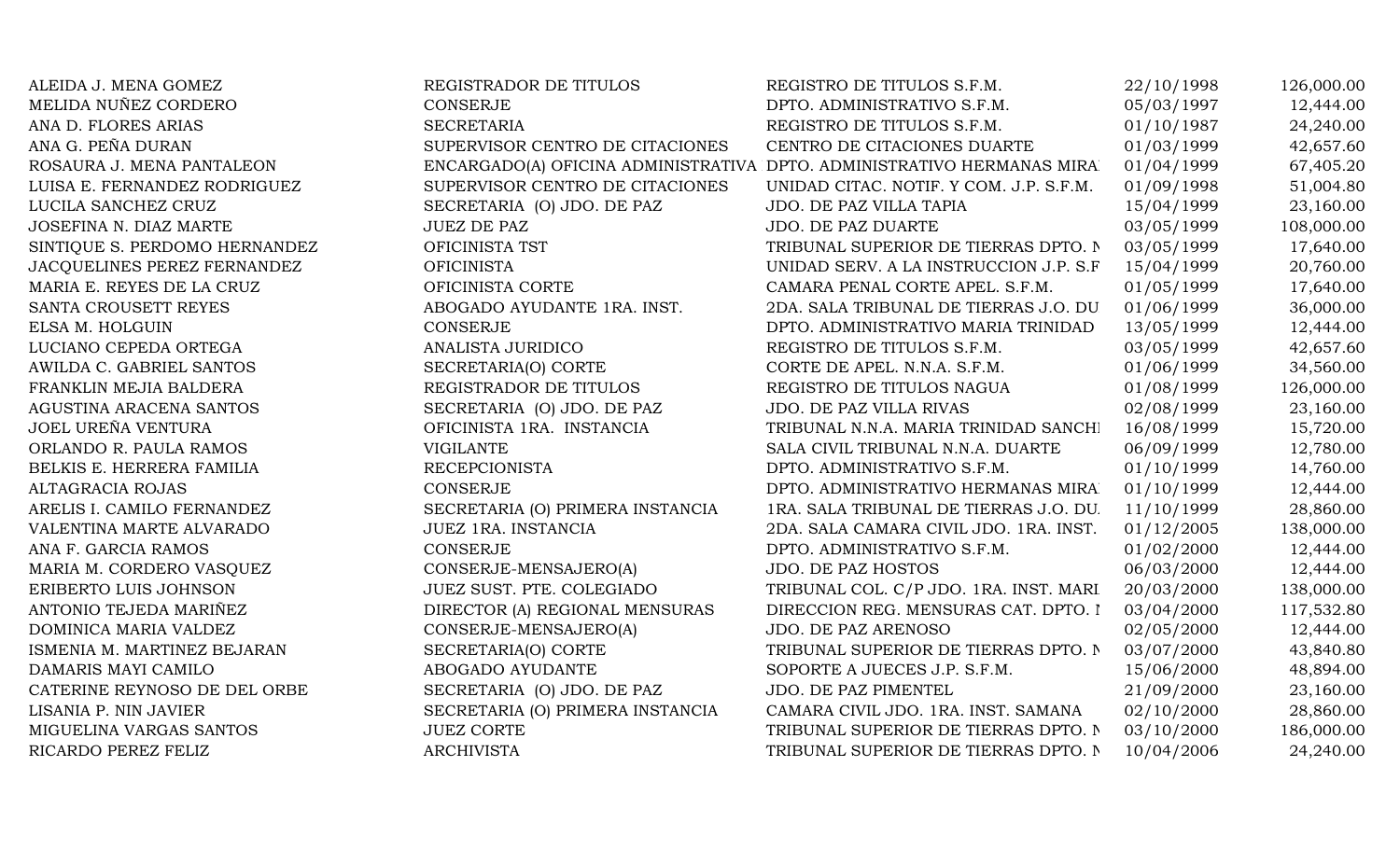| MARGARITA CABA ALBA             | SUPERVISOR DE AUDIENCIAS         | UNIDAD DE AUDIENCIAS J.P. S.F.M.        | 09/01/2001 | 51,004.80  |
|---------------------------------|----------------------------------|-----------------------------------------|------------|------------|
| MIGUEL A. CABRERA DE LOS SANTOS | MENSAJERO INTERNO                | DPTO. ADMINISTRATIVO S.F.M.             | 01/02/2001 | 12,444.00  |
| JOSE M. PAULINO RODRIGUEZ       | ALGUACIL DE ESTRADO              | UNIDAD CITAC. NOTIF. Y COM. J.P. S.F.M. | 01/02/2001 | 14,760.00  |
| JHOANNY E. CASTILLO CALDERON    | SECRETARIA (O) PRIMERA INSTANCIA | SALA CIVIL TRIBUNAL N.N.A. DUARTE       | 01/02/2001 | 28,860.00  |
| JORGE O. POLANCO DISLA          | ALGUACIL DE ESTRADO              | <b>JDO. DE PAZ HOSTOS</b>               | 01/04/2001 | 13,800.00  |
| GABRIEL JIMENEZ Y MIGUEL        | CONSERJE-MENSAJERO(A)            | JDO. DE PAZ SANCHEZ                     | 02/04/2001 | 12,444.00  |
| RAMONA REYES DE JESUS           | OFICINISTA JDO. DE PAZ           | JDO. DE PAZ EL FACTOR                   | 07/05/2001 | 14,760.00  |
| LUISA M. BONILLA NUÑEZ          | SECRETARIA DE JUEZ CORTE         | TRIBUNAL SUPERIOR DE TIERRAS DPTO. N    | 07/05/2001 | 23,640.00  |
| DAMARYS Y. BELTRE LUCIANO       | <b>CONSERJE</b>                  | DPTO. ADMINISTRATIVO MARIA TRINIDAD     | 05/06/2001 | 12,444.00  |
| VANNA L. AMARANTE GUTIERREZ     | SECRETARIA (O) GENERAL           | SECRETARIA GENERAL J.P. S.F.M.          | 02/07/2001 | 77,836.80  |
| NILSA R. MARTE ALVARADO         | JUEZ 1RA. INSTANCIA              | TRIBUNAL COL. C/P JDO. 1RA. INST. DUAF  | 11/05/2006 | 138,000.00 |
| SANDRA RODRIGUEZ MARTE          | <b>JUEZ DE PAZ</b>               | JDO. DE PAZ CABRERA                     | 09/08/2001 | 108,000.00 |
| PEDRO R. DE LA CRUZ BURGOS      | REGISTRADOR DE TITULOS           | REGISTRO DE TITULOS SALCEDO             | 01/09/2001 | 126,000.00 |
| JOSE ML. NUÑEZ GARCIA           | <b>AUXILIAR REGISTRAL</b>        | REGISTRO DE TITULOS SALCEDO             | 17/09/2001 | 16,200.00  |
| BERNICE LOPEZ LORA              | <b>CONSERJE</b>                  | TRIBUNAL N.N.A. MARIA TRINIDAD SANCHI   | 01/08/2001 | 12,444.00  |
| <b>JOSE ROSARIO MARIA</b>       | MAYORDOMO III                    | DPTO. ADMINISTRATIVO HERMANAS MIRA      | 14/11/2001 | 13,800.00  |
| ANA DEL C. DOMINGUEZ ACOSTA     | ANALISTA JURIDICO                | REGISTRO DE TITULOS SALCEDO             | 01/05/2002 | 30,060.00  |
| DORIS S. BLANCO DE LEON         | ANALISTA JURIDICO                | REGISTRO DE TITULOS SALCEDO             | 03/06/2002 | 30,060.00  |
| DOMINGO CACERES EVANGELISTA     | ALGUACIL DE ESTRADO              | CAMARA CIVIL JDO. 1RA. INST. HERMANAS   | 01/11/2001 | 13,800.00  |
| DAMARIS A. ROJAS CABRAL         | ALGUACIL DE ESTRADO              | JDO. DE PAZ CABRERA                     | 01/10/2001 | 13,800.00  |
| MILDRED M. CAMILO JAVIER        | SECRETARIA DE JUEZ CORTE         | TRIBUNAL SUPERIOR DE TIERRAS DPTO. N    | 02/01/2002 | 23,640.00  |
| DOMINGA GRULLON TEJADA          | ALGUACIL DE ESTRADO              | CAMARA CIVIL CORTE APEL. S.F.M.         | 01/03/2002 | 13,800.00  |
| LUJAMIN DEL C. GIL MORILLO      | ABOGADO AYUDANTE                 | SOPORTE A JUECES J.P. S.F.M.            | 02/01/2007 | 48,894.00  |
| DANNY A. BETANCES PEREZ         | ALGUACIL DE ESTRADO              | JDO. DE TRABAJO DUARTE                  | 08/07/2002 | 13,800.00  |
| TANIA J. FLORENTINO PAULA       | <b>OFICINISTA</b>                | UNIDAD SERV. 1RA. INST. J.P. S.F.M.     | 01/11/2017 | 20,760.00  |
| ANA M. GUZMAN FELIPE            | OFICINISTA 1RA. INSTANCIA        | SALA CIVIL TRIBUNAL N.N.A. DUARTE       | 01/10/2002 | 15,720.00  |
| ANTONIA ROSARIO VENTURA         | <b>JUEZ DE PAZ</b>               | 2DA. SALA JDO. DE PAZ ESP. TRANS. DUAI  | 14/10/2002 | 108,000.00 |
| INDHIRA PAULINO POLANCO         | JUEZ 1RA. INSTANCIA              | SALA CIVIL TRIBUNAL N.N.A. DUARTE       | 14/10/2002 | 138,000.00 |
| GUSTAVO A. OLIVAREZ VARGAS      | <b>ARCHIVISTA</b>                | ARCHIVO ACTIVO J.I. DUARTE              | 18/11/2002 | 24,240.00  |
| CORIDES PEREZ HILARIO           | ALGUACIL DE ESTRADO              | TRIBUNAL N.N.A. MARIA TRINIDAD SANCHI   | 06/03/2003 | 13,800.00  |
| ANTONIO ML. LOPEZ               | JUEZ T.T.J.O.                    | TRIBUNAL DE TIERRAS J.O. HERMANAS MI    | 03/03/2003 | 138,000.00 |
| MARIA DEL C. LIRIANO LEONARDO   | CONSERJE-MENSAJERO(A)            | JDO. DE PAZ VILLA TAPIA                 | 21/04/2003 | 12,444.00  |
| GIANILDA JOSE FERMIN            | <b>AUXILIAR ADMINISTRATIVO</b>   | CENTRO DE ENTREVISTA SAMANA             | 23/06/2003 | 15,720.00  |
| MARKYS G. OLIVO TAVAREZ         | OFICINISTA JDO. DE PAZ           | JDO. DE PAZ SANCHEZ                     | 21/07/2003 | 14,760.00  |
|                                 |                                  |                                         |            |            |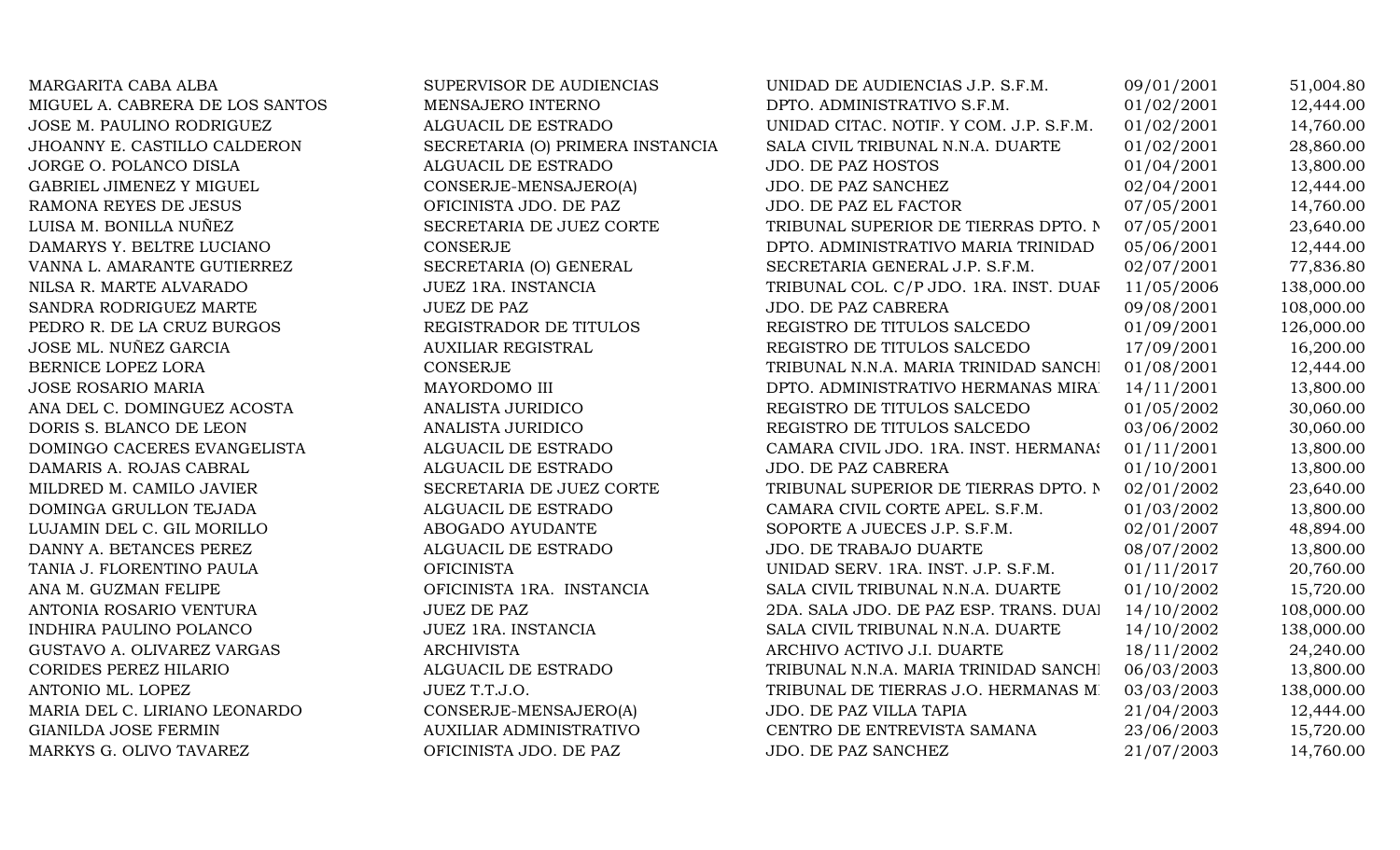| JOANNI ALT. ACEVEDO PAULINO     | ANALISTA JURIDICO                                                         | REGISTRO DE TITULOS S.F.M.              | 30/07/2003 | 30,060.00  |
|---------------------------------|---------------------------------------------------------------------------|-----------------------------------------|------------|------------|
| PATRICIA DE JESUS ADAMES        | SECRETARIA (O) JDO. DE PAZ                                                | JDO. DE PAZ LAS TERRENAS                | 05/08/2003 | 23,160.00  |
| CONFESOR ANT. ROSARIO ALMONTE   | <b>REFERENCISTA</b>                                                       | ARCHIVO ACTIVO J.I. SAMANA              | 01/05/2008 | 24,240.00  |
| ELIZABETH MIRAMBEAUX PEÑA       | REPRESENTANTE DE INFORMACION                                              | CENTRO INF. ORIENT. CIUDADANA PJ S.F.I  | 17/11/2003 | 24,240.00  |
| VIDELKA F. ALMONTE VENTURA      | SECRETARIA (O) JDO. DE PAZ                                                | JDO. DE PAZ DUARTE                      | 14/01/2004 | 23,160.00  |
| MANUELA H. ACOSTA PEÑA          | JUEZ PRESIDENTE TRIBUNAL COLEGIADO 1ER. TRIBUNAL COL. C/P JDO. 1RA. INST. |                                         | 23/02/2009 | 138,000.00 |
| MELBA ALT. CANDELARIO VENTURA   | SECRETARIA (O) JDO. DE PAZ                                                | JDO. DE PAZ LAS GUARANAS                | 16/03/2004 | 23,160.00  |
| OLETTI E. PANTALEON RODRIGUEZ   | <b>AUXILIAR REGISTRAL</b>                                                 | REGISTRO DE TITULOS S.F.M.              | 12/04/2004 | 24,240.00  |
| CARMEN I. VENTURA ROMANO        | SECRETARIA(O) CORTE                                                       | TRIBUNAL EJEC. SANCION ADOLES. S.F.M    | 19/05/2004 | 34,560.00  |
| FRANCISCA PICHARDO HILARIO      | ABOGADO AYUDANTE 1RA. INST.                                               | CAMARA CIVIL JDO.1RA. INST. MARIA TRIN  | 01/07/2004 | 36,000.00  |
| JAIRO K. GARCIA GOMEZ           | ANALISTA JURIDICO                                                         | REGISTRO DE TITULOS NAGUA               | 27/07/2004 | 30,120.00  |
| BEIQUEL H. GONZALEZ COLON       | ENC. ALMACEN ADMVO.                                                       | DPTO. ADMINISTRATIVO S.F.M.             | 01/10/2004 | 24,240.00  |
| LINA M. ALVAREZ HOLGUIN         | REGISTRADOR DE TITULOS                                                    | REGISTRO DE TITULOS SAMANA              | 01/11/2004 | 126,000.00 |
| RAFAELINA ALT. ESCAÑO GARCIA    | OFICINISTA J.O.                                                           | TRIBUNAL DE TIERRAS J.O. HERMANAS MI    | 02/12/2004 | 15,720.00  |
| MARILYN RODRIGUEZ THEN          | <b>OFICINISTA</b>                                                         | UNIDAD SERV. A LA INSTRUCCION J.P. S.F  | 17/02/2005 | 24,240.00  |
| ANA L. PANTALEON SALCEDO        | <b>OFICINISTA</b>                                                         | UNIDAD DE AUDIENCIAS J.P. HERMANAS I    | 04/03/2005 | 16,440.00  |
| JOSE BDO. DE JESUS VASQUEZ      | ALGUACIL DE ESTRADO                                                       | JDO. DE PAZ VILLA TAPIA                 | 01/02/2005 | 13,800.00  |
| CIRCI L. AMARANTE GUTIERREZ     | SECRETARIA DE JUEZ CORTE                                                  | TRIBUNAL SUPERIOR DE TIERRAS DPTO. N    | 07/03/2005 | 23,640.00  |
| LUIS A. TAVERAS MARTE           | JUEZ T.T.J.O.                                                             | TRIBUNAL DE TIERRAS J.O. MARIA TRINID.  | 01/03/2011 | 138,000.00 |
| ROSELY GENAO GONZALEZ           | ABOGADO AYUDANTE                                                          | SOPORTE A JUECES J.P. S.F.M.            | 16/03/2005 | 48,894.00  |
| SIMON P. HERNANDEZ              | ALGUACIL DE ESTRADO                                                       | UNIDAD CITAC. NOTIF. Y COM. J.P. S.F.M. | 04/04/2005 | 14,760.00  |
| INGRID ALT. DE JESUS PEREZ      | ABOGADO AYUDANTE 1RA. INST.                                               | 1RA. SALA TRIBUNAL DE TIERRAS J.O. DU.  | 01/04/2005 | 36,000.00  |
| CRISTINO CEPEDA OZORIA          | <b>VIGILANTE</b>                                                          | DPTO. ADMINISTRATIVO MARIA TRINIDAD     | 28/04/2005 | 12,780.00  |
| RAQUEL BAUTISTA AMPARO          | <b>OFICINISTA</b>                                                         | UNIDAD SERV. A CORTE J.P. S.F.M.        | 17/05/2005 | 20,760.00  |
| <b>JUAN A. GOMEZ TAVERAS</b>    | OFICINISTA 1RA. INSTANCIA                                                 | TRIBUNAL N.N.A. MARIA TRINIDAD SANCHI   | 01/06/2005 | 15,720.00  |
| YUDELKA VARGAS                  | OFICINISTA 1RA. INSTANCIA                                                 | JDO. DE TRABAJO DUARTE                  | 03/08/2005 | 15,720.00  |
| DUMETCKA N. GOMEZ JIMENEZ       | OFICINISTA 1RA. INSTANCIA                                                 | SALA CIVIL TRIBUNAL N.N.A. DUARTE       | 21/09/2005 | 15,720.00  |
| EMMANUEL D. GARCIA REYNA        | ALGUACIL DE ESTRADO                                                       | UNIDAD CITAC. NOTIF. Y COM. J.P. HERMA  | 10/10/2005 | 14,760.00  |
| YOHANNY Y. SEVERINO DE JESUS    | SECRETARIA (O) PRIMERA INSTANCIA                                          | CAMARA CIVIL JDO. 1RA. INST. HERMANAS   | 01/11/2005 | 27,174.00  |
| MARIELY ROSARIO MORILLO         | OFICINISTA 1RA. INSTANCIA                                                 | SALA PENAL TRIBUNAL N.N.A. DUARTE       | 01/12/2005 | 15,720.00  |
| MARLENY MAYI GIL                | OFICINISTA CORTE                                                          | CORTE DE APEL. N.N.A. S.F.M.            | 01/11/2005 | 17,640.00  |
| RAMONA SOSA CANARIO             | <b>ARCHIVISTA</b>                                                         | ARCHIVO ACTIVO J.I. SAMANA              | 01/12/2005 | 24,240.00  |
| RAMONA M. HERNANDEZ MIESES      | OFICINISTA 1RA. INSTANCIA                                                 | CAMARA CIVIL JDO. 1RA. INST. SAMANA     | 17/01/2006 | 15,720.00  |
| FRANCISCO ALB. ESPINAL ALMANZAR | ALGUACIL DE ESTRADO                                                       | SALA CIVIL TRIBUNAL N.N.A. DUARTE       | 01/03/2006 | 13,800.00  |
|                                 |                                                                           |                                         |            |            |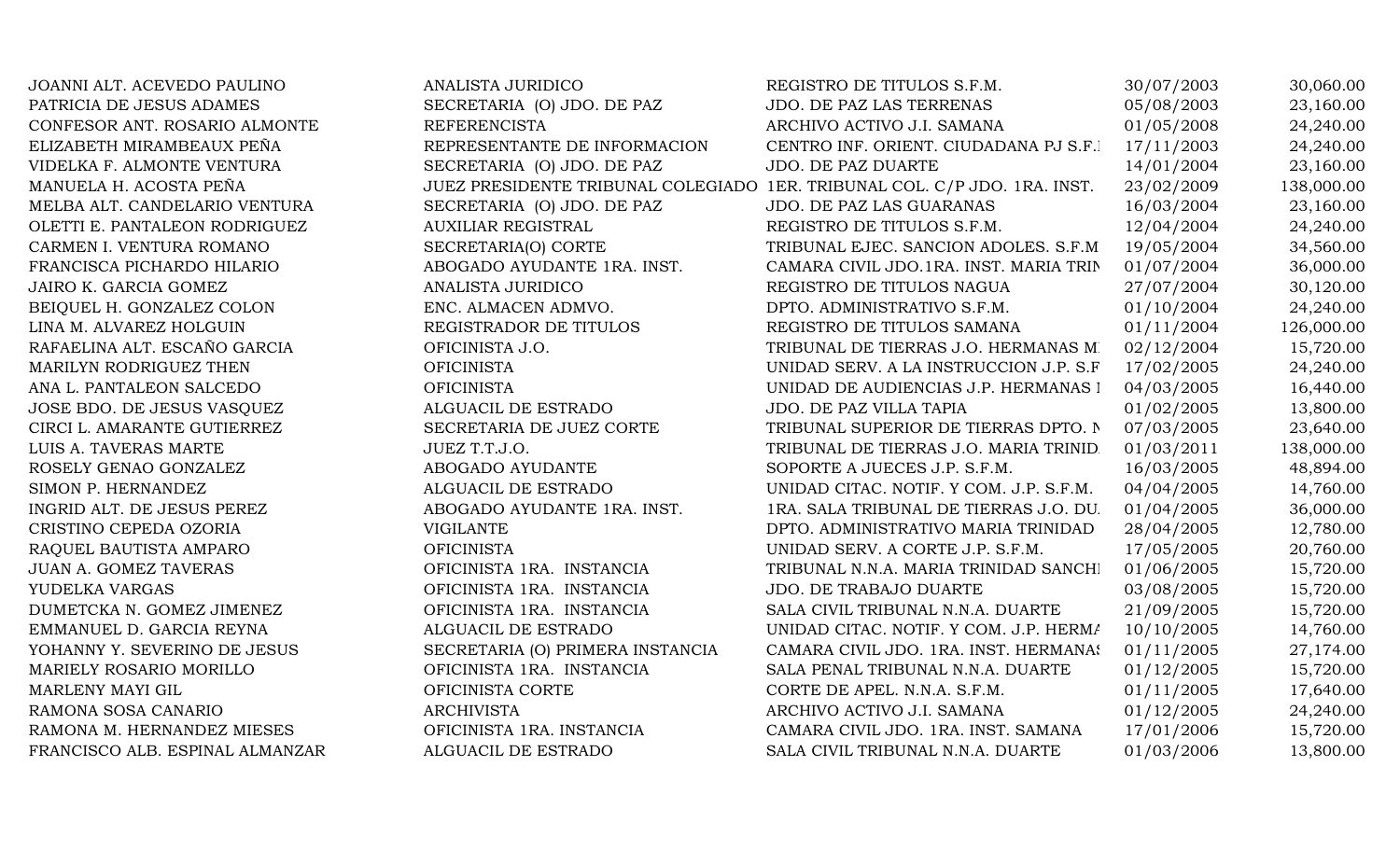| TOPACIO LAJARA PAULA          | OFICINISTA TST                  | TRIBUNAL SUPERIOR DE TIERRAS DPTO. N   | 06/04/2006 | 17,640.00  |
|-------------------------------|---------------------------------|----------------------------------------|------------|------------|
| <b>JOSE ALB. SOSA</b>         | <b>VIGILANTE</b>                | DPTO. ADMINISTRATIVO HERMANAS MIRA.    | 10/05/2006 | 12,780.00  |
| ROSSY T. PEREZ DE MENA        | ABOGADO AYUDANTE CORTE          | TRIBUNAL SUPERIOR DE TIERRAS DPTO. N   | 18/05/2006 | 48,894.00  |
| ISOLINA PERALTA CONTRERAS     | JUEZ DE LA INSTRUCCION          | 1ER. JDO. DE LA INSTRUCCION DUARTE     | 01/11/2011 | 138,000.00 |
| FAUSTO DE LEON MIGUEL         | ALGUACIL DE ESTRADO             | CAMARA CIVIL JDO. 1RA. INST. SAMANA    | 09/05/2006 | 13,800.00  |
| YESENIA ALT. DUARTE           | ABOGADO AYUDANTE 1RA. INST.     | 2DA. SALA TRIBUNAL DE TIERRAS J.O. DU  | 21/06/2006 | 36,000.00  |
| YANKY ROJAS RODRIGUEZ         | OFICINISTA J.O.                 | 1RA. SALA TRIBUNAL DE TIERRAS J.O. DU. | 21/06/2006 | 15,720.00  |
| FELICIA NUÑEZ DE JESUS        | <b>JUEZ DE PAZ</b>              | JDO. DE PAZ VILLA TAPIA                | 22/06/2006 | 108,000.00 |
| JUAN P. PEÑA GENAO            | ALGUACIL DE ESTRADO             | JDO. DE PAZ LAS GUARANAS               | 07/08/2006 | 13,800.00  |
| ANYELINA PAULINO BURGOS       | ABOGADO AYUDANTE                | SOPORTE A JUECES J.P. S.F.M.           | 22/08/2006 | 48,894.00  |
| ANDY S. LIRIANO JIMENEZ       | ALGUACIL DE ESTRADO             | UNIDAD CITAC. NOTIF. Y COM. J.P. HERMA | 01/09/2006 | 14,760.00  |
| HECTOR L. SOLANO              | ALGUACIL DE ESTRADO             | <b>JDO. DE PAZ TENARES</b>             | 01/09/2006 | 13,800.00  |
| EUDIS TRINIDAD GARCIA         | CONSERJE-MENSAJERO(A)           | <b>JDO. DE PAZ DUARTE</b>              | 16/10/2006 | 12,444.00  |
| <b>JUAN C. DUARTE SANTOS</b>  | ALGUACIL DE ESTRADO             | CAMARA CIVIL CORTE APEL. S.F.M.        | 02/10/2006 | 13,800.00  |
| PEDRO C. OZORIA SANTOS        | <b>VIGILANTE</b>                | DPTO. ADMINISTRATIVO MARIA TRINIDAD    | 09/01/2007 | 12,444.00  |
| EUNICE A. CANAAN              | <b>CONSERJE</b>                 | DPTO. ADMINISTRATIVO HERMANAS MIRA     | 05/03/2007 | 12,444.00  |
| MARIA DE LOS A. CONCEPCION    | JUEZ SUST. PTE. COLEGIADO       | 2DO. TRIBUNAL COL. C/P JDO. 1RA. INST. | 19/10/2009 | 138,000.00 |
| DENNY I. NERY CACERES         | <b>RECEPCIONISTA</b>            | CAMARA CIVIL CORTE APEL. S.F.M.        | 01/03/2010 | 14,760.00  |
| JOSE GRULLON CRUZ             | TECNICO DE MENSURAS             | DIRECCION REG. MENSURAS CAT. DPTO. I   | 18/06/2012 | 48,894.00  |
| NILDA M. CONTRERAS ROMANO     | OFICIAL ARCHIVO ACTIVO          | ARCHIVO ACTIVO J.I. DUARTE             | 01/05/2012 | 29,580.00  |
| MARIELLY D. ROMAN REYNOSO     | SECRETARIA (O) GENERAL          | SECRETARIA GENERAL J.P. HERMANAS MI    | 01/02/2012 | 42,657.60  |
| LEIDY A. DIFO LLANO           | SECRETARIA (O) SERVICIO A CORTE | UNIDAD SERV. A CORTE J.P. S.F.M.       | 29/10/2007 | 51,004.80  |
| ANA J. CASTILLO MOYA          | ABOGADO AYUDANTE 1RA. INST.     | TRIBUNAL DE TIERRAS J.O. SAMANA        | 22/10/2013 | 36,000.00  |
| ROSALIA HILARIO BRETON        | SECRETARIA (O) JDO. DE PAZ      | 2DA. SALA JDO. DE PAZ ESP. TRANS. DUAI | 01/08/2008 | 23,160.00  |
| LEOCADIO ESCAÑO VENTURA       | <b>VIGILANTE</b>                | DPTO. ADMINISTRATIVO S.F.M.            | 26/07/2000 | 12,444.00  |
| CRISTHIAN J. LAIZ SANCHEZ     | ALGUACIL DE ESTRADO             | CAMARA CIVIL JDO. 1RA. INST. HERMANAS  | 06/08/2007 | 13,800.00  |
| LISSETTE DEL C. CRUZ CASTILLO | <b>OFICINISTA</b>               | UNIDAD SERV. A LA INSTRUCCION J.P. S.F | 30/10/2008 | 20,760.00  |
| DANEYRIS A. REYNOSO VENTURA   | OFICINISTA J.O.                 | 1RA. SALA TRIBUNAL DE TIERRAS J.O. DU. | 01/10/2008 | 15,720.00  |
| LUIS MERCEDES MARTE           | <b>VIGILANTE</b>                | TRIBUNAL N.N.A. MARIA TRINIDAD SANCHI  | 04/09/2007 | 12,780.00  |
| YESENIA DE PEÑA GREEN         | COORDINADOR(A) DE ENTREVISTAS   | CENTRO DE ENTREVISTA SAMANA            | 03/08/2009 | 36,000.00  |
| DANA M. PERDOMO HERNANDEZ     | <b>OFICINISTA</b>               | UNIDAD SERV. A LA INSTRUCCION J.P. S.F | 01/09/2012 | 20,760.00  |
| YUBELKI ALT. VARGAS LORA      | SECRETARIA DRMC                 | DIRECCION REG. MENSURAS CAT. DPTO. I   | 01/08/2008 | 34,980.00  |
| RONNIS TORIBIO BALBUENA       | OFICINISTA TST                  | TRIBUNAL SUPERIOR DE TIERRAS DPTO. N   | 17/03/2008 | 17,640.00  |
| MERCEDES R. SANCHEZ GRULLON   | SECRETARIA DE JUEZ CORTE        | TRIBUNAL SUPERIOR DE TIERRAS DPTO. N   | 17/03/2008 | 23,640.00  |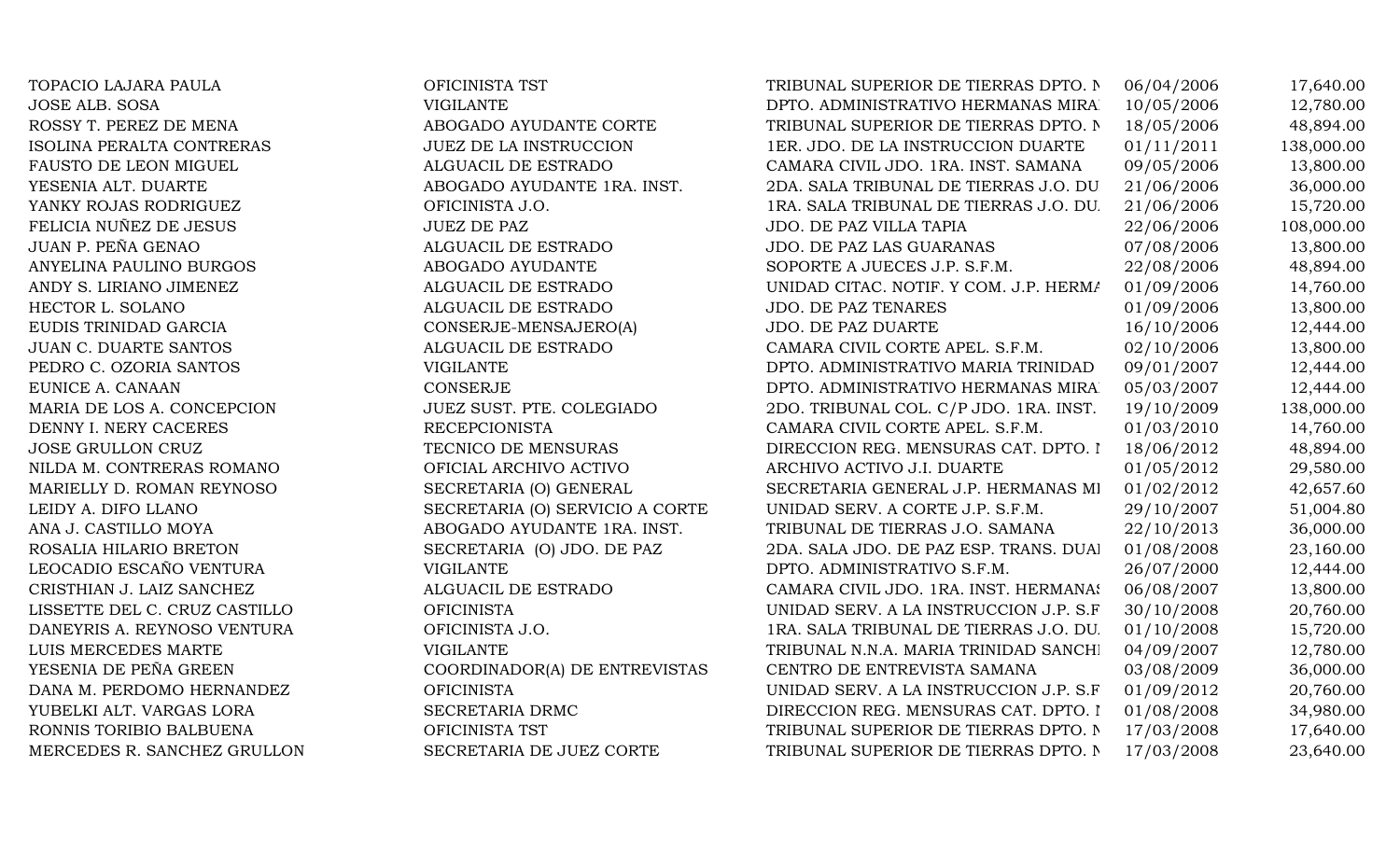| MANUEL ANT. CARELA LOPEZ        | <b>JUEZ DE LA INSTRUCCION</b>                                               | JDO. DE LA INSTRUCCION HERMANAS MIF                                           | 07/04/2008 | 138,000.00 |
|---------------------------------|-----------------------------------------------------------------------------|-------------------------------------------------------------------------------|------------|------------|
| KELVIN D. SANCHEZ LAZALA        | <b>OFICINISTA</b>                                                           | UNIDAD SERV. A EJEC. DE LA PENA J.P. S.                                       | 11/11/2010 | 20,760.00  |
| LORENZO A. REYNOSO ENCARNACION  | <b>AUXILIAR REGISTRAL</b>                                                   | REGISTRO DE TITULOS NAGUA                                                     | 21/06/2017 | 15,720.00  |
| RAMON ANT. CARO AQUINO          | ALGUACIL DE ESTRADO                                                         | CAMARA PENAL JDO. 1RA. INST. MARIA TR                                         | 01/06/2008 | 14,760.00  |
| MELVIN J. HERNANDEZ DE LA CRUZ  | ALGUACIL DE ESTRADO                                                         | JDO. DE PAZ MARIA TRINIDAD SANCHEZ                                            | 15/05/2008 | 13,800.00  |
| FIOR B. CAMILO FERNANDEZ        | ENC. RECEPCION Y ENTREGA                                                    | DIRECCION REG. MENSURAS CAT. DPTO. I                                          | 01/07/2008 | 74,844.00  |
| SUGEIRY ALT. JOAQUIN VALERIO    | <b>OFICINISTA</b>                                                           | UNIDAD CITAC. NOTIF. Y COM. J.P. S.F.M.                                       | 03/11/2008 | 20,760.00  |
| ANA D. OSORIO NUÑEZ             | <b>OFICINISTA</b>                                                           | UNIDAD CITAC. NOTIF. Y COM. J.P. S.F.M.                                       | 07/06/2010 | 20,760.00  |
| AMILCAR J. JUSTO GUTIERREZ      | <b>OFICINISTA</b>                                                           | UNIDAD SERV. A LA INSTRUCCION J.P. S.F                                        | 01/12/2011 | 20,760.00  |
| BALBARA J. SEARA OZORIA         | CONSERJE                                                                    | JDO. DE PAZ LAS TERRENAS                                                      | 18/08/2008 | 12,444.00  |
| MARIA I. GOMEZ ROSARIO          |                                                                             | SECRETARIA (O) SERVICIO A LA INSTRUCCI UNIDAD SERV. A LA INSTRUCCION J.P. S.F | 01/09/2008 | 51,004.80  |
| STARLIN M. HERNANDEZ PAULA      | <b>AUXILIAR REGISTRAL</b>                                                   | REGISTRO DE TITULOS S.F.M.                                                    | 14/10/2008 | 20,760.00  |
| ESMERALDA M. GARCIA             | OFICINISTA JDO. DE PAZ                                                      | JDO. DE PAZ HERMANAS MIRABAL                                                  | 06/10/2008 | 14,760.00  |
| LUIS ML. LIRIANO CANARIO        | OFICINISTA 1RA. INSTANCIA                                                   | CAMARA CIVIL JDO.1RA. INST. MARIA TRIN                                        | 20/10/2008 | 15,720.00  |
| ALBA Y. ACOSTA PEGUERO          | OFICINISTA 1RA. INSTANCIA                                                   | CAMARA CIVIL JDO. 1RA. INST. HERMANAS                                         | 01/10/2008 | 15,720.00  |
| MIOSSOTTY E. ARIAS RODRIGUEZ    | <b>ARCHIVISTA</b>                                                           | TRIBUNAL DE TIERRAS J.O. HERMANAS MI                                          | 12/01/2009 | 13,920.00  |
| YANILKA E. FABIAN VASQUEZ       | SECRETARIA (O) SERVICIO JDOS. 1RA. INSI UNIDAD SERV. 1RA. INST. J.P. S.F.M. |                                                                               | 23/02/2009 | 51,004.80  |
| RUTH E. ROSARIO OLIVO           | <b>ARCHIVISTA</b>                                                           | CAMARA CIVIL JDO. 1RA. INST. SAMANA                                           | 26/02/2009 | 13,920.00  |
| JOSE M. MENDEZ SALAZAR          | <b>CHOFER</b>                                                               | CAMARA PENAL CORTE APEL. S.F.M.                                               | 18/05/2009 | 24,240.00  |
| WILLI R. VENTURA BURGOS         | <b>CHOFER</b>                                                               | CAMARA CIVIL CORTE APEL. S.F.M.                                               | 15/07/2009 | 24,240.00  |
| JOSE ANT. GOMEZ FRIAS           | ALGUACIL DE ESTRADO                                                         | JDO. DE PAZ EL FACTOR                                                         | 15/07/2009 | 13,800.00  |
| AMANDA N. TEJADA HERNANDEZ      | <b>JUEZ 1RA. INSTANCIA</b>                                                  | TRIBUNAL COL. C/P JDO. 1RA. INST. MARI                                        | 01/06/2009 | 138,000.00 |
| ANA M. SHEPHARD JONES           | CONSERJE                                                                    | DPTO. ADMINISTRATIVO SAMANA                                                   | 03/08/2009 | 12,444.00  |
| ROBERTO J. DUARTE DUARTE        | AUXILIAR ADMINISTRATIVO                                                     | DIRECCION REG. MENSURAS CAT. DPTO. I                                          | 08/09/2009 | 20,760.00  |
| JUAN P. HENRIQUEZ SANTIAGO      | MENSAJERO INTERNO                                                           | CORTE DE APEL. N.N.A. S.F.M.                                                  | 05/10/2009 | 12,444.00  |
| ROSA M. VARGAS LORA             | OFICINISTA TST                                                              | TRIBUNAL SUPERIOR DE TIERRAS DPTO. N                                          | 28/09/2009 | 17,640.00  |
| ARELIS CAMACHO CACERES          | <b>JUEZ 1RA. INSTANCIA</b>                                                  | 2DA. SALA CAMARA PENAL JDO. 1RA. INST                                         | 19/10/2009 | 138,000.00 |
| CARMINIA CAMINERO SOSA          | JUEZ SUST. PTE. COLEGIADO                                                   | 1ER. TRIBUNAL COL. C/P JDO. 1RA. INST.                                        | 19/10/2009 | 138,000.00 |
| DILCIA DE PEÑA GREEN            | <b>JUEZ DE PAZ</b>                                                          | JDO. DE PAZ LAS TERRENAS                                                      | 13/01/2010 | 108,000.00 |
| YOKASTA DEL P. ALMANZAR CARELA  | OFICINISTA J.O.                                                             | TRIBUNAL DE TIERRAS J.O. HERMANAS MI                                          | 20/09/2010 | 19,074.00  |
| PEDRO E. SHEPARD VANDERHORST    | AUX. DE RECEPCION Y ENTREGA                                                 | REGISTRO DE TITULOS SAMANA                                                    | 26/03/2010 | 24,240.00  |
| YESENIA A. RODRIGUEZ PAREDES    | SECRETARIA (O) JDO. DE PAZ                                                  | JDO. DE PAZ RIO SAN JUAN                                                      | 01/03/2010 | 23,160.00  |
| MELBA DEL C. ANTONIO SALAZAR    | <b>OFICINISTA</b>                                                           | SOPORTE A JUECES J.P. S.F.M.                                                  | 26/04/2010 | 20,760.00  |
| CAROLINA L. SHEPARD VANDERHORST | SECRETARIA (O) PRIMERA INSTANCIA                                            | CAMARA PENAL JDO. 1RA. INST. SAMANA                                           | 05/05/2010 | 38,088.00  |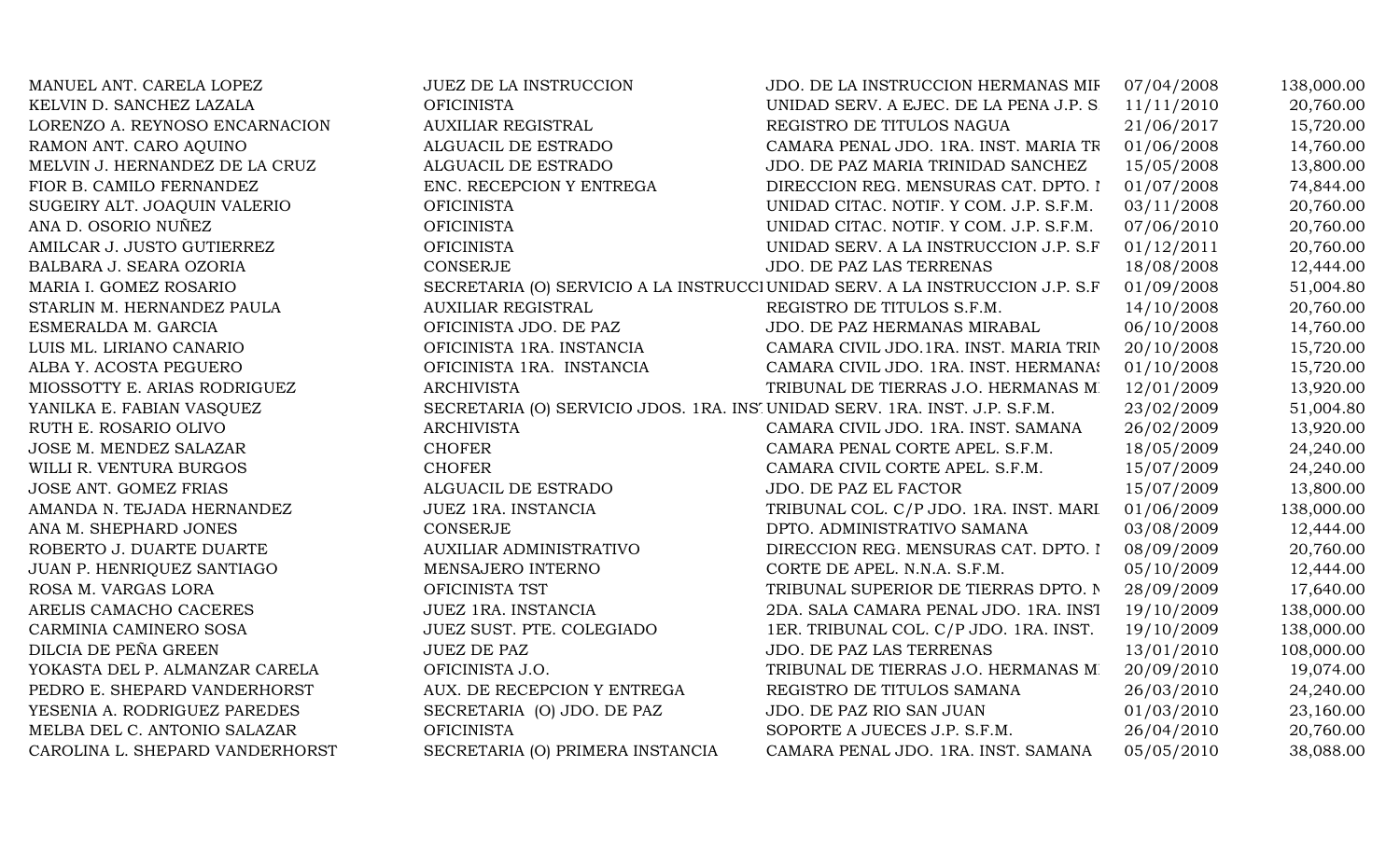ERICA L. DEL ROSARIO KING **OFICIAL DE SERVICIOS** REGISTRO DE TITULOS SAMANA 12/05/2010 34,980.00 EDGAR R. ROQUE MATOS ALGUACIL DE ESTRADO UNIDAD CITAC. NOTIF. Y COM. J.P. S.F.M. 13/07/2010 14,760.00 MANUEL A. MERAN ABREU ALGUACIL DE ESTRADO UNIDAD CITAC. NOTIF. Y COM. J.P. S.F.M. 01/11/2010 14,760.00 JHOAN ML. VARGAS RODRIGUEZ JUEZ DE PAZ JOURNEZ JDO. DE PAZ SANCHEZ 01/11/2010 108,000.00 MARLENNY CRUZ GARCIA SECRETARIA DEPTO. ADM. DPTO. ADMINISTRATIVO MARIA TRINIDAD 27/05/2013 18,120.00 MAXIMO A. CASTAÑOS DIAZ ALGUACIL DE ESTRADO UNIDAD CITAC. NOTIF. Y COM. J.P. S.F.M. 06/12/2010 14,760.00 NILSA O. BETERMI BRIOSO CONSTRIBUNISTA J.O. TRIBUNAL DE TIERRAS J.O. SAMANA 22/04/2013 15.720.00 ANA M. GOMEZ JIMENEZ JUEZ DE PAZ JUEZ DE PAZ 105.000.00 NATHALIE E. DIAZ ROSA SECRETARIA (O) PRIMERA INSTANCIA 1RA. SALA CAMARA CIVIL JDO. 1RA. INST. 02/05/2011 28,860.00 YOMARIS ROSARIO ESPINAL RECEPCIONISTA RECEPCIONISTA DPTO. ADMINISTRATIVO S.F.M. 01/06/2011 14,760.00 ARGENTINA ALT. TEJADA TEJADA JUEZ DE LA INSTRUCCION 2DO. JDO. DE LA INSTRUCCION DUARTE 09/02/2015 138,000.00 LUCIANNA MENDEZ SANTOS REFERENCISTA ARCHIVO ACTIVO J.I. DUARTE 08/06/2011 24,240.00 YANCARLOS BURGOS DE LA CRUZ ALGUACIL DE ESTRADO SALA PENAL TRIBUNAL N.N.A. DUARTE 01/08/2011 13,800.00 MARY C. GARCIA FRIAS ANALISTA JURIDICO ANALISTA ANALISTA ANALISTA ANALISTA O REGISTRO DE TITULOS S.F.M. 01/08/2011 30,060.00 YESIKA ALT. BRITO PAYANO ALGUACIL DE ESTRADO 1RA. SALA CAMARA CIVIL JDO. 1RA. INST. 05/08/2013 13,800.00 ANA R. GARCIA MARTINEZ CONSERJE CONSERUE DPTO. ADMINISTRATIVO S.F.M. 12/11/2012 12,444.00 MARLENNY MENDOZA REMIGIO **OFICINISTA CORTE** CORTE CORTE DE TRABAJO S.F.M. 23/04/2013 17,640.00 WILMA J. DE MOYA ORTEGA SUPERVISOR DE ARCHIVO OFIC. DE ARCHIVO JUDICIAL PJ S.F.M. 30/04/2013 29,580.00 YUDELKA M. DE LEON POZO JUEZ DE PAZ JUEZ DE PAZ VERTILES EN SUDO. DE PAZ LAS GUARANAS 03/10/2016 108,000.00 LIDANNIA DE LOS SANTOS SOSA OFICINISTA UNIDAD ATENCION AL USUARIO J.P. S.F.M. 30/04/2013 24,240.00 INDIANA C. VASQUEZ BURGOS SECRETARIA (O) JDO. DE PAZ JDO. DE PAZ MARIA TRINIDAD SANCHEZ 12/10/2011 23,160.00 DOMINGO UREÑA CORCINO **OFICINISTA JDO. DE PAZ** JDO. DE PAZ DUARTE 12/09/2011 14,760.00 ARQUIMEDES MARTINEZ PAULINO ALGUACIL DE ESTRADO JDO. DE PAZ PIMENTEL 20/04/2015 13,800.00 ALBANIA R. RODRIGUEZ COLLADO OFICINISTA UNIDAD ATENCION AL USUARIO J.P. S.F.M. 01/05/2012 24,240.00 JUAN C. JOSE PASCUAL JUEZ 1RA. INSTANCIA CAMARA CIVIL JDO. 1RA. INST. HERMANAS 01/11/2011 138,000.00 YUDELKA BURET MARCANO JUEZ 1RA. INSTANCIA 2DO. TRIBUNAL COL. C/P JDO. 1RA. INST. 01/11/2011 138,000.00 DARVIN LOPEZ 1.7.9.0. JUEZ T.T.J.O. TRIBUNAL DE TIERRAS J.O. SAMANA 01/12/2011 108,000.00 VIESKA DE LA CRUZ TORIBIO MEDIADOR CENTRO DE MEDIACION FAMILIAR S.F.M. 02/06/2014 67,082.40 JOSE R. MUÑOZ DISLA SECRETARIA(O) CORTE CAMARA CIVIL CORTE APEL. S.F.M. 10/09/2012 34,560.00 MARTHA E. CEBALLOS CASTILLO **OFICINISTA 1RA. INSTANCIA** CAMARA CIVIL JDO. 1RA. INST. HERMANAS 01/10/2012 15,110.00 DANIELA TIBURCIO TRONCOSO **OFICINISTA 1RA. INSTANCIA** CAMARA CIVIL JDO. 1RA. INST. SAMANA 23/05/2013 15,720.00 CENEIDA HERNANDEZ CONSERJE DPTO. ADMINISTRATIVO SAMANA 12/06/2012 12,444.00 LISSETTE MA. TAVERAS PAULA **OFICINISTA 1RA. INSTANCIA** 1RA. SALA CAMARA CIVIL JDO. 1RA. INST. 14/01/2013 15,720.00 WILLY ANT. HERNANDEZ PEREZ ALGUACIL DE ESTRADO 2DA. SALA JDO. DE PAZ ESP. TRANS. DUAl 01/09/2012 13,800.00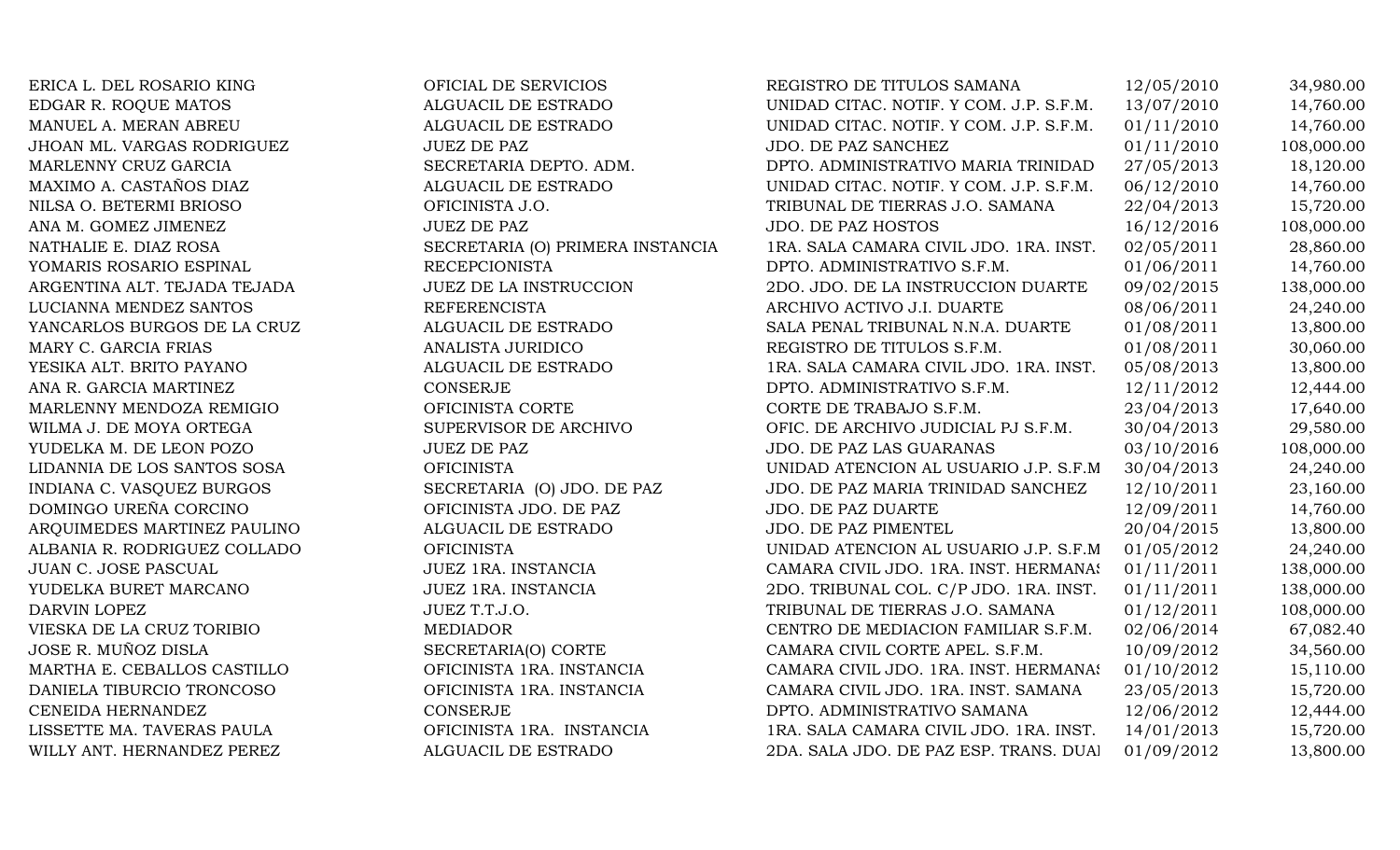JOSE ALB. MENDEZ SANTOS OFICINISTA RAFAELITA BRITO DE LA CRUZ OFICINISTA JDO. DE PAZ MARIA C. PICHARDO ADAMES OFICINISTA MANUEL FCO. ALMONTE ROOUE OFICINISTA DIANA C. NUÑEZ ABREU OFICINISTA JOSE M. GARCIA VASOUEZ TECNICO DE MENSURAS EDDY RAMIREZ PADILLA ARCHIVISTA JOEL G. DESCHAMPS ALMANZAR ARCHIVISTA WANDA R. DEL ORBE CAMPOS AUXILIAR REGISTRAL DANIEL M. JOHNSON SEALY ALGUACIL DE ESTRADO LOHREN PERALTA OFICINISTA 1RA. INSTANCIA ISIDRO J. MARTINEZ TEJADA OFICINISTA MICHAEL DE JS. PERALTA ABREU OFICINISTA J.O. QUISQUEYA VELEZ Y RODRIGUEZ CONSERJE-MENSAJERO(A) ANNY D. BRITO SUAREZ ARCHIVISTA NARCY E. SANTANA VALDEZ OFICINISTA ATENCION USUARIOS YOKARLIN K. PEREZ POLANCO OFICINISTA 1RA. INSTANCIA MILKA E. OMELIS KELLY ASIST. ADMINISTRATIVA ROSILENNY RODRIGUEZ ESTEVEZ **EXECULTS** OFICINISTA MAXIEL MORIS FRANCISCO AUX. DE RECEPCION Y ENTREGA KATIUSKA CORDERO JONES ABOGADO AYUDANTE 1RA. INST. JULISSA A. SANTOS VASQUEZ RECEPCIONISTA ROBERTO DE JS. RIOS VENTURA AUXILIAR ADMINISTRATIVO LUIS R. FABIAN VERAS MENSAJERO (A) INTERNO ISMELY B. PEÑA MERCEDEZ OFICINISTA 1RA. INSTANCIA MIGUELINA E. SILVERIO ESPINAL OFICINISTA JDO. DE PAZ JORGE S. VARGAS LORA MENSAJERO INTERNO JON V. CRUZ HIDALGO MAYORDOMO I ZAVICMA M. DE LA CRUZ ANTIGUA  $\overline{a}$ ANNY A. BONETTI VARGAS OFICINISTA JDO. DE PAZ ALBA N. DE LA CRUZ MIRANDA **OFICIAL ARCHIVO ACTIVO** NATANAEL FRIAS ESTEVEZ ABOGADO AYUDANTE 1RA. INST. JASMILEY J. PEREZ ORTIZ AUXILIAR REGISTRAL

LIBELINA RAMIREZ VILLAR SECRETARIA (O) PRIMERA INSTANCIA

| UNIDAD SERV. 1RA. INST. J.P. S.F.M.     | 03/09/2012 | 20,760.00 |
|-----------------------------------------|------------|-----------|
| <b>JDO. DE PAZ ARENOSO</b>              | 01/10/2012 | 14,760.00 |
| CAMARA CIVIL JDO.1RA. INST. MARIA TRIN  | 01/10/2012 | 15,720.00 |
| UNIDAD SERV. A LA INSTRUCCION J.P. S.F  | 01/10/2012 | 20,760.00 |
| UNIDAD DE AUDIENCIAS J.P. S.F.M.        | 26/11/2013 | 20,760.00 |
| UNIDAD DE AUDIENCIAS J.P. S.F.M.        | 02/05/2013 | 20,760.00 |
| DIRECCION REG. MENSURAS CAT. DPTO. I    | 03/01/2013 | 58,212.00 |
| ARCHIVO ACTIVO J.I. MARIA TRINIDAD SAI  | 01/04/2013 | 24,240.00 |
| ARCHIVO ACTIVO J.I. HERMANAS MIRABAI    | 01/04/2013 | 24,240.00 |
| REGISTRO DE TITULOS S.F.M.              | 01/12/2014 | 16,440.00 |
| JDO. DE PAZ SAMANA                      | 23/05/2013 | 13,800.00 |
| 1RA. SALA CAMARA CIVIL JDO. 1RA. INST.  | 10/12/2012 | 15,720.00 |
| SOPORTE A JUECES J.P. S.F.M.            | 08/01/2013 | 20,760.00 |
| TRIBUNAL DE TIERRAS J.O. MARIA TRINID.  | 08/05/2013 | 15,720.00 |
| JDO. DE PAZ CASTILLO                    | 05/02/2013 | 12,444.00 |
| ARCHIVO ACTIVO J.I. DUARTE              | 22/04/2013 | 24,240.00 |
| UNIDAD ATENCION AL USUARIO J.P. S.F.M   | 02/07/2014 | 24,240.00 |
| TRIBUNAL COL. C/P JDO. 1RA. INST. MARI  | 22/07/2013 | 15,720.00 |
| CENTRO DE ENTREVISTA SAMANA             | 20/05/2013 | 20,760.00 |
| UNIDAD CITAC. NOTIF. Y COM. J.P. S.F.M. | 20/10/2014 | 20,760.00 |
| REGISTRO DE TITULOS SAMANA              | 17/06/2013 | 24,240.00 |
| TRIBUNAL DE TIERRAS J.O. SAMANA         | 17/06/2013 | 36,000.00 |
| DPTO. ADMINISTRATIVO HERMANAS MIRA.     | 17/06/2013 | 14,760.00 |
| DPTO. ADMINISTRATIVO HERMANAS MIRA      | 17/06/2013 | 14,760.00 |
| DPTO. ADMINISTRATIVO HERMANAS MIRA.     | 17/06/2013 | 12,444.00 |
| CAMARA PENAL JDO. 1RA. INST. MARIA TR   | 03/03/2014 | 15,720.00 |
| <b>JDO. DE PAZ CABRERA</b>              | 10/03/2014 | 14,760.00 |
| DPTO. ADMINISTRATIVO S.F.M.             | 22/07/2013 | 12,444.00 |
| DPTO. ADMINISTRATIVO S.F.M.             | 05/08/2013 | 16,920.00 |
| ARCHIVO ACTIVO J.I. DUARTE              | 28/08/2013 | 24,240.00 |
| 1RA. SALA JDO. DE PAZ ESP. TRANS. DUAI  | 04/06/2014 | 14,760.00 |
| ARCHIVO ACTIVO J.I. MARIA TRINIDAD SAI  | 22/07/2013 | 29,580.00 |
| TRIBUNAL DE TIERRAS J.O. MARIA TRINID.  | 21/10/2013 | 36,000.00 |
| REGISTRO DE TITULOS NAGUA               | 04/12/2013 | 16,440.00 |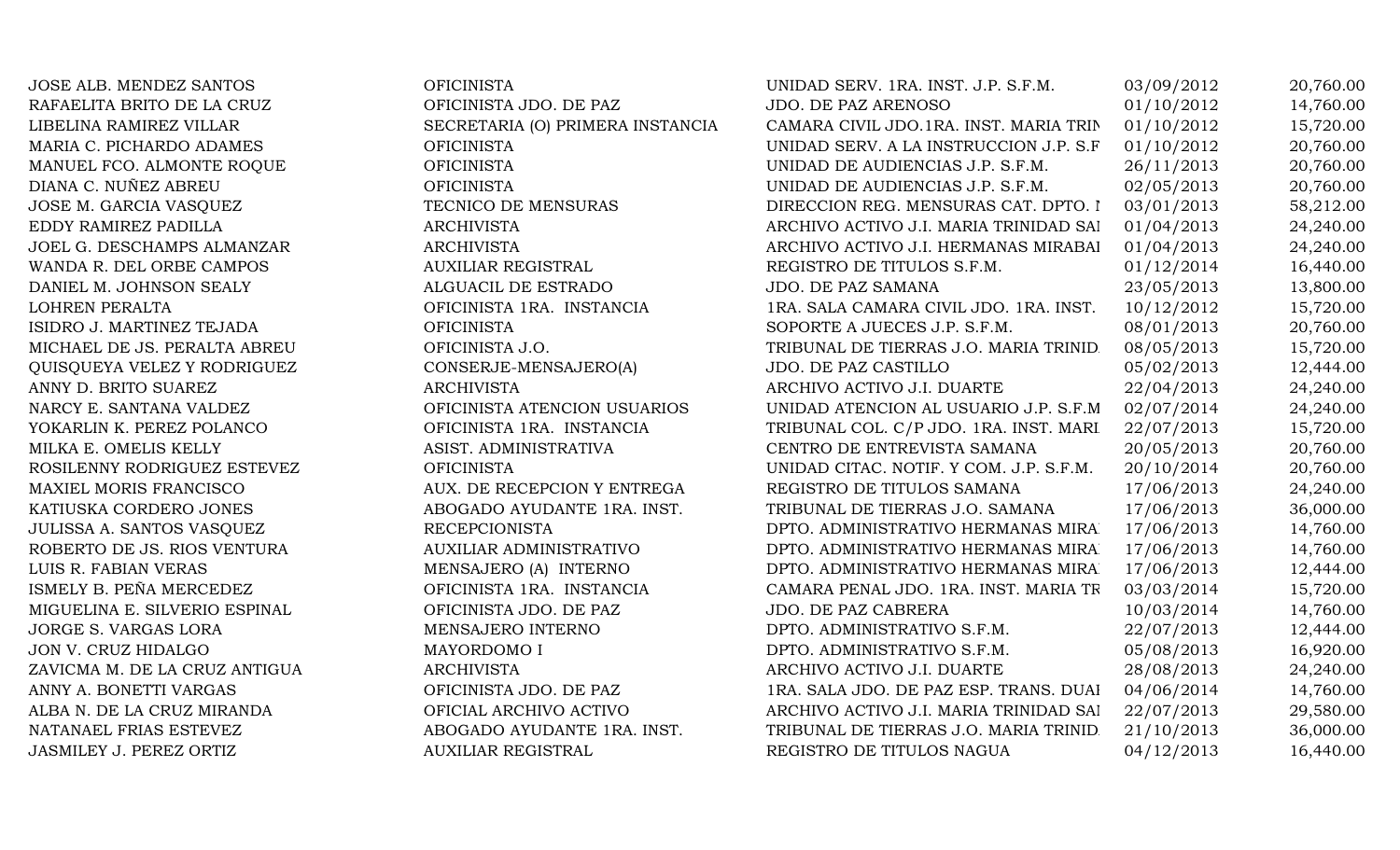ALBA Y. CASTILLO ORTEGA OFICINISTA RONEL A. GRULLON NUÑEZ OFICINISTA CORTE YESSICA SANCHEZ GONZALEZ SECRETARIA (O) PRIMERA INSTANCIA LEIDI D. BRITO BURGOS CONSERJE DARLYN D. SANTOS REYES OFICINISTA DELGISA ALT. ESPINO ABUD AUX. ADMINISTRATIVO YRELIS G. PERALTA GONZALEZ ARCHIVISTA ANGELO DE JS. REYES SANCHEZ CONSERJE ARLYN R. MATA MARTINEZ SECRETARIA (O) JDO. DE PAZ YVANIA R. CONTRERAS ROMANO OFICINISTA J.O. CRISTIAN DE JS. PONCE PAREDES OFICINISTA 1RA. INSTANCIA JOSELINA HENRIQUEZ MUÑOZ OFICINISTA 1RA. INSTANCIA ERIKA I. UREÑA MARTINEZ BECEPCIONISTA NINOSKA P. HILARIO RODRIGUEZ OFICINISTA 1RA. INSTANCIA MICHELLE A. DE LA ROSA OFICINISTA 1RA. INSTANCIA OSMALING BURET MARCANO ALGUACIL DE ESTRADO SUCRI J. PAULINO CORDERO AUXILIAR R.T. ANA FCA. RIBOTA ZAPATA MENSAJERO INTERNO JUAN T. DE JESUS FRIAS CONSERJE SHEILA MA. CALDERON CONCEPCION OFICINISTA ELIZABETH M VALENCIA ALCALA JUEZ 1RA. INSTANCIA EDWARD J. SOTO SOTO JUEZ 1RA. INSTANCIA MODESTO AMARANTE PEÑA JUEZ 1RA. INSTANCIA WILTON O. PEGUERO RODRIGUEZ OFICINISTA J.O. GILBERTO DEOGRACIA SHEPHARD ALGUACIL DE ESTRADO JUSTINA ROSEL HERNANDEZ SECRETARIA (O) PRIMERA INSTANCIA GLORIA MDES. CRUZ TAVERAS OFICINISTA 1RA. INSTANCIA ALEJANDRA IDELFONSO PEREZ OFICINISTA ODILE I. ALONZO GATON OFICINISTA SILVIA L. RAMOS MEJIA OFICINISTA 1RA. INSTANCIA LUIS ALF. VALERIO PAULINO ALGUACIL DE ESTRADO ANNA H. VILLALONA JIMENEZ SECRETARIA (O) JDO. DE PAZ JANNY MALDONADO REYNOSO ABOGADO AYUDANTE 1RA. INST. ELETICIA DEL ORBE DE GONZALEZ CONSERJE-MENSAJERO(A)

| SOPORTE A JUECES J.P. HERMANAS MIRA     | 15/12/2014 | 16,440.00  |
|-----------------------------------------|------------|------------|
| CAMARA CIVIL CORTE APEL. S.F.M.         | 14/07/2014 | 17,640.00  |
| JDO. DE LA INSTRUCCION SAMANA           | 15/12/2014 | 28,860.00  |
| DPTO. ADMINISTRATIVO HERMANAS MIRA.     | 27/01/2014 | 12,444.00  |
| UNIDAD DE AUDIENCIAS J.P. HERMANAS I    | 27/01/2014 | 16,440.00  |
| DPTO. ADMINISTRATIVO SAMANA             | 05/02/2014 | 14,760.00  |
| CAMARA CIVIL JDO. 1RA. INST. HERMANAS   | 24/02/2014 | 13,920.00  |
| DPTO. ADMINISTRATIVO S.F.M.             | 24/02/2014 | 12,444.00  |
| 1RA. SALA JDO. DE PAZ ESP. TRANS. DUAI  | 24/03/2014 | 23,160.00  |
| 2DA. SALA TRIBUNAL DE TIERRAS J.O. DU   | 01/04/2014 | 15,720.00  |
| <b>JDO. DE TRABAJO DUARTE</b>           | 14/04/2014 | 14,760.00  |
| CAMARA PENAL JDO. 1RA. INST. MARIA TR   | 28/04/2014 | 15,720.00  |
| DPTO. ADMINISTRATIVO MARIA TRINIDAD     | 06/05/2014 | 12,444.00  |
| JDO. DE LA INSTRUCCION MARIA TRINIDA    | 16/06/2015 | 15,720.00  |
| SALA PENAL TRIBUNAL N.N.A. DUARTE       | 02/07/2014 | 14,760.00  |
| UNIDAD CITAC. NOTIF. Y COM. J.P. S.F.M. | 21/07/2014 | 14,760.00  |
| REGISTRO DE TITULOS SALCEDO             | 22/09/2014 | 15,720.00  |
| DPTO. ADMINISTRATIVO SAMANA             | 20/10/2014 | 12,444.00  |
| DPTO. ADMINISTRATIVO S.F.M.             | 03/11/2014 | 12,444.00  |
| UNIDAD DE AUDIENCIAS J.P. S.F.M.        | 02/12/2014 | 20,760.00  |
| TRIBUNAL N.N.A. MARIA TRINIDAD SANCHI   | 09/02/2015 | 138,000.00 |
| CAMARA PENAL JDO. 1RA. INST. SAMANA     | 09/02/2015 | 138,000.00 |
| CAMARA CIVIL JDO. 1RA. INST. SAMANA     | 09/02/2015 | 138,000.00 |
| 1RA. SALA TRIBUNAL DE TIERRAS J.O. DU.  | 16/12/2014 | 12,444.00  |
| JDO. DE LA INSTRUCCION SAMANA           | 12/01/2015 | 14,760.00  |
| TRIBUNAL COL. C/P JDO. 1RA. INST. MARI  | 16/01/2015 | 15,720.00  |
| SALA PENAL TRIBUNAL N.N.A. DUARTE       | 02/02/2015 | 15,720.00  |
| UNIDAD SERV. A LA INSTRUCCION J.P. S.F  | 23/01/2016 | 20,760.00  |
| UNIDAD SERV. A CORTE J.P. S.F.M.        | 09/02/2015 | 20,760.00  |
| CAMARA CIVIL JDO. 1RA. INST. HERMANAS   | 16/02/2015 | 15,720.00  |
| CORTE DE APEL. N.N.A. S.F.M.            | 20/04/2015 | 13,800.00  |
| JDO. DE PAZ SAMANA                      | 20/04/2015 | 23,160.00  |
| TRIBUNAL DE TIERRAS J.O. SAMANA         | 05/05/2015 | 36,000.00  |
| JDO. DE PAZ PIMENTEL                    | 20/04/2015 | 12,444.00  |
|                                         |            |            |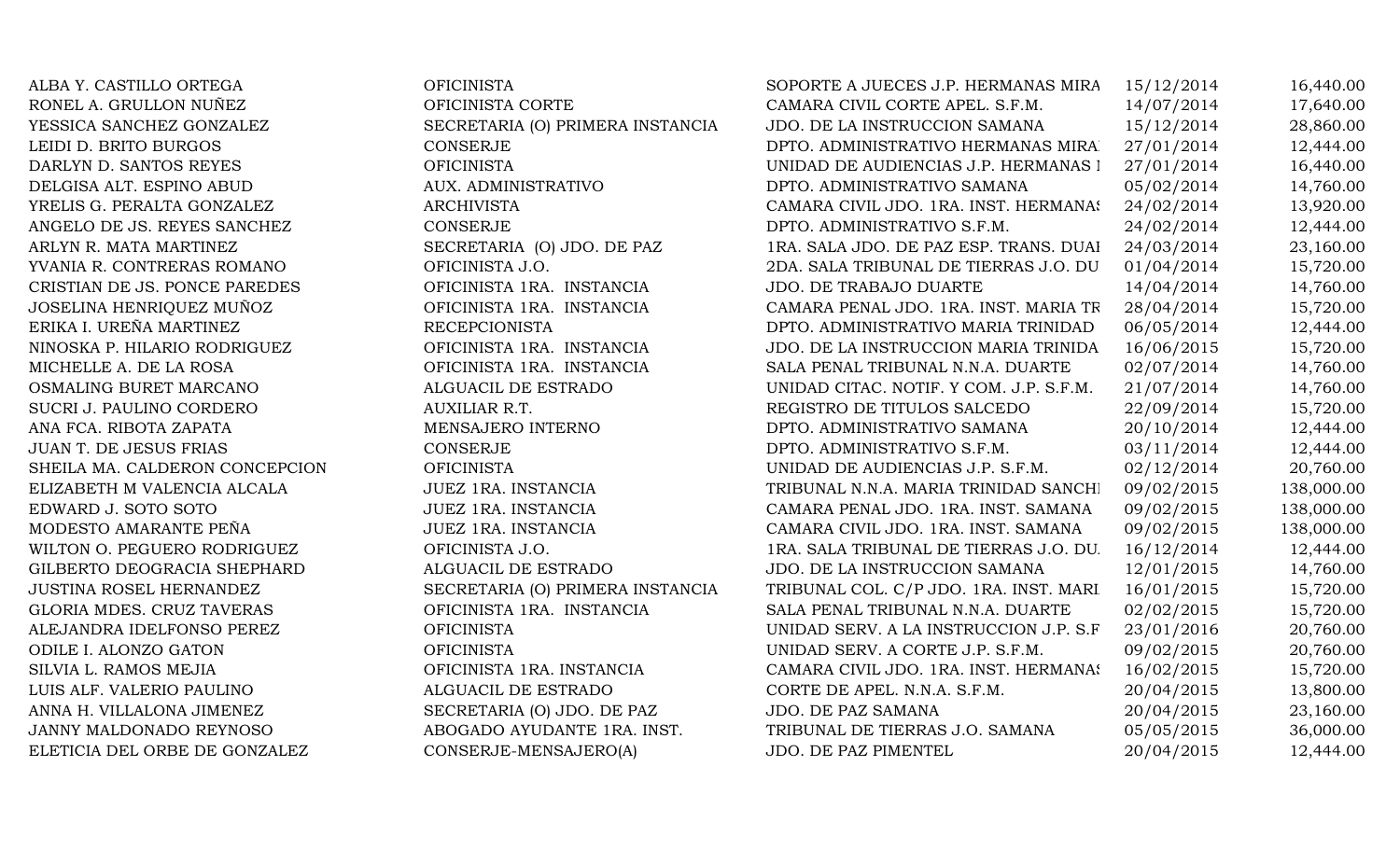CESAR A. BETANCES COLON MENSAJERO INTERNO SABRINA KERY MARTE **OFICINISTA J.O.** ISAURA MORONTA MARTINEZ OFICINISTA HEIDY M. HERNANDEZ ANTIGUA **AUXILIAR ADMINISTRATIVO** LUIS ALB. HERNANDEZ VERAS OFICINISTA 1RA. INSTANCIA AWILDA BDA. FERREIRAS HENRIQUEZ OFICINISTA 1RA. INSTANCIA DEONY LENDOF GARCIA ALGUACIL DE ESTRADO MANUEL DE JS. DOMINGUEZ ALMANZAR OFICINISTA CRISTHOFER J. ANTIGUA GONZALEZ OFICINISTA J.O. WALKIDIA PERREAUX BALBUENA **OFICINISTA 1RA. INSTANCIA** LAURA E. FERMIN ALVAREZ CONSERJE JORNALY V. PEREZ CAMPOS OFICINISTA ARIANNY VASQUEZ HEREDIA OFICINISTA ENDY J. TEJADA JAVIER OFICINISTA FATIMA Y. DE LA ROSA ROJAS OFICINISTA 1RA. INSTANCIA GRACIANO FRIAS OLIVAREZ MENSAJERO EXTERNO GLADYS F. DIAZ LUCIANO OFICINISTA 1RA. INSTANCIA JEANCARLOS DE LA CRUZ BURGOS MENSAJERO INTERNO DOMINGA ANTIGUA MEREGILDO AUXILIAR REGISTRAL LAURA V. PINEDA DE LEON OFICINISTA J.O. MARIELI F. MIGUEL GAVINO **OFICINISTA 1RA. INSTANCIA** MAXUELL J. MERCEDES KERY ALGUACIL DE ESTRADO LEURY O. MOSQUEA DIFO $\blacksquare$  MENSAJERO INTERNO ADRIAN DE JS. GRULLON ROJAS MENSAJERO INTERNO FRANK J. FELIX AGRAMONTE REPRODUCTOR DE DOCUMENTOS LOURDES N. VILLA REINOSO CONSERJE-MENSAJERO(A) BRAULIO A. ACOSTA VENTURA CONSERJE BIANNELYS M. MARTINEZ CALVO JUEZ DE PAZ HARDYS Y. WILLMORE KING JUEZ DE PAZ LUZ M. SANTOS ALONZO JUEZ DE PAZ BARBARA I. RODRIGUEZ NOLASCO JUEZ DE PAZ DAVID VELEZ ENCARNACION MENSAJERO INTERNO ALEXANDER BRITO ALGUACIL DE ESTRADO MARIA I. POLANCO ALMANZAR OFICINISTA 1RA. INSTANCIA

| DPTO. ADMINISTRATIVO S.F.M.            | 20/07/2015 | 12,444.00  |
|----------------------------------------|------------|------------|
| TRIBUNAL DE TIERRAS J.O. SAMANA        | 10/08/2015 | 15,720.00  |
| JDO. DE LA INSTRUCCION MARIA TRINIDA   | 31/08/2015 | 15,720.00  |
| DIRECCION REG. MENSURAS CAT. DPTO. I   | 15/09/2015 | 20,865.60  |
| JDO. DE LA INSTRUCCION MARIA TRINIDA   | 02/10/2015 | 15,720.00  |
| SALA CIVIL TRIBUNAL N.N.A. DUARTE      | 18/11/2015 | 15,720.00  |
| JDO. DE PAZ RIO SAN JUAN               | 10/11/2015 | 13,800.00  |
| UNIDAD SERV. MERO TRAMITE J.P. HERM.   | 25/11/2015 | 16,440.00  |
| 2DA. SALA TRIBUNAL DE TIERRAS J.O. DU  | 01/12/2015 | 15,720.00  |
| CAMARA PENAL JDO. 1RA. INST. SAMANA    | 08/02/2016 | 15,720.00  |
| DPTO. ADMINISTRATIVO SAMANA            | 16/12/2015 | 12,444.00  |
| UNIDAD DE AUDIENCIAS J.P. S.F.M.       | 16/12/2015 | 20,760.00  |
| UNIDAD DE AUDIENCIAS J.P. S.F.M.       | 26/01/2016 | 20,760.00  |
| UNIDAD CITAC. NOTIF. Y COM. J.P. HERMA | 26/01/2016 | 16,440.00  |
| CAMARA CIVIL JDO.1RA. INST. MARIA TRIN | 27/07/2016 | 14,760.00  |
| DPTO. ADMINISTRATIVO S.F.M.            | 18/01/2016 | 16,440.00  |
| CAMARA CIVIL JDO.1RA. INST. MARIA TRIN | 14/03/2016 | 15,720.00  |
| DPTO. ADMINISTRATIVO S.F.M.            | 09/05/2016 | 12,444.00  |
| REGISTRO DE TITULOS NAGUA              | 04/04/2016 | 16,200.00  |
| TRIBUNAL DE TIERRAS J.O. MARIA TRINID. | 03/01/2017 | 13,362.00  |
| CAMARA PENAL JDO. 1RA. INST. SAMANA    | 18/05/2016 | 15,720.00  |
| CAMARA PENAL JDO. 1RA. INST. SAMANA    | 18/05/2016 | 14,760.00  |
| DPTO. ADMINISTRATIVO S.F.M.            | 14/06/2016 | 12,444.00  |
| DPTO. ADMINISTRATIVO MARIA TRINIDAD    | 16/06/2016 | 12,444.00  |
| DPTO. ADMINISTRATIVO S.F.M.            | 20/07/2016 | 13,920.00  |
| <b>JDO. DE PAZ TENARES</b>             | 25/07/2016 | 12,444.00  |
| DPTO. ADMINISTRATIVO S.F.M.            | 20/07/2016 | 12,444.00  |
| <b>JDO. DE PAZ TENARES</b>             | 03/10/2016 | 108,000.00 |
| JDO. DE PAZ SAMANA                     | 03/10/2016 | 108,000.00 |
| JDO. DE PAZ RIO SAN JUAN               | 03/10/2016 | 108,000.00 |
| JDO. DE PAZ CASTILLO                   | 03/10/2016 | 108,000.00 |
| DPTO. ADMINISTRATIVO SAMANA            | 08/11/2017 | 10,577.40  |
| TRIBUNAL COL. C/P JDO. 1RA. INST. MARI | 31/08/2016 | 14,760.00  |
| 1RA. SALA CAMARA CIVIL JDO. 1RA. INST. | 21/09/2016 | 15,720.00  |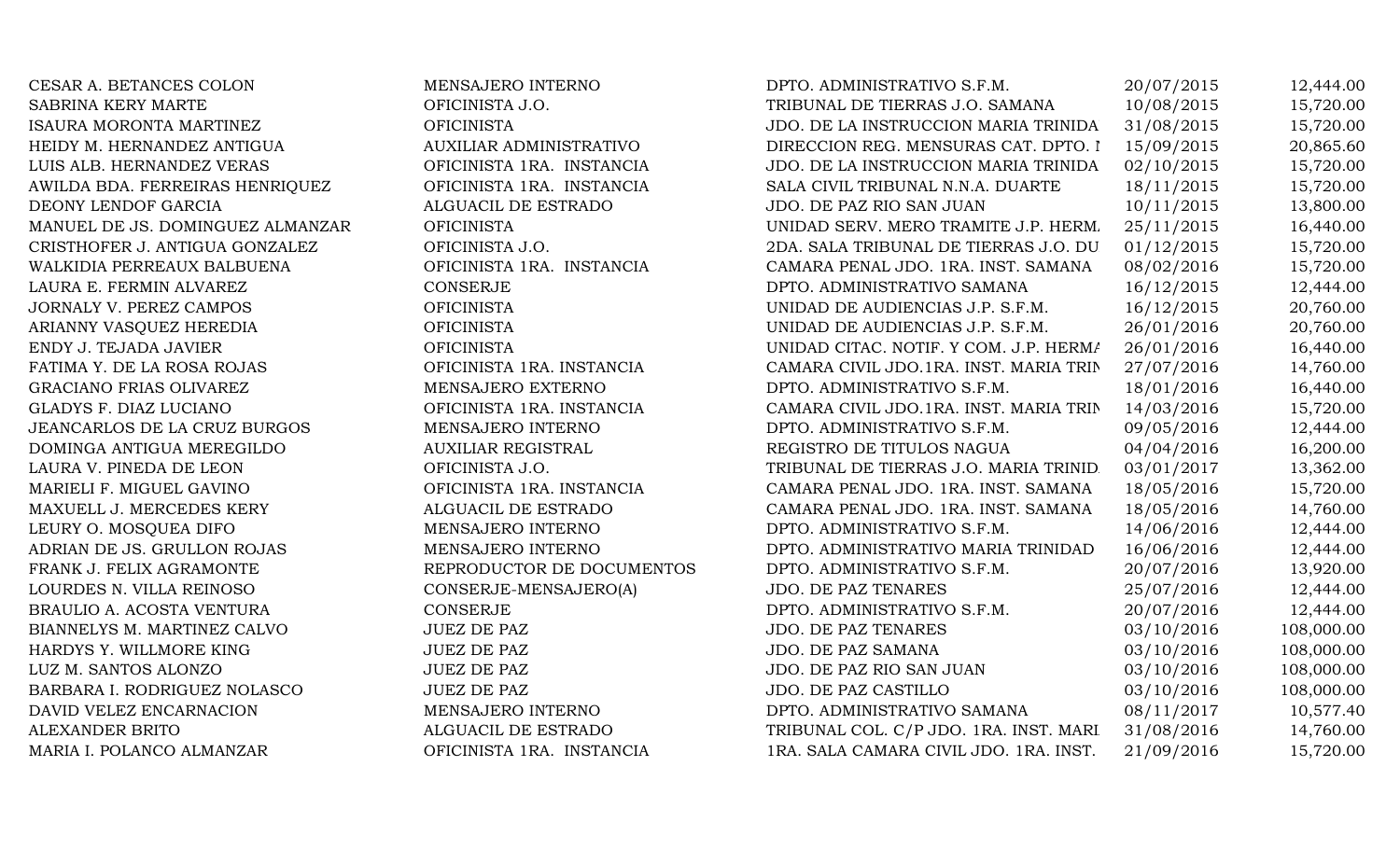| MARTA P. PEREZ PEÑA            | <b>AUXILIAR REGISTRAL</b> | REGISTRO DE TITULOS NAGUA              | 02/01/2018 | 14,994.00  |
|--------------------------------|---------------------------|----------------------------------------|------------|------------|
| JORGE E. VILLAR SOSA           | <b>OFICINISTA</b>         | UNIDAD DE AUDIENCIAS J.P. S.F.M.       | 31/10/2016 | 20,760.00  |
| ARSEYI M. JIMENEZ FELIZ        | <b>OFICINISTA</b>         | UNIDAD SERV. A LA INSTRUCCION J.P. S.F | 31/10/2016 | 20,760.00  |
| DAHIANA MA. ROBLES VENTURA     | OFICINISTA 1RA. INSTANCIA | 2DA. SALA CAMARA CIVIL JDO. 1RA. INST. | 01/11/2016 | 15,720.00  |
| ORIOL M. MENDEZ PERDOMO        | MENSAJERO INTERNO         | DPTO. ADMINISTRATIVO S.F.M.            | 03/11/2016 | 12,444.00  |
| SOLANDY L. THEN MOLINA         | OFICINISTA 1RA. INSTANCIA | JDO. DE LA INSTRUCCION MARIA TRINIDA   | 16/11/2016 | 15,720.00  |
| BRAIRYS F. CAMILO VENTURA      | MENSAJERO INTERNO         | TRIBUNAL N.N.A. MARIA TRINIDAD SANCHI  | 16/11/2016 | 12,444.00  |
| JARILEYDI AMARANTE VASQUEZ     | OFICINISTA 1RA. INSTANCIA | JDO. DE TRABAJO DUARTE                 | 21/11/2016 | 15,720.00  |
| NINOSKA A. FRIAS DURAN         | OFICINISTA 1RA. INSTANCIA | 2DA. SALA CAMARA CIVIL JDO. 1RA. INST. | 05/10/2017 | 15,720.00  |
| LOREN L. SOSA DE LEON          | OFICINISTA 1RA. INSTANCIA | JDO. DE LA INSTRUCCION SAMANA          | 02/01/2017 | 15,720.00  |
| WILLIANNY HIDALGO ROSARIO      | OFICINISTA 1RA. INSTANCIA | 2DA. SALA CAMARA CIVIL JDO. 1RA. INST. | 26/10/2017 | 15,720.00  |
| VILENNY V. TEJADA FABIAN       | MENSAJERO INTERNO         | DPTO. ADMINISTRATIVO HERMANAS MIRA     | 10/01/2017 | 12,444.00  |
| WADELIN SANCHEZ GARCIA         | SECRETARIA DEPTO. ADM.    | DPTO. ADMINISTRATIVO S.F.M.            | 23/01/2017 | 14,760.00  |
| JAZMIN L. CORREA MENA          | <b>OFICINISTA</b>         | UNIDAD SERV. A LA INSTRUCCION J.P. S.F | 27/03/2017 | 20,760.00  |
| NOELY CAPELLAN                 | <b>CONSERJE</b>           | DPTO. ADMINISTRATIVO SAMANA            | 07/02/2017 | 12,444.00  |
| ABRAHAN ALVAREZ TEJADA         | MENSAJERO INTERNO         | DPTO. ADMINISTRATIVO S.F.M.            | 25/09/2017 | 12,444.00  |
| CRISMERY VENTURA               | OFICINISTA 1RA. INSTANCIA | 1RA. SALA CAMARA CIVIL JDO. 1RA. INST. | 01/12/2017 | 15,720.00  |
| ROGY DEL C. FIGUEROA TAVERAS   | <b>JUEZ DE PAZ</b>        | JDO. DE PAZ VILLA RIVAS                | 31/03/2017 | 108,000.00 |
| EMANUEL MELO CASTRO            | OFICINISTA 1RA. INSTANCIA | JDO. DE LA INSTRUCCION SAMANA          | 08/03/2017 | 15,720.00  |
| VICTOR A. YNOA GOMEZ           | <b>JUEZ DE PAZ</b>        | JDO. DE PAZ ARENOSO                    | 31/03/2017 | 108,000.00 |
| ALDONSA D. MARTIN JIMENEZ      | OFICINISTA JDO. DE PAZ    | <b>JDO. DE PAZ DUARTE</b>              | 20/03/2017 | 14,760.00  |
| YEFRIN J. PEREZ DIAZ           | ALGUACIL DE ESTRADO       | CORTE DE TRABAJO S.F.M.                | 21/03/2017 | 13,800.00  |
| HAYSON ML. HERNANDEZ GOMEZ     | MENSAJERO INTERNO         | DPTO. ADMINISTRATIVO S.F.M.            | 02/05/2017 | 12,444.00  |
| ALEXANDRA HERNANDEZ FERNANDEZ  | OFICINISTA J.O.           | 2DA. SALA TRIBUNAL DE TIERRAS J.O. DU  | 10/04/2017 | 15,720.00  |
| ESCARLE MA. JIMENEZ ESPINO     | OFICINISTA J.O.           | TRIBUNAL DE TIERRAS J.O. SAMANA        | 24/04/2017 | 13,362.00  |
| JOAQUIN R. SANCHEZ VIZCAINO    | MENSAJERO INTERNO         | DPTO. ADMINISTRATIVO S.F.M.            | 05/06/2017 | 12,444.00  |
| ANDRIELINA M. NUÑEZ DE JESUS   | OFICINISTA 1RA. INSTANCIA | CAMARA PENAL JDO. 1RA. INST. SAMANA    | 07/06/2017 | 15,720.00  |
| ROBERTO C. DUARTE MARTINEZ     | <b>OFICINISTA</b>         | UNIDAD DE AUDIENCIAS J.P. S.F.M.       | 05/10/2017 | 20,760.00  |
| ANA C. PAREDES DE LEON         | <b>OFICINISTA</b>         | UNIDAD DE AUDIENCIAS J.P. S.F.M.       | 05/10/2017 | 20,760.00  |
| KELVIN M. ALMONTE ANGELES      | MENSAJERO INTERNO         | DPTO. ADMINISTRATIVO HERMANAS MIRA     | 21/06/2017 | 12,444.00  |
| ENMANUEL FELIZ RAMIREZ         | MENSAJERO INTERNO         | DPTO. ADMINISTRATIVO S.F.M.            | 27/12/2017 | 12,444.00  |
| DARLIN E. HERRERAS EVANGELISTA | <b>CONSERJE</b>           | DPTO. ADMINISTRATIVO HERMANAS MIRA     | 10/07/2017 | 12,444.00  |
| DANILSA N. MARTE SANTOS        | <b>RECEPCIONISTA</b>      | CORTE DE APEL. N.N.A. S.F.M.           | 10/07/2017 | 14,760.00  |
| CLARIANNE DE AZA LAUREANO      | <b>CONSERJE</b>           | DPTO. ADMINISTRATIVO SAMANA            | 13/07/2017 | 12,444.00  |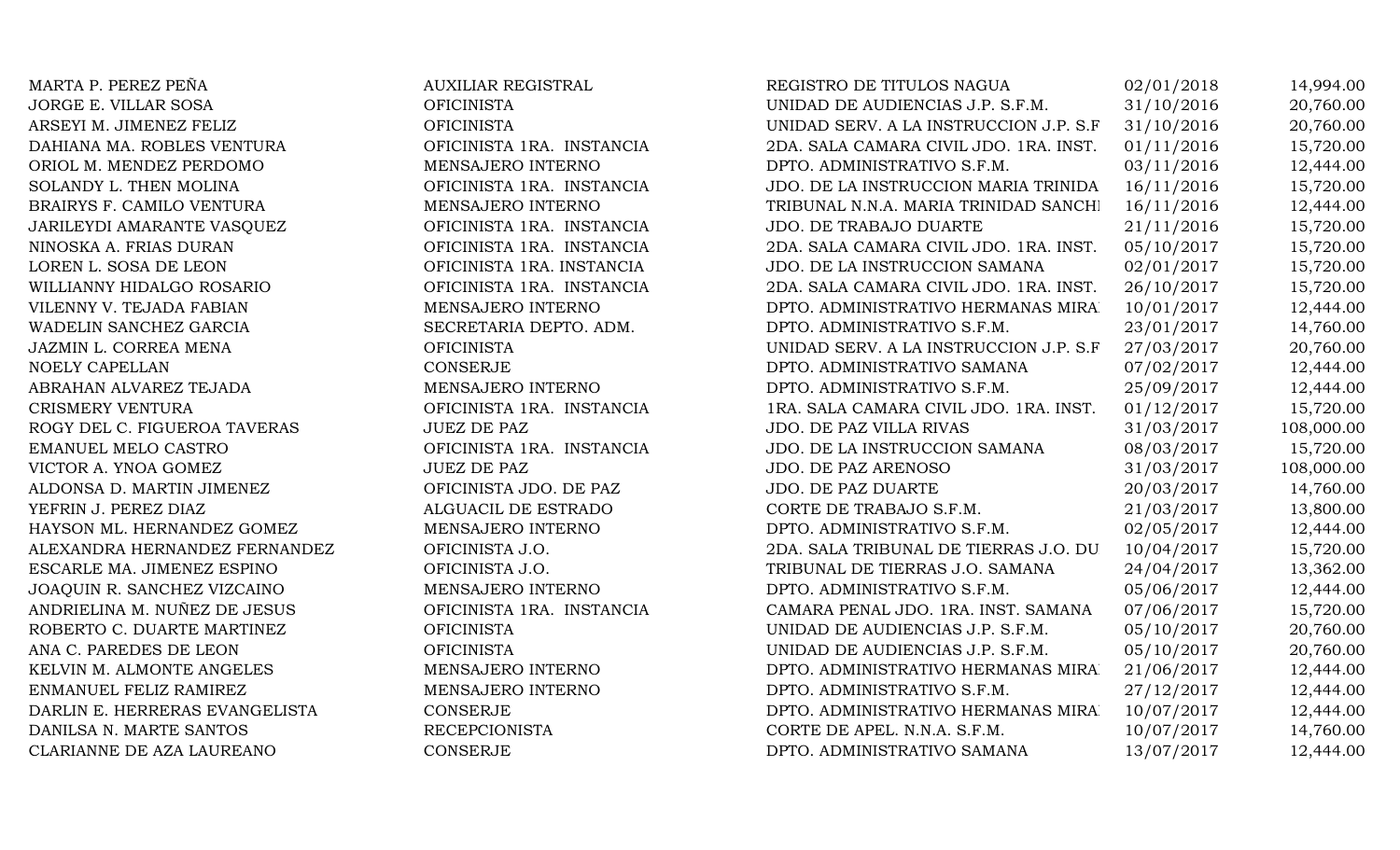| <b>ISAMAR ZORRILLA CESPEDES</b> | OFICINISTA 1RA. INSTANCIA                                     | CAMARA CIVIL JDO.1RA. INST. MARIA TRIN                                | 01/12/2017 | 15,720.00  |
|---------------------------------|---------------------------------------------------------------|-----------------------------------------------------------------------|------------|------------|
| ERNESTO D. VARGAS GONZALEZ      | AUX. DE ENTREGA                                               | DIRECCION REG. MENSURAS CAT. DPTO. I                                  | 17/07/2017 | 20,760.00  |
| CINTHIA K. DEL ORBE             | ALGUACIL DE ESTRADO                                           | JDO. DE LA INSTRUCCION MARIA TRINIDA                                  | 31/08/2017 | 12,546.00  |
| ROSELINA GILBERT HERRERA        | OFICINISTA JDO. DE PAZ                                        | 1RA. SALA JDO. DE PAZ ESP. TRANS. DUAI                                | 26/09/2017 | 14,760.00  |
| ELIZABETH M. TORIBIO FERNANDEZ  | <b>RECEPCIONISTA</b>                                          | CAMARA PENAL CORTE APEL. S.F.M.                                       | 08/12/2017 | 12,546.00  |
| JEAN M. GONZALEZ CARABALLO      | OFICINISTA 1RA. INSTANCIA                                     | JDO. DE LA INSTRUCCION SAMANA                                         | 09/10/2017 | 13,362.00  |
| HAROLD R. VICENTE MOYA          | <b>AUXILIAR REGISTRAL</b>                                     | REGISTRO DE TITULOS S.F.M.                                            | 03/10/2017 | 16,440.00  |
| GERMANIA TAVERAS HURTADO        | CONSERJE-MENSAJERO(A)                                         | JDO. DE PAZ VILLA RIVAS                                               | 07/11/2017 | 10,577.40  |
| RAMONA CASTAÑO POLANCO          | OFICINISTA JDO. DE PAZ                                        | JDO. DE PAZ VILLA RIVAS                                               | 04/12/2017 | 12,546.00  |
| VICTOR J. GARCIA LANTIGUA       | MENSAJERO (A) INTERNO                                         | DPTO. ADMINISTRATIVO S.F.M.                                           | 05/12/2017 | 10,577.40  |
| MIGUEL A. HERNANDEZ HERNANDEZ   | MENSAJERO INTERNO                                             | DPTO. ADMINISTRATIVO MARIA TRINIDAD                                   | 20/12/2017 | 10,577.40  |
| JACQUELINE A. DURAN SHEPARD     | OFICINISTA JDO. DE PAZ                                        | <b>JDO. DE PAZ SAMANA</b>                                             | 15/12/2017 | 12,546.00  |
| STEPHANIE ABREU TORIBIO         | OFICINISTA JDO. DE PAZ                                        | JDO. DE PAZ MARIA TRINIDAD SANCHEZ                                    | 02/01/2018 | 12,546.00  |
| EDGAR Y. SANCHEZ                | OFICINISTA JDO. DE PAZ                                        | 2DA. SALA JDO. DE PAZ ESP. TRANS. DUAI                                | 28/12/2017 | 12,546.00  |
| OLAYNE DUARTE MARTINEZ          | OFICINISTA JDO. DE PAZ                                        | JDO. DE PAZ MARIA TRINIDAD SANCHEZ                                    | 09/06/2015 | 14,760.00  |
| FLORINDA M. LAJARA HERNANDEZ    | OFICINISTA CORTE                                              | CAMARA CIVIL CORTE APEL. S.F.M.                                       | 04/04/2016 | 17,640.00  |
| JUAN R. E. PEGUERO SANCHEZ      | ADMINISTRADOR DE RED                                          | OFIC. DE TECNOLOGIAS REGIONAL ZONA                                    | 01/05/1993 | 54,885.60  |
| ORIOLIS A. CAMILO               |                                                               | ENCARGADO (A) TECNOLOGIAS REGIONAL OFIC. DE TECNOLOGIAS REGIONAL ZONA | 20/10/2003 | 117,532.80 |
| ROSENDO MATEO SUERO             | MENSAJERO INTERNO                                             | DPTO. ADMINISTRATIVO S.C.                                             | 01/04/1993 | 12,444.00  |
| CRUZ A. FIGUEROA SEPULVEDA      | ENCARGADO(A) OFICINA ADMINISTRATIVA DPTO. ADMINISTRATIVO S.C. |                                                                       | 01/11/1997 | 67,082.40  |
| MARTHA FRIAS CASTRO             | <b>CONSERJE</b>                                               | DPTO. ADMINISTRATIVO S.C.                                             | 01/01/1988 | 12,444.00  |
| <b>BASILIA JIMENEZ</b>          | CONSERJE                                                      | DPTO. ADMINISTRATIVO S.C.                                             | 01/07/1992 | 12,444.00  |
| NANCY M. MARTINEZ DE LOS SANTOS | OFICINISTA CORTE                                              | CAMARA CIVIL CORTE APEL. S.C.                                         | 28/11/2006 | 17,640.00  |
| ISIDRO CASILLA DOLORES          | ENC. MANTENIMIENTO                                            | DPTO. ADMINISTRATIVO S.C.                                             | 01/11/1991 | 24,240.00  |
| ALIS M. REYES PEÑA              | ABOGADO AYUDANTE                                              | SOPORTE A JUECES C.S.C. N.N.A. S.C.                                   | 01/03/1999 | 48,894.00  |
| ROSALBA ARIAS MEDINA            | <b>RECEPCIONISTA</b>                                          | DPTO. ADMINISTRATIVO S.C.                                             | 01/04/1999 | 14,760.00  |
| FRANCISCO ANT. FRANCO SERRATA   | SECRETARIA(O) CORTE                                           | CAMARA CIVIL CORTE APEL. S.C.                                         | 13/07/1989 | 34,560.00  |
| ORLANDO NUÑEZ                   | ALGUACIL DE ESTRADO                                           | CAMARA PENAL CORTE APEL. S.C.                                         | 01/09/1994 | 14,760.00  |
| AZILDE DEL C. MONTAS MARTINEZ   | AUXILIAR ADMINISTRATIVO                                       | CENTRO DE ENTREVISTA S.C.                                             | 05/03/1997 | 28,800.00  |
| GERTRUDIS DIAZ COLON            | OFICINISTA CORTE                                              | CAMARA PENAL CORTE APEL. S.C.                                         | 01/11/1994 | 17,640.00  |
| JUAN P. PEREZ MINYETY           | <b>JUEZ PRESIDENTE CORTE</b>                                  | CAMARA CIVIL CORTE APEL. S.C.                                         | 25/05/1998 | 218,640.00 |
| JUAN A. BIAGGI LAMA             | <b>JUEZ 1ER. SUSTITUTO CORTE</b>                              | CAMARA CIVIL CORTE APEL. S.C.                                         | 25/05/1998 | 205,800.00 |
| GENARA ALT. ARAUJO PUELLO       | <b>JUEZ 2DO. SUSTITUTO CORTE</b>                              | CAMARA CIVIL CORTE APEL. S.C.                                         | 25/05/1998 | 199,464.00 |
| LA BUENA DE OLEO ENCARNACION    | OFICINISTA JDO. DE PAZ                                        | JDO. DE PAZ S.C.                                                      | 16/07/1997 | 14,760.00  |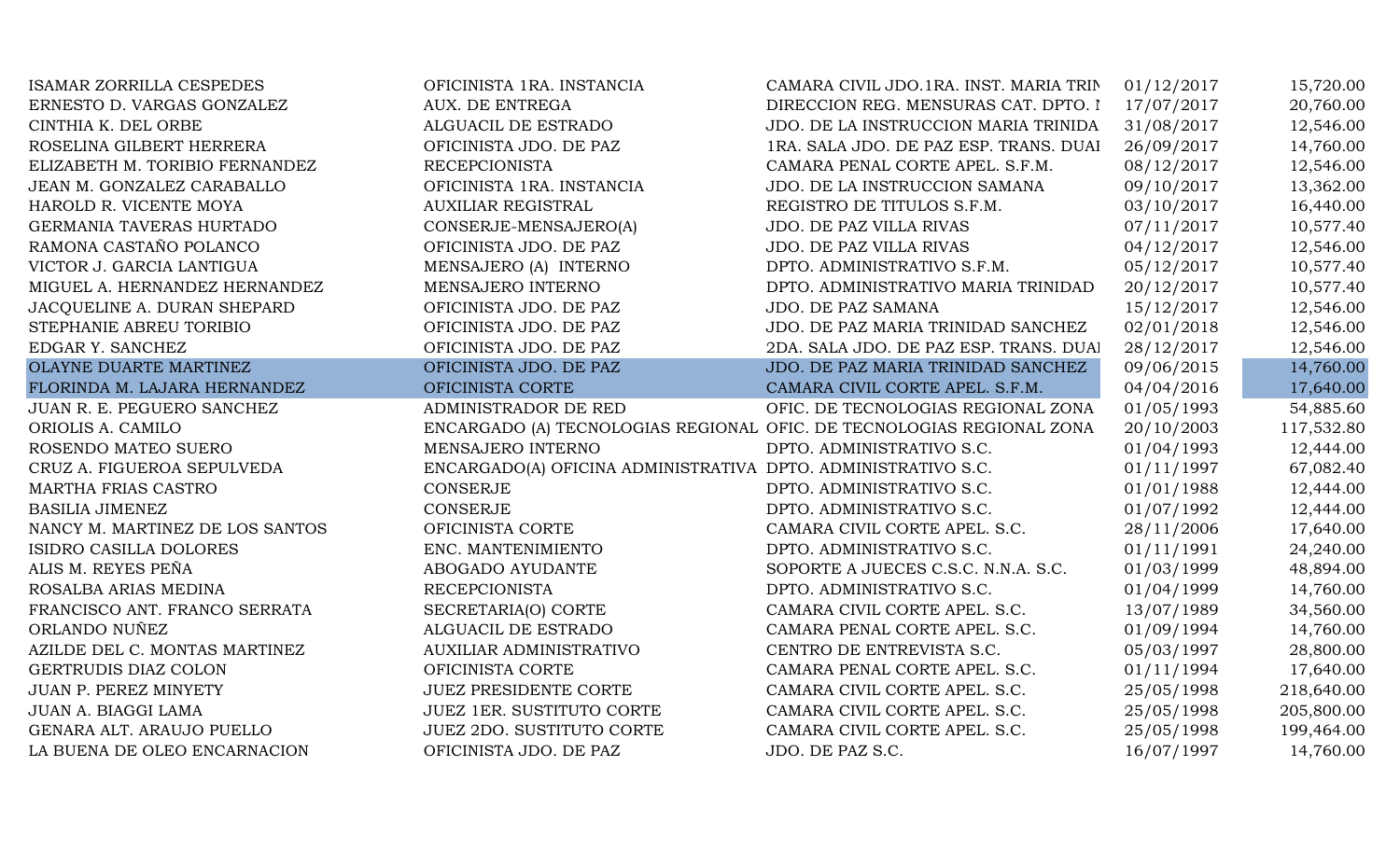| JUANA SUAZO CARVAJAL           | OFICINISTA CORTE                                                     | CAMARA CIVIL CORTE APEL. S.C.          | 01/04/1989 | 17,640.00  |
|--------------------------------|----------------------------------------------------------------------|----------------------------------------|------------|------------|
| JUAN P. JIMENEZ GARCIA         | MENSAJERO INTERNO                                                    | DPTO. ADMINISTRATIVO S.C.              | 01/04/1991 | 12,444.00  |
| MARIA G. GARABITO RAMIREZ      | <b>JUEZ PRESIDENTE CORTE</b>                                         | CAMARA PENAL CORTE APEL. S.C.          | 01/10/1991 | 218,640.00 |
| MILCIADES TAVERAS MONTILLA     | ALGUACIL DE ESTRADO                                                  | 2DO. JDO. DE LA INSTRUCCION S.C.       | 10/02/1992 | 14,760.00  |
| JUALMA G. DE LA ROSA PEREZ     | SECRETARIA (O) JDO. DE PAZ                                           | JDO. DE PAZ ASUNTOS MUNIC. S.C.        | 01/03/2005 | 23,160.00  |
| MARGARITA FERREIRAS MARTINEZ   | OFICINISTA 1RA. INSTANCIA                                            | 2DO. JDO. DE LA INSTRUCCION S.C.       | 25/03/1988 | 15,720.00  |
| LUZ DEL C. MATOS DIAZ          | JUEZ 2DO. SUST. CORTE Y PTE. SALA                                    | 2DA. SALA CAMARA PENAL CORTE APEL. S   | 23/09/1992 | 199,464.00 |
| LOURDES R. MATEO MOJICA        | SECRETARIA(O) CORTE                                                  | CAMARA PENAL CORTE APEL. S.C.          | 01/03/1994 | 34,560.00  |
| ESPERANZA ROMERO DE LA CRUZ    | SECRETARIA (O) PRIMERA INSTANCIA                                     | TRIBUNAL COL. C/P JDO. 1RA. INST. S.C. | 01/03/1996 | 38,088.00  |
| RAFAEL S. CABRAL               | <b>JUEZ CORTE</b>                                                    | CAMARA CIVIL CORTE APEL. S.C.          | 25/05/1998 | 186,000.00 |
| DIOMEDES CASTILLO MORETA       | ALGUACIL DE ESTRADO                                                  | CAMARA CIVIL JDO. 1RA. INST. S.C.      | 01/03/1994 | 13,800.00  |
| ZACARIAS ISABEL                | <b>CONSERJE</b>                                                      | DPTO. ADMINISTRATIVO S.C.              | 23/10/1997 | 12,444.00  |
| LUCIA LARA LORENZO             | OFICINISTA CORTE                                                     | CAMARA CIVIL CORTE APEL. S.C.          | 21/04/1998 | 17,640.00  |
| ROSA A. RODRIGUEZ NINA         | JUEZ PRESIDENTE CORTE                                                | CORTE DE APEL. N.N.A. S.C.             | 07/09/1998 | 218,640.00 |
| ANA C. CUELLO RECIO            | <b>OFICINISTA</b>                                                    | SOPORTE A JUECES C.S.C. N.N.A. S.C.    | 01/12/1998 | 18,780.00  |
| DANNIA BELLO MARTINEZ          | ENCARGADO(A) OFICINA ADMINISTRATIVA DPTO. ADMINISTRATIVO PERAVIA     |                                        | 01/11/1998 | 67,405.20  |
| MIRTHA Y. PEREZ PIMENTEL       | <b>CONSERJE</b>                                                      | DPTO. ADMINISTRATIVO PERAVIA           | 01/04/1996 | 12,444.00  |
| DANILZA M. CASTILLO RODRIGUEZ  | MAYORDOMO II                                                         | DPTO. ADMINISTRATIVO PERAVIA           | 01/07/2002 | 14,760.00  |
| <b>VIRTUDES FRANCO</b>         | <b>CONSERJE</b>                                                      | DPTO. ADMINISTRATIVO PERAVIA           | 01/12/1998 | 12,444.00  |
| SILVIA M. SANCHEZ OVIEDO       | OFICINISTA JDO. DE PAZ                                               | JDO. DE PAZ AZUA                       | 01/07/1995 | 14,760.00  |
| RAFAEL A. BARIAS MARTINEZ      | ENCARGADO(A) OFICINA ADMINISTRATIVA DPTO. ADMINISTRATIVO AZUA        |                                        | 06/02/1975 | 67,405.20  |
| JOHNNY E. BAEZ BARIAS          | MAYORDOMO II                                                         | DPTO. ADMINISTRATIVO AZUA              | 01/07/1996 | 14,760.00  |
| EDUARDO ML. PERALTA VELOZ      | SECRETARIA (O) JDO. DE PAZ                                           | JDO. DE PAZ ESTEBANIA                  | 01/10/1996 | 23,160.00  |
| <b>ESTELA PEREZ</b>            | <b>CONSERJE</b>                                                      | DPTO. ADMINISTRATIVO AZUA              | 01/05/1997 | 12,444.00  |
| LUIS D. SENCION ARAUJO         | <b>JUEZ CORTE</b>                                                    | 2DA. SALA CAMARA PENAL CORTE APEL. S   | 25/05/1998 | 186,000.00 |
| JUANA B. DE LEON ANGOMAS       | SECRETARIA (O) JDO. DE PAZ                                           | JDO. DE PAZ NIGUA                      | 01/08/1998 | 28,860.00  |
| JUAN A. DEL ROSARIO            | ENCARGADO(A) OFICINA ADMINISTRATIVA DPTO. ADMINISTRATIVO N.N.A. S.C. |                                        | 02/03/1999 | 45,600.00  |
| JOSE ALT. NUÑEZ S.             | MENSAJERO EXTERNO                                                    | DPTO. ADMINISTRATIVO PERAVIA           | 01/11/1998 | 16,440.00  |
| FRANCISCA I. BENITEZ           | <b>CONSERJE</b>                                                      | DPTO. ADMINISTRATIVO AZUA              | 23/02/1999 | 12,444.00  |
| PRISEIDA P. MATEO PEREZ        | SECRETARIA (O) PRIMERA INSTANCIA                                     | JDO. DE LA INSTRUCCION AZUA            | 03/03/1999 | 15,720.00  |
| NEWTON A. PEREZ NIN            | <b>JUEZ CORTE</b>                                                    | 1RA. SALA CAMARA PENAL CORTE APEL. S   | 14/04/1998 | 205,800.00 |
| <b>BELKIS GERMAN</b>           | OFICINISTA JDO. DE PAZ                                               | JDO. DE PAZ S.C.                       | 01/10/1987 | 14,760.00  |
| YESSENIA P. BELTRE GARCIA      | OFICINISTA JDO. DE PAZ                                               | JDO. DE PAZ ASUNTOS MUNIC. S.C.        | 01/08/1995 | 14,760.00  |
| RAMON ANT. RODRIGUEZ CARBUCCIA | ALGUACIL DE ESTRADO                                                  | JDO. DE PAZ ASUNTOS MUNIC. S.C.        | 01/08/1995 | 13,800.00  |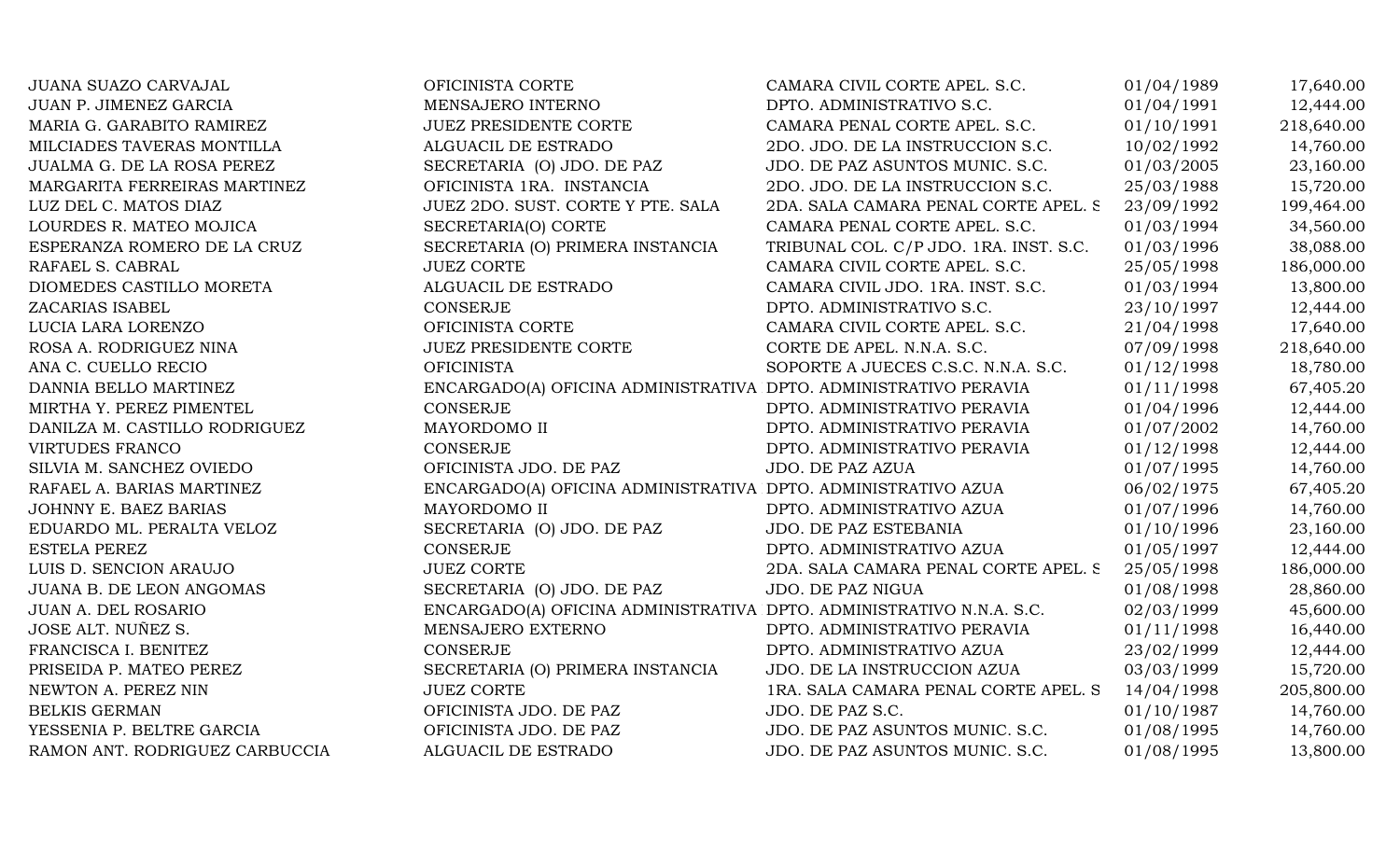| LUIS E. CONTRERAS                  | ALGUACIL DE ESTRADO              | 1RA. SALA JDO. DE PAZ ESP. TRANS. S.C. | 17/11/1992 | 13,800.00  |
|------------------------------------|----------------------------------|----------------------------------------|------------|------------|
| GABINA M. CATANO CATANO            | SECRETARIA (O) JDO. DE PAZ       | 1RA. SALA JDO. DE PAZ ESP. TRANS. S.C. | 05/08/1998 | 23,160.00  |
| OLGA MARIA A. GUZMAN RUIZ          | <b>JUEZ CORTE</b>                | CORTE DE APEL. N.N.A. S.C.             | 25/05/1998 | 186,000.00 |
| CARLOS ML. GUTIERREZ               | ALGUACIL DE ESTRADO              | 3RA. SALA JDO. DE PAZ ESP. TRANS. S.C. | 17/09/1996 | 13,800.00  |
| YLVIN E. FELIX DE LA ROSA          | <b>JUEZ CORTE</b>                | CORTE DE APEL. N.N.A. S.C.             | 01/10/1992 | 186,000.00 |
| GENOBEBA M. BLANCO CARLOS          | SECRETARIA (O) JDO. DE PAZ       | JDO. DE PAZ BAJOS DE HAINA             | 14/07/1989 | 23,160.00  |
| IRIS A. SOLANO                     | CONSERJE-MENSAJERO(A)            | JDO. DE PAZ SABANA GRANDE DE PALENO    | 07/04/1994 | 12,444.00  |
| OBISPO RIVERA LUCIANO              | ABOGADO AYUDANTE                 | SOPORTE A JUECES C.S.C. N.N.A. S.C.    | 29/03/1996 | 48,894.00  |
| ROSA A. NINA ALVAREZ               | SECRETARIA (O) JDO. DE PAZ       | JDO. DE PAZ YAGUATE                    | 01/08/1993 | 23,160.00  |
| DILCIA E. REYES PEREZ              | OFICINISTA JDO. DE PAZ           | JDO. DE PAZ YAGUATE                    | 01/08/1993 | 14,760.00  |
| RAMONA C. ARIAS NATANIEL           | SECRETARIA (O) PRIMERA INSTANCIA | 2DO. JDO. DE LA INSTRUCCION S.C.       | 01/02/1993 | 38,088.00  |
| MARY PEREZ PEREZ                   | OFICINISTA JDO. DE PAZ           | JDO. DE PAZ NIGUA                      | 01/10/1990 | 14,760.00  |
| PEDRO A. PAREDES PINALES           | CONSERJE-MENSAJERO(A)            | JDO. DE PAZ NIGUA                      | 01/06/1992 | 12,444.00  |
| JACQUELINE ACEVEDO DELGADO         | SECRETARIA (O) JDO. DE PAZ       | JDO. DE PAZ CAMBITA GARABITO           | 06/05/1993 | 23,160.00  |
| ANGELA U. SOLANO ARIAS             | CONSERJE-MENSAJERO(A)            | JDO. DE PAZ LOS CACAOS                 | 21/02/1990 | 12,444.00  |
| MIGUEL A. GUILIANI DISLA           | <b>JUEZ CORTE</b>                | CAMARA CIVIL CORTE APEL. S.C.          | 01/10/1992 | 186,000.00 |
| CANDIDA DE LOS SANTOS DEL POZO     | SECRETARIA (O) JDO. DE PAZ       | JDO. DE PAZ VILLA ALTAGRACIA           | 01/03/1996 | 23,160.00  |
| NELSON CUEVAS RUIZ                 | <b>JUEZ CORTE</b>                | CORTE DE APEL. N.N.A. S.C.             | 25/05/1998 | 186,000.00 |
| JOSEFINA ALT. BERNABEL TEJEDA      | <b>JUEZ CORTE</b>                | TRIBUNAL EJEC. SANCION ADOLES. S.C.    | 28/05/1998 | 186,000.00 |
| YOJANNA D. ALCANTARA SURIÑA        | ALGUACIL DE ESTRADO              | TRIBUNAL N.N.A. PERAVIA                | 01/01/1999 | 13,800.00  |
| ESPERANZA VILLALONA CASTILLO       | ABOGADO AYUDANTE 1RA. INST.      | CAMARA CIVIL JDO. 1RA. INST. PERAVIA   | 01/02/1995 | 36,000.00  |
| RICHARD D. ENCARNACION SOTO        | <b>JUEZ 1RA. INSTANCIA</b>       | JDO. DE 1RA. INST. SAN JOSE DE OCOA    | 25/06/1998 | 138,000.00 |
| MAYRA E. SOTO MEJIA                | SECRETARIA (O) JDO. DE PAZ       | 2DA. SALA JDO. DE PAZ ESP. TRANS. PERA | 15/07/1998 | 23,160.00  |
| MIGUELINA Y. SANCHEZ SANCHEZ       | OFICINISTA JDO. DE PAZ           | JDO. DE PAZ SAN JOSE DE OCOA           | 15/07/1998 | 14,760.00  |
| SANTA D. PUJOLS LACHAPEL           | CONSERJE-MENSAJERO(A)            | JDO. DE PAZ VILLA FUNDACION            | 01/08/1995 | 12,444.00  |
| MILADYS J. MELO ARISTY             | SECRETARIA (O) JDO. DE PAZ       | JDO. DE PAZ VILLA FUNDACION            | 01/08/1998 | 23,160.00  |
| MARIA M. RODRIGUEZ MARTINEZ        | MENSAJERO INTERNO                | DPTO. ADMINISTRATIVO PERAVIA           | 01/04/1998 | 12,444.00  |
| ORQUIS S. CELADO GONZALEZ          | <b>JUEZ CORTE</b>                | 2DA. SALA CAMARA PENAL CORTE APEL. S   | 11/11/1992 | 186,000.00 |
| BOLIVAR FERNANDEZ LUCIANO          | ALGUACIL DE ESTRADO              | <b>JDO. DE PAZ MATANZAS</b>            | 01/11/1994 | 13,800.00  |
| ERIKA DE LA C. TEJEDA              | SECRETARIA (O) JDO. DE PAZ       | JDO. DE PAZ MATANZAS                   | 01/04/1999 | 23,160.00  |
| JOSE ALT. AGUASVIVAS DE LOS SANTOS | ALGUACIL DE ESTRADO              | JDO. DE 1RA. INST. SAN JOSE DE OCOA    | 01/04/1992 | 14,760.00  |
| <b>BIENVENIDO FLORES</b>           | MENSAJERO INTERNO                | JDO. DE PAZ SAN JOSE DE OCOA           | 31/10/1986 | 12,444.00  |
| MARIA D. ANDUJAR                   | CONSERJE                         | JDO. DE PAZ SAN JOSE DE OCOA           | 01/07/1996 | 12,444.00  |
| JOSE E. PEREZ MEDINA               | <b>JUEZ DE LA INSTRUCCION</b>    | 2DO. JDO. DE LA INSTRUCCION S.C.       | 27/11/1997 | 138,000.00 |
|                                    |                                  |                                        |            |            |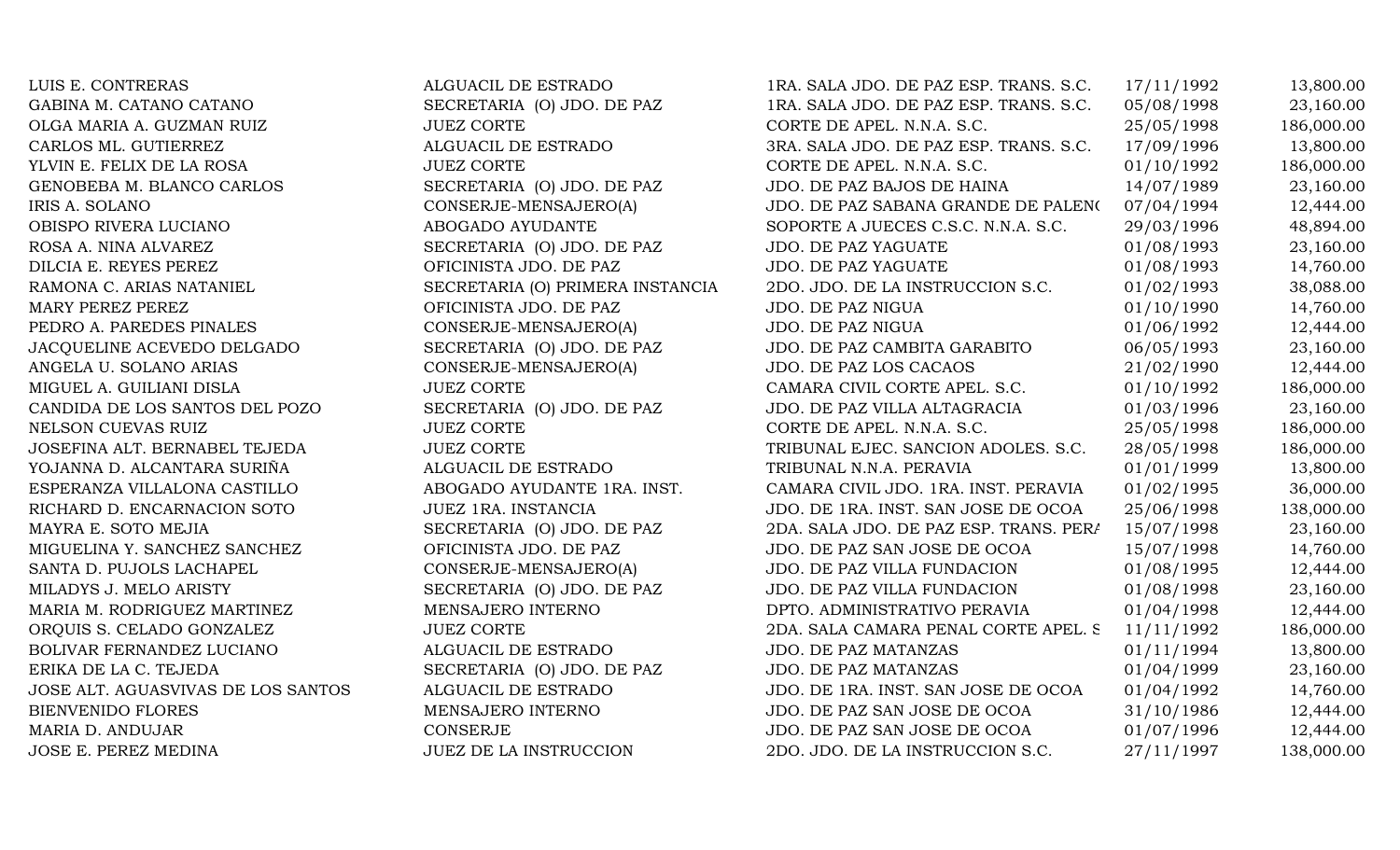| MAGALYS SANTANA ANTUNA                   | OFICINISTA JDO. DE PAZ            | JDO. DE PAZ RANCHO ARRIBA              | 23/03/1993 | 14,760.00  |
|------------------------------------------|-----------------------------------|----------------------------------------|------------|------------|
| ISABEL A. SOTO PEÑA                      | SECRETARIA (O) PRIMERA INSTANCIA  | JDO. DE LA INSTRUCCION SAN JOSE DE C   | 14/03/1990 | 38,088.00  |
| BILMA ALT. MARIÑEZ CASTILLO              | SECRETARIA (O) JDO. DE PAZ        | JDO. DE PAZ SABANA LARGA               | 14/03/1990 | 20,612.40  |
| QUENIA M. POL SANQUINTIN                 | <b>JUEZ CORTE</b>                 | 1RA. SALA CAMARA PENAL CORTE APEL. S   | 04/07/1994 | 186,000.00 |
| YANNET Z. ROSARIO TEJEDA                 | OFICINISTA JDO. DE PAZ            | JDO. DE PAZ SABANA BUEY                | 17/06/1996 | 14,760.00  |
| ZEIDA L. NOBOA PEREZ                     | <b>JUEZ CORTE</b>                 | 1RA. SALA CAMARA PENAL CORTE APEL. S   | 28/05/1998 | 186,000.00 |
| GENRY L. RAMIREZ BRITO                   | ALGUACIL DE ESTRADO               | JDO. DE PAZ AZUA                       | 01/07/1991 | 13,800.00  |
| MERCEDES M. PEREZ FELIZ                  | <b>CONSERJE</b>                   | DPTO. ADMINISTRATIVO AZUA              | 01/04/1993 | 12,444.00  |
| DORKA M. RAMIREZ CUSTODIO                | SECRETARIA (O) PRIMERA INSTANCIA  | CAMARA PENAL JDO. 1RA. INST. AZUA      | 12/11/1992 | 38,088.00  |
| MARTA C. ORTIZ SORIANO                   | JUEZ T.T.J.O.                     | TRIBUNAL DE TIERRAS J.O. AZUA          | 10/04/1992 | 138,000.00 |
| DULCE P. RAMIREZ ROSSO                   | OFICINISTA JDO. DE PAZ            | JDO. DE PAZ PERALTA                    | 02/05/1988 | 14,760.00  |
| MERCEDES J. BELTRE PEREZ                 | SECRETARIA (O) JDO. DE PAZ        | JDO. DE PAZ PERALTA                    | 24/10/1986 | 23,160.00  |
| ADELAIDA LUCIANO DE LEON                 | JUEZ 1RA. INSTANCIA               | TRIBUNAL COL. C/P JDO. 1RA. INST. AZUA | 11/11/1992 | 138,000.00 |
| MARINO VICENTE ALCANTARA                 | ALGUACIL DE ESTRADO               | JDO. DE PAZ PADRE LAS CASAS            | 21/10/1986 | 13,800.00  |
| ANA D. VICENTE VICENTE                   | CONSERJE-MENSAJERO(A)             | JDO. DE PAZ PADRE LAS CASAS            | 25/10/1993 | 12,444.00  |
| MANUEL DE JS. SEGURA DIAZ                | SECRETARIA (O) JDO. DE PAZ        | JDO. DE PAZ PADRE LAS CASAS            | 21/10/1986 | 23,160.00  |
| CAMILO SEGURA PIÑA                       | JUEZ SUST. PTE. COLEGIADO         | TRIBUNAL COL. C/P JDO. 1RA. INST. AZUA | 09/04/1992 | 138,000.00 |
| VIRTUDES D. SEGURA ALCANTARA             | ALGUACIL DE ESTRADO               | JDO. DE PAZ GUAYABAL                   | 01/08/1993 | 13,800.00  |
| MARINO C. VICENTE ROSADO                 | JUEZ 1RA. INSTANCIA               | SALA CIVIL TRIBUNAL N.N.A. S.C.        | 28/05/1998 | 138,000.00 |
| KARINA DE LA ROSA BAUTISTA               | OFICINISTA JDO. DE PAZ            | JDO. DE PAZ SABANA YEGUA               | 06/12/2005 | 14,760.00  |
| EUGENIA L. MONTAÑO GUZMAN                | SECRETARIA (O) JDO. DE PAZ        | JDO. DE PAZ SABANA YEGUA               | 08/11/1986 | 23,160.00  |
| DAYANA E. GIL DIAZ                       | <b>JUEZ DE LA INSTRUCCION</b>     | JDO. DE LA INSTRUCCION AZUA            | 28/05/1998 | 138,000.00 |
| RAMON ANT. MATOS                         | ALGUACIL DE ESTRADO               | JDO. DE PAZ ESTEBANIA                  | 14/10/1986 | 13,800.00  |
| DORA M. MATOS                            | CONSERJE-MENSAJERO(A)             | JDO. DE PAZ ESTEBANIA                  | 18/06/1993 | 12,444.00  |
| ARSENIO GARCIA                           | ALGUACIL DE ESTRADO               | JDO. DE PAZ LAS YAYAS                  | 01/03/1992 | 13,800.00  |
| RAMON ENCARNACION PEÑA                   | CONSERJE-MENSAJERO(A)             | JDO. DE PAZ LAS YAYAS                  | 01/03/1992 | 12,444.00  |
| FELIX J. BERIGUETE                       | SECRETARIA (O) JDO. DE PAZ        | JDO. DE PAZ LAS YAYAS                  | 01/03/1992 | 23,160.00  |
| BIENVENIDA DE LOS SANTOS MAÑON           | SECRETARIA (O) JDO. DE PAZ        | JDO. DE PAZ TABARA ARRIBA              | 28/10/1986 | 23,160.00  |
| ROSA N. DOVAL                            | CONSERJE-MENSAJERO(A)             | JDO. DE PAZ LAS CHARCAS                | 01/08/1993 | 12,444.00  |
| CARMEN A. REYES RAMIREZ                  | JUEZ JDO. DE TRABAJO              | JDO. DE TRABAJO S.C.                   | 14/04/1998 | 138,000.00 |
| MATEO E. CESPEDES MARTINEZ               | JUEZ 1ER. SUST. CORTE Y PTE. SALA | 1RA. SALA CAMARA PENAL CORTE APEL. S   | 15/05/1998 | 205,800.00 |
| MANUEL DE JS. DE LA ROSA BARRIENTOS      | <b>JUEZ CORTE</b>                 | 2DA. SALA CAMARA PENAL CORTE APEL. S   | 15/05/1998 | 186,000.00 |
| ALTAGRACIA DEL C. DE JS. ARREDONDO PEREZ | OFICINISTA CORTE                  | CAMARA PENAL CORTE APEL. S.C.          | 26/09/1997 | 17,640.00  |
| FREDY B. GERALDO                         | JUEZ T.T.J.O.                     | TRIBUNAL DE TIERRAS J.O. PERAVIA       | 05/07/1994 | 138,000.00 |
|                                          |                                   |                                        |            |            |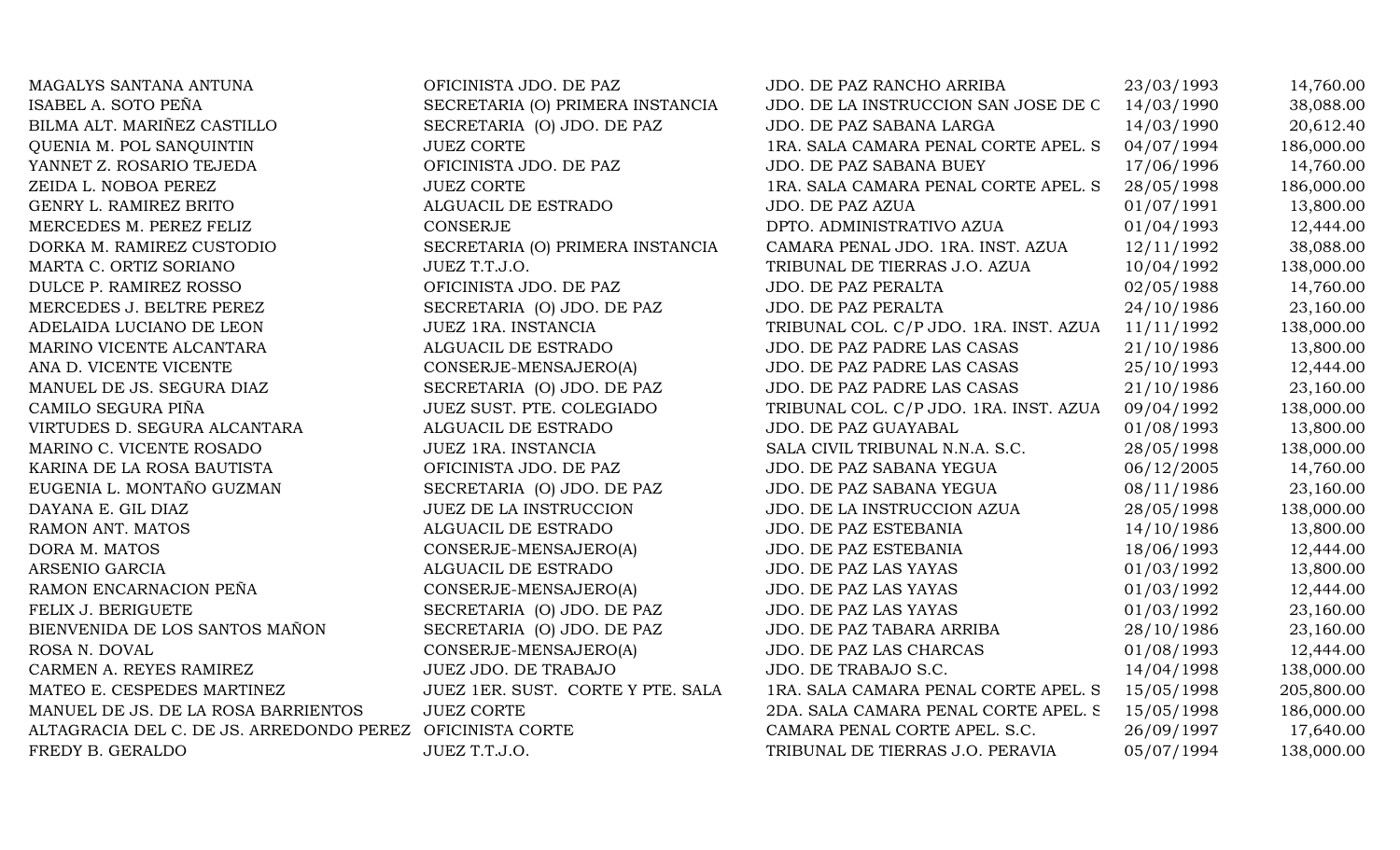MELIDA ALT. GERMAN CASTRO OFICINISTA JDO. DE PAZ 2DA. SALA JDO. DE PAZ ESP. TRANS. PERA 16/11/1998 14,760.00 ESTELA ALCANTARA LORENZO SECRETARIA (O) PRIMERA INSTANCIA TRIBUNAL DE TIERRAS J.O. PERAVIA 01/03/1997 28,860.00 JORGE D. HELENA RODRIGUEZ MENSAJERO EXTERNO DPTO. ADMINISTRATIVO PERAVIA 01/09/1996 16,440.00 SANDRA ALT. MEDRANO VIZCAINO CONSERJE CONSERJE DPTO. ADMINISTRATIVO PERAVIA 01/01/1999 12,444.00 GLORIA B. ROJAS RAMIREZ **MENSAJERO INTERNO 1999** DPTO. ADMINISTRATIVO AZUA 20/11/1990 12,444.00 LUISA O. RAMIREZ DE OLEO OFICINISTA J.O. TRIBUNAL DE TIERRAS J.O. AZUA 17/10/1986 15,720.00 ANA M. LARA SANTOS CONSERVABLE SECRETARIA SECRETARIA REGISTRO DE TITULOS S.C. 28/01/1987 28.860.00 EDWIN B. CASTILLO SANCHEZ REGISTRADOR DE TITULOS REGISTRO DE TITULOS BANI 04/09/1998 126,000.00 FATIMA Z. ISA ISA SECRETARIA (O) JDO. DE PAZ 1RA. SALA JDO. DE PAZ ESP. TRANS. PERA 03/04/1996 23,969.93 RAMONA ALT. GERMAN GONZALEZ **OFICINISTA 1RA. INSTANCIA** JDO. DE LA INSTRUCCION PERAVIA 15/10/2001 15,720.00 NOEMI MENA TAMAREZ ALGUACIL DE ESTRADO UNIDAD CITAC. NOTIF. Y COM. C.S.C. N.N.A.  $01/01/1999$  13,800.00 LOURDES Y. RODRIGUEZ ARIAS JUEZ CORTE 2DA. SALA CAMARA PENAL CORTE APEL. S. 01/05/1999 186,000.00 JUANA A. GERMAN CASTRO OFICINISTA 1RA. INSTANCIA CAMARA PENAL JDO. 1RA. INST. PERAVIA 19/04/2005 15,720.00 RAMON E. MEJIA SANCHEZ MENSAJERO EXTERNO DPTO. ADMINISTRATIVO PERAVIA 01/06/1999 16,440.00 MAYRA CASILLA RODRIGUEZ CORTE OFICINISTA CORTE CAMARA PENAL CORTE APEL. S.C. 13/05/1999 17,640.00 ANA E. FLORENTINO JAPA JUEZ 1RA. INSTANCIA CAMARA CIVIL JDO. 1RA. INST. S.C. 18/06/1999 138,000.00 ELSA R. GONZALEZ LARA SECRETARIA (O) JDO. DE PAZ JDO. DE PAZ SAN JOSE DE OCOA 10/05/1999 23,160.00 MANUEL ANT. MENDEZ GONZALEZ ALGUACIL DE ESTRADO TRIBUNAL COL. C/P JDO. 1RA. INST. AZUA 01/08/1999 14,760.00 NICOLAS A. SANTANA 1999 16,440.00 MENSAJERO EXTERNO 1997 DPTO. ADMINISTRATIVO AZUA 1999 16,440.00 CARMEN D. PUJOLS MELO CONSERJE CONSERVE DPTO. ADMINISTRATIVO AZUA 04/06/1999 12,444.00 TELESFORA M. ARIAS CONSERJE CONSERVE DPTO. ADMINISTRATIVO N.N.A. S.C. 01/08/1999 12.444.00 RAFAEL A. LEMONIER SANCHEZ ALGUACIL DE ESTRADO CAMARA PENAL JDO. 1RA. INST. AZUA 01/08/1999 14,760.00 RAFAEL D. NAVARRO DE LEON CFICINISTA JDO. DE PAZ JDO. DE PAZ AZUA 08/04/1992 14,760.00 JOSE A. JIMENEZ LORENZO VIGILANTE DPTO. ADMINISTRATIVO S.C. 15/09/1999 12,780.00 OLGA V. PEREZ CONSERJE CONSERJE DPTO. ADMINISTRATIVO S.C. 01/10/1999 12.444.00 JOSE ALT. SOLANO **MENSAJERO INTERNO** DPTO. ADMINISTRATIVO S.C. 18/10/1999 16,440.00 DEYSI J. DIAZ REYES ABOGADO AYUDANTE 1RA. INST. CAMARA CIVIL JDO. 1RA. INST. AZUA 05/06/2006 36,000.00 RAFAELA S. MARTINEZ AQUINO SECRETARIA (O) PRIMERA INSTANCIA TRIBUNAL COL. C/P JDO. 1RA. INST. AZUA 03/01/2000 38,088.00 MONICA SANTAMARIA PAULA OFICINISTA JDO. DE PAZ JDO. DE PAZ VILLA ALTAGRACIA 03/04/2000 14,760.00 SALVADOR C. VALDEZ RIVERA **MAYORDOMO I** DPTO. ADMINISTRATIVO S.C. 03/04/2000 16,920.00 CARLOS R. LOPEZ OBJIO ALGUACIL DE ESTRADO JDO. DE TRABAJO S.C. 05/07/2000 13,800.00 SUDELGI ANT. ROSARIO MENA  $JUEZ$  DE LA INSTRUCCION  $JD$   $JD$ . DE LA INSTRUCCION VILLA ALTAGRA  $10/07/2000$   $138,000.00$ ALEJANDRA ALT. RONDON DIAZ BIBLIOTECARIO II BIBLIOTECA DE S.C. 10/07/2000 29,160.00 MARY G. DIAZ CASTILLO JUEZ 1RA. INSTANCIA TRIBUNAL COL. C/P JDO. 1RA. INST. PERA 01/08/2000 138,000.00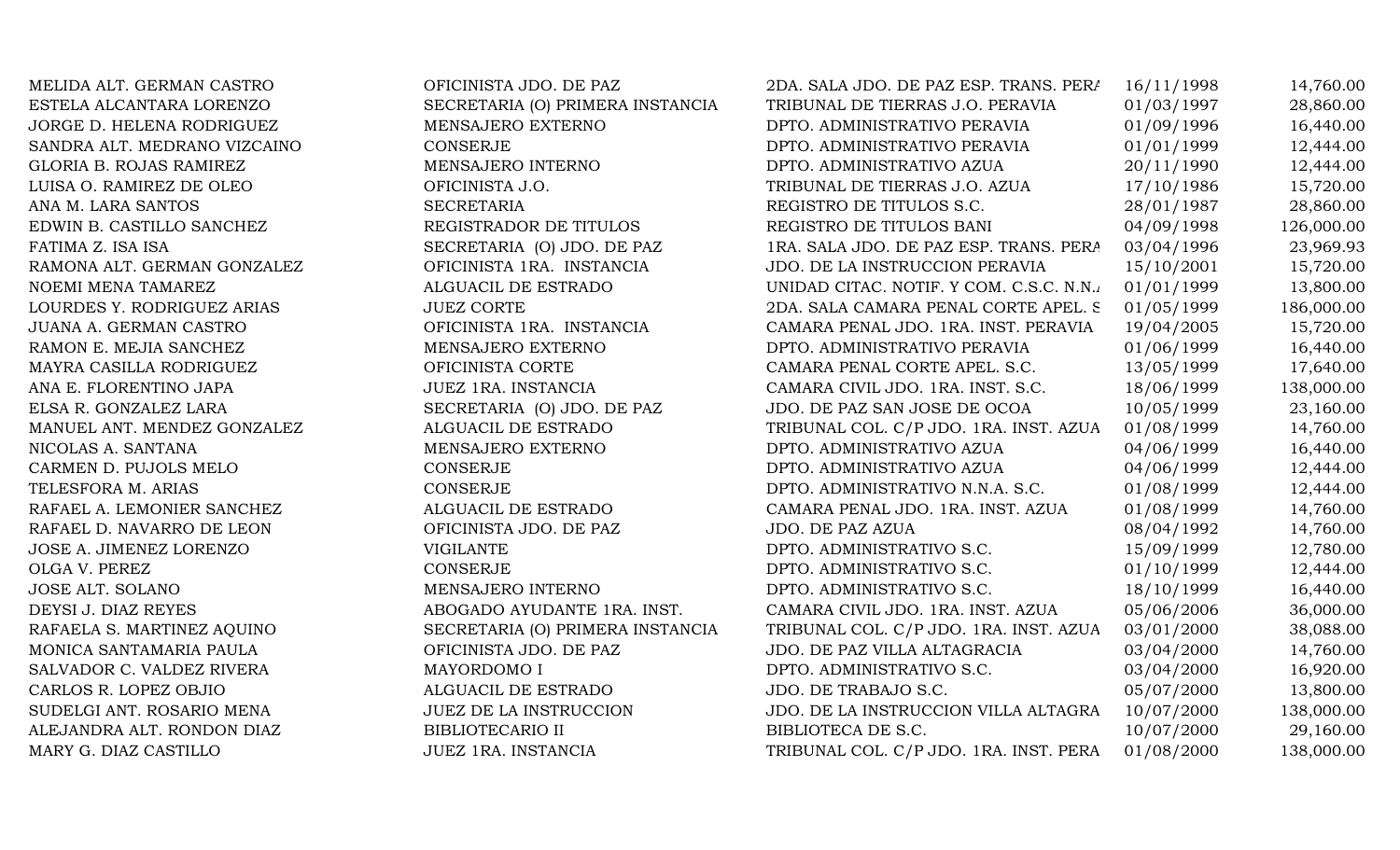| MIRTA M. SANCHEZ CIPRIAN        | SECRETARIA (O) PRIMERA INSTANCIA | JDO. DE 1RA. INST. SAN JOSE DE OCOA                                       | 10/08/2000 | 28,860.00  |
|---------------------------------|----------------------------------|---------------------------------------------------------------------------|------------|------------|
| BARTOLOME M. CASTILLO SANCHEZ   |                                  | JUEZ PRESIDENTE TRIBUNAL COLEGIADO TRIBUNAL COL. C/P JDO. 1RA. INST. PERA | 03/10/2000 | 138,000.00 |
| NIDIA M. VARGAS GARCIA          | SECRETARIA (O) JDO. DE PAZ       | JDO. DE PAZ PUEBLO VIEJO                                                  | 17/10/2000 | 23,160.00  |
| CARMEN MARTICH BAEZ             | SOPORTE TECNICO I                | OFIC. DE TECNOLOGIAS REGIONAL ZONA                                        | 01/11/2000 | 42,657.60  |
| NICOLAS R. GOMEZ                | ALGUACIL DE ESTRADO              | CAMARA CIVIL JDO. 1RA. INST. AZUA                                         | 02/10/2000 | 13,800.00  |
| MARY E. DE JESUS A.             | SECRETARIA (O) PRIMERA INSTANCIA | 1ER. JDO. DE LA INSTRUCCION S.C.                                          | 20/12/2010 | 38,088.00  |
| <b>JOEL J. SIERRA PUJOLS</b>    | MAYORDOMO III                    | JDO. DE 1RA. INST. SAN JOSE DE OCOA                                       | 12/02/2001 | 14,760.00  |
| LUZ MARÍA RODRÍGUEZ ENCARNACIÓN | ABOGADO AYUDANTE CORTE           | CAMARA PENAL CORTE APEL. S.C.                                             | 02/01/2001 | 48,894.00  |
| ADIEL E. SIERRA PUJOLS          | SOPORTE TECNICO II               | OFIC. DE TECNOLOGIAS REGIONAL ZONA                                        | 14/03/2001 | 34,980.00  |
| DAVID PEREZ MENDEZ              | ALGUACIL DE ESTRADO              | CAMARA CIVIL CORTE APEL. S.C.                                             | 01/04/2001 | 13,800.00  |
| SALVADOR O. PERDOMO             | ALGUACIL DE ESTRADO              | JDO. DE PAZ TABARA ARRIBA                                                 | 08/03/2001 | 13,800.00  |
| GISELLE ENCARNACION SOTO        | SECRETARIA (O) JDO. DE PAZ       | JDO. DE PAZ RANCHO ARRIBA                                                 | 09/03/2001 | 23,160.00  |
| NORMA ALT. REINOSO DE ABREU     | OPERADOR DE IMPRESION            | REGISTRO DE TITULOS S.C.                                                  | 02/04/2001 | 29,580.00  |
| ISABEL A. CASTILLO PEÑALO       | ABOGADO AYUDANTE 1RA. INST.      | CAMARA CIVIL JDO. 1RA. INST. S.C.                                         | 05/06/2001 | 36,000.00  |
| SABRINA G. REYES SOTO           | JUEZ 1RA. INSTANCIA              | CAMARA PENAL JDO. 1RA. INST. PERAVIA                                      | 17/09/2001 | 138,000.00 |
| NELCY X. ORTEGA RAMIREZ         | <b>JUEZ DE PAZ</b>               | JDO. DE PAZ SABANA GRANDE DE PALENO                                       | 01/10/2001 | 108,000.00 |
| NIRKA C. PAULINO HERRERA        | ANALISTA JURIDICO                | REGISTRO DE TITULOS BANI                                                  | 25/09/2001 | 30,060.00  |
| JOSE D. BASTARDO MATOS          | ALGUACIL DE ESTRADO              | <b>JDO. DE PAZ NIGUA</b>                                                  | 03/09/2001 | 13,800.00  |
| ERICK A. ARENDELL PEREZ         | OFICINISTA JDO. DE PAZ           | 2DA. SALA JDO. DE PAZ ESP. TRANS. PERA                                    | 29/11/2001 | 14,760.00  |
| QUIMBERLY V. ROSARIO S.         | CONSERJE-MENSAJERO(A)            | JDO. DE PAZ SABANA BUEY                                                   | 09/01/2002 | 12,444.00  |
| YAQUELIN MORILLO CIPION         | CONSERJE-MENSAJERO(A)            | JDO. DE PAZ SABANA YEGUA                                                  | 01/04/2002 | 12,444.00  |
| DAURIS DEL P. GERONIMO PEGUERO  | ABOGADO AYUDANTE CORTE           | CAMARA PENAL CORTE APEL. S.C.                                             | 02/04/2002 | 48,894.00  |
| SANTO H. OTAÑO PAULINO          | OFICINISTA JDO. DE PAZ           | JDO. DE PAZ SABANA GRANDE DE PALENO                                       | 01/04/2002 | 14,760.00  |
| FRANCISCA PEREZ                 | CONSERJE-MENSAJERO(A)            | JDO. DE PAZ PUEBLO VIEJO                                                  | 03/06/2002 | 12,444.00  |
| LEIDY K. DOÑE PEREZ             | SECRETARIA (O) JDO. DE PAZ       | 1RA. SALA JDO. DE PAZ ESP. TRANS. VILL/                                   | 17/06/2002 | 23,160.00  |
| LUCRECIA A. FRIAS CABRAL        | OFICINISTA JDO. DE PAZ           | 1RA. SALA JDO. DE PAZ ESP. TRANS. VILL/                                   | 01/07/2002 | 14,760.00  |
| <b>JUANA DIAZ CUSTODIO</b>      | SECRETARIA (O) PRIMERA INSTANCIA | CAMARA PENAL JDO. 1RA. INST. PERAVIA                                      | 18/09/2002 | 28,860.00  |
| CARMEN E. RODRIGUEZ SANCHEZ     | ABOGADO AYUDANTE CORTE           | CAMARA PENAL CORTE APEL. S.C.                                             | 07/10/2002 | 48,894.00  |
| MARIA DEL R. TRINIDAD SENCION   | MENSAJERO INTERNO                | DPTO. ADMINISTRATIVO AZUA                                                 | 23/10/2002 | 12,444.00  |
| LIGIA TEJEDA ALCANTARA          | OFICINISTA 1RA. INSTANCIA        | JDO. DE LA INSTRUCCION SAN JOSE DE C                                      | 06/12/2002 | 15,720.00  |
| NANCY A. NINA CASTILLO          | SECRETARIA DEPTO. ADM.           | DPTO. ADMINISTRATIVO S.C.                                                 | 19/11/2002 | 18,120.00  |
| YRENE M. MEJIA BAEZ             | SECRETARIA (O)                   | REGISTRO DE TITULOS BANI                                                  | 18/11/2002 | 28,860.00  |
| ANA L. MARTINEZ POLANCO         | <b>CONSERJE</b>                  | DPTO. ADMINISTRATIVO PERAVIA                                              | 20/11/2002 | 12,444.00  |
| NIURKA N. LLAUGER MARTINEZ      | JUEZ 1RA. INSTANCIA              | SALA PENAL TRIBUNAL N.N.A. S.C.                                           | 29/05/2006 | 138,000.00 |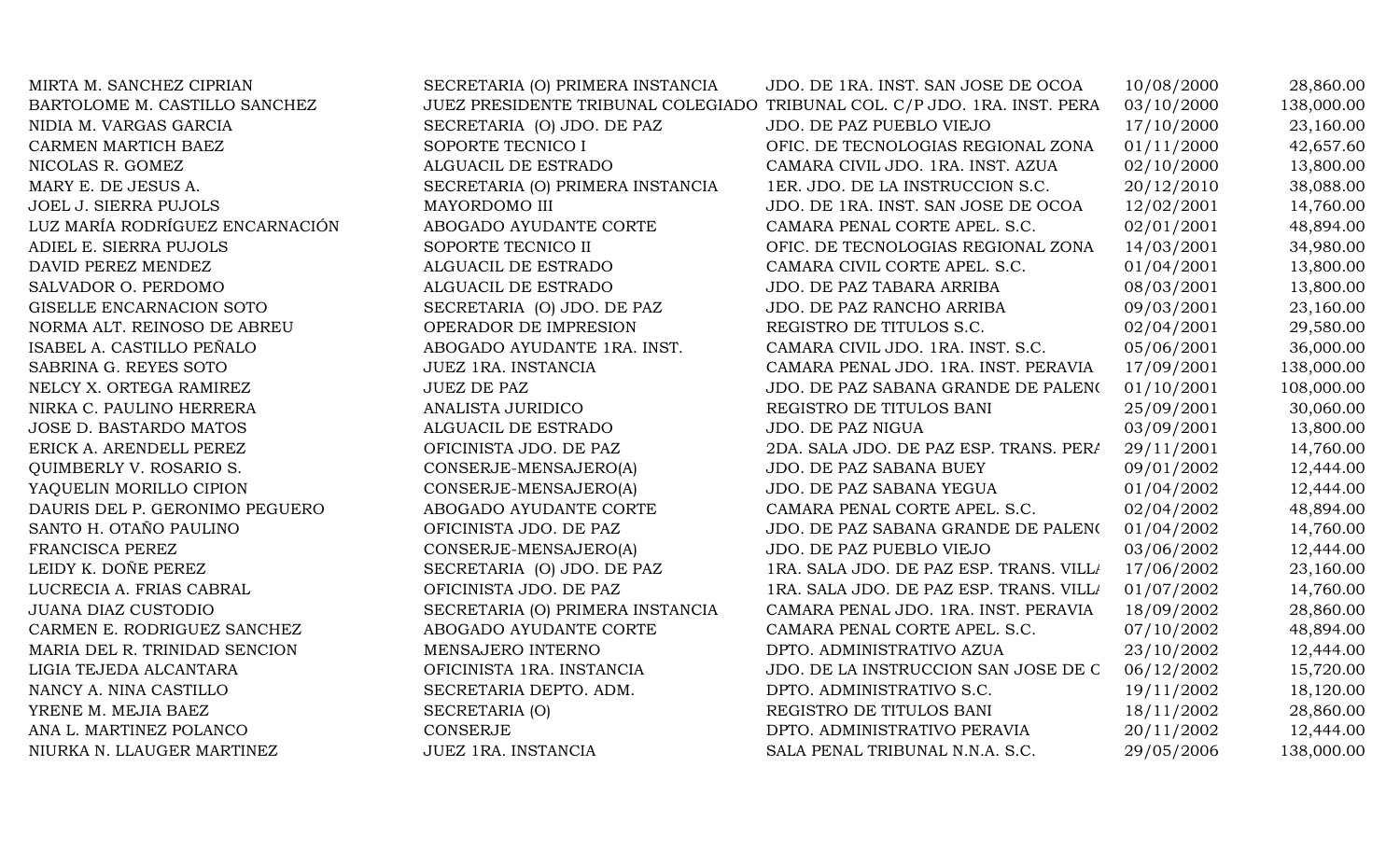| JENNY E. LANTIGUA LORA          | REGISTRADOR DE TITULOS                                                    | REGISTRO DE TITULOS S.C.                 | 02/01/2006 | 126,000.00 |
|---------------------------------|---------------------------------------------------------------------------|------------------------------------------|------------|------------|
| MARLENE N. LLAUGER MARTINEZ     | OFICINISTA 1RA. INSTANCIA                                                 | 2DA. SALA CAMARA PENAL JDO. 1RA. INST    | 03/04/2003 | 15,720.00  |
| CARLOS ALB. ENCARNACION TEJEDA  | ALGUACIL DE ESTRADO                                                       | JDO. DE PAZ SABANA LARGA                 | 14/05/2003 | 13,800.00  |
| NILDA ALT. VASQUEZ VASQUEZ      | SECRETARIA DEPTO. ADM.                                                    | DPTO. ADMINISTRATIVO PERAVIA             | 19/05/2003 | 18,120.00  |
| SANTA P. SOTO JIMENEZ           | OFICINISTA 1RA. INSTANCIA                                                 | TRIBUNAL EJEC. DE LA PENA S.C.           | 19/05/2003 | 15,720.00  |
| YSAEL MARTINEZ GUERRERO         | <b>JUEZ DE PAZ</b>                                                        | JDO. DE PAZ ESTEBANIA                    | 31/03/2017 | 108,000.00 |
| RITO M. CASTILLO CORDERO        | ALGUACIL DE ESTRADO                                                       | JDO. DE PAZ SABANA BUEY                  | 20/08/2003 | 13,800.00  |
| YOCELIN CALVO PEÑA              | <b>JUEZ CORTE</b>                                                         | 1RA. SALA CAMARA PENAL CORTE APEL. S     | 01/10/2003 | 186,000.00 |
| ANA I. D SOTO FELIPE            | SECRETARIA DEPTO. ADM.                                                    | DPTO. ADMINISTRATIVO AZUA                | 15/12/2003 | 18,120.00  |
| JOSE ML. MEDINA BENITEZ         | JUEZ 1RA. INSTANCIA                                                       | CAMARA CIVIL JDO. 1RA. INST. PERAVIA     | 18/02/2004 | 138,000.00 |
| GERONIMO SANTOS ROMERO          | ALGUACIL DE ESTRADO                                                       | 2DA. SALA JDO. DE PAZ ESP. TRANS. VILL   | 01/03/2004 | 13,800.00  |
| BETTIS M. GARABITO CALDERON     | SECRETARIA (O) PRIMERA INSTANCIA                                          | CAMARA CIVIL JDO. 1RA. INST. AZUA        | 12/03/2004 | 28,860.00  |
| KEANNY S. MENDEZ CASTILLO       | SOPORTE TECNICO II                                                        | OFIC. DE TECNOLOGIAS REGIONAL ZONA       | 01/04/2004 | 34,980.00  |
| ROSA M. FERRERAS DEL CARMEN     | OFICINISTA CORTE                                                          | CAMARA PENAL CORTE APEL. S.C.            | 24/05/2004 | 17,640.00  |
| OMAR SANTANA MARTINEZ           | JUEZ 1RA. INSTANCIA                                                       | CAMARA CIVIL JDO. 1RA. INST. AZUA        | 21/06/2004 | 138,000.00 |
| MIRNA Y. NUÑEZ SOTO             | OFICINISTA JDO. DE PAZ                                                    | JDO. DE PAZ VILLA FUNDACION              | 06/07/2004 | 14,760.00  |
| ROSANGELA M. DELGADO AYBAR      | OFICINISTA 1RA. INSTANCIA                                                 | TRIBUNAL COL. C/P JDO. 1RA. INST. PERA   | 02/08/2004 | 15,720.00  |
| YBELI CASADO BAEZ               | OFICINISTA JDO. DE PAZ                                                    | JDO. DE PAZ CAMBITA GARABITO             | 04/08/2004 | 14,760.00  |
| BENETINA CANDELARIO NIVAR       | <b>CONSERJE</b>                                                           | DPTO. ADMINISTRATIVO S.C.                | 23/08/2004 | 12,444.00  |
| <b>JOCELIN GUTIERREZ NIEVES</b> | OFICINISTA JDO. DE PAZ                                                    | JDO. DE PAZ BAJOS DE HAINA               | 08/09/2004 | 14,760.00  |
| LENNY POZO GRACESKY             | SUPERVISOR(A) DE SERVICIO PENAL                                           | UNIDAD DE SERVICIO PENAL C.S.C. N.N.A.   | 20/09/2004 | 52,800.00  |
| SOLANLLY M. CATANO SOTO         | ABOGADO AYUDANTE 1RA. INST.                                               | TRIBUNAL DE TIERRAS J.O. S.C.            | 27/09/2004 | 36,000.00  |
| NARDA J. SANCHEZ MIRANDA        | SECRETARIA (O) PRIMERA INSTANCIA                                          | TRIBUNAL DE TIERRAS J.O. AZUA            | 01/10/2004 | 28,860.00  |
| JOSE ML. SOTO TEJADA            | <b>CHOFER</b>                                                             | CAMARA PENAL CORTE APEL. S.C.            | 04/10/2004 | 24,240.00  |
| MODESTA PEREZ DE LOS SANTOS     | SECRETARIA (O) PRIMERA INSTANCIA                                          | JDO. DE 1RA. INST. VILLA ALTAGRACIA      | 19/10/2004 | 38,088.00  |
| ALEXANDRA V. HERNANDEZ ZABALA   | SUPERVISOR(A) DE SERVICIO CIVIL                                           | UNIDAD DE SERVICIO CIVIL C.S.C. N.N.A. { | 01/11/2004 | 52,800.00  |
| HEIDY O. JAVIER GARCIA          | OFICINISTA J.O.                                                           | TRIBUNAL DE TIERRAS J.O. PERAVIA         | 16/11/2004 | 15,720.00  |
| BIULKYS M. MILANES BALBUENA     | JUEZ PRESIDENTE TRIBUNAL COLEGIADO TRIBUNAL COL. C/P JDO. 1RA. INST. S.C. |                                          | 30/11/2004 | 138,000.00 |
| MARIA D. CESPEDES               | OFICINISTA 1RA. INSTANCIA                                                 | CAMARA PENAL JDO. 1RA. INST. AZUA        | 03/12/2004 | 15,720.00  |
| CARMEN E. GONZALEZ VEGA         | OFICINISTA 1RA. INSTANCIA                                                 | 1ER. JDO. DE LA INSTRUCCION S.C.         | 13/12/2004 | 15,720.00  |
| MILEYVI NATERA RODRIGUEZ        | SECRETARIA (O) JDO. DE PAZ                                                | 2DA. SALA JDO. DE PAZ ESP. TRANS. VILLA  | 03/01/2005 | 23,160.00  |
| GLENNYS E. CASTILLO RODRIGUEZ   | OFICINISTA 1RA. INSTANCIA                                                 | CAMARA PENAL JDO. 1RA. INST. PERAVIA     | 03/01/2005 | 15,720.00  |
| MARITZA SANTOS LORENZO          | ABOGADO AYUDANTE CORTE                                                    | CAMARA PENAL CORTE APEL. S.C.            | 01/02/2005 | 77,836.80  |
| OLGA L. MEDINA PEÑALO           | SECRETARIA (O) PRIMERA INSTANCIA                                          | CAMARA CIVIL JDO. 1RA. INST. S.C.        | 03/02/2005 | 28,860.00  |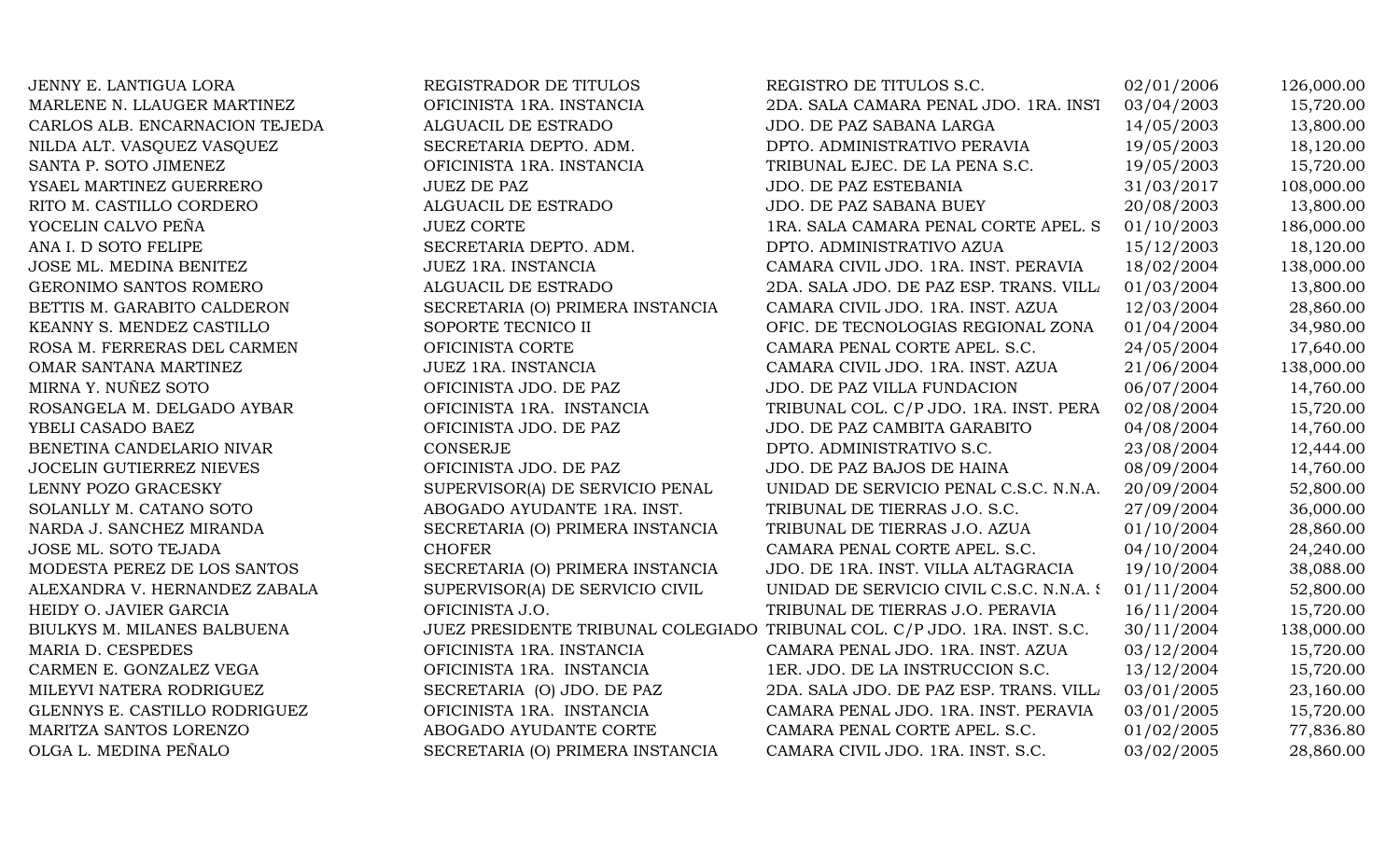| LICELOT P. CASADO GUZMAN           | <b>JUEZ DE PAZ</b>            | JDO. DE PAZ LAS YAYAS                   | 14/02/2005 | 108,000.00 |
|------------------------------------|-------------------------------|-----------------------------------------|------------|------------|
| YOEL L. REYNOSO CORPORAN           | MENSAJERO EXTERNO             | JDO. DE 1RA. INST. VILLA ALTAGRACIA     | 16/02/2005 | 16,440.00  |
| JUANA M. RIVAS ESPINOSA            | ASIST. ADMINISTRATIVA         | CENTRO DE ENTREVISTA S.C.               | 24/03/2014 | 40,745.00  |
| TOMASINA ABREU MALDONADO           | ABOGADO AYUDANTE              | SOPORTE A JUECES C.S.C. N.N.A. S.C.     | 01/04/2005 | 48,894.00  |
| MARIA C. MILIANO TINEO             | OFICINISTA ATENCION USUARIO   | UNIDAD DE RECEP. Y ATEN. USUARIO C.S.   | 07/04/2005 | 22,920.00  |
| GREGORIA SANTOS POLANCO            | SECRETARIA (O) GENERAL        | CENTRO DE SERVICIOS COMUNES JURISI      | 07/04/2005 | 66,528.00  |
| MOISES DE JS. CONCEPCION RODRIGUEZ | ABOGADO AYUDANTE 1RA. INST.   | 1ER. JDO. DE LA INSTRUCCION S.C.        | 11/04/2005 | 36,000.00  |
| JOSE ANT. SANTANA CHALA            | ALGUACIL DE ESTRADO           | CAMARA PENAL JDO. 1RA. INST. PERAVIA    | 01/04/2005 | 14,760.00  |
| MASSIEL I. ALONZO RODRIGUEZ        | JUEZ 1RA. INSTANCIA           | JDO. DE 1RA. INST. VILLA ALTAGRACIA     | 25/04/2005 | 138,000.00 |
| JUAN SORIANO AQUINO                | ALGUACIL DE ESTRADO           | CAMARA PENAL CORTE APEL. S.C.           | 16/05/2005 | 14,760.00  |
| DORIEN L. GUERRERO BREA            | ABOGADO AYUDANTE 1RA. INST.   | TRIBUNAL DE TIERRAS J.O. PERAVIA        | 16/05/2005 | 36,000.00  |
| BERENICE B. FILPO DIAZ             | SECRETARIA (O) JDO. DE PAZ    | JDO. DE PAZ AZUA                        | 16/06/2005 | 23,160.00  |
| JULISSA M. MATOS REGALADO          | SOPORTE TECNICO I             | OFIC. DE TECNOLOGIAS REGIONAL ZONA      | 14/06/2005 | 42,657.60  |
| ANA Y. FERNANDEZ ROSARIO           | OFICINISTA 1RA. INSTANCIA     | JDO. DE 1RA. INST. VILLA ALTAGRACIA     | 25/07/2005 | 15,720.00  |
| ISAURA DIAZ MESA                   | SECRETARIA (O) JDO. DE PAZ    | 2DA. SALA JDO. DE PAZ ESP. TRANS. S.C.  | 01/08/2005 | 23,160.00  |
| BELKYS RAMIREZ DE LEON             | ABOGADO AYUDANTE CORTE        | CAMARA PENAL CORTE APEL. S.C.           | 01/08/2005 | 48,894.00  |
| MIGUEL A. FERNANDEZ CASTILLO       | OFICINISTA CORTE              | CAMARA PENAL CORTE APEL. S.C.           | 01/07/2005 | 17,640.00  |
| MARIA M. MATEO                     | CONSERJE                      | DPTO. ADMINISTRATIVO N.N.A. S.C.        | 01/09/2005 | 12,444.00  |
| LUIS A. MARTINEZ PEREZ             | MENSAJERO EXTERNO             | DPTO. ADMINISTRATIVO S.C.               | 01/07/2005 | 16,440.00  |
| MIGUEL A. PEREZ MENDEZ             | <b>JUEZ 1RA. INSTANCIA</b>    | TRIBUNAL COL. C/P JDO. 1RA. INST. PERA  | 01/11/2011 | 138,000.00 |
| ARIETIS M. BATISTA MEJIA           | OFICINISTA JDO. DE PAZ        | JDO. DE PAZ SABANA LARGA                | 07/09/2005 | 14,760.00  |
| FRANKLIN CUEVAS CUEVAS             | ALGUACIL DE ESTRADO           | 1ER. JDO. DE LA INSTRUCCION S.C.        | 26/11/2012 | 14,760.00  |
| CECILIA URIBE URIBE                | SECRETARIA (O) JDO. DE PAZ    | JDO. DE PAZ SABANA GRANDE DE PALENO     | 01/09/2005 | 23,160.00  |
| JORGE T. BROUN ISAAC               | <b>JUEZ DE LA INSTRUCCION</b> | JDO. DE LA INSTRUCCION PERAVIA          | 03/10/2005 | 138,000.00 |
| GLORIA D. MOREL PEREZ              | OFICINISTA CORTE              | TRIBUNAL EJEC. SANCION ADOLES. S.C.     | 03/10/2005 | 28,800.00  |
| YUDERKA M. GARCIA PANIAGUA         | CONSERJE-MENSAJERO(A)         | JDO. DE PAZ RANCHO ARRIBA               | 01/10/2005 | 12,444.00  |
| MARIA DE LOS R. DE LEON FABAL      | MENSAJERO INTERNO             | DPTO. ADMINISTRATIVO AZUA               | 01/11/2005 | 12,444.00  |
| WILSON ML. VELOZ JASPE             | MENSAJERO INTERNO             | DPTO. ADMINISTRATIVO S.C.               | 02/11/2005 | 12,444.00  |
| SAHARA J. SIERRA PUJOLS            | CONSERJE                      | JDO. DE LA INSTRUCCION SAN JOSE DE C    | 07/10/2005 | 12,444.00  |
| ROSAURA M. LORENZO GARABITOS       | <b>JUEZ DE LA INSTRUCCION</b> | 2DO. JDO. DE LA INSTRUCCION PERAVIA     | 18/11/2005 | 138,000.00 |
| GRACIELA CANELO ZOQUIEL DE BRIOSO  | ANALISTA JURIDICO             | REGISTRO DE TITULOS S.C.                | 22/11/2005 | 29,640.00  |
| ALEXIS ARIAS PEREZ                 | <b>JUEZ DE PAZ</b>            | 1RA. SALA JDO. DE PAZ ESP. TRANS. VILL/ | 16/12/2016 | 108,000.00 |
| OBISPO FIGUEROA MIESES             | ALGUACIL DE ESTRADO           | JDO. DE 1RA. INST. VILLA ALTAGRACIA     | 14/12/2005 | 14,760.00  |
| WILMA ALT. CUELLO GARCIA           | <b>JUEZ DE PAZ</b>            | <b>JDO. DE PAZ NIGUA</b>                | 28/11/2005 | 108,000.00 |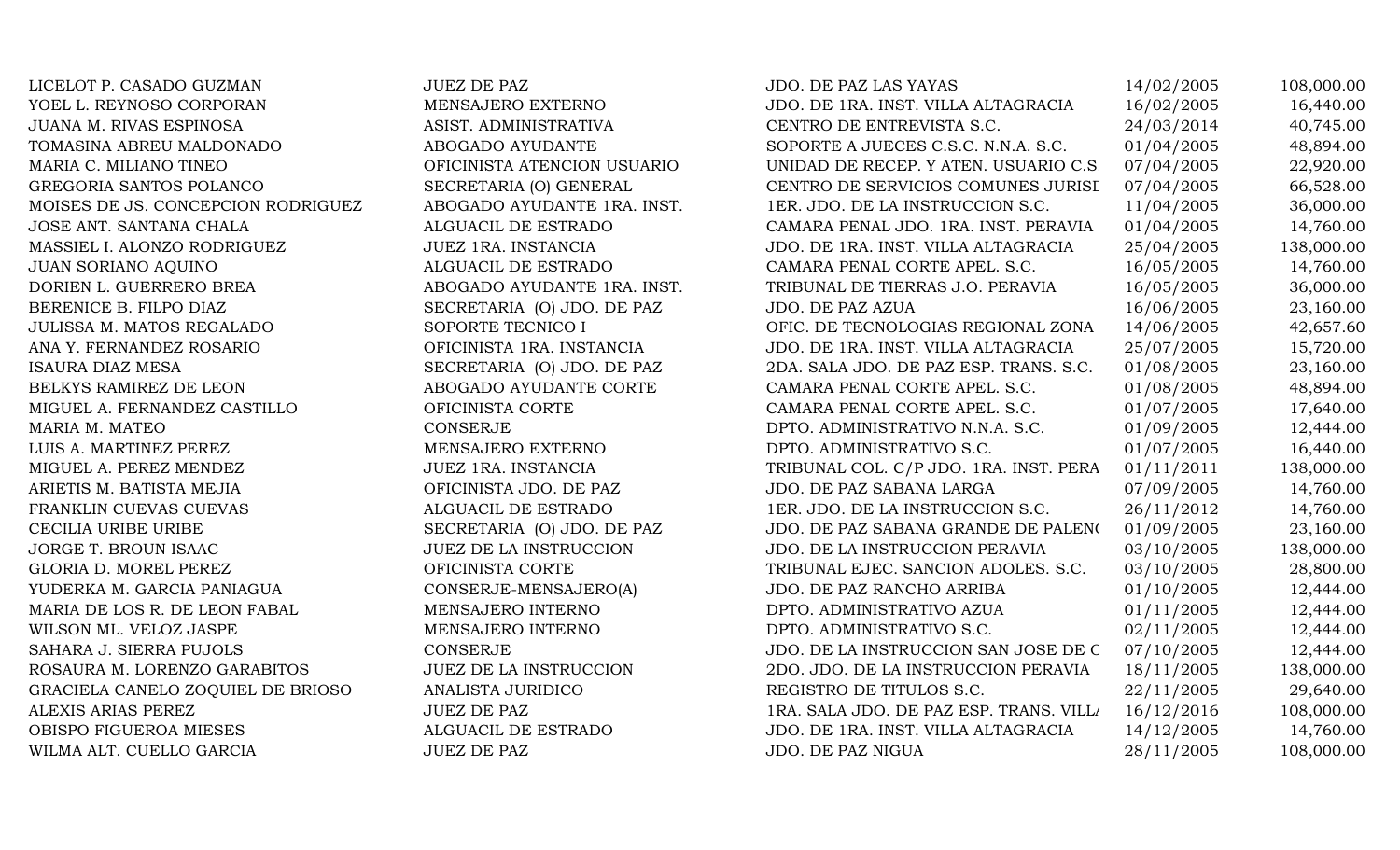| OCTAVIA C. FERNANDEZ CURI       | <b>JUEZ DE PAZ</b>               | JDO. DE PAZ VILLA FUNDACION               | 03/10/2016 | 108,000.00 |
|---------------------------------|----------------------------------|-------------------------------------------|------------|------------|
| DAIMY M. LORENZO ALMANZAR       | OFICINISTA 1RA. INSTANCIA        | 2DO. JDO. DE LA INSTRUCCION S.C.          | 23/03/2015 | 15,720.00  |
| FRANCISCA FIGUEROA DICENT       | CONSERJE                         | DPTO. ADMINISTRATIVO N.N.A. S.C.          | 01/12/2005 | 12,444.00  |
| NURYS A. FELIZ PINALES          | <b>JUEZ DE PAZ</b>               | JDO. DE PAZ PADRE LAS CASAS               | 16/12/2016 | 108,000.00 |
| JUNIOR E. GARABITO PEGUERO      | OFICINISTA JDO. DE PAZ           | 1RA. SALA JDO. DE PAZ ESP. TRANS. PERA    | 13/02/2006 | 14,760.00  |
| LISSA M. VERAS RIVAS            | JUEZ DE PAZ                      | JDO. DE PAZ LAS CHARCAS                   | 31/03/2017 | 108,000.00 |
| DOMENICO E. NUÑEZ PIMENTEL      | <b>JUEZ DE PAZ</b>               | JDO. DE PAZ GUAYABAL                      | 23/01/2006 | 108,000.00 |
| JENNY JIMENEZ DIAZ              | SECRETARIA (O) PRIMERA INSTANCIA | JDO. DE TRABAJO S.C.                      | 29/03/2006 | 28,860.00  |
| ANA R. CALDERON PEREZ           | OFICINISTA DE SERVICIO CIVIL     | UNIDAD DE SERVICIO CIVIL C.S.C. N.N.A. S. | 03/04/2006 | 18,780.00  |
| BELISA Y. ASENCIO NOVA          | OFICINISTA J.O.                  | TRIBUNAL DE TIERRAS J.O. S.C.             | 06/03/2006 | 15,720.00  |
| FE M. GOMEZ BRITO               | MAYORDOMO III                    | JDO. DE LA INSTRUCCION VILLA ALTAGRA      | 10/04/2006 | 13,800.00  |
| MARTHA G. SOTO FELIZ            | SECRETARIA (O) PRIMERA INSTANCIA | TRIBUNAL COL. C/P JDO. 1RA. INST. PERA    | 02/05/2006 | 38,088.00  |
| YOCASTA A. SEIJAS DE LOS SANTOS | ABOGADO AYUDANTE 1RA. INST.      | 2DA. SALA CAMARA PENAL JDO. 1RA. INST     | 03/07/2006 | 36,000.00  |
| MIRCIA E. ROSARIO GUERRERO      | OFICINISTA 1RA. INSTANCIA        | TRIBUNAL EJEC. DE LA PENA S.C.            | 03/07/2006 | 15,720.00  |
| DOLORES M. GARCIA GERALDO       | SECRETARIA (O) PRIMERA INSTANCIA | TRIBUNAL EJEC. DE LA PENA S.C.            | 03/07/2006 | 38,088.00  |
| PASCUAL POCHE MARTINEZ          | MENSAJERO EXTERNO                | DPTO. ADMINISTRATIVO S.C.                 | 10/07/2006 | 16,440.00  |
| CESAR LORENZO PEREZ             | <b>VIGILANTE</b>                 | DPTO. ADMINISTRATIVO S.C.                 | 01/08/2006 | 12,444.00  |
| JOSE ML. ARIAS MARTINEZ         | JUEZ DE LA INSTRUCCION           | JDO. DE LA INSTRUCCION SAN JOSE DE C      | 01/08/2006 | 138,000.00 |
| CASTERINA M. RAMIREZ MARIÑEZ    | MENSAJERO INTERNO                | DPTO. ADMINISTRATIVO PERAVIA              | 07/08/2006 | 12,444.00  |
| ELISABETH PEREZ MARTINEZ        | <b>OFICINISTA</b>                | UNIDAD CITAC. NOTIF. Y COM. C.S.C. N.N.   | 03/07/2006 | 18,780.00  |
| ALBERTO SEGURA FIGUEREO         | MENSAJERO INTERNO                | DPTO. ADMINISTRATIVO S.C.                 | 22/08/2006 | 12,444.00  |
| JENNY L. ARAUJO BRUJAN          | REPRESENTANTE DE INFORMACION     | CENTRO INF. ORIENT. CIUDADANA PJ PEF      | 01/08/2006 | 18,120.00  |
| SALVADOR A. PIMENTEL GUERRERO   | ALGUACIL DE ESTRADO              | TRIBUNAL COL. C/P JDO. 1RA. INST. PERA    | 01/08/2006 | 14,760.00  |
| JULIO C. PIMENTEL PEÑA          | ANALISTA JURIDICO                | REGISTRO DE TITULOS BANI                  | 07/09/2006 | 30,060.00  |
| IGNACIA Y. NOVA MOSCAT          | SECRETARIA (O) PRIMERA INSTANCIA | CAMARA CIVIL JDO. 1RA. INST. PERAVIA      | 05/10/2006 | 28,860.00  |
| RUDH E. BELTRE FELIZ            | OFICINISTA JDO. DE PAZ           | JDO. DE PAZ AZUA                          | 26/12/2006 | 14,760.00  |
| SIXTO MAÑON                     | <b>VIGILANTE</b>                 | JDO. DE PAZ SABANA GRANDE DE PALENO       | 02/01/2007 | 12,444.00  |
| FLOR S. GUERRERO RUIZ           | OFICINISTA J.O.                  | TRIBUNAL DE TIERRAS J.O. S.C.             | 05/01/2007 | 15,720.00  |
| JOHANNA ALT. TEJEDA FALCON      | OFICINISTA 1RA. INSTANCIA        | CAMARA CIVIL JDO. 1RA. INST. PERAVIA      | 10/01/2007 | 15,720.00  |
| ELIEZER RECIO JIMENEZ           | ALGUACIL DE ESTRADO              | CAMARA PENAL CORTE APEL. S.C.             | 26/01/2007 | 14,760.00  |
| GUILLERMINA SANTANA             | OFICINISTA JDO. DE PAZ           | JDO. DE PAZ PUEBLO VIEJO                  | 02/01/2007 | 14,760.00  |
| JHONATTAN PANIAGUA ARIAS        | OFICINISTA CORTE                 | CAMARA PENAL CORTE APEL. S.C.             | 01/02/2007 | 17,640.00  |
| RACHEL CUELLO RODRIGUEZ         | OFICINISTA DE SERVICIO CIVIL     | UNIDAD DE SERVICIO CIVIL C.S.C. N.N.A. {  | 01/02/2007 | 18,780.00  |
| RAYMUNDO PEREZ CABRERA          | SOPORTE TECNICO II               | OFIC. DE TECNOLOGIAS REGIONAL ZONA        | 02/02/2007 | 34,980.00  |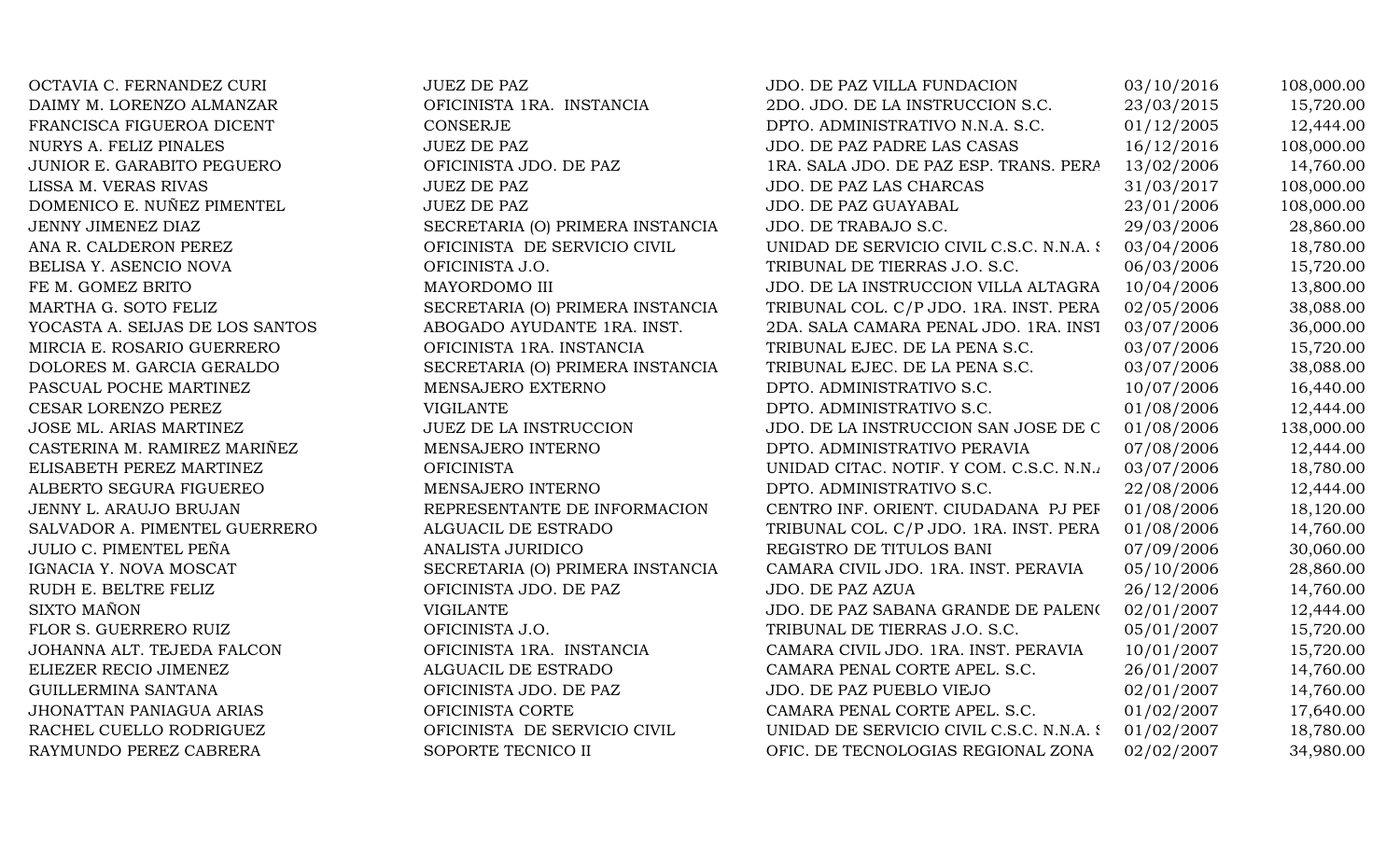| DOMINGO A. SUERO PEREZ         | <b>ARCHIVISTA</b>                | OFIC. DE ARCHIVO JUDICIAL PJ S.C.        | 01/04/2007 | 16,440.00  |
|--------------------------------|----------------------------------|------------------------------------------|------------|------------|
| MILDRED E. MESA RODRIGUEZ      | SUPERVISOR DE ARCHIVO            | OFIC. DE ARCHIVO JUDICIAL PJ S.C.        | 01/04/2007 | 29,580.00  |
| IRAIDA ALT. HIRALDO ALVAREZ    | <b>JUEZ DE PAZ</b>               | JDO. DE PAZ PERAVIA                      | 21/05/2007 | 108,000.00 |
| DALINDA DE LOS R. MELO PEREZ   | SECRETARIA (O) PRIMERA INSTANCIA | TRIBUNAL N.N.A. PERAVIA                  | 01/05/2007 | 28,860.00  |
| JUAN A. PIMENTEL RUIZ          | SOPORTE TECNICO I                | OFIC. DE TECNOLOGIAS REGIONAL ZONA       | 25/06/2007 | 42,657.60  |
| HEIDY VIZCAINO CARVAJAL        | SECRETARIA (O) JDO. DE PAZ       | JDO. DE PAZ S.C.                         | 14/11/2007 | 23,160.00  |
| YARIBEL DIAZ REYES             | OFICINISTA DE SERVICIO CIVIL     | UNIDAD DE SERVICIO CIVIL C.S.C. N.N.A. { | 04/12/2013 | 15,720.00  |
| VIRMA PIÑA MOTA                | <b>CONSERJE</b>                  | DPTO. ADMINISTRATIVO PERAVIA             | 10/07/2007 | 12,444.00  |
| VELIA A. SANCHEZ SENCION       | <b>RECEPCIONISTA</b>             | DPTO. ADMINISTRATIVO AZUA                | 26/07/2007 | 14,760.00  |
| JOSE E. CASTILLO AQUINO        | ALGUACIL DE ESTRADO              | UNIDAD CITAC. NOTIF. Y COM. C.S.C. N.N.  | 28/08/2007 | 13,800.00  |
| RAFAEL RADNEY MERCEDES         | <b>JUEZ DE PAZ ITINERANTE</b>    | CAMARA CIVIL JDO. 1RA. INST. S.C.        | 28/08/2007 | 108,000.00 |
| JATNNA DEL P. GONZALEZ PEGUERO | SECRETARIA (O) JDO. DE PAZ       | JDO. DE PAZ PERAVIA                      | 26/09/2007 | 23,160.00  |
| ZULEIKA S. ARIAS CHEVALIER     | SECRETARIA (O) PRIMERA INSTANCIA | 2DA. SALA CAMARA PENAL JDO. 1RA. INST    | 26/09/2007 | 38,088.00  |
| ELIZABETH D. CASTILLO DIAZ     | ALGUACIL DE ESTRADO              | 2DA. SALA JDO. DE PAZ ESP. TRANS. PERA   | 06/11/2007 | 13,800.00  |
| GYPSY Y. FRIAS MEDINA          | OFICINISTA CORTE                 | CAMARA CIVIL CORTE APEL. S.C.            | 01/10/2007 | 17,640.00  |
| JOSE H. GERMAN CARPIO          | <b>JUEZ DE PAZ</b>               | 2DA. SALA JDO. DE PAZ ESP. TRANS. VILLA  | 16/12/2016 | 108,000.00 |
| GEORGINA E. SANCHEZ OZUNA      | ABOGADO AYUDANTE 1RA. INST.      | CAMARA CIVIL JDO. 1RA. INST. S.C.        | 13/12/2007 | 36,000.00  |
| TAYANA D. CRUZ BUENO           | SECRETARIA (O) PRIMERA INSTANCIA | JDO. DE LA INSTRUCCION VILLA ALTAGRA     | 10/12/2007 | 38,088.00  |
| ALEJANDRA ENCARNACION TEJEDA   | <b>OFICINISTA</b>                | SOPORTE A JUECES C.S.C. N.N.A. S.C.      | 03/11/2007 | 18,780.00  |
| ALBA I. GERMAN MATEO           | OFICINISTA JDO. DE PAZ           | 2DA. SALA JDO. DE PAZ ESP. TRANS. S.C.   | 01/10/2008 | 14,760.00  |
| ANTONIO TEJADA REYES           | ALGUACIL DE ESTRADO              | JDO. DE PAZ VILLA ALTAGRACIA             | 01/10/2007 | 13,800.00  |
| ROSANNA E. DE JESUS ARAUJO     | ABOGADO AYUDANTE 1RA. INST.      | 2DO. JDO. DE LA INSTRUCCION S.C.         | 12/02/2008 | 36,000.00  |
| DILSO HERNANDEZ NIVAR          | <b>VIGILANTE</b>                 | JDO. DE PAZ VILLA ALTAGRACIA             | 01/02/2008 | 12,444.00  |
| JOCAILY M. GARCIA              | ANALISTA JURIDICO                | REGISTRO DE TITULOS BANI                 | 14/04/2008 | 30,060.00  |
| CHADALIS E. ROSARIO MELENCIANO | <b>JUEZ DE PAZ</b>               | 1RA. SALA JDO. DE PAZ ESP. TRANS. PERA   | 01/07/2008 | 108,000.00 |
| ANEUDYS E. AGUASVIVAS GARCIA   | OFICINISTA 1RA. INSTANCIA        | JDO. DE LA INSTRUCCION PERAVIA           | 07/07/2008 | 15,720.00  |
| DIOGENES ALMONTE               | <b>VIGILANTE</b>                 | JDO. DE PAZ VILLA ALTAGRACIA             | 02/06/2008 | 12,780.00  |
| LAURIS A. RAMIREZ MEDINA       | <b>JUEZ DE PAZ</b>               | JDO. DE PAZ YAGUATE                      | 22/07/2008 | 108,000.00 |
| LEONARDO MOREL DE LA PAZ       | <b>CHOFER</b>                    | CORTE DE APEL. N.N.A. S.C.               | 26/03/2008 | 24,240.00  |
| GARDENIA B. VALDEZ SUAREZ      | ALGUACIL DE ESTRADO              | CAMARA PENAL CORTE APEL. S.C.            | 30/07/2008 | 14,760.00  |
| AUSTRIA C. CASTILLO LARA       | OFICINISTA 1RA. INSTANCIA        | CAMARA CIVIL JDO. 1RA. INST. AZUA        | 11/08/2008 | 15,720.00  |
| EMILI ALT. DOÑE TEJEDA         | OFICINISTA 1RA. INSTANCIA        | TRIBUNAL EJEC. DE LA PENA S.C.           | 20/10/2008 | 15,720.00  |
| SINDY S. SANCHEZ PUJOLS        | ABOGADO AYUDANTE 1RA. INST.      | TRIBUNAL DE TIERRAS J.O. AZUA            | 23/04/2014 | 36,000.00  |
| LAILA P. VALERIO CASTILLO      | <b>JUEZ DE PAZ</b>               | JDO. DE PAZ ASUNTOS MUNIC. S.C.          | 28/10/2008 | 108,000.00 |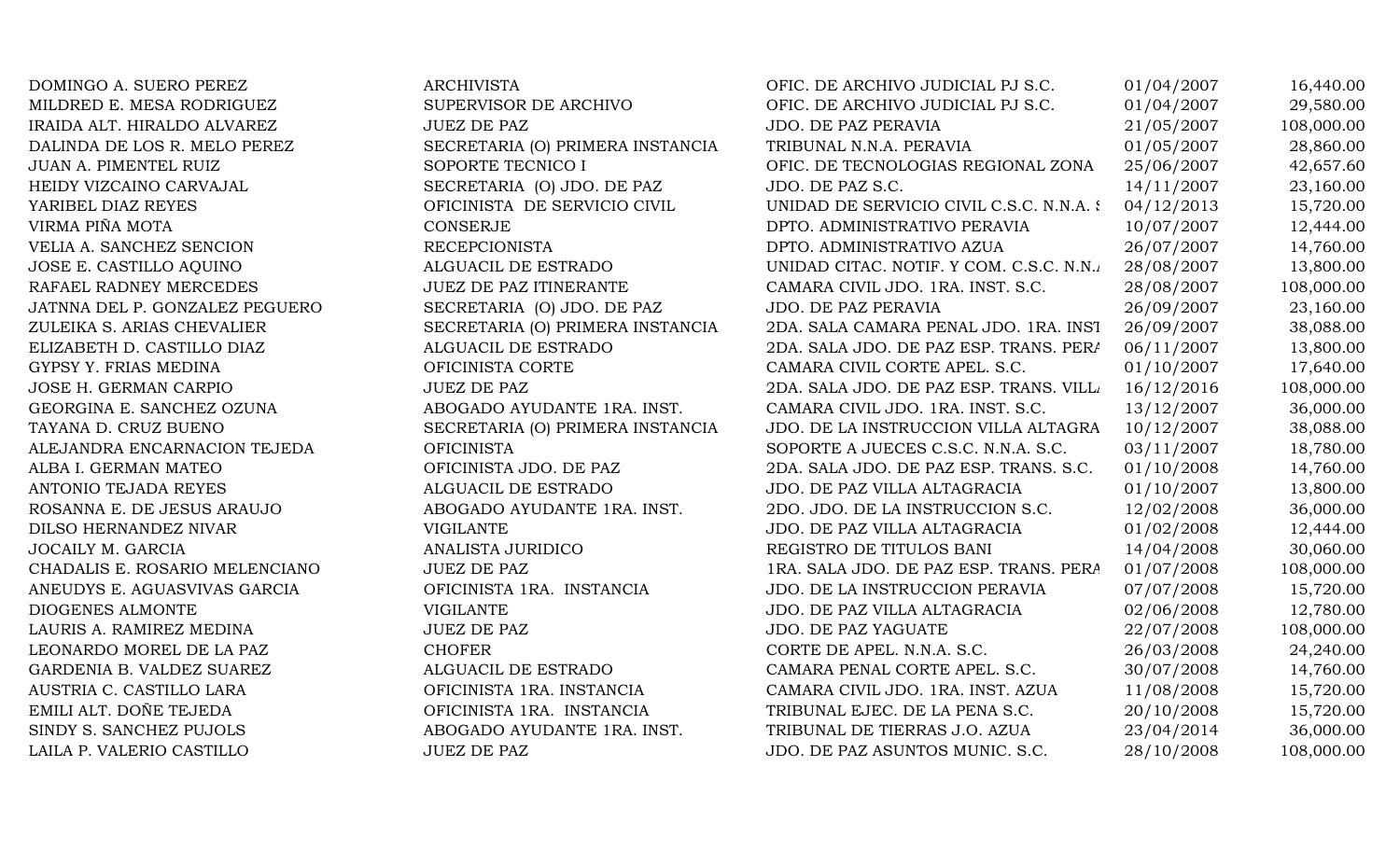| DOLLY E. NINA VALDEZ         | ABOGADO AYUDANTE 1RA. INST.   | TRIBUNAL EJEC. DE LA PENA S.C.           | 28/10/2008 | 36,000.00  |
|------------------------------|-------------------------------|------------------------------------------|------------|------------|
| JIANNA M. BAEZ SOSA          | OFICINISTA DE SERVICIO PENAL  | UNIDAD DE SERVICIO PENAL C.S.C. N.N.A.   | 12/12/2008 | 18,780.00  |
| ROSA E. MATEO ALVAREZ        | <b>JUEZ DE LA INSTRUCCION</b> | 1ER. JDO. DE LA INSTRUCCION S.C.         | 23/02/2009 | 138,000.00 |
| PILADES E. HERNANDEZ MENDEZ  | JUEZ SUST. PTE. COLEGIADO     | TRIBUNAL COL. C/P JDO. 1RA. INST. S.C.   | 23/02/2009 | 138,000.00 |
| FELIX B. DE LEON RAMIREZ     | <b>REFERENCISTA</b>           | ARCHIVO ACTIVO J.I. S.C.                 | 12/05/2009 | 24,240.00  |
| HUMPHREY R. PEÑA RIVERA      | <b>ARCHIVISTA</b>             | ARCHIVO ACTIVO J.I. PERAVIA              | 01/06/2009 | 24,240.00  |
| MINDRIS I. MOJICA SILVERIO   | CONSERJE-MENSAJERO(A)         | JDO. DE PAZ PERALTA                      | 31/07/2009 | 12,444.00  |
| JAROLYN E. ROSARIO LOPEZ     | <b>JUEZ DE PAZ</b>            | JDO. DE PAZ LOS CACAOS                   | 03/08/2009 | 108,000.00 |
| JOSE L. PRESINAL SUAZO       | OFICINISTA J.O.               | TRIBUNAL DE TIERRAS J.O. PERAVIA         | 21/09/2009 | 15,720.00  |
| MIGUEL A. DIAZ VILLALONA     | JUEZ 1RA. INSTANCIA           | TRIBUNAL N.N.A. PERAVIA                  | 19/10/2009 | 138,000.00 |
| JOSE C. ARIAS NINA           | <b>JUEZ DE PAZ</b>            | JDO. DE PAZ RANCHO ARRIBA                | 15/02/2010 | 108,000.00 |
| BRENNY M. CABRERA SIERRA     | OFICINISTA DE SERVICIO PENAL  | UNIDAD DE SERVICIO PENAL C.S.C. N.N.A.   | 02/02/2010 | 18,780.00  |
| HAYDEE S. CABRERA MONTERO    | OFICINISTA 1RA. INSTANCIA     | TRIBUNAL N.N.A. PERAVIA                  | 14/04/2010 | 15,720.00  |
| SABRINA SUERO RODRIGUEZ      | OFICINISTA DE SERVICIO CIVIL  | UNIDAD DE SERVICIO CIVIL C.S.C. N.N.A. { | 18/03/2010 | 18,780.00  |
| VICTOR ANT. DIONICIO AQUINO  | OFICINISTA 1RA. INSTANCIA     | TRIBUNAL COL. C/P JDO. 1RA. INST. S.C.   | 19/03/2010 | 15,720.00  |
| CARLOS ML. MATOS             | <b>CONSERJE</b>               | DPTO. ADMINISTRATIVO PERAVIA             | 27/04/2010 | 12,444.00  |
| LUIS A. GUERRERO PIMENTEL    | ANALISTA JURIDICO             | REGISTRO DE TITULOS BANI                 | 03/05/2010 | 30,060.00  |
| JULIO C. VIZCAINO DOMINGUEZ  | ALGUACIL DE ESTRADO           | <b>JDO. DE PAZ YAGUATE</b>               | 06/05/2010 | 13,800.00  |
| SALOMON ANT. CESPEDES OVANDO | ALGUACIL DE ESTRADO           | JDO. DE LA INSTRUCCION AZUA              | 11/05/2010 | 14,760.00  |
| AUDRIE C. PINEDA ANGUSTIA    | <b>AUXILIAR REGISTRAL</b>     | REGISTRO DE TITULOS S.C.                 | 01/12/2011 | 16,200.00  |
| EDUARDO A. LOPEZ DE LA CRUZ  | ELECTRICISTA II               | DPTO. ADMINISTRATIVO S.C.                | 27/07/2010 | 16,440.00  |
| ANGEL L. SOTO MORENO         | OFICINISTA 1RA. INSTANCIA     | CAMARA CIVIL JDO. 1RA. INST. PERAVIA     | 03/08/2010 | 15,720.00  |
| BIENVENIDO J. SOTO BRITO     | ALGUACIL DE ESTRADO           | JDO. DE PAZ BAJOS DE HAINA               | 06/12/2010 | 13,800.00  |
| OLGA L. MATEO DE JESUS       | <b>CONSERJE</b>               | JDO. DE 1RA. INST. VILLA ALTAGRACIA      | 03/01/2011 | 12,444.00  |
| CAROLINA DE JS. ABREU CEPEDA | <b>JUEZ DE PAZ</b>            | JDO. DE PAZ NIZAO                        | 03/10/2016 | 108,000.00 |
| ELIGNA SUERO ARCINIEGA       | ALGUACIL DE ESTRADO           | 1RA. SALA JDO. DE PAZ ESP. TRANS. VILL/  | 11/09/2012 | 13,800.00  |
| ROSMERY LORENZO DE LA CRUZ   | OFICINISTA 1RA. INSTANCIA     | JDO. DE TRABAJO S.C.                     | 10/05/2011 | 15,720.00  |
| CLEMENTINA C. PIÑA VALDEZ    | CONSERJE-MENSAJERO(A)         | <b>JDO. DE PAZ MATANZAS</b>              | 14/03/2011 | 12,444.00  |
| DAILIN ALMARANTE CASILLA     | ALGUACIL DE ESTRADO           | 1RA. SALA JDO. DE PAZ ESP. TRANS. PERA   | 10/09/2012 | 13,800.00  |
| YISSET REYES DEL POZO        | OFICINISTA 1RA. INSTANCIA     | JDO. DE 1RA. INST. VILLA ALTAGRACIA      | 01/10/2012 | 15,720.00  |
| CARMEN J. MEJIA JIMENEZ      | OFICINISTA 1RA. INSTANCIA     | JDO. DE LA INSTRUCCION AZUA              | 05/04/2011 | 15,720.00  |
| EDWIN RAMIREZ BERNABE        | OFICINISTA 1RA. INSTANCIA     | JDO. DE LA INSTRUCCION PERAVIA           | 10/08/2012 | 15,720.00  |
| NINOSKA VIZCAINO BERIGUETE   | CONSERJE                      | JDO. DE PAZ BAJOS DE HAINA               | 01/09/2012 | 12,444.00  |
| ELIZABETH DE LEON DOÑE       | OFICIAL ARCHIVO ACTIVO        | ARCHIVO ACTIVO J.I. S.C.                 | 18/05/2011 | 29,580.00  |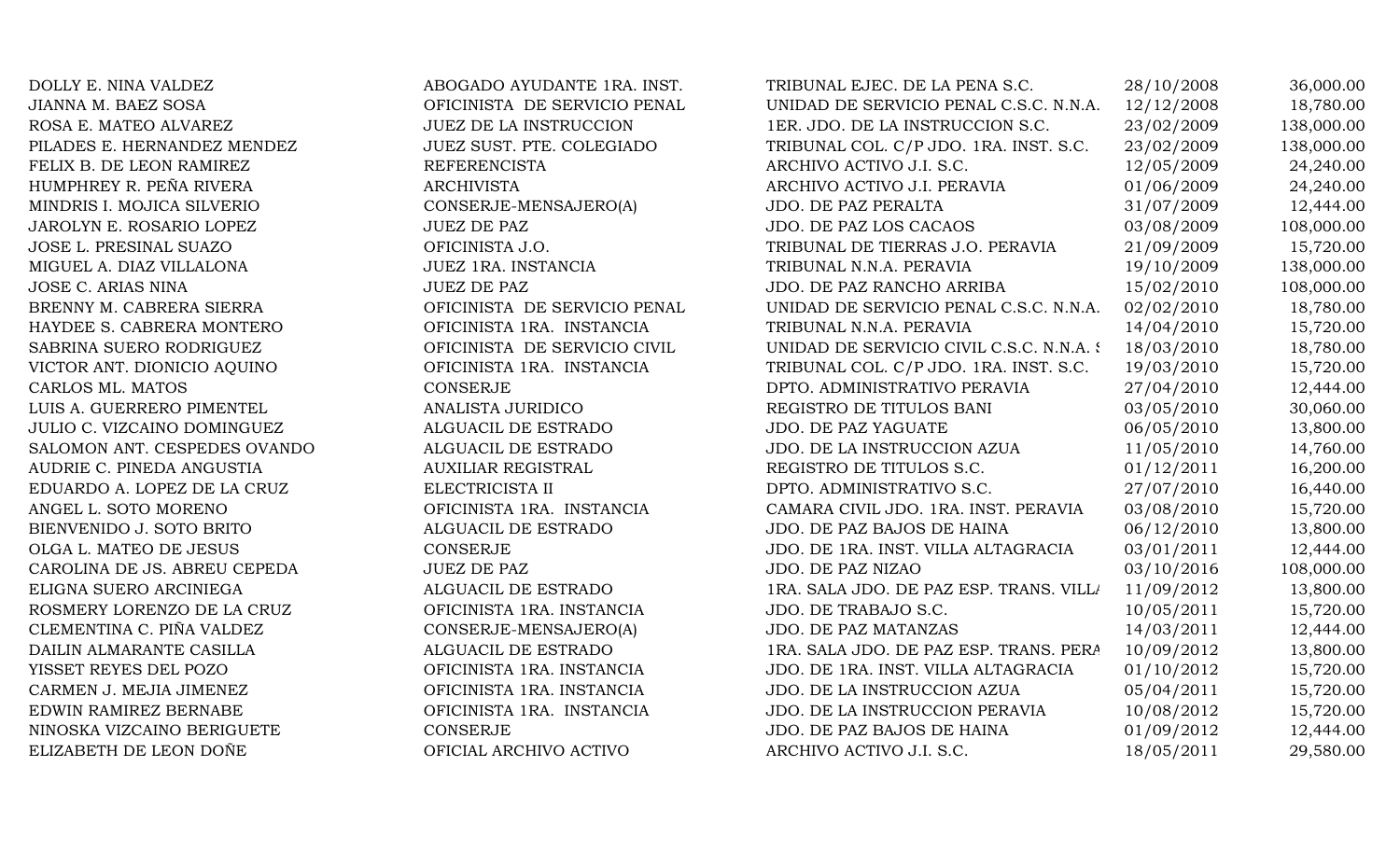| ROSA MA. GONZALEZ VEGA         | <b>RECEPCIONISTA</b>             | DPTO. ADMINISTRATIVO S.C.                | 23/05/2011 | 14,760.00  |
|--------------------------------|----------------------------------|------------------------------------------|------------|------------|
| GRECIA M. JIMENEZ ORTIZ        | <b>OFICINISTA</b>                | 1ER. JDO. DE LA INSTRUCCION S.C.         | 04/06/2014 | 15,720.00  |
| BIANNY M. BAUTISTA DIAZ        | OFICINISTA 1RA. INSTANCIA        | TRIBUNAL COL. C/P JDO. 1RA. INST. PERA   | 04/07/2011 | 15,720.00  |
| JUANA HEREDIA CASTILLO         | ALGUACIL DE ESTRADO              | TRIBUNAL EJEC. DE LA PENA S.C.           | 02/06/2014 | 14,760.00  |
| EDGAR R. SANCHEZ               | ALGUACIL DE ESTRADO              | JDO. DE PAZ LAS CHARCAS                  | 13/08/2012 | 13,800.00  |
| JUAN R. CABRERA YSABEL         | JUEZ 1RA. INSTANCIA              | TRIBUNAL COL. C/P JDO. 1RA. INST. S.C.   | 01/11/2011 | 138,000.00 |
| SILVIA E. MEJIA ENCARNACION    | OFICINISTA 1RA. INSTANCIA        | JDO. DE 1RA. INST. SAN JOSE DE OCOA      | 11/01/2014 | 15,720.00  |
| CLARIBEL R. AMADOR AQUINO      | OFICINISTA JDO. DE PAZ           | JDO. DE PAZ NIZAO                        | 01/12/2011 | 14,760.00  |
| ALEIDA PINALES ABAD            | CONSERJE                         | DPTO. ADMINISTRATIVO N.N.A. S.C.         | 01/12/2011 | 12,444.00  |
| WINNA MA. DIAZ MUÑOZ           | OFICINISTA CORTE                 | CAMARA PENAL CORTE APEL. S.C.            | 01/12/2011 | 17,640.00  |
| <b>JOSE MODESTO MOTA</b>       | ALGUACIL DE ESTRADO              | JDO. DE 1RA. INST. VILLA ALTAGRACIA      | 01/11/2012 | 14,760.00  |
| PRISCILIA GONZALEZ SANTOS      | ALGUACIL DE ESTRADO              | CAMARA PENAL JDO. 1RA. INST. PERAVIA     | 01/12/2014 | 14,760.00  |
| JERRY R. AYBAR MEJIA           | MENSAJERO EXTERNO                | TRIBUNAL N.N.A. PERAVIA                  | 01/09/2012 | 16,440.00  |
| ELIBERKA RAMIREZ FAMILIA       | CONSERJE-MENSAJERO(A)            | JDO. DE PAZ GUAYABAL                     | 01/09/2012 | 12,444.00  |
| LUIS A. MATEO                  | <b>VIGILANTE</b>                 | DPTO. ADMINISTRATIVO S.C.                | 01/09/2012 | 12,444.00  |
| ANIZ FALCON LUNA               | CONSERJE                         | TRIBUNAL N.N.A. PERAVIA                  | 10/09/2012 | 12,444.00  |
| FERNANDO RUIZ MENDEZ           | SUPERVISOR DE ARCHIVO            | OFIC. DE ARCHIVOS JUDICIALES N.N.A. S.   | 17/09/2012 | 29,580.00  |
| MARINELI ALT. VALENZUELA MEJIA | CONSERJE-MENSAJERO(A)            | JDO. DE PAZ SABANA LARGA                 | 09/07/2015 | 12,444.00  |
| HERMES J. RAMIREZ DEMORIZI     | OFICINISTA DE SERVICIO CIVIL     | UNIDAD DE SERVICIO CIVIL C.S.C. N.N.A. { | 15/10/2012 | 18,780.00  |
| CANDIDA CALDERON MARTINEZ      | CONSERJE-MENSAJERO(A)            | JDO. DE PAZ CAMBITA GARABITO             | 22/07/2014 | 12,444.00  |
| YOUBELSIS A. PIMENTEL RUIZ     | OFICIAL ARCHIVO ACTIVO           | ARCHIVO ACTIVO J.I. PERAVIA              | 01/04/2013 | 29,580.00  |
| ALEXANDER VALENTIN CONSTANZA   | <b>ARCHIVISTA</b>                | OFIC. DE ARCHIVOS JUDICIALES N.N.A. S.   | 12/11/2012 | 16,440.00  |
| NELSON ORLANDO MONTAS          | ALGUACIL DE ESTRADO              | JDO. DE LA INSTRUCCION PERAVIA           | 10/06/2013 | 14,760.00  |
| GRIMILDA G. DOMINGUEZ BATISTA  | CONSERJE                         | DPTO. ADMINISTRATIVO S.C.                | 03/01/2013 | 12,444.00  |
| ESTEFANIA RUIZ MORBAN          | OFICINISTA 1RA. INSTANCIA        | 2DO. JDO. DE LA INSTRUCCION S.C.         | 17/12/2012 | 15,720.00  |
| MASSIEL V. BAEZ                | OFICINISTA JDO. DE PAZ           | JDO. DE PAZ PERAVIA                      | 08/01/2013 | 14,760.00  |
| WALKING A. CEDEÑO CASTILLO     | MENSAJERO INTERNO                | JDO. DE 1RA. INST. VILLA ALTAGRACIA      | 09/01/2013 | 12,444.00  |
| JOSE A. MEJIA MORA             | ELECTRICISTA II                  | DPTO. ADMINISTRATIVO PERAVIA             | 27/10/2014 | 16,440.00  |
| PATRICIA MA. JIMENEZ           | SECRETARIA (O) PRIMERA INSTANCIA | TRIBUNAL DE TIERRAS J.O. S.C.            | 13/06/2013 | 28,860.00  |
| YONATTAN YSAAC RAMIREZ         | OFICINISTA 1RA. INSTANCIA        | CAMARA CIVIL JDO. 1RA. INST. S.C.        | 17/05/2016 | 15,720.00  |
| BELLANIRA I. GONZALEZ TEJEDA   | OFICINISTA 1RA. INSTANCIA        | CAMARA CIVIL JDO. 1RA. INST. PERAVIA     | 18/06/2013 | 15,720.00  |
| ROSANNA K. MEDINA SANTIAGO     | <b>AUXILIAR REGISTRAL</b>        | REGISTRO DE TITULOS BANI                 | 03/06/2015 | 16,200.00  |
| DANIEL MARTINEZ PEREZ          | OFICINISTA 1RA. INSTANCIA        | TRIBUNAL COL. C/P JDO. 1RA. INST. S.C.   | 12/08/2013 | 15,720.00  |
| CELESTINO ADAMES CORPORAN      | <b>VIGILANTE</b>                 | JDO. DE PAZ NIGUA                        | 01/07/2013 | 12,444.00  |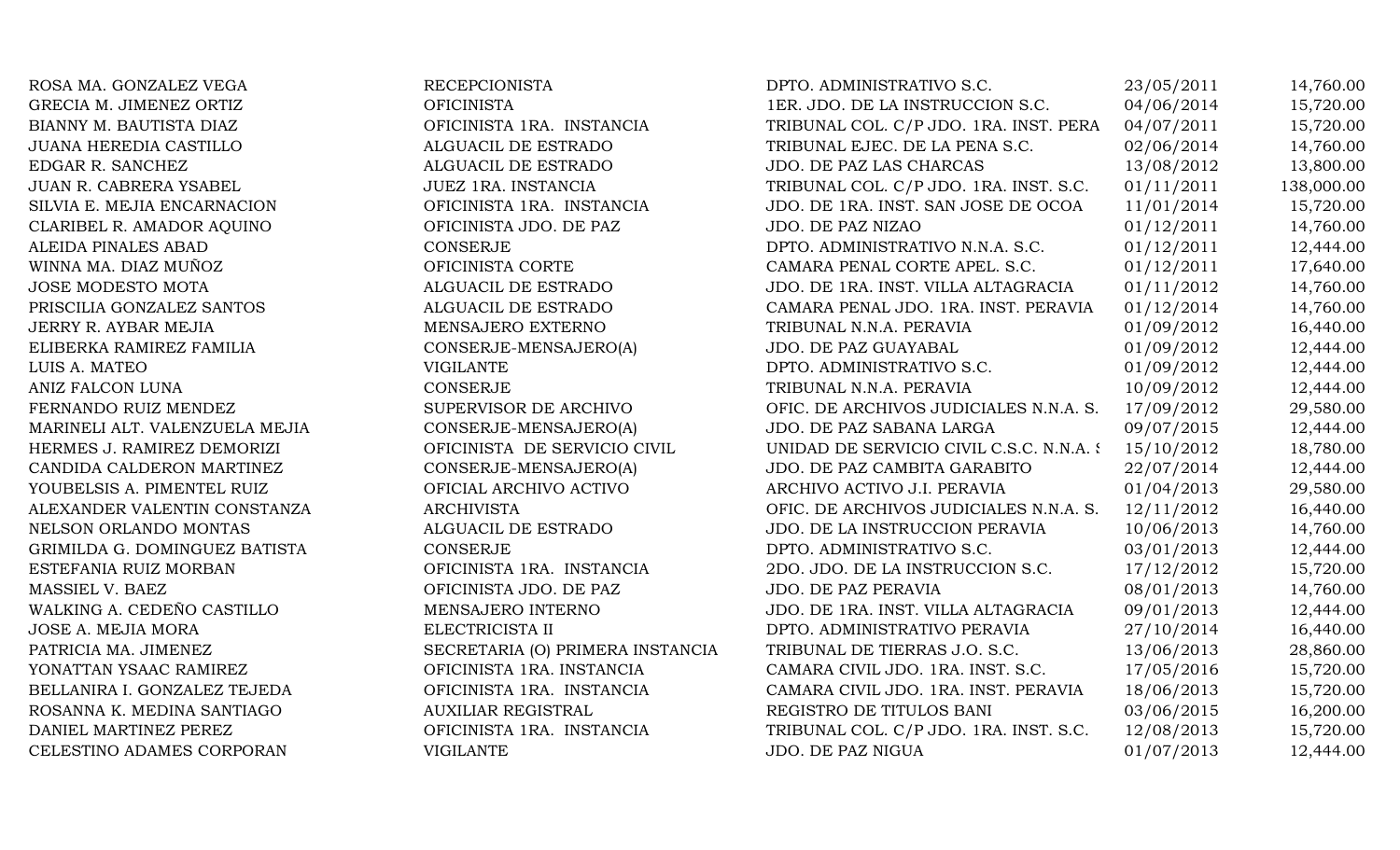DANIELA A. CUEVAS ARIAS **OFICINISTA 1RA. INSTANCIA** JDO. DE TRABAJO S.C. 09/06/2015 15,720.00 JULIO C. DIONICIO RODRIGUEZ ALGUACIL DE ESTRADO CAMARA PENAL CORTE APEL. S.C. 22/07/2013 14,760.00 SANDRA L. MATEO RAVELO ALGUACIL DE ESTRADO 1ER. JDO. DE LA INSTRUCCION S.C. 30/09/2013 14,760.00 CARMEN Z. AGUASVIVAS GARCIA AUX. DE RECEPCION Y ENTREGA REGISTRO DE TITULOS BANI 19/09/2013 24,240.00 CRISTIANA Y. MENDEZ ARIAS OFICINISTA 1RA. INSTANCIA JDO. DE 1RA. INST. SAN JOSE DE OCOA 22/06/2015 15,720.00 GABRIEL RODRIGUEZ **ARCHIVISTA** ARCHIVISTA CAMARA CIVIL JDO. 1RA. INST. PERAVIA 31/10/2013 12,444.00 ELVIS E. GUZMAN SUARDI OFICINISTA 1RA. INSTANCIA JDO. DE 1RA. INST. VILLA ALTAGRACIA 10/02/2014 15,720.00 FRANCIS BDO. CASTILLO RAMIREZ **OFICINISTA J.O.** TRIBUNAL DE TIERRAS J.O. PERAVIA 04/02/2014 15,720.00 CAROLIN M. LORA **OFICINISTA DE SERVICIO PENAL** UNIDAD DE SERVICIO PENAL C.S.C. N.N.A. 13/10/2014 18,780.00 EMMY L. MARTINEZ TEJEDA **OFICINISTA 1RA. INSTANCIA** JDO. DE 1RA. INST. SAN JOSE DE OCOA 12/10/2015 15,720.00 NATALIA DEL R. PERCEL PUELLO **OFICINISTA 1RA. INSTANCIA** TRIBUNAL COL. C/P JDO. 1RA. INST. PERA 09/02/2015 15,720.00 MARICEL MATEO NUÑEZ **OFICINISTA 1RA. INSTANCIA** TRIBUNAL COL. C/P JDO. 1RA. INST. S.C. 14/09/2015 15,720.00 BERKIS Y. PEGUERO CIRPRIAN CONSERJE CONSERVE DPTO. ADMINISTRATIVO AZUA 02/01/2014 12,444.00 RAMON E. MARTINEZ CRUZ ALGUACIL DE ESTRADO UNIDAD CITAC. NOTIF. Y COM. C.S.C. N.N.A. 24/02/2014 13,800.00 ERISON J. LUCIANO GONZALEZ OFICINISTA 1RA. INSTANCIA TRIBUNAL N.N.A. PERAVIA 28/01/2014 15,720.00 RAMMASSES A. SANTOS HERNANDEZ OFICINISTA 1RA. INSTANCIA CAMARA CIVIL JDO. 1RA. INST. PERAVIA 10/02/2014 15,720.00 KATERIN M. CALDERON TEJEDA **OFICINISTA 1RA. INSTANCIA** JDO. DE LA INSTRUCCION PERAVIA 11/07/2016 15,720.00 KENDRA SANTANA RAMIREZ AUX. DE RECEPCION Y ENTREGA REGISTRO DE TITULOS BANI 10/02/2014 24,240.00 GEOVANNY M. AYBAR MEJIA **OFICINISTA 1RA. INSTANCIA** JDO. DE LA INSTRUCCION PERAVIA 24/02/2014 15,720.00 ROSA MA. ROSARIO MEDRANO **OFICINISTA ATENCION USUARIO** UNIDAD DE RECEP. Y ATEN. USUARIO C.S. 21/02/2014 22,920.00 RAMONA TORRES RIVERA COORDINADOR(A) DE ENTREVISTAS CENTRO DE ENTREVISTA S.C. 17/03/2014 64,864.00 YULISA LAPAIX POLONIA COLONIA CORICINISTA 1RA. INSTANCIA TRIBUNAL COL. C/P JDO. 1RA. INST. VILLA 28/04/2014 15,720.00 CARLOS SALDAÑA RODRIGUEZ MENSAJERO INTERNO DPTO. ADMINISTRATIVO PERAVIA 23/04/2014 12,444.00 MARIELIS R. DE LOS SANTOS RUIZ SECRETARIA (O) JDO. DE PAZ JDO. DE PAZ LOS CACAOS 23/04/2014 23,160.00 SUNERY BRITO DE LOS SANTOS CONSERJE CONSERUE DPTO. ADMINISTRATIVO S.C. 14/04/2014 12,444.00 JOSE RAMIREZ DE LA CRUZ CHICINISTA JDO. DE PAZ JDO. DE PAZ BAJOS DE HAINA 28/04/2014 14,760.00 CRIMEL FIGUEROA PEREZ **OFICINISTA 1RA. INSTANCIA** CAMARA CIVIL JDO. 1RA. INST. AZUA 01/05/2014 15,720.00 JUDITH E. DE LA ROSA DOÑE  $\qquad \qquad$  OFICINISTA 1RA. INSTANCIA  $\qquad \qquad$  2DA. SALA CAMARA PENAL JDO. 1RA. INST $\qquad \qquad$  02/06/2014  $\qquad \qquad$  15,720.00 FRANCISCA NINA ESPINAL ALGUACIL DE ESTRADO 2DA. SALA JDO. DE PAZ ESP. TRANS. S.C. 04/06/2014 13,800.00 MARIELY J. GONZALEZ GARCIA SECRETARIA (O) JDO. DE PAZ JDO. DE PAZ NIZAO 03/06/2014 23,160.00 MAYROBI R. GOMEZ SOTO **OFICINISTA J.O. OFICINISTA J.O.** TRIBUNAL DE TIERRAS J.O. S.C. 02/07/2014 15,720.00 RUNDEY D. GIL PEREZ CHARGER OFICINISTA J.O. TRIBUNAL DE TIERRAS J.O. AZUA 21/07/2014 15.720.00 SANTA A. SANCHEZ LOPEZ **OFICINISTA CORTE** CAMARA PENAL CORTE APEL. S.C. 09/09/2014 17,640.00 ARILEYDA CARABALLO RAMIREZ CHE OFICINISTA JDO. DE PAZ JUDO. DE PAZ LAS YAYAS 22/09/2014 14,760.00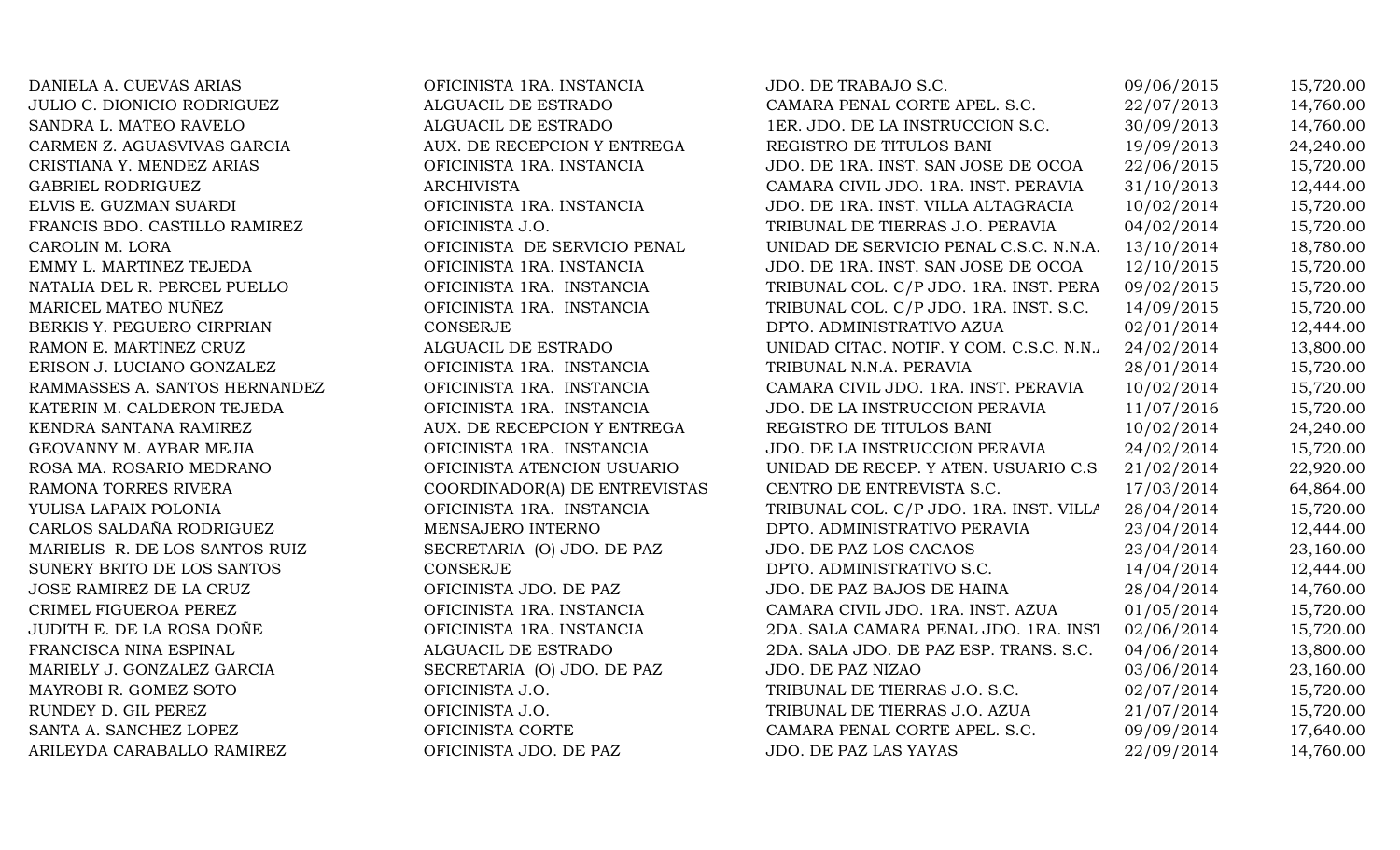| EVELIS D. AMADOR RODRIGUEZ      | CONSERJE                         | DPTO. ADMINISTRATIVO N.N.A. S.C.       | 29/09/2014 | 12,444.00  |
|---------------------------------|----------------------------------|----------------------------------------|------------|------------|
| HILDA Y. MARTE GUZMAN           | JUEZ 1RA. INSTANCIA              | CAMARA PENAL JDO. 1RA. INST. AZUA      | 01/10/2014 | 138,000.00 |
| ALTAGRACIA Y. MEDINA ROSSO      | OFICINISTA 1RA. INSTANCIA        | JDO. DE LA INSTRUCCION AZUA            | 13/10/2014 | 15,720.00  |
| ELIANNI E. GALVA CORCINO        | SECRETARIA (O) JDO. DE PAZ       | JDO. DE PAZ GUAYABAL                   | 17/11/2014 | 23,160.00  |
| KAIRA I. DIAZ PUJOLS            | ALGUACIL DE ESTRADO              | CAMARA CIVIL JDO. 1RA. INST. PERAVIA   | 17/11/2014 | 13,800.00  |
| MARIA DEL C. CIPRIAN TAVERA     | OFICINISTA 1RA. INSTANCIA        | 2DA. SALA CAMARA PENAL JDO. 1RA. INST  | 03/11/2016 | 15,720.00  |
| JULIANA JAVIER MORETA           | <b>CONSERJE</b>                  | DPTO. ADMINISTRATIVO S.C.              | 01/12/2014 | 12,444.00  |
| ALAN A. PAULINO RUBIERA         | OFICINISTA 1RA. INSTANCIA        | JDO. DE LA INSTRUCCION VILLA ALTAGRA   | 15/01/2015 | 15,720.00  |
| NAZARIT ZAPATA FALCON           | SECRETARIA (O) PRIMERA INSTANCIA | JDO. DE LA INSTRUCCION PERAVIA         | 23/02/2015 | 38,088.00  |
| NATALY N. FRANCO MEJIA          | OFICINISTA 1RA. INSTANCIA        | TRIBUNAL N.N.A. PERAVIA                | 23/02/2015 | 15,720.00  |
| FRANYEL RODRIGUEZ SOTO          | OFICINISTA DE SERVICIO PENAL     | UNIDAD DE SERVICIO PENAL C.S.C. N.N.A. | 18/03/2015 | 18,780.00  |
| MAITE A. PINEDA                 | OFICINISTA 1RA. INSTANCIA        | CAMARA CIVIL JDO. 1RA. INST. AZUA      | 05/05/2015 | 15,720.00  |
| RAFAEL O. MARTINEZ MEDINA       | OFICINISTA JDO. DE PAZ           | JDO. DE PAZ LOS CACAOS                 | 25/06/2015 | 14,760.00  |
| ROMNID J. ALVAREZ DOMINGUEZ     | ALGUACIL DE ESTRADO              | 2DA. SALA CAMARA PENAL JDO. 1RA. INST  | 06/07/2015 | 13,800.00  |
| MERCEDES D. MARIÑEZ GARCIA      | OFICINISTA J.O.                  | TRIBUNAL DE TIERRAS J.O. AZUA          | 29/07/2015 | 15,720.00  |
| JOSUE DE LEON FELIZ             | ALGUACIL DE ESTRADO              | <b>JDO. DE PAZ PERALTA</b>             | 31/08/2015 | 13,800.00  |
| FIOR Y. SILFA TIBREY            | <b>RECEPCIONISTA</b>             | DPTO. ADMINISTRATIVO N.N.A. S.C.       | 28/09/2015 | 14,760.00  |
| GLENDA M. GERALDO MONTERO       | OFICINISTA 1RA. INSTANCIA        | CAMARA PENAL JDO. 1RA. INST. AZUA      | 28/09/2015 | 15,720.00  |
| ROSEVMIL M. SANTANA GUERRERO    | OFICINISTA J.O.                  | TRIBUNAL DE TIERRAS J.O. PERAVIA       | 28/09/2015 | 15,720.00  |
| YUNIOR ALF. NUÑEZ SANTANA       | OFICINISTA JDO. DE PAZ           | <b>JDO. DE PAZ PERAVIA</b>             | 10/11/2015 | 14,760.00  |
| YENNY C. DIAZ PUJOLS            | MENSAJERO INTERNO                | JDO. DE 1RA. INST. SAN JOSE DE OCOA    | 10/11/2015 | 12,444.00  |
| KATHERINE R. UREÑA VALLEJO      | OFICINISTA 1RA. INSTANCIA        | CAMARA CIVIL JDO. 1RA. INST. S.C.      | 11/11/2015 | 15,720.00  |
| ROMELDY E. VALENZUELA ALCANTARA | OFICINISTA JDO. DE PAZ           | JDO. DE PAZ PADRE LAS CASAS            | 23/11/2015 | 14,760.00  |
| CLAUDETH DE JESUS JOAQUIN       | CONSERJE                         | JDO. DE 1RA. INST. VILLA ALTAGRACIA    | 14/12/2015 | 12,444.00  |
| NORKA MA. ALCANTARA CUELLO      | OFICINISTA JDO. DE PAZ           | JDO. DE PAZ GUAYABAL                   | 01/02/2016 | 14,760.00  |
| ROSMARYS G. SOTO ORTIZ          | OFICINISTA 1RA. INSTANCIA        | JDO. DE LA INSTRUCCION SAN JOSE DE C   | 29/01/2016 | 15,720.00  |
| CRISTINA M. SOTO BAEZ           | OFICINISTA 1RA. INSTANCIA        | JDO. DE LA INSTRUCCION SAN JOSE DE C   | 22/02/2016 | 15,720.00  |
| SAULO J. DE LOS SANTOS GUSMAN   | ALGUACIL DE ESTRADO              | JDO. DE LA INSTRUCCION VILLA ALTAGRA   | 14/03/2016 | 14,760.00  |
| ANGEL DE JS. VALETTE PEGUERO    | MENSAJERO INTERNO                | DPTO. ADMINISTRATIVO N.N.A. S.C.       | 17/05/2016 | 12,444.00  |
| ALTAGRACIA JAVIER SEVERINO      | OFICINISTA 1RA. INSTANCIA        | JDO. DE LA INSTRUCCION VILLA ALTAGRA   | 11/07/2016 | 15,720.00  |
| MARTIRES V. SOTO RUIZ           | REPRODUCTOR DE DOCUMENTOS        | DPTO. ADMINISTRATIVO PERAVIA           | 13/06/2016 | 13,920.00  |
| ELY E. SANCHEZ DEL ORBE         | OFICINISTA 1RA. INSTANCIA        | CAMARA CIVIL JDO. 1RA. INST. S.C.      | 13/06/2016 | 15,720.00  |
| SENDY V. PORQUIN ENCARNACION    | OFICINISTA 1RA. INSTANCIA        | TRIBUNAL COL. C/P JDO. 1RA. INST. S.C. | 01/06/2016 | 15,720.00  |
| ANA C. MARTINEZ DELGADILLO      | ABOGADO AYUDANTE 1RA. INST.      | 1ER. JDO. DE LA INSTRUCCION S.C.       | 05/07/2016 | 36,000.00  |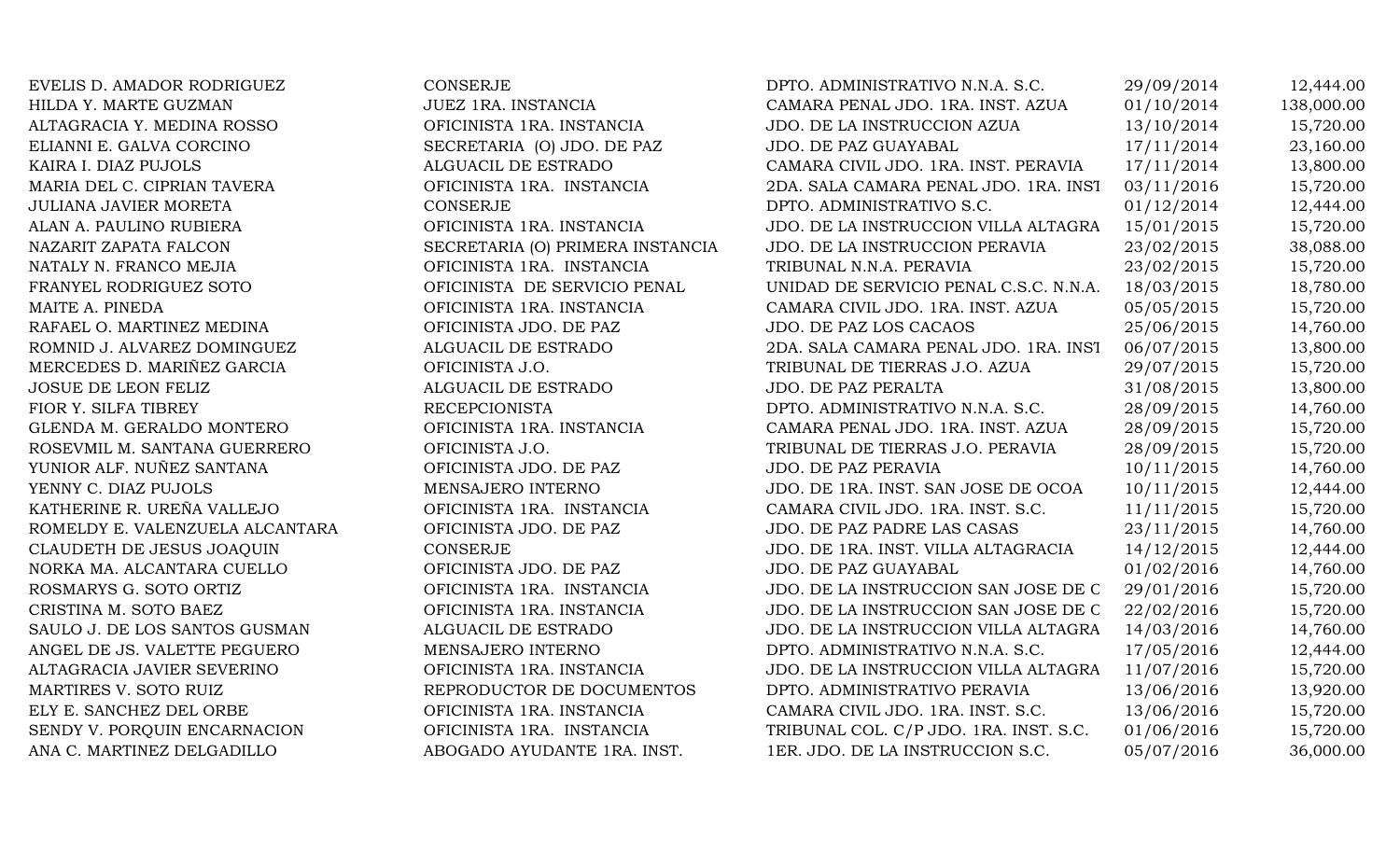| JUNIOR M. PIMENTEL REYNOSO       | ALGUACIL DE ESTRADO           | <b>JDO. DE PAZ PERAVIA</b>             | 11/07/2016 | 13,800.00  |
|----------------------------------|-------------------------------|----------------------------------------|------------|------------|
| MARIA MDES. CAMPUSANO VILLANUEVA | <b>CONSERJE</b>               | DPTO. ADMINISTRATIVO S.C.              | 11/07/2016 | 12,444.00  |
| <b>DIANA GALVAN</b>              | OFICINISTA JDO. DE PAZ        | JDO. DE PAZ SABANA YEGUA               | 11/07/2016 | 14,760.00  |
| AGATHA DEL R. NUÑEZ RAMIREZ      | ALGUACIL DE ESTRADO           | JDO. DE PAZ SABANA YEGUA               | 11/07/2016 | 13,800.00  |
| RONNY J. MARIÑEZ CASADO          | ALGUACIL DE ESTRADO           | JDO. DE LA INSTRUCCION SAN JOSE DE C   | 25/07/2016 | 14,760.00  |
| ORLANDO J. PEREZ LUNA            | OFICINISTA 1RA. INSTANCIA     | 2DO. JDO. DE LA INSTRUCCION S.C.       | 27/07/2016 | 15,720.00  |
| LUIS ML. SANTANA RUIZ            | OFICINISTA 1RA. INSTANCIA     | JDO. DE LA INSTRUCCION AZUA            | 27/07/2016 | 15,720.00  |
| YANET MARRERO PAULINO            | CONSERJE                      | DPTO. ADMINISTRATIVO AZUA              | 10/08/2016 | 12,444.00  |
| KAREN G. CASADO MINYETY          | <b>JUEZ DE PAZ</b>            | 2DA. SALA JDO. DE PAZ ESP. TRANS. PERA | 03/10/2016 | 108,000.00 |
| ROSALMY N. GUERRERO RODRIGUEZ    | JUEZ DE PAZ ITINERANTE        | CAMARA CIVIL JDO. 1RA. INST. PERAVIA   | 03/10/2016 | 108,000.00 |
| SONIA F. PEREZ FELIZ             | OFICINISTA 1RA. INSTANCIA     | TRIBUNAL COL. C/P JDO. 1RA. INST. S.C. | 12/01/2017 | 15,720.00  |
| ROSANNA E. CHALAS VELAZQUEZ      | MENSAJERO INTERNO             | JDO. DE LA INSTRUCCION SAN JOSE DE C   | 03/10/2016 | 12,444.00  |
| MIGUEL RODRIGUEZ                 | CONSERJE                      | DPTO. ADMINISTRATIVO AZUA              | 17/10/2016 | 12,444.00  |
| YORKEYRIS M. RAMIREZ MARTINEZ    | REPRODUCTOR DE DOCUMENTOS     | DPTO. ADMINISTRATIVO S.C.              | 02/11/2016 | 13,920.00  |
| ANTONIA MORILLO DE LOS SANTOS    | OFICINISTA JDO. DE PAZ        | JDO. DE PAZ GUAYABAL                   | 14/11/2016 | 14,760.00  |
| FRANCHESCA R. POTENTINI ROSARIO  | <b>JUEZ DE PAZ</b>            | JDO. DE PAZ BAJOS DE HAINA             | 16/12/2016 | 108,000.00 |
| WADYS A. CRUZ ARIAS              | ALGUACIL DE ESTRADO           | JDO. DE PAZ SAN JOSE DE OCOA           | 14/11/2016 | 13,800.00  |
| YDAISA E. MEDINA ESTEPAN         | <b>JUEZ DE PAZ</b>            | JDO. DE PAZ AZUA                       | 16/12/2016 | 108,000.00 |
| ELBA E. RODRIGUEZ MATOS          | <b>JUEZ DE PAZ</b>            | <b>JDO. DE PAZ MATANZAS</b>            | 16/12/2016 | 108,000.00 |
| ANA I. SUSANA QUEZADA            | <b>JUEZ DE PAZ</b>            | JDO. DE PAZ SABANA LARGA               | 16/12/2016 | 108,000.00 |
| JOYLING A. CIPION CASTRO         | ALGUACIL DE ESTRADO           | TRIBUNAL COL. C/P JDO. 1RA. INST. S.C. | 28/11/2016 | 14,760.00  |
| LILIBETH ALT. YENTY              | CONSERJE-MENSAJERO(A)         | <b>JDO. DE PAZ NIGUA</b>               | 29/12/2016 | 12,444.00  |
| JEAN C. ORTIZ DOMINGUEZ          | OFICINISTA 1RA. INSTANCIA     | CAMARA CIVIL JDO. 1RA. INST. S.C.      | 02/01/2017 | 15,720.00  |
| GERALDO A. ROMERO CHACON         | OFICINISTA 1RA. INSTANCIA     | TRIBUNAL COL. C/P JDO. 1RA. INST. S.C. | 23/01/2017 | 15,720.00  |
| ESCARLES F. RODRIGUEZ DOÑE       | <b>ARCHIVISTA</b>             | 2DO. JDO. DE LA INSTRUCCION S.C.       | 06/02/2017 | 13,920.00  |
| YUDERKIS DE F. GUERRERO REYNOSO  | ALGUACIL DE ESTRADO           | JDO. DE PAZ VILLA FUNDACION            | 06/02/2017 | 13,800.00  |
| ANDREINA A. RODRIGUEZ SOTO       | OFICINISTA 1RA. INSTANCIA     | CAMARA CIVIL JDO. 1RA. INST. PERAVIA   | 14/02/2017 | 15,720.00  |
| LUJARY F. FELIX LOPEZ            | OFICINISTA JDO. DE PAZ        | JDO. DE PAZ S.C.                       | 20/02/2017 | 14,760.00  |
| GERARDO SANCHEZ ACEVEDO          | SECRETARIA (O) JDO. DE PAZ    | JDO. DE PAZ LAS CHARCAS                | 24/02/2017 | 23,160.00  |
| YORLIN L. VASQUEZ CASTRO         | <b>JUEZ DE PAZ ITINERANTE</b> | CAMARA CIVIL JDO. 1RA. INST. S.C.      | 31/03/2017 | 108,000.00 |
| LUZ MA. VIZCAINO VIZCAINO        | MENSAJERO INTERNO             | DPTO. ADMINISTRATIVO S.C.              | 05/04/2017 | 12,444.00  |
| UZI G. ALVAREZ SIERRA            | OFICINISTA JDO. DE PAZ        | 1RA. SALA JDO. DE PAZ ESP. TRANS. S.C. | 10/05/2017 | 14,760.00  |
| LILY N. BELEN MATEO              | OFICINISTA 1RA. INSTANCIA     | JDO. DE LA INSTRUCCION PERAVIA         | 18/05/2017 | 15,720.00  |
| <b>JUAN C. YENS CASTRO</b>       | OFICINISTA 1RA. INSTANCIA     | CAMARA CIVIL JDO. 1RA. INST. S.C.      | 05/06/2017 | 15,720.00  |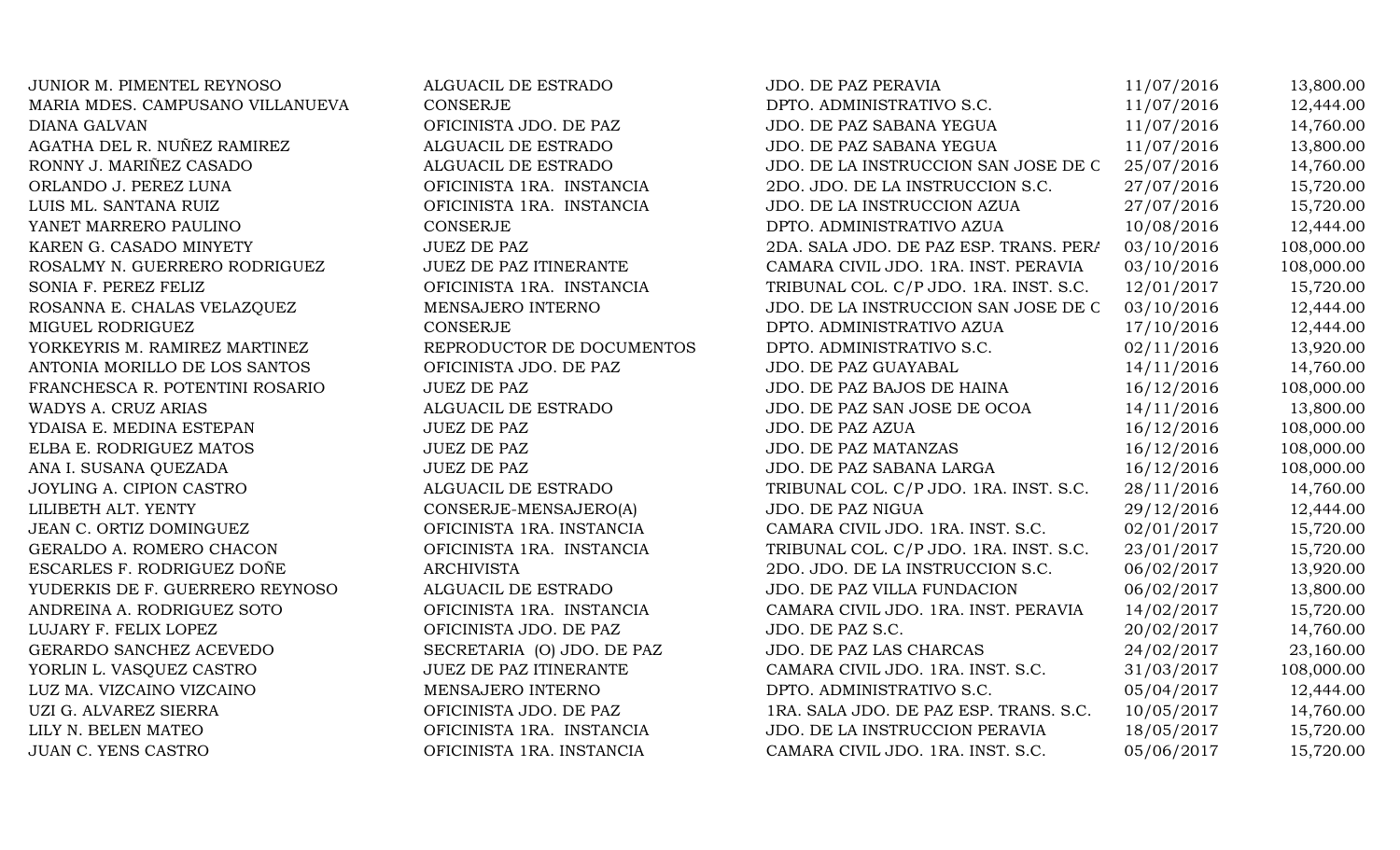| MARIA DE L. FELIZ VALENZUELA     | OFICINISTA 1RA. INSTANCIA        | 1ER. JDO. DE LA INSTRUCCION S.C.       | 07/06/2017 | 13,362.00  |
|----------------------------------|----------------------------------|----------------------------------------|------------|------------|
| ANABEL ROSARIO GUERRERO          | CONSERJE-MENSAJERO(A)            | JDO. DE PAZ NIZAO                      | 19/06/2017 | 12,444.00  |
| LUISA M. RINCON GUERRERO         | ALGUACIL DE ESTRADO              | JDO. DE PAZ NIZAO                      | 22/06/2017 | 13,800.00  |
| BIENVENIDO R. FLORENTINO MARRERO | MENSAJERO INTERNO                | JDO. DE LA INSTRUCCION VILLA ALTAGRA   | 20/06/2017 | 12,444.00  |
| ANDRES D. ACEVEDO SANTOS         | OFICINISTA 1RA. INSTANCIA        | TRIBUNAL EJEC. DE LA PENA S.C.         | 19/06/2017 | 15,720.00  |
| FRANKLIN R. PAULINO FAMILIA      | MENSAJERO INTERNO                | JDO. DE PAZ BAJOS DE HAINA             | 24/07/2017 | 12,444.00  |
| KATHERINE S. CARREÑO GONZALEZ    | OFICINISTA JDO. DE PAZ           | <b>JDO. DE PAZ NIGUA</b>               | 04/12/2017 | 12,546.00  |
| DAYANNY Y. ROSARIO GARCIA        | OFICINISTA 1RA. INSTANCIA        | TRIBUNAL EJEC. DE LA PENA S.C.         | 23/11/2017 | 13,362.00  |
| CLAUDIA E. JIMENEZ VALDEZ        | <b>OFICINISTA</b>                | JDO. DE LA INSTRUCCION AZUA            | 14/08/2017 | 15,720.00  |
| LAURIELLE C. MERCEDES SANTANA    | OFICINISTA 1RA. INSTANCIA        | TRIBUNAL COL. C/P JDO. 1RA. INST. PERA | 11/10/2017 | 15,720.00  |
| ANTONIO MATOS GONZALES           | <b>CONSERJE</b>                  | DPTO. ADMINISTRATIVO PERAVIA           | 14/08/2017 | 12,444.00  |
| EDWIN CASTILLO ORTEGA            | <b>VIGILANTE</b>                 | JDO. DE LA INSTRUCCION VILLA ALTAGRA   | 14/08/2017 | 12,444.00  |
| WESLEY A. CASTILLO ANGUSTIA      | OFICINISTA 1RA. INSTANCIA        | JDO. DE LA INSTRUCCION VILLA ALTAGRA   | 14/08/2017 | 15,720.00  |
| MARIA ALT. HENRIQUEZ MEJIA       | ALGUACIL DE ESTRADO              | JDO. DE PAZ RANCHO ARRIBA              | 14/08/2017 | 11,730.00  |
| JUAN A. MATOS DE LA CRUZ         | OFICINISTA 1RA. INSTANCIA        | TRIBUNAL COL. C/P JDO. 1RA. INST. AZUA | 10/08/2017 | 15,720.00  |
| DANIELA VALDEZ ACEVEDO           | OFICINISTA 1RA. INSTANCIA        | 1ER. JDO. DE LA INSTRUCCION S.C.       | 21/08/2017 | 13,362.00  |
| <b>IVELISSE VALDEZ MORETA</b>    | ALGUACIL DE ESTRADO              | JDO. DE PAZ SABANA GRANDE DE PALENO    | 01/12/2017 | 13,800.00  |
| NOEMI Y. MEJIA MORA              | OFICINISTA JDO. DE PAZ           | 1RA. SALA JDO. DE PAZ ESP. TRANS. PERA | 01/12/2017 | 14,760.00  |
| JORGE L. LARA JAIME              | <b>ARCHIVISTA</b>                | CAMARA CIVIL JDO. 1RA. INST. S.C.      | 27/12/2017 | 13,920.00  |
| ARIEL J. ALVAREZ JAVIER          | OFICINISTA JDO. DE PAZ           | JDO. DE PAZ S.C.                       | 04/09/2017 | 14,760.00  |
| YUDELKY Y. RAMIREZ               | <b>CONSERJE</b>                  | DPTO. ADMINISTRATIVO AZUA              | 08/11/2017 | 10,577.47  |
| FLORDELIS ADAMES SOSA            | OFICINISTA 1RA. INSTANCIA        | TRIBUNAL EJEC. DE LA PENA S.C.         | 23/11/2017 | 13,362.00  |
| WILMAN N. MELO TAMAREZ           | ALGUACIL DE ESTRADO              | JDO. DE PAZ CAMBITA GARABITO           | 23/11/2017 | 11,730.00  |
| ANTONIA MEDINA JIMENEZ           | <b>CONSERJE</b>                  | DPTO. ADMINISTRATIVO S.C.              | 28/08/2007 | 12,444.00  |
| <b>JUAN FRANCO ROMERO</b>        | <b>VIGILANTE</b>                 | DPTO. ADMINISTRATIVO S.C.              | 05/08/2009 | 12,444.00  |
| CARLOS M. DE LEON QUEVEDO        | <b>VIGILANTE</b>                 | DPTO. ADMINISTRATIVO N.N.A. S.C.       | 13/04/2010 | 12,444.00  |
| MARITZA E. PEÑA GONZALEZ         | REPRESENTANTE DE INFORMACION     | CENTRO INF. ORIENT. CIUDADANA PJ BAR   | 15/02/1999 | 24,240.00  |
| GUSTAVO A. RUIZ FELIZ            | ENC. ALMACEN ADMVO.              | DPTO. ADMINISTRATIVO BARAHONA          | 15/03/1999 | 24,240.00  |
| MIGUEL A. FIGUEREO RODRIGUEZ     | <b>JUEZ 1ER. SUSTITUTO CORTE</b> | CAMARA CIVIL CORTE APEL. BARAHONA      | 18/03/1998 | 205,800.00 |
| MARIA A. MATOS CORTES            | <b>JUEZ PRESIDENTE CORTE</b>     | CAMARA PENAL CORTE APEL. BARAHONA      | 09/04/1992 | 218,640.00 |
| JOHAN W. DAVIS TAPIA             | ALGUACIL DE ESTRADO              | UNIDAD CITAC. NOTIF. Y COM. J.P. BARAH | 01/09/1998 | 14,760.00  |
| CESAR O. ROMAN MATOS             | SUPERVISOR DE ARCHIVO            | OFIC. DE ARCHIVO JUDICIAL J.P. BARAHO  | 01/07/1993 | 29,580.00  |
| ELEAZAL PEREZ CUELLO             | OFICINISTA J.O.                  | TRIBUNAL DE TIERRAS J.O. BARAHONA      | 01/10/1989 | 15,720.00  |
| JOSE B. MEDINA FELIZ             | ALGUACIL DE ESTRADO              | CAMARA CIVIL CORTE APEL. BARAHONA      | 15/04/1987 | 13,800.00  |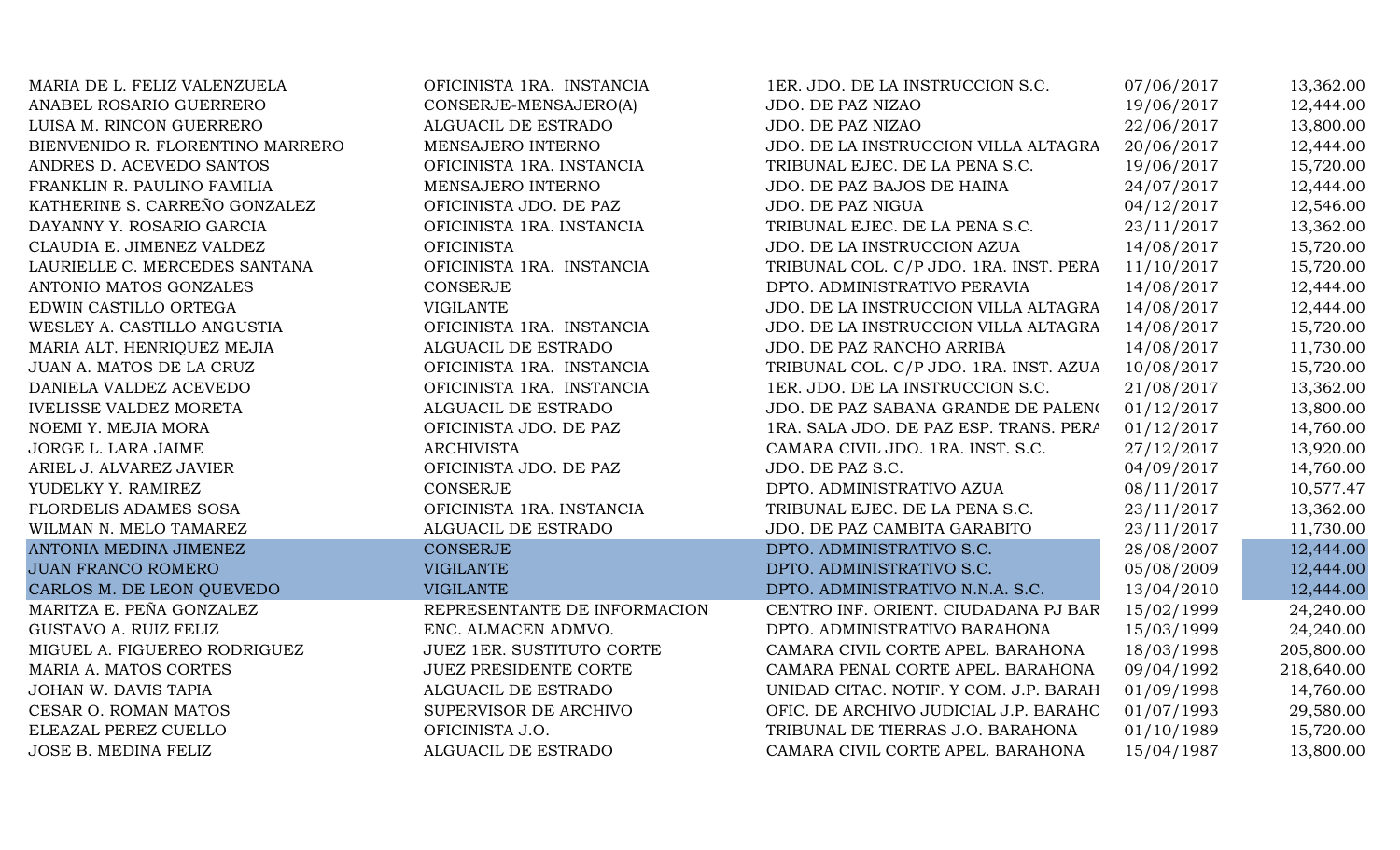CARMEN FELIZ CUEVAS CONSERJE CONSERIE CONSERUE DPTO. ADMINISTRATIVO BARAHONA 01/11/1998 12,444.00 JOSELIN MORETA CARRASCO JUEZ PRESIDENTE CORTE CAMARA PENAL CORTE APEL. BARAHONA 14/04/1998 205,800.00 LINA M. PEREZ PEREZ SUPERVISOR DE AUDIENCIAS UNIDAD DE AUDIENCIAS J.P. BARAHONA 01/02/1995 42,657.60 DEIVIS ALT. BELLO MENDEZ **OFICINISTA 1RA. INSTANCIA** 2DA. SALA CAMARA CIVIL JDO. 1RA. INST. 01/03/1992 15,720.00 DIGNORA PEÑA FELIZ MENSAJERO INTERNO DPTO. ADMINISTRATIVO BARAHONA 01/05/1996 12,444.00 MANUEL MORILLO ENCARNACION MENSAJERO INTERNO DPTO. ADMINISTRATIVO BARAHONA 18/12/1989 12,444.00 NATIVIDAD GARO PEREZ CHEMISTA OFICINISTA OFICINISTA UNIDAD SERV. 1RA. INST. J.P. BARAHONA 01/07/1992 31,740.00 WENDY J. REYES MENDEZ **OFICINISTA** OFICINISTA UNIDAD SERV. A CORTE J.P. BARAHONA 01/09/1998 18.780.00 HECTOR J. PIMENTEL GUEVARA ALGUACIL DE ESTRADO UNIDAD CITAC. NOTIF. Y COM. J.P. BARAH 10/02/2003 14,760.00 JALINTON URBAEZ CUELLO ARCHIVISTA ARCHIVISTA CAMARA CIVIL CORTE APEL. BARAHONA 01/09/1998 13,920.00 ALBA S. BURROUGHS LABORT JUEZ PRESIDENTE CORTE CAMARA CIVIL CORTE APEL. BARAHONA 15/04/1998 218,640.00 GENNY R. PEREZ CUEVAS **ALGUACIL DE ESTRADO** 1RA. SALA CAMARA CIVIL JDO. 1RA. INST. 31/07/1996 13,800.00 OSVALDO PIÑA PEREZ ABOGADO AYUDANTE 1RA. INST. 1RA. SALA CAMARA CIVIL JDO. 1RA. INST. 12/05/1987 36,000.00 TERESA S. LUPERON FELIZ SECRETARIA (O) PRIMERA INSTANCIA TRIBUNAL N.N.A. BARAHONA 14/12/1998 28,860.00 GEANNY P. RAMIREZ CONSERJE CONSERJE DPTO. ADMINISTRATIVO BARAHONA 14/12/1998 12,444.00 LUIS A. DIAZ DE LA CRUZ **199,464.00** JUEZ 2DO. SUSTITUTO CORTE CAMARA PENAL CORTE APEL. BARAHONA 25/10/1996 199,464.00 JORGE SEGURA DE LA CRUZ SECRETARIA (O) JDO. DE PAZ JDO. DE PAZ PEDERNALES 18/11/1998 23,160.00 MARIA E. CABRERA ALBERTO SECRETARIA (O) PRIMERA INSTANCIA JDO. DE 1RA. INST. PEDERNALES 01/03/1991 38,088.00 RUFINO FLORIAN FELIZ **Example 2019 SEPTO VIGILANTE** DPTO. ADMINISTRATIVO BAORUCO 201/10/1996 12,780.00 ALEJANDRO NOVAS BATISTA MAYORDOMO III DPTO. ADMINISTRATIVO BAORUCO 01/10/1996 13,800.00 NELLYS M. PEÑA CHEREPCIONISTA RECEPCIONISTA DPTO. ADMINISTRATIVO BAORUCO 01/10/1996 12,444.00 GILBERTO A. MEDRANO BELLO **GELO SELLO SUSTITUTO CORTE CAMARA CIVIL CORTE APEL. BARAHONA** 10/04/1992 199,464.00 RAMON A. ACOSTA DIAZ MAYORDOMO III DPTO. ADMINISTRATIVO BARAHONA 19/12/1988 13,800.00 OTILIA Y. VOLOUEZ PEREZ **OFICINISTA 1RA. INSTANCIA** JDO. DE 1RA. INST. INDEPENDENCIA 07/04/1997 15.720.00 MERCEDES CUESTA CARABALLO SECRETARIA (O) SERVICIO JDOS. 1RA. INSTUNIDAD SERV. 1RA. INST. J.P. BARAHONA 14/05/1997 42.657.60 LUIS M. MATOS MATOS NATOS MENSAJERO INTERNO JDO. DE LA INSTRUCCION PEDERNALES 06/04/1987 12,444.00 ADALGIZA D. VOLQUEZ TRINIDAD CONSERJE-MENSAJERO(A) JDO. DE LA INSTRUCCION INDEPENDENCI 01/06/1993 12,444.00 JUANA ALT. MEDRANO **OFICINISTA 1RA. INSTANCIA** JDO. DE LA INSTRUCCION INDEPENDENCI 13/11/1996 15,720.00 JUAN FCO. CARVAJAL CABRERA JUEZ CORTE CAMARA PENAL CORTE APEL. BARAHONA 09/07/2001 138,000.00 ANA A. JIMENEZ FELIZ SALLAM SALAHORA DENSAJERO INTERNO SALAHORA DPTO. ADMINISTRATIVO BARAHONA SALAHOS 22/05/1987 12,444.00 SONIA ANT. BATISTA MEDINA  $\qquad \qquad \text{OFICINISTA JDO. DE PAZ}$   $\qquad \qquad \text{JDO. DE PAZ BARAHONA}$  26/04/1981 14,760.00 YAHIRA REYES SUERO SUERO SECRETARIA (O) JDO. DE PAZ JDO. DE PAZ BARAHONA 30/10/1986 23.160.00 WANDA V. DEÑO SUERO **JUEZ 1RA. INSTANCIA** TRIBUNAL N.N.A. BARAHONA 14/04/1998 138,000.00 NIKAULYS M. BIDO LUGO SECRETARIA (O) JDO. DE PAZ JDO. DE PAZ ESP. TRANS. BARAHONA 07/11/1994 23,160.00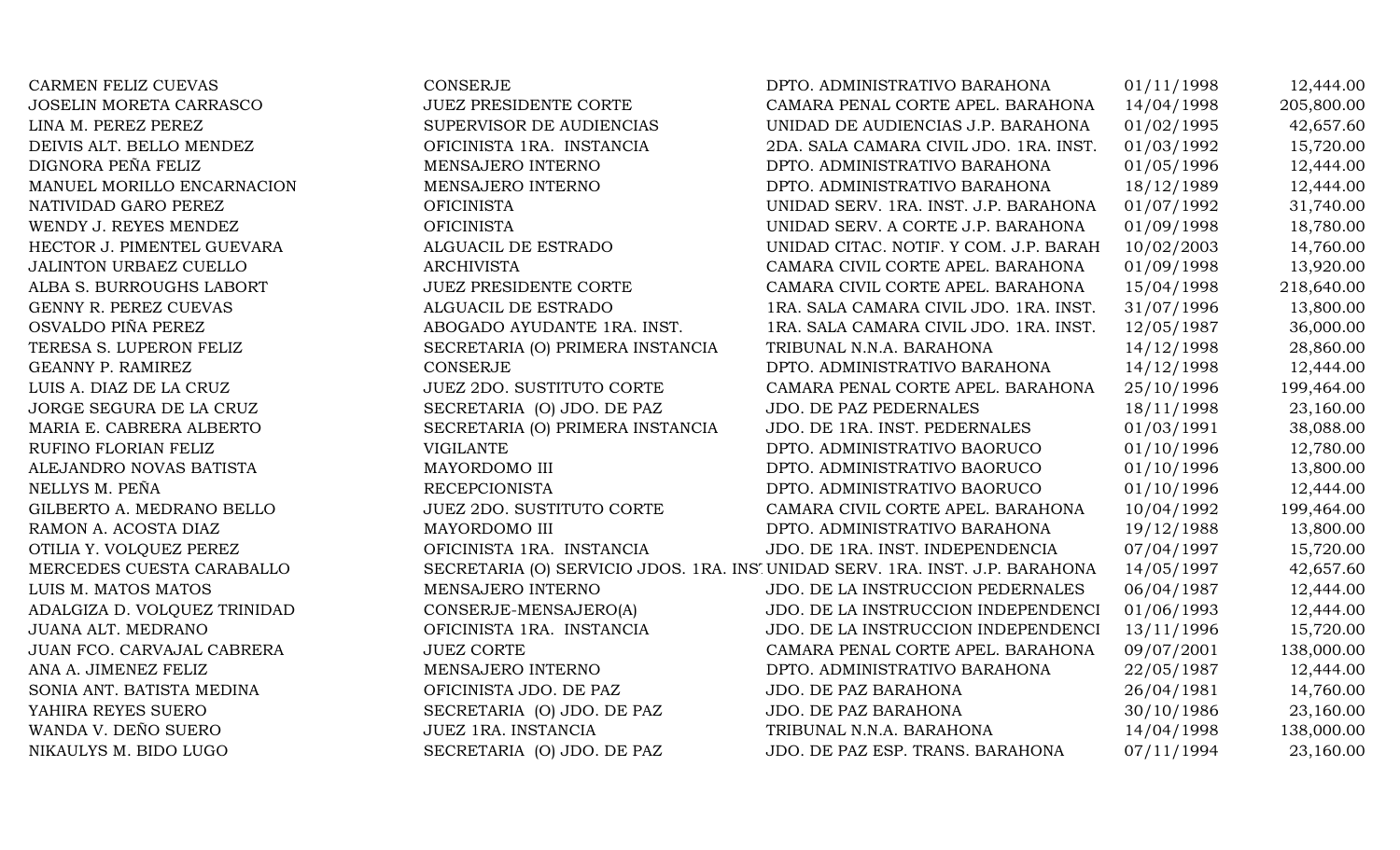| JULIANA SAMBOY MONTES DE OCA  | OFICINISTA JDO. DE PAZ     | JDO. DE PAZ ESP. TRANS. BARAHONA                                              | 11/05/1993 | 14,760.00  |
|-------------------------------|----------------------------|-------------------------------------------------------------------------------|------------|------------|
| ROSA E. RAMIREZ SEGURA        | MENSAJERO INTERNO          | DPTO. ADMINISTRATIVO BARAHONA                                                 | 01/04/1993 | 12,444.00  |
| BETHANIA E. ACOSTA            | OFICINISTA JDO. DE PAZ     | JDO. DE PAZ ESP. TRANS. BARAHONA                                              | 11/05/1993 | 14,760.00  |
| ERIC B. VIDAL SANCHEZ         | <b>JUEZ CORTE</b>          | CAMARA CIVIL CORTE APEL. BARAHONA                                             | 14/04/1998 | 186,000.00 |
| CESAR A. SANCHEZ SUERO        | OFICINISTA JDO. DE PAZ     | JDO. DE PAZ ENRIQUILLO                                                        | 01/11/1994 | 14,760.00  |
| RODOLFO SANTANA FELIZ         | SECRETARIA (O) JDO. DE PAZ | JDO. DE PAZ ENRIQUILLO                                                        | 03/10/1978 | 23,160.00  |
| MANUEL E. GONZALEZ CASTILLO   | JUEZ 1RA. INSTANCIA        | 2DA. SALA CAMARA CIVIL JDO. 1RA. INST.                                        | 14/04/1998 | 138,000.00 |
| ROSA M. GONZALEZ GONZALEZ     | SECRETARIA (O) JDO. DE PAZ | JDO. DE PAZ VICENTE NOBLE                                                     | 16/11/1992 | 23,160.00  |
| ELIDERMIA ORTIZ VARGAS        | JUEZ 1RA. INSTANCIA        | JDO. DE 1RA. INST. PEDERNALES                                                 | 14/04/1998 | 138,000.00 |
| LUIS MEDINA CARRASCO          | ALGUACIL DE ESTRADO        | <b>JDO. DE PAZ PARAISO</b>                                                    | 18/03/1997 | 13,800.00  |
| ANA D. TERRERO PEÑA           | CONSERJE-MENSAJERO(A)      | JDO. DE PAZ PARAISO                                                           | 14/10/1986 | 12,444.00  |
| ANA D. PEREZ URBAEZ           | <b>JUEZ CORTE</b>          | CAMARA CIVIL CORTE APEL. BARAHONA                                             | 14/04/1998 | 186,000.00 |
| MARIANO O. CUEVAS MATOS       | SECRETARIA (O) JDO. DE PAZ | <b>JDO. DE PAZ FUNDACION</b>                                                  | 05/02/1997 | 23,160.00  |
| MAXIMO MATOS FELIZ            |                            | JUEZ PTE.CAMARA CIVIL C. JDO.1ERA. INS 1RA. SALA CAMARA CIVIL JDO. 1RA. INST. | 14/04/1998 | 154,800.00 |
| JOSE ANT. FELIZ FELIZ         | ALGUACIL DE ESTRADO        | JDO. DE PAZ CABRAL                                                            | 25/09/1986 | 13,800.00  |
| MATEO FELIZ FELIZ             | OFICINISTA JDO. DE PAZ     | JDO. DE PAZ CABRAL                                                            | 01/07/1993 | 14,760.00  |
| KEILLYN M. CARRASCO CUEVAS    | ALGUACIL DE ESTRADO        | JDO. DE PAZ LAS SALINAS                                                       | 05/03/1997 | 13,800.00  |
| SORAINI CUEVAS BATISTA        | SECRETARIA (O) JDO. DE PAZ | JDO. DE PAZ LAS SALINAS                                                       | 23/09/1996 | 23,160.00  |
| LUIS M. MENDEZ SUERO          | SECRETARIA (O) JDO. DE PAZ | JDO. DE PAZ POLO                                                              | 11/12/1991 | 23,160.00  |
| MIGUELITO ALCANTARA ALCANTARA | OFICINISTA JDO. DE PAZ     | JDO. DE PAZ POLO                                                              | 05/02/1997 | 14,760.00  |
| DANERSA ALT. OLIVERO FELIZ    | CONSERJE-MENSAJERO(A)      | JDO. DE PAZ POLO                                                              | 12/08/1998 | 12,444.00  |
| HENRRY CARABALLO MATOS        | <b>JUEZ CORTE</b>          | CAMARA PENAL CORTE APEL. BARAHONA                                             | 15/04/1998 | 138,000.00 |
| RAFAEL CUEVAS                 | ALGUACIL DE ESTRADO        | JDO. DE PAZ GALVAN                                                            | 20/11/1990 | 13,800.00  |
| ALEJANDRINA CASTILLO          | CONSERJE-MENSAJERO(A)      | JDO. DE PAZ GALVAN                                                            | 01/04/1999 | 12,444.00  |
| ZOILA M. MESA ARISMENDY       | SECRETARIA (O) JDO. DE PAZ | JDO. DE PAZ GALVAN                                                            | 08/07/1995 | 23,160.00  |
| ALMELINDA MATEO LEBRON        | OFICINISTA JDO. DE PAZ     | JDO. DE PAZ GALVAN                                                            | 01/05/1997 | 14,760.00  |
| DIOLENNI PEREZ SENA           | SECRETARIA (O) JDO. DE PAZ | JDO. DE PAZ VILLA JARAGUA                                                     | 20/05/1987 | 23,160.00  |
| ARISTIL SIERRA SIERRA         | ALGUACIL DE ESTRADO        | <b>JDO. DE PAZ LOS RIOS</b>                                                   | 17/08/1993 | 13,800.00  |
| ASIA SIERRA SIERRA            | CONSERJE-MENSAJERO(A)      | JDO. DE PAZ LOS RIOS                                                          | 01/06/1991 | 12,444.00  |
| PABLO PEREZ CUEVAS            | OFICINISTA JDO. DE PAZ     | <b>JDO. DE PAZ LOS RIOS</b>                                                   | 12/05/1993 | 14,760.00  |
| SECUNDINA SENA DOTEL          | SECRETARIA (O) JDO. DE PAZ | <b>JDO. DE PAZ LOS RIOS</b>                                                   | 05/06/1987 | 23,160.00  |
| NICIO ANT. MEDINA FIGUEREO    | <b>JUEZ CORTE</b>          | CAMARA PENAL CORTE APEL. BARAHONA                                             | 14/04/1998 | 186,000.00 |
| AUGUSTO REYES RODRIGUEZ       | ALGUACIL DE ESTRADO        | JDO. DE PAZ TAMAYO                                                            | 01/07/1993 | 13,800.00  |
| <b>JOSELIN MEDINA PEREZ</b>   | JUEZ EJEC. DE LA PENA      | TRIBUNAL EJEC. DE LA PENA BARAHONA                                            | 14/04/1998 | 138,000.00 |
|                               |                            |                                                                               |            |            |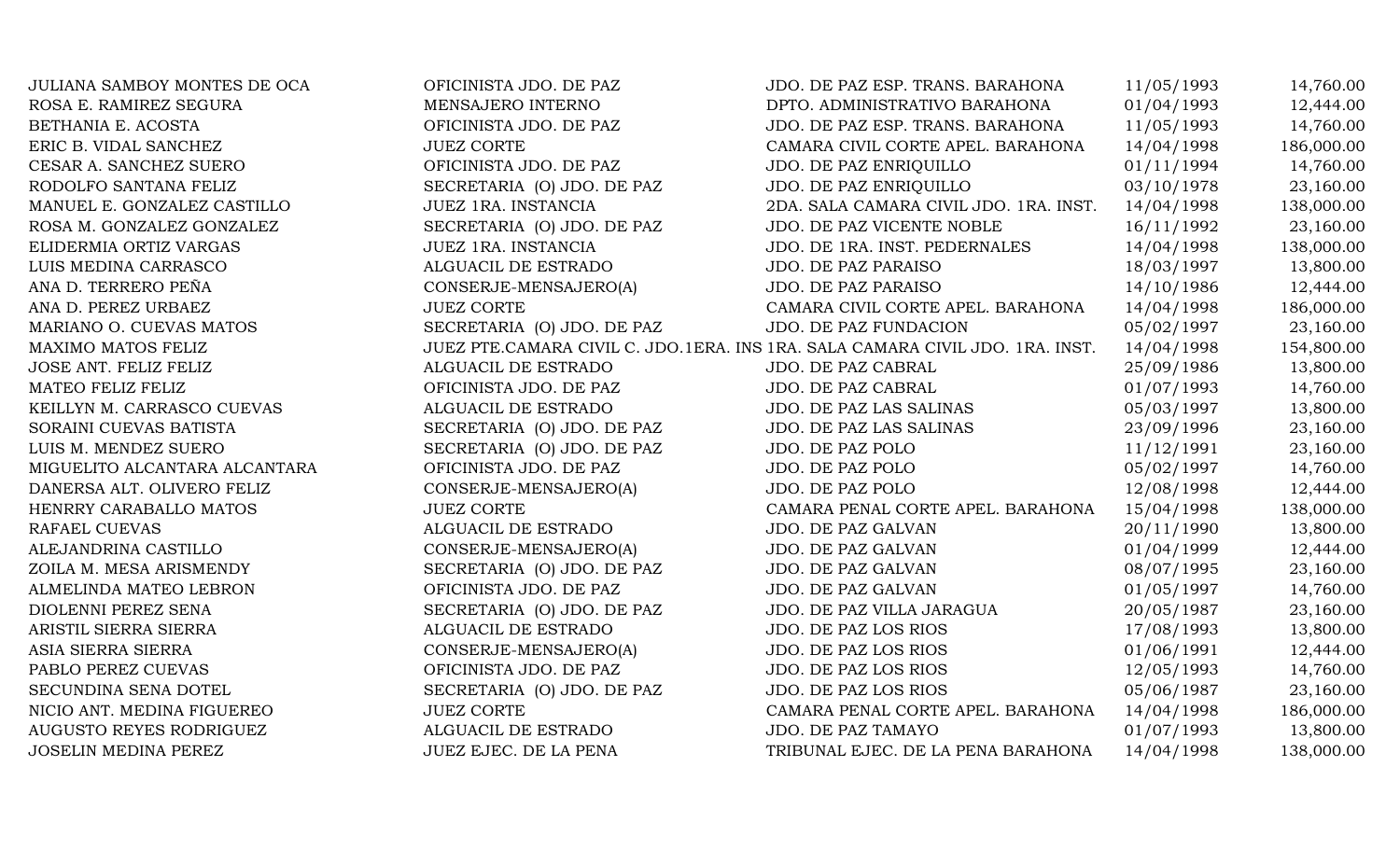| <b>CARMEN SANTANA REYES</b>     | ALGUACIL DE ESTRADO                                               | JDO. DE PAZ UVILLA                                                        | 01/11/1994 | 13,800.00  |
|---------------------------------|-------------------------------------------------------------------|---------------------------------------------------------------------------|------------|------------|
| LEONICIA RODRIGUEZ MONTILLA     | OFICINISTA JDO. DE PAZ                                            | JDO. DE PAZ UVILLA                                                        | 01/11/1994 | 14,760.00  |
| MAGALYS ESPINOSA PEÑA           | SECRETARIA (O) JDO. DE PAZ                                        | JDO. DE PAZ UVILLA                                                        | 17/11/1992 | 23,160.00  |
| LEUCADIA F. JOSE MENDEZ         | JUEZ 1RA. INSTANCIA                                               | JDO. DE 1RA. INST. INDEPENDENCIA                                          | 14/04/1998 | 138,000.00 |
| MARISOL PEREZ FLORIAN           | SECRETARIA (O) JDO. DE PAZ                                        | JDO. DE PAZ INDEPENDENCIA                                                 | 17/08/1993 | 23,160.00  |
| CELINA NOVAS JIMENEZ            |                                                                   | JUEZ PRESIDENTE TRIBUNAL COLEGIADO TRIBUNAL COL. C/P JDO. 1RA. INST. BARA | 29/04/1996 | 138,000.00 |
| LUIS E. PEREZ VOLQUEZ           | JUEZ SUST. PTE. COLEGIADO                                         | TRIBUNAL COL. C/P JDO. 1RA. INST. BARA                                    | 15/04/1998 | 138,000.00 |
| CARLOS ML. PEREZ FLORENTINO     | ALGUACIL DE ESTRADO                                               | JDO. DE PAZ DUVERGE                                                       | 17/10/1986 | 13,800.00  |
| MIGDALIA M. PEREZ Y PEREZ       | SECRETARIA (O) JDO. DE PAZ                                        | JDO. DE PAZ DUVERGE                                                       | 01/03/1994 | 23,160.00  |
| SANDRA E. URBAEZ MANCEBO        | ALGUACIL DE ESTRADO                                               | JDO. DE PAZ MELLA                                                         | 01/10/1987 | 13,800.00  |
| LUIS A. MANCEBO MOQUETE         | SECRETARIA (O) JDO. DE PAZ                                        | JDO. DE PAZ MELLA                                                         | 29/01/1990 | 23,160.00  |
| CARMEN G. MATOS PEÑA            | OFICINISTA JDO. DE PAZ                                            | JDO. DE PAZ MELLA                                                         | 01/02/1989 | 14,760.00  |
| PACO TERRERO PEREZ              | <b>JUEZ DE LA INSTRUCCION</b>                                     | JDO. DE LA INSTRUCCION INDEPENDENCI                                       | 14/04/1998 | 138,000.00 |
| ALONSIA CUEVAS MATOS            | ALGUACIL DE ESTRADO                                               | JDO. DE PAZ CRISTOBAL                                                     | 01/10/1991 | 13,800.00  |
| <b>CURYS PANIAGUA</b>           | CONSERJE-MENSAJERO(A)                                             | JDO. DE PAZ CRISTOBAL                                                     | 04/06/1998 | 12,444.00  |
| JOSE D. CASTILLO VOLQUEZ        | ALGUACIL DE ESTRADO                                               | JDO. DE PAZ PEDERNALES                                                    | 21/02/1987 | 13,800.00  |
| JUAN D. MENDEZ QUEZADA          | JUEZ T.T.J.O.                                                     | TRIBUNAL DE TIERRAS J.O. BARAHONA                                         | 17/11/1998 | 138,000.00 |
| ALTAGRACIA D. SENA PERDOMO      | SECRETARIA (O) PRIMERA INSTANCIA                                  | TRIBUNAL DE TIERRAS J.O. BARAHONA                                         | 04/03/1988 | 28,860.00  |
| ANA Y. FELIZ PEREZ              | ABOGADO AYUDANTE 1RA. INST.                                       | TRIBUNAL DE TIERRAS J.O. BARAHONA                                         | 23/05/1986 | 36,000.00  |
| JUAN E. CUELLO RAMIREZ          | <b>OFICINISTA</b>                                                 | UNIDAD DE AUDIENCIAS J.P. BARAHONA                                        | 01/03/1995 | 18,780.00  |
| ELBIA ANT. PEREZ ALCANTARA      | ANALISTA JURIDICO                                                 | REGISTRO DE TITULOS BARAHONA                                              | 01/08/1991 | 30,060.00  |
| ENRIQUE A. MATOS VASQUEZ        | OFICINISTA 1RA. INSTANCIA                                         | 1RA. SALA CAMARA CIVIL JDO. 1RA. INST.                                    | 01/05/1999 | 15,720.00  |
| CARLOS ML. FELIZ SANCHEZ        | <b>VIGILANTE</b>                                                  | DPTO. ADMINISTRATIVO BARAHONA                                             | 01/06/1999 | 12,780.00  |
| MARIA C. CUEVAS CUEVAS          | REGISTRADOR DE TITULOS                                            | REGISTRO DE TITULOS BARAHONA                                              | 14/06/1999 | 126,000.00 |
| SANDRA BAEZ RAMIREZ             | SECRETARIA (O) PRIMERA INSTANCIA                                  | 1RA. SALA CAMARA CIVIL JDO. 1RA. INST.                                    | 16/08/1999 | 28,860.00  |
| GERMAN FCO. DE LA CRUZ GONZALEZ | SECRETARIA (O) JDO. DE PAZ                                        | JDO. DE PAZ TAMAYO                                                        | 01/09/1999 | 23,160.00  |
| SALADIN FELIZ FELIZ             | OFICINISTA JDO. DE PAZ                                            | JDO. DE PAZ LAS SALINAS                                                   | 06/09/1999 | 14,760.00  |
| GEISY M. SILFA FLORIAN          | CONSERJE-MENSAJERO(A)                                             | DPTO. ADMINISTRATIVO BAORUCO                                              | 27/09/1999 | 12,444.00  |
| LUDEN M. MENDEZ PIÑA            | CONSERJE-MENSAJERO(A)                                             | JDO. DE PAZ OVIEDO                                                        | 01/10/1999 | 12,444.00  |
| ANA M. FELIZ FELIZ              | CONSERJE-MENSAJERO(A)                                             | JDO. DE PAZ CABRAL                                                        | 01/11/1999 | 12,444.00  |
| RAUL E. BELTRE MATOS            | SECRETARIA (O) GENERAL                                            | SECRETARIA GENERAL J.P. BARAHONA                                          | 20/12/1999 | 66,528.00  |
| MAGNOLIA FELIZ DIAZ             | OFICINISTA 1RA. INSTANCIA                                         | TRIBUNAL N.N.A. BARAHONA                                                  | 27/12/1999 | 15,720.00  |
| REYITA TERRERO                  | <b>CONSERJE</b>                                                   | DPTO. ADMINISTRATIVO BARAHONA                                             | 01/03/2000 | 12,444.00  |
| ANA M. PEREZ URBAEZ             | ENCARGADO(A) OFICINA ADMINISTRATIVA DPTO. ADMINISTRATIVO BARAHONA |                                                                           | 03/04/2000 | 81,952.80  |
|                                 |                                                                   |                                                                           |            |            |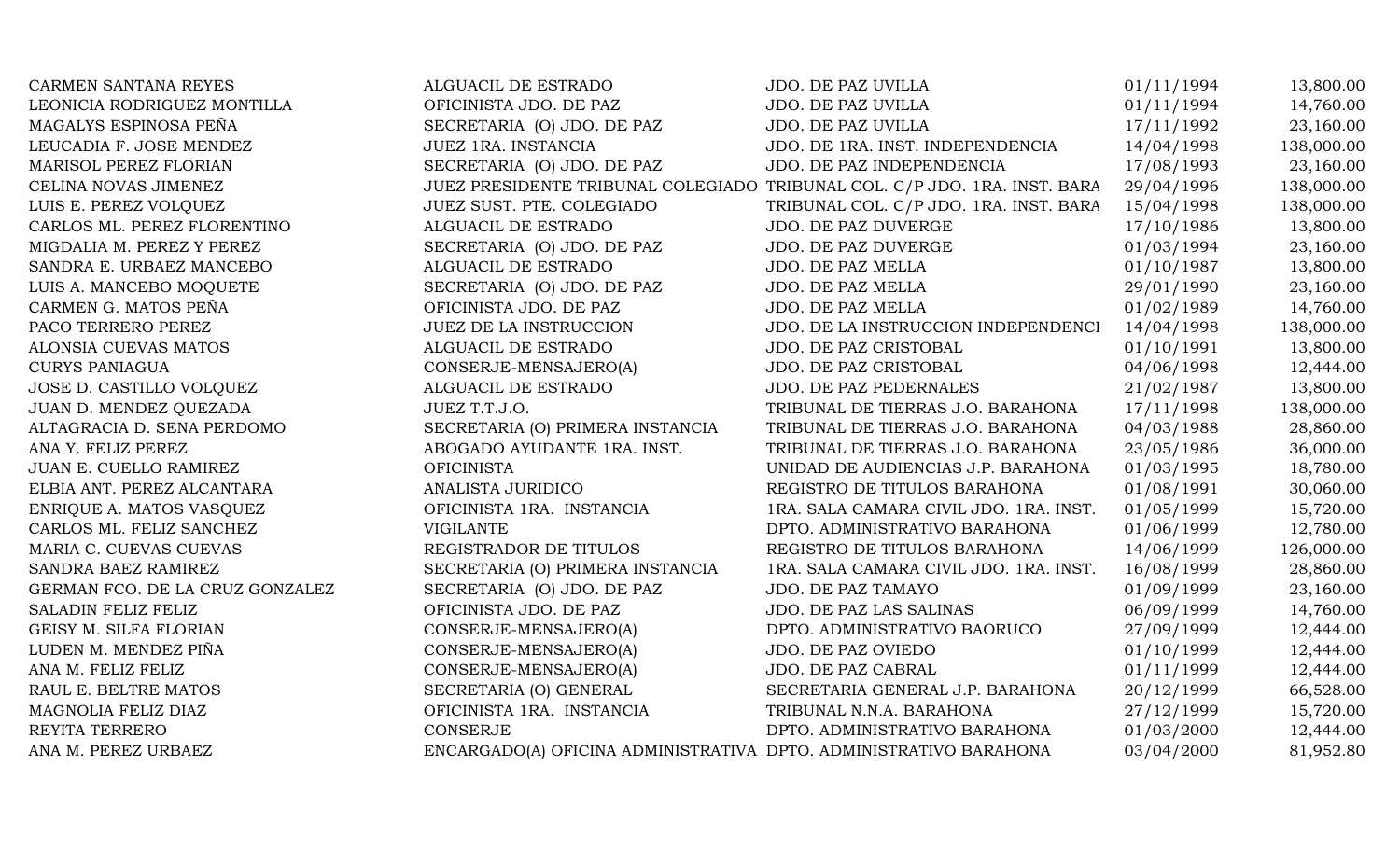| ANDREA B. FLORENTINO PEREZ     | CONSERJE-MENSAJERO(A)            | JDO. DE PAZ INDEPENDENCIA              | 17/04/2000 | 12,444.00 |
|--------------------------------|----------------------------------|----------------------------------------|------------|-----------|
| OSCAR A. LUPERON FELIZ         | ALGUACIL DE ESTRADO              | CAMARA CIVIL CORTE APEL. BARAHONA      | 19/03/2003 | 13,800.00 |
| SARAH A. BAEZ FELIZ            | SECRETARIA (O) JDO. DE PAZ       | JDO. DE PAZ CABRAL                     | 05/07/2000 | 23,160.00 |
| NOLSI Y. RUIZ TERRERO          | SECRETARIA (O) PRIMERA INSTANCIA | JDO. DE LA INSTRUCCION PEDERNALES      | 07/08/2000 | 38,088.00 |
| MARCIANA DIAZ PEREZ            | SECRETARIA (O) JDO. DE PAZ       | <b>JDO. DE PAZ OVIEDO</b>              | 07/08/2000 | 23,160.00 |
| YRENIS F. TAPIA MEDINA         | SECRETARIA (O) JDO. DE PAZ       | JDO. DE PAZ POSTRER RIO                | 21/08/2000 | 23,160.00 |
| HAYDEE C. CAMILO MATOS         | SECRETARIA (O) PRIMERA INSTANCIA | JDO. DE LA INSTRUCCION INDEPENDENCI    | 15/01/2001 | 28,860.00 |
| MIGUEL A. FELIZ CUEVAS         | <b>VIGILANTE</b>                 | JDO. DE 1RA. INST. PEDERNALES          | 01/02/2001 | 12,780.00 |
| MANUEL CASTILLO VOLQUEZ        | <b>VIGILANTE</b>                 | JDO. DE LA INSTRUCCION PEDERNALES      | 01/02/2001 | 12,780.00 |
| <b>IVAN D. ARIAS GUEVARA</b>   | ALGUACIL DE ESTRADO              | 1RA. SALA CAMARA CIVIL JDO. 1RA. INST. | 01/03/2001 | 13,800.00 |
| RADDYS F. PEÑA                 | SECRETARIA (O) JDO. DE PAZ       | JDO. DE PAZ CRISTOBAL                  | 01/03/2001 | 23,160.00 |
| CRUZ A. TAPIA SAMBOY           | OPERADOR DE IMPRESION            | REGISTRO DE TITULOS BARAHONA           | 05/03/2001 | 15,720.00 |
| JUANA M. VARGAS CUEVAS         | <b>CONSERJE</b>                  | DPTO. ADMINISTRATIVO BARAHONA          | 01/03/2001 | 12,444.00 |
| DORCAS ALT. FELIZ PEREZ        | OFICINISTA ATENCION USUARIO      | UNIDAD ATENCION AL USUARIO J.P. BARA   | 02/04/2001 | 22,920.00 |
| SENNIA PEREZ MATOS             | CONSERJE                         | JDO. DE 1RA. INST. BAORUCO             | 05/03/2001 | 12,444.00 |
| ANA S. GARCIA MINAYA           | OFICINISTA 1RA. INSTANCIA        | JDO. DE LA INSTRUCCION PEDERNALES      | 03/04/2001 | 15,720.00 |
| JOSE ML. NOVAS ESPINAL         | SECRETARIA (O) PRIMERA INSTANCIA | JDO. DE 1RA. INST. INDEPENDENCIA       | 01/03/2001 | 38,088.00 |
| SANTA B. PEREZ RUIZ            | CONSERJE-MENSAJERO(A)            | JDO. DE PAZ LAS SALINAS                | 09/03/2001 | 12,444.00 |
| ROBERT D. SOTO ROSSIS          | MENSAJERO INTERNO                | JDO. DE 1RA. INST. PEDERNALES          | 01/05/2001 | 12,444.00 |
| DAYSI M. ALCANTARA PEREZ       | MENSAJERO INTERNO                | DPTO. ADMINISTRATIVO BARAHONA          | 09/07/2001 | 12,444.00 |
| ALEXANDER A. ALBA CUEVAS       | MENSAJERO INTERNO                | DPTO. ADMINISTRATIVO BARAHONA          | 01/08/2001 | 12,444.00 |
| <b>AQUILES EVERTZ FERRERAS</b> | MENSAJERO INTERNO                | DPTO. ADMINISTRATIVO BAORUCO           | 24/10/2001 | 12,444.00 |
| ROSARIO LUGO SANTIAGO          | SECRETARIA (O) PRIMERA INSTANCIA | 2DA. SALA CAMARA CIVIL JDO. 1RA. INST. | 15/10/2001 | 28,860.00 |
| ESTHER C. PEREZ FELIZ          | <b>CONSERJE</b>                  | DPTO. ADMINISTRATIVO BARAHONA          | 12/11/2001 | 12,444.00 |
| LUIS E. MORETA CASTILLO        | ALGUACIL DE ESTRADO              | UNIDAD CITAC. NOTIF. Y COM. J.P. BARAH | 01/05/2002 | 14,760.00 |
| HOCHIMINH MELLA VIOLA          | ALGUACIL DE ESTRADO              | JDO. DE 1RA. INST. BAORUCO             | 03/06/2002 | 14,760.00 |
| RAFAEL D. MENDEZ MATOS         | ALGUACIL DE ESTRADO              | JDO. DE PAZ FUNDACION                  | 02/09/2002 | 13,800.00 |
| YUMAHILA E. PINEDA FELIZ       | OFICINISTA JDO. DE PAZ           | JDO. DE PAZ BARAHONA                   | 21/10/2002 | 14,760.00 |
| IVONNE B. MENDEZ SENA          | SECRETARIA(O) CORTE              | CAMARA CIVIL CORTE APEL. BARAHONA      | 04/03/2003 | 34,560.00 |
| DANIEL JIMENEZ RAMIREZ         | PORTERO                          | DPTO. ADMINISTRATIVO BARAHONA          | 01/03/2003 | 12,444.00 |
| BIANCA M. PEREZ MARMOLEJOS     | CONSERJE                         | JDO. DE PAZ MELLA                      | 15/05/2003 | 12,444.00 |
| LOIDA N. FELIZ OLIVERO         | OFICINISTA 1RA. INSTANCIA        | 1RA. SALA CAMARA CIVIL JDO. 1RA. INST. | 20/05/2003 | 15,720.00 |
| LUISA ANT. GONZALEZ FELIZ      | ABOGADO AYUDANTE                 | SOPORTE A JUECES J.P. BARAHONA         | 08/05/2003 | 48,894.00 |
| YONEYSY MANCEBO                | OFICINISTA JDO. DE PAZ           | JDO. DE PAZ MELLA                      | 04/06/2003 | 14,760.00 |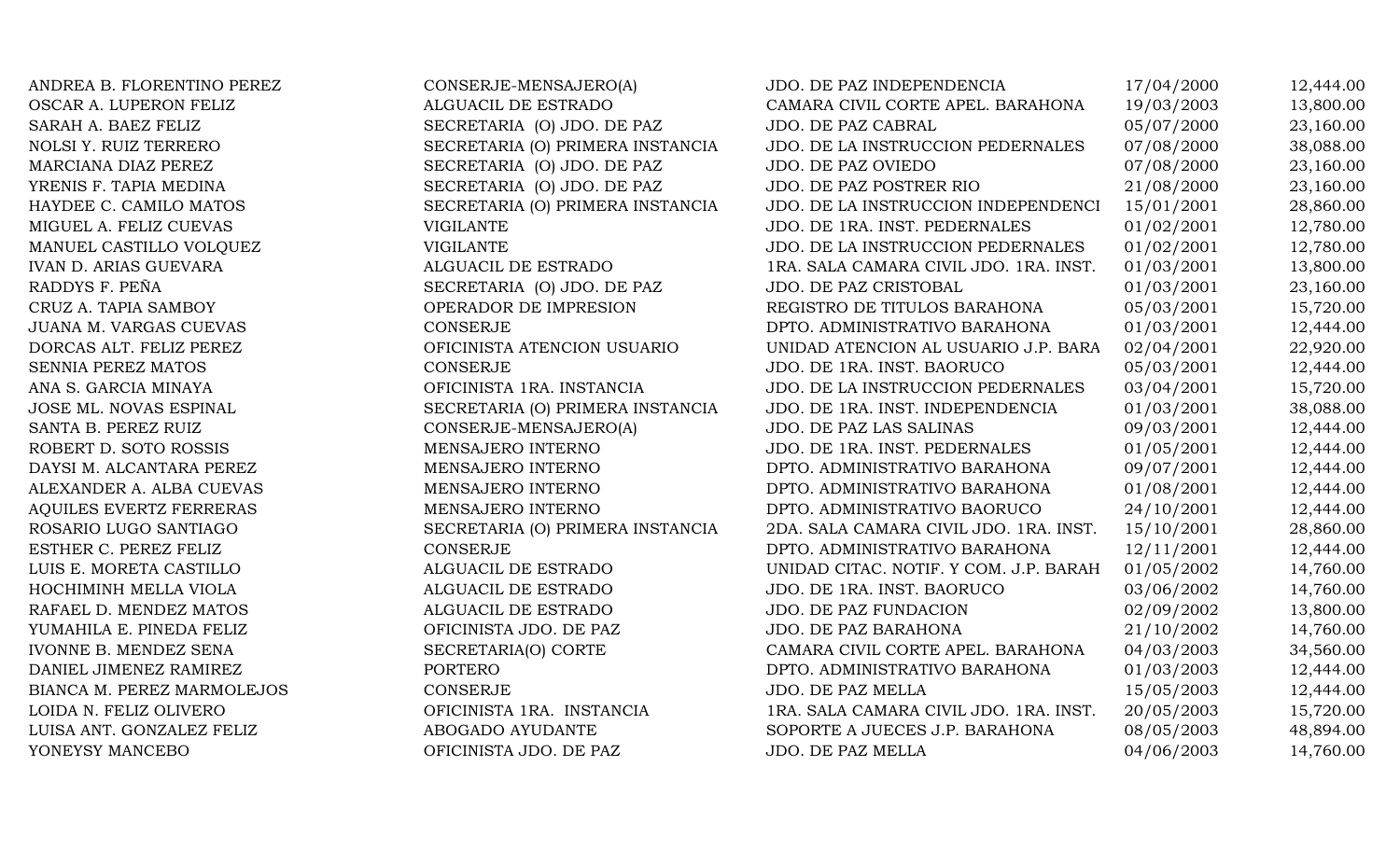| MANUEL A. SANTANA GOMEZ     | SECRETARIA (O) PRIMERA INSTANCIA | JDO. DE 1RA. INST. BAORUCO                                                    | 03/07/2003 | 28,860.00  |
|-----------------------------|----------------------------------|-------------------------------------------------------------------------------|------------|------------|
| AMILCAR M. BATISTA RAMIREZ  | ALGUACIL DE ESTRADO              | UNIDAD CITAC. NOTIF. Y COM. J.P. BARAH                                        | 03/07/2003 | 14,760.00  |
| KENIA E. MEDINA FELIZ       | <b>OFICINISTA</b>                | SOPORTE A JUECES J.P. BARAHONA                                                | 28/07/2003 | 18,780.00  |
| YOLY M. URBAEZ VALENTIN     | OFICINISTA 1RA. INSTANCIA        | 2DA. SALA CAMARA CIVIL JDO. 1RA. INST.                                        | 08/08/2003 | 15,720.00  |
| <b>BANNIRY PEREZ PEREZ</b>  | OFICINISTA JDO. DE PAZ           | JDO. DE PAZ POSTRER RIO                                                       | 01/12/2003 | 14,760.00  |
| NOEMI MATEO MONTERO         | <b>CONSERJE</b>                  | DPTO. ADMINISTRATIVO BARAHONA                                                 | 12/04/2004 | 12,444.00  |
| YORMA A. FELIZ CARABALLO    |                                  | SECRETARIA (O) SERVICIO A LA INSTRUCCI UNIDAD SERV. A LA INSTRUCCION J.P. BAI | 26/04/2004 | 42,657.60  |
| NESTODIA V. RAMIREZ GUEVARA | OFICINISTA JDO. DE PAZ           | JDO. DE PAZ OVIEDO                                                            | 19/07/2004 | 14,760.00  |
| ANGEL D. MENDEZ JIMENEZ     | ALGUACIL DE ESTRADO              | JDO. DE PAZ VICENTE NOBLE                                                     | 03/01/2005 | 13,800.00  |
| ANDERSON JAIME PEÑA         | OFICINISTA ATENCION USUARIO      | UNIDAD ATENCION AL USUARIO J.P. BARA                                          | 09/02/2005 | 22,920.00  |
| ALBA N. REYES GUEVARA       | <b>CONSERJE</b>                  | DPTO. ADMINISTRATIVO BARAHONA                                                 | 19/04/2005 | 12,444.00  |
| EMERALD LEBREAULT MENDEZ    | <b>OFICINISTA</b>                | UNIDAD DE AUDIENCIAS J.P. BARAHONA                                            | 28/04/2005 | 18,780.00  |
| SANDRA E. CUEVAS MENDEZ     | SECRETARIA (O) JDO. DE PAZ       | JDO. DE PAZ LA DESCUBIERTA                                                    | 26/04/2005 | 23,160.00  |
| JOSE FCO. GOMEZ POLANCO     | ALGUACIL DE ESTRADO              | 2DA. SALA CAMARA CIVIL JDO. 1RA. INST.                                        | 09/05/2005 | 14,760.00  |
| MIGUEL ANT. CUEVAS BAEZ     | SUPERVISOR (A) DE MANTENIMIENTO  | DPTO. ADMINISTRATIVO BARAHONA                                                 | 06/06/2005 | 16,440.00  |
| JUANA E. PEREZ GOMEZ        | OFICINISTA CORTE                 | CAMARA CIVIL CORTE APEL. BARAHONA                                             | 23/05/2005 | 17,640.00  |
| LUIS K. MORILLO FELIZ       | ALGUACIL DE ESTRADO              | UNIDAD CITAC. NOTIF. Y COM. J.P. BARAH                                        | 02/08/2005 | 14,760.00  |
| FRANCISCO ANT. DAVIS TAPIA  | ALGUACIL DE ESTRADO              | TRIBUNAL N.N.A. BARAHONA                                                      | 26/06/2005 | 14,760.00  |
| LEONARDO ANT. GARCIA CRUZ   | <b>JUEZ DE PAZ</b>               | <b>JDO. DE PAZ PARAISO</b>                                                    | 31/03/2017 | 108,000.00 |
| LUISA E. FELIZ FERRERAS     |                                  | SECRETARIA (O) SERVICIO A EJECUCION DUNIDAD SERV. A EJEC. DE LA PENA J.P. B.  | 05/09/2005 | 42,657.60  |
| MARIA C. VALENZUELA PEREZ   | <b>JUEZ DE PAZ</b>               | JDO. DE PAZ FUNDACION                                                         | 31/03/2017 | 108,000.00 |
| TIRSA M. DE LA CRUZ REYES   | OFICINISTA JDO. DE PAZ           | <b>JDO. DE PAZ DUVERGE</b>                                                    | 01/12/2005 | 14,760.00  |
| GENNY K. MONTILLA PEÑA      | SECRETARIA (O) PRIMERA INSTANCIA | JDO. DE LA INSTRUCCION BAORUCO                                                | 01/12/2005 | 38,088.00  |
| YULANKA A. LOPEZ PEÑA       | <b>OFICINISTA</b>                | UNIDAD SERV. 1RA. INST. J.P. BARAHONA                                         | 02/01/2006 | 18,780.00  |
| JENNIFFER W. GOMEZ RAMIREZ  | OFICINISTA 1RA. INSTANCIA        | 2DA. SALA CAMARA CIVIL JDO. 1RA. INST.                                        | 02/01/2006 | 15,720.00  |
| ELSA M. BATISTA PEÑA        | CONSERJE-MENSAJERO(A)            | JDO. DE PAZ DUVERGE                                                           | 10/12/2005 | 12,444.00  |
| DANNY A. MATOS FELIZ        | MAYORDOMO I                      | DPTO. ADMINISTRATIVO BARAHONA                                                 | 19/01/2006 | 16,920.00  |
| BODDY Y. FELIZ CARABALLO    | SECRETARIA (O) JDO. DE PAZ       | JDO. DE PAZ EL PEÑON                                                          | 01/03/2006 | 23,160.00  |
| BETSI MEDINA CUELLO         | ABOGADO AYUDANTE                 | SOPORTE A JUECES J.P. BARAHONA                                                | 22/02/2006 | 48,894.00  |
| EDUARDO D. SANTOS MESA      | SECRETARIA (O) SERVICIO A CORTE  | UNIDAD SERV. A CORTE J.P. BARAHONA                                            | 01/03/2006 | 42,657.60  |
| JOSE ANT. PEÑA MOQUETE      | ALGUACIL DE ESTRADO              | UNIDAD CITAC. NOTIF. Y COM. J.P. BARAH                                        | 03/07/2006 | 14,760.00  |
| JOSE A. PEREZ NOVAS         | <b>PORTERO</b>                   | DPTO. ADMINISTRATIVO BARAHONA                                                 | 03/07/2006 | 12,444.00  |
| RAMON R. RAMIREZ BURROUGHS  | OFICINISTA 1RA. INSTANCIA        | TRIBUNAL N.N.A. BARAHONA                                                      | 03/07/2006 | 15,720.00  |
| ANA C. VOLOUEZ PEREZ        | ALGUACIL DE ESTRADO              | JDO. DE 1RA. INST. PEDERNALES                                                 | 01/09/2006 | 14,760.00  |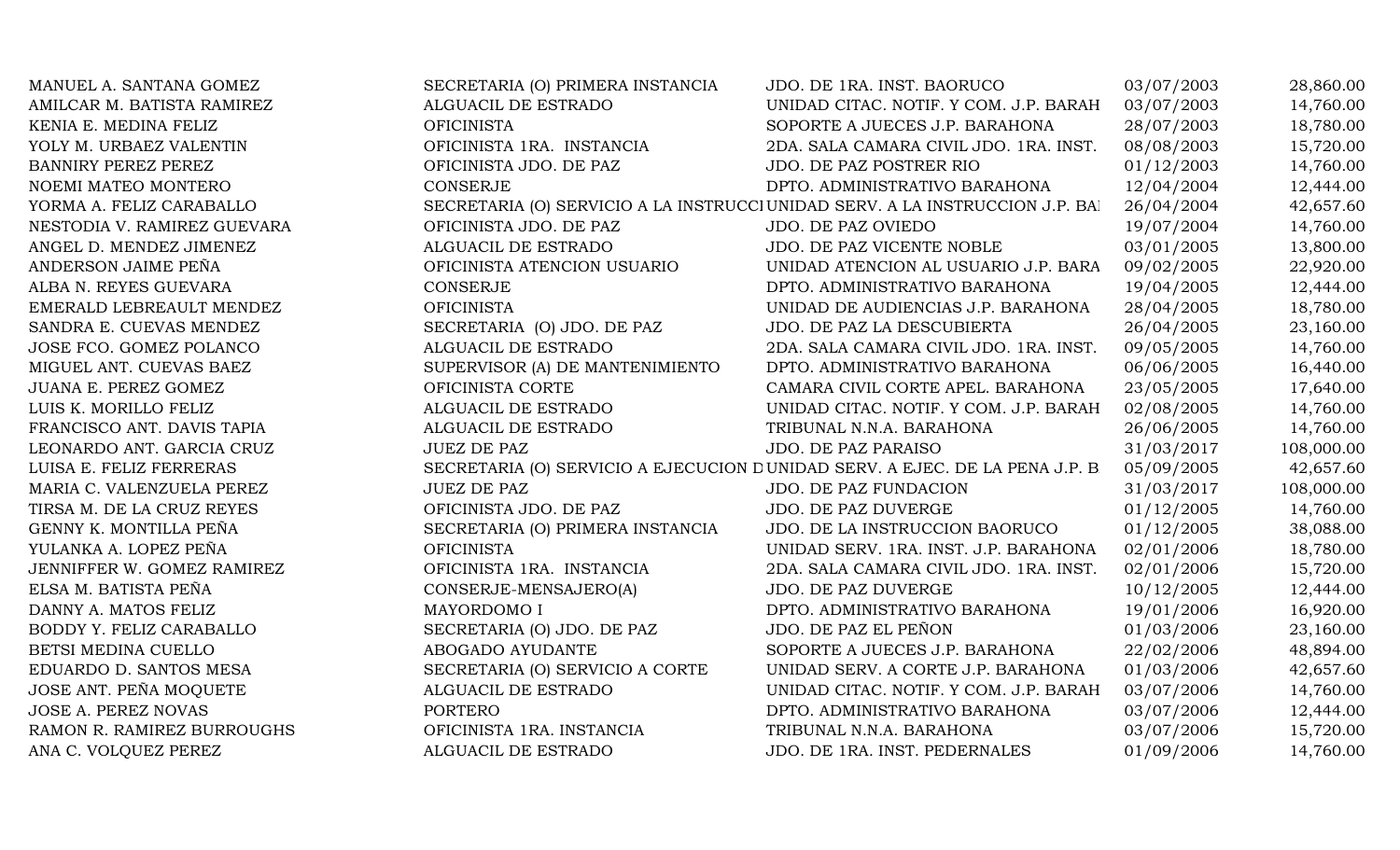RAIMUNDO A. ORTIZ ALCANTARA VIGILANTE DENIA ALT. BERAS DE MOTA JUEZ DE PAZ GEIDY FERNANDEZ BATISTA OFICINISTA 1RA. INSTANCIA FIDIA R. OLIVERO GUERRERO CONSERJE-MENSAJERO(A) YRIS N. PACHANO ARISMENDY OFICINISTA 1RA. INSTANCIA MARTHA D. GONZALEZ SANCHEZ OFICINISTA JDO. DE PAZ ELIZARDO A. MENDEZ BELLO VIGILANTE CARLOS J. MEDINA CUEVAS ALGUACIL DE ESTRADO RUDDY ALF. MONTAS VIDAL MENSAJERO INTERNO YONEIDIS CUEVAS RIVAS OFICINISTA JDO. DE PAZ JANILCA N. GONZALEZ PEREZ **ALGUACIL DE ESTRADO** NELSY J. SUERO CARBONELL ARCHIVISTA WIROUIN SENA DOTEL ALGUACIL DE ESTRADO CELIA ALT. BAEZ CARBONELL CONSERJE ANGEL MENDEZ PEREZ VIGILANTE YUBERKY MENDEZ FERRERAS CONSERJE-MENSAJERO(A) DAYSI M. NIN NIN GERO DENSAJERO INTERNO MAXIMA HEREDIA FELIZ CONSERJE WAIDER ANT. ENCARNACION CUEVAS SECRETARIA (O) JDO. DE PAZ MARIA L. DIAZ MEDINA REGISTRADOR DE TITULOS JACOUELINE MORILLO FELIZ CONSERJE MONICA M. MORILLO FELIZ OFICINISTA 1RA. INSTANCIA EUDYS PEREZ FELIZ TRIBUNAL EUDYS PEREZ FELIZ CRISTIAN A. REYES PEÑA ALGUACIL DE ESTRADO LANDIA C. MONTERO MATOS CONSERJE-MENSAJERO(A) GILBERT R. MATOS CUEVAS OFICINISTA YUSMARY E. MANCEBO MENDEZ CONSERJE ANYOLINE F. FARRELL PEREZ OFICIAL ARCHIVO ACTIVO NELSON B. MOREL BELTRE CONSERJE WELLINGTON SEGURA PEREZ ALGUACIL DE ESTRADO YISSEL M. ALCANTARA MARMOLEJOS OFICINISTA OSVALDO J. SANTANA FERNANDEZ JUEZ 1RA. INSTANCIA DARLIN N. RIVAS CUEVAS VIGILANTE YEREDYS E. NOVAS MEDRANO VIGILANTE

| <b>JDO. DE PAZ CABRAL</b>              | 16/12/2006 | 12,444.00  |
|----------------------------------------|------------|------------|
| JDO. DE PAZ INDEPENDENCIA              | 16/04/2007 | 108,000.00 |
| JDO. DE 1RA. INST. PEDERNALES          | 01/06/2011 | 15,720.00  |
| JDO. DE PAZ EL PEÑON                   | 15/10/2007 | 12,444.00  |
| JDO. DE 1RA. INST. BAORUCO             | 27/07/2011 | 15,720.00  |
| <b>JDO. DE PAZ TAMAYO</b>              | 12/11/2007 | 14,760.00  |
| JDO. DE PAZ DUVERGE                    | 22/01/2008 | 12,444.00  |
| JDO. DE PAZ ESP. TRANS. BARAHONA       | 01/05/2008 | 13,800.00  |
| DPTO. ADMINISTRATIVO BARAHONA          | 04/08/2014 | 12,444.00  |
| JDO. DE PAZ VILLA JARAGUA              | 16/07/2008 | 14,760.00  |
| JDO. DE LA INSTRUCCION INDEPENDENCI    | 05/08/2008 | 14,760.00  |
| ARCHIVO ACTIVO J.I. BARAHONA           | 02/12/2008 | 24,240.00  |
| JDO. DE LA INSTRUCCION BAORUCO         | 26/02/2009 | 14,760.00  |
| JDO. DE PAZ FUNDACION                  | 27/03/2009 | 12,444.00  |
| JDO. DE PAZ LA DESCUBIERTA             | 14/04/2009 | 12,444.00  |
| JDO. DE PAZ LA DESCUBIERTA             | 01/05/2009 | 12,444.00  |
| DPTO. ADMINISTRATIVO BARAHONA          | 19/05/2009 | 12,444.00  |
| JDO. DE 1RA. INST. PEDERNALES          | 01/07/2009 | 12,444.00  |
| JDO. DE PAZ BAORUCO                    | 01/09/2009 | 23,160.00  |
| REGISTRO DE TITULOS NEYBA              | 16/01/2008 | 126,000.00 |
| DPTO. ADMINISTRATIVO BARAHONA          | 16/09/2009 | 12,444.00  |
| 1RA. SALA CAMARA CIVIL JDO. 1RA. INST. | 15/03/2017 | 15,720.00  |
| TRIBUNAL EJEC. DE LA PENA BARAHONA     | 04/11/2009 | 14,760.00  |
| JDO. DE 1RA. INST. INDEPENDENCIA       | 17/11/2009 | 14,760.00  |
| JDO. DE PAZ TAMAYO                     | 11/01/2010 | 12,444.00  |
| SOPORTE A JUECES J.P. BARAHONA         | 01/03/2010 | 18,780.00  |
| JDO. DE LA INSTRUCCION PEDERNALES      | 16/04/2010 | 12,444.00  |
| ARCHIVO ACTIVO J.I. BARAHONA           | 01/06/2010 | 29,580.00  |
| DPTO. ADMINISTRATIVO BARAHONA          | 15/06/2010 | 12,444.00  |
| JDO. DE PAZ EL PEÑON                   | 14/06/2010 | 13,800.00  |
| SOPORTE A JUECES J.P. BARAHONA         | 21/07/2010 | 18,780.00  |
| TRIBUNAL COL. C/P JDO. 1RA. INST. BARA | 16/12/2016 | 108,000.00 |
| DPTO. ADMINISTRATIVO BAORUCO           | 17/08/2010 | 12,444.00  |
| JDO. DE 1RA. INST. INDEPENDENCIA       | 01/09/2010 | 12,444.00  |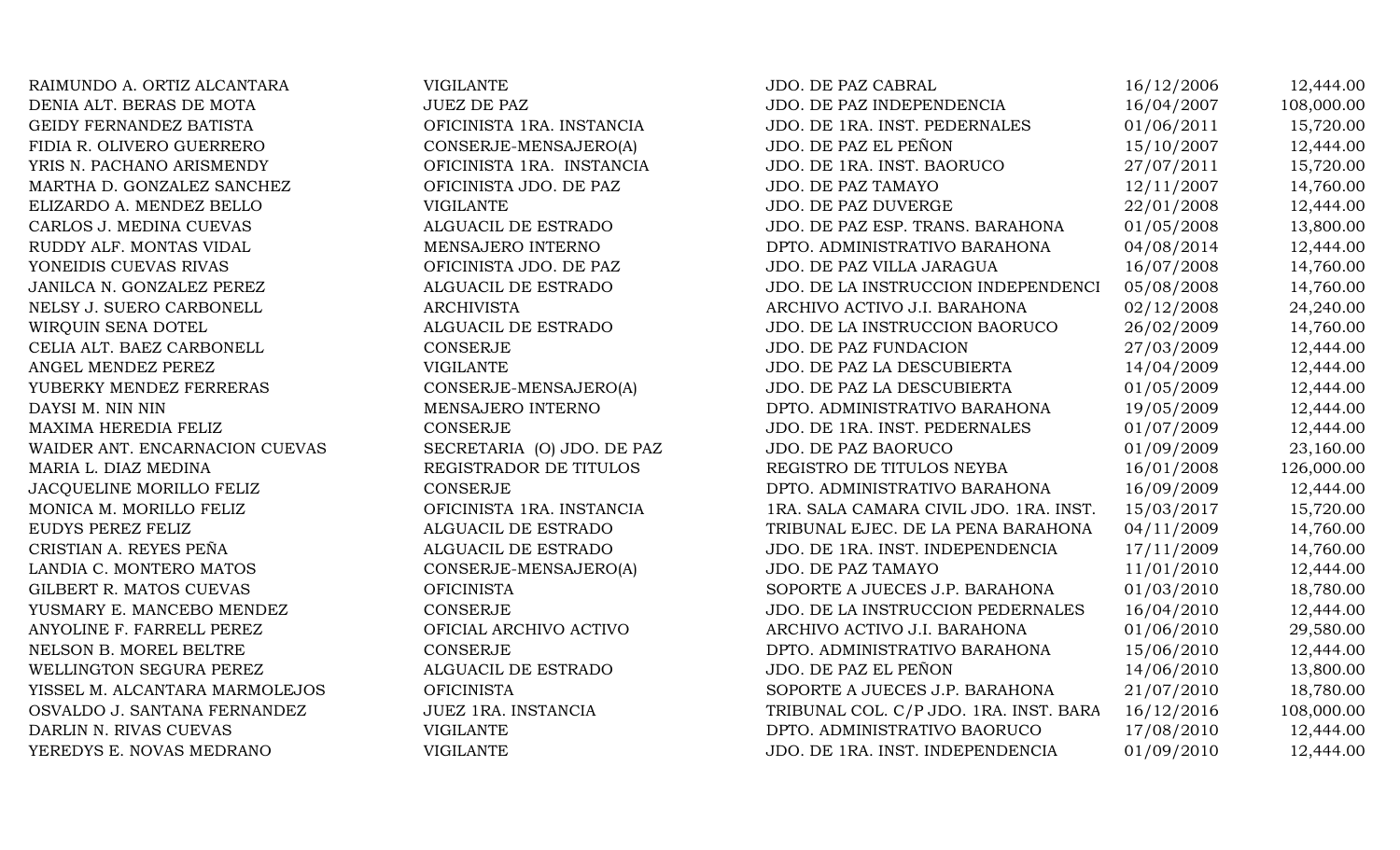| CRISTIAN O. MATOS PADILLA     | OFICINISTA J.O.                                                  | TRIBUNAL DE TIERRAS J.O. BARAHONA      | 01/10/2010 | 15,720.00  |
|-------------------------------|------------------------------------------------------------------|----------------------------------------|------------|------------|
| ELIESTHER R. GARCIA FERNANDEZ | OFICINISTA ATENCION USUARIO                                      | UNIDAD ATENCION AL USUARIO J.P. BARA   | 01/11/2010 | 22,920.00  |
| NASMUL CUESTA SANTANA         | ALGUACIL DE ESTRADO                                              | <b>JDO. DE PAZ ENRIQUILLO</b>          | 28/02/2011 | 13,800.00  |
| MYDELEISE PIÑEYRO URBAEZ      | <b>CONSERJE</b>                                                  | DPTO. ADMINISTRATIVO BARAHONA          | 01/12/2011 | 12,444.00  |
| ENGELS S. REYES DIAZ          | SUPERVISOR CENTRO DE CITACIONES                                  | UNIDAD CITAC. NOTIF. Y COM. J.P. BARAH | 01/03/2011 | 42,657.60  |
| KIANIS M. GARO PEREZ          | CONSERJE-MENSAJERO(A)                                            | JDO. DE PAZ PEDERNALES                 | 01/03/2011 | 12,444.00  |
| <b>JOSE A. FRANCO</b>         | <b>AUXILIAR ADMINISTRATIVO</b>                                   | DPTO. ADMINISTRATIVO BARAHONA          | 01/06/2011 | 14,760.00  |
| ARACELIS FLORIAN SENA         | MENSAJERO INTERNO                                                | TRIBUNAL N.N.A. BARAHONA               | 01/09/2012 | 12,444.00  |
| SOFIA M. BRUNO DE LOS SANTOS  | <b>JUEZ DE PAZ</b>                                               | JDO. DE PAZ ENRIQUILLO                 | 13/04/2012 | 108,000.00 |
| SANTA K. PEREZ FELIZ          | JUEZ 1RA. INSTANCIA                                              | 2DA. SALA CAMARA PENAL JDO. 1RA. INST  | 01/11/2011 | 138,000.00 |
| ALEJANDRO ENCARNACION MEDINA  | JUEZ 1RA. INSTANCIA                                              | JDO. DE 1RA. INST. BAORUCO             | 01/11/2011 | 138,000.00 |
| ERNESTO ANT. CABRAL GOMERA    | <b>JUEZ DE PAZ</b>                                               | JDO. DE PAZ TAMAYO                     | 01/09/2012 | 108,000.00 |
| GINA M. MATOS CORNIEL         | AUX. DE RECEPCION Y ENTREGA                                      | REGISTRO DE TITULOS BARAHONA           | 01/09/2012 | 24,240.00  |
| LIDIA V. MENDEZ               | OFICINISTA 1RA. INSTANCIA                                        | 1RA. SALA CAMARA CIVIL JDO. 1RA. INST. | 01/09/2012 | 15,720.00  |
| MILKA E. FELIZ RAMIREZ        | CONSERJE-MENSAJERO(A)                                            | JDO. DE PAZ UVILLA                     | 25/08/2014 | 12,444.00  |
| JOSE D. PEREZ FELIZ           | MAYORDOMO III                                                    | JDO. DE 1RA. INST. PEDERNALES          | 10/09/2012 | 13,800.00  |
| SAMUER RUBEN CASTILLO         | OFICINISTA JDO. DE PAZ                                           | JDO. DE PAZ INDEPENDENCIA              | 02/12/2013 | 14,760.00  |
| ISAMAR ESPINOSA URBAEZ        | SECRETARIA DEPTO. ADM.                                           | DPTO. ADMINISTRATIVO BARAHONA          | 07/05/2012 | 18,120.00  |
| DANIEL E. MEDINA PIMENTEL     | <b>JUEZ DE PAZ</b>                                               | JDO. DE PAZ EL PEÑON                   | 22/10/2012 | 108,000.00 |
| KILTON R. GALAN PEÑA          | ENCARGADO(A) OFICINA ADMINISTRATIVA DPTO. ADMINISTRATIVO BAORUCO |                                        | 01/10/2012 | 67,405.20  |
| JOSE F. MONTERO PACHANO       | <b>OFICINISTA</b>                                                | JDO. DE LA INSTRUCCION BAORUCO         | 04/10/2012 | 15,720.00  |
| FRANKLIN CORNIEL RUBIO        | <b>VIGILANTE</b>                                                 | DPTO. ADMINISTRATIVO BARAHONA          | 14/11/2012 | 12,444.00  |
| ANA I. LEE FLORIMON           | JUEZ DE PAZ                                                      | JDO. DE PAZ BAORUCO                    | 01/04/2014 | 108,000.00 |
| LEOMELKI ALT. NOVAS VARGAS    | <b>CONSERJE</b>                                                  | DPTO. ADMINISTRATIVO BAORUCO           | 25/05/2015 | 12,444.00  |
| YULISSA A. DE LEON PEREZ      | OFICINISTA CORTE                                                 | CAMARA CIVIL CORTE APEL. BARAHONA      | 10/05/2013 | 17,640.00  |
| MARLENIS ALT. PEREZ PEREZ     | <b>RECEPCIONISTA</b>                                             | DPTO. ADMINISTRATIVO BARAHONA          | 15/04/2013 | 14,760.00  |
| ZELCY J. GUEVARA ACOSTA       | <b>ARCHIVISTA</b>                                                | OFIC. DE ARCHIVO JUDICIAL J.P. BARAHO  | 20/10/2015 | 16,440.00  |
| DIGNORA SANTANA FELIZ         | <b>CONSERJE</b>                                                  | DPTO. ADMINISTRATIVO BARAHONA          | 01/08/2013 | 12,444.00  |
| JOSE DE LOS R. MEDINA NOVAS   | <b>VIGILANTE</b>                                                 | JDO. DE 1RA. INST. INDEPENDENCIA       | 01/04/2013 | 12,444.00  |
| ANDERSON I. GARCIA BAEZ       | OFICINISTA 1RA. INSTANCIA                                        | 2DA. SALA CAMARA CIVIL JDO. 1RA. INST. | 13/04/2015 | 15,720.00  |
| WANDEL SUBERVI FERRERAS       | ALGUACIL DE ESTRADO                                              | JDO. DE PAZ OVIEDO                     | 02/03/2015 | 13,800.00  |
| ALFONSO DE LA PAZ MATOS       | <b>VIGILANTE</b>                                                 | JDO. DE PAZ GALVAN                     | 10/06/2013 | 12,444.00  |
| YAMEL A. CARRASCO PINEDA      | <b>OFICINISTA</b>                                                | UNIDAD CITAC. NOTIF. Y COM. J.P. BARAH | 22/04/2013 | 18,780.00  |
| ROSAIRIS PEÑA PEÑA            | OFICINISTA JDO. DE PAZ                                           | JDO. DE PAZ BAORUCO                    | 20/05/2013 | 14,760.00  |
|                               |                                                                  |                                        |            |            |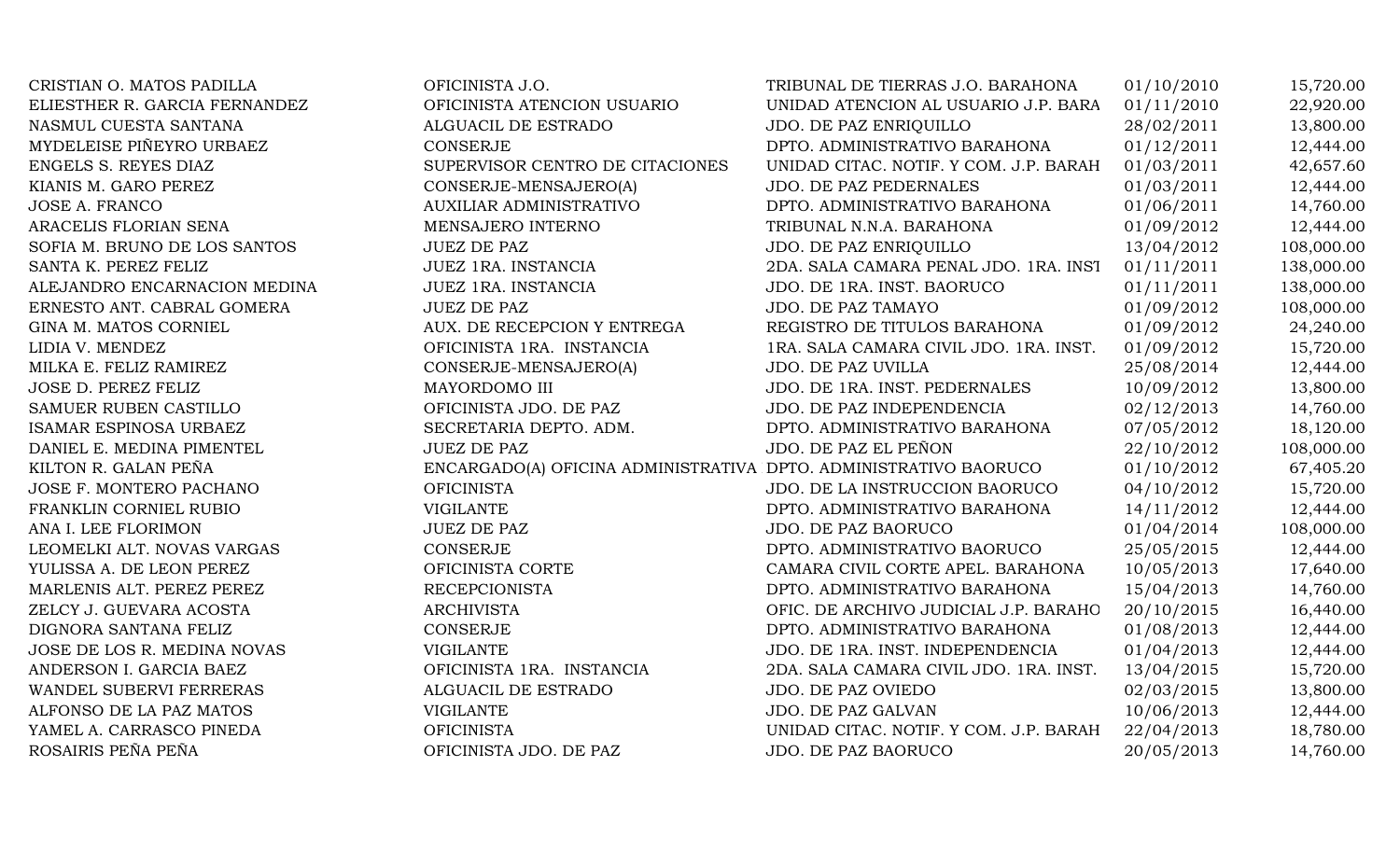NANCY VICENTE D OLEO CONSERJE-MENSAJERO(A) MIGUEL A. PEREZ MERCEDES OFICINISTA ENGELS J. SENA SEGURA ALGUACIL DE ESTRADO ANA C. BATISTA ESPINOSA OFICINISTA UNIDAD SERV. A EJEC. DE LA PENA J.P. BARAHONA 02/11/2016 18,780.00 MICHAEL A. PERALTA CARRASCO OFICINISTA CORTE VIANNA N. LOPEZ GARCIA OFICINISTA SAULO G. CESPEDES DE LA PAZ OFICINISTA CORTE OTTO E. CHAPMAN PEREZ OFICINISTA GREIVAL G. GARCIA SEGURA ALGUACIL DE ESTRADO REMIGIO SUERO FLORIAN OFICINISTA ALAN ROQUE FELIZ OFICINISTA KELVIN VALDEZ PEREZ ARCHIVISTA EDUARDINA DIAZ FELIZ SECRETARIA (O) JDO. DE PAZ ANDREIKER R. VIDAL SIERRA ALGUACIL DE ESTRADO GUSTAVO A. RUIZ FELIZ CHOFER FREDINA DEL C. DIAZ SEVERINO REFERENCISTA LUIS D. PEREZ CUELLO REVISOR R.T. MARIDALIA MORETA ROCHA MENSAJERO INTERNO RODIBEIDI MEDINA FABIAN DE 1999 DE 1999. DE 1999 OFICINISTA 1RA. INSTANCIA JUAN C. FERRERAS CUEVAS OFICINISTA BOLIVAR DE OLEO CUEVAS OFICINISTA YANELKIS CARRASCO FELIZ CONSERJE HILDA C. PEREZ PEREZ **DE LA INSTANCIA** OFICINISTA 1RA. INSTANCIA MASSIEL L. MATOS BELLO OFICINISTA JDO. DE PAZ LEONARIS C. GONZALEZ MATEO CONSERJE-MENSAJERO(A) ALEX M. FLORIAN MEDINA OFICINISTA ELVIS M. FLORIAN FELIZ OFICINISTA WADY A. RUBIO FERRERAS OFICINISTA LEANDRO A. PEREZ ESPINOSA OFICINISTA UNIDAD SERV. A LA INSTRUCCION J.P. BARAHONA 10/08/2016 18,780.00 KATERINE A. RUBIO MATOS **1988** JUEZ DE PAZ MIGUEL CUEVAS CUEVAS OFICINISTA LUISA C. SANCHEZ MORETA CONSERJE LUIS M. MEDINA TRINIDAD OFICINISTA JAVIER E. VARGAS RICHARDSON OFICINISTA

| <b>JDO. DE PAZ POSTRER RIO</b>            | 02/06/2014 | 12,444.00  |
|-------------------------------------------|------------|------------|
| JNIDAD SERV. A LA INSTRUCCION J.P. BAI    | 02/06/2014 | 18,780.00  |
| JDO. DE PAZ VILLA JARAGUA                 | 09/09/2013 | 13,800.00  |
| JNIDAD SERV. A EJEC. DE LA PENA J.P. B    | 02/11/2016 | 18,780.00  |
| CAMARA CIVIL CORTE APEL. BARAHONA         | 14/10/2015 | 17,640.00  |
| JNIDAD CITAC. NOTIF. Y COM. J.P. BARAH    | 01/07/2014 | 18,780.00  |
| CAMARA CIVIL CORTE APEL. BARAHONA         | 01/07/2014 | 17,640.00  |
| <b>JNIDAD SERV. A CORTE J.P. BARAHONA</b> | 01/07/2014 | 18,780.00  |
| UNIDAD CITAC. NOTIF. Y COM. J.P. BARAH    | 01/07/2014 | 14,760.00  |
| JNIDAD SERV. A LA INSTRUCCION J.P. BAI    | 01/07/2014 | 18,780.00  |
| JNIDAD DE AUDIENCIAS J.P. BARAHONA        | 01/07/2014 | 18,780.00  |
| OFIC. DE ARCHIVO JUDICIAL J.P. BARAHO     | 23/06/2014 | 16,440.00  |
| <b>JDO. DE PAZ PARAISO</b>                | 23/03/2015 | 23,160.00  |
| <b>JDO. DE PAZ POSTRER RIO</b>            | 15/06/2015 | 13,800.00  |
| CAMARA CIVIL CORTE APEL. BARAHONA         | 15/03/1999 | 24,240.00  |
| ARCHIVO ACTIVO J.I. BARAHONA              | 10/08/2015 | 24,240.00  |
| REGISTRO DE TITULOS BARAHONA              | 22/09/2015 | 16,200.00  |
| <b>DPTO. ADMINISTRATIVO BARAHONA</b>      | 03/11/2015 | 12,444.00  |
| JDO. DE 1RA. INST. BAORUCO                | 14/12/2015 | 15,720.00  |
| JDO. DE LA INSTRUCCION BAORUCO            | 19/01/2016 | 15,720.00  |
| JNIDAD SERV. A CORTE J.P. BARAHONA        | 01/02/2016 | 18,780.00  |
| JDO. DE PAZ ENRIQUILLO                    | 25/02/2016 | 12,444.00  |
| JDO. DE LA INSTRUCCION PEDERNALES         | 11/04/2016 | 15,720.00  |
| <b>JDO. DE PAZ BARAHONA</b>               | 17/05/2016 | 14,760.00  |
| JDO. DE PAZ VICENTE NOBLE                 | 23/06/2016 | 12,444.00  |
| JNIDAD DE AUDIENCIAS J.P. BARAHONA        | 23/06/2016 | 18,780.00  |
| JNIDAD DE AUDIENCIAS J.P. BARAHONA        | 18/07/2016 | 18,780.00  |
| UNIDAD SERV. A LA INSTRUCCION J.P. BAI    | 11/07/2016 | 18,780.00  |
| JNIDAD SERV. A LA INSTRUCCION J.P. BAI    | 10/08/2016 | 18,780.00  |
| JDO. DE PAZ LAS SALINAS                   | 03/10/2016 | 108,000.00 |
| UNIDAD CITAC. NOTIF. Y COM. J.P. BARAH    | 05/09/2016 | 18,780.00  |
| <b>DPTO. ADMINISTRATIVO BARAHONA</b>      | 05/09/2016 | 12,444.00  |
| REGISTRO DE TITULOS NEYBA                 | 19/09/2016 | 16,200.00  |
| JNIDAD SERV. 1RA. INST. J.P. BARAHONA     | 02/11/2016 | 18,780.00  |
|                                           |            |            |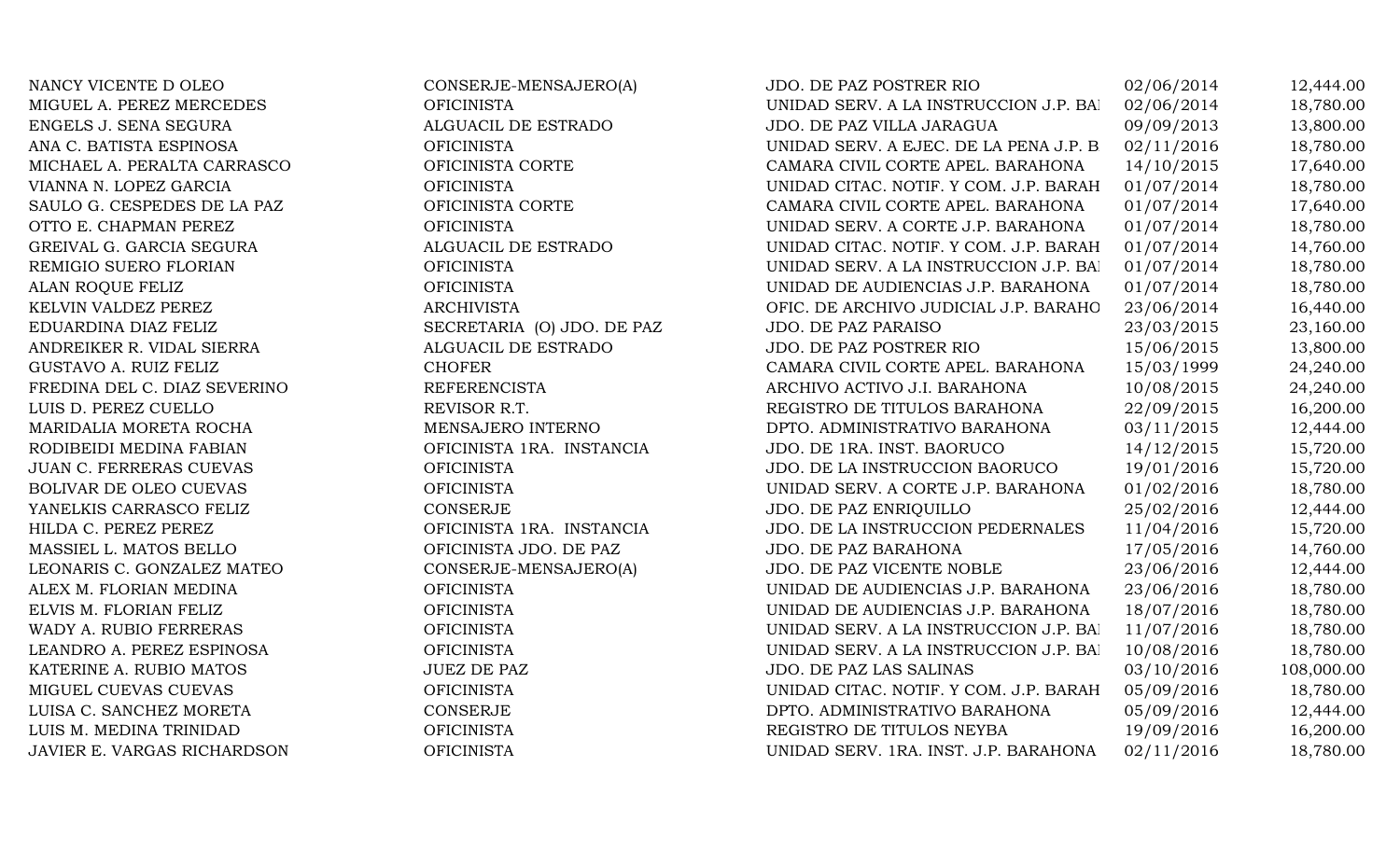| ROGER ALB. SENA MENDEZ             | OFICINISTA 1RA. INSTANCIA                                                   | JDO. DE 1RA. INST. BAORUCO                                                 | 02/11/2016 | 15,720.00  |
|------------------------------------|-----------------------------------------------------------------------------|----------------------------------------------------------------------------|------------|------------|
| ROSA B. MALENA CARMONA             | <b>JUEZ DE PAZ</b>                                                          | JDO. DE PAZ CABRAL                                                         | 31/03/2017 | 108,000.00 |
| MIGUEL ANT. ENCARNACION DE LA ROSA | <b>JUEZ DE PAZ</b>                                                          | JDO. DE PAZ PEDERNALES                                                     | 31/03/2017 | 108,000.00 |
| KATELINE D. SANTANA PEÑA           | ALGUACIL DE ESTRADO                                                         | JDO. DE PAZ BAORUCO                                                        | 28/02/2017 | 13,800.00  |
| PATERSON Y. ESPINOSA ESPINOSA      | OFICINISTA JDO. DE PAZ                                                      | JDO. DE PAZ EL PEÑON                                                       | 08/03/2017 | 14,760.00  |
| XAVIER ANT. FELIZ CARRASCO         | <b>OFICINISTA</b>                                                           | UNIDAD SERV. A LA INSTRUCCION J.P. BAI                                     | 03/05/2017 | 18,780.00  |
| JUAN C. CUEVAS FLORIAN             | OFICINISTA 1RA. INSTANCIA                                                   | TRIBUNAL N.N.A. BARAHONA                                                   | 12/06/2017 | 15,720.00  |
| RAFAEL L. TAVAREZ SUAREZ           | ALGUACIL DE ESTRADO                                                         | UNIDAD CITAC. NOTIF. Y COM. J.P. BARAH                                     | 14/08/2017 | 14,760.00  |
| DANIEL A. MENDEZ MEDINA            | ALGUACIL DE ESTRADO                                                         | JDO. DE PAZ LA DESCUBIERTA                                                 | 07/11/2017 | 11,730.00  |
| SANDY R. MONTILLA CARVAJAL         | <b>OFICINISTA</b>                                                           | REGISTRO DE TITULOS NEYBA                                                  | 25/10/2017 | 13,770.00  |
| QUEISY A. MONTERO PEREZ            | OFICINISTA JDO. DE PAZ                                                      | <b>JDO. DE PAZ PEDERNALES</b>                                              | 02/01/2018 | 12,546.00  |
| NELIDA R. PEÑA PEREZ               | ABOGADO AYUDANTE 1RA. INST.                                                 | JDO. DE 1RA. INST. BAORUCO                                                 | 28/06/1995 | 38,088.00  |
| FLAVIA ZABALA MORA                 | ENCARGADO(A) OFICINA ADMINISTRATIVA DPTO. ADMINISTRATIVO S.J.M.             |                                                                            | 26/08/1987 | 81,952.80  |
| MANUEL ANT. RAMIREZ SUZAÑA         | <b>JUEZ PRESIDENTE CORTE</b>                                                | CAMARA CIVIL CORTE APEL. S.J.M.                                            | 12/05/1998 | 218,640.00 |
| SIRIA A. PEREZ MONTERO             | SECRETARIA (O) SERVICIO JDOS. 1RA. INSI UNIDAD SERV. 1RA. INST. J.P. S.J.M. |                                                                            | 09/01/1997 | 42,657.60  |
| MARITZA AQUINO CEPEDA              | SECRETARIA (O) SERVICIO A CORTE                                             | UNIDAD SERV. A CORTE J.P. S.J.M.                                           | 01/07/1998 | 42,504.00  |
| ANA M. ACOSTA COLLADO              | JUEZ 1ER. SUSTITUTO CORTE                                                   | CAMARA PENAL CORTE APEL. S.J.M.                                            | 15/04/1998 | 205,800.00 |
| GASPAR A. SANTANA                  | ALGUACIL DE ESTRADO                                                         | JDO. DE PAZ S.J.M.                                                         | 01/07/1988 | 13,800.00  |
| RICHARD A. MATEO HERRERA           | ALGUACIL DE ESTRADO                                                         | CAMARA CIVIL JDO. 1RA. INST. S.J.M.                                        | 15/04/1996 | 13,800.00  |
| SERVIA G. FRAGOSO BAUTISTA         |                                                                             | SUPERVISOR DE INFORMACION Y ORIENTA CENTRO INF. ORIENT. CIUDADANA PJ S.J.1 | 01/03/1992 | 38,088.00  |
| FATIMA VALDEZ ALCANTARA            | OFICINISTA JDO. DE PAZ                                                      | 1RA. SALA JDO. DE PAZ ESP. TRANS. S.J.M                                    | 01/10/1993 | 14,760.00  |
| AUSTRIA L. ENCARNACION FERNANDEZ   | <b>CONSERJE</b>                                                             | DPTO. ADMINISTRATIVO S.J.M.                                                | 15/07/1993 | 12,444.00  |
| ANGELIS G. MATEO ROSADO            | OFICINISTA ATENCION USUARIO                                                 | UNIDAD ATENCION AL USUARIO J.P. S.J.M                                      | 30/03/1995 | 22,920.00  |
| CARLOS A. SALCIE DE LOS SANTOS     | SECRETARIA (O) PRIMERA INSTANCIA                                            | CAMARA CIVIL JDO. 1RA. INST. S.J.M.                                        | 27/05/1987 | 28,860.00  |
| BETANIA A. ROA HERRERA             | <b>OFICINISTA</b>                                                           | UNIDAD SERV. A CORTE J.P. S.J.M.                                           | 14/12/1998 | 18,780.00  |
| MARTHA MONTERO RAMIREZ             | SECRETARIA (O) PRIMERA INSTANCIA                                            | TRIBUNAL N.N.A. S.J.M.                                                     | 14/12/1998 | 15,720.00  |
| ROSANNA PEREZ VALDEZ               | SECRETARIA (O) JDO. DE PAZ                                                  | 1RA. SALA JDO. DE PAZ ESP. TRANS. S.J.M                                    | 14/12/1998 | 23,160.00  |
| CARINA A. RICHARDSON POCHE         | <b>CONSERJE</b>                                                             | DPTO. ADMINISTRATIVO ELIAS PIÑA                                            | 01/02/1999 | 12,444.00  |
| ISOLINA MORETA RAMIREZ             | MENSAJERO INTERNO                                                           | DPTO. ADMINISTRATIVO ELIAS PIÑA                                            | 01/02/1994 | 12,444.00  |
| MILTON E. CASTILLO CASTILLO        | <b>JUEZ 1ER. SUSTITUTO CORTE</b>                                            | CAMARA CIVIL CORTE APEL. S.J.M.                                            | 28/05/1998 | 205,800.00 |
| ERMELINDA ADAMES PIÑA              | SECRETARIA (O) JDO. DE PAZ                                                  | JDO. DE PAZ S.J.M.                                                         | 01/03/1995 | 23,160.00  |
| FREDDY DE LA ROSA VICIOSO          | SECRETARIA (O) PRIMERA INSTANCIA                                            | JDO. DE LA INSTRUCCION ELIAS PIÑA                                          | 01/08/1998 | 28,860.00  |
| MARITZA SUERO SENCION              | JUEZ PRESIDENTE CORTE                                                       | CAMARA PENAL CORTE APEL. S.J.M.                                            | 09/04/1992 | 218,640.00 |
| FERNANDO MATEO ARIAS               | MENSAJERO INTERNO                                                           | DPTO. ADMINISTRATIVO S.J.M.                                                | 01/10/1987 | 12,444.00  |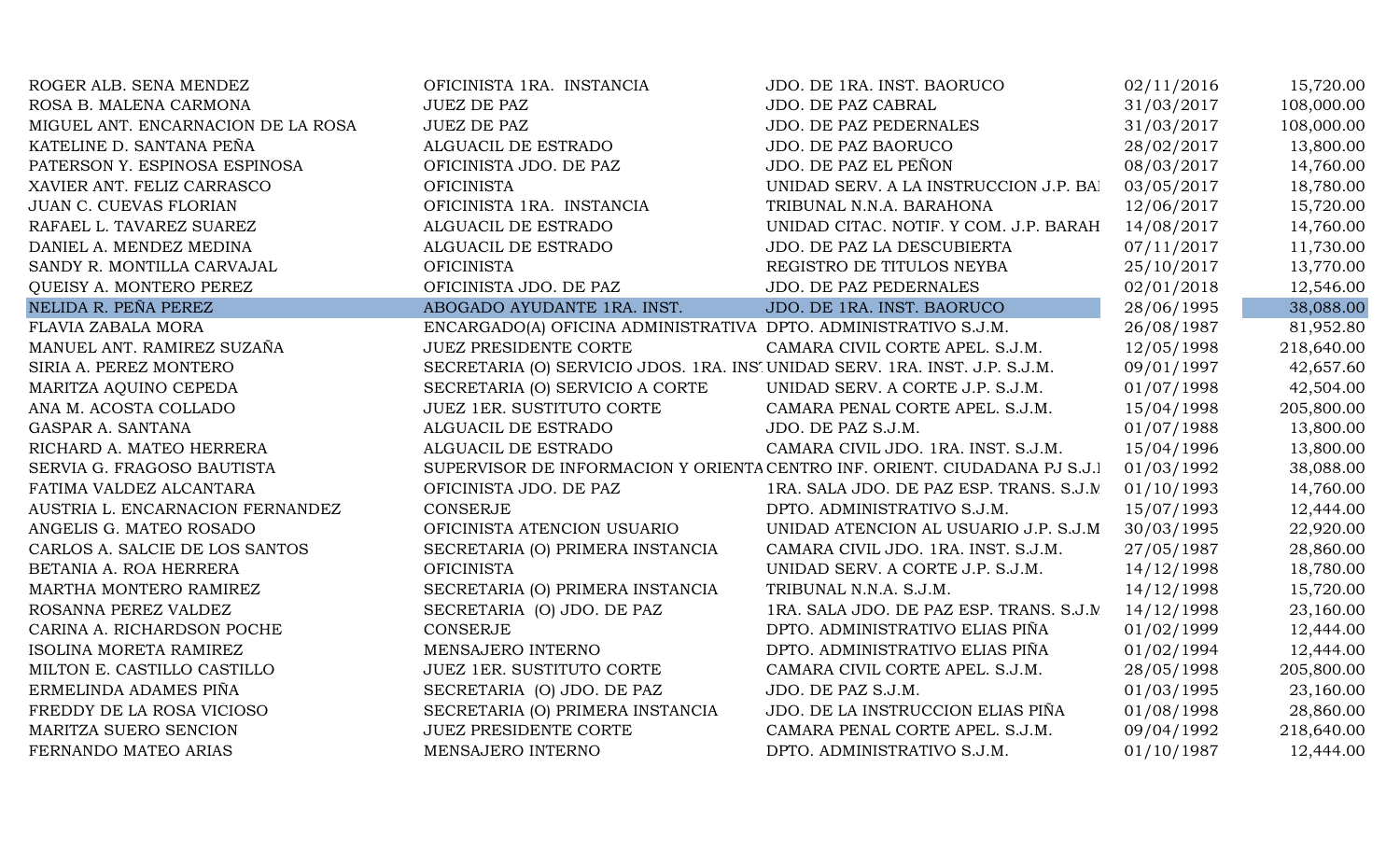| RAMONA DELGADO MEDINA          |                                                                     | SECRETARIA (O) SERVICIO A LA INSTRUCCI UNIDAD SERV. A LA INSTRUCCION J.P. S.J | 01/09/1991 | 42,657.60  |
|--------------------------------|---------------------------------------------------------------------|-------------------------------------------------------------------------------|------------|------------|
| HECTOR R. DE LA ROSA PEREZ     | SECRETARIA (O) JDO. DE PAZ                                          | 2DA. SALA JDO. DE PAZ ESP. TRANS. S.J.M                                       | 01/11/1993 | 23,160.00  |
| ERNESTO RAMIREZ MENDEZ         | <b>JUEZ 2DO. SUSTITUTO CORTE</b>                                    | CAMARA CIVIL CORTE APEL. S.J.M.                                               | 15/05/1998 | 199,464.00 |
| PABLO D. DE OLEO MONTERO       | ALGUACIL DE ESTRADO                                                 | JDO. DE PAZ EL CERCADO                                                        | 01/08/1998 | 13,800.00  |
| FRANCIA ENCARNACION MONTERO    | SECRETARIA (O) JDO. DE PAZ                                          | JDO. DE PAZ EL CERCADO                                                        | 21/02/1990 | 23,160.00  |
| JOSE M. GARCIA MATEO           | <b>JUEZ CORTE</b>                                                   | CAMARA PENAL CORTE APEL. S.J.M.                                               | 05/07/1994 | 186,000.00 |
| EULALIA MONTERO QUEZADA        | SECRETARIA (O) JDO. DE PAZ                                          | JDO. DE PAZ VALLEJUELO                                                        | 20/06/1988 | 23,160.00  |
| ANTONIO A. ABREU CRUZ          | ALGUACIL DE ESTRADO                                                 | JDO. DE PAZ LAS MATAS DE FARFAN                                               | 01/04/1987 | 13,800.00  |
| LOIDA DE LA ROSA BELTRE        | <b>JUEZ CORTE</b>                                                   | CAMARA CIVIL CORTE APEL. S.J.M.                                               | 15/05/1998 | 186,000.00 |
| MANUEL DE LEON ANGOMAS         | ALGUACIL DE ESTRADO                                                 | JDO. DE PAZ BOHECHIO                                                          | 01/08/1991 | 13,800.00  |
| RAFAEL ANT. LUCIANO ALCANTARA  | OFICINISTA JDO. DE PAZ                                              | JDO. DE PAZ BOHECHIO                                                          | 18/09/1992 | 14,760.00  |
| MARIA DE LOS A. CASTILLO REYES | SECRETARIA (O) JDO. DE PAZ                                          | JDO. DE PAZ BOHECHIO                                                          | 23/10/1978 | 23,160.00  |
| ROMANA AQUINO CEPEDA           | <b>JUEZ CORTE</b>                                                   | CAMARA CIVIL CORTE APEL. S.J.M.                                               | 16/06/1992 | 186,000.00 |
| ISABEL SANCHEZ CONTRERAS       | CONSERJE-MENSAJERO(A)                                               | JDO. DE PAZ JUAN DE HERRERA                                                   | 02/07/1987 | 12,444.00  |
| CARLOS ML. CALDERON VALDEZ     | SECRETARIA (O) JDO. DE PAZ                                          | JDO. DE PAZ JUAN DE HERRERA                                                   | 01/05/1991 | 23,160.00  |
| JOSE E. FURCAL ALCANTARA       | ALGUACIL DE ESTRADO                                                 | JDO. DE PAZ ELIAS PIÑA                                                        | 10/03/1987 | 13,800.00  |
| JOSEFINA ALT. FORTUNA          | ENCARGADO(A) OFICINA ADMINISTRATIVA DPTO. ADMINISTRATIVO ELIAS PIÑA |                                                                               | 17/02/1987 | 67,405.20  |
| RAMON SANCHEZ POCHE            | SECRETARIA (O) JDO. DE PAZ                                          | JDO. DE PAZ ELIAS PIÑA                                                        | 16/10/1986 | 23,160.00  |
| JUAN R. MADRIGAL HEISSE        | <b>JUEZ CORTE</b>                                                   | CAMARA PENAL CORTE APEL. S.J.M.                                               | 15/05/1998 | 186,000.00 |
| PICHILO MONTERO ENCARNACION    | CONSERJE-MENSAJERO(A)                                               | JDO. DE PAZ JUAN SANTIAGO                                                     | 01/09/1992 | 12,444.00  |
| PAULA OLIVERO ENCARNACION      | JUEZ EJEC. DE LA PENA                                               | TRIBUNAL EJEC. DE LA PENA S.J.M.                                              | 15/05/1998 | 138,000.00 |
| MARITZA MENDEZ ENCARNACION     | CONSERJE-MENSAJERO(A)                                               | JDO. DE PAZ HONDO VALLE                                                       | 16/12/1997 | 12,444.00  |
| EFRAIN D OLEO ENCARNACION      | SECRETARIA (O) JDO. DE PAZ                                          | JDO. DE PAZ HONDO VALLE                                                       | 17/10/1986 | 23,160.00  |
| ARSENIO ALCANTARA PEREZ        | <b>JUEZ 2DO. SUSTITUTO CORTE</b>                                    | CAMARA PENAL CORTE APEL. S.J.M.                                               | 15/05/1998 | 199,464.00 |
| EDICTA AQUINO ALCANTARA        | CONSERJE-MENSAJERO(A)                                               | JDO. DE PAZ BANICA                                                            | 27/06/1994 | 12,444.00  |
| ENRIQUE FRAGOSO ROSARIO        | SECRETARIA (O) JDO. DE PAZ                                          | JDO. DE PAZ PEDRO SANTANA                                                     | 10/03/1987 | 23,160.00  |
| JOSE C. ROA ROMERO             | SECRETARIA (O) PRIMERA INSTANCIA                                    | TRIBUNAL DE TIERRAS J.O. S.J.M.                                               | 27/05/1994 | 28,860.00  |
| LUCHY E. SANCHEZ ENCARNACION   | <b>OFICINISTA</b>                                                   | UNIDAD CITAC. NOTIF. Y COM. J.P. S.J.M.                                       | 28/06/1994 | 22,375.00  |
| ARELIS I. MARTINEZ RONZINO     | REGISTRADOR DE TITULOS                                              | REGISTRO DE TITULOS S.J.M.                                                    | 01/09/1994 | 126,000.00 |
| ROSSY M. GARCIA BOCIO          | ANALISTA JURIDICO                                                   | REGISTRO DE TITULOS S.J.M.                                                    | 01/11/1994 | 30,060.00  |
| MAYRA A. GARCIA FERRERAS       | OFICIAL MAYOR                                                       | REGISTRO DE TITULOS S.J.M.                                                    | 01/11/1994 | 21,480.00  |
| ROGELIO JIMENEZ                | <b>VIGILANTE</b>                                                    | DPTO. ADMINISTRATIVO S.J.M.                                                   | 11/09/1990 | 12,444.00  |
| JUAN DE D. PERALTA CAPELLAN    | ABOGADO AYUDANTE                                                    | SOPORTE A JUECES J.P. S.J.M.                                                  | 01/05/1999 | 48,894.00  |
| CAONA O. MATEO GARCIA          | OFICINISTA 1RA. INSTANCIA                                           | CAMARA CIVIL JDO. 1RA. INST. S.J.M.                                           | 15/03/1999 | 15,720.00  |
|                                |                                                                     |                                                                               |            |            |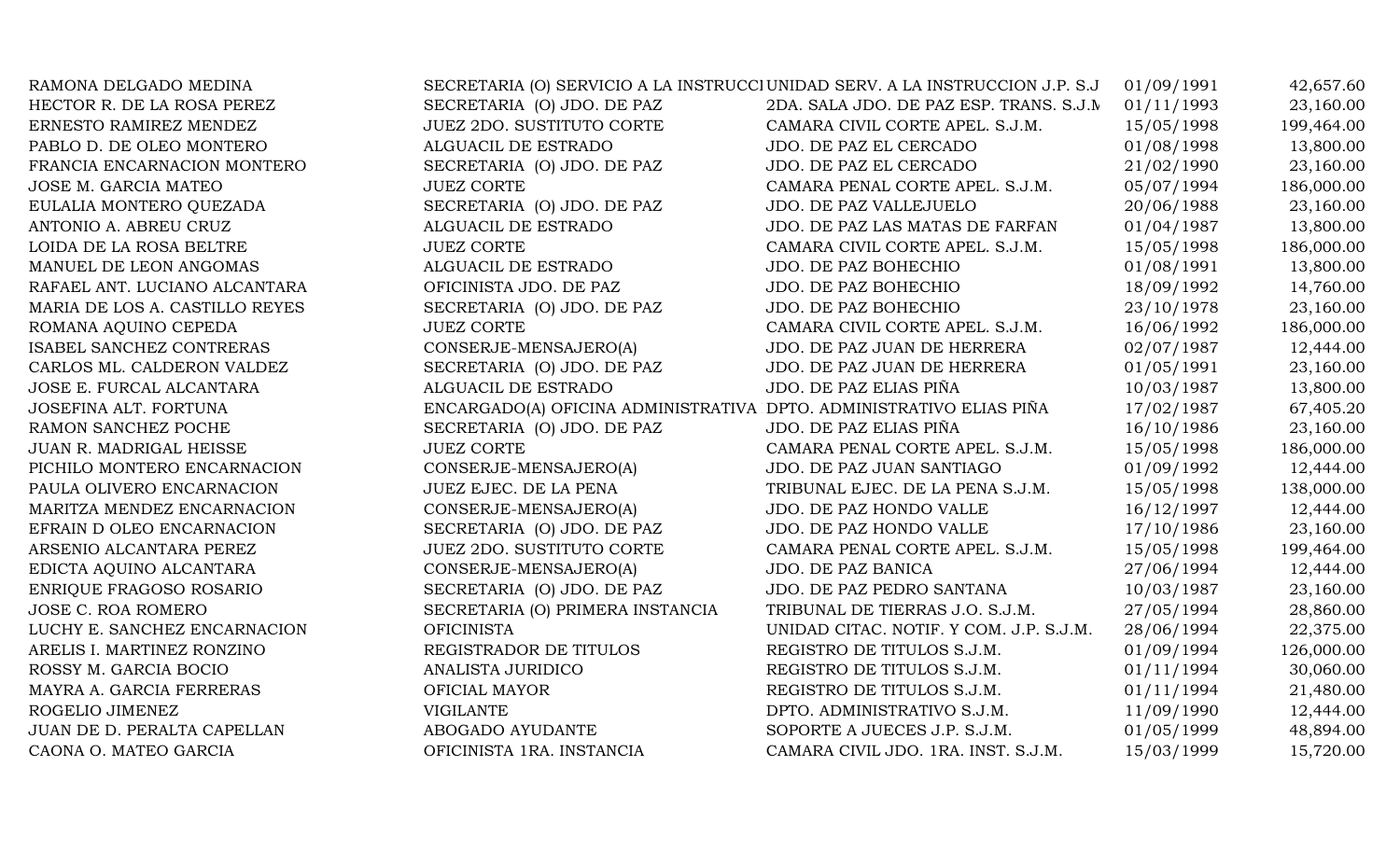JOSE A. BAUTISTA GENAO **MENSAJERO INTERNO** DPTO. ADMINISTRATIVO S.J.M. 01/06/1999 12,444.00 ALFIS B. CASTILLO CASTILLO JUEZ DE PAZ JDO. DE PAZ JUAN SANTIAGO 01/08/1999 108,000.00 ELBA N. MONTERO MONTERO **OFICINISTA** OFICINISTA UNIDAD SERV. 1RA. INST. J.P. S.J.M. 01/02/2000 18,780.00 CLEURY J. TEJADA ROMERO JUEZ DE PAZ JUEZ DE PAZ VERTILES EN SUDO. DE PAZ LAS MATAS DE FARFAN 15/05/2000 108,000.00 RUBEN D. LOPEZ FERRERAS MENSAJERO INTERNO DPTO. ADMINISTRATIVO S.J.M. 01/02/2001 12,444.00 ODANIA LAPAIX MEJIA **JUEZ DE PAZ** JUEZ DE PAZ JOO. DE PAZ EL CERCADO 03/04/2001 108,000.00 LOARA J. VIOLA SECRETARIA (O) JDO. DE PAZ JDO. DE PAZ LAS MATAS DE FARFAN 01/06/2001 23,160.00 JOAN ML. MATEO BERIGUETE ALGUACIL DE ESTRADO 1RA. SALA JDO. DE PAZ ESP. TRANS. S.J.M. 03/10/2001 13,800.00 JOHANNA E. BAUTISTA ROA ANALISTA JURIDICO REGISTRO DE TITULOS S.J.M. 01/03/2002 30,060.00 HELL W. NOVA MONTERO SUPERVISOR DE ARCHIVO OFIC. DE ARCHIVO JUDICIAL PJ S.J.M. 03/03/2003 29.580.00 MARIA Y. DE LOS SANTOS MATOS ALGUACIL DE ESTRADO JDO. DE PAZ BANICA 09/07/2003 13,800.00 CLAUDIO BOCIO VICENTE VIGILANTE VIGILANTE VIGILANTE JDO. DE PAZ HONDO VALLE 03/11/2003 12,780.00 JUAN C. MORENO DE LOS SANTOS ALGUACIL DE ESTRADO 2DA. SALA JDO. DE PAZ ESP. TRANS. S.J.M 19/11/2003 13,800.00 YUNIOR BELTRE AGRAMONTE VIGILANTE JDO. DE PAZ LAS MATAS DE FARFAN 18/03/2004 12,780.00 JUANA M. ROSARIO DIAZ CONSERJE DPTO. ADMINISTRATIVO S.J.M. 05/04/2004 12,444.00 OMAR DE LOS SANTOS ANGOMAS MENSAJERO INTERNO DPTO. ADMINISTRATIVO S.J.M. 03/05/2004 12,444.00 JUAN G. MARTE ALCANTARA ALGUACIL DE ESTRADO UNIDAD CITAC. NOTIF. Y COM. J.P. S.J.M. 14/06/2004 14,760.00 FERYALA DE JS. SUERO ARBAJE MENSAJERO INTERNO DPTO. ADMINISTRATIVO S.J.M. 20/10/2004 12,444.00 FIORDALIZA MONTERO ENCARNACION OFICINISTA JDO. DE PAZ JDO. DE PAZ VALLEJUELO 01/04/2005 14,760.00 ALBANIA E. MEJIA COLON JUEZ DE PAZ JUEZ DE PAZ JUEZ VERENDO DE PAZ BOHECHIO 21/04/2005 108,000.00 CLAUDIA V. MEDINA ENCARNACION OFICINISTA ATENCION USUARIO UNIDAD ATENCION AL USUARIO J.P. S.J.M. 01/07/2005 22,920.00 ABEL CASTILLO ADAMES ALGUACIL DE ESTRADO UNIDAD CITAC. NOTIF. Y COM. J.P. S.J.M. 25/07/2005 14,760.00 AUSTRALIA MORA MORILLO CONSERJE CONSERUE DPTO. ADMINISTRATIVO S.J.M. 01/08/2005 12,444.00 DISMERY D. NOVA BIDO CHUCINISTA OFICINISTA SOPORTE A JUECES J.P. S.J.M. 01/09/2005 18.780.00 LEONELA ADAMES RAMIREZ SUPERVISOR CENTRO DE CITACIONES UNIDAD CITAC. NOTIF. Y COM. J.P. S.J.M. 12/09/2005 42,657.60 ANA ANT. GUZMAN PEREZ SECRETARIA (O) GENERAL SECRETARIA GENERAL J.P. S.J.M. 01/11/2005 66,528.00 LUIS ALB. RODRIGUEZ SANCHEZ ABOGADO AYUDANTE SOPORTE A JUECES J.P. S.J.M. 01/11/2005 48,894.00 JONATHAN E. VALDEZ ALCANTARA OFICINISTA UNIDAD DE AUDIENCIAS J.P. S.J.M. 11/01/2006 18,780.00 MARIBEL ARIAS CUEVAS SUPERVISOR DE AUDIENCIAS UNIDAD DE AUDIENCIAS J.P. S.J.M. 29/03/2006 42,657.60 ROBERT ANT. DE AZA BATISTA  $JUEZ$  1RA. INSTANCIA CAMARA CIVIL JDO. 1RA. INST. S.J.M. 01/11/2011 138,000.00 KELVIN E. MORILLO DE LEON SECRETARIA (O) PRIMERA INSTANCIA JDO. DE 1RA. INST. ELIAS PIÑA 01/03/2006 38,088.00 ROSA E. DE LA ROSA MATEO CONSERJE CONSERUE TRIBUNAL N.N.A. S.J.M. 01/03/2006 12,444.00 ZUANNY D. RIVERA DE LA ROSA BIBLIOTECARIO II BIBLIOTECA DE S.J.M. 10/04/2006 20,760.00 WILKINS RODRIGUEZ SANCHEZ ALGUACIL DE ESTRADO CORTE DE APEL. S.J.M. 01/06/2006 14,760.00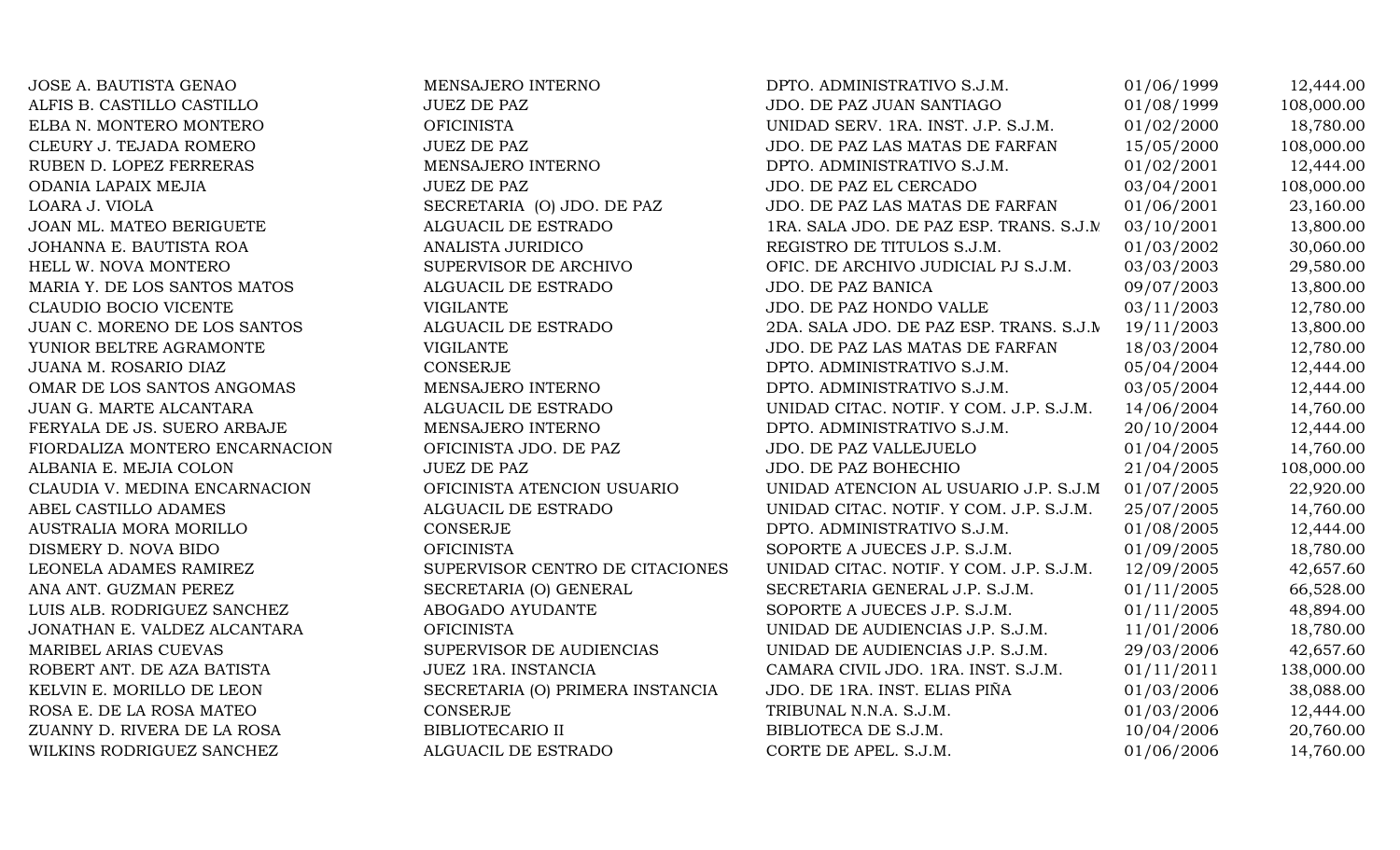| ROGELIO RAMON MONTERO          | OFICINISTA 1RA. INSTANCIA        | JDO. DE LA INSTRUCCION ELIAS PIÑA       | 02/05/2006 | 15,720.00  |
|--------------------------------|----------------------------------|-----------------------------------------|------------|------------|
| ALTAGRACIA A. MATOS BELTRE     | <b>OFICINISTA</b>                | UNIDAD SERV. A LA INSTRUCCION J.P. S.J  | 11/07/2006 | 18,780.00  |
| WILLY DE JS. SUERO HERNANDEZ   | <b>OFICINISTA</b>                | TRIBUNAL N.N.A. S.J.M.                  | 01/08/2006 | 18,780.00  |
| EDUARDO VALDEZ PIÑA            | <b>JUEZ DE PAZ</b>               | 2DA. SALA JDO. DE PAZ ESP. TRANS. S.J.M | 01/10/2014 | 108,000.00 |
| AGUSTIN QUEZADA RODRIGUEZ      | ALGUACIL DE ESTRADO              | JDO. DE 1RA. INST. LAS MATAS DE FARFA.  | 02/10/2006 | 14,760.00  |
| ESTEBAN MONTAS PIRON           | MAYORDOMO III                    | DPTO. ADMINISTRATIVO ELIAS PIÑA         | 02/11/2006 | 13,800.00  |
| YENNY E. TURBI BERIGUETE       | SECRETARIA (O) PRIMERA INSTANCIA | JDO. DE 1RA. INST. LAS MATAS DE FARFA.  | 02/10/2006 | 28,860.00  |
| AGUSTINA MORA MERAN            | SECRETARIA (O) PRIMERA INSTANCIA | JDO. DE LA INSTRUCCION LAS MATAS DE     | 01/11/2006 | 38,088.00  |
| SANDRA I. RAMIREZ ROMERO       | OFICINISTA JDO. DE PAZ           | JDO. DE PAZ LAS MATAS DE FARFAN         | 01/12/2006 | 14,760.00  |
| CESAR A. QUEZADA PEÑA          | <b>JUEZ DE PAZ</b>               | JDO. DE PAZ ELIAS PIÑA                  | 31/03/2017 | 108,000.00 |
| ERWIN D. ALCANTARA CONSTANZA   | <b>ARCHIVISTA</b>                | OFIC. DE ARCHIVO JUDICIAL PJ S.J.M.     | 16/04/2007 | 16,440.00  |
| CARMEN I. BERIGUETE FERRERAS   | <b>CONSERJE</b>                  | DPTO. ADMINISTRATIVO ELIAS PIÑA         | 16/04/2007 | 12,444.00  |
| ADRIS Y. RODRIGUEZ MONTERO     | CONSERJE                         | JDO. DE 1RA. INST. LAS MATAS DE FARFA.  | 01/03/2007 | 12,444.00  |
| FRANK MATEO ADAMES             | ALGUACIL DE ESTRADO              | JDO. DE 1RA. INST. ELIAS PIÑA           | 11/06/2007 | 14,760.00  |
| ERNESTO CASILLA REYES          | JUEZ T.T.J.O.                    | TRIBUNAL DE TIERRAS J.O. S.J.M.         | 07/04/2008 | 138,000.00 |
| CECILIA PIÑA BELLO             | JUEZ 1RA. INSTANCIA              | TRIBUNAL N.N.A. S.J.M.                  | 07/04/2008 | 138,000.00 |
| AMBIORIS DE MORA RAMIREZ       | <b>OFICINISTA</b>                | UNIDAD CITAC. NOTIF. Y COM. J.P. S.J.M. | 14/04/2008 | 18,780.00  |
| ANNI Y. POCHE VALENZUELA       | OFICINISTA 1RA. INSTANCIA        | JDO. DE LA INSTRUCCION ELIAS PIÑA       | 08/04/2008 | 15,720.00  |
| LUISA M. LORENZO TAVERAS       | <b>OFICINISTA</b>                | UNIDAD SERV. A CORTE J.P. S.J.M.        | 26/05/2008 | 18,780.00  |
| YENNY M. DE LOS SANTOS SEGURA  | <b>OFICINISTA</b>                | UNIDAD SERV. A LA INSTRUCCION J.P. S.J  | 26/05/2008 | 18,780.00  |
| YOR D. DE LOS SANTOS CONTRERAS | <b>OFICINISTA</b>                | UNIDAD SERV. A LA INSTRUCCION J.P. S.J  | 01/07/2008 | 18,780.00  |
| ELIEZER RODRIGUEZ REYES        | MAYORDOMO I                      | DPTO. ADMINISTRATIVO S.J.M.             | 14/07/2008 | 16,920.00  |
| JOEL A. MATEO ZABALA           | ALGUACIL DE ESTRADO              | CAMARA CIVIL JDO. 1RA. INST. S.J.M.     | 09/01/2009 | 13,800.00  |
| DENIS A. MARQUEZ DE OLEO       | ALGUACIL DE ESTRADO              | JDO. DE LA INSTRUCCION LAS MATAS DE     | 13/04/2009 | 14,760.00  |
| ESTELY RECIO BAUTISTA          | ALGUACIL DE ESTRADO              | TRIBUNAL N.N.A. S.J.M.                  | 06/03/2009 | 13,800.00  |
| YESSENIA DE LEON OGANDO        | <b>CONSERJE</b>                  | DPTO. ADMINISTRATIVO S.J.M.             | 02/09/2009 | 12,444.00  |
| WILSON MESA DEL CARMEN         | ALGUACIL DE ESTRADO              | UNIDAD CITAC. NOTIF. Y COM. J.P. S.J.M. | 01/08/2009 | 14,760.00  |
| DANTE A. ALMONTE ARACENA       | JUEZ 1RA. INSTANCIA              | CAMARA PENAL JDO. 1RA. INST. S.J.M.     | 19/10/2009 | 138,000.00 |
| PASCUAL FIGUEREO GUZMAN        | SECRETARIA DEPTO. ADM.           | DPTO. ADMINISTRATIVO S.J.M.             | 23/11/2009 | 18,780.00  |
| JHONATTAN R. BAUTISTA FAMILIA  | OFICINISTA 1RA. INSTANCIA        | JDO. DE LA INSTRUCCION LAS MATAS DE     | 09/12/2009 | 15,720.00  |
| KATTY RODRIGUEZ CAPELLAN       | <b>CONSERJE</b>                  | DPTO. ADMINISTRATIVO S.J.M.             | 05/01/2010 | 12,444.00  |
| SAMUEL A. CABRERA SANCHEZ      | REPRODUCTOR DE DOCUMENTOS        | DPTO. ADMINISTRATIVO S.J.M.             | 16/03/2010 | 13,920.00  |
| JEAN C. BAUTISTA CUEVAS        | <b>OFICINISTA</b>                | UNIDAD DE AUDIENCIAS J.P. S.J.M.        | 27/07/2010 | 18,780.00  |
| SAIURI P. DE LOS SANTOS SEGURA | OFICINISTA J.O.                  | TRIBUNAL DE TIERRAS J.O. S.J.M.         | 22/04/2013 | 15,720.00  |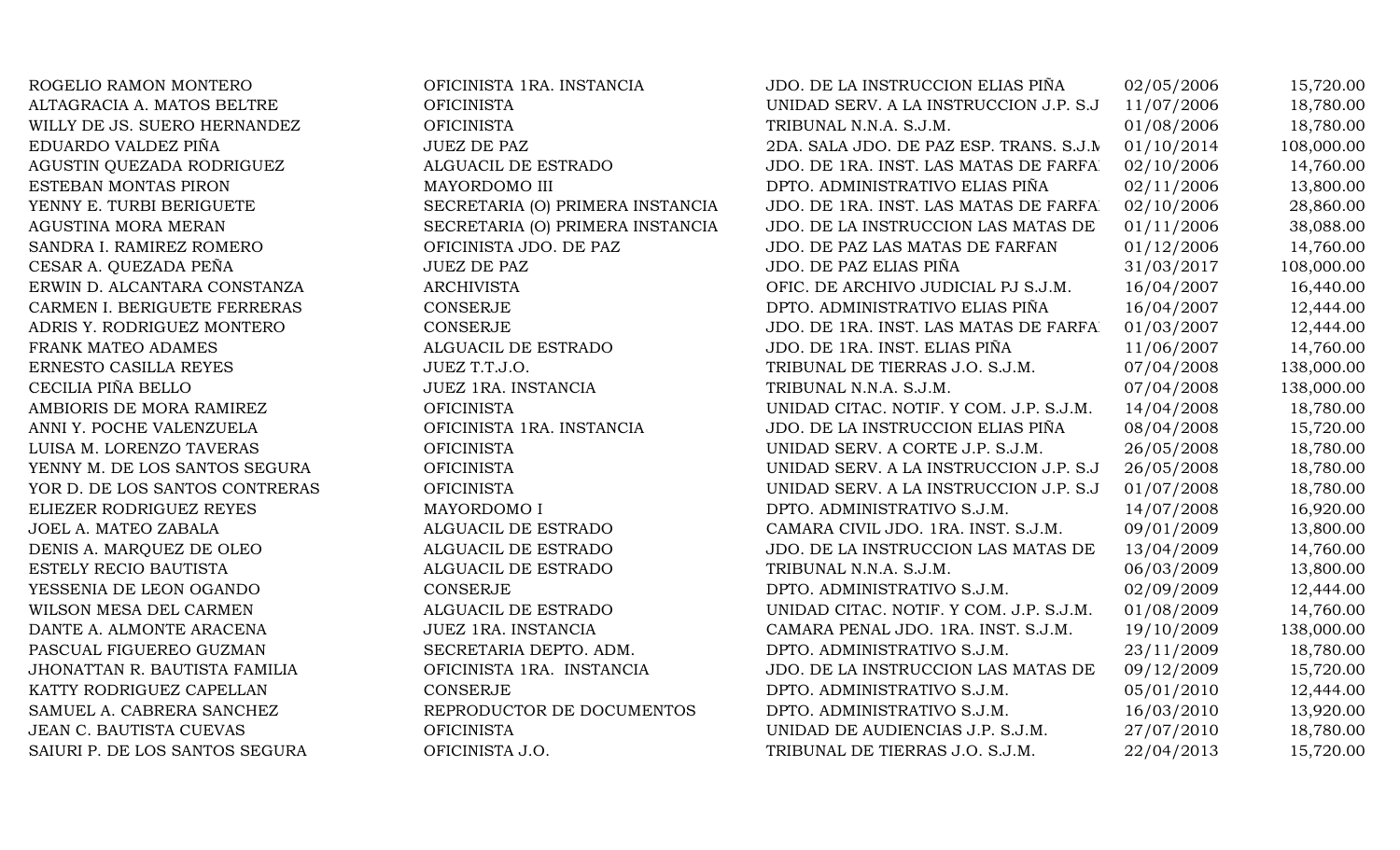| BRYANT J. AYBAR HERNANDEZ   | <b>OFICINISTA</b>                  | UNIDAD DE AUDIENCIAS J.P. S.J.M.                                           | 01/02/2012 | 18,780.00  |
|-----------------------------|------------------------------------|----------------------------------------------------------------------------|------------|------------|
| MARIA L. GARABITO ESPINOSA  | OFICINISTA J.O.                    | TRIBUNAL DE TIERRAS J.O. S.J.M.                                            | 22/04/2013 | 15,720.00  |
| DONNY E. MENDEZ VALDEZ      | OFICINISTA 1RA. INSTANCIA          | CAMARA CIVIL JDO. 1RA. INST. S.J.M.                                        | 29/05/2012 | 15,720.00  |
| JONATHAN OVIEDO TEJEDA      | OFICINISTA JDO. DE PAZ             | JDO. DE PAZ S.J.M.                                                         | 05/11/2010 | 14,760.00  |
| JEISON E. VALDEZ PIÑA       | OFICINISTA ATENCION USUARIO        | UNIDAD ATENCION AL USUARIO J.P. S.J.M                                      | 26/06/2012 | 22,920.00  |
| KENNY A. AGRAMONTE MATEO    | OFICINISTA JDO. DE PAZ             | 1RA. SALA JDO. DE PAZ ESP. TRANS. S.J.M.                                   | 29/10/2012 | 14,760.00  |
| CARLOS J. BELLO GARCIA      | ALGUACIL DE ESTRADO                | JDO. DE PAZ JUAN DE HERRERA                                                | 12/01/2011 | 13,800.00  |
| MERCY Y. BELLO SANCHEZ      | OFICINISTA DE EJECUCION DE LA PENA | UNIDAD SERV. 1RA. INST. J.P. S.J.M.                                        | 10/06/2011 | 18,780.00  |
| DORIAN JIMENEZ DE LEON      | ENC. MANTENIMIENTO                 | DPTO. ADMINISTRATIVO S.J.M.                                                | 15/03/2011 | 20,760.00  |
| ELISANDRA MONTERO BERIGUETE | OFICINISTA 1RA. INSTANCIA          | JDO. DE 1RA. INST. ELIAS PIÑA                                              | 01/04/2013 | 15,720.00  |
| JORGE L. PANIAGUA RAMIREZ   | MENSAJERO INTERNO                  | DPTO. ADMINISTRATIVO S.J.M.                                                | 11/04/2011 | 12,444.00  |
| DIOGENES DAMASO MERCEDES    |                                    | JUEZ PRESIDENTE TRIBUNAL COLEGIADO TRIBUNAL COL. C/P JDO. 1RA. INST. S.J.M | 01/11/2011 | 138,000.00 |
| MILEDYS ENCARNACION MONTERO | <b>OFICINISTA</b>                  | UNIDAD CITAC. NOTIF. Y COM. J.P. S.J.M.                                    | 01/12/2011 | 18,780.00  |
| ROSA MA. VENTURA LEOCADIO   | ALGUACIL DE ESTRADO                | JDO. DE PAZ PEDRO SANTANA                                                  | 26/11/2012 | 13,800.00  |
| JULIO C. JIMENEZ ADAMES     | OFICINISTA 1RA. INSTANCIA          | JDO. DE 1RA. INST. ELIAS PIÑA                                              | 01/05/2012 | 15,720.00  |
| NOHELY A. SUERO LAPAIX      | OFICINISTA JDO. DE PAZ             | 2DA. SALA JDO. DE PAZ ESP. TRANS. S.J.M                                    | 07/05/2012 | 14,760.00  |
| RODYS ML. MENDEZ HIDALGO    | <b>OFICINISTA</b>                  | SOPORTE A JUECES J.P. S.J.M.                                               | 11/06/2012 | 18,780.00  |
| PAOLA MONGE DIAZ            | <b>ARCHIVISTA</b>                  | ARCHIVO ACTIVO J.I. S.J.M.                                                 | 01/04/2013 | 24,240.00  |
| YINI MA. BIDO GALVA         | <b>OFICINISTA</b>                  | UNIDAD SERV. A LA INSTRUCCION J.P. S.J                                     | 04/02/2013 | 18,780.00  |
| OKEYMIS L. ORTIZ YBERT      | ALGUACIL DE ESTRADO                | UNIDAD CITAC. NOTIF. Y COM. J.P. S.J.M.                                    | 01/04/2013 | 14,760.00  |
| NERCY E. MERAN MESA         | OFICINISTA JDO. DE PAZ             | JDO. DE PAZ EL LLANO                                                       | 03/04/2013 | 14,760.00  |
| ANGEL V. HERNANDEZ CORDERO  | <b>JUEZ DE PAZ</b>                 | JDO. DE PAZ JUAN DE HERRERA                                                | 31/03/2017 | 108,000.00 |
| ROSMERY ALCANTARA MESA      | SECRETARIA (O) JDO. DE PAZ         | JDO. DE PAZ EL LLANO                                                       | 20/05/2013 | 23,160.00  |
| LUZ DEL A. BRITO BAUTISTA   | <b>OFICINISTA</b>                  | UNIDAD DE AUDIENCIAS J.P. S.J.M.                                           | 10/02/2014 | 18,780.00  |
| YANIAL J. SANTOS NOVA       | <b>ARCHIVISTA</b>                  | ARCHIVO ACTIVO J.I. S.J.M.                                                 | 24/06/2013 | 24,240.00  |
| JONATHAN D. FERNANDEZ PARIS | OFICINISTA DE EJECUCION DE LA PENA | UNIDAD SERV. A EJEC. DE LA PENA J.P. S.                                    | 28/04/2014 | 18,780.00  |
| YENNYS Y. UBRI UBRI         | <b>CONSERJE</b>                    | DPTO. ADMINISTRATIVO ELIAS PIÑA                                            | 14/04/2014 | 12,444.00  |
| NELSI FAMILIA VALDEZ        | OFICINISTA 1RA. INSTANCIA          | JDO. DE 1RA. INST. LAS MATAS DE FARFA.                                     | 21/02/2014 | 15,720.00  |
| EVIBERLY MONTERO MONTERO    | CONSERJE-MENSAJERO(A)              | JDO. DE PAZ JUAN SANTIAGO                                                  | 02/06/2014 | 12,444.00  |
| ALEX J. GERALDO MARTINEZ    | OFICINISTA J.O.                    | TRIBUNAL DE TIERRAS J.O. S.J.M.                                            | 24/06/2014 | 15,720.00  |
| OLGA N. BAEZ DE LA CRUZ     | SECRETARIA (O) JDO. DE PAZ         | JDO. DE PAZ BANICA                                                         | 03/05/2016 | 23,160.00  |
| YENIFEL ENCARNACION MONTERO | CONSERJE-MENSAJERO(A)              | JDO. DE PAZ VALLEJUELO                                                     | 13/10/2014 | 12,444.00  |
| VICTOR J. ANGOMAS VALDEZ    | OFICINISTA JDO. DE PAZ             | 2DA. SALA JDO. DE PAZ ESP. TRANS. S.J.M                                    | 22/10/2014 | 14,760.00  |
| ADELYN S. RAMIREZ BELTRE    | OFICINISTA 1RA. INSTANCIA          | CAMARA CIVIL JDO. 1RA. INST. S.J.M.                                        | 13/11/2014 | 15,720.00  |
|                             |                                    |                                                                            |            |            |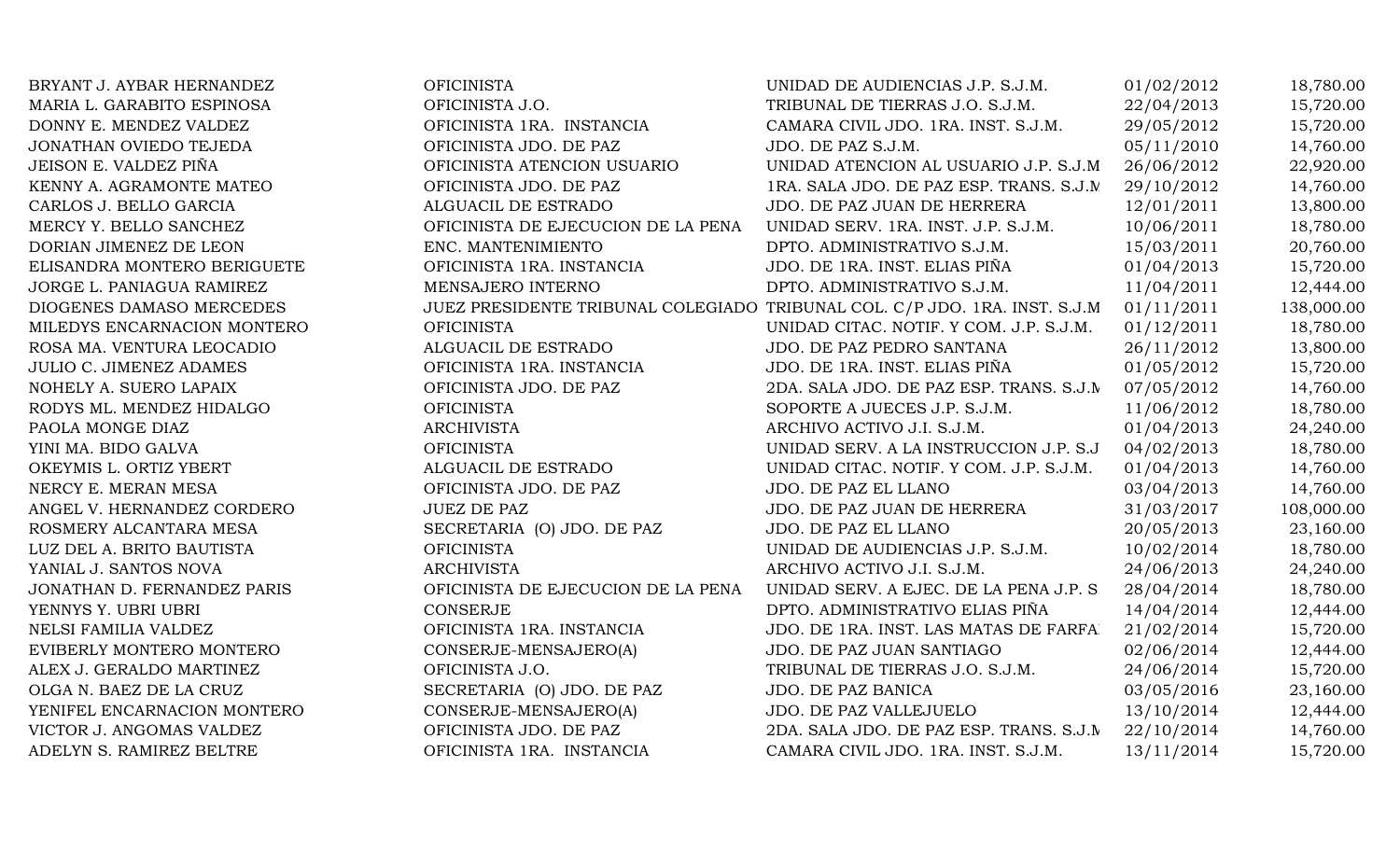MARIO S. LEBRON DIAZ OFICINISTA CARLA MA. PUMAROL SANTOS OFICINISTA MERCEDES PEREZ PEREZ OFICINISTA JDO. DE PAZ CONFESORA ANGOMAS CASTILLO CONSERJE-MENSAJERO(A) NIBLEK Y. SUZAÑA PEREZ OFICINISTA 1RA. INSTANCIA MARY P. MONTERO ENCARNACION OFICINISTA JDO. DE PAZ ARIEL REYES MATEO **OFICINISTA JDO. DE PAZ** LADY J. HERRERA PEREZ RECEPCIONISTA PERLA E. PORTORREAL MERAN OFICINISTA JDO. DE PAZ NICOLE C. CORDERO DE LA ROSA OFICINISTA GERSON SOLIS ENCARNACION MENSAJERO INTERNO ANDRICKSON A. MERAN GUZMAN OFICINISTA 1RA. INSTANCIA ANGELICA MA. CALDERON MOLINA JUEZ DE PAZ MARLENI DURAN DE LEON OFICINISTA J.O. ANA C. CARVAJAL BERROA ALGUACIL DE ESTRADO ELIANNY POLANCO LEBRON ALGUACIL DE ESTRADO VIAMERCA O. RUIZ SEPULVEDA JUEZ DE PAZ LETICIA C. GONZALEZ PEREZ JUEZ DE PAZ TARE O. BEATO VILLAVICENCIO OFICINISTA JDO. DE PAZ JEAN C. SANTOS AQUINO OFICINISTA 1RA. INSTANCIA CATALINA JIMENEZ FAMILIA CONSERJE-MENSAJERO(A) LUIS ML. PEREZ RAMIREZ MENSAJERO INTERNO ADONIS RAMIREZ ZABALA OFICINISTA J.O. LEYMER A. PUJOLS MATOS ALGUACIL DE ESTRADO MAXWEL ARNAUD BAUTISTA ALGUACIL DE ESTRADO YOSEIRY E. JIMENEZ TAVERAS OFICINISTA 1RA. INSTANCIA DORIS E. MELO LUCIANO DE FERNANDEZ OFICINISTA MARCELINA M. HERNANDEZ JAPA JUEZ PRESIDENTE CORTE JOSE M. GLASS GUTIERREZ JUEZ PRESIDENTE CORTE EDDY F. SILVESTRE DIAZ ENC. ALMACEN ADMVO. PEDRO G. RONDON NOLASCO ALGUACIL DE ESTRADO JOSE ML. MENDEZ CASTRO JUEZ PRESIDENTE CORTE EDUARDO E. DE WINDT RUIZ JUEZ 1ER. SUSTITUTO CORTE FERNANDO ANT. ABAD MERCEDES JUEZ 2DO. SUSTITUTO CORTE

| UNIDAD SERV. 1RA. INST. J.P. S.J.M.     | 02/03/2015 | 18,780.00  |
|-----------------------------------------|------------|------------|
| SOPORTE A JUECES J.P. S.J.M.            | 02/03/2015 | 18,780.00  |
| JDO. DE PAZ ELIAS PIÑA                  | 01/06/2015 | 14,760.00  |
| JDO. DE PAZ BOHECHIO                    | 07/09/2015 | 12,444.00  |
| JDO. DE LA INSTRUCCION LAS MATAS DE     | 26/10/2015 | 15,720.00  |
| JDO. DE PAZ EL CERCADO                  | 03/11/2015 | 14,760.00  |
| JDO. DE PAZ S.J.M.                      | 16/11/2015 | 14,760.00  |
| DPTO. ADMINISTRATIVO S.J.M.             | 08/02/2016 | 14,760.00  |
| JDO. DE PAZ JUAN DE HERRERA             | 14/03/2016 | 14,760.00  |
| UNIDAD DE AUDIENCIAS J.P. S.J.M.        | 17/05/2016 | 18,780.00  |
| DPTO. ADMINISTRATIVO S.J.M.             | 19/09/2016 | 12,444.00  |
| JDO. DE 1RA. INST. LAS MATAS DE FARFA.  | 19/09/2016 | 15,720.00  |
| 1RA. SALA JDO. DE PAZ ESP. TRANS. S.J.M | 16/12/2016 | 108,000.00 |
| TRIBUNAL DE TIERRAS J.O. S.J.M.         | 12/12/2016 | 15,720.00  |
| JDO. DE PAZ EL LLANO                    | 10/01/2017 | 13,800.00  |
| JDO. DE PAZ JUAN SANTIAGO               | 16/02/2017 | 13,800.00  |
| JDO. DE PAZ VALLEJUELO                  | 31/03/2017 | 108,000.00 |
| JDO. DE PAZ BANICA                      | 31/03/2017 | 108,000.00 |
| JDO. DE PAZ JUAN SANTIAGO               | 15/05/2017 | 14,760.00  |
| TRIBUNAL N.N.A. S.J.M.                  | 05/06/2017 | 15,720.00  |
| JDO. DE PAZ PEDRO SANTANA               | 03/07/2017 | 10,577.40  |
| DPTO. ADMINISTRATIVO S.J.M.             | 04/09/2017 | 10,577.40  |
| TRIBUNAL DE TIERRAS J.O. S.J.M.         | 03/10/2017 | 13,362.00  |
| UNIDAD CITAC. NOTIF. Y COM. J.P. S.J.M. | 05/12/2017 | 12,546.00  |
| UNIDAD CITAC. NOTIF. Y COM. J.P. S.J.M. | 05/12/2017 | 12,546.00  |
| TRIBUNAL N.N.A. S.J.M.                  | 27/12/2017 | 13,362.00  |
| UNIDAD SERV. A LA INSTRUCCION J.P. S.J  | 04/01/2018 | 15,963.00  |
| CORTE DE APEL. N.N.A. S.P.M.            | 04/12/1986 | 218,640.00 |
| CAMARA PENAL CORTE APEL. S.P.M.         | 03/07/1998 | 218,640.00 |
| DPTO. ADMINISTRATIVO S.P.M.             | 19/02/1999 | 24,240.00  |
| CENTRO DE CITACIONES S.P.M.             | 09/09/1997 | 14,760.00  |
| CAMARA CIVIL CORTE APEL. S.P.M.         | 09/04/1992 | 218,640.00 |
| CAMARA CIVIL CORTE APEL. S.P.M.         | 03/07/1998 | 205,800.00 |
| CAMARA CIVIL CORTE APEL. S.P.M.         | 03/07/1998 | 199,464.00 |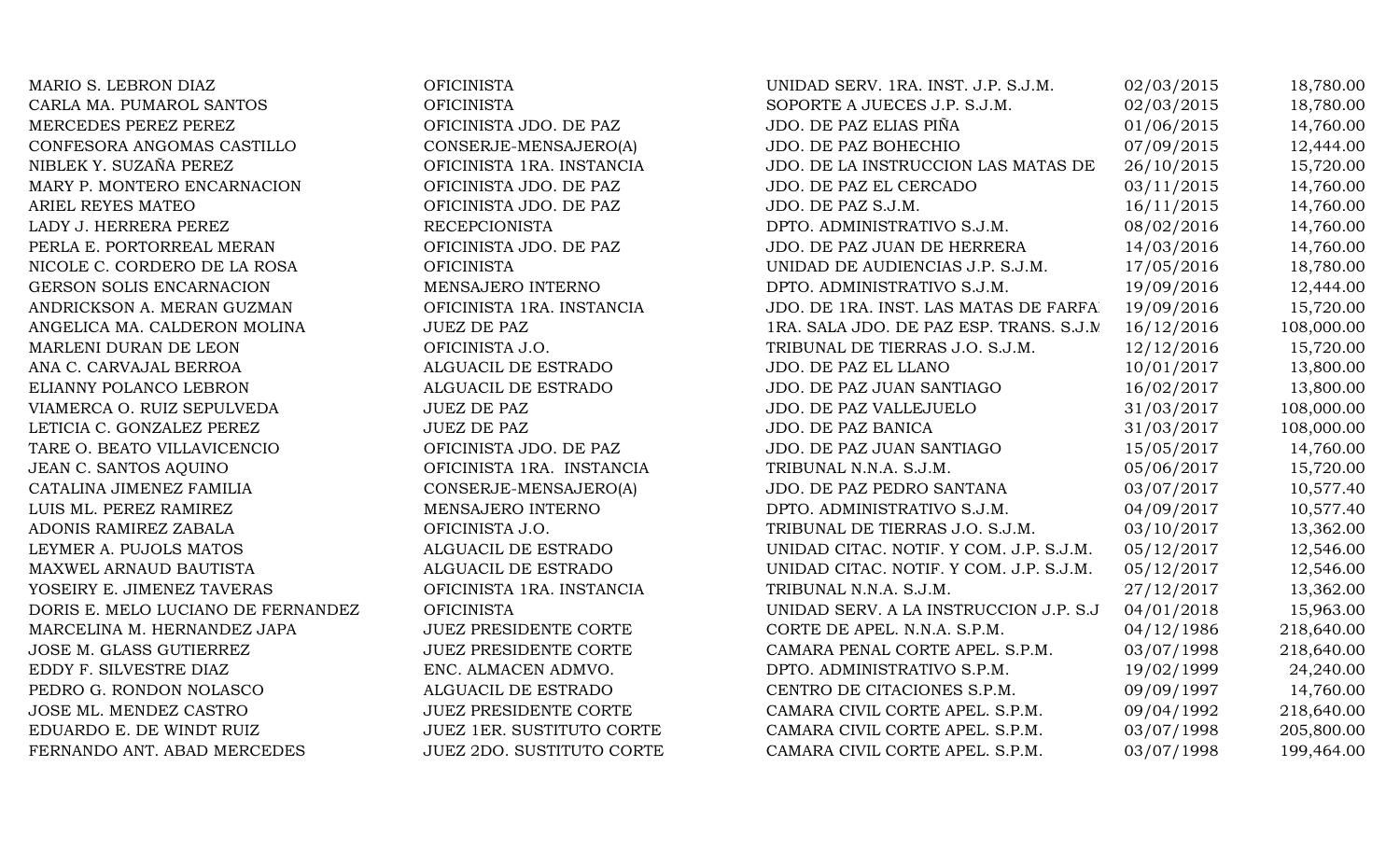| JUAN T. MERCEDES PAYANO             | <b>JUEZ PRESIDENTE CORTE</b>     | CORTE DE TRABAJO S.P.M.                | 01/12/1998 | 218,640.00 |
|-------------------------------------|----------------------------------|----------------------------------------|------------|------------|
| <b>JOSE S. ROSA FRANCO</b>          | JUEZ 1ER. SUSTITUTO CORTE        | CORTE DE TRABAJO S.P.M.                | 04/02/1999 | 205,800.00 |
| JOSE MA. VASQUEZ MONTERO            | <b>JUEZ CORTE</b>                | TRIBUNAL SUPERIOR DE TIERRAS DPTO. E   | 04/02/1999 | 186,000.00 |
| ERIC V. DE JESUS MENDOZA            | OFICINISTA CORTE                 | CAMARA PENAL CORTE APEL. S.P.M.        | 01/03/1999 | 17,640.00  |
| MARGARITA EUSEBIO ZAPATA            | OFICINISTA CORTE                 | CORTE DE TRABAJO S.P.M.                | 01/04/1999 | 17,640.00  |
| ZAMIRA V. MADRIGAL SANTANA          | <b>JUEZ CORTE</b>                | CORTE DE APEL. N.N.A. S.P.M.           | 05/03/1987 | 205,800.00 |
| ANA B. SILVESTRE JIMENEZ            | SUPERVISOR CENTRO DE CITACIONES  | CENTRO DE CITACIONES S.P.M.            | 03/03/1999 | 42,657.60  |
| MARIA A. GONZALEZ TEJADA            | SECRETARIA (O) PRIMERA INSTANCIA | 1RA. SALA JDO. DE TRABAJO S.P.M.       | 01/12/1992 | 28,860.00  |
| DELFINA PHILLIPES SILVESTRE         | JUEZ DE PAZ ITINERANTE           | 1RA. SALA CAMARA CIVIL JDO. 1RA. INST. | 31/03/2017 | 108,000.00 |
| JUAN DE LAS N. SABINO RAMOS         | <b>JUEZ CORTE</b>                | CORTE DE APEL. N.N.A. S.P.M.           | 07/09/1998 | 186,000.00 |
| MILAGROS DE LOS A. CARMONA CAMARENA | JUEZ DE PAZ ITINERANTE           | CAMARA PENAL JDO. 1RA. INST. S.P.M.    | 22/03/1999 | 108,000.00 |
| JUANA M. NUÑEZ PEPEN                | <b>JUEZ 2DO. SUSTITUTO CORTE</b> | CORTE DE TRABAJO S.P.M.                | 01/12/1998 | 199,464.00 |
| ANA MA. E. PEREZ ZAPATA             | <b>JUEZ CORTE</b>                | CORTE DE TRABAJO S.P.M.                | 01/12/1998 | 186,000.00 |
| NORA Y. CRUZ GONZALEZ               | <b>JUEZ CORTE</b>                | CAMARA CIVIL CORTE APEL. S.P.M.        | 01/12/1998 | 186,000.00 |
| RAMON A. SANTANA MONTAS             | ALGUACIL DE ESTRADO              | CAMARA CIVIL JDO. 1RA. INST. LA ALTAGR | 01/02/1999 | 13,800.00  |
| MARIA E. LOPEZ PEGUERO              | OFICINISTA 1RA. INSTANCIA        | CAMARA PENAL JDO. 1RA. INST. LA ROMAI  | 01/09/1991 | 15,720.00  |
| JOSEFA E. RODRIGUEZ MANCEBO         | <b>CONSERJE</b>                  | DPTO. ADMINISTRATIVO LA ROMANA         | 13/05/1998 | 12,444.00  |
| ROSARIO MORLA GUILAMO               | ABOGADO AYUDANTE 1RA. INST.      | JDO. DE LA INSTRUCCION LA ROMANA       | 10/01/1992 | 36,000.00  |
| AURA E. FEBLES CONCEPCION           | MENSAJERO INTERNO                | DPTO. ADMINISTRATIVO EL SEIBO          | 02/11/1989 | 12,444.00  |
| MARIA DEL C. VALDEZ RIVERA          | CONSERJE                         | DPTO. ADMINISTRATIVO EL SEIBO          | 11/11/1997 | 12,444.00  |
| LORENZO S. ZORRILLA NUÑEZ           | <b>JUEZ CORTE</b>                | TRIBUNAL SUPERIOR DE TIERRAS DPTO. E   | 09/04/1992 | 186,000.00 |
| MIGUEL A. SURIEL ROJAS              | <b>JUEZ CORTE</b>                | CORTE DE TRABAJO S.P.M.                | 04/02/1999 | 186,000.00 |
| MILEDIS LEONARDO RAMOS              | SECRETARIA (O) PRIMERA INSTANCIA | JDO. DE TRABAJO EL SEIBO               | 01/04/1995 | 28,860.00  |
| BRUNILDA BERAS DE MOTA              | SECRETARIA(O) CORTE              | TRIBUNAL SUPERIOR DE TIERRAS DPTO. E   | 01/07/1991 | 43,840.80  |
| VIRGINIA E. GONZALEZ BREA           | JUEZ 1ER. SUSTITUTO CORTE        | CAMARA PENAL CORTE APEL. S.P.M.        | 13/11/1991 | 205,800.00 |
| ROSARIO E. RUIZ DE MATEO            | ABOGADO AYUDANTE 1RA. INST.      | CAMARA CIVIL JDO. 1RA. INST. HATO MAY  | 16/01/1990 | 36,000.00  |
| XIOMARA E. HIRUJO TAMARIZ           | SECRETARIA (O) PRIMERA INSTANCIA | JDO. DE LA INSTRUCCION S.P.M.          | 14/04/1988 | 38,088.00  |
| LOIDA M. FREEMAN FRIAS              | OFICINISTA 1RA. INSTANCIA        | JDO. DE LA INSTRUCCION S.P.M.          | 07/02/1997 | 15,720.00  |
| RAMON BAEZ RODRIGUEZ                | <b>JUEZ 2DO. SUSTITUTO CORTE</b> | CAMARA PENAL CORTE APEL. S.P.M.        | 13/11/1991 | 199,464.00 |
| EMERITA A. RINCON MOJICA            | <b>JUEZ CORTE</b>                | CAMARA PENAL CORTE APEL. S.P.M.        | 30/03/1987 | 186,000.00 |
| WANDA E. SILVA MERCEDES             | SECRETARIA (O) PRIMERA INSTANCIA | JDO. DE LA INSTRUCCION EL SEIBO        | 05/06/1995 | 28,860.00  |
| CRISTINA M. DELGADO SOLIVER         | <b>RECEPCIONISTA</b>             | DPTO. ADMINISTRATIVO EL SEIBO          | 01/09/1998 | 14,760.00  |
| KENIA I. SANTANA SOSA               | JUEZ 1RA. INSTANCIA              | CAMARA PENAL JDO. 1RA. INST. HATO MA   | 11/11/1992 | 138,000.00 |
| ROSAIDA H. JIMENEZ GIL              | CONSERJE                         | DPTO. ADMINISTRATIVO HATO MAYOR        | 01/06/1998 | 12,444.00  |
|                                     |                                  |                                        |            |            |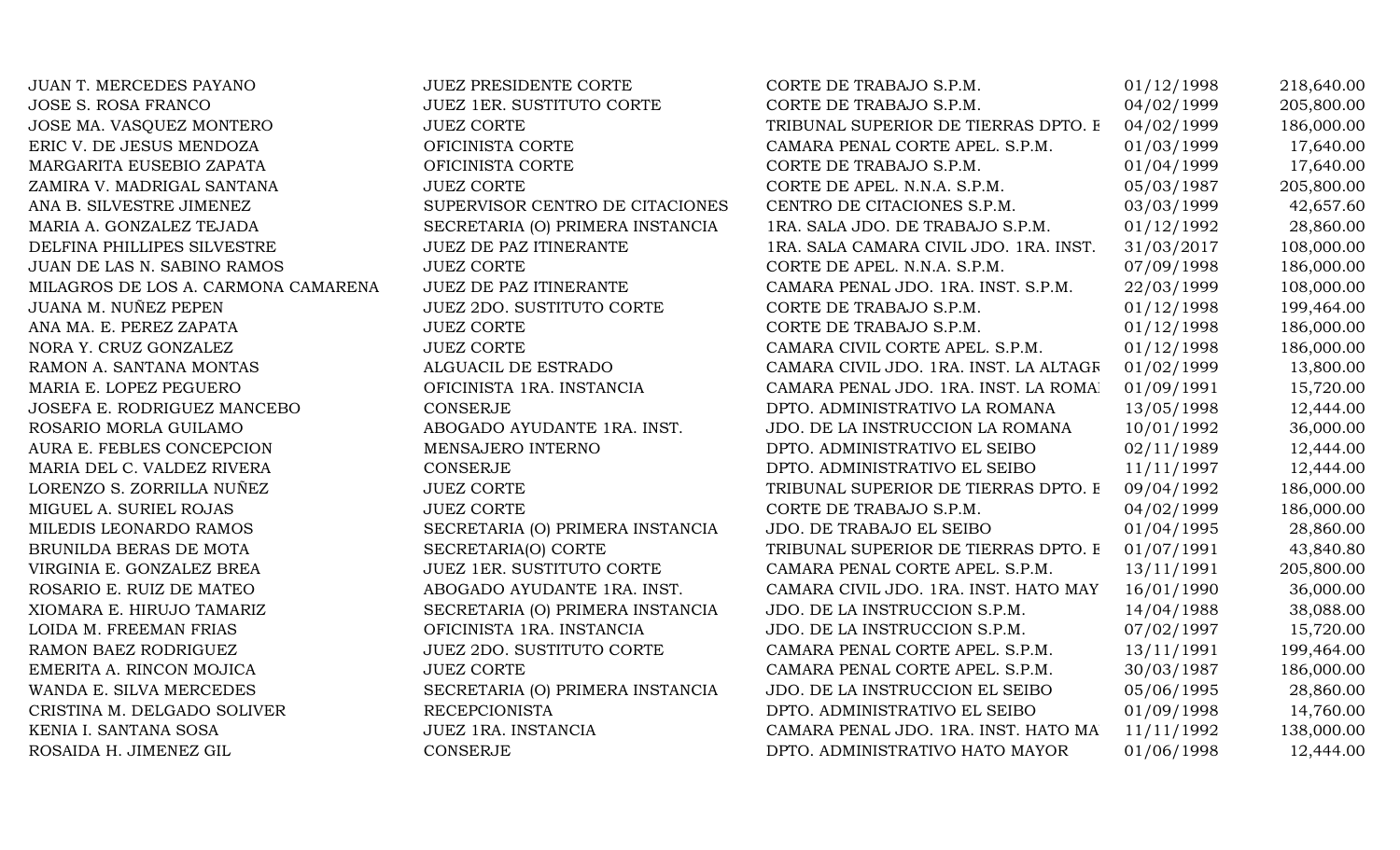| <b>JULIANA DE MOTA RAMIREZ</b> | <b>CONSERJE</b>                  | DPTO. ADMINISTRATIVO LA ALTAGRACIA                                         | 14/03/1996 | 12,444.00  |
|--------------------------------|----------------------------------|----------------------------------------------------------------------------|------------|------------|
| KENIA DEL P. TAVAREZ HENRIQUEZ |                                  | JUEZ PRESIDENTE TRIBUNAL COLEGIADO TRIBUNAL COL. C/P JDO. 1RA. INST. S.P.M | 03/07/1998 | 138,000.00 |
| YIRA T. REYES VENTURA          | SECRETARIA (O) PRIMERA INSTANCIA | TRIBUNAL COL. C/P JDO. 1RA. INST. S.P.M                                    | 01/02/1995 | 38,088.00  |
| CELINA Z. SANCHEZ REYES        | <b>JUEZ CORTE</b>                | TRIBUNAL EJEC. SANCION ADOLES. S.P.M                                       | 06/05/1993 | 186,000.00 |
| ANDRES J. GUERRERO ACOSTA      | ALGUACIL DE ESTRADO              | 1RA. SALA JDO. DE PAZ ESP. TRANS. S.P.M                                    | 01/11/1989 | 13,800.00  |
| JUANA A. MCCABE PORTORREAL     | OFICINISTA 1RA. INSTANCIA        | JDO. DE LA INSTRUCCION S.P.M.                                              | 01/04/1999 | 15,720.00  |
| ELIZABETH ANZIANI PEGUERO      | OFICINISTA 1RA. INSTANCIA        | SALA PENAL TRIBUNAL N.N.A. S.P.M.                                          | 07/11/1996 | 15,720.00  |
| ANDREA C. PAEZ REYES           | SECRETARIA (O) JDO. DE PAZ       | 1RA. SALA JDO. DE PAZ ESP. TRANS. S.P.M                                    | 17/11/1992 | 23,160.00  |
| MIGUELINA MENDOZA RAMIREZ      | <b>JUEZ CORTE</b>                | CAMARA PENAL CORTE APEL. S.P.M.                                            | 09/04/1992 | 186,000.00 |
| <b>JOSE ALT. FRIAS</b>         | MENSAJERO INTERNO                | DPTO. ADMINISTRATIVO S.P.M.                                                | 11/07/1985 | 12,444.00  |
| CARMEN M. CUETO                | SECRETARIA (O) JDO. DE PAZ       | 2DA. SALA JDO. DE PAZ ESP. TRANS. S.P.N                                    | 01/11/1989 | 23,160.00  |
| JACKELINE HERRERA FRIAS        | ABOGADO AYUDANTE 1RA. INST.      | JDO. DE LA INSTRUCCION S.P.M.                                              | 30/04/1998 | 36,000.00  |
| RAMON MARTINEZ                 | <b>JUEZ CORTE</b>                | CAMARA PENAL CORTE APEL. S.P.M.                                            | 03/03/1987 | 138,000.00 |
| ALFREDO A. ALVAREZ ROBLES      | ALGUACIL DE ESTRADO              | JDO. DE PAZ LOS LLANOS                                                     | 01/04/1997 | 13,800.00  |
| SANTO VASQUEZ SABINO           | ALGUACIL DE ESTRADO              | JDO. DE PAZ QUISQUEYA                                                      | 18/09/1987 | 13,800.00  |
| MANUEL DE JS. VENTURA ROSARIO  | CONSERJE-MENSAJERO(A)            | JDO. DE PAZ QUISQUEYA                                                      | 01/03/1994 | 12,444.00  |
| ANDREA CORREA LOPEZ            | JUEZ PRESIDENTE 1RA. INSTANCIA   | PCIA. JDO. DE TRABAJO S.P.M.                                               | 03/07/1998 | 154,800.00 |
| FRANCISCO J. PAULINO CESPEDES  | ALGUACIL DE ESTRADO              | TRIBUNAL N.N.A. LA ROMANA                                                  | 01/10/1994 | 13,800.00  |
| FRANCISCO DOMINGUEZ GUERRERO   |                                  | JUEZ PRESIDENTE TRIBUNAL COLEGIADO TRIBUNAL COL. C/P JDO. 1RA. INST. LA RO | 03/07/1998 | 138,000.00 |
| ESTERBINA MENDOZA PUELLO       | SECRETARIA (O) JDO. DE PAZ       | 1RA. SALA JDO. DE PAZ ESP. TRANS. LA RO                                    | 01/03/1998 | 23,160.00  |
| MAXIMO A. REYES VANDERHORST    | JUEZ 1RA. INSTANCIA              | TRIBUNAL COL. C/P JDO. 1RA. INST. LA RO                                    | 03/07/1998 | 138,000.00 |
| SORY I. UBIERA ALVAREZ         | ALGUACIL DE ESTRADO              | JDO. DE PAZ GUAYMATE                                                       | 01/09/1992 | 13,800.00  |
| JUANA FCA. MARTE RAMOS         | OFICINISTA JDO. DE PAZ           | JDO. DE PAZ GUAYMATE                                                       | 04/06/1991 | 14,760.00  |
| GIL A. RAMOS DE LA CRUZ        | JUEZ 1RA. INSTANCIA              | TRIBUNAL N.N.A. EL SEIBO                                                   | 03/07/1998 | 138,000.00 |
| LUZ E. BERAS REYES             | SECRETARIA (O) PRIMERA INSTANCIA | TRIBUNAL N.N.A. EL SEIBO                                                   | 01/11/1996 | 28,860.00  |
| RAYSA E. MEDINA DELGADO        | SECRETARIA (O) JDO. DE PAZ       | JDO. DE PAZ EL SEIBO                                                       | 01/07/2008 | 23,160.00  |
| FERNANDO E. JAVIER EVERTZ      | <b>JUEZ CORTE</b>                | CAMARA CIVIL CORTE APEL. S.P.M.                                            | 03/07/1998 | 186,000.00 |
| JUANA F. ESTEVEZ PEGUERO       | CONSERJE-MENSAJERO(A)            | JDO. DE PAZ SABANA DE LA MAR                                               | 01/08/1998 | 12,444.00  |
| MARTHA SOSA DE REYES           | OFICINISTA JDO. DE PAZ           | JDO. DE PAZ HATO MAYOR                                                     | 01/06/1988 | 14,760.00  |
| REYNA CASTRO DE PAULINO        | SECRETARIA (O) JDO. DE PAZ       | JDO. DE PAZ HATO MAYOR                                                     | 04/08/1987 | 23,160.00  |
| LAUTERIA TOLENTINO TAVERAS     | CONSERJE-MENSAJERO(A)            | DPTO. ADMINISTRATIVO HATO MAYOR                                            | 01/05/1992 | 12,444.00  |
| VICTOR ML. PEREZ FRAGOSO       | <b>JUEZ DE PAZ</b>               | JDO. DE PAZ EL VALLE                                                       | 01/05/1993 | 108,000.00 |
| VICTOR A. SANCHEZ RODRIGUEZ    | ALGUACIL DE ESTRADO              | JDO. DE PAZ EL VALLE                                                       | 01/11/1994 | 13,800.00  |
| CARMEN E. DE LOS SANTOS        | SECRETARIA (O) JDO. DE PAZ       | JDO. DE PAZ EL VALLE                                                       | 01/11/1994 | 23,160.00  |
|                                |                                  |                                                                            |            |            |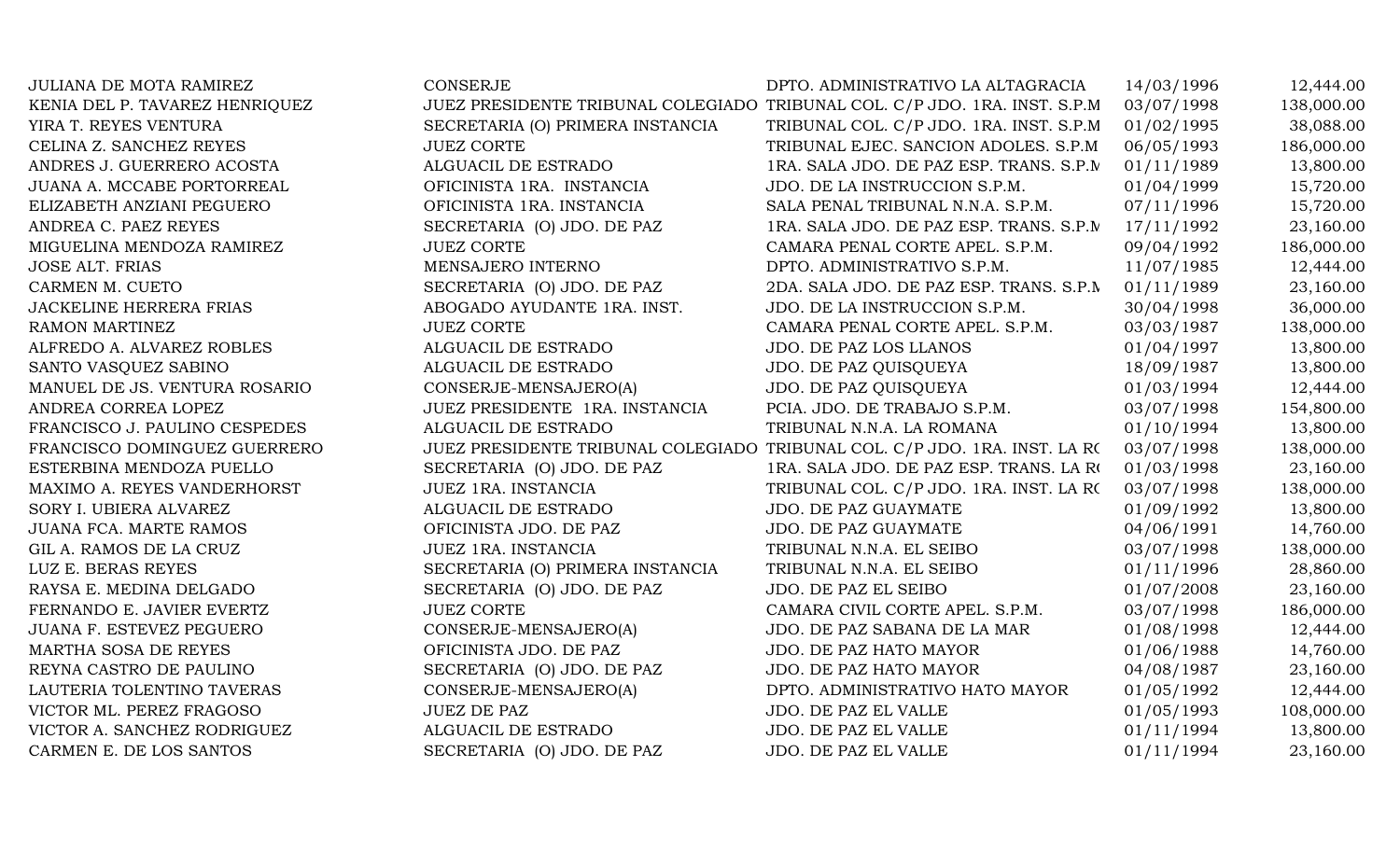| FELICINDA CONSTANZO GONZALEZ   | CONSERJE-MENSAJERO(A)                                                  | TRIBUNAL N.N.A. LA ALTAGRACIA                                              | 27/10/1986 | 12,444.00  |
|--------------------------------|------------------------------------------------------------------------|----------------------------------------------------------------------------|------------|------------|
| MARIA ALT. HIDALGO HERRERA     | SECRETARIA (O) JDO. DE PAZ                                             | 1RA. SALA JDO. DE PAZ ESP. TRANS. LA AI                                    | 02/11/1992 | 23,160.00  |
| <b>JULIO C. MEDINA</b>         | JUEZ JDO. DE TRABAJO                                                   | JDO. DE TRABAJO LA ALTAGRACIA                                              | 03/07/1998 | 138,000.00 |
| JULIANA RODRIGUEZ CARABALLO    | SECRETARIA (O) JDO. DE PAZ                                             | JDO. DE PAZ SAN RAFAEL DEL YUMA                                            | 09/04/1987 | 23,160.00  |
| ALMA OZUNA BERNARD             | SECRETARIA (O) PRIMERA INSTANCIA                                       | CAMARA CIVIL JDO. 1RA. INST. LA ALTAGR                                     | 02/02/1999 | 28,860.00  |
| SAGRARIO DEL RIO CASTILLO      |                                                                        | JUEZ PRESIDENTE TRIBUNAL COLEGIADO TRIBUNAL COL. C/P JDO. 1RA. INST. LA AL | 03/07/1998 | 138,000.00 |
| CATALINA CEDEÑO ENCARNACION    | SECRETARIA (O) JDO. DE PAZ                                             | JDO. DE PAZ LAGUNA DE NISIBON                                              | 01/09/1991 | 23,160.00  |
| MERCEDES ARECHE CASTILLO       | CONSERJE-MENSAJERO(A)                                                  | JDO. DE PAZ LA OTRA BANDA                                                  | 02/11/1992 | 12,444.00  |
| GIPSY M. DE LA ROSA VANTERPOOL | SECRETARIA (O) PRIMERA INSTANCIA                                       | TRIBUNAL DE TIERRAS J.O. S.P.M.                                            | 01/07/1991 | 28,860.00  |
| GLADY E. PORTORREAL GOMEZ      | OFICINISTA CORTE                                                       | CAMARA PENAL CORTE APEL. S.P.M.                                            | 01/03/1993 | 17,640.00  |
| LORENZA FIGUEREO PEÑA          | OFICINISTA CORTE                                                       | CAMARA CIVIL CORTE APEL. S.P.M.                                            | 11/06/1997 | 21,480.00  |
| FAUSTINA GUERRERO SANCHEZ      | CONSERJE                                                               | DPTO. ADMINISTRATIVO S.P.M.                                                | 01/06/1998 | 12,444.00  |
| BALDREY M. GEORGE BRAYAN       | <b>OFICINISTA</b>                                                      | REGISTRO DE TITULOS S.P.M.                                                 | 01/03/1999 | 15,720.00  |
| MARIA A. MOTA GUZMAN           | ANALISTA JURIDICO                                                      | REGISTRO DE TITULOS EL SEIBO                                               | 01/10/1991 | 30,060.00  |
| ZOLAIDA DE LOS SANTOS MERAN    | MENSAJERO INTERNO                                                      | DPTO. ADMINISTRATIVO S.P.M.                                                | 01/05/1999 | 12,444.00  |
| RAFAEL A. VALDEZ SANTANA       | SECRETARIA (O) PRIMERA INSTANCIA                                       | PCIA. JDO. DE TRABAJO S.P.M.                                               | 01/05/1999 | 28,860.00  |
| MARIBEL SOSA DE LA ROSA        | OFICIAL ARCHIVO ACTIVO                                                 | ARCHIVO ACTIVO J.I. S.P.M.                                                 | 01/06/1999 | 29,580.00  |
| LIDIA MARTINEZ GUERRERO        | SECRETARIA (O) PRIMERA INSTANCIA                                       | CAMARA CIVIL JDO. 1RA. INST. LA ROMAN                                      | 01/05/1999 | 28,860.00  |
| LARISA E. CASTILLO NIEVES      | SECRETARIA(O) CORTE                                                    | CORTE DE TRABAJO S.P.M.                                                    | 10/05/1999 | 34,560.00  |
| GLENNY M. BONAPARTE RINCON     | SECRETARIA (O) PRIMERA INSTANCIA                                       | 2DA. SALA JDO. DE TRABAJO S.P.M.                                           | 01/05/1999 | 28,860.00  |
| SENOVIO E. FEBLES SEVERINO     | ALGUACIL DE ESTRADO                                                    | JDO. DE TRABAJO EL SEIBO                                                   | 01/06/1999 | 13,800.00  |
| FRANCIA I. MORLA GUILAMO       | ABOGADO AYUDANTE 1RA. INST.                                            | JDO. DE TRABAJO LA ALTAGRACIA                                              | 01/05/1999 | 36,000.00  |
| REYNALDO A. MORILLO DIAZ       | ALGUACIL DE ESTRADO                                                    | 1RA. SALA JDO. DE TRABAJO S.P.M.                                           | 14/06/1999 | 13,800.00  |
| BETHANIA ROSA TAVAREZ          | SECRETARIA (O) JDO. DE PAZ                                             | JDO. DE PAZ CONSUELO                                                       | 01/07/1999 | 23,160.00  |
| ANTONIA BATISTA VILLANUEVA     | CONSERJE-MENSAJERO(A)                                                  | JDO. DE PAZ LOS LLANOS                                                     | 01/08/1999 | 12,444.00  |
| CARMEN A. SANCHEZ              | CONSERJE-MENSAJERO(A)                                                  | JDO. DE PAZ SAN RAFAEL DEL YUMA                                            | 01/08/1999 | 12,444.00  |
| DAMARIS ACEVEDO VILLA          | ENCARGADO(A) OFICINA ADMINISTRATIVA DPTO. ADMINISTRATIVO EL SEIBO      |                                                                            | 20/09/1999 | 67,405.20  |
| MERLIN ALT. RIVERA PAREDES     | ENCARGADO(A) OFICINA ADMINISTRATIVA DPTO. ADMINISTRATIVO LA ALTAGRACIA |                                                                            | 01/10/1999 | 67,405.20  |
| FELIX M. PEGUERO               | ALGUACIL DE ESTRADO                                                    | CENTRO DE CITACIONES S.P.M.                                                | 18/10/1999 | 14,760.00  |
| RAFAEL O. GRULLON DILONE       | SUPERVISOR (A) DE MANTENIMIENTO                                        | DPTO. ADMINISTRATIVO S.P.M.                                                | 14/02/2000 | 24,240.00  |
| CAMILO REYES DE LEON           | REGISTRADOR DE TITULOS                                                 | REGISTRO DE TITULOS S.P.M.                                                 | 01/03/2000 | 126,000.00 |
| DARLIS ALT. EUSEBIO VASQUEZ    | <b>JUEZ DE PAZ</b>                                                     | JDO. DE PAZ RAMON SANTANA                                                  | 16/03/2000 | 108,000.00 |
| MILAGROS B. TAPIA RIVERAS      | SECRETARIA (O) PRIMERA INSTANCIA                                       | CAMARA PENAL JDO. 1RA. INST. EL SEIBO                                      | 10/04/2000 | 38,088.00  |
| CIRILO ANT. PETRONA SILIE      | ALGUACIL DE ESTRADO                                                    | CENTRO DE CITACIONES S.P.M.                                                | 18/09/2000 | 14,760.00  |
|                                |                                                                        |                                                                            |            |            |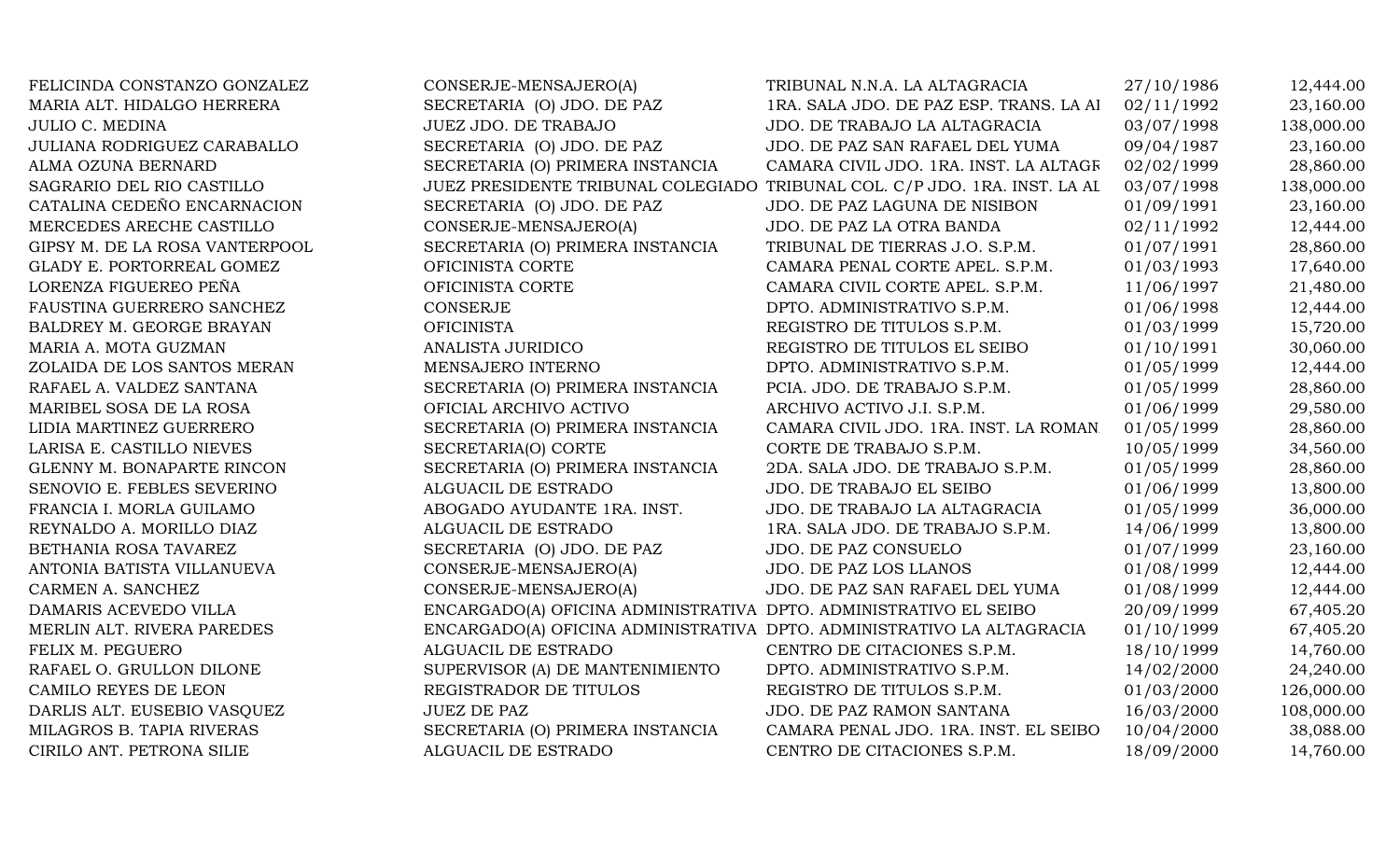| GUILLERMINA RODRIGUEZ CARELA     | MENSAJERO INTERNO                | DPTO. ADMINISTRATIVO LA ALTAGRACIA      | 13/11/2000 | 12,444.00  |
|----------------------------------|----------------------------------|-----------------------------------------|------------|------------|
| VICTOR E. LAKE                   | ALGUACIL DE ESTRADO              | CAMARA CIVIL CORTE APEL. S.P.M.         | 01/01/2001 | 13,800.00  |
| MARIA S. DE LA ROSA ENCARNACION  | <b>CONSERJE</b>                  | TRIBUNAL N.N.A. LA ROMANA               | 02/01/2001 | 12,444.00  |
| <b>JOSE D. BOBES FERREIRAS</b>   | ALGUACIL DE ESTRADO              | CORTE DE APEL. N.N.A. S.P.M.            | 02/01/2001 | 13,800.00  |
| ANGELA M. CORPORAN DE LOS SANTOS | OFICINISTA JDO. DE PAZ           | 2DA. SALA JDO. DE PAZ ESP. TRANS. S.P.M | 05/02/2001 | 14,760.00  |
| DIONISIO DE GRACIA NUÑEZ         | MAYORDOMO III                    | DPTO. ADMINISTRATIVO LA ALTAGRACIA      | 02/07/2001 | 13,920.00  |
| YIMARLY V. RODRIGUEZ ANGELES     | JUEZ 1RA. INSTANCIA              | CAMARA CIVIL JDO. 1RA. INST. LA ALTAGR  | 01/02/2001 | 138,000.00 |
| PABLO M. PEÑA CARABALLO          | REGISTRADOR DE TITULOS           | REGISTRO DE TITULOS HIGUEY              | 02/01/2006 | 126,000.00 |
| NANCY A. FRANCO TERRERO          | ALGUACIL DE ESTRADO              | CAMARA CIVIL JDO. 1RA. INST. S.P.M.     | 01/03/2001 | 13,800.00  |
| SAYONARA READ NORRIS             | SECRETARIA(O) CORTE              | CAMARA CIVIL CORTE APEL. S.P.M.         | 01/02/2001 | 17,640.00  |
| ZENAIDA Y. BASTARDO MALDONADO    | JUEZ JDO. DE TRABAJO             | JDO. DE TRABAJO EL SEIBO                | 01/03/2001 | 138,000.00 |
| RAVELO ANT. ADAMES RUBIO         | <b>VIGILANTE</b>                 | CORTE DE APEL. N.N.A. S.P.M.            | 01/05/2001 | 12,780.00  |
| ELPIDIO ANT. BERGEZ ASTACIO      | MENSAJERO EXTERNO                | DPTO. ADMINISTRATIVO LA ROMANA          | 01/10/2001 | 16,440.00  |
| JORGE CORDONES ORTEGA            | ALGUACIL DE ESTRADO              | CAMARA CIVIL JDO. 1RA. INST. HATO MAY   | 01/06/2001 | 13,800.00  |
| ANGELA TIBURCIO SEVERINO         | <b>CONSERJE</b>                  | CAMARA CIVIL JDO. 1RA. INST. HATO MAY   | 01/06/2001 | 12,444.00  |
| YENY E. MOTA BAEZ                | ABOGADO AYUDANTE 1RA. INST.      | CAMARA PENAL JDO. 1RA. INST. HATO MA    | 01/06/2001 | 38,088.00  |
| CELESTINA PAREDES ABREU          | SECRETARIA DEPTO. ADM.           | DPTO. ADMINISTRATIVO LA ALTAGRACIA      | 28/08/2001 | 18,120.00  |
| SANTA I. MOJICA MOLINA           | MENSAJERO INTERNO                | TRIBUNAL N.N.A. EL SEIBO                | 28/08/2001 | 12,444.00  |
| LUCY M. SEVERINO HENRIQUEZ       | SECRETARIA (O) PRIMERA INSTANCIA | TRIBUNAL EJEC. DE LA PENA S.P.M.        | 02/07/2001 | 38,088.00  |
| SANTIAGO RAMOS REYES             | MENSAJERO EXTERNO                | CORTE DE APEL. N.N.A. S.P.M.            | 02/07/2001 | 16,440.00  |
| MIGUEL A. FORTUNA RAMIREZ        | ALGUACIL DE ESTRADO              | CAMARA CIVIL JDO. 1RA. INST. EL SEIBO   | 02/07/2001 | 13,800.00  |
| LUCIA L. DOCEMIL POLO            | MENSAJERO INTERNO                | DPTO. ADMINISTRATIVO S.P.M.             | 02/07/2001 | 12,444.00  |
| JUAN DE LA CRUZ CEDEÑO           | ALGUACIL DE ESTRADO              | 1RA. SALA JDO. DE PAZ ESP. TRANS. LA AI | 02/07/2001 | 13,800.00  |
| GLENIS CASTELLANO RIVERA         | SECRETARIA (O) JDO. DE PAZ       | JDO. DE PAZ S.P.M.                      | 01/08/2001 | 23,160.00  |
| MIRLA S. MERCEDES BELTRE         | SECRETARIA (O) PRIMERA INSTANCIA | TRIBUNAL N.N.A. LA ROMANA               | 01/10/2001 | 28,860.00  |
| NANCY Y. ABREU MERCEDES          | OFICINISTA JDO. DE PAZ           | 2DA. SALA JDO. DE PAZ ESP. TRANS. S.P.M | 01/11/2001 | 14,760.00  |
| MILTRED E. DE JESUS MORALES      | OFICINISTA 1RA. INSTANCIA        | CAMARA CIVIL JDO. 1RA. INST. EL SEIBO   | 08/11/2001 | 15,720.00  |
| LOURDES MERCEDES JIMENEZ         | <b>CONSERJE</b>                  | TRIBUNAL N.N.A. LA ROMANA               | 01/11/2001 | 12,444.00  |
| SONIA VASQUEZ                    | SECRETARIA(O) CORTE              | CAMARA PENAL CORTE APEL. S.P.M.         | 01/03/2002 | 51,004.80  |
| <b>OVANDO RICHIEZ PION</b>       | ALGUACIL DE ESTRADO              | TRIBUNAL N.N.A. LA ALTAGRACIA           | 11/03/2002 | 13,800.00  |
| ANGELA V. DE LOS SANTOS MENDEZ   | SECRETARIA (O) JDO. DE PAZ       | JDO. DE PAZ RAMON SANTANA               | 01/04/2002 | 23,160.00  |
| CHRISTHIE R. MERCEDES GONZALEZ   | SECRETARIA (O) JDO. DE PAZ       | 2DA. SALA JDO. DE PAZ ESP. TRANS. LA RO | 01/04/2002 | 23,160.00  |
| PEDRO VALDEZ MOJICA              | ALGUACIL DE ESTRADO              | JDO. DE PAZ EL SEIBO                    | 06/05/2002 | 13,800.00  |
| <b>JEISSON FOY ROBLES</b>        | MENSAJERO INTERNO                | DPTO. ADMINISTRATIVO S.P.M.             | 01/05/2002 | 12,444.00  |
|                                  |                                  |                                         |            |            |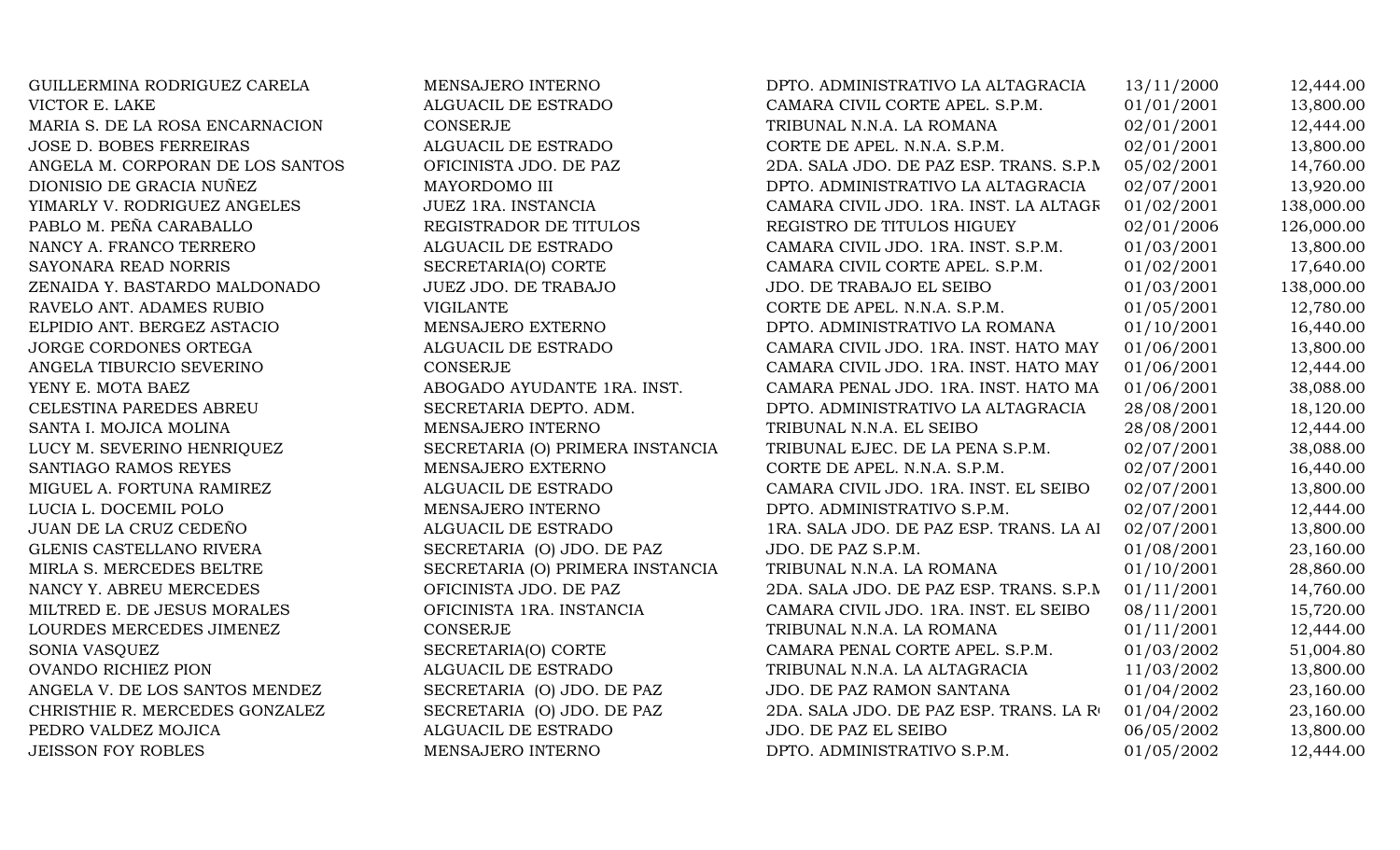| ALEJANDRO GONZALEZ BATISTA     | <b>ARCHIVISTA</b>                | TRIBUNAL COL. C/P JDO. 1RA. INST. S.P.M | 22/05/2002 | 13,920.00  |
|--------------------------------|----------------------------------|-----------------------------------------|------------|------------|
| KARUCHY SOTERO CABRAL          | JUEZ 1RA. INSTANCIA              | CAMARA CIVIL JDO. 1RA. INST. LA ROMAN.  | 15/07/2002 | 138,000.00 |
| JUAN D. RIJO GUILAMO           | JUEZ SUST. PTE. COLEGIADO        | TRIBUNAL COL. C/P JDO. 1RA. INST. S.P.M | 14/10/2002 | 138,000.00 |
| FRANCISCO ANT. ARIAS SANCHEZ   | <b>JUEZ DE PAZ</b>               | JDO. DE PAZ LA ALTAGRACIA               | 01/04/2003 | 108,000.00 |
| LUIS A. ADAMES MEJIA           | <b>JUEZ CORTE</b>                | TRIBUNAL SUPERIOR DE TIERRAS DPTO. E    | 01/04/2003 | 186,000.00 |
| ALEXIS A. SANTANA NUÑEZ        | OFICINISTA JDO. DE PAZ           | JDO. DE PAZ LA ROMANA                   | 19/05/2003 | 14,760.00  |
| MILAGROS FORTUNA CRISPIN       | ABOGADO AYUDANTE III R.T.        | REGISTRO DE TITULOS S.P.M.              | 02/06/2003 | 43,840.80  |
| ZORAIDA DINO LOPEZ             | SECRETARIA (O) PRIMERA INSTANCIA | CAMARA PENAL JDO. 1RA. INST. LA ALTAG   | 23/06/2003 | 38,088.00  |
| BELKIS Z. VALDEZ MARIANO       | CONSERJE                         | DPTO. ADMINISTRATIVO LA ROMANA          | 18/09/2003 | 12,444.00  |
| CARLOS SILVESTRE RAMIREZ       | <b>CHOFER</b>                    | CORTE DE TRABAJO S.P.M.                 | 08/10/2012 | 24,240.00  |
| JOSEFA PEREZ ZORRILLA          | SECRETARIA ATENCION PERMANENTE   | JDO. DE LA INSTRUCCION S.P.M.           | 23/09/2003 | 38,088.00  |
| CATALINA FERRERA CUEVAS        | <b>JUEZ PRESIDENTE CORTE</b>     | TRIBUNAL SUPERIOR DE TIERRAS DPTO. E    | 01/10/2003 | 218,640.00 |
| ELIZABETH D. SEVERINO CALDERON | ABOGADO AYUDANTE CORTE           | CORTE DE TRABAJO S.P.M.                 | 06/10/2003 | 48,894.00  |
| MARTINA ENCARNACION ROBLES     | <b>JUEZ CORTE</b>                | CORTE DE TRABAJO S.P.M.                 | 01/10/2003 | 138,000.00 |
| HAYDELIZA RAMIREZ HENRIQUEZ    | JUEZ 1RA. INSTANCIA              | TRIBUNAL COL. C/P JDO. 1RA. INST. S.P.M | 01/10/2003 | 138,000.00 |
| CANDIDO MONTILLA MONTILLA      | ALGUACIL DE ESTRADO              | JDO. DE TRABAJO LA ROMANA               | 30/10/2003 | 13,800.00  |
| FRANCIA SABINO SUAREZ          | AUX. DE RECEPCION Y ENTREGA      | REGISTRO DE TITULOS EL SEIBO            | 23/02/2004 | 24,240.00  |
| OLGA M. CASTRO RODRIGUEZ       | ABOGADO AYUDANTE CORTE           | CAMARA CIVIL CORTE APEL. S.P.M.         | 06/04/2004 | 48,894.00  |
| YURI I. ESPINO GENEUX          | JUEZ DE PAZ ITINERANTE           | 1RA. SALA CAMARA CIVIL JDO. 1RA. INST.  | 18/05/2004 | 108,000.00 |
| ABRAHAN N. SEVERINO SALDIVAR   | <b>JUEZ DE LA INSTRUCCION</b>    | JDO. DE LA INSTRUCCION LA ROMANA        | 01/11/2011 | 138,000.00 |
| LUISA C. ZORRILLA UFFRE        | ABOGADO AYUDANTE CORTE           | CAMARA PENAL CORTE APEL. S.P.M.         | 01/06/2004 | 48,894.00  |
| HEIDY D. REED SANTOS           | SECRETARIA (O) JDO. DE PAZ       | JDO. DE PAZ QUISQUEYA                   | 01/07/2004 | 23,160.00  |
| ARNY E. CASTRO REYES           | OFICINISTA CORTE                 | CAMARA PENAL CORTE APEL. S.P.M.         | 12/07/2004 | 17,640.00  |
| YOCELYN MELO RODRIGUEZ         | SECRETARIA (O) JDO. DE PAZ       | JDO. DE PAZ LA OTRA BANDA               | 19/07/2004 | 23,160.00  |
| JORGE A. PEGUERO SOSA          | ALGUACIL DE ESTRADO              | JDO. DE PAZ MICHES                      | 12/07/2004 | 13,800.00  |
| BRIGIDA SANTANA                | <b>CONSERJE</b>                  | DPTO. ADMINISTRATIVO S.P.M.             | 01/09/2004 | 12,444.00  |
| CARMEN Y. HIRUJO SOTO          | ALGUACIL DE ESTRADO              | CAMARA CIVIL JDO. 1RA. INST. S.P.M.     | 08/09/2004 | 13,800.00  |
| ANA V. VASQUEZ TOLEDO          | ALGUACIL DE ESTRADO              | CAMARA CIVIL CORTE APEL. S.P.M.         | 14/10/2004 | 13,800.00  |
| VICTOR R. GUTIERREZ GIL        | OFICINISTA 1RA. INSTANCIA        | JDO. DE TRABAJO LA ROMANA               | 01/03/2005 | 15,720.00  |
| CARMEN R. BREA DEL CRISTO      | SECRETARIA (O) PRIMERA INSTANCIA | JDO. DE TRABAJO LA ALTAGRACIA           | 05/04/2005 | 28,860.00  |
| YENY E. MARTINEZ RIJO          | SECRETARIA (O) JDO. DE PAZ       | JDO. DE PAZ LA ROMANA                   | 11/04/2005 | 23,160.00  |
| ANA R. DESANERA                | CONSERJE                         | DPTO. ADMINISTRATIVO LA ROMANA          | 08/04/2005 | 12,444.00  |
| LETICIA RIVERA MERCEDES        | SECRETARIA DE JUEZ               | TRIBUNAL SUPERIOR DE TIERRAS DPTO. E    | 18/04/2005 | 23,640.00  |
| IMELDA DE JS. MATEO RAMOS      | SECRETARIA(O) CORTE              | TRIBUNAL EJEC. SANCION ADOLES. S.P.M    | 01/04/2005 | 34,560.00  |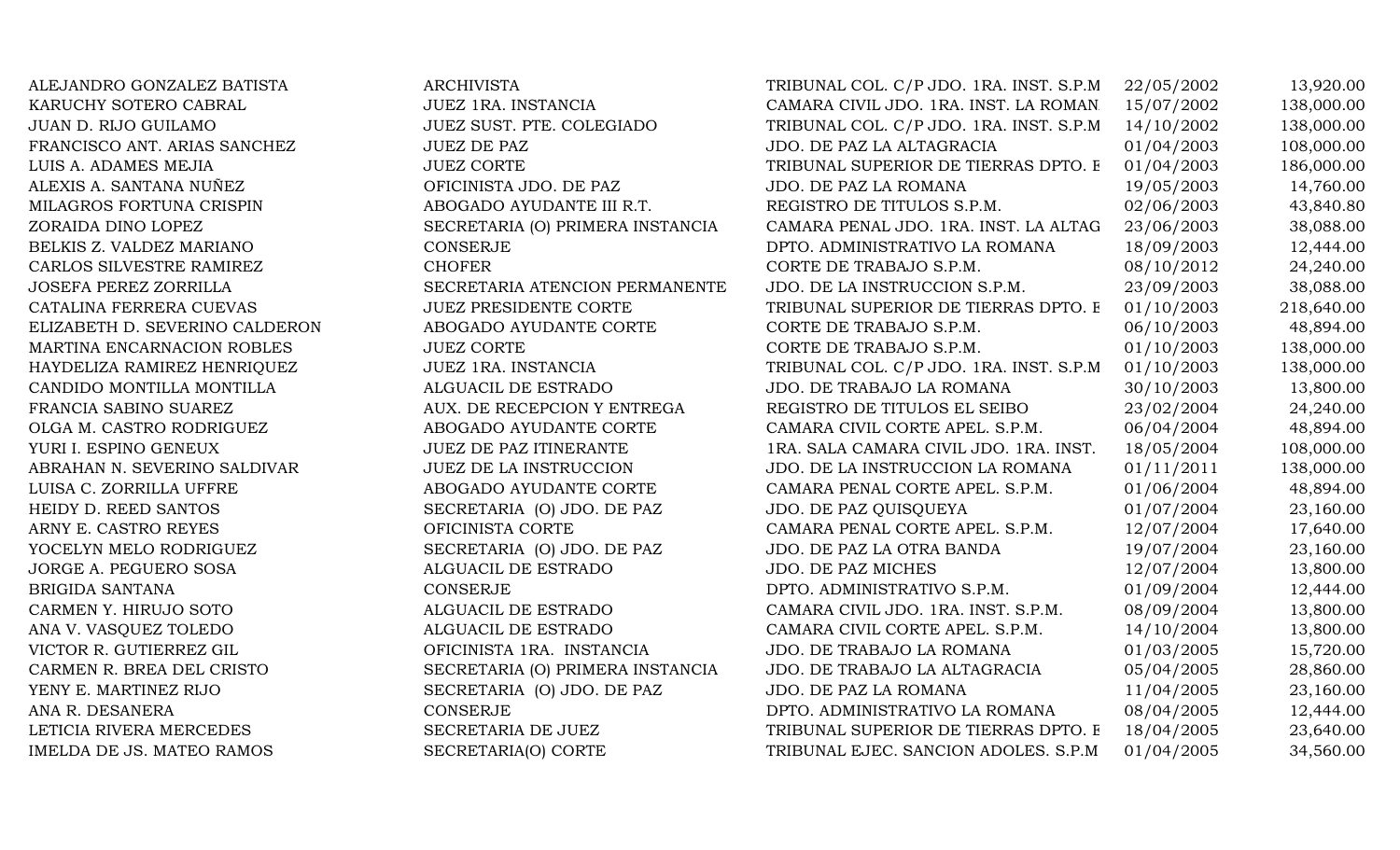GARY MONTERO HERNANDEZ **OFICINISTA 1RA. INSTANCIA** PCIA. JDO. DE TRABAJO S.P.M. 08/04/2005 15,720.00 MIGUELINA M. ADAMES RAFAEL RECEPCIONISTA RECEPCIONISTA CORTE DE APEL. N.N.A. S.P.M. 04/05/2005 14,760.00 LISADEIDY RIVERA OLIVO SECRETARIA(O) CORTE CORTE CORTE DE APEL. N.N.A. S.P.M. 21/02/2005 34,560.00 MERY L. PERALTA ZORRILLA OFICINISTA 1RA. INSTANCIA CAMARA CIVIL JDO. 1RA. INST. EL SEIBO 10/05/2005 15,720.00 VANESSA C. CONTRERAS TEJEDA JUEZ DE PAZ 1882 1RA. SALA JDO. DE PAZ ESP. TRANS. LA ALTAGRACIA 108,000.00 CLARA E. ACOSTA MERCEDES SECRETARIA (O) JDO. DE PAZ 3RA. SALA JDO. DE PAZ ESP. TRANS. LA ALTAGRACIA 11/02/2005 23,160.00 JULIO J. RIVERA CABRERA ALGUACIL DE ESTRADO CENTRO DE CITACIONES S.P.M. 06/06/2005 14,760.00 CRISEIDA ALT. SANTANA AYBAR OFICINISTA 1RA. INSTANCIA CAMARA PENAL JDO. 1RA. INST. EL SEIBO 03/05/2005 15,720.00 WALLINGTON M. MATEO RIJO **ALGUACIL DE ESTRADO** JDO. DE LA INSTRUCCION EL SEIBO 13/07/2005 14,760.00 DESIREE I. MARIANO MARCHENA ANALISTA JURIDICO REGISTRO DE TITULOS EL SEIBO 01/08/2005 30,060.00 CALUMA TAVAREZ ESCOLASTICO CONSERJE-MENSAJERO(A) JDO. DE PAZ MICHES 02/08/2005 12,444.00 BESAIDA M. SANCHEZ RODRIGUEZ JUEZ CORTE TRIBUNAL SUPERIOR DE TIERRAS DPTO. E 07/04/2008 186,000.00 DOMINGO A. DUVERGES CARABALLO JUEZ 1RA. INSTANCIA TRIBUNAL COL. C/P JDO. 1RA. INST. LA AL 19/10/2009 138,000.00 JULISSA M. TOLENTINO SUAREZ OFICINISTA 1RA. INSTANCIA SALA CIVIL TRIBUNAL N.N.A. S.P.M. 07/09/2005 15,720.00 JUAN A. RINCON MEJIA SECRETARIA (O) PRIMERA INSTANCIA CAMARA CIVIL JDO. 1RA. INST. EL SEIBO 01/09/2005 28,860.00 YOMAIRA A. PLACIDO GIL **OFICINISTA 1RA. INSTANCIA** JDO. DE TRABAJO LA ALTAGRACIA 21/09/2005 15,720.00 MIGUEL A. MELO MERCEDES ALGUACIL DE ESTRADO JDO. DE PAZ LA OTRA BANDA 21/09/2005 13,800.00 RAIZA A. ZAPATA BERAS CORTE OFICINISTA CORTE CORTE DE TRABAJO S.P.M. 23/09/2005 20.760.00 SINDY E. ROSARIO SANTANA JUEZ DE LA INSTRUCCION 2DO. JDO. DE LA INSTRUCCION LA ALTAGRACIAO 1/03/2011 138,000.00 CARLOS C. PEÑA ALONZO VIGILANTE VIGILANTE DPTO. ADMINISTRATIVO HATO MAYOR 01/11/2005 12,444.00 YASKARIS Y. FAULKNER CASTILLO SECRETARIA (O) PRIMERA INSTANCIA JDO. DE LA INSTRUCCION LA ALTAGRACIA 01/12/2005 38,088.00 MAYRA CORDONES DE AZA SECRETARIA DPTO. ADMVO. DPTO. ADMINISTRATIVO LA ROMANA 01/11/2005 18,120.00 ARGENIS GARCIA DEL ROSARIO JUEZ CORTE CAMARA CIVIL CORTE APEL. S.P.M. 07/11/2005 138,000.00 SUSAN A. SANTANA VALENCIO  $\qquad \qquad \text{ABOGADO AYUDANTE CORTE}$  CAMARA PENAL CORTE APEL. S.P.M.  $\qquad \qquad 13/12/2005$  48,894.00 MINIEL E. VELOZ DE JESUS REFERENCISTA REFERENCISTA ARCHIVO ACTIVO J.I. S.P.M. 13/12/2005 24,240.00 DAHIANA M. CABRERA RODRIGUEZ OFICINISTA 1RA. INSTANCIA CAMARA PENAL JDO. 1RA. INST. HATO MA 14/12/2005 15,720.00 KEILA E. GONZALEZ BELEN JUEZ T.T.J.O. TRIBUNAL DE TIERRAS J.O. S.P.M. 12/12/2005 138,000.00 JOSE M. DE LA ROSA SECRETARIA (O) JDO. DE PAZ JDO. DE PAZ SABANA DE LA MAR 10/01/2006 23,160.00 MANUEL E. ZORRILLA MEDINA ALGUACIL DE ESTRADO CAMARA PENAL JDO. 1RA. INST. HATO MA 17/01/2006 14,760.00 MARIA L. CHARLES CASTILLO JUEZ DE PAZ JUEZ DE PAZ JDO. DE PAZ SAN RAFAEL DEL YUMA 29/03/2006 108,000.00 ROBERTO RAMIREZ **MENSAJERO EXTERNO** DPTO. ADMINISTRATIVO S.P.M. 29/03/2006 16,440.00 VANESSA J. GUERRERO SANCHEZ OFICINISTA 1RA. INSTANCIA JDO. DE TRABAJO LA ALTAGRACIA 19/04/2006 15,720.00 GABRIEL TIBURCIO SEVERINO **MENSAJERO INTERNO** DPTO. ADMINISTRATIVO HATO MAYOR 22/05/2006 12,444.00 SANTA M. CEDEÑO OFICINISTA 1RA. INSTANCIA JDO. DE TRABAJO LA ALTAGRACIA 02/05/2006 15,720.00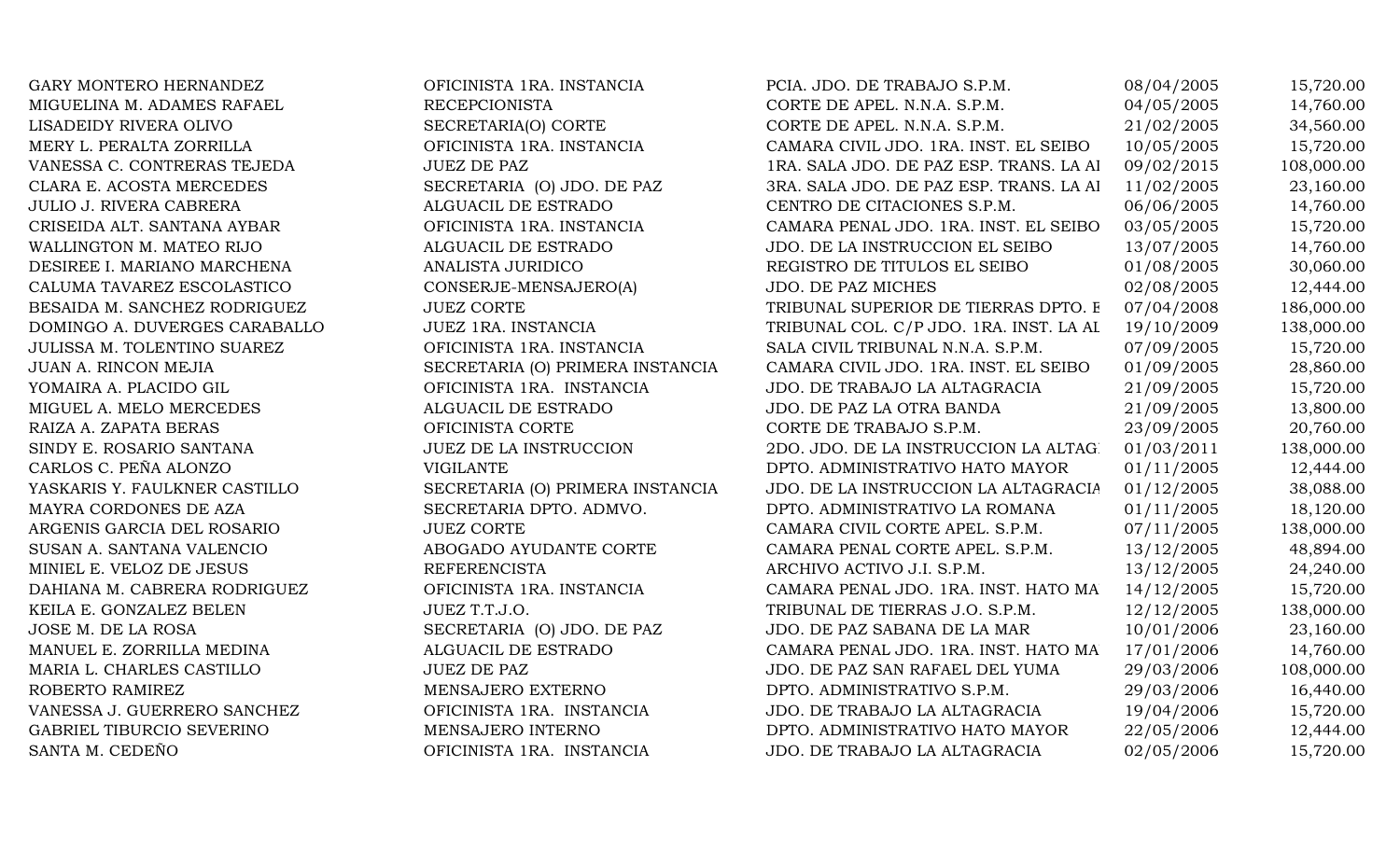| <b>BELKIS PACHE</b>              | ABOGADO AYUDANTE 1RA. INST.      | TRIBUNAL COL. C/P JDO. 1RA. INST. LA AL | 01/06/2006 | 38,088.00  |
|----------------------------------|----------------------------------|-----------------------------------------|------------|------------|
| LEANDRO I. HERNANDEZ LEONARDO    | MENSAJERO INTERNO                | DPTO. ADMINISTRATIVO EL SEIBO           | 21/06/2006 | 12,444.00  |
| DAHYANA D. PAYAM GUERRERO        | OFICINISTA CORTE                 | CAMARA PENAL CORTE APEL. S.P.M.         | 21/06/2006 | 17,640.00  |
| JOSE ANT. CORNIELL SANTANA       | ABOGADO AYUDANTE 1RA. INST.      | JDO. DE LA INSTRUCCION LA ROMANA        | 03/07/2006 | 36,000.00  |
| NAJIB M. HALAL CALCAÑO           | ALGUACIL DE ESTRADO              | JDO. DE PAZ CONSUELO                    | 01/08/2006 | 13,800.00  |
| FAUSTO R. BRUNO REYES            | ALGUACIL DE ESTRADO              | JDO. DE TRABAJO LA ALTAGRACIA           | 06/09/2006 | 13,800.00  |
| ARISTIDES D. HEREDIA SENA        | JUEZ 1RA. INSTANCIA              | TRIBUNAL N.N.A. LA ALTAGRACIA           | 01/09/2006 | 138,000.00 |
| ANNIE E. BELTRE LOPEZ            | SUPERVISOR DE ARCHIVO            | OFIC. DE ARCHIVO JUDICIAL PJ LA ALTAG   | 11/09/2006 | 29,580.00  |
| FIDELINA CONCEPCION ORTIZ        | CONSERJE                         | DPTO. ADMINISTRATIVO S.P.M.             | 02/10/2006 | 12,444.00  |
| SENIA A. LOPEZ ROSENDO           | <b>CONSERJE</b>                  | DPTO. ADMINISTRATIVO S.P.M.             | 02/10/2006 | 12,444.00  |
| <b>JOSE RODRIGUEZ SILVESTRE</b>  | OFICINISTA 1RA. INSTANCIA        | CAMARA PENAL JDO. 1RA. INST. EL SEIBO   | 25/09/2006 | 15,720.00  |
| ESMINDA PAUL JUAN                | OFICINISTA 1RA. INSTANCIA        | JDO. DE LA INSTRUCCION LA ALTAGRACIA    | 01/09/2006 | 15,720.00  |
| ANGELA A. EUSEBIO RAMIREZ        | ABOGADO AYUDANTE 1RA. INST.      | CAMARA CIVIL JDO. 1RA. INST. S.P.M.     | 03/10/2006 | 36,000.00  |
| ELIZABETH RIVERA NUÑEZ           | OFICINISTA 1RA. INSTANCIA        | TRIBUNAL N.N.A. LA ROMANA               | 02/10/2006 | 15,720.00  |
| ANEURI A. PELEGRIN GARCIA        | ENC. ALMACEN ADMVO.              | DPTO. ADMINISTRATIVO EL SEIBO           | 13/11/2006 | 24,240.00  |
| YEIDRY A. CRISPIN CABRERA        | OFICINISTA CORTE                 | CORTE DE TRABAJO S.P.M.                 | 01/11/2006 | 17,640.00  |
| LISSETTE MALDONADO FELIZ         | ABOGADO AYUDANTE 1RA. INST.      | CAMARA CIVIL JDO. 1RA. INST. S.P.M.     | 01/11/2006 | 36,000.00  |
| CHRISTIE M. ROGERS RINCON        | OFICINISTA CORTE                 | CORTE DE TRABAJO S.P.M.                 | 18/08/2008 | 17,640.00  |
| SANTO MANZUETA                   | MAYORDOMO I                      | DPTO. ADMINISTRATIVO S.P.M.             | 18/12/2006 | 16,920.00  |
| CARMEN E. MARTE                  | <b>CONSERJE</b>                  | SALA PENAL TRIBUNAL N.N.A. S.P.M.       | 11/12/2006 | 12,444.00  |
| NATALI DOMINGUEZ CALCAÑO         | SECRETARIA (O) PRIMERA INSTANCIA | CAMARA PENAL JDO. 1RA. INST. S.P.M.     | 08/01/2007 | 38,088.00  |
| ANTONIO WILLIAMS JHONSON         | AUX. DE MANTENIMIENTO            | DPTO. DE MANTENIMIENTO J.I. ZONA ESTI   | 10/01/2007 | 24,240.00  |
| MIRIAM B. DOMINICI ALCANTARA     | OFICINISTA 1RA. INSTANCIA        | TRIBUNAL EJEC. DE LA PENA S.P.M.        | 05/03/2007 | 15,720.00  |
| YISEIDY DEL C. CRUZ SILVESTRE    | SECRETARIA DEPTO. ADM.           | DPTO. ADMINISTRATIVO S.P.M.             | 13/03/2007 | 18,120.00  |
| GINA A. SILVESTRE GALVEZ         | SUPERVISOR DE ARCHIVO            | OFIC. DE ARCHIVO JUDICIAL PJ S.P.M.     | 01/04/2007 | 29,580.00  |
| ROSANGELA DURAN IBARRA           | <b>CONSERJE</b>                  | SALA CIVIL TRIBUNAL N.N.A. S.P.M.       | 17/05/2007 | 12,444.00  |
| YUNIOR ALB. HERNANDEZ DE LA CRUZ | OFICINISTA 1RA. INSTANCIA        | JDO. DE TRABAJO EL SEIBO                | 25/04/2007 | 15,720.00  |
| KENNI MORLA MADRIGAL             | <b>CHOFER</b>                    | CAMARA CIVIL CORTE APEL. S.P.M.         | 04/06/2007 | 24,240.00  |
| FRANCISCO DOMINGUEZ SILVESTRE    | MENSAJERO INTERNO                | DPTO. ADMINISTRATIVO EL SEIBO           | 11/06/2007 | 12,444.00  |
| NOEMI RODRIGUEZ GUERRERO         | <b>CONSERJE</b>                  | DPTO. ADMINISTRATIVO S.P.M.             | 03/07/2007 | 12,444.00  |
| JONATHAN TORRES CHAMBERS         | MENSAJERO INTERNO                | DPTO. ADMINISTRATIVO S.P.M.             | 03/07/2007 | 12,444.00  |
| JUANA GONZALEZ RAMIREZ           | ABOGADO AYUDANTE CORTE           | TRIBUNAL SUPERIOR DE TIERRAS DPTO. E    | 02/09/2013 | 48,894.00  |
| KELVIN A. JIMENEZ MENDOZA        | OFICINISTA CORTE                 | CORTE DE TRABAJO S.P.M.                 | 22/04/2013 | 17,640.00  |
| MASSIEL N. GONZALEZ ROSARIO      | <b>ARCHIVISTA</b>                | OFIC. DE ARCHIVO JUDICIAL PJ S.P.M.     | 02/11/2009 | 16,440.00  |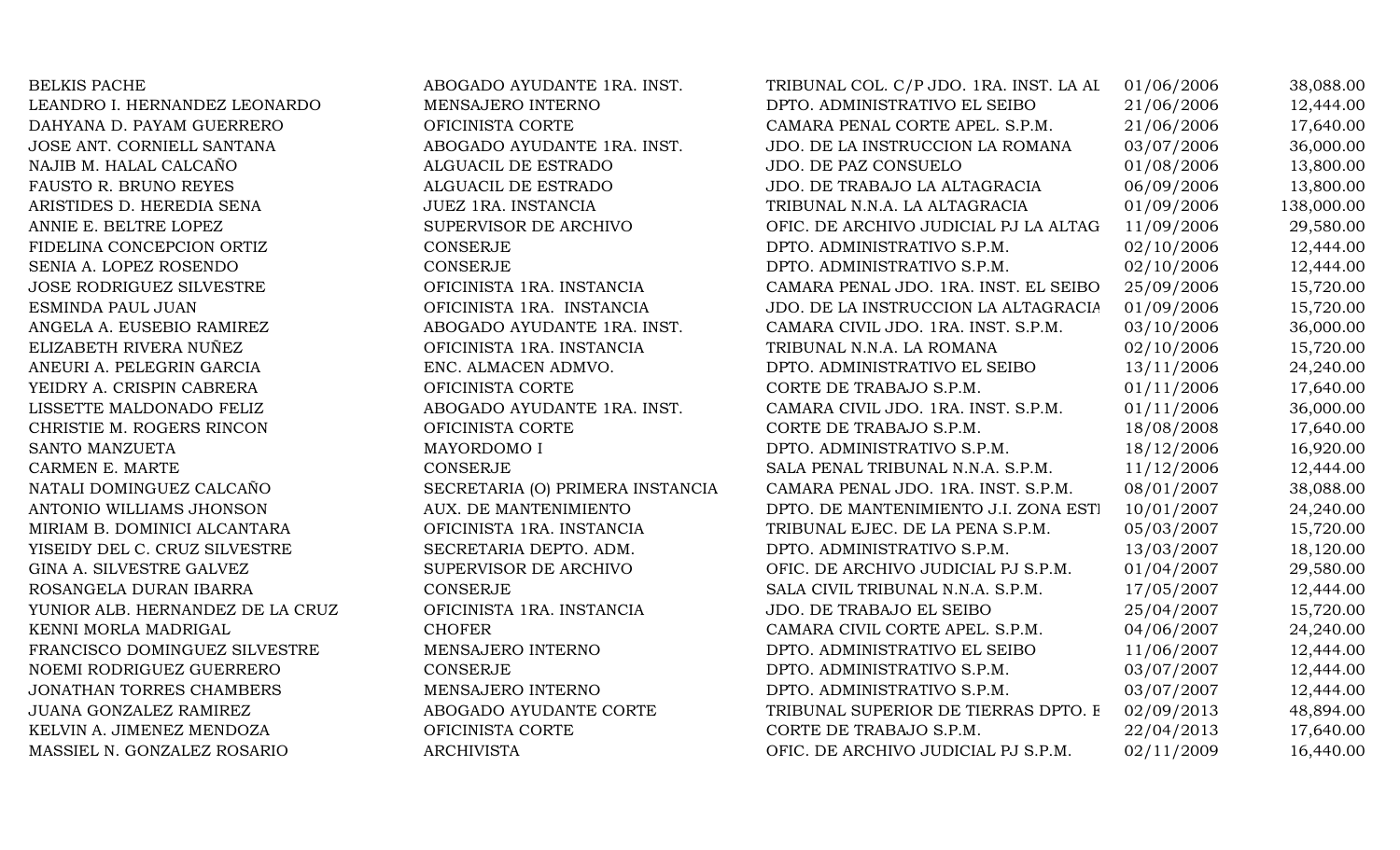| RAMON ANT. DEL ROSARIO DE FRIAS  | ALGUACIL DE ESTRADO              | TRIBUNAL COL. C/P JDO. 1RA. INST. LA RO | 20/04/2010 | 14,760.00  |
|----------------------------------|----------------------------------|-----------------------------------------|------------|------------|
| ALTAGRACIA FERRERAS RIVAS        | <b>CONSERJE</b>                  | DPTO. DE MANTENIMIENTO J.I. ZONA ESTI   | 01/12/2011 | 12,444.00  |
| YILDA D. MOTA DE LA ROSA         | ABOGADO AYUDANTE CORTE           | TRIBUNAL SUPERIOR DE TIERRAS DPTO. E    | 30/07/2007 | 48,894.00  |
| SARAH G. LIBURD BAEZ             | ABOGADO AYUDANTE CORTE           | CAMARA PENAL CORTE APEL. S.P.M.         | 01/10/2007 | 48,894.00  |
| YOHANNA E. RIVERA CHALAS         | SECRETARIA (O) PRIMERA INSTANCIA | SALA PENAL TRIBUNAL N.N.A. S.P.M.       | 10/12/2007 | 28,860.00  |
| ALBA M. MARTE MATEO              | OFICINISTA 1RA. INSTANCIA        | TRIBUNAL COL. C/P JDO. 1RA. INST. S.P.M | 04/12/2007 | 15,720.00  |
| JAQUELINE ALCANTARA SILVERIO     | <b>RECEPCIONISTA</b>             | DPTO. ADMINISTRATIVO S.P.M.             | 28/01/2008 | 14,760.00  |
| MIRIAM ANGOMAS BIDO              | <b>RECEPCIONISTA</b>             | DPTO. ADMINISTRATIVO LA ALTAGRACIA      | 12/02/2008 | 14,760.00  |
| ROSA A. VASQUEZ                  | <b>CONSERJE</b>                  | DPTO. ADMINISTRATIVO S.P.M.             | 20/02/2008 | 12,444.00  |
| FRANKLIN J. DE JESUS SANTANA     | ALGUACIL DE ESTRADO              | SALA CIVIL TRIBUNAL N.N.A. S.P.M.       | 01/02/2008 | 13,800.00  |
| DANIEL M. RIJO RIJO              | ALGUACIL DE ESTRADO              | JDO. DE LA INSTRUCCION LA ALTAGRACIA    | 03/03/2008 | 14,760.00  |
| DAUNIA M. JIMENEZ RAMIREZ        | CONSERJE-MENSAJERO(A)            | JDO. DE PAZ RAMON SANTANA               | 10/03/2008 | 12,444.00  |
| BENJAMIN ORTEGA DE LA ROSA       | ALGUACIL DE ESTRADO              | 3RA. SALA JDO. DE PAZ ESP. TRANS. LA AI | 17/03/2008 | 13,800.00  |
| ADELISA ALT. DE LA ROSA BAUTISTA | SECRETARIA (O) PRIMERA INSTANCIA | CAMARA PENAL JDO. 1RA. INST. HATO MA    | 17/03/2008 | 38,088.00  |
| MARISOL BERROA MEJIA             | MENSAJERO INTERNO                | DPTO. ADMINISTRATIVO EL SEIBO           | 01/04/2008 | 12,444.00  |
| JORGE ML. ALVAREZ RODRIGUEZ      | MENSAJERO INTERNO                | DPTO. ADMINISTRATIVO EL SEIBO           | 06/05/2008 | 12,444.00  |
| MAURELY A. VARELA CASTRO         | OFICINISTA 1RA. INSTANCIA        | 2DA. SALA JDO. DE TRABAJO S.P.M.        | 05/06/2008 | 15,720.00  |
| CONCEPCION ORTIZ ORTIZ           | PLOMERO                          | DPTO. ADMINISTRATIVO S.P.M.             | 18/07/2008 | 16,440.00  |
| MAYCOL A. CEDEÑO ALFONSECA       | ABOGADO AYUDANTE 1RA. INST.      | JDO. DE LA INSTRUCCION S.P.M.           | 29/08/2008 | 36,000.00  |
| CAROLINA E. SILVESTRE RONDON     | <b>JUEZ DE PAZ</b>               | 2DA. SALA JDO. DE PAZ ESP. TRANS. S.P.N | 01/10/2008 | 108,000.00 |
| YOMAYRA RAMOS SANTANA            | OFICINISTA CORTE                 | CAMARA PENAL CORTE APEL. S.P.M.         | 27/10/2008 | 17,640.00  |
| JIANNA M. VILCHEZ LIZARDO        | ABOGADO AYUDANTE 1RA. INST.      | CAMARA CIVIL JDO. 1RA. INST. LA ROMAN   | 13/10/2008 | 36,000.00  |
| YORKY E. BRITO RIVERA            | SECRETARIA (O) JDO. DE PAZ       | JDO. DE PAZ LA ALTAGRACIA               | 01/10/2009 | 23,160.00  |
| LEONOR E. RIVERA SEVERINO        | OFICINISTA J.O.                  | TRIBUNAL DE TIERRAS J.O. EL SEIBO       | 04/05/2017 | 15,720.00  |
| WILKIN CIPRIAN OGANDO            | ALGUACIL DE ESTRADO              | CENTRO DE CITACIONES S.P.M.             | 11/11/2008 | 14,760.00  |
| MELANIO A. OTAÑO REYNA           | <b>VIGILANTE</b>                 | JDO. DE PAZ RAMON SANTANA               | 12/09/2008 | 12,444.00  |
| BLAS G. GIL DE LA CRUZ           | ALGUACIL DE ESTRADO              | TRIBUNAL COL. C/P JDO. 1RA. INST. LA AL | 04/12/2013 | 14,760.00  |
| AMARILISIS HILTON JONES          | OFICINISTA JDO. DE PAZ           | JDO. DE PAZ LA ROMANA                   | 17/02/2009 | 14,760.00  |
| JOSE ML. MENDEZ CABRERA          | JUEZ JDO. DE TRABAJO             | 1RA. SALA JDO. DE TRABAJO S.P.M.        | 23/02/2009 | 138,000.00 |
| CARLOS PEÑA MARTINEZ             | <b>JUEZ 1RA. INSTANCIA</b>       | CAMARA PENAL JDO. 1RA. INST. LA ROMAI   | 23/02/2009 | 138,000.00 |
| ROSE M. PEÑA ROSARIO             | JUEZ JDO. DE TRABAJO             | 2DA. SALA JDO. DE TRABAJO S.P.M.        | 23/02/2009 | 138,000.00 |
| YOHAN C. MORALES PEGUERO         | <b>JUEZ DE LA INSTRUCCION</b>    | JDO. DE LA INSTRUCCION LA ALTAGRACIA    | 23/02/2009 | 138,000.00 |
| RAMONA M. SANTANA BERMUDEZ       | JUEZ 1RA. INSTANCIA              | CAMARA PENAL JDO. 1RA. INST. EL SEIBO   | 23/02/2009 | 138,000.00 |
| ARGENIS DE LOS SANTOS ROSARIO    | TECNICO DE REFRIGERACION         | DPTO. DE MANTENIMIENTO J.I. ZONA ESTI   | 24/03/2009 | 29,580.00  |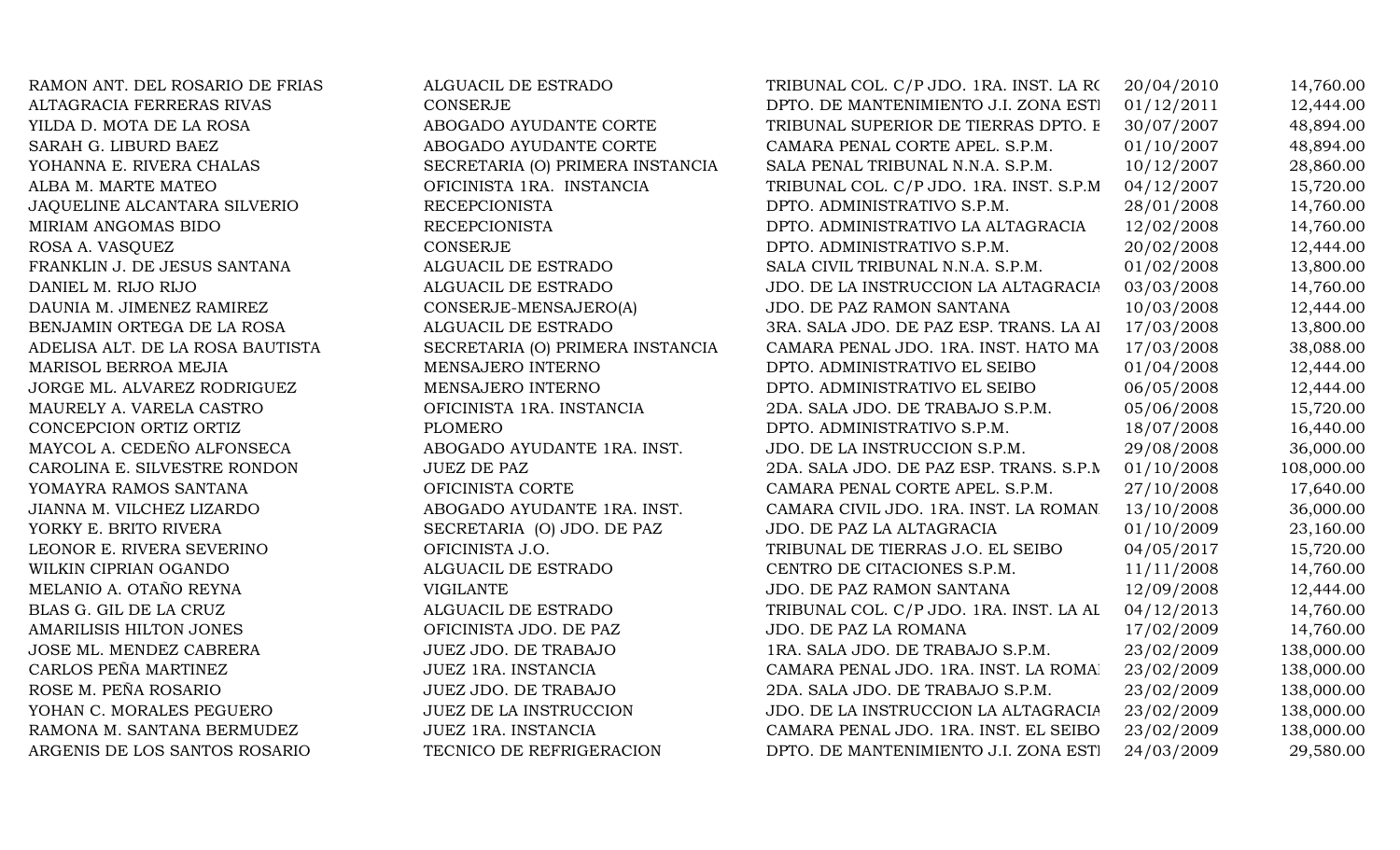| JUANA M. PEREYRA GONZALEZ         | ALGUACIL DE ESTRADO                                                 | 1RA. SALA JDO. DE PAZ ESP. TRANS. LA RO            | 07/04/2009 | 13,800.00  |
|-----------------------------------|---------------------------------------------------------------------|----------------------------------------------------|------------|------------|
| ALVIN R. DOROTEO MOTA             | ALGUACIL DE ESTRADO                                                 | CORTE DE TRABAJO S.P.M.                            | 21/04/2009 | 13,800.00  |
| GREYSA M. MENDEZ JAVIER           | ABOGADO AYUDANTE 1RA. INST.                                         | TRIBUNAL DE TIERRAS J.O. S.P.M.                    | 28/04/2009 | 36,000.00  |
| ROSALY M. TORRES SANCHEZ          | ABOGADO AYUDANTE                                                    | JDO. DE LA INSTRUCCION HATO MAYOR                  | 01/05/2009 | 36,000.00  |
| LEIDY E. CASTILLO MONTERO         | OFICIAL DE SERVICIOS                                                | REGISTRO DE TITULOS HIGUEY                         | 30/06/2009 | 34,980.00  |
| SILVIA S. PAULINO PAYAN           | SECRETARIA (O) PRIMERA INSTANCIA                                    | JDO. DE LA INSTRUCCION LA ALTAGRACIA               | 09/07/2009 | 38,088.00  |
| <b>JULY S. SEVERINO</b>           | OFICIAL ARCHIVO ACTIVO                                              | ARCHIVO ACTIVO J.I. LA ALTAGRACIA                  | 15/07/2009 | 29,580.00  |
| ANYELINA STEVENS PAEZ             | REPRESENTANTE DE INFORMACION                                        | CENTRO INF. ORIENT. CIUDADANA PJ S.P.I             | 05/08/2009 | 24,240.00  |
| EMELY A. UBIERA SOSA              | SECRETARIA (O) PRIMERA INSTANCIA                                    | JDO. DE LA INSTRUCCION HATO MAYOR                  | 14/08/2009 | 38,088.00  |
| RICHARD H. BERRA REYES            | JUEZ DE LA INSTRUCCION                                              | JDO. DE LA INSTRUCCION S.P.M.                      | 19/10/2009 | 138,000.00 |
| ISMAEL N. RAMIREZ SANTANA         | JUEZ 1RA. INSTANCIA                                                 | TRIBUNAL COL. C/P JDO. 1RA. INST. LA R( 19/10/2009 |            | 138,000.00 |
| FRANCIS Y. REYES DILONE           | JUEZ DE LA INSTRUCCION                                              | 2DO. JDO. DE LA INSTRUCCION LA ALTAGI              | 19/10/2009 | 138,000.00 |
| EDWIS A. RIJO DELGADO             | JUEZ 1RA. INSTANCIA                                                 | CAMARA PENAL JDO. 1RA. INST. LA ALTAG              | 19/10/2009 | 138,000.00 |
| YUMIRIS TUITT SANTANA             | <b>JUEZ 1RA. INSTANCIA</b>                                          | 2DA. SALA CAMARA CIVIL JDO. 1RA. INST.             | 19/10/2009 | 138,000.00 |
| RAMON A. ALMONTE BARRY            | JUEZ 1RA. INSTANCIA                                                 | 1RA. SALA CAMARA CIVIL JDO. 1RA. INST.             | 19/10/2009 | 138,000.00 |
| ELIZABETH SALOME RODRIGUEZ        | SECRETARIA (O) JDO. DE PAZ                                          | JDO. DE PAZ GUAYMATE                               | 26/01/2010 | 23,160.00  |
| JOSE A. PAYANO DE LEON            | ALGUACIL DE ESTRADO                                                 | JDO. DE PAZ SABANA DE LA MAR                       | 20/04/2010 | 13,800.00  |
| VICKY M. CHALAS DOCEN             | <b>JUEZ DE PAZ</b>                                                  | JDO. DE PAZ LA ROMANA                              | 12/04/2010 | 108,000.00 |
| GREILING M. LORENZO ZORRILLA      | OFICINISTA 1RA. INSTANCIA                                           | JDO. DE TRABAJO EL SEIBO                           | 03/05/2010 | 15,720.00  |
| MANUEL DE J. SANCHEZ CEBALLOS     | JUEZ T.T.J.O.                                                       | TRIBUNAL DE TIERRAS J.O. LA ALTAGRACI              | 01/06/2010 | 138,000.00 |
| <b>JEISON Y. MAZARA ADAMES</b>    | ALGUACIL DE ESTRADO                                                 | JDO. DE LA INSTRUCCION HATO MAYOR                  | 07/07/2010 | 14,760.00  |
| SCARLET M. NUÑEZ SORIANO          | SECRETARIA (O) PRIMERA INSTANCIA                                    | TRIBUNAL COL. C/P JDO. 1RA. INST. LA AL            | 22/11/2010 | 38,088.00  |
| LUCIA LEBRON BATIA                | OFICINISTA JDO. DE PAZ                                              | JDO. DE PAZ HATO MAYOR                             | 27/12/2010 | 14,760.00  |
| JORGE DE JS. GUERRERO SANCHEZ     | ALGUACIL DE ESTRADO                                                 | JDO. DE PAZ SAN RAFAEL DEL YUMA                    | 03/01/2011 | 13,800.00  |
| JACKELYN GERVACIO ALMONTE         | SECRETARIA (O) JDO. DE PAZ                                          | JDO. DE PAZ MICHES                                 | 17/01/2011 | 23,160.00  |
| YOKASTA A. SOLIMAN GUERRERO       | ABOGADO AYUDANTE 1RA. INST.                                         | CAMARA CIVIL JDO. 1RA. INST. LA ALTAGE             | 17/01/2011 | 36,000.00  |
| <b>BLADY S. MERCEDES MERCEDES</b> | <b>PORTERO</b>                                                      | DPTO. ADMINISTRATIVO EL SEIBO                      | 03/02/2011 | 12,444.00  |
| MELISSA Y. RODRIGUEZ VILLEGAS     | SECRETARIA (O) PRIMERA INSTANCIA                                    | SALA CIVIL TRIBUNAL N.N.A. S.P.M.                  | 24/06/2013 | 28,860.00  |
| CAROLINA CASTRO DEL ROSARIO       | JUEZ 1RA. INSTANCIA                                                 | TRIBUNAL N.N.A. LA ROMANA                          | 01/03/2011 | 138,000.00 |
| JUAN R. ASTACIO ROMERO            | ENCARGADO(A) OFICINA ADMINISTRATIVA DPTO. ADMINISTRATIVO HATO MAYOR |                                                    | 01/03/2011 | 67,405.20  |
| KATHERINE R. CUELLO NOVAS         | OFICINISTA 1RA. INSTANCIA                                           | TRIBUNAL N.N.A. LA ALTAGRACIA                      | 01/04/2013 | 15,720.00  |
| DAVID ML. PAREDES                 | <b>ARCHIVISTA</b>                                                   | OFIC. DE ARCHIVO JUDICIAL PJ S.P.M.                | 06/04/2011 | 16,440.00  |
| ARIEL MALDONADO CABRERA           | <b>ARCHIVISTA</b>                                                   | OFIC. DE ARCHIVO JUDICIAL PJ LA ALTAG              | 18/05/2011 | 16,440.00  |
| LUISA E. CUETO TOLENTINO          | OFICINISTA 1RA. INSTANCIA                                           | TRIBUNAL COL. C/P JDO. 1RA. INST. S.P.M            | 01/09/2012 | 15,720.00  |
|                                   |                                                                     |                                                    |            |            |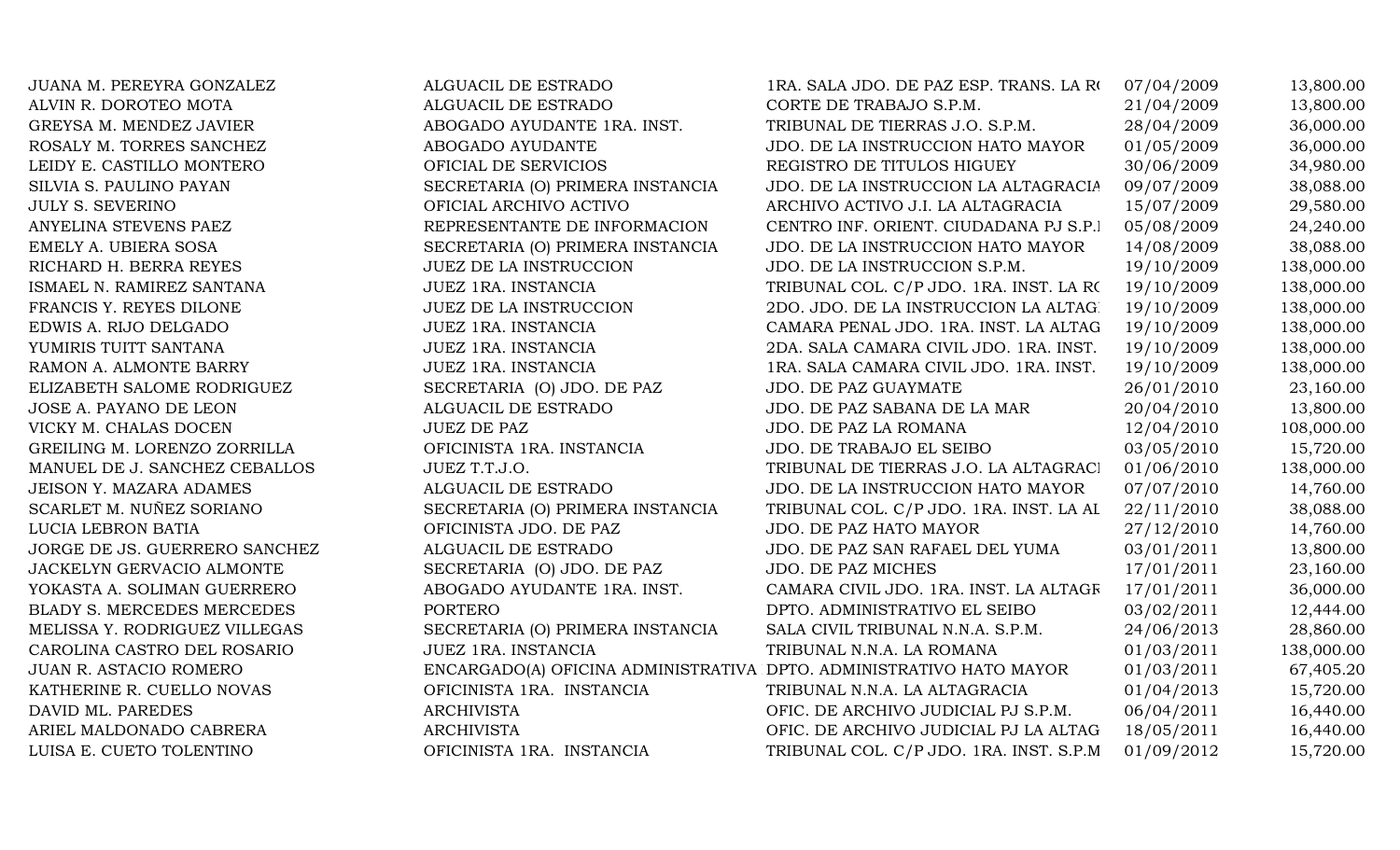| DORCA E. DEL ROSARIO DE SENDA | SECRETARIA DE JUEZ                                              | TRIBUNAL SUPERIOR DE TIERRAS DPTO. E    | 02/09/2013 | 23,640.00  |
|-------------------------------|-----------------------------------------------------------------|-----------------------------------------|------------|------------|
| DARIHANA CEDANO RIJO          | ABOGADO AYUDANTE                                                | TRIBUNAL DE TIERRAS J.O. LA ALTAGRACI   | 15/06/2011 | 36,000.00  |
| ATHANAYS MORALES MARIA        | ABOGADO AYUDANTE 1RA. INST.                                     | CAMARA CIVIL JDO. 1RA. INST. S.P.M.     | 11/08/2014 | 36,000.00  |
| FARIDA ALT. ABUD PEÑA         | <b>JUEZ 1RA. INSTANCIA</b>                                      | SALA CIVIL TRIBUNAL N.N.A. S.P.M.       | 01/09/2011 | 138,000.00 |
| JHONATAN REYES DE CASTRO      | OFICINISTA 1RA. INSTANCIA                                       | CAMARA CIVIL JDO. 1RA. INST. S.P.M.     | 16/12/2013 | 15,720.00  |
| ADALIS K. SANTANA MERCEDES    | <b>ARCHIVISTA</b>                                               | ARCHIVO ACTIVO J.I. LA ALTAGRACIA       | 21/05/2012 | 24,240.00  |
| LINDSAY M. AVELINO MEJIA      | <b>JUEZ DE PAZ</b>                                              | 2DA. SALA JDO. DE PAZ ESP. TRANS. LA RO | 01/11/2011 | 108,000.00 |
| LUISA MA. ACEVEDO MONEGRO     | JUEZ 1RA. INSTANCIA                                             | SALA PENAL TRIBUNAL N.N.A. S.P.M.       | 01/11/2011 | 138,000.00 |
| <b>JAZMIN VARELA ASTACIO</b>  | <b>JUEZ 1RA. INSTANCIA</b>                                      | CAMARA CIVIL JDO. 1RA. INST. HATO MAY   | 01/11/2011 | 138,000.00 |
| DENNIS Y. DE OLEO PAREDES     | OFICINISTA CORTE                                                | CAMARA PENAL CORTE APEL. S.P.M.         | 17/12/2012 | 17,640.00  |
| SANTA V. PEGUERO OZORIA       | <b>CONSERJE</b>                                                 | DPTO. DE MANTENIMIENTO J.I. ZONA ESTI   | 01/12/2011 | 12,444.00  |
| NANCY A. FELIX CORNIEL        | CONSERJE-MENSAJERO(A)                                           | JDO. DE PAZ EL VALLE                    | 18/03/2013 | 12,444.00  |
| JONNATHAN VELOZ               | ALGUACIL DE ESTRADO                                             | CAMARA PENAL CORTE APEL. S.P.M.         | 14/03/2017 | 14,760.00  |
| OSVALDO DOMINGUEZ CALCAÑO     | ALGUACIL DE ESTRADO                                             | 2DA. SALA JDO. DE TRABAJO S.P.M.        | 01/05/2012 | 13,800.00  |
| YELINETT R. BAEZ RODRIGUEZ    | REGISTRADOR DE TITULOS                                          | REGISTRO DE TITULOS EL SEIBO            | 02/04/2012 | 126,000.00 |
| DHARINA AQUINO SILVESTRE      | OFICINISTA CORTE                                                | CAMARA CIVIL CORTE APEL. S.P.M.         | 07/05/2012 | 17,640.00  |
| ROSA I. CRUZ SANCHEZ          | ENCARGADO(A) OFICINA ADMINISTRATIVA DPTO. ADMINISTRATIVO S.P.M. |                                         | 29/06/2012 | 81,952.80  |
| ROSY SILVESTRE CEDANO         | SECRETARIA (O) PRIMERA INSTANCIA                                | TRIBUNAL DE TIERRAS J.O. EL SEIBO       | 26/06/2012 | 28,860.00  |
| INGRID M. RIJO STERLING       | CONSERJE-MENSAJERO(A)                                           | JDO. DE PAZ LAGUNA DE NISIBON           | 01/09/2012 | 12,444.00  |
| MADELAINE MERCEDES PARDILLA   | OFICINISTA JDO. DE PAZ                                          | JDO. DE PAZ EL VALLE                    | 01/09/2012 | 14,760.00  |
| HECTOR R. RAMIREZ DIXON       | OFICINISTA 1RA. INSTANCIA                                       | CAMARA CIVIL JDO. 1RA. INST. LA ROMAN   | 03/09/2012 | 15,720.00  |
| AURORA DE LOS A. BELTRE MORLA | SECRETARIA (O) PRIMERA INSTANCIA                                | CAMARA CIVIL JDO. 1RA. INST. S.P.M.     | 01/09/2012 | 28,860.00  |
| YULEISY TUITT SANTANA         | OFICINISTA CORTE                                                | CORTE DE APEL. N.N.A. S.P.M.            | 01/09/2012 | 17,640.00  |
| RICARDO CORDERO HENRIQUEZ     | <b>OFICINISTA</b>                                               | CENTRO DE CITACIONES S.P.M.             | 10/09/2012 | 17,640.00  |
| MARIANA HERRERA RAMIREZ       | OFICINISTA 1RA. INSTANCIA                                       | JDO. DE LA INSTRUCCION S.P.M.           | 10/09/2012 | 15,720.00  |
| LUISAURA ALT. CARRION         | SECRETARIA (O) PRIMERA INSTANCIA                                | CAMARA PENAL JDO. 1RA. INST. LA ROMAI   | 10/09/2012 | 38,088.00  |
| ROBERTO ANT. REYES TORRES     | ALGUACIL DE ESTRADO                                             | 2DA. SALA JDO. DE PAZ ESP. TRANS. LA RO | 11/09/2012 | 13,800.00  |
| JENNIFFER RAMOS SANCHEZ       | ABOGADO AYUDANTE 1RA. INST.                                     | JDO. DE LA INSTRUCCION LA ALTAGRACIA    | 23/06/2014 | 36,000.00  |
| ERICA B. RODRIGUEZ RODRIGUEZ  | ABOGADO AYUDANTE 1RA. INST.                                     | CAMARA CIVIL JDO. 1RA. INST. LA ALTAGE  | 25/11/2013 | 36,000.00  |
| MARIA R. FRIAS VARGAS         | OFICINISTA 1RA. INSTANCIA                                       | SALA PENAL TRIBUNAL N.N.A. S.P.M.       | 30/10/2012 | 15,720.00  |
| ALBA R. MARTINEZ MAURICIO     | OFICINISTA 1RA. INSTANCIA                                       | CAMARA CIVIL JDO. 1RA. INST. LA ALTAGR  | 09/10/2017 | 15,720.00  |
| NOEMI MELO CEDEÑO             | ABOGADO AYUDANTE 1RA. INST.                                     | CAMARA CIVIL JDO. 1RA. INST. LA ALTAGR  | 23/04/2014 | 36,000.00  |
| RUTH E. MORALES CASTRO        | <b>CONSERJE</b>                                                 | DPTO. ADMINISTRATIVO EL SEIBO           | 19/11/2012 | 12,444.00  |
| MIGUEL VILLA MORLA            | <b>ARCHIVISTA</b>                                               | ARCHIVO ACTIVO J.I. EL SEIBO            | 01/04/2013 | 24,240.00  |
|                               |                                                                 |                                         |            |            |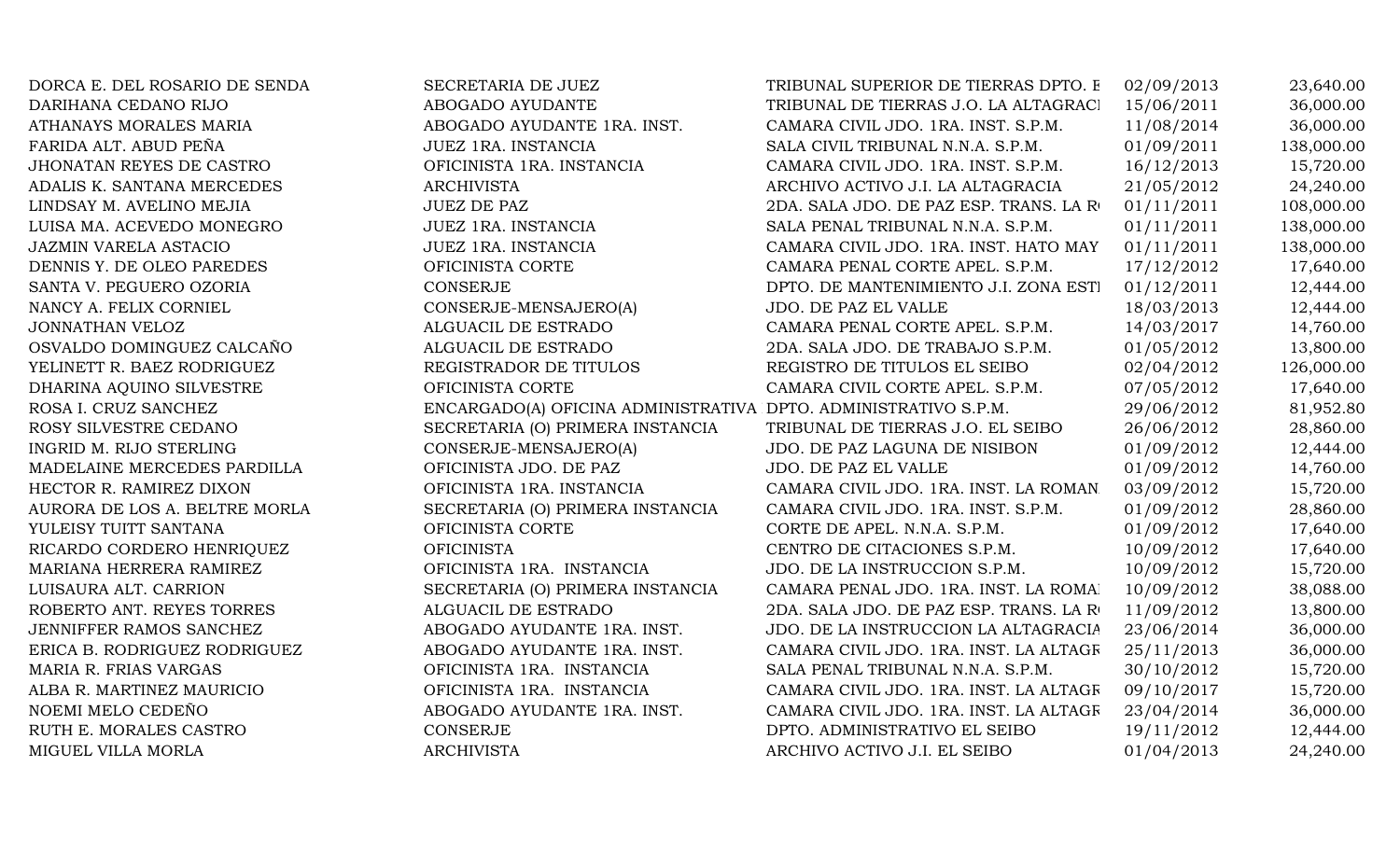| FRANCISCO J. GUERRERO DEL ROSARIO | REGISTRADOR DE TITULOS ADSCRITO  | REGISTRO DE TITULOS HIGUEY              | 01/07/2013 | 117,532.80 |
|-----------------------------------|----------------------------------|-----------------------------------------|------------|------------|
| VILMA A. MATOS OZUNA              | OFICINISTA 1RA. INSTANCIA        | JDO. DE LA INSTRUCCION LA ALTAGRACIA    | 18/12/2012 | 15,720.00  |
| MARIA G. SANTANA AIBAR            | CONSERJE                         | DPTO. ADMINISTRATIVO EL SEIBO           | 05/12/2012 | 12,444.00  |
| RAFAEL A. NUÑEZ CASTILLO          | ALGUACIL DE ESTRADO              | 2DA. SALA JDO. DE PAZ ESP. TRANS. LA Al | 04/12/2012 | 13,800.00  |
| JOHNNY CASTRO RAMIREZ             | ALGUACIL DE ESTRADO              | JDO. DE PAZ S.P.M.                      | 06/05/2014 | 13,800.00  |
| FRANCISCA R. COTES VASQUEZ        | OFICINISTA TST                   | TRIBUNAL SUPERIOR DE TIERRAS DPTO. E    | 02/09/2013 | 17,640.00  |
| VIRGILIO MARTINEZ MOTA            | ALGUACIL DE ESTRADO              | PCIA. JDO. DE TRABAJO S.P.M.            | 10/01/2013 | 13,800.00  |
| KATERINE SANTANA MEJIA            | <b>JUEZ DE PAZ</b>               | JDO. DE PAZ LOS LLANOS                  | 16/12/2016 | 108,000.00 |
| ALEX E. ROSARIO SANCHEZ           | OFICINISTA 1RA. INSTANCIA        | CAMARA PENAL JDO. 1RA. INST. S.P.M.     | 06/05/2014 | 15,720.00  |
| RAIDIRA M. CASTILLO LOPEZ         | OFICINISTA JDO. DE PAZ           | 3RA. SALA JDO. DE PAZ ESP. TRANS. LA AI | 18/03/2013 | 14,760.00  |
| YARITZA S. RAMOS REYES            | AUXILIAR ADMINISTRATIVO          | DPTO. ADMINISTRATIVO HATO MAYOR         | 05/02/2013 | 14,760.00  |
| MANUEL DE JS. UBIERA MERCEDES     | OFICINISTA JDO. DE PAZ           | JDO. DE PAZ LA ALTAGRACIA               | 08/05/2013 | 14,760.00  |
| KATHERIN VALLEJO HERRERA          | OFICINISTA 1RA. INSTANCIA        | JDO. DE LA INSTRUCCION S.P.M.           | 11/07/2014 | 15,720.00  |
| CRISEIDA C. GUERRERO MARTES       | CONSERJE                         | DPTO. ADMINISTRATIVO EL SEIBO           | 01/05/2013 | 12,444.00  |
| MARIA E. VASQUEZ RODRIGUEZ        | AUXILIAR ADMINISTRATIVO          | DPTO. ADMINISTRATIVO S.P.M.             | 03/06/2013 | 14,760.00  |
| MABEL PEREYRA VASQUEZ             | OFICINISTA 1RA. INSTANCIA        | 1RA. SALA JDO. DE TRABAJO S.P.M.        | 22/07/2013 | 15,720.00  |
| BELKYS M. SALOMON                 | <b>RECEPCIONISTA</b>             | DPTO. ADMINISTRATIVO LA ROMANA          | 17/06/2013 | 14,760.00  |
| ELIZABETH HERNANDEZ CORDONES      | OFICINISTA 1RA. INSTANCIA        | CAMARA PENAL JDO. 1RA. INST. EL SEIBO   | 10/03/2014 | 15,720.00  |
| CELIO JIMENEZ                     | <b>VIGILANTE</b>                 | JDO. DE PAZ SABANA DE LA MAR            | 02/01/2014 | 12,444.00  |
| GENESIS V. DE LA ROSA PAYANO      | ABOGADO AYUDANTE 1RA. INST.      | TRIBUNAL COL. C/P JDO. 1RA. INST. LA RO | 22/07/2013 | 38,088.00  |
| BLASINA M. RIJO ORTEGA            | OFICINISTA 1RA. INSTANCIA        | CAMARA PENAL JDO. 1RA. INST. HATO MA    | 26/08/2013 | 15,720.00  |
| ELISA E. TAVERAS ALVAREZ          | OFICINISTA TST                   | TRIBUNAL SUPERIOR DE TIERRAS DPTO. E    | 02/09/2013 | 17,640.00  |
| VIANCA MEJIA VILLA                | SECRETARIA DE JUEZ               | TRIBUNAL SUPERIOR DE TIERRAS DPTO. E    | 02/09/2013 | 23,640.00  |
| YORDANO MEJIA BERAS               | ABOGADO AYUDANTE 1RA. INST.      | TRIBUNAL DE TIERRAS J.O. EL SEIBO       | 27/01/2014 | 36,000.00  |
| ROSELIN JOSE GUERRERO             | AUX. DE RECEPCION Y ENTREGA      | REGISTRO DE TITULOS HIGUEY              | 23/09/2013 | 24,240.00  |
| ANGELA MA. DEL ROSARIO CEDANO     | <b>SECRETARIA</b>                | REGISTRO DE TITULOS HIGUEY              | 23/09/2013 | 28,860.00  |
| CARMEN M. RODRIGUEZ GUERRERO      | AUX. DE RECEPCION Y ENTREGA      | REGISTRO DE TITULOS HIGUEY              | 23/09/2013 | 24,240.00  |
| ROMELYN TAVAREZ SOSA              | OFICINISTA 1RA. INSTANCIA        | CAMARA CIVIL JDO. 1RA. INST. HATO MAY   | 03/11/2015 | 15,720.00  |
| EDDY J. ROA JONES                 | OFICINISTA CORTE                 | CAMARA CIVIL CORTE APEL. S.P.M.         | 26/05/2014 | 15,720.00  |
| YAINA M. GUZMAN MEJIA             | OFICINISTA 1RA. INSTANCIA        | JDO. DE LA INSTRUCCION EL SEIBO         | 21/09/2015 | 15,720.00  |
| FATIMA A. MONEGRO CRISPIN         | SECRETARIA (O) PRIMERA INSTANCIA | CAMARA CIVIL JDO. 1RA. INST. HATO MAY   | 25/11/2013 | 28,860.00  |
| BILLY J. CASTRO SANTANA           | <b>PLOMERO</b>                   | DPTO. DE MANTENIMIENTO J.I. ZONA ESTI   | 04/12/2013 | 20,760.00  |
| ESMIRNA OZORIA MORALES            | SECRETARIA (O) JDO. DE PAZ       | JDO. DE PAZ LOS LLANOS                  | 02/06/2014 | 23,160.00  |
| JUAN ML. TRONCOSO PERALTA         | ALGUACIL DE ESTRADO              | JDO. DE PAZ LAGUNA DE NISIBON           | 16/10/2017 | 11,730.00  |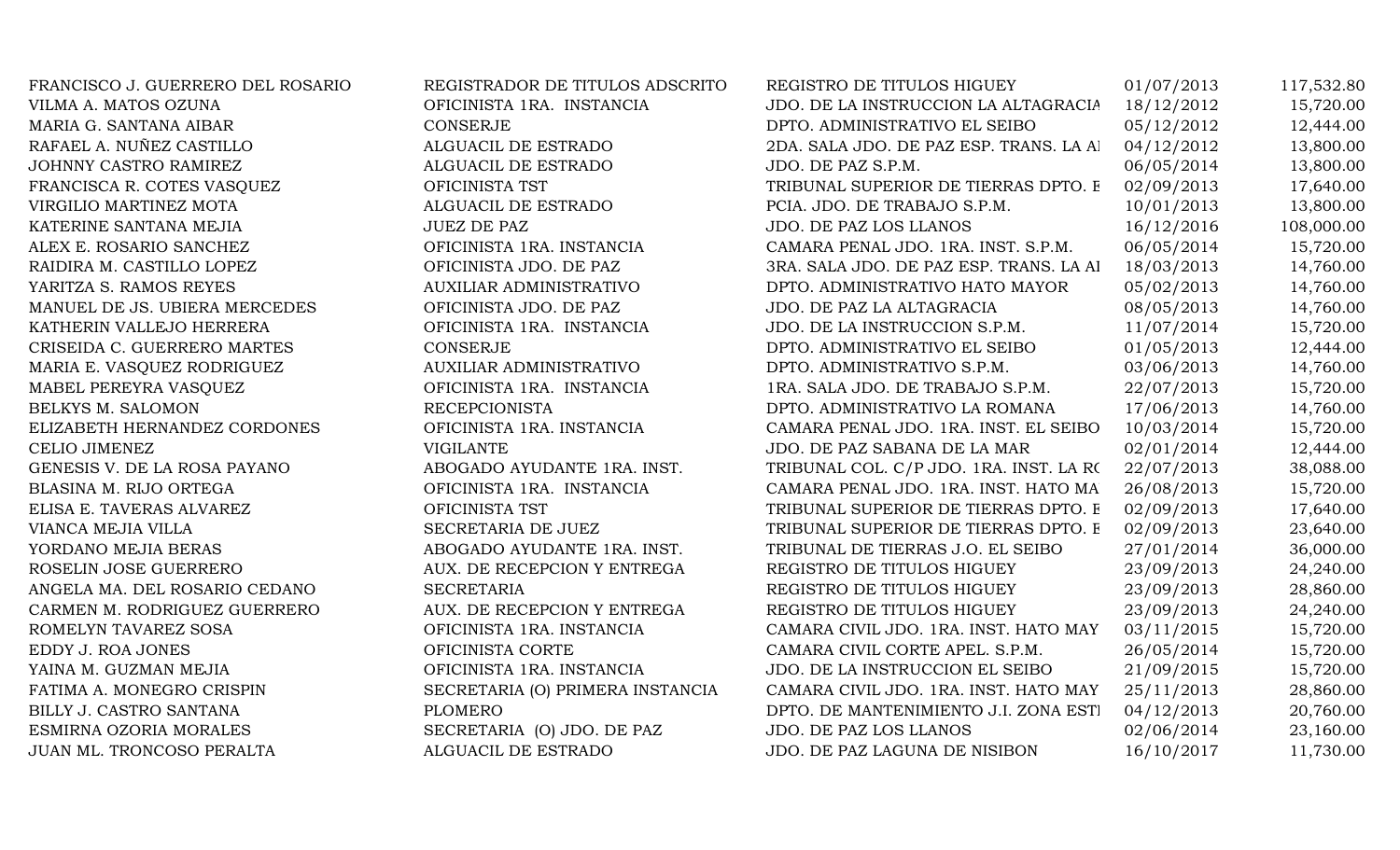| ROSA I. DOMINGUEZ DE LA CRUZ          | OFICINISTA CORTE                 | CAMARA CIVIL CORTE APEL. S.P.M.         | 27/01/2014 | 17,640.00  |
|---------------------------------------|----------------------------------|-----------------------------------------|------------|------------|
| DAVID DEL ROSARIO GUERRERO            | ALGUACIL DE ESTRADO              | CAMARA PENAL JDO. 1RA. INST. LA ALTAG   | 10/02/2014 | 14,760.00  |
| RUBEN J. MARTINEZ ACOSTA              | ABOGADO AYUDANTE 1RA. INST.      | JDO. DE LA INSTRUCCION LA ROMANA        | 09/06/2014 | 36,000.00  |
| ROSA S. FLORIMON MOISES               | SECRETARIA (O) PRIMERA INSTANCIA | JDO. DE TRABAJO LA ROMANA               | 15/12/2014 | 28,860.00  |
| LAUREN MA. RAMOS RAMIREZ              | SECRETARIA DEPTO. ADM.           | DPTO. ADMINISTRATIVO EL SEIBO           | 24/03/2014 | 18,120.00  |
| MARIO A. OGANDO MONEGRO               | <b>PORTERO</b>                   | DPTO. ADMINISTRATIVO S.P.M.             | 14/04/2014 | 12,444.00  |
| VICTOR J. PEÑA SANCHEZ                | <b>ARCHIVISTA</b>                | CAMARA CIVIL JDO. 1RA. INST. S.P.M.     | 23/04/2014 | 13,920.00  |
| PAULINA CASTRO TAVAREZ                | COORDINADOR(A) DE ENTREVISTAS    | CENTRO DE ENTREVISTA LA ALTAGRACIA      | 01/05/2014 | 36,000.00  |
| LIZBETH RODRIGUEZ HERRA               | OFICINISTA 1RA. INSTANCIA        | CAMARA CIVIL JDO. 1RA. INST. LA ROMAN   | 02/06/2014 | 15,720.00  |
| ANGELICA C. RUIZ CASTRO               | OFICINISTA 1RA. INSTANCIA        | CAMARA CIVIL JDO. 1RA. INST. LA ROMAN   | 02/06/2014 | 15,720.00  |
| RAMON L. CUSTODIO MOTA                | ALGUACIL DE ESTRADO              | CENTRO DE CITACIONES S.P.M.             | 09/06/2014 | 14,760.00  |
| GONZALO MATOS SILVESTRE               | MENSAJERO INTERNO                | DPTO. ADMINISTRATIVO S.P.M.             | 24/06/2014 | 12,444.00  |
| ANGEL A. CALDERON SIERRA              | ALGUACIL DE ESTRADO              | JDO. DE PAZ LA ALTAGRACIA               | 01/07/2014 | 13,800.00  |
| SUSI E. RAMIREZ DEL CARMEN            | <b>CONSERJE</b>                  | DPTO. ADMINISTRATIVO HATO MAYOR         | 14/07/2014 | 12,444.00  |
| CLARA E. MORALES VILLAVICENCIO        | OFICINISTA J.O.                  | TRIBUNAL DE TIERRAS J.O. LA ALTAGRACI   | 18/01/2016 | 15,720.00  |
| <b>JULISSA GOICO VIDAL</b>            | AUXILIAR ADMINISTRATIVO          | DPTO. DE MANTENIMIENTO J.I. ZONA ESTI   | 25/08/2014 | 20,760.00  |
| THAIRIBI SANTANA SANTANA              | <b>OFICINISTA</b>                | REGISTRO DE TITULOS S.P.M.              | 22/09/2014 | 15,720.00  |
| OCTAVIO A. MATA UPIA                  | <b>JUEZ DE PAZ</b>               | JDO. DE PAZ S.P.M.                      | 01/10/2014 | 108,000.00 |
| JOSSEPHANG R. BERNHARDT NIVAR         | <b>JUEZ DE PAZ</b>               | JDO. DE PAZ QUISQUEYA                   | 01/10/2014 | 108,000.00 |
| ELSA E. MATOS ALMONTE                 | OFICINISTA 1RA. INSTANCIA        | TRIBUNAL EJEC. DE LA PENA S.P.M.        | 26/10/2015 | 15,720.00  |
| <b>JOSE E. SEVERINO</b>               | MENSAJERO INTERNO                | DPTO. ADMINISTRATIVO EL SEIBO           | 03/11/2014 | 12,444.00  |
| DANEURY CASTILLO FEBLES               | <b>CONSERJE</b>                  | DPTO. ADMINISTRATIVO EL SEIBO           | 27/10/2014 | 12,444.00  |
| FELIX L. SILVESTRE RONDON             | OFICINISTA 1RA. INSTANCIA        | SALA PENAL TRIBUNAL N.N.A. S.P.M.       | 01/12/2014 | 15,720.00  |
| ANDREA CABRERA GUERRERO               | CONSERJE                         | CORTE DE APEL. N.N.A. S.P.M.            | 17/11/2014 | 12,444.00  |
| HENRY O. QUEZADA GUERRERO             | ALGUACIL DE ESTRADO              | CAMARA PENAL JDO. 1RA. INST. LA ALTAG   | 01/12/2014 | 14,760.00  |
| GISSEL J. FERNANDEZ CARRASCO DE NUÑEZ | <b>JUEZ DE PAZ</b>               | 1RA. SALA JDO. DE PAZ ESP. TRANS. S.P.M | 09/02/2015 | 108,000.00 |
| RAFELINA RUIZ RODRIGUEZ               | JUEZ T.T.J.O.                    | TRIBUNAL DE TIERRAS J.O. EL SEIBO       | 09/02/2015 | 108,000.00 |
| RAELVIS O. ARIAS GOMEZ                | <b>JUEZ DE PAZ</b>               | JDO. DE PAZ CONSUELO                    | 09/02/2015 | 108,000.00 |
| CARMEN V. ALMONTE ALMONTE             | <b>JUEZ DE PAZ</b>               | 2DA. SALA JDO. DE PAZ ESP. TRANS. LA Al | 09/02/2015 | 108,000.00 |
| RENMAR PEREZ ALBUERME                 | MAYORDOMO III                    | DPTO. ADMINISTRATIVO HATO MAYOR         | 19/01/2015 | 13,800.00  |
| ALGENYS CUETO TEJEDA                  | MENSAJERO INTERNO                | DPTO. ADMINISTRATIVO HATO MAYOR         | 19/01/2015 | 12,444.00  |
| ORQUIDEA ALMARANTE HIRALDO            | OFICINISTA 1RA. INSTANCIA        | CAMARA CIVIL JDO. 1RA. INST. LA ROMAN   | 12/01/2015 | 15,720.00  |
| ROMIER MDES. MEDINA PEGUERO           | OFICINISTA 1RA. INSTANCIA        | 2DA. SALA JDO. DE TRABAJO S.P.M.        | 27/01/2015 | 15,720.00  |
| ZULEICA CONCEPCION BASTARDO           | <b>OFICINISTA</b>                | CENTRO DE CITACIONES S.P.M.             | 09/02/2015 | 17,640.00  |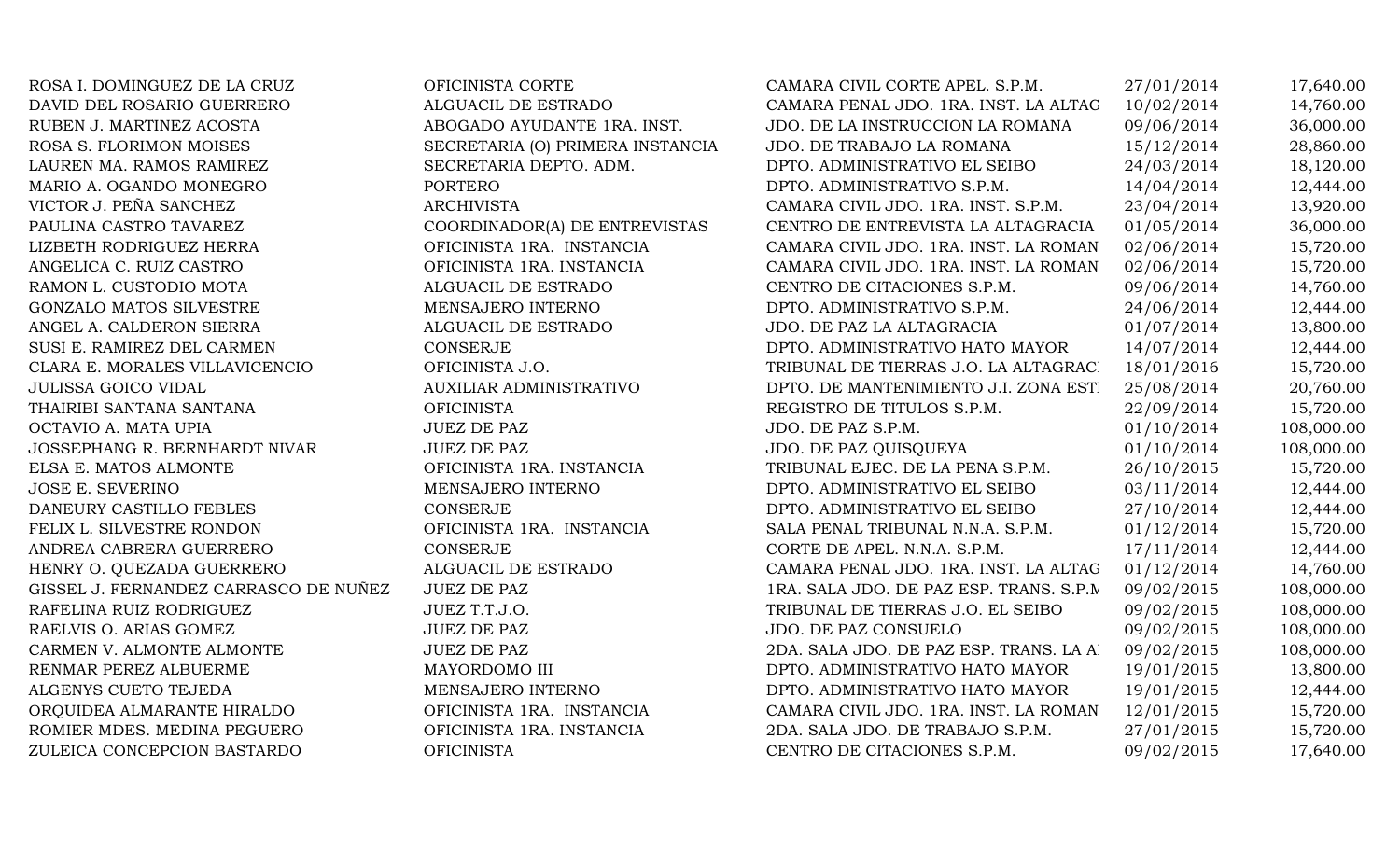| CRISEIDY P. MEJIA RIJO         | SECRETARIA (O) PRIMERA INSTANCIA | JDO. DE LA INSTRUCCION LA ROMANA        | 28/09/2015 | 38,088.00 |
|--------------------------------|----------------------------------|-----------------------------------------|------------|-----------|
| MARICEL RAMIREZ CEDEÑO         | OFICINISTA 1RA. INSTANCIA        | CAMARA CIVIL JDO. 1RA. INST. LA ROMAN   | 19/01/2016 | 15,720.00 |
| CARLOS E. MERCEDES RAMIREZ     | MENSAJERO INTERNO                | DPTO. ADMINISTRATIVO S.P.M.             | 02/03/2015 | 12,444.00 |
| JULEISY E. PEGUERO SANTANA     | AUXILIAR R.T.                    | REGISTRO DE TITULOS EL SEIBO            | 30/03/2015 | 16,440.00 |
| LISSET ROSARIO DIAZ            | ABOGADO AYUDANTE CORTE           | CORTE DE TRABAJO S.P.M.                 | 20/04/2015 | 48,894.00 |
| LUIS R. GARCIA MIESES          | ALGUACIL DE ESTRADO              | JDO. DE LA INSTRUCCION LA ROMANA        | 20/04/2015 | 14,760.00 |
| EDALY A. PEREYRA DE AZA        | SECRETARIA (O) PRIMERA INSTANCIA | TRIBUNAL COL. C/P JDO. 1RA. INST. LA RO | 05/05/2015 | 38,088.00 |
| ALDO G. MATEO RUIZ             | MENSAJERO INTERNO                | DPTO. ADMINISTRATIVO LA ROMANA          | 25/05/2015 | 12,444.00 |
| YEREMI SABINO RAMIREZ          | OFICINISTA CORTE                 | CAMARA PENAL CORTE APEL. S.P.M.         | 01/06/2015 | 17,640.00 |
| PEDRO E. AGELAN SOSA           | OFICINISTA 1RA. INSTANCIA        | 1RA. SALA JDO. DE TRABAJO S.P.M.        | 15/07/2015 | 15,720.00 |
| MARINA ALT. REYES SANTANA      | OFICINISTA 1RA. INSTANCIA        | CAMARA CIVIL JDO. 1RA. INST. S.P.M.     | 13/08/2015 | 15,720.00 |
| ESTHER CAMINERO                | OFICINISTA 1RA. INSTANCIA        | CAMARA PENAL JDO. 1RA. INST. LA ALTAG   | 24/08/2015 | 15,720.00 |
| MASSIEL GIL GARCIA             | OFICINISTA 1RA. INSTANCIA        | TRIBUNAL COL. C/P JDO. 1RA. INST. LA AL | 14/09/2015 | 15,720.00 |
| ALEXANDER CONCEPCION CONSTANZO | OFICINISTA 1RA. INSTANCIA        | JDO. DE LA INSTRUCCION LA ALTAGRACIA    | 23/09/2015 | 15,720.00 |
| DANAURIS GONZALEZ ROMERO       | OFICINISTA 1RA. INSTANCIA        | CAMARA CIVIL JDO. 1RA. INST. EL SEIBO   | 28/09/2015 | 15,720.00 |
| PEIMBERT A. TRINIDAD REYES     | OFICINISTA 1RA. INSTANCIA        | TRIBUNAL N.N.A. LA ALTAGRACIA           | 10/11/2015 | 15,720.00 |
| ENMANUEL DE JS. NIEVES FEBLES  | OFICINISTA J.O.                  | TRIBUNAL DE TIERRAS J.O. EL SEIBO       | 02/11/2015 | 15,720.00 |
| <b>ISAAC FIGUEROA MEJIA</b>    | MENSAJERO INTERNO                | DPTO. ADMINISTRATIVO S.P.M.             | 17/11/2015 | 12,444.00 |
| VLADIMIR JIMENEZ RONDON        | MENSAJERO INTERNO                | DPTO. ADMINISTRATIVO HATO MAYOR         | 23/11/2015 | 12,444.00 |
| LUIS E. TORRES FELIZ           | OFICINISTA J.O.                  | TRIBUNAL DE TIERRAS J.O. LA ALTAGRACI   | 23/11/2015 | 15,720.00 |
| YORDYS RODRIGUEZ VALERIO       | MENSAJERO INTERNO                | DPTO. ADMINISTRATIVO LA ROMANA          | 15/12/2015 | 12,444.00 |
| JAZMIN E. SANTANA RODRIGUEZ    | OFICINISTA 1RA. INSTANCIA        | TRIBUNAL COL. C/P JDO. 1RA. INST. LA AL | 20/06/2016 | 15,720.00 |
| KARLA M. HERNANDEZ AQUINO      | OFICINISTA 1RA. INSTANCIA        | TRIBUNAL EJEC. DE LA PENA S.P.M.        | 16/01/2017 | 15,720.00 |
| WALKIRIA SANTANA WILLIAMS      | OFICINISTA 1RA. INSTANCIA        | JDO. DE LA INSTRUCCION HATO MAYOR       | 17/12/2015 | 15,720.00 |
| DELEYDY Y. YAN SALOMON         | OFICINISTA 1RA. INSTANCIA        | JDO. DE TRABAJO LA ROMANA               | 01/02/2016 | 15,720.00 |
| YANNY DEL C. NUÑEZ ALMANZAR    | OFICINISTA 1RA. INSTANCIA        | 2DA. SALA CAMARA CIVIL JDO. 1RA. INST.  | 29/02/2016 | 14,760.00 |
| NICOLE LOPEZ DE JESUS          | OFICINISTA 1RA. INSTANCIA        | CAMARA PENAL JDO. 1RA. INST. LA ALTAG   | 03/02/2016 | 15,720.00 |
| EIRIN N. SANTANA MERCEDES      | OFICINISTA 1RA. INSTANCIA        | CAMARA PENAL JDO. 1RA. INST. LA ROMA    | 18/02/2016 | 15,720.00 |
| LAURA MA. EVANGELISTA ALEJO    | ABOGADO AYUDANTE 1RA. INST.      | TRIBUNAL DE TIERRAS J.O. S.P.M.         | 21/03/2016 | 36,000.00 |
| STHERLY D. CALVO ROSARIO       | OFICINISTA J.O.                  | TRIBUNAL DE TIERRAS J.O. S.P.M.         | 02/01/2018 | 15,720.00 |
| MERY S. SEVERINO VASQUEZ       | OFICINISTA 1RA. INSTANCIA        | CAMARA CIVIL JDO. 1RA. INST. S.P.M.     | 16/05/2017 | 15,720.00 |
| GERALD C. BARVINO              | MENSAJERO INTERNO                | DPTO. ADMINISTRATIVO S.P.M.             | 16/05/2016 | 12,444.00 |
| ENGEL CEDEÑO FOE               | SECRETARIA (O) PRIMERA INSTANCIA | 2DO. JDO. DE LA INSTRUCCION LA ROMAN    | 16/09/2016 | 38,088.00 |
| LENIN RIVERA CASTRO            | OFICINISTA 1RA. INSTANCIA        | CAMARA PENAL JDO. 1RA. INST. LA ROMAI   | 03/10/2016 | 15,720.00 |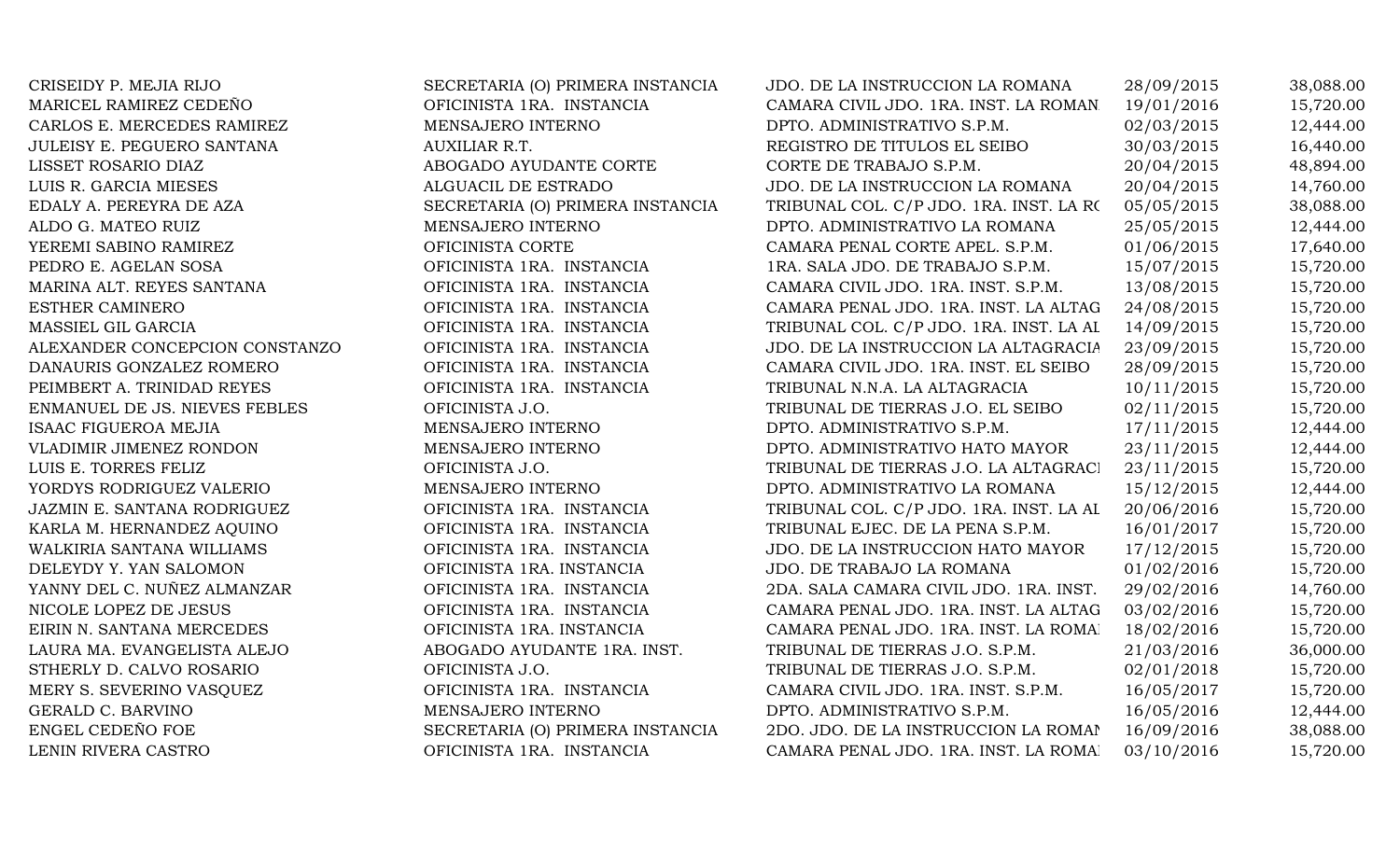ZUMILKA M. SANTANA ROQUE OFICINISTA J.O. STEPHANIE QUINTERO PION REFERENCISTA ESTEISIS MONTERO TAVAREZ OFICINISTA 1RA. INSTANCIA KIRI A. MELO NUÑEZ ALGUACIL DE ESTRADO ANDREA E. CORCINO CUETO JUEZ DE PAZ FRANCHESCA V. SILVESTRE GALVEZ 3RANCHESCA V. SALA BRANCHESCA V. SALA BRANCEZ 2000. LA ALTAGRACIA 03/10/2016 10 GENESIS RODRIGUEZ SEGURA JUEZ DE PAZ HAISSEL O. URIBE REYES JUEZ DE PAZ KARINA MA. COLOME ABREU JUEZ DE PAZ JEIMY DE LA ROSA DE LA CRUZ OFICINISTA 1RA. INSTANCIA JEYSSI ENCARNACION REYES ARCHIVISTA NIKAURY Y. BAEZ NUÑEZ **OFICINISTA** JENNIFER C. DEL ROSARIO PEROZO **OFICINISTA 1RA. INSTANCIA** REINA RAMIREZ DE LA CRUZ CONSERJE-MENSAJERO(A) ISHELL A. JIMENEZ ACEVEDO OFICINISTA J.O. YENNY C. MOTA FRIAS OFICINISTA 1RA. INSTANCIA MAGDELQUIS Y. FRANCO PEÑA JUEZ DE PAZ ITINERANTE LEIDY M. CORDERO PALACIO OFICINISTA 1RA. INSTANCIA IDENISSE G. CATEDRAL OZUNA JUEZ DE PAZ LESLY E. DIAZ HERNANDEZ ASIST. ADMINISTRATIVA MELISSA MARTINEZ RODRIGUEZ OFICINISTA 1RA. INSTANCIA ESTEFANI Y. ALTAGRACIA MEJIA OFICINISTA JDO. DE PAZ SOHANY M. DE LEON RICHARDSON OFICINISTA 1RA. INSTANCIA ENERIA RUIZ RIJO **OFICINISTA 1RA. INSTANCIA** GREINNY B. HENRIQUEZ SANCHEZ OFICINISTA 1RA. INSTANCIA YARITZA M. RAMIREZ MONTAÑO **OFICINISTA 1RA. INSTANCIA** YOSAIRA DE LA ROSA GREGORIO OFICINISTA JDO. DE PAZ JOSE F. ALBERTO SOLANO ALGUACIL DE ESTRADO ANTHONY S. RIVERA MERCEDES OFICINISTA 1RA. INSTANCIA FELIX A. MATOS ALMONTE OFICINISTA 1RA. INSTANCIA YENNI PEREZ PEREZ OFICINISTA 1RA. INSTANCIA PASCUAL ASENCIO AUDAIN AUXILIAR ADMINISTRATIVO GENESIS B. DE CASTRO RIJO **OFICINISTA 1RA. INSTANCIA** STERLING PERALTA GARCIA MENSAJERO INTERNO

| TRIBUNAL DE TIERRAS J.O. LA ALTAGRACI   | 06/06/2017 | 15,720.00  |
|-----------------------------------------|------------|------------|
| ARCHIVO ACTIVO J.I. LA ALTAGRACIA       | 11/07/2016 | 24,240.00  |
| TRIBUNAL N.N.A. LA ROMANA               | 26/07/2016 | 15,720.00  |
| SALA PENAL TRIBUNAL N.N.A. S.P.M.       | 09/08/2016 | 13,800.00  |
| JDO. DE PAZ SABANA DE LA MAR            | 03/10/2016 | 108,000.00 |
| 3RA. SALA JDO. DE PAZ ESP. TRANS. LA AI | 03/10/2016 | 108,000.00 |
| JDO. DE PAZ EL SEIBO                    | 03/10/2016 | 108,000.00 |
| <b>JDO. DE PAZ MICHES</b>               | 03/10/2016 | 108,000.00 |
| JDO. DE PAZ LA OTRA BANDA               | 03/10/2016 | 108,000.00 |
| CAMARA PENAL JDO. 1RA. INST. LA ROMAI   | 19/08/2016 | 15,720.00  |
| ARCHIVO ACTIVO J.I. S.P.M.              | 03/01/2017 | 24,240.00  |
| REGISTRO DE TITULOS S.P.M.              | 15/08/2016 | 14,760.00  |
| JDO. DE LA INSTRUCCION LA ROMANA        | 14/09/2016 | 15,720.00  |
| JDO. DE PAZ CONSUELO                    | 10/08/2017 | 12,444.00  |
| TRIBUNAL DE TIERRAS J.O. S.P.M.         | 03/10/2016 | 15,720.00  |
| JDO. DE LA INSTRUCCION LA ROMANA        | 21/04/2017 | 15,720.00  |
| CAMARA PENAL JDO. 1RA. INST. S.P.M.     | 16/12/2016 | 108,000.00 |
| CAMARA CIVIL JDO. 1RA. INST. LA ALTAGR  | 29/11/2016 | 15,720.00  |
| JDO. DE PAZ GUAYMATE                    | 16/12/2016 | 108,000.00 |
| CENTRO DE ENTREVISTA LA ALTAGRACIA      | 17/03/2017 | 14,760.00  |
| CAMARA CIVIL JDO. 1RA. INST. LA ALTAGR  | 13/12/2016 | 15,720.00  |
| 1RA. SALA JDO. DE PAZ ESP. TRANS. LA RO | 31/07/2017 | 14,760.00  |
| SALA CIVIL TRIBUNAL N.N.A. S.P.M.       | 12/01/2017 | 15,720.00  |
| CAMARA PENAL JDO. 1RA. INST. S.P.M.     | 12/01/2017 | 15,720.00  |
| CAMARA CIVIL JDO. 1RA. INST. HATO MAY   | 19/01/2017 | 15,720.00  |
| TRIBUNAL COL. C/P JDO. 1RA. INST. S.P.M | 05/06/2017 | 15,720.00  |
| 2DA. SALA JDO. DE PAZ ESP. TRANS. LA RO | 24/01/2017 | 14,760.00  |
| JDO. DE PAZ HATO MAYOR                  | 06/02/2017 | 13,800.00  |
| JDO. DE LA INSTRUCCION EL SEIBO         | 13/02/2017 | 15,720.00  |
| SALA PENAL TRIBUNAL N.N.A. S.P.M.       | 06/03/2017 | 15,720.00  |
| JDO. DE LA INSTRUCCION LA ALTAGRACIA    | 27/09/2017 | 15,720.00  |
| CENTRO DE ENTREVISTA LA ALTAGRACIA      | 07/04/2017 | 12,444.00  |
| JDO. DE LA INSTRUCCION HATO MAYOR       | 12/04/2017 | 15,720.00  |
| DPTO. ADMINISTRATIVO LA ALTAGRACIA      | 18/04/2017 | 12,444.00  |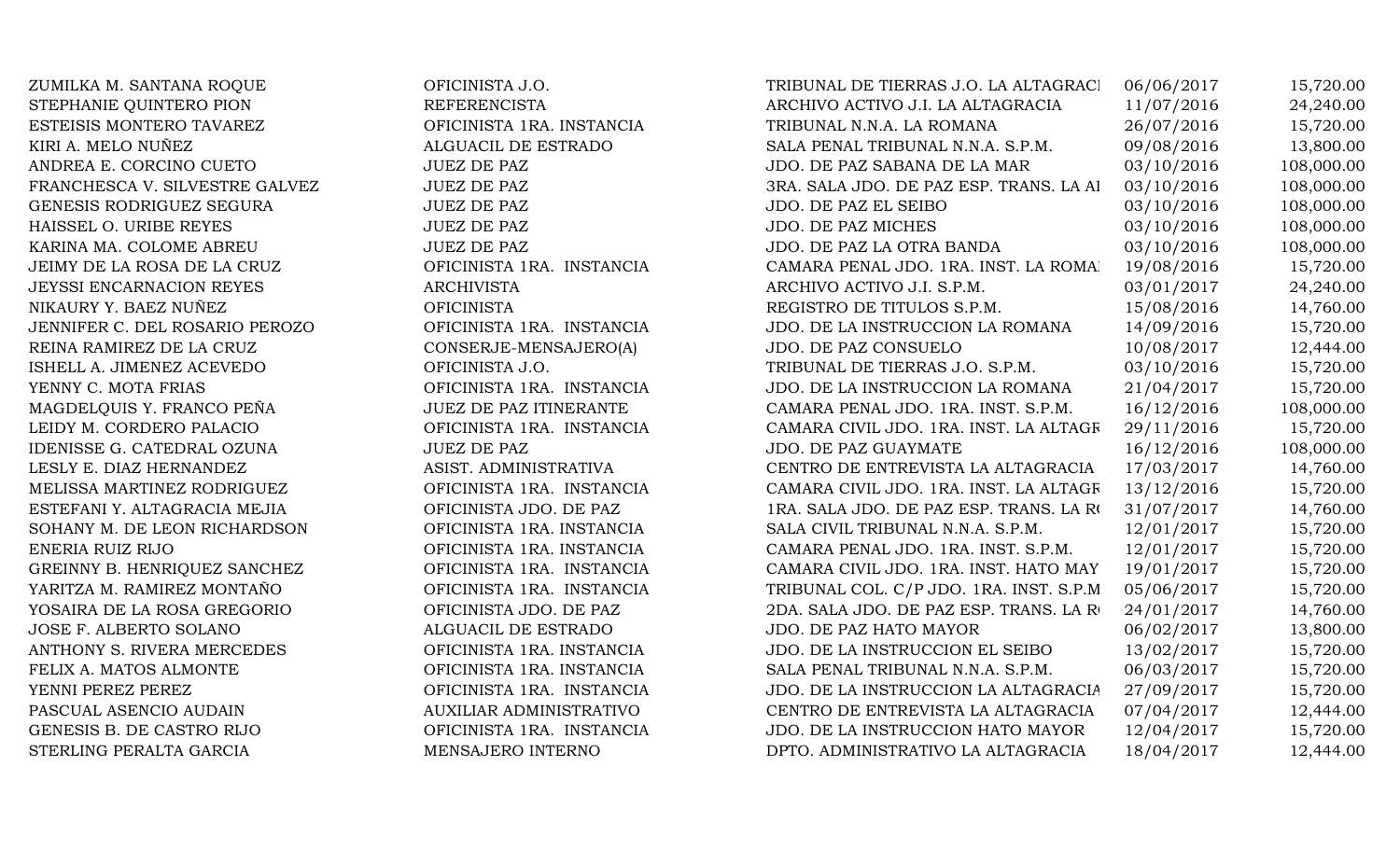| ADRIANA Y. GHALLOUM ZORILLA     | OFICINISTA 1RA. INSTANCIA                               | JDO. DE LA INSTRUCCION LA ALTAGRACIA     | 09/05/2017 | 15,720.00  |
|---------------------------------|---------------------------------------------------------|------------------------------------------|------------|------------|
| RICHARD CEDEÑO RAMIREZ          | ALGUACIL DE ESTRADO                                     | CAMARA PENAL JDO. 1RA. INST. LA ROMA     | 01/01/2018 | 14,760.00  |
| YAMIL C. FORTUNA GARCIA         | OFICINISTA JDO. DE PAZ                                  | 1RA. SALA JDO. DE PAZ ESP. TRANS. S.P.M. | 18/05/2017 | 14,760.00  |
| TERI J. VASQUEZ                 | OFICINISTA 1RA. INSTANCIA                               | JDO. DE LA INSTRUCCION LA ALTAGRACIA     | 05/06/2017 | 15,720.00  |
| MILCIADES GUZMAN RAMIREZ        | MENSAJERO INTERNO                                       | DPTO. ADMINISTRATIVO LA ALTAGRACIA       | 19/06/2017 | 12,444.00  |
| RUTH N. GONZALEZ MEJIA          | OFICINISTA JDO. DE PAZ                                  | JDO. DE PAZ EL SEIBO                     | 19/06/2017 | 14,760.00  |
| DARLENY DE LA ROSA CASTILLO     | SECRETARIA (O) PRIMERA INSTANCIA                        | TRIBUNAL N.N.A. LA ALTAGRACIA            | 19/05/2017 | 28,860.00  |
| NACOL A. FERNANDEZ SANTANA      | OFICINISTA 1RA. INSTANCIA                               | JDO. DE LA INSTRUCCION HATO MAYOR        | 03/07/2017 | 15,720.00  |
| AURIS E. SENA CONSTANZO         | ALGUACIL DE ESTRADO                                     | JDO. DE PAZ LA ROMANA                    | 12/07/2017 | 13,800.00  |
| ARGENIS GUILLEN HERNANDEZ       | ALGUACIL DE ESTRADO                                     | TRIBUNAL COL. C/P JDO. 1RA. INST. S.P.M  | 12/07/2017 | 14,760.00  |
| JUANA MDES. EUSEBIO MONTAS      | OFICINISTA JDO. DE PAZ                                  | 1RA. SALA JDO. DE PAZ ESP. TRANS. LA RO  | 14/08/2017 | 14,760.00  |
| LENNY E. RABEL                  | OFICINISTA CORTE                                        | CAMARA PENAL CORTE APEL. S.P.M.          | 14/08/2017 | 17,640.00  |
| GABRIEL J. NUÑEZ SOSA           | <b>NOTIFICADOR</b>                                      | CENTRO DE CITACIONES S.P.M.              | 04/09/2017 | 16,920.00  |
| DIOMEDY NOBOA GUEVARA           | OFICINISTA 1RA. INSTANCIA                               | TRIBUNAL N.N.A. LA ROMANA                | 01/10/2017 | 15,720.00  |
| YSAURA E. RIJO CASILLA          | OFICINISTA 1RA. INSTANCIA                               | JDO. DE LA INSTRUCCION EL SEIBO          | 22/11/2017 | 15,720.00  |
| <b>JOSE MACEA</b>               | TECNICO DE REFRIGERACION                                | DPTO. ADMINISTRATIVO S.P.M.              | 03/10/2017 | 17,850.00  |
| VIOLETA P. RODRIGUEZ SANTANA    | OFICINISTA 1RA. INSTANCIA                               | JDO. DE LA INSTRUCCION LA ROMANA         | 23/10/2017 | 13,362.00  |
| NICOLLE S. ROBINSON MERCEDES    | OFICINISTA 1RA. INSTANCIA                               | JDO. DE LA INSTRUCCION LA ROMANA         | 23/10/2017 | 13,362.00  |
| NICOLLE A. MEDRANO BORREL       | OFICINISTA JDO. DE PAZ                                  | JDO. DE PAZ S.P.M.                       | 02/11/2017 | 12,546.00  |
| JOSE M. ALARCON MERCEDES        | PORTERO                                                 | DPTO. ADMINISTRATIVO EL SEIBO            | 23/11/2017 | 10,577.40  |
| FREDDY A. SOSA SANTANA          | <b>OFICINISTA</b>                                       | REGISTRO DE TITULOS EL SEIBO             | 11/12/2017 | 13,770.00  |
| CRISTOFER A. ARROYO             | CONSERJE                                                | DPTO. ADMINISTRATIVO S.P.M.              | 15/01/2018 | 10,577.40  |
| ISMAEL HERNANDEZ APONTE         | MENSAJERO INTERNO                                       | DPTO. ADMINISTRATIVO S.P.M.              | 18/01/2018 | 10,577.40  |
| MACFEE S. THOMAS ROSA           | MENSAJERO INTERNO                                       | DPTO. ADMINISTRATIVO S.P.M.              | 18/01/2018 | 10,577.40  |
| LISBETH S. MARTINEZ POLO        | OFICINISTA JDO. DE PAZ                                  | JDO. DE PAZ S.P.M.                       | 22/01/2018 | 12,546.00  |
| LISANDRA ENCARNACION PINEDA     | <b>RECEPCIONISTA</b>                                    | REGISTRO DE TITULOS S.P.M.               | 11/12/2017 | 12,546.00  |
| ETANISLAO R. RODRIGUEZ FERREIRA | CONSEJERO/A                                             | CONSEJO DEL PODER JUDICIAL               | 16/12/1992 | 390,000.00 |
| FERNANDO FERNANDEZ CRUZ         | CONSEJERO/A                                             | CONSEJO DEL PODER JUDICIAL               | 01/10/2003 | 390,000.00 |
| LEONARDO RECIO TINEO            | CONSEJERO/A                                             | CONSEJO DEL PODER JUDICIAL               | 17/08/2004 | 390,000.00 |
| MANUEL A. READ ORTIZ            | JUEZ S.C.J.                                             | PRIMERA SALA S.C.J.                      | 23/05/1989 | 390,029.23 |
| MIRIAM C. GERMAN BRITO          | JUEZ 2DO. SUSTITUTO S.C.J.                              | SEGUNDA SALA S.C.J.                      | 22/01/1987 | 397,875.19 |
| BLAS R. FERNANDEZ GOMEZ         | JUEZ S.C.J.                                             | PRIMERA SALA S.C.J.                      | 12/06/1998 | 390,029.23 |
| MANUEL R. HERRERA CARBUCCIA     | JUEZ PRIMER SUSTITUTO DEL PRESIDENTITERCERA SALA S.C.J. |                                          | 01/12/1998 | 398,012.18 |
| JUAN H. REYES CRUZ              | JUEZ S.C.J.                                             | SEGUNDA SALA S.C.J.                      | 14/04/1998 | 390,029.23 |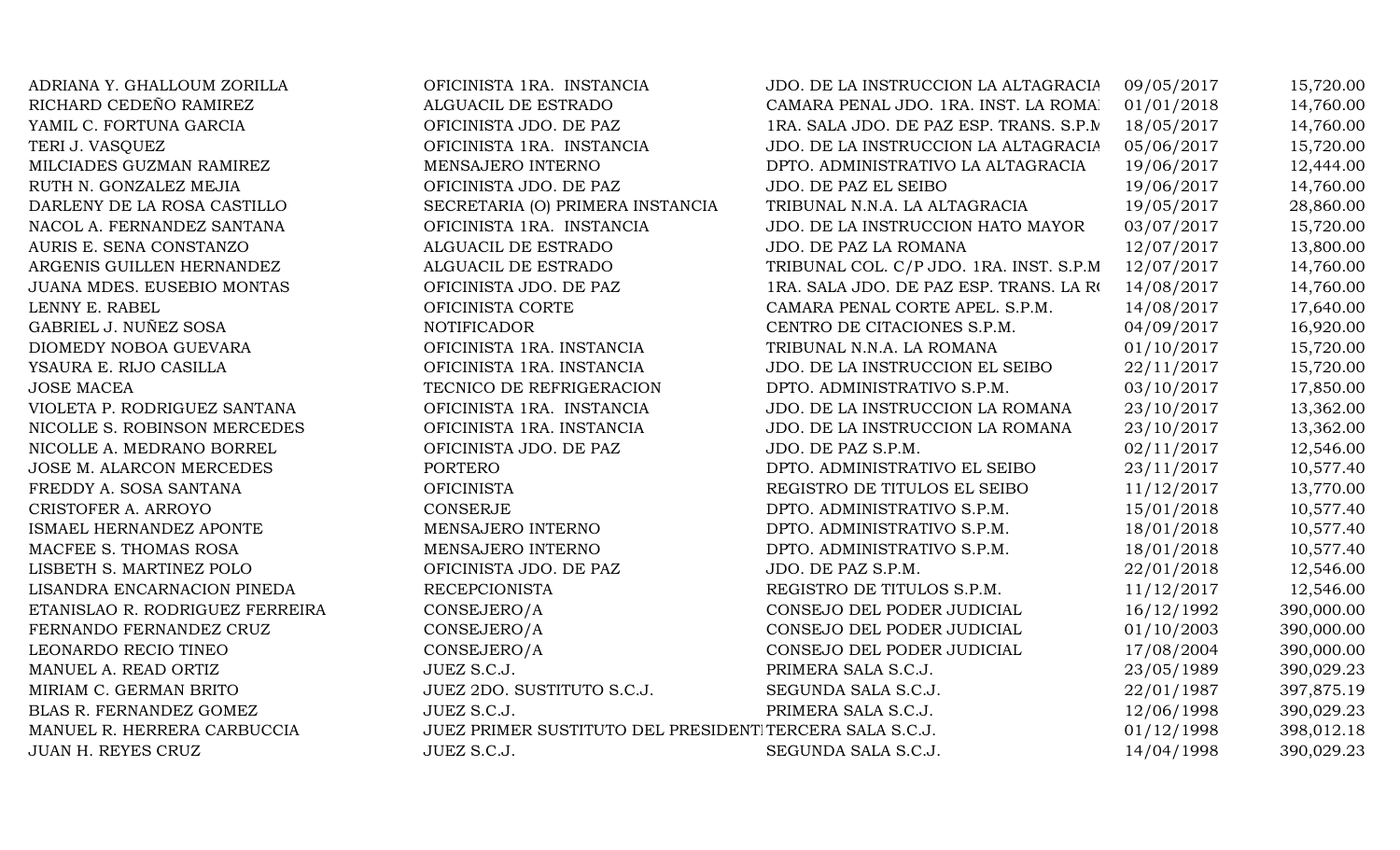| FRANCISCO ANT. ORTEGA POLANCO   | JUEZ S.C.J.                     | TERCERA SALA S.C.J.                    | 14/04/1998 | 390,029.23 |
|---------------------------------|---------------------------------|----------------------------------------|------------|------------|
| ESTHER E. AGELAN CASASNOVAS     | JUEZ S.C.J.                     | SEGUNDA SALA S.C.J.                    | 02/12/1998 | 390,029.23 |
| ALEJANDRO A. MOSCOSO SEGARRA    | JUEZ S.C.J.                     | SEGUNDA SALA S.C.J.                    | 28/12/2011 | 390,029.23 |
| PILAR JIMENEZ ORTIZ             | JUEZ S.C.J.                     | PRIMERA SALA S.C.J.                    | 14/10/2002 | 390,029.23 |
| FRAN E. SOTO SANCHEZ            | JUEZ S.C.J.                     | SEGUNDA SALA S.C.J.                    | 28/12/2011 | 390,029.23 |
| MOISES ALF. FERRER LANDRON      | JUEZ S.C.J.                     | TERCERA SALA S.C.J.                    | 24/07/2017 | 390,029.23 |
| <b>JULIO H. HERRERA MATOS</b>   | SECRETARIA(O) JDO. INSTRUCCION. | JDO. DE LA INSTRUCCION S.J.M.          | $\#N/A$    | 1,125.85   |
| INES JOSE G.                    | CONSERJE I JDO. PAZ             | JDO. DE PAZ DE LA 2DA. CIRC. S.D. ESTE | $\#N/A$    | 941.00     |
| FELIX R. CUEVAS RUFINO          | OFICINISTA MEC. II              | DIRECCION GENERAL MENSURAS CATAST      | $\#N/A$    | 1,023.50   |
| MANUEL A. LEMONIER JIMENEZ      | ALGUACIL ESTRADO 1RA. INSTANCIA | CAMARA CIVIL JDO. 1RA. INST. AZUA      | $\#N/A$    | 506.00     |
| CRUCITO MONTERO VALDEZ          | SEGURIDAD DE JUEZ SCJ           | TERCERA SALA S.C.J.                    | 01/02/2018 | 26,352.00  |
| CARMELO ACOSTA VASQUEZ          | <b>PORTERO</b>                  | DPTO. ADMINISTRATIVO PJ S.C.J.         | 15/02/2002 | 12,444.00  |
| JUAN I. FERRERAS SUAZO          | <b>CHOFER</b>                   | CAMARA PENAL CORTE APEL. BARAHONA      | 01/02/2018 | 24,240.00  |
| ERNESTINA E. CABRERA DE GERMAN  | <b>CAMARERO III</b>             | DIV. DE RELACIONES PUBLICAS Y PROTOC   | 22/04/2004 | 28,860.00  |
| MANUEL DE JS. ROJAS CHALAS      | <b>VIGILANTE</b>                | DPTO. ADMINISTRATIVO JDOS. DE TRANS.   | 01/02/2018 | 13,618.81  |
| ANTONIO E. CEDEÑO MILLIARD      | <b>VIGILANTE</b>                | JDO. DE PAZ DE LA 1RA. CIRC. D.N.      | 02/11/2004 | 12,780.00  |
| RAFAEL A. MANCEBO               | <b>VIGILANTE</b>                | DIRECCION DE FAMILIA, NIÑEZ, ADOLESC   | 17/03/2005 | 13,800.00  |
| MARIA D. MATOS CASTILLO         | CONSERJE                        | DPTO. ADMINISTRATIVO JUR. CIVIL S.D.   | 04/04/2005 | 14,160.00  |
| JORGE A. TONOS PEÑA             | <b>CONSERJE</b>                 | DPTO. ADMINISTRATIVO BARAHONA          | 01/02/2018 | 12,444.00  |
| MANUEL ANT. JIMENEZ GOMEZ       | SUPERVISOR(A) ADMINISTRATIVO    | DIRECCION ADMINISTRATIVA               | 04/05/2005 | 67,082.40  |
| WILLIAM R. ORTIZ PUJOLS         | ALGUACIL DE ESTRADO             | 2DA. SALA CAMARA CIVIL CORTE APEL. D.  | 25/04/2005 | 14,760.00  |
| JOSE FCO. ABREU MOTA            | <b>VIGILANTE</b>                | DPTO. ADMINISTRATIVO PUERTO PLATA      | 01/02/2018 | 12,444.00  |
| VIRGILIO ANT. JIMENEZ LEGUISAMO | <b>PLOMERO</b>                  | DPTO. ADMINISTRATIVO PJ S.C.J.         | 01/02/2018 | 21,480.00  |
| ISIDRO CASTILLO VASQUEZ         | ELECTRICISTA I                  | UNIDAD DE SERVICIOS Y MANTENIMIENTO    | 01/02/2018 | 23,280.00  |
| <b>JULIAN GARCIA</b>            | MENSAJERO EXTERNO               | SECCION DE TRAMITES Y CORRESPONDEI     | 12/10/2005 | 22,800.00  |
| JOSE A. FRIAS LOPEZ             | SUPERVISOR (A) DE MANTENIMIENTO | UNIDAD DE SERVICIOS Y MANTENIMIENTO    | 31/10/2005 | 54,648.00  |
| CARLOS ML. FELIZ FERRERAS       | <b>VIGILANTE</b>                | DPTO. ADMINISTRATIVO BARAHONA          | 01/02/2018 | 12,444.00  |
| <b>ESMEDIN REYES CUEVAS</b>     | CONSERJE                        | DIRECCION DE PLANIFICACION Y PROYEC'   | 01/02/2018 | 14,160.00  |
| NELSON G. GEORGE SIMON          | <b>PINTOR</b>                   | UNIDAD DE SERVICIOS Y MANTENIMIENTO    | 08/02/2006 | 21,480.00  |
| RAMON ANT. ORTIZ MARTINEZ       | MENSAJERO EXTERNO               | SECRETARIA GENERAL S.C.J.              | 06/03/2006 | 22,800.00  |
| CARMEN G. CAMILO UREÑA          | SUPERVISOR(A) ADMINISTRATIVO    | DIRECCION ADMINISTRATIVA               | 01/03/2006 | 67,082.40  |
| LUCIANO RODRIGUEZ VASQUEZ       | <b>VIGILANTE</b>                | DPTO. ADMINISTRATIVO PUERTO PLATA      | 05/05/2006 | 12,444.00  |
| ROSA D. ACOSTA CACERES          | <b>CONSERJE</b>                 | DPTO. ADMINISTRATIVO BAORUCO           | 01/02/2018 | 12,444.00  |
| ERASMO F. DEL CARMEN GREGORIO   | SEGURIDAD DE JUEZ SCJ           | TERCERA SALA S.C.J.                    | 02/09/2015 | 22,800.00  |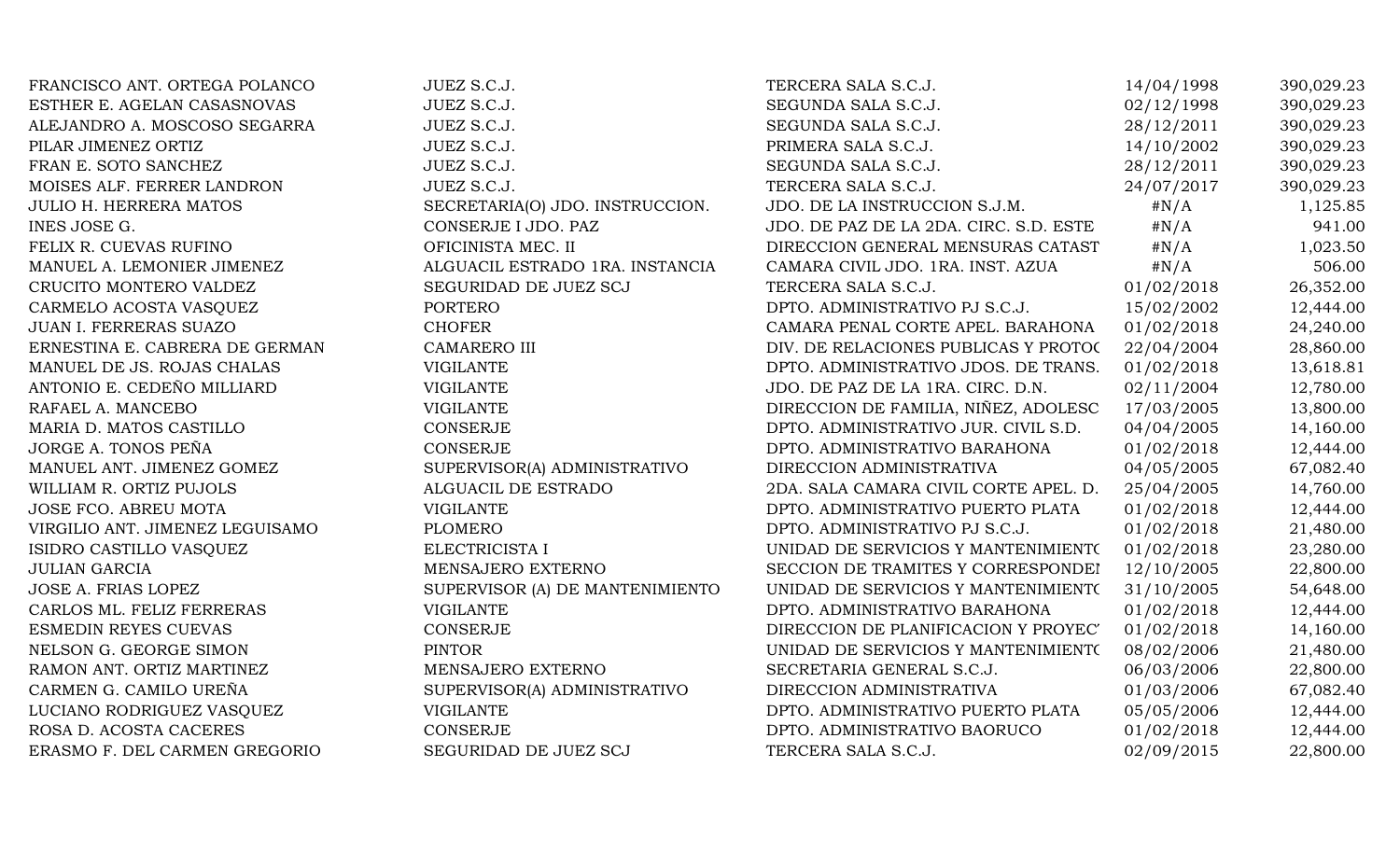| SEGUNDO DEL ROSARIO SANCHEZ    | SEGURIDAD DE JUEZ SCJ              | TERCERA SALA S.C.J.                                                      | 01/02/2018 | 14,400.00  |
|--------------------------------|------------------------------------|--------------------------------------------------------------------------|------------|------------|
| EDINSON PEREZ GONZALEZ         | <b>VIGILANTE</b>                   | JDO. DE PAZ UVILLA                                                       | 01/02/2018 | 12,444.00  |
| SANTO F. CARRASCO TERRERO      | ANALISTA JURIDICO                  | UNIDAD DE APOYO REGISTRAL J.I.                                           | 23/04/2007 | 54,885.60  |
| LUCIA M. ESTRELLA DIAZ         | ABOGADO AYUDANTE CORTE             | CORTE DE APEL. MONTE CRISTI                                              | 27/10/2014 | 48,894.00  |
| ANTONIO FRIAS CASTRO           | <b>CAMARERO III</b>                | UNIDAD DE SERVICIOS ADMINISTRATIVOS                                      | 01/02/2018 | 28,860.00  |
| CARMEN PEÑA                    | <b>CONSERJE</b>                    | REGISTRO DE TITULOS S.F.M.                                               | 01/02/2018 | 12,444.00  |
| EDIBURGA PINEDA FRIAS          | <b>ARCHIVISTA</b>                  | ARCHIVO ACTIVO J.I. S.C.                                                 | 01/02/2018 | 24,240.00  |
| HILARIO FRIAS FRIAS            | CAMARERO I                         | DIV. DE RELACIONES PUBLICAS Y PROTOC                                     | 15/08/2007 | 38,088.00  |
| LEANDRO CONCEPCION DE LA ROSA  | PARQUEADOR                         | UNIDAD DE SERVICIOS ADMINISTRATIVOS                                      | 01/02/2018 | 16,440.00  |
| PURITA GARCIA GONZALEZ         | <b>CONSERJE</b>                    | REGISTRO DE TITULOS PUERTO PLATA                                         | 01/08/2016 | 12,444.00  |
| HILARIO J. HOLGUIN SANTOS      | <b>VIGILANTE</b>                   | SALA PENAL TRIBUNAL N.N.A. LA VEGA                                       | 01/02/2018 | 12,444.00  |
| NORMA C. ESCOBOZA              | <b>CONSERJE</b>                    | DPTO. ADMINISTRATIVO ESPAILLAT                                           | 01/02/2018 | 12,444.00  |
| PABLO Y. ROSARIO TERRERO       |                                    | ENCARGADO(A) OFICINA ADMINISTRATIVA DPTO. ADMINISTRATIVO JDOS. DE TRANS. | 01/02/2018 | 45,600.00  |
| ADOLFO C. LORA                 | <b>VIGILANTE</b>                   | DPTO. ADMINISTRATIVO CORTE DE TRABA                                      | 01/05/2002 | 12,780.00  |
| LIRIO RAMIREZ CORNIELES        | PLOMERO                            | DPTO. ADMINISTRATIVO P.J.C.N.                                            | 01/02/2018 | 18,360.00  |
| DIONICIO G. VALERIO CRUZ       | <b>VIGILANTE</b>                   | SALA PENAL TRIBUNAL N.N.A. LA VEGA                                       | 01/02/2018 | 12,444.00  |
| GENARO D. MARTE SANTOS         | MAYORDOMO I                        | DPTO. ADMINISTRATIVO LA VEGA                                             | 01/02/2018 | 16,920.00  |
| SANTO A. AMADOR GONZALEZ       | MAYORDOMO III                      | DPTO. ADMINISTRATIVO CORTE DE TRABA                                      | 16/04/2001 | 16,920.00  |
| URSIMIDIO PACHECO PEGUERO      | <b>CONSERJE</b>                    | DPTO. ADMINISTRATIVO JDOS. DE TRANS.                                     | 01/02/2018 | 12,444.00  |
| MERCEDES LEDESMA FELIZ         | <b>CONSERJE</b>                    | DPTO. ADMINISTRATIVO PJ CORTE DE APF                                     | 01/02/2018 | 14,160.00  |
| RAFAEL MENDEZ                  | MENSAJERO EXTERNO                  | DPTO. ADMINISTRATIVO BARAHONA                                            | 01/02/2018 | 16,440.00  |
| MARINO C. ROMAN FELIZ          | <b>AUXILIAR DE ALMACEN</b>         | DPTO. ADMINISTRATIVO S.D.                                                | 02/02/2004 | 18,720.00  |
| JUAN DEL ROSARIO NUÑEZ         | <b>VIGILANTE</b>                   | DPTO. ADMINISTRATIVO PUERTO PLATA                                        | 23/10/2007 | 12,444.00  |
| FELIPA LIRIANO                 | <b>CONSERJE</b>                    | DPTO. ADMINISTRATIVO JUR. CIVIL S.D.                                     | 01/10/2008 | 12,444.00  |
| GLADYS ALT. MARTINEZ RODRIGUEZ | ABOGADO AYUDANTE 1RA. INST.        | TRIBUNAL COL. C/P JDO. 1RA. INST. MON.                                   | 03/09/2014 | 36,000.00  |
| HILARIO ANT. PEÑA              | ALGUACIL DE ESTRADO                | JDO. DE PAZ LAGUNA SALADA                                                | 01/01/2018 | 13,800.00  |
| PEDRO J. RONE MOSCOSO          | ASISTENTE DE JUEZ MIEMBRO SALA SCJ | SEGUNDA SALA S.C.J.                                                      | 01/02/2018 | 54,885.60  |
| HECTOR A. DEÑO FIGUEREO        | SUPERVISOR DE PLANTAS ELECTRICAS   | DPTO. DE INFRAESTRUCTURA FISICA                                          | 13/03/2012 | 133,056.00 |
| FRANCISCO J. MEJIA HOLGUIN     | <b>ARQUITECTO I</b>                | UNIDAD DE OBRAS                                                          | 09/08/2017 | 60,984.00  |
| GLORIA A. MOJICA BELL          | ASESOR (A) IMPOSITIVO              | 3RA. SALA TRIBUNAL SUPERIOR ADMINIST                                     | 16/06/2015 | 43,420.80  |
| <b>MARTINA FLORES</b>          | <b>CAMARERO III</b>                | UNIDAD DE SERVICIOS ADMINISTRATIVOS                                      | 01/02/2018 | 28,860.00  |
| REYNALDO ANT. CASTILLO MEJIA   | ANALISTA I CONTABILIDAD            | DPTO. DE CONTABILIDAD                                                    | 12/11/2012 | 51,804.00  |
| RAFAEL A. LOPEZ NUÑEZ          | SUPERVISOR (A) DE MANTENIMIENTO    | UNIDAD DE SERVICIOS Y MANTENIMIENTO                                      | 12/10/2012 | 41,400.00  |
| JOSE ML. VIZCAINO VILLAR       | <b>PARQUEADOR</b>                  | UNIDAD DE SERVICIOS ADMINISTRATIVOS                                      | 01/02/2018 | 16,440.00  |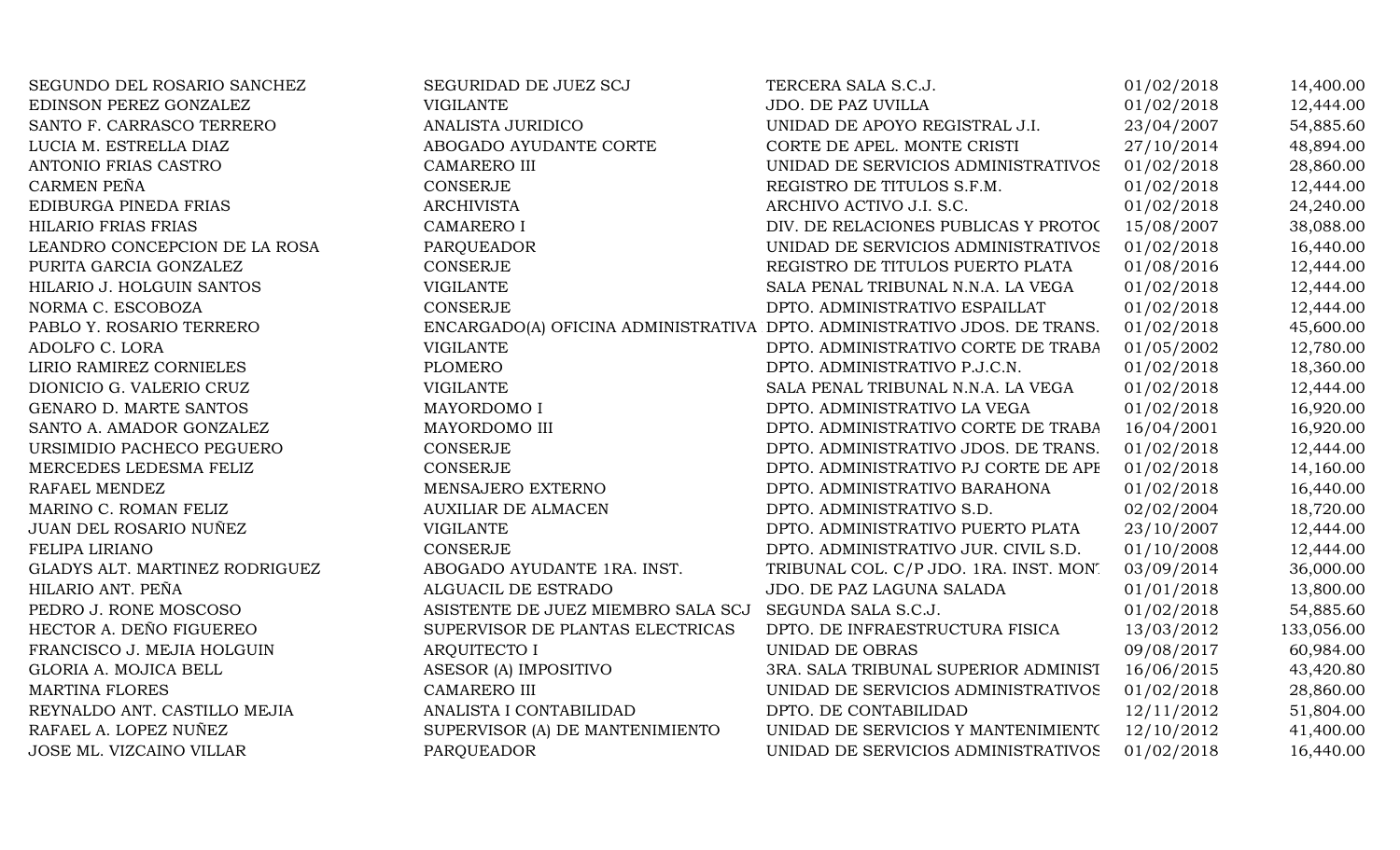| <b>JOSE FRIAS</b>             | MAYORDOMO II                   | DPTO. ADMINISTRATIVO TRIB. SUPERIOR /                                   | 09/12/2014 | 18,120.00  |
|-------------------------------|--------------------------------|-------------------------------------------------------------------------|------------|------------|
| ANEUDY GOMEZ DOLORES          | MECANICO DE PLANTAS ELECTRICAS | UNIDAD DE SERVICIOS Y MANTENIMIENTO                                     | 02/06/2014 | 29,580.00  |
| ERNESTO ROQUEZ HERNANDEZ      | ALGUACIL DE ESTRADO            | UNIDAD CITAC. NOTIF. Y COM. J.P. MONSE                                  | 01/01/2018 | 14,760.00  |
| ARSENIO REYES RODRIGUEZ       | CONTRALOR GENERAL CPJ          | CONTRALORIA GENERAL DEL CONSEJO D                                       | 27/01/2014 | 250,000.00 |
| ALBA E. VASQUEZ DE MEDRANO    | SECRETARIA (O) DE DEPARTAMENTO | DPTO. DE CONTABILIDAD                                                   | 01/02/2018 | 37,920.00  |
| LIDIA M. DE LA CRUZ GUZMAN    | ENC. NOMINAS                   | DIV. DE NOMINAS                                                         | 12/06/2017 | 117,532.80 |
| EVANGELISTA DE JESUS DE JESUS | <b>AUDITOR INTERNO</b>         | CONTRALORIA GENERAL DEL CONSEJO D                                       | 17/03/2015 | 70,000.00  |
| LLIRA C. SIERRA RECIO         | ANALISTA JURIDICO              | DIV. DE JURISPRUDENCIA Y LEGISLACION                                    | 07/11/2014 | 44,902.80  |
| LUIS F. BELTRE SANTOS         | <b>VIGILANTE</b>               | JDO. DE PAZ DE LA 1RA. CIRC. D.N.                                       | 06/01/2015 | 12,780.00  |
| HILKA Y. PUJOLS CUSTODIO      | AUX. DE RECEPCION Y ENTREGA    | CENTRO DE ATENCION AL USUARIO                                           | 02/03/2015 | 24,240.00  |
| ROSA D. JIMENEZ VALVERDE      | <b>CONSERJE</b>                | DPTO. ADMINISTRATIVO JUR. CIVIL S.D.                                    | 12/03/2015 | 12,444.00  |
| AURELIA ORTIZ CASTRO          | OFICINISTA JDO. DE PAZ         | JDO. DE PAZ DE LA 1RA. CIRC. D.N.                                       | 23/09/2015 | 16,440.00  |
| PATRICIO VENTURA HIRALDO      | <b>CHOFER</b>                  | DPTO. ADMINISTRATIVO PUERTO PLATA                                       | 10/01/2017 | 24,240.00  |
| ROBERTO ALMONTE               | <b>PLOMERO</b>                 | UNIDAD DE SERVICIOS Y MANTENIMIENTO                                     | 06/04/2016 | 21,480.00  |
| ESTELIA MORILLO               | <b>CONSERJE</b>                | DPTO. ADMINISTRATIVO CORTE DE TRABA                                     | 01/06/2015 | 12,444.00  |
| ANDRES DE JS. ROSARIO REYES   |                                | DIRECTOR (A) NACIONAL MENSURAS CATA DIRECCION NACIONAL MENSURAS CATAS.  | 22/07/2015 | 221,760.00 |
| CARLOS ML. NUÑEZ SEVERINO     | <b>OFICINISTA</b>              | SOPORTE A JUECES J.P. S.D.                                              | 03/10/2016 | 24,240.00  |
| CRUSITA AGRAMONTE OTAÑO       | CONSERJE                       | DPTO. ADMINISTRATIVO CORTE DE TRABA                                     | 21/09/2015 | 12,444.00  |
| SILVESTRE ANT. NOVAS SIERRA   | ELECTRICISTA II                | UNIDAD DE SERVICIOS Y MANTENIMIENTO                                     | 17/11/2015 | 23,280.00  |
| FEDERICO MENDEZ NOVA          |                                | DIRECTOR (A) DE PRENSA Y COMUNICACIO DIRECCION DE PRENSA Y COMUNICACION | 07/12/2015 | 184,800.00 |
| VICTOR ML. DE JESUS ROSARIO   | MAYORDOMO I                    | DPTO. ADMINISTRATIVO S.D.                                               | 21/06/2016 | 20,160.00  |
| JOSE L. CARBUCCIA PIMENTEL    | <b>CAMARERO III</b>            | DIV. DE RELACIONES PUBLICAS Y PROTOC                                    | 01/02/2018 | 28,860.00  |
| MARISOL SALCEDO SEVERINO      | SECRETARIA DNMC                | DIRECCION NACIONAL MENSURAS CATAST                                      | 01/02/2018 | 48,894.00  |
| EDWIN M. MORENO CASTILLO      | OFICINISTA JDO. DE PAZ         | JDO. DE PAZ DE LA 4TA. CIRC. D.N.                                       | 01/02/2018 | 16,440.00  |
| ALEXANDRA DIAZ VASQUEZ        | <b>OFICINISTA</b>              | UNIDAD DE AUDIENCIAS J.P. S.D.                                          | 01/12/2016 | 24,240.00  |
| <b>GREGORIO REYES</b>         | <b>VIGILANTE</b>               | JDO. DE PAZ TAMAYO                                                      | 21/06/2016 | 12,444.00  |
| NIGLISSA PORTES TAPIA         | SECRETARIA (O) DE DEPARTAMENTO | UNIDAD DE SERVICIOS Y MANTENIMIENTO                                     | 18/11/2016 | 37,920.00  |
| NIXON JUAN SALOMON            | CATALOGADOR                    | DOCUMENTACION Y BIBLIOTECAS                                             | 01/02/2018 | 33,120.00  |
| FERNANDO BANKS                | REPRODUCTOR DE DOCUMENTOS      | DPTO. ADMINISTRATIVO P.J.C.N.                                           | 01/02/2018 | 15,840.00  |
| YESICA G. HERRERA PEÑA        | <b>CONSERJE</b>                | DPTO. ADMINISTRATIVO JDOS. DE TRANS.                                    | 22/09/2016 | 12,444.00  |
| JOSE A. MATIAS MARTINEZ       | ALGUACIL DE ESTRADO            | JDO. DE TRABAJO VALVERDE                                                | 01/01/2018 | 13,800.00  |
| RAMONA BONILLA GIL            | <b>CONSERJE</b>                | TRIBUNAL DE TIERRAS J.O. PUERTO PLAT.                                   | 12/12/2016 | 12,444.00  |
| BERTA CONTRERAS CABRAL        | <b>CONSERJE</b>                | DIRECCION DE PLANIFICACION Y PROYEC'                                    | 01/02/2018 | 12,444.00  |
| VLADIMIR O. GARCIA VOLQUEZ    | ALGUACIL DE ESTRADO            | JDO. DE PAZ MUNICIPAL PRIMERA SALA D                                    | 01/01/2018 | 14,760.00  |